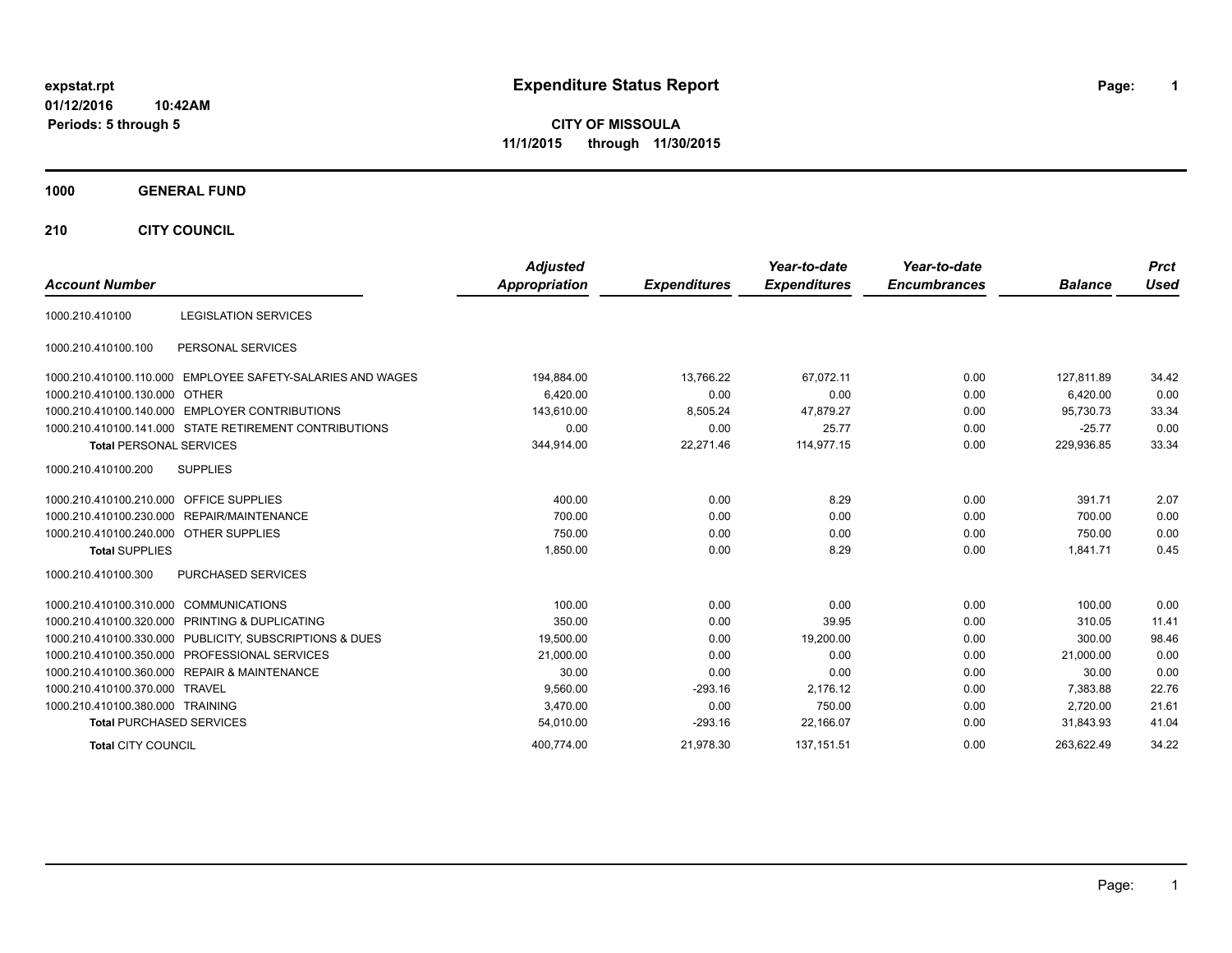**CITY OF MISSOULA 11/1/2015 through 11/30/2015**

**1000 GENERAL FUND**

**220 MAYOR**

| <b>Account Number</b>                   |                                                         | <b>Adjusted</b><br><b>Appropriation</b> | <b>Expenditures</b> | Year-to-date<br><b>Expenditures</b> | Year-to-date<br><b>Encumbrances</b> | <b>Balance</b> | <b>Prct</b><br><b>Used</b> |
|-----------------------------------------|---------------------------------------------------------|-----------------------------------------|---------------------|-------------------------------------|-------------------------------------|----------------|----------------------------|
| 1000.220.410210                         | <b>ADMINISTRATION</b>                                   |                                         |                     |                                     |                                     |                |                            |
| 1000.220.410210.100                     | PERSONAL SERVICES                                       |                                         |                     |                                     |                                     |                |                            |
|                                         | 1000.220.410210.110.000 SALARIES AND WAGES              | 302,628.00                              | 23,790.23           | 116,552.13                          | 0.00                                | 186.075.87     | 38.51                      |
| 1000.220.410210.120.000                 | OVERTIME/TERMINATION                                    | 500.00                                  | 0.00                | 0.00                                | 0.00                                | 500.00         | 0.00                       |
| 1000.220.410210.130.000 OTHER           |                                                         | 6,600.00                                | 0.00                | 0.00                                | 0.00                                | 6,600.00       | 0.00                       |
|                                         | 1000.220.410210.140.000 EMPLOYER CONTRIBUTIONS          | 88,020.00                               | 7,249.83            | 38,732.13                           | 0.00                                | 49,287.87      | 44.00                      |
|                                         | 1000.220.410210.141.000 STATE RETIREMENT CONTRIBUTIONS  | 0.00                                    | 0.00                | 56.49                               | 0.00                                | $-56.49$       | 0.00                       |
| <b>Total PERSONAL SERVICES</b>          |                                                         | 397,748.00                              | 31,040.06           | 155,340.75                          | 0.00                                | 242,407.25     | 39.06                      |
| 1000.220.410210.200                     | <b>SUPPLIES</b>                                         |                                         |                     |                                     |                                     |                |                            |
| 1000.220.410210.210.000 OFFICE SUPPLIES |                                                         | 1,004.00                                | 0.00                | 165.43                              | 0.00                                | 838.57         | 16.48                      |
| 1000.220.410210.220.000                 | OPERATING SUPPLIES                                      | 1,120.00                                | 0.00                | 79.90                               | 0.00                                | 1,040.10       | 7.13                       |
| 1000.220.410210.230.000                 | REPAIR/MAINTENANCE                                      | 100.00                                  | 0.00                | 0.00                                | 0.00                                | 100.00         | 0.00                       |
| 1000.220.410210.231.000 GASOLINE        |                                                         | 108.00                                  | 0.00                | 50.49                               | 0.00                                | 57.51          | 46.75                      |
| <b>Total SUPPLIES</b>                   |                                                         | 2,332.00                                | 0.00                | 295.82                              | 0.00                                | 2,036.18       | 12.69                      |
| 1000.220.410210.300                     | PURCHASED SERVICES                                      |                                         |                     |                                     |                                     |                |                            |
| 1000.220.410210.310.000 COMMUNICATIONS  |                                                         | 890.00                                  | 16.15               | 409.24                              | 0.00                                | 480.76         | 45.98                      |
|                                         | 1000.220.410210.320.000 PRINTING & DUPLICATING          | 956.00                                  | 0.00                | 0.00                                | 0.00                                | 956.00         | 0.00                       |
|                                         | 1000.220.410210.330.000 PUBLICITY, SUBSCRIPTIONS & DUES | 8,214.00                                | 16.00               | 6,684.00                            | 0.00                                | 1,530.00       | 81.37                      |
| 1000.220.410210.344.000                 | <b>TELEPHONE SERVICE</b>                                | 4,124.00                                | 191.56              | 569.92                              | 0.00                                | 3,554.08       | 13.82                      |
|                                         | 1000.220.410210.350.000 PROFESSIONAL SERVICES           | 2,072.00                                | 0.00                | 271.08                              | 0.00                                | 1,800.92       | 13.08                      |
|                                         | 1000.220.410210.360.000 REPAIR & MAINTENANCE            | 1,405.00                                | 0.00                | 149.47                              | 0.00                                | 1,255.53       | 10.64                      |
| 1000.220.410210.370.000 TRAVEL          |                                                         | 2.008.00                                | 290.36              | 623.62                              | 0.00                                | 1,384.38       | 31.06                      |
| 1000.220.410210.380.000 TRAINING        |                                                         | 1,600.00                                | 0.00                | 400.00                              | 0.00                                | 1,200.00       | 25.00                      |
|                                         | 1000.220.410210.390.000 OTHER PURCHASED SERVICES        | 1,050.00                                | 28.80               | 50.70                               | 0.00                                | 999.30         | 4.83                       |
| <b>Total PURCHASED SERVICES</b>         |                                                         | 22,319.00                               | 542.87              | 9,158.03                            | 0.00                                | 13,160.97      | 41.03                      |
| <b>Total ADMINISTRATION</b>             |                                                         | 422,399.00                              | 31,582.93           | 164,794.60                          | 0.00                                | 257,604.40     | 39.01                      |
| 1000000110000                           | $D(1D1)$ $D(2D1)$                                       |                                         |                     |                                     |                                     |                |                            |

1000.220.410225 PUBLIC RELATIONS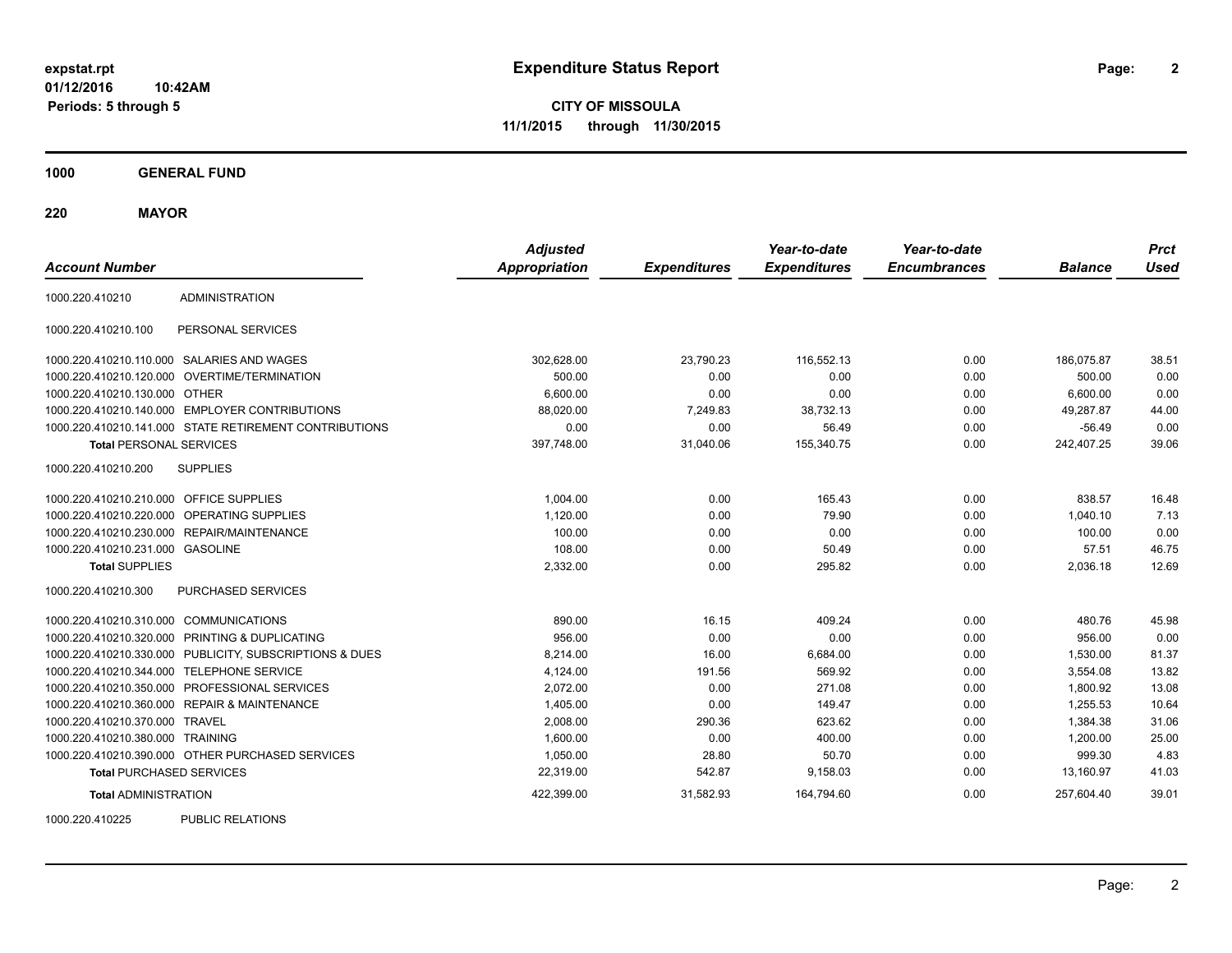**CITY OF MISSOULA 11/1/2015 through 11/30/2015**

**1000 GENERAL FUND**

**220 MAYOR**

| <b>Account Number</b>                                   | <b>Adjusted</b><br><b>Appropriation</b> | <b>Expenditures</b> | Year-to-date<br><b>Expenditures</b> | Year-to-date<br><b>Encumbrances</b> | <b>Balance</b> | <b>Prct</b><br><b>Used</b> |
|---------------------------------------------------------|-----------------------------------------|---------------------|-------------------------------------|-------------------------------------|----------------|----------------------------|
| PERSONAL SERVICES<br>1000.220.410225.100                |                                         |                     |                                     |                                     |                |                            |
| 1000.220.410225.110.000 SALARIES AND WAGES              | 6.176.00                                | 485.54              | 2,378.73                            | 0.00                                | 3,797.27       | 38.52                      |
| 1000.220.410225.140.000 EMPLOYER CONTRIBUTIONS          | 1,794.00                                | 148.01              | 790.68                              | 0.00                                | 1,003.32       | 44.07                      |
| <b>Total PERSONAL SERVICES</b>                          | 7.970.00                                | 633.55              | 3.169.41                            | 0.00                                | 4,800.59       | 39.77                      |
| 1000.220.410225.200<br><b>SUPPLIES</b>                  |                                         |                     |                                     |                                     |                |                            |
| 1000.220.410225.240.000 OTHER SUPPLIES                  | 400.00                                  | 0.00                | 0.00                                | 0.00                                | 400.00         | 0.00                       |
| <b>Total SUPPLIES</b>                                   | 400.00                                  | 0.00                | 0.00                                | 0.00                                | 400.00         | 0.00                       |
| 1000.220.410225.300<br><b>PURCHASED SERVICES</b>        |                                         |                     |                                     |                                     |                |                            |
| 1000.220.410225.330.000 PUBLICITY, SUBSCRIPTIONS & DUES | 1.982.00                                | 0.00                | 338.00                              | 0.00                                | 1,644.00       | 17.05                      |
| 1000.220.410225.390.000 OTHER PURCHASED SERVICES        | 200.00                                  | 0.00                | 0.00                                | 0.00                                | 200.00         | 0.00                       |
| <b>Total PURCHASED SERVICES</b>                         | 2,182.00                                | 0.00                | 338.00                              | 0.00                                | 1,844.00       | 15.49                      |
| <b>Total PUBLIC RELATIONS</b>                           | 10,552.00                               | 633.55              | 3,507.41                            | 0.00                                | 7,044.59       | 33.24                      |
| <b>ADMINISTRATION</b><br>1000.220.410250                |                                         |                     |                                     |                                     |                |                            |
| 1000.220.410250.100<br>PERSONAL SERVICES                |                                         |                     |                                     |                                     |                |                            |
| 1000.220.410250.110.000 SALARIES AND WAGES              | 71,663.00                               | 5,467.71            | 26,785.92                           | 0.00                                | 44,877.08      | 37.38                      |
| 1000.220.410250.140.000 EMPLOYER CONTRIBUTIONS          | 21,190.00                               | 1,669.08            | 8,868.93                            | 0.00                                | 12,321.07      | 41.85                      |
| <b>Total PERSONAL SERVICES</b>                          | 92,853.00                               | 7,136.79            | 35,654.85                           | 0.00                                | 57,198.15      | 38.40                      |
| 1000.220.410250.300<br>PURCHASED SERVICES               |                                         |                     |                                     |                                     |                |                            |
| 1000.220.410250.320.000 PRINTING & DUPLICATING          | 2,100.00                                | 0.00                | 0.00                                | 0.00                                | 2,100.00       | 0.00                       |
| 1000.220.410250.344.000 TELEPHONE SERVICE               | 1,952.00                                | 121.85              | 358.36                              | 0.00                                | 1,593.64       | 18.36                      |
| 1000.220.410250.350.000 PROFESSIONAL SERVICES           | 1,235.00                                | 0.00                | 0.00                                | 0.00                                | 1,235.00       | 0.00                       |
| 1000.220.410250.380.000 TRAINING                        | 420.00                                  | 0.00                | 150.00                              | 0.00                                | 270.00         | 35.71                      |
| <b>Total PURCHASED SERVICES</b>                         | 5,707.00                                | 121.85              | 508.36                              | 0.00                                | 5,198.64       | 8.91                       |
| <b>Total ADMINISTRATION</b>                             | 98,560.00                               | 7,258.64            | 36.163.21                           | 0.00                                | 62.396.79      | 36.69                      |
| <b>Total MAYOR</b>                                      | 531,511.00                              | 39,475.12           | 204,465.22                          | 0.00                                | 327,045.78     | 38.47                      |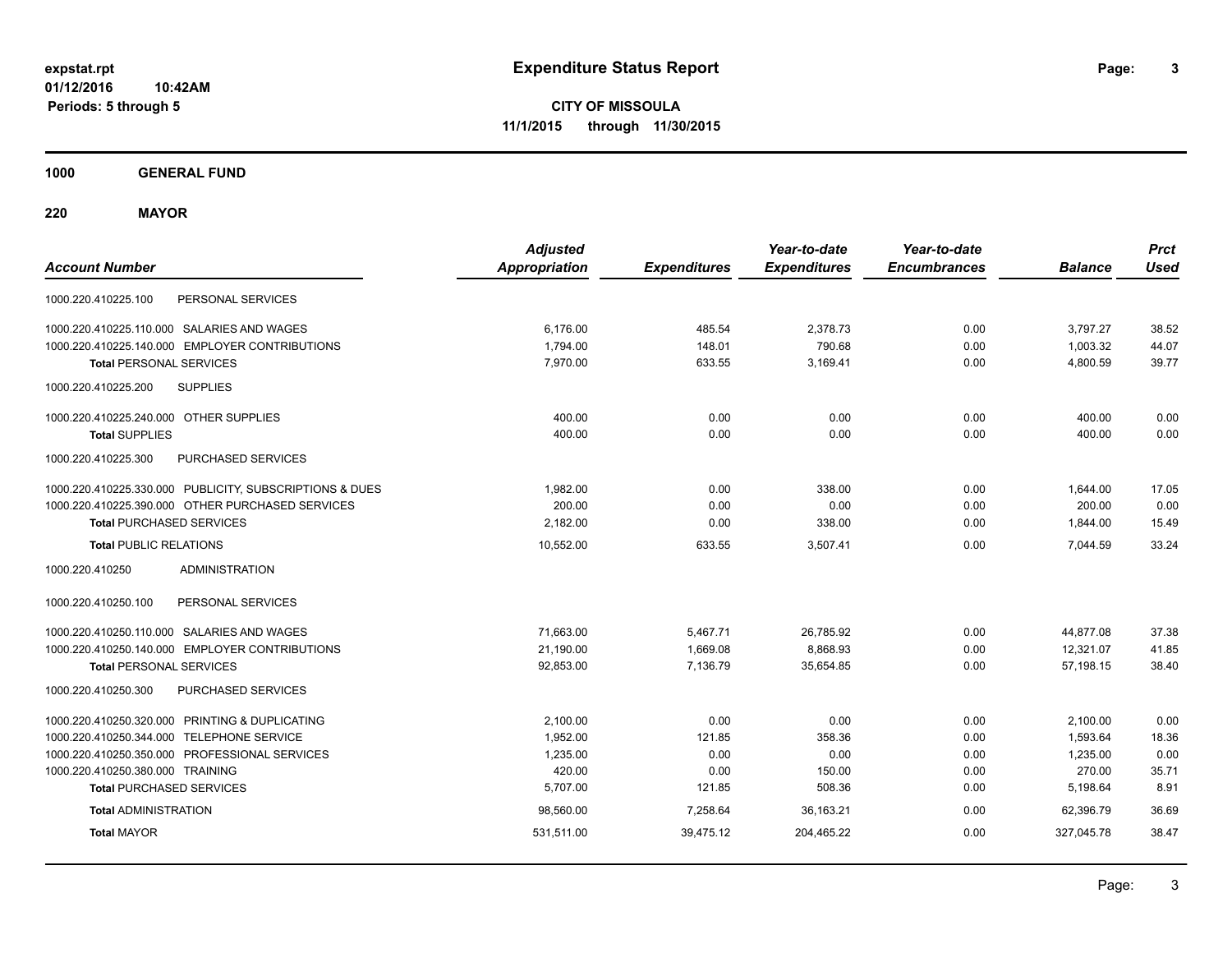**CITY OF MISSOULA 11/1/2015 through 11/30/2015**

**1000 GENERAL FUND**

|                                                         | <b>Adjusted</b>      |                     | Year-to-date        | Year-to-date        |                | <b>Prct</b> |
|---------------------------------------------------------|----------------------|---------------------|---------------------|---------------------|----------------|-------------|
| <b>Account Number</b>                                   | <b>Appropriation</b> | <b>Expenditures</b> | <b>Expenditures</b> | <b>Encumbrances</b> | <b>Balance</b> | <b>Used</b> |
| <b>ADMINISTRATION</b><br>1000.221.410810                |                      |                     |                     |                     |                |             |
| 1000.221.410810.100<br>PERSONAL SERVICES                |                      |                     |                     |                     |                |             |
| 1000.221.410810.110.000 SALARIES AND WAGES              | 89,211.00            | 6,436.29            | 31,527.50           | 0.00                | 57,683.50      | 35.34       |
| 1000.221.410810.140.000 EMPLOYER CONTRIBUTIONS          | 30.750.00            | 2,282.36            | 11,908.02           | 0.00                | 18.841.98      | 38.73       |
| 1000.221.410810.141.000 STATE RETIREMENT CONTRIBUTIONS  | 0.00                 | 0.00                | 28.47               | 0.00                | $-28.47$       | 0.00        |
| <b>Total PERSONAL SERVICES</b>                          | 119,961.00           | 8,718.65            | 43,463.99           | 0.00                | 76,497.01      | 36.23       |
| <b>SUPPLIES</b><br>1000.221.410810.200                  |                      |                     |                     |                     |                |             |
| 1000.221.410810.210.000 OFFICE SUPPLIES                 | 1.000.00             | 0.00                | 213.27              | 0.00                | 786.73         | 21.33       |
| <b>Total SUPPLIES</b>                                   | 1,000.00             | 0.00                | 213.27              | 0.00                | 786.73         | 21.33       |
| PURCHASED SERVICES<br>1000.221.410810.300               |                      |                     |                     |                     |                |             |
| 1000.221.410810.310.000 COMMUNICATIONS                  | 450.00               | 63.86               | 176.57              | 0.00                | 273.43         | 39.24       |
| 1000.221.410810.320.000 PRINTING & DUPLICATING          | 417.00               | 0.00                | 55.00               | 0.00                | 362.00         | 13.19       |
| 1000.221.410810.330.000 PUBLICITY, SUBSCRIPTIONS & DUES | 750.00               | 0.00                | 1,000.00            | 0.00                | $-250.00$      | 133.33      |
| 1000.221.410810.344.000 TELEPHONE SERVICE               | 45.00                | 8.16                | 31.60               | 0.00                | 13.40          | 70.22       |
| 1000.221.410810.360.000 REPAIR & MAINTENANCE            | 1,260.00             | 0.00                | 0.00                | 0.00                | 1,260.00       | 0.00        |
| 1000.221.410810.370.000 TRAVEL                          | 995.00               | 0.00                | 0.00                | 0.00                | 995.00         | 0.00        |
| 1000.221.410810.380.000 TRAINING                        | 1,225.00             | 0.00                | 262.00              | 0.00                | 963.00         | 21.39       |
| <b>Total PURCHASED SERVICES</b>                         | 5,142.00             | 72.02               | 1,525.17            | 0.00                | 3,616.83       | 29.66       |
| <b>Total ADMINISTRATION</b>                             | 126,103.00           | 8,790.67            | 45,202.43           | 0.00                | 80,900.57      | 35.85       |
| <b>TRAINING</b><br>1000.221.410820                      |                      |                     |                     |                     |                |             |
| 1000.221.410820.100<br>PERSONAL SERVICES                |                      |                     |                     |                     |                |             |
| 1000.221.410820.110.000 SALARIES AND WAGES              | 4,723.00             | 180.86              | 885.88              | 0.00                | 3,837.12       | 18.76       |
| 1000.221.410820.140.000 EMPLOYER CONTRIBUTIONS          | 1,710.00             | 67.72               | 366.46              | 0.00                | 1,343.54       | 21.43       |
| <b>Total PERSONAL SERVICES</b>                          | 6,433.00             | 248.58              | 1,252.34            | 0.00                | 5,180.66       | 19.47       |
| <b>SUPPLIES</b><br>1000.221.410820.200                  |                      |                     |                     |                     |                |             |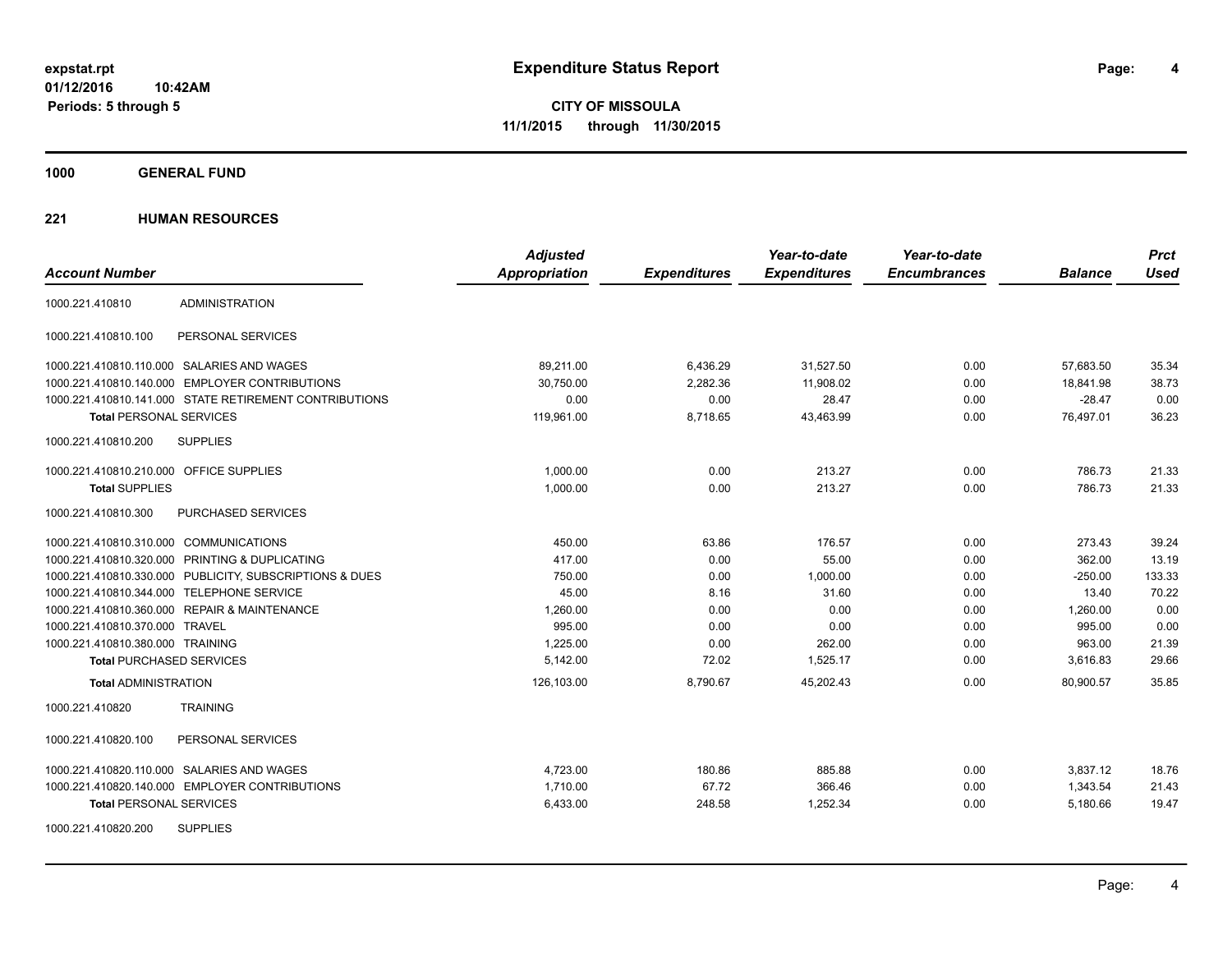**1000 GENERAL FUND**

| <b>Account Number</b>                                   | <b>Adjusted</b><br><b>Appropriation</b> |                     | Year-to-date<br><b>Expenditures</b> | Year-to-date<br><b>Encumbrances</b> | <b>Balance</b> | <b>Prct</b><br><b>Used</b> |
|---------------------------------------------------------|-----------------------------------------|---------------------|-------------------------------------|-------------------------------------|----------------|----------------------------|
|                                                         |                                         | <b>Expenditures</b> |                                     |                                     |                |                            |
| 1000.221.410820.210.000 OFFICE SUPPLIES                 | 405.00                                  | 0.00                | 0.00                                | 0.00                                | 405.00         | 0.00                       |
| <b>Total SUPPLIES</b>                                   | 405.00                                  | 0.00                | 0.00                                | 0.00                                | 405.00         | 0.00                       |
| 1000.221.410820.300<br>PURCHASED SERVICES               |                                         |                     |                                     |                                     |                |                            |
| 1000.221.410820.320.000 PRINTING & DUPLICATING          | 500.00                                  | 0.00                | 55.00                               | 0.00                                | 445.00         | 11.00                      |
| 1000.221.410820.330.000 PUBLICITY, SUBSCRIPTIONS & DUES | 26.00                                   | 0.00                | 0.00                                | 0.00                                | 26.00          | 0.00                       |
| 1000.221.410820.344.000 TELEPHONE SERVICE               | 34.00                                   | 0.00                | 0.00                                | 0.00                                | 34.00          | 0.00                       |
| 1000.221.410820.350.000 PROFESSIONAL SERVICES           | 2,000.00                                | 0.00                | 0.00                                | 0.00                                | 2,000.00       | 0.00                       |
| 1000.221.410820.360.000 REPAIR & MAINTENANCE            | 1,556.00                                | 0.00                | 0.00                                | 0.00                                | 1,556.00       | 0.00                       |
| 1000.221.410820.370.000 TRAVEL                          | 600.00                                  | 0.00                | 0.00                                | 0.00                                | 600.00         | 0.00                       |
| 1000.221.410820.380.000 TRAINING                        | 1,250.00                                | 0.00                | 0.00                                | 0.00                                | 1,250.00       | 0.00                       |
| <b>Total PURCHASED SERVICES</b>                         | 5,966.00                                | 0.00                | 55.00                               | 0.00                                | 5,911.00       | 0.92                       |
| <b>Total TRAINING</b>                                   | 12,804.00                               | 248.58              | 1,307.34                            | 0.00                                | 11,496.66      | 10.21                      |
| <b>LABOR RELATIONS</b><br>1000.221.410840               |                                         |                     |                                     |                                     |                |                            |
| 1000.221.410840.100<br>PERSONAL SERVICES                |                                         |                     |                                     |                                     |                |                            |
| 1000.221.410840.110.000 SALARIES AND WAGES              | 42,990.00                               | 3,102.98            | 15,191.60                           | 0.00                                | 27,798.40      | 35.34                      |
| 1000.221.410840.140.000 EMPLOYER CONTRIBUTIONS          | 17,653.00                               | 1,320.22            | 7,202.90                            | 0.00                                | 10,450.10      | 40.80                      |
| <b>Total PERSONAL SERVICES</b>                          | 60,643.00                               | 4,423.20            | 22,394.50                           | 0.00                                | 38,248.50      | 36.93                      |
| 1000.221.410840.200<br><b>SUPPLIES</b>                  |                                         |                     |                                     |                                     |                |                            |
| 1000.221.410840.210.000 OFFICE SUPPLIES                 | 950.00                                  | 0.00                | 0.00                                | 0.00                                | 950.00         | 0.00                       |
| <b>Total SUPPLIES</b>                                   | 950.00                                  | 0.00                | 0.00                                | 0.00                                | 950.00         | 0.00                       |
| PURCHASED SERVICES<br>1000.221.410840.300               |                                         |                     |                                     |                                     |                |                            |
| 1000.221.410840.320.000 PRINTING & DUPLICATING          | 350.00                                  | 0.00                | 0.00                                | 0.00                                | 350.00         | 0.00                       |
| 1000.221.410840.330.000 PUBLICITY, SUBSCRIPTIONS & DUES | 450.00                                  | 0.00                | 0.00                                | 0.00                                | 450.00         | 0.00                       |
| 1000.221.410840.344.000 TELEPHONE SERVICE               | 24.00                                   | 0.00                | 0.00                                | 0.00                                | 24.00          | 0.00                       |
| 1000.221.410840.360.000 REPAIR & MAINTENANCE            | 526.00                                  | 0.00                | 0.00                                | 0.00                                | 526.00         | 0.00                       |
|                                                         |                                         |                     |                                     |                                     |                |                            |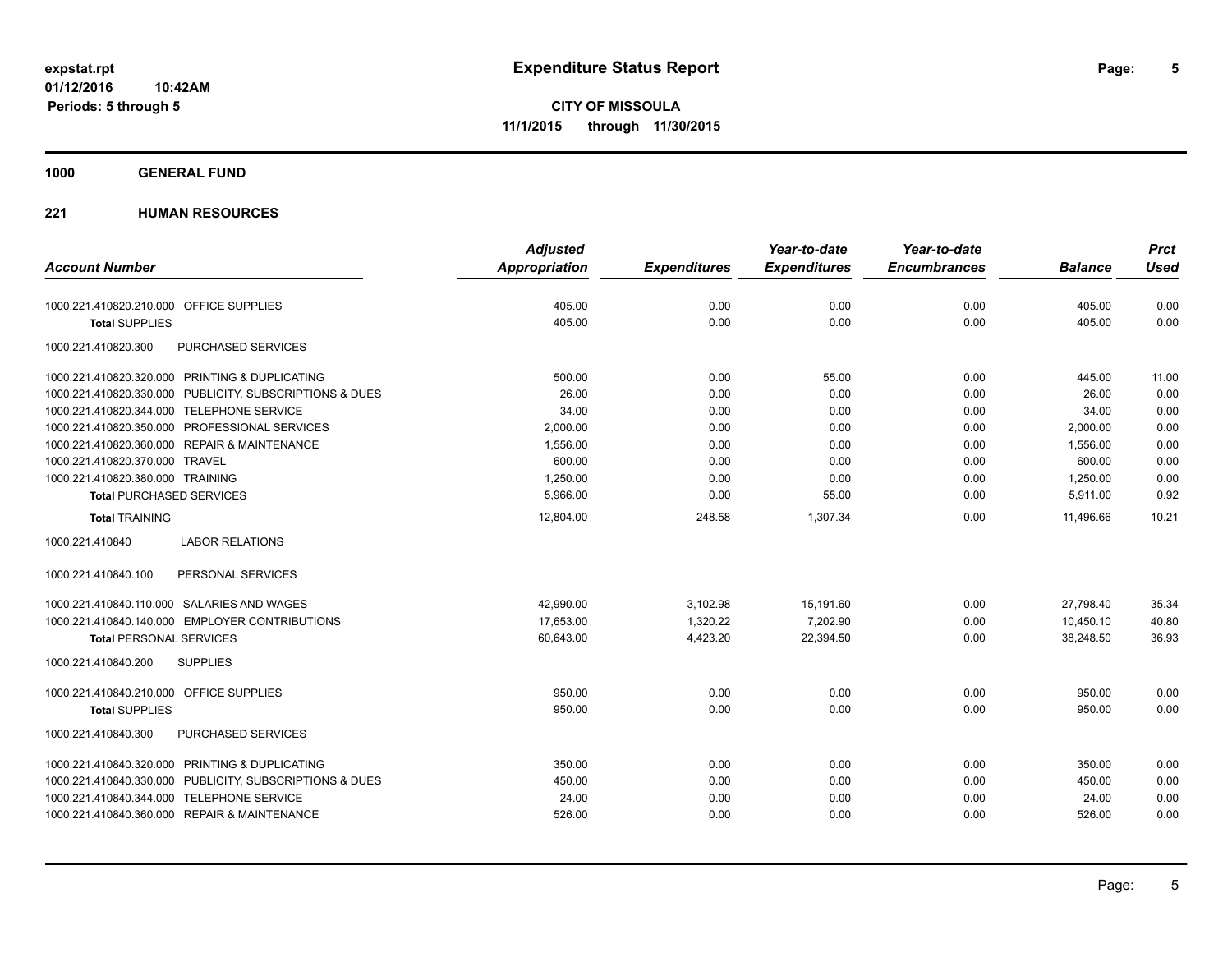**1000 GENERAL FUND**

| <b>Account Number</b>                          | <b>Adjusted</b><br>Appropriation | <b>Expenditures</b> | Year-to-date<br><b>Expenditures</b> | Year-to-date<br><b>Encumbrances</b> | <b>Balance</b> | <b>Prct</b><br><b>Used</b> |
|------------------------------------------------|----------------------------------|---------------------|-------------------------------------|-------------------------------------|----------------|----------------------------|
| 1000.221.410840.370.000 TRAVEL                 | 815.00                           | 0.00                | 504.08                              | 0.00                                | 310.92         | 61.85                      |
| 1000.221.410840.380.000 TRAINING               | 300.00                           | 0.00                | 275.00                              | 0.00                                | 25.00          | 91.67                      |
| <b>Total PURCHASED SERVICES</b>                | 2,465.00                         | 0.00                | 779.08                              | 0.00                                | 1,685.92       | 31.61                      |
| <b>Total LABOR RELATIONS</b>                   | 64,058.00                        | 4,423.20            | 23,173.58                           | 0.00                                | 40,884.42      | 36.18                      |
| 1000.221.410850<br><b>EEO COMPLIANCE</b>       |                                  |                     |                                     |                                     |                |                            |
| 1000.221.410850.100<br>PERSONAL SERVICES       |                                  |                     |                                     |                                     |                |                            |
| 1000.221.410850.110.000 SALARIES AND WAGES     | 35.631.00                        | 2,874.49            | 14,080.38                           | 0.00                                | 21,550.62      | 39.52                      |
| 1000.221.410850.140.000 EMPLOYER CONTRIBUTIONS | 12,125.00                        | 1,012.45            | 5,263.17                            | 0.00                                | 6,861.83       | 43.41                      |
| <b>Total PERSONAL SERVICES</b>                 | 47.756.00                        | 3,886.94            | 19,343.55                           | 0.00                                | 28.412.45      | 40.50                      |
| 1000.221.410850.200<br><b>SUPPLIES</b>         |                                  |                     |                                     |                                     |                |                            |
| <b>Total SUPPLIES</b>                          | 0.00                             | 0.00                | 0.00                                | 0.00                                | 0.00           | 0.00                       |
| PURCHASED SERVICES<br>1000.221.410850.300      |                                  |                     |                                     |                                     |                |                            |
| 1000.221.410850.350.000 PROFESSIONAL SERVICES  | 9.000.00                         | 1.026.25            | 1,740.75                            | 0.00                                | 7,259.25       | 19.34                      |
| <b>Total PURCHASED SERVICES</b>                | 9,000.00                         | 1,026.25            | 1,740.75                            | 0.00                                | 7,259.25       | 19.34                      |
| <b>CAPITAL OUTLAY</b><br>1000.221.410850.900   |                                  |                     |                                     |                                     |                |                            |
| <b>Total CAPITAL OUTLAY</b>                    | 0.00                             | 0.00                | 0.00                                | 0.00                                | 0.00           | 0.00                       |
| <b>Total EEO COMPLIANCE</b>                    | 56,756.00                        | 4,913.19            | 21,084.30                           | 0.00                                | 35,671.70      | 37.15                      |
| <b>EMPLOYEE BENEFITS</b><br>1000.221.410860    |                                  |                     |                                     |                                     |                |                            |
| 1000.221.410860.100<br>PERSONAL SERVICES       |                                  |                     |                                     |                                     |                |                            |
| 1000.221.410860.110.000 SALARIES AND WAGES     | 23,350.00                        | 2,404.21            | 11,776.96                           | 0.00                                | 11,573.04      | 50.44                      |
| 1000.221.410860.140.000 EMPLOYER CONTRIBUTIONS | 7,679.00                         | 836.23              | 4,310.08                            | 0.00                                | 3,368.92       | 56.13                      |
| <b>Total PERSONAL SERVICES</b>                 | 31,029.00                        | 3,240.44            | 16,087.04                           | 0.00                                | 14,941.96      | 51.85                      |
| <b>SUPPLIES</b><br>1000.221.410860.200         |                                  |                     |                                     |                                     |                |                            |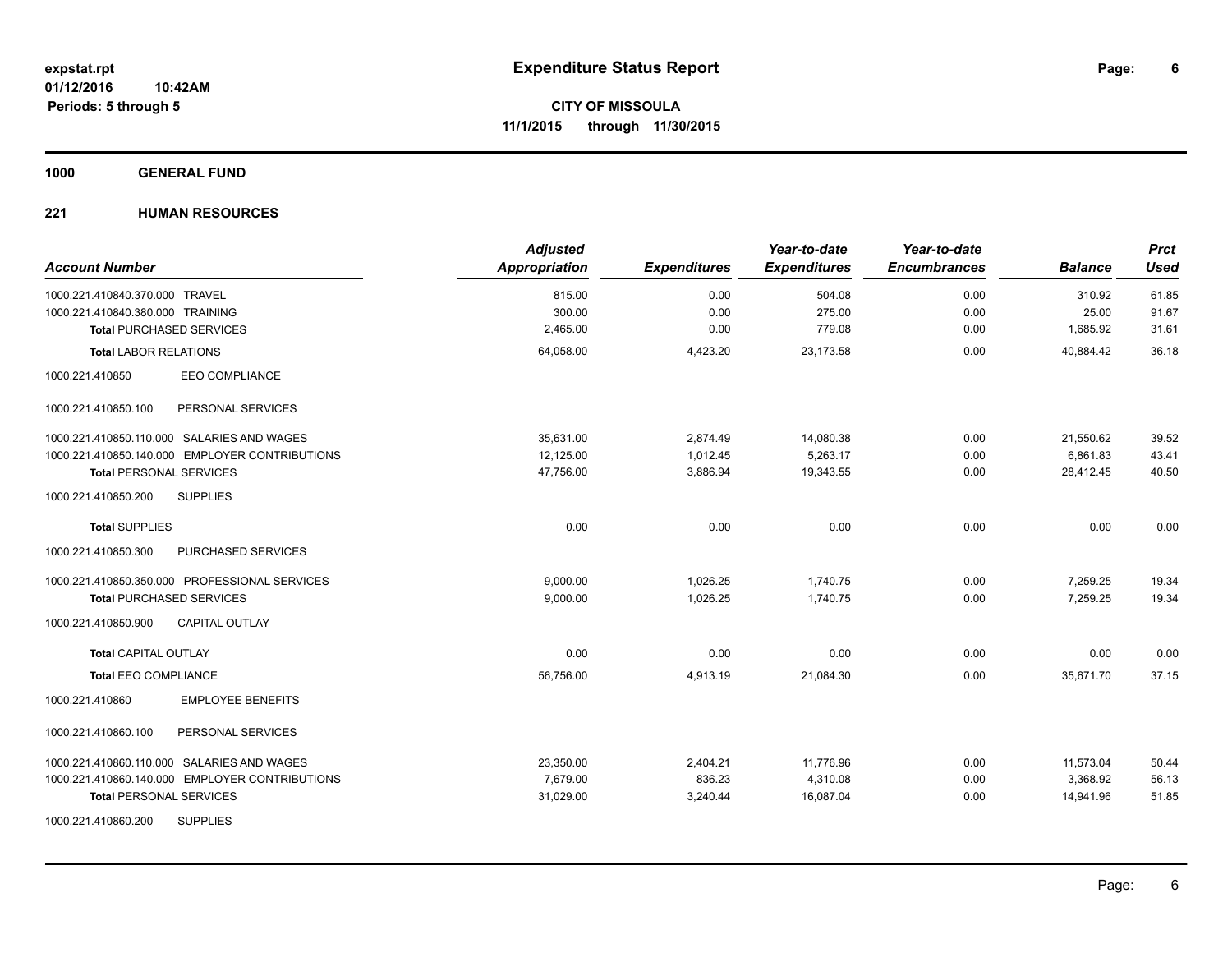**1000 GENERAL FUND**

|                                                         | <b>Adjusted</b> |                     | Year-to-date        | Year-to-date        |                | <b>Prct</b> |
|---------------------------------------------------------|-----------------|---------------------|---------------------|---------------------|----------------|-------------|
| <b>Account Number</b>                                   | Appropriation   | <b>Expenditures</b> | <b>Expenditures</b> | <b>Encumbrances</b> | <b>Balance</b> | <b>Used</b> |
| <b>OFFICE SUPPLIES</b><br>1000.221.410860.210.000       | 760.00          | 0.00                | 0.00                | 0.00                | 760.00         | 0.00        |
| <b>Total SUPPLIES</b>                                   | 760.00          | 0.00                | 0.00                | 0.00                | 760.00         | 0.00        |
| PURCHASED SERVICES<br>1000.221.410860.300               |                 |                     |                     |                     |                |             |
| 1000.221.410860.320.000 PRINTING & DUPLICATING          | 365.00          | 0.00                | 312.23              | 0.00                | 52.77          | 85.54       |
| 1000.221.410860.330.000 PUBLICITY, SUBSCRIPTIONS & DUES | 865.00          | 0.00                | 109.69              | 0.00                | 755.31         | 12.68       |
| <b>TELEPHONE SERVICE</b><br>1000.221.410860.344.000     | 87.00           | 0.00                | 0.00                | 0.00                | 87.00          | 0.00        |
| 1000.221.410860.360.000 REPAIR & MAINTENANCE            | 650.00          | 0.00                | 0.00                | 0.00                | 650.00         | 0.00        |
| 1000.221.410860.370.000 TRAVEL                          | 678.00          | 0.00                | 0.00                | 0.00                | 678.00         | 0.00        |
| 1000.221.410860.380.000 TRAINING                        | 275.00          | 0.00                | 0.00                | 0.00                | 275.00         | 0.00        |
| 1000.221.410860.390.000 OTHER PURCHASED SERVICES        | 17,490.00       | 0.00                | 584.99              | 0.00                | 16,905.01      | 3.34        |
| <b>Total PURCHASED SERVICES</b>                         | 20,410.00       | 0.00                | 1,006.91            | 0.00                | 19,403.09      | 4.93        |
| <b>Total EMPLOYEE BENEFITS</b>                          | 52,199.00       | 3,240.44            | 17,093.95           | 0.00                | 35,105.05      | 32.75       |
| <b>Total HUMAN RESOURCES</b>                            | 311,920.00      | 21,616.08           | 107,861.60          | 0.00                | 204,058.40     | 34.58       |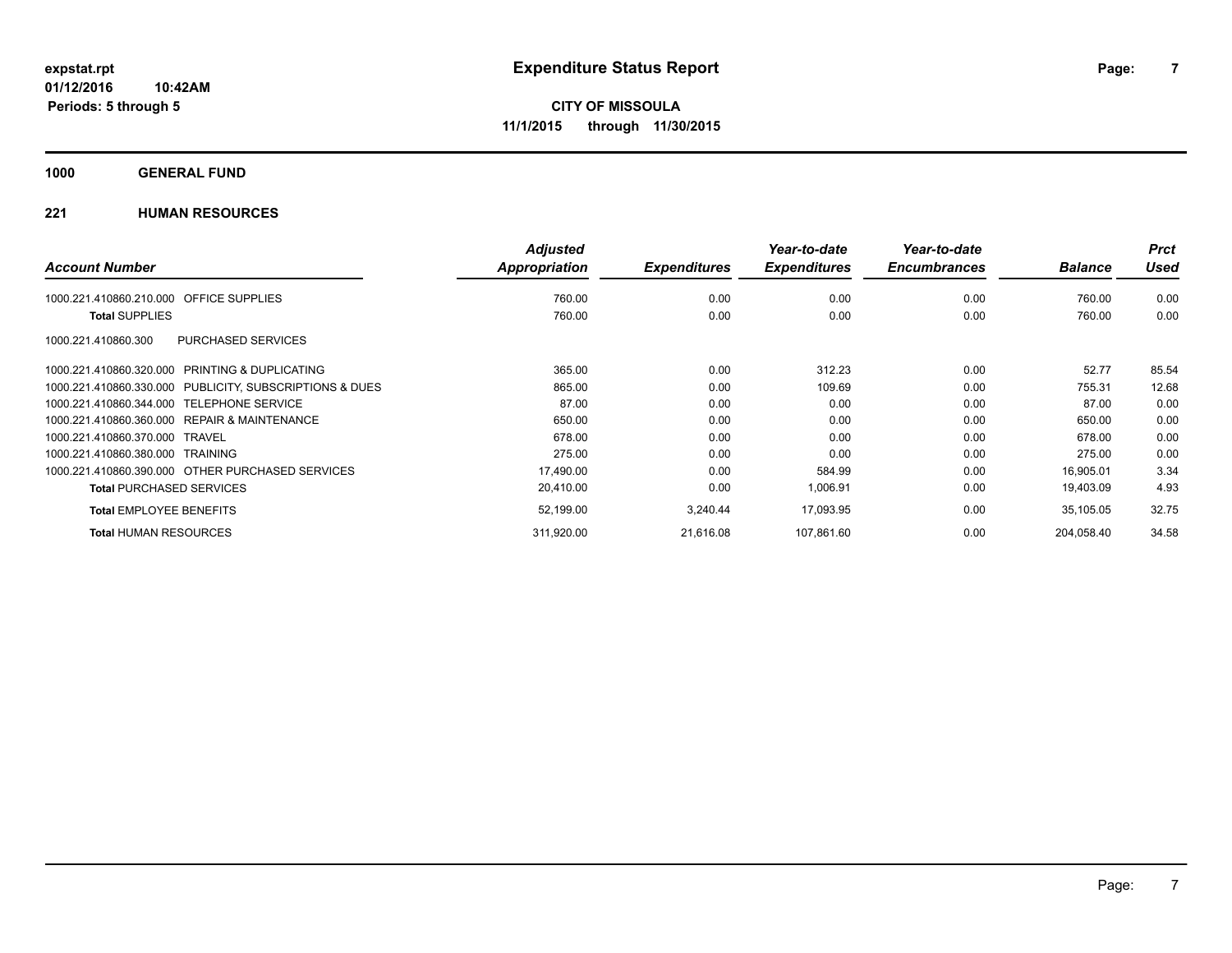**1000 GENERAL FUND**

| <b>Account Number</b>                                                     |                                                                                             | <b>Adjusted</b><br>Appropriation | <b>Expenditures</b> | Year-to-date<br><b>Expenditures</b> | Year-to-date<br><b>Encumbrances</b> | <b>Balance</b>       | <b>Prct</b><br><b>Used</b> |
|---------------------------------------------------------------------------|---------------------------------------------------------------------------------------------|----------------------------------|---------------------|-------------------------------------|-------------------------------------|----------------------|----------------------------|
| 1000.223.410101                                                           | <b>NC-GRANT CREEK</b>                                                                       |                                  |                     |                                     |                                     |                      |                            |
| 1000.223.410101.300                                                       | PURCHASED SERVICES                                                                          |                                  |                     |                                     |                                     |                      |                            |
|                                                                           | 1000.223.410101.310.000 GRANT CREEK NC/COMMUNICATIONS<br><b>Total PURCHASED SERVICES</b>    | 324.00<br>324.00                 | 0.00<br>0.00        | 0.00<br>0.00                        | 0.00<br>0.00                        | 324.00<br>324.00     | 0.00<br>0.00               |
| 1000.223.410101.700                                                       | <b>GRANTS &amp; CONTRIBUTIONS</b>                                                           |                                  |                     |                                     |                                     |                      |                            |
|                                                                           | 1000.223.410101.700.000 GRANTS & CONTRIBUTIONS<br><b>Total GRANTS &amp; CONTRIBUTIONS</b>   | 800.00<br>800.00                 | 61.10<br>61.10      | 376.43<br>376.43                    | 0.00<br>0.00                        | 423.57<br>423.57     | 47.05<br>47.05             |
| <b>Total NC-GRANT CREEK</b>                                               |                                                                                             | 1,124.00                         | 61.10               | 376.43                              | 0.00                                | 747.57               | 33.49                      |
| 1000.223.410102                                                           | NC-UPPER RATTLESNAKE                                                                        |                                  |                     |                                     |                                     |                      |                            |
| 1000.223.410102.300                                                       | PURCHASED SERVICES                                                                          |                                  |                     |                                     |                                     |                      |                            |
|                                                                           | 1000.223.410102.310.000 UPPER RATTLESNAKE/COMMUNICATIONS<br><b>Total PURCHASED SERVICES</b> | 742.00<br>742.00                 | 0.00<br>0.00        | 0.00<br>0.00                        | 0.00<br>0.00                        | 742.00<br>742.00     | 0.00<br>0.00               |
| 1000.223.410102.700                                                       | <b>GRANTS &amp; CONTRIBUTIONS</b>                                                           |                                  |                     |                                     |                                     |                      |                            |
|                                                                           | 1000.223.410102.700.000 GRANTS & CONTRIBUTIONS<br><b>Total GRANTS &amp; CONTRIBUTIONS</b>   | 800.00<br>800.00                 | 0.00<br>0.00        | 59.00<br>59.00                      | 0.00<br>0.00                        | 741.00<br>741.00     | 7.38<br>7.38               |
|                                                                           | Total NC-UPPER RATTLESNAKE                                                                  | 1,542.00                         | 0.00                | 59.00                               | 0.00                                | 1,483.00             | 3.83                       |
| 1000.223.410103                                                           | NC-LOWER RATTLESNAKE                                                                        |                                  |                     |                                     |                                     |                      |                            |
| 1000.223.410103.300                                                       | PURCHASED SERVICES                                                                          |                                  |                     |                                     |                                     |                      |                            |
| 1000.223.410103.310.000 COMMUNICATIONS<br><b>Total PURCHASED SERVICES</b> |                                                                                             | 407.00<br>407.00                 | 0.00<br>0.00        | 420.80<br>420.80                    | 0.00<br>0.00                        | $-13.80$<br>$-13.80$ | 103.39<br>103.39           |
| 1000.223.410103.700                                                       | <b>GRANTS &amp; CONTRIBUTIONS</b>                                                           |                                  |                     |                                     |                                     |                      |                            |
|                                                                           | 1000.223.410103.700.000 GRANTS & CONTRIBUTIONS                                              | 800.00                           | 0.00                | 59.00                               | 0.00                                | 741.00               | 7.38                       |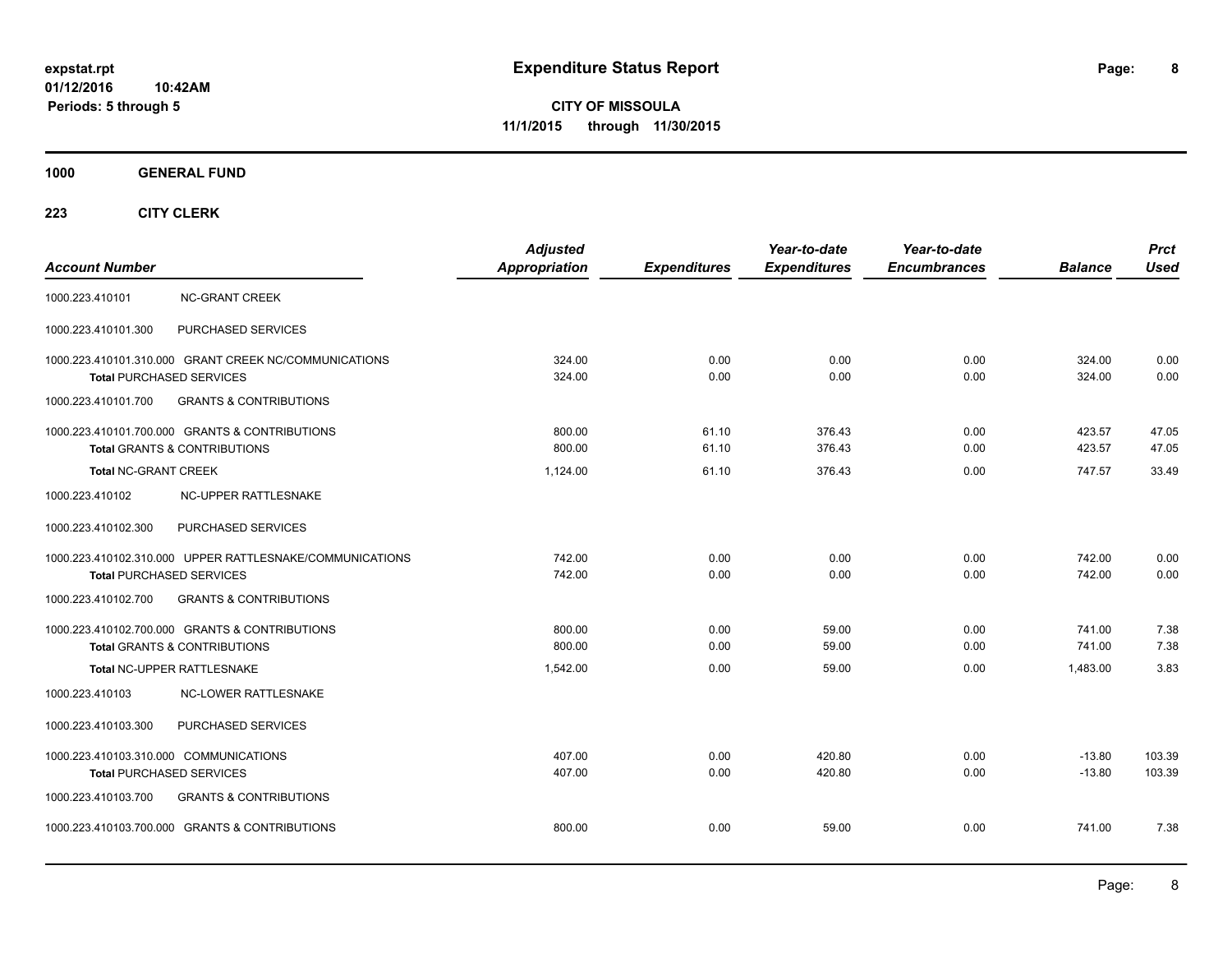**1000 GENERAL FUND**

| <b>Account Number</b>                  |                                                | <b>Adjusted</b><br>Appropriation | <b>Expenditures</b> | Year-to-date<br><b>Expenditures</b> | Year-to-date<br><b>Encumbrances</b> | <b>Balance</b> | <b>Prct</b><br><b>Used</b> |
|----------------------------------------|------------------------------------------------|----------------------------------|---------------------|-------------------------------------|-------------------------------------|----------------|----------------------------|
|                                        | <b>Total GRANTS &amp; CONTRIBUTIONS</b>        | 800.00                           | 0.00                | 59.00                               | 0.00                                | 741.00         | 7.38                       |
|                                        | Total NC-LOWER RATTLESNAKE                     | 1,207.00                         | 0.00                | 479.80                              | 0.00                                | 727.20         | 39.75                      |
| 1000.223.410104                        | <b>NC-NORTHSIDE</b>                            |                                  |                     |                                     |                                     |                |                            |
| 1000.223.410104.300                    | PURCHASED SERVICES                             |                                  |                     |                                     |                                     |                |                            |
| 1000.223.410104.310.000 COMMUNICATIONS |                                                | 618.00                           | 0.00                | 0.00                                | 0.00                                | 618.00         | 0.00                       |
| <b>Total PURCHASED SERVICES</b>        |                                                | 618.00                           | 0.00                | 0.00                                | 0.00                                | 618.00         | 0.00                       |
| 1000.223.410104.700                    | <b>GRANTS &amp; CONTRIBUTIONS</b>              |                                  |                     |                                     |                                     |                |                            |
|                                        | 1000.223.410104.700.000 GRANTS & CONTRIBUTIONS | 800.00                           | 0.00                | 100.85                              | 0.00                                | 699.15         | 12.61                      |
|                                        | <b>Total GRANTS &amp; CONTRIBUTIONS</b>        | 800.00                           | 0.00                | 100.85                              | 0.00                                | 699.15         | 12.61                      |
| Total NC-NORTHSIDE                     |                                                | 1,418.00                         | 0.00                | 100.85                              | 0.00                                | 1.317.15       | 7.11                       |
| 1000.223.410105                        | NC-WESTSIDE                                    |                                  |                     |                                     |                                     |                |                            |
| 1000.223.410105.300                    | PURCHASED SERVICES                             |                                  |                     |                                     |                                     |                |                            |
| 1000.223.410105.310.000 COMMUNICATIONS |                                                | 1,166.00                         | 0.00                | 0.00                                | 0.00                                | 1,166.00       | 0.00                       |
| <b>Total PURCHASED SERVICES</b>        |                                                | 1,166.00                         | 0.00                | 0.00                                | 0.00                                | 1,166.00       | 0.00                       |
| 1000.223.410105.700                    | <b>GRANTS &amp; CONTRIBUTIONS</b>              |                                  |                     |                                     |                                     |                |                            |
|                                        | 1000.223.410105.700.000 GRANTS & CONTRIBUTIONS | 800.00                           | 0.00                | 70.28                               | 0.00                                | 729.72         | 8.79                       |
|                                        | Total GRANTS & CONTRIBUTIONS                   | 800.00                           | 0.00                | 70.28                               | 0.00                                | 729.72         | 8.79                       |
| <b>Total NC-WESTSIDE</b>               |                                                | 1,966.00                         | 0.00                | 70.28                               | 0.00                                | 1,895.72       | 3.57                       |
| 1000.223.410106                        | NC-HEART OF MISSOULA                           |                                  |                     |                                     |                                     |                |                            |
| 1000.223.410106.300                    | PURCHASED SERVICES                             |                                  |                     |                                     |                                     |                |                            |
| 1000.223.410106.310.000 COMMUNICATIONS |                                                | 628.00                           | 0.00                | 0.00                                | 0.00                                | 628.00         | 0.00                       |
| <b>Total PURCHASED SERVICES</b>        |                                                | 628.00                           | 0.00                | 0.00                                | 0.00                                | 628.00         | 0.00                       |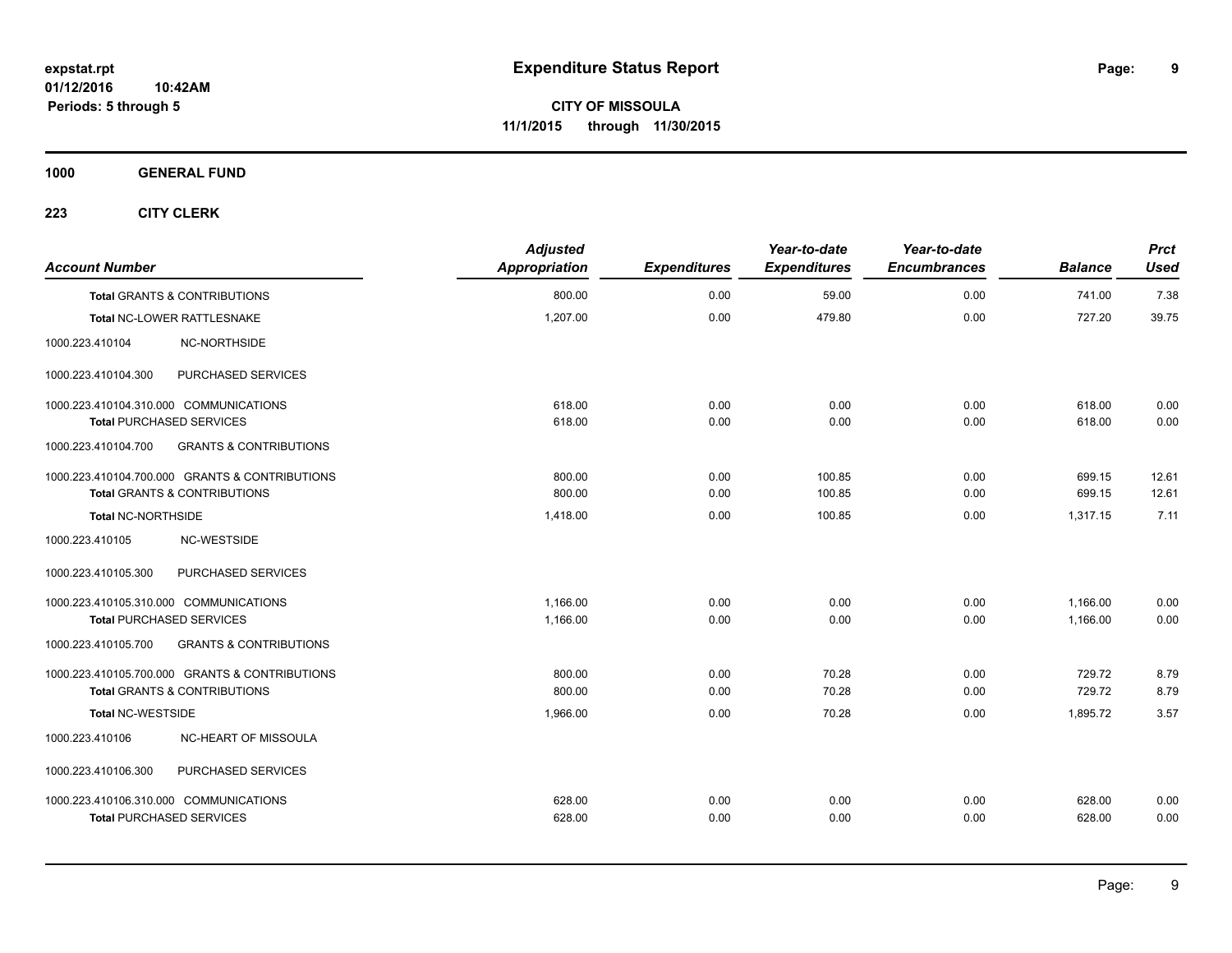**1000 GENERAL FUND**

**223 CITY CLERK**

| <b>Account Number</b>                                    | <b>Adjusted</b><br>Appropriation | <b>Expenditures</b> | Year-to-date<br><b>Expenditures</b> | Year-to-date<br><b>Encumbrances</b> | <b>Balance</b> | <b>Prct</b><br><b>Used</b> |
|----------------------------------------------------------|----------------------------------|---------------------|-------------------------------------|-------------------------------------|----------------|----------------------------|
| 1000.223.410106.700<br><b>GRANTS &amp; CONTRIBUTIONS</b> |                                  |                     |                                     |                                     |                |                            |
| 1000.223.410106.700.000 GRANTS & CONTRIBUTIONS           | 800.00                           | 0.00                | 59.00                               | 0.00                                | 741.00         | 7.38                       |
| <b>Total GRANTS &amp; CONTRIBUTIONS</b>                  | 800.00                           | 0.00                | 59.00                               | 0.00                                | 741.00         | 7.38                       |
| Total NC-HEART OF MISSOULA                               | 1,428.00                         | 0.00                | 59.00                               | 0.00                                | 1,369.00       | 4.13                       |
| NC-UNIVERSITY DISTRICT<br>1000.223.410107                |                                  |                     |                                     |                                     |                |                            |
| PURCHASED SERVICES<br>1000.223.410107.300                |                                  |                     |                                     |                                     |                |                            |
| 1000.223.410107.310.000 COMMUNICATIONS                   | 1,658.00                         | 843.70              | 843.70                              | 0.00                                | 814.30         | 50.89                      |
| <b>Total PURCHASED SERVICES</b>                          | 1,658.00                         | 843.70              | 843.70                              | 0.00                                | 814.30         | 50.89                      |
| 1000.223.410107.700<br><b>GRANTS &amp; CONTRIBUTIONS</b> |                                  |                     |                                     |                                     |                |                            |
| 1000.223.410107.700.000 GRANTS & CONTRIBUTIONS           | 800.00                           | 203.47              | 547.84                              | 0.00                                | 252.16         | 68.48                      |
| <b>Total GRANTS &amp; CONTRIBUTIONS</b>                  | 800.00                           | 203.47              | 547.84                              | 0.00                                | 252.16         | 68.48                      |
| <b>Total NC-UNIVERSITY DISTRICT</b>                      | 2,458.00                         | 1,047.17            | 1,391.54                            | 0.00                                | 1,066.46       | 56.61                      |
| NC-RIVERFRONT<br>1000.223.410108                         |                                  |                     |                                     |                                     |                |                            |
| PURCHASED SERVICES<br>1000.223.410108.300                |                                  |                     |                                     |                                     |                |                            |
| 1000.223.410108.310.000 COMMUNICATIONS                   | 578.00                           | 363.41              | 414.90                              | 0.00                                | 163.10         | 71.78                      |
| <b>Total PURCHASED SERVICES</b>                          | 578.00                           | 363.41              | 414.90                              | 0.00                                | 163.10         | 71.78                      |
| <b>GRANTS &amp; CONTRIBUTIONS</b><br>1000.223.410108.700 |                                  |                     |                                     |                                     |                |                            |
| 1000.223.410108.700.000 GRANTS & CONTRIBUTIONS           | 800.00                           | 173.62              | 201.37                              | 0.00                                | 598.63         | 25.17                      |
| <b>Total GRANTS &amp; CONTRIBUTIONS</b>                  | 800.00                           | 173.62              | 201.37                              | 0.00                                | 598.63         | 25.17                      |
| Total NC-RIVERFRONT                                      | 1,378.00                         | 537.03              | 616.27                              | 0.00                                | 761.73         | 44.72                      |
| NC-EMMA DICKENSON & ORCHARD HOMES<br>1000.223.410109     |                                  |                     |                                     |                                     |                |                            |

1000.223.410109.300 PURCHASED SERVICES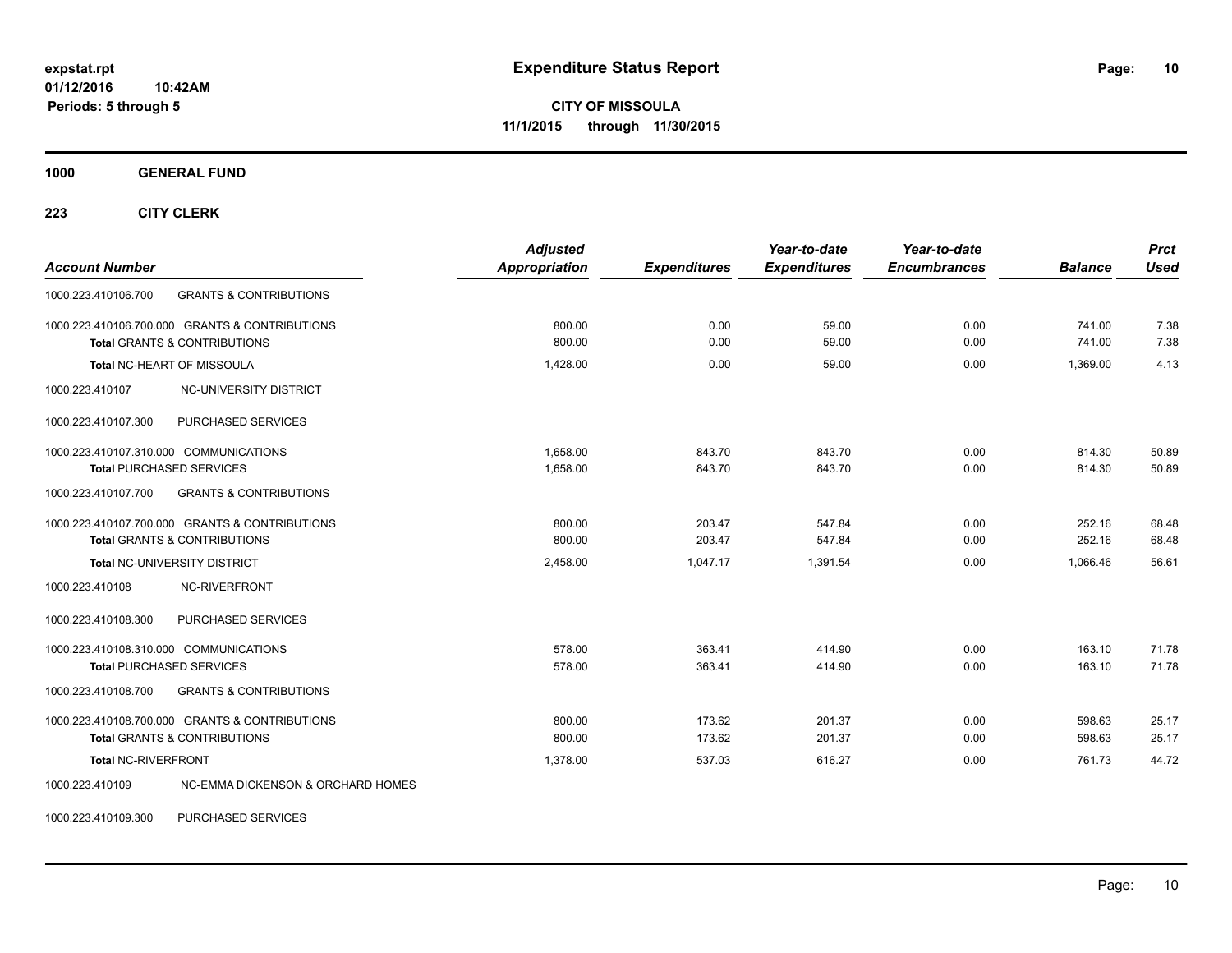**1000 GENERAL FUND**

| <b>Account Number</b>                                                                     | <b>Adjusted</b><br><b>Appropriation</b> | <b>Expenditures</b> | Year-to-date<br><b>Expenditures</b> | Year-to-date<br><b>Encumbrances</b> | <b>Balance</b>   | <b>Prct</b><br><b>Used</b> |
|-------------------------------------------------------------------------------------------|-----------------------------------------|---------------------|-------------------------------------|-------------------------------------|------------------|----------------------------|
| 1000.223.410109.310.000 COMMUNICATIONS<br><b>Total PURCHASED SERVICES</b>                 | 713.00<br>713.00                        | 0.00<br>0.00        | 713.00<br>713.00                    | 0.00<br>0.00                        | 0.00<br>0.00     | 100.00<br>100.00           |
| <b>GRANTS &amp; CONTRIBUTIONS</b><br>1000.223.410109.700                                  |                                         |                     |                                     |                                     |                  |                            |
| 1000.223.410109.700.000 GRANTS & CONTRIBUTIONS<br><b>Total GRANTS &amp; CONTRIBUTIONS</b> | 800.00<br>800.00                        | 0.00<br>0.00        | 192.48<br>192.48                    | 0.00<br>0.00                        | 607.52<br>607.52 | 24.06<br>24.06             |
| Total NC-EMMA DICKENSON & ORCHARD HOMES                                                   | 1,513.00                                | 0.00                | 905.48                              | 0.00                                | 607.52           | 59.85                      |
| <b>NC-FRANKLIN TO FORT</b><br>1000.223.410110                                             |                                         |                     |                                     |                                     |                  |                            |
| PURCHASED SERVICES<br>1000.223.410110.300                                                 |                                         |                     |                                     |                                     |                  |                            |
| 1000.223.410110.310.000 COMMUNICATIONS<br><b>Total PURCHASED SERVICES</b>                 | 1.710.00<br>1,710.00                    | 0.00<br>0.00        | 1.591.77<br>1.591.77                | 0.00<br>0.00                        | 118.23<br>118.23 | 93.09<br>93.09             |
| 1000.223.410110.700<br><b>GRANTS &amp; CONTRIBUTIONS</b>                                  |                                         |                     |                                     |                                     |                  |                            |
| 1000.223.410110.700.000 GRANTS & CONTRIBUTIONS<br><b>Total GRANTS &amp; CONTRIBUTIONS</b> | 800.00<br>800.00                        | 0.00<br>0.00        | 82.62<br>82.62                      | 0.00<br>0.00                        | 717.38<br>717.38 | 10.33<br>10.33             |
| Total NC-FRANKLIN TO FORT                                                                 | 2,510.00                                | 0.00                | 1,674.39                            | 0.00                                | 835.61           | 66.71                      |
| 1000.223.410111<br><b>NC-ROSE PARK</b>                                                    |                                         |                     |                                     |                                     |                  |                            |
| 1000.223.410111.300<br>PURCHASED SERVICES                                                 |                                         |                     |                                     |                                     |                  |                            |
| 1000.223.410111.310.000 COMMUNICATIONS<br><b>Total PURCHASED SERVICES</b>                 | 1,066.00<br>1,066.00                    | 0.00<br>0.00        | 899.65<br>899.65                    | 0.00<br>0.00                        | 166.35<br>166.35 | 84.39<br>84.39             |
| <b>GRANTS &amp; CONTRIBUTIONS</b><br>1000.223.410111.700                                  |                                         |                     |                                     |                                     |                  |                            |
| 1000.223.410111.700.000 GRANTS & CONTRIBUTIONS<br><b>Total GRANTS &amp; CONTRIBUTIONS</b> | 800.00<br>800.00                        | 100.00<br>100.00    | 127.75<br>127.75                    | 0.00<br>0.00                        | 672.25<br>672.25 | 15.97<br>15.97             |
| <b>Total NC-ROSE PARK</b>                                                                 | 1,866.00                                | 100.00              | 1,027.40                            | 0.00                                | 838.60           | 55.06                      |
| 1000.223.410112<br>NC-FARVIEWS & PATTEE CANYON                                            |                                         |                     |                                     |                                     |                  |                            |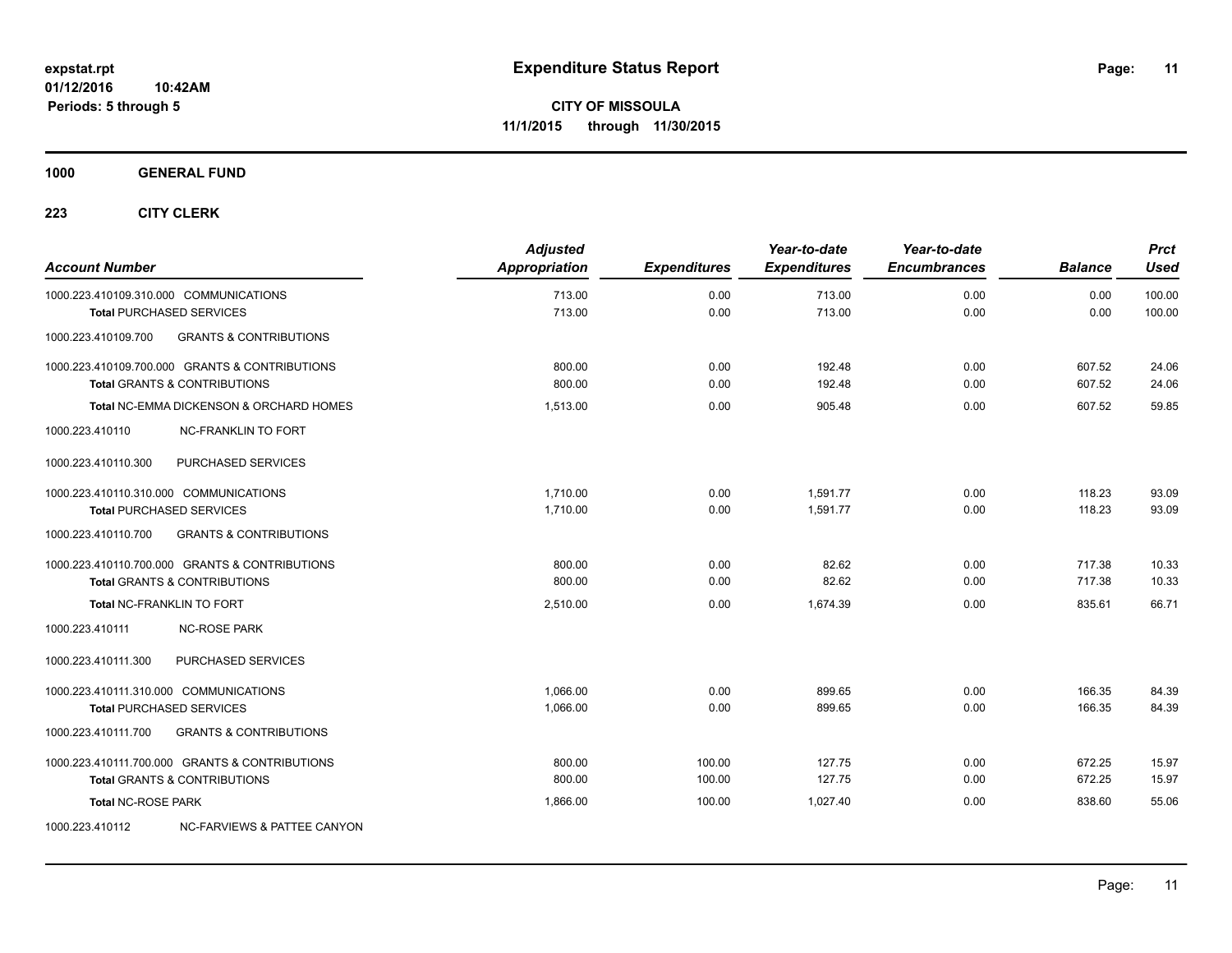**CITY OF MISSOULA 11/1/2015 through 11/30/2015**

#### **1000 GENERAL FUND**

| <b>Account Number</b>                                                                     | <b>Adjusted</b><br>Appropriation | <b>Expenditures</b> | Year-to-date<br><b>Expenditures</b> | Year-to-date<br><b>Encumbrances</b> | <b>Balance</b>   | <b>Prct</b><br><b>Used</b> |
|-------------------------------------------------------------------------------------------|----------------------------------|---------------------|-------------------------------------|-------------------------------------|------------------|----------------------------|
| PURCHASED SERVICES<br>1000.223.410112.300                                                 |                                  |                     |                                     |                                     |                  |                            |
| 1000.223.410112.310.000 COMMUNICATIONS<br><b>Total PURCHASED SERVICES</b>                 | 705.00<br>705.00                 | 0.00<br>0.00        | 0.00<br>0.00                        | 0.00<br>0.00                        | 705.00<br>705.00 | 0.00<br>0.00               |
| 1000.223.410112.700<br><b>GRANTS &amp; CONTRIBUTIONS</b>                                  |                                  |                     |                                     |                                     |                  |                            |
| 1000.223.410112.700.000 GRANTS & CONTRIBUTIONS<br><b>Total GRANTS &amp; CONTRIBUTIONS</b> | 800.00<br>800.00                 | 0.00<br>0.00        | 26.46<br>26.46                      | 0.00<br>0.00                        | 773.54<br>773.54 | 3.31<br>3.31               |
| Total NC-FARVIEWS & PATTEE CANYON                                                         | 1,505.00                         | 0.00                | 26.46                               | 0.00                                | 1,478.54         | 1.76                       |
| 1000.223.410113<br><b>NC-SOUTHGATE &amp; TRIANGLE</b>                                     |                                  |                     |                                     |                                     |                  |                            |
| PURCHASED SERVICES<br>1000.223.410113.300                                                 |                                  |                     |                                     |                                     |                  |                            |
| 1000.223.410113.310.000 COMMUNICATIONS<br><b>Total PURCHASED SERVICES</b>                 | 616.00<br>616.00                 | 51.49<br>51.49      | 616.00<br>616.00                    | 0.00<br>0.00                        | 0.00<br>0.00     | 100.00<br>100.00           |
| 1000.223.410113.700<br><b>GRANTS &amp; CONTRIBUTIONS</b>                                  |                                  |                     |                                     |                                     |                  |                            |
| 1000.223.410113.700.000 GRANTS & CONTRIBUTIONS<br><b>Total GRANTS &amp; CONTRIBUTIONS</b> | 800.00<br>800.00                 | 17.20<br>17.20      | 290.28<br>290.28                    | 0.00<br>0.00                        | 509.72<br>509.72 | 36.29<br>36.29             |
| <b>Total NC-SOUTHGATE &amp; TRIANGLE</b>                                                  | 1,416.00                         | 68.69               | 906.28                              | 0.00                                | 509.72           | 64.00                      |
| 1000.223.410114<br><b>NC-LEWIS &amp; CLARK</b>                                            |                                  |                     |                                     |                                     |                  |                            |
| PURCHASED SERVICES<br>1000.223.410114.300                                                 |                                  |                     |                                     |                                     |                  |                            |
| 1000.223.410114.310.000 COMMUNICATIONS<br><b>Total PURCHASED SERVICES</b>                 | 660.00<br>660.00                 | 0.00<br>0.00        | 402.73<br>402.73                    | 0.00<br>0.00                        | 257.27<br>257.27 | 61.02<br>61.02             |
| <b>GRANTS &amp; CONTRIBUTIONS</b><br>1000.223.410114.700                                  |                                  |                     |                                     |                                     |                  |                            |
| 1000.223.410114.700.000 GRANTS & CONTRIBUTIONS<br><b>Total GRANTS &amp; CONTRIBUTIONS</b> | 800.00<br>800.00                 | 39.25<br>39.25      | 449.09<br>449.09                    | 0.00<br>0.00                        | 350.91<br>350.91 | 56.14<br>56.14             |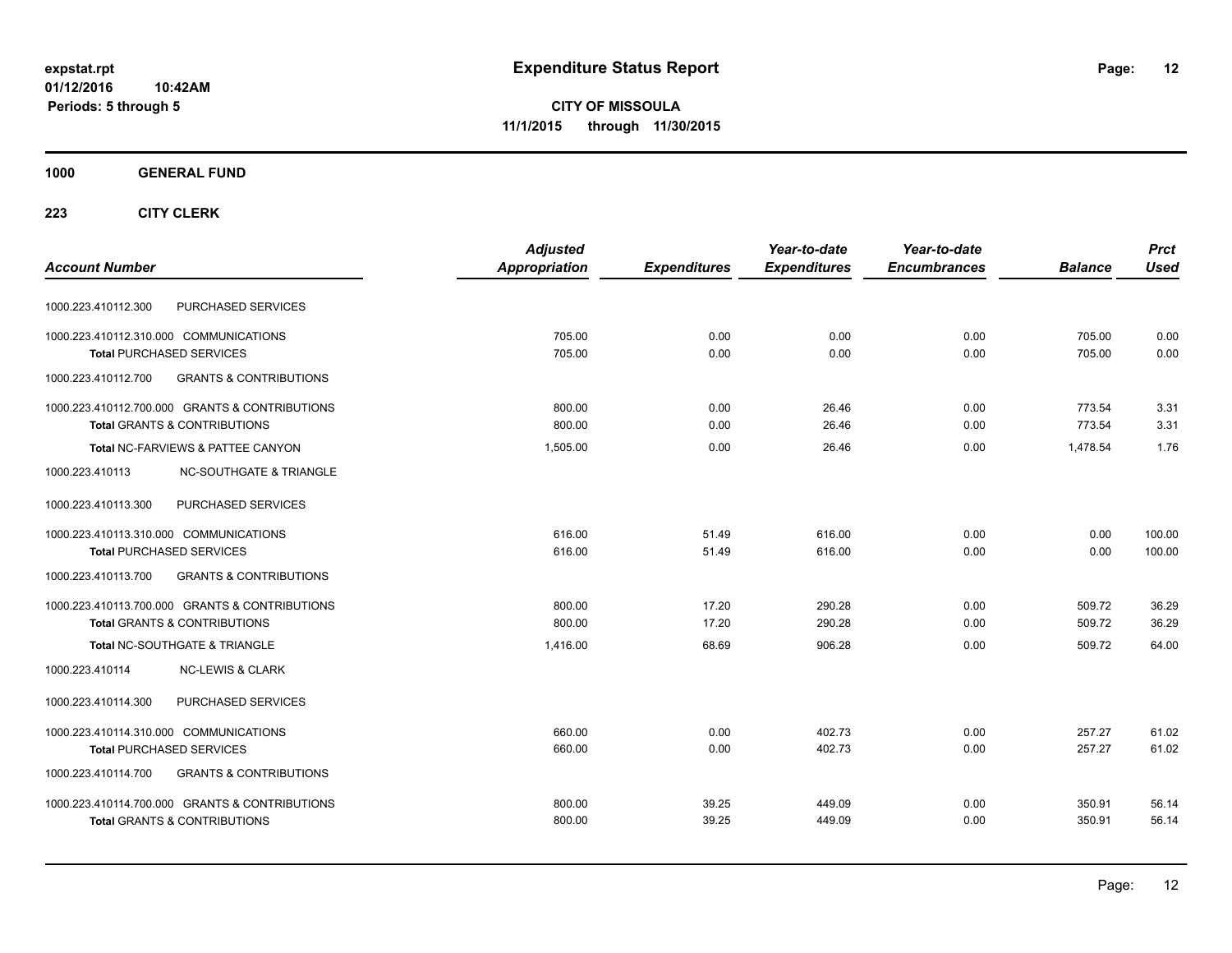**1000 GENERAL FUND**

| <b>Account Number</b>  |                                                                                           | <b>Adjusted</b><br><b>Appropriation</b> | <b>Expenditures</b> | Year-to-date<br><b>Expenditures</b> | Year-to-date<br><b>Encumbrances</b> | <b>Balance</b>   | <b>Prct</b><br><b>Used</b> |
|------------------------|-------------------------------------------------------------------------------------------|-----------------------------------------|---------------------|-------------------------------------|-------------------------------------|------------------|----------------------------|
| Total NC-LEWIS & CLARK |                                                                                           | 1,460.00                                | 39.25               | 851.82                              | 0.00                                | 608.18           | 58.34                      |
| 1000.223.410115        | NC-S 39TH                                                                                 |                                         |                     |                                     |                                     |                  |                            |
| 1000.223.410115.300    | PURCHASED SERVICES                                                                        |                                         |                     |                                     |                                     |                  |                            |
|                        | 1000.223.410115.310.000 COMMUNICATIONS<br><b>Total PURCHASED SERVICES</b>                 | 541.00<br>541.00                        | 0.00<br>0.00        | 0.00<br>0.00                        | 0.00<br>0.00                        | 541.00<br>541.00 | 0.00<br>0.00               |
| 1000.223.410115.700    | <b>GRANTS &amp; CONTRIBUTIONS</b>                                                         |                                         |                     |                                     |                                     |                  |                            |
|                        | 1000.223.410115.700.000 GRANTS & CONTRIBUTIONS<br><b>Total GRANTS &amp; CONTRIBUTIONS</b> | 800.00<br>800.00                        | 0.00<br>0.00        | 11.90<br>11.90                      | 0.00<br>0.00                        | 788.10<br>788.10 | 1.49<br>1.49               |
| Total NC-S 39TH        |                                                                                           | 1,341.00                                | 0.00                | 11.90                               | 0.00                                | 1.329.10         | 0.89                       |
| 1000.223.410116        | <b>NC-MOOSE CAN GULLY</b>                                                                 |                                         |                     |                                     |                                     |                  |                            |
| 1000.223.410116.300    | PURCHASED SERVICES                                                                        |                                         |                     |                                     |                                     |                  |                            |
|                        | 1000.223.410116.310.000 COMMUNICATIONS<br><b>Total PURCHASED SERVICES</b>                 | 969.00<br>969.00                        | 30.99<br>30.99      | 702.57<br>702.57                    | 0.00<br>0.00                        | 266.43<br>266.43 | 72.50<br>72.50             |
| 1000.223.410116.700    | <b>GRANTS &amp; CONTRIBUTIONS</b>                                                         |                                         |                     |                                     |                                     |                  |                            |
|                        | 1000.223.410116.700.000 GRANTS & CONTRIBUTIONS<br><b>Total GRANTS &amp; CONTRIBUTIONS</b> | 800.00<br>800.00                        | 0.00<br>0.00        | 39.65<br>39.65                      | 0.00<br>0.00                        | 760.35<br>760.35 | 4.96<br>4.96               |
|                        | Total NC-MOOSE CAN GULLY                                                                  | 1,769.00                                | 30.99               | 742.22                              | 0.00                                | 1,026.78         | 41.96                      |
| 1000.223.410117        | <b>NC-MILLER CREEK</b>                                                                    |                                         |                     |                                     |                                     |                  |                            |
| 1000.223.410117.300    | PURCHASED SERVICES                                                                        |                                         |                     |                                     |                                     |                  |                            |
|                        | 1000.223.410117.310.000 COMMUNICATIONS<br><b>Total PURCHASED SERVICES</b>                 | 694.00<br>694.00                        | 0.00<br>0.00        | 454.40<br>454.40                    | 0.00<br>0.00                        | 239.60<br>239.60 | 65.48<br>65.48             |
| 1000.223.410117.700    | <b>GRANTS &amp; CONTRIBUTIONS</b>                                                         |                                         |                     |                                     |                                     |                  |                            |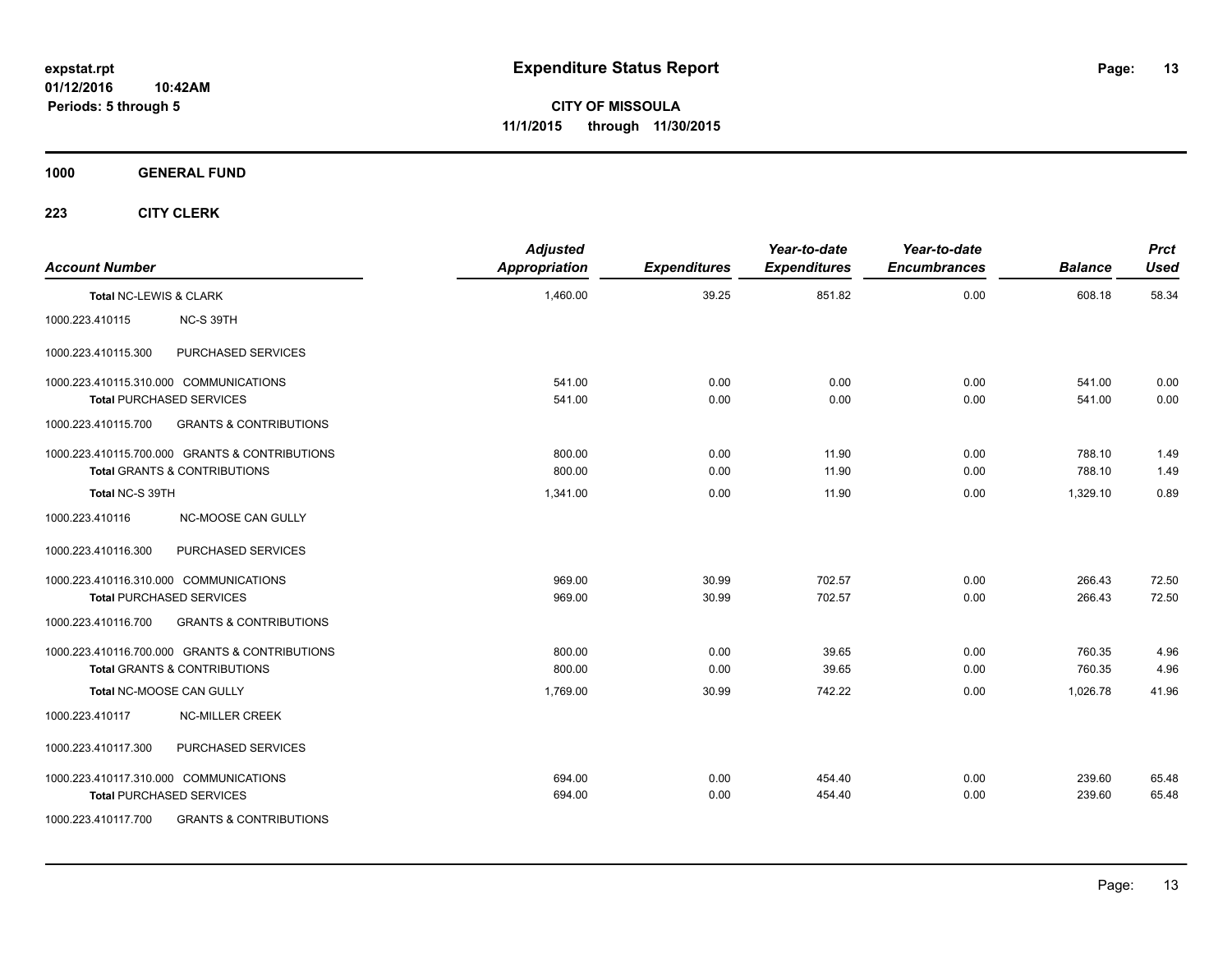**1000 GENERAL FUND**

| <b>Account Number</b>                                                                                 | <b>Adjusted</b><br>Appropriation | <b>Expenditures</b> | Year-to-date<br><b>Expenditures</b> | Year-to-date<br><b>Encumbrances</b> | <b>Balance</b>   | <b>Prct</b><br><b>Used</b> |
|-------------------------------------------------------------------------------------------------------|----------------------------------|---------------------|-------------------------------------|-------------------------------------|------------------|----------------------------|
| 1000.223.410117.700.000 GRANTS & CONTRIBUTIONS<br><b>Total GRANTS &amp; CONTRIBUTIONS</b>             | 800.00<br>800.00                 | 40.25<br>40.25      | 325.34<br>325.34                    | 0.00<br>0.00                        | 474.66<br>474.66 | 40.67<br>40.67             |
| <b>Total NC-MILLER CREEK</b>                                                                          | 1,494.00                         | 40.25               | 779.74                              | 0.00                                | 714.26           | 52.19                      |
| 1000.223.410118<br>MULLAN ROAD NC                                                                     |                                  |                     |                                     |                                     |                  |                            |
| PURCHASED SERVICES<br>1000.223.410118.300                                                             |                                  |                     |                                     |                                     |                  |                            |
| 1000.223.410118.310.000 COMMUNICATIONS<br><b>Total PURCHASED SERVICES</b>                             | 714.00<br>714.00                 | 0.00<br>0.00        | 714.00<br>714.00                    | 0.00<br>0.00                        | 0.00<br>0.00     | 100.00<br>100.00           |
| <b>GRANTS &amp; CONTRIBUTIONS</b><br>1000.223.410118.700                                              |                                  |                     |                                     |                                     |                  |                            |
| 1000.223.410118.700.000 GRANTS & CONTRIBUTIONS<br><b>Total GRANTS &amp; CONTRIBUTIONS</b>             | 800.00<br>800.00                 | 0.00<br>0.00        | 470.67<br>470.67                    | 0.00<br>0.00                        | 329.33<br>329.33 | 58.83<br>58.83             |
| <b>Total MULLAN ROAD NC</b>                                                                           | 1,514.00                         | 0.00                | 1,184.67                            | 0.00                                | 329.33           | 78.25                      |
| EAST MISSOULA NC<br>1000.223.410119                                                                   |                                  |                     |                                     |                                     |                  |                            |
| 1000.223.410119.300<br>PURCHASED SERVICES                                                             |                                  |                     |                                     |                                     |                  |                            |
| 1000.223.410119.310.000 COMMUNICATIONS<br><b>Total PURCHASED SERVICES</b>                             | 12.00<br>12.00                   | 0.00<br>0.00        | 0.00<br>0.00                        | 0.00<br>0.00                        | 12.00<br>12.00   | 0.00<br>0.00               |
| 1000.223.410119.700<br><b>GRANTS &amp; CONTRIBUTIONS</b>                                              |                                  |                     |                                     |                                     |                  |                            |
| 1000.223.410119.700.000 EAST MISSOULA NEIGHBORHOOD COUNCIL<br><b>Total GRANTS &amp; CONTRIBUTIONS</b> | 800.00<br>800.00                 | 0.00<br>0.00        | 0.00<br>0.00                        | 0.00<br>0.00                        | 800.00<br>800.00 | 0.00<br>0.00               |
| Total EAST MISSOULA NC                                                                                | 812.00                           | 0.00                | 0.00                                | 0.00                                | 812.00           | 0.00                       |
| <b>COMMUNITY FORUM/NC LIAISON</b><br>1000.223.410120                                                  |                                  |                     |                                     |                                     |                  |                            |
| 1000.223.410120.300<br>PURCHASED SERVICES                                                             |                                  |                     |                                     |                                     |                  |                            |
| 1000.223.410120.320.000 PRINTING & DUPLICATING                                                        | 500.00                           | 0.00                | 0.00                                | 0.00                                | 500.00           | 0.00                       |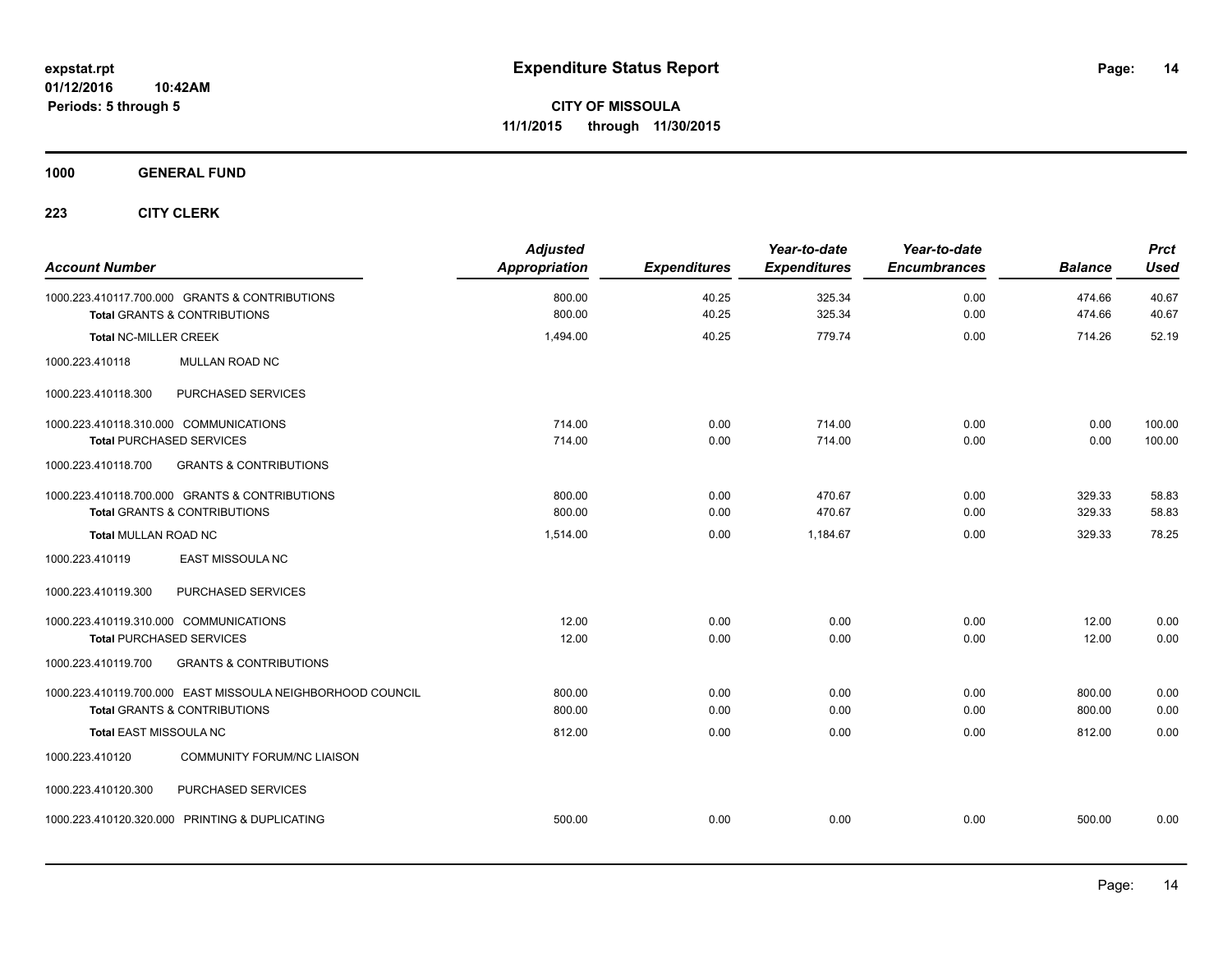**1000 GENERAL FUND**

| <b>Account Number</b>                                        | <b>Adjusted</b><br>Appropriation | <b>Expenditures</b> | Year-to-date<br><b>Expenditures</b> | Year-to-date<br><b>Encumbrances</b> | <b>Balance</b> | <b>Prct</b><br><b>Used</b> |
|--------------------------------------------------------------|----------------------------------|---------------------|-------------------------------------|-------------------------------------|----------------|----------------------------|
| 1000.223.410120.380.000 TRAINING                             | 1,700.00                         | 0.00                | 0.00                                | 0.00                                | 1,700.00       | 0.00                       |
| <b>Total PURCHASED SERVICES</b>                              | 2,200.00                         | 0.00                | 0.00                                | 0.00                                | 2,200.00       | 0.00                       |
| <b>GRANTS &amp; CONTRIBUTIONS</b><br>1000.223.410120.700     |                                  |                     |                                     |                                     |                |                            |
| 1000.223.410120.700.000 GRANTS & CONTRIBUTIONS               | 0.00                             | 129.94              | 1,038.94                            | 0.00                                | $-1,038.94$    | 0.00                       |
| 1000.223.410120.700.799 GRANTS & CONTRIBUTIONS               | 0.00                             | 93.96               | 360.75                              | 0.00                                | $-360.75$      | 0.00                       |
| <b>Total GRANTS &amp; CONTRIBUTIONS</b>                      | 0.00                             | 223.90              | 1,399.69                            | 0.00                                | $-1,399.69$    | 0.00                       |
| Total COMMUNITY FORUM/NC LIAISON                             | 2,200.00                         | 223.90              | 1,399.69                            | 0.00                                | 800.31         | 63.62                      |
| 1000.223.410121<br>NEIGHBORHOOD PROJECT                      |                                  |                     |                                     |                                     |                |                            |
| <b>GRANTS &amp; CONTRIBUTIONS</b><br>1000.223.410121.700     |                                  |                     |                                     |                                     |                |                            |
| 1000.223.410121.700.000 NEIGHBORHOOD PROJECT                 | 51,939.06                        | 0.00                | 0.00                                | 0.00                                | 51.939.06      | 0.00                       |
| 1000.223.410121.700.840 FY15 RIVERFRONT NC MURAL             | 0.00                             | 0.00                | 1,975.00                            | 0.00                                | $-1,975.00$    | 0.00                       |
| 1000.223.410121.700.843 TRAFFIC SIGNAL BOX 39TH AND HILLVIEW | 0.00                             | 0.00                | 500.00                              | 0.00                                | $-500.00$      | 0.00                       |
| 1000.223.410121.700.844 TRAIL SIGNS SOUTH HILLS              | 0.00                             | 0.00                | 489.02                              | 0.00                                | $-489.02$      | 0.00                       |
| 1000.223.410121.700.845 IVY STREET COMMUNITY GARDEN          | 0.00                             | 3,000.00            | 3,000.00                            | 0.00                                | $-3,000.00$    | 0.00                       |
| Total NEIGHBORHOOD PROJECT                                   | 51,939.06                        | 3,000.00            | 5,964.02                            | 0.00                                | 45,975.04      | 11.48                      |
| 1000.223.410122<br>ORCHARD HOMES NEIGHBORHOOD COUNCIL        |                                  |                     |                                     |                                     |                |                            |
| 1000.223.410122.300<br>PURCHASED SERVICES                    |                                  |                     |                                     |                                     |                |                            |
| 1000.223.410122.310.000 COMMUNICATIONS                       | 238.00                           | 0.00                | 0.00                                | 0.00                                | 238.00         | 0.00                       |
| <b>Total PURCHASED SERVICES</b>                              | 238.00                           | 0.00                | 0.00                                | 0.00                                | 238.00         | 0.00                       |
| 1000.223.410122.700<br><b>GRANTS &amp; CONTRIBUTIONS</b>     |                                  |                     |                                     |                                     |                |                            |
| 1000.223.410122.700.000 ORCHARD HOMES NEIGHBORHOOD COUNCIL   | 800.00                           | 0.00                | 0.00                                | 0.00                                | 800.00         | 0.00                       |
| <b>Total GRANTS &amp; CONTRIBUTIONS</b>                      | 800.00                           | 0.00                | 0.00                                | 0.00                                | 800.00         | 0.00                       |
| Total ORCHARD HOMES NEIGHBORHOOD COUNCIL                     | 1,038.00                         | 0.00                | 0.00                                | 0.00                                | 1,038.00       | 0.00                       |
| NEIGHBORHOOD OFFICE<br>1000.223.410125                       |                                  |                     |                                     |                                     |                |                            |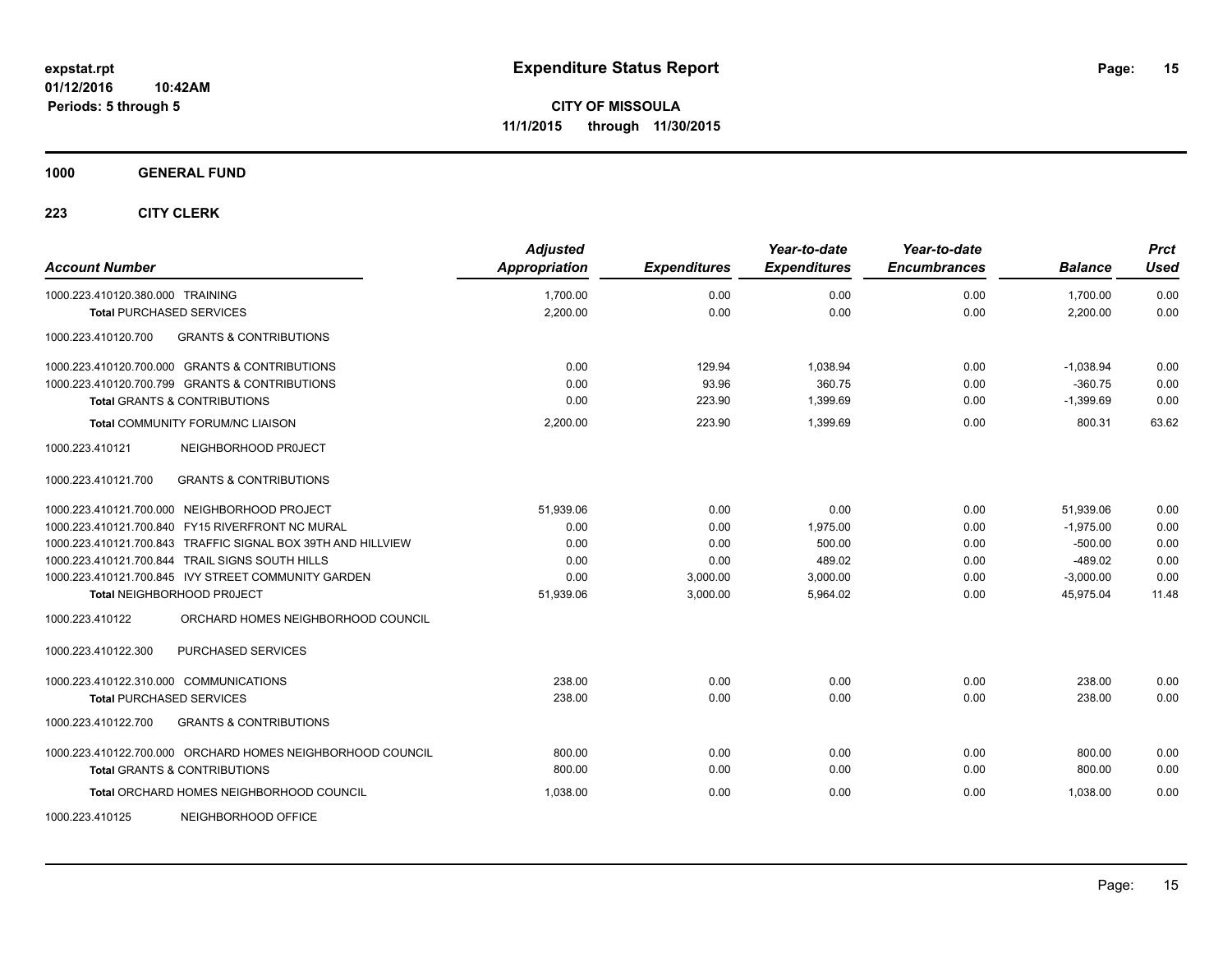**CITY OF MISSOULA 11/1/2015 through 11/30/2015**

**1000 GENERAL FUND**

| <b>Account Number</b>                                   | <b>Adjusted</b><br>Appropriation | <b>Expenditures</b> | Year-to-date<br><b>Expenditures</b> | Year-to-date<br><b>Encumbrances</b> | <b>Balance</b> | <b>Prct</b><br><b>Used</b> |
|---------------------------------------------------------|----------------------------------|---------------------|-------------------------------------|-------------------------------------|----------------|----------------------------|
| PERSONAL SERVICES<br>1000.223.410125.100                |                                  |                     |                                     |                                     |                |                            |
| 1000.223.410125.110.000 SALARIES AND WAGES              | 75,093.00                        | 5,729.49            | 28,052.26                           | 0.00                                | 47,040.74      | 37.36                      |
| 1000.223.410125.140.000 EMPLOYER CONTRIBUTIONS          | 31,632.00                        | 2,513.18            | 13,710.08                           | 0.00                                | 17,921.92      | 43.34                      |
| <b>Total PERSONAL SERVICES</b>                          | 106,725.00                       | 8,242.67            | 41,762.34                           | 0.00                                | 64,962.66      | 39.13                      |
| 1000.223.410125.200<br><b>SUPPLIES</b>                  |                                  |                     |                                     |                                     |                |                            |
| 1000.223.410125.210.000 OFFICE SUPPLIES                 | 200.00                           | 163.82              | 212.89                              | 0.00                                | $-12.89$       | 106.45                     |
| 1000.223.410125.220.000 OPERATING SUPPLIES              | 150.00                           | 0.00                | 16.25                               | 0.00                                | 133.75         | 10.83                      |
| 1000.223.410125.231.000 GASOLINE                        | 100.00                           | 0.00                | 44.55                               | 0.00                                | 55.45          | 44.55                      |
| 1000.223.410125.240.000 OTHER SUPPLIES                  | 65.00                            | 0.00                | 0.00                                | 0.00                                | 65.00          | 0.00                       |
| <b>Total SUPPLIES</b>                                   | 515.00                           | 163.82              | 273.69                              | 0.00                                | 241.31         | 53.14                      |
| PURCHASED SERVICES<br>1000.223.410125.300               |                                  |                     |                                     |                                     |                |                            |
| 1000.223.410125.310.000 COMMUNICATIONS                  | 134.00                           | 54.99               | 62.12                               | 0.00                                | 71.88          | 46.36                      |
| 1000.223.410125.320.000 PRINTING & DUPLICATING          | 100.00                           | 0.00                | 39.95                               | 0.00                                | 60.05          | 39.95                      |
| 1000.223.410125.330.000 PUBLICITY, SUBSCRIPTIONS & DUES | 200.00                           | 0.00                | 0.00                                | 0.00                                | 200.00         | 0.00                       |
| 1000.223.410125.344.000 TELEPHONE SERVICE               | 100.00                           | 0.00                | 0.00                                | 0.00                                | 100.00         | 0.00                       |
| 1000.223.410125.350.000 PROFESSIONAL SERVICES           | 3,000.00                         | 90.76               | 90.76                               | 0.00                                | 2,909.24       | 3.03                       |
| 1000.223.410125.370.000 TRAVEL                          | 1,460.00                         | 0.00                | 0.00                                | 0.00                                | 1,460.00       | 0.00                       |
| 1000.223.410125.380.000 TRAINING                        | 1,550.00                         | 0.00                | 199.00                              | 0.00                                | 1,351.00       | 12.84                      |
| <b>Total PURCHASED SERVICES</b>                         | 6,544.00                         | 145.75              | 391.83                              | 0.00                                | 6,152.17       | 5.99                       |
| CAPITAL OUTLAY<br>1000.223.410125.900                   |                                  |                     |                                     |                                     |                |                            |
| <b>Total CAPITAL OUTLAY</b>                             | 0.00                             | 0.00                | 0.00                                | 0.00                                | 0.00           | 0.00                       |
| Total NEIGHBORHOOD OFFICE                               | 113,784.00                       | 8,552.24            | 42.427.86                           | 0.00                                | 71.356.14      | 37.29                      |
| 1000.223.410600<br><b>ELECTIONS</b>                     |                                  |                     |                                     |                                     |                |                            |
| 1000.223.410600.300<br>PURCHASED SERVICES               |                                  |                     |                                     |                                     |                |                            |
| 1000.223.410600.350.000 PROFESSIONAL SERVICES           | 42,000.00                        | 8,113.38            | 8,113.38                            | 0.00                                | 33,886.62      | 19.32                      |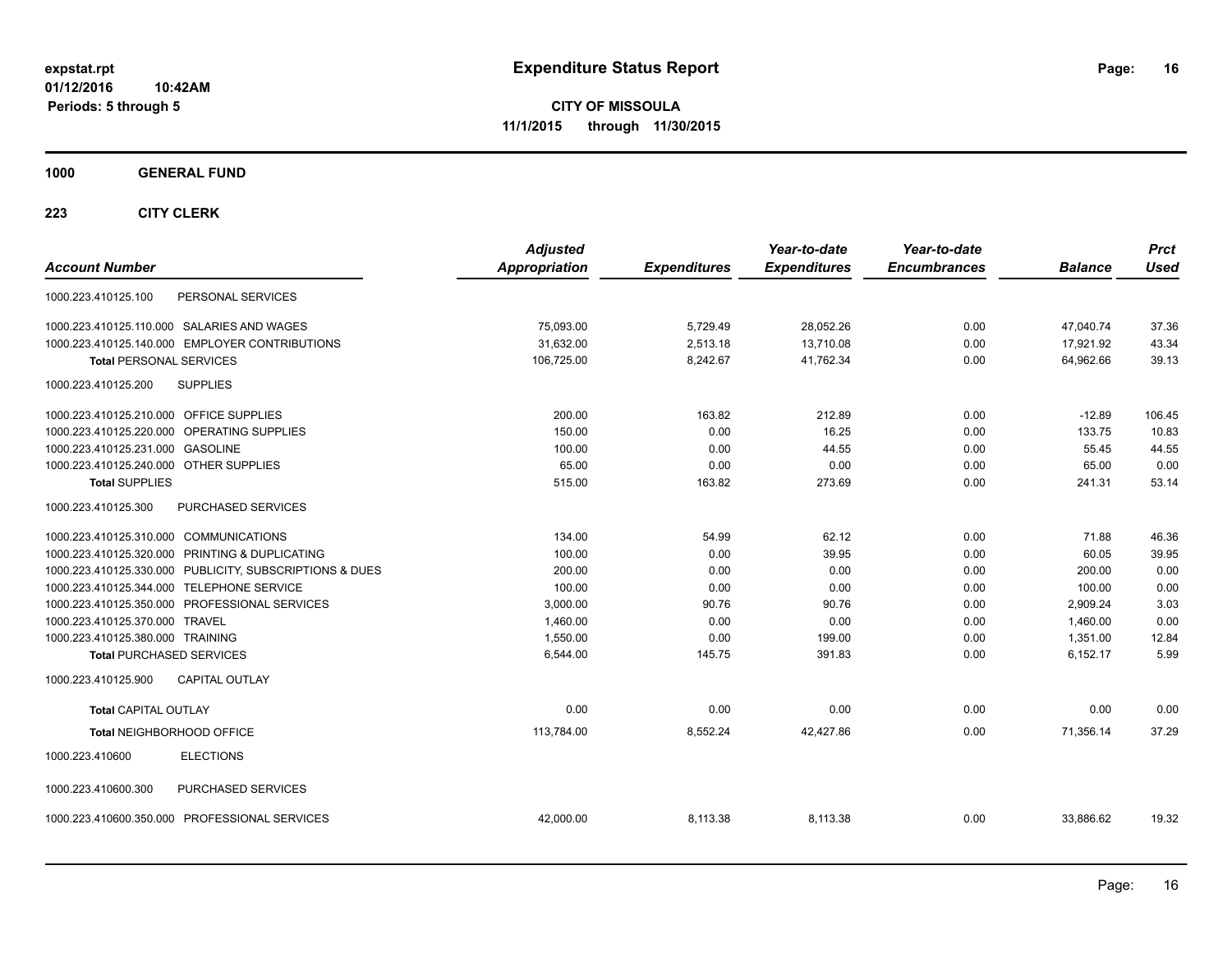**CITY OF MISSOULA 11/1/2015 through 11/30/2015**

**1000 GENERAL FUND**

| <b>Account Number</b>                   |                                                         | <b>Adjusted</b><br>Appropriation | <b>Expenditures</b> | Year-to-date<br><b>Expenditures</b> | Year-to-date<br><b>Encumbrances</b> | <b>Balance</b> | <b>Prct</b><br>Used |
|-----------------------------------------|---------------------------------------------------------|----------------------------------|---------------------|-------------------------------------|-------------------------------------|----------------|---------------------|
| <b>Total ELECTIONS</b>                  |                                                         | 42.000.00                        | 8.113.38            | 8.113.38                            | 0.00                                | 33.886.62      | 19.32               |
| 1000.223.410900                         | <b>RECORDS ADMINISTRATION</b>                           |                                  |                     |                                     |                                     |                |                     |
| 1000.223.410900.100                     | PERSONAL SERVICES                                       |                                  |                     |                                     |                                     |                |                     |
|                                         | 1000.223.410900.141.000 STATE RETIREMENT CONTRIBUTIONS  | 0.00                             | 0.00                | 31.38                               | 0.00                                | $-31.38$       | 0.00                |
|                                         | <b>Total RECORDS ADMINISTRATION</b>                     | 0.00                             | 0.00                | 31.38                               | 0.00                                | $-31.38$       | 0.00                |
| 1000.223.410910                         | <b>ADMINISTRATION</b>                                   |                                  |                     |                                     |                                     |                |                     |
| 1000.223.410910.100                     | PERSONAL SERVICES                                       |                                  |                     |                                     |                                     |                |                     |
|                                         | 1000.223.410910.110.000 SALARIES AND WAGES              | 141,646.00                       | 10,814.40           | 52,946.75                           | 0.00                                | 88,699.25      | 37.38               |
|                                         | 1000.223.410910.140.000 EMPLOYER CONTRIBUTIONS          | 51,934.00                        | 4,137.98            | 22,332.68                           | 0.00                                | 29,601.32      | 43.00               |
| <b>Total PERSONAL SERVICES</b>          |                                                         | 193,580.00                       | 14,952.38           | 75.279.43                           | 0.00                                | 118,300.57     | 38.89               |
| 1000.223.410910.200                     | <b>SUPPLIES</b>                                         |                                  |                     |                                     |                                     |                |                     |
| 1000.223.410910.210.000 OFFICE SUPPLIES |                                                         | 2,500.00                         | 89.00               | 298.41                              | 0.00                                | 2,201.59       | 11.94               |
|                                         | 1000.223.410910.220.000 OPERATING SUPPLIES              | 100.00                           | 0.00                | 0.00                                | 0.00                                | 100.00         | 0.00                |
| 1000.223.410910.231.000 GASOLINE        |                                                         | 150.00                           | 0.00                | 0.00                                | 0.00                                | 150.00         | 0.00                |
| 1000.223.410910.240.000 OTHER SUPPLIES  |                                                         | 160.00                           | 0.00                | 0.00                                | 0.00                                | 160.00         | 0.00                |
| <b>Total SUPPLIES</b>                   |                                                         | 2,910.00                         | 89.00               | 298.41                              | 0.00                                | 2,611.59       | 10.25               |
| 1000.223.410910.300                     | PURCHASED SERVICES                                      |                                  |                     |                                     |                                     |                |                     |
| 1000.223.410910.310.000 COMMUNICATIONS  |                                                         | 4,445.00                         | $-455.89$           | 270.65                              | 0.00                                | 4,174.35       | 6.09                |
|                                         | 1000.223.410910.320.000 PRINTING & DUPLICATING          | 100.00                           | 0.00                | 0.00                                | 0.00                                | 100.00         | 0.00                |
|                                         | 1000.223.410910.330.000 PUBLICITY, SUBSCRIPTIONS & DUES | 1,725.00                         | 111.00              | 455.00                              | 0.00                                | 1,270.00       | 26.38               |
|                                         | 1000.223.410910.344.000 TELEPHONE SERVICE               | 100.00                           | 3.53                | 13.60                               | 0.00                                | 86.40          | 13.60               |
|                                         | 1000.223.410910.350.000 PROFESSIONAL SERVICES           | 17,300.00                        | 899.25              | 2,757.50                            | 0.00                                | 14,542.50      | 15.94               |
|                                         | 1000.223.410910.360.000 REPAIR & MAINTENANCE            | 1,100.00                         | 109.83              | 292.93                              | 0.00                                | 807.07         | 26.63               |
| 1000.223.410910.370.000 TRAVEL          |                                                         | 3,690.00                         | 0.00                | 443.32                              | 0.00                                | 3,246.68       | 12.01               |
| 1000.223.410910.380.000 TRAINING        |                                                         | 3,070.00                         | 0.00                | 449.00                              | 0.00                                | 2,621.00       | 14.63               |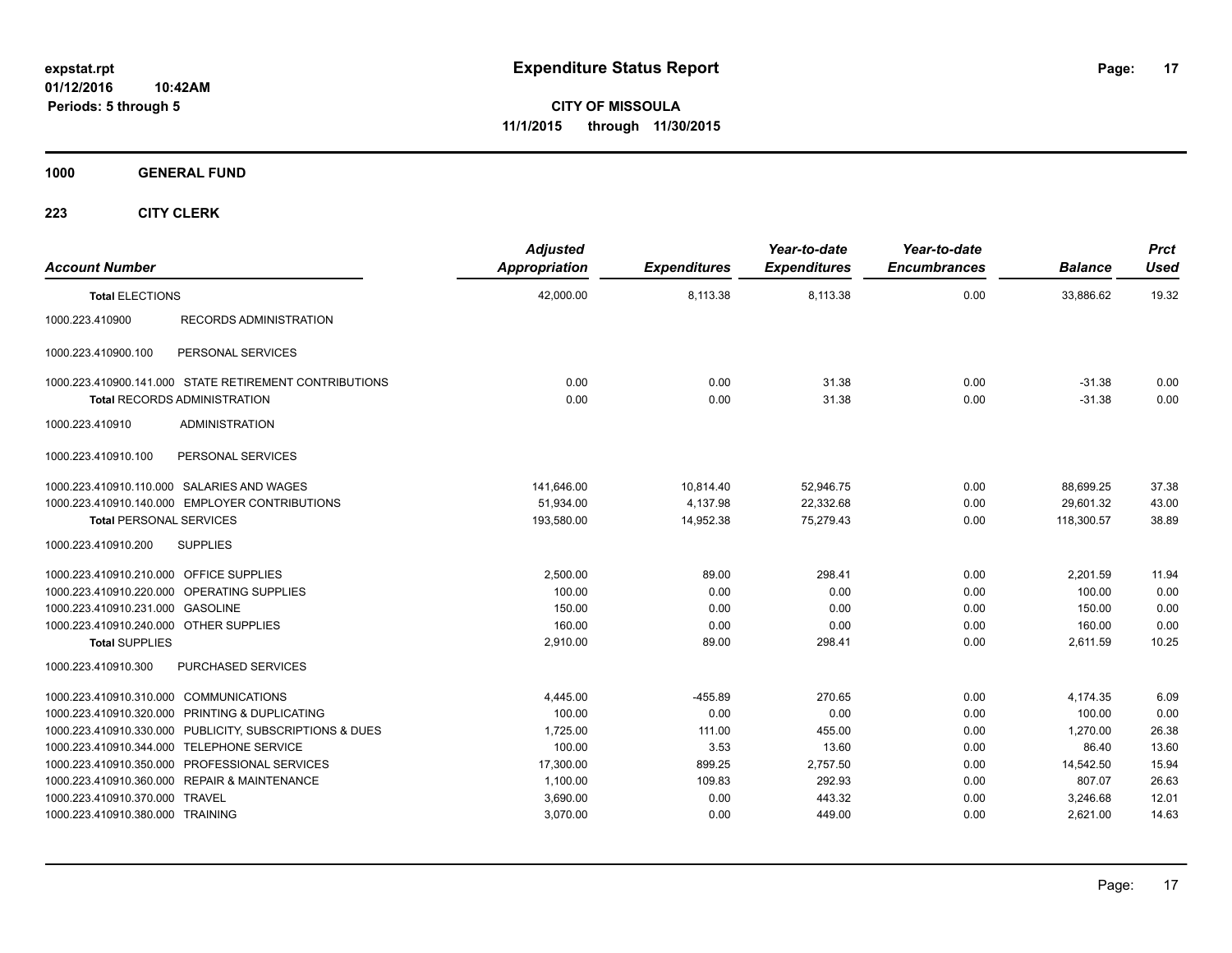#### **1000 GENERAL FUND**

| <b>Account Number</b>                            | <b>Adjusted</b><br>Appropriation | <b>Expenditures</b> | Year-to-date<br><b>Expenditures</b> | Year-to-date<br><b>Encumbrances</b> | <b>Balance</b> | <b>Prct</b><br><b>Used</b> |
|--------------------------------------------------|----------------------------------|---------------------|-------------------------------------|-------------------------------------|----------------|----------------------------|
| 1000.223.410910.390.000 OTHER PURCHASED SERVICES | 3,500.00                         | 0.00                | 119.00                              | 0.00                                | 3,381.00       | 3.40                       |
| <b>Total PURCHASED SERVICES</b>                  | 35,030.00                        | 667.72              | 4,801.00                            | 0.00                                | 30,229.00      | 13.71                      |
| <b>FIXED CHARGES</b><br>1000.223.410910.500      |                                  |                     |                                     |                                     |                |                            |
| <b>Total FIXED CHARGES</b>                       | 0.00                             | 0.00                | 0.00                                | 0.00                                | 0.00           | 0.00                       |
| OTHER OBJECTS<br>1000.223.410910.800             |                                  |                     |                                     |                                     |                |                            |
| <b>Total OTHER OBJECTS</b>                       | 0.00                             | 0.00                | 0.00                                | 0.00                                | 0.00           | 0.00                       |
| <b>CAPITAL OUTLAY</b><br>1000.223.410910.900     |                                  |                     |                                     |                                     |                |                            |
| 1000.223.410910.940.000 MACHINERY & EQUIPMENT    | 0.00                             | 0.00                | 17.931.00                           | 0.00                                | $-17.931.00$   | 0.00                       |
| <b>Total CAPITAL OUTLAY</b>                      | 0.00                             | 0.00                | 17,931.00                           | 0.00                                | $-17,931.00$   | 0.00                       |
| <b>Total ADMINISTRATION</b>                      | 231,520.00                       | 15,709.10           | 98,309.84                           | 0.00                                | 133,210.16     | 42.46                      |
| <b>Total CITY CLERK</b>                          | 472,202.06                       | 37,523.10           | 167,509.70                          | 0.00                                | 304,692.36     | 35.47                      |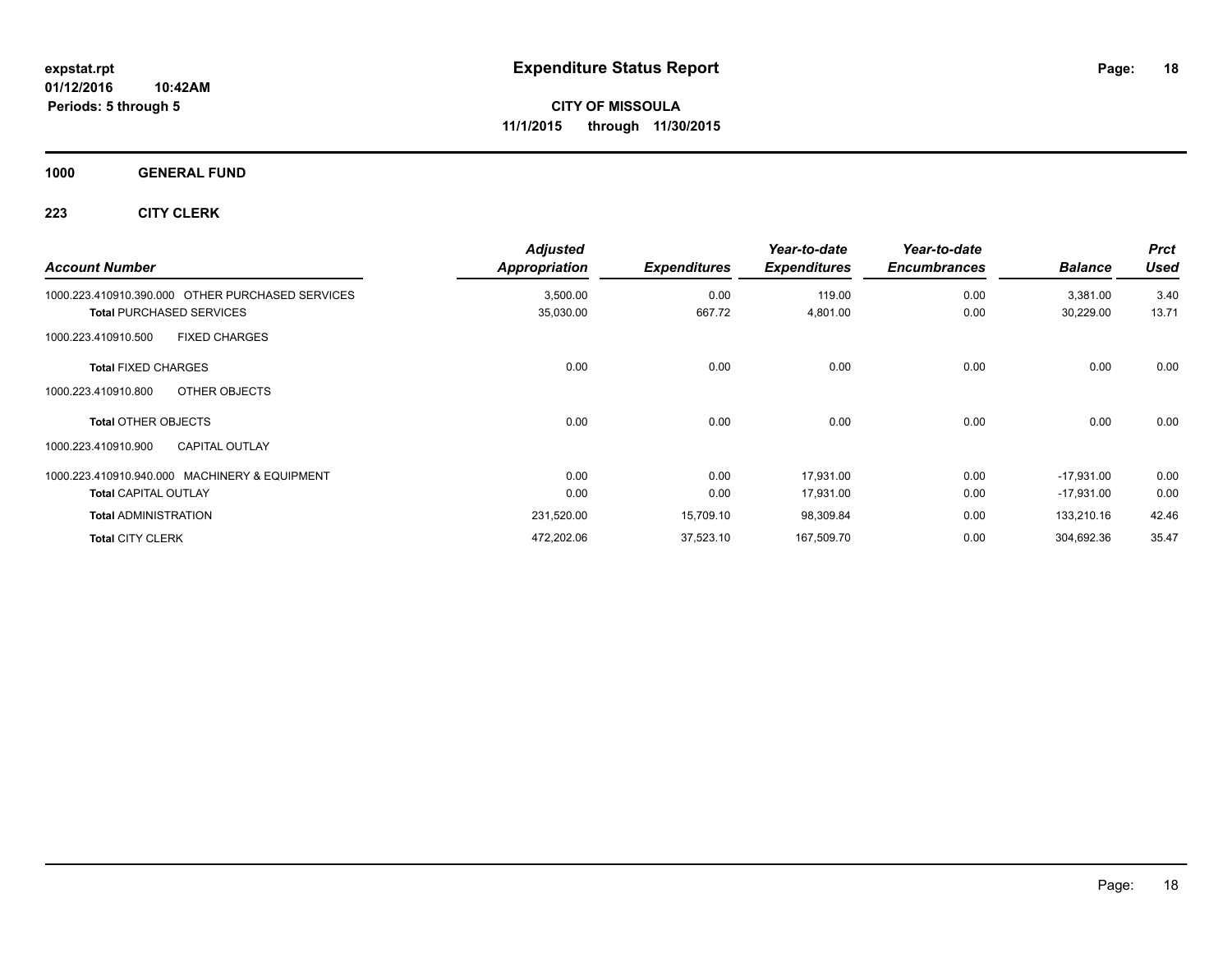**1000 GENERAL FUND**

#### **224 INFORMATION SERVICES**

|                                         |                                                        | <b>Adjusted</b>      |                     | Year-to-date        | Year-to-date        |                | <b>Prct</b> |
|-----------------------------------------|--------------------------------------------------------|----------------------|---------------------|---------------------|---------------------|----------------|-------------|
| <b>Account Number</b>                   |                                                        | <b>Appropriation</b> | <b>Expenditures</b> | <b>Expenditures</b> | <b>Encumbrances</b> | <b>Balance</b> | <b>Used</b> |
| 1000.224.410580                         | <b>INFORMATION TECHNOLOGIES</b>                        |                      |                     |                     |                     |                |             |
| 1000.224.410580.100                     | PERSONAL SERVICES                                      |                      |                     |                     |                     |                |             |
|                                         | 1000.224.410580.110.000 SALARIES AND WAGES             | 335,042.00           | 26.206.04           | 127.747.63          | 0.00                | 207,294.37     | 38.13       |
| 1000.224.410580.130.000 OTHER           |                                                        | 5.400.00             | 0.00                | 0.00                | 0.00                | 5.400.00       | 0.00        |
|                                         | 1000.224.410580.140.000 EMPLOYER CONTRIBUTIONS         | 112,513.00           | 9,114.63            | 48,706.93           | 0.00                | 63,806.07      | 43.29       |
|                                         | 1000.224.410580.141.000 STATE RETIREMENT CONTRIBUTIONS | 0.00                 | 0.00                | 49.46               | 0.00                | $-49.46$       | 0.00        |
| <b>Total PERSONAL SERVICES</b>          |                                                        | 452,955.00           | 35,320.67           | 176,504.02          | 0.00                | 276,450.98     | 38.97       |
| 1000.224.410580.200                     | <b>SUPPLIES</b>                                        |                      |                     |                     |                     |                |             |
| 1000.224.410580.210.000 OFFICE SUPPLIES |                                                        | 1,200.00             | 0.00                | 498.04              | 0.00                | 701.96         | 41.50       |
| 1000.224.410580.220.000                 | OPERATING SUPPLIES                                     | 10,025.00            | 475.71              | 2.577.47            | 0.00                | 7,447.53       | 25.71       |
|                                         | 1000.224.410580.230.000 REPAIR/MAINTENANCE             | 2,000.00             | 0.00                | 0.00                | 0.00                | 2,000.00       | 0.00        |
| 1000.224.410580.231.000 GASOLINE        |                                                        | 250.00               | 0.00                | 33.38               | 0.00                | 216.62         | 13.35       |
| 1000.224.410580.240.000 OTHER SUPPLIES  |                                                        | 1,900.00             | 0.00                | 0.00                | 0.00                | 1.900.00       | 0.00        |
| <b>Total SUPPLIES</b>                   |                                                        | 15,375.00            | 475.71              | 3,108.89            | 0.00                | 12,266.11      | 20.22       |
| 1000.224.410580.300                     | PURCHASED SERVICES                                     |                      |                     |                     |                     |                |             |
| 1000.224.410580.310.000                 | <b>COMMUNICATIONS</b>                                  | 100.00               | 1.93                | 9.77                | 0.00                | 90.23          | 9.77        |
| 1000.224.410580.320.000                 | PRINTING & DUPLICATING                                 | 350.00               | 0.00                | 0.00                | 0.00                | 350.00         | 0.00        |
| 1000.224.410580.344.000                 | <b>TELEPHONE SERVICE</b>                               | 136,330.00           | 11,276.06           | 46,316.91           | 0.00                | 90,013.09      | 33.97       |
| 1000.224.410580.350.000                 | PROFESSIONAL SERVICES                                  | 4,000.00             | 0.00                | 46.80               | 0.00                | 3,953.20       | 1.17        |
|                                         | 1000.224.410580.360.000 REPAIR & MAINTENANCE           | 241,649.00           | 0.00                | 217,047.14          | 0.00                | 24,601.86      | 89.82       |
| 1000.224.410580.370.000 TRAVEL          |                                                        | 6,055.00             | 111.32              | 3,143.90            | 0.00                | 2.911.10       | 51.92       |
| 1000.224.410580.380.000 TRAINING        |                                                        | 11.981.00            | 0.00                | 3.579.18            | 0.00                | 8.401.82       | 29.87       |
|                                         | 1000.224.410580.390.000 OTHER PURCHASED SERVICES       | 2,150.00             | 0.00                | 0.00                | 0.00                | 2,150.00       | 0.00        |
| <b>Total PURCHASED SERVICES</b>         |                                                        | 402,615.00           | 11,389.31           | 270,143.70          | 0.00                | 132,471.30     | 67.10       |
| 1000.224.410580.500                     | <b>FIXED CHARGES</b>                                   |                      |                     |                     |                     |                |             |
| <b>Total FIXED CHARGES</b>              |                                                        | 0.00                 | 0.00                | 0.00                | 0.00                | 0.00           | 0.00        |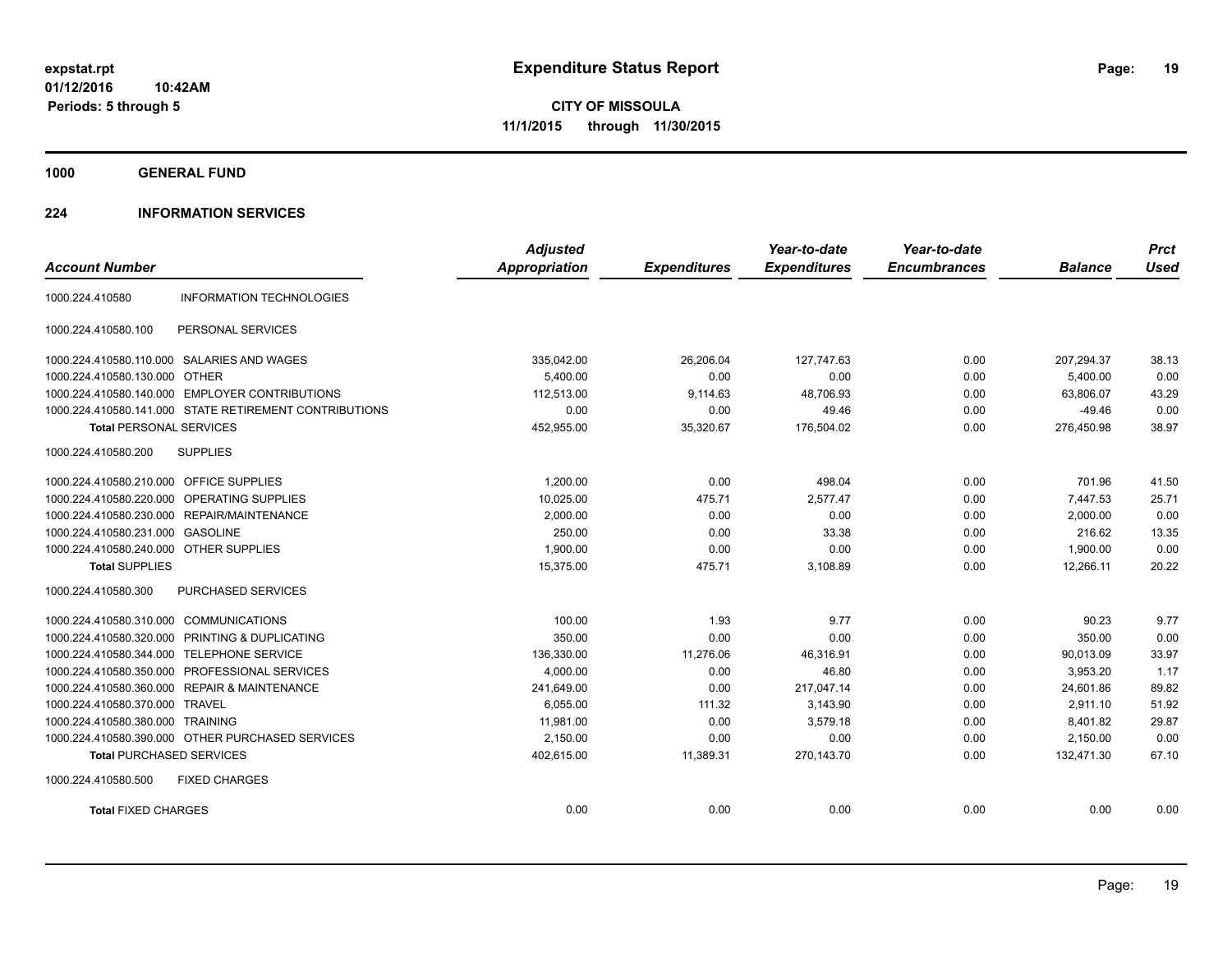**1000 GENERAL FUND**

#### **224 INFORMATION SERVICES**

| <b>Account Number</b>                   |                                                        | <b>Adjusted</b><br>Appropriation | <b>Expenditures</b> | Year-to-date<br><b>Expenditures</b> | Year-to-date<br><b>Encumbrances</b> | <b>Balance</b> | <b>Prct</b><br><b>Used</b> |
|-----------------------------------------|--------------------------------------------------------|----------------------------------|---------------------|-------------------------------------|-------------------------------------|----------------|----------------------------|
|                                         |                                                        |                                  |                     |                                     |                                     |                |                            |
| 1000.224.410580.900                     | <b>CAPITAL OUTLAY</b>                                  |                                  |                     |                                     |                                     |                |                            |
| Total CAPITAL OUTLAY                    |                                                        | 0.00                             | 0.00                | 0.00                                | 0.00                                | 0.00           | 0.00                       |
|                                         | <b>Total INFORMATION TECHNOLOGIES</b>                  | 870,945.00                       | 47,185.69           | 449.756.61                          | 0.00                                | 421.188.39     | 51.64                      |
| 1000.224.411060                         | <b>GIS</b>                                             |                                  |                     |                                     |                                     |                |                            |
| 1000.224.411060.100                     | PERSONAL SERVICES                                      |                                  |                     |                                     |                                     |                |                            |
|                                         | 1000.224.411060.110.000 SALARIES AND WAGES             | 101,580.00                       | 7,748.73            | 37,954.74                           | 0.00                                | 63,625.26      | 37.36                      |
|                                         | 1000.224.411060.140.000 GIS-EMPLOYER CONTRIBUTIONS     | 38,073.00                        | 3,019.32            | 16,174.56                           | 0.00                                | 21,898.44      | 42.48                      |
|                                         | 1000.224.411060.141.000 STATE RETIREMENT CONTRIBUTIONS | 0.00                             | 0.00                | 14.62                               | 0.00                                | $-14.62$       | 0.00                       |
| <b>Total PERSONAL SERVICES</b>          |                                                        | 139,653.00                       | 10,768.05           | 54,143.92                           | 0.00                                | 85,509.08      | 38.77                      |
| 1000.224.411060.200                     | <b>SUPPLIES</b>                                        |                                  |                     |                                     |                                     |                |                            |
| 1000.224.411060.210.000 OFFICE SUPPLIES |                                                        | 3,000.00                         | 0.00                | 79.05                               | 0.00                                | 2,920.95       | 2.64                       |
|                                         | 1000.224.411060.220.000 OPERATING SUPPLIES             | 684.00                           | 0.00                | 0.00                                | 0.00                                | 684.00         | 0.00                       |
|                                         | 1000.224.411060.230.000 REPAIR/MAINTENANCE             | 2,140.00                         | 0.00                | 0.00                                | 0.00                                | 2,140.00       | 0.00                       |
| 1000.224.411060.231.000 GASOLINE        |                                                        | 500.00                           | 0.00                | 0.00                                | 0.00                                | 500.00         | 0.00                       |
| 1000.224.411060.240.000 OTHER SUPPLIES  |                                                        | 1,000.00                         | 0.00                | 77.92                               | 0.00                                | 922.08         | 7.79                       |
| <b>Total SUPPLIES</b>                   |                                                        | 7.324.00                         | 0.00                | 156.97                              | 0.00                                | 7.167.03       | 2.14                       |
| 1000.224.411060.300                     | PURCHASED SERVICES                                     |                                  |                     |                                     |                                     |                |                            |
| 1000.224.411060.310.000 COMMUNICATIONS  |                                                        | 500.00                           | 0.00                | 0.00                                | 0.00                                | 500.00         | 0.00                       |
| 1000.224.411060.344.000                 | <b>TELEPHONE SERVICE</b>                               | 1,370.00                         | 0.14                | 1.41                                | 0.00                                | 1.368.59       | 0.10                       |
|                                         | 1000.224.411060.350.000 PROFESSIONAL SERVICES          | 380.00                           | 0.00                | 0.00                                | 0.00                                | 380.00         | 0.00                       |
|                                         | 1000.224.411060.360.000 REPAIR & MAINTENANCE           | 172,800.00                       | 0.00                | 81,204.70                           | 0.00                                | 91,595.30      | 46.99                      |
| 1000.224.411060.370.000 TRAVEL          |                                                        | 1,025.00                         | 0.00                | 0.00                                | 0.00                                | 1,025.00       | 0.00                       |
| 1000.224.411060.380.000 TRAINING        |                                                        | 2.425.00                         | 0.00                | 0.00                                | 0.00                                | 2.425.00       | 0.00                       |
|                                         | 1000.224.411060.390.000 OTHER PURCHASED SERVICES       | 1,550.00                         | 149.47              | 149.47                              | 0.00                                | 1,400.53       | 9.64                       |
|                                         | <b>Total PURCHASED SERVICES</b>                        | 180,050.00                       | 149.61              | 81,355.58                           | 0.00                                | 98,694.42      | 45.18                      |
| <b>Total GIS</b>                        |                                                        | 327,027.00                       | 10,917.66           | 135,656.47                          | 0.00                                | 191,370.53     | 41.48                      |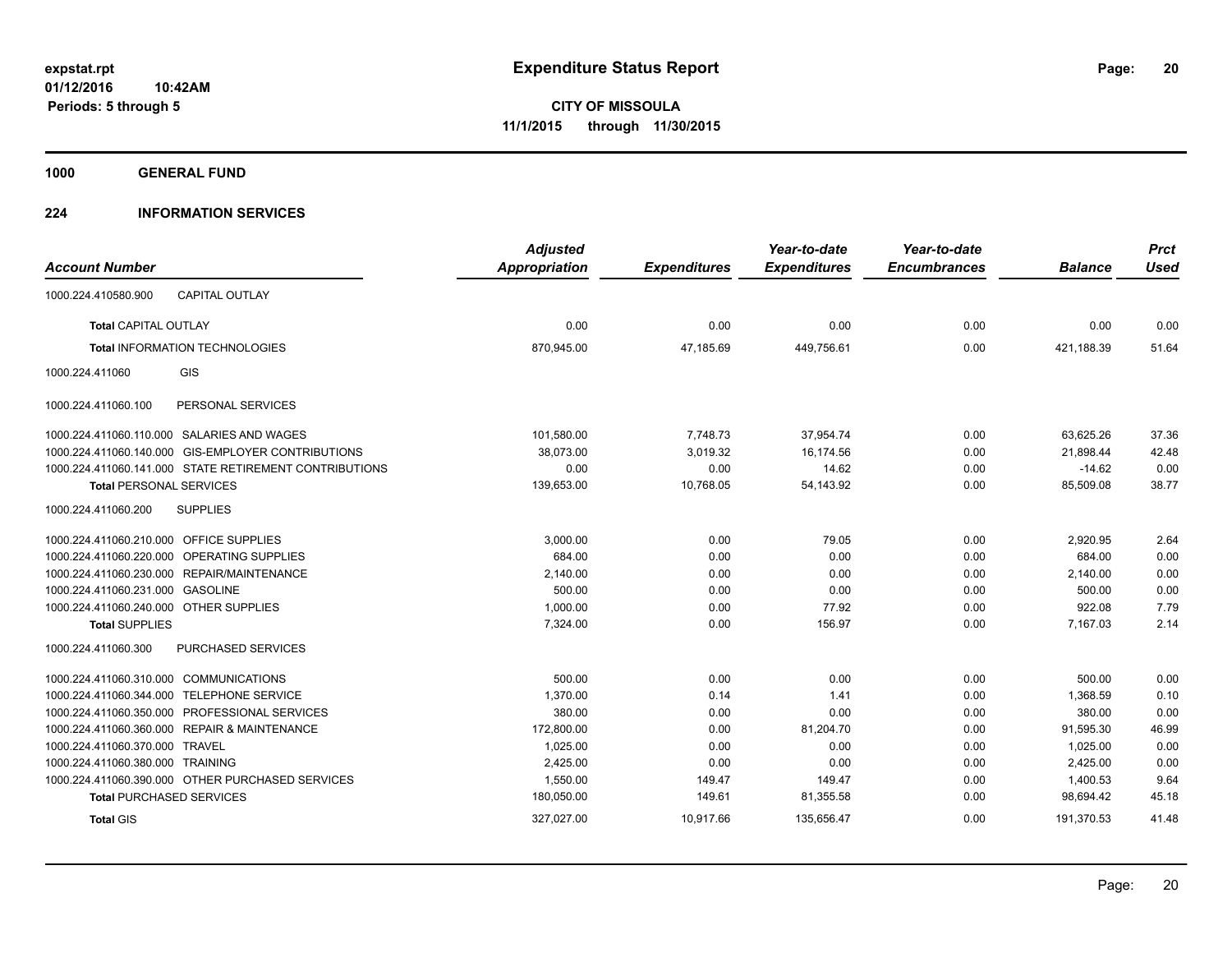**21**

**CITY OF MISSOULA 11/1/2015 through 11/30/2015**

| <b>GENERAL FUND</b><br>1000                               |                 |                     |                     |                     |                |             |
|-----------------------------------------------------------|-----------------|---------------------|---------------------|---------------------|----------------|-------------|
| <b>Total INFORMATION SERVICES</b>                         | 1,197,972.00    | 58,103.35           | 585,413.08          | 0.00                | 612,558.92     | 48.87       |
| <b>MUNICIPAL COURT</b><br>230                             |                 |                     |                     |                     |                |             |
|                                                           | <b>Adjusted</b> |                     | Year-to-date        | Year-to-date        |                | <b>Prct</b> |
| <b>Account Number</b>                                     | Appropriation   | <b>Expenditures</b> | <b>Expenditures</b> | <b>Encumbrances</b> | <b>Balance</b> | <b>Used</b> |
| CITY/MUNICIPAL COURT<br>1000.230.410360                   |                 |                     |                     |                     |                |             |
| 1000.230.410360.100<br>PERSONAL SERVICES                  |                 |                     |                     |                     |                |             |
| 1000.230.410360.110.000<br>SALARIES AND WAGES             | 787,986.00      | 56,555.39           | 267,432.35          | 0.00                | 520,553.65     | 33.94       |
| OVERTIME/TERMINATION<br>1000.230.410360.120.000           | 5,000.00        | 799.13              | 2,857.13            | 0.00                | 2,142.87       | 57.14       |
| <b>EMPLOYER CONTRIBUTIONS</b><br>1000.230.410360.140.000  | 306,300.00      | 21,971.82           | 118,995.03          | 0.00                | 187,304.97     | 38.85       |
| 1000.230.410360.141.000<br>STATE RETIREMENT CONTRIBUTIONS | 0.00            | 0.00                | 103.23              | 0.00                | $-103.23$      | 0.00        |
| <b>Total PERSONAL SERVICES</b>                            | 1,099,286.00    | 79,326.34           | 389,387.74          | 0.00                | 709,898.26     | 35.42       |
| 1000.230.410360.200<br><b>SUPPLIES</b>                    |                 |                     |                     |                     |                |             |
| 1000.230.410360.210.000<br>OFFICE SUPPLIES                | 4,756.00        | 135.28              | 1,542.87            | 0.00                | 3,213.13       | 32.44       |
| 1000.230.410360.220.000<br><b>OPERATING SUPPLIES</b>      | 4,973.00        | 0.00                | 582.39              | 0.00                | 4,390.61       | 11.71       |
| <b>OTHER SUPPLIES</b><br>1000.230.410360.240.000          | 3,540.00        | 0.00                | 180.00              | 0.00                | 3.360.00       | 5.08        |
| <b>Total SUPPLIES</b>                                     | 13,269.00       | 135.28              | 2,305.26            | 0.00                | 10.963.74      | 17.37       |

| 1000.230.410360.300                       | PURCHASED SERVICES                                      |            |           |           |      |             |       |
|-------------------------------------------|---------------------------------------------------------|------------|-----------|-----------|------|-------------|-------|
| 1000.230.410360.310.000 COMMUNICATIONS    |                                                         | 11.500.00  | 803.21    | 5.971.05  | 0.00 | 5.528.95    | 51.92 |
|                                           | 1000.230.410360.320.000 PRINTING & DUPLICATING          | 1.187.00   | 0.00      | 0.00      | 0.00 | 1.187.00    | 0.00  |
|                                           | 1000.230.410360.330.000 PUBLICITY, SUBSCRIPTIONS & DUES | 10,196.00  | 472.00    | 3.018.00  | 0.00 | 7.178.00    | 29.60 |
| 1000.230.410360.344.000 TELEPHONE SERVICE |                                                         | 1.584.00   | 127.32    | 412.89    | 0.00 | 1.171.11    | 26.07 |
|                                           | 1000.230.410360.350.000 PROFESSIONAL SERVICES           | 217.662.00 | 0.00      | 72.00     | 0.00 | 217.590.00  | 0.03  |
|                                           | 1000.230.410360.350.004 PROFESSIONAL SERVICES           | 0.00       | 410.52    | 4.943.36  | 0.00 | -4.943.36   | 0.00  |
|                                           | 1000.230.410360.350.005 PROFESSIONAL SERVICES           | 0.00       | 812.49    | 5.157.18  | 0.00 | $-5.157.18$ | 0.00  |
|                                           | 1000.230.410360.350.006 PROFESSIONAL SERVICES           | 0.00       | 0.00      | 414.00    | 0.00 | $-414.00$   | 0.00  |
|                                           | 1000.230.410360.360.000 REPAIR & MAINTENANCE            | 3.790.00   | 0.00      | 0.00      | 0.00 | 3,790.00    | 0.00  |
| 1000.230.410360.370.000 TRAVEL            |                                                         | 5.174.00   | 1.117.38  | 4.705.62  | 0.00 | 468.38      | 90.95 |
| 1000.230.410360.380.000 TRAINING          |                                                         | 9.000.00   | $-375.00$ | 3.350.00  | 0.00 | 5.650.00    | 37.22 |
|                                           | 1000.230.410360.390.000 OTHER PURCHASED SERVICES        | 6.262.00   | 347.00    | 976.46    | 0.00 | 5.285.54    | 15.59 |
| <b>Total PURCHASED SERVICES</b>           |                                                         | 266.355.00 | 3.714.92  | 29.020.56 | 0.00 | 237.334.44  | 10.90 |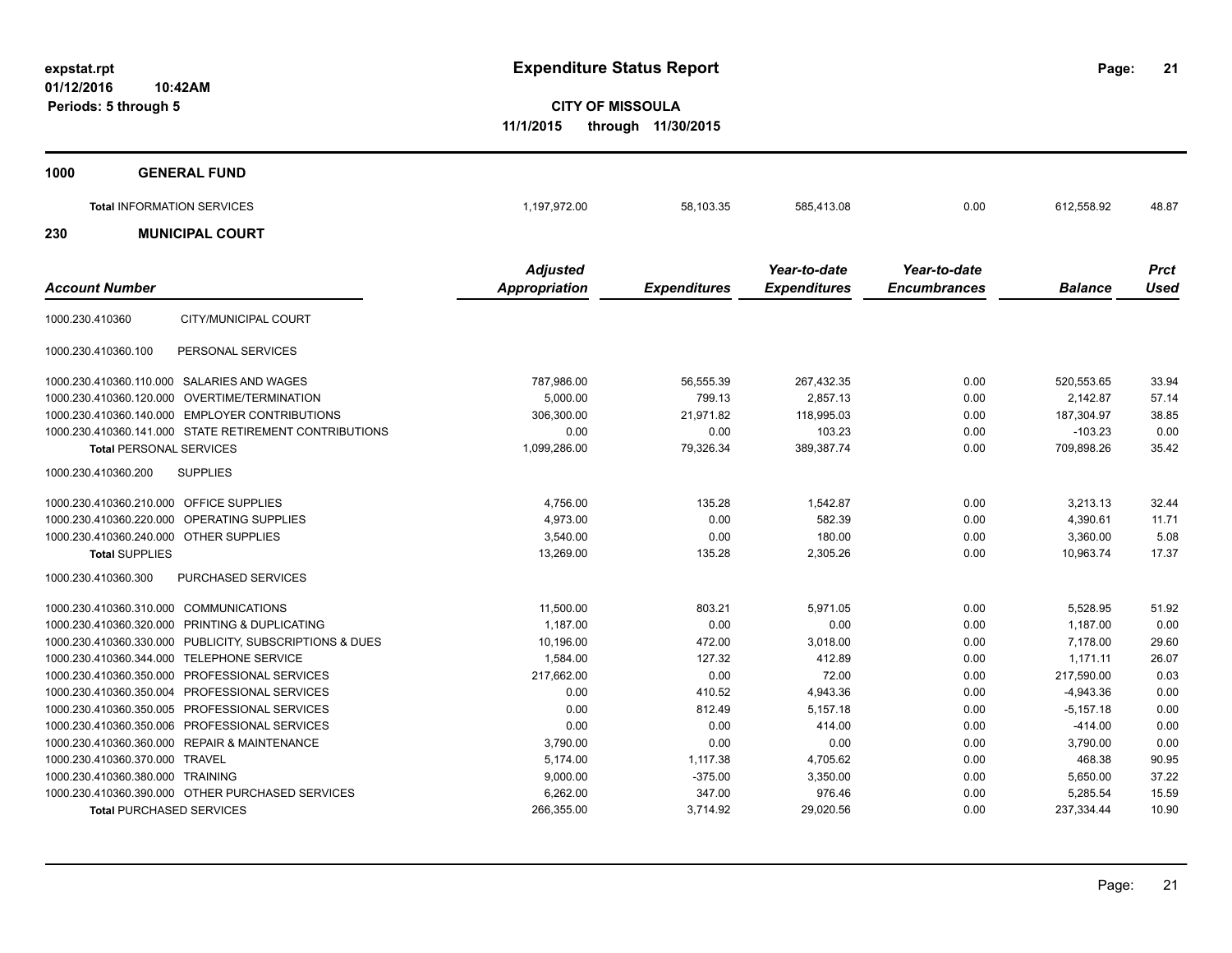**Periods: 5 through 5**

**CITY OF MISSOULA 11/1/2015 through 11/30/2015**

**1000 GENERAL FUND**

**230 MUNICIPAL COURT**

**10:42AM**

|                                   |                                                      | <b>Adjusted</b>      |                     | Year-to-date        | Year-to-date        |                | <b>Prct</b> |
|-----------------------------------|------------------------------------------------------|----------------------|---------------------|---------------------|---------------------|----------------|-------------|
| <b>Account Number</b>             |                                                      | <b>Appropriation</b> | <b>Expenditures</b> | <b>Expenditures</b> | <b>Encumbrances</b> | <b>Balance</b> | <b>Used</b> |
| 1000.230.410360.500               | <b>FIXED CHARGES</b>                                 |                      |                     |                     |                     |                |             |
| <b>Total FIXED CHARGES</b>        |                                                      | 0.00                 | 0.00                | 0.00                | 0.00                | 0.00           | 0.00        |
| 1000.230.410360.900               | <b>CAPITAL OUTLAY</b>                                |                      |                     |                     |                     |                |             |
| <b>Total CAPITAL OUTLAY</b>       |                                                      | 0.00                 | 0.00                | 0.00                | 0.00                | 0.00           | 0.00        |
| <b>Total CITY/MUNICIPAL COURT</b> |                                                      | 1,378,910.00         | 83,176.54           | 420,713.56          | 0.00                | 958,196.44     | 30.51       |
| 1000.230.411853                   | <b>MCS</b>                                           |                      |                     |                     |                     |                |             |
| 1000.230.411853.300               | <b>PURCHASED SERVICES</b>                            |                      |                     |                     |                     |                |             |
|                                   | 1000.230.411853.390.000 MCS-OTHER PURCHASED SERVICES | 68,401.00            | 0.00                | 0.00                | 0.00                | 68,401.00      | 0.00        |
| <b>Total MCS</b>                  |                                                      | 68,401.00            | 0.00                | 0.00                | 0.00                | 68,401.00      | 0.00        |
| <b>Total MUNICIPAL COURT</b>      |                                                      | 1,447,311.00         | 83,176.54           | 420,713.56          | 0.00                | 1,026,597.44   | 29.07       |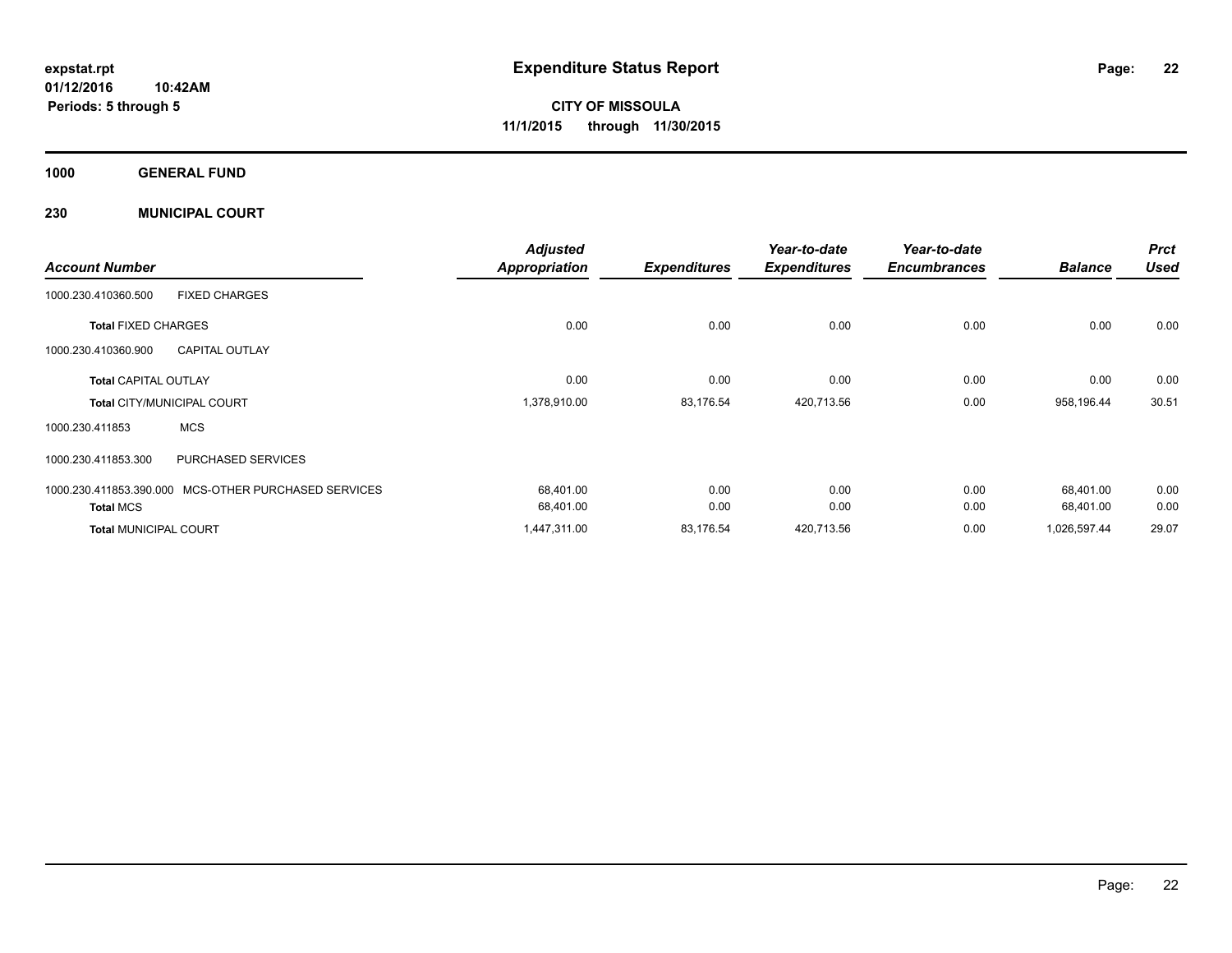**CITY OF MISSOULA 11/1/2015 through 11/30/2015**

**1000 GENERAL FUND**

| <b>Account Number</b>                             | <b>Adjusted</b><br><b>Appropriation</b> | <b>Expenditures</b> | Year-to-date<br><b>Expenditures</b> | Year-to-date<br><b>Encumbrances</b> | <b>Balance</b> | <b>Prct</b><br><b>Used</b> |
|---------------------------------------------------|-----------------------------------------|---------------------|-------------------------------------|-------------------------------------|----------------|----------------------------|
| <b>BUDGETING</b><br>1000.240.410520               |                                         |                     |                                     |                                     |                |                            |
| 1000.240.410520.100<br>PERSONAL SERVICES          |                                         |                     |                                     |                                     |                |                            |
| 1000.240.410520.110.000 SALARIES AND WAGES        | 80,804.00                               | 4,041.64            | 18,673.24                           | 0.00                                | 62,130.76      | 23.11                      |
| 1000.240.410520.140.000 EMPLOYER CONTRIBUTIONS    | 26,628.00                               | 1,428.57            | 7,162.53                            | 0.00                                | 19,465.47      | 26.90                      |
| <b>Total PERSONAL SERVICES</b>                    | 107,432.00                              | 5,470.21            | 25,835.77                           | 0.00                                | 81,596.23      | 24.05                      |
| 1000.240.410520.200<br><b>SUPPLIES</b>            |                                         |                     |                                     |                                     |                |                            |
| 1000.240.410520.210.000 OFFICE SUPPLIES           | 160.00                                  | 0.00                | 0.00                                | 0.00                                | 160.00         | 0.00                       |
| 1000.240.410520.220.000<br>OPERATING SUPPLIES     | 285.00                                  | 0.00                | 0.00                                | 0.00                                | 285.00         | 0.00                       |
| <b>Total SUPPLIES</b>                             | 445.00                                  | 0.00                | 0.00                                | 0.00                                | 445.00         | 0.00                       |
| 1000.240.410520.300<br>PURCHASED SERVICES         |                                         |                     |                                     |                                     |                |                            |
| 1000.240.410520.320.000 PRINTING & DUPLICATING    | 823.00                                  | 42.34               | 96.64                               | 0.00                                | 726.36         | 11.74                      |
| 1000.240.410520.350.000 PROFESSIONAL SERVICES     | 9,289.00                                | 0.00                | 0.00                                | 0.00                                | 9,289.00       | 0.00                       |
| <b>Total PURCHASED SERVICES</b>                   | 10.112.00                               | 42.34               | 96.64                               | 0.00                                | 10,015.36      | 0.96                       |
| <b>Total BUDGETING</b>                            | 117,989.00                              | 5,512.55            | 25,932.41                           | 0.00                                | 92,056.59      | 21.98                      |
| <b>TREASURY</b><br>1000.240.410540                |                                         |                     |                                     |                                     |                |                            |
| PERSONAL SERVICES<br>1000.240.410540.100          |                                         |                     |                                     |                                     |                |                            |
| 1000.240.410540.110.000 SALARIES AND WAGES        | 203,954.00                              | 11,478.69           | 53,279.71                           | 0.00                                | 150,674.29     | 26.12                      |
| 1000.240.410540.140.000 EMPLOYER CONTRIBUTIONS    | 77,829.00                               | 4,653.95            | 24,044.28                           | 0.00                                | 53,784.72      | 30.89                      |
| <b>Total PERSONAL SERVICES</b>                    | 281,783.00                              | 16,132.64           | 77,323.99                           | 0.00                                | 204,459.01     | 27.44                      |
| 1000.240.410540.200<br><b>SUPPLIES</b>            |                                         |                     |                                     |                                     |                |                            |
| 1000.240.410540.210.000<br><b>OFFICE SUPPLIES</b> | 1,402.00                                | 15.65               | 1,211.62                            | 0.00                                | 190.38         | 86.42                      |
| 1000.240.410540.220.000 OPERATING SUPPLIES        | 303.00                                  | 19.50               | 40.17                               | 0.00                                | 262.83         | 13.26                      |
| <b>Total SUPPLIES</b>                             | 1,705.00                                | 35.15               | 1,251.79                            | 0.00                                | 453.21         | 73.42                      |
| PURCHASED SERVICES<br>1000.240.410540.300         |                                         |                     |                                     |                                     |                |                            |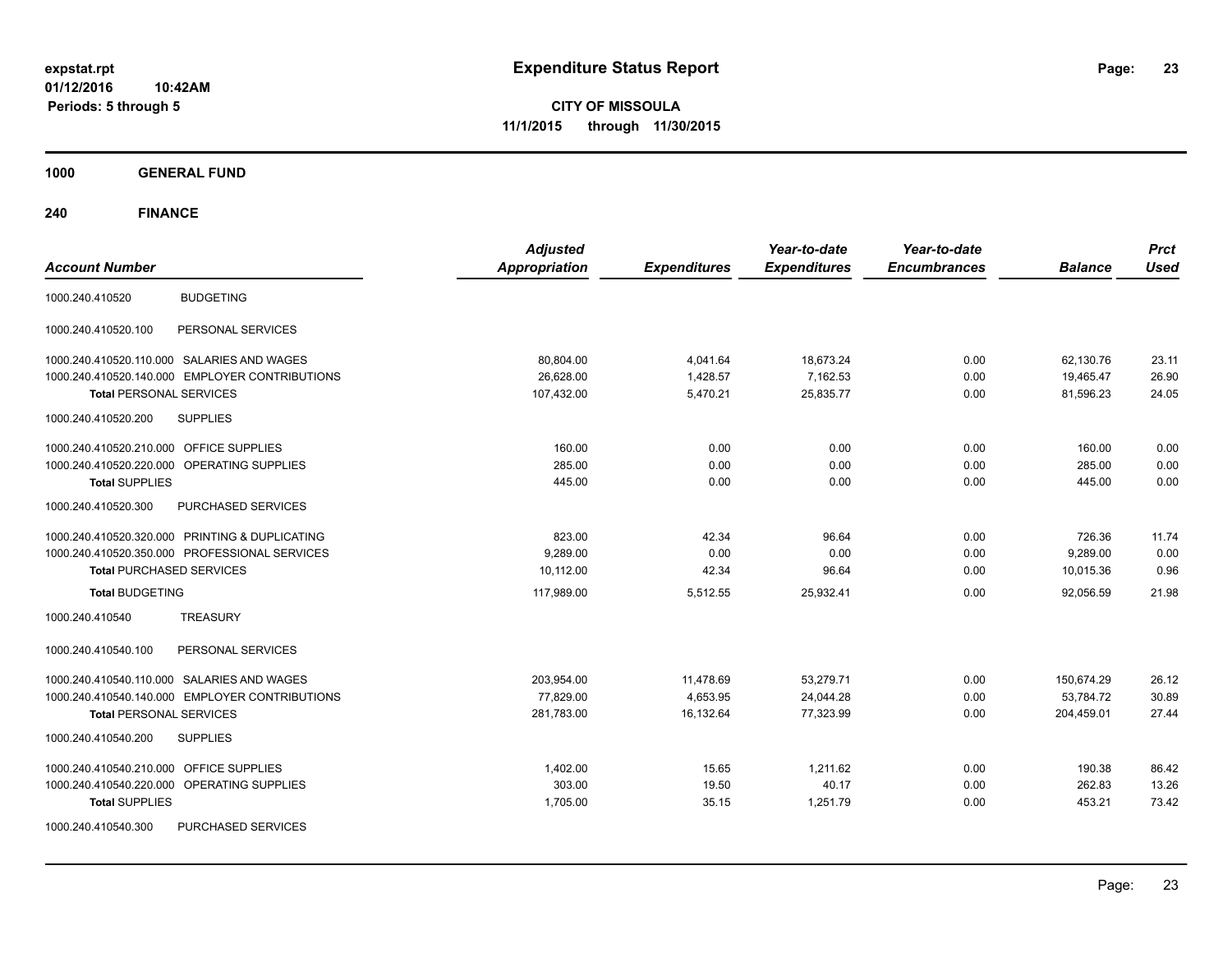**CITY OF MISSOULA 11/1/2015 through 11/30/2015**

**1000 GENERAL FUND**

| <b>Account Number</b>                        |                                                         | <b>Adjusted</b><br><b>Appropriation</b> | <b>Expenditures</b> | Year-to-date<br><b>Expenditures</b> | Year-to-date<br><b>Encumbrances</b> | <b>Balance</b> | <b>Prct</b><br><b>Used</b> |
|----------------------------------------------|---------------------------------------------------------|-----------------------------------------|---------------------|-------------------------------------|-------------------------------------|----------------|----------------------------|
|                                              |                                                         |                                         |                     |                                     |                                     |                |                            |
| 1000.240.410540.310.000 COMMUNICATIONS       |                                                         | 5,518.00                                | 451.30              | 2,174.00                            | 0.00                                | 3,344.00       | 39.40                      |
|                                              | 1000.240.410540.320.000 PRINTING & DUPLICATING          | 448.00                                  | 65.10               | 1,204.69                            | 0.00                                | $-756.69$      | 268.90                     |
|                                              | 1000.240.410540.330.000 PUBLICITY, SUBSCRIPTIONS & DUES | 10.00                                   | 0.00                | 0.00                                | 0.00                                | 10.00          | 0.00                       |
| 1000.240.410540.344.000 TELEPHONE SERVICE    |                                                         | 25.00                                   | 0.00                | 0.00                                | 0.00                                | 25.00          | 0.00                       |
|                                              | 1000.240.410540.350.000 PROFESSIONAL SERVICES           | 11,911.00                               | 620.60              | 2,160.00                            | 0.00                                | 9,751.00       | 18.13                      |
| 1000.240.410540.360.000 REPAIR & MAINTENANCE |                                                         | 26.00                                   | 0.00                | 0.00                                | 0.00                                | 26.00          | 0.00                       |
| 1000.240.410540.370.000 TRAVEL               |                                                         | 4,125.00                                | 0.00                | 0.00                                | 0.00                                | 4,125.00       | 0.00                       |
| 1000.240.410540.380.000 TRAINING             |                                                         | 2,000.00                                | 0.00                | 0.00                                | 0.00                                | 2,000.00       | 0.00                       |
| <b>Total PURCHASED SERVICES</b>              |                                                         | 24,063.00                               | 1,137.00            | 5,538.69                            | 0.00                                | 18,524.31      | 23.02                      |
| 1000.240.410540.500                          | <b>FIXED CHARGES</b>                                    |                                         |                     |                                     |                                     |                |                            |
| 1000.240.410540.500.000 FIXED CHARGES        |                                                         | 500.00                                  | 0.00                | 0.00                                | 0.00                                | 500.00         | 0.00                       |
| <b>Total FIXED CHARGES</b>                   |                                                         | 500.00                                  | 0.00                | 0.00                                | 0.00                                | 500.00         | 0.00                       |
| 1000.240.410540.900                          | <b>CAPITAL OUTLAY</b>                                   |                                         |                     |                                     |                                     |                |                            |
| <b>Total CAPITAL OUTLAY</b>                  |                                                         | 0.00                                    | 0.00                | 0.00                                | 0.00                                | 0.00           | 0.00                       |
| <b>Total TREASURY</b>                        |                                                         | 308,051.00                              | 17,304.79           | 84,114.47                           | 0.00                                | 223,936.53     | 27.31                      |
| 1000.240.410550                              | <b>ACCOUNTING</b>                                       |                                         |                     |                                     |                                     |                |                            |
| 1000.240.410550.100                          | PERSONAL SERVICES                                       |                                         |                     |                                     |                                     |                |                            |
| 1000.240.410550.110.000 SALARIES AND WAGES   |                                                         | 331,668.00                              | 29,454.74           | 134,738.98                          | 0.00                                | 196,929.02     | 40.62                      |
|                                              | 1000.240.410550.120.000 OVERTIME/TERMINATION            | 1,000.00                                | 0.00                | 1,338.66                            | 0.00                                | $-338.66$      | 133.87                     |
|                                              | 1000.240.410550.140.000 EMPLOYER CONTRIBUTIONS          | 123,069.00                              | 11,637.81           | 56,311.98                           | 0.00                                | 66,757.02      | 45.76                      |
|                                              | 1000.240.410550.141.000 STATE RETIREMENT CONTRIBUTIONS  | 0.00                                    | 0.00                | 83.05                               | 0.00                                | $-83.05$       | 0.00                       |
| <b>Total PERSONAL SERVICES</b>               |                                                         | 455,737.00                              | 41,092.55           | 192,472.67                          | 0.00                                | 263,264.33     | 42.23                      |
| 1000.240.410550.200                          | <b>SUPPLIES</b>                                         |                                         |                     |                                     |                                     |                |                            |
| 1000.240.410550.210.000                      | OFFICE SUPPLIES                                         | 2,274.00                                | 23.47               | 1,807.38                            | 0.00                                | 466.62         | 79.48                      |
| 1000.240.410550.220.000                      | OPERATING SUPPLIES                                      | 926.00                                  | 13.00               | 365.40                              | 0.00                                | 560.60         | 39.46                      |
| 1000.240.410550.230.000 REPAIR/MAINTENANCE   |                                                         | 300.00                                  | 0.00                | 0.00                                | 0.00                                | 300.00         | 0.00                       |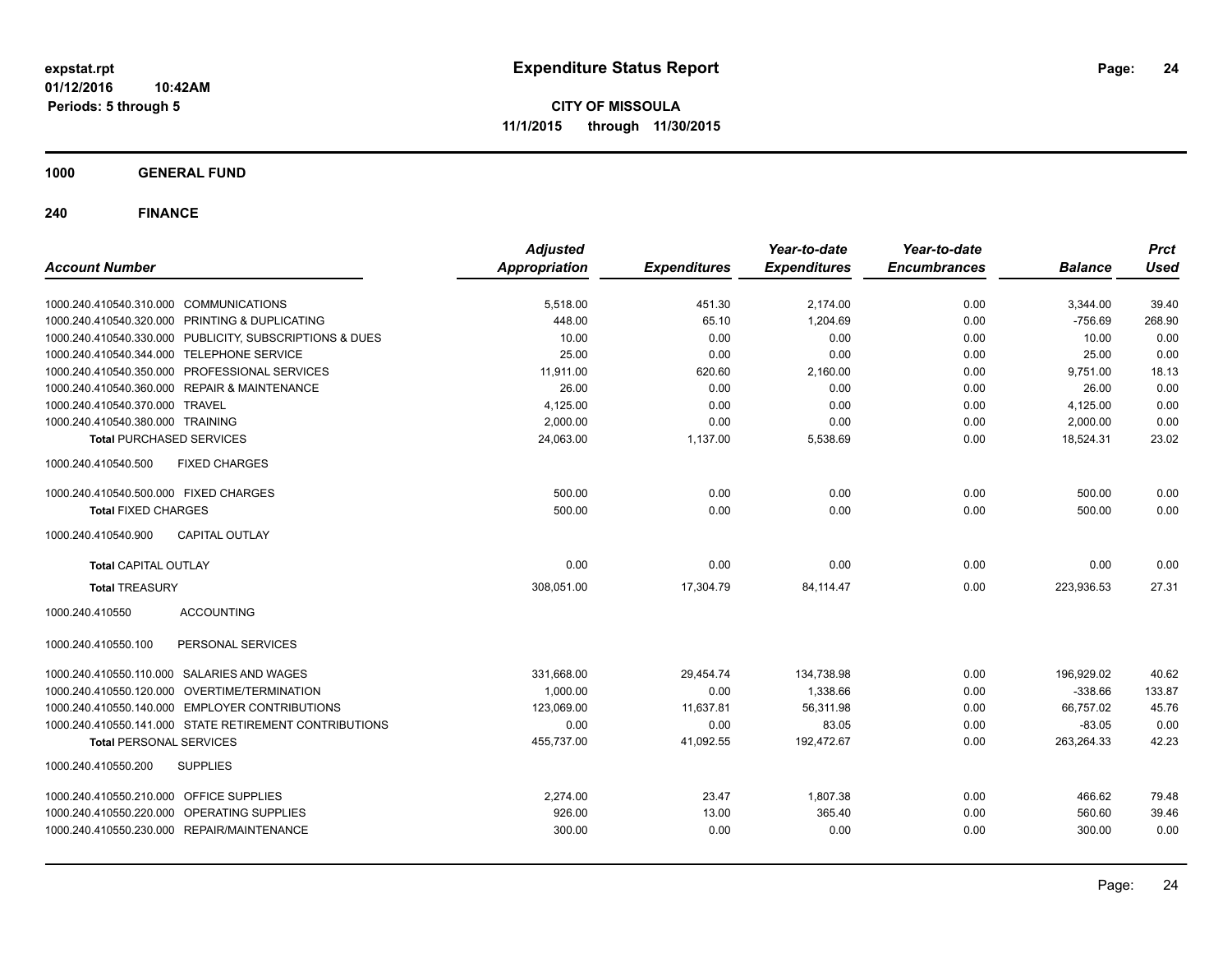**CITY OF MISSOULA 11/1/2015 through 11/30/2015**

**1000 GENERAL FUND**

| <b>Account Number</b>                     |                                                         | <b>Adjusted</b><br><b>Appropriation</b> | <b>Expenditures</b> | Year-to-date<br><b>Expenditures</b> | Year-to-date<br><b>Encumbrances</b> | <b>Balance</b> | <b>Prct</b><br><b>Used</b> |
|-------------------------------------------|---------------------------------------------------------|-----------------------------------------|---------------------|-------------------------------------|-------------------------------------|----------------|----------------------------|
| 1000.240.410550.231.000 GASOLINE          |                                                         | 91.00                                   | 0.00                | 0.00                                | 0.00                                | 91.00          | 0.00                       |
| 1000.240.410550.240.000 OTHER SUPPLIES    |                                                         | 500.00                                  | 0.00                | 0.00                                | 0.00                                | 500.00         | 0.00                       |
| <b>Total SUPPLIES</b>                     |                                                         | 4,091.00                                | 36.47               | 2,172.78                            | 0.00                                | 1,918.22       | 53.11                      |
| 1000.240.410550.300                       | PURCHASED SERVICES                                      |                                         |                     |                                     |                                     |                |                            |
| 1000.240.410550.310.000 COMMUNICATIONS    |                                                         | 36,270.00                               | 14,028.24           | 31,151.27                           | 0.00                                | 5,118.73       | 85.89                      |
|                                           | 1000.240.410550.320.000 PRINTING & DUPLICATING          | 2,014.00                                | 117.69              | 363.98                              | 0.00                                | 1,650.02       | 18.07                      |
|                                           | 1000.240.410550.330.000 PUBLICITY, SUBSCRIPTIONS & DUES | 3,400.00                                | 0.00                | 253.56                              | 0.00                                | 3,146.44       | 7.46                       |
| 1000.240.410550.344.000 TELEPHONE SERVICE |                                                         | 1,200.00                                | 6.64                | 92.73                               | 0.00                                | 1,107.27       | 7.73                       |
|                                           | 1000.240.410550.350.000 PROFESSIONAL SERVICES           | 126,624.00                              | 16,053.40           | 22,368.40                           | 0.00                                | 104,255.60     | 17.67                      |
|                                           | 1000.240.410550.360.000 REPAIR & MAINTENANCE            | 174.00                                  | 0.00                | 0.00                                | 0.00                                | 174.00         | 0.00                       |
| 1000.240.410550.370.000 TRAVEL            |                                                         | 3,520.00                                | 0.00                | 381.74                              | 0.00                                | 3,138.26       | 10.84                      |
| 1000.240.410550.380.000 TRAINING          |                                                         | 3,805.00                                | 0.00                | 490.00                              | 0.00                                | 3,315.00       | 12.88                      |
| <b>Total PURCHASED SERVICES</b>           |                                                         | 177,007.00                              | 30,205.97           | 55,101.68                           | 0.00                                | 121,905.32     | 31.13                      |
| 1000.240.410550.500                       | <b>FIXED CHARGES</b>                                    |                                         |                     |                                     |                                     |                |                            |
| <b>Total FIXED CHARGES</b>                |                                                         | 0.00                                    | 0.00                | 0.00                                | 0.00                                | 0.00           | 0.00                       |
| 1000.240.410550.900                       | <b>CAPITAL OUTLAY</b>                                   |                                         |                     |                                     |                                     |                |                            |
| <b>Total CAPITAL OUTLAY</b>               |                                                         | 0.00                                    | 0.00                | 0.00                                | 0.00                                | 0.00           | 0.00                       |
| <b>Total ACCOUNTING</b>                   |                                                         | 636,835.00                              | 71,334.99           | 249,747.13                          | 0.00                                | 387,087.87     | 39.22                      |
| 1000.240.410552                           | <b>FINANCIAL REPORTING</b>                              |                                         |                     |                                     |                                     |                |                            |
| 1000.240.410552.100                       | PERSONAL SERVICES                                       |                                         |                     |                                     |                                     |                |                            |
|                                           | 1000.240.410552.110.000 SALARIES AND WAGES              | 51,834.00                               | 3,461.10            | 16,506.11                           | 0.00                                | 35,327.89      | 31.84                      |
|                                           | 1000.240.410552.140.000 EMPLOYER CONTRIBUTIONS          | 17,082.00                               | 1,178.76            | 5,991.37                            | 0.00                                | 11,090.63      | 35.07                      |
| <b>Total PERSONAL SERVICES</b>            |                                                         | 68,916.00                               | 4,639.86            | 22,497.48                           | 0.00                                | 46.418.52      | 32.64                      |
| 1000.240.410552.200                       | <b>SUPPLIES</b>                                         |                                         |                     |                                     |                                     |                |                            |
| 1000.240.410552.210.000 OFFICE SUPPLIES   |                                                         | 129.00                                  | 0.00                | 160.43                              | 0.00                                | $-31.43$       | 124.36                     |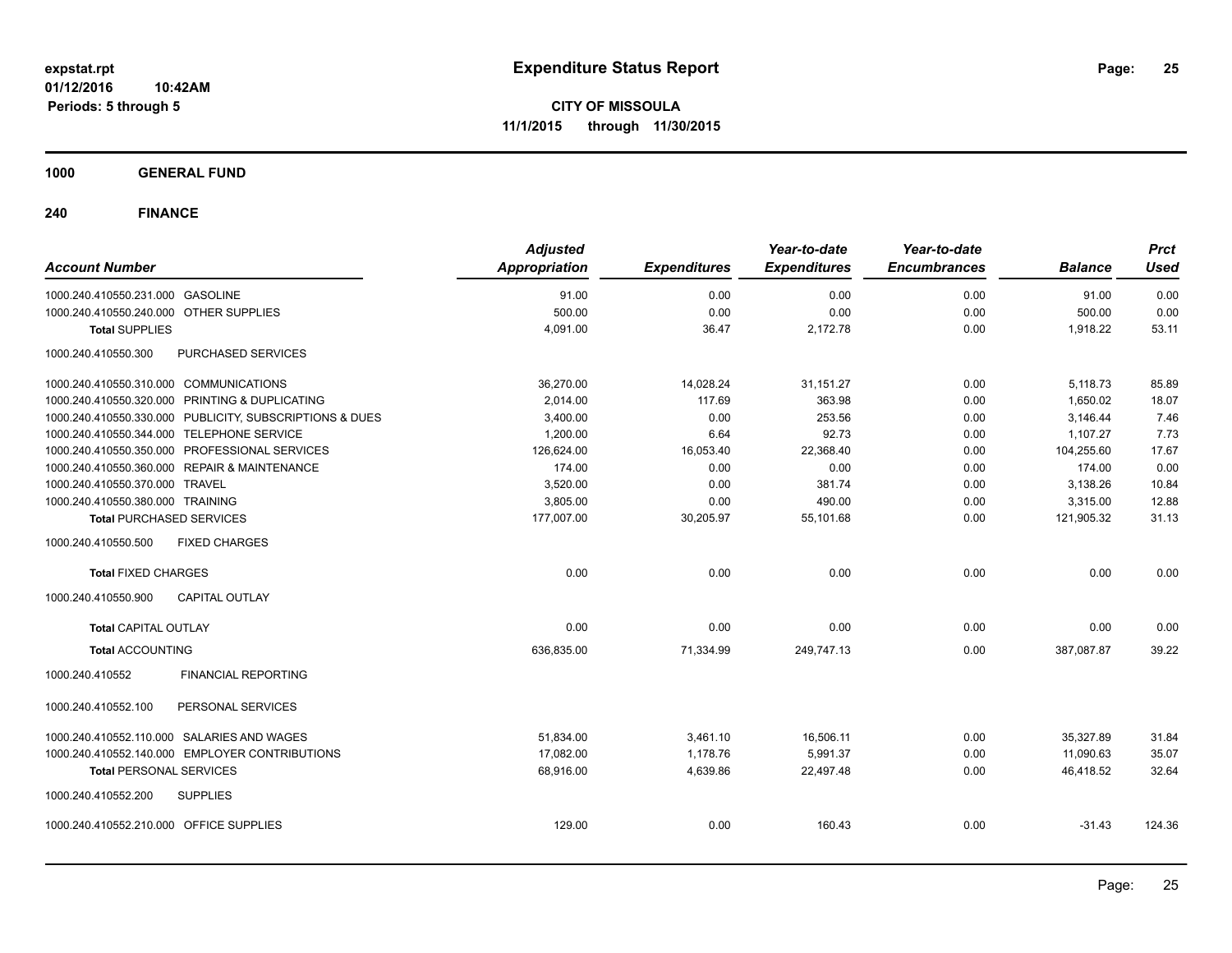**1000 GENERAL FUND**

| <b>Account Number</b>                  |                                               | <b>Adjusted</b><br>Appropriation | <b>Expenditures</b> | Year-to-date<br><b>Expenditures</b> | Year-to-date<br><b>Encumbrances</b> | <b>Balance</b> | <b>Prct</b><br><b>Used</b> |
|----------------------------------------|-----------------------------------------------|----------------------------------|---------------------|-------------------------------------|-------------------------------------|----------------|----------------------------|
| 1000.240.410552.220.000                | OPERATING SUPPLIES                            | 390.00                           | 0.00                | 0.00                                | 0.00                                | 390.00         | 0.00                       |
| <b>Total SUPPLIES</b>                  |                                               | 519.00                           | 0.00                | 160.43                              | 0.00                                | 358.57         | 30.91                      |
| 1000.240.410552.300                    | PURCHASED SERVICES                            |                                  |                     |                                     |                                     |                |                            |
| 1000.240.410552.310.000 COMMUNICATIONS |                                               | 321.00                           | 0.00                | 0.00                                | 0.00                                | 321.00         | 0.00                       |
| 1000.240.410552.320.000                | PRINTING & DUPLICATING                        | 2.195.00                         | 13.36               | 13.36                               | 0.00                                | 2,181.64       | 0.61                       |
|                                        | 1000.240.410552.350.000 PROFESSIONAL SERVICES | 10,530.00                        | 0.00                | 0.00                                | 0.00                                | 10,530.00      | 0.00                       |
| 1000.240.410552.370.000 TRAVEL         |                                               | 600.00                           | 0.00                | 0.00                                | 0.00                                | 600.00         | 0.00                       |
| 1000.240.410552.380.000 TRAINING       |                                               | 1,525.00                         | 0.00                | 0.00                                | 0.00                                | 1,525.00       | 0.00                       |
| <b>Total PURCHASED SERVICES</b>        |                                               | 15,171.00                        | 13.36               | 13.36                               | 0.00                                | 15,157.64      | 0.09                       |
| 1000.240.410552.900                    | <b>CAPITAL OUTLAY</b>                         |                                  |                     |                                     |                                     |                |                            |
| <b>Total CAPITAL OUTLAY</b>            |                                               | 0.00                             | 0.00                | 0.00                                | 0.00                                | 0.00           | 0.00                       |
| <b>Total FINANCIAL REPORTING</b>       |                                               | 84,606.00                        | 4,653.22            | 22,671.27                           | 0.00                                | 61,934.73      | 26.80                      |
| 1000.240.410553                        | <b>FINANCIAL SOFTWARE</b>                     |                                  |                     |                                     |                                     |                |                            |
| 1000.240.410553.100                    | PERSONAL SERVICES                             |                                  |                     |                                     |                                     |                |                            |
| <b>Total FINANCIAL SOFTWARE</b>        |                                               | 0.00                             | 0.00                | 0.00                                | 0.00                                | 0.00           | 0.00                       |
| <b>Total FINANCE</b>                   |                                               | 1,147,481.00                     | 98,805.55           | 382,465.28                          | 0.00                                | 765,015.72     | 33.33                      |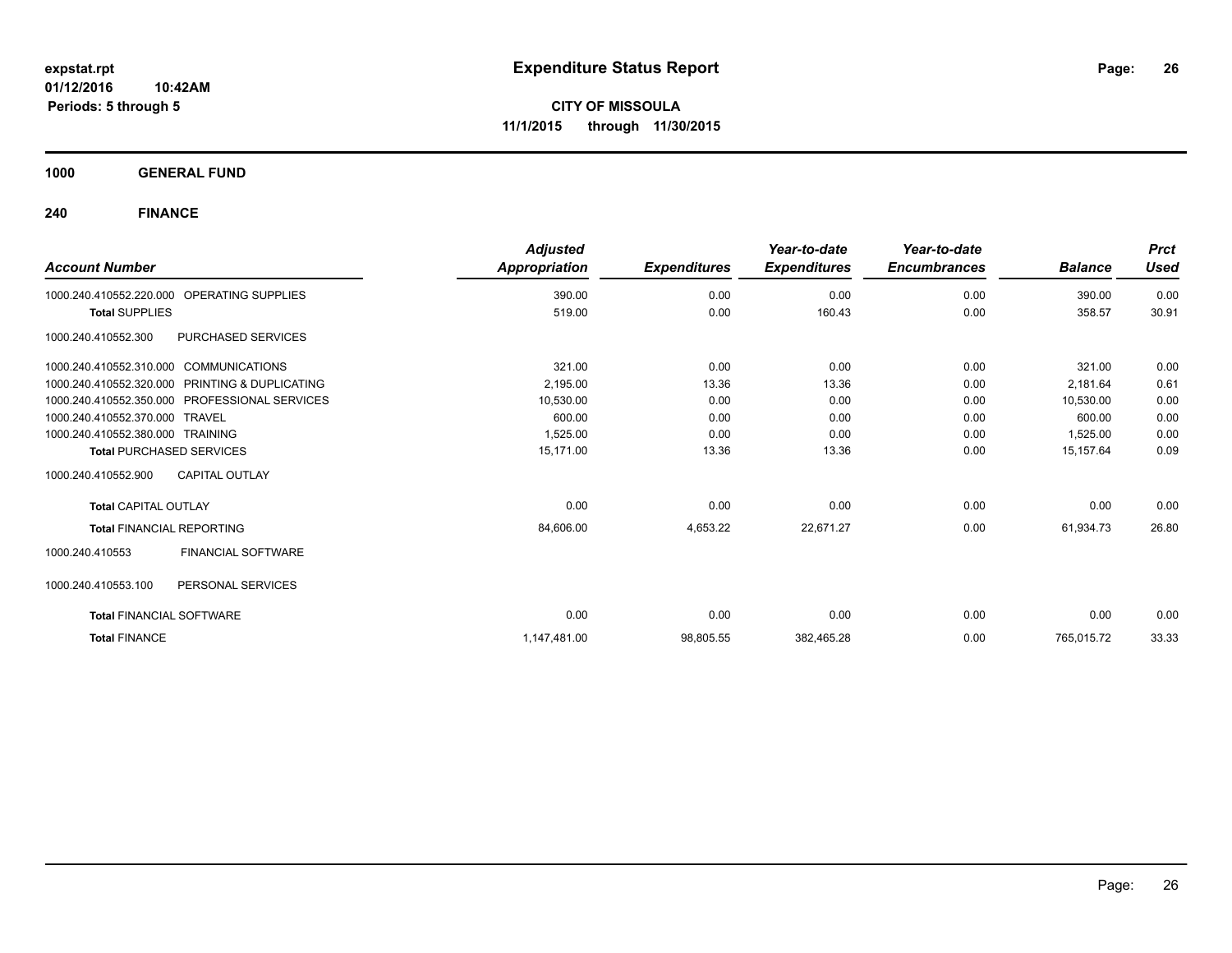**1000 GENERAL FUND**

#### **245 CENTRALIZED SERVICES**

| <b>Account Number</b>                   |                                                         | <b>Adjusted</b><br>Appropriation | <b>Expenditures</b> | Year-to-date<br><b>Expenditures</b> | Year-to-date<br><b>Encumbrances</b> | <b>Balance</b> | <b>Prct</b><br><b>Used</b> |
|-----------------------------------------|---------------------------------------------------------|----------------------------------|---------------------|-------------------------------------|-------------------------------------|----------------|----------------------------|
|                                         |                                                         |                                  |                     |                                     |                                     |                |                            |
| 1000.245.410810                         | ADMINISTRATION                                          |                                  |                     |                                     |                                     |                |                            |
| 1000.245.410810.100                     | PERSONAL SERVICES                                       |                                  |                     |                                     |                                     |                |                            |
| 1000.245.410810.110.000                 | CENTRALIZED SERVICES/SALARIES AND WAGES                 | 121,797.00                       | 9,293.78            | 45,539.51                           | 0.00                                | 76,257.49      | 37.39                      |
|                                         | 1000.245.410810.140.000 EMPLOYER CONTRIBUTIONS          | 32.477.00                        | 2.279.76            | 11.869.86                           | 0.00                                | 20.607.14      | 36.55                      |
|                                         | 1000.245.410810.141.000 STATE RETIREMENT CONTRIBUTIONS  | 0.00                             | 0.00                | 37.57                               | 0.00                                | $-37.57$       | 0.00                       |
| <b>Total PERSONAL SERVICES</b>          |                                                         | 154,274.00                       | 11,573.54           | 57,446.94                           | 0.00                                | 96,827.06      | 37.24                      |
| 1000.245.410810.200                     | <b>SUPPLIES</b>                                         |                                  |                     |                                     |                                     |                |                            |
| 1000.245.410810.210.000 OFFICE SUPPLIES |                                                         | 500.00                           | 0.00                | 110.10                              | 0.00                                | 389.90         | 22.02                      |
|                                         | 1000.245.410810.220.000 OPERATING SUPPLIES              | 350.00                           | 0.00                | 0.00                                | 0.00                                | 350.00         | 0.00                       |
| 1000.245.410810.231.000 GASOLINE        |                                                         | 175.00                           | 0.00                | 0.00                                | 0.00                                | 175.00         | 0.00                       |
| <b>Total SUPPLIES</b>                   |                                                         | 1,025.00                         | 0.00                | 110.10                              | 0.00                                | 914.90         | 10.74                      |
| 1000.245.410810.300                     | PURCHASED SERVICES                                      |                                  |                     |                                     |                                     |                |                            |
| 1000.245.410810.310.000 COMMUNICATIONS  |                                                         | 100.00                           | 0.00                | 0.00                                | 0.00                                | 100.00         | 0.00                       |
|                                         | 1000.245.410810.320.000 PRINTING & DUPLICATING          | 200.00                           | 0.00                | 0.00                                | 0.00                                | 200.00         | 0.00                       |
|                                         | 1000.245.410810.330.000 PUBLICITY, SUBSCRIPTIONS & DUES | 200.00                           | 0.00                | 0.00                                | 0.00                                | 200.00         | 0.00                       |
|                                         | 1000.245.410810.344.000 TELEPHONE SERVICE               | 500.00                           | 2.67                | 33.75                               | 0.00                                | 466.25         | 6.75                       |
| 1000.245.410810.370.000 TRAVEL          |                                                         | 1,000.00                         | 0.00                | 0.00                                | 0.00                                | 1,000.00       | 0.00                       |
| 1000.245.410810.380.000 TRAINING        |                                                         | 1,500.00                         | 0.00                | 0.00                                | 0.00                                | 1.500.00       | 0.00                       |
| <b>Total PURCHASED SERVICES</b>         |                                                         | 3,500.00                         | 2.67                | 33.75                               | 0.00                                | 3,466.25       | 0.96                       |
| 1000.245.410810.700                     | <b>GRANTS &amp; CONTRIBUTIONS</b>                       |                                  |                     |                                     |                                     |                |                            |
|                                         | 1000.245.410810.700.000 GRANTS & CONTRIBUTIONS          | 5,000.00                         | 0.00                | 0.00                                | 0.00                                | 5,000.00       | 0.00                       |
|                                         | <b>Total GRANTS &amp; CONTRIBUTIONS</b>                 | 5,000.00                         | 0.00                | 0.00                                | 0.00                                | 5,000.00       | 0.00                       |
| <b>Total ADMINISTRATION</b>             |                                                         | 163,799.00                       | 11,576.21           | 57.590.79                           | 0.00                                | 106,208.21     | 35.16                      |
| 1000.245.410835                         | *** Title Not Found ***                                 |                                  |                     |                                     |                                     |                |                            |

1000.245.410835.100 PERSONAL SERVICES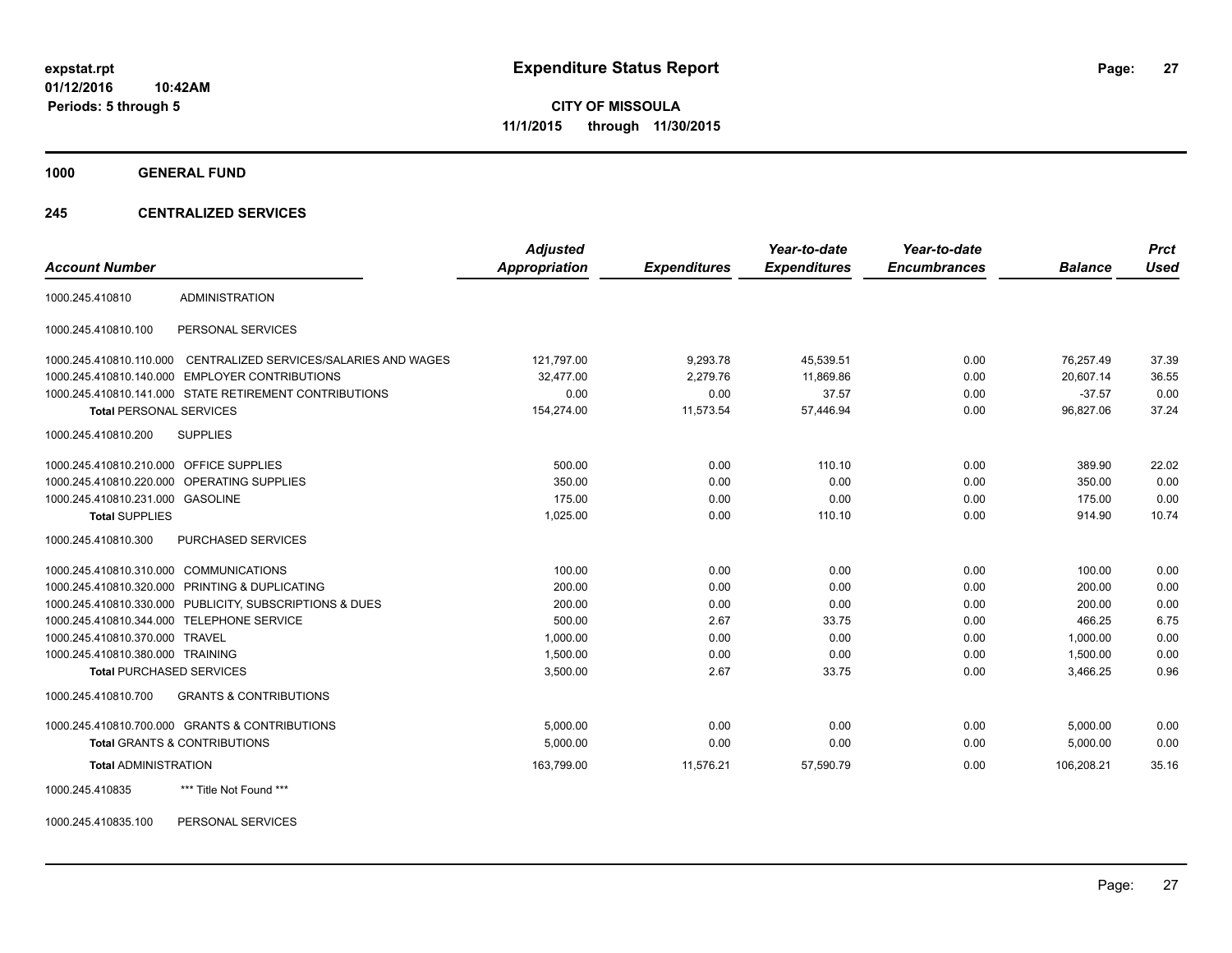**1000 GENERAL FUND**

#### **245 CENTRALIZED SERVICES**

| <b>Account Number</b>                                         | <b>Adjusted</b><br><b>Appropriation</b> | <b>Expenditures</b> | Year-to-date<br><b>Expenditures</b> | Year-to-date<br><b>Encumbrances</b> | <b>Balance</b> | <b>Prct</b><br><b>Used</b> |
|---------------------------------------------------------------|-----------------------------------------|---------------------|-------------------------------------|-------------------------------------|----------------|----------------------------|
| 1000.245.410835.110.000 SALARIES AND WAGES                    | 85,866.00                               | 6,553.71            | 32,079.99                           | 0.00                                | 53,786.01      | 37.36                      |
| 1000.245.410835.140.000 EMPLOYER CONTRIBUTIONS                | 23,564.00                               | 2,080.71            | 11,087.38                           | 0.00                                | 12,476.62      | 47.05                      |
| <b>Total PERSONAL SERVICES</b>                                | 109,430.00                              | 8,634.42            | 43,167.37                           | 0.00                                | 66,262.63      | 39.45                      |
| <b>SUPPLIES</b><br>1000.245.410835.200                        |                                         |                     |                                     |                                     |                |                            |
| 1000.245.410835.210.000 OFFICE SUPPLIES                       | 200.00                                  | 0.00                | 0.00                                | 0.00                                | 200.00         | 0.00                       |
| 1000.245.410835.220.000 OPERATING SUPPLIES                    | 300.00                                  | 0.00                | 0.00                                | 0.00                                | 300.00         | 0.00                       |
| 1000.245.410835.231.000 GASOLINE                              | 172.00                                  | 0.00                | 0.00                                | 0.00                                | 172.00         | 0.00                       |
| <b>Total SUPPLIES</b>                                         | 672.00                                  | 0.00                | 0.00                                | 0.00                                | 672.00         | 0.00                       |
| 1000.245.410835.300<br><b>PURCHASED SERVICES</b>              |                                         |                     |                                     |                                     |                |                            |
| 1000.245.410835.310.000 COMMUNICATIONS                        | 100.00                                  | 0.00                | 0.00                                | 0.00                                | 100.00         | 0.00                       |
| 1000.245.410835.320.000 PRINTING & DUPLICATING                | 100.00                                  | 0.00                | 0.00                                | 0.00                                | 100.00         | 0.00                       |
| 1000.245.410835.330.000 PUBLICITY, SUBSCRIPTIONS & DUES       | 150.00                                  | 0.00                | 0.00                                | 0.00                                | 150.00         | 0.00                       |
| 1000.245.410835.344.000 TELEPHONE SERVICE                     | 145.00                                  | 62.03               | 186.14                              | 0.00                                | $-41.14$       | 128.37                     |
| <b>Total PURCHASED SERVICES</b>                               | 495.00                                  | 62.03               | 186.14                              | 0.00                                | 308.86         | 37.60                      |
| Total *** Title Not Found ***                                 | 110,597.00                              | 8,696.45            | 43,353.51                           | 0.00                                | 67,243.49      | 39.20                      |
| 1000.245.411010<br>*** Title Not Found ***                    |                                         |                     |                                     |                                     |                |                            |
| PERSONAL SERVICES<br>1000.245.411010.100                      |                                         |                     |                                     |                                     |                |                            |
| Total *** Title Not Found ***                                 | 0.00                                    | 0.00                | 0.00                                | 0.00                                | 0.00           | 0.00                       |
| <b>ENERGY CONSERVATION</b><br>1000.245.411231                 |                                         |                     |                                     |                                     |                |                            |
| 1000.245.411231.100<br>PERSONAL SERVICES                      |                                         |                     |                                     |                                     |                |                            |
| 1000.245.411231.110.000 ENERGY COORDINATOR/SALARIES AND WAGES | 51,690.00                               | 3,935.00            | 19,289.09                           | 0.00                                | 32,400.91      | 37.32                      |
| 1000.245.411231.140.000 EMPLOYER CONTRIBUTIONS                | 20,757.00                               | 1,582.82            | 11,995.85                           | 0.00                                | 8.761.15       | 57.79                      |
| <b>Total PERSONAL SERVICES</b>                                | 72,447.00                               | 5,517.82            | 31,284.94                           | 0.00                                | 41,162.06      | 43.18                      |
| <b>SUPPLIES</b><br>1000.245.411231.200                        |                                         |                     |                                     |                                     |                |                            |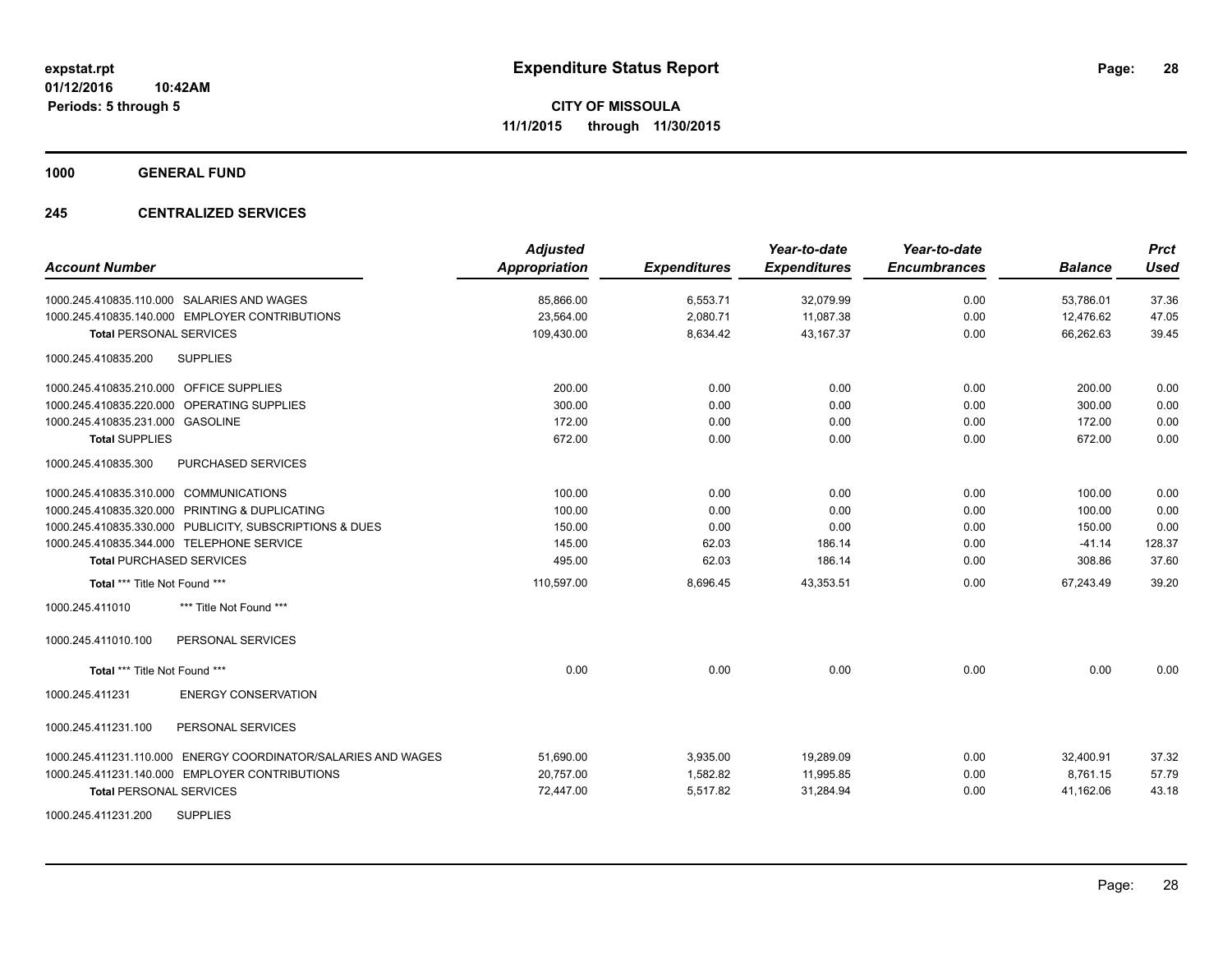**1000 GENERAL FUND**

#### **245 CENTRALIZED SERVICES**

|                                                         | <b>Adjusted</b> |                     | Year-to-date        | Year-to-date        |                | <b>Prct</b> |
|---------------------------------------------------------|-----------------|---------------------|---------------------|---------------------|----------------|-------------|
| <b>Account Number</b>                                   | Appropriation   | <b>Expenditures</b> | <b>Expenditures</b> | <b>Encumbrances</b> | <b>Balance</b> | Used        |
| 1000.245.411231.210.000 OFFICE SUPPLIES                 | 500.00          | 0.00                | 0.00                | 0.00                | 500.00         | 0.00        |
| 1000.245.411231.220.000 OPERATING SUPPLIES              | 350.00          | 0.00                | 0.00                | 0.00                | 350.00         | 0.00        |
| 1000.245.411231.231.000 GASOLINE                        | 175.00          | 0.00                | 0.00                | 0.00                | 175.00         | 0.00        |
| <b>Total SUPPLIES</b>                                   | 1,025.00        | 0.00                | 0.00                | 0.00                | 1,025.00       | 0.00        |
| 1000.245.411231.300<br>PURCHASED SERVICES               |                 |                     |                     |                     |                |             |
| 1000.245.411231.310.000 COMMUNICATIONS                  | 200.00          | 0.00                | 0.00                | 0.00                | 200.00         | 0.00        |
| 1000.245.411231.320.000 PRINTING & DUPLICATING          | 250.00          | 0.00                | 3.42                | 0.00                | 246.58         | 1.37        |
| 1000.245.411231.330.000 PUBLICITY, SUBSCRIPTIONS & DUES | 200.00          | 0.00                | 850.00              | 0.00                | $-650.00$      | 425.00      |
| 1000.245.411231.344.000 TELEPHONE SERVICE               | 200.00          | 0.00                | 0.00                | 0.00                | 200.00         | 0.00        |
| 1000.245.411231.370.000 TRAVEL                          | 1,000.00        | 93.50               | 93.50               | 0.00                | 906.50         | 9.35        |
| 1000.245.411231.380.000 TRAINING                        | 1,500.00        | 0.00                | 0.00                | 0.00                | 1,500.00       | 0.00        |
| <b>Total PURCHASED SERVICES</b>                         | 3,350.00        | 93.50               | 946.92              | 0.00                | 2,403.08       | 28.27       |
| <b>Total ENERGY CONSERVATION</b>                        | 76,822.00       | 5,611.32            | 32,231.86           | 0.00                | 44,590.14      | 41.96       |
| <b>Total CENTRALIZED SERVICES</b>                       | 351,218.00      | 25,883.98           | 133,176.16          | 0.00                | 218,041.84     | 37.92       |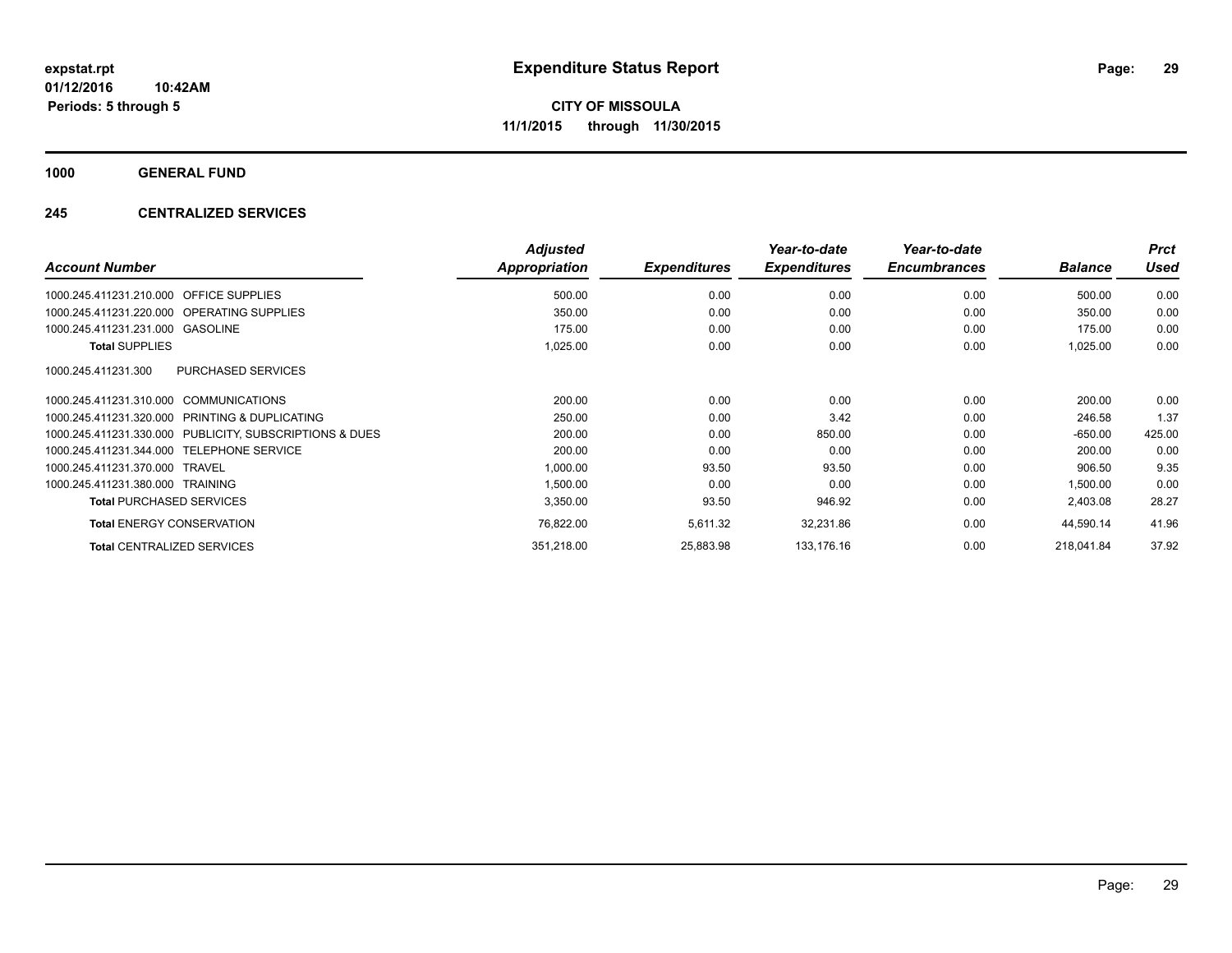**1000 GENERAL FUND**

|                                         |                                                              | <b>Adjusted</b> |                     | Year-to-date        | Year-to-date        |                | <b>Prct</b> |
|-----------------------------------------|--------------------------------------------------------------|-----------------|---------------------|---------------------|---------------------|----------------|-------------|
| <b>Account Number</b>                   |                                                              | Appropriation   | <b>Expenditures</b> | <b>Expenditures</b> | <b>Encumbrances</b> | <b>Balance</b> | <b>Used</b> |
| 1000.250.411000                         | *** Title Not Found ***                                      |                 |                     |                     |                     |                |             |
| 1000.250.411000.700                     | <b>GRANTS &amp; CONTRIBUTIONS</b>                            |                 |                     |                     |                     |                |             |
|                                         | 1000.250.411000.700.000 MISSOULA RAVALI TMA                  | 10,780.00       | 0.00                | 0.00                | 0.00                | 10,780.00      | 0.00        |
| Total *** Title Not Found ***           |                                                              | 10,780.00       | 0.00                | 0.00                | 0.00                | 10,780.00      | 0.00        |
| 1000.250.411010                         | <b>ADMINISTRATION</b>                                        |                 |                     |                     |                     |                |             |
| 1000.250.411010.100                     | PERSONAL SERVICES                                            |                 |                     |                     |                     |                |             |
|                                         | 1000.250.411010.110.000 ADMIN/SALARIES AND WAGES             | 127,657.00      | 13,949.85           | 71,848.08           | 0.00                | 55,808.92      | 56.28       |
|                                         | 1000.250.411010.120.000 ADMIN-OVERTIME/TERMINATION           | 1,155.00        | 0.00                | 0.00                | 0.00                | 1,155.00       | 0.00        |
|                                         | 1000.250.411010.140.000 ADMIN/EMPLOYER CONTRIBUTIONS         | 46,417.00       | 4,545.37            | 27,119.42           | 0.00                | 19,297.58      | 58.43       |
|                                         | 1000.250.411010.141.000 ADMIN-STATE RETIREMENT CONTRIBUTIONS | 0.00            | 0.00                | 203.60              | 0.00                | $-203.60$      | 0.00        |
| <b>Total PERSONAL SERVICES</b>          |                                                              | 175,229.00      | 18,495.22           | 99,171.10           | 0.00                | 76,057.90      | 56.60       |
| 1000.250.411010.200                     | <b>SUPPLIES</b>                                              |                 |                     |                     |                     |                |             |
| 1000.250.411010.210.000 OFFICE SUPPLIES |                                                              | 7,100.00        | 107.12              | 1,675.74            | 0.00                | 5,424.26       | 23.60       |
| 1000.250.411010.210.301 OFFICE SUPPLIES |                                                              | 0.00            | 0.00                | 358.13              | 0.00                | $-358.13$      | 0.00        |
|                                         | 1000.250.411010.220.000 ADMIN-OPERATING SUPPLIES             | 181.00          | 0.00                | 116.25              | 0.00                | 64.75          | 64.23       |
|                                         | 1000.250.411010.230.000 REPAIR/MAINTENANCE                   | 50.00           | 0.00                | 0.00                | 0.00                | 50.00          | 0.00        |
| 1000.250.411010.231.000 GASOLINE        |                                                              | 500.00          | 0.00                | 0.00                | 0.00                | 500.00         | 0.00        |
| 1000.250.411010.240.000 OTHER SUPPLIES  |                                                              | 100.00          | 0.00                | 0.00                | 0.00                | 100.00         | 0.00        |
| <b>Total SUPPLIES</b>                   |                                                              | 7,931.00        | 107.12              | 2,150.12            | 0.00                | 5,780.88       | 27.11       |
| 1000.250.411010.300                     | PURCHASED SERVICES                                           |                 |                     |                     |                     |                |             |
| 1000.250.411010.310.000 COMMUNICATIONS  |                                                              | 2,000.00        | 0.00                | 4.25                | 0.00                | 1,995.75       | 0.21        |
| 1000.250.411010.310.351 COMMUNICATIONS  |                                                              | 0.00            | 30.05               | 78.48               | 0.00                | $-78.48$       | 0.00        |
|                                         | 1000.250.411010.320.000 PRINTING & DUPLICATING               | 1,365.00        | 0.00                | 0.00                | 0.00                | 1,365.00       | 0.00        |
|                                         | 1000.250.411010.330.000 PUBLICITY, SUBSCRIPTIONS & DUES      | 1,370.00        | 0.00                | 248.74              | 0.00                | 1,121.26       | 18.16       |
|                                         | 1000.250.411010.344.000 TELEPHONE SERVICE                    | 655.00          | 52.91               | 161.32              | 0.00                | 493.68         | 24.63       |
|                                         | 1000.250.411010.350.000 PROFESSIONAL SERVICES                | 500.00          | 204.68              | 617.91              | 0.00                | $-117.91$      | 123.58      |
|                                         |                                                              |                 |                     |                     |                     |                |             |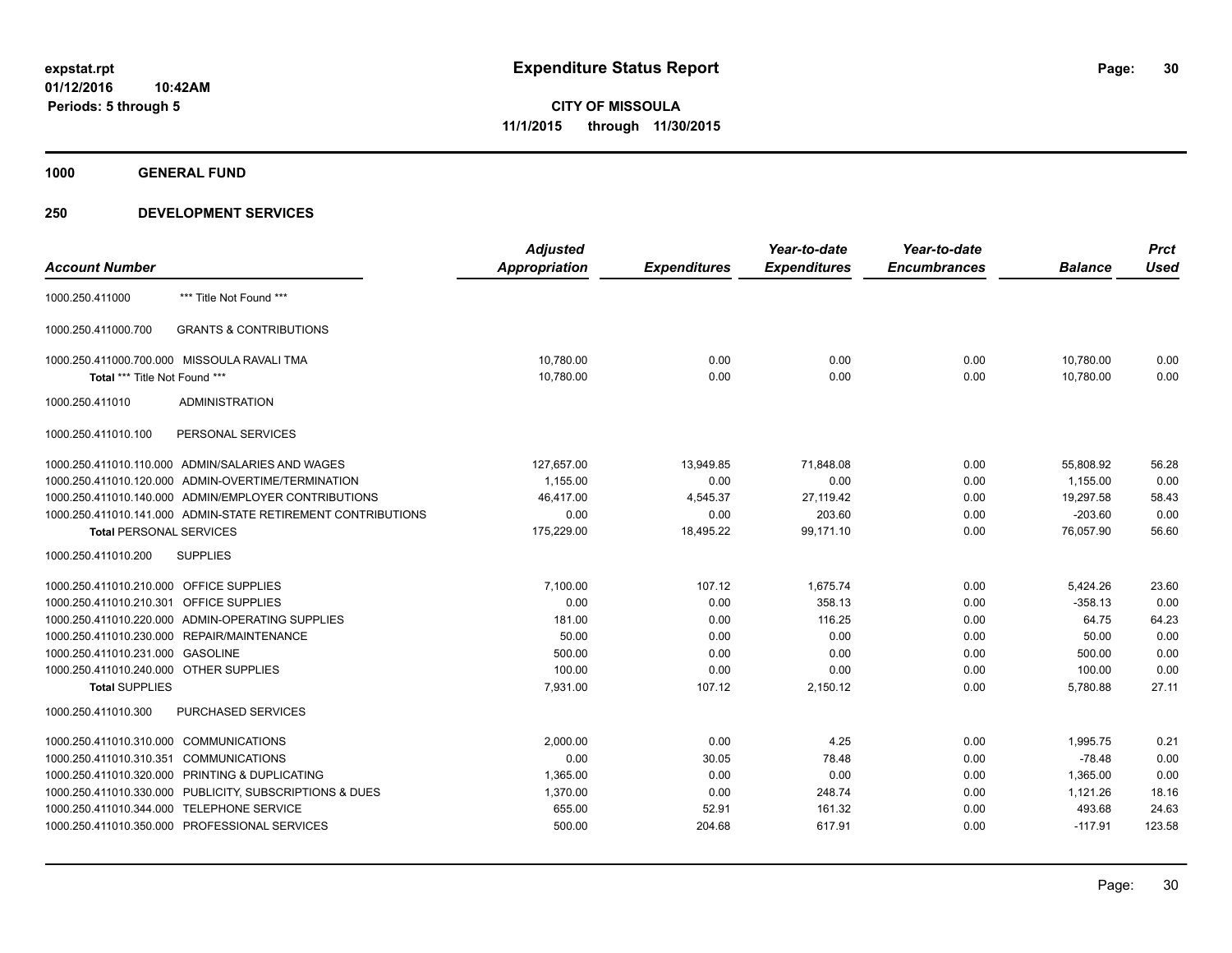**1000 GENERAL FUND**

| <b>Account Number</b>            |                                                     | <b>Adjusted</b><br><b>Appropriation</b> | <b>Expenditures</b> | Year-to-date<br><b>Expenditures</b> | Year-to-date<br><b>Encumbrances</b> | <b>Balance</b> | <b>Prct</b><br><b>Used</b> |
|----------------------------------|-----------------------------------------------------|-----------------------------------------|---------------------|-------------------------------------|-------------------------------------|----------------|----------------------------|
|                                  | 1000.250.411010.360.000 REPAIR & MAINTENANCE        | 650.00                                  | 0.00                | 0.00                                | 0.00                                | 650.00         | 0.00                       |
| 1000.250.411010.370.000 TRAVEL   |                                                     | 1,500.00                                | 0.00                | 0.00                                | 0.00                                | 1,500.00       | 0.00                       |
| 1000.250.411010.380.000 TRAINING |                                                     | 1,300.00                                | 500.00              | 500.00                              | 0.00                                | 800.00         | 38.46                      |
|                                  | <b>Total PURCHASED SERVICES</b>                     | 9,340.00                                | 787.64              | 1,610.70                            | 0.00                                | 7,729.30       | 17.25                      |
| <b>Total ADMINISTRATION</b>      |                                                     | 192,500.00                              | 19,389.98           | 102,931.92                          | 0.00                                | 89,568.08      | 53.47                      |
| 1000.250.411030                  | <b>GRANTS &amp; COMMUNITY PROGRAM CONTRIBUTIONS</b> |                                         |                     |                                     |                                     |                |                            |
| 1000.250.411030.100              | PERSONAL SERVICES                                   |                                         |                     |                                     |                                     |                |                            |
| <b>Total PERSONAL SERVICES</b>   |                                                     | 0.00                                    | 0.00                | 0.00                                | 0.00                                | 0.00           | 0.00                       |
| 1000.250.411030.200              | <b>SUPPLIES</b>                                     |                                         |                     |                                     |                                     |                |                            |
| <b>Total SUPPLIES</b>            |                                                     | 0.00                                    | 0.00                | 0.00                                | 0.00                                | 0.00           | 0.00                       |
| 1000.250.411030.300              | PURCHASED SERVICES                                  |                                         |                     |                                     |                                     |                |                            |
|                                  | 1000.250.411030.390.000 GCP CONTRIBUTION            | 165.204.00                              | 0.00                | 0.00                                | 0.00                                | 165,204.00     | 0.00                       |
|                                  | <b>Total PURCHASED SERVICES</b>                     | 165,204.00                              | 0.00                | 0.00                                | 0.00                                | 165,204.00     | 0.00                       |
| 1000.250.411030.800              | OTHER OBJECTS                                       |                                         |                     |                                     |                                     |                |                            |
| <b>Total OTHER OBJECTS</b>       |                                                     | 0.00                                    | 0.00                | 0.00                                | 0.00                                | 0.00           | 0.00                       |
| 1000.250.411030.900              | <b>CAPITAL OUTLAY</b>                               |                                         |                     |                                     |                                     |                |                            |
| <b>Total CAPITAL OUTLAY</b>      |                                                     | 0.00                                    | 0.00                | 0.00                                | 0.00                                | 0.00           | 0.00                       |
|                                  | Total GRANTS & COMMUNITY PROGRAM CONTRIBUTIONS      | 165,204.00                              | 0.00                | 0.00                                | 0.00                                | 165,204.00     | 0.00                       |
| 1000.250.411031                  | PLANNING SUBSIDY                                    |                                         |                     |                                     |                                     |                |                            |
| 1000.250.411031.800              | <b>OTHER OBJECTS</b>                                |                                         |                     |                                     |                                     |                |                            |
|                                  | 1000.250.411031.820.000 PLANNING SUBSIDY            | 18,900.00                               | 0.00                | 0.00                                | 0.00                                | 18,900.00      | 0.00                       |
| <b>Total PLANNING SUBSIDY</b>    |                                                     | 18,900.00                               | 0.00                | 0.00                                | 0.00                                | 18,900.00      | 0.00                       |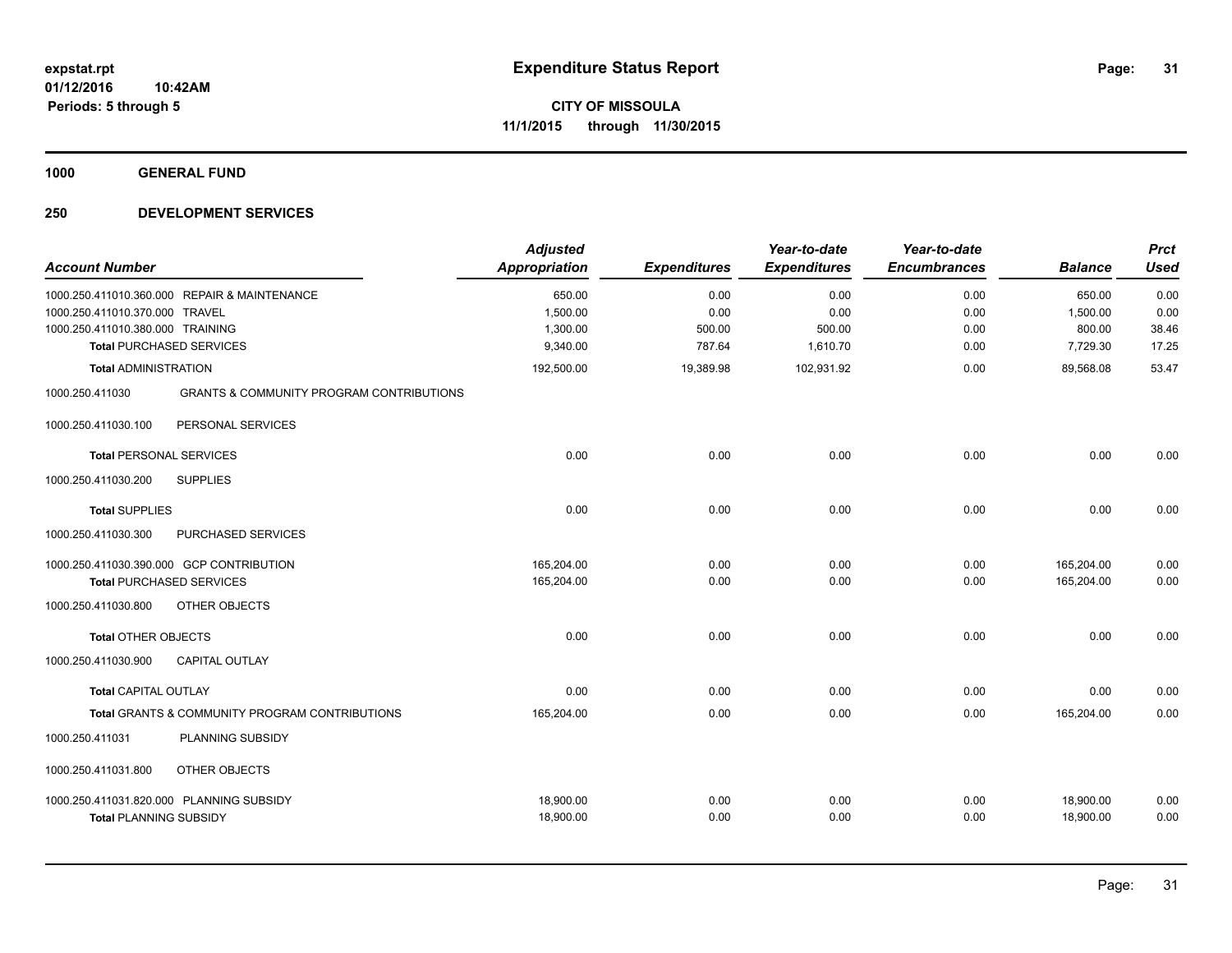**1000 GENERAL FUND**

| <b>Account Number</b>                   |                                                                | <b>Adjusted</b><br><b>Appropriation</b> | <b>Expenditures</b> | Year-to-date<br><b>Expenditures</b> | Year-to-date<br><b>Encumbrances</b> | <b>Balance</b> | <b>Prct</b><br><b>Used</b> |
|-----------------------------------------|----------------------------------------------------------------|-----------------------------------------|---------------------|-------------------------------------|-------------------------------------|----------------|----------------------------|
|                                         |                                                                |                                         |                     |                                     |                                     |                |                            |
| 1000.250.411050                         | DEVELOPMENT & PERMIT REVIEWS                                   |                                         |                     |                                     |                                     |                |                            |
| 1000.250.411050.100                     | PERSONAL SERVICES                                              |                                         |                     |                                     |                                     |                |                            |
|                                         | 1000.250.411050.110.000 DEV & PERMIT REVIEW/SALARIES AND WAGES | 479,466.00                              | $-5,191.19$         | 182,606.68                          | 0.00                                | 296,859.32     | 38.09                      |
| 1000.250.411050.120.000                 | OVERTIME/TERMINATION                                           | 684.00                                  | 0.00                | 0.00                                | 0.00                                | 684.00         | 0.00                       |
|                                         | 1000.250.411050.140.000 EMPLOYER CONTRIBUTIONS                 | 154,396.00                              | $-254.94$           | 75,560.48                           | 0.00                                | 78,835.52      | 48.94                      |
| <b>Total PERSONAL SERVICES</b>          |                                                                | 634,546.00                              | $-5,446.13$         | 258,167.16                          | 0.00                                | 376,378.84     | 40.69                      |
| 1000.250.411050.200                     | <b>SUPPLIES</b>                                                |                                         |                     |                                     |                                     |                |                            |
|                                         | 1000.250.411050.210.000 DEV & PERMIT REVIEW-OFFICE SUPPLIES    | 4,550.00                                | 514.61              | 1,722.08                            | 0.00                                | 2,827.92       | 37.85                      |
| 1000.250.411050.210.301 OFFICE SUPPLIES |                                                                | 0.00                                    | 0.00                | 153.10                              | 0.00                                | $-153.10$      | 0.00                       |
|                                         | 1000.250.411050.220.000 OPERATING SUPPLIES                     | 600.00                                  | 0.00                | 210.72                              | 0.00                                | 389.28         | 35.12                      |
| 1000.250.411050.230.000                 | REPAIR/MAINTENANCE                                             | 700.00                                  | 0.00                | 5.50                                | 0.00                                | 694.50         | 0.79                       |
|                                         | 1000.250.411050.231.000 DEV & PERMIT REVIEW-GASOLINE           | 1,800.00                                | 0.00                | 391.58                              | 0.00                                | 1,408.42       | 21.75                      |
| 1000.250.411050.240.000 OTHER SUPPLIES  |                                                                | 255.00                                  | 0.00                | 170.10                              | 0.00                                | 84.90          | 66.71                      |
| <b>Total SUPPLIES</b>                   |                                                                | 7,905.00                                | 514.61              | 2,653.08                            | 0.00                                | 5,251.92       | 33.56                      |
| 1000.250.411050.300                     | PURCHASED SERVICES                                             |                                         |                     |                                     |                                     |                |                            |
| 1000.250.411050.310.000 COMMUNICATIONS  |                                                                | 5,000.00                                | 0.00                | 506.62                              | 0.00                                | 4,493.38       | 10.13                      |
| 1000.250.411050.310.351 COMMUNICATIONS  |                                                                | 0.00                                    | 76.65               | 1,229.37                            | 0.00                                | $-1,229.37$    | 0.00                       |
|                                         | 1000.250.411050.320.000 PRINTING & DUPLICATING                 | 5,019.00                                | 0.00                | 229.61                              | 0.00                                | 4,789.39       | 4.57                       |
|                                         | 1000.250.411050.330.000 PUBLICITY, SUBSCRIPTIONS & DUES        | 3,680.00                                | 0.00                | 336.50                              | 0.00                                | 3,343.50       | 9.14                       |
| 1000.250.411050.344.000                 | <b>TELEPHONE SERVICE</b>                                       | 3,015.00                                | 322.29              | 990.11                              | 0.00                                | 2,024.89       | 32.84                      |
| 1000.250.411050.350.000                 | PROFESSIONAL SERVICES                                          | 24,606.00                               | 0.00                | 881.67                              | 0.00                                | 23,724.33      | 3.58                       |
| 1000.250.411050.360.000                 | <b>REPAIR &amp; MAINTENANCE</b>                                | 945.00                                  | 0.00                | 0.00                                | 0.00                                | 945.00         | 0.00                       |
| 1000.250.411050.370.000                 | DEV & PERMIT REVIEW-TRAVEL                                     | 8,373.00                                | 190.32              | 2,415.77                            | 0.00                                | 5,957.23       | 28.85                      |
| 1000.250.411050.380.000 TRAINING        |                                                                | 6,589.00                                | 0.00                | 195.00                              | 0.00                                | 6,394.00       | 2.96                       |
| <b>Total PURCHASED SERVICES</b>         |                                                                | 57,227.00                               | 589.26              | 6,784.65                            | 0.00                                | 50,442.35      | 11.86                      |
| 1000.250.411050.900                     | <b>CAPITAL OUTLAY</b>                                          |                                         |                     |                                     |                                     |                |                            |
| <b>Total CAPITAL OUTLAY</b>             |                                                                | 0.00                                    | 0.00                | 0.00                                | 0.00                                | 0.00           | 0.00                       |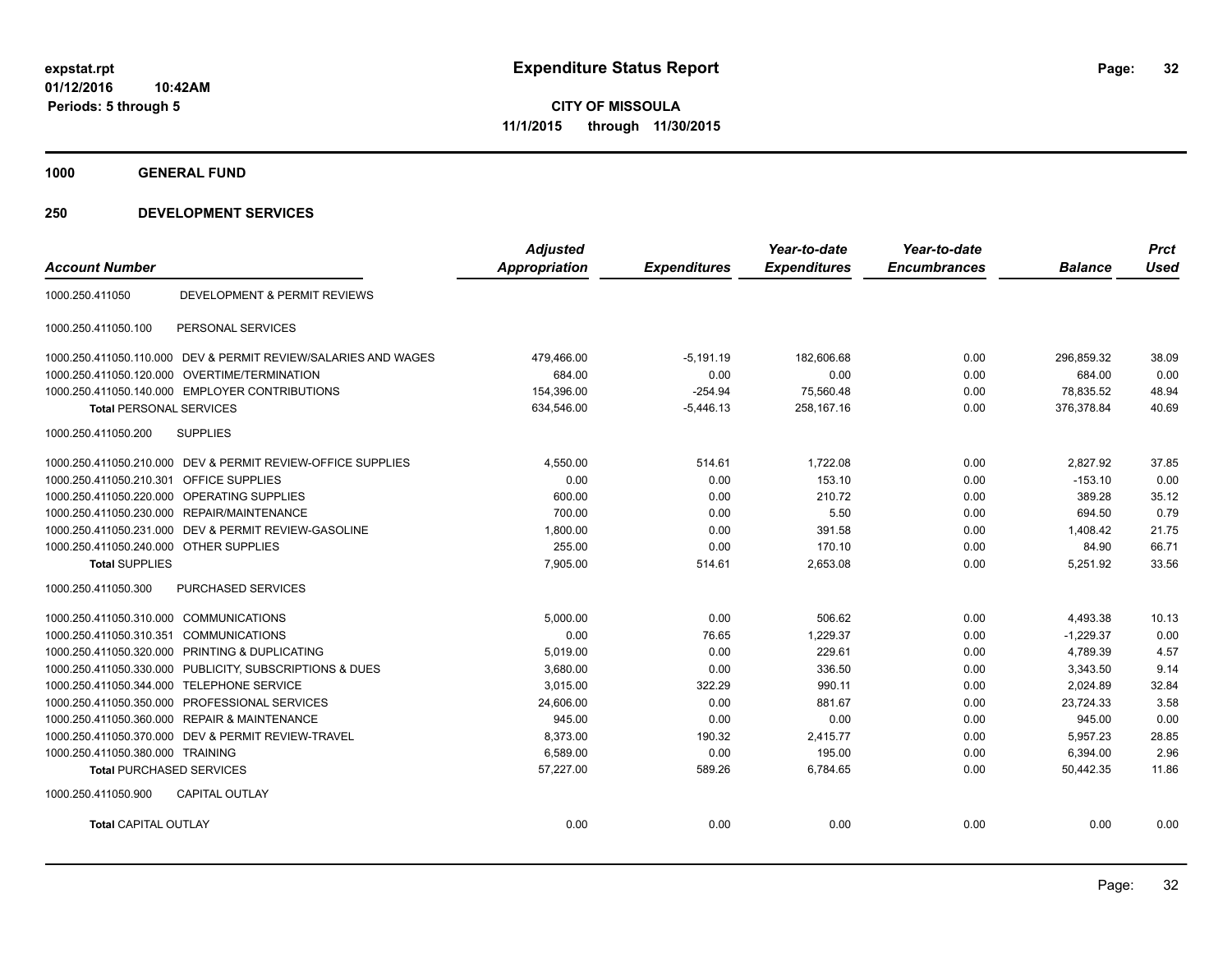**1000 GENERAL FUND**

| <b>Account Number</b>                   |                                                         | <b>Adjusted</b><br>Appropriation | <b>Expenditures</b> | Year-to-date<br><b>Expenditures</b> | Year-to-date<br><b>Encumbrances</b> | <b>Balance</b> | <b>Prct</b><br><b>Used</b> |
|-----------------------------------------|---------------------------------------------------------|----------------------------------|---------------------|-------------------------------------|-------------------------------------|----------------|----------------------------|
|                                         | Total DEVELOPMENT & PERMIT REVIEWS                      | 699,678.00                       | $-4,342.26$         | 267,604.89                          | 0.00                                | 432,073.11     | 38.25                      |
| 1000.250.411055                         | CODE COMPLIANCE                                         |                                  |                     |                                     |                                     |                |                            |
| 1000.250.411055.100                     | PERSONAL SERVICES                                       |                                  |                     |                                     |                                     |                |                            |
|                                         | 1000.250.411055.110.000 SALARIES AND WAGES              | 297,580.00                       | 18,395.55           | 89,505.67                           | 0.00                                | 208,074.33     | 30.08                      |
|                                         | 1000.250.411055.140.000 EMPLOYER CONTRIBUTIONS          | 113,997.00                       | 7,427.91            | 39,877.08                           | 0.00                                | 74,119.92      | 34.98                      |
| <b>Total PERSONAL SERVICES</b>          |                                                         | 411,577.00                       | 25,823.46           | 129,382.75                          | 0.00                                | 282,194.25     | 31.44                      |
| 1000.250.411055.200                     | <b>SUPPLIES</b>                                         |                                  |                     |                                     |                                     |                |                            |
| 1000.250.411055.210.000 OFFICE SUPPLIES |                                                         | 1,096.00                         | 333.68              | 880.46                              | 0.00                                | 215.54         | 80.33                      |
|                                         | 1000.250.411055.220.000 OPERATING SUPPLIES              | 200.00                           | 0.00                | 190.37                              | 0.00                                | 9.63           | 95.19                      |
|                                         | 1000.250.411055.230.000 REPAIR/MAINTENANCE              | 1,200.00                         | 48.29               | 48.29                               | 0.00                                | 1,151.71       | 4.02                       |
| 1000.250.411055.231.000 GASOLINE        |                                                         | 6,600.00                         | 0.00                | 1.354.06                            | 0.00                                | 5,245.94       | 20.52                      |
| 1000.250.411055.240.000 OTHER SUPPLIES  |                                                         | 500.00                           | 0.00                | 170.09                              | 0.00                                | 329.91         | 34.02                      |
| <b>Total SUPPLIES</b>                   |                                                         | 9,596.00                         | 381.97              | 2,643.27                            | 0.00                                | 6,952.73       | 27.55                      |
| 1000.250.411055.300                     | PURCHASED SERVICES                                      |                                  |                     |                                     |                                     |                |                            |
| 1000.250.411055.310.000 COMMUNICATIONS  |                                                         | 800.00                           | 0.00                | 16.12                               | 0.00                                | 783.88         | 2.02                       |
| 1000.250.411055.310.351 COMMUNICATIONS  |                                                         | 0.00                             | 3.98                | 66.16                               | 0.00                                | $-66.16$       | 0.00                       |
|                                         | 1000.250.411055.320.000 PRINTING & DUPLICATING          | 1,000.00                         | 0.00                | 0.00                                | 0.00                                | 1,000.00       | 0.00                       |
|                                         | 1000.250.411055.330.000 PUBLICITY, SUBSCRIPTIONS & DUES | 600.00                           | 0.00                | 466.80                              | 0.00                                | 133.20         | 77.80                      |
|                                         | 1000.250.411055.344.000 TELEPHONE SERVICE               | 3,400.00                         | 362.43              | 1.278.24                            | 0.00                                | 2,121.76       | 37.60                      |
|                                         | 1000.250.411055.350.000 PROFESSIONAL SERVICES           | 500.00                           | 0.00                | 580.67                              | 0.00                                | $-80.67$       | 116.13                     |
|                                         | 1000.250.411055.360.000 REPAIR & MAINTENANCE            | 660.00                           | 0.00                | 84.11                               | 0.00                                | 575.89         | 12.74                      |
| 1000.250.411055.370.000 TRAVEL          |                                                         | 2,000.00                         | 514.99              | 514.99                              | 0.00                                | 1,485.01       | 25.75                      |
| 1000.250.411055.380.000 TRAINING        |                                                         | 2,500.00                         | 0.00                | 0.00                                | 0.00                                | 2,500.00       | 0.00                       |
|                                         | 1000.250.411055.390.000 OTHER PURCHASED SERVICES        | 1,200.00                         | 0.00                | 0.00                                | 0.00                                | 1,200.00       | 0.00                       |
| <b>Total PURCHASED SERVICES</b>         |                                                         | 12,660.00                        | 881.40              | 3,007.09                            | 0.00                                | 9,652.91       | 23.75                      |
| <b>Total CODE COMPLIANCE</b>            |                                                         | 433,833.00                       | 27,086.83           | 135,033.11                          | 0.00                                | 298,799.89     | 31.13                      |
| 1000.250.411070                         | <b>TRANSPORTATION</b>                                   |                                  |                     |                                     |                                     |                |                            |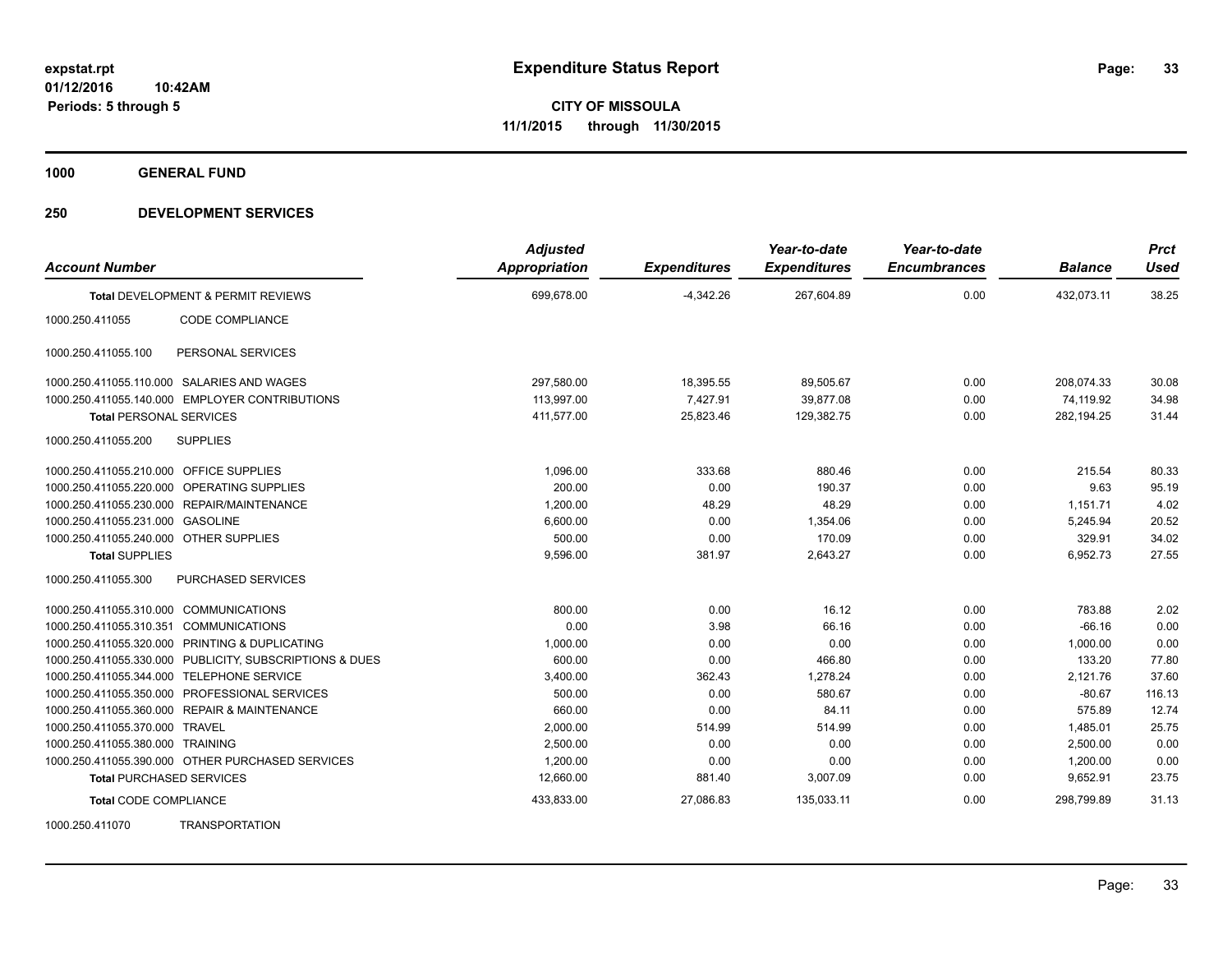**1000 GENERAL FUND**

|                                |                                         | <b>Adjusted</b>      |                     | Year-to-date        | Year-to-date        |                | <b>Prct</b> |
|--------------------------------|-----------------------------------------|----------------------|---------------------|---------------------|---------------------|----------------|-------------|
| <b>Account Number</b>          |                                         | <b>Appropriation</b> | <b>Expenditures</b> | <b>Expenditures</b> | <b>Encumbrances</b> | <b>Balance</b> | <b>Used</b> |
| 1000.250.411070.100            | PERSONAL SERVICES                       |                      |                     |                     |                     |                |             |
| <b>Total PERSONAL SERVICES</b> |                                         | 0.00                 | 0.00                | 0.00                | 0.00                | 0.00           | 0.00        |
| 1000.250.411070.200            | <b>SUPPLIES</b>                         |                      |                     |                     |                     |                |             |
| <b>Total SUPPLIES</b>          |                                         | 0.00                 | 0.00                | 0.00                | 0.00                | 0.00           | 0.00        |
| 1000.250.411070.300            | PURCHASED SERVICES                      |                      |                     |                     |                     |                |             |
|                                | <b>Total PURCHASED SERVICES</b>         | 0.00                 | 0.00                | 0.00                | 0.00                | 0.00           | 0.00        |
| 1000.250.411070.500            | <b>FIXED CHARGES</b>                    |                      |                     |                     |                     |                |             |
| <b>Total FIXED CHARGES</b>     |                                         | 0.00                 | 0.00                | 0.00                | 0.00                | 0.00           | 0.00        |
| 1000.250.411070.700            | <b>GRANTS &amp; CONTRIBUTIONS</b>       |                      |                     |                     |                     |                |             |
|                                | <b>Total GRANTS &amp; CONTRIBUTIONS</b> | 0.00                 | 0.00                | 0.00                | 0.00                | 0.00           | 0.00        |
| 1000.250.411070.800            | OTHER OBJECTS                           |                      |                     |                     |                     |                |             |
| <b>Total TRANSPORTATION</b>    |                                         | 0.00                 | 0.00                | 0.00                | 0.00                | 0.00           | 0.00        |
| 1000.250.411080                | MIM MDT                                 |                      |                     |                     |                     |                |             |
| 1000.250.411080.100            | PERSONAL SERVICES                       |                      |                     |                     |                     |                |             |
| <b>Total PERSONAL SERVICES</b> |                                         | 0.00                 | 0.00                | 0.00                | 0.00                | 0.00           | 0.00        |
| 1000.250.411080.200            | <b>SUPPLIES</b>                         |                      |                     |                     |                     |                |             |
| <b>Total SUPPLIES</b>          |                                         | 0.00                 | 0.00                | 0.00                | 0.00                | 0.00           | 0.00        |
| 1000.250.411080.300            | PURCHASED SERVICES                      |                      |                     |                     |                     |                |             |
|                                | <b>Total PURCHASED SERVICES</b>         | 0.00                 | 0.00                | 0.00                | 0.00                | 0.00           | 0.00        |
| 1000.250.411080.500            | <b>FIXED CHARGES</b>                    |                      |                     |                     |                     |                |             |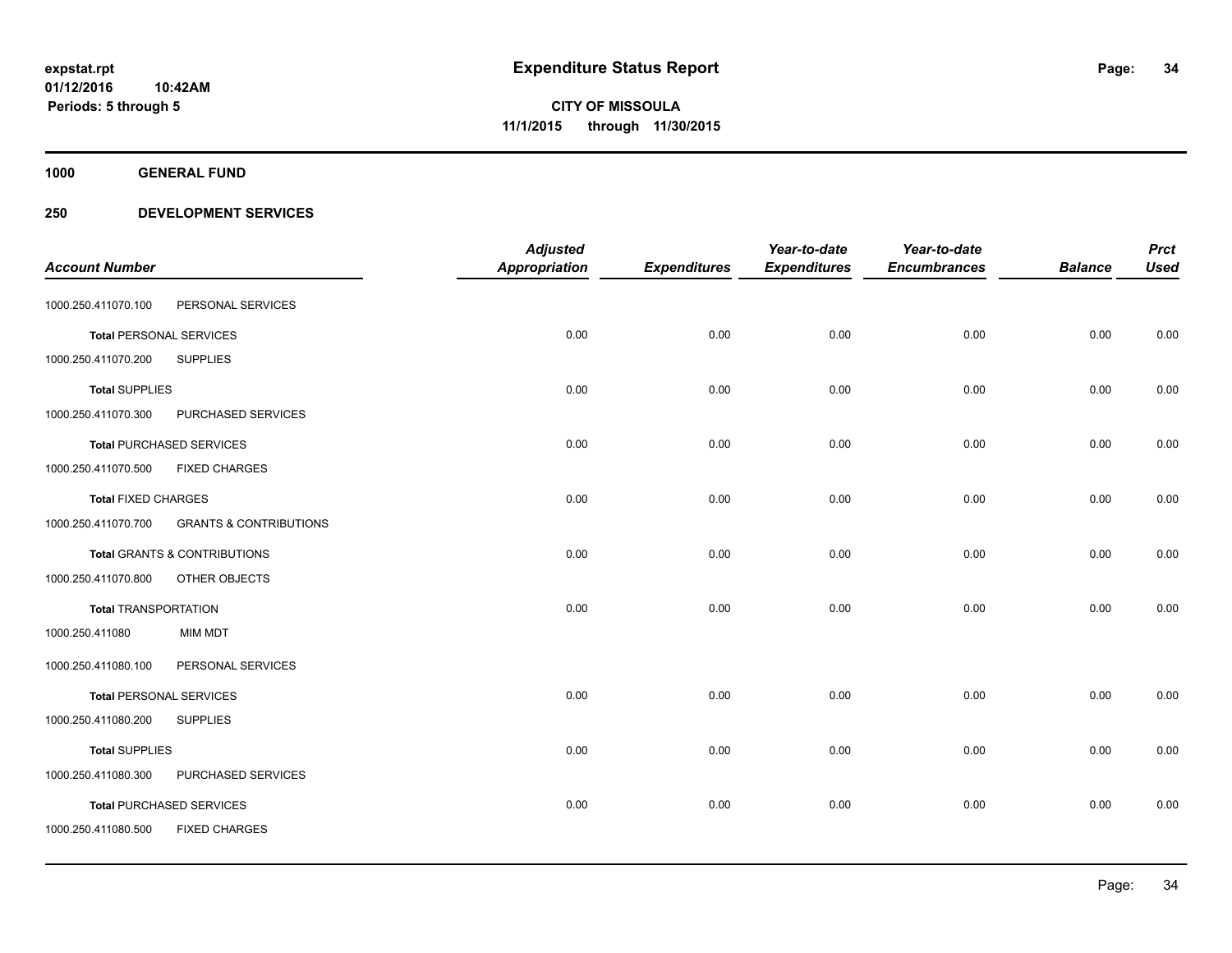**1000 GENERAL FUND**

|                                |                                                  | <b>Adjusted</b>      |                     | Year-to-date        | Year-to-date        |                | <b>Prct</b> |
|--------------------------------|--------------------------------------------------|----------------------|---------------------|---------------------|---------------------|----------------|-------------|
| <b>Account Number</b>          |                                                  | <b>Appropriation</b> | <b>Expenditures</b> | <b>Expenditures</b> | <b>Encumbrances</b> | <b>Balance</b> | <b>Used</b> |
| <b>Total FIXED CHARGES</b>     |                                                  | 0.00                 | 0.00                | 0.00                | 0.00                | 0.00           | 0.00        |
| 1000.250.411080.700            | <b>GRANTS &amp; CONTRIBUTIONS</b>                |                      |                     |                     |                     |                |             |
|                                | 1000.250.411080.700.000 MIM AND BIKE PED SUBSIDY | 9,900.00             | 0.00                | 0.00                | 0.00                | 9,900.00       | 0.00        |
|                                | <b>Total GRANTS &amp; CONTRIBUTIONS</b>          | 9,900.00             | 0.00                | 0.00                | 0.00                | 9,900.00       | 0.00        |
| 1000.250.411080.800            | OTHER OBJECTS                                    |                      |                     |                     |                     |                |             |
|                                | 1000.250.411080.820.000 MIM & BIKE PED SUBSIDY   | 82.086.00            | 0.00                | 9,900.00            | 0.00                | 72,186.00      | 12.06       |
| <b>Total OTHER OBJECTS</b>     |                                                  | 82,086.00            | 0.00                | 9,900.00            | 0.00                | 72,186.00      | 12.06       |
| <b>Total MIM MDT</b>           |                                                  | 91,986.00            | 0.00                | 9,900.00            | 0.00                | 82,086.00      | 10.76       |
| 1000.250.411081                | <b>MIM-TRANSIT</b>                               |                      |                     |                     |                     |                |             |
| 1000.250.411081.100            | PERSONAL SERVICES                                |                      |                     |                     |                     |                |             |
| <b>Total PERSONAL SERVICES</b> |                                                  | 0.00                 | 0.00                | 0.00                | 0.00                | 0.00           | 0.00        |
| 1000.250.411081.200            | <b>SUPPLIES</b>                                  |                      |                     |                     |                     |                |             |
| <b>Total SUPPLIES</b>          |                                                  | 0.00                 | 0.00                | 0.00                | 0.00                | 0.00           | 0.00        |
| 1000.250.411081.300            | PURCHASED SERVICES                               |                      |                     |                     |                     |                |             |
|                                | <b>Total PURCHASED SERVICES</b>                  | 0.00                 | 0.00                | 0.00                | 0.00                | 0.00           | 0.00        |
| 1000.250.411081.500            | <b>FIXED CHARGES</b>                             |                      |                     |                     |                     |                |             |
| <b>Total FIXED CHARGES</b>     |                                                  | 0.00                 | 0.00                | 0.00                | 0.00                | 0.00           | 0.00        |
| 1000.250.411081.700            | <b>GRANTS &amp; CONTRIBUTIONS</b>                |                      |                     |                     |                     |                |             |
|                                | <b>Total GRANTS &amp; CONTRIBUTIONS</b>          | 0.00                 | 0.00                | 0.00                | 0.00                | 0.00           | 0.00        |
| 1000.250.411081.900            | <b>CAPITAL OUTLAY</b>                            |                      |                     |                     |                     |                |             |
| <b>Total MIM-TRANSIT</b>       |                                                  | 0.00                 | 0.00                | 0.00                | 0.00                | 0.00           | 0.00        |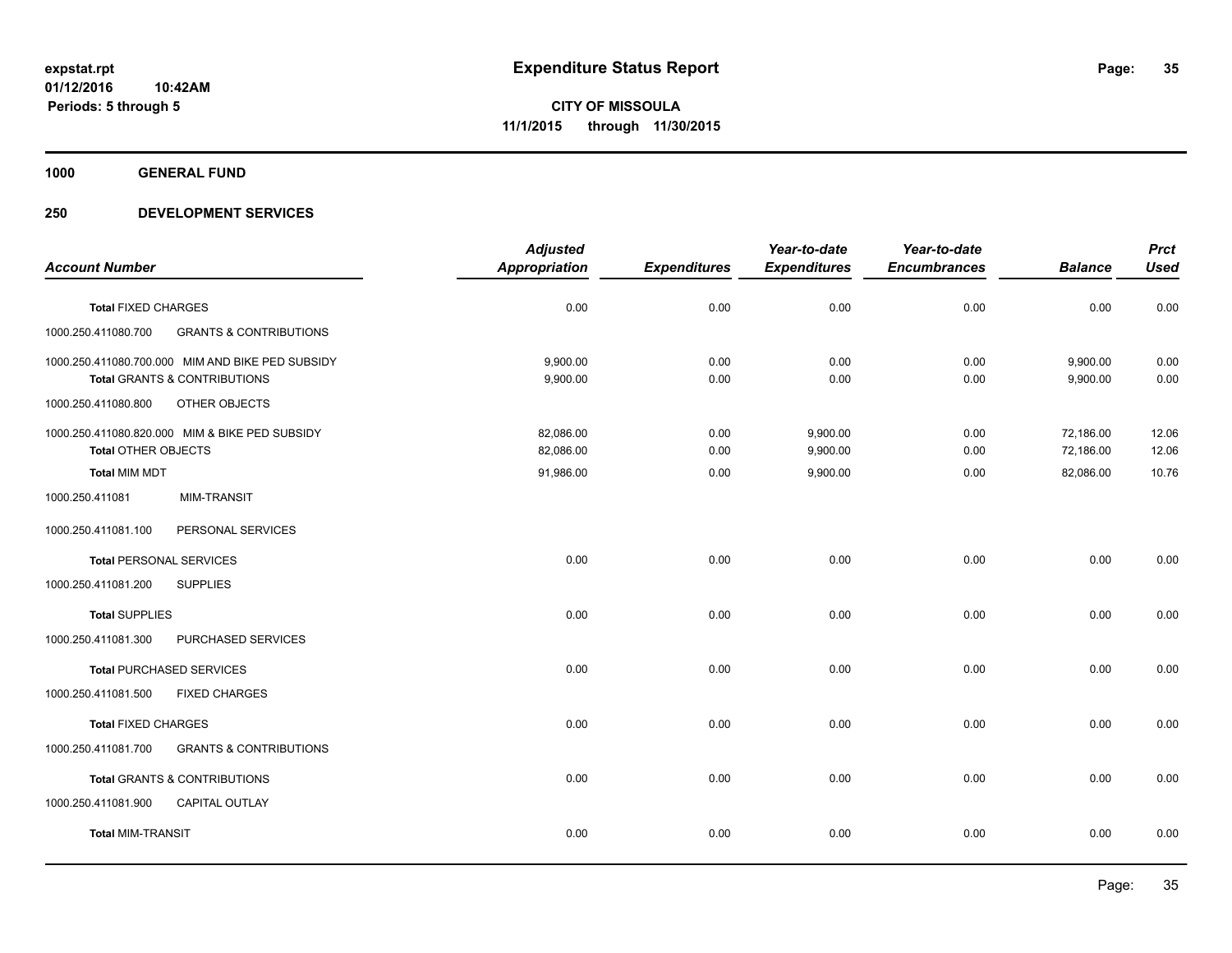**1000 GENERAL FUND**

| <b>Account Number</b>          |                         | <b>Adjusted</b><br><b>Appropriation</b> | <b>Expenditures</b> | Year-to-date<br><b>Expenditures</b> | Year-to-date<br><b>Encumbrances</b> | <b>Balance</b> | <b>Prct</b><br><b>Used</b> |
|--------------------------------|-------------------------|-----------------------------------------|---------------------|-------------------------------------|-------------------------------------|----------------|----------------------------|
| 1000.250.430255                | <b>BIKE-PED PROGRAM</b> |                                         |                     |                                     |                                     |                |                            |
| 1000.250.430255.100            | PERSONAL SERVICES       |                                         |                     |                                     |                                     |                |                            |
| <b>Total PERSONAL SERVICES</b> |                         | 0.00                                    | 0.00                | 0.00                                | 0.00                                | 0.00           | 0.00                       |
| 1000.250.430255.200            | <b>SUPPLIES</b>         |                                         |                     |                                     |                                     |                |                            |
| Total BIKE-PED PROGRAM         |                         | 0.00                                    | 0.00                | 0.00                                | 0.00                                | 0.00           | 0.00                       |
| 1000.250.430256                | SAFE ROUTES TO SCHOOLS  |                                         |                     |                                     |                                     |                |                            |
| 1000.250.430256.100            | PERSONAL SERVICES       |                                         |                     |                                     |                                     |                |                            |
| <b>Total PERSONAL SERVICES</b> |                         | 0.00                                    | 0.00                | 0.00                                | 0.00                                | 0.00           | 0.00                       |
| 1000.250.430256.300            | PURCHASED SERVICES      |                                         |                     |                                     |                                     |                |                            |
| Total SAFE ROUTES TO SCHOOLS   |                         | 0.00                                    | 0.00                | 0.00                                | 0.00                                | 0.00           | 0.00                       |
| 1000.250.430262                | <b>SIDEWALKS</b>        |                                         |                     |                                     |                                     |                |                            |
| 1000.250.430262.300            | PURCHASED SERVICES      |                                         |                     |                                     |                                     |                |                            |
| <b>Total SIDEWALKS</b>         |                         | 0.00                                    | 0.00                | 0.00                                | 0.00                                | 0.00           | 0.00                       |
| 1000.250.430267                | <b>CMAQ GRANT</b>       |                                         |                     |                                     |                                     |                |                            |
| 1000.250.430267.100            | PERSONAL SERVICES       |                                         |                     |                                     |                                     |                |                            |
| <b>Total PERSONAL SERVICES</b> |                         | 0.00                                    | 0.00                | 0.00                                | 0.00                                | 0.00           | 0.00                       |
| 1000.250.430267.200            | <b>SUPPLIES</b>         |                                         |                     |                                     |                                     |                |                            |
| <b>Total SUPPLIES</b>          |                         | 0.00                                    | 0.00                | 0.00                                | 0.00                                | 0.00           | 0.00                       |
| 1000.250.430267.300            | PURCHASED SERVICES      |                                         |                     |                                     |                                     |                |                            |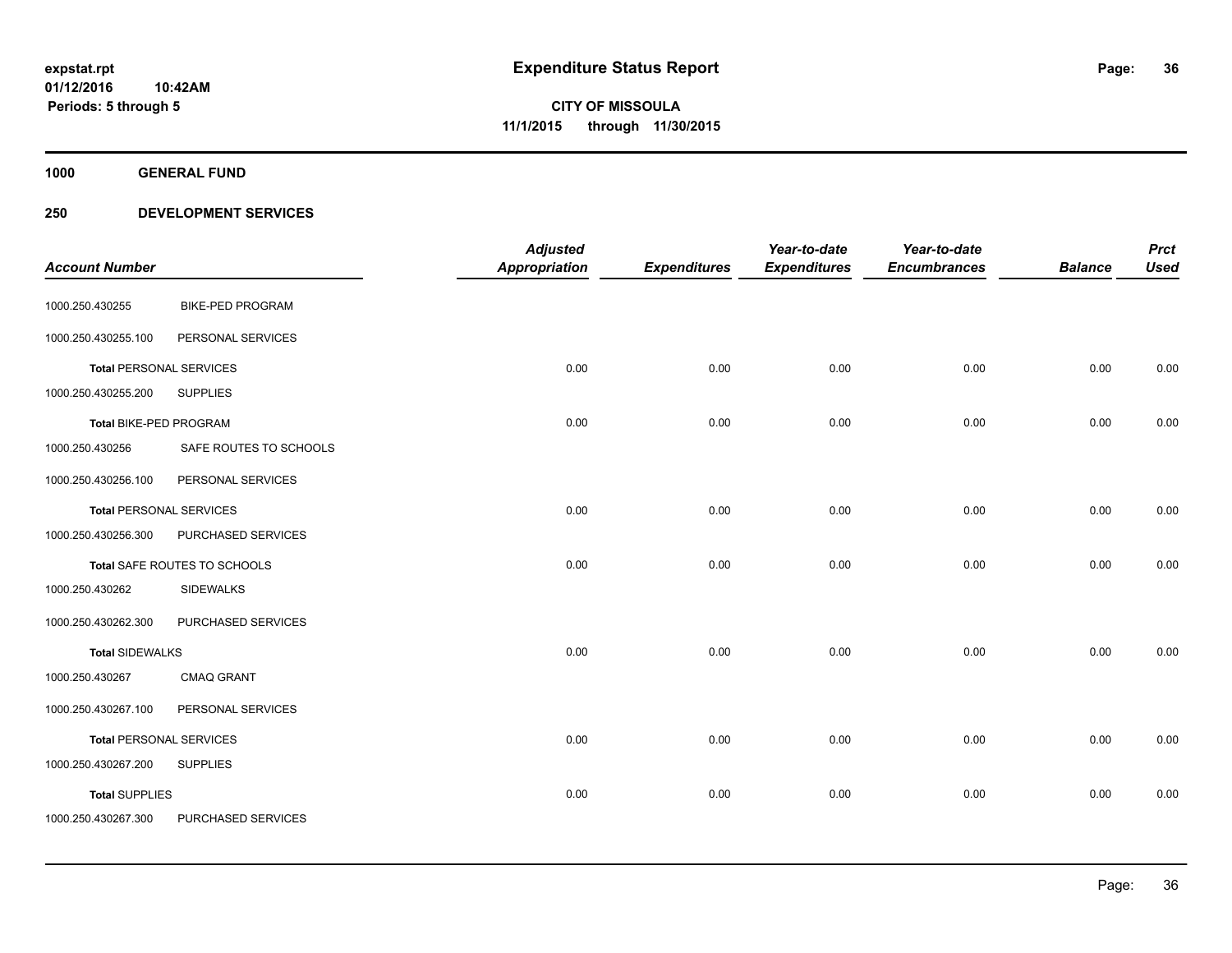**1000 GENERAL FUND**

### **250 DEVELOPMENT SERVICES**

| <b>Account Number</b>                                    | <b>Adjusted</b><br><b>Appropriation</b> | <b>Expenditures</b> | Year-to-date<br><b>Expenditures</b> | Year-to-date<br><b>Encumbrances</b> | <b>Balance</b> | <b>Prct</b><br><b>Used</b> |
|----------------------------------------------------------|-----------------------------------------|---------------------|-------------------------------------|-------------------------------------|----------------|----------------------------|
| <b>Total PURCHASED SERVICES</b>                          | 0.00                                    | 0.00                | 0.00                                | 0.00                                | 0.00           | 0.00                       |
| 1000.250.430267.500<br><b>FIXED CHARGES</b>              |                                         |                     |                                     |                                     |                |                            |
| <b>Total CMAQ GRANT</b>                                  | 0.00                                    | 0.00                | 0.00                                | 0.00                                | 0.00           | 0.00                       |
| <b>ENGINEERING</b><br>1000.250.431400                    |                                         |                     |                                     |                                     |                |                            |
| PERSONAL SERVICES<br>1000.250.431400.100                 |                                         |                     |                                     |                                     |                |                            |
| 1000.250.431400.110.000 ENGINEERING/SALARIES AND WAGES   | 347,931.00                              | 25,618.18           | 125,492.22                          | 0.00                                | 222,438.78     | 36.07                      |
| 1000.250.431400.120.000 OVERTIME/TERMINATION             | 2,437.00                                | 0.00                | 0.00                                | 0.00                                | 2,437.00       | 0.00                       |
| 1000.250.431400.140.000 EMPLOYER CONTRIBUTIONS           | 109.699.00                              | 8,322.79            | 44,515.37                           | 0.00                                | 65,183.63      | 40.58                      |
| <b>Total PERSONAL SERVICES</b>                           | 460,067.00                              | 33,940.97           | 170,007.59                          | 0.00                                | 290,059.41     | 36.95                      |
| 1000.250.431400.200<br><b>SUPPLIES</b>                   |                                         |                     |                                     |                                     |                |                            |
| 1000.250.431400.210.000 ENGINEERING-OFFICE SUPPLIES      | 875.00                                  | 0.00                | 1,131.41                            | 0.00                                | $-256.41$      | 129.30                     |
| 1000.250.431400.210.301<br><b>OFFICE SUPPLIES</b>        | 0.00                                    | 0.00                | 228.26                              | 0.00                                | $-228.26$      | 0.00                       |
| 1000.250.431400.220.000 OPERATING SUPPLIES               | 425.00                                  | 0.00                | 280.36                              | 0.00                                | 144.64         | 65.97                      |
| 1000.250.431400.230.000 REPAIR/MAINTENANCE               | 1,050.00                                | 0.00                | 828.88                              | 0.00                                | 221.12         | 78.94                      |
| 1000.250.431400.231.000 ENGINEERING-GASOLINE             | 2,000.00                                | 0.00                | 731.60                              | 0.00                                | 1,268.40       | 36.58                      |
| 1000.250.431400.240.000 OTHER SUPPLIES                   | 400.00                                  | 0.00                | 170.11                              | 0.00                                | 229.89         | 42.53                      |
| <b>Total SUPPLIES</b>                                    | 4,750.00                                | 0.00                | 3,370.62                            | 0.00                                | 1,379.38       | 70.96                      |
| 1000.250.431400.300<br><b>PURCHASED SERVICES</b>         |                                         |                     |                                     |                                     |                |                            |
| 1000.250.431400.310.000 COMMUNICATIONS                   | 2,000.00                                | 0.00                | 72.13                               | 0.00                                | 1.927.87       | 3.61                       |
| <b>COMMUNICATIONS</b><br>1000.250.431400.310.351         | 0.00                                    | 20.61               | 114.18                              | 0.00                                | $-114.18$      | 0.00                       |
| 1000.250.431400.320.000 PRINTING & DUPLICATING           | 520.00                                  | 0.00                | 34.95                               | 0.00                                | 485.05         | 6.72                       |
| 1000.250.431400.330.000 PUBLICITY, SUBSCRIPTIONS & DUES  | 5,367.00                                | 0.00                | 0.00                                | 0.00                                | 5,367.00       | 0.00                       |
| 1000.250.431400.344.000 TELEPHONE SERVICE                | 1,975.00                                | 509.27              | 1,469.68                            | 0.00                                | 505.32         | 74.41                      |
| 1000.250.431400.350.000 PROFESSIONAL SERVICES            | 63,330.00                               | 0.00                | 19,575.78                           | 0.00                                | 43,754.22      | 30.91                      |
| 1000.250.431400.360.000 ENGINEERING-REPAIR & MAINTENANCE | 400.00                                  | 0.00                | 0.00                                | 0.00                                | 400.00         | 0.00                       |
| 1000.250.431400.370.000 ENGINEERING-TRAVEL               | 1,850.00                                | 0.00                | 1,048.78                            | 0.00                                | 801.22         | 56.69                      |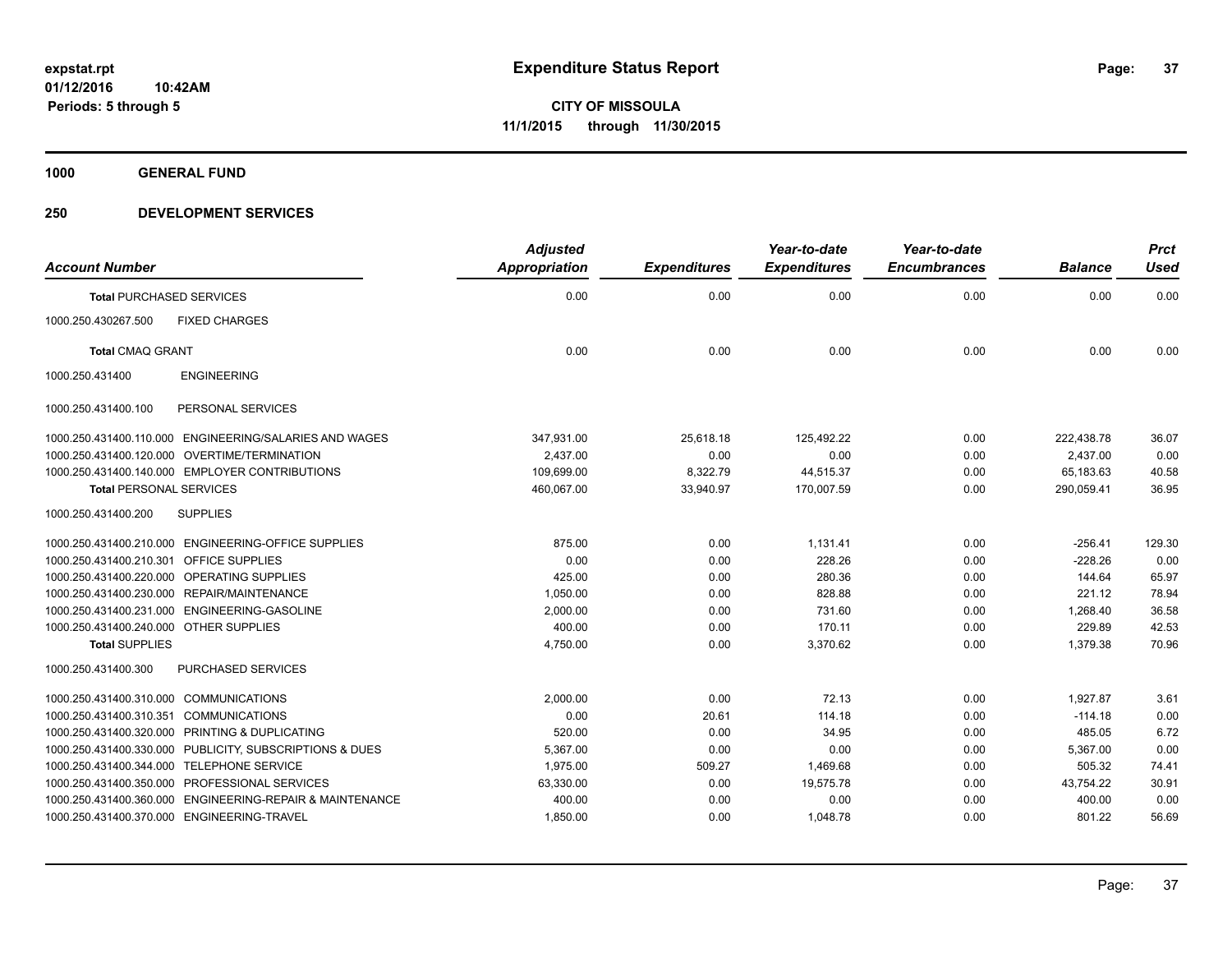**1000 GENERAL FUND**

### **250 DEVELOPMENT SERVICES**

| <b>Account Number</b>                                 | <b>Adjusted</b><br>Appropriation | <b>Expenditures</b> | Year-to-date<br><b>Expenditures</b> | Year-to-date<br><b>Encumbrances</b> | <b>Balance</b> | <b>Prct</b><br><b>Used</b> |
|-------------------------------------------------------|----------------------------------|---------------------|-------------------------------------|-------------------------------------|----------------|----------------------------|
| 1000.250.431400.380.000 TRAINING                      | 1,850.00                         | 0.00                | 785.00                              | 0.00                                | 1.065.00       | 42.43                      |
| 1000.250.431400.390.000 OTHER PURCHASED SERVICES      | 100.00                           | 0.00                | 0.00                                | 0.00                                | 100.00         | 0.00                       |
| <b>Total PURCHASED SERVICES</b>                       | 77,392.00                        | 529.88              | 23,100.50                           | 0.00                                | 54,291.50      | 29.85                      |
| 1000.250.431400.900<br><b>CAPITAL OUTLAY</b>          |                                  |                     |                                     |                                     |                |                            |
| <b>Total CAPITAL OUTLAY</b>                           | 0.00                             | 0.00                | 0.00                                | 0.00                                | 0.00           | 0.00                       |
| <b>Total ENGINEERING</b>                              | 542,209.00                       | 34,470.85           | 196,478.71                          | 0.00                                | 345,730.29     | 36.24                      |
| <b>HISTORIC PRESERVATION</b><br>1000.250.460460       |                                  |                     |                                     |                                     |                |                            |
| 1000.250.460460.800<br>OTHER OBJECTS                  |                                  |                     |                                     |                                     |                |                            |
| 1000.250.460460.820.000 HISTORIC PRESERVATION SUBSIDY | 64,834.00                        | 0.00                | 0.00                                | 0.00                                | 64.834.00      | 0.00                       |
| <b>Total HISTORIC PRESERVATION</b>                    | 64,834.00                        | 0.00                | 0.00                                | 0.00                                | 64,834.00      | 0.00                       |
| <b>MERCHANT SERVICES</b><br>1000.250.510110           |                                  |                     |                                     |                                     |                |                            |
| <b>FIXED CHARGES</b><br>1000.250.510110.500           |                                  |                     |                                     |                                     |                |                            |
| 1000.250.510110.550.000 MERCHANT SERVICE FEES         | 0.00                             | 957.38              | 3,220.34                            | 0.00                                | $-3,220.34$    | 0.00                       |
| <b>Total MERCHANT SERVICES</b>                        | 0.00                             | 957.38              | 3,220.34                            | 0.00                                | $-3,220.34$    | 0.00                       |
| <b>Total DEVELOPMENT SERVICES</b>                     | 2,219,924.00                     | 77,562.78           | 715,168.97                          | 0.00                                | 1,504,755.03   | 32.22                      |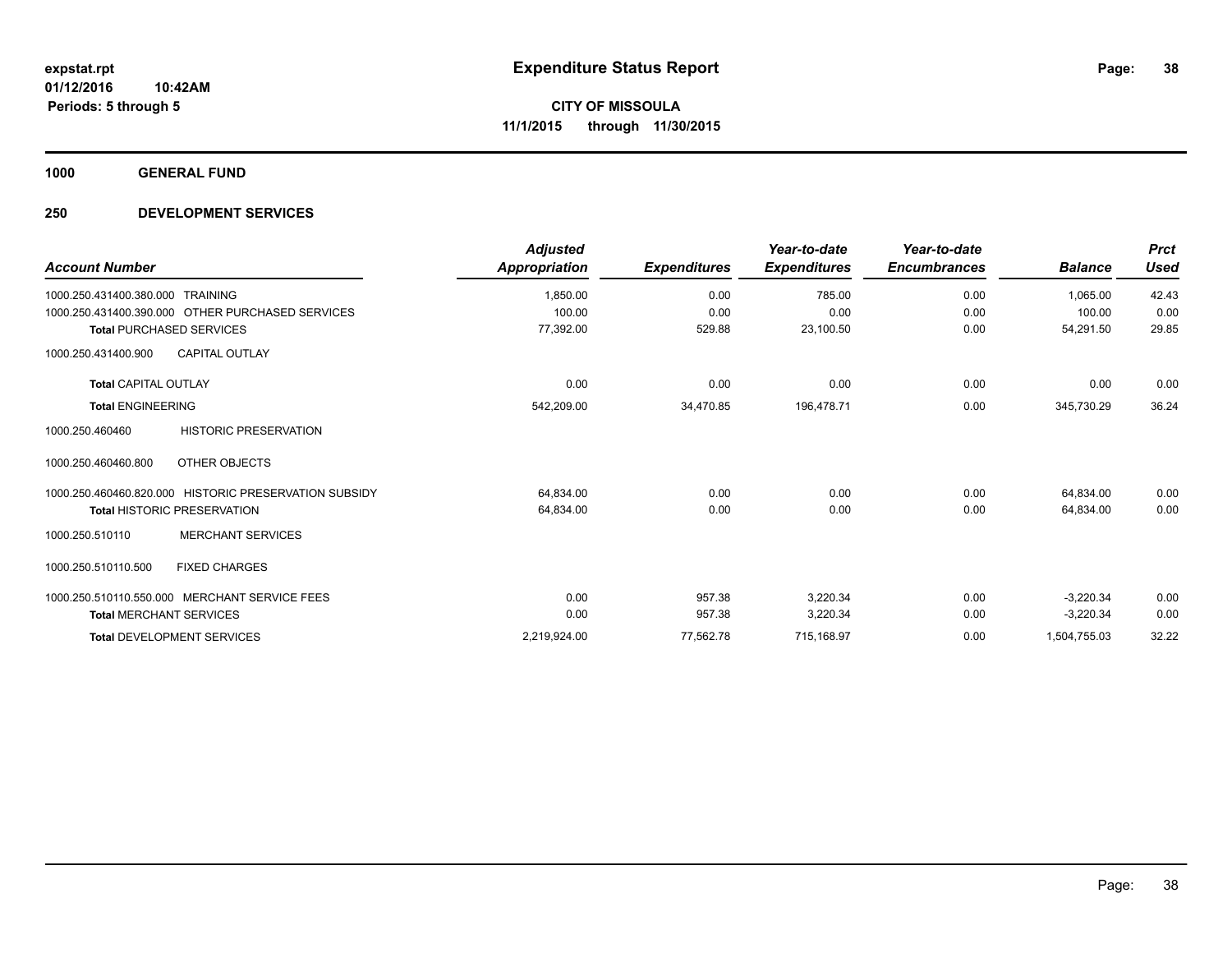**CITY OF MISSOULA 11/1/2015 through 11/30/2015**

**1000 GENERAL FUND**

**260 GIS SERVICES**

| <b>Account Number</b>     |                                | <b>Adjusted</b><br><b>Appropriation</b> | <b>Expenditures</b> | Year-to-date<br><b>Expenditures</b> | Year-to-date<br><b>Encumbrances</b> | <b>Balance</b> | <b>Prct</b><br><b>Used</b> |
|---------------------------|--------------------------------|-----------------------------------------|---------------------|-------------------------------------|-------------------------------------|----------------|----------------------------|
| 1000.260.411060           | GIS                            |                                         |                     |                                     |                                     |                |                            |
| 1000.260.411060.100       | PERSONAL SERVICES              |                                         |                     |                                     |                                     |                |                            |
|                           | <b>Total PERSONAL SERVICES</b> | 0.00                                    | 0.00                | 0.00                                | 0.00                                | 0.00           | 0.00                       |
| 1000.260.411060.200       | <b>SUPPLIES</b>                |                                         |                     |                                     |                                     |                |                            |
| <b>Total SUPPLIES</b>     |                                | 0.00                                    | 0.00                | 0.00                                | 0.00                                | 0.00           | 0.00                       |
| 1000.260.411060.300       | PURCHASED SERVICES             |                                         |                     |                                     |                                     |                |                            |
| <b>Total GIS SERVICES</b> |                                | 0.00                                    | 0.00                | 0.00                                | 0.00                                | 0.00           | 0.00                       |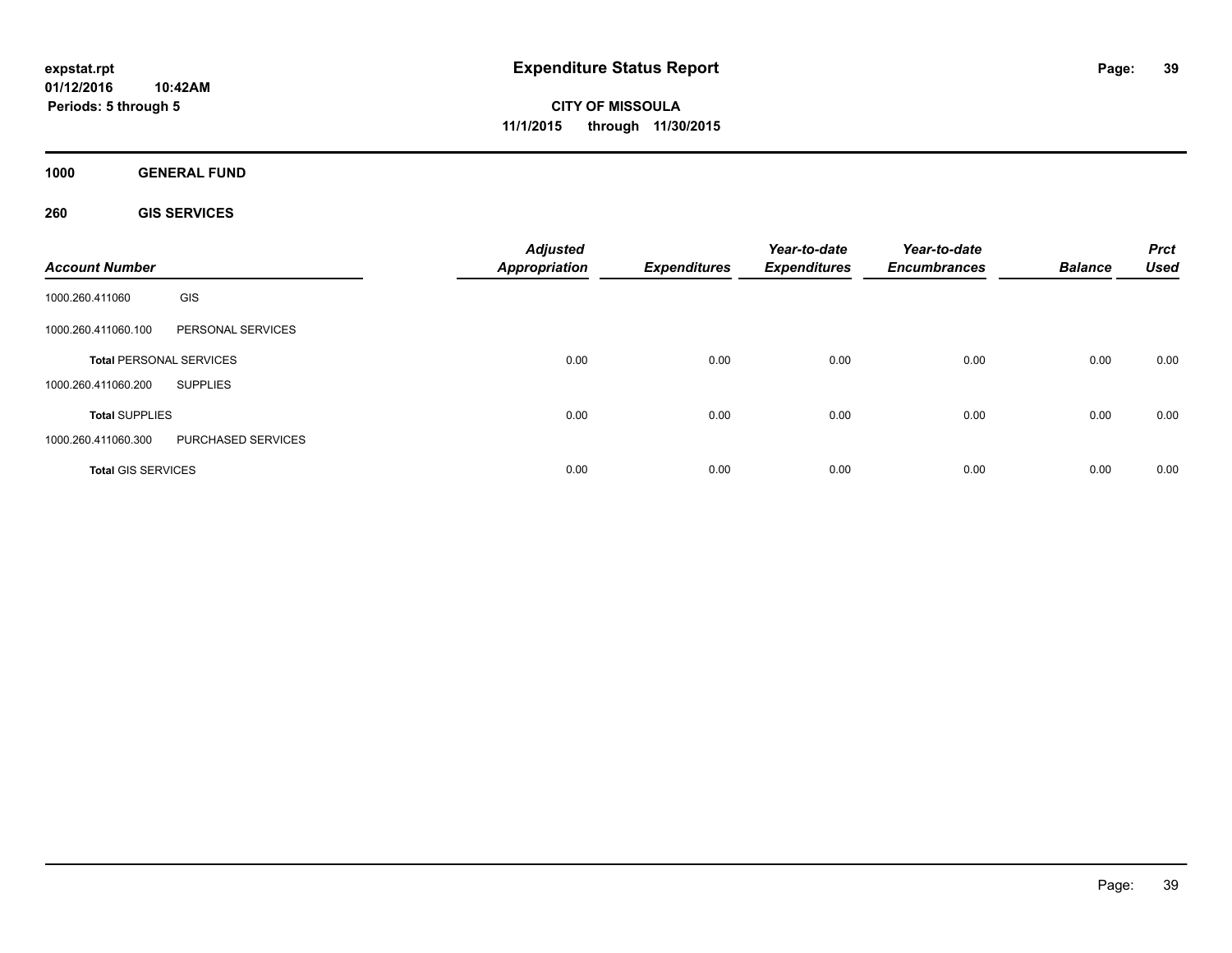**CITY OF MISSOULA 11/1/2015 through 11/30/2015**

**1000 GENERAL FUND**

**270 CITY ATTORNEY**

| <b>Account Number</b>          |                                                                                                       | <b>Adjusted</b><br><b>Appropriation</b> | <b>Expenditures</b> | Year-to-date<br><b>Expenditures</b> | Year-to-date<br><b>Encumbrances</b> | <b>Balance</b>         | <b>Prct</b><br><b>Used</b> |
|--------------------------------|-------------------------------------------------------------------------------------------------------|-----------------------------------------|---------------------|-------------------------------------|-------------------------------------|------------------------|----------------------------|
|                                |                                                                                                       |                                         |                     |                                     |                                     |                        |                            |
| 1000.270.410360                | ALTERNATIVE DISPUTE RESOLUTION                                                                        |                                         |                     |                                     |                                     |                        |                            |
| 1000.270.410360.700            | <b>GRANTS &amp; CONTRIBUTIONS</b>                                                                     |                                         |                     |                                     |                                     |                        |                            |
|                                | 1000.270.410360.700.000 ALTERNATIVE DISPUTE RESOLUTION<br><b>Total ALTERNATIVE DISPUTE RESOLUTION</b> | 7,200.00<br>7,200.00                    | 0.00<br>0.00        | 7,200.00<br>7,200.00                | 0.00<br>0.00                        | 0.00<br>0.00           | 100.00<br>100.00           |
| 1000.270.410371                | SEXUAL ASSUALT PREVENTION CAMPAIGN                                                                    |                                         |                     |                                     |                                     |                        |                            |
| 1000.270.410371.700            | <b>GRANTS &amp; CONTRIBUTIONS</b>                                                                     |                                         |                     |                                     |                                     |                        |                            |
|                                | 1000.270.410371.700.000 SEXUAL ASSUAL PREVENTION CAMPAIGN<br>Total SEXUAL ASSUALT PREVENTION CAMPAIGN | 56,675.00<br>56.675.00                  | 0.00<br>0.00        | 0.00<br>0.00                        | 0.00<br>0.00                        | 56,675.00<br>56.675.00 | 0.00<br>0.00               |
| 1000.270.411115                | <b>VICTIM SERVICES</b>                                                                                |                                         |                     |                                     |                                     |                        |                            |
| 1000.270.411115.100            | PERSONAL SERVICES                                                                                     |                                         |                     |                                     |                                     |                        |                            |
|                                | 1000.270.411115.110.000 SALARIES AND WAGES                                                            | 17,470.00                               | 0.00                | 0.00                                | 0.00                                | 17,470.00              | 0.00                       |
|                                | 1000.270.411115.140.000 EMPLOYER CONTRIBUTIONS                                                        | 5,743.00                                | 0.00                | 0.00                                | 0.00                                | 5,743.00               | 0.00                       |
|                                | 1000.270.411115.141.000 STATE RETIREMENT CONTRIBUTIONS                                                | 0.00                                    | 0.00                | 134.14                              | 0.00                                | $-134.14$              | 0.00                       |
| <b>Total PERSONAL SERVICES</b> |                                                                                                       | 23,213.00                               | 0.00                | 134.14                              | 0.00                                | 23,078.86              | 0.58                       |
| 1000.270.411115.300            | <b>PURCHASED SERVICES</b>                                                                             |                                         |                     |                                     |                                     |                        |                            |
|                                | 1000.270.411115.350.000 PROFESSIONAL SERVICES                                                         | 9.665.00                                | 0.00                | 0.00                                | 0.00                                | 9,665.00               | 0.00                       |
|                                | <b>Total PURCHASED SERVICES</b>                                                                       | 9,665.00                                | 0.00                | 0.00                                | 0.00                                | 9.665.00               | 0.00                       |
| 1000.270.411115.900            | <b>CAPITAL OUTLAY</b>                                                                                 |                                         |                     |                                     |                                     |                        |                            |
| <b>Total CAPITAL OUTLAY</b>    |                                                                                                       | 0.00                                    | 0.00                | 0.00                                | 0.00                                | 0.00                   | 0.00                       |
| <b>Total VICTIM SERVICES</b>   |                                                                                                       | 32,878.00                               | 0.00                | 134.14                              | 0.00                                | 32,743.86              | 0.41                       |
| 1000.270.411120                | ADMINISTRATION & CIVIL LAW                                                                            |                                         |                     |                                     |                                     |                        |                            |

1000.270.411120.100 PERSONAL SERVICES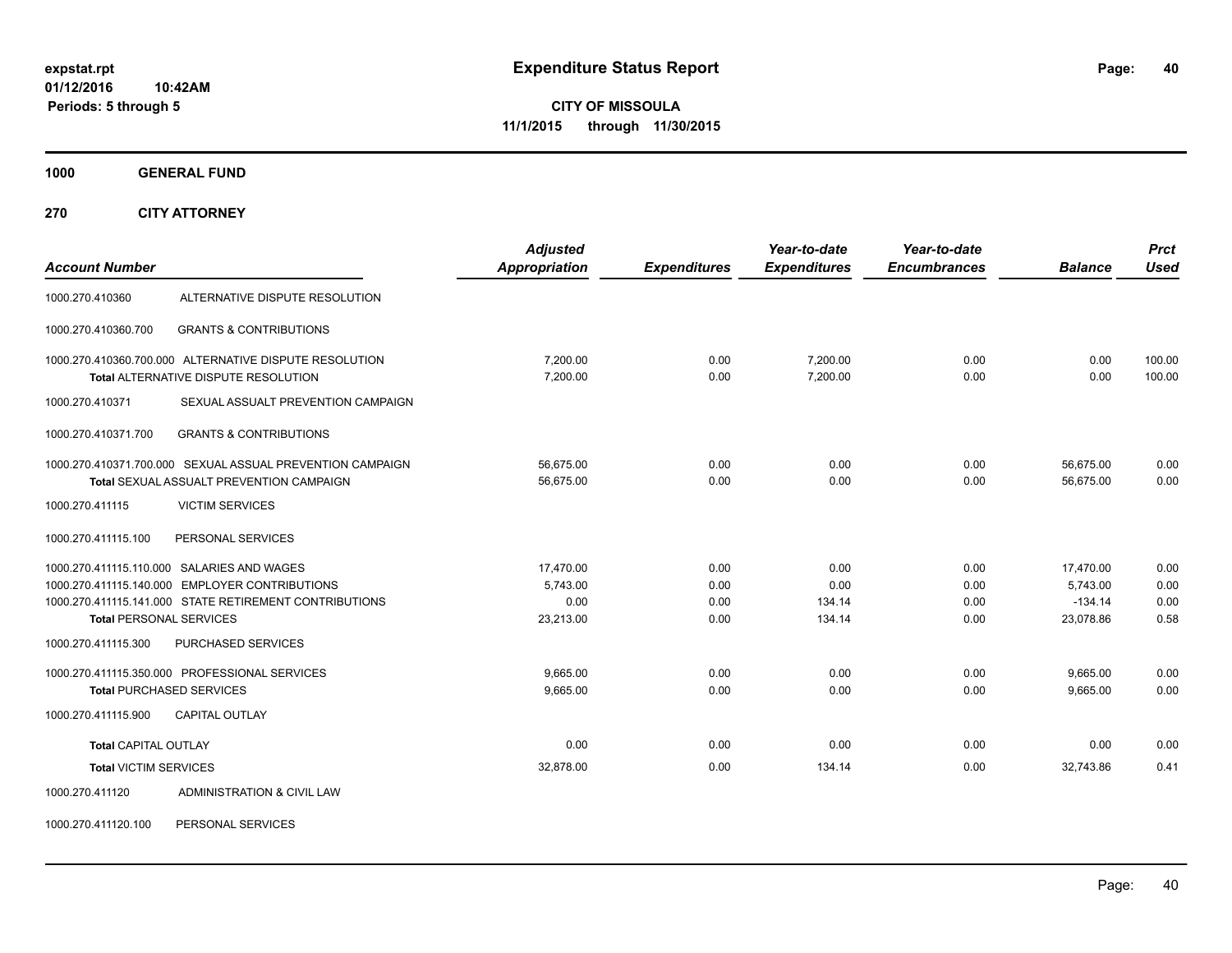**1000 GENERAL FUND**

**270 CITY ATTORNEY**

| <b>Account Number</b>                   |                                                         | <b>Adjusted</b><br><b>Appropriation</b> | <b>Expenditures</b> | Year-to-date<br><b>Expenditures</b> | Year-to-date<br><b>Encumbrances</b> | <b>Balance</b> | <b>Prct</b><br><b>Used</b> |
|-----------------------------------------|---------------------------------------------------------|-----------------------------------------|---------------------|-------------------------------------|-------------------------------------|----------------|----------------------------|
|                                         | 1000.270.411120.110.000 SALARIES AND WAGES              | 328,783.00                              | 38,265.68           | 187,491.95                          | 0.00                                | 141,291.05     | 57.03                      |
|                                         | 1000.270.411120.120.000 OVERTIME/TERMINATION            | 2.270.00                                | 0.00                | 1.707.24                            | 0.00                                | 562.76         | 75.21                      |
|                                         | 1000.270.411120.140.000 EMPLOYER CONTRIBUTIONS          | 97,921.00                               | 11,802.40           | 63,045.62                           | 0.00                                | 34,875.38      | 64.38                      |
| <b>Total PERSONAL SERVICES</b>          |                                                         | 428,974.00                              | 50,068.08           | 252,244.81                          | 0.00                                | 176,729.19     | 58.80                      |
| 1000.270.411120.200                     | <b>SUPPLIES</b>                                         |                                         |                     |                                     |                                     |                |                            |
| 1000.270.411120.210.000 OFFICE SUPPLIES |                                                         | 2,709.00                                | 0.00                | 105.37                              | 0.00                                | 2,603.63       | 3.89                       |
|                                         | 1000.270.411120.220.000 OPERATING SUPPLIES              | 550.00                                  | 0.00                | 700.00                              | 0.00                                | $-150.00$      | 127.27                     |
| 1000.270.411120.231.000 GASOLINE        |                                                         | 163.00                                  | 0.00                | 19.45                               | 0.00                                | 143.55         | 11.93                      |
| <b>Total SUPPLIES</b>                   |                                                         | 3,422.00                                | 0.00                | 824.82                              | 0.00                                | 2,597.18       | 24.10                      |
| 1000.270.411120.300                     | PURCHASED SERVICES                                      |                                         |                     |                                     |                                     |                |                            |
| 1000.270.411120.310.000 COMMUNICATIONS  |                                                         | 500.00                                  | 0.00                | 0.00                                | 0.00                                | 500.00         | 0.00                       |
|                                         | 1000.270.411120.320.000 PRINTING & DUPLICATING          | 275.00                                  | 238.00              | 238.00                              | 0.00                                | 37.00          | 86.55                      |
|                                         | 1000.270.411120.330.000 PUBLICITY, SUBSCRIPTIONS & DUES | 9,355.00                                | 491.78              | 2,340.34                            | 0.00                                | 7,014.66       | 25.02                      |
|                                         | 1000.270.411120.344.000 TELEPHONE SERVICE               | 132.00                                  | 9.80                | 37.55                               | 0.00                                | 94.45          | 28.45                      |
|                                         | 1000.270.411120.350.000 PROFESSIONAL SERVICES           | 900.00                                  | 0.00                | 0.00                                | 0.00                                | 900.00         | 0.00                       |
|                                         | 1000.270.411120.360.000 REPAIR & MAINTENANCE            | 1,258.00                                | 0.00                | 1,806.62                            | 0.00                                | $-548.62$      | 143.61                     |
| 1000.270.411120.370.000 TRAVEL          |                                                         | 1,700.00                                | 513.05              | 1,516.09                            | 0.00                                | 183.91         | 89.18                      |
| 1000.270.411120.380.000 TRAINING        |                                                         | 3,511.00                                | 0.00                | 2,304.00                            | 0.00                                | 1,207.00       | 65.62                      |
|                                         | <b>Total PURCHASED SERVICES</b>                         | 17,631.00                               | 1,252.63            | 8,242.60                            | 0.00                                | 9,388.40       | 46.75                      |
| 1000.270.411120.800                     | <b>OTHER OBJECTS</b>                                    |                                         |                     |                                     |                                     |                |                            |
| <b>Total OTHER OBJECTS</b>              |                                                         | 0.00                                    | 0.00                | 0.00                                | 0.00                                | 0.00           | 0.00                       |
| 1000.270.411120.900                     | <b>CAPITAL OUTLAY</b>                                   |                                         |                     |                                     |                                     |                |                            |
| <b>Total CAPITAL OUTLAY</b>             |                                                         | 0.00                                    | 0.00                | 0.00                                | 0.00                                | 0.00           | 0.00                       |
|                                         | <b>Total ADMINISTRATION &amp; CIVIL LAW</b>             | 450,027.00                              | 51,320.71           | 261,312.23                          | 0.00                                | 188.714.77     | 58.07                      |
| 1000.270.411125                         | <b>CRIMINAL LAW</b>                                     |                                         |                     |                                     |                                     |                |                            |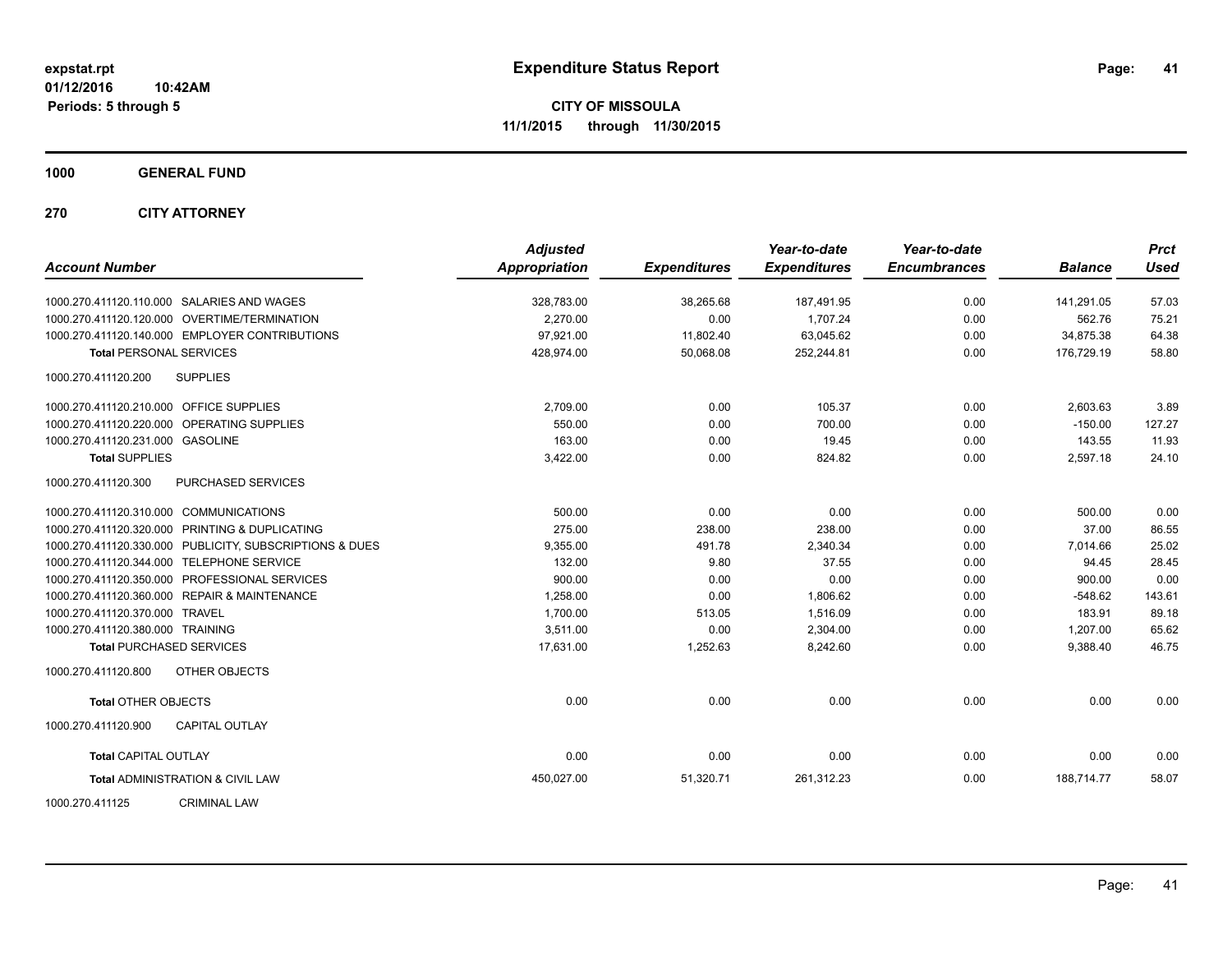**CITY OF MISSOULA 11/1/2015 through 11/30/2015**

**1000 GENERAL FUND**

**270 CITY ATTORNEY**

| <b>Account Number</b>                                   | <b>Adjusted</b><br><b>Appropriation</b> | <b>Expenditures</b> | Year-to-date<br><b>Expenditures</b> | Year-to-date<br><b>Encumbrances</b> | <b>Balance</b> | <b>Prct</b><br><b>Used</b> |
|---------------------------------------------------------|-----------------------------------------|---------------------|-------------------------------------|-------------------------------------|----------------|----------------------------|
| PERSONAL SERVICES<br>1000.270.411125.100                |                                         |                     |                                     |                                     |                |                            |
| 1000.270.411125.110.000 SALARIES AND WAGES              | 609,790.00                              | 31,998.23           | 158,240.98                          | 0.00                                | 451,549.02     | 25.95                      |
| 1000.270.411125.120.000 OVERTIME/TERMINATION            | 0.00                                    | 0.00                | 343.53                              | 0.00                                | $-343.53$      | 0.00                       |
| 1000.270.411125.140.000 EMPLOYER CONTRIBUTIONS          | 210,622.00                              | 12,096.37           | 65,665.34                           | 0.00                                | 144,956.66     | 31.18                      |
| <b>Total PERSONAL SERVICES</b>                          | 820,412.00                              | 44,094.60           | 224,249.85                          | 0.00                                | 596,162.15     | 27.33                      |
| 1000.270.411125.200<br><b>SUPPLIES</b>                  |                                         |                     |                                     |                                     |                |                            |
| 1000.270.411125.210.000 OFFICE SUPPLIES                 | 2,909.00                                | 105.06              | 1.049.86                            | 0.00                                | 1,859.14       | 36.09                      |
| OPERATING SUPPLIES<br>1000.270.411125.220.000           | 700.00                                  | 0.00                | 1,359.98                            | 0.00                                | $-659.98$      | 194.28                     |
| 1000.270.411125.231.000 GASOLINE                        | 100.00                                  | 0.00                | 0.00                                | 0.00                                | 100.00         | 0.00                       |
| <b>Total SUPPLIES</b>                                   | 3,709.00                                | 105.06              | 2,409.84                            | 0.00                                | 1,299.16       | 64.97                      |
| 1000.270.411125.300<br><b>PURCHASED SERVICES</b>        |                                         |                     |                                     |                                     |                |                            |
| 1000.270.411125.310.000 COMMUNICATIONS                  | 850.00                                  | 75.43               | 356.15                              | 0.00                                | 493.85         | 41.90                      |
| 1000.270.411125.320.000 PRINTING & DUPLICATING          | 275.00                                  | 0.00                | 0.00                                | 0.00                                | 275.00         | 0.00                       |
| 1000.270.411125.330.000 PUBLICITY, SUBSCRIPTIONS & DUES | 6,645.00                                | 0.00                | 0.00                                | 0.00                                | 6,645.00       | 0.00                       |
| 1000.270.411125.344.000 TELEPHONE SERVICE               | 132.00                                  | 0.00                | 0.00                                | 0.00                                | 132.00         | 0.00                       |
| 1000.270.411125.350.000 PROFESSIONAL SERVICES           | 2,350.00                                | 3.00                | 286.50                              | 0.00                                | 2,063.50       | 12.19                      |
| 1000.270.411125.360.000 REPAIR & MAINTENANCE            | 18,189.00                               | 0.00                | 8,041.18                            | 0.00                                | 10,147.82      | 44.21                      |
| 1000.270.411125.370.000 TRAVEL                          | 2,800.00                                | 0.00                | 806.96                              | 0.00                                | 1,993.04       | 28.82                      |
| 1000.270.411125.380.000 TRAINING                        | 4.489.00                                | 0.00                | 880.00                              | 0.00                                | 3,609.00       | 19.60                      |
| <b>Total PURCHASED SERVICES</b>                         | 35,730.00                               | 78.43               | 10,370.79                           | 0.00                                | 25,359.21      | 29.03                      |
| 1000.270.411125.500<br><b>FIXED CHARGES</b>             |                                         |                     |                                     |                                     |                |                            |
| <b>Total FIXED CHARGES</b>                              | 0.00                                    | 0.00                | 0.00                                | 0.00                                | 0.00           | 0.00                       |
| 1000.270.411125.900<br><b>CAPITAL OUTLAY</b>            |                                         |                     |                                     |                                     |                |                            |
| <b>Total CAPITAL OUTLAY</b>                             | 0.00                                    | 0.00                | 0.00                                | 0.00                                | 0.00           | 0.00                       |
| <b>Total CRIMINAL LAW</b>                               | 859,851.00                              | 44,278.09           | 237,030.48                          | 0.00                                | 622,820.52     | 27.57                      |
| <b>Total CITY ATTORNEY</b>                              | 1,406,631.00                            | 95,598.80           | 505,676.85                          | 0.00                                | 900,954.15     | 35.95                      |
|                                                         |                                         |                     |                                     |                                     |                |                            |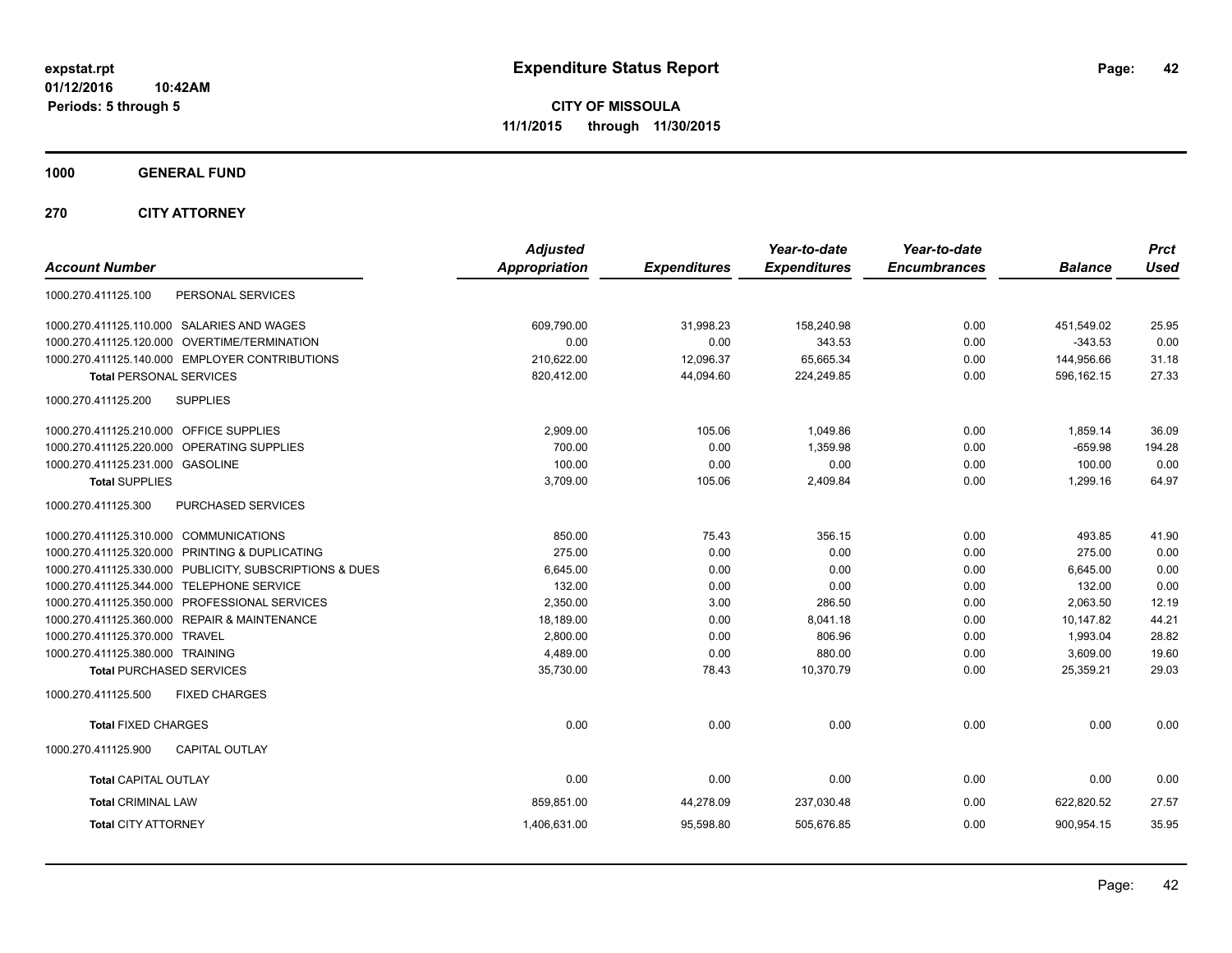**1000 GENERAL FUND**

| <b>Account Number</b>                   |                                                         | <b>Adjusted</b><br><b>Appropriation</b> | <b>Expenditures</b> | Year-to-date<br><b>Expenditures</b> | Year-to-date<br><b>Encumbrances</b> | <b>Balance</b> | <b>Prct</b><br><b>Used</b> |
|-----------------------------------------|---------------------------------------------------------|-----------------------------------------|---------------------|-------------------------------------|-------------------------------------|----------------|----------------------------|
|                                         |                                                         |                                         |                     |                                     |                                     |                |                            |
| 1000.280.430100                         | PUBLIC WORKS ADMINISTRATION                             |                                         |                     |                                     |                                     |                |                            |
| 1000.280.430100.100                     | PERSONAL SERVICES                                       |                                         |                     |                                     |                                     |                |                            |
|                                         | 1000.280.430100.110.000 SALARIES AND WAGES              | 125,111.00                              | 12,350.65           | 59,173.69                           | 0.00                                | 65,937.31      | 47.30                      |
|                                         | 1000.280.430100.120.000 OVERTIME/TERMINATION            | 291.00                                  | 0.00                | 0.00                                | 0.00                                | 291.00         | 0.00                       |
|                                         | 1000.280.430100.140.000 EMPLOYER CONTRIBUTIONS          | 32.497.00                               | 2,801.93            | 14,207.30                           | 0.00                                | 18.289.70      | 43.72                      |
|                                         | 1000.280.430100.141.000 STATE RETIREMENT CONTRIBUTIONS  | 0.00                                    | 0.00                | 77.18                               | 0.00                                | $-77.18$       | 0.00                       |
| <b>Total PERSONAL SERVICES</b>          |                                                         | 157,899.00                              | 15,152.58           | 73,458.17                           | 0.00                                | 84,440.83      | 46.52                      |
| 1000.280.430100.200                     | <b>SUPPLIES</b>                                         |                                         |                     |                                     |                                     |                |                            |
| 1000.280.430100.210.000 OFFICE SUPPLIES |                                                         | 250.00                                  | 39.98               | 261.25                              | 0.00                                | $-11.25$       | 104.50                     |
|                                         | 1000.280.430100.230.000 REPAIR/MAINTENANCE              | 50.00                                   | 0.00                | 0.00                                | 0.00                                | 50.00          | 0.00                       |
| 1000.280.430100.231.000 GASOLINE        |                                                         | 249.00                                  | 0.00                | 82.75                               | 0.00                                | 166.25         | 33.23                      |
| <b>Total SUPPLIES</b>                   |                                                         | 549.00                                  | 39.98               | 344.00                              | 0.00                                | 205.00         | 62.66                      |
| 1000.280.430100.300                     | PURCHASED SERVICES                                      |                                         |                     |                                     |                                     |                |                            |
| 1000.280.430100.310.000 COMMUNICATIONS  |                                                         | 500.00                                  | 0.00                | 0.00                                | 0.00                                | 500.00         | 0.00                       |
| 1000.280.430100.310.351                 | COMMUNICATIONS~POSTAGE                                  | 0.00                                    | 1.93                | 7.31                                | 0.00                                | $-7.31$        | 0.00                       |
|                                         | 1000.280.430100.320.000 PRINTING & DUPLICATING          | 200.00                                  | 0.00                | 0.00                                | 0.00                                | 200.00         | 0.00                       |
|                                         | 1000.280.430100.330.000 PUBLICITY, SUBSCRIPTIONS & DUES | 920.00                                  | 0.00                | 474.92                              | 0.00                                | 445.08         | 51.62                      |
|                                         | 1000.280.430100.344.000 TELEPHONE SERVICE               | 733.00                                  | 115.54              | 419.84                              | 0.00                                | 313.16         | 57.28                      |
|                                         | 1000.280.430100.344.391 TELEPHONE SERVICE               | 0.00                                    | 4.96                | 9.54                                | 0.00                                | $-9.54$        | 0.00                       |
|                                         | 1000.280.430100.360.000 REPAIR & MAINTENANCE            | 100.00                                  | 0.00                | 0.00                                | 0.00                                | 100.00         | 0.00                       |
| 1000.280.430100.370.000 TRAVEL          |                                                         | 700.00                                  | 0.00                | 0.00                                | 0.00                                | 700.00         | 0.00                       |
| 1000.280.430100.380.000 TRAINING        |                                                         | 800.00                                  | 0.00                | 0.00                                | 0.00                                | 800.00         | 0.00                       |
| <b>Total PURCHASED SERVICES</b>         |                                                         | 3,953.00                                | 122.43              | 911.61                              | 0.00                                | 3,041.39       | 23.06                      |
| 1000.280.430100.500                     | <b>FIXED CHARGES</b>                                    |                                         |                     |                                     |                                     |                |                            |
| <b>Total FIXED CHARGES</b>              |                                                         | 0.00                                    | 0.00                | 0.00                                | 0.00                                | 0.00           | 0.00                       |
| 1000.280.430100.800                     | OTHER OBJECTS                                           |                                         |                     |                                     |                                     |                |                            |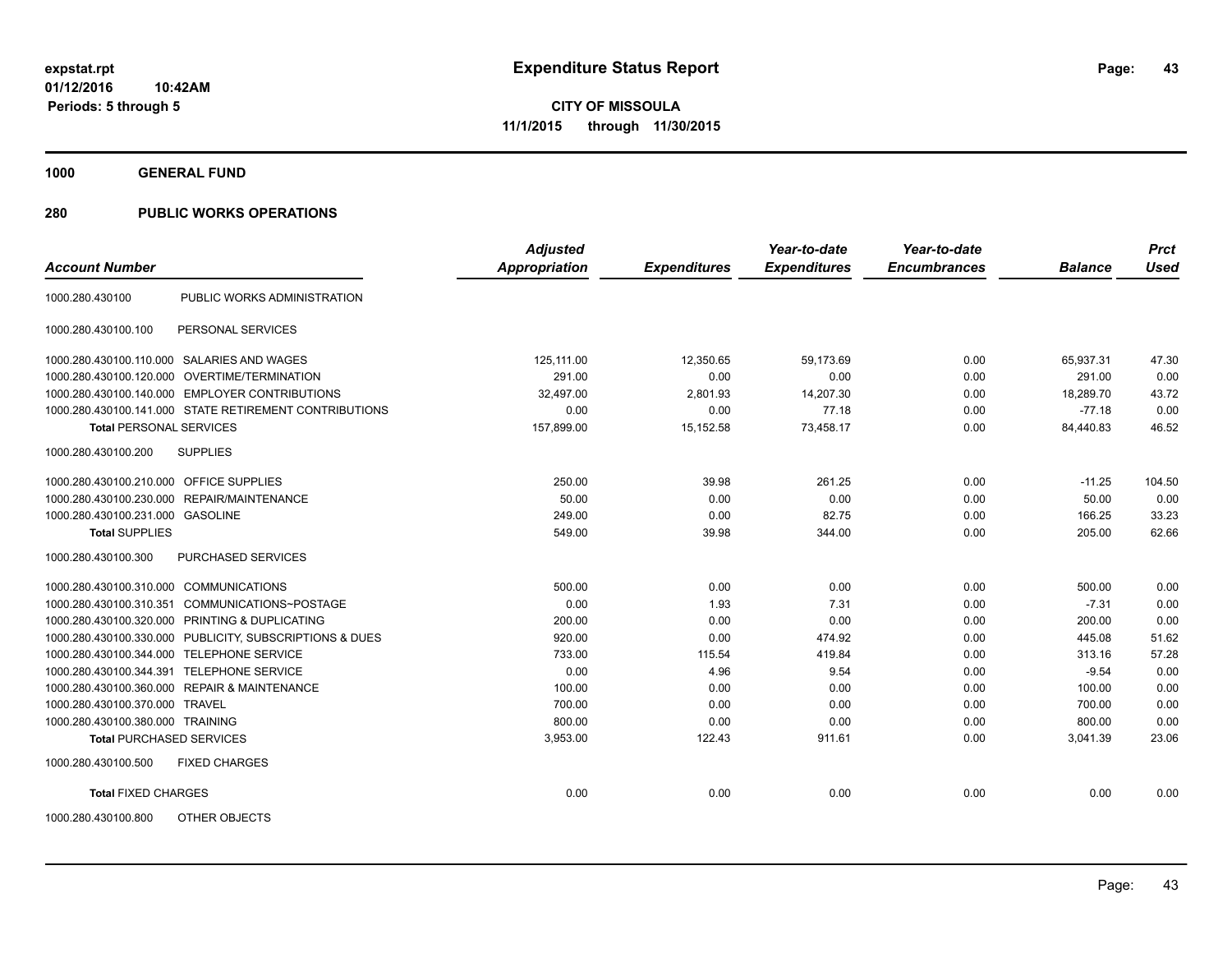**1000 GENERAL FUND**

| <b>Account Number</b>                                                | <b>Adjusted</b><br><b>Appropriation</b> | <b>Expenditures</b> | Year-to-date<br><b>Expenditures</b> | Year-to-date<br><b>Encumbrances</b> | <b>Balance</b>             | <b>Prct</b><br><b>Used</b> |
|----------------------------------------------------------------------|-----------------------------------------|---------------------|-------------------------------------|-------------------------------------|----------------------------|----------------------------|
| 1000.280.430100.850.000 SALARY SAVINGS<br><b>Total OTHER OBJECTS</b> | $-5,411.00$<br>$-5,411.00$              | 0.00<br>0.00        | 0.00<br>0.00                        | 0.00<br>0.00                        | $-5,411.00$<br>$-5,411.00$ | 0.00<br>0.00               |
| <b>Total PUBLIC WORKS ADMINISTRATION</b>                             | 156,990.00                              | 15,314.99           | 74,713.78                           | 0.00                                | 82.276.22                  | 47.59                      |
| 1000.280.430250<br><b>REIMBURSABLE SERVICES</b>                      |                                         |                     |                                     |                                     |                            |                            |
| <b>SUPPLIES</b><br>1000.280.430250.200                               |                                         |                     |                                     |                                     |                            |                            |
| 1000.280.430250.230.000 REPAIR/MAINTENANCE                           | 10,000.00                               | 0.00                | 615.00                              | 0.00                                | 9,385.00                   | 6.15                       |
| <b>Total SUPPLIES</b>                                                | 10,000.00                               | 0.00                | 615.00                              | 0.00                                | 9,385.00                   | 6.15                       |
| 1000.280.430250.300<br>PURCHASED SERVICES                            |                                         |                     |                                     |                                     |                            |                            |
| 1000.280.430250.360.000 REPAIR & MAINTENANCE                         | 10.000.00                               | 0.00                | 0.00                                | 0.00                                | 10.000.00                  | 0.00                       |
| 1000.280.430250.360.300 REPAIR & MAINTENANCE                         | 0.00                                    | 10,973.96           | 26,224.08                           | 0.00                                | $-26,224.08$               | 0.00                       |
| <b>Total PURCHASED SERVICES</b>                                      | 10,000.00                               | 10,973.96           | 26,224.08                           | 0.00                                | $-16,224.08$               | 262.24                     |
| <b>Total REIMBURSABLE SERVICES</b>                                   | 20,000.00                               | 10,973.96           | 26,839.08                           | 0.00                                | $-6,839.08$                | 134.20                     |
| <b>STREET LIGHTING</b><br>1000.280.430263                            |                                         |                     |                                     |                                     |                            |                            |
| 1000.280.430263.100<br>PERSONAL SERVICES                             |                                         |                     |                                     |                                     |                            |                            |
| 1000.280.430263.110.000 SALARIES AND WAGES                           | 3,653.00                                | 251.98              | 1,234.20                            | 0.00                                | 2,418.80                   | 33.79                      |
| 1000.280.430263.120.000 OVERTIME/TERMINATION                         | 380.00                                  | 0.00                | 0.00                                | 0.00                                | 380.00                     | 0.00                       |
| 1000.280.430263.130.000 OTHER                                        | 320.00                                  | 0.00                | 0.00                                | 0.00                                | 320.00                     | 0.00                       |
| 1000.280.430263.140.000 EMPLOYER CONTRIBUTIONS                       | 1,982.00                                | 98.58               | 524.03                              | 0.00                                | 1,457.97                   | 26.44                      |
| <b>Total PERSONAL SERVICES</b>                                       | 6,335.00                                | 350.56              | 1,758.23                            | 0.00                                | 4,576.77                   | 27.75                      |
| 1000.280.430263.300<br>PURCHASED SERVICES                            |                                         |                     |                                     |                                     |                            |                            |
| 1000.280.430263.341.000 ELECTRICITY & NATURAL GAS                    | 118,654.00                              | 10,353.60           | 39,408.25                           | 0.00                                | 79,245.75                  | 33.21                      |
| <b>Total PURCHASED SERVICES</b>                                      | 118,654.00                              | 10,353.60           | 39,408.25                           | 0.00                                | 79,245.75                  | 33.21                      |
| <b>Total STREET LIGHTING</b>                                         | 124,989.00                              | 10,704.16           | 41,166.48                           | 0.00                                | 83,822.52                  | 32.94                      |
| TRAFFIC SIGNAL MAINTENANCE<br>1000.280.430264                        |                                         |                     |                                     |                                     |                            |                            |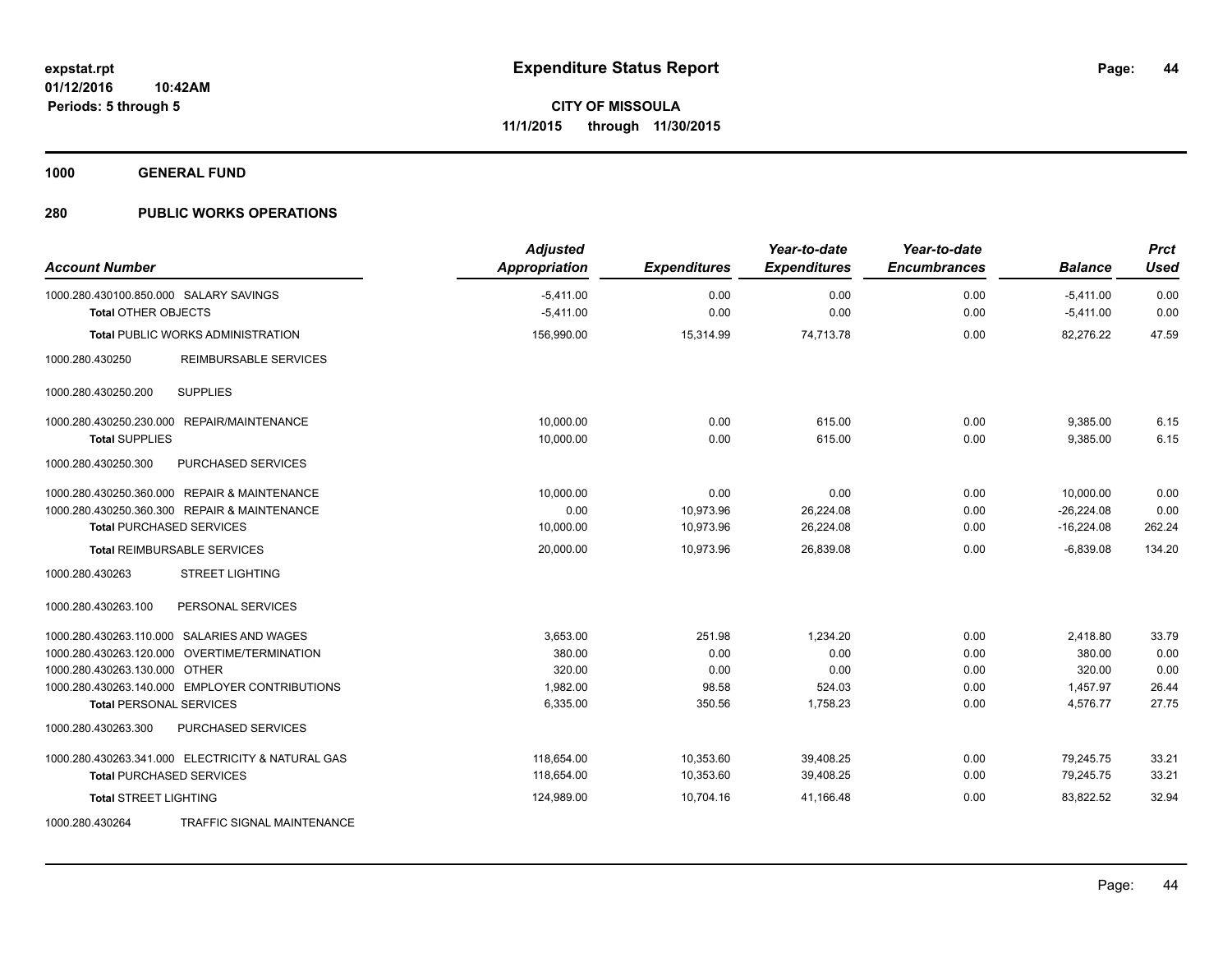**1000 GENERAL FUND**

|                                                    | <b>Adjusted</b> |                     | Year-to-date        | Year-to-date        |                | <b>Prct</b> |
|----------------------------------------------------|-----------------|---------------------|---------------------|---------------------|----------------|-------------|
| <b>Account Number</b>                              | Appropriation   | <b>Expenditures</b> | <b>Expenditures</b> | <b>Encumbrances</b> | <b>Balance</b> | <b>Used</b> |
| PERSONAL SERVICES<br>1000.280.430264.100           |                 |                     |                     |                     |                |             |
| 1000.280.430264.110.000 SALARIES AND WAGES         | 82,198.00       | 5,669.10            | 27,768.58           | 0.00                | 54,429.42      | 33.78       |
| 1000.280.430264.120.000<br>OVERTIME/TERMINATION    | 1,229.00        | 0.00                | 0.00                | 0.00                | 1,229.00       | 0.00        |
| 1000.280.430264.130.000 OTHER                      | 7,200.00        | 0.00                | 0.00                | 0.00                | 7,200.00       | 0.00        |
| 1000.280.430264.140.000 EMPLOYER CONTRIBUTIONS     | 41,939.00       | 2,216.24            | 11,785.37           | 0.00                | 30,153.63      | 28.10       |
| <b>Total PERSONAL SERVICES</b>                     | 132,566.00      | 7,885.34            | 39,553.95           | 0.00                | 93,012.05      | 29.84       |
| <b>SUPPLIES</b><br>1000.280.430264.200             |                 |                     |                     |                     |                |             |
| 1000.280.430264.210.000 OFFICE SUPPLIES            | 350.00          | 0.00                | 109.23              | 0.00                | 240.77         | 31.21       |
| 1000.280.430264.220.000 OPERATING SUPPLIES         | 235.00          | 0.00                | 0.00                | 0.00                | 235.00         | 0.00        |
| 1000.280.430264.230.000 REPAIR/MAINTENANCE         | 1,060.00        | 0.00                | 0.00                | 0.00                | 1,060.00       | 0.00        |
| 1000.280.430264.231.000 GASOLINE                   | 2,799.00        | 0.00                | 0.00                | 0.00                | 2.799.00       | 0.00        |
| 1000.280.430264.240.000 OTHER SUPPLIES             | 9.880.00        | 0.00                | 5,958.67            | 0.00                | 3,921.33       | 60.31       |
| 1000.280.430264.240.336 OTHER SUPPLIES~LIGHT PARTS | 0.00            | 4,462.36            | 6,212.00            | 0.00                | $-6,212.00$    | 0.00        |
| <b>Total SUPPLIES</b>                              | 14,324.00       | 4,462.36            | 12,279.90           | 0.00                | 2,044.10       | 85.73       |
| PURCHASED SERVICES<br>1000.280.430264.300          |                 |                     |                     |                     |                |             |
| 1000.280.430264.341.000 ELECTRICITY & NATURAL GAS  | 14.650.00       | 857.93              | 3,121.97            | 0.00                | 11,528.03      | 21.31       |
| 1000.280.430264.350.000 PROFESSIONAL SERVICES      | 200.00          | 0.00                | 0.00                | 0.00                | 200.00         | 0.00        |
| 1000.280.430264.360.000 REPAIR & MAINTENANCE       | 1,100.00        | 0.00                | 0.00                | 0.00                | 1,100.00       | 0.00        |
| 1000.280.430264.370.000 TRAVEL                     | 150.00          | 0.00                | 0.00                | 0.00                | 150.00         | 0.00        |
| 1000.280.430264.380.000 TRAINING                   | 450.00          | 0.00                | 0.00                | 0.00                | 450.00         | 0.00        |
| <b>Total PURCHASED SERVICES</b>                    | 16,550.00       | 857.93              | 3,121.97            | 0.00                | 13,428.03      | 18.86       |
| <b>Total TRAFFIC SIGNAL MAINTENANCE</b>            | 163,440.00      | 13,205.63           | 54,955.82           | 0.00                | 108,484.18     | 33.62       |
| 1000.280.430265<br><b>SIGNING &amp; STRIPING</b>   |                 |                     |                     |                     |                |             |
| PERSONAL SERVICES<br>1000.280.430265.100           |                 |                     |                     |                     |                |             |
| 1000.280.430265.110.000 SALARIES AND WAGES         | 178.839.00      | 13,908.20           | 72.476.93           | 0.00                | 106.362.07     | 40.53       |
| 1000.280.430265.120.000 OVERTIME/TERMINATION       | 67.00           | 0.00                | 0.00                | 0.00                | 67.00          | 0.00        |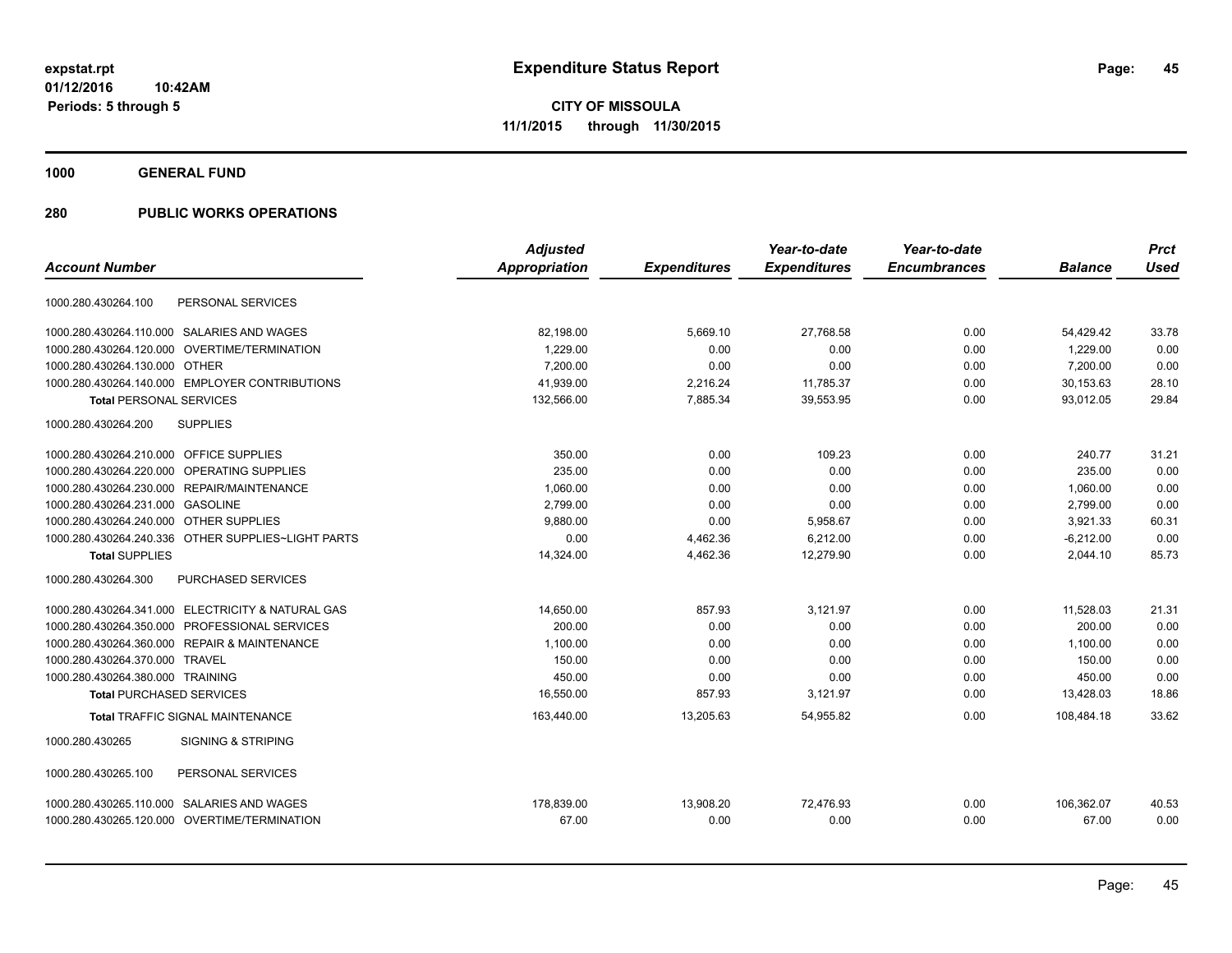**1000 GENERAL FUND**

### **280 PUBLIC WORKS OPERATIONS**

| <b>Account Number</b>                                     | <b>Adjusted</b><br><b>Appropriation</b> | <b>Expenditures</b> | Year-to-date<br><b>Expenditures</b> | Year-to-date<br><b>Encumbrances</b> | <b>Balance</b> | <b>Prct</b><br><b>Used</b> |
|-----------------------------------------------------------|-----------------------------------------|---------------------|-------------------------------------|-------------------------------------|----------------|----------------------------|
|                                                           |                                         |                     |                                     |                                     |                |                            |
| 1000.280.430265.130.000 OTHER                             | 1,900.00                                | 0.00                | 0.00                                | 0.00                                | 1,900.00       | 0.00                       |
| 1000.280.430265.140.000 EMPLOYER CONTRIBUTIONS            | 93,550.00                               | 8,253.08            | 45,702.40                           | 0.00                                | 47,847.60      | 48.85                      |
| <b>Total PERSONAL SERVICES</b>                            | 274,356.00                              | 22,161.28           | 118,179.33                          | 0.00                                | 156.176.67     | 43.08                      |
| 1000.280.430265.200<br><b>SUPPLIES</b>                    |                                         |                     |                                     |                                     |                |                            |
| 1000.280.430265.210.000 OFFICE SUPPLIES                   | 350.00                                  | 0.00                | 0.00                                | 0.00                                | 350.00         | 0.00                       |
| 1000.280.430265.220.000 OPERATING SUPPLIES                | 1,700.00                                | 0.00                | 268.68                              | 0.00                                | 1,431.32       | 15.80                      |
| 1000.280.430265.220.311 OPERATING SUPPLIES~CLOTHING ALLOW | 0.00                                    | 0.00                | 424.81                              | 0.00                                | $-424.81$      | 0.00                       |
| 1000.280.430265.230.000 REPAIR/MAINTENANCE                | 40,700.00                               | 0.00                | 167.72                              | 0.00                                | 40,532.28      | 0.41                       |
| 1000.280.430265.230.321 REPAIR/MAINTENANCE~VEHICLE PARTS  | 0.00                                    | 19.86               | 780.54                              | 0.00                                | $-780.54$      | 0.00                       |
| 1000.280.430265.231.000 GASOLINE                          | 3,739.00                                | 0.00                | 1,488.93                            | 0.00                                | 2,250.07       | 39.82                      |
| 1000.280.430265.240.000 OTHER SUPPLIES                    | 21,210.00                               | 0.00                | 2,377.50                            | 0.00                                | 18,832.50      | 11.21                      |
| 1000.280.430265.240.300 OTHER SUPPLIES                    | 0.00                                    | 0.00                | 17.59                               | 0.00                                | $-17.59$       | 0.00                       |
| <b>Total SUPPLIES</b>                                     | 67,699.00                               | 19.86               | 5,525.77                            | 0.00                                | 62.173.23      | 8.16                       |
| 1000.280.430265.300<br>PURCHASED SERVICES                 |                                         |                     |                                     |                                     |                |                            |
| 1000.280.430265.344.000 TELEPHONE SERVICE                 | 558.00                                  | 0.13                | 2.69                                | 0.00                                | 555.31         | 0.48                       |
| 1000.280.430265.344.399 TELEPHONE SERVICE                 | 0.00                                    | 69.80               | 279.22                              | 0.00                                | $-279.22$      | 0.00                       |
| 1000.280.430265.345.000 GARBAGE                           | 457.00                                  | 0.00                | 62.40                               | 0.00                                | 394.60         | 13.65                      |
| 1000.280.430265.350.000 PROFESSIONAL SERVICES             | 570.00                                  | 2,650.50            | 5,654.40                            | 0.00                                | $-5,084.40$    | 992.00                     |
| 1000.280.430265.360.000 REPAIR & MAINTENANCE              | 1,700.00                                | 0.00                | 0.00                                | 0.00                                | 1.700.00       | 0.00                       |
| 1000.280.430265.370.000 TRAVEL                            | 700.00                                  | 0.00                | 0.00                                | 0.00                                | 700.00         | 0.00                       |
| 1000.280.430265.380.000 TRAINING                          | 950.00                                  | 0.00                | 0.00                                | 0.00                                | 950.00         | 0.00                       |
| <b>Total PURCHASED SERVICES</b>                           | 4,935.00                                | 2,720.43            | 5,998.71                            | 0.00                                | $-1,063.71$    | 121.55                     |
| <b>CAPITAL OUTLAY</b><br>1000.280.430265.900              |                                         |                     |                                     |                                     |                |                            |
| <b>Total CAPITAL OUTLAY</b>                               | 0.00                                    | 0.00                | 0.00                                | 0.00                                | 0.00           | 0.00                       |
| <b>Total SIGNING &amp; STRIPING</b>                       | 346,990.00                              | 24,901.57           | 129,703.81                          | 0.00                                | 217,286.19     | 37.38                      |
| 1000.280.430267<br><b>CMAQ GRANT</b>                      |                                         |                     |                                     |                                     |                |                            |

1000.280.430267.100 PERSONAL SERVICES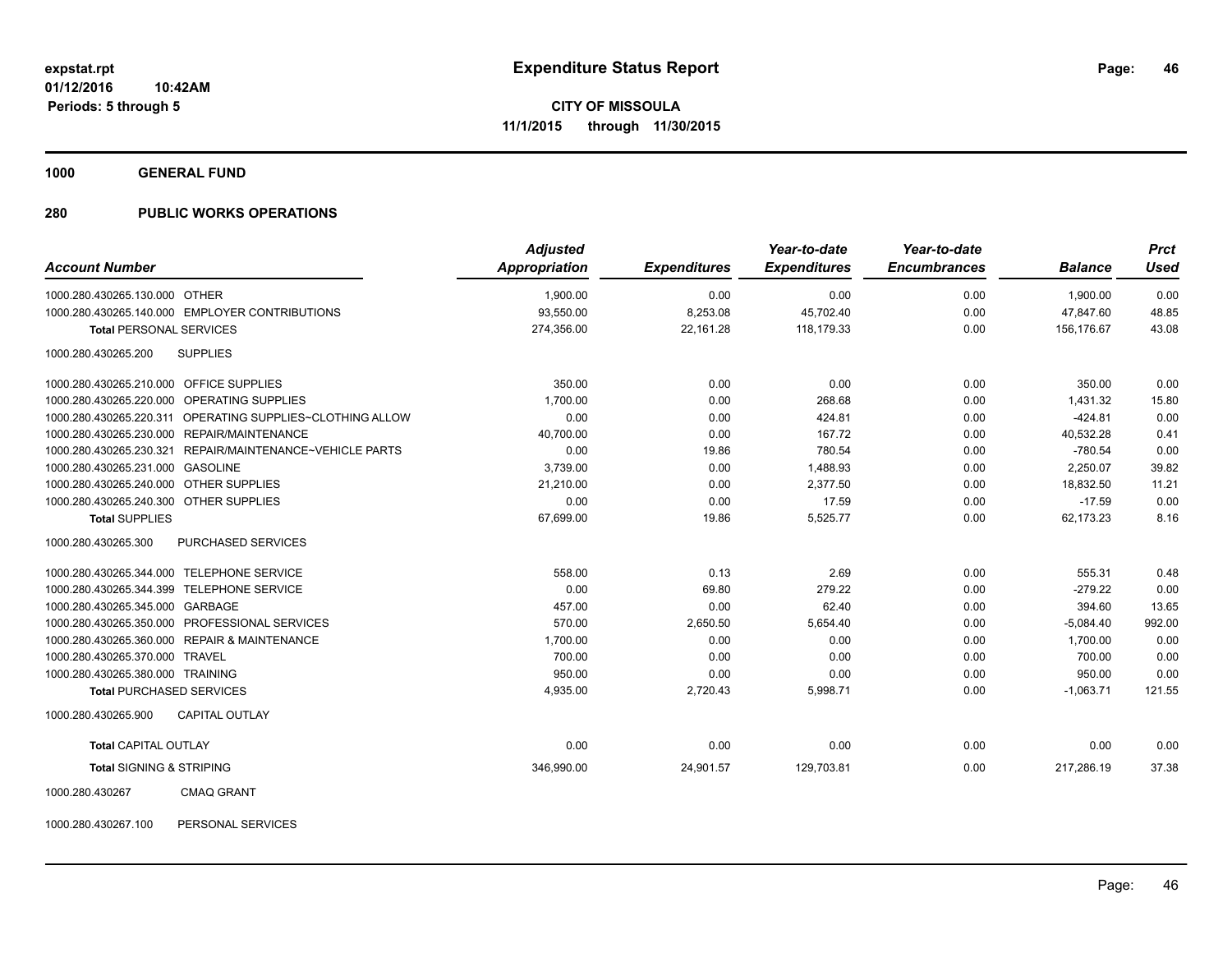**1000 GENERAL FUND**

|                                                         | <b>Adjusted</b> |                     | Year-to-date        | Year-to-date        |                | <b>Prct</b> |
|---------------------------------------------------------|-----------------|---------------------|---------------------|---------------------|----------------|-------------|
| <b>Account Number</b>                                   | Appropriation   | <b>Expenditures</b> | <b>Expenditures</b> | <b>Encumbrances</b> | <b>Balance</b> | <b>Used</b> |
| <b>Total CMAQ GRANT</b>                                 | 0.00            | 0.00                | 0.00                | 0.00                | 0.00           | 0.00        |
| 1000.280.430270<br><b>COMMUNICATIONS</b>                |                 |                     |                     |                     |                |             |
| PERSONAL SERVICES<br>1000.280.430270.100                |                 |                     |                     |                     |                |             |
| 1000.280.430270.110.000 SALARIES AND WAGES              | 96,811.00       | 6,676.92            | 32.705.04           | 0.00                | 64,105.96      | 33.78       |
| 1000.280.430270.120.000 OVERTIME/TERMINATION            | 268.00          | 0.00                | 0.00                | 0.00                | 268.00         | 0.00        |
| 1000.280.430270.130.000 OTHER                           | 8,480.00        | 0.00                | 0.00                | 0.00                | 8,480.00       | 0.00        |
| 1000.280.430270.140.000 EMPLOYER CONTRIBUTIONS          | 48,967.00       | 2,610.35            | 13,881.19           | 0.00                | 35,085.81      | 28.35       |
| <b>Total PERSONAL SERVICES</b>                          | 154,526.00      | 9,287.27            | 46,586.23           | 0.00                | 107.939.77     | 30.15       |
| 1000.280.430270.200<br><b>SUPPLIES</b>                  |                 |                     |                     |                     |                |             |
| 1000.280.430270.230.000 REPAIR/MAINTENANCE              | 8,050.00        | 0.00                | 1.319.12            | 0.00                | 6,730.88       | 16.39       |
| 1000.280.430270.230.324 REPAIR/MAINTENANCE~COMM PARTS   | 0.00            | 9.16                | 145.08              | 0.00                | $-145.08$      | 0.00        |
| 1000.280.430270.231.000 GASOLINE                        | 2,493.00        | 0.00                | 467.91              | 0.00                | 2,025.09       | 18.77       |
| <b>Total SUPPLIES</b>                                   | 10,543.00       | 9.16                | 1,932.11            | 0.00                | 8,610.89       | 18.33       |
| 1000.280.430270.300<br>PURCHASED SERVICES               |                 |                     |                     |                     |                |             |
| 1000.280.430270.330.000 PUBLICITY, SUBSCRIPTIONS & DUES | 180.00          | 0.00                | 0.00                | 0.00                | 180.00         | 0.00        |
| 1000.280.430270.341.000 ELECTRICITY & NATURAL GAS       | 2,474.00        | 229.74              | 1,146.04            | 0.00                | 1,327.96       | 46.32       |
| 1000.280.430270.344.000 TELEPHONE SERVICE               | 513.00          | 4.35                | 16.92               | 0.00                | 496.08         | 3.30        |
| 1000.280.430270.344.400 TELEPHONE SERVICE               | 0.00            | 60.09               | 240.30              | 0.00                | $-240.30$      | 0.00        |
| 1000.280.430270.350.000 PROFESSIONAL SERVICES           | 100.00          | 0.00                | 0.00                | 0.00                | 100.00         | 0.00        |
| 1000.280.430270.360.000 REPAIR & MAINTENANCE            | 3,000.00        | 0.00                | 0.00                | 0.00                | 3,000.00       | 0.00        |
| <b>Total PURCHASED SERVICES</b>                         | 6,267.00        | 294.18              | 1,403.26            | 0.00                | 4,863.74       | 22.39       |
| <b>Total COMMUNICATIONS</b>                             | 171,336.00      | 9,590.61            | 49,921.60           | 0.00                | 121,414.40     | 29.14       |
| 1000.280.431120<br><b>WEED PROGRAM</b>                  |                 |                     |                     |                     |                |             |
| 1000.280.431120.100<br>PERSONAL SERVICES                |                 |                     |                     |                     |                |             |
| <b>Total WEED PROGRAM</b>                               | 0.00            | 0.00                | 0.00                | 0.00                | 0.00           | 0.00        |
|                                                         |                 |                     |                     |                     |                |             |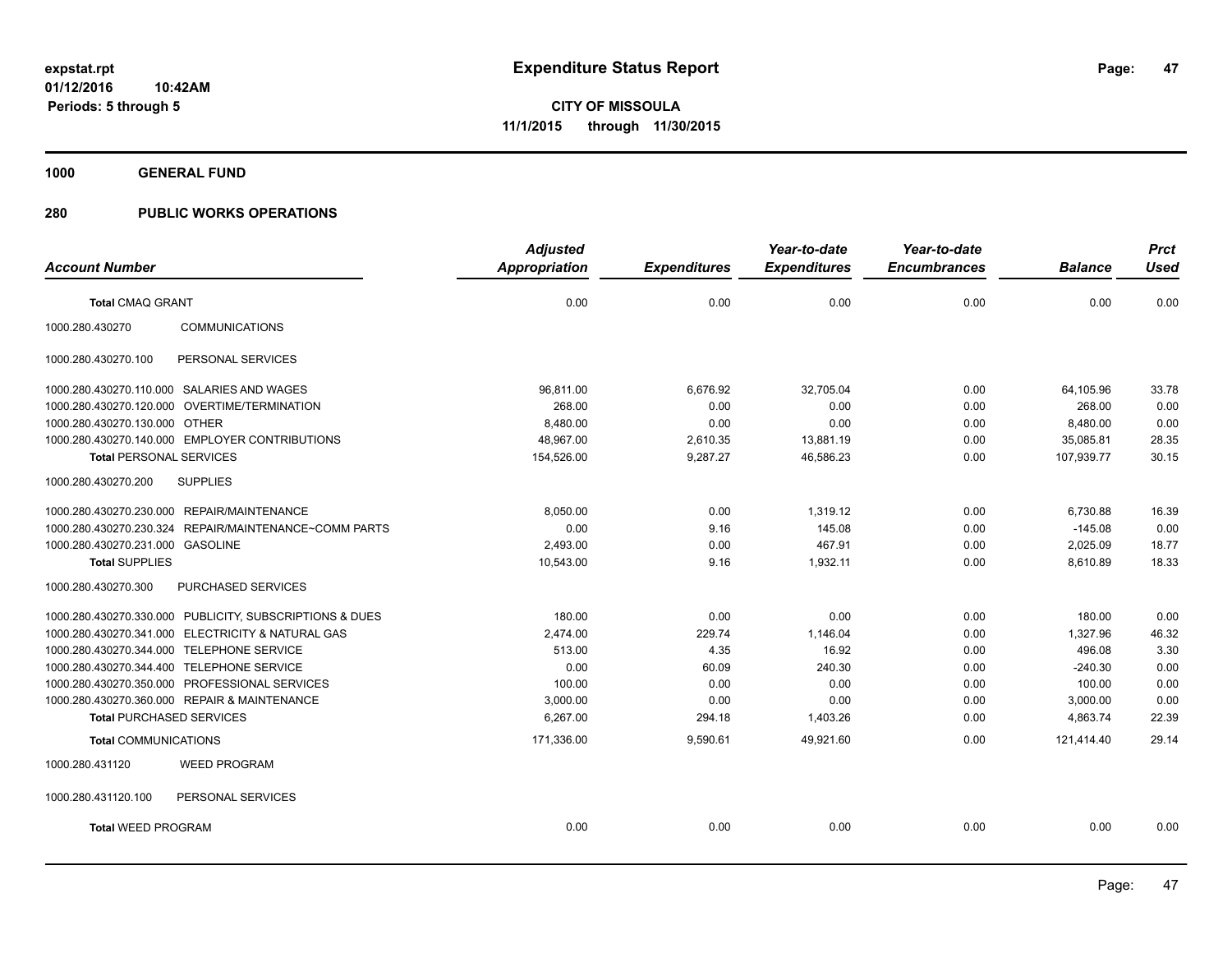**1000 GENERAL FUND**

|                                |                                           | <b>Adjusted</b>      |                     | Year-to-date        | Year-to-date        |                | <b>Prct</b> |
|--------------------------------|-------------------------------------------|----------------------|---------------------|---------------------|---------------------|----------------|-------------|
| <b>Account Number</b>          |                                           | <b>Appropriation</b> | <b>Expenditures</b> | <b>Expenditures</b> | <b>Encumbrances</b> | <b>Balance</b> | <b>Used</b> |
| 1000.280.431400                | <b>ENGINEERING</b>                        |                      |                     |                     |                     |                |             |
| 1000.280.431400.100            | PERSONAL SERVICES                         |                      |                     |                     |                     |                |             |
| <b>Total PERSONAL SERVICES</b> |                                           | 0.00                 | 0.00                | 0.00                | 0.00                | 0.00           | 0.00        |
| 1000.280.431400.300            | PURCHASED SERVICES                        |                      |                     |                     |                     |                |             |
|                                | 1000.280.431400.310.000 COMMUNICATIONS    | 0.00                 | 0.00                | 12.82               | 0.00                | $-12.82$       | 0.00        |
|                                | 1000.280.431400.344.000 TELEPHONE SERVICE | 0.00                 | 1.50                | 14.79               | 0.00                | $-14.79$       | 0.00        |
| <b>Total ENGINEERING</b>       |                                           | 0.00                 | 1.50                | 27.61               | 0.00                | $-27.61$       | 0.00        |
|                                | <b>Total PUBLIC WORKS OPERATIONS</b>      | 983.745.00           | 84.692.42           | 377.328.18          | 0.00                | 606.416.82     | 38.36       |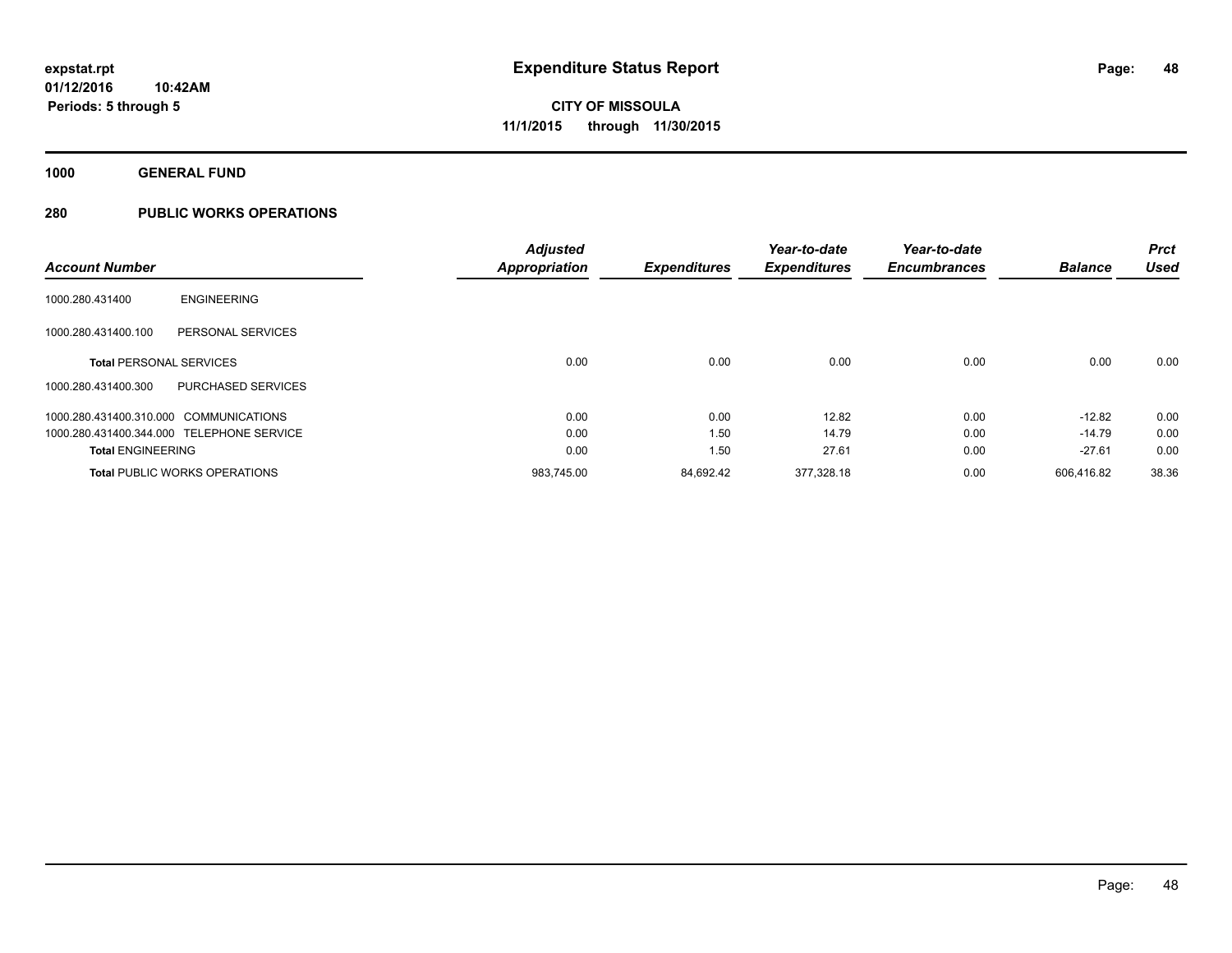**CITY OF MISSOULA 11/1/2015 through 11/30/2015**

**1000 GENERAL FUND**

| <b>Account Number</b>                   |                                                        | <b>Adjusted</b><br><b>Appropriation</b> | <b>Expenditures</b> | Year-to-date<br><b>Expenditures</b> | Year-to-date<br><b>Encumbrances</b> | <b>Balance</b> | <b>Prct</b><br><b>Used</b> |
|-----------------------------------------|--------------------------------------------------------|-----------------------------------------|---------------------|-------------------------------------|-------------------------------------|----------------|----------------------------|
| 1000.290.420110                         | <b>ADMINISTRATION</b>                                  |                                         |                     |                                     |                                     |                |                            |
| 1000.290.420110.100                     | PERSONAL SERVICES                                      |                                         |                     |                                     |                                     |                |                            |
|                                         | 1000.290.420110.110.000 SALARIES AND WAGES             | 704,074.00                              | 50,526.62           | 247,610.37                          | 0.00                                | 456,463.63     | 35.17                      |
| 1000.290.420110.115.000                 | SALARIES/HEALTH INSURANCE BENEFIT                      | 0.00                                    | 2.850.00            | 12,540.00                           | 0.00                                | $-12.540.00$   | 0.00                       |
|                                         | 1000.290.420110.120.000 OVERTIME/TERMINATION           | 8,471.00                                | 157.16              | 715.48                              | 0.00                                | 7,755.52       | 8.45                       |
|                                         | 1000.290.420110.121.000 OUTSIDE HIRE OVERTIME          | 75,000.00                               | 4,135.72            | 73,194.68                           | 0.00                                | 1,805.32       | 97.59                      |
| 1000.290.420110.130.000 OTHER           |                                                        | 3.365.00                                | 0.00                | 3,365.45                            | 0.00                                | $-0.45$        | 100.01                     |
| 1000.290.420110.140.000                 | <b>EMPLOYER CONTRIBUTIONS</b>                          | 385,292.00                              | 15,811.17           | 85,025.24                           | 0.00                                | 300,266.76     | 22.07                      |
|                                         | 1000.290.420110.141.000 STATE RETIREMENT CONTRIBUTIONS | 0.00                                    | 0.00                | 18.988.32                           | 0.00                                | $-18.988.32$   | 0.00                       |
| <b>Total PERSONAL SERVICES</b>          |                                                        | 1,176,202.00                            | 73,480.67           | 441,439.54                          | 0.00                                | 734,762.46     | 37.53                      |
| 1000.290.420110.200                     | <b>SUPPLIES</b>                                        |                                         |                     |                                     |                                     |                |                            |
| 1000.290.420110.210.000 OFFICE SUPPLIES |                                                        | 11,650.00                               | 645.25              | 2,441.17                            | 0.00                                | 9,208.83       | 20.95                      |
| 1000.290.420110.220.000                 | <b>OPERATING SUPPLIES</b>                              | 19.550.00                               | 3,320.80            | 13,893.92                           | 0.00                                | 5,656.08       | 71.07                      |
| 1000.290.420110.230.000                 | <b>REPAIR/MAINTENANCE</b>                              | 900.00                                  | 23.50               | 349.95                              | 0.00                                | 550.05         | 38.88                      |
| 1000.290.420110.231.000 GASOLINE        |                                                        | 3,515.00                                | 981.38              | 1,883.21                            | 0.00                                | 1,631.79       | 53.58                      |
| <b>Total SUPPLIES</b>                   |                                                        | 35,615.00                               | 4,970.93            | 18,568.25                           | 0.00                                | 17,046.75      | 52.14                      |
| 1000.290.420110.300                     | PURCHASED SERVICES                                     |                                         |                     |                                     |                                     |                |                            |
| 1000.290.420110.310.000 COMMUNICATIONS  |                                                        | 4,712.00                                | 387.22              | 2,394.80                            | 0.00                                | 2,317.20       | 50.82                      |
| 1000.290.420110.320.000                 | PRINTING & DUPLICATING                                 | 500.00                                  | 79.42               | 99.03                               | 0.00                                | 400.97         | 19.81                      |
| 1000.290.420110.330.000                 | PUBLICITY, SUBSCRIPTIONS & DUES                        | 12,538.00                               | 200.00              | 10,068.05                           | 0.00                                | 2,469.95       | 80.30                      |
| 1000.290.420110.344.000                 | <b>TELEPHONE SERVICE</b>                               | 47,693.00                               | 158.68              | 11,530.73                           | 0.00                                | 36.162.27      | 24.18                      |
| 1000.290.420110.350.000                 | PROFESSIONAL SERVICES                                  | 7,920.00                                | 1,394.40            | 4,244.51                            | 0.00                                | 3,675.49       | 53.59                      |
|                                         | 1000.290.420110.360.000 REPAIR & MAINTENANCE           | 10,600.00                               | $-12,970.00$        | 6,822.39                            | 0.00                                | 3,777.61       | 64.36                      |
| <b>Total PURCHASED SERVICES</b>         |                                                        | 83,963.00                               | $-10,750.28$        | 35,159.51                           | 0.00                                | 48,803.49      | 41.88                      |
| 1000.290.420110.500                     | <b>FIXED CHARGES</b>                                   |                                         |                     |                                     |                                     |                |                            |
| 1000.290.420110.500.000 FIXED CHARGES   |                                                        | 90,812.00                               | 5,732.98            | 34,971.18                           | 0.00                                | 55,840.82      | 38.51                      |
| <b>Total FIXED CHARGES</b>              |                                                        | 90,812.00                               | 5,732.98            | 34,971.18                           | 0.00                                | 55,840.82      | 38.51                      |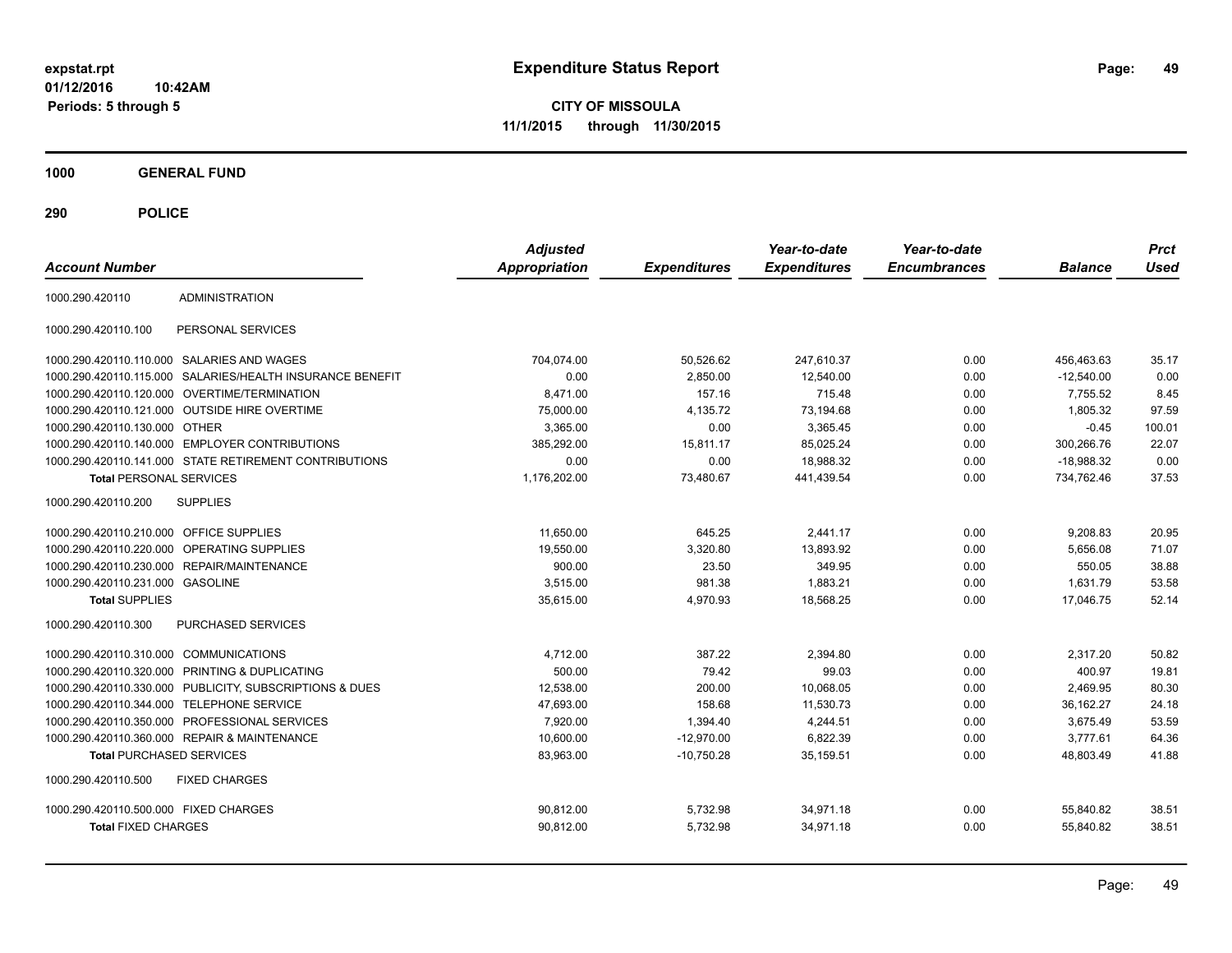**CITY OF MISSOULA 11/1/2015 through 11/30/2015**

**1000 GENERAL FUND**

| <b>Account Number</b>                                     | <b>Adjusted</b><br>Appropriation | <b>Expenditures</b> | Year-to-date<br><b>Expenditures</b> | Year-to-date<br><b>Encumbrances</b> | <b>Balance</b> | <b>Prct</b><br><b>Used</b> |
|-----------------------------------------------------------|----------------------------------|---------------------|-------------------------------------|-------------------------------------|----------------|----------------------------|
| <b>GRANTS &amp; CONTRIBUTIONS</b><br>1000.290.420110.700  |                                  |                     |                                     |                                     |                |                            |
| 1000.290.420110.700.000 GRANTS & CONTRIBUTIONS            | 4,000.00                         | 0.00                | 0.00                                | 0.00                                | 4,000.00       | 0.00                       |
| Total GRANTS & CONTRIBUTIONS                              | 4,000.00                         | 0.00                | 0.00                                | 0.00                                | 4,000.00       | 0.00                       |
| 1000.290.420110.800<br><b>OTHER OBJECTS</b>               |                                  |                     |                                     |                                     |                |                            |
| 1000.290.420110.850.000 SALARY SAVINGS                    | $-79,245.00$                     | 0.00                | 0.00                                | 0.00                                | $-79,245.00$   | 0.00                       |
| <b>Total OTHER OBJECTS</b>                                | $-79,245.00$                     | 0.00                | 0.00                                | 0.00                                | $-79,245.00$   | 0.00                       |
| CAPITAL OUTLAY<br>1000.290.420110.900                     |                                  |                     |                                     |                                     |                |                            |
| <b>Total CAPITAL OUTLAY</b>                               | 0.00                             | 0.00                | 0.00                                | 0.00                                | 0.00           | 0.00                       |
| <b>Total ADMINISTRATION</b>                               | 1,311,347.00                     | 73,434.30           | 530,138.48                          | 0.00                                | 781,208.52     | 40.43                      |
| 1000.290.420130<br>PERSONNEL TRAINING                     |                                  |                     |                                     |                                     |                |                            |
| 1000.290.420130.100<br>PERSONAL SERVICES                  |                                  |                     |                                     |                                     |                |                            |
| 1000.290.420130.110.000 SALARIES AND WAGES                | 61,810.00                        | 5,037.63            | 24,674.08                           | 0.00                                | 37,135.92      | 39.92                      |
| 1000.290.420130.115.000 SALARIES/HEALTH INSURANCE BENEFIT | 0.00                             | 570.00              | 2.508.00                            | 0.00                                | $-2.508.00$    | 0.00                       |
| 1000.290.420130.120.000 OVERTIME/TERMINATION              | 1.070.00                         | 0.00                | 421.52                              | 0.00                                | 648.48         | 39.39                      |
| 1000.290.420130.130.000 OTHER                             | 673.00                           | 0.00                | 673.09                              | 0.00                                | $-0.09$        | 100.01                     |
| 1000.290.420130.140.000 EMPLOYER CONTRIBUTIONS            | 34,098.00                        | 1,379.22            | 6,914.03                            | 0.00                                | 27,183.97      | 20.28                      |
| 1000.290.420130.141.000 STATE RETIREMENT CONTRIBUTIONS    | 0.00                             | 0.00                | 3,036.37                            | 0.00                                | $-3,036.37$    | 0.00                       |
| <b>Total PERSONAL SERVICES</b>                            | 97,651.00                        | 6,986.85            | 38,227.09                           | 0.00                                | 59,423.91      | 39.15                      |
| 1000.290.420130.200<br><b>SUPPLIES</b>                    |                                  |                     |                                     |                                     |                |                            |
| 1000.290.420130.210.000 OFFICE SUPPLIES                   | 200.00                           | 0.00                | 36.94                               | 0.00                                | 163.06         | 18.47                      |
| 1000.290.420130.220.000<br>OPERATING SUPPLIES             | 25,020.00                        | 1,326.71            | 8,920.65                            | 0.00                                | 16,099.35      | 35.65                      |
| <b>Total SUPPLIES</b>                                     | 25,220.00                        | 1,326.71            | 8,957.59                            | 0.00                                | 16,262.41      | 35.52                      |
| 1000.290.420130.300<br>PURCHASED SERVICES                 |                                  |                     |                                     |                                     |                |                            |
| 1000.290.420130.320.000 PRINTING & DUPLICATING            | 350.00                           | 0.00                | 0.00                                | 0.00                                | 350.00         | 0.00                       |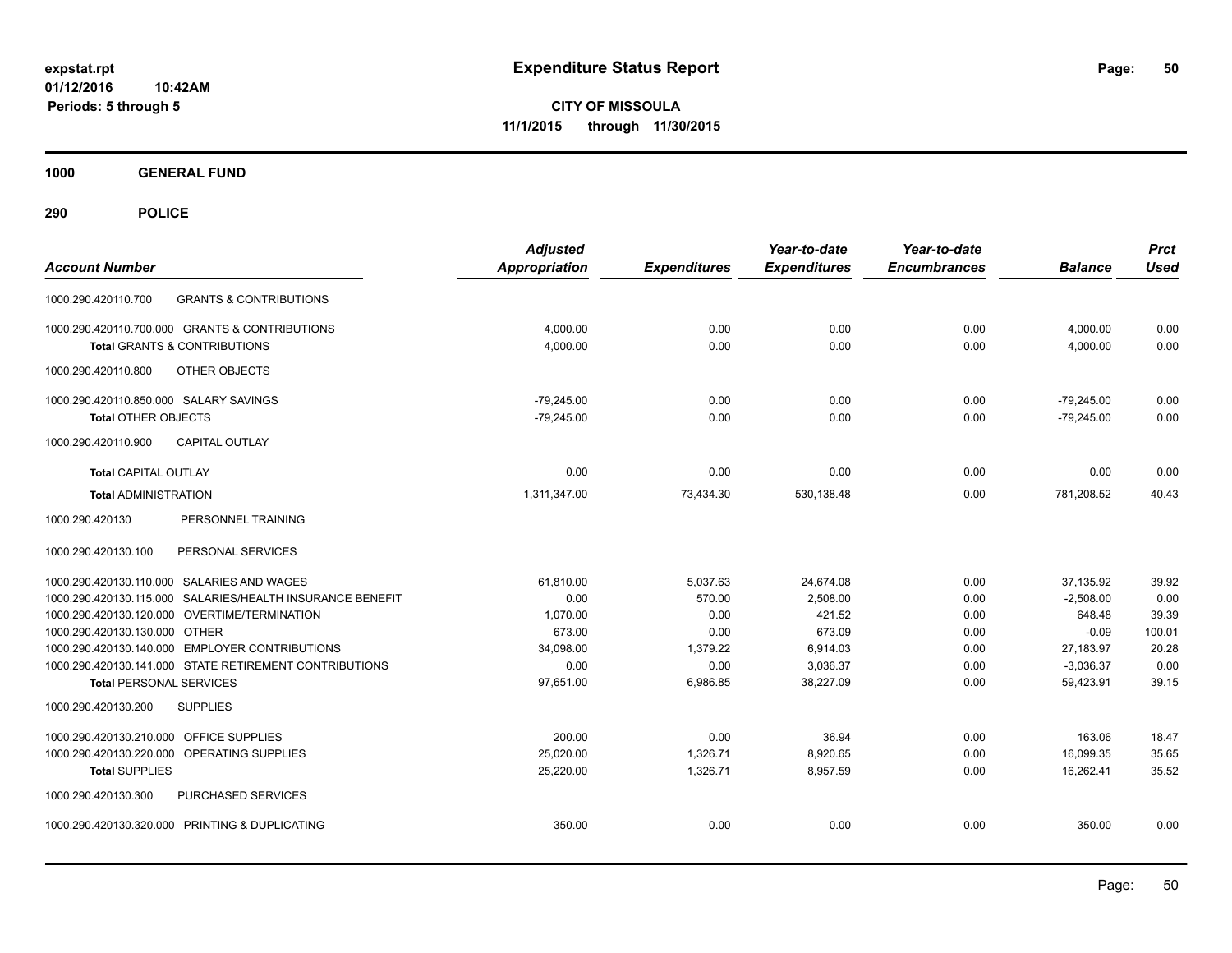**CITY OF MISSOULA 11/1/2015 through 11/30/2015**

**1000 GENERAL FUND**

| <b>Account Number</b>                                     | <b>Adjusted</b><br><b>Appropriation</b> | <b>Expenditures</b> | Year-to-date<br><b>Expenditures</b> | Year-to-date<br><b>Encumbrances</b> | <b>Balance</b> | <b>Prct</b><br><b>Used</b> |
|-----------------------------------------------------------|-----------------------------------------|---------------------|-------------------------------------|-------------------------------------|----------------|----------------------------|
| 1000.290.420130.360.000 REPAIR & MAINTENANCE              | 100.00                                  | 0.00                | 0.00                                | 0.00                                | 100.00         | 0.00                       |
| 1000.290.420130.370.000 TRAVEL                            | 26,000.00                               | 6,452.67            | 23,607.58                           | 0.00                                | 2,392.42       | 90.80                      |
| 1000.290.420130.380.000 TRAINING                          | 31,300.00                               | 2,901.55            | 19.115.55                           | 0.00                                | 12.184.45      | 61.07                      |
| 1000.290.420130.390.000 OTHER PURCHASED SERVICES          | 25.000.00                               | 0.00                | 0.00                                | 0.00                                | 25.000.00      | 0.00                       |
| 1000.290.420130.390.021 PD TRAINING 1                     | 0.00                                    | 0.00                | 382.22                              | 0.00                                | $-382.22$      | 0.00                       |
| 1000.290.420130.390.022 PD TRAINING 2                     | 0.00                                    | 0.00                | 8,475.01                            | 0.00                                | $-8,475.01$    | 0.00                       |
| 1000.290.420130.390.031 MISC TRAINING/TRAVEL EXPENSES     | 0.00                                    | 409.00              | 2,153.22                            | 0.00                                | $-2,153.22$    | 0.00                       |
| <b>Total PURCHASED SERVICES</b>                           | 82,750.00                               | 9,763.22            | 53,733.58                           | 0.00                                | 29,016.42      | 64.93                      |
| <b>Total PERSONNEL TRAINING</b>                           | 205,621.00                              | 18.076.78           | 100.918.26                          | 0.00                                | 104.702.74     | 49.08                      |
| <b>CRIMINAL INVESTIGATION</b><br>1000.290.420141          |                                         |                     |                                     |                                     |                |                            |
| PERSONAL SERVICES<br>1000.290.420141.100                  |                                         |                     |                                     |                                     |                |                            |
| 1000.290.420141.110.000 SALARIES AND WAGES                | 1,460,892.00                            | 92,081.21           | 450,122.52                          | 0.00                                | 1,010,769.48   | 30.81                      |
| 1000.290.420141.115.000 SALARIES/HEALTH INSURANCE BENEFIT | 0.00                                    | 9,120.00            | 40,128.00                           | 0.00                                | $-40,128.00$   | 0.00                       |
| 1000.290.420141.120.000 OVERTIME/TERMINATION              | 46,370.00                               | 4,501.69            | 18,104.37                           | 0.00                                | 28,265.63      | 39.04                      |
| 1000.290.420141.130.000 OTHER                             | 10,096.00                               | 0.00                | 10,769.44                           | 0.00                                | $-673.44$      | 106.67                     |
| 1000.290.420141.140.000 EMPLOYER CONTRIBUTIONS            | 797.295.00                              | 25,940.02           | 131,014.24                          | 0.00                                | 666,280.76     | 16.43                      |
| 1000.290.420141.141.000 STATE RETIREMENT CONTRIBUTIONS    | 0.00                                    | 0.00                | 50.387.41                           | 0.00                                | $-50.387.41$   | 0.00                       |
| <b>Total PERSONAL SERVICES</b>                            | 2,314,653.00                            | 131,642.92          | 700,525.98                          | 0.00                                | 1,614,127.02   | 30.26                      |
| 1000.290.420141.200<br><b>SUPPLIES</b>                    |                                         |                     |                                     |                                     |                |                            |
| 1000.290.420141.210.000 OFFICE SUPPLIES                   | 2,500.00                                | 80.38               | 1.080.60                            | 0.00                                | 1,419.40       | 43.22                      |
| 1000.290.420141.220.000 OPERATING SUPPLIES                | 3,500.00                                | 81.32               | 461.64                              | 0.00                                | 3,038.36       | 13.19                      |
| 1000.290.420141.230.000 REPAIR/MAINTENANCE                | 3,900.00                                | 435.37              | 1,433.24                            | 0.00                                | 2,466.76       | 36.75                      |
| 1000.290.420141.231.000 GASOLINE                          | 7,744.00                                | 1,830.17            | 3,999.19                            | 0.00                                | 3,744.81       | 51.64                      |
| <b>Total SUPPLIES</b>                                     | 17,644.00                               | 2,427.24            | 6.974.67                            | 0.00                                | 10,669.33      | 39.53                      |
| 1000.290.420141.300<br>PURCHASED SERVICES                 |                                         |                     |                                     |                                     |                |                            |
| 1000.290.420141.310.000 COMMUNICATIONS                    | 200.00                                  | 0.00                | 0.00                                | 0.00                                | 200.00         | 0.00                       |
| 1000.290.420141.320.000 PRINTING & DUPLICATING            | 1,300.00                                | 0.00                | 395.64                              | 0.00                                | 904.36         | 30.43                      |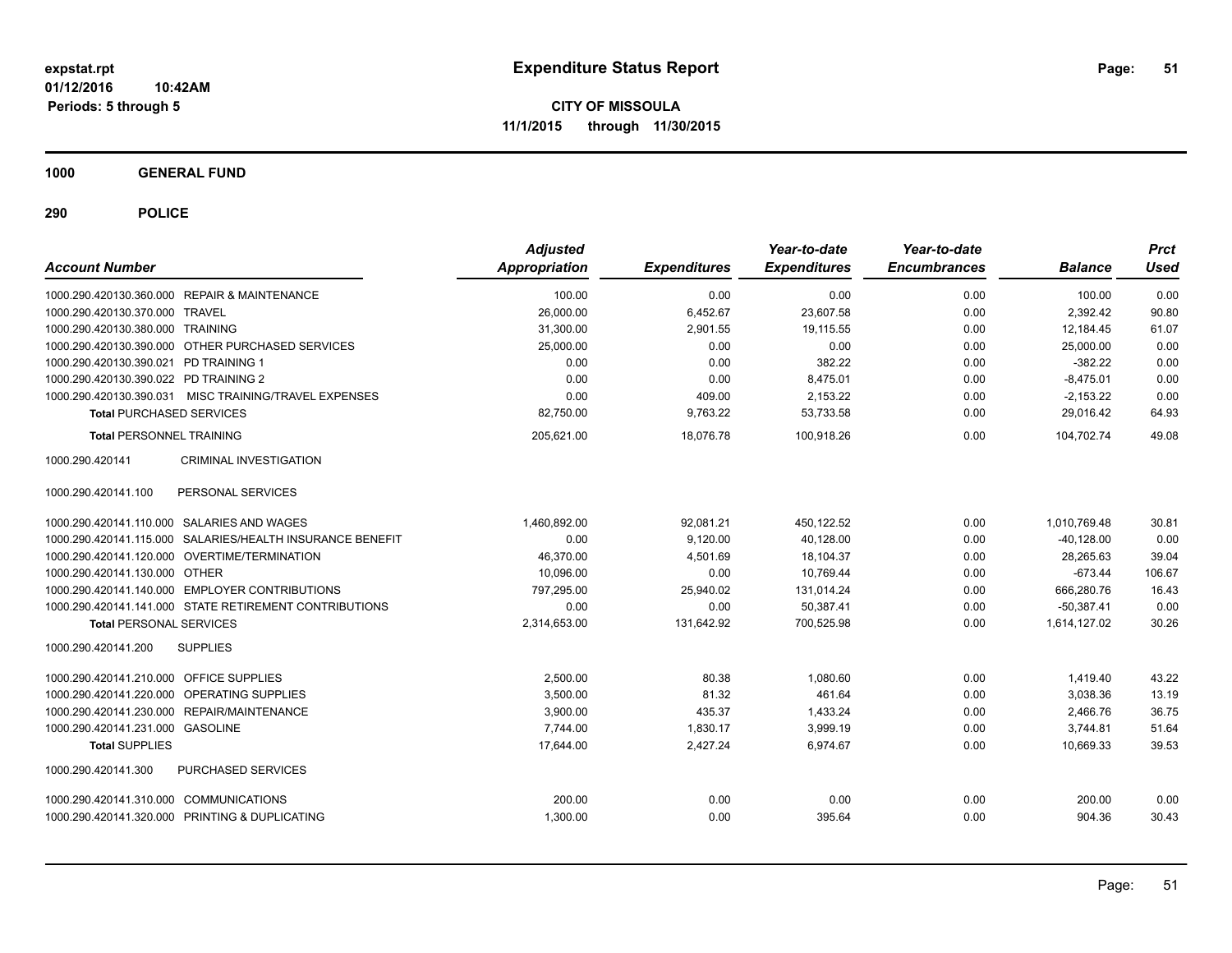**Periods: 5 through 5**

**CITY OF MISSOULA 11/1/2015 through 11/30/2015**

**1000 GENERAL FUND**

| <b>Account Number</b>                                     | <b>Adjusted</b><br><b>Appropriation</b> | <b>Expenditures</b> | Year-to-date<br><b>Expenditures</b> | Year-to-date<br><b>Encumbrances</b> | <b>Balance</b> | <b>Prct</b><br><b>Used</b> |
|-----------------------------------------------------------|-----------------------------------------|---------------------|-------------------------------------|-------------------------------------|----------------|----------------------------|
| 1000.290.420141.350.000 PROFESSIONAL SERVICES             | 2,500.00                                | 15.00               | 230.00                              | 0.00                                | 2.270.00       | 9.20                       |
| 1000.290.420141.360.000 REPAIR & MAINTENANCE              | 1,500.00                                | 0.00                | 189.00                              | 0.00                                | 1,311.00       | 12.60                      |
| <b>Total PURCHASED SERVICES</b>                           | 5,500.00                                | 15.00               | 814.64                              | 0.00                                | 4,685.36       | 14.81                      |
| <b>CAPITAL OUTLAY</b><br>1000.290.420141.900              |                                         |                     |                                     |                                     |                |                            |
| <b>Total CAPITAL OUTLAY</b>                               | 0.00                                    | 0.00                | 0.00                                | 0.00                                | 0.00           | 0.00                       |
| <b>Total CRIMINAL INVESTIGATION</b>                       | 2,337,797.00                            | 134,085.16          | 708,315.29                          | 0.00                                | 1.629.481.71   | 30.30                      |
| 1000.290.420142<br><b>NARCOTICS</b>                       |                                         |                     |                                     |                                     |                |                            |
| PERSONAL SERVICES<br>1000.290.420142.100                  |                                         |                     |                                     |                                     |                |                            |
| 1000.290.420142.110.000 SALARIES AND WAGES                | 151,411.00                              | 15,493.23           | 76,203.81                           | 0.00                                | 75.207.19      | 50.33                      |
| 1000.290.420142.115.000 SALARIES/HEALTH INSURANCE BENEFIT | 0.00                                    | 1,710.00            | 7.524.00                            | 0.00                                | $-7.524.00$    | 0.00                       |
| 1000.290.420142.120.000 OVERTIME/TERMINATION              | 4,637.00                                | 661.93              | 2,508.50                            | 0.00                                | 2,128.50       | 54.10                      |
| 1000.290.420142.130.000 OTHER                             | 2,019.00                                | 0.00                | 2,019.27                            | 0.00                                | $-0.27$        | 100.01                     |
| 1000.290.420142.140.000 EMPLOYER CONTRIBUTIONS            | 82,607.00                               | 4,235.70            | 21,197.86                           | 0.00                                | 61,409.14      | 25.66                      |
| 1000.290.420142.141.000 STATE RETIREMENT CONTRIBUTIONS    | 0.00                                    | 0.00                | 9,402.69                            | 0.00                                | $-9,402.69$    | 0.00                       |
| <b>Total PERSONAL SERVICES</b>                            | 240,674.00                              | 22,100.86           | 118,856.13                          | 0.00                                | 121,817.87     | 49.38                      |
| 1000.290.420142.200<br><b>SUPPLIES</b>                    |                                         |                     |                                     |                                     |                |                            |
| 1000.290.420142.210.000 OFFICE SUPPLIES                   | 100.00                                  | 11.94               | 11.94                               | 0.00                                | 88.06          | 11.94                      |
| 1000.290.420142.220.000 OPERATING SUPPLIES                | 200.00                                  | 0.00                | 80.47                               | 0.00                                | 119.53         | 40.24                      |
| 1000.290.420142.230.000 REPAIR/MAINTENANCE                | 700.00                                  | 0.00                | 310.72                              | 0.00                                | 389.28         | 44.39                      |
| 1000.290.420142.231.000 GASOLINE                          | 2,675.00                                | 283.31              | 456.08                              | 0.00                                | 2,218.92       | 17.05                      |
| <b>Total SUPPLIES</b>                                     | 3,675.00                                | 295.25              | 859.21                              | 0.00                                | 2,815.79       | 23.38                      |
| 1000.290.420142.300<br><b>PURCHASED SERVICES</b>          |                                         |                     |                                     |                                     |                |                            |
| 1000.290.420142.320.000 PRINTING & DUPLICATING            | 100.00                                  | 0.00                | 0.00                                | 0.00                                | 100.00         | 0.00                       |
| 1000.290.420142.350.000 PROFESSIONAL SERVICES             | 300.00                                  | 0.00                | 15.00                               | 0.00                                | 285.00         | 5.00                       |
| 1000.290.420142.360.000 REPAIR & MAINTENANCE              | 300.00                                  | 0.00                | 67.99                               | 0.00                                | 232.01         | 22.66                      |
| <b>Total PURCHASED SERVICES</b>                           | 700.00                                  | 0.00                | 82.99                               | 0.00                                | 617.01         | 11.86                      |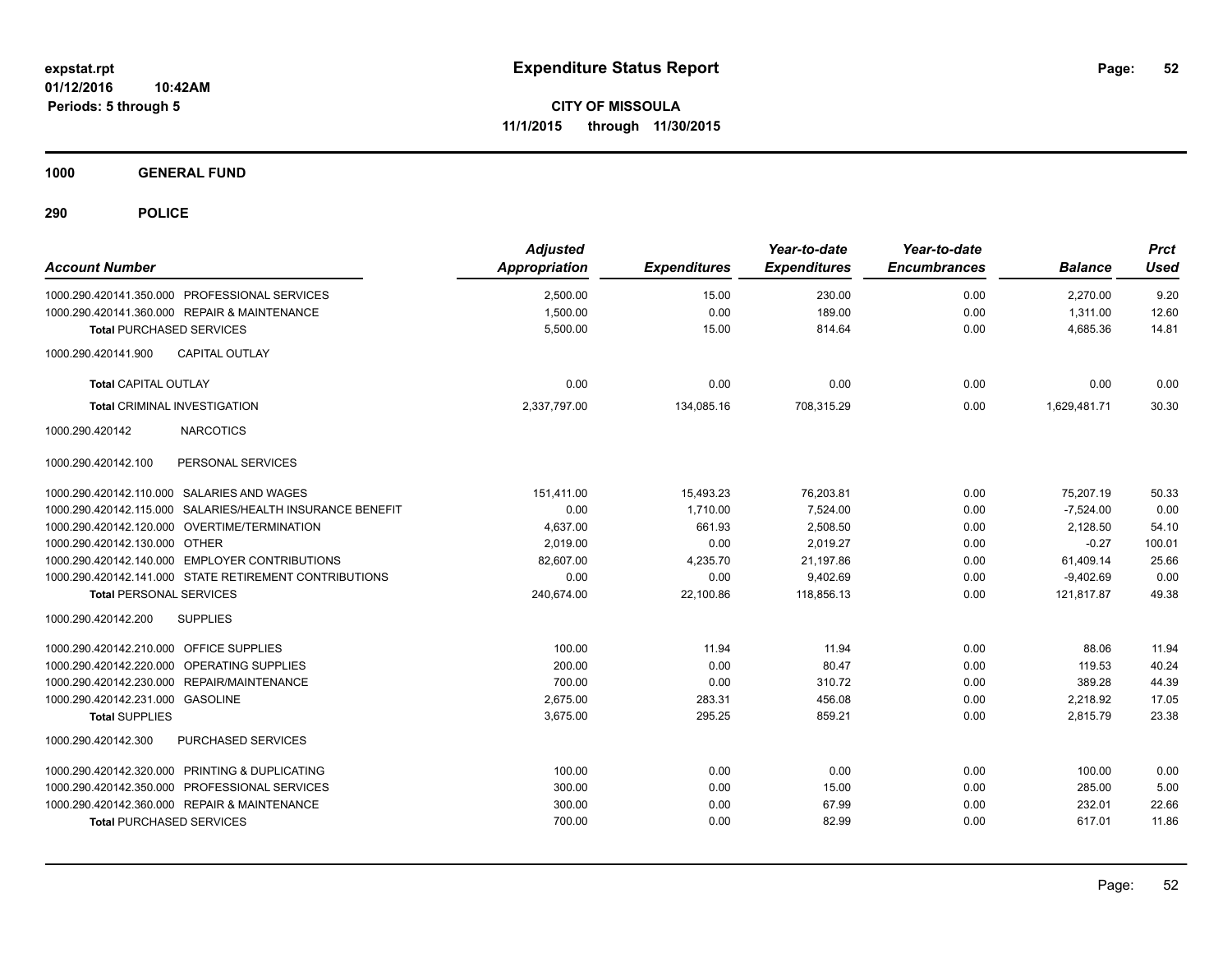**CITY OF MISSOULA 11/1/2015 through 11/30/2015**

**1000 GENERAL FUND**

| <b>Account Number</b>                   |                                                           | <b>Adjusted</b><br><b>Appropriation</b> | <b>Expenditures</b> | Year-to-date<br><b>Expenditures</b> | Year-to-date<br><b>Encumbrances</b> | <b>Balance</b> | <b>Prct</b><br>Used |
|-----------------------------------------|-----------------------------------------------------------|-----------------------------------------|---------------------|-------------------------------------|-------------------------------------|----------------|---------------------|
| <b>Total NARCOTICS</b>                  |                                                           | 245,049.00                              | 22,396.11           | 119,798.33                          | 0.00                                | 125,250.67     | 48.89               |
| 1000.290.420150                         | <b>TRAFFIC POLICING-UNIFORM</b>                           |                                         |                     |                                     |                                     |                |                     |
| 1000.290.420150.100                     | PERSONAL SERVICES                                         |                                         |                     |                                     |                                     |                |                     |
|                                         | 1000.290.420150.110.000 SALARIES AND WAGES                | 4,527,204.00                            | 300,761.70          | 1,411,211.15                        | 0.00                                | 3,115,992.85   | 31.17               |
|                                         | 1000.290.420150.115.000 SALARIES/HEALTH INSURANCE BENEFIT | 0.00                                    | 34,200.00           | 148,371.00                          | 0.00                                | $-148,371.00$  | 0.00                |
|                                         | 1000.290.420150.120.000 OVERTIME/TERMINATION              | 154,166.00                              | 13,295.69           | 65.147.81                           | 0.00                                | 89.018.19      | 42.26               |
| 1000.290.420150.122.000 COURT OVERTIME  |                                                           | 0.00                                    | 1,420.57            | 5,277.66                            | 0.00                                | $-5,277.66$    | 0.00                |
| 1000.290.420150.130.000 OTHER           |                                                           | 44,424.00                               | 0.00                | 37,812.92                           | 0.00                                | 6,611.08       | 85.12               |
|                                         | 1000.290.420150.140.000 EMPLOYER CONTRIBUTIONS            | 2,481,639.00                            | 82,677.27           | 402,627.29                          | 0.00                                | 2,079,011.71   | 16.22               |
|                                         | 1000.290.420150.141.000 STATE RETIREMENT CONTRIBUTIONS    | 0.00                                    | 0.00                | 167,933.06                          | 0.00                                | $-167,933.06$  | 0.00                |
| <b>Total PERSONAL SERVICES</b>          |                                                           | 7,207,433.00                            | 432,355.23          | 2,238,380.89                        | 0.00                                | 4,969,052.11   | 31.06               |
| 1000.290.420150.200                     | <b>SUPPLIES</b>                                           |                                         |                     |                                     |                                     |                |                     |
| 1000.290.420150.210.000 OFFICE SUPPLIES |                                                           | 1,444.00                                | 36.92               | 248.55                              | 0.00                                | 1,195.45       | 17.21               |
| 1000.290.420150.220.000                 | OPERATING SUPPLIES                                        | 9.384.00                                | 226.85              | 4,620.45                            | 0.00                                | 4.763.55       | 49.24               |
| 1000.290.420150.230.000                 | <b>REPAIR/MAINTENANCE</b>                                 | 34,284.00                               | 4,226.46            | 15,986.81                           | 0.00                                | 18,297.19      | 46.63               |
| 1000.290.420150.231.000 GASOLINE        |                                                           | 141,236.00                              | 15,992.41           | 37,801.23                           | 0.00                                | 103,434.77     | 26.76               |
| <b>Total SUPPLIES</b>                   |                                                           | 186,348.00                              | 20,482.64           | 58,657.04                           | 0.00                                | 127,690.96     | 31.48               |
| 1000.290.420150.300                     | PURCHASED SERVICES                                        |                                         |                     |                                     |                                     |                |                     |
|                                         | 1000.290.420150.320.000 PRINTING & DUPLICATING            | 5,669.00                                | 0.00                | 1,225.70                            | 0.00                                | 4,443.30       | 21.62               |
|                                         | 1000.290.420150.350.000 PROFESSIONAL SERVICES             | 4,425.00                                | 0.00                | 877.50                              | 0.00                                | 3,547.50       | 19.83               |
|                                         | 1000.290.420150.360.000 REPAIR & MAINTENANCE              | 13,630.00                               | 3,529.59            | 9,645.35                            | 0.00                                | 3,984.65       | 70.77               |
| <b>Total PURCHASED SERVICES</b>         |                                                           | 23,724.00                               | 3,529.59            | 11,748.55                           | 0.00                                | 11,975.45      | 49.52               |
| 1000.290.420150.900                     | <b>CAPITAL OUTLAY</b>                                     |                                         |                     |                                     |                                     |                |                     |
| <b>Total CAPITAL OUTLAY</b>             |                                                           | 0.00                                    | 0.00                | 0.00                                | 0.00                                | 0.00           | 0.00                |
|                                         | <b>Total TRAFFIC POLICING-UNIFORM</b>                     | 7,417,505.00                            | 456,367.46          | 2,308,786.48                        | 0.00                                | 5,108,718.52   | 31.13               |
| 1000.290.420151                         | <b>ACCIDENT INVESTIGATION</b>                             |                                         |                     |                                     |                                     |                |                     |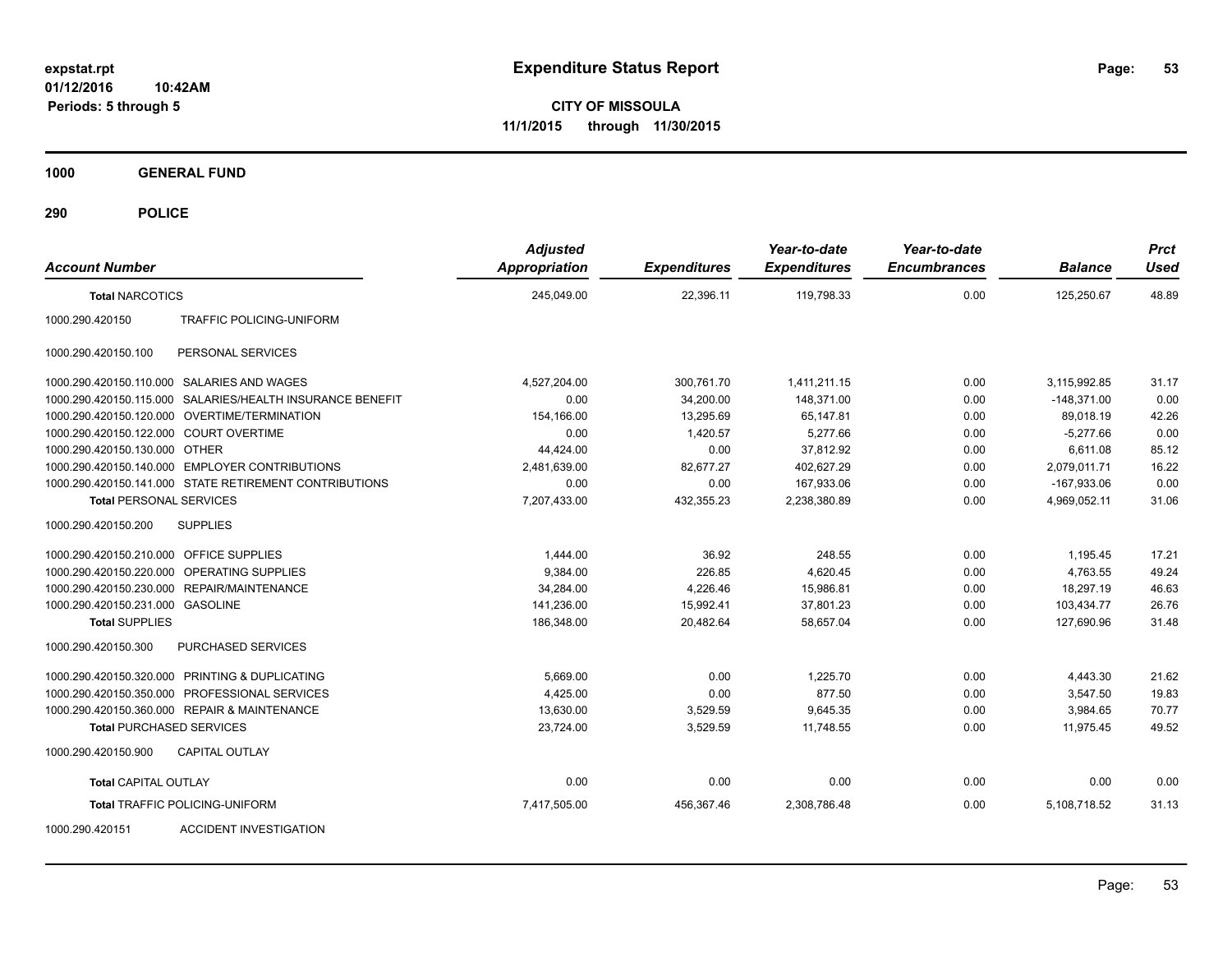**CITY OF MISSOULA 11/1/2015 through 11/30/2015**

**1000 GENERAL FUND**

**290 POLICE**

| <b>Account Number</b>                          |                                                           | <b>Adjusted</b><br><b>Appropriation</b> | <b>Expenditures</b> | Year-to-date<br><b>Expenditures</b> | Year-to-date<br><b>Encumbrances</b> | <b>Balance</b> | <b>Prct</b><br><b>Used</b> |
|------------------------------------------------|-----------------------------------------------------------|-----------------------------------------|---------------------|-------------------------------------|-------------------------------------|----------------|----------------------------|
|                                                |                                                           |                                         |                     |                                     |                                     |                |                            |
| 1000.290.420151.100                            | PERSONAL SERVICES                                         |                                         |                     |                                     |                                     |                |                            |
| 1000.290.420151.110.000 SALARIES AND WAGES     |                                                           | 458,017.00                              | 39.547.57           | 196.761.75                          | 0.00                                | 261.255.25     | 42.96                      |
|                                                | 1000.290.420151.115.000 SALARIES/HEALTH INSURANCE BENEFIT | 0.00                                    | 3,420.00            | 15,048.00                           | 0.00                                | $-15,048.00$   | 0.00                       |
| 1000.290.420151.120.000 OVERTIME/TERMINATION   |                                                           | 13,376.00                               | 948.17              | 3,968.65                            | 0.00                                | 9.407.35       | 29.67                      |
| 1000.290.420151.130.000 OTHER                  |                                                           | 3.365.00                                | 0.00                | 4.038.54                            | 0.00                                | $-673.54$      | 120.02                     |
| 1000.290.420151.140.000 EMPLOYER CONTRIBUTIONS |                                                           | 242,922.00                              | 12,744.99           | 64,841.62                           | 0.00                                | 178,080.38     | 26.69                      |
|                                                | 1000.290.420151.141.000 STATE RETIREMENT CONTRIBUTIONS    | 0.00                                    | 0.00                | 23,952.14                           | 0.00                                | $-23,952.14$   | 0.00                       |
| <b>Total PERSONAL SERVICES</b>                 |                                                           | 717,680.00                              | 56,660.73           | 308,610.70                          | 0.00                                | 409,069.30     | 43.00                      |
| 1000.290.420151.200                            | <b>SUPPLIES</b>                                           |                                         |                     |                                     |                                     |                |                            |
| 1000.290.420151.210.000 OFFICE SUPPLIES        |                                                           | 200.00                                  | 3.98                | 119.76                              | 0.00                                | 80.24          | 59.88                      |
| 1000.290.420151.220.000 OPERATING SUPPLIES     |                                                           | 2,967.00                                | 1,687.92            | 2,613.30                            | 0.00                                | 353.70         | 88.08                      |
| 1000.290.420151.230.000 REPAIR/MAINTENANCE     |                                                           | 4,151.00                                | 60.00               | 353.31                              | 0.00                                | 3,797.69       | 8.51                       |
| 1000.290.420151.231.000 GASOLINE               |                                                           | 13,423.00                               | 5,136.29            | 7,516.71                            | 0.00                                | 5,906.29       | 56.00                      |
| <b>Total SUPPLIES</b>                          |                                                           | 20,741.00                               | 6,888.19            | 10,603.08                           | 0.00                                | 10,137.92      | 51.12                      |
| 1000.290.420151.300                            | <b>PURCHASED SERVICES</b>                                 |                                         |                     |                                     |                                     |                |                            |
| 1000.290.420151.320.000 PRINTING & DUPLICATING |                                                           | 207.00                                  | 95.37               | 198.71                              | 0.00                                | 8.29           | 96.00                      |
| 1000.290.420151.350.000 PROFESSIONAL SERVICES  |                                                           | 300.00                                  | 0.00                | 0.00                                | 0.00                                | 300.00         | 0.00                       |
| 1000.290.420151.360.000 REPAIR & MAINTENANCE   |                                                           | 5.615.00                                | 182.05              | 4,073.25                            | 0.00                                | 1.541.75       | 72.54                      |
| <b>Total PURCHASED SERVICES</b>                |                                                           | 6,122.00                                | 277.42              | 4,271.96                            | 0.00                                | 1,850.04       | 69.78                      |
| 1000.290.420151.900                            | <b>CAPITAL OUTLAY</b>                                     |                                         |                     |                                     |                                     |                |                            |
| <b>Total CAPITAL OUTLAY</b>                    |                                                           | 0.00                                    | 0.00                | 0.00                                | 0.00                                | 0.00           | 0.00                       |
| <b>Total ACCIDENT INVESTIGATION</b>            |                                                           | 744,543.00                              | 63,826.34           | 323,485.74                          | 0.00                                | 421,057.26     | 43.45                      |
| 1000.290.420152                                | <b>PLANS UNIT</b>                                         |                                         |                     |                                     |                                     |                |                            |

1000.290.420152.100 PERSONAL SERVICES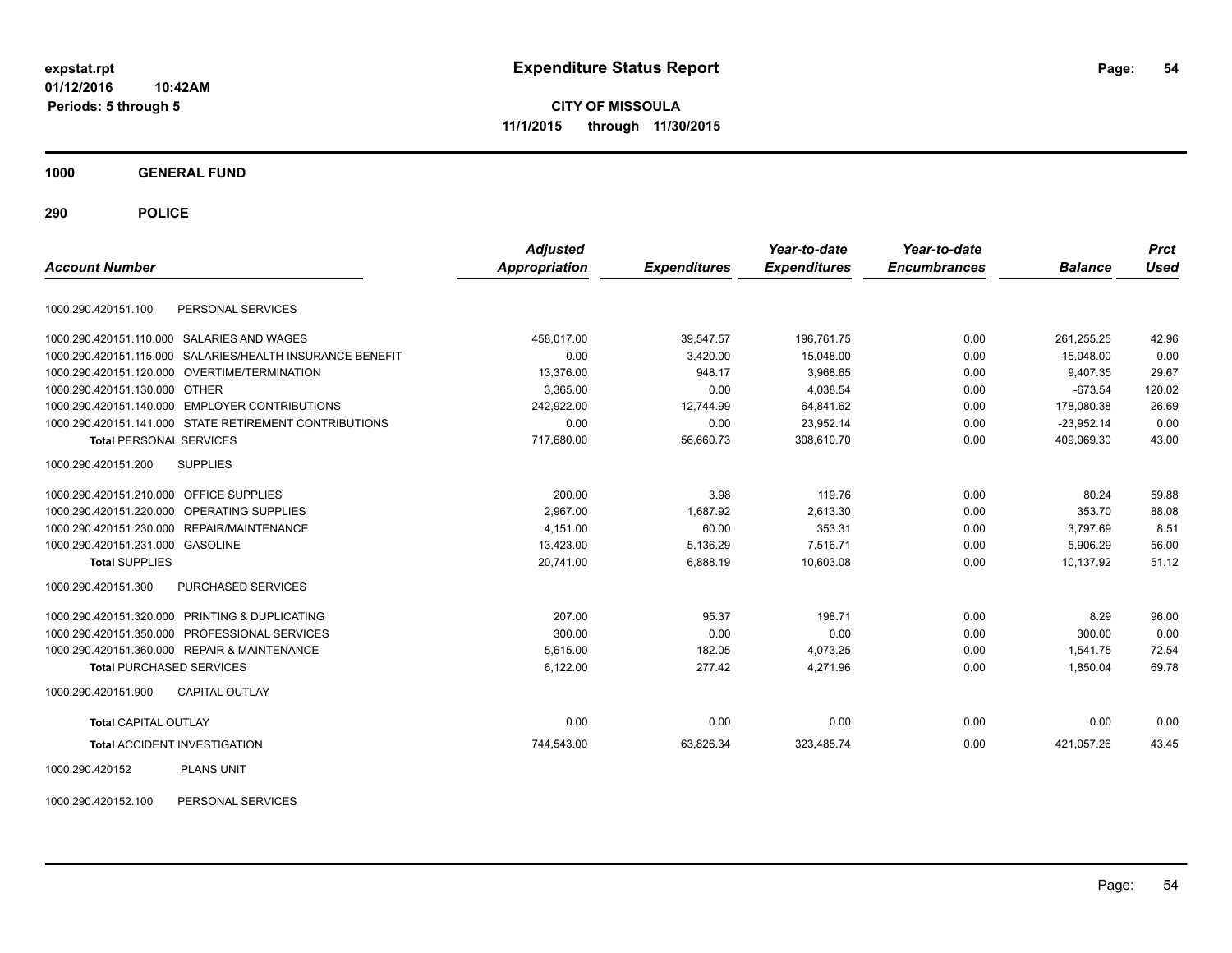**CITY OF MISSOULA 11/1/2015 through 11/30/2015**

**1000 GENERAL FUND**

| <b>Account Number</b>                   |                                                           | <b>Adjusted</b><br><b>Appropriation</b> | <b>Expenditures</b> | Year-to-date<br><b>Expenditures</b> | Year-to-date<br><b>Encumbrances</b> | <b>Balance</b> | <b>Prct</b><br><b>Used</b> |
|-----------------------------------------|-----------------------------------------------------------|-----------------------------------------|---------------------|-------------------------------------|-------------------------------------|----------------|----------------------------|
|                                         | 1000.290.420152.110.000 SALARIES AND WAGES                | 157,302.00                              | 17,096.32           | 83,480.00                           | 0.00                                | 73,822.00      | 53.07                      |
|                                         | 1000.290.420152.115.000 SALARIES/HEALTH INSURANCE BENEFIT | 0.00                                    | 1,710.00            | 7,524.00                            | 0.00                                | $-7,524.00$    | 0.00                       |
|                                         | 1000.290.420152.120.000 OVERTIME/TERMINATION              | 0.00                                    | 368.07              | 541.47                              | 0.00                                | $-541.47$      | 0.00                       |
| 1000.290.420152.122.000 COURT OVERTIME  |                                                           | 2,675.00                                | 0.00                | 0.00                                | 0.00                                | 2,675.00       | 0.00                       |
| 1000.290.420152.130.000 OTHER           |                                                           | 0.00                                    | 0.00                | 2.019.27                            | 0.00                                | $-2.019.27$    | 0.00                       |
|                                         | 1000.290.420152.140.000 EMPLOYER CONTRIBUTIONS            | 2,019.00                                | 4,503.90            | 22,403.61                           | 0.00                                | $-20,384.61$   | 1,109.64                   |
|                                         | 1000.290.420152.141.000 STATE RETIREMENT CONTRIBUTIONS    | 85,477.00                               | 0.00                | 10,182.41                           | 0.00                                | 75,294.59      | 11.91                      |
| <b>Total PERSONAL SERVICES</b>          |                                                           | 247,473.00                              | 23,678.29           | 126,150.76                          | 0.00                                | 121,322.24     | 50.98                      |
| 1000.290.420152.200                     | <b>SUPPLIES</b>                                           |                                         |                     |                                     |                                     |                |                            |
| 1000.290.420152.210.000 OFFICE SUPPLIES |                                                           | 200.00                                  | 0.00                | 0.00                                | 0.00                                | 200.00         | 0.00                       |
|                                         | 1000.290.420152.220.000 OPERATING SUPPLIES                | 2,000.00                                | 0.00                | 0.00                                | 0.00                                | 2,000.00       | 0.00                       |
| <b>Total SUPPLIES</b>                   |                                                           | 2,200.00                                | 0.00                | 0.00                                | 0.00                                | 2,200.00       | 0.00                       |
| 1000.290.420152.300                     | <b>PURCHASED SERVICES</b>                                 |                                         |                     |                                     |                                     |                |                            |
|                                         | 1000.290.420152.320.000 PRINTING & DUPLICATING            | 200.00                                  | 0.00                | 0.00                                | 0.00                                | 200.00         | 0.00                       |
|                                         | 1000.290.420152.350.000 PROFESSIONAL SERVICES             | 150.00                                  | 0.00                | 0.00                                | 0.00                                | 150.00         | 0.00                       |
|                                         | 1000.290.420152.360.000 REPAIR & MAINTENANCE              | 500.00                                  | 0.00                | 0.00                                | 0.00                                | 500.00         | 0.00                       |
| <b>Total PURCHASED SERVICES</b>         |                                                           | 850.00                                  | 0.00                | 0.00                                | 0.00                                | 850.00         | 0.00                       |
| <b>Total PLANS UNIT</b>                 |                                                           | 250,523.00                              | 23,678.29           | 126,150.76                          | 0.00                                | 124,372.24     | 50.35                      |
| 1000.290.420153                         | <b>COMMUNITY RESOURCE</b>                                 |                                         |                     |                                     |                                     |                |                            |
| 1000.290.420153.100                     | PERSONAL SERVICES                                         |                                         |                     |                                     |                                     |                |                            |
|                                         | 1000.290.420153.110.000 CRO/SALARIES AND WAGES            | 681,961.00                              | 39,722.90           | 191,783.15                          | 0.00                                | 490,177.85     | 28.12                      |
| 1000.290.420153.115.000                 | SALARIES/HEALTH INSURANCE BENEFIT                         | 0.00                                    | 3.990.00            | 17,043.00                           | 0.00                                | $-17.043.00$   | 0.00                       |
|                                         | 1000.290.420153.120.000 OVERTIME/TERMINATION              | 3,567.00                                | 617.74              | 2,095.00                            | 0.00                                | 1,472.00       | 58.73                      |
| 1000.290.420153.130.000 OTHER           |                                                           | 3,365.00                                | 0.00                | 4.711.63                            | 0.00                                | $-1,346.63$    | 140.02                     |
|                                         | 1000.290.420153.140.000 EMPLOYER CONTRIBUTIONS            | 365,997.00                              | 11,428.07           | 58,825.47                           | 0.00                                | 307,171.53     | 16.07                      |
|                                         | 1000.290.420153.141.000 STATE RETIREMENT CONTRIBUTIONS    | 0.00                                    | 0.00                | 22,839.19                           | 0.00                                | $-22,839.19$   | 0.00                       |
| <b>Total PERSONAL SERVICES</b>          |                                                           | 1,054,890.00                            | 55,758.71           | 297,297.44                          | 0.00                                | 757,592.56     | 28.18                      |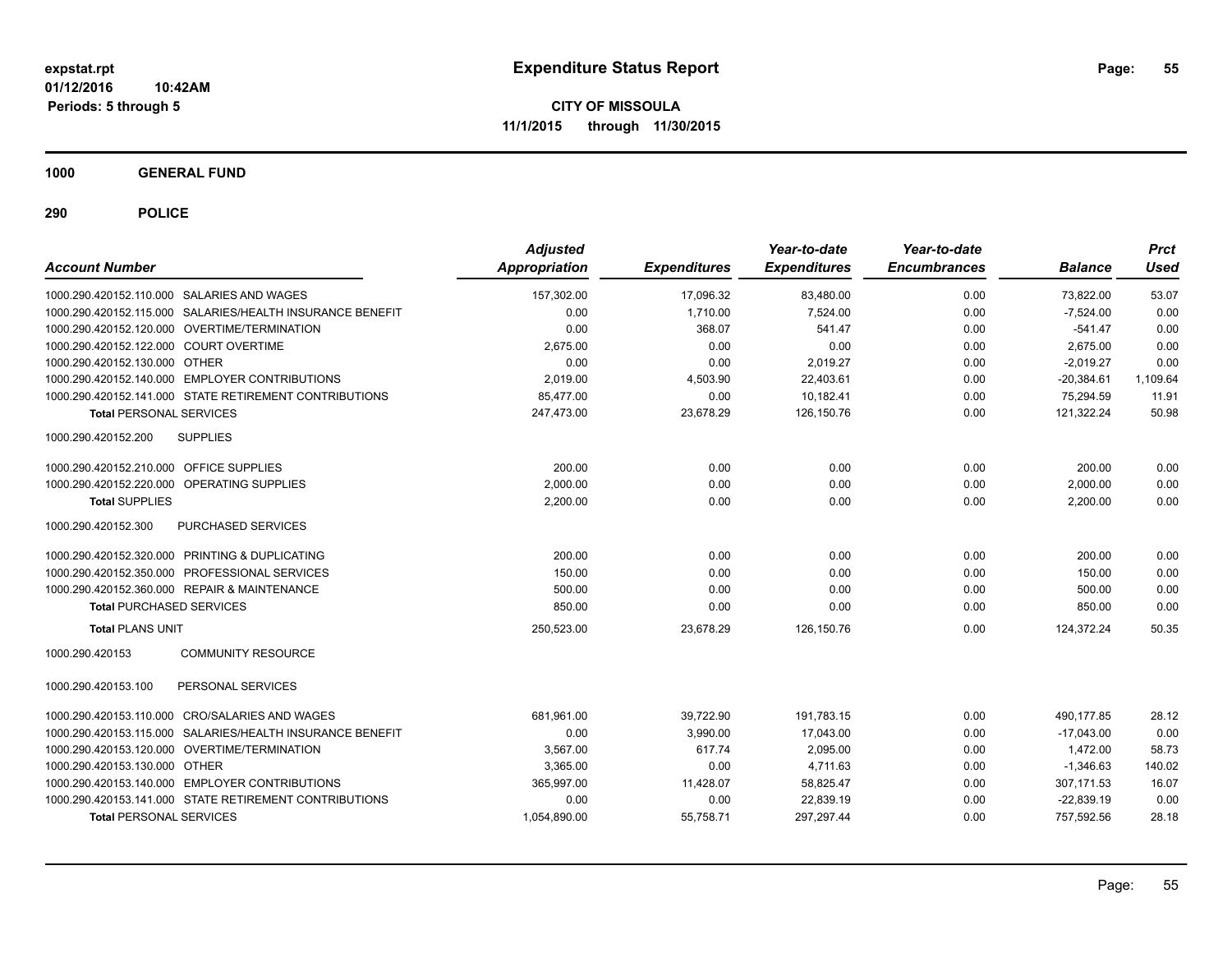**CITY OF MISSOULA 11/1/2015 through 11/30/2015**

**1000 GENERAL FUND**

| <b>Account Number</b>                          | <b>Adjusted</b><br>Appropriation | <b>Expenditures</b> | Year-to-date<br><b>Expenditures</b> | Year-to-date<br><b>Encumbrances</b> | <b>Balance</b> | <b>Prct</b><br><b>Used</b> |
|------------------------------------------------|----------------------------------|---------------------|-------------------------------------|-------------------------------------|----------------|----------------------------|
| <b>SUPPLIES</b><br>1000.290.420153.200         |                                  |                     |                                     |                                     |                |                            |
| 1000.290.420153.210.000 OFFICE SUPPLIES        | 1,340.00                         | 3.98                | 3.98                                | 0.00                                | 1,336.02       | 0.30                       |
| 1000.290.420153.220.000 OPERATING SUPPLIES     | 3.500.00                         | 0.00                | 317.15                              | 0.00                                | 3.182.85       | 9.06                       |
| 1000.290.420153.230.000 REPAIR/MAINTENANCE     | 1.100.00                         | 0.00                | 0.00                                | 0.00                                | 1.100.00       | 0.00                       |
| 1000.290.420153.231.000 GASOLINE               | 3,561.00                         | 0.00                | 0.00                                | 0.00                                | 3,561.00       | 0.00                       |
| <b>Total SUPPLIES</b>                          | 9,501.00                         | 3.98                | 321.13                              | 0.00                                | 9,179.87       | 3.38                       |
| 1000.290.420153.300<br>PURCHASED SERVICES      |                                  |                     |                                     |                                     |                |                            |
| 1000.290.420153.320.000 PRINTING & DUPLICATING | 580.00                           | 0.00                | 0.00                                | 0.00                                | 580.00         | 0.00                       |
| 1000.290.420153.360.000 REPAIR & MAINTENANCE   | 500.00                           | 0.00                | 0.00                                | 0.00                                | 500.00         | 0.00                       |
| <b>Total PURCHASED SERVICES</b>                | 1.080.00                         | 0.00                | 0.00                                | 0.00                                | 1,080.00       | 0.00                       |
| 1000.290.420153.900<br><b>CAPITAL OUTLAY</b>   |                                  |                     |                                     |                                     |                |                            |
| <b>Total CAPITAL OUTLAY</b>                    | 0.00                             | 0.00                | 0.00                                | 0.00                                | 0.00           | 0.00                       |
| <b>Total COMMUNITY RESOURCE</b>                | 1,065,471.00                     | 55,762.69           | 297,618.57                          | 0.00                                | 767,852.43     | 27.93                      |
| ABANDONED VEHICLE PROGRAM<br>1000.290.420154   |                                  |                     |                                     |                                     |                |                            |
| 1000.290.420154.100<br>PERSONAL SERVICES       |                                  |                     |                                     |                                     |                |                            |
| 1000.290.420154.110.000 SALARIES AND WAGES     | 37,276.00                        | 2,882.21            | 14,053.51                           | 0.00                                | 23,222.49      | 37.70                      |
| 1000.290.420154.120.000 OVERTIME/TERMINATION   | 892.00                           | 15.58               | 15.58                               | 0.00                                | 876.42         | 1.75                       |
| 1000.290.420154.140.000 EMPLOYER CONTRIBUTIONS | 15,830.00                        | 1,272.65            | 6,908.73                            | 0.00                                | 8,921.27       | 43.64                      |
| <b>Total PERSONAL SERVICES</b>                 | 53,998.00                        | 4,170.44            | 20,977.82                           | 0.00                                | 33,020.18      | 38.85                      |
| 1000.290.420154.200<br><b>SUPPLIES</b>         |                                  |                     |                                     |                                     |                |                            |
| 1000.290.420154.210.000 OFFICE SUPPLIES        | 240.00                           | 0.00                | 9.29                                | 0.00                                | 230.71         | 3.87                       |
| 1000.290.420154.220.000 OPERATING SUPPLIES     | 400.00                           | 43.53               | 149.18                              | 0.00                                | 250.82         | 37.30                      |
| <b>Total SUPPLIES</b>                          | 640.00                           | 43.53               | 158.47                              | 0.00                                | 481.53         | 24.76                      |
| PURCHASED SERVICES<br>1000.290.420154.300      |                                  |                     |                                     |                                     |                |                            |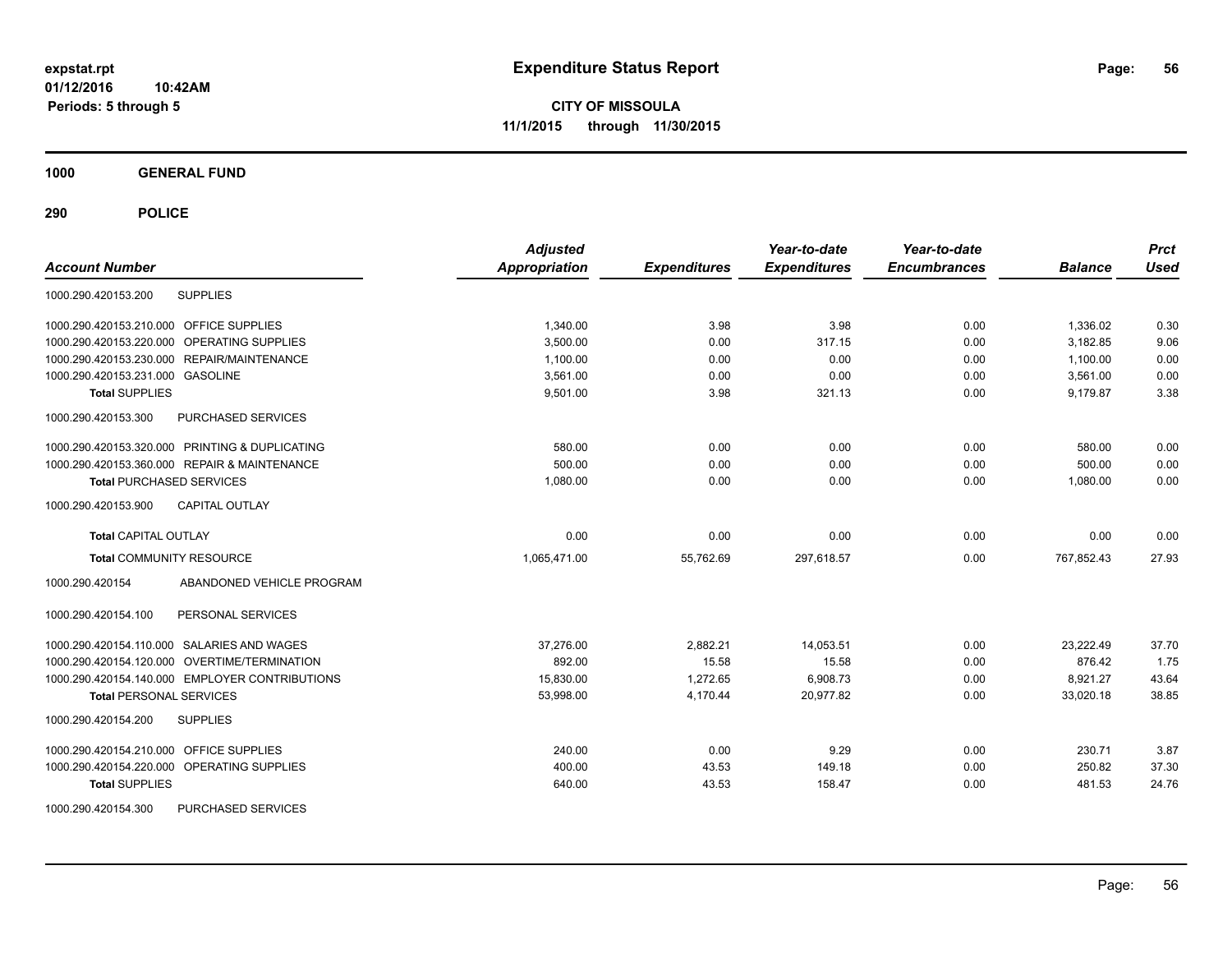**1000 GENERAL FUND**

**290 POLICE**

| <b>Account Number</b>                                   | <b>Adjusted</b><br>Appropriation | <b>Expenditures</b> | Year-to-date<br><b>Expenditures</b> | Year-to-date<br><b>Encumbrances</b> | <b>Balance</b> | <b>Prct</b><br><b>Used</b> |
|---------------------------------------------------------|----------------------------------|---------------------|-------------------------------------|-------------------------------------|----------------|----------------------------|
| 1000.290.420154.310.000 COMMUNICATIONS                  | 2,484.00                         | 0.00                | 168.48                              | 0.00                                | 2,315.52       | 6.78                       |
| 1000.290.420154.320.000 PRINTING & DUPLICATING          | 768.00                           | 122.33              | 335.91                              | 0.00                                | 432.09         | 43.74                      |
| 1000.290.420154.330.000 PUBLICITY, SUBSCRIPTIONS & DUES | 2,400.00                         | 141.00              | 141.00                              | 0.00                                | 2.259.00       | 5.88                       |
| 1000.290.420154.350.000 PROFESSIONAL SERVICES           | 12,429.00                        | 0.00                | 27.00                               | 0.00                                | 12,402.00      | 0.22                       |
| 1000.290.420154.350.011 PROFESSIONAL SERVICES           | 0.00                             | 232.50              | 942.50                              | 0.00                                | $-942.50$      | 0.00                       |
| 1000.290.420154.350.012 PROFESSIONAL SERVICES           | 0.00                             | 500.00              | 2,000.00                            | 0.00                                | $-2,000.00$    | 0.00                       |
| <b>Total PURCHASED SERVICES</b>                         | 18,081.00                        | 995.83              | 3,614.89                            | 0.00                                | 14,466.11      | 19.99                      |
| <b>Total ABANDONED VEHICLE PROGRAM</b>                  | 72,719.00                        | 5,209.80            | 24,751.18                           | 0.00                                | 47.967.82      | 34.04                      |
| <b>COMMUNICATIONS</b><br>1000.290.420160                |                                  |                     |                                     |                                     |                |                            |
| PERSONAL SERVICES<br>1000.290.420160.100                |                                  |                     |                                     |                                     |                |                            |
| 1000.290.420160.110.000 SALARIES AND WAGES              | 306,001.00                       | 16,510.63           | 91,469.53                           | 0.00                                | 214.531.47     | 29.89                      |
| 1000.290.420160.120.000 OVERTIME/TERMINATION            | 8,917.00                         | 1,744.06            | 3,773.58                            | 0.00                                | 5,143.42       | 42.32                      |
| 1000.290.420160.140.000 EMPLOYER CONTRIBUTIONS          | 118,937.00                       | 7,762.63            | 39,577.65                           | 0.00                                | 79,359.35      | 33.28                      |
| <b>Total PERSONAL SERVICES</b>                          | 433,855.00                       | 26,017.32           | 134,820.76                          | 0.00                                | 299,034.24     | 31.08                      |
| <b>SUPPLIES</b><br>1000.290.420160.200                  |                                  |                     |                                     |                                     |                |                            |
| 1000.290.420160.210.000 OFFICE SUPPLIES                 | 400.00                           | 0.00                | 39.89                               | 0.00                                | 360.11         | 9.97                       |
| 1000.290.420160.220.000 OPERATING SUPPLIES              | 800.00                           | 674.00              | 810.99                              | 0.00                                | $-10.99$       | 101.37                     |
| <b>Total SUPPLIES</b>                                   | 1,200.00                         | 674.00              | 850.88                              | 0.00                                | 349.12         | 70.91                      |
| PURCHASED SERVICES<br>1000.290.420160.300               |                                  |                     |                                     |                                     |                |                            |
| 1000.290.420160.310.000 COMMUNICATIONS                  | 6.700.00                         | 0.00                | 11.942.75                           | 0.00                                | $-5.242.75$    | 178.25                     |
| 1000.290.420160.320.000 PRINTING & DUPLICATING          | 150.00                           | 0.00                | 39.71                               | 0.00                                | 110.29         | 26.47                      |
| <b>Total PURCHASED SERVICES</b>                         | 6,850.00                         | 0.00                | 11,982.46                           | 0.00                                | $-5,132.46$    | 174.93                     |
| <b>Total COMMUNICATIONS</b>                             | 441,905.00                       | 26,691.32           | 147,654.10                          | 0.00                                | 294,250.90     | 33.41                      |
| <b>RECORDS</b><br>1000.290.420170                       |                                  |                     |                                     |                                     |                |                            |

1000.290.420170.100 PERSONAL SERVICES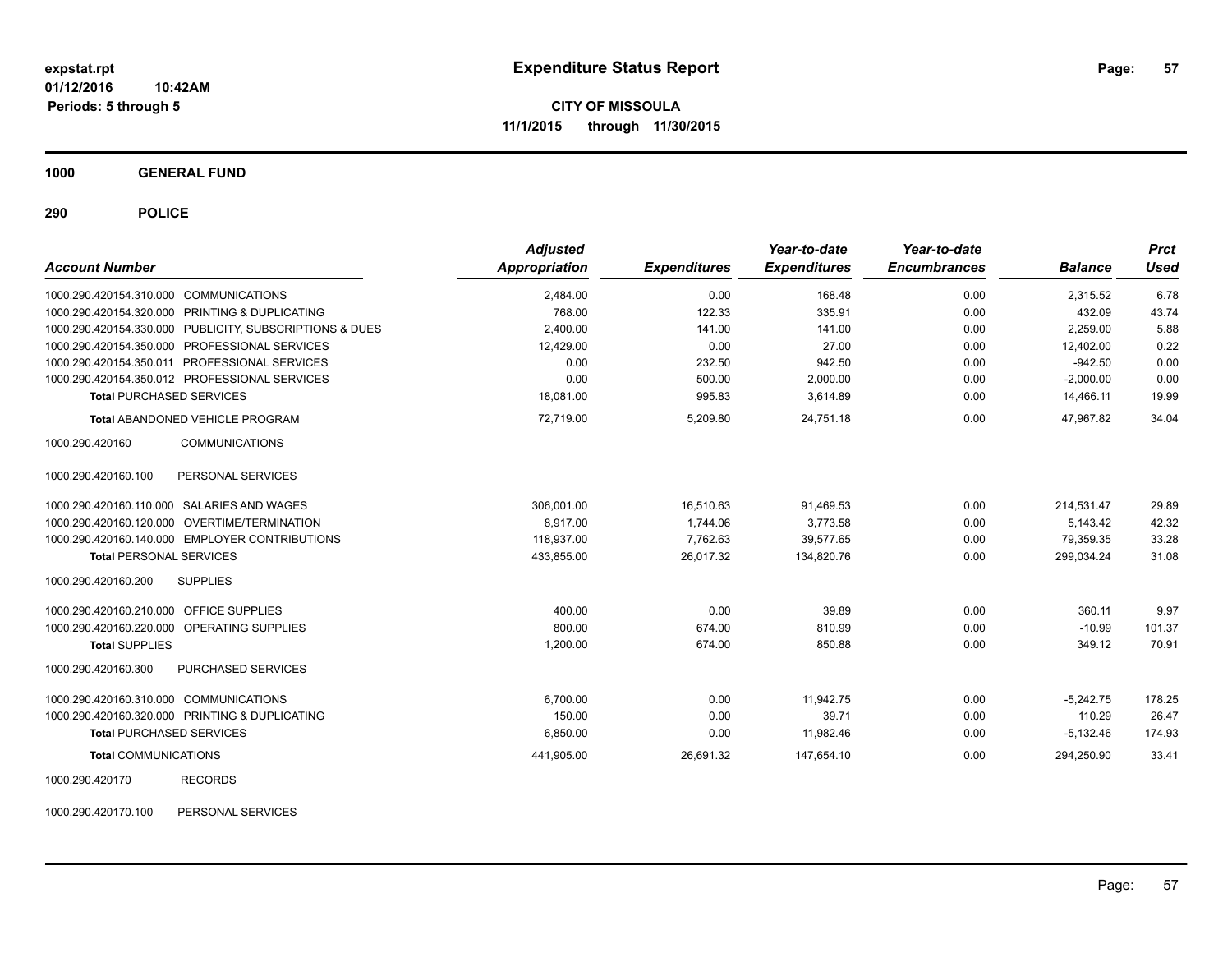**1000 GENERAL FUND**

| <b>Account Number</b>                          | <b>Adjusted</b><br>Appropriation | <b>Expenditures</b> | Year-to-date<br><b>Expenditures</b> | Year-to-date<br><b>Encumbrances</b> | <b>Balance</b> | <b>Prct</b><br><b>Used</b> |
|------------------------------------------------|----------------------------------|---------------------|-------------------------------------|-------------------------------------|----------------|----------------------------|
| 1000.290.420170.110.000 SALARIES AND WAGES     | 158,592.00                       | 7,637.19            | 37,392.96                           | 0.00                                | 121,199.04     | 23.58                      |
| 1000.290.420170.120.000 OVERTIME/TERMINATION   | 713.00                           | 93.71               | 1,419.67                            | 0.00                                | $-706.67$      | 199.11                     |
| 1000.290.420170.140.000 EMPLOYER CONTRIBUTIONS | 64,315.00                        | 3,636.38            | 20,068.13                           | 0.00                                | 44,246.87      | 31.20                      |
| <b>Total PERSONAL SERVICES</b>                 | 223,620.00                       | 11,367.28           | 58,880.76                           | 0.00                                | 164,739.24     | 26.33                      |
| <b>SUPPLIES</b><br>1000.290.420170.200         |                                  |                     |                                     |                                     |                |                            |
| 1000.290.420170.210.000 OFFICE SUPPLIES        | 800.00                           | 16.94               | 141.68                              | 0.00                                | 658.32         | 17.71                      |
| 1000.290.420170.220.000 OPERATING SUPPLIES     | 850.00                           | 0.00                | 99.75                               | 0.00                                | 750.25         | 11.74                      |
| <b>Total SUPPLIES</b>                          | 1,650.00                         | 16.94               | 241.43                              | 0.00                                | 1,408.57       | 14.63                      |
| 1000.290.420170.300<br>PURCHASED SERVICES      |                                  |                     |                                     |                                     |                |                            |
| <b>Total PURCHASED SERVICES</b>                | 0.00                             | 0.00                | 0.00                                | 0.00                                | 0.00           | 0.00                       |
| <b>FIXED CHARGES</b><br>1000.290.420170.500    |                                  |                     |                                     |                                     |                |                            |
| <b>Total FIXED CHARGES</b>                     | 0.00                             | 0.00                | 0.00                                | 0.00                                | 0.00           | 0.00                       |
| 1000.290.420170.900<br>CAPITAL OUTLAY          |                                  |                     |                                     |                                     |                |                            |
| <b>Total CAPITAL OUTLAY</b>                    | 0.00                             | 0.00                | 0.00                                | 0.00                                | 0.00           | 0.00                       |
| <b>Total RECORDS</b>                           | 225,270.00                       | 11,384.22           | 59,122.19                           | 0.00                                | 166,147.81     | 26.25                      |
| <b>EVIDENCE</b><br>1000.290.420182             |                                  |                     |                                     |                                     |                |                            |
| PERSONAL SERVICES<br>1000.290.420182.100       |                                  |                     |                                     |                                     |                |                            |
| 1000.290.420182.110.000 SALARIES AND WAGES     | 72,905.00                        | 8,709.52            | 42,634.08                           | 0.00                                | 30,270.92      | 58.48                      |
| 1000.290.420182.120.000 OVERTIME/TERMINATION   | 2.229.00                         | 242.25              | 982.68                              | 0.00                                | 1.246.32       | 44.09                      |
| 1000.290.420182.140.000 EMPLOYER CONTRIBUTIONS | 31,402.00                        | 3,847.82            | 20,138.44                           | 0.00                                | 11,263.56      | 64.13                      |
| <b>Total PERSONAL SERVICES</b>                 | 106,536.00                       | 12,799.59           | 63,755.20                           | 0.00                                | 42,780.80      | 59.84                      |
| <b>SUPPLIES</b><br>1000.290.420182.200         |                                  |                     |                                     |                                     |                |                            |
| 1000.290.420182.210.000 OFFICE SUPPLIES        | 800.00                           | 3.98                | 3.98                                | 0.00                                | 796.02         | 0.50                       |
| 1000.290.420182.220.000 OPERATING SUPPLIES     | 5,800.00                         | 792.61              | 6,115.05                            | 0.00                                | $-315.05$      | 105.43                     |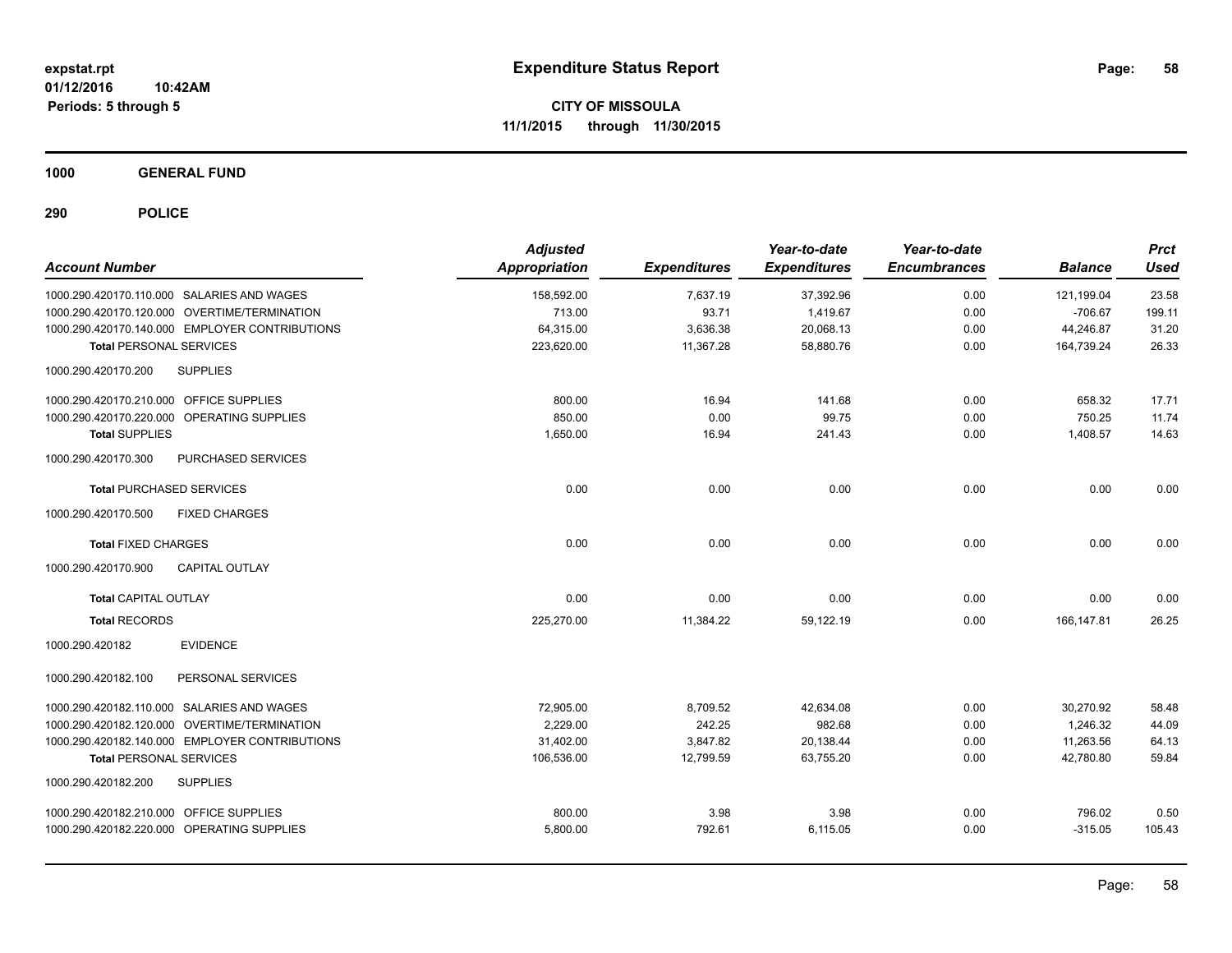**1000 GENERAL FUND**

| <b>Account Number</b>                          | <b>Adjusted</b><br>Appropriation | <b>Expenditures</b> | Year-to-date<br><b>Expenditures</b> | Year-to-date<br><b>Encumbrances</b> | <b>Balance</b> | <b>Prct</b><br><b>Used</b> |
|------------------------------------------------|----------------------------------|---------------------|-------------------------------------|-------------------------------------|----------------|----------------------------|
| 1000.290.420182.230.000 REPAIR/MAINTENANCE     | 500.00                           | 0.00                | 51.64                               | 0.00                                | 448.36         | 10.33                      |
| 1000.290.420182.231.000 GASOLINE               | 479.00                           | 107.25              | 279.96                              | 0.00                                | 199.04         | 58.45                      |
| <b>Total SUPPLIES</b>                          | 7,579.00                         | 903.84              | 6,450.63                            | 0.00                                | 1,128.37       | 85.11                      |
| 1000.290.420182.300<br>PURCHASED SERVICES      |                                  |                     |                                     |                                     |                |                            |
| 1000.290.420182.310.000 COMMUNICATIONS         | 300.00                           | 0.00                | 0.00                                | 0.00                                | 300.00         | 0.00                       |
| 1000.290.420182.320.000 PRINTING & DUPLICATING | 1,000.00                         | 0.00                | 0.00                                | 0.00                                | 1,000.00       | 0.00                       |
| 1000.290.420182.350.000 PROFESSIONAL SERVICES  | 34,700.00                        | 762.00              | 10,090.81                           | 0.00                                | 24,609.19      | 29.08                      |
| 1000.290.420182.360.000 REPAIR & MAINTENANCE   | 150.00                           | 0.00                | 0.00                                | 0.00                                | 150.00         | 0.00                       |
| <b>Total PURCHASED SERVICES</b>                | 36,150.00                        | 762.00              | 10,090.81                           | 0.00                                | 26,059.19      | 27.91                      |
| 1000.290.420182.500<br><b>FIXED CHARGES</b>    |                                  |                     |                                     |                                     |                |                            |
| 1000.290.420182.500.000 FIXED CHARGES          | 650.00                           | 0.00                | 0.00                                | 0.00                                | 650.00         | 0.00                       |
| <b>Total FIXED CHARGES</b>                     | 650.00                           | 0.00                | 0.00                                | 0.00                                | 650.00         | 0.00                       |
| <b>Total EVIDENCE</b>                          | 150,915.00                       | 14,465.43           | 80,296.64                           | 0.00                                | 70.618.36      | 53.21                      |
| 1000.290.420185<br><b>SPECIAL TEAMS</b>        |                                  |                     |                                     |                                     |                |                            |
| 1000.290.420185.100<br>PERSONAL SERVICES       |                                  |                     |                                     |                                     |                |                            |
| <b>Total PERSONAL SERVICES</b>                 | 0.00                             | 0.00                | 0.00                                | 0.00                                | 0.00           | 0.00                       |
| <b>SUPPLIES</b><br>1000.290.420185.200         |                                  |                     |                                     |                                     |                |                            |
| 1000.290.420185.220.000 OPERATING SUPPLIES     | 6,325.00                         | 466.68              | 1,558.93                            | 0.00                                | 4,766.07       | 24.65                      |
| 1000.290.420185.230.000 REPAIR/MAINTENANCE     | 200.00                           | 9.50                | 31.68                               | 0.00                                | 168.32         | 15.84                      |
| 1000.290.420185.231.000 GASOLINE               | 239.00                           | 72.41               | 103.13                              | 0.00                                | 135.87         | 43.15                      |
| <b>Total SUPPLIES</b>                          | 6,764.00                         | 548.59              | 1,693.74                            | 0.00                                | 5,070.26       | 25.04                      |
| PURCHASED SERVICES<br>1000.290.420185.300      |                                  |                     |                                     |                                     |                |                            |
| 1000.290.420185.350.000 PROFESSIONAL SERVICES  | 175.00                           | 0.00                | 0.00                                | 0.00                                | 175.00         | 0.00                       |
| 1000.290.420185.360.000 REPAIR & MAINTENANCE   | 350.00                           | 0.00                | 0.00                                | 0.00                                | 350.00         | 0.00                       |
| <b>Total PURCHASED SERVICES</b>                | 525.00                           | 0.00                | 0.00                                | 0.00                                | 525.00         | 0.00                       |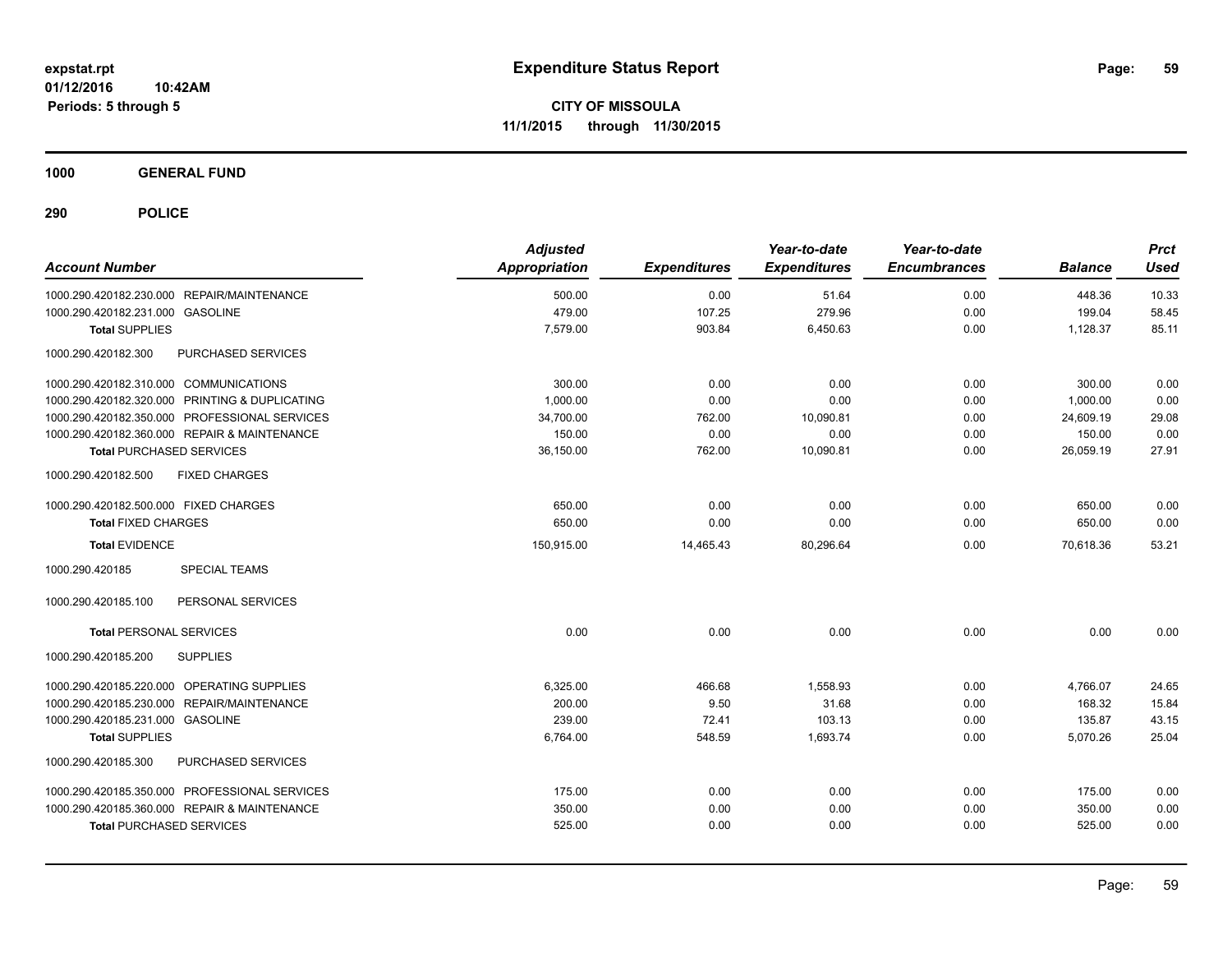**CITY OF MISSOULA 11/1/2015 through 11/30/2015**

**1000 GENERAL FUND**

| <b>Account Number</b>         |                                     | <b>Adjusted</b><br><b>Appropriation</b> | <b>Expenditures</b> | Year-to-date<br><b>Expenditures</b> | Year-to-date<br><b>Encumbrances</b> | <b>Balance</b> | <b>Prct</b><br><b>Used</b> |
|-------------------------------|-------------------------------------|-----------------------------------------|---------------------|-------------------------------------|-------------------------------------|----------------|----------------------------|
| <b>Total SPECIAL TEAMS</b>    |                                     | 7,289.00                                | 548.59              | 1,693.74                            | 0.00                                | 5,595.26       | 23.24                      |
| 1000.290.420199               | CONTINGENCY-NEW AWARD FUNDING       |                                         |                     |                                     |                                     |                |                            |
| 1000.290.420199.100           | PERSONAL SERVICES                   |                                         |                     |                                     |                                     |                |                            |
|                               | <b>Total PERSONAL SERVICES</b>      | 0.00                                    | 0.00                | 0.00                                | 0.00                                | 0.00           | 0.00                       |
| 1000.290.420199.200           | <b>SUPPLIES</b>                     |                                         |                     |                                     |                                     |                |                            |
| <b>Total SUPPLIES</b>         |                                     | 0.00                                    | 0.00                | 0.00                                | 0.00                                | 0.00           | 0.00                       |
| 1000.290.420199.300           | PURCHASED SERVICES                  |                                         |                     |                                     |                                     |                |                            |
|                               | <b>Total PURCHASED SERVICES</b>     | 0.00                                    | 0.00                | 0.00                                | 0.00                                | 0.00           | 0.00                       |
| 1000.290.420199.900           | <b>CAPITAL OUTLAY</b>               |                                         |                     |                                     |                                     |                |                            |
|                               | Total CONTINGENCY-NEW AWARD FUNDING | 0.00                                    | 0.00                | 0.00                                | 0.00                                | 0.00           | 0.00                       |
| 1000.290.420256               | *** Title Not Found ***             |                                         |                     |                                     |                                     |                |                            |
| 1000.290.420256.100           | PERSONAL SERVICES                   |                                         |                     |                                     |                                     |                |                            |
| Total *** Title Not Found *** |                                     | 0.00                                    | 0.00                | 0.00                                | 0.00                                | 0.00           | 0.00                       |
| <b>Total POLICE</b>           |                                     | 14,475,954.00                           | 905,926.49          | 4,828,729.76                        | 0.00                                | 9,647,224.24   | 33.36                      |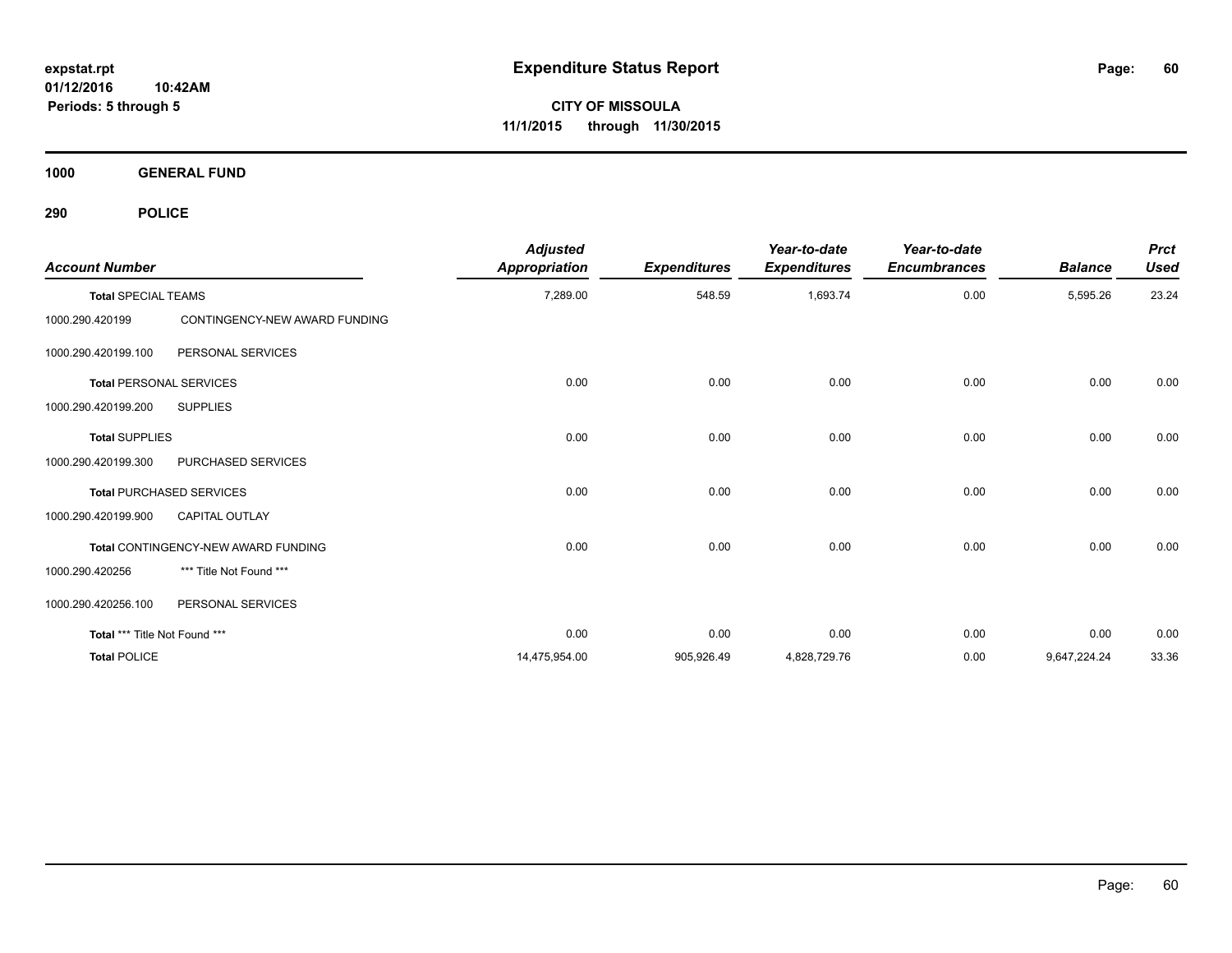**CITY OF MISSOULA 11/1/2015 through 11/30/2015**

**1000 GENERAL FUND**

| <b>Account Number</b>                   |                                                           | <b>Adjusted</b><br><b>Appropriation</b> | <b>Expenditures</b> | Year-to-date<br><b>Expenditures</b> | Year-to-date<br><b>Encumbrances</b> | <b>Balance</b> | <b>Prct</b><br><b>Used</b> |
|-----------------------------------------|-----------------------------------------------------------|-----------------------------------------|---------------------|-------------------------------------|-------------------------------------|----------------|----------------------------|
| 1000.300.420410                         | <b>ADMINISTRATION</b>                                     |                                         |                     |                                     |                                     |                |                            |
| 1000.300.420410.100                     | PERSONAL SERVICES                                         |                                         |                     |                                     |                                     |                |                            |
|                                         | 1000.300.420410.110.000 SALARIES AND WAGES                | 441,354.00                              | 32,109.89           | 157,386.01                          | 0.00                                | 283,967.99     | 35.66                      |
|                                         | 1000.300.420410.115.000 SALARIES/HEALTH INSURANCE BENEFIT | 0.00                                    | 1,710.00            | 7,524.00                            | 0.00                                | $-7,524.00$    | 0.00                       |
|                                         | 1000.300.420410.140.000 EMPLOYER CONTRIBUTIONS            | 105,401.00                              | 9,363.89            | 48.027.49                           | 0.00                                | 57.373.51      | 45.57                      |
|                                         | 1000.300.420410.141.000 STATE RETIREMENT CONTRIBUTIONS    | 120,013.00                              | 0.00                | 13,358.15                           | 0.00                                | 106,654.85     | 11.13                      |
| <b>Total PERSONAL SERVICES</b>          |                                                           | 666,768.00                              | 43,183.78           | 226,295.65                          | 0.00                                | 440,472.35     | 33.94                      |
| 1000.300.420410.200                     | <b>SUPPLIES</b>                                           |                                         |                     |                                     |                                     |                |                            |
| 1000.300.420410.210.000 OFFICE SUPPLIES |                                                           | 8,471.00                                | 245.05              | 2,320.87                            | 0.00                                | 6,150.13       | 27.40                      |
|                                         | 1000.300.420410.220.000 OPERATING SUPPLIES                | 2,822.00                                | 0.00                | 237.48                              | 0.00                                | 2,584.52       | 8.42                       |
|                                         | 1000.300.420410.230.000 REPAIR/MAINTENANCE                | 300.00                                  | 0.00                | 0.00                                | 0.00                                | 300.00         | 0.00                       |
| 1000.300.420410.240.000 OTHER SUPPLIES  |                                                           | 2.848.00                                | 0.00                | 0.00                                | 0.00                                | 2,848.00       | 0.00                       |
| <b>Total SUPPLIES</b>                   |                                                           | 14,441.00                               | 245.05              | 2,558.35                            | 0.00                                | 11,882.65      | 17.72                      |
| 1000.300.420410.300                     | <b>PURCHASED SERVICES</b>                                 |                                         |                     |                                     |                                     |                |                            |
| 1000.300.420410.310.000                 | <b>COMMUNICATIONS</b>                                     | 577.00                                  | 58.04               | 106.83                              | 0.00                                | 470.17         | 18.51                      |
|                                         | 1000.300.420410.320.000 PRINTING & DUPLICATING            | 240.00                                  | 0.00                | 0.00                                | 0.00                                | 240.00         | 0.00                       |
|                                         | 1000.300.420410.330.000 PUBLICITY, SUBSCRIPTIONS & DUES   | 1,238.00                                | 0.00                | 0.00                                | 0.00                                | 1.238.00       | 0.00                       |
|                                         | 1000.300.420410.350.000 PROFESSIONAL SERVICES             | 192.00                                  | 0.00                | 192.00                              | 0.00                                | 0.00           | 100.00                     |
| 1000.300.420410.370.000                 | <b>TRAVEL</b>                                             | 4,240.00                                | 0.00                | 0.00                                | 0.00                                | 4,240.00       | 0.00                       |
| 1000.300.420410.380.000 TRAINING        |                                                           | 1,054.00                                | 0.00                | 0.00                                | 0.00                                | 1,054.00       | 0.00                       |
| <b>Total PURCHASED SERVICES</b>         |                                                           | 7,541.00                                | 58.04               | 298.83                              | 0.00                                | 7,242.17       | 3.96                       |
| 1000.300.420410.700                     | <b>GRANTS &amp; CONTRIBUTIONS</b>                         |                                         |                     |                                     |                                     |                |                            |
|                                         | 1000.300.420410.700.000 GRANTS & CONTRIBUTIONS            | 2,700.00                                | 0.00                | 0.00                                | 0.00                                | 2,700.00       | 0.00                       |
|                                         | <b>Total GRANTS &amp; CONTRIBUTIONS</b>                   | 2,700.00                                | 0.00                | 0.00                                | 0.00                                | 2,700.00       | 0.00                       |
| 1000.300.420410.800                     | OTHER OBJECTS                                             |                                         |                     |                                     |                                     |                |                            |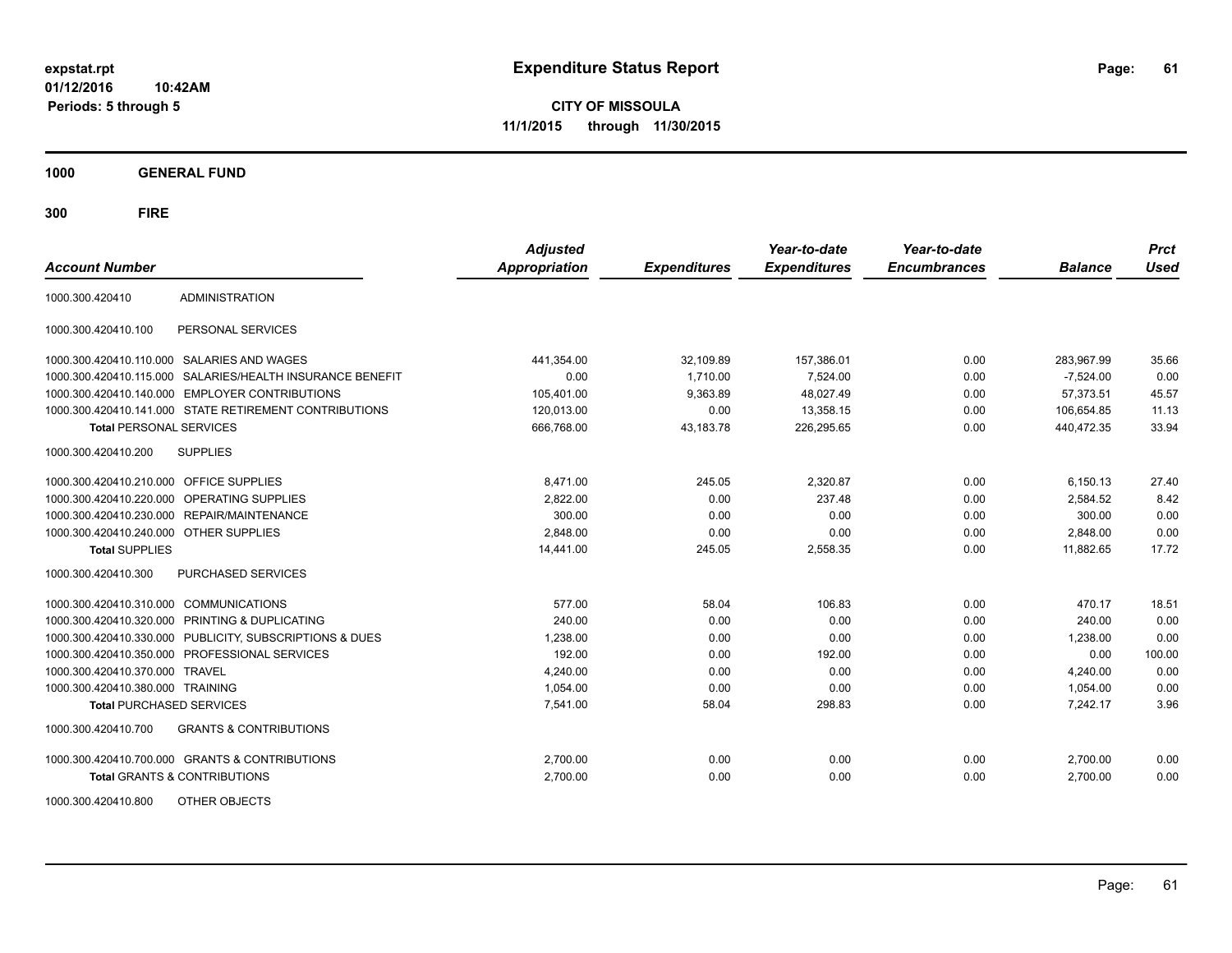**CITY OF MISSOULA 11/1/2015 through 11/30/2015**

**1000 GENERAL FUND**

| <b>Account Number</b>                                | <b>Adjusted</b><br>Appropriation | <b>Expenditures</b> | Year-to-date<br><b>Expenditures</b> | Year-to-date<br><b>Encumbrances</b> | <b>Balance</b> | <b>Prct</b><br><b>Used</b> |
|------------------------------------------------------|----------------------------------|---------------------|-------------------------------------|-------------------------------------|----------------|----------------------------|
| 1000.300.420410.820.000 TRANSFERS TO OTHER FUNDS     | 0.00                             | 2,700.00            | 2,700.00                            | 0.00                                | $-2,700.00$    | 0.00                       |
| 1000.300.420410.850.000 SALARY SAVINGS               | $-65,888.00$                     | 0.00                | 0.00                                | 0.00                                | $-65,888.00$   | 0.00                       |
| <b>Total OTHER OBJECTS</b>                           | $-65,888.00$                     | 2,700.00            | 2,700.00                            | 0.00                                | $-68,588.00$   | 0.00                       |
| <b>Total ADMINISTRATION</b>                          | 625,562.00                       | 46,186.87           | 231,852.83                          | 0.00                                | 393,709.17     | 37.06                      |
| <b>FACILITY</b><br>1000.300.420420                   |                                  |                     |                                     |                                     |                |                            |
| PERSONAL SERVICES<br>1000.300.420420.100             |                                  |                     |                                     |                                     |                |                            |
| <b>Total PERSONAL SERVICES</b>                       | 0.00                             | 0.00                | 0.00                                | 0.00                                | 0.00           | 0.00                       |
| 1000.300.420420.200<br><b>SUPPLIES</b>               |                                  |                     |                                     |                                     |                |                            |
| 1000.300.420420.210.000 OFFICE SUPPLIES              | 7.245.00                         | 0.00                | 419.95                              | 0.00                                | 6,825.05       | 5.80                       |
| <b>OPERATING SUPPLIES</b><br>1000.300.420420.220.000 | 6.448.00                         | 6.99                | 2,862.43                            | 0.00                                | 3,585.57       | 44.39                      |
| 1000.300.420420.230.000 REPAIR/MAINTENANCE           | 14,000.00                        | 692.80              | 2,562.93                            | 0.00                                | 11,437.07      | 18.31                      |
| <b>Total SUPPLIES</b>                                | 27,693.00                        | 699.79              | 5,845.31                            | 0.00                                | 21,847.69      | 21.11                      |
| 1000.300.420420.300<br>PURCHASED SERVICES            |                                  |                     |                                     |                                     |                |                            |
| 1000.300.420420.340.000 SEWER                        | 1,394.00                         | 0.00                | 551.58                              | 0.00                                | 842.42         | 39.57                      |
| 1000.300.420420.341.000 ELECTRICITY & NATURAL GAS    | 66,891.00                        | 4,593.22            | 19,450.90                           | 0.00                                | 47,440.10      | 29.08                      |
| 1000.300.420420.343.000 WATER CHARGES                | 14,677.00                        | 925.64              | 5,825.26                            | 0.00                                | 8,851.74       | 39.69                      |
| 1000.300.420420.344.000 TELEPHONE SERVICE            | 20,484.00                        | 957.71              | 5.114.57                            | 0.00                                | 15,369.43      | 24.97                      |
| 1000.300.420420.345.000 GARBAGE                      | 5,462.00                         | 0.00                | 1,765.40                            | 0.00                                | 3,696.60       | 32.32                      |
| 1000.300.420420.360.000 REPAIR & MAINTENANCE         | 25,258.00                        | 2,832.51            | 8,587.73                            | 0.00                                | 16,670.27      | 34.00                      |
| <b>Total PURCHASED SERVICES</b>                      | 134,166.00                       | 9,309.08            | 41,295.44                           | 0.00                                | 92,870.56      | 30.78                      |
| 1000.300.420420.500<br><b>FIXED CHARGES</b>          |                                  |                     |                                     |                                     |                |                            |
| 1000.300.420420.530.000 PROPANE TANK RENTAL          | 226.00                           | 0.00                | 0.00                                | 0.00                                | 226.00         | 0.00                       |
| <b>Total FIXED CHARGES</b>                           | 226.00                           | 0.00                | 0.00                                | 0.00                                | 226.00         | 0.00                       |
| <b>Total FACILITY</b>                                | 162,085.00                       | 10,008.87           | 47,140.75                           | 0.00                                | 114,944.25     | 29.08                      |
| 1000.300.420430<br>PERSONNEL TRAINING                |                                  |                     |                                     |                                     |                |                            |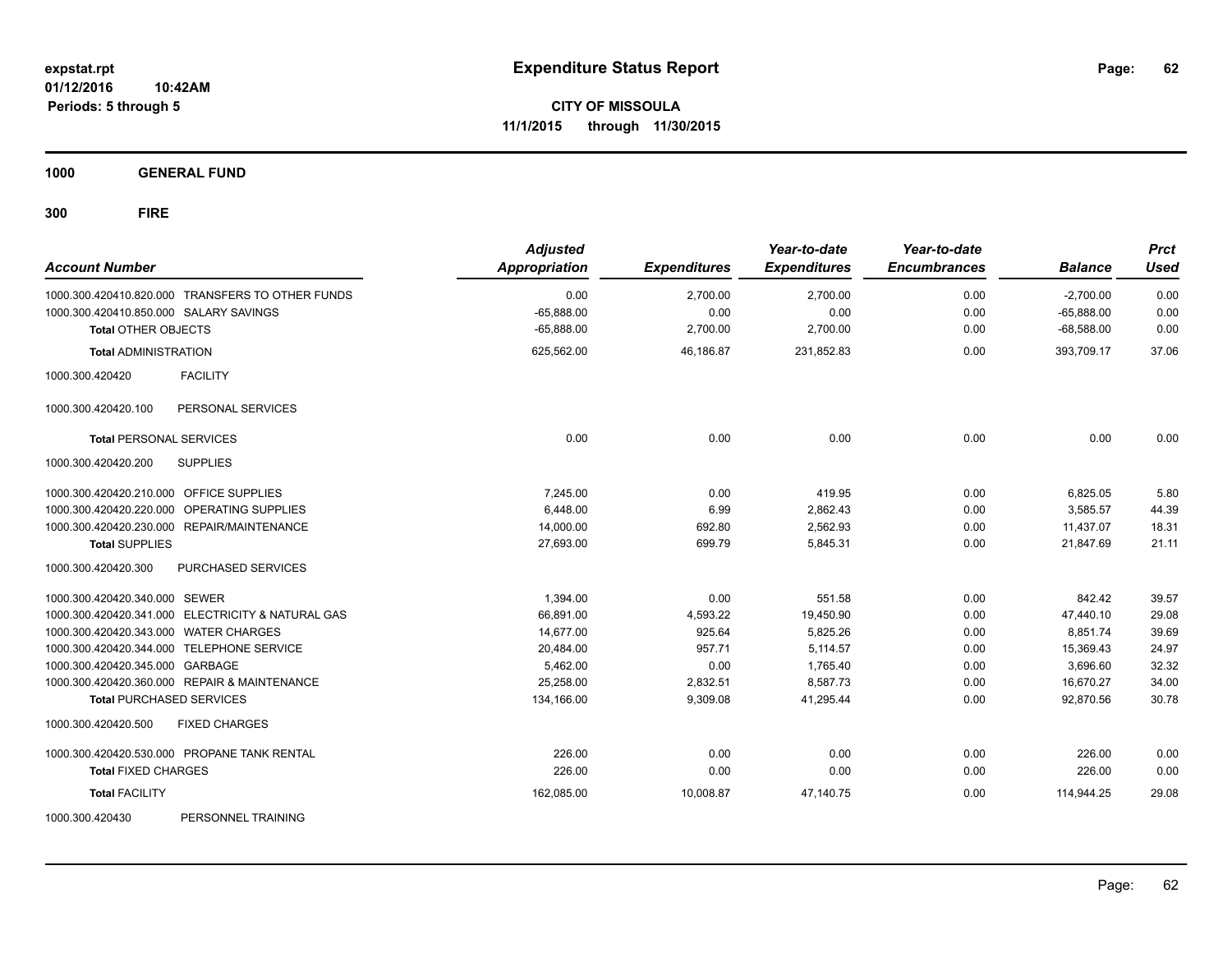**CITY OF MISSOULA 11/1/2015 through 11/30/2015**

**1000 GENERAL FUND**

| <b>Account Number</b>                          |                                                        | <b>Adjusted</b><br><b>Appropriation</b> | <b>Expenditures</b> | Year-to-date<br><b>Expenditures</b> | Year-to-date<br><b>Encumbrances</b> | <b>Balance</b> | <b>Prct</b><br><b>Used</b> |
|------------------------------------------------|--------------------------------------------------------|-----------------------------------------|---------------------|-------------------------------------|-------------------------------------|----------------|----------------------------|
| 1000.300.420430.100                            | PERSONAL SERVICES                                      |                                         |                     |                                     |                                     |                |                            |
| 1000.300.420430.110.000                        | SALARIES AND WAGES                                     | 85,034.00                               | 6,508.00            | 31,842.71                           | 0.00                                | 53,191.29      | 37.45                      |
| 1000.300.420430.115.000                        | SALARIES/HEALTH INSURANCE BENEFIT                      | 6,840.00                                | 570.00              | 2,565.00                            | 0.00                                | 4,275.00       | 37.50                      |
| 1000.300.420430.120.000                        | OVERTIME/TERMINATION                                   | 2.223.00                                | 0.00                | 0.00                                | 0.00                                | 2,223.00       | 0.00                       |
| 1000.300.420430.140.000 EMPLOYER CONTRIBUTIONS |                                                        | 29.960.00                               | 1,547.16            | 7,461.31                            | 0.00                                | 22,498.69      | 24.90                      |
|                                                | 1000.300.420430.141.000 STATE RETIREMENT CONTRIBUTIONS | 20.870.00                               | 0.00                | 4,292.52                            | 0.00                                | 16,577.48      | 20.57                      |
| <b>Total PERSONAL SERVICES</b>                 |                                                        | 144,927.00                              | 8,625.16            | 46,161.54                           | 0.00                                | 98,765.46      | 31.85                      |
| 1000.300.420430.200<br><b>SUPPLIES</b>         |                                                        |                                         |                     |                                     |                                     |                |                            |
| 1000.300.420430.210.000                        | <b>OFFICE SUPPLIES</b>                                 | 96.00                                   | 0.00                | 0.00                                | 0.00                                | 96.00          | 0.00                       |
| 1000.300.420430.220.000                        | OPERATING SUPPLIES                                     | 3,701.00                                | 64.12               | 1,064.98                            | 0.00                                | 2,636.02       | 28.78                      |
| 1000.300.420430.230.000 REPAIR/MAINTENANCE     |                                                        | 320.00                                  | 660.45              | 900.37                              | 0.00                                | $-580.37$      | 281.37                     |
| <b>Total SUPPLIES</b>                          |                                                        | 4,117.00                                | 724.57              | 1,965.35                            | 0.00                                | 2,151.65       | 47.74                      |
| 1000.300.420430.300                            | <b>PURCHASED SERVICES</b>                              |                                         |                     |                                     |                                     |                |                            |
| 1000.300.420430.320.000 PRINTING & DUPLICATING |                                                        | 192.00                                  | 0.00                | 0.00                                | 0.00                                | 192.00         | 0.00                       |
| 1000.300.420430.330.000                        | PUBLICITY, SUBSCRIPTIONS & DUES                        | 322.00                                  | 0.00                | 21.00                               | 0.00                                | 301.00         | 6.52                       |
| 1000.300.420430.370.000 TRAVEL                 |                                                        | 1,148.00                                | 0.00                | 0.00                                | 0.00                                | 1,148.00       | 0.00                       |
| 1000.300.420430.380.000 TRAINING               |                                                        | 480.00                                  | 0.00                | 0.00                                | 0.00                                | 480.00         | 0.00                       |
| <b>Total PURCHASED SERVICES</b>                |                                                        | 2.142.00                                | 0.00                | 21.00                               | 0.00                                | 2,121.00       | 0.98                       |
| <b>Total PERSONNEL TRAINING</b>                |                                                        | 151,186.00                              | 9,349.73            | 48,147.89                           | 0.00                                | 103,038.11     | 31.85                      |
| 1000.300.420440                                | <b>FIRE PREVENTION</b>                                 |                                         |                     |                                     |                                     |                |                            |
| 1000.300.420440.100                            | PERSONAL SERVICES                                      |                                         |                     |                                     |                                     |                |                            |
| 1000.300.420440.110.000                        | SALARIES AND WAGES                                     | 393,104.00                              | 29,984.40           | 146,709.42                          | 0.00                                | 246,394.58     | 37.32                      |
| 1000.300.420440.115.000                        | SALARIES/HEALTH INSURANCE BENEFIT                      | 34,200.00                               | 2,850.00            | 12,825.00                           | 0.00                                | 21,375.00      | 37.50                      |
| 1000.300.420440.120.000                        | OVERTIME/TERMINATION                                   | 9,590.00                                | 436.02              | 4,636.92                            | 0.00                                | 4,953.08       | 48.35                      |
| 1000.300.420440.140.000 EMPLOYER CONTRIBUTIONS |                                                        | 139,344.00                              | 7,552.87            | 36,440.93                           | 0.00                                | 102,903.07     | 26.15                      |
|                                                | 1000.300.420440.141.000 STATE RETIREMENT CONTRIBUTIONS | 97,889.00                               | 0.00                | 19,872.66                           | 0.00                                | 78.016.34      | 20.30                      |
| <b>Total PERSONAL SERVICES</b>                 |                                                        | 674,127.00                              | 40,823.29           | 220,484.93                          | 0.00                                | 453.642.07     | 32.71                      |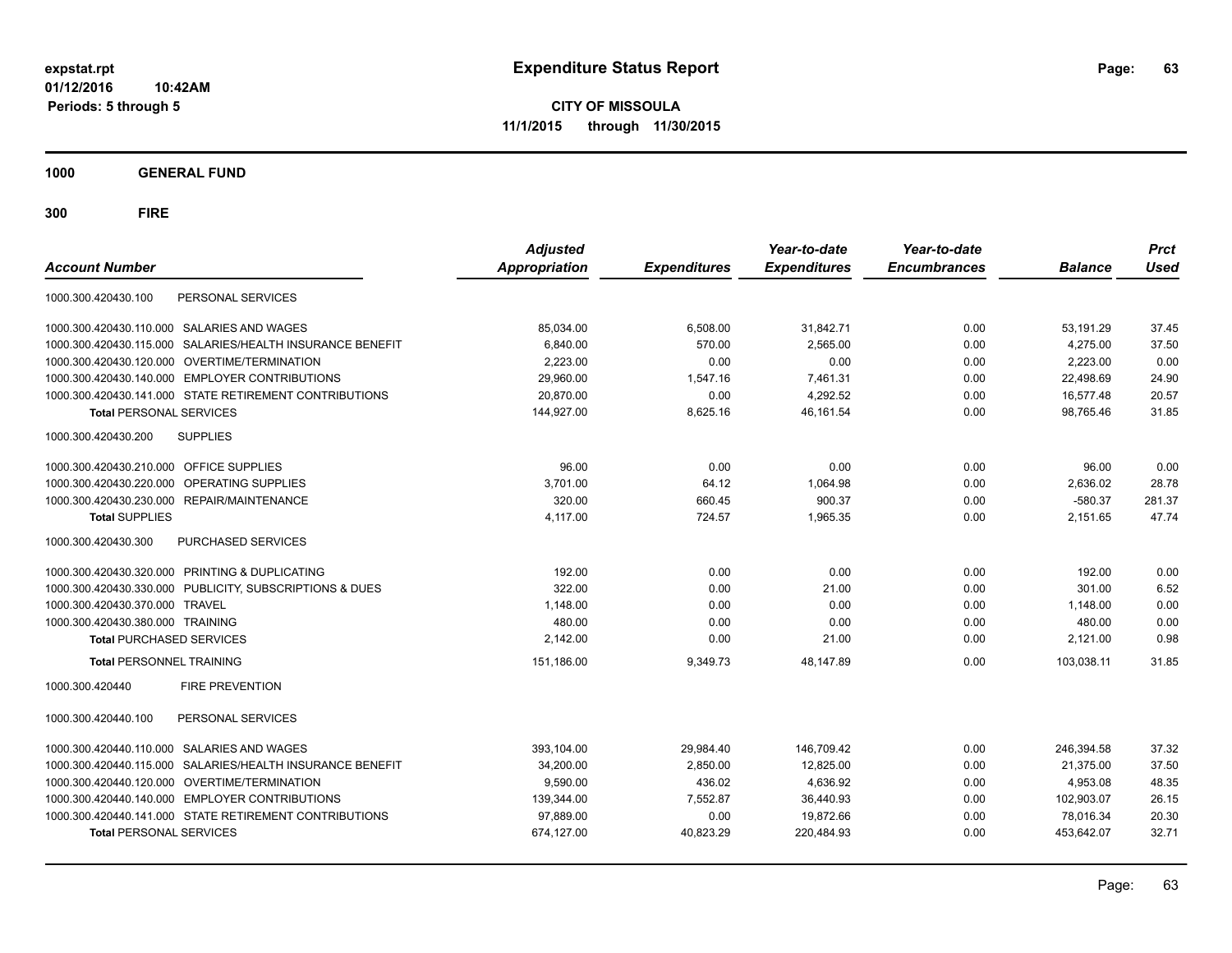**CITY OF MISSOULA 11/1/2015 through 11/30/2015**

**1000 GENERAL FUND**

**300 FIRE**

| <b>Account Number</b>                                        | <b>Adjusted</b><br><b>Appropriation</b> | <b>Expenditures</b> | Year-to-date<br><b>Expenditures</b> | Year-to-date<br><b>Encumbrances</b> | <b>Balance</b> | <b>Prct</b><br><b>Used</b> |
|--------------------------------------------------------------|-----------------------------------------|---------------------|-------------------------------------|-------------------------------------|----------------|----------------------------|
| <b>SUPPLIES</b><br>1000.300.420440.200                       |                                         |                     |                                     |                                     |                |                            |
| 1000.300.420440.210.000 OFFICE SUPPLIES                      | 144.00                                  | 0.00                | 0.00                                | 0.00                                | 144.00         | 0.00                       |
| OPERATING SUPPLIES<br>1000.300.420440.220.000                | 4,956.00                                | 0.00                | 898.51                              | 0.00                                | 4,057.49       | 18.13                      |
| 1000.300.420440.230.000 REPAIR/MAINTENANCE                   | 1,540.00                                | 0.00                | 505.75                              | 0.00                                | 1,034.25       | 32.84                      |
| <b>Total SUPPLIES</b>                                        | 6,640.00                                | 0.00                | 1,404.26                            | 0.00                                | 5,235.74       | 21.15                      |
| 1000.300.420440.300<br>PURCHASED SERVICES                    |                                         |                     |                                     |                                     |                |                            |
| 1000.300.420440.320.000 PRINTING & DUPLICATING               | 192.00                                  | 0.00                | 56.25                               | 0.00                                | 135.75         | 29.30                      |
| 1000.300.420440.330.000 PUBLICITY, SUBSCRIPTIONS & DUES      | 3,916.00                                | 0.00                | 3,035.50                            | 0.00                                | 880.50         | 77.52                      |
| 1000.300.420440.370.000 TRAVEL                               | 5,448.00                                | 0.00                | 0.00                                | 0.00                                | 5,448.00       | 0.00                       |
| 1000.300.420440.380.000 TRAINING                             | 2,506.00                                | 0.00                | 0.00                                | 0.00                                | 2,506.00       | 0.00                       |
| <b>Total PURCHASED SERVICES</b>                              | 12,062.00                               | 0.00                | 3,091.75                            | 0.00                                | 8,970.25       | 25.63                      |
| <b>Total FIRE PREVENTION</b>                                 | 692,829.00                              | 40,823.29           | 224,980.94                          | 0.00                                | 467,848.06     | 32.47                      |
| <b>FIRE GRANTS</b><br>1000.300.420450                        |                                         |                     |                                     |                                     |                |                            |
| PURCHASED SERVICES<br>1000.300.420450.300                    |                                         |                     |                                     |                                     |                |                            |
| <b>Total FIRE GRANTS</b>                                     | 0.00                                    | 0.00                | 0.00                                | 0.00                                | 0.00           | 0.00                       |
| <b>EMS</b><br>1000.300.420455                                |                                         |                     |                                     |                                     |                |                            |
| PERSONAL SERVICES<br>1000.300.420455.100                     |                                         |                     |                                     |                                     |                |                            |
| 1000.300.420455.110.000 SALARIES AND WAGES                   | 55,243.00                               | 6.284.40            | 30.748.68                           | 0.00                                | 24,494.32      | 55.66                      |
| SALARIES/HEALTH INSURANCE BENEFIT<br>1000.300.420455.115.000 | 6,840.00                                | 570.00              | 2,565.00                            | 0.00                                | 4,275.00       | 37.50                      |
| 1000.300.420455.120.000 OVERTIME/TERMINATION                 | 2,158.00                                | 0.00                | 0.00                                | 0.00                                | 2,158.00       | 0.00                       |
| 1000.300.420455.140.000 EMPLOYER CONTRIBUTIONS               | 20,245.00                               | 1.524.65            | 7,081.90                            | 0.00                                | 13,163.10      | 34.98                      |
| 1000.300.420455.141.000 STATE RETIREMENT CONTRIBUTIONS       | 14,869.00                               | 0.00                | 4,153.98                            | 0.00                                | 10,715.02      | 27.94                      |
| <b>Total PERSONAL SERVICES</b>                               | 99,355.00                               | 8,379.05            | 44,549.56                           | 0.00                                | 54,805.44      | 44.84                      |
| 1000000010015500<br>0.1001100                                |                                         |                     |                                     |                                     |                |                            |

1000.300.420455.200 SUPPLIES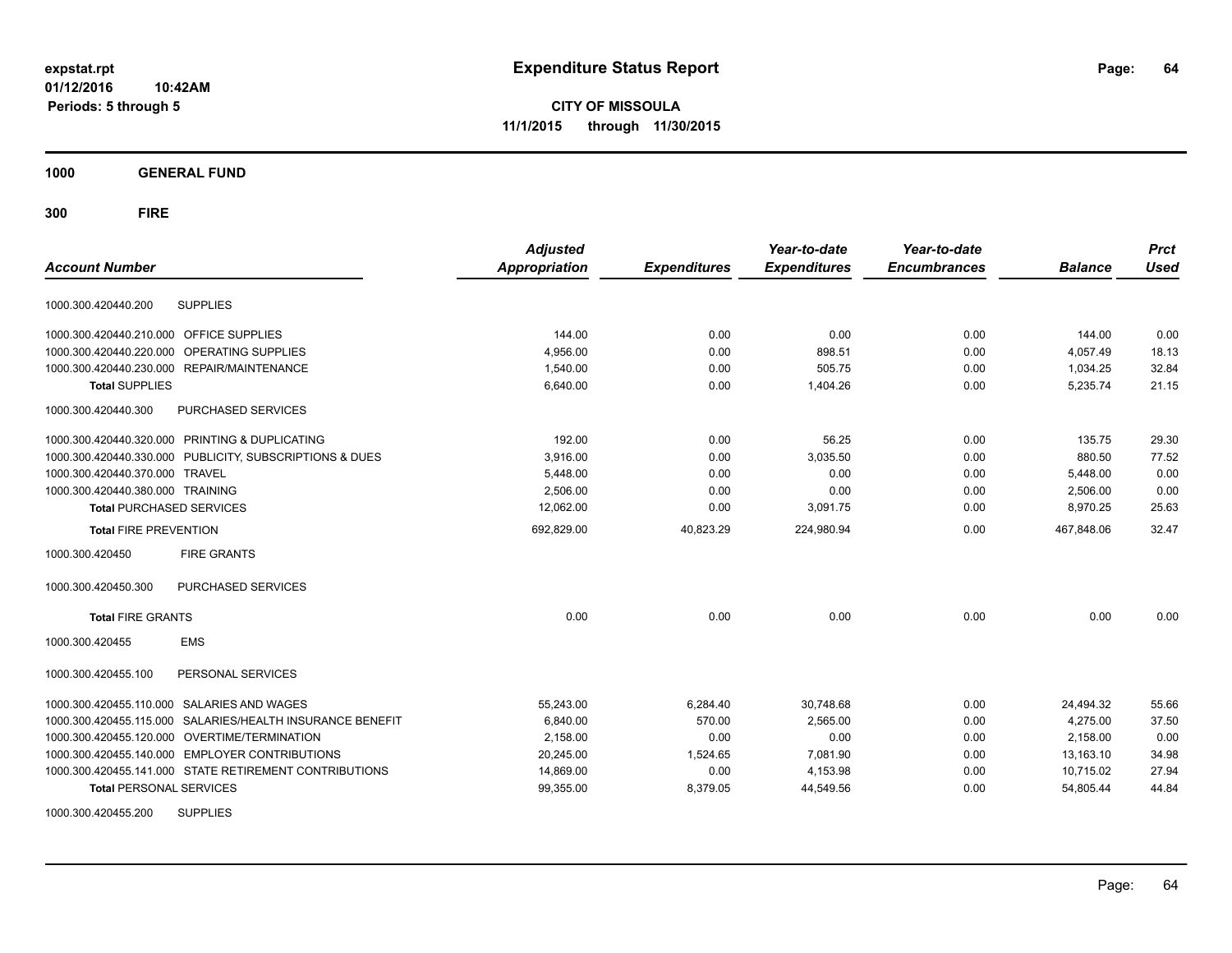**1000 GENERAL FUND**

| <b>Account Number</b>                                     | <b>Adjusted</b><br><b>Appropriation</b> | <b>Expenditures</b> | Year-to-date<br><b>Expenditures</b> | Year-to-date<br><b>Encumbrances</b> | <b>Balance</b> | <b>Prct</b><br><b>Used</b> |
|-----------------------------------------------------------|-----------------------------------------|---------------------|-------------------------------------|-------------------------------------|----------------|----------------------------|
| 1000.300.420455.220.000 OPERATING SUPPLIES                | 18,581.00                               | 1,394.08            | 8,999.51                            | 0.00                                | 9.581.49       | 48.43                      |
| 1000.300.420455.230.000 REPAIR/MAINTENANCE                | 320.00                                  | 474.31              | 493.87                              | 0.00                                | $-173.87$      | 154.33                     |
| <b>Total SUPPLIES</b>                                     | 18,901.00                               | 1,868.39            | 9,493.38                            | 0.00                                | 9,407.62       | 50.23                      |
| PURCHASED SERVICES<br>1000.300.420455.300                 |                                         |                     |                                     |                                     |                |                            |
| 1000.300.420455.330.000 PUBLICITY, SUBSCRIPTIONS & DUES   | 3,984.00                                | 0.00                | 225.00                              | 0.00                                | 3,759.00       | 5.65                       |
| 1000.300.420455.350.000 PROFESSIONAL SERVICES             | 5.000.00                                | 0.00                | 0.00                                | 0.00                                | 5,000.00       | 0.00                       |
| 1000.300.420455.360.000 REPAIR & MAINTENANCE              | 4,500.00                                | 0.00                | 0.00                                | 0.00                                | 4,500.00       | 0.00                       |
| 1000.300.420455.370.000 TRAVEL                            | 1,023.00                                | 586.20              | 752.34                              | 0.00                                | 270.66         | 73.54                      |
| 1000.300.420455.380.000 TRAINING                          | 1,920.00                                | 150.00              | 250.50                              | 0.00                                | 1,669.50       | 13.05                      |
| 1000.300.420455.390.000 OTHER PURCHASED SERVICES          | 10,080.00                               | 0.00                | 1,347.56                            | 0.00                                | 8,732.44       | 13.37                      |
| <b>Total PURCHASED SERVICES</b>                           | 26,507.00                               | 736.20              | 2,575.40                            | 0.00                                | 23,931.60      | 9.72                       |
| <b>Total EMS</b>                                          | 144.763.00                              | 10.983.64           | 56.618.34                           | 0.00                                | 88.144.66      | 39.11                      |
| <b>OPERATIONS</b><br>1000.300.420460                      |                                         |                     |                                     |                                     |                |                            |
| PERSONAL SERVICES<br>1000.300.420460.100                  |                                         |                     |                                     |                                     |                |                            |
| 1000.300.420460.110.000 SALARIES AND WAGES                | 5,463,100.00                            | 397,390.62          | 2,006,809.02                        | 0.00                                | 3,456,290.98   | 36.73                      |
| 1000.300.420460.115.000 SALARIES/HEALTH INSURANCE BENEFIT | 547,200.00                              | 45,030.00           | 198,360.00                          | 0.00                                | 348,840.00     | 36.25                      |
| 1000.300.420460.120.000 OVERTIME/TERMINATION              | 302,147.00                              | 22.965.19           | 566.738.00                          | 0.00                                | $-264.591.00$  | 187.57                     |
| 1000.300.420460.130.000 OTHER                             | 81,324.00                               | 0.00                | 53,361.10                           | 0.00                                | 27.962.90      | 65.62                      |
| 1000.300.420460.140.000 EMPLOYER CONTRIBUTIONS            | 1,920,696.00                            | 104,935.83          | 566.410.11                          | 0.00                                | 1,354,285.89   | 29.49                      |
| 1000.300.420460.141.000 STATE RETIREMENT CONTRIBUTIONS    | 1,398,725.00                            | 0.00                | 286,679.50                          | 0.00                                | 1,112,045.50   | 20.50                      |
| <b>Total PERSONAL SERVICES</b>                            | 9,713,192.00                            | 570,321.64          | 3,678,357.73                        | 0.00                                | 6,034,834.27   | 37.87                      |
| <b>SUPPLIES</b><br>1000.300.420460.200                    |                                         |                     |                                     |                                     |                |                            |
| 1000.300.420460.220.000 OPERATING SUPPLIES                | 76,236.00                               | 2,839.23            | 40,572.82                           | 0.00                                | 35,663.18      | 53.22                      |
| 1000.300.420460.230.000 REPAIR/MAINTENANCE                | 41,420.00                               | 1,232.39            | 16,332.35                           | 0.00                                | 25,087.65      | 39.43                      |
| 1000.300.420460.231.000 GASOLINE                          | 61,827.00                               | 1,607.57            | 14,411.65                           | 0.00                                | 47,415.35      | 23.31                      |
| <b>Total SUPPLIES</b>                                     | 179,483.00                              | 5,679.19            | 71,316.82                           | 0.00                                | 108,166.18     | 39.73                      |
| 1000.300.420460.300<br>PURCHASED SERVICES                 |                                         |                     |                                     |                                     |                |                            |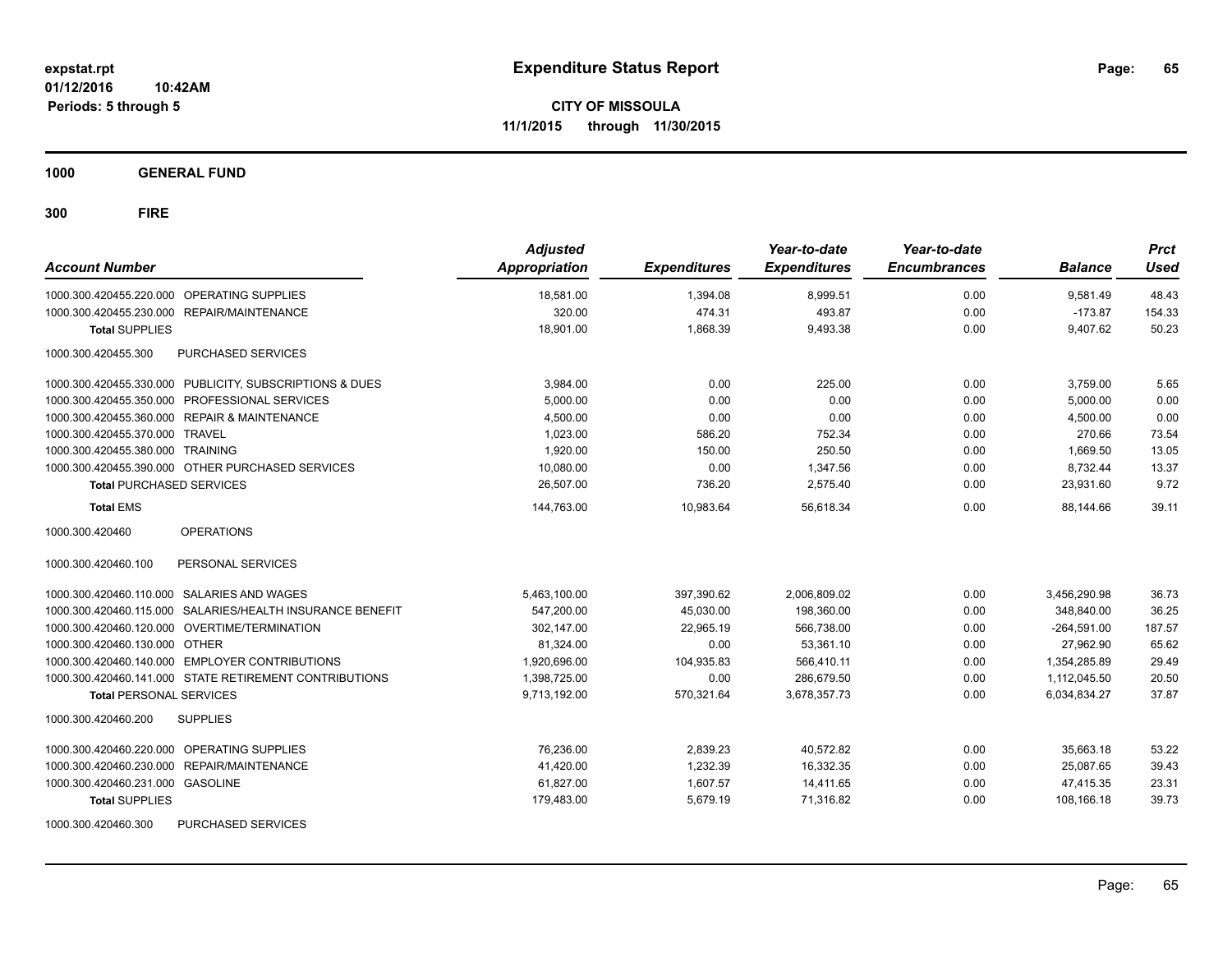**CITY OF MISSOULA 11/1/2015 through 11/30/2015**

**1000 GENERAL FUND**

| <b>Account Number</b>                   |                                                           | <b>Adjusted</b><br>Appropriation | <b>Expenditures</b> | Year-to-date<br><b>Expenditures</b> | Year-to-date<br><b>Encumbrances</b> | <b>Balance</b> | <b>Prct</b><br><b>Used</b> |
|-----------------------------------------|-----------------------------------------------------------|----------------------------------|---------------------|-------------------------------------|-------------------------------------|----------------|----------------------------|
|                                         | 1000.300.420460.320.000 PRINTING & DUPLICATING            | 864.00                           | 0.00                | 277.44                              | 0.00                                | 586.56         | 32.11                      |
|                                         | 1000.300.420460.330.000 PUBLICITY, SUBSCRIPTIONS & DUES   | 312.00                           | 0.00                | 0.00                                | 0.00                                | 312.00         | 0.00                       |
|                                         | 1000.300.420460.350.000 PROFESSIONAL SERVICES             | 19,080.00                        | 0.00                | 1,300.00                            | 0.00                                | 17,780.00      | 6.81                       |
|                                         | 1000.300.420460.360.000 REPAIR & MAINTENANCE              | 22,225.00                        | 3,459.14            | 12,861.38                           | 0.00                                | 9,363.62       | 57.87                      |
| 1000.300.420460.370.000 TRAVEL          |                                                           | 6.158.00                         | 0.00                | 654.80                              | 0.00                                | 5.503.20       | 10.63                      |
| 1000.300.420460.380.000 TRAINING        |                                                           | 5.956.00                         | 0.00                | 25.00                               | 0.00                                | 5,931.00       | 0.42                       |
|                                         | 1000.300.420460.390.000 OTHER PURCHASED SERVICES          | 1.500.00                         | 0.00                | 0.00                                | 0.00                                | 1,500.00       | 0.00                       |
| <b>Total PURCHASED SERVICES</b>         |                                                           | 56,095.00                        | 3,459.14            | 15,118.62                           | 0.00                                | 40,976.38      | 26.95                      |
| 1000.300.420460.900                     | <b>CAPITAL OUTLAY</b>                                     |                                  |                     |                                     |                                     |                |                            |
| <b>Total CAPITAL OUTLAY</b>             |                                                           | 0.00                             | 0.00                | 0.00                                | 0.00                                | 0.00           | 0.00                       |
| <b>Total OPERATIONS</b>                 |                                                           | 9,948,770.00                     | 579,459.97          | 3,764,793.17                        | 0.00                                | 6,183,976.83   | 37.84                      |
| 1000.300.420490                         | <b>MAINTENANCE</b>                                        |                                  |                     |                                     |                                     |                |                            |
| 1000.300.420490.100                     | PERSONAL SERVICES                                         |                                  |                     |                                     |                                     |                |                            |
|                                         | 1000.300.420490.110.000 SALARIES AND WAGES                | 143.974.00                       | 11.993.07           | 58.680.39                           | 0.00                                | 85.293.61      | 40.76                      |
|                                         | 1000.300.420490.115.000 SALARIES/HEALTH INSURANCE BENEFIT | 13,680.00                        | 1.140.00            | 5,130.00                            | 0.00                                | 8,550.00       | 37.50                      |
|                                         | 1000.300.420490.120.000 OVERTIME/TERMINATION              | 4,426.00                         | 165.79              | 2,118.01                            | 0.00                                | 2,307.99       | 47.85                      |
|                                         | 1000.300.420490.140.000 EMPLOYER CONTRIBUTIONS            | 51,411.00                        | 3,026.87            | 14,965.53                           | 0.00                                | 36,445.47      | 29.11                      |
|                                         | 1000.300.420490.141.000 STATE RETIREMENT CONTRIBUTIONS    | 36,483.00                        | 0.00                | 7,802.54                            | 0.00                                | 28,680.46      | 21.39                      |
| <b>Total PERSONAL SERVICES</b>          |                                                           | 249,974.00                       | 16,325.73           | 88,696.47                           | 0.00                                | 161,277.53     | 35.48                      |
| 1000.300.420490.200                     | <b>SUPPLIES</b>                                           |                                  |                     |                                     |                                     |                |                            |
| 1000.300.420490.210.000 OFFICE SUPPLIES |                                                           | 48.00                            | 0.00                | 0.00                                | 0.00                                | 48.00          | 0.00                       |
|                                         | 1000.300.420490.230.000 REPAIR/MAINTENANCE                | 3.600.00                         | 93.00               | 2,318.03                            | 0.00                                | 1.281.97       | 64.39                      |
| <b>Total SUPPLIES</b>                   |                                                           | 3,648.00                         | 93.00               | 2,318.03                            | 0.00                                | 1,329.97       | 63.54                      |
| 1000.300.420490.300                     | PURCHASED SERVICES                                        |                                  |                     |                                     |                                     |                |                            |
|                                         | 1000.300.420490.330.000 PUBLICITY, SUBSCRIPTIONS & DUES   | 91.00                            | 0.00                | 0.00                                | 0.00                                | 91.00          | 0.00                       |
| 1000.300.420490.370.000 TRAVEL          |                                                           | 2,000.00                         | 0.00                | 0.00                                | 0.00                                | 2,000.00       | 0.00                       |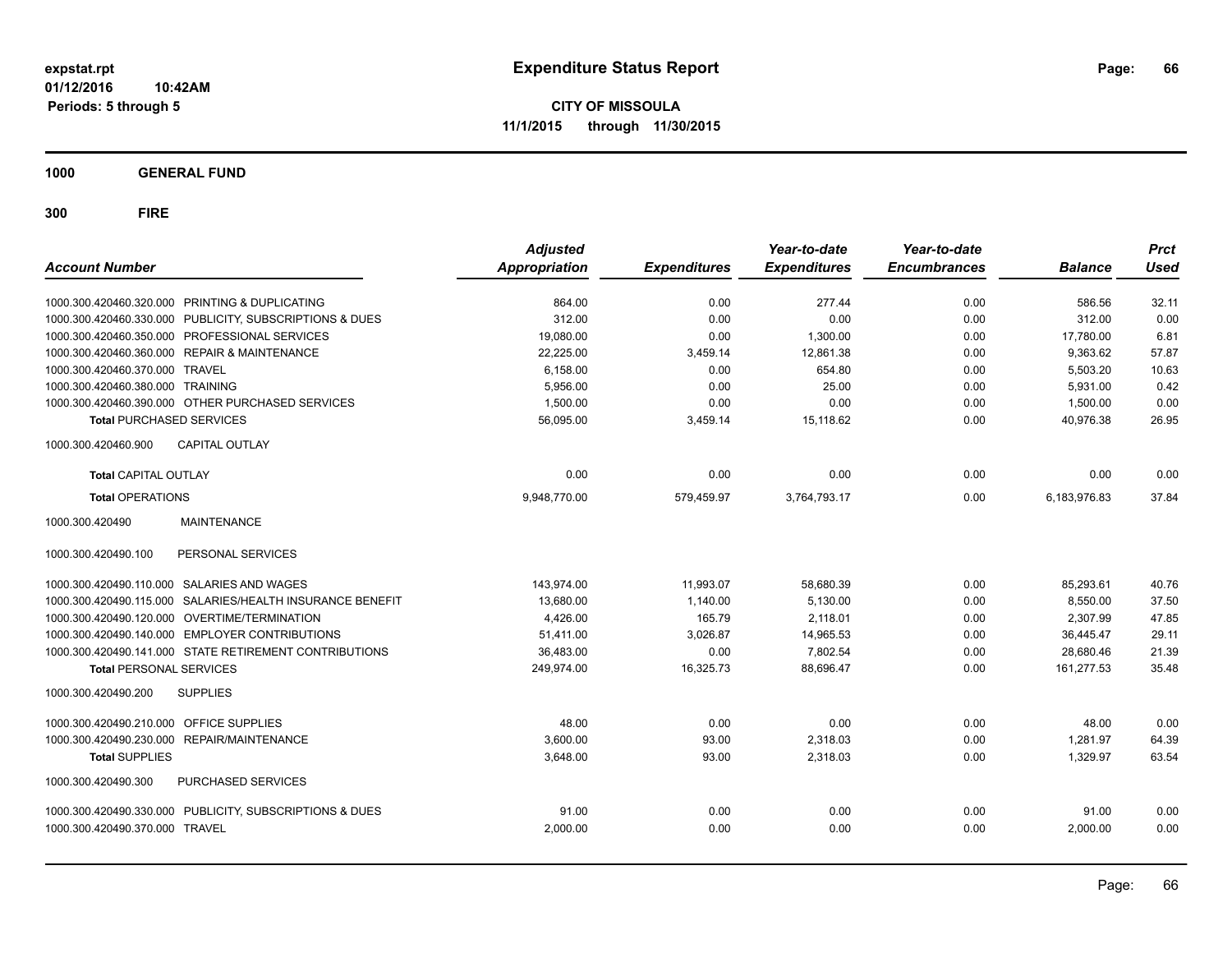**CITY OF MISSOULA 11/1/2015 through 11/30/2015**

**1000 GENERAL FUND**

| <b>Account Number</b>                                               | <b>Adjusted</b><br>Appropriation | <b>Expenditures</b> | Year-to-date<br><b>Expenditures</b> | Year-to-date<br><b>Encumbrances</b> | <b>Balance</b>       | <b>Prct</b><br>Used |
|---------------------------------------------------------------------|----------------------------------|---------------------|-------------------------------------|-------------------------------------|----------------------|---------------------|
| 1000.300.420490.380.000 TRAINING<br><b>Total PURCHASED SERVICES</b> | 1,500.00<br>3,591.00             | 0.00<br>0.00        | 0.00<br>0.00                        | 0.00<br>0.00                        | 1.500.00<br>3.591.00 | 0.00<br>0.00        |
| <b>Total MAINTENANCE</b>                                            | 257,213.00                       | 16.418.73           | 91.014.50                           | 0.00                                | 166.198.50           | 35.38               |
| <b>Total FIRE</b>                                                   | 11,982,408.00                    | 713,231.10          | 4.464.548.42                        | 0.00                                | 7,517,859.58         | 37.26               |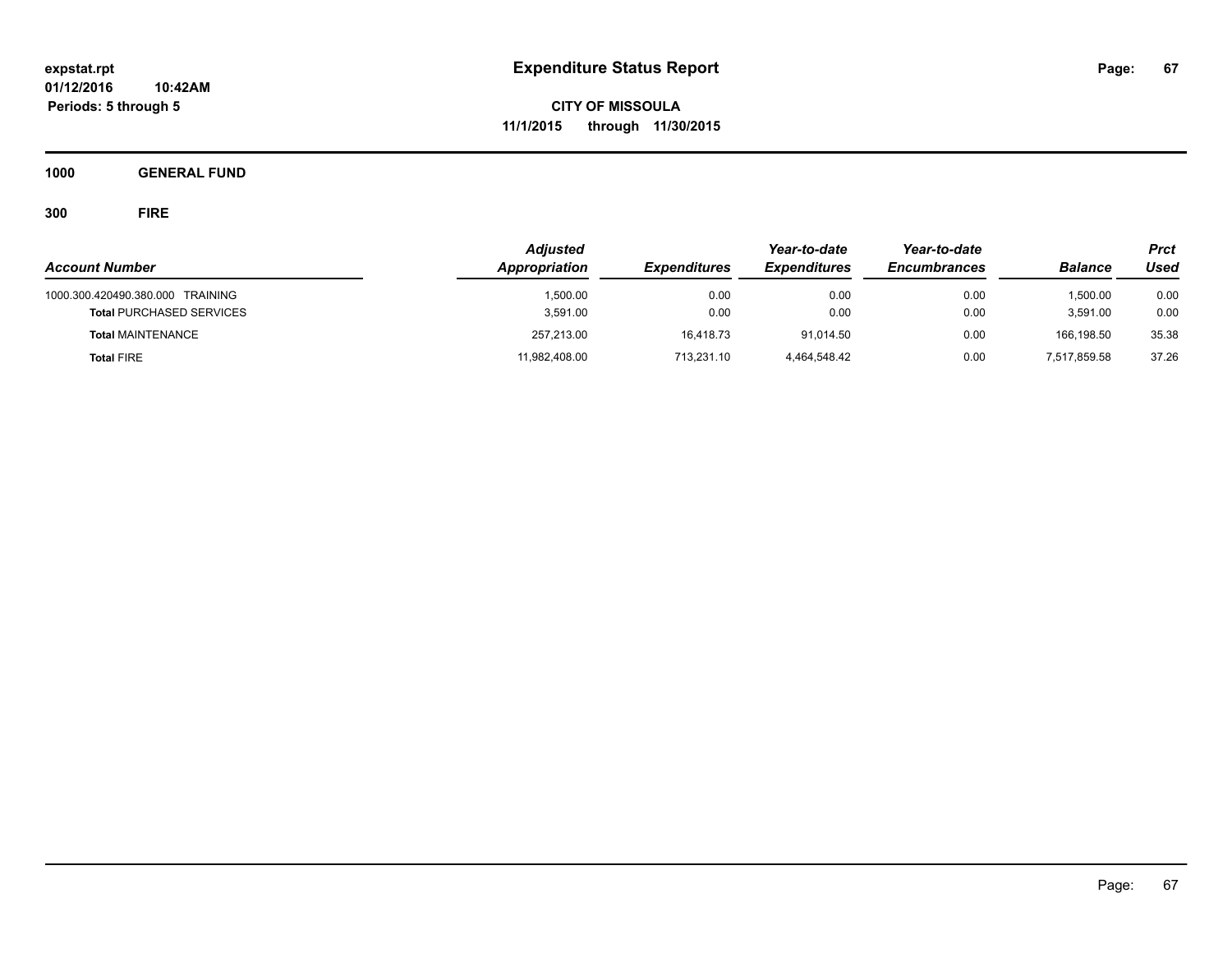**1000 GENERAL FUND**

|                                         |                                                         | <b>Adjusted</b>      |                     | Year-to-date        | Year-to-date        |                | <b>Prct</b> |
|-----------------------------------------|---------------------------------------------------------|----------------------|---------------------|---------------------|---------------------|----------------|-------------|
| <b>Account Number</b>                   |                                                         | <b>Appropriation</b> | <b>Expenditures</b> | <b>Expenditures</b> | <b>Encumbrances</b> | <b>Balance</b> | <b>Used</b> |
| 1000.320.430210                         | <b>ADMINISTRATION</b>                                   |                      |                     |                     |                     |                |             |
| 1000.320.430210.100                     | PERSONAL SERVICES                                       |                      |                     |                     |                     |                |             |
|                                         | 1000.320.430210.110.000 SALARIES AND WAGES              | 101,300.00           | 8,321.40            | 38,733.42           | 0.00                | 62,566.58      | 38.24       |
| 1000.320.430210.120.000                 | OVERTIME/TERMINATION                                    | 0.00                 | 29.68               | 497.67              | 0.00                | $-497.67$      | 0.00        |
|                                         | 1000.320.430210.140.000 EMPLOYER CONTRIBUTIONS          | 54,286.00            | 4,507.88            | 22,951.53           | 0.00                | 31,334.47      | 42.28       |
|                                         | 1000.320.430210.141.000 STATE RETIREMENT CONTRIBUTIONS  | 0.00                 | 0.00                | 197.95              | 0.00                | $-197.95$      | 0.00        |
| <b>Total PERSONAL SERVICES</b>          |                                                         | 155,586.00           | 12,858.96           | 62,380.57           | 0.00                | 93.205.43      | 40.09       |
| 1000.320.430210.200                     | <b>SUPPLIES</b>                                         |                      |                     |                     |                     |                |             |
| 1000.320.430210.210.000 OFFICE SUPPLIES |                                                         | 1,600.00             | 0.00                | 0.00                | 0.00                | 1,600.00       | 0.00        |
|                                         | 1000.320.430210.220.000 OPERATING SUPPLIES              | 8,440.00             | 624.37              | 2,505.61            | 0.00                | 5,934.39       | 29.69       |
| <b>Total SUPPLIES</b>                   |                                                         | 10,040.00            | 624.37              | 2,505.61            | 0.00                | 7,534.39       | 24.96       |
| 1000.320.430210.300                     | PURCHASED SERVICES                                      |                      |                     |                     |                     |                |             |
|                                         | 1000.320.430210.320.000 PRINTING & DUPLICATING          | 7,000.00             | 0.00                | 0.00                | 0.00                | 7,000.00       | 0.00        |
|                                         | 1000.320.430210.330.000 PUBLICITY, SUBSCRIPTIONS & DUES | 3,000.00             | 722.30              | 1,323.22            | 0.00                | 1,676.78       | 44.11       |
| 1000.320.430210.370.000 TRAVEL          |                                                         | 2,300.00             | 0.00                | 800.41              | 0.00                | 1,499.59       | 34.80       |
| 1000.320.430210.380.000 TRAINING        |                                                         | 1,500.00             | 0.00                | 500.00              | 0.00                | 1,000.00       | 33.33       |
| <b>Total PURCHASED SERVICES</b>         |                                                         | 13,800.00            | 722.30              | 2,623.63            | 0.00                | 11,176.37      | 19.01       |
| 1000.320.430210.900                     | <b>CAPITAL OUTLAY</b>                                   |                      |                     |                     |                     |                |             |
| <b>Total CAPITAL OUTLAY</b>             |                                                         | 0.00                 | 0.00                | 0.00                | 0.00                | 0.00           | 0.00        |
| <b>Total ADMINISTRATION</b>             |                                                         | 179,426.00           | 14,205.63           | 67,509.81           | 0.00                | 111,916.19     | 37.63       |
| 1000.320.430220                         | <b>FACILITY</b>                                         |                      |                     |                     |                     |                |             |
| 1000.320.430220.100                     | PERSONAL SERVICES                                       |                      |                     |                     |                     |                |             |
|                                         | 1000.320.430220.110.000 SALARIES AND WAGES              | 46.647.00            | 3,829.62            | 17,825.60           | 0.00                | 28,821.40      | 38.21       |
|                                         | 1000.320.430220.120.000 OVERTIME/TERMINATION            | 0.00                 | 13.67               | 229.10              | 0.00                | $-229.10$      | 0.00        |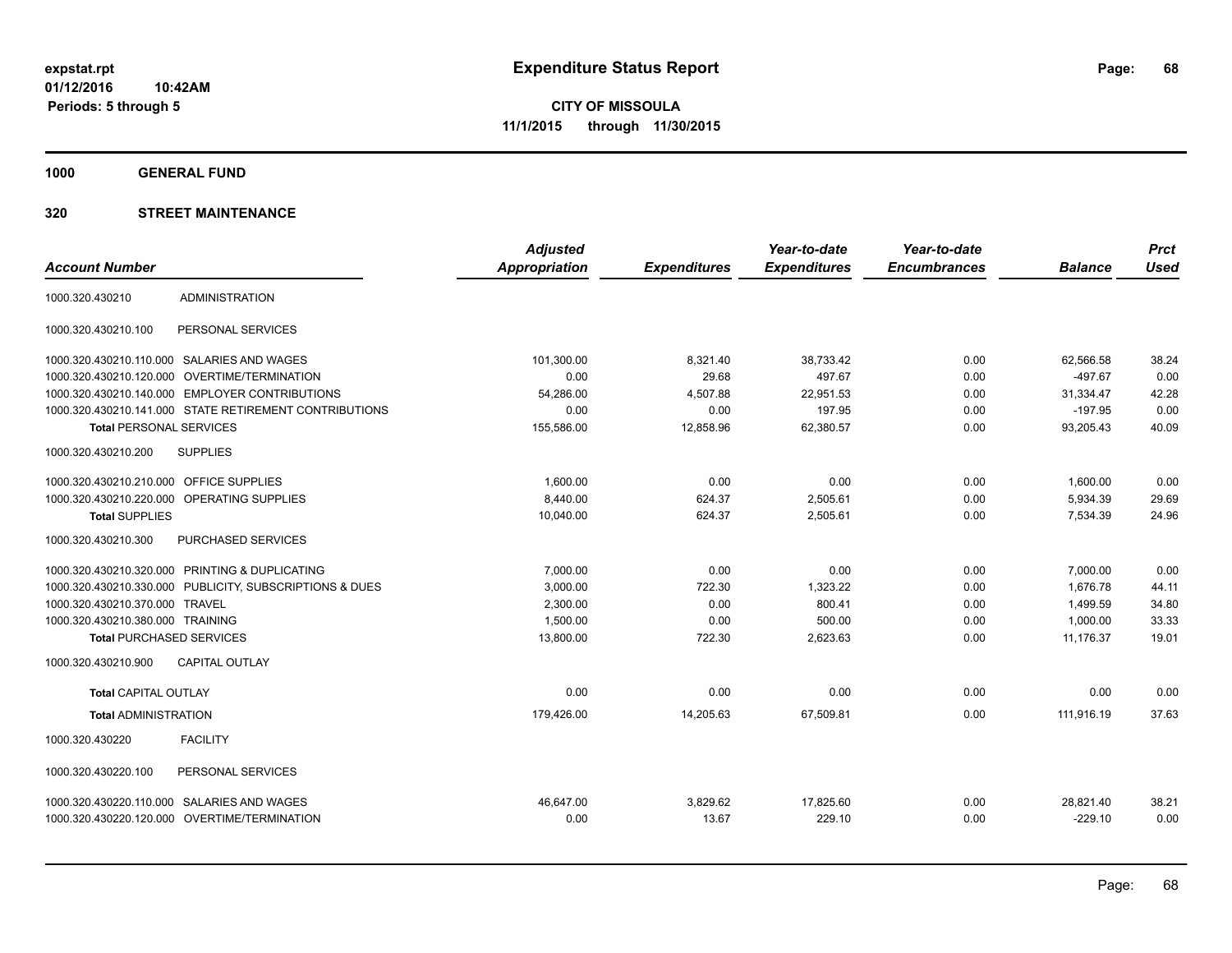**1000 GENERAL FUND**

| <b>Account Number</b>                          | <b>Adjusted</b><br><b>Appropriation</b> | <b>Expenditures</b>  | Year-to-date<br><b>Expenditures</b> | Year-to-date<br><b>Encumbrances</b> | <b>Balance</b>         | <b>Prct</b><br><b>Used</b> |
|------------------------------------------------|-----------------------------------------|----------------------|-------------------------------------|-------------------------------------|------------------------|----------------------------|
| 1000.320.430220.140.000 EMPLOYER CONTRIBUTIONS | 24,998.00<br>71,645.00                  | 2,074.66<br>5,917.95 | 10,563.75<br>28,618.45              | 0.00<br>0.00                        | 14,434.25<br>43,026.55 | 42.26<br>39.94             |
| <b>Total PERSONAL SERVICES</b>                 |                                         |                      |                                     |                                     |                        |                            |
| <b>SUPPLIES</b><br>1000.320.430220.200         |                                         |                      |                                     |                                     |                        |                            |
| 1000.320.430220.220.000 OPERATING SUPPLIES     | 8,000.00                                | 105.06               | 487.53                              | 0.00                                | 7,512.47               | 6.09                       |
| <b>Total SUPPLIES</b>                          | 8,000.00                                | 105.06               | 487.53                              | 0.00                                | 7,512.47               | 6.09                       |
| 1000.320.430220.300<br>PURCHASED SERVICES      |                                         |                      |                                     |                                     |                        |                            |
| 1000.320.430220.343.000 WATER CHARGES          | 7,000.00                                | 1,524.27             | 5,920.82                            | 0.00                                | 1,079.18               | 84.58                      |
| 1000.320.430220.344.000 TELEPHONE SERVICE      | 1,822.00                                | 169.07               | 825.41                              | 0.00                                | 996.59                 | 45.30                      |
| 1000.320.430220.345.000 GARBAGE                | 0.00                                    | 0.00                 | 111.75                              | 0.00                                | $-111.75$              | 0.00                       |
| 1000.320.430220.350.000 PROFESSIONAL SERVICES  | 1,650.00                                | 0.00                 | 961.75                              | 0.00                                | 688.25                 | 58.29                      |
| <b>Total PURCHASED SERVICES</b>                | 10,472.00                               | 1,693.34             | 7,819.73                            | 0.00                                | 2,652.27               | 74.67                      |
| <b>FIXED CHARGES</b><br>1000.320.430220.500    |                                         |                      |                                     |                                     |                        |                            |
| 1000.320.430220.500.000 FIXED CHARGES          | 9.000.00                                | 0.00                 | 200.00                              | 0.00                                | 8,800.00               | 2.22                       |
| <b>Total FIXED CHARGES</b>                     | 9,000.00                                | 0.00                 | 200.00                              | 0.00                                | 8,800.00               | 2.22                       |
| <b>Total FACILITY</b>                          | 99,117.00                               | 7,716.35             | 37,125.71                           | 0.00                                | 61,991.29              | 37.46                      |
| <b>STREET RESTORATION</b><br>1000.320.430230   |                                         |                      |                                     |                                     |                        |                            |
| PERSONAL SERVICES<br>1000.320.430230.100       |                                         |                      |                                     |                                     |                        |                            |
| 1000.320.430230.110.000 SALARIES AND WAGES     | 303.251.00                              | 25.166.92            | 117, 144. 77                        | 0.00                                | 186.106.23             | 38.63                      |
| 1000.320.430230.120.000 OVERTIME/TERMINATION   | 3,000.00                                | 89.82                | 1,505.24                            | 0.00                                | 1,494.76               | 50.17                      |
| 1000.320.430230.140.000 EMPLOYER CONTRIBUTIONS | 164,119.00                              | 13,632.33            | 69,408.38                           | 0.00                                | 94,710.62              | 42.29                      |
| <b>Total PERSONAL SERVICES</b>                 | 470,370.00                              | 38,889.07            | 188,058.39                          | 0.00                                | 282,311.61             | 39.98                      |
| 1000.320.430230.200<br><b>SUPPLIES</b>         |                                         |                      |                                     |                                     |                        |                            |
| 1000.320.430230.220.000 OPERATING SUPPLIES     | 1,599.00                                | 0.00                 | 0.00                                | 0.00                                | 1,599.00               | 0.00                       |
| 1000.320.430230.230.000 REPAIR/MAINTENANCE     | 25,009.00                               | $-3.99$              | 18.01                               | 0.00                                | 24,990.99              | 0.07                       |
| 1000.320.430230.231.000 GASOLINE               | 74,487.00                               | 0.00                 | 38,901.46                           | 0.00                                | 35,585.54              | 52.23                      |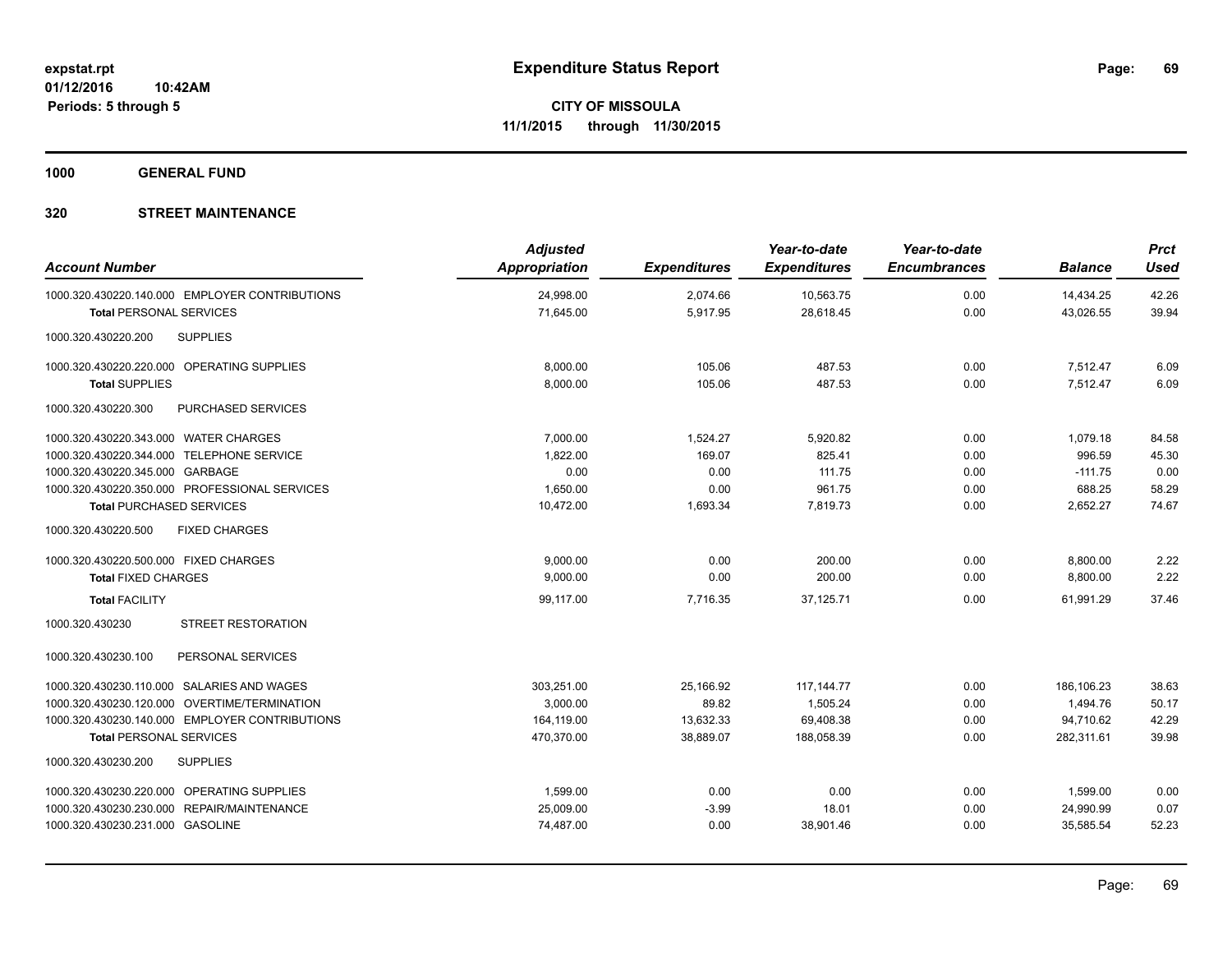**1000 GENERAL FUND**

| <b>Account Number</b>                            | <b>Adjusted</b><br><b>Appropriation</b> | <b>Expenditures</b> | Year-to-date<br><b>Expenditures</b> | Year-to-date<br><b>Encumbrances</b> | <b>Balance</b> | <b>Prct</b><br><b>Used</b> |
|--------------------------------------------------|-----------------------------------------|---------------------|-------------------------------------|-------------------------------------|----------------|----------------------------|
| <b>Total SUPPLIES</b>                            | 101,095.00                              | $-3.99$             | 38,919.47                           | 0.00                                | 62,175.53      | 38.50                      |
| PURCHASED SERVICES<br>1000.320.430230.300        |                                         |                     |                                     |                                     |                |                            |
| 1000.320.430230.345.000 GARBAGE                  | 5,200.00                                | 272.01              | 714.16                              | 0.00                                | 4,485.84       | 13.73                      |
| 1000.320.430230.350.000 PROFESSIONAL SERVICES    | 1,000.00                                | 0.00                | 0.00                                | 0.00                                | 1,000.00       | 0.00                       |
| 1000.320.430230.360.000 REPAIR & MAINTENANCE     | 2,000.00                                | 0.00                | 608.80                              | 0.00                                | 1,391.20       | 30.44                      |
| <b>Total PURCHASED SERVICES</b>                  | 8,200.00                                | 272.01              | 1,322.96                            | 0.00                                | 6,877.04       | 16.13                      |
| <b>BUILDING MATERIALS</b><br>1000.320.430230.400 |                                         |                     |                                     |                                     |                |                            |
| 1000.320.430230.400.000 BUILDING MATERIALS       | 17,598.00                               | 0.00                | 0.00                                | 0.00                                | 17,598.00      | 0.00                       |
| <b>Total BUILDING MATERIALS</b>                  | 17.598.00                               | 0.00                | 0.00                                | 0.00                                | 17.598.00      | 0.00                       |
| 1000.320.430230.500<br><b>FIXED CHARGES</b>      |                                         |                     |                                     |                                     |                |                            |
| 1000.320.430230.500.000 FIXED CHARGES            | 5,500.00                                | 8.00                | 1,891.50                            | 0.00                                | 3,608.50       | 34.39                      |
| <b>Total FIXED CHARGES</b>                       | 5,500.00                                | 8.00                | 1.891.50                            | 0.00                                | 3,608.50       | 34.39                      |
| 1000.320.430230.900<br><b>CAPITAL OUTLAY</b>     |                                         |                     |                                     |                                     |                |                            |
| <b>Total CAPITAL OUTLAY</b>                      | 0.00                                    | 0.00                | 0.00                                | 0.00                                | 0.00           | 0.00                       |
| <b>Total STREET RESTORATION</b>                  | 602.763.00                              | 39.165.09           | 230.192.32                          | 0.00                                | 372.570.68     | 38.19                      |
| <b>STREET MAINTENANCE</b><br>1000.320.430240     |                                         |                     |                                     |                                     |                |                            |
| PERSONAL SERVICES<br>1000.320.430240.100         |                                         |                     |                                     |                                     |                |                            |
| 1000.320.430240.110.000 SALARIES AND WAGES       | 410,458.00                              | 34,162.46           | 159,016.34                          | 0.00                                | 251,441.66     | 38.74                      |
| 1000.320.430240.120.000 OVERTIME/TERMINATION     | 2,100.00                                | 121.93              | 2,043.27                            | 0.00                                | 56.73          | 97.30                      |
| 1000.320.430240.130.000 OTHER                    | 3,000.00                                | 0.00                | 0.00                                | 0.00                                | 3,000.00       | 0.00                       |
| 1000.320.430240.140.000 EMPLOYER CONTRIBUTIONS   | 222,697.00                              | 18,504.49           | 94,170.09                           | 0.00                                | 128,526.91     | 42.29                      |
| <b>Total PERSONAL SERVICES</b>                   | 638,255.00                              | 52,788.88           | 255,229.70                          | 0.00                                | 383.025.30     | 39.99                      |
| 1000.320.430240.200<br><b>SUPPLIES</b>           |                                         |                     |                                     |                                     |                |                            |
| 1000.320.430240.220.000 OPERATING SUPPLIES       | 1,599.00                                | 0.00                | 0.00                                | 0.00                                | 1,599.00       | 0.00                       |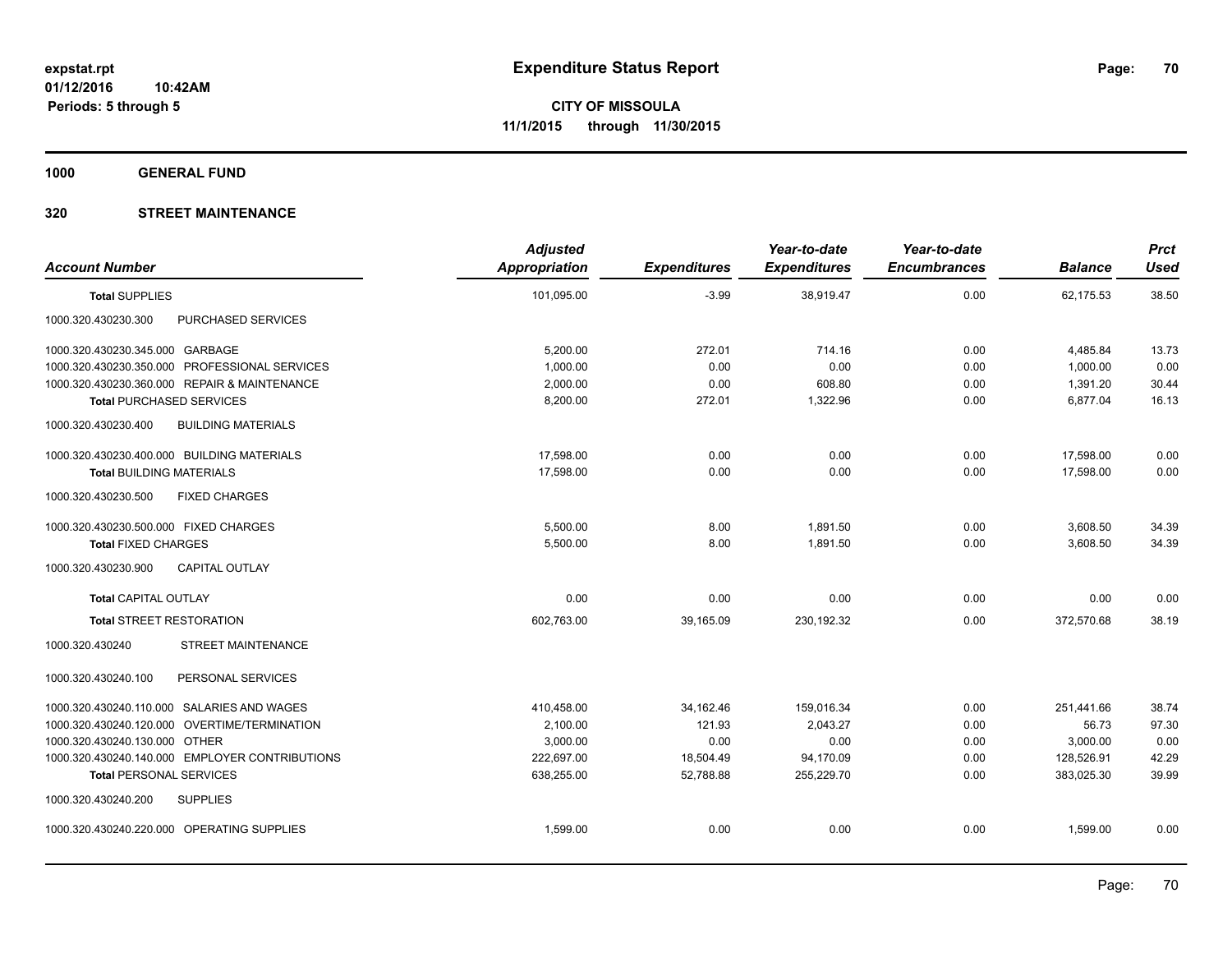**1000 GENERAL FUND**

| <b>Account Number</b>                 |                                                | <b>Adjusted</b><br><b>Appropriation</b> | <b>Expenditures</b> | Year-to-date<br><b>Expenditures</b> | Year-to-date<br><b>Encumbrances</b> | <b>Balance</b> | <b>Prct</b><br><b>Used</b> |
|---------------------------------------|------------------------------------------------|-----------------------------------------|---------------------|-------------------------------------|-------------------------------------|----------------|----------------------------|
|                                       | 1000.320.430240.230.000 REPAIR/MAINTENANCE     | 19,455.00                               | 0.00                | $-25.24$                            | 0.00                                | 19,480.24      | 0.13                       |
| 1000.320.430240.231.000 GASOLINE      |                                                | 14,133.00                               | 197.44              | 565.13                              | 0.00                                | 13,567.87      | 4.00                       |
| <b>Total SUPPLIES</b>                 |                                                | 35,187.00                               | 197.44              | 539.89                              | 0.00                                | 34,647.11      | 1.53                       |
| 1000.320.430240.300                   | <b>PURCHASED SERVICES</b>                      |                                         |                     |                                     |                                     |                |                            |
| 1000.320.430240.345.000 GARBAGE       |                                                | 2,080.00                                | 0.00                | 0.00                                | 0.00                                | 2,080.00       | 0.00                       |
|                                       | 1000.320.430240.350.000 PROFESSIONAL SERVICES  | 2,000.00                                | 0.00                | 0.00                                | 0.00                                | 2,000.00       | 0.00                       |
| <b>Total PURCHASED SERVICES</b>       |                                                | 4,080.00                                | 0.00                | 0.00                                | 0.00                                | 4,080.00       | 0.00                       |
| 1000.320.430240.400                   | <b>BUILDING MATERIALS</b>                      |                                         |                     |                                     |                                     |                |                            |
|                                       | 1000.320.430240.400.000 BUILDING MATERIALS     | 28,687.00                               | 0.00                | 0.00                                | 0.00                                | 28,687.00      | 0.00                       |
| <b>Total BUILDING MATERIALS</b>       |                                                | 28,687.00                               | 0.00                | 0.00                                | 0.00                                | 28,687.00      | 0.00                       |
| 1000.320.430240.500                   | <b>FIXED CHARGES</b>                           |                                         |                     |                                     |                                     |                |                            |
| 1000.320.430240.500.000 FIXED CHARGES |                                                | 5,000.00                                | 0.00                | 315.00                              | 0.00                                | 4,685.00       | 6.30                       |
| <b>Total FIXED CHARGES</b>            |                                                | 5,000.00                                | 0.00                | 315.00                              | 0.00                                | 4,685.00       | 6.30                       |
| 1000.320.430240.900                   | <b>CAPITAL OUTLAY</b>                          |                                         |                     |                                     |                                     |                |                            |
| <b>Total CAPITAL OUTLAY</b>           |                                                | 0.00                                    | 0.00                | 0.00                                | 0.00                                | 0.00           | 0.00                       |
| <b>Total STREET MAINTENANCE</b>       |                                                | 711,209.00                              | 52,986.32           | 256,084.59                          | 0.00                                | 455,124.41     | 36.01                      |
| 1000.320.430251                       | ICE & SNOW REMOVAL                             |                                         |                     |                                     |                                     |                |                            |
| 1000.320.430251.100                   | PERSONAL SERVICES                              |                                         |                     |                                     |                                     |                |                            |
|                                       | 1000.320.430251.110.000 SALARIES AND WAGES     | 137,340.00                              | 11,701.84           | 54,468.80                           | 0.00                                | 82,871.20      | 39.66                      |
|                                       | 1000.320.430251.120.000 OVERTIME/TERMINATION   | 4,950.00                                | 41.77               | 699.83                              | 0.00                                | 4,250.17       | 14.14                      |
|                                       | 1000.320.430251.140.000 EMPLOYER CONTRIBUTIONS | 76,253.00                               | 6,337.13            | 32,265.20                           | 0.00                                | 43,987.80      | 42.31                      |
| <b>Total PERSONAL SERVICES</b>        |                                                | 218,543.00                              | 18,080.74           | 87,433.83                           | 0.00                                | 131,109.17     | 40.01                      |
| 1000.320.430251.200                   | <b>SUPPLIES</b>                                |                                         |                     |                                     |                                     |                |                            |
|                                       | 1000.320.430251.220.000 OPERATING SUPPLIES     | 148,548.00                              | 0.00                | 0.00                                | 0.00                                | 148,548.00     | 0.00                       |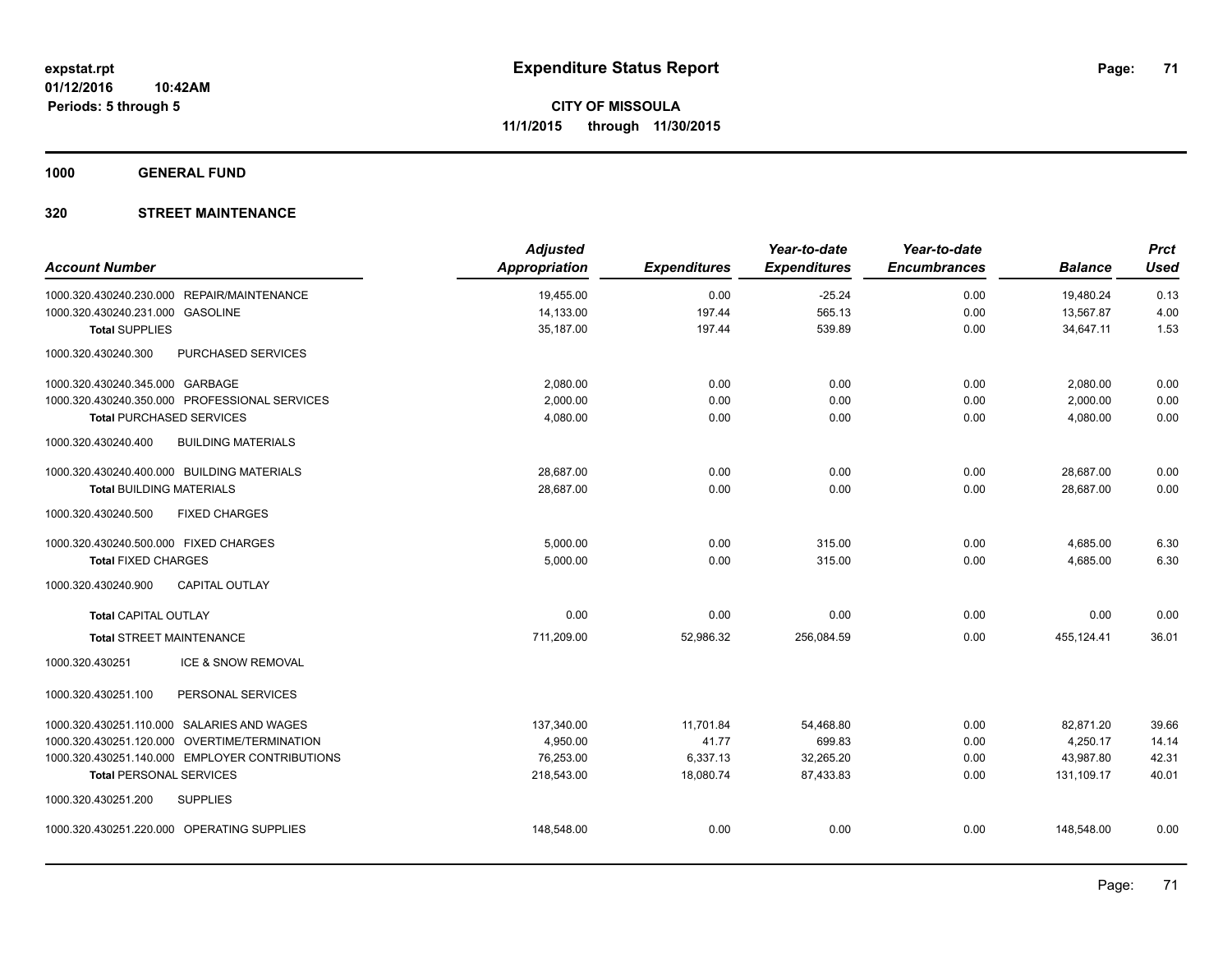**1000 GENERAL FUND**

| <b>Account Number</b>                            | <b>Adjusted</b><br><b>Appropriation</b> | <b>Expenditures</b> | Year-to-date<br><b>Expenditures</b> | Year-to-date<br><b>Encumbrances</b> | <b>Balance</b> | <b>Prct</b><br><b>Used</b> |
|--------------------------------------------------|-----------------------------------------|---------------------|-------------------------------------|-------------------------------------|----------------|----------------------------|
| 1000.320.430251.230.000 REPAIR/MAINTENANCE       | 14,316.00                               | 0.00                | 0.00                                | 0.00                                | 14,316.00      | 0.00                       |
| 1000.320.430251.231.000 GASOLINE                 | 86,170.00                               | 0.00                | 0.00                                | 0.00                                | 86,170.00      | 0.00                       |
| <b>Total SUPPLIES</b>                            | 249,034.00                              | 0.00                | 0.00                                | 0.00                                | 249,034.00     | 0.00                       |
| <b>PURCHASED SERVICES</b><br>1000.320.430251.300 |                                         |                     |                                     |                                     |                |                            |
| 1000.320.430251.360.000 REPAIR & MAINTENANCE     | 5,000.00                                | 0.00                | 0.00                                | 0.00                                | 5,000.00       | 0.00                       |
| <b>Total PURCHASED SERVICES</b>                  | 5.000.00                                | 0.00                | 0.00                                | 0.00                                | 5,000.00       | 0.00                       |
| 1000.320.430251.500<br><b>FIXED CHARGES</b>      |                                         |                     |                                     |                                     |                |                            |
| 1000.320.430251.500.000 FIXED CHARGES            | 2,000.00                                | 0.00                | 0.00                                | 0.00                                | 2,000.00       | 0.00                       |
| <b>Total FIXED CHARGES</b>                       | 2,000.00                                | 0.00                | 0.00                                | 0.00                                | 2,000.00       | 0.00                       |
| 1000.320.430251.900<br><b>CAPITAL OUTLAY</b>     |                                         |                     |                                     |                                     |                |                            |
| <b>Total CAPITAL OUTLAY</b>                      | 0.00                                    | 0.00                | 0.00                                | 0.00                                | 0.00           | 0.00                       |
| Total ICE & SNOW REMOVAL                         | 474,577.00                              | 18,080.74           | 87,433.83                           | 0.00                                | 387, 143. 17   | 18.42                      |
| 1000.320.430252<br><b>STREET CLEANING</b>        |                                         |                     |                                     |                                     |                |                            |
| 1000.320.430252.100<br>PERSONAL SERVICES         |                                         |                     |                                     |                                     |                |                            |
| 1000.320.430252.110.000 SALARIES AND WAGES       | 346,341.00                              | 29,119.73           | 135,543.45                          | 0.00                                | 210,797.55     | 39.14                      |
| 1000.320.430252.120.000 OVERTIME/TERMINATION     | 4,950.00                                | 103.92              | 1,741.64                            | 0.00                                | 3,208.36       | 35.18                      |
| 1000.320.430252.130.000 OTHER                    | 3,000.00                                | 0.00                | 0.00                                | 0.00                                | 3,000.00       | 0.00                       |
| 1000.320.430252.140.000 EMPLOYER CONTRIBUTIONS   | 189,864.00                              | 17,305.27           | 81,066.85                           | 0.00                                | 108,797.15     | 42.70                      |
| <b>Total PERSONAL SERVICES</b>                   | 544,155.00                              | 46,528.92           | 218,351.94                          | 0.00                                | 325,803.06     | 40.13                      |
| 1000.320.430252.200<br><b>SUPPLIES</b>           |                                         |                     |                                     |                                     |                |                            |
| 1000.320.430252.220.000 OPERATING SUPPLIES       | 2,132.00                                | 0.00                | 0.00                                | 0.00                                | 2,132.00       | 0.00                       |
| 1000.320.430252.230.000 REPAIR/MAINTENANCE       | 25,435.00                               | 0.00                | 0.00                                | 0.00                                | 25,435.00      | 0.00                       |
| 1000.320.430252.231.000 GASOLINE                 | 43,814.00                               | 0.00                | 0.00                                | 0.00                                | 43,814.00      | 0.00                       |
| <b>Total SUPPLIES</b>                            | 71,381.00                               | 0.00                | 0.00                                | 0.00                                | 71,381.00      | 0.00                       |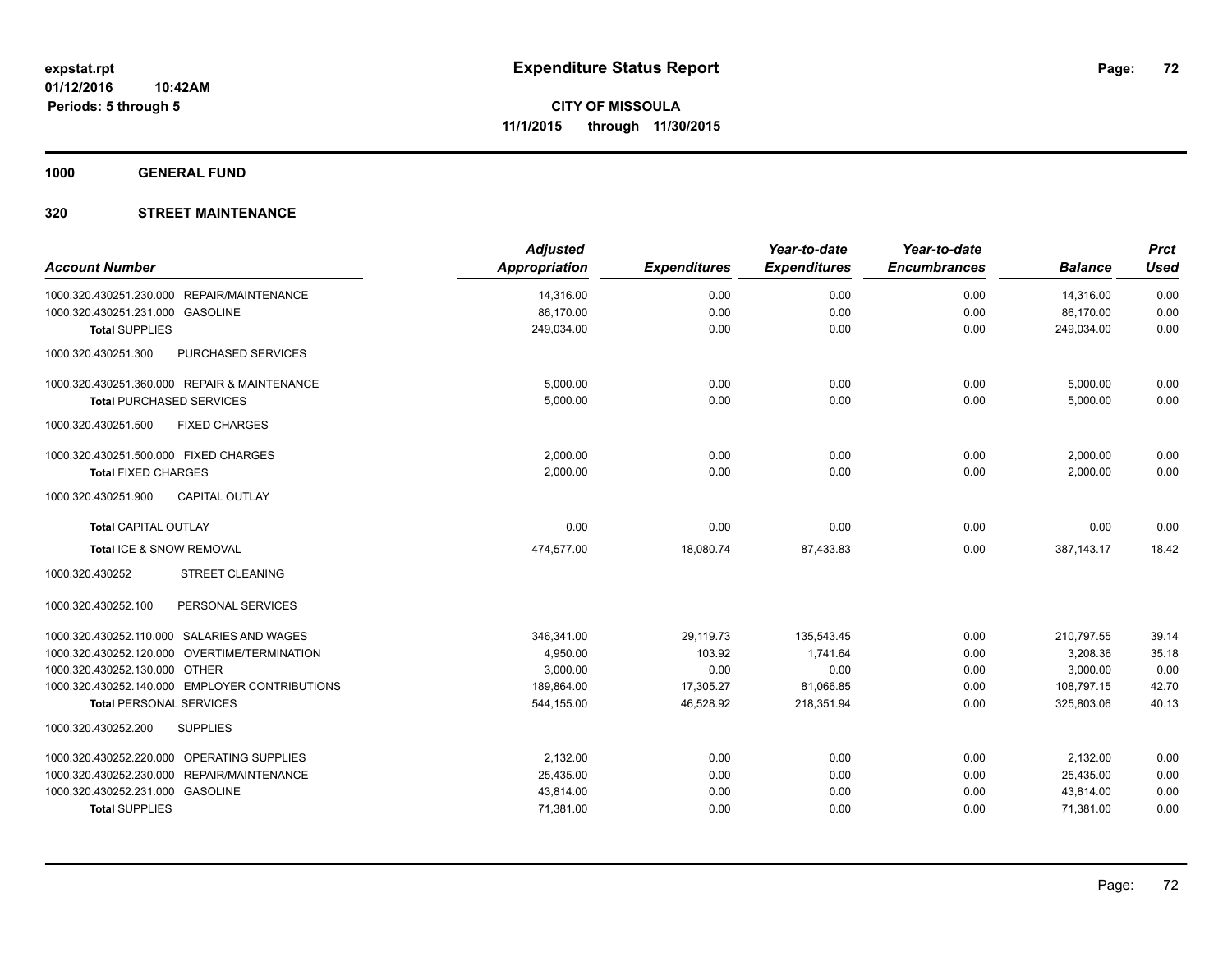**1000 GENERAL FUND**

## **320 STREET MAINTENANCE**

|                                                      | <b>Adjusted</b> |                     | Year-to-date        | Year-to-date        |                | <b>Prct</b> |
|------------------------------------------------------|-----------------|---------------------|---------------------|---------------------|----------------|-------------|
| <b>Account Number</b>                                | Appropriation   | <b>Expenditures</b> | <b>Expenditures</b> | <b>Encumbrances</b> | <b>Balance</b> | <b>Used</b> |
| 1000.320.430252.300<br>PURCHASED SERVICES            |                 |                     |                     |                     |                |             |
| 1000.320.430252.350.000 PROFESSIONAL SERVICES        | 500.00          | 0.00                | 0.00                | 0.00                | 500.00         | 0.00        |
| 1000.320.430252.360.000 REPAIR & MAINTENANCE         | 14,000.00       | 0.00                | 0.00                | 0.00                | 14,000.00      | 0.00        |
| <b>Total PURCHASED SERVICES</b>                      | 14,500.00       | 0.00                | 0.00                | 0.00                | 14,500.00      | 0.00        |
| 1000.320.430252.400<br><b>BUILDING MATERIALS</b>     |                 |                     |                     |                     |                |             |
| <b>Total BUILDING MATERIALS</b>                      | 0.00            | 0.00                | 0.00                | 0.00                | 0.00           | 0.00        |
| <b>FIXED CHARGES</b><br>1000.320.430252.500          |                 |                     |                     |                     |                |             |
| 1000.320.430252.500.000 FIXED CHARGES                | 9,000.00        | 130.00              | 130.00              | 0.00                | 8,870.00       | 1.44        |
| <b>Total FIXED CHARGES</b>                           | 9,000.00        | 130.00              | 130.00              | 0.00                | 8,870.00       | 1.44        |
| <b>Total STREET CLEANING</b>                         | 639,036.00      | 46,658.92           | 218,481.94          | 0.00                | 420,554.06     | 34.19       |
| 1000.320.430270<br><b>COMMUNICATIONS MAINTENANCE</b> |                 |                     |                     |                     |                |             |
| 1000.320.430270.100<br>PERSONAL SERVICES             |                 |                     |                     |                     |                |             |
| <b>Total PERSONAL SERVICES</b>                       | 0.00            | 0.00                | 0.00                | 0.00                | 0.00           | 0.00        |
| 1000.320.430270.200<br><b>SUPPLIES</b>               |                 |                     |                     |                     |                |             |
| <b>Total SUPPLIES</b>                                | 0.00            | 0.00                | 0.00                | 0.00                | 0.00           | 0.00        |
| 1000.320.430270.900<br><b>CAPITAL OUTLAY</b>         |                 |                     |                     |                     |                |             |
| 1000.320.430270.930.000 IMPROVEMENTS                 | 197,705.00      | 0.00                | 34,949.43           | 0.00                | 162,755.57     | 17.68       |
| <b>Total COMMUNICATIONS MAINTENANCE</b>              | 197,705.00      | 0.00                | 34,949.43           | 0.00                | 162,755.57     | 17.68       |
| <b>DEBT SERVICE</b><br>1000.320.490504               |                 |                     |                     |                     |                |             |
| 1000.320.490504.600<br><b>DEBT SERVICE</b>           |                 |                     |                     |                     |                |             |
| <b>Total DEBT SERVICE</b>                            | 0.00            | 0.00                | 0.00                | 0.00                | 0.00           | 0.00        |
| <b>Total STREET MAINTENANCE</b>                      | 2,903,833.00    | 178,813.05          | 931,777.63          | 0.00                | 1,972,055.37   | 32.09       |
|                                                      |                 |                     |                     |                     |                |             |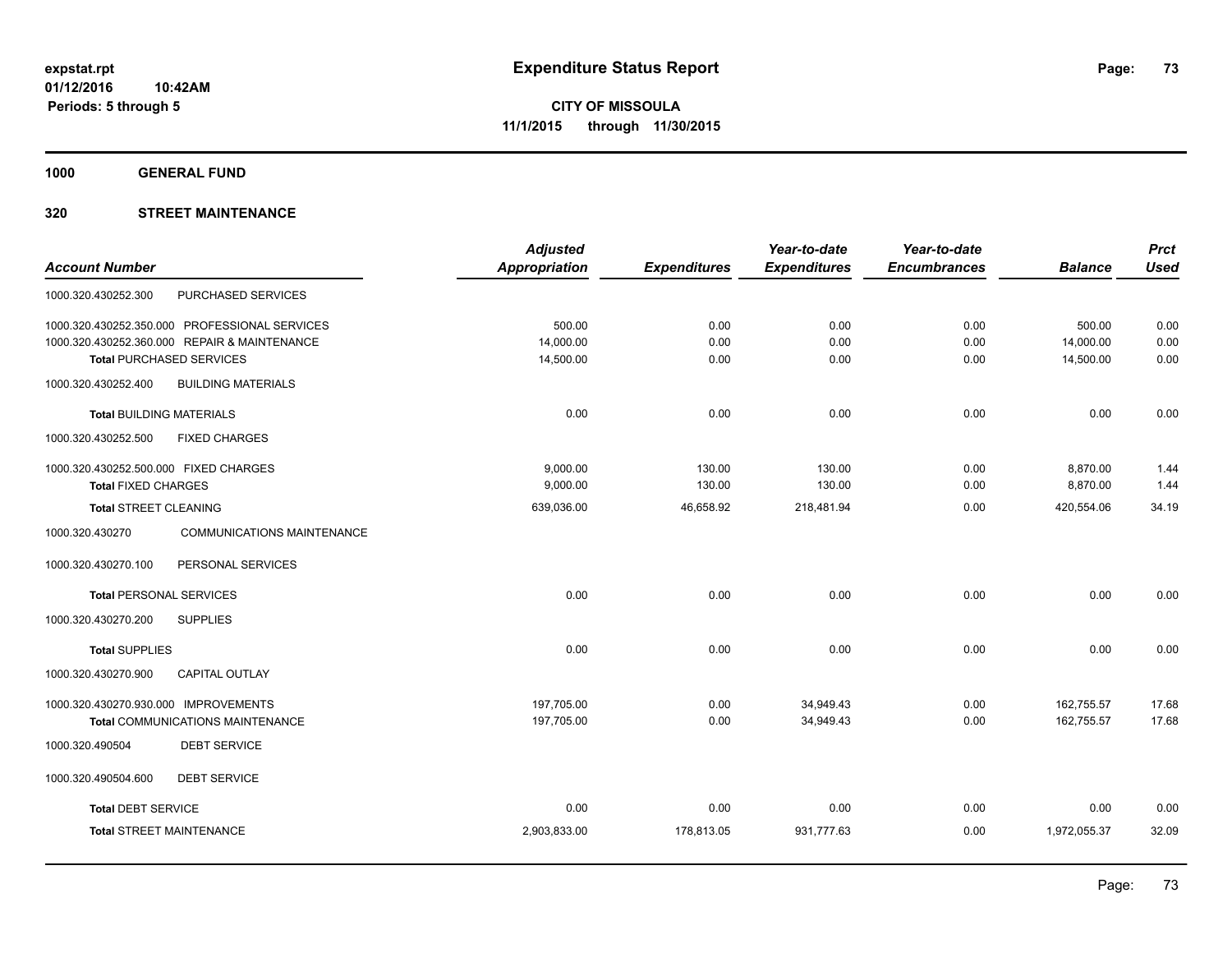**1000 GENERAL FUND**

|                                        |                                                   | <b>Adjusted</b>      |                     | Year-to-date        | Year-to-date        |                | <b>Prct</b> |
|----------------------------------------|---------------------------------------------------|----------------------|---------------------|---------------------|---------------------|----------------|-------------|
| <b>Account Number</b>                  |                                                   | <b>Appropriation</b> | <b>Expenditures</b> | <b>Expenditures</b> | <b>Encumbrances</b> | <b>Balance</b> | <b>Used</b> |
| 1000.321.411231                        | <b>ENERGY CONSERVATION</b>                        |                      |                     |                     |                     |                |             |
| 1000.321.411231.100                    | PERSONAL SERVICES                                 |                      |                     |                     |                     |                |             |
| <b>Total PERSONAL SERVICES</b>         |                                                   | 0.00                 | 0.00                | 0.00                | 0.00                | 0.00           | 0.00        |
| 1000.321.411231.200                    | <b>SUPPLIES</b>                                   |                      |                     |                     |                     |                |             |
| <b>Total SUPPLIES</b>                  |                                                   | 0.00                 | 0.00                | 0.00                | 0.00                | 0.00           | 0.00        |
| 1000.321.411231.300                    | PURCHASED SERVICES                                |                      |                     |                     |                     |                |             |
|                                        | <b>Total ENERGY CONSERVATION</b>                  | 0.00                 | 0.00                | 0.00                | 0.00                | 0.00           | 0.00        |
| 1000.321.411810                        | <b>FACILITY MAINTENANCE</b>                       |                      |                     |                     |                     |                |             |
| 1000.321.411810.100                    | PERSONAL SERVICES                                 |                      |                     |                     |                     |                |             |
|                                        | 1000.321.411810.110.000 SALARIES AND WAGES        | 47,882.00            | 3,177.16            | 15,266.84           | 0.00                | 32,615.16      | 31.88       |
|                                        | 1000.321.411810.120.000 OVERTIME/TERMINATION      | 0.00                 | 0.00                | 0.25                | 0.00                | $-0.25$        | 0.00        |
|                                        | 1000.321.411810.140.000 EMPLOYER CONTRIBUTIONS    | 19,906.00            | 1,323.73            | 6,936.56            | 0.00                | 12,969.44      | 34.85       |
| <b>Total PERSONAL SERVICES</b>         |                                                   | 67,788.00            | 4,500.89            | 22,203.65           | 0.00                | 45,584.35      | 32.75       |
| 1000.321.411810.200                    | <b>SUPPLIES</b>                                   |                      |                     |                     |                     |                |             |
|                                        | 1000.321.411810.220.000 OPERATING SUPPLIES        | 450.00               | 0.00                | 0.00                | 0.00                | 450.00         | 0.00        |
| 1000.321.411810.231.000 GASOLINE       |                                                   | 198.00               | 0.00                | 0.00                | 0.00                | 198.00         | 0.00        |
| 1000.321.411810.240.000 OTHER SUPPLIES |                                                   | 6,070.00             | 0.00                | 0.00                | 0.00                | 6,070.00       | 0.00        |
| <b>Total SUPPLIES</b>                  |                                                   | 6,718.00             | 0.00                | 0.00                | 0.00                | 6,718.00       | 0.00        |
| 1000.321.411810.300                    | <b>PURCHASED SERVICES</b>                         |                      |                     |                     |                     |                |             |
| 1000.321.411810.340.000 SEWER          |                                                   | 748.00               | 0.00                | 0.00                | 0.00                | 748.00         | 0.00        |
|                                        | 1000.321.411810.341.000 ELECTRICITY & NATURAL GAS | 25,420.00            | 531.05              | 1,533.92            | 0.00                | 23,886.08      | 6.03        |
| 1000.321.411810.343.000 WATER CHARGES  |                                                   | 957.00               | 0.00                | 0.00                | 0.00                | 957.00         | 0.00        |
|                                        | 1000.321.411810.360.000 REPAIR & MAINTENANCE      | 10,020.00            | 0.00                | 0.00                | 0.00                | 10,020.00      | 0.00        |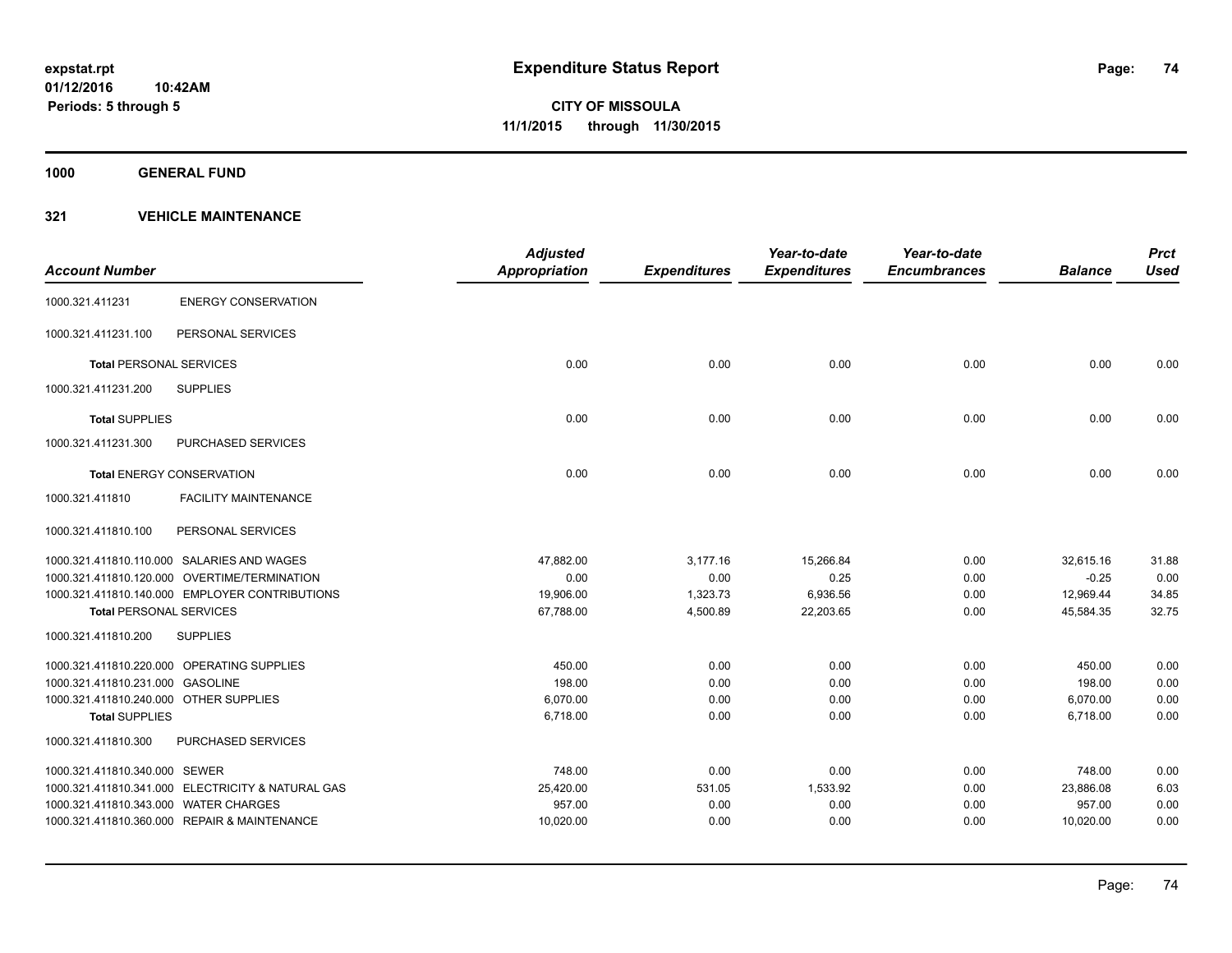**1000 GENERAL FUND**

| <b>Account Number</b>                   |                                                            | <b>Adjusted</b><br>Appropriation | <b>Expenditures</b> | Year-to-date<br><b>Expenditures</b> | Year-to-date<br><b>Encumbrances</b> | <b>Balance</b> | <b>Prct</b><br><b>Used</b> |
|-----------------------------------------|------------------------------------------------------------|----------------------------------|---------------------|-------------------------------------|-------------------------------------|----------------|----------------------------|
| 1000.321.411810.370.000 TRAVEL          |                                                            | 150.00                           | 0.00                | 0.00                                | 0.00                                | 150.00         | 0.00                       |
| <b>Total PURCHASED SERVICES</b>         |                                                            | 37,295.00                        | 531.05              | 1,533.92                            | 0.00                                | 35,761.08      | 4.11                       |
| 1000.321.411810.900                     | <b>CAPITAL OUTLAY</b>                                      |                                  |                     |                                     |                                     |                |                            |
| <b>Total CAPITAL OUTLAY</b>             |                                                            | 0.00                             | 0.00                | 0.00                                | 0.00                                | 0.00           | 0.00                       |
| <b>Total FACILITY MAINTENANCE</b>       |                                                            | 111,801.00                       | 5,031.94            | 23,737.57                           | 0.00                                | 88,063.43      | 21.23                      |
| 1000.321.430220                         | <b>CITY HALL UTILITIES</b>                                 |                                  |                     |                                     |                                     |                |                            |
| 1000.321.430220.200                     | <b>SUPPLIES</b>                                            |                                  |                     |                                     |                                     |                |                            |
|                                         | 1000.321.430220.240.000 CITY HALL UTILITIES/OTHER SUPPLIES | 2,340.00                         | 342.85              | 667.04                              | 0.00                                | 1,672.96       | 28.51                      |
| <b>Total SUPPLIES</b>                   |                                                            | 2,340.00                         | 342.85              | 667.04                              | 0.00                                | 1.672.96       | 28.51                      |
| 1000.321.430220.300                     | PURCHASED SERVICES                                         |                                  |                     |                                     |                                     |                |                            |
| 1000.321.430220.340.000 CITY HALL/SEWER |                                                            | 1,233.00                         | 0.00                | 519.71                              | 0.00                                | 713.29         | 42.15                      |
|                                         | 1000.321.430220.341.000 CITYHALL/ELECTRICITY & NATURAL GAS | 78,950.00                        | 11,382.24           | 45,592.84                           | 0.00                                | 33,357.16      | 57.75                      |
|                                         | 1000.321.430220.343.000 CITYHALL/WATER CHARGES             | 7,677.00                         | 488.04              | 1,802.06                            | 0.00                                | 5,874.94       | 23.47                      |
|                                         | 1000.321.430220.344.000 CITYHALL/TELEPHONE SERVICE         | 637.00                           | 0.00                | 0.00                                | 0.00                                | 637.00         | 0.00                       |
|                                         | 1000.321.430220.345.000 CITY HALL/GARBAGE                  | 6,375.00                         | 0.00                | 1,809.09                            | 0.00                                | 4,565.91       | 28.38                      |
|                                         | 1000.321.430220.350.000 PROFESSIONAL SERVICES              | 1,720.00                         | 0.00                | 1,488.00                            | 0.00                                | 232.00         | 86.51                      |
|                                         | 1000.321.430220.360.000 CITY HALL/REPAIR & MAINTENANCE     | 170,086.00                       | 263.84              | 49,414.22                           | 0.00                                | 120,671.78     | 29.05                      |
| <b>Total PURCHASED SERVICES</b>         |                                                            | 266,678.00                       | 12,134.12           | 100,625.92                          | 0.00                                | 166,052.08     | 37.73                      |
| 1000.321.430220.900                     | <b>CAPITAL OUTLAY</b>                                      |                                  |                     |                                     |                                     |                |                            |
| <b>Total CAPITAL OUTLAY</b>             |                                                            | 0.00                             | 0.00                | 0.00                                | 0.00                                | 0.00           | 0.00                       |
| <b>Total CITY HALL UTILITIES</b>        |                                                            | 269,018.00                       | 12,476.97           | 101,292.96                          | 0.00                                | 167,725.04     | 37.65                      |
| 1000.321.431310                         | <b>ADMINISTRATION</b>                                      |                                  |                     |                                     |                                     |                |                            |
| 1000.321.431310.100                     | PERSONAL SERVICES                                          |                                  |                     |                                     |                                     |                |                            |
|                                         | 1000.321.431310.110.000 SALARIES AND WAGES                 | 87,284.00                        | 7,262.06            | 34,895.72                           | 0.00                                | 52,388.28      | 39.98                      |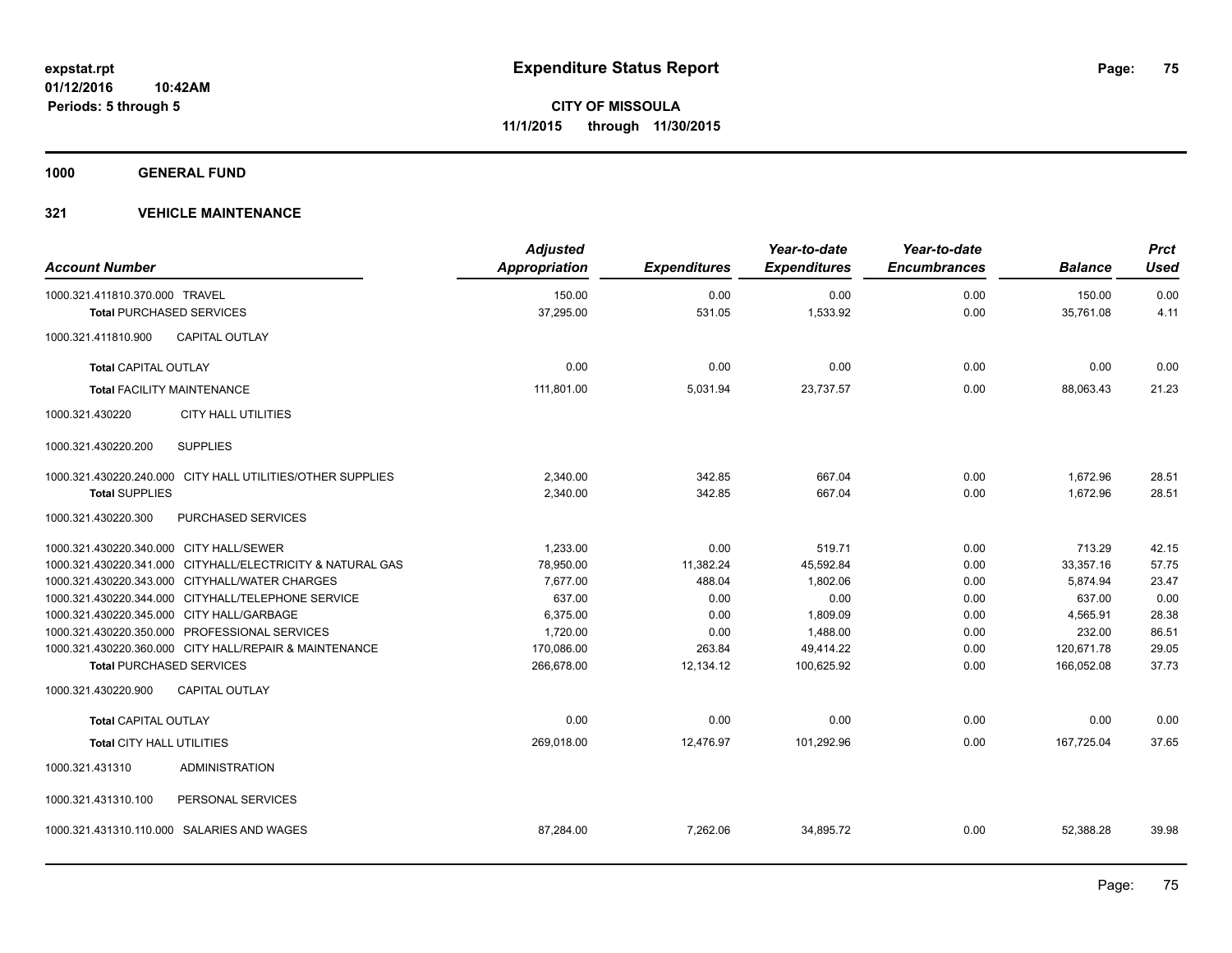**1000 GENERAL FUND**

| <b>Account Number</b>                                   | <b>Adjusted</b><br>Appropriation | <b>Expenditures</b> | Year-to-date<br><b>Expenditures</b> | Year-to-date<br><b>Encumbrances</b> | <b>Balance</b> | <b>Prct</b><br><b>Used</b> |
|---------------------------------------------------------|----------------------------------|---------------------|-------------------------------------|-------------------------------------|----------------|----------------------------|
| 1000.321.431310.120.000 OVERTIME/TERMINATION            | 0.00                             | 0.00                | 0.58                                | 0.00                                | $-0.58$        | 0.00                       |
| 1000.321.431310.140.000 EMPLOYER CONTRIBUTIONS          | 33,881.00                        | 3,026.29            | 15,864.66                           | 0.00                                | 18,016.34      | 46.82                      |
| <b>Total PERSONAL SERVICES</b>                          | 121,165.00                       | 10,288.35           | 50,760.96                           | 0.00                                | 70,404.04      | 41.89                      |
| <b>SUPPLIES</b><br>1000.321.431310.200                  |                                  |                     |                                     |                                     |                |                            |
| 1000.321.431310.210.000 OFFICE SUPPLIES                 | 1.000.00                         | 0.00                | 0.00                                | 0.00                                | 1,000.00       | 0.00                       |
| 1000.321.431310.220.000 OPERATING SUPPLIES              | 150.00                           | 0.00                | 0.00                                | 0.00                                | 150.00         | 0.00                       |
| <b>Total SUPPLIES</b>                                   | 1,150.00                         | 0.00                | 0.00                                | 0.00                                | 1,150.00       | 0.00                       |
| PURCHASED SERVICES<br>1000.321.431310.300               |                                  |                     |                                     |                                     |                |                            |
| 1000.321.431310.310.000 COMMUNICATIONS                  | 150.00                           | 0.00                | 0.00                                | 0.00                                | 150.00         | 0.00                       |
| 1000.321.431310.320.000 PRINTING & DUPLICATING          | 100.00                           | 0.00                | 0.00                                | 0.00                                | 100.00         | 0.00                       |
| 1000.321.431310.330.000 PUBLICITY, SUBSCRIPTIONS & DUES | 230.00                           | 0.00                | 0.00                                | 0.00                                | 230.00         | 0.00                       |
| <b>Total PURCHASED SERVICES</b>                         | 480.00                           | 0.00                | 0.00                                | 0.00                                | 480.00         | 0.00                       |
| OTHER OBJECTS<br>1000.321.431310.800                    |                                  |                     |                                     |                                     |                |                            |
| <b>Total OTHER OBJECTS</b>                              | 0.00                             | 0.00                | 0.00                                | 0.00                                | 0.00           | 0.00                       |
| <b>Total ADMINISTRATION</b>                             | 122,795.00                       | 10,288.35           | 50,760.96                           | 0.00                                | 72,034.04      | 41.34                      |
| 1000.321.431330<br><b>EQUIPMENT MAINTENANCE</b>         |                                  |                     |                                     |                                     |                |                            |
| PERSONAL SERVICES<br>1000.321.431330.100                |                                  |                     |                                     |                                     |                |                            |
| 1000.321.431330.110.000 SALARIES AND WAGES              | 399,968.00                       | 34,948.42           | 167,934.62                          | 0.00                                | 232,033.38     | 41.99                      |
| 1000.321.431330.120.000 OVERTIME/TERMINATION            | 2.000.00                         | 0.00                | 2.80                                | 0.00                                | 1.997.20       | 0.14                       |
| 1000.321.431330.130.000 OTHER                           | 81,744.00                        | 0.00                | 0.00                                | 0.00                                | 81,744.00      | 0.00                       |
| 1000.321.431330.140.000 EMPLOYER CONTRIBUTIONS          | 191,565.00                       | 14,563.77           | 74,811.56                           | 0.00                                | 116,753.44     | 39.05                      |
| 1000.321.431330.141.000 STATE RETIREMENT CONTRIBUTIONS  | 0.00                             | 0.00                | 87.51                               | 0.00                                | $-87.51$       | 0.00                       |
| <b>Total PERSONAL SERVICES</b>                          | 675,277.00                       | 49,512.19           | 242,836.49                          | 0.00                                | 432,440.51     | 35.96                      |
| 1000.321.431330.200<br><b>SUPPLIES</b>                  |                                  |                     |                                     |                                     |                |                            |
| 1000.321.431330.220.000 OPERATING SUPPLIES              | 17.600.00                        | 212.88              | 2,788.36                            | 0.00                                | 14.811.64      | 15.84                      |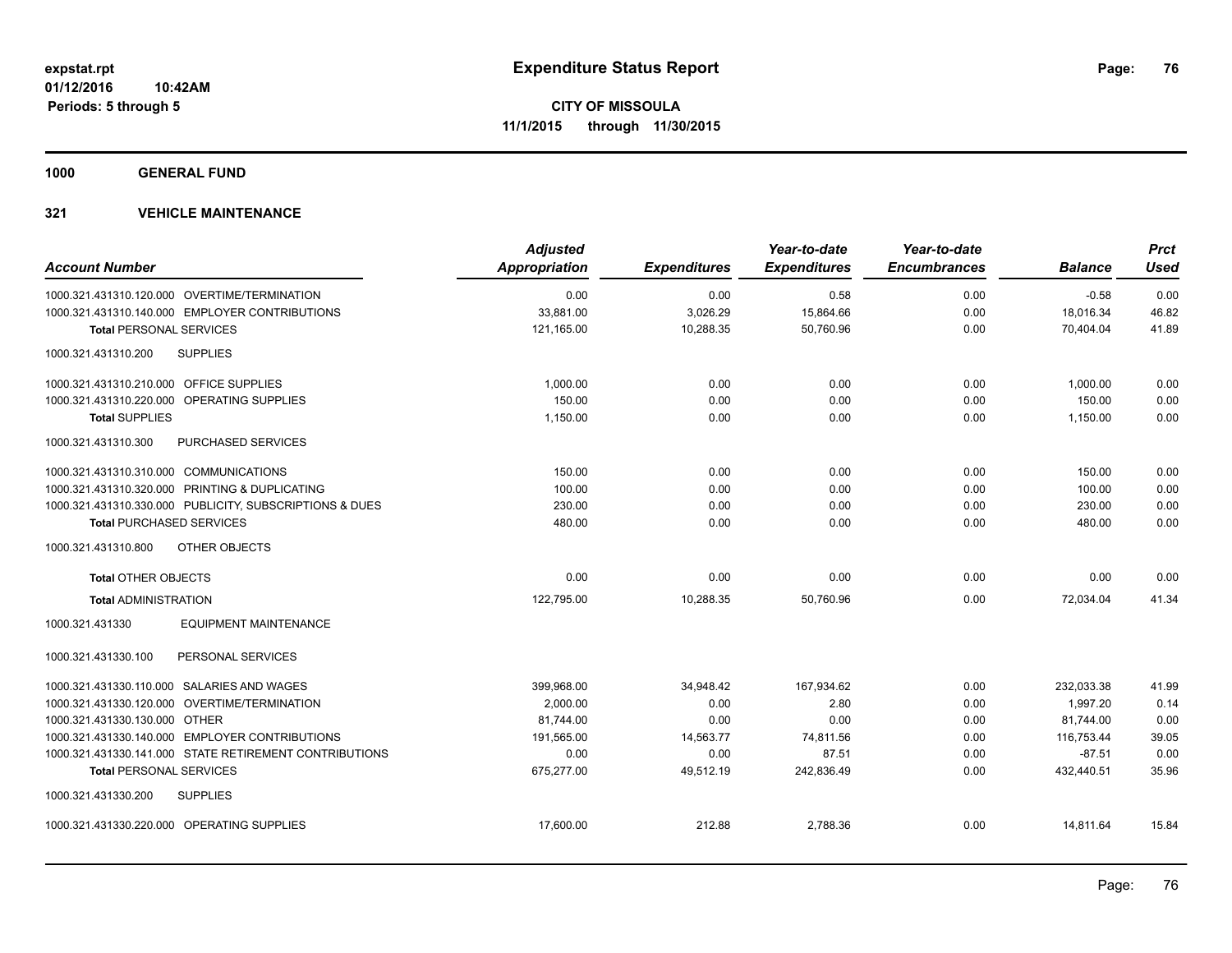**1000 GENERAL FUND**

|                                                      | <b>Adjusted</b>      |                     | Year-to-date        | Year-to-date        |                | <b>Prct</b> |
|------------------------------------------------------|----------------------|---------------------|---------------------|---------------------|----------------|-------------|
| <b>Account Number</b>                                | <b>Appropriation</b> | <b>Expenditures</b> | <b>Expenditures</b> | <b>Encumbrances</b> | <b>Balance</b> | <b>Used</b> |
| 1000.321.431330.230.000 REPAIR/MAINTENANCE           | 37,355.00            | 517.43              | 13,683.68           | 0.00                | 23,671.32      | 36.63       |
| 1000.321.431330.231.000 GASOLINE                     | 4,615.00             | 0.00                | 518.67              | 0.00                | 4,096.33       | 11.24       |
| 1000.321.431330.240.000 OTHER SUPPLIES               | 2,600.00             | 0.00                | 149.63              | 0.00                | 2,450.37       | 5.76        |
| <b>Total SUPPLIES</b>                                | 62,170.00            | 730.31              | 17,140.34           | 0.00                | 45,029.66      | 27.57       |
| 1000.321.431330.300<br>PURCHASED SERVICES            |                      |                     |                     |                     |                |             |
| 1000.321.431330.320.000 PRINTING & DUPLICATING       | 250.00               | 0.00                | 0.00                | 0.00                | 250.00         | 0.00        |
| 1000.321.431330.350.000 PROFESSIONAL SERVICES        | 7,480.00             | 0.00                | 1,500.00            | 0.00                | 5,980.00       | 20.05       |
| 1000.321.431330.360.000 REPAIR & MAINTENANCE         | 15,735.00            | 0.00                | 1,830.03            | 0.00                | 13,904.97      | 11.63       |
| 1000.321.431330.370.000 TRAVEL                       | 900.00               | 0.00                | 0.00                | 0.00                | 900.00         | 0.00        |
| 1000.321.431330.380.000 TRAINING                     | 850.00               | 0.00                | 0.00                | 0.00                | 850.00         | 0.00        |
| <b>Total PURCHASED SERVICES</b>                      | 25,215.00            | 0.00                | 3,330.03            | 0.00                | 21,884.97      | 13.21       |
| <b>CAPITAL OUTLAY</b><br>1000.321.431330.900         |                      |                     |                     |                     |                |             |
| <b>Total CAPITAL OUTLAY</b>                          | 0.00                 | 0.00                | 0.00                | 0.00                | 0.00           | 0.00        |
| <b>Total EQUIPMENT MAINTENANCE</b>                   | 762,662.00           | 50,242.50           | 263,306.86          | 0.00                | 499,355.14     | 34.52       |
| <b>VEHICLE FACILITY</b><br>1000.321.431350           |                      |                     |                     |                     |                |             |
| <b>SUPPLIES</b><br>1000.321.431350.200               |                      |                     |                     |                     |                |             |
| 1000.321.431350.210.000 OFFICE SUPPLIES              | 0.00                 | 17.62               | 63.87               | 0.00                | $-63.87$       | 0.00        |
| 1000.321.431350.220.000<br><b>OPERATING SUPPLIES</b> | 10,151.00            | 0.00                | 0.00                | 0.00                | 10,151.00      | 0.00        |
| 1000.321.431350.230.000 REPAIR/MAINTENANCE           | 0.00                 | 0.00                | 279.48              | 0.00                | $-279.48$      | 0.00        |
| <b>Total SUPPLIES</b>                                | 10,151.00            | 17.62               | 343.35              | 0.00                | 9,807.65       | 3.38        |
| 1000.321.431350.300<br>PURCHASED SERVICES            |                      |                     |                     |                     |                |             |
| 1000.321.431350.340.000 SEWER                        | 748.00               | 0.00                | 154.50              | 0.00                | 593.50         | 20.66       |
| 1000.321.431350.341.000 ELECTRICITY & NATURAL GAS    | 96,573.00            | 1,714.29            | 5,368.78            | 0.00                | 91,204.22      | 5.56        |
| 1000.321.431350.343.000 WATER CHARGES                | 3,722.00             | 111.88              | 562.67              | 0.00                | 3,159.33       | 15.12       |
| 1000.321.431350.344.000 TELEPHONE SERVICE            | 1,952.00             | 1.06                | 497.89              | 0.00                | 1,454.11       | 25.51       |
| 1000.321.431350.345.000 GARBAGE                      | 4,068.00             | 0.00                | 747.80              | 0.00                | 3,320.20       | 18.38       |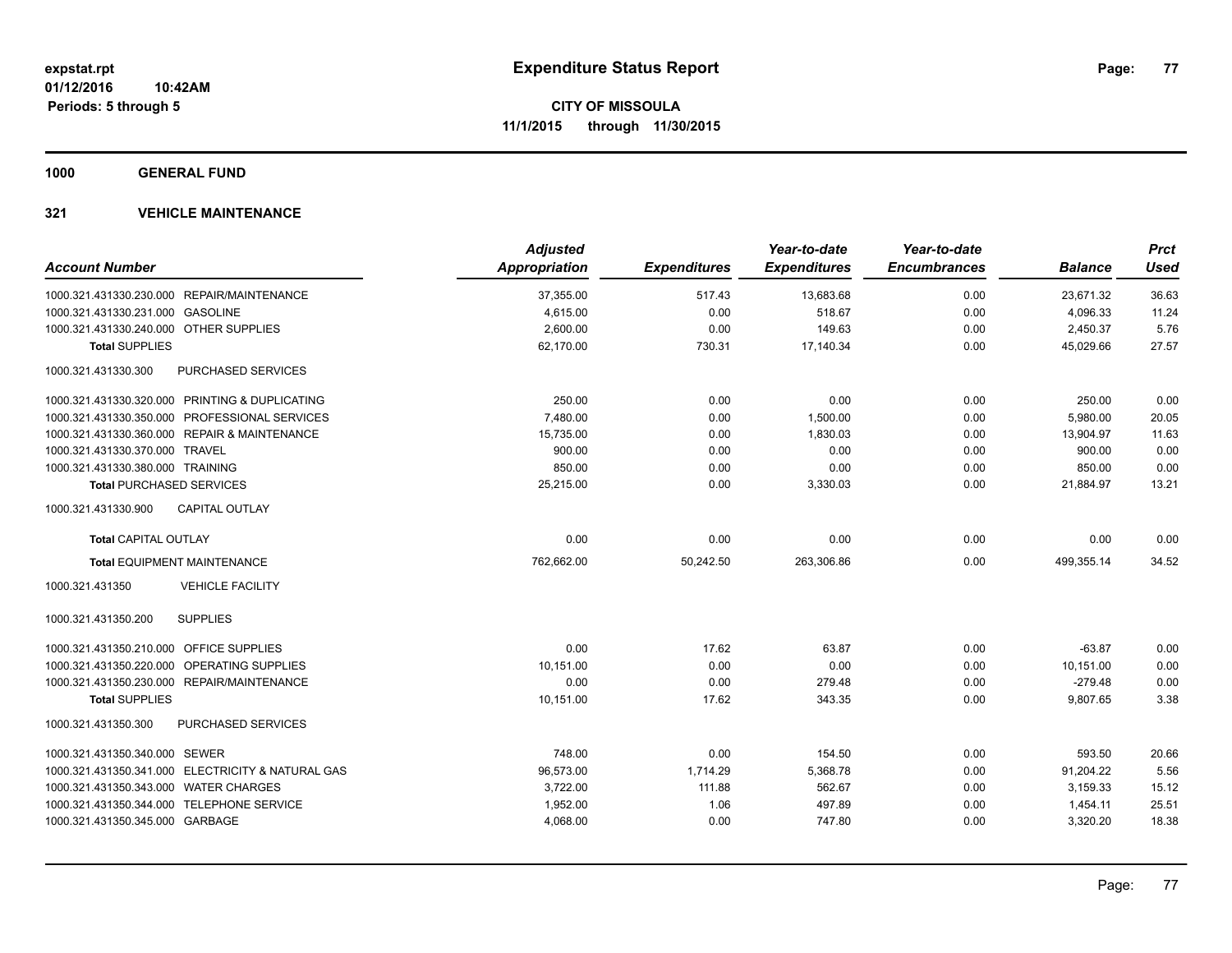**1000 GENERAL FUND**

| <b>Account Number</b>                                   | <b>Adjusted</b><br><b>Appropriation</b> | <b>Expenditures</b> | Year-to-date<br><b>Expenditures</b> | Year-to-date<br><b>Encumbrances</b> | <b>Balance</b> | <b>Prct</b><br><b>Used</b> |
|---------------------------------------------------------|-----------------------------------------|---------------------|-------------------------------------|-------------------------------------|----------------|----------------------------|
| 1000.321.431350.350.000 PROFESSIONAL SERVICES           | 5,195.00                                | 0.00                | 881.25                              | 0.00                                | 4,313.75       | 16.96                      |
| 1000.321.431350.360.000 REPAIR & MAINTENANCE            | 36,160.00                               | 0.00                | 7,738.60                            | 0.00                                | 28,421.40      | 21.40                      |
| <b>Total PURCHASED SERVICES</b>                         | 148,418.00                              | 1,827.23            | 15,951.49                           | 0.00                                | 132,466.51     | 10.75                      |
| <b>CAPITAL OUTLAY</b><br>1000.321.431350.900            |                                         |                     |                                     |                                     |                |                            |
| <b>Total CAPITAL OUTLAY</b>                             | 0.00                                    | 0.00                | 0.00                                | 0.00                                | 0.00           | 0.00                       |
| <b>Total VEHICLE FACILITY</b>                           | 158,569.00                              | 1,844.85            | 16,294.84                           | 0.00                                | 142,274.16     | 10.28                      |
| <b>ART MUSEUM</b><br>1000.321.460452                    |                                         |                     |                                     |                                     |                |                            |
| 1000.321.460452.200<br><b>SUPPLIES</b>                  |                                         |                     |                                     |                                     |                |                            |
| <b>Total SUPPLIES</b>                                   | 0.00                                    | 0.00                | 0.00                                | 0.00                                | 0.00           | 0.00                       |
| 1000.321.460452.300<br><b>PURCHASED SERVICES</b>        |                                         |                     |                                     |                                     |                |                            |
| 1000.321.460452.360.000 ART MUSEUM-REPAIR & MAINTENANCE | 44,526.00                               | 0.00                | 282.00                              | 0.00                                | 44,244.00      | 0.63                       |
| <b>Total ART MUSEUM</b>                                 | 44,526.00                               | 0.00                | 282.00                              | 0.00                                | 44,244.00      | 0.63                       |
| <b>Total VEHICLE MAINTENANCE</b>                        | 1,469,371.00                            | 79,884.61           | 455,675.19                          | 0.00                                | 1,013,695.81   | 31.01                      |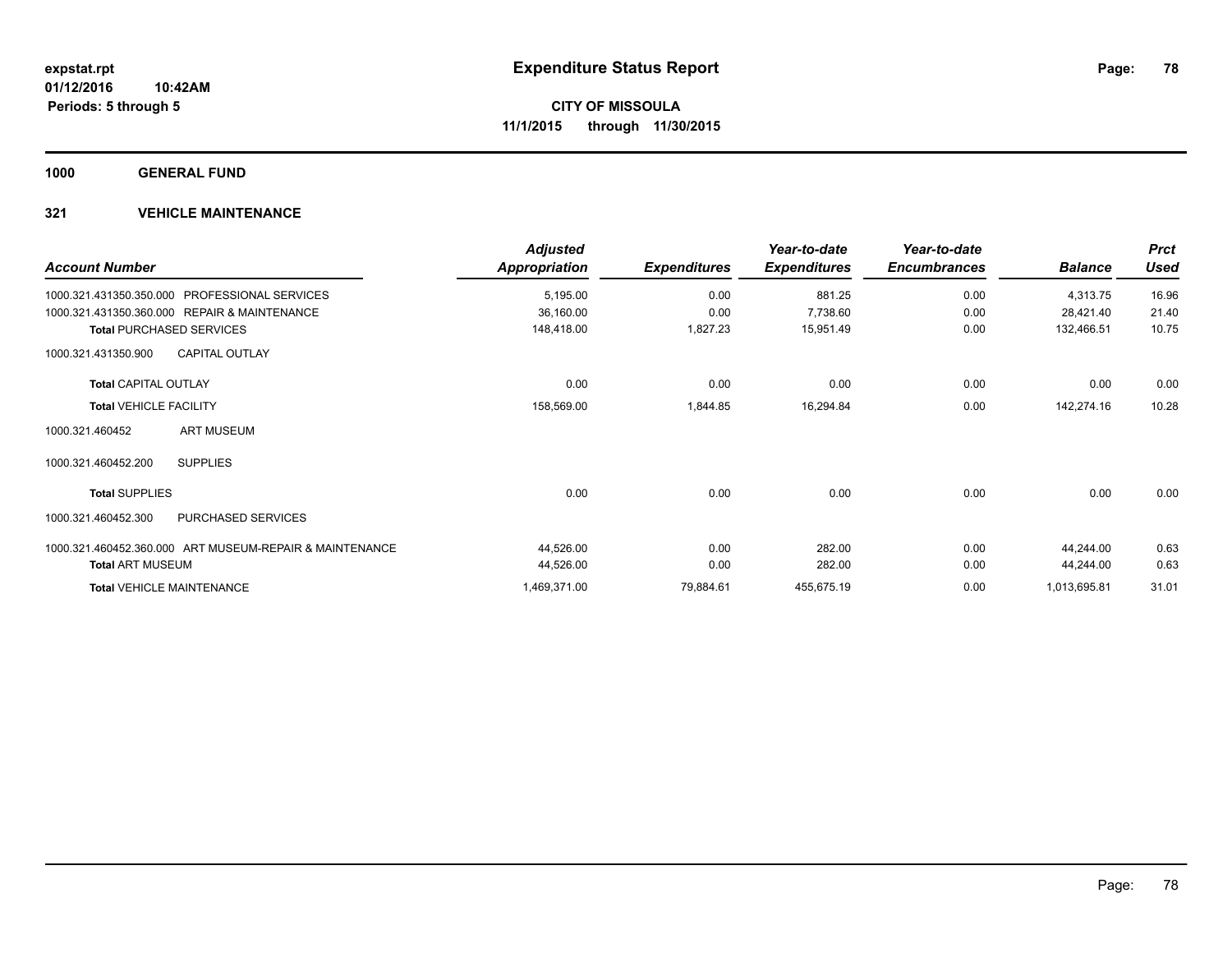**CITY OF MISSOULA 11/1/2015 through 11/30/2015**

**1000 GENERAL FUND**

| <b>Account Number</b>                   |                                                         | <b>Adjusted</b><br><b>Appropriation</b> | <b>Expenditures</b> | Year-to-date<br><b>Expenditures</b> | Year-to-date<br><b>Encumbrances</b> | <b>Balance</b> | <b>Prct</b><br><b>Used</b> |
|-----------------------------------------|---------------------------------------------------------|-----------------------------------------|---------------------|-------------------------------------|-------------------------------------|----------------|----------------------------|
|                                         |                                                         |                                         |                     |                                     |                                     |                |                            |
| 1000.340.430910                         | <b>ADMINISTRATION</b>                                   |                                         |                     |                                     |                                     |                |                            |
| 1000.340.430910.100                     | PERSONAL SERVICES                                       |                                         |                     |                                     |                                     |                |                            |
|                                         | 1000.340.430910.110.000 SALARIES AND WAGES              | 88,025.00                               | 5,944.32            | 29,110.41                           | 0.00                                | 58,914.59      | 33.07                      |
|                                         | 1000.340.430910.120.000 OVERTIME/TERMINATION            | 5.000.00                                | 602.42              | 644.56                              | 0.00                                | 4,355.44       | 12.89                      |
|                                         | 1000.340.430910.140.000 EMPLOYER CONTRIBUTIONS          | 35.158.00                               | 2,527.95            | 12,579.63                           | 0.00                                | 22.578.37      | 35.78                      |
|                                         | 1000.340.430910.141.000 STATE RETIREMENT CONTRIBUTIONS  | 0.00                                    | 0.00                | 55.82                               | 0.00                                | $-55.82$       | 0.00                       |
| <b>Total PERSONAL SERVICES</b>          |                                                         | 128,183.00                              | 9,074.69            | 42,390.42                           | 0.00                                | 85,792.58      | 33.07                      |
| 1000.340.430910.200                     | <b>SUPPLIES</b>                                         |                                         |                     |                                     |                                     |                |                            |
| 1000.340.430910.210.000 OFFICE SUPPLIES |                                                         | 2,770.00                                | 0.00                | 402.08                              | 0.00                                | 2,367.92       | 14.52                      |
| <b>Total SUPPLIES</b>                   |                                                         | 2,770.00                                | 0.00                | 402.08                              | 0.00                                | 2,367.92       | 14.52                      |
| 1000.340.430910.300                     | PURCHASED SERVICES                                      |                                         |                     |                                     |                                     |                |                            |
| 1000.340.430910.310.000 COMMUNICATIONS  |                                                         | 1.933.00                                | 46.44               | 370.46                              | 0.00                                | 1.562.54       | 19.17                      |
|                                         | 1000.340.430910.320.000 PRINTING & DUPLICATING          | 775.00                                  | 0.00                | 0.00                                | 0.00                                | 775.00         | 0.00                       |
|                                         | 1000.340.430910.330.000 PUBLICITY, SUBSCRIPTIONS & DUES | 813.00                                  | 0.00                | 248.74                              | 0.00                                | 564.26         | 30.60                      |
|                                         | 1000.340.430910.344.000 TELEPHONE SERVICE               | 2,100.00                                | 97.18               | 389.00                              | 0.00                                | 1,711.00       | 18.52                      |
|                                         | 1000.340.430910.350.000 PROFESSIONAL SERVICES           | 600.00                                  | 0.00                | 0.00                                | 0.00                                | 600.00         | 0.00                       |
|                                         | 1000.340.430910.360.000 REPAIR & MAINTENANCE            | 600.00                                  | 33.38               | 692.75                              | 0.00                                | $-92.75$       | 115.46                     |
| 1000.340.430910.370.000 TRAVEL          |                                                         | 500.00                                  | 0.00                | 0.00                                | 0.00                                | 500.00         | 0.00                       |
| 1000.340.430910.380.000 TRAINING        |                                                         | 1,006.00                                | 0.00                | 117.33                              | 0.00                                | 888.67         | 11.66                      |
| <b>Total PURCHASED SERVICES</b>         |                                                         | 8,327.00                                | 177.00              | 1,818.28                            | 0.00                                | 6,508.72       | 21.84                      |
| 1000.340.430910.800                     | OTHER OBJECTS                                           |                                         |                     |                                     |                                     |                |                            |
| 1000.340.430910.850.000 SALARY SAVINGS  |                                                         | $-3.479.00$                             | 0.00                | 0.00                                | 0.00                                | $-3,479.00$    | 0.00                       |
| <b>Total OTHER OBJECTS</b>              |                                                         | $-3,479.00$                             | 0.00                | 0.00                                | 0.00                                | $-3,479.00$    | 0.00                       |
| 1000.340.430910.900                     | <b>CAPITAL OUTLAY</b>                                   |                                         |                     |                                     |                                     |                |                            |
| <b>Total CAPITAL OUTLAY</b>             |                                                         | 0.00                                    | 0.00                | 0.00                                | 0.00                                | 0.00           | 0.00                       |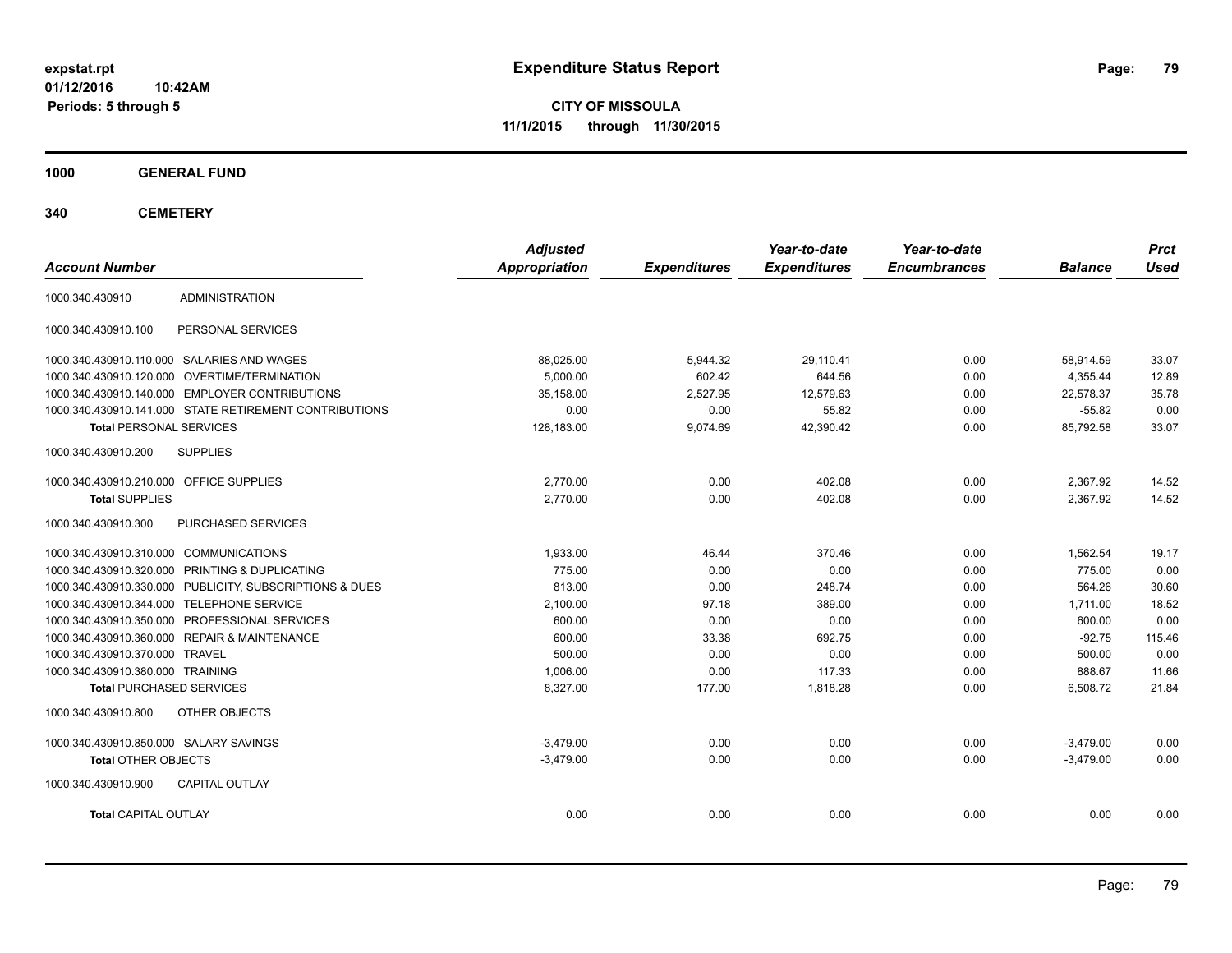**CITY OF MISSOULA 11/1/2015 through 11/30/2015**

**1000 GENERAL FUND**

| <b>Account Number</b>                             | <b>Adjusted</b><br><b>Appropriation</b> | <b>Expenditures</b> | Year-to-date<br><b>Expenditures</b> | Year-to-date<br><b>Encumbrances</b> | <b>Balance</b> | <b>Prct</b><br><b>Used</b> |
|---------------------------------------------------|-----------------------------------------|---------------------|-------------------------------------|-------------------------------------|----------------|----------------------------|
| <b>Total ADMINISTRATION</b>                       | 135,801.00                              | 9,251.69            | 44,610.78                           | 0.00                                | 91,190.22      | 32.85                      |
| 1000.340.430920<br><b>FACILITIES</b>              |                                         |                     |                                     |                                     |                |                            |
| PERSONAL SERVICES<br>1000.340.430920.100          |                                         |                     |                                     |                                     |                |                            |
| 1000.340.430920.110.000 SALARIES AND WAGES        | 6.501.00                                | 818.38              | 3,909.57                            | 0.00                                | 2,591.43       | 60.14                      |
| 1000.340.430920.120.000 OVERTIME/TERMINATION      | 0.00                                    | 59.84               | 115.04                              | 0.00                                | $-115.04$      | 0.00                       |
| 1000.340.430920.140.000 EMPLOYER CONTRIBUTIONS    | 2,928.00                                | 345.12              | 1,852.84                            | 0.00                                | 1,075.16       | 63.28                      |
| <b>Total PERSONAL SERVICES</b>                    | 9,429.00                                | 1,223.34            | 5,877.45                            | 0.00                                | 3,551.55       | 62.33                      |
| <b>SUPPLIES</b><br>1000.340.430920.200            |                                         |                     |                                     |                                     |                |                            |
| 1000.340.430920.220.000 OPERATING SUPPLIES        | 2,050.00                                | 0.00                | 258.46                              | 0.00                                | 1,791.54       | 12.61                      |
| 1000.340.430920.230.000 REPAIR/MAINTENANCE        | 500.00                                  | 38.98               | 170.20                              | 0.00                                | 329.80         | 34.04                      |
| <b>Total SUPPLIES</b>                             | 2,550.00                                | 38.98               | 428.66                              | 0.00                                | 2,121.34       | 16.81                      |
| 1000.340.430920.300<br><b>PURCHASED SERVICES</b>  |                                         |                     |                                     |                                     |                |                            |
| 1000.340.430920.341.000 ELECTRICITY & NATURAL GAS | 10,208.00                               | 305.43              | 693.81                              | 0.00                                | 9,514.19       | 6.80                       |
| 1000.340.430920.343.000 WATER CHARGES             | 1.082.00                                | 76.97               | 321.13                              | 0.00                                | 760.87         | 29.68                      |
| 1000.340.430920.345.000 GARBAGE                   | 780.00                                  | 0.00                | 315.20                              | 0.00                                | 464.80         | 40.41                      |
| 1000.340.430920.350.000 PROFESSIONAL SERVICES     | 400.00                                  | 0.00                | 0.00                                | 0.00                                | 400.00         | 0.00                       |
| 1000.340.430920.360.000 REPAIR & MAINTENANCE      | 2,145.00                                | 0.00                | 240.00                              | 0.00                                | 1,905.00       | 11.19                      |
| <b>Total PURCHASED SERVICES</b>                   | 14,615.00                               | 382.40              | 1,570.14                            | 0.00                                | 13,044.86      | 10.74                      |
| 1000.340.430920.400<br><b>BUILDING MATERIALS</b>  |                                         |                     |                                     |                                     |                |                            |
| <b>Total BUILDING MATERIALS</b>                   | 0.00                                    | 0.00                | 0.00                                | 0.00                                | 0.00           | 0.00                       |
| 1000.340.430920.900<br><b>CAPITAL OUTLAY</b>      |                                         |                     |                                     |                                     |                |                            |
| <b>Total CAPITAL OUTLAY</b>                       | 0.00                                    | 0.00                | 0.00                                | 0.00                                | 0.00           | 0.00                       |
| <b>Total FACILITIES</b>                           | 26,594.00                               | 1,644.72            | 7,876.25                            | 0.00                                | 18.717.75      | 29.62                      |
| 1000.340.430930<br><b>GROUNDS MAINTENANCE</b>     |                                         |                     |                                     |                                     |                |                            |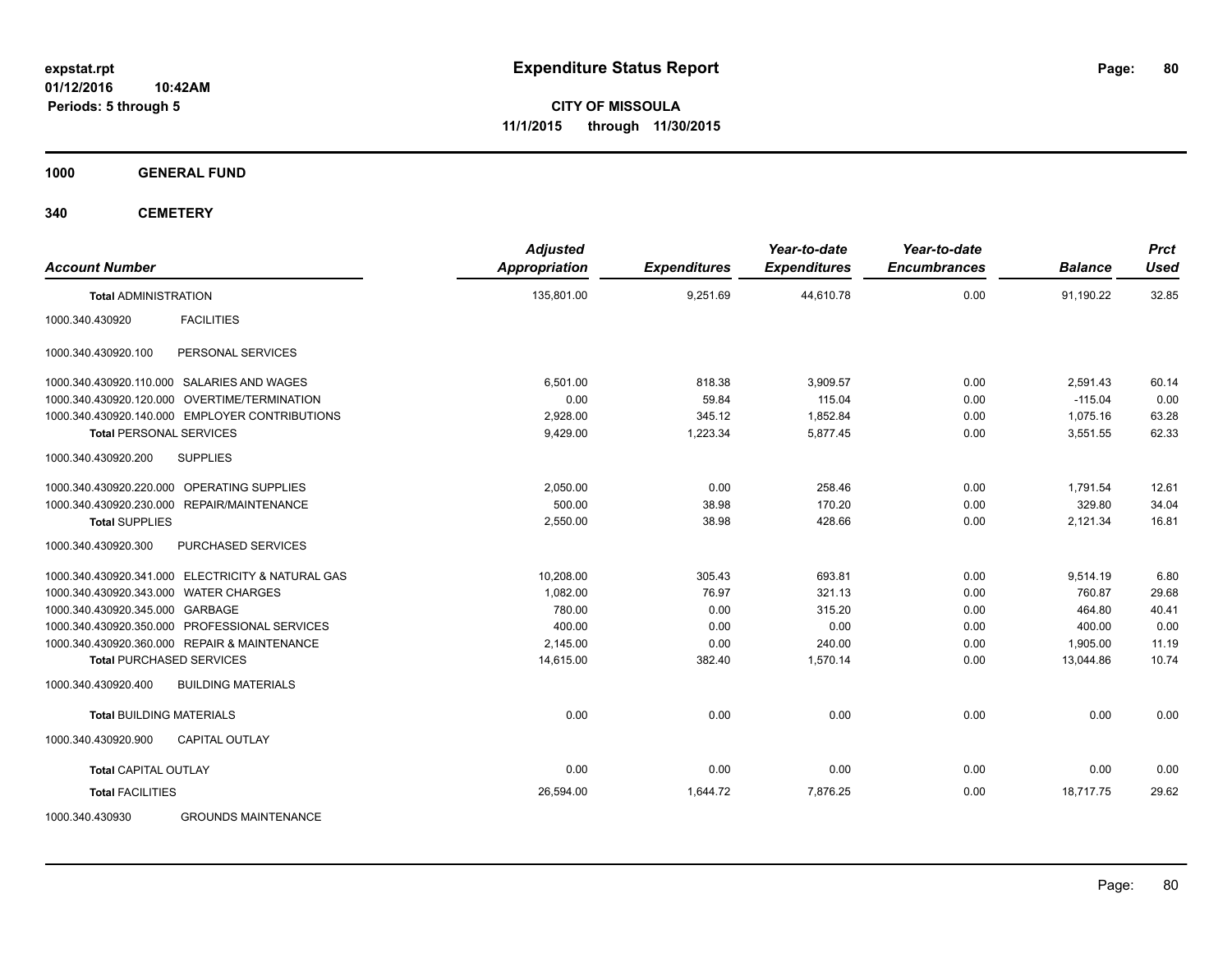**CITY OF MISSOULA 11/1/2015 through 11/30/2015**

**1000 GENERAL FUND**

| <b>Account Number</b>                             | <b>Adjusted</b><br><b>Appropriation</b> | <b>Expenditures</b> | Year-to-date<br><b>Expenditures</b> | Year-to-date<br><b>Encumbrances</b> | <b>Balance</b> | <b>Prct</b><br><b>Used</b> |
|---------------------------------------------------|-----------------------------------------|---------------------|-------------------------------------|-------------------------------------|----------------|----------------------------|
| PERSONAL SERVICES<br>1000.340.430930.100          |                                         |                     |                                     |                                     |                |                            |
| 1000.340.430930.110.000 SALARIES AND WAGES        | 190.438.00                              | 17,047.65           | 79,864.45                           | 0.00                                | 110,573.55     | 41.94                      |
| 1000.340.430930.120.000 OVERTIME/TERMINATION      | 0.00                                    | 514.86              | 1.173.72                            | 0.00                                | $-1,173.72$    | 0.00                       |
| 1000.340.430930.140.000 EMPLOYER CONTRIBUTIONS    | 88,887.00                               | 7,072.40            | 39,550.67                           | 0.00                                | 49,336.33      | 44.50                      |
| <b>Total PERSONAL SERVICES</b>                    | 279,325.00                              | 24,634.91           | 120,588.84                          | 0.00                                | 158,736.16     | 43.17                      |
| <b>SUPPLIES</b><br>1000.340.430930.200            |                                         |                     |                                     |                                     |                |                            |
| 1000.340.430930.220.000 OPERATING SUPPLIES        | 32,252.00                               | 204.68              | 3,720.44                            | 0.00                                | 28,531.56      | 11.54                      |
| 1000.340.430930.230.000 REPAIR/MAINTENANCE        | 19,620.00                               | 1,424.70            | 11,426.43                           | 0.00                                | 8,193.57       | 58.24                      |
| 1000.340.430930.231.000 GASOLINE                  | 14,398.00                               | 1,101.51            | 4,262.06                            | 0.00                                | 10,135.94      | 29.60                      |
| <b>Total SUPPLIES</b>                             | 66,270.00                               | 2,730.89            | 19,408.93                           | 0.00                                | 46,861.07      | 29.29                      |
| 1000.340.430930.300<br><b>PURCHASED SERVICES</b>  |                                         |                     |                                     |                                     |                |                            |
| 1000.340.430930.341.000 ELECTRICITY & NATURAL GAS | 7.657.00                                | 914.79              | 5,550.65                            | 0.00                                | 2.106.35       | 72.49                      |
| 1000.340.430930.344.000 TELEPHONE SERVICE         | 300.00                                  | 52.93               | 211.89                              | 0.00                                | 88.11          | 70.63                      |
| 1000.340.430930.345.000 GARBAGE                   | 290.00                                  | 86.62               | 86.62                               | 0.00                                | 203.38         | 29.87                      |
| 1000.340.430930.360.000 REPAIR & MAINTENANCE      | 955.00                                  | 68.60               | 722.38                              | 0.00                                | 232.62         | 75.64                      |
| 1000.340.430930.390.000 OTHER PURCHASED SERVICES  | 3.342.00                                | 183.75              | 1,110.71                            | 0.00                                | 2.231.29       | 33.23                      |
| <b>Total PURCHASED SERVICES</b>                   | 12.544.00                               | 1,306.69            | 7,682.25                            | 0.00                                | 4,861.75       | 61.24                      |
| <b>BUILDING MATERIALS</b><br>1000.340.430930.400  |                                         |                     |                                     |                                     |                |                            |
| <b>Total BUILDING MATERIALS</b>                   | 0.00                                    | 0.00                | 0.00                                | 0.00                                | 0.00           | 0.00                       |
| 1000.340.430930.500<br><b>FIXED CHARGES</b>       |                                         |                     |                                     |                                     |                |                            |
| 1000.340.430930.530.000 EQUIPMENT RENTAL          | 500.00                                  | 115.50              | 277.00                              | 0.00                                | 223.00         | 55.40                      |
| <b>Total FIXED CHARGES</b>                        | 500.00                                  | 115.50              | 277.00                              | 0.00                                | 223.00         | 55.40                      |
| <b>CAPITAL OUTLAY</b><br>1000.340.430930.900      |                                         |                     |                                     |                                     |                |                            |
| <b>Total CAPITAL OUTLAY</b>                       | 0.00                                    | 0.00                | 0.00                                | 0.00                                | 0.00           | 0.00                       |
| <b>Total GROUNDS MAINTENANCE</b>                  | 358,639.00                              | 28,787.99           | 147,957.02                          | 0.00                                | 210.681.98     | 41.26                      |
|                                                   |                                         |                     |                                     |                                     |                |                            |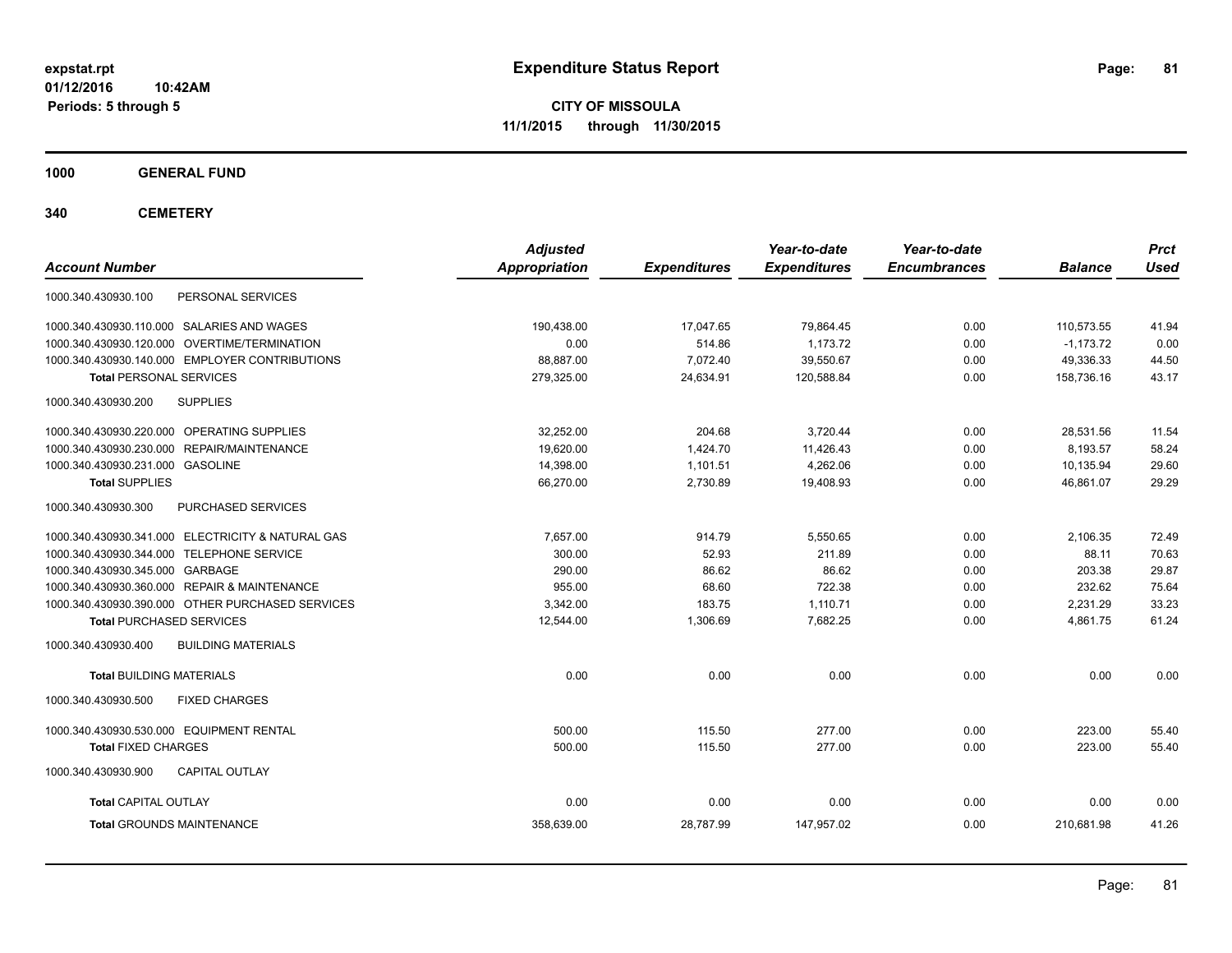**CITY OF MISSOULA 11/1/2015 through 11/30/2015**

**1000 GENERAL FUND**

| <b>Account Number</b>               |                                                | <b>Adjusted</b><br><b>Appropriation</b> | <b>Expenditures</b> | Year-to-date<br><b>Expenditures</b> | Year-to-date<br><b>Encumbrances</b> | <b>Balance</b> | <b>Prct</b><br><b>Used</b> |
|-------------------------------------|------------------------------------------------|-----------------------------------------|---------------------|-------------------------------------|-------------------------------------|----------------|----------------------------|
| 1000.340.430940                     | <b>BURIALS</b>                                 |                                         |                     |                                     |                                     |                |                            |
| 1000.340.430940.100                 | PERSONAL SERVICES                              |                                         |                     |                                     |                                     |                |                            |
|                                     | 1000.340.430940.110.000 SALARIES AND WAGES     | 71,067.00                               | 6,719.10            | 31,788.79                           | 0.00                                | 39,278.21      | 44.73                      |
|                                     | 1000.340.430940.120.000 OVERTIME/TERMINATION   | 0.00                                    | 301.04              | 619.96                              | 0.00                                | $-619.96$      | 0.00                       |
|                                     | 1000.340.430940.140.000 EMPLOYER CONTRIBUTIONS | 31,825.00                               | 3,517.26            | 15,866.48                           | 0.00                                | 15,958.52      | 49.86                      |
| <b>Total PERSONAL SERVICES</b>      |                                                | 102,892.00                              | 10,537.40           | 48,275.23                           | 0.00                                | 54,616.77      | 46.92                      |
| 1000.340.430940.200                 | <b>SUPPLIES</b>                                |                                         |                     |                                     |                                     |                |                            |
|                                     | 1000.340.430940.220.000 OPERATING SUPPLIES     | 1,500.00                                | 0.00                | 0.00                                | 0.00                                | 1,500.00       | 0.00                       |
| <b>Total SUPPLIES</b>               |                                                | 1,500.00                                | 0.00                | 0.00                                | 0.00                                | 1,500.00       | 0.00                       |
| 1000.340.430940.300                 | PURCHASED SERVICES                             |                                         |                     |                                     |                                     |                |                            |
|                                     | <b>Total PURCHASED SERVICES</b>                | 0.00                                    | 0.00                | 0.00                                | 0.00                                | 0.00           | 0.00                       |
| 1000.340.430940.400                 | <b>BUILDING MATERIALS</b>                      |                                         |                     |                                     |                                     |                |                            |
| <b>Total BUILDING MATERIALS</b>     |                                                | 0.00                                    | 0.00                | 0.00                                | 0.00                                | 0.00           | 0.00                       |
| 1000.340.430940.800                 | OTHER OBJECTS                                  |                                         |                     |                                     |                                     |                |                            |
| 1000.340.430940.845.000 CONTINGENCY |                                                | 8,185.00                                | 0.00                | 1,448.00                            | 0.00                                | 6,737.00       | 17.69                      |
| <b>Total OTHER OBJECTS</b>          |                                                | 8,185.00                                | 0.00                | 1,448.00                            | 0.00                                | 6,737.00       | 17.69                      |
| 1000.340.430940.900                 | <b>CAPITAL OUTLAY</b>                          |                                         |                     |                                     |                                     |                |                            |
| <b>Total CAPITAL OUTLAY</b>         |                                                | 0.00                                    | 0.00                | 0.00                                | 0.00                                | 0.00           | 0.00                       |
| <b>Total BURIALS</b>                |                                                | 112,577.00                              | 10,537.40           | 49,723.23                           | 0.00                                | 62,853.77      | 44.17                      |
| <b>Total CEMETERY</b>               |                                                | 633,611.00                              | 50,221.80           | 250, 167.28                         | 0.00                                | 383,443.72     | 39.48                      |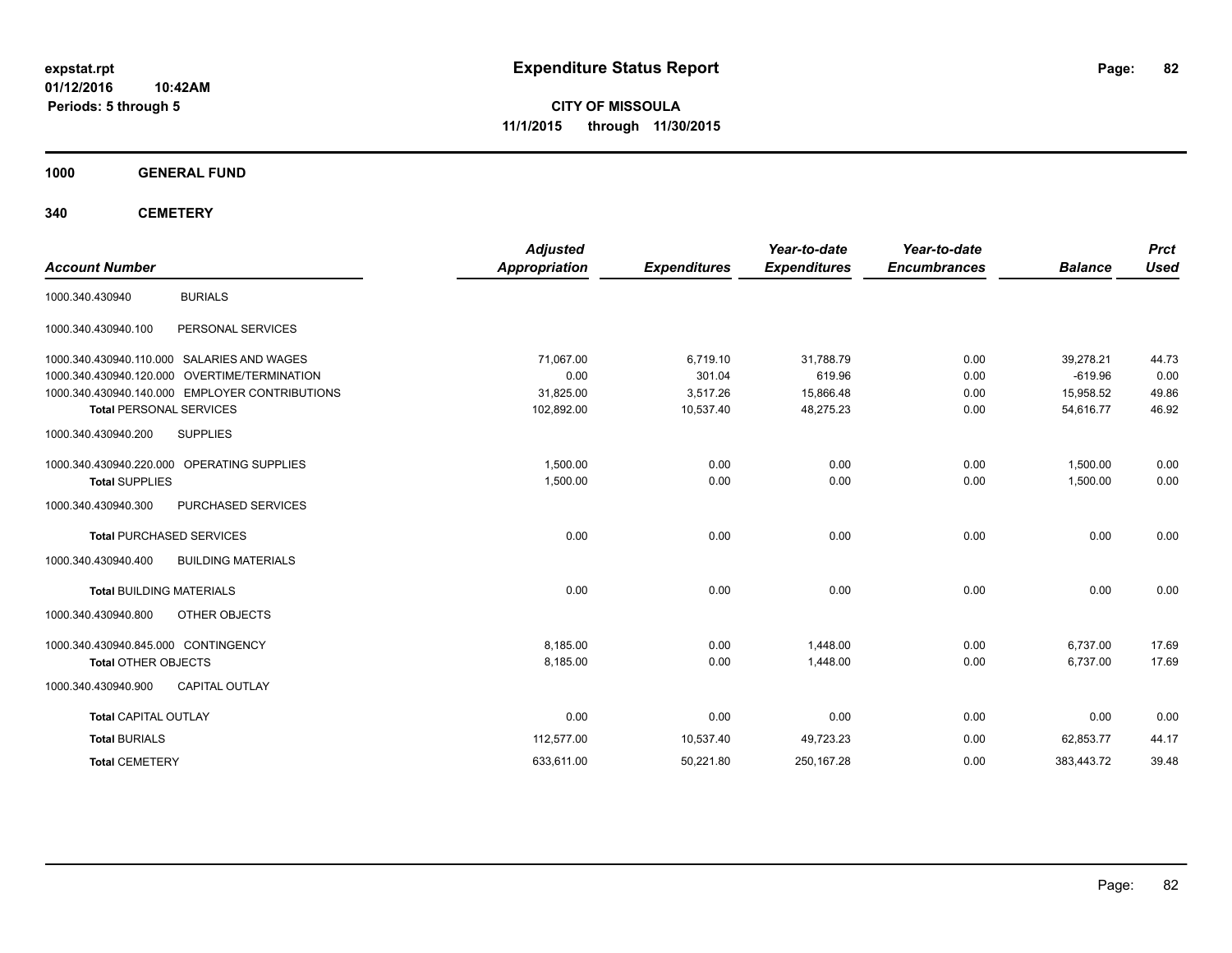**1000 GENERAL FUND**

#### **370 PARKS & RECREATION**

|                                           |                                                         | <b>Adjusted</b> |                     | Year-to-date        | Year-to-date        |                | <b>Prct</b> |
|-------------------------------------------|---------------------------------------------------------|-----------------|---------------------|---------------------|---------------------|----------------|-------------|
| <b>Account Number</b>                     |                                                         | Appropriation   | <b>Expenditures</b> | <b>Expenditures</b> | <b>Encumbrances</b> | <b>Balance</b> | <b>Used</b> |
| 1000.370.460410                           | PARKS & RECREATION ADMINISTRATION                       |                 |                     |                     |                     |                |             |
| 1000.370.460410.100                       | PERSONAL SERVICES                                       |                 |                     |                     |                     |                |             |
| 1000.370.460410.110.000                   | SALARIES AND WAGES                                      | 263,389.00      | 20,162.84           | 98,100.00           | 0.00                | 165,289.00     | 37.25       |
|                                           | 1000.370.460410.120.000 OVERTIME/TERMINATION            | 700.00          | 0.00                | 0.00                | 0.00                | 700.00         | 0.00        |
|                                           | 1000.370.460410.140.000 EMPLOYER CONTRIBUTIONS          | 85,672.00       | 6,689.88            | 35,670.61           | 0.00                | 50.001.39      | 41.64       |
|                                           | 1000.370.460410.141.000 STATE RETIREMENT CONTRIBUTIONS  | 0.00            | 0.00                | 384.93              | 0.00                | $-384.93$      | 0.00        |
| <b>Total PERSONAL SERVICES</b>            |                                                         | 349,761.00      | 26,852.72           | 134, 155.54         | 0.00                | 215,605.46     | 38.36       |
| 1000.370.460410.200                       | <b>SUPPLIES</b>                                         |                 |                     |                     |                     |                |             |
| 1000.370.460410.210.000 OFFICE SUPPLIES   |                                                         | 2,095.00        | 78.40               | 409.39              | 0.00                | 1.685.61       | 19.54       |
|                                           | 1000.370.460410.220.000 OPERATING SUPPLIES              | 1,500.00        | 29.99               | 146.32              | 0.00                | 1.353.68       | 9.75        |
| <b>Total SUPPLIES</b>                     |                                                         | 3,595.00        | 108.39              | 555.71              | 0.00                | 3.039.29       | 15.46       |
| 1000.370.460410.300                       | PURCHASED SERVICES                                      |                 |                     |                     |                     |                |             |
| 1000.370.460410.310.000 COMMUNICATIONS    |                                                         | 3,463.00        | 252.97              | 1,162.05            | 0.00                | 2,300.95       | 33.56       |
|                                           | 1000.370.460410.320.000 PRINTING & DUPLICATING          | 900.00          | 0.00                | 0.00                | 0.00                | 900.00         | 0.00        |
|                                           | 1000.370.460410.330.000 PUBLICITY, SUBSCRIPTIONS & DUES | 550.00          | 0.00                | 168.03              | 0.00                | 381.97         | 30.55       |
|                                           | 1000.370.460410.341.000 ELECTRICITY & NATURAL GAS       | 15,225.00       | 0.00                | 0.00                | 0.00                | 15,225.00      | 0.00        |
| 1000.370.460410.343.000 WATER CHARGES     |                                                         | 3,396.00        | 0.00                | 1,036.11            | 0.00                | 2.359.89       | 30.51       |
| 1000.370.460410.344.000 TELEPHONE SERVICE |                                                         | 1.319.00        | 18.87               | 263.87              | 0.00                | 1.055.13       | 20.01       |
| 1000.370.460410.350.000                   | PROFESSIONAL SERVICES                                   | 15,980.00       | 204.99              | 386.32              | 0.00                | 15,593.68      | 2.42        |
|                                           | 1000.370.460410.360.000 REPAIR & MAINTENANCE            | 4,867.00        | 0.00                | 1,008.16            | 0.00                | 3,858.84       | 20.71       |
| 1000.370.460410.370.000 TRAVEL            |                                                         | 350.00          | 678.07              | 731.57              | 0.00                | $-381.57$      | 209.02      |
| 1000.370.460410.380.000 TRAINING          |                                                         | 800.00          | 0.00                | 708.45              | 0.00                | 91.55          | 88.56       |
| <b>Total PURCHASED SERVICES</b>           |                                                         | 46,850.00       | 1,154.90            | 5,464.56            | 0.00                | 41,385.44      | 11.66       |
|                                           | <b>Total PARKS &amp; RECREATION ADMINISTRATION</b>      | 400,206.00      | 28,116.01           | 140,175.81          | 0.00                | 260,030.19     | 35.03       |

1000.370.460411 NMT ADMIN

1000.370.460411.100 PERSONAL SERVICES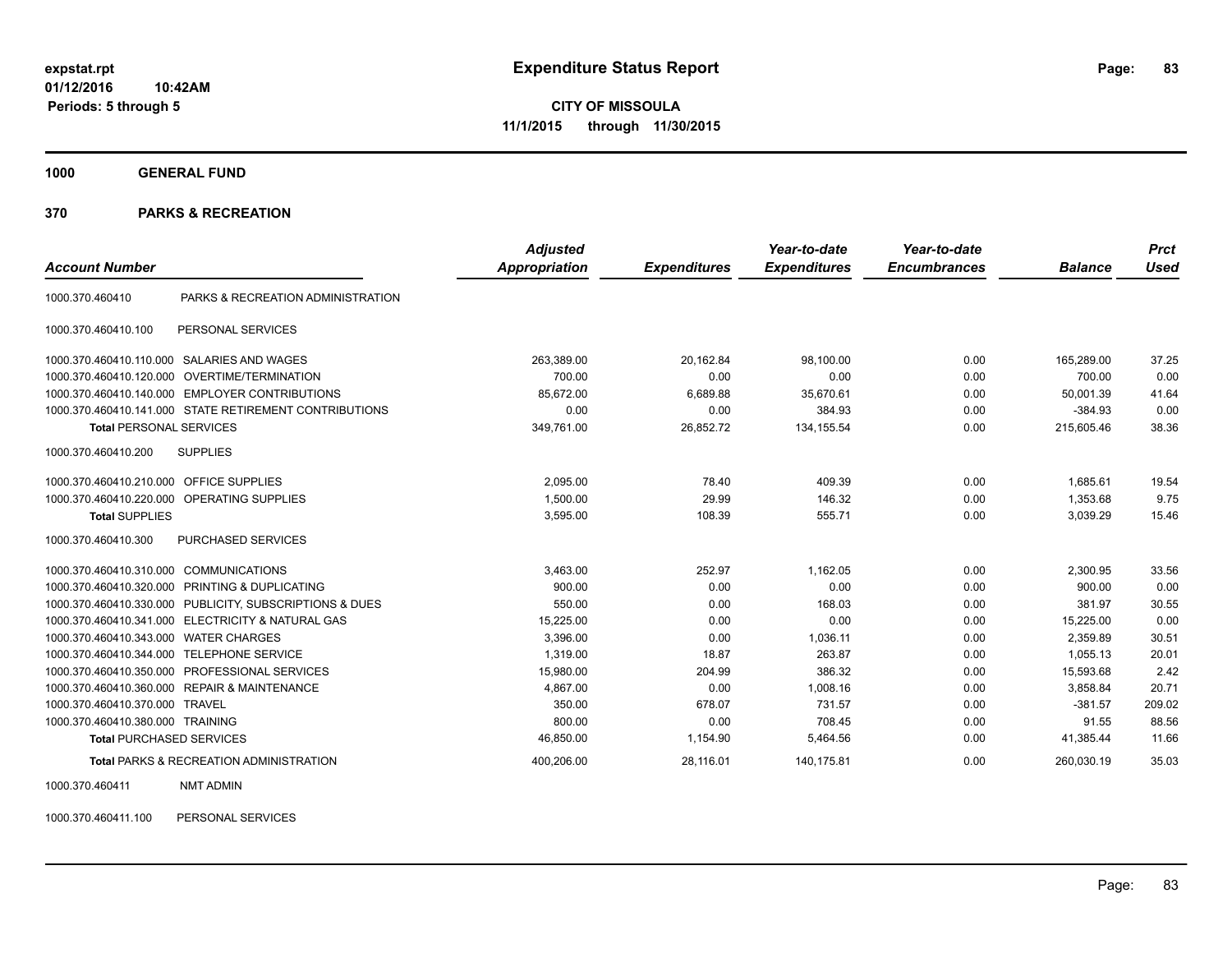**1000 GENERAL FUND**

|                                           |                                                         | <b>Adjusted</b>      |                     | Year-to-date        | Year-to-date        |                | <b>Prct</b> |
|-------------------------------------------|---------------------------------------------------------|----------------------|---------------------|---------------------|---------------------|----------------|-------------|
| <b>Account Number</b>                     |                                                         | <b>Appropriation</b> | <b>Expenditures</b> | <b>Expenditures</b> | <b>Encumbrances</b> | <b>Balance</b> | <b>Used</b> |
|                                           | 1000.370.460411.110.000 SALARIES AND WAGES              | 50,368.00            | 3,841.16            | 18,996.22           | 0.00                | 31,371.78      | 37.71       |
|                                           | 1000.370.460411.140.000 EMPLOYER CONTRIBUTIONS          | 17,627.00            | 1,392.16            | 7,541.47            | 0.00                | 10,085.53      | 42.78       |
| <b>Total PERSONAL SERVICES</b>            |                                                         | 67,995.00            | 5,233.32            | 26,537.69           | 0.00                | 41,457.31      | 39.03       |
| 1000.370.460411.200                       | <b>SUPPLIES</b>                                         |                      |                     |                     |                     |                |             |
| 1000.370.460411.210.000 OFFICE SUPPLIES   |                                                         | 300.00               | 0.00                | 20.78               | 0.00                | 279.22         | 6.93        |
|                                           | 1000.370.460411.220.000 OPERATING SUPPLIES              | 400.00               | 0.00                | 0.00                | 0.00                | 400.00         | 0.00        |
| <b>Total SUPPLIES</b>                     |                                                         | 700.00               | 0.00                | 20.78               | 0.00                | 679.22         | 2.97        |
| 1000.370.460411.300                       | PURCHASED SERVICES                                      |                      |                     |                     |                     |                |             |
| 1000.370.460411.310.000 COMMUNICATIONS    |                                                         | 150.00               | 0.00                | 0.00                | 0.00                | 150.00         | 0.00        |
|                                           | 1000.370.460411.320.000 PRINTING & DUPLICATING          | 350.00               | 0.00                | 111.30              | 0.00                | 238.70         | 31.80       |
|                                           | 1000.370.460411.330.000 PUBLICITY, SUBSCRIPTIONS & DUES | 1,150.00             | 0.00                | 0.00                | 0.00                | 1,150.00       | 0.00        |
| 1000.370.460411.344.000 TELEPHONE SERVICE |                                                         | 795.00               | 0.00                | 127.86              | 0.00                | 667.14         | 16.08       |
|                                           | 1000.370.460411.350.000 PROFESSIONAL SERVICES           | 1,436.00             | 0.00                | 0.00                | 0.00                | 1,436.00       | 0.00        |
|                                           | 1000.370.460411.360.000 REPAIR & MAINTENANCE            | 1.346.00             | 0.00                | 0.00                | 0.00                | 1.346.00       | 0.00        |
| 1000.370.460411.370.000 TRAVEL            |                                                         | 300.00               | 0.00                | 0.00                | 0.00                | 300.00         | 0.00        |
| 1000.370.460411.380.000 TRAINING          |                                                         | 200.00               | 0.00                | 175.00              | 0.00                | 25.00          | 87.50       |
|                                           | 1000.370.460411.390.000 OTHER PURCHASED SERVICES        | 7.497.00             | 0.00                | 675.00              | 0.00                | 6,822.00       | 9.00        |
| <b>Total PURCHASED SERVICES</b>           |                                                         | 13,224.00            | 0.00                | 1,089.16            | 0.00                | 12,134.84      | 8.24        |
| <b>Total NMT ADMIN</b>                    |                                                         | 81,919.00            | 5,233.32            | 27,647.63           | 0.00                | 54,271.37      | 33.75       |
| 1000.370.460413                           | <b>PARKS PROJECTS</b>                                   |                      |                     |                     |                     |                |             |
| 1000.370.460413.100                       | PERSONAL SERVICES                                       |                      |                     |                     |                     |                |             |
|                                           | 1000.370.460413.110.000 SALARIES AND WAGES              | 56,680.00            | 4,323.99            | 21,182.08           | 0.00                | 35,497.92      | 37.37       |
|                                           | 1000.370.460413.140.000 EMPLOYER CONTRIBUTIONS          | 18,683.00            | 1,469.16            | 7,889.09            | 0.00                | 10,793.91      | 42.23       |
| <b>Total PERSONAL SERVICES</b>            |                                                         | 75,363.00            | 5,793.15            | 29,071.17           | 0.00                | 46.291.83      | 38.57       |
| 1000.370.460413.200                       | <b>SUPPLIES</b>                                         |                      |                     |                     |                     |                |             |
| 1000.370.460413.210.000 OFFICE SUPPLIES   |                                                         | 100.00               | 0.00                | 0.00                | 0.00                | 100.00         | 0.00        |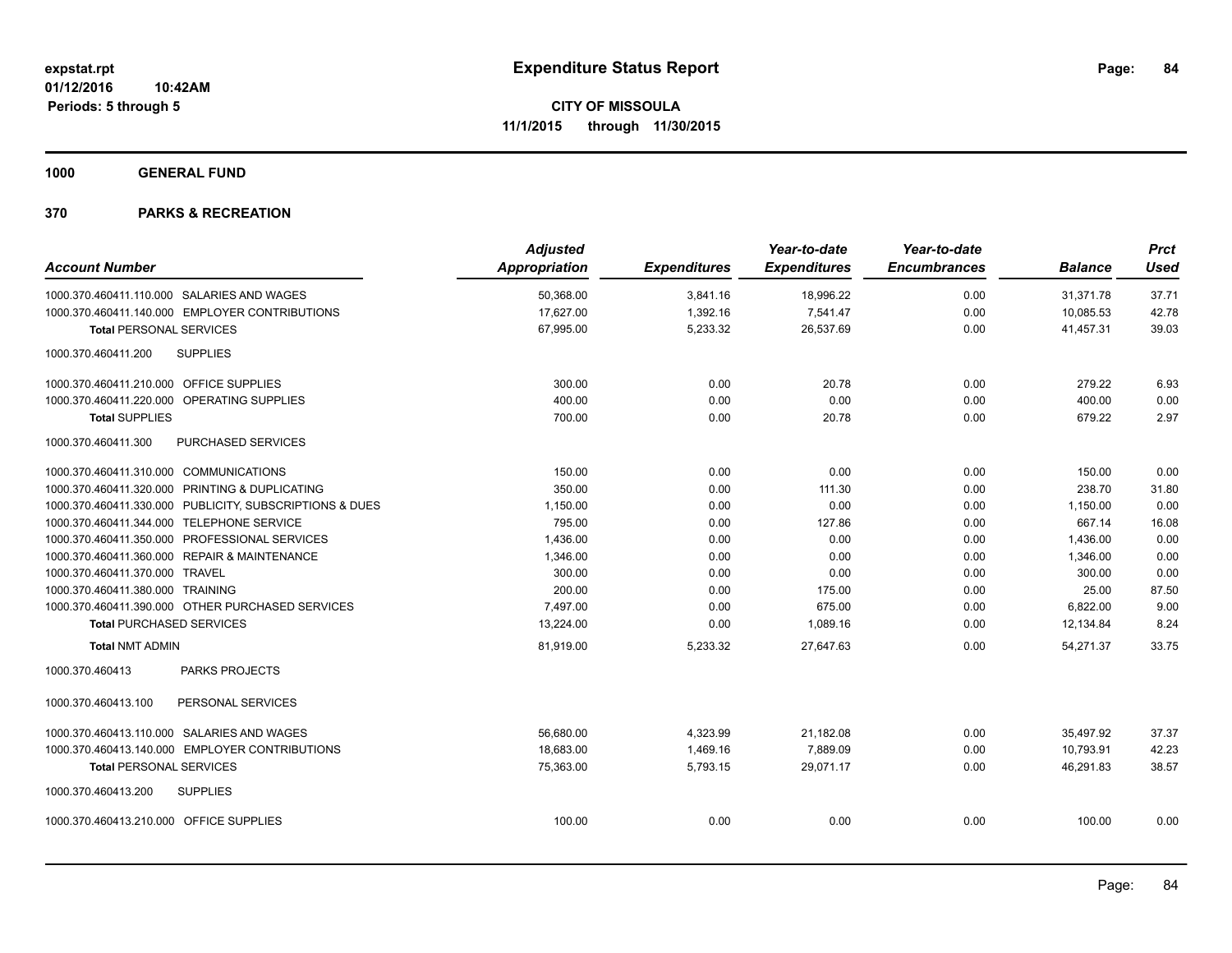**1000 GENERAL FUND**

|                                                         | <b>Adjusted</b>      |                     | Year-to-date        | Year-to-date        |                | <b>Prct</b> |
|---------------------------------------------------------|----------------------|---------------------|---------------------|---------------------|----------------|-------------|
| <b>Account Number</b>                                   | <b>Appropriation</b> | <b>Expenditures</b> | <b>Expenditures</b> | <b>Encumbrances</b> | <b>Balance</b> | <b>Used</b> |
| 1000.370.460413.220.000 OPERATING SUPPLIES              | 550.00               | 0.00                | 0.00                | 0.00                | 550.00         | 0.00        |
| <b>Total SUPPLIES</b>                                   | 650.00               | 0.00                | 0.00                | 0.00                | 650.00         | 0.00        |
| PURCHASED SERVICES<br>1000.370.460413.300               |                      |                     |                     |                     |                |             |
| 1000.370.460413.320.000 PRINTING & DUPLICATING          | 150.00               | 0.00                | 0.00                | 0.00                | 150.00         | 0.00        |
| 1000.370.460413.344.000 TELEPHONE SERVICE               | 700.00               | 0.00                | 175.76              | 0.00                | 524.24         | 25.11       |
| 1000.370.460413.350.000 PROFESSIONAL SERVICES           | 150.00               | 0.00                | 368.75              | 0.00                | $-218.75$      | 245.83      |
| 1000.370.460413.360.000 REPAIR & MAINTENANCE            | 1,000.00             | 0.00                | 0.00                | 0.00                | 1,000.00       | 0.00        |
| 1000.370.460413.370.000 TRAVEL                          | 300.00               | 0.00                | 0.00                | 0.00                | 300.00         | 0.00        |
| 1000.370.460413.380.000 TRAINING                        | 200.00               | 0.00                | 0.00                | 0.00                | 200.00         | 0.00        |
| 1000.370.460413.390.000 OTHER PURCHASED SERVICES        | 137.00               | 0.00                | 0.00                | 0.00                | 137.00         | 0.00        |
| <b>Total PURCHASED SERVICES</b>                         | 2,637.00             | 0.00                | 544.51              | 0.00                | 2,092.49       | 20.65       |
| <b>Total PARKS PROJECTS</b>                             | 78,650.00            | 5,793.15            | 29.615.68           | 0.00                | 49.034.32      | 37.66       |
| 1000.370.460431<br><b>OPEN SPACE</b>                    |                      |                     |                     |                     |                |             |
| 1000.370.460431.100<br>PERSONAL SERVICES                |                      |                     |                     |                     |                |             |
| 1000.370.460431.110.000 SALARIES AND WAGES              | 57,280.00            | 4,368.79            | 21,448.00           | 0.00                | 35,832.00      | 37.44       |
| 1000.370.460431.140.000 EMPLOYER CONTRIBUTIONS          | 18,783.00            | 1,459.22            | 7,848.14            | 0.00                | 10,934.86      | 41.78       |
| <b>Total PERSONAL SERVICES</b>                          | 76,063.00            | 5,828.01            | 29,296.14           | 0.00                | 46,766.86      | 38.52       |
| 1000.370.460431.200<br><b>SUPPLIES</b>                  |                      |                     |                     |                     |                |             |
| 1000.370.460431.210.000 OFFICE SUPPLIES                 | 200.00               | 0.00                | 9.10                | 0.00                | 190.90         | 4.55        |
| 1000.370.460431.220.000 OPERATING SUPPLIES              | 300.00               | 0.00                | 419.95              | 0.00                | $-119.95$      | 139.98      |
| <b>Total SUPPLIES</b>                                   | 500.00               | 0.00                | 429.05              | 0.00                | 70.95          | 85.81       |
| PURCHASED SERVICES<br>1000.370.460431.300               |                      |                     |                     |                     |                |             |
| 1000.370.460431.320.000 PRINTING & DUPLICATING          | 300.00               | 0.00                | 0.00                | 0.00                | 300.00         | 0.00        |
| 1000.370.460431.330.000 PUBLICITY, SUBSCRIPTIONS & DUES | 400.00               | 0.00                | 0.00                | 0.00                | 400.00         | 0.00        |
| 1000.370.460431.344.000 TELEPHONE SERVICE               | 425.00               | 0.00                | 112.32              | 0.00                | 312.68         | 26.43       |
| 1000.370.460431.350.000 PROFESSIONAL SERVICES           | 200.00               | 0.00                | 0.00                | 0.00                | 200.00         | 0.00        |
|                                                         |                      |                     |                     |                     |                |             |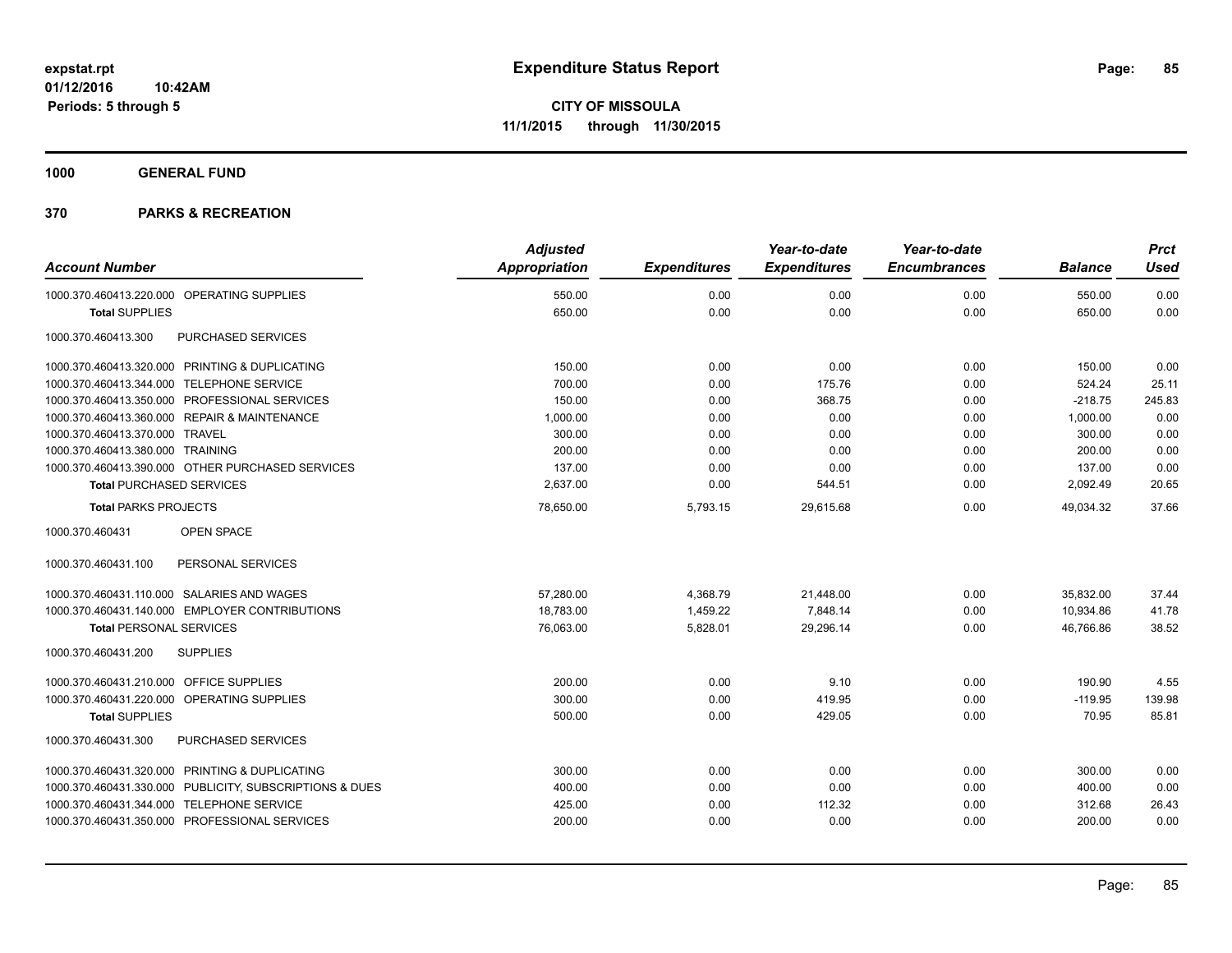**1000 GENERAL FUND**

|                                                |                                                         | <b>Adjusted</b>      |                     | Year-to-date        | Year-to-date        |                | <b>Prct</b> |
|------------------------------------------------|---------------------------------------------------------|----------------------|---------------------|---------------------|---------------------|----------------|-------------|
| <b>Account Number</b>                          |                                                         | <b>Appropriation</b> | <b>Expenditures</b> | <b>Expenditures</b> | <b>Encumbrances</b> | <b>Balance</b> | <b>Used</b> |
| 1000.370.460431.370.000 TRAVEL                 |                                                         | 300.00               | 0.00                | 0.00                | 0.00                | 300.00         | 0.00        |
| 1000.370.460431.380.000 TRAINING               |                                                         | 200.00               | 0.00                | 525.00              | 0.00                | $-325.00$      | 262.50      |
| <b>Total PURCHASED SERVICES</b>                |                                                         | 1,825.00             | 0.00                | 637.32              | 0.00                | 1,187.68       | 34.92       |
| <b>Total OPEN SPACE</b>                        |                                                         | 78,388.00            | 5,828.01            | 30,362.51           | 0.00                | 48,025.49      | 38.73       |
| 1000.370.460432                                | <b>PARK ADMIN</b>                                       |                      |                     |                     |                     |                |             |
| 1000.370.460432.100                            | PERSONAL SERVICES                                       |                      |                     |                     |                     |                |             |
| 1000.370.460432.110.000 SALARIES AND WAGES     |                                                         | 95,064.00            | 7,293.57            | 26,494.12           | 0.00                | 68,569.88      | 27.87       |
| 1000.370.460432.130.000 OTHER                  |                                                         | 7.880.00             | 0.00                | 0.00                | 0.00                | 7,880.00       | 0.00        |
|                                                | 1000.370.460432.140.000 EMPLOYER CONTRIBUTIONS          | 46.113.00            | 2,102.86            | 12.608.05           | 0.00                | 33,504.95      | 27.34       |
| <b>Total PERSONAL SERVICES</b>                 |                                                         | 149,057.00           | 9,396.43            | 39,102.17           | 0.00                | 109,954.83     | 26.23       |
| 1000.370.460432.200                            | <b>SUPPLIES</b>                                         |                      |                     |                     |                     |                |             |
| 1000.370.460432.210.000 OFFICE SUPPLIES        |                                                         | 1,520.00             | 71.17               | 251.95              | 0.00                | 1,268.05       | 16.58       |
| 1000.370.460432.220.000 OPERATING SUPPLIES     |                                                         | 6.650.00             | 950.64              | 3,666.16            | 0.00                | 2,983.84       | 55.13       |
| <b>Total SUPPLIES</b>                          |                                                         | 8,170.00             | 1,021.81            | 3,918.11            | 0.00                | 4,251.89       | 47.96       |
| 1000.370.460432.300                            | PURCHASED SERVICES                                      |                      |                     |                     |                     |                |             |
| 1000.370.460432.310.000 COMMUNICATIONS         |                                                         | 100.00               | 0.00                | 84.90               | 0.00                | 15.10          | 84.90       |
| 1000.370.460432.320.000 PRINTING & DUPLICATING |                                                         | 150.00               | 0.00                | 0.00                | 0.00                | 150.00         | 0.00        |
|                                                | 1000.370.460432.330.000 PUBLICITY, SUBSCRIPTIONS & DUES | 500.00               | 0.00                | 0.00                | 0.00                | 500.00         | 0.00        |
| 1000.370.460432.340.000 SEWER                  |                                                         | 2,154.00             | 0.00                | 983.50              | 0.00                | 1,170.50       | 45.66       |
| 1000.370.460432.344.000 TELEPHONE SERVICE      |                                                         | 14,429.00            | 949.30              | 4,594.33            | 0.00                | 9,834.67       | 31.84       |
| 1000.370.460432.350.000 PROFESSIONAL SERVICES  |                                                         | 20,112.00            | 0.00                | 0.00                | 0.00                | 20,112.00      | 0.00        |
|                                                | 1000.370.460432.390.000 OTHER PURCHASED SERVICES        | 2,345.00             | 0.00                | 0.00                | 0.00                | 2,345.00       | 0.00        |
| <b>Total PURCHASED SERVICES</b>                |                                                         | 39,790.00            | 949.30              | 5,662.73            | 0.00                | 34,127.27      | 14.23       |
| 1000.370.460432.900                            | <b>CAPITAL OUTLAY</b>                                   |                      |                     |                     |                     |                |             |
| <b>Total CAPITAL OUTLAY</b>                    |                                                         | 0.00                 | 0.00                | 0.00                | 0.00                | 0.00           | 0.00        |
| <b>Total PARK ADMIN</b>                        |                                                         | 197,017.00           | 11,367.54           | 48,683.01           | 0.00                | 148,333.99     | 24.71       |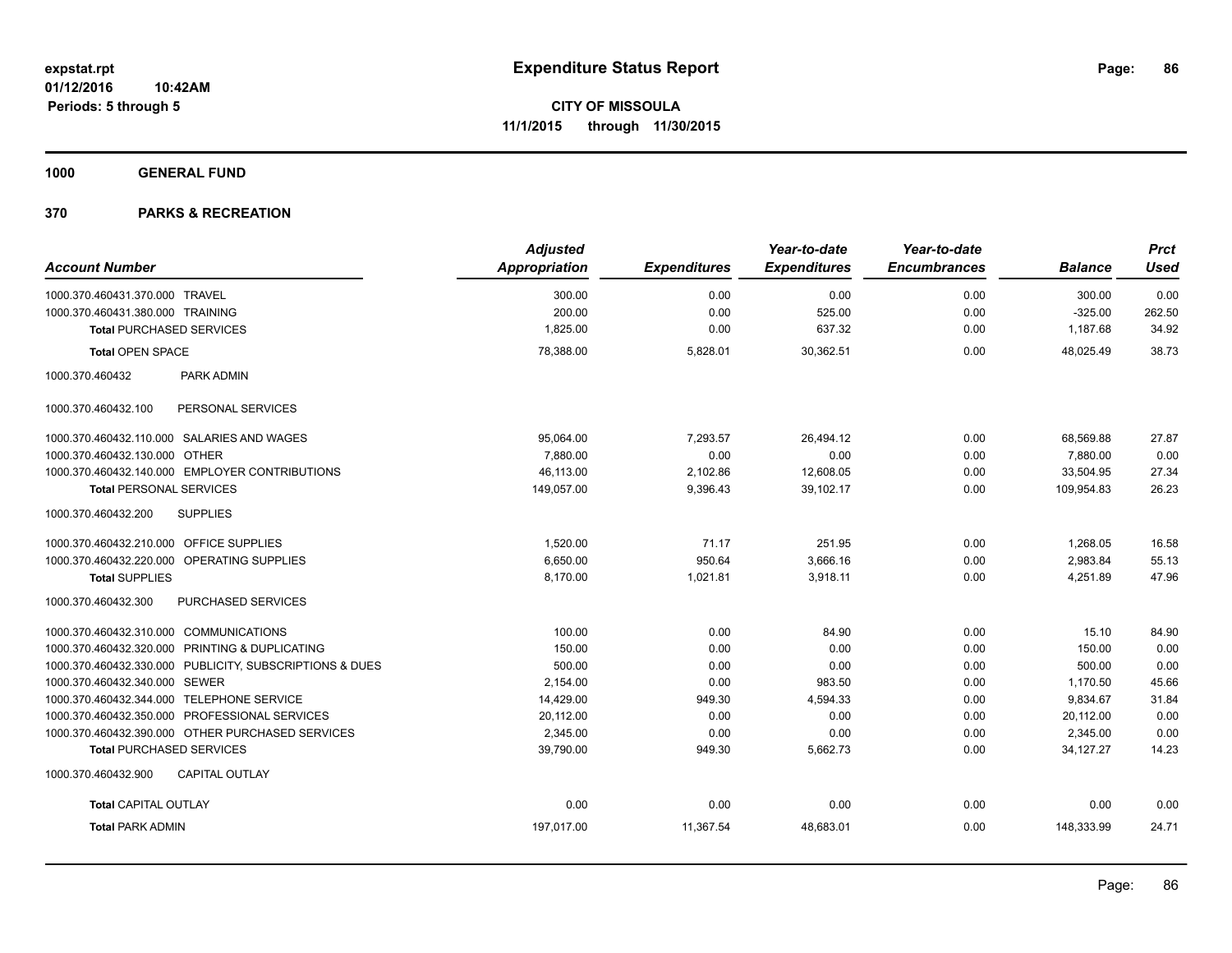**1000 GENERAL FUND**

| <b>Account Number</b>                                   | <b>Adjusted</b><br><b>Appropriation</b> | <b>Expenditures</b> | Year-to-date<br><b>Expenditures</b> | Year-to-date<br><b>Encumbrances</b> | <b>Balance</b> | <b>Prct</b><br><b>Used</b> |
|---------------------------------------------------------|-----------------------------------------|---------------------|-------------------------------------|-------------------------------------|----------------|----------------------------|
|                                                         |                                         |                     |                                     |                                     |                |                            |
| <b>GREENWAYS &amp; HORTICULTURE</b><br>1000.370.460434  |                                         |                     |                                     |                                     |                |                            |
| 1000.370.460434.100<br>PERSONAL SERVICES                |                                         |                     |                                     |                                     |                |                            |
| 1000.370.460434.110.000 SALARIES AND WAGES              | 113,604.00                              | 8,513.00            | 48,408.68                           | 0.00                                | 65,195.32      | 42.61                      |
| 1000.370.460434.120.000 OVERTIME/TERMINATION            | 0.00                                    | 0.00                | 420.60                              | 0.00                                | $-420.60$      | 0.00                       |
| 1000.370.460434.140.000 EMPLOYER CONTRIBUTIONS          | 43.055.00                               | 3,420.65            | 19.462.32                           | 0.00                                | 23.592.68      | 45.20                      |
| Total GREENWAYS & HORTICULTURE                          | 156,659.00                              | 11,933.65           | 68,291.60                           | 0.00                                | 88,367.40      | 43.59                      |
| 1000.370.460439<br><b>URBAN FORESTRY</b>                |                                         |                     |                                     |                                     |                |                            |
| 1000.370.460439.100<br>PERSONAL SERVICES                |                                         |                     |                                     |                                     |                |                            |
| 1000.370.460439.110.000 SALARIES AND WAGES              | 168,497.00                              | 13,140.34           | 62,096.98                           | 0.00                                | 106,400.02     | 36.85                      |
| 1000.370.460439.120.000 OVERTIME/TERMINATION            | 1,750.00                                | 0.00                | 9,013.23                            | 0.00                                | $-7,263.23$    | 515.04                     |
| 1000.370.460439.140.000 EMPLOYER CONTRIBUTIONS          | 74,123.00                               | 5,968.87            | 30,493.93                           | 0.00                                | 43,629.07      | 41.14                      |
| Total PERSONAL SERVICES                                 | 244,370.00                              | 19,109.21           | 101,604.14                          | 0.00                                | 142,765.86     | 41.58                      |
| 1000.370.460439.200<br><b>SUPPLIES</b>                  |                                         |                     |                                     |                                     |                |                            |
| 1000.370.460439.220.000 OPERATING SUPPLIES              | 2,132.00                                | 0.00                | 0.00                                | 0.00                                | 2,132.00       | 0.00                       |
| 1000.370.460439.230.000 REPAIR/MAINTENANCE              | 581.00                                  | 0.00                | 0.00                                | 0.00                                | 581.00         | 0.00                       |
| <b>Total SUPPLIES</b>                                   | 2,713.00                                | 0.00                | 0.00                                | 0.00                                | 2,713.00       | 0.00                       |
| 1000.370.460439.300<br>PURCHASED SERVICES               |                                         |                     |                                     |                                     |                |                            |
| 1000.370.460439.310.000 COMMUNICATIONS                  | 145.00                                  | 0.00                | 0.00                                | 0.00                                | 145.00         | 0.00                       |
| 1000.370.460439.320.000 PRINTING & DUPLICATING          | 100.00                                  | 0.00                | 0.00                                | 0.00                                | 100.00         | 0.00                       |
| 1000.370.460439.330.000 PUBLICITY, SUBSCRIPTIONS & DUES | 700.00                                  | 0.00                | 0.00                                | 0.00                                | 700.00         | 0.00                       |
| 1000.370.460439.350.000 PROFESSIONAL SERVICES           | 525.00                                  | 210.00              | 210.00                              | 0.00                                | 315.00         | 40.00                      |
| 1000.370.460439.360.000 REPAIR & MAINTENANCE            | 18,642.00                               | 0.00                | 0.00                                | 0.00                                | 18,642.00      | 0.00                       |
| <b>Total PURCHASED SERVICES</b>                         | 20,112.00                               | 210.00              | 210.00                              | 0.00                                | 19,902.00      | 1.04                       |
| <b>Total URBAN FORESTRY</b>                             | 267,195.00                              | 19,319.21           | 101,814.14                          | 0.00                                | 165,380.86     | 38.10                      |
| 1000.370.460440<br>CITY LIFE GYM LEASE                  |                                         |                     |                                     |                                     |                |                            |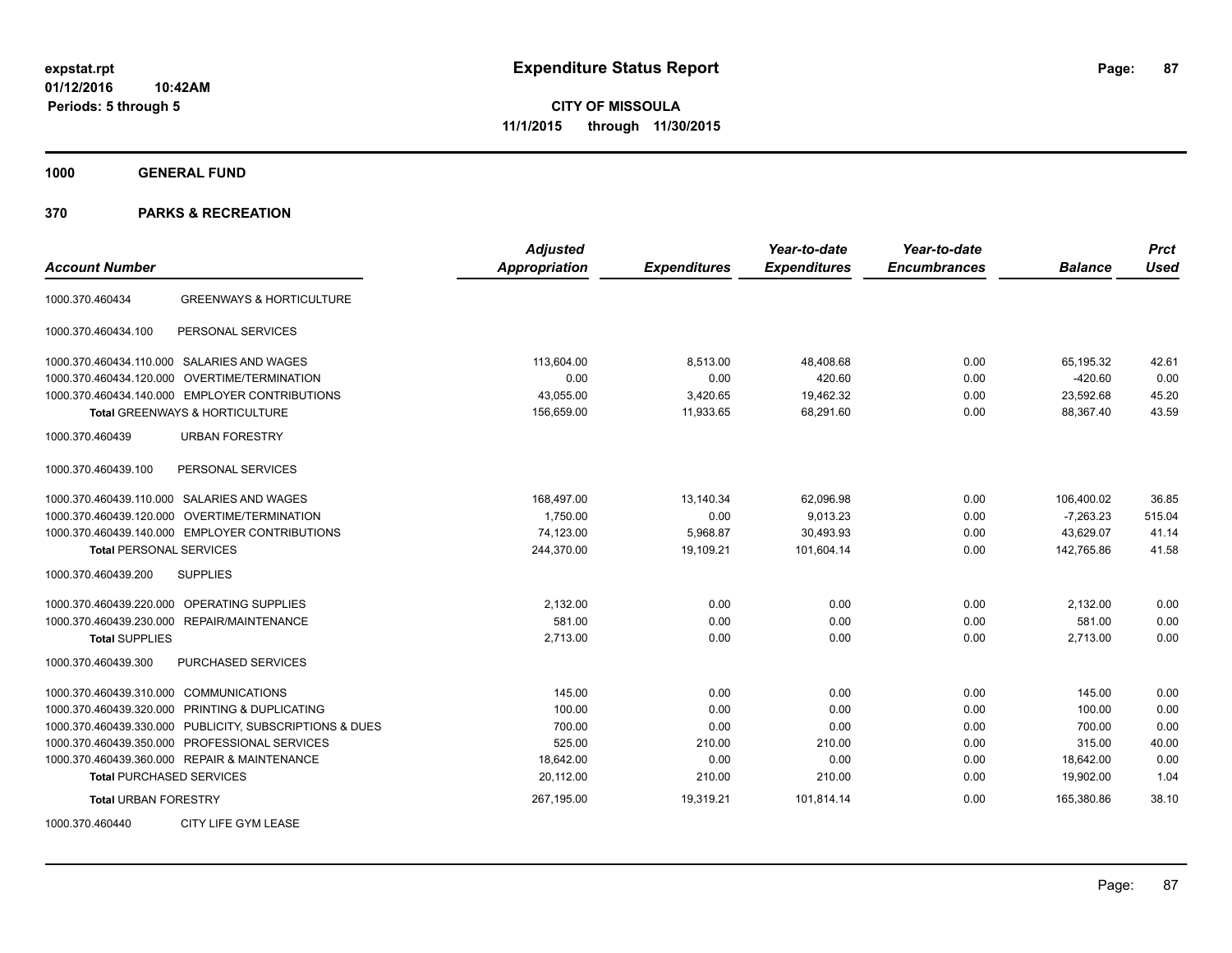# **1000 GENERAL FUND**

|                                                         | <b>Adjusted</b>      |                     | Year-to-date        | Year-to-date        |                | <b>Prct</b> |
|---------------------------------------------------------|----------------------|---------------------|---------------------|---------------------|----------------|-------------|
| <b>Account Number</b>                                   | <b>Appropriation</b> | <b>Expenditures</b> | <b>Expenditures</b> | <b>Encumbrances</b> | <b>Balance</b> | <b>Used</b> |
| <b>SUPPLIES</b><br>1000.370.460440.200                  |                      |                     |                     |                     |                |             |
| Total CITY LIFE GYM LEASE                               | 0.00                 | 0.00                | 0.00                | 0.00                | 0.00           | 0.00        |
| <b>RECREATION</b><br>1000.370.460441                    |                      |                     |                     |                     |                |             |
| PERSONAL SERVICES<br>1000.370.460441.100                |                      |                     |                     |                     |                |             |
| 1000.370.460441.110.000 SALARIES AND WAGES              | 133,865.00           | 10,406.03           | 55,161.39           | 0.00                | 78,703.61      | 41.21       |
| 1000.370.460441.120.000 OVERTIME/TERMINATION            | 700.00               | 0.00                | 0.00                | 0.00                | 700.00         | 0.00        |
| 1000.370.460441.130.000 OTHER                           | 4,880.00             | 0.00                | 0.00                | 0.00                | 4,880.00       | 0.00        |
| 1000.370.460441.140.000 EMPLOYER CONTRIBUTIONS          | 55,602.00            | 4,344.55            | 24,310.81           | 0.00                | 31,291.19      | 43.72       |
| <b>Total PERSONAL SERVICES</b>                          | 195,047.00           | 14,750.58           | 79,472.20           | 0.00                | 115,574.80     | 40.75       |
| 1000.370.460441.200<br><b>SUPPLIES</b>                  |                      |                     |                     |                     |                |             |
| 1000.370.460441.210.000 OFFICE SUPPLIES                 | 300.00               | 54.89               | 154.84              | 0.00                | 145.16         | 51.61       |
| <b>Total SUPPLIES</b>                                   | 300.00               | 54.89               | 154.84              | 0.00                | 145.16         | 51.61       |
| PURCHASED SERVICES<br>1000.370.460441.300               |                      |                     |                     |                     |                |             |
| 1000.370.460441.320.000 PRINTING & DUPLICATING          | 2,150.00             | 0.00                | 0.00                | 0.00                | 2,150.00       | 0.00        |
| 1000.370.460441.330.000 PUBLICITY, SUBSCRIPTIONS & DUES | 1,490.00             | 0.00                | 0.00                | 0.00                | 1,490.00       | 0.00        |
| 1000.370.460441.344.000 TELEPHONE SERVICE               | 696.00               | 0.00                | 122.58              | 0.00                | 573.42         | 17.61       |
| 1000.370.460441.350.000 PROFESSIONAL SERVICES           | 1,360.00             | 0.00                | 0.00                | 0.00                | 1,360.00       | 0.00        |
| 1000.370.460441.360.000 REPAIR & MAINTENANCE            | 1,200.00             | 0.00                | 80.00               | 0.00                | 1,120.00       | 6.67        |
| 1000.370.460441.370.000 TRAVEL                          | 1,200.00             | 18.95               | 380.57              | 0.00                | 819.43         | 31.71       |
| 1000.370.460441.380.000 TRAINING                        | 900.00               | 0.00                | 870.00              | 0.00                | 30.00          | 96.67       |
| <b>Total PURCHASED SERVICES</b>                         | 8,996.00             | 18.95               | 1,453.15            | 0.00                | 7,542.85       | 16.15       |
| OTHER OBJECTS<br>1000.370.460441.800                    |                      |                     |                     |                     |                |             |
| 1000.370.460441.820.000 TRANSFERS TO OTHER FUNDS        | 10,000.00            | 0.00                | 0.00                | 0.00                | 10,000.00      | 0.00        |
| <b>Total OTHER OBJECTS</b>                              | 10,000.00            | 0.00                | 0.00                | 0.00                | 10,000.00      | 0.00        |
| <b>Total RECREATION</b>                                 | 214,343.00           | 14,824.42           | 81,080.19           | 0.00                | 133,262.81     | 37.83       |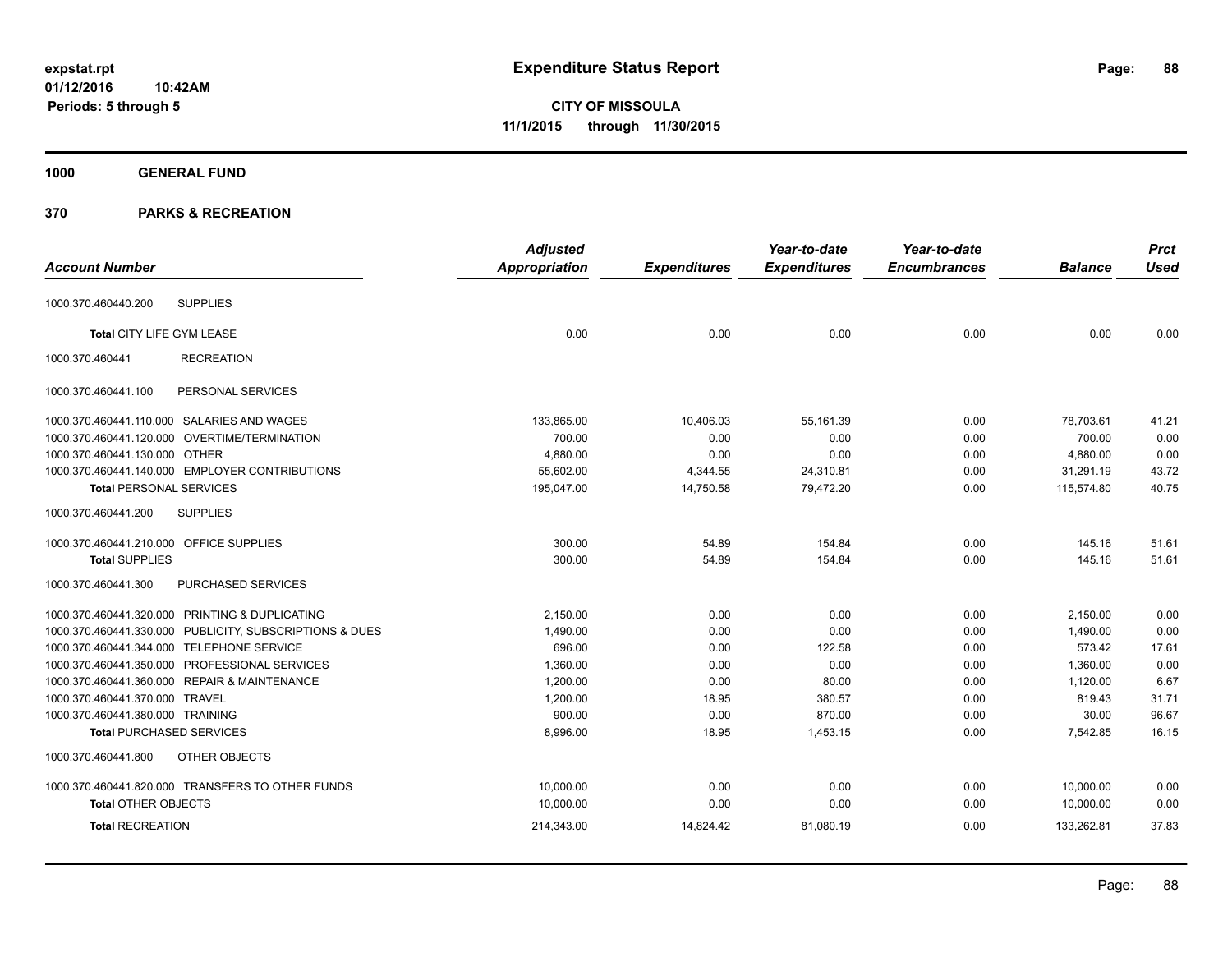**1000 GENERAL FUND**

|                                                  |                                                         | <b>Adjusted</b>      |                     | Year-to-date        | Year-to-date        |                | <b>Prct</b> |
|--------------------------------------------------|---------------------------------------------------------|----------------------|---------------------|---------------------|---------------------|----------------|-------------|
| <b>Account Number</b>                            |                                                         | <b>Appropriation</b> | <b>Expenditures</b> | <b>Expenditures</b> | <b>Encumbrances</b> | <b>Balance</b> | <b>Used</b> |
| 1000.370.460470                                  | <b>RECREATION MORE</b>                                  |                      |                     |                     |                     |                |             |
| 1000.370.460470.100                              | PERSONAL SERVICES                                       |                      |                     |                     |                     |                |             |
| 1000.370.460470.110.000 SALARIES AND WAGES       |                                                         | 104,482.00           | 7,367.56            | 63,683.67           | 0.00                | 40,798.33      | 60.95       |
| 1000.370.460470.120.000 OVERTIME/TERMINATION     |                                                         | 0.00                 | 0.00                | 417.94              | 0.00                | $-417.94$      | 0.00        |
| 1000.370.460470.140.000 EMPLOYER CONTRIBUTIONS   |                                                         | 38,290.00            | 3,092.81            | 20,658.53           | 0.00                | 17,631.47      | 53.95       |
| <b>Total PERSONAL SERVICES</b>                   |                                                         | 142,772.00           | 10,460.37           | 84,760.14           | 0.00                | 58,011.86      | 59.37       |
| 1000.370.460470.200                              | <b>SUPPLIES</b>                                         |                      |                     |                     |                     |                |             |
| 1000.370.460470.210.000                          | <b>OFFICE SUPPLIES</b>                                  | 100.00               | 11.19               | 16.08               | 0.00                | 83.92          | 16.08       |
| 1000.370.460470.220.000 OPERATING SUPPLIES       |                                                         | 1,512.00             | 204.45              | 5,999.19            | 0.00                | $-4,487.19$    | 396.77      |
| <b>Total SUPPLIES</b>                            |                                                         | 1,612.00             | 215.64              | 6,015.27            | 0.00                | $-4,403.27$    | 373.16      |
| 1000.370.460470.300                              | PURCHASED SERVICES                                      |                      |                     |                     |                     |                |             |
| 1000.370.460470.320.000 PRINTING & DUPLICATING   |                                                         | 1,200.00             | 0.00                | 56.02               | 0.00                | 1,143.98       | 4.67        |
|                                                  | 1000.370.460470.330.000 PUBLICITY, SUBSCRIPTIONS & DUES | 780.00               | 0.00                | 326.00              | 0.00                | 454.00         | 41.79       |
| 1000.370.460470.344.000 TELEPHONE SERVICE        |                                                         | 428.00               | 0.00                | 193.79              | 0.00                | 234.21         | 45.28       |
| 1000.370.460470.390.000 OTHER PURCHASED SERVICES |                                                         | 2,500.00             | 26.00               | 8,979.64            | 0.00                | $-6,479.64$    | 359.19      |
| <b>Total PURCHASED SERVICES</b>                  |                                                         | 4,908.00             | 26.00               | 9,555.45            | 0.00                | $-4,647.45$    | 194.69      |
| <b>Total RECREATION MORE</b>                     |                                                         | 149,292.00           | 10,702.01           | 100,330.86          | 0.00                | 48.961.14      | 67.20       |
| 1000.370.460471                                  | <b>RECREATION ADULTS</b>                                |                      |                     |                     |                     |                |             |
| 1000.370.460471.100                              | PERSONAL SERVICES                                       |                      |                     |                     |                     |                |             |
| 1000.370.460471.110.000 SALARIES AND WAGES       |                                                         | 111.162.00           | 7,951.54            | 38,470.35           | 0.00                | 72.691.65      | 34.61       |
| 1000.370.460471.140.000 EMPLOYER CONTRIBUTIONS   |                                                         | 29,479.00            | 2,262.54            | 11,706.76           | 0.00                | 17,772.24      | 39.71       |
| <b>Total PERSONAL SERVICES</b>                   |                                                         | 140,641.00           | 10,214.08           | 50,177.11           | 0.00                | 90,463.89      | 35.68       |
| 1000.370.460471.200                              | <b>SUPPLIES</b>                                         |                      |                     |                     |                     |                |             |
| 1000.370.460471.210.000 OFFICE SUPPLIES          |                                                         | 600.00               | 0.00                | 153.36              | 0.00                | 446.64         | 25.56       |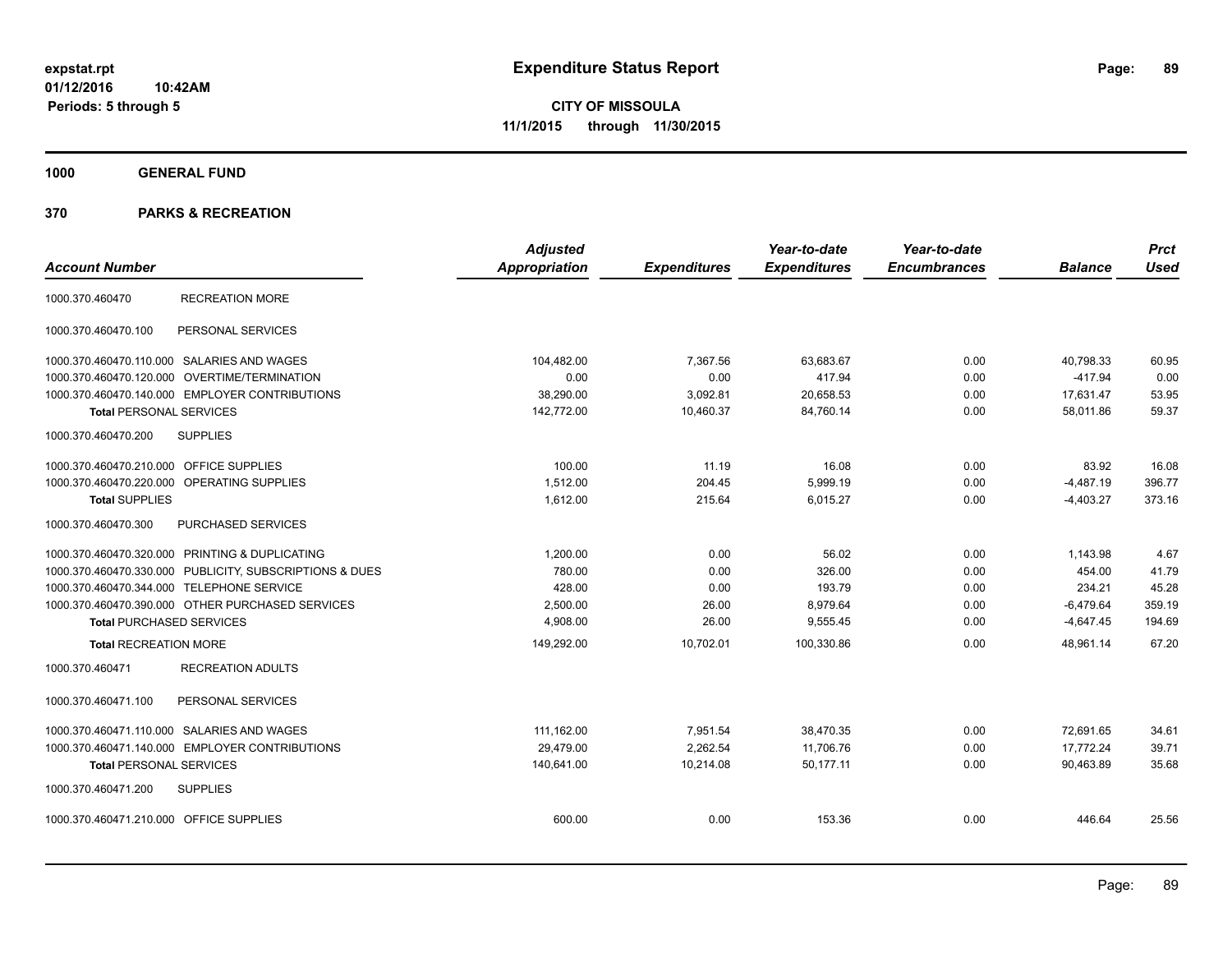**1000 GENERAL FUND**

|                                                         | <b>Adjusted</b> |                     | Year-to-date        | Year-to-date        |                | <b>Prct</b> |
|---------------------------------------------------------|-----------------|---------------------|---------------------|---------------------|----------------|-------------|
| <b>Account Number</b>                                   | Appropriation   | <b>Expenditures</b> | <b>Expenditures</b> | <b>Encumbrances</b> | <b>Balance</b> | <b>Used</b> |
| 1000.370.460471.210.147 OFFICE SUPPLIES                 | 0.00            | 0.00                | 218.31              | 0.00                | $-218.31$      | 0.00        |
| 1000.370.460471.220.000 OPERATING SUPPLIES              | 6,892.00        | 0.00                | 471.40              | 0.00                | 6,420.60       | 6.84        |
| 1000.370.460471.220.143 OPERATING SUPPLIES              | 0.00            | 22.78               | 22.78               | 0.00                | $-22.78$       | 0.00        |
| 1000.370.460471.220.144 OPERATING SUPPLIES              | 0.00            | 0.00                | 603.72              | 0.00                | $-603.72$      | 0.00        |
| 1000.370.460471.220.147 OPERATING SUPPLIES              | 0.00            | 371.99              | 3,748.38            | 0.00                | $-3,748.38$    | 0.00        |
| <b>Total SUPPLIES</b>                                   | 7,492.00        | 394.77              | 5,217.95            | 0.00                | 2,274.05       | 69.65       |
| 1000.370.460471.300<br><b>PURCHASED SERVICES</b>        |                 |                     |                     |                     |                |             |
| 1000.370.460471.310.000 COMMUNICATIONS                  | 460.00          | 0.00                | 0.00                | 0.00                | 460.00         | 0.00        |
| 1000.370.460471.320.000 PRINTING & DUPLICATING          | 1,800.00        | 0.00                | 0.00                | 0.00                | 1,800.00       | 0.00        |
| 1000.370.460471.320.147 PRINTING & DUPLICATING          | 0.00            | 0.00                | 174.00              | 0.00                | $-174.00$      | 0.00        |
| 1000.370.460471.330.000 PUBLICITY, SUBSCRIPTIONS & DUES | 1,220.00        | 0.00                | 0.00                | 0.00                | 1,220.00       | 0.00        |
| 1000.370.460471.344.000 TELEPHONE SERVICE               | 567.00          | 0.00                | 161.63              | 0.00                | 405.37         | 28.51       |
| 1000.370.460471.390.000 OTHER PURCHASED SERVICES        | 10,000.00       | 0.00                | 0.00                | 0.00                | 10,000.00      | 0.00        |
| 1000.370.460471.390.147 OTHER PURCHASED SERVICES        | 0.00            | 60.00               | 340.00              | 0.00                | $-340.00$      | 0.00        |
| <b>Total PURCHASED SERVICES</b>                         | 14,047.00       | 60.00               | 675.63              | 0.00                | 13,371.37      | 4.81        |
| <b>Total RECREATION ADULTS</b>                          | 162,180.00      | 10,668.85           | 56,070.69           | 0.00                | 106,109.31     | 34.57       |
| 1000.370.460472<br><b>RECREATION YOUTH</b>              |                 |                     |                     |                     |                |             |
| PERSONAL SERVICES<br>1000.370.460472.100                |                 |                     |                     |                     |                |             |
| 1000.370.460472.110.000 SALARIES AND WAGES              | 100,766.00      | 3,491.06            | 44,589.02           | 0.00                | 56,176.98      | 44.25       |
| 1000.370.460472.120.000 OVERTIME/TERMINATION            | 0.00            | 0.00                | 4.21                | 0.00                | $-4.21$        | 0.00        |
| 1000.370.460472.140.000 EMPLOYER CONTRIBUTIONS          | 24,139.00       | 1,382.86            | 11,356.65           | 0.00                | 12,782.35      | 47.05       |
| <b>Total PERSONAL SERVICES</b>                          | 124,905.00      | 4,873.92            | 55,949.88           | 0.00                | 68,955.12      | 44.79       |
| 1000.370.460472.200<br><b>SUPPLIES</b>                  |                 |                     |                     |                     |                |             |
| 1000.370.460472.210.000 OFFICE SUPPLIES                 | 100.00          | 11.19               | 51.89               | 0.00                | 48.11          | 51.89       |
| 1000.370.460472.220.000 OPERATING SUPPLIES              | 16,006.00       | 192.50              | 1,215.73            | 0.00                | 14,790.27      | 7.60        |
| 1000.370.460472.220.147 OPERATING SUPPLIES              | 0.00            | 0.00                | 10.21               | 0.00                | $-10.21$       | 0.00        |
| 1000.370.460472.220.190 OPERATING SUPPLIES              | 0.00            | 0.00                | 1,062.50            | 0.00                | $-1,062.50$    | 0.00        |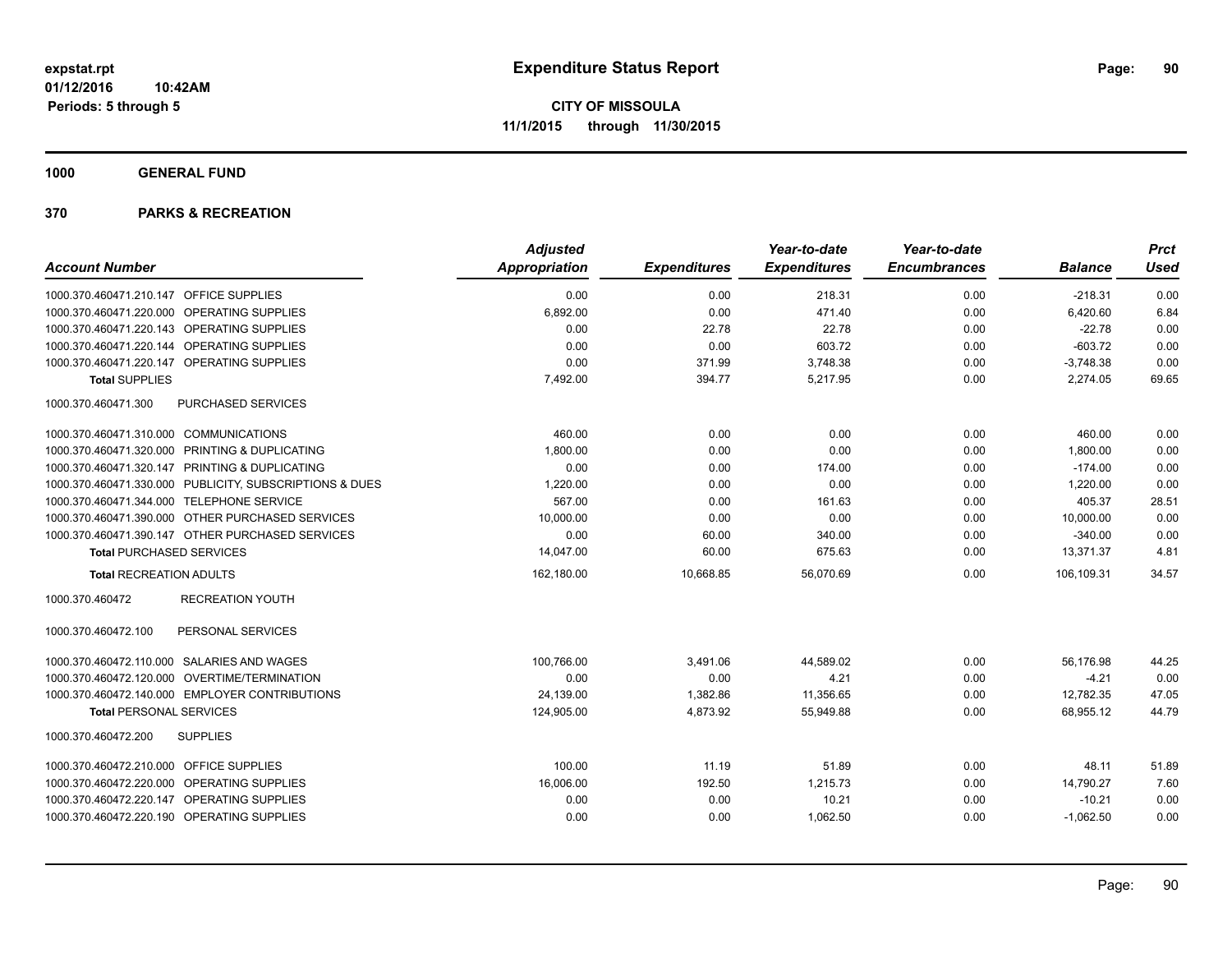**1000 GENERAL FUND**

| <b>Account Number</b>                                   | <b>Adjusted</b><br>Appropriation | <b>Expenditures</b> | Year-to-date<br><b>Expenditures</b> | Year-to-date<br><b>Encumbrances</b> | <b>Balance</b> | <b>Prct</b><br><b>Used</b> |
|---------------------------------------------------------|----------------------------------|---------------------|-------------------------------------|-------------------------------------|----------------|----------------------------|
|                                                         |                                  |                     |                                     |                                     |                |                            |
| 1000.370.460472.220.191 OPERATING SUPPLIES              | 0.00                             | 602.25              | 4,279.78                            | 0.00                                | $-4,279.78$    | 0.00                       |
| 1000.370.460472.220.192 OPERATING SUPPLIES              | 0.00                             | 0.00                | 330.41                              | 0.00                                | $-330.41$      | 0.00                       |
| 1000.370.460472.220.193 OPERATING SUPPLIES              | 0.00                             | 0.00                | 859.13                              | 0.00                                | $-859.13$      | 0.00                       |
| <b>Total SUPPLIES</b>                                   | 16,106.00                        | 805.94              | 7,809.65                            | 0.00                                | 8,296.35       | 48.49                      |
| 1000.370.460472.300<br>PURCHASED SERVICES               |                                  |                     |                                     |                                     |                |                            |
| 1000.370.460472.320.000 PRINTING & DUPLICATING          | 1,300.00                         | 0.00                | 56.02                               | 0.00                                | 1,243.98       | 4.31                       |
| 1000.370.460472.320.193 PRINTING & DUPLICATING          | 0.00                             | 0.00                | 449.00                              | 0.00                                | $-449.00$      | 0.00                       |
| 1000.370.460472.330.000 PUBLICITY, SUBSCRIPTIONS & DUES | 1,500.00                         | 163.60              | 263.60                              | 0.00                                | 1,236.40       | 17.57                      |
| 1000.370.460472.341.000 ELECTRICITY & NATURAL GAS       | 1,225.00                         | 0.00                | 0.00                                | 0.00                                | 1,225.00       | 0.00                       |
| 1000.370.460472.343.000 WATER CHARGES                   | 601.00                           | 0.00                | 0.00                                | 0.00                                | 601.00         | 0.00                       |
| 1000.370.460472.344.000 TELEPHONE SERVICE               | 662.00                           | 0.00                | 61.57                               | 0.00                                | 600.43         | 9.30                       |
| 1000.370.460472.345.000 GARBAGE                         | 450.00                           | 0.00                | 272.01                              | 0.00                                | 177.99         | 60.45                      |
| 1000.370.460472.350.000 PROFESSIONAL SERVICES           | 2.487.00                         | 0.00                | 0.00                                | 0.00                                | 2.487.00       | 0.00                       |
| 1000.370.460472.350.190 PROFESSIONAL SERVICES           | 0.00                             | 0.00                | 1,261.73                            | 0.00                                | $-1.261.73$    | 0.00                       |
| 1000.370.460472.390.000 OTHER PURCHASED SERVICES        | 500.00                           | 0.00                | 0.00                                | 0.00                                | 500.00         | 0.00                       |
| <b>Total PURCHASED SERVICES</b>                         | 8,725.00                         | 163.60              | 2,363.93                            | 0.00                                | 6,361.07       | 27.09                      |
| <b>Total RECREATION YOUTH</b>                           | 149,736.00                       | 5,843.46            | 66,123.46                           | 0.00                                | 83,612.54      | 44.16                      |
| <b>RECREATION SPECIAL EVENTS</b><br>1000.370.460473     |                                  |                     |                                     |                                     |                |                            |
| 1000.370.460473.200<br><b>SUPPLIES</b>                  |                                  |                     |                                     |                                     |                |                            |
| 1000.370.460473.220.000 OPERATING SUPPLIES              | 2,328.00                         | 172.45              | 953.36                              | 0.00                                | 1,374.64       | 40.95                      |
| 1000.370.460473.220.193 OPERATING SUPPLIES              | 0.00                             | 0.00                | 155.03                              | 0.00                                | $-155.03$      | 0.00                       |
| <b>Total SUPPLIES</b>                                   | 2,328.00                         | 172.45              | 1,108.39                            | 0.00                                | 1,219.61       | 47.61                      |
| 1000.370.460473.300<br><b>PURCHASED SERVICES</b>        |                                  |                     |                                     |                                     |                |                            |
| <b>Total PURCHASED SERVICES</b>                         | 0.00                             | 0.00                | 0.00                                | 0.00                                | 0.00           | 0.00                       |
| <b>Total RECREATION SPECIAL EVENTS</b>                  | 2,328.00                         | 172.45              | 1,108.39                            | 0.00                                | 1,219.61       | 47.61                      |
| 1000.370.460474<br><b>SPRAY DECKS</b>                   |                                  |                     |                                     |                                     |                |                            |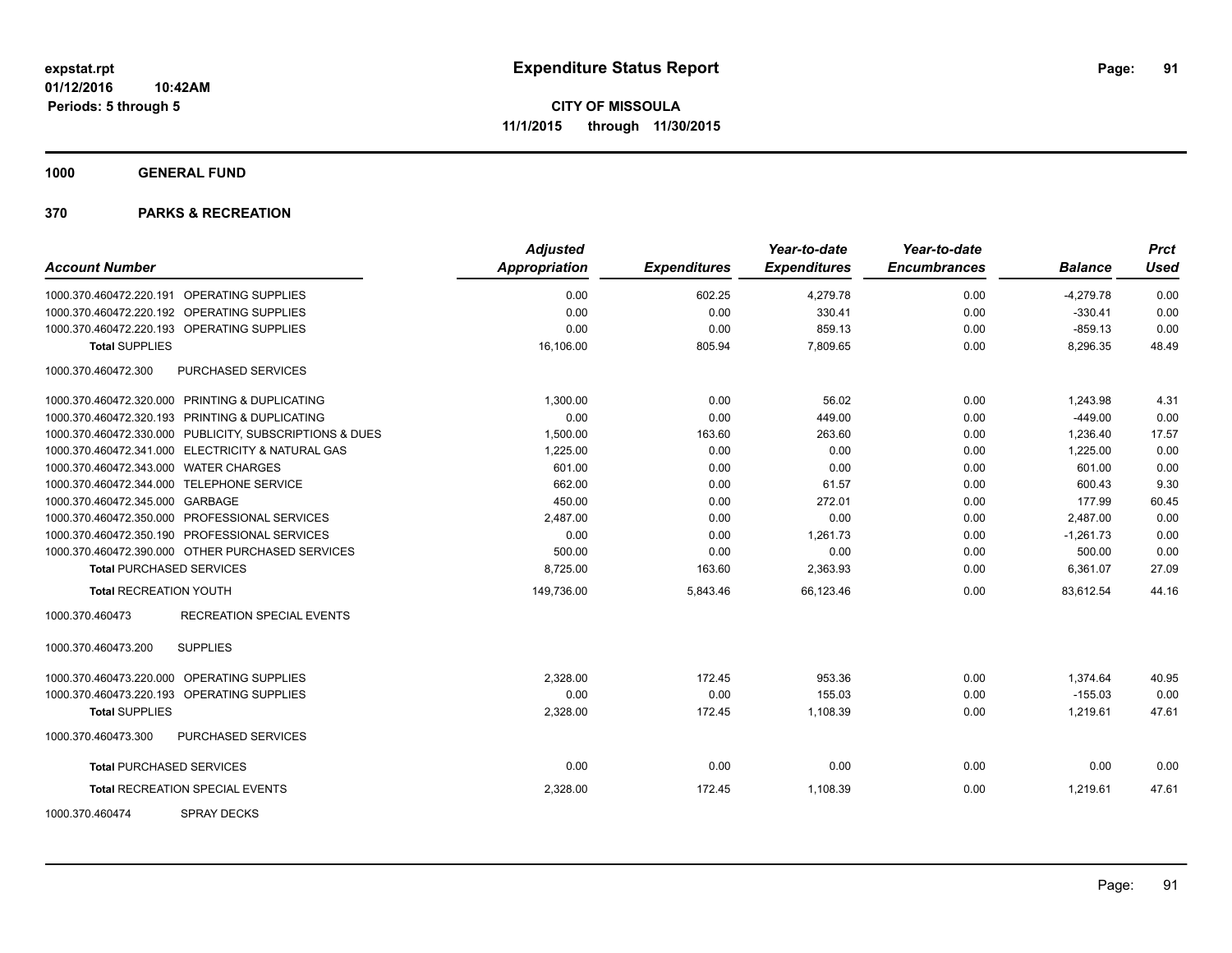**1000 GENERAL FUND**

|                                                         | <b>Adjusted</b>      |                     | Year-to-date        | Year-to-date        |                | <b>Prct</b> |
|---------------------------------------------------------|----------------------|---------------------|---------------------|---------------------|----------------|-------------|
| <b>Account Number</b>                                   | <b>Appropriation</b> | <b>Expenditures</b> | <b>Expenditures</b> | <b>Encumbrances</b> | <b>Balance</b> | <b>Used</b> |
| 1000.370.460474.100<br>PERSONAL SERVICES                |                      |                     |                     |                     |                |             |
| 1000.370.460474.110.000 SALARIES AND WAGES              | 8.216.00             | 0.00                | 0.00                | 0.00                | 8,216.00       | 0.00        |
| 1000.370.460474.140.000 EMPLOYER CONTRIBUTIONS          | 1,149.00             | 0.00                | 0.00                | 0.00                | 1,149.00       | 0.00        |
| <b>Total PERSONAL SERVICES</b>                          | 9,365.00             | 0.00                | 0.00                | 0.00                | 9,365.00       | 0.00        |
| 1000.370.460474.200<br><b>SUPPLIES</b>                  |                      |                     |                     |                     |                |             |
| 1000.370.460474.220.000 OPERATING SUPPLIES              | 1,535.00             | 0.00                | 0.00                | 0.00                | 1,535.00       | 0.00        |
| 1000.370.460474.230.000 REPAIR/MAINTENANCE              | 5,424.00             | 0.00                | 1,088.65            | 0.00                | 4,335.35       | 20.07       |
| <b>Total SUPPLIES</b>                                   | 6,959.00             | 0.00                | 1,088.65            | 0.00                | 5,870.35       | 15.64       |
| PURCHASED SERVICES<br>1000.370.460474.300               |                      |                     |                     |                     |                |             |
| 1000.370.460474.330.000 PUBLICITY, SUBSCRIPTIONS & DUES | 750.00               | 0.00                | 0.00                | 0.00                | 750.00         | 0.00        |
| 1000.370.460474.360.000 REPAIR & MAINTENANCE            | 2,050.00             | 0.00                | 0.00                | 0.00                | 2,050.00       | 0.00        |
| <b>Total PURCHASED SERVICES</b>                         | 2,800.00             | 0.00                | 0.00                | 0.00                | 2,800.00       | 0.00        |
| <b>CAPITAL OUTLAY</b><br>1000.370.460474.900            |                      |                     |                     |                     |                |             |
| <b>Total CAPITAL OUTLAY</b>                             | 0.00                 | 0.00                | 0.00                | 0.00                | 0.00           | 0.00        |
| <b>Total SPRAY DECKS</b>                                | 19,124.00            | 0.00                | 1,088.65            | 0.00                | 18,035.35      | 5.69        |
| YOUTH DRUG<br>1000.370.460476                           |                      |                     |                     |                     |                |             |
| 1000.370.460476.100<br>PERSONAL SERVICES                |                      |                     |                     |                     |                |             |
| 1000.370.460476.110.000 SALARIES AND WAGES              | 9.145.00             | 333.31              | 333.31              | 0.00                | 8,811.69       | 3.64        |
| 1000.370.460476.140.000 EMPLOYER CONTRIBUTIONS          | 1,279.00             | 46.60               | 46.60               | 0.00                | 1,232.40       | 3.64        |
| <b>Total PERSONAL SERVICES</b>                          | 10,424.00            | 379.91              | 379.91              | 0.00                | 10,044.09      | 3.64        |
| 1000.370.460476.200<br><b>SUPPLIES</b>                  |                      |                     |                     |                     |                |             |
| 1000.370.460476.210.000 OFFICE SUPPLIES                 | 150.00               | 0.00                | 0.00                | 0.00                | 150.00         | 0.00        |
| 1000.370.460476.220.000 OPERATING SUPPLIES              | 2,200.00             | 0.00                | 14.95               | 0.00                | 2,185.05       | 0.68        |
| <b>Total SUPPLIES</b>                                   | 2,350.00             | 0.00                | 14.95               | 0.00                | 2,335.05       | 0.64        |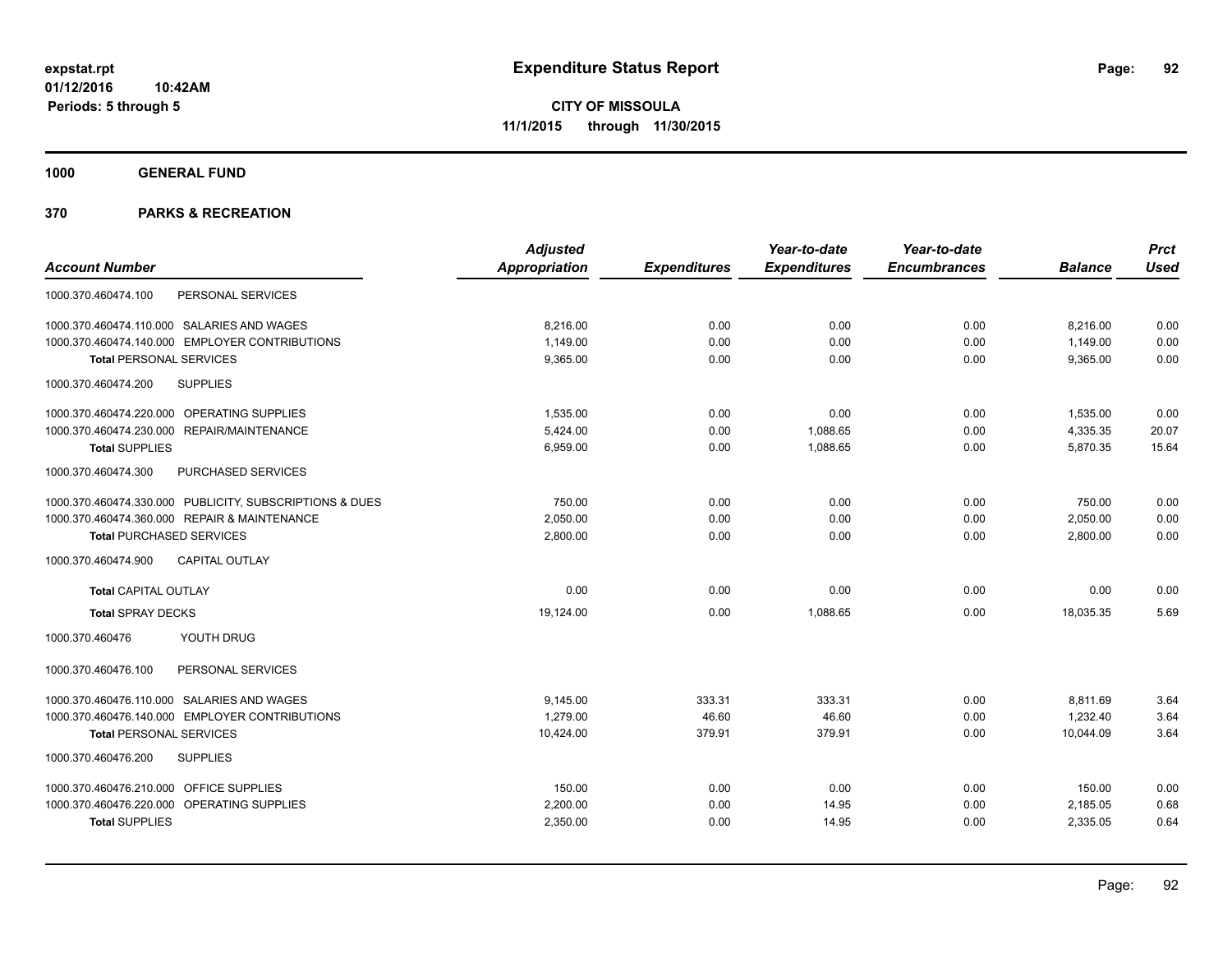**1000 GENERAL FUND**

|                                                         | <b>Adjusted</b>      |                     | Year-to-date        | Year-to-date        |                | <b>Prct</b> |
|---------------------------------------------------------|----------------------|---------------------|---------------------|---------------------|----------------|-------------|
| <b>Account Number</b>                                   | <b>Appropriation</b> | <b>Expenditures</b> | <b>Expenditures</b> | <b>Encumbrances</b> | <b>Balance</b> | <b>Used</b> |
| <b>PURCHASED SERVICES</b><br>1000.370.460476.300        |                      |                     |                     |                     |                |             |
| 1000.370.460476.320.000 PRINTING & DUPLICATING          | 250.00               | 0.00                | 0.00                | 0.00                | 250.00         | 0.00        |
| 1000.370.460476.330.000 PUBLICITY, SUBSCRIPTIONS & DUES | 100.00               | 0.00                | 0.00                | 0.00                | 100.00         | 0.00        |
| 1000.370.460476.350.000 PROFESSIONAL SERVICES           | 1,200.00             | 0.00                | 0.00                | 0.00                | 1.200.00       | 0.00        |
| <b>Total PURCHASED SERVICES</b>                         | 1,550.00             | 0.00                | 0.00                | 0.00                | 1,550.00       | 0.00        |
| <b>Total YOUTH DRUG</b>                                 | 14,324.00            | 379.91              | 394.86              | 0.00                | 13.929.14      | 2.76        |
| <b>GRILL VAN</b><br>1000.370.460477                     |                      |                     |                     |                     |                |             |
| <b>SUPPLIES</b><br>1000.370.460477.200                  |                      |                     |                     |                     |                |             |
| 1000.370.460477.220.000 OPERATING SUPPLIES              | 12.754.00            | 0.00                | 3,419.44            | 0.00                | 9,334.56       | 26.81       |
| 1000.370.460477.230.000 REPAIR/MAINTENANCE              | 29,102.00            | 1,338.42            | 16,276.61           | 0.00                | 12,825.39      | 55.93       |
| <b>Total SUPPLIES</b>                                   | 41,856.00            | 1,338.42            | 19,696.05           | 0.00                | 22,159.95      | 47.06       |
| 1000.370.460477.300<br>PURCHASED SERVICES               |                      |                     |                     |                     |                |             |
| 1000.370.460477.350.000 PROFESSIONAL SERVICES           | 900.00               | 0.00                | 0.00                | 0.00                | 900.00         | 0.00        |
| 1000.370.460477.360.000 REPAIR & MAINTENANCE            | 5.228.00             | 475.00              | 4,360.83            | 0.00                | 867.17         | 83.41       |
| <b>Total PURCHASED SERVICES</b>                         | 6,128.00             | 475.00              | 4,360.83            | 0.00                | 1,767.17       | 71.16       |
| <b>Total GRILL VAN</b>                                  | 47.984.00            | 1.813.42            | 24.056.88           | 0.00                | 23.927.12      | 50.14       |
| 1000.370.460484<br><b>CONSERVATION LANDS MGMT</b>       |                      |                     |                     |                     |                |             |
| PERSONAL SERVICES<br>1000.370.460484.100                |                      |                     |                     |                     |                |             |
| 1000.370.460484.110.000 SALARIES AND WAGES              | 172.491.00           | 14,332.01           | 74,330.06           | 0.00                | 98.160.94      | 43.09       |
| 1000.370.460484.120.000 OVERTIME/TERMINATION            | 1,750.00             | 0.00                | 1,339.67            | 0.00                | 410.33         | 76.55       |
| 1000.370.460484.140.000 EMPLOYER CONTRIBUTIONS          | 65,462.00            | 5,884.29            | 32,703.81           | 0.00                | 32,758.19      | 49.96       |
| <b>Total PERSONAL SERVICES</b>                          | 239,703.00           | 20,216.30           | 108,373.54          | 0.00                | 131,329.46     | 45.21       |
| 1000.370.460484.200<br><b>SUPPLIES</b>                  |                      |                     |                     |                     |                |             |
| 1000.370.460484.220.000 OPERATING SUPPLIES              | 4.837.00             | 641.95              | 733.12              | 0.00                | 4,103.88       | 15.16       |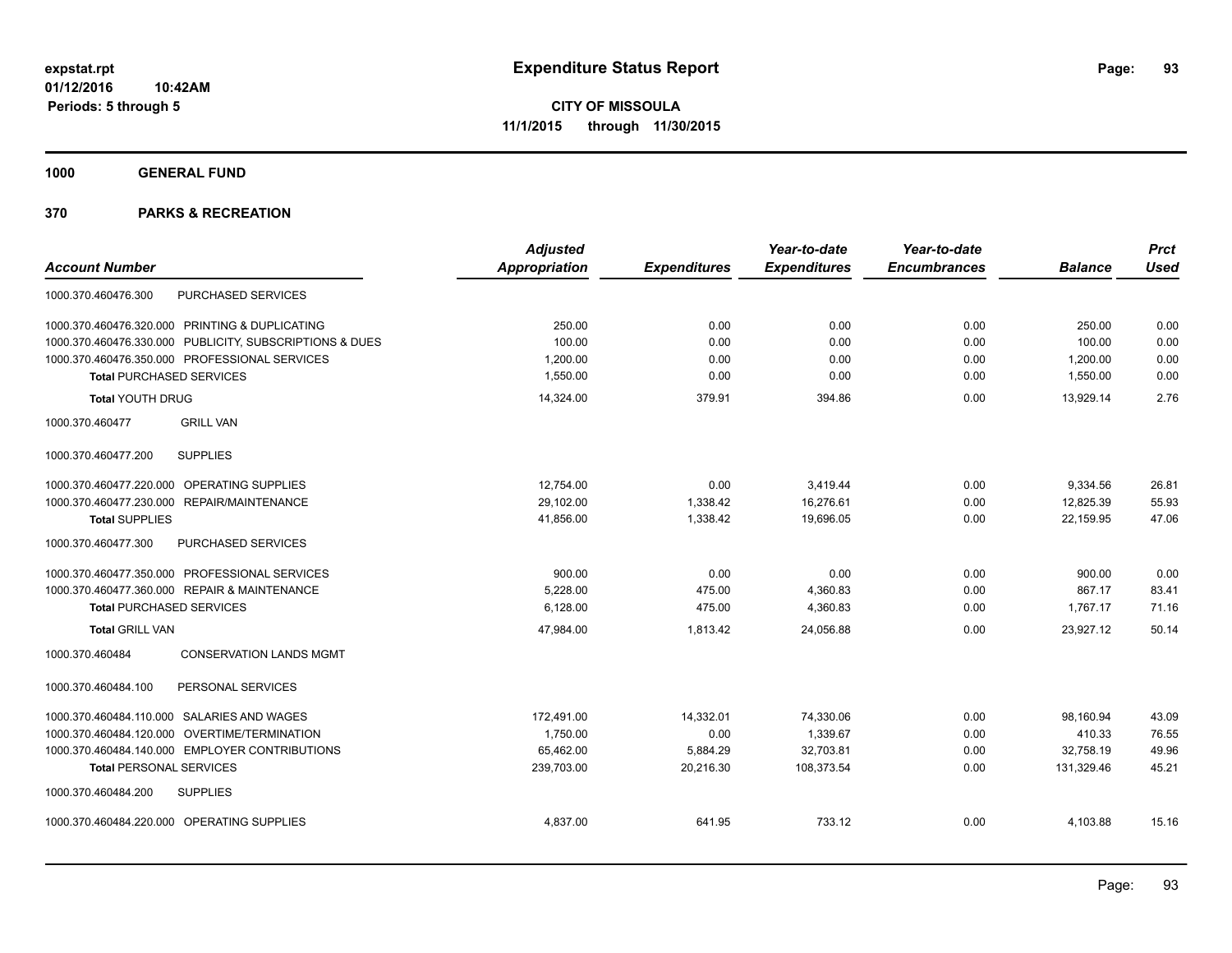**1000 GENERAL FUND**

## **370 PARKS & RECREATION**

| <b>Account Number</b>                            | <b>Adjusted</b><br><b>Appropriation</b> | <b>Expenditures</b> | Year-to-date<br><b>Expenditures</b> | Year-to-date<br><b>Encumbrances</b> | <b>Balance</b> | <b>Prct</b><br><b>Used</b> |
|--------------------------------------------------|-----------------------------------------|---------------------|-------------------------------------|-------------------------------------|----------------|----------------------------|
| 1000.370.460484.230.000 REPAIR/MAINTENANCE       | 10,364.00                               | 0.00                | 1,332.65                            | 0.00                                | 9,031.35       | 12.86                      |
| <b>Total SUPPLIES</b>                            | 15,201.00                               | 641.95              | 2,065.77                            | 0.00                                | 13,135.23      | 13.59                      |
| PURCHASED SERVICES<br>1000.370.460484.300        |                                         |                     |                                     |                                     |                |                            |
| 1000.370.460484.350.000 PROFESSIONAL SERVICES    | 3,984.00                                | 49.50               | 49.50                               | 0.00                                | 3,934.50       | 1.24                       |
| 1000.370.460484.390.000 OTHER PURCHASED SERVICES | 520.00                                  | 0.00                | 0.00                                | 0.00                                | 520.00         | 0.00                       |
| <b>Total PURCHASED SERVICES</b>                  | 4,504.00                                | 49.50               | 49.50                               | 0.00                                | 4,454.50       | 1.10                       |
| Total CONSERVATION LANDS MGMT                    | 259,408.00                              | 20,907.75           | 110,488.81                          | 0.00                                | 148,919.19     | 42.59                      |
| 1000.370.460485<br><b>SAFETY &amp; TRAINING</b>  |                                         |                     |                                     |                                     |                |                            |
| <b>SUPPLIES</b><br>1000.370.460485.200           |                                         |                     |                                     |                                     |                |                            |
| 1000.370.460485.220.000 OPERATING SUPPLIES       | 5.980.00                                | 86.10               | 649.24                              | 0.00                                | 5,330.76       | 10.86                      |
| <b>Total SUPPLIES</b>                            | 5,980.00                                | 86.10               | 649.24                              | 0.00                                | 5,330.76       | 10.86                      |
| PURCHASED SERVICES<br>1000.370.460485.300        |                                         |                     |                                     |                                     |                |                            |
| 1000.370.460485.310.000 COMMUNICATIONS           | 50.00                                   | 0.00                | 0.00                                | 0.00                                | 50.00          | 0.00                       |
| 1000.370.460485.320.000 PRINTING & DUPLICATING   | 50.00                                   | 0.00                | 0.00                                | 0.00                                | 50.00          | 0.00                       |
| 1000.370.460485.370.000 TRAVEL                   | 3,744.00                                | 0.00                | 124.50                              | 0.00                                | 3,619.50       | 3.33                       |
| 1000.370.460485.380.000 TRAINING                 | 2,936.00                                | 2,370.00            | 2,820.00                            | 0.00                                | 116.00         | 96.05                      |
| <b>Total PURCHASED SERVICES</b>                  | 6,780.00                                | 2,370.00            | 2,944.50                            | 0.00                                | 3,835.50       | 43.43                      |
| <b>Total SAFETY &amp; TRAINING</b>               | 12,760.00                               | 2,456.10            | 3,593.74                            | 0.00                                | 9,166.26       | 28.16                      |
| <b>CURRENTS POOL EXPENSES</b><br>1000.370.460490 |                                         |                     |                                     |                                     |                |                            |
| 1000.370.460490.200<br><b>SUPPLIES</b>           |                                         |                     |                                     |                                     |                |                            |
| Total CURRENTS POOL EXPENSES                     | 0.00                                    | 0.00                | 0.00                                | 0.00                                | 0.00           | 0.00                       |
| PARK MAINTENANCE CONTRACTS<br>1000.370.460500    |                                         |                     |                                     |                                     |                |                            |

1000.370.460500.200 SUPPLIES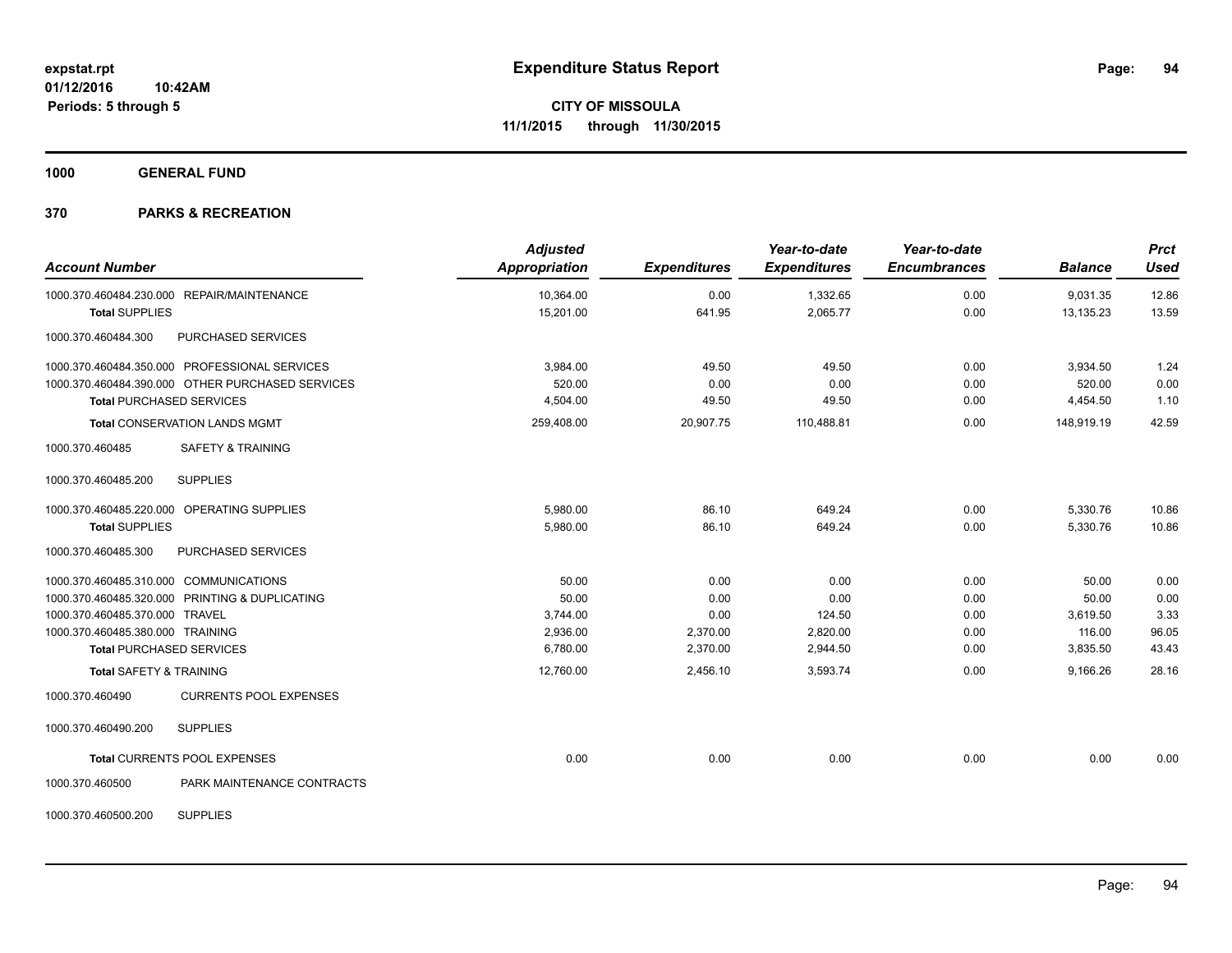**1000 GENERAL FUND**

## **370 PARKS & RECREATION**

| <b>Account Number</b>                             | <b>Adjusted</b><br>Appropriation | <b>Expenditures</b> | Year-to-date<br><b>Expenditures</b> | Year-to-date<br><b>Encumbrances</b> | <b>Balance</b> | <b>Prct</b><br><b>Used</b> |
|---------------------------------------------------|----------------------------------|---------------------|-------------------------------------|-------------------------------------|----------------|----------------------------|
| 1000.370.460500.220.000 OPERATING SUPPLIES        | 6,540.00                         | 0.00                | 0.00                                | 0.00                                | 6,540.00       | 0.00                       |
| 1000.370.460500.230.000 REPAIR/MAINTENANCE        | 3,939.00                         | 0.00                | 1,010.80                            | 0.00                                | 2,928.20       | 25.66                      |
| <b>Total SUPPLIES</b>                             | 10.479.00                        | 0.00                | 1,010.80                            | 0.00                                | 9,468.20       | 9.65                       |
| 1000.370.460500.300<br>PURCHASED SERVICES         |                                  |                     |                                     |                                     |                |                            |
| <b>Total PURCHASED SERVICES</b>                   | 0.00                             | 0.00                | 0.00                                | 0.00                                | 0.00           | 0.00                       |
| <b>Total PARK MAINTENANCE CONTRACTS</b>           | 10,479.00                        | 0.00                | 1,010.80                            | 0.00                                | 9,468.20       | 9.65                       |
| 1000.370.460501<br>PARK MAINTENANCE ROUTINE       |                                  |                     |                                     |                                     |                |                            |
| 1000.370.460501.100<br>PERSONAL SERVICES          |                                  |                     |                                     |                                     |                |                            |
| 1000.370.460501.110.000 SALARIES AND WAGES        | 639.476.00                       | 49.732.17           | 276.650.40                          | 0.00                                | 362.825.60     | 43.26                      |
| 1000.370.460501.120.000 OVERTIME/TERMINATION      | 2,100.00                         | 0.00                | 2,063.48                            | 0.00                                | 36.52          | 98.26                      |
| 1000.370.460501.140.000 EMPLOYER CONTRIBUTIONS    | 236,261.00                       | 20,014.51           | 109,842.48                          | 0.00                                | 126,418.52     | 46.49                      |
| <b>Total PERSONAL SERVICES</b>                    | 877,837.00                       | 69.746.68           | 388,556.36                          | 0.00                                | 489,280.64     | 44.26                      |
| 1000.370.460501.200<br><b>SUPPLIES</b>            |                                  |                     |                                     |                                     |                |                            |
| 1000.370.460501.220.000 OPERATING SUPPLIES        | 1,579.00                         | 0.00                | 0.00                                | 0.00                                | 1,579.00       | 0.00                       |
| 1000.370.460501.230.000 REPAIR/MAINTENANCE        | 5,275.00                         | $-18.56$            | $-18.56$                            | 0.00                                | 5,293.56       | 0.35                       |
| 1000.370.460501.231.000 GASOLINE                  | 79,836.00                        | 6,011.56            | 23,565.48                           | 0.00                                | 56,270.52      | 29.52                      |
| <b>Total SUPPLIES</b>                             | 86,690.00                        | 5,993.00            | 23,546.92                           | 0.00                                | 63,143.08      | 27.16                      |
| 1000.370.460501.300<br><b>PURCHASED SERVICES</b>  |                                  |                     |                                     |                                     |                |                            |
| 1000.370.460501.341.000 ELECTRICITY & NATURAL GAS | 89,012.00                        | 7,622.43            | 15,359.36                           | 0.00                                | 73,652.64      | 17.26                      |
| 1000.370.460501.343.000 WATER CHARGES             | 152,803.00                       | 14,742.98           | 142,726.36                          | 0.00                                | 10,076.64      | 93.41                      |
| 1000.370.460501.345.000 GARBAGE                   | 27,833.00                        | 0.00                | 18,919.01                           | 0.00                                | 8,913.99       | 67.97                      |
| 1000.370.460501.350.000 PROFESSIONAL SERVICES     | 2,347.00                         | 20.30               | 2,085.30                            | 0.00                                | 261.70         | 88.85                      |
| 1000.370.460501.360.000 REPAIR & MAINTENANCE      | 3,183.00                         | 0.00                | 817.00                              | 0.00                                | 2,366.00       | 25.67                      |
| <b>Total PURCHASED SERVICES</b>                   | 275,178.00                       | 22,385.71           | 179,907.03                          | 0.00                                | 95,270.97      | 65.38                      |

1000.370.460501.800 OTHER OBJECTS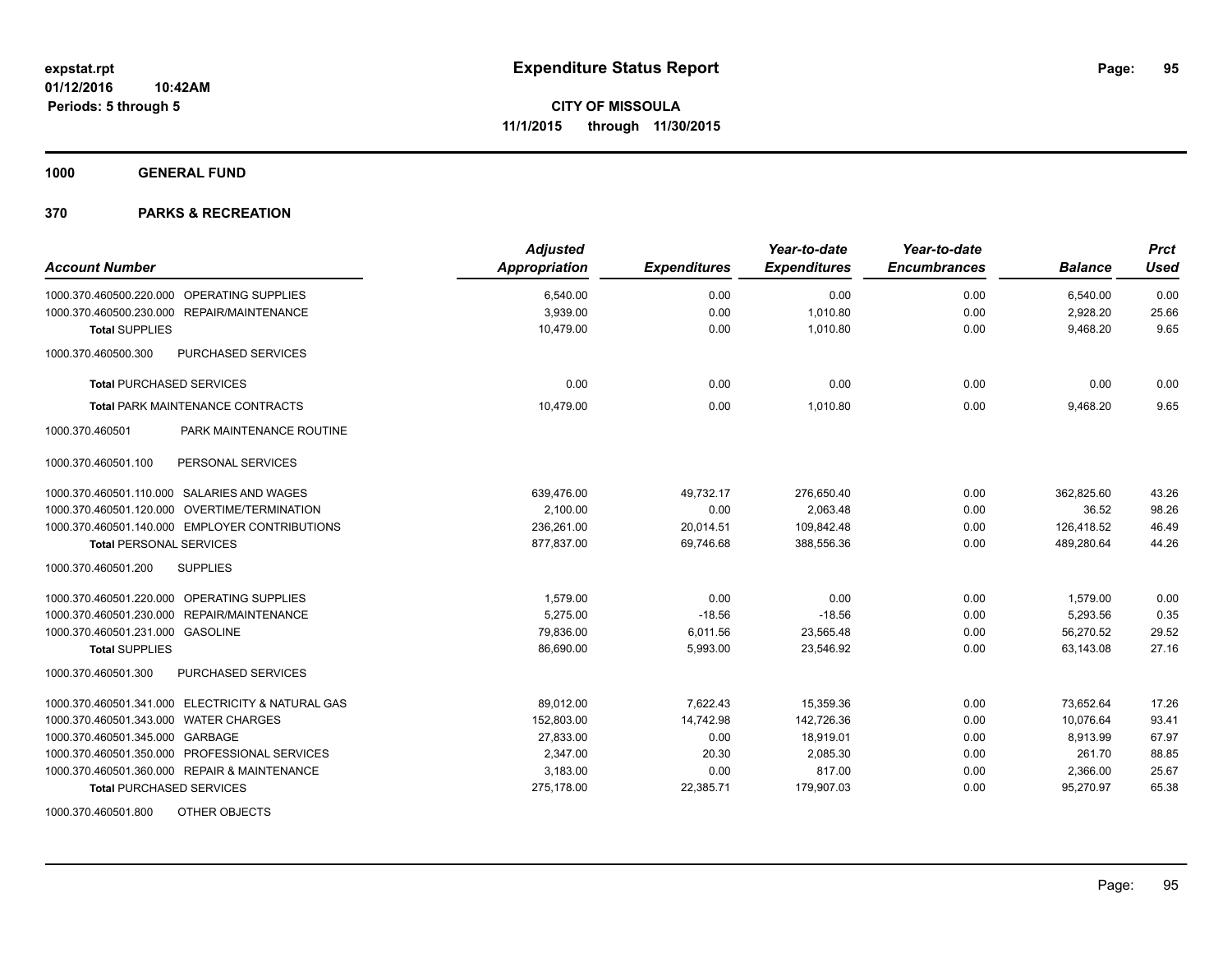**1000 GENERAL FUND**

| <b>Account Number</b>                      |                                                | <b>Adjusted</b><br><b>Appropriation</b> | <b>Expenditures</b> | Year-to-date<br><b>Expenditures</b> | Year-to-date<br><b>Encumbrances</b> | <b>Balance</b> | <b>Prct</b><br><b>Used</b> |
|--------------------------------------------|------------------------------------------------|-----------------------------------------|---------------------|-------------------------------------|-------------------------------------|----------------|----------------------------|
| <b>Total OTHER OBJECTS</b>                 |                                                | 0.00                                    | 0.00                | 0.00                                | 0.00                                | 0.00           | 0.00                       |
|                                            | Total PARK MAINTENANCE ROUTINE                 | 1,239,705.00                            | 98,125.39           | 592,010.31                          | 0.00                                | 647,694.69     | 47.75                      |
| 1000.370.460502                            | <b>HICKORY FACILITY MAINTENANCE</b>            |                                         |                     |                                     |                                     |                |                            |
| 1000.370.460502.100                        | PERSONAL SERVICES                              |                                         |                     |                                     |                                     |                |                            |
| <b>Total PERSONAL SERVICES</b>             |                                                | 0.00                                    | 0.00                | 0.00                                | 0.00                                | 0.00           | 0.00                       |
| 1000.370.460502.200                        | <b>SUPPLIES</b>                                |                                         |                     |                                     |                                     |                |                            |
| 1000.370.460502.220.000 OPERATING SUPPLIES |                                                | 3,200.00                                | 0.00                | 0.00                                | 0.00                                | 3,200.00       | 0.00                       |
| 1000.370.460502.230.000 REPAIR/MAINTENANCE |                                                | 1,500.00                                | 0.00                | 0.00                                | 0.00                                | 1,500.00       | 0.00                       |
| <b>Total SUPPLIES</b>                      |                                                | 4,700.00                                | 0.00                | 0.00                                | 0.00                                | 4,700.00       | 0.00                       |
| 1000.370.460502.300                        | PURCHASED SERVICES                             |                                         |                     |                                     |                                     |                |                            |
|                                            | 1000.370.460502.350.000 PROFESSIONAL SERVICES  | 2,080.00                                | 0.00                | 2,482.00                            | 0.00                                | $-402.00$      | 119.33                     |
|                                            | 1000.370.460502.360.000 REPAIR & MAINTENANCE   | 6,000.00                                | 0.00                | 1,325.46                            | 0.00                                | 4,674.54       | 22.09                      |
| <b>Total PURCHASED SERVICES</b>            |                                                | 8,080.00                                | 0.00                | 3,807.46                            | 0.00                                | 4,272.54       | 47.12                      |
|                                            | Total HICKORY FACILITY MAINTENANCE             | 12,780.00                               | 0.00                | 3.807.46                            | 0.00                                | 8.972.54       | 29.79                      |
| 1000.370.460503                            | SPORTS FACILITIES MAINTENANCE                  |                                         |                     |                                     |                                     |                |                            |
| 1000.370.460503.100                        | PERSONAL SERVICES                              |                                         |                     |                                     |                                     |                |                            |
| 1000.370.460503.110.000 SALARIES AND WAGES |                                                | 66,067.00                               | 7,821.71            | 35,953.53                           | 0.00                                | 30,113.47      | 54.42                      |
|                                            | 1000.370.460503.120.000 OVERTIME/TERMINATION   | 0.00                                    | 0.00                | 194.17                              | 0.00                                | $-194.17$      | 0.00                       |
|                                            | 1000.370.460503.140.000 EMPLOYER CONTRIBUTIONS | 23,970.00                               | 2,505.70            | 12,480.49                           | 0.00                                | 11,489.51      | 52.07                      |
| <b>Total PERSONAL SERVICES</b>             |                                                | 90,037.00                               | 10,327.41           | 48.628.19                           | 0.00                                | 41,408.81      | 54.01                      |
| 1000.370.460503.200                        | <b>SUPPLIES</b>                                |                                         |                     |                                     |                                     |                |                            |
| 1000.370.460503.220.000 OPERATING SUPPLIES |                                                | 10.211.00                               | 0.00                | 11,665.81                           | 0.00                                | $-1,454.81$    | 114.25                     |
| 1000.370.460503.230.000 REPAIR/MAINTENANCE |                                                | 12,464.00                               | 0.00                | 492.00                              | 0.00                                | 11,972.00      | 3.95                       |
| <b>Total SUPPLIES</b>                      |                                                | 22,675.00                               | 0.00                | 12,157.81                           | 0.00                                | 10,517.19      | 53.62                      |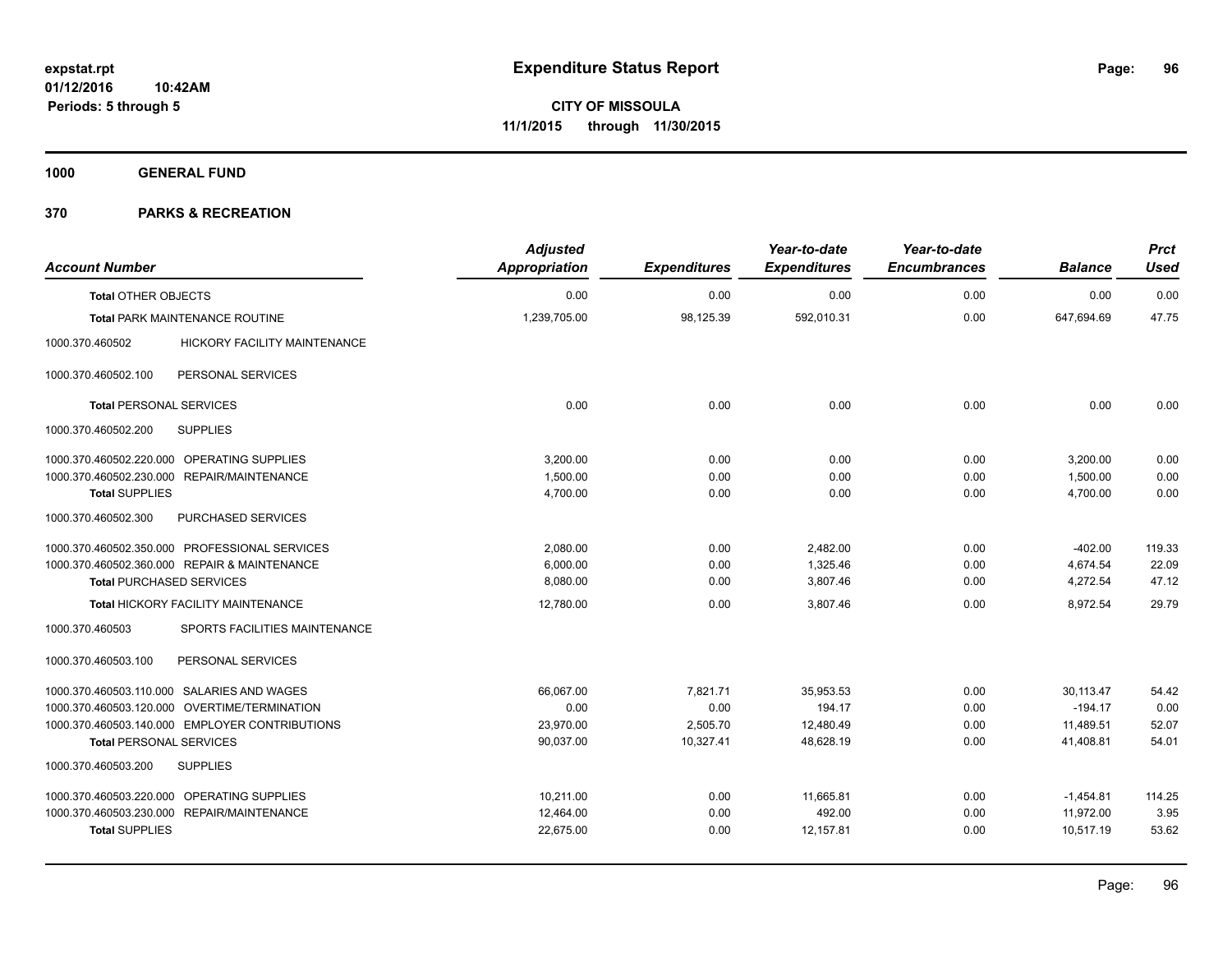**1000 GENERAL FUND**

| <b>Account Number</b>               |                                            | <b>Adjusted</b><br>Appropriation | <b>Expenditures</b> | Year-to-date<br><b>Expenditures</b> | Year-to-date<br><b>Encumbrances</b> | <b>Balance</b> | <b>Prct</b><br><b>Used</b> |
|-------------------------------------|--------------------------------------------|----------------------------------|---------------------|-------------------------------------|-------------------------------------|----------------|----------------------------|
| 1000.370.460503.300                 | PURCHASED SERVICES                         |                                  |                     |                                     |                                     |                |                            |
|                                     | <b>Total PURCHASED SERVICES</b>            | 0.00                             | 0.00                | 0.00                                | 0.00                                | 0.00           | 0.00                       |
|                                     | <b>Total SPORTS FACILITIES MAINTENANCE</b> | 112,712.00                       | 10,327.41           | 60,786.00                           | 0.00                                | 51,926.00      | 53.93                      |
| 1000.370.460504                     | PARK SPECIAL DISTRICTS                     |                                  |                     |                                     |                                     |                |                            |
| 1000.370.460504.100                 | PERSONAL SERVICES                          |                                  |                     |                                     |                                     |                |                            |
| <b>Total PERSONAL SERVICES</b>      |                                            | 0.00                             | 0.00                | 0.00                                | 0.00                                | 0.00           | 0.00                       |
| 1000.370.460504.200                 | <b>SUPPLIES</b>                            |                                  |                     |                                     |                                     |                |                            |
| <b>Total SUPPLIES</b>               |                                            | 0.00                             | 0.00                | 0.00                                | 0.00                                | 0.00           | 0.00                       |
| 1000.370.460504.300                 | PURCHASED SERVICES                         |                                  |                     |                                     |                                     |                |                            |
|                                     | <b>Total PARK SPECIAL DISTRICTS</b>        | 0.00                             | 0.00                | 0.00                                | 0.00                                | 0.00           | 0.00                       |
| <b>Total PARKS &amp; RECREATION</b> |                                            | 3,667,189.00                     | 263,812.06          | 1,548,541.48                        | 0.00                                | 2,118,647.52   | 42.23                      |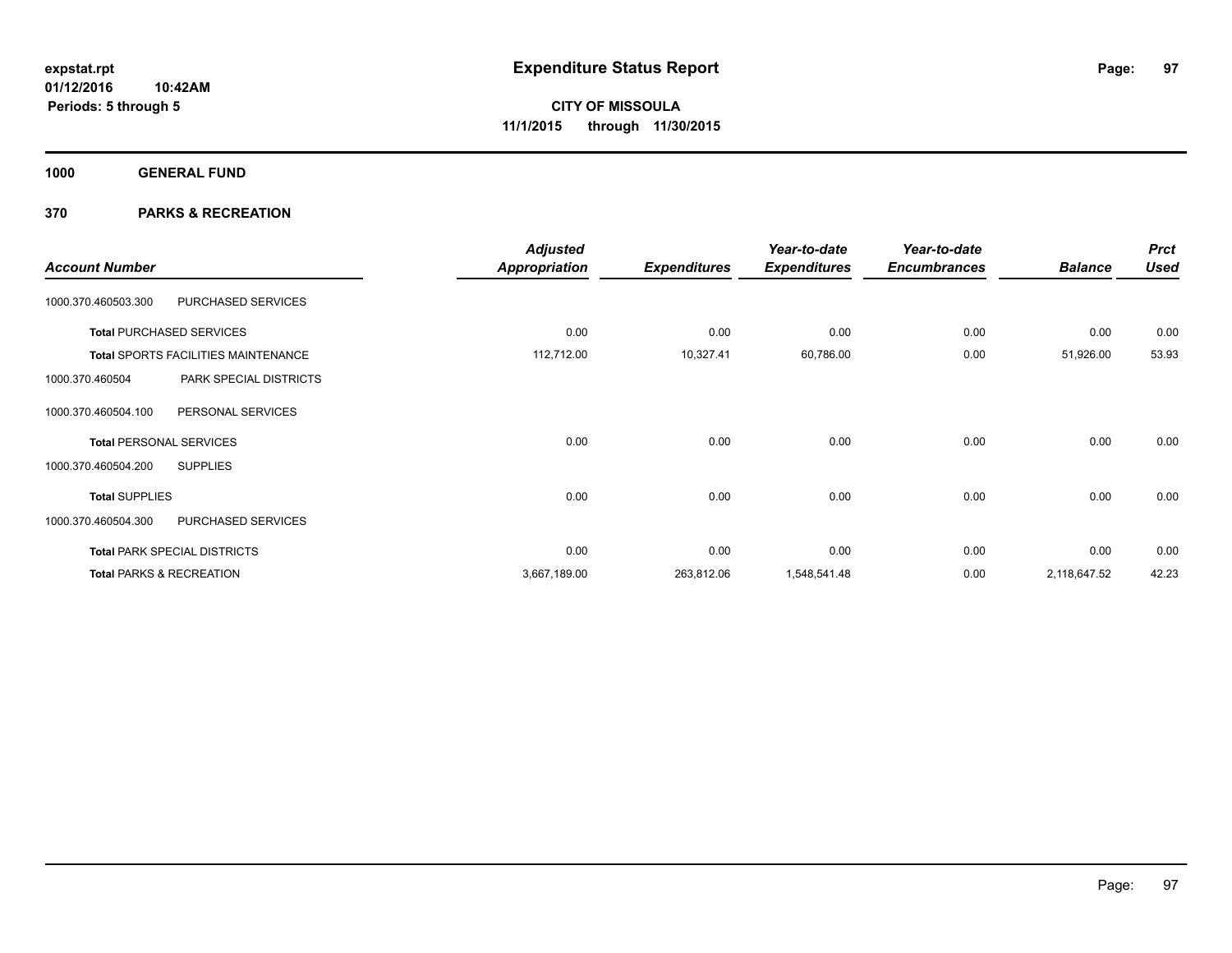**1000 GENERAL FUND**

| <b>Account Number</b> |                                          | <b>Adjusted</b><br><b>Appropriation</b> | <b>Expenditures</b> | Year-to-date<br><b>Expenditures</b> | Year-to-date<br><b>Encumbrances</b> | <b>Balance</b> | <b>Prct</b><br><b>Used</b> |
|-----------------------|------------------------------------------|-----------------------------------------|---------------------|-------------------------------------|-------------------------------------|----------------|----------------------------|
| 1000.390.410000       | <b>GENERAL GOVERNMENT</b>                |                                         |                     |                                     |                                     |                |                            |
| 1000.390.410000.200   | <b>SUPPLIES</b>                          |                                         |                     |                                     |                                     |                |                            |
|                       | <b>Total GENERAL GOVERNMENT</b>          | 0.00                                    | 0.00                | 0.00                                | 0.00                                | 0.00           | 0.00                       |
| 1000.390.410123       | <b>LEGISLATIVE PROGRAM</b>               |                                         |                     |                                     |                                     |                |                            |
| 1000.390.410123.300   | PURCHASED SERVICES                       |                                         |                     |                                     |                                     |                |                            |
|                       | <b>Total LEGISLATIVE PROGRAM</b>         | 0.00                                    | 0.00                | 0.00                                | 0.00                                | 0.00           | 0.00                       |
| 1000.390.410230       | <b>WORK COMP CONSULTANT</b>              |                                         |                     |                                     |                                     |                |                            |
| 1000.390.410230.100   | PERSONAL SERVICES                        |                                         |                     |                                     |                                     |                |                            |
|                       | <b>Total PERSONAL SERVICES</b>           | 0.00                                    | 0.00                | 0.00                                | 0.00                                | 0.00           | 0.00                       |
| 1000.390.410230.300   | PURCHASED SERVICES                       |                                         |                     |                                     |                                     |                |                            |
|                       | Total WORK COMP CONSULTANT               | 0.00                                    | 0.00                | 0.00                                | 0.00                                | 0.00           | 0.00                       |
| 1000.390.410360       | COMMUNITY DISPUTE RESOLUTION             |                                         |                     |                                     |                                     |                |                            |
| 1000.390.410360.700   | <b>GRANTS &amp; CONTRIBUTIONS</b>        |                                         |                     |                                     |                                     |                |                            |
|                       | Total COMMUNITY DISPUTE RESOLUTION       | 0.00                                    | 0.00                | 0.00                                | 0.00                                | 0.00           | 0.00                       |
| 1000.390.410371       | SEXUAL ASSUALT PREVENTION CAMPAIGN       |                                         |                     |                                     |                                     |                |                            |
| 1000.390.410371.300   | PURCHASED SERVICES                       |                                         |                     |                                     |                                     |                |                            |
|                       | Total SEXUAL ASSUALT PREVENTION CAMPAIGN | 0.00                                    | 0.00                | 0.00                                | 0.00                                | 0.00           | 0.00                       |
| 1000.390.410550       | <b>ACCOUNTING</b>                        |                                         |                     |                                     |                                     |                |                            |
| 1000.390.410550.500   | <b>FIXED CHARGES</b>                     |                                         |                     |                                     |                                     |                |                            |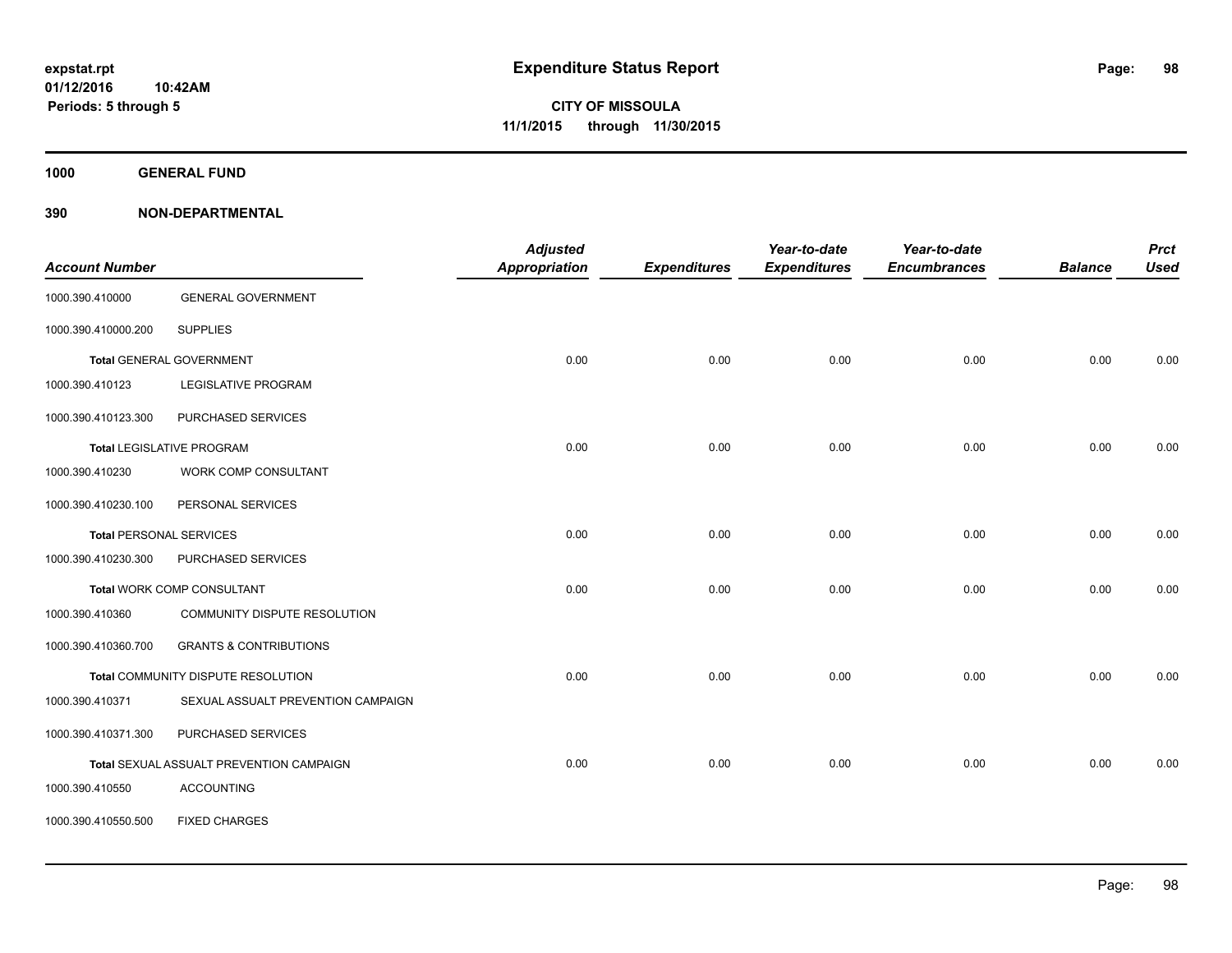**1000 GENERAL FUND**

|                                        |                                                    | <b>Adjusted</b>      |                     | Year-to-date        | Year-to-date        |                | <b>Prct</b> |
|----------------------------------------|----------------------------------------------------|----------------------|---------------------|---------------------|---------------------|----------------|-------------|
| <b>Account Number</b>                  |                                                    | <b>Appropriation</b> | <b>Expenditures</b> | <b>Expenditures</b> | <b>Encumbrances</b> | <b>Balance</b> | <b>Used</b> |
|                                        | 1000.390.410550.500.000 FIXED CHARGES-MISC         | 0.00                 | 0.00                | $-16,049.36$        | 0.00                | 16,049.36      | 0.00        |
| <b>Total ACCOUNTING</b>                |                                                    | 0.00                 | 0.00                | $-16,049.36$        | 0.00                | 16,049.36      | 0.00        |
| 1000.390.410551                        | RESERVE FOR SALARY INCREASES                       |                      |                     |                     |                     |                |             |
| 1000.390.410551.100                    | PERSONAL SERVICES                                  |                      |                     |                     |                     |                |             |
| 1000.390.410551.110.000 SALARY RESERVE |                                                    | 337,171.00           | 0.00                | 0.00                | 0.00                | 337,171.00     | 0.00        |
| 1000.390.410551.130.000 OTHER          |                                                    | 12,000.00            | 0.00                | 0.00                | 0.00                | 12,000.00      | 0.00        |
|                                        | 1000.390.410551.140.000 EMPLOYER CONTRIBUTIONS     | $-104,213.00$        | $-2.45$             | $-12.35$            | 0.00                | $-104,200.65$  | 0.01        |
|                                        | Total RESERVE FOR SALARY INCREASES                 | 244,958.00           | $-2.45$             | $-12.35$            | 0.00                | 244,970.35     | 0.00        |
| 1000.390.411000                        | <b>MRTMA</b>                                       |                      |                     |                     |                     |                |             |
| 1000.390.411000.700                    | <b>GRANTS &amp; CONTRIBUTIONS</b>                  |                      |                     |                     |                     |                |             |
| <b>Total MRTMA</b>                     |                                                    | 0.00                 | 0.00                | 0.00                | 0.00                | 0.00           | 0.00        |
| 1000.390.411030                        | <b>PLANNING</b>                                    |                      |                     |                     |                     |                |             |
| 1000.390.411030.300                    | PURCHASED SERVICES                                 |                      |                     |                     |                     |                |             |
|                                        | 1000.390.411030.390.000 OTHER PURCHASED SERVICES   | 0.00                 | 3,420.00            | 3,852.35            | 0.00                | $-3,852.35$    | 0.00        |
| <b>Total PLANNING</b>                  |                                                    | 0.00                 | 3,420.00            | 3,852.35            | 0.00                | $-3,852.35$    | 0.00        |
| 1000.390.411031                        | PLANNING SUBSIDY                                   |                      |                     |                     |                     |                |             |
| 1000.390.411031.800                    | OTHER OBJECTS                                      |                      |                     |                     |                     |                |             |
| <b>Total PLANNING SUBSIDY</b>          |                                                    | 0.00                 | 0.00                | 0.00                | 0.00                | 0.00           | 0.00        |
| 1000.390.411071                        | MOUNTAIN LINE SUBSIDY                              |                      |                     |                     |                     |                |             |
| 1000.390.411071.700                    | <b>GRANTS &amp; CONTRIBUTIONS</b>                  |                      |                     |                     |                     |                |             |
|                                        | 1000.390.411071.700.000 MOUNTAIN LINE FARE SUBSIDY | 100,000.00           | 0.00                | 0.00                | 0.00                | 100,000.00     | 0.00        |
|                                        |                                                    |                      |                     |                     |                     |                |             |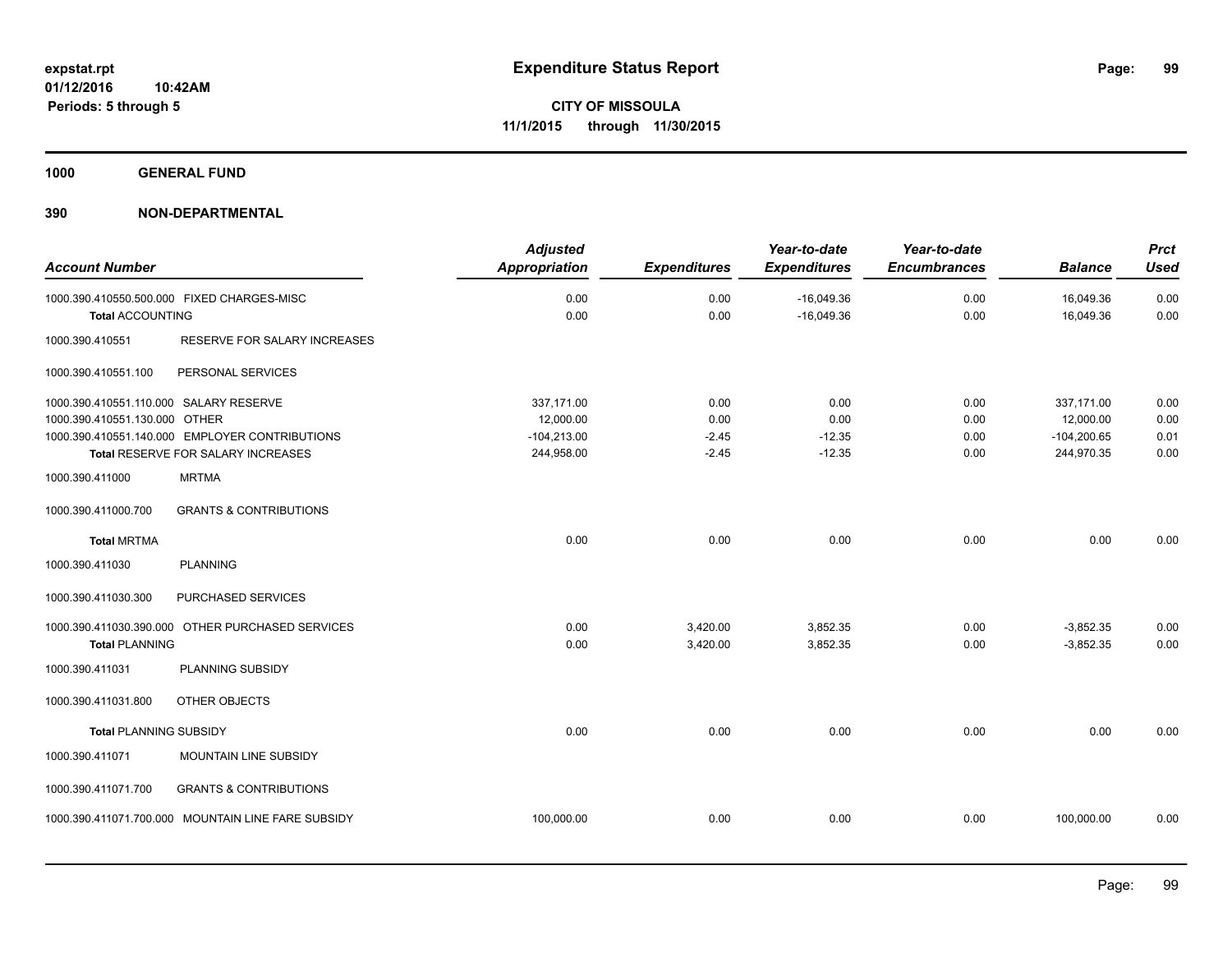**1000 GENERAL FUND**

| <b>Account Number</b>          |                                              | <b>Adjusted</b><br><b>Appropriation</b> | <b>Expenditures</b> | Year-to-date<br><b>Expenditures</b> | Year-to-date<br><b>Encumbrances</b> | <b>Balance</b> | <b>Prct</b><br><b>Used</b> |
|--------------------------------|----------------------------------------------|-----------------------------------------|---------------------|-------------------------------------|-------------------------------------|----------------|----------------------------|
|                                | Total MOUNTAIN LINE SUBSIDY                  | 100,000.00                              | 0.00                | 0.00                                | 0.00                                | 100,000.00     | 0.00                       |
| 1000.390.411080                | MIM MDT                                      |                                         |                     |                                     |                                     |                |                            |
| 1000.390.411080.700            | <b>GRANTS &amp; CONTRIBUTIONS</b>            |                                         |                     |                                     |                                     |                |                            |
|                                | <b>Total GRANTS &amp; CONTRIBUTIONS</b>      | 0.00                                    | 0.00                | 0.00                                | 0.00                                | 0.00           | 0.00                       |
| 1000.390.411080.800            | OTHER OBJECTS                                |                                         |                     |                                     |                                     |                |                            |
| <b>Total MIM MDT</b>           |                                              | 0.00                                    | 0.00                | 0.00                                | 0.00                                | 0.00           | 0.00                       |
| 1000.390.411240                | CITY HALL POLICE RESTROOMS                   |                                         |                     |                                     |                                     |                |                            |
| 1000.390.411240.400            | <b>BUILDING MATERIALS</b>                    |                                         |                     |                                     |                                     |                |                            |
|                                | Total CITY HALL POLICE RESTROOMS             | 0.00                                    | 0.00                | 0.00                                | 0.00                                | 0.00           | 0.00                       |
| 1000.390.411802                | <b>VOLUNTEER MISSOULA</b>                    |                                         |                     |                                     |                                     |                |                            |
| 1000.390.411802.700            | <b>GRANTS &amp; CONTRIBUTIONS</b>            |                                         |                     |                                     |                                     |                |                            |
|                                | 1000.390.411802.700.000 VOLUNTEER MISSOULA   | 10.000.00                               | 0.00                | 0.00                                | 0.00                                | 10,000.00      | 0.00                       |
|                                | Total VOLUNTEER MISSOULA                     | 10,000.00                               | 0.00                | 0.00                                | 0.00                                | 10,000.00      | 0.00                       |
| 1000.390.411810                | <b>TERMINATION PAY</b>                       |                                         |                     |                                     |                                     |                |                            |
| 1000.390.411810.100            | PERSONAL SERVICES                            |                                         |                     |                                     |                                     |                |                            |
|                                | 1000.390.411810.120.000 OVERTIME/TERMINATION | 25,000.00                               | 0.00                | 0.00                                | 0.00                                | 25,000.00      | 0.00                       |
| <b>Total PERSONAL SERVICES</b> |                                              | 25,000.00                               | 0.00                | 0.00                                | 0.00                                | 25,000.00      | 0.00                       |
| 1000.390.411810.300            | PURCHASED SERVICES                           |                                         |                     |                                     |                                     |                |                            |
|                                | <b>Total PURCHASED SERVICES</b>              | 0.00                                    | 0.00                | 0.00                                | 0.00                                | 0.00           | 0.00                       |
| <b>Total TERMINATION PAY</b>   |                                              | 25,000.00                               | 0.00                | 0.00                                | 0.00                                | 25,000.00      | 0.00                       |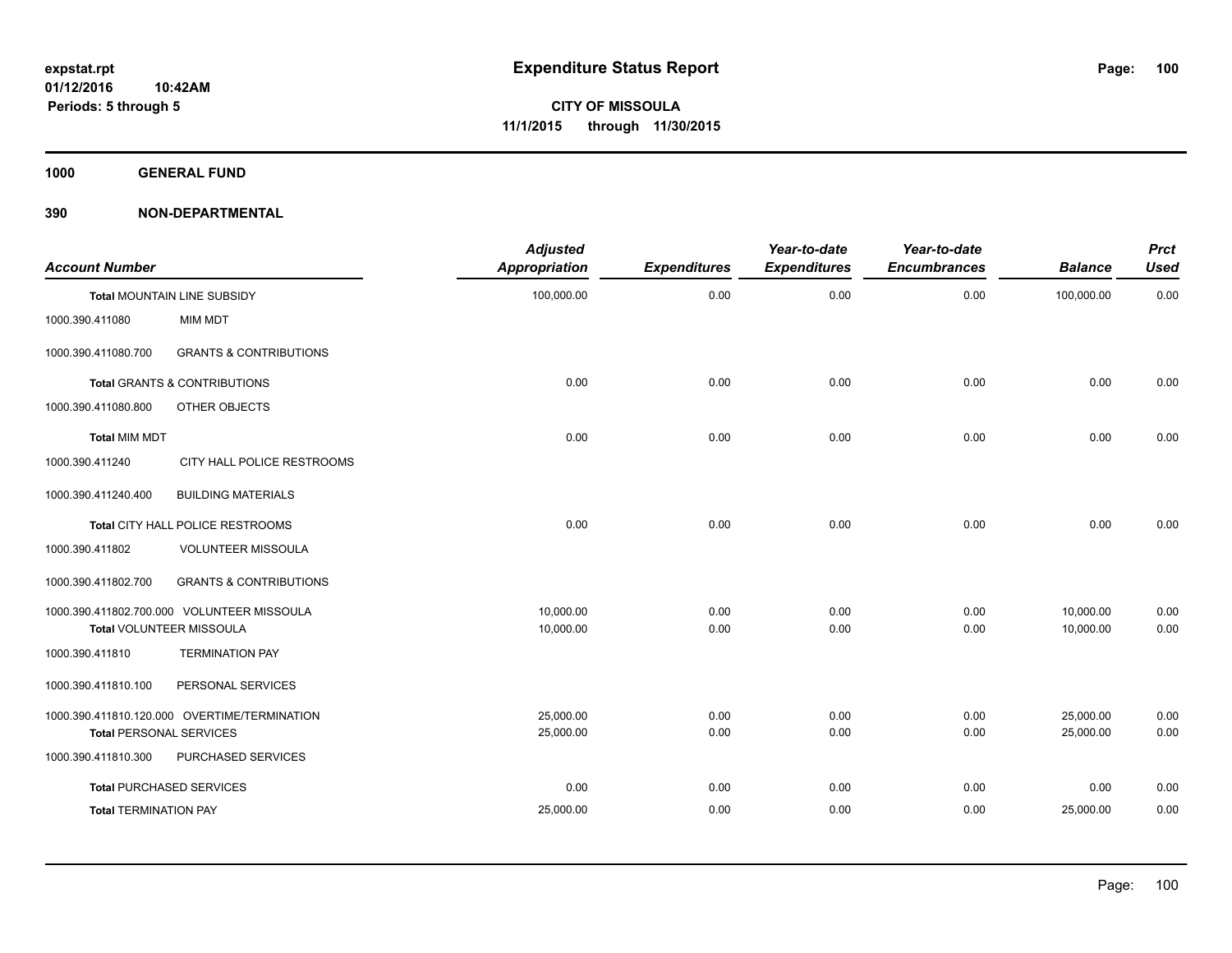**1000 GENERAL FUND**

|                                        |                                                       | <b>Adjusted</b> |                     | Year-to-date        | Year-to-date        |                | <b>Prct</b> |
|----------------------------------------|-------------------------------------------------------|-----------------|---------------------|---------------------|---------------------|----------------|-------------|
| <b>Account Number</b>                  |                                                       | Appropriation   | <b>Expenditures</b> | <b>Expenditures</b> | <b>Encumbrances</b> | <b>Balance</b> | <b>Used</b> |
| 1000.390.411850                        | <b>ECONOMIC DEVELOPMENT</b>                           |                 |                     |                     |                     |                |             |
| 1000.390.411850.300                    | PURCHASED SERVICES                                    |                 |                     |                     |                     |                |             |
|                                        | <b>Total PURCHASED SERVICES</b>                       | 0.00            | 0.00                | 0.00                | 0.00                | 0.00           | 0.00        |
| 1000.390.411850.700                    | <b>GRANTS &amp; CONTRIBUTIONS</b>                     |                 |                     |                     |                     |                |             |
|                                        | 1000.390.411850.700.000 ECONOMIC PARTNERSHIP          | 100,000.00      | 0.00                | 100,000.00          | 0.00                | 0.00           | 100.00      |
|                                        | Total ECONOMIC DEVELOPMENT                            | 100,000.00      | 0.00                | 100,000.00          | 0.00                | 0.00           | 100.00      |
| 1000.390.411853                        | <b>MCS</b>                                            |                 |                     |                     |                     |                |             |
| 1000.390.411853.300                    | PURCHASED SERVICES                                    |                 |                     |                     |                     |                |             |
| <b>Total MCS</b>                       |                                                       | 0.00            | 0.00                | 0.00                | 0.00                | 0.00           | 0.00        |
| 1000.390.411854                        | NEIGHBORHOOD AMBASSADOR                               |                 |                     |                     |                     |                |             |
| 1000.390.411854.700                    | <b>GRANTS &amp; CONTRIBUTIONS</b>                     |                 |                     |                     |                     |                |             |
|                                        | 1000.390.411854.700.000 NEIGHBORHOOD AMBASSADOR       | 10,000.00       | 0.00                | 0.00                | 0.00                | 10,000.00      | 0.00        |
|                                        | Total NEIGHBORHOOD AMBASSADOR                         | 10,000.00       | 0.00                | 0.00                | 0.00                | 10,000.00      | 0.00        |
| 1000.390.411860                        | SPECIAL IMPROVEMENT ASSESSMENTS                       |                 |                     |                     |                     |                |             |
| 1000.390.411860.500                    | <b>FIXED CHARGES</b>                                  |                 |                     |                     |                     |                |             |
|                                        | 1000.390.411860.500.000 SID ASSESSMENTS-FIXED CHARGES | 116,000.00      | 0.00                | $-1,473.17$         | 0.00                | 117,473.17     | 1.27        |
|                                        | Total SPECIAL IMPROVEMENT ASSESSMENTS                 | 116,000.00      | 0.00                | $-1,473.17$         | 0.00                | 117,473.17     | 0.00        |
| 1000.390.420183                        | CELL PHONE EDUCATION CAMPAIGN                         |                 |                     |                     |                     |                |             |
| 1000.390.420183.200                    | <b>SUPPLIES</b>                                       |                 |                     |                     |                     |                |             |
| 1000.390.420183.240.000 OTHER SUPPLIES |                                                       | 37,625.00       | 0.00                | 5,600.75            | 0.00                | 32,024.25      | 14.89       |
|                                        | Total CELL PHONE EDUCATION CAMPAIGN                   | 37,625.00       | 0.00                | 5,600.75            | 0.00                | 32,024.25      | 14.89       |
|                                        |                                                       |                 |                     |                     |                     |                |             |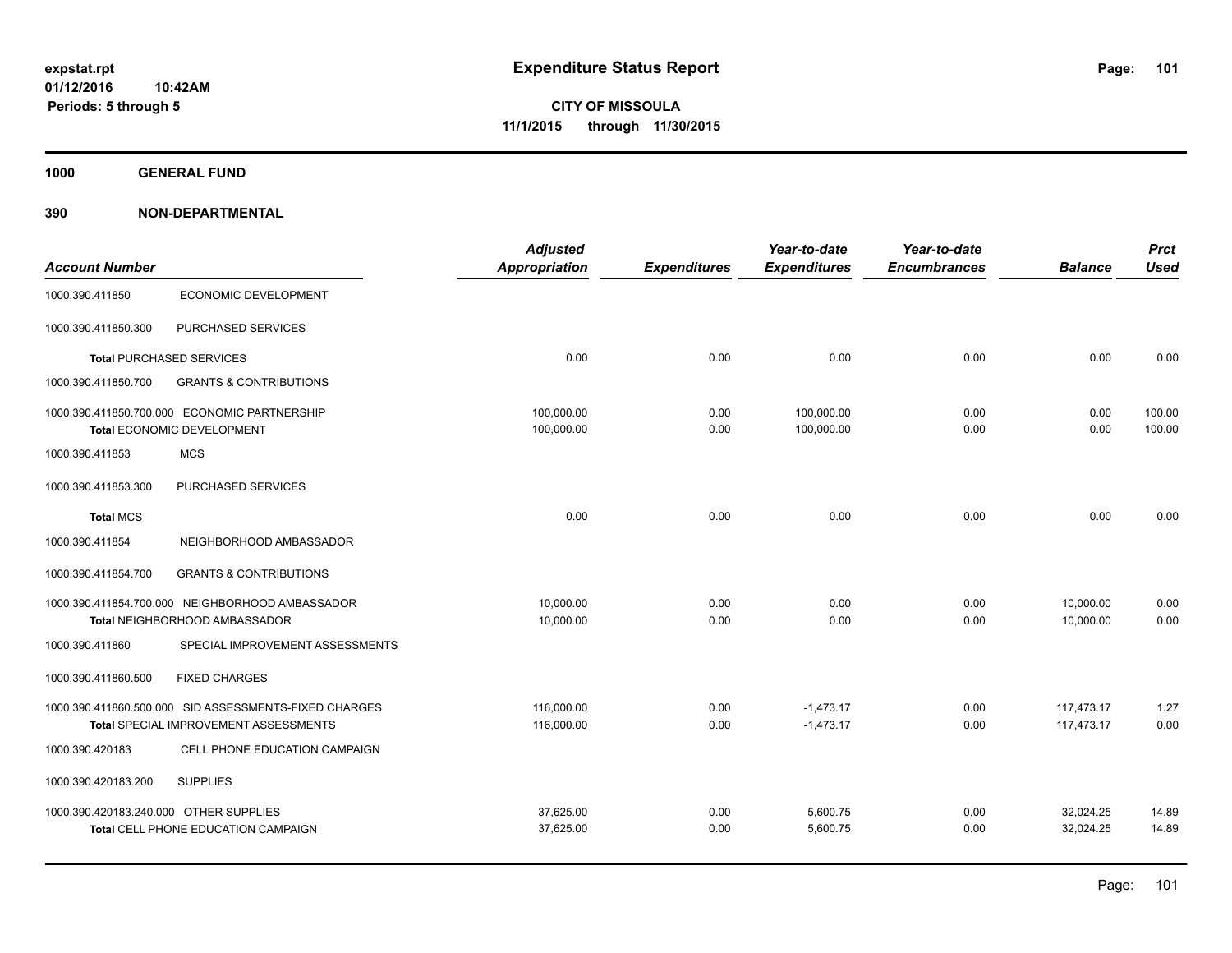**1000 GENERAL FUND**

| <b>Account Number</b>         |                                                                                               | <b>Adjusted</b><br>Appropriation | <b>Expenditures</b> | Year-to-date<br><b>Expenditures</b> | Year-to-date<br><b>Encumbrances</b> | <b>Balance</b>               | <b>Prct</b><br><b>Used</b> |
|-------------------------------|-----------------------------------------------------------------------------------------------|----------------------------------|---------------------|-------------------------------------|-------------------------------------|------------------------------|----------------------------|
| 1000.390.420500               | PROTECTIVE INSPECTIONS                                                                        |                                  |                     |                                     |                                     |                              |                            |
| 1000.390.420500.500           | <b>FIXED CHARGES</b>                                                                          |                                  |                     |                                     |                                     |                              |                            |
|                               | 1000.390.420500.500.000 BLDG DEPT REIMB FOR GENERAL FUND TIME<br>Total PROTECTIVE INSPECTIONS | 5,000.00<br>5,000.00             | 0.00<br>0.00        | 0.00<br>0.00                        | 0.00<br>0.00                        | 5,000.00<br>5,000.00         | 0.00<br>0.00               |
| 1000.390.430255               | <b>BIKE-PED PROGRAM</b>                                                                       |                                  |                     |                                     |                                     |                              |                            |
| 1000.390.430255.800           | OTHER OBJECTS                                                                                 |                                  |                     |                                     |                                     |                              |                            |
| <b>Total BIKE-PED PROGRAM</b> |                                                                                               | 0.00                             | 0.00                | 0.00                                | 0.00                                | 0.00                         | 0.00                       |
| 1000.390.440190               | <b>HEALTH DEPT CONTRIBUTIONS</b>                                                              |                                  |                     |                                     |                                     |                              |                            |
| 1000.390.440190.700           | <b>GRANTS &amp; CONTRIBUTIONS</b>                                                             |                                  |                     |                                     |                                     |                              |                            |
|                               | 1000.390.440190.700.000 HEALTH DEPT CONTRIBUTIONS<br>Total HEALTH DEPT CONTRIBUTIONS          | 1,355,693.00<br>1,355,693.00     | 0.00<br>0.00        | 0.00<br>0.00                        | 0.00<br>0.00                        | 1,355,693.00<br>1,355,693.00 | 0.00<br>0.00               |
| 1000.390.440191               | PARTNERSHIP HEALTH                                                                            |                                  |                     |                                     |                                     |                              |                            |
| 1000.390.440191.700           | <b>GRANTS &amp; CONTRIBUTIONS</b>                                                             |                                  |                     |                                     |                                     |                              |                            |
|                               | 1000.390.440191.700.000 PARTNERSHIP HEALTH - CONTRIBUTIONS<br><b>Total PARTNERSHIP HEALTH</b> | 42,532.00<br>42,532.00           | 0.00<br>0.00        | 42,532.00<br>42,532.00              | 0.00<br>0.00                        | 0.00<br>0.00                 | 100.00<br>100.00           |
| 1000.390.440600               | ANIMAL CONTROL SERVICES                                                                       |                                  |                     |                                     |                                     |                              |                            |
| 1000.390.440600.700           | <b>GRANTS &amp; CONTRIBUTIONS</b>                                                             |                                  |                     |                                     |                                     |                              |                            |
|                               | 1000.390.440600.700.000 ANIMAL CONTROL TRANSFER<br><b>Total ANIMAL CONTROL SERVICES</b>       | 308,720.00<br>308,720.00         | 0.00<br>0.00        | 0.00<br>0.00                        | 0.00<br>0.00                        | 308,720.00<br>308,720.00     | 0.00<br>0.00               |
| 1000.390.440700               | PEST MANAGEMENT CONTROL                                                                       |                                  |                     |                                     |                                     |                              |                            |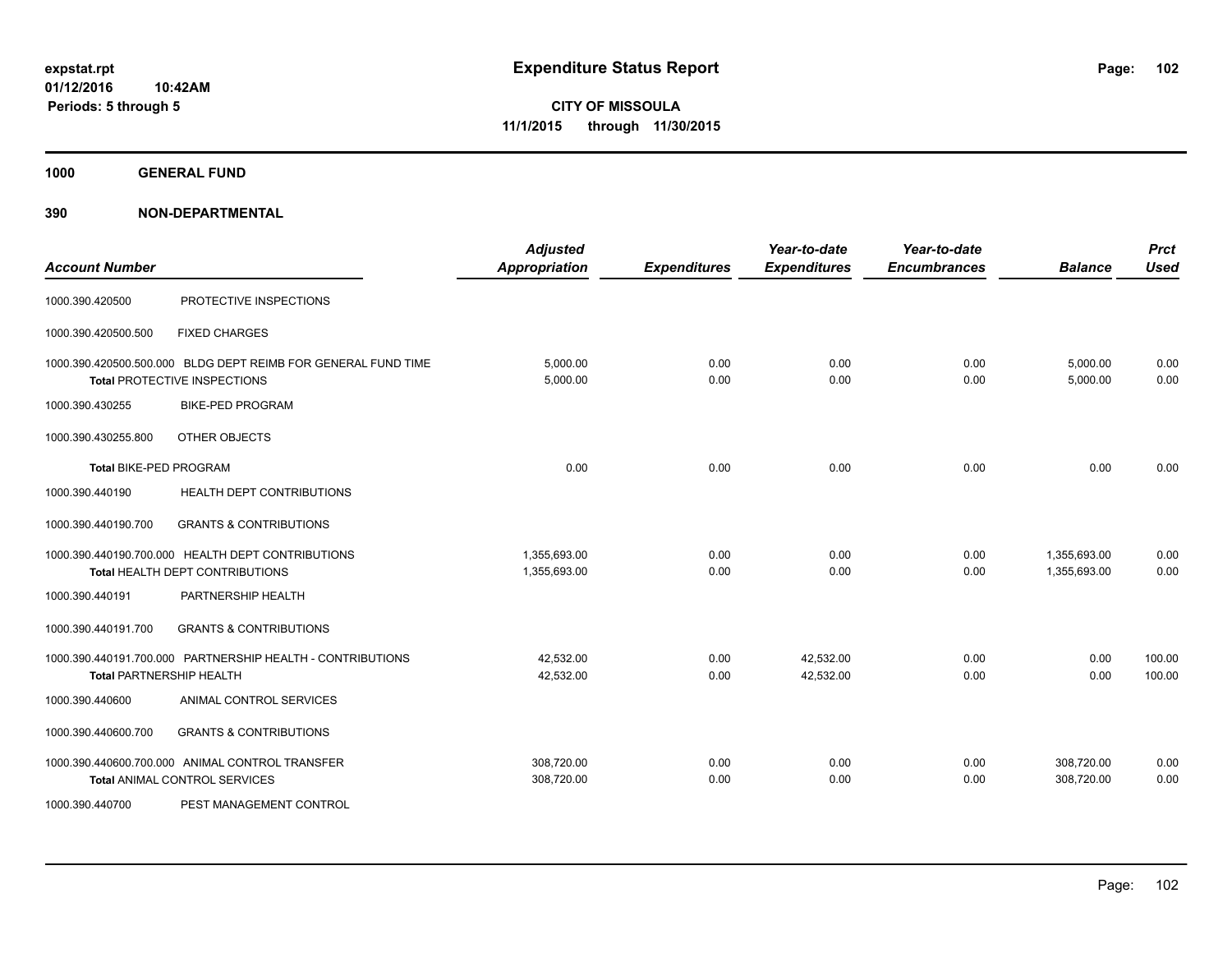**1000 GENERAL FUND**

| <b>Account Number</b>           |                                                                                                 | <b>Adjusted</b><br>Appropriation | <b>Expenditures</b> | Year-to-date<br><b>Expenditures</b> | Year-to-date<br><b>Encumbrances</b> | <b>Balance</b>           | <b>Prct</b><br><b>Used</b> |
|---------------------------------|-------------------------------------------------------------------------------------------------|----------------------------------|---------------------|-------------------------------------|-------------------------------------|--------------------------|----------------------------|
| 1000.390.440700.700             | <b>GRANTS &amp; CONTRIBUTIONS</b>                                                               |                                  |                     |                                     |                                     |                          |                            |
|                                 | Total PEST MANAGEMENT CONTROL                                                                   | 0.00                             | 0.00                | 0.00                                | 0.00                                | 0.00                     | 0.00                       |
| 1000.390.450000                 | <b>AGING SERVICES</b>                                                                           |                                  |                     |                                     |                                     |                          |                            |
| 1000.390.450000.700             | <b>GRANTS &amp; CONTRIBUTIONS</b>                                                               |                                  |                     |                                     |                                     |                          |                            |
| <b>Total AGING SERVICES</b>     | 1000.390.450000.700.000 AGING SERVICES - GRANTS & CONTRIBUTIONS                                 | 175,000.00<br>175,000.00         | 0.00<br>0.00        | 0.00<br>0.00                        | 0.00<br>0.00                        | 175,000.00<br>175,000.00 | 0.00<br>0.00               |
| 1000.390.450131                 | <b>GENERAL ASSISTANCE</b>                                                                       |                                  |                     |                                     |                                     |                          |                            |
| 1000.390.450131.700             | <b>GRANTS &amp; CONTRIBUTIONS</b>                                                               |                                  |                     |                                     |                                     |                          |                            |
| <b>Total GENERAL ASSISTANCE</b> | 1000.390.450131.700.000 10 YR PLAN TO END HOMELESSNESS                                          | 35,000.00<br>35,000.00           | 0.00<br>0.00        | 0.00<br>0.00                        | 0.00<br>0.00                        | 35,000.00<br>35,000.00   | 0.00<br>0.00               |
| 1000.390.460300                 | OTHER COMMUNITY EVENTS                                                                          |                                  |                     |                                     |                                     |                          |                            |
| 1000.390.460300.700             | <b>GRANTS &amp; CONTRIBUTIONS</b>                                                               |                                  |                     |                                     |                                     |                          |                            |
|                                 | 1000.390.460300.700.000 CULTURAL COUNCIL-GRANTS & CONTRIBUTIONS<br>Total OTHER COMMUNITY EVENTS | 154.500.00<br>154,500.00         | 0.00<br>0.00        | 36.250.00<br>36,250.00              | 0.00<br>0.00                        | 118,250.00<br>118,250.00 | 23.46<br>23.46             |
| 1000.390.460433                 | <b>AQUATICS SUBSIDY</b>                                                                         |                                  |                     |                                     |                                     |                          |                            |
| 1000.390.460433.800             | OTHER OBJECTS                                                                                   |                                  |                     |                                     |                                     |                          |                            |
| <b>Total AQUATICS SUBSIDY</b>   | 1000.390.460433.820.000 AQUATICS SUBSIDY/TRANS TO OTHER FUNDS                                   | 203,000.00<br>203,000.00         | 0.00<br>0.00        | 0.00<br>0.00                        | 0.00<br>0.00                        | 203,000.00<br>203.000.00 | 0.00<br>0.00               |
| 1000.390.460451                 | <b>CITY BAND</b>                                                                                |                                  |                     |                                     |                                     |                          |                            |
| 1000.390.460451.700             | <b>GRANTS &amp; CONTRIBUTIONS</b>                                                               |                                  |                     |                                     |                                     |                          |                            |
|                                 | 1000.390.460451.700.000 CITY BAND-GRANTS & CONTRIBUTIONS                                        | 5,880.00                         | 0.00                | 5,880.00                            | 0.00                                | 0.00                     | 100.00                     |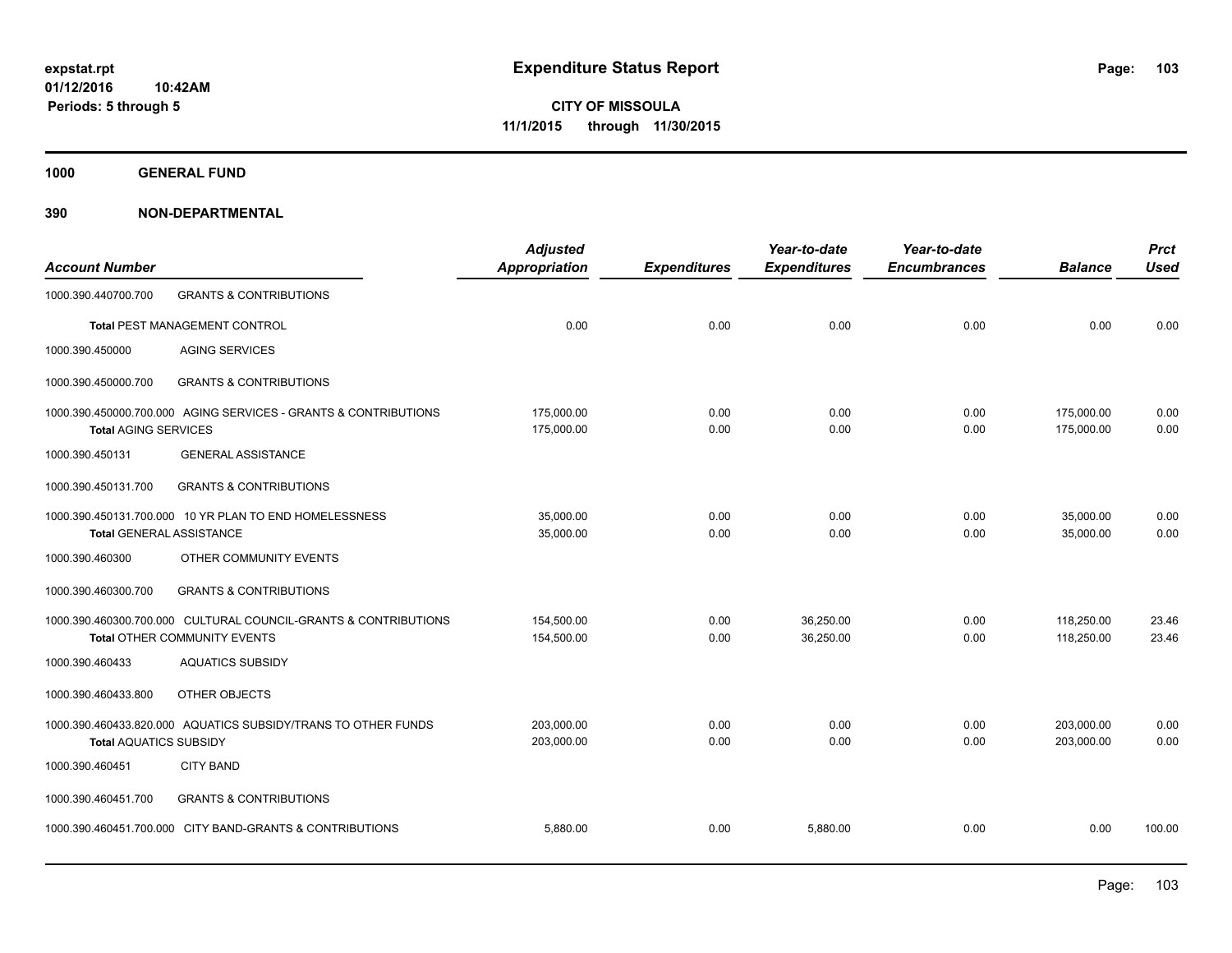**1000 GENERAL FUND**

| <b>Account Number</b>     |                                                                                        | <b>Adjusted</b><br>Appropriation | <b>Expenditures</b> | Year-to-date<br><b>Expenditures</b> | Year-to-date<br><b>Encumbrances</b> | <b>Balance</b>               | <b>Prct</b><br><b>Used</b> |
|---------------------------|----------------------------------------------------------------------------------------|----------------------------------|---------------------|-------------------------------------|-------------------------------------|------------------------------|----------------------------|
| <b>Total CITY BAND</b>    |                                                                                        | 5,880.00                         | 0.00                | 5,880.00                            | 0.00                                | 0.00                         | 100.00                     |
| 1000.390.460452           | <b>ART MUSEUM</b>                                                                      |                                  |                     |                                     |                                     |                              |                            |
| 1000.390.460452.700       | <b>GRANTS &amp; CONTRIBUTIONS</b>                                                      |                                  |                     |                                     |                                     |                              |                            |
| <b>Total ART MUSEUM</b>   | 1000.390.460452.700.000 GRANTS & CONTRIBUTIONS                                         | 0.00<br>0.00                     | 0.00<br>0.00        | 16,622.70<br>16,622.70              | 0.00<br>0.00                        | $-16,622.70$<br>$-16,622.70$ | 0.00<br>0.00               |
| 1000.390.460453           | INTL CHORAL FESTIVAL                                                                   |                                  |                     |                                     |                                     |                              |                            |
| 1000.390.460453.700       | <b>GRANTS &amp; CONTRIBUTIONS</b>                                                      |                                  |                     |                                     |                                     |                              |                            |
|                           | 1000.390.460453.700.000 INT'L CHORAL FESTIVAL<br>Total INTL CHORAL FESTIVAL            | 12.000.00<br>12,000.00           | 0.00<br>0.00        | 0.00<br>0.00                        | 0.00<br>0.00                        | 12,000.00<br>12,000.00       | 0.00<br>0.00               |
| 1000.390.460455           | <b>MUSIC RIGHTS</b>                                                                    |                                  |                     |                                     |                                     |                              |                            |
| 1000.390.460455.500       | <b>FIXED CHARGES</b>                                                                   |                                  |                     |                                     |                                     |                              |                            |
| <b>Total MUSIC RIGHTS</b> | 1000.390.460455.500.000 MUSIC RIGHTS/MUSICAL VENUES                                    | 1,300.00<br>1,300.00             | 0.00<br>0.00        | 673.50<br>673.50                    | 0.00<br>0.00                        | 626.50<br>626.50             | 51.81<br>51.81             |
| 1000.390.460460           | <b>HISTORIC PRESERVATION</b>                                                           |                                  |                     |                                     |                                     |                              |                            |
| 1000.390.460460.800       | OTHER OBJECTS                                                                          |                                  |                     |                                     |                                     |                              |                            |
|                           | <b>Total HISTORIC PRESERVATION</b>                                                     | 0.00                             | 0.00                | 0.00                                | 0.00                                | 0.00                         | 0.00                       |
| 1000.390.470324           | BIG SKY TRUST FUND SUPPORT                                                             |                                  |                     |                                     |                                     |                              |                            |
| 1000.390.470324.700       | <b>GRANTS &amp; CONTRIBUTIONS</b>                                                      |                                  |                     |                                     |                                     |                              |                            |
|                           | 1000.390.470324.700.000 BIG SKY TRUST FUND SUPPORT<br>Total BIG SKY TRUST FUND SUPPORT | 30,000.00<br>30,000.00           | 0.00<br>0.00        | 0.00<br>0.00                        | 0.00<br>0.00                        | 30,000.00<br>30,000.00       | 0.00<br>0.00               |
| 1000.390.480400           | REC/GREEN TAG PROGRAM                                                                  |                                  |                     |                                     |                                     |                              |                            |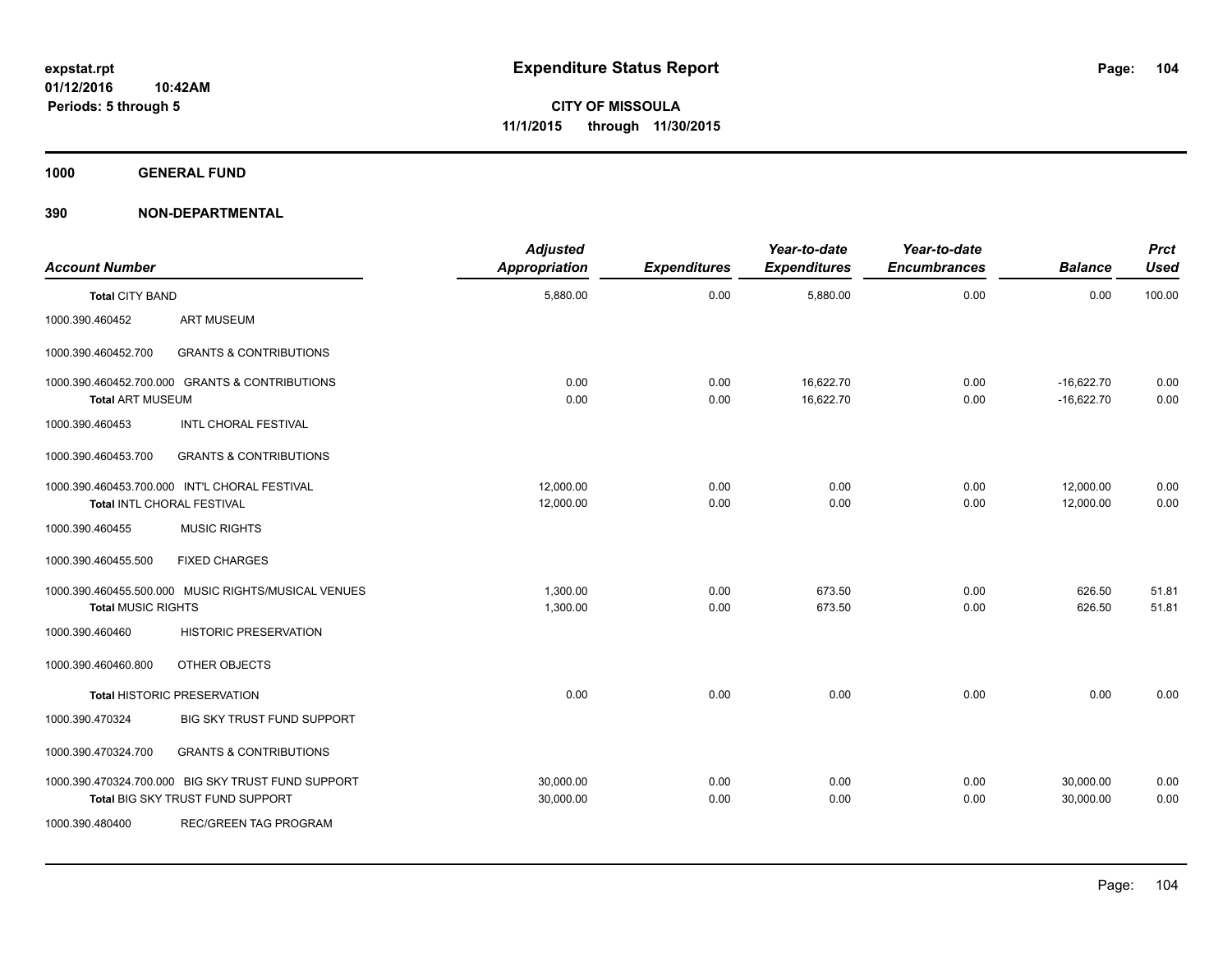**1000 GENERAL FUND**

| <b>Account Number</b>                    |                                                            | <b>Adjusted</b><br><b>Appropriation</b> | <b>Expenditures</b> | Year-to-date<br><b>Expenditures</b> | Year-to-date<br><b>Encumbrances</b> | <b>Balance</b> | <b>Prct</b><br><b>Used</b> |
|------------------------------------------|------------------------------------------------------------|-----------------------------------------|---------------------|-------------------------------------|-------------------------------------|----------------|----------------------------|
| 1000.390.480400.300                      | PURCHASED SERVICES                                         |                                         |                     |                                     |                                     |                |                            |
|                                          | <b>Total REC/GREEN TAG PROGRAM</b>                         | 0.00                                    | 0.00                | 0.00                                | 0.00                                | 0.00           | 0.00                       |
| 1000.390.490504                          | OPERATING EQUIPMENT DEBT SERVICE                           |                                         |                     |                                     |                                     |                |                            |
| 1000.390.490504.600                      | <b>DEBT SERVICE</b>                                        |                                         |                     |                                     |                                     |                |                            |
|                                          | 1000.390.490504.610.000 OPERATING EQUIP DEBT SVS-PRINCIPAL | 425,005.00                              | 0.00                | 205,926.54                          | 0.00                                | 219,078.46     | 48.45                      |
|                                          | 1000.390.490504.620.000 OPERATING EQUIP DEBT SVS-INTEREST  | 9,143.00                                | 0.00                | 2,792.11                            | 0.00                                | 6,350.89       | 30.54                      |
|                                          | Total OPERATING EQUIPMENT DEBT SERVICE                     | 434,148.00                              | 0.00                | 208,718.65                          | 0.00                                | 225,429.35     | 48.08                      |
| 1000.390.490505                          | ACCELA LOAN DEBT SERVICE                                   |                                         |                     |                                     |                                     |                |                            |
| 1000.390.490505.600                      | <b>DEBT SERVICE</b>                                        |                                         |                     |                                     |                                     |                |                            |
| 1000.390.490505.610.000 ACCELA/PRINCIPAL |                                                            | 91,322.00                               | 0.00                | 45,443.02                           | 0.00                                | 45,878.98      | 49.76                      |
|                                          | 1000.390.490505.620.000 INTEREST / SERVICE FEES            | 9,104.00                                | 0.00                | 4,769.99                            | 0.00                                | 4,334.01       | 52.39                      |
|                                          | Total ACCELA LOAN DEBT SERVICE                             | 100,426.00                              | 0.00                | 50,213.01                           | 0.00                                | 50,212.99      | 50.00                      |
| 1000.390.510000                          | <b>MISCELLANEOUS</b>                                       |                                         |                     |                                     |                                     |                |                            |
| 1000.390.510000.800                      | OTHER OBJECTS                                              |                                         |                     |                                     |                                     |                |                            |
| <b>Total MISCELLANEOUS</b>               |                                                            | 0.00                                    | 0.00                | 0.00                                | 0.00                                | 0.00           | 0.00                       |
| 1000.390.510110                          | <b>MERCHANT SERVICES</b>                                   |                                         |                     |                                     |                                     |                |                            |
| 1000.390.510110.500                      | <b>FIXED CHARGES</b>                                       |                                         |                     |                                     |                                     |                |                            |
|                                          | 1000.390.510110.550.000 MERCHANT SERVICE FEES              | 29,700.00                               | 0.00                | 0.00                                | 0.00                                | 29,700.00      | 0.00                       |
| <b>Total MERCHANT SERVICES</b>           |                                                            | 29,700.00                               | 0.00                | 0.00                                | 0.00                                | 29,700.00      | 0.00                       |
| 1000.390.510250                          | <b>REIMBURSABLE LOSSES</b>                                 |                                         |                     |                                     |                                     |                |                            |
| 1000.390.510250.200                      | <b>SUPPLIES</b>                                            |                                         |                     |                                     |                                     |                |                            |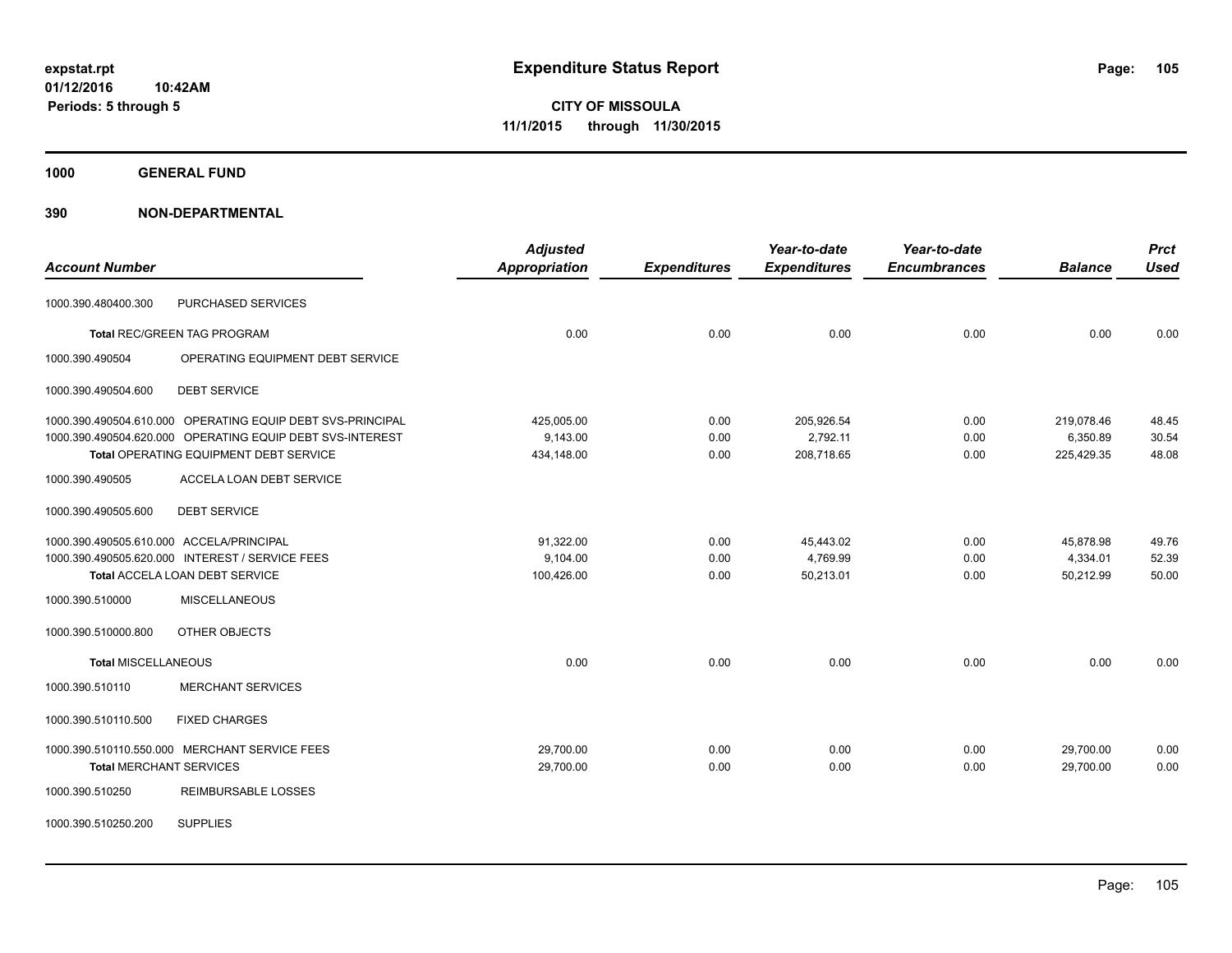**1000 GENERAL FUND**

| <b>Account Number</b>               |                                                                                 | <b>Adjusted</b><br><b>Appropriation</b> | <b>Expenditures</b> | Year-to-date<br><b>Expenditures</b> | Year-to-date<br><b>Encumbrances</b> | <b>Balance</b>         | <b>Prct</b><br><b>Used</b> |
|-------------------------------------|---------------------------------------------------------------------------------|-----------------------------------------|---------------------|-------------------------------------|-------------------------------------|------------------------|----------------------------|
| <b>Total SUPPLIES</b>               | 1000.390.510250.230.000 REIMBURSEABLE LOSSES-REPAIR/MAINTENANCE                 | 50,000.00<br>50,000.00                  | 0.00<br>0.00        | 0.00<br>0.00                        | 0.00<br>0.00                        | 50,000.00<br>50,000.00 | 0.00<br>0.00               |
| 1000.390.510250.300                 | PURCHASED SERVICES                                                              |                                         |                     |                                     |                                     |                        |                            |
|                                     | 1000.390.510250.360.000 REPAIR & MAINTENANCE<br><b>Total PURCHASED SERVICES</b> | 0.00<br>0.00                            | 99.95<br>99.95      | 99.95<br>99.95                      | 0.00<br>0.00                        | $-99.95$<br>$-99.95$   | 0.00<br>0.00               |
|                                     | <b>Total REIMBURSABLE LOSSES</b>                                                | 50,000.00                               | 99.95               | 99.95                               | 0.00                                | 49,900.05              | 0.20                       |
| 1000.390.510300                     | <b>CONTINGENCY</b>                                                              |                                         |                     |                                     |                                     |                        |                            |
| 1000.390.510300.800                 | OTHER OBJECTS                                                                   |                                         |                     |                                     |                                     |                        |                            |
| 1000.390.510300.845.000 CONTINGENCY |                                                                                 | $-2,637.00$                             | 0.00                | 0.00                                | 0.00                                | $-2,637.00$            | 0.00                       |
| <b>Total CONTINGENCY</b>            |                                                                                 | $-2,637.00$                             | 0.00                | 0.00                                | 0.00                                | $-2,637.00$            | 0.00                       |
| 1000.390.510301                     | <b>EMERGENCY RESPONSE OVERTIME</b>                                              |                                         |                     |                                     |                                     |                        |                            |
| 1000.390.510301.800                 | OTHER OBJECTS                                                                   |                                         |                     |                                     |                                     |                        |                            |
|                                     | 1000.390.510301.845.000 EMERGENCY RESPONSE                                      | 50,000.00                               | 0.00                | 0.00                                | 0.00                                | 50,000.00              | 0.00                       |
|                                     | Total EMERGENCY RESPONSE OVERTIME                                               | 50,000.00                               | 0.00                | 0.00                                | 0.00                                | 50,000.00              | 0.00                       |
| 1000.390.510303                     | <b>VEHICLE TRANSFERS</b>                                                        |                                         |                     |                                     |                                     |                        |                            |
| 1000.390.510303.900                 | CAPITAL OUTLAY                                                                  |                                         |                     |                                     |                                     |                        |                            |
| <b>Total VEHICLE TRANSFERS</b>      |                                                                                 | 0.00                                    | 0.00                | 0.00                                | 0.00                                | 0.00                   | 0.00                       |
| 1000.390.510304                     | RESERVE-INSURANCE PREMIUM SAVINGS                                               |                                         |                     |                                     |                                     |                        |                            |
| 1000.390.510304.500                 | <b>FIXED CHARGES</b>                                                            |                                         |                     |                                     |                                     |                        |                            |
|                                     | Total RESERVE-INSURANCE PREMIUM SAVINGS                                         | 0.00                                    | 0.00                | 0.00                                | 0.00                                | 0.00                   | 0.00                       |
| 1000.390.510305                     | <b>BASELINE CUTS/CONTINGENCY</b>                                                |                                         |                     |                                     |                                     |                        |                            |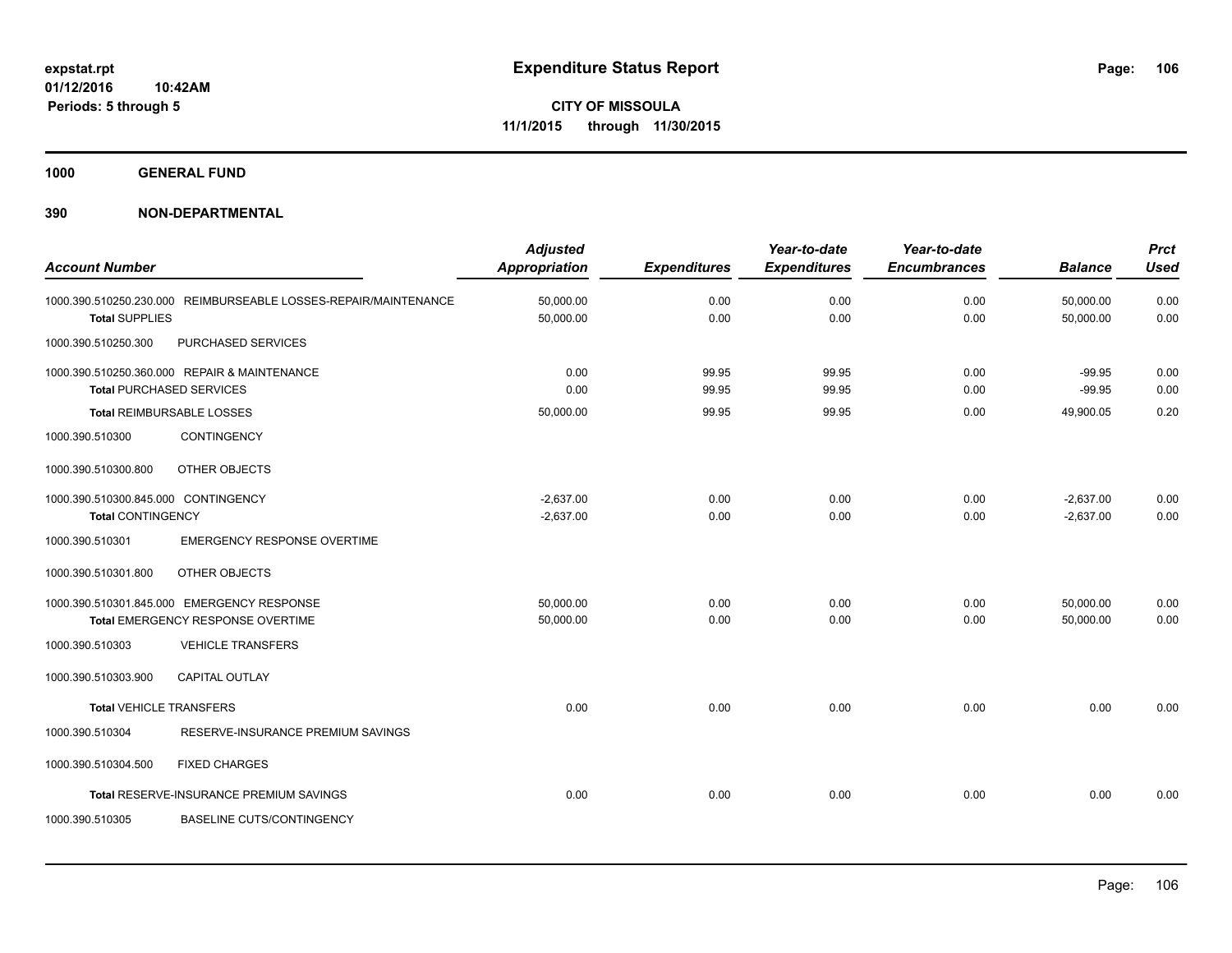**1000 GENERAL FUND**

| <b>Account Number</b>                                                                            | <b>Adjusted</b><br><b>Appropriation</b> | <b>Expenditures</b>  | Year-to-date<br><b>Expenditures</b> | Year-to-date<br><b>Encumbrances</b> | <b>Balance</b>               | <b>Prct</b><br><b>Used</b> |
|--------------------------------------------------------------------------------------------------|-----------------------------------------|----------------------|-------------------------------------|-------------------------------------|------------------------------|----------------------------|
| <b>SUPPLIES</b><br>1000.390.510305.200                                                           |                                         |                      |                                     |                                     |                              |                            |
| <b>Total SUPPLIES</b>                                                                            | 0.00                                    | 0.00                 | 0.00                                | 0.00                                | 0.00                         | 0.00                       |
| 1000.390.510305.300<br>PURCHASED SERVICES                                                        |                                         |                      |                                     |                                     |                              |                            |
| <b>Total PURCHASED SERVICES</b>                                                                  | 0.00                                    | 0.00                 | 0.00                                | 0.00                                | 0.00                         | 0.00                       |
| 1000.390.510305.800<br>OTHER OBJECTS                                                             |                                         |                      |                                     |                                     |                              |                            |
| Total BASELINE CUTS/CONTINGENCY                                                                  | 0.00                                    | 0.00                 | 0.00                                | 0.00                                | 0.00                         | 0.00                       |
| <b>COMPREHENSIVE LIABILITY INSURANCE</b><br>1000.390.510330                                      |                                         |                      |                                     |                                     |                              |                            |
| <b>FIXED CHARGES</b><br>1000.390.510330.500                                                      |                                         |                      |                                     |                                     |                              |                            |
| 1000.390.510330.500.000 COMPREHENSIVE INSURANCE-FIXED<br>Total COMPREHENSIVE LIABILITY INSURANCE | 907,563.00<br>907,563.00                | 2,608.35<br>2,608.35 | 674,639.89<br>674,639.89            | 0.00<br>0.00                        | 232,923.11<br>232,923.11     | 74.34<br>74.34             |
| 1000.390.521000<br>INTERFUND OPERATING TRANSFERS                                                 |                                         |                      |                                     |                                     |                              |                            |
| OTHER OBJECTS<br>1000.390.521000.800                                                             |                                         |                      |                                     |                                     |                              |                            |
| 1000.390.521000.820.000 TRANSFERS TO OTHER FUNDS<br>Total INTERFUND OPERATING TRANSFERS          | 6.000.00<br>6,000.00                    | 6,000.00<br>6,000.00 | 6,000.00<br>6,000.00                | 0.00<br>0.00                        | 0.00<br>0.00                 | 100.00<br>100.00           |
| <b>TRANSFER TO CIP</b><br>1000.390.521001                                                        |                                         |                      |                                     |                                     |                              |                            |
| 1000.390.521001.800<br>OTHER OBJECTS                                                             |                                         |                      |                                     |                                     |                              |                            |
| 1000.390.521001.820.000 TRANSFERS TO CIP<br>Total TRANSFER TO CIP                                | 1,084,565.00<br>1,084,565.00            | 0.00<br>0.00         | 0.00<br>0.00                        | 0.00<br>0.00                        | 1,084,565.00<br>1,084,565.00 | 0.00<br>0.00               |
| <b>HEALTH INSURANCE TRANSFER</b><br>1000.390.521006                                              |                                         |                      |                                     |                                     |                              |                            |
| 1000.390.521006.800<br>OTHER OBJECTS                                                             |                                         |                      |                                     |                                     |                              |                            |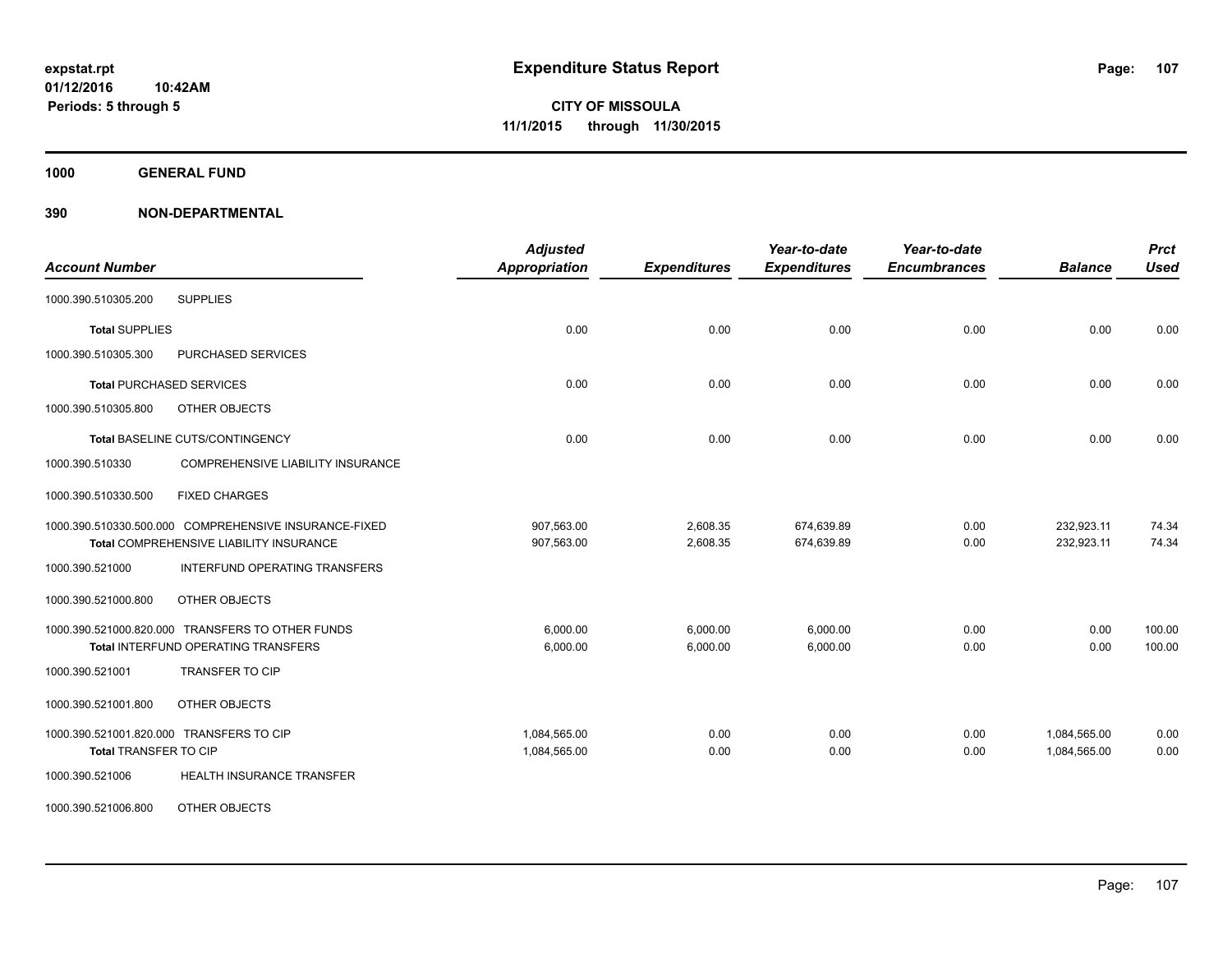**1000 GENERAL FUND**

|                                                   | <b>Adjusted</b> |                     | Year-to-date        | Year-to-date        |                | Prct  |
|---------------------------------------------------|-----------------|---------------------|---------------------|---------------------|----------------|-------|
| <b>Account Number</b>                             | Appropriation   | <b>Expenditures</b> | <b>Expenditures</b> | <b>Encumbrances</b> | <b>Balance</b> | Used  |
| 1000.390.521006.820.000 HEALTH INSURANCE TRANSFER | 442,000.00      | 43,430.80           | 222.492.69          | 0.00                | 219.507.31     | 50.34 |
| <b>Total HEALTH INSURANCE TRANSFER</b>            | 442,000.00      | 43,430.80           | 222.492.69          | 0.00                | 219.507.31     | 50.34 |
| <b>Total NON-DEPARTMENTAL</b>                     | 6,073,973.00    | 55,556.65           | 1.356.040.61        | 0.00                | 4.717.932.39   | 22.33 |
| <b>Total GENERAL FUND</b>                         | 51,677,028.06   | 2,891,861.78        | 17.572.410.48       | 0.00                | 34.104.617.58  | 34.00 |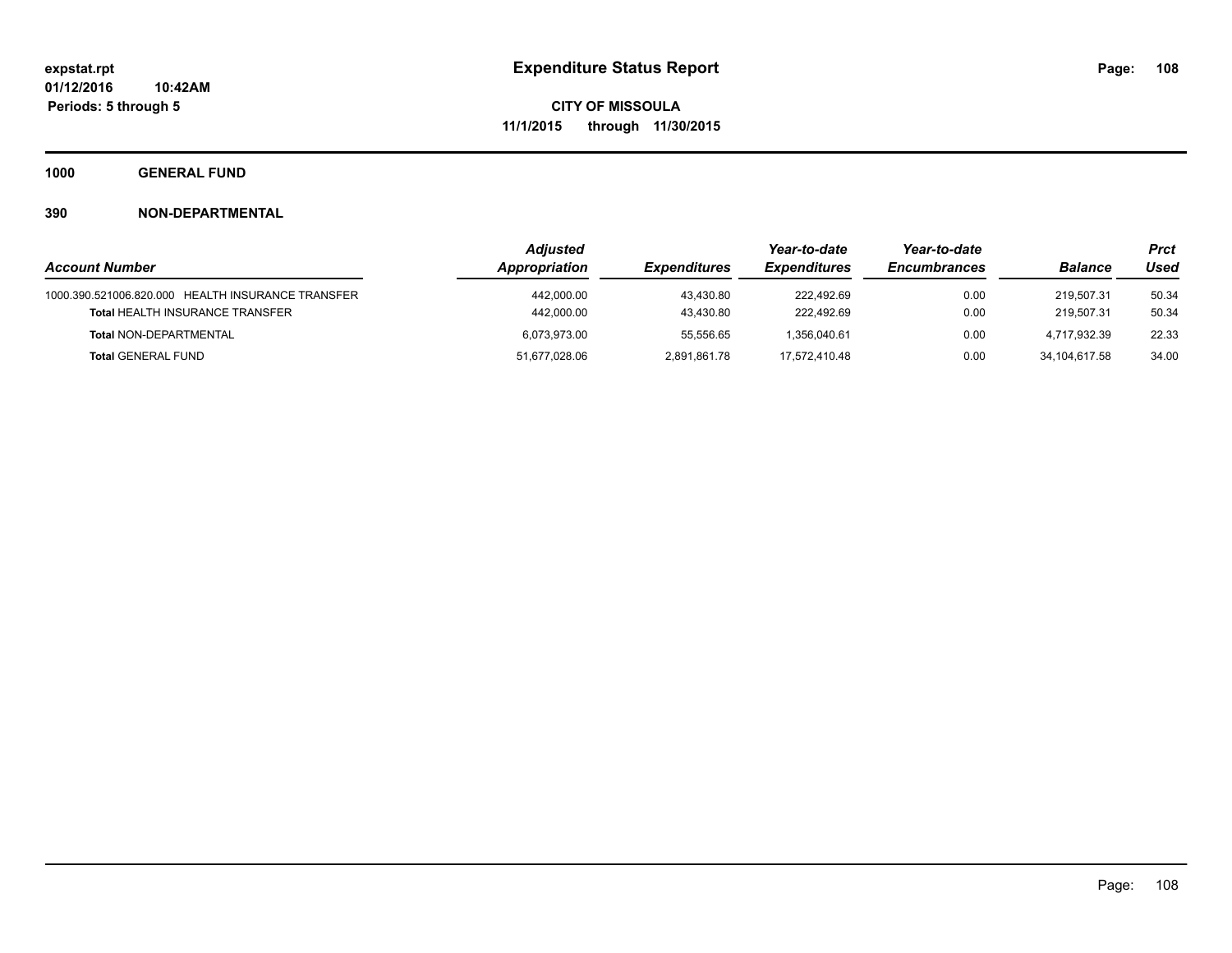#### **1211 PARK ACQUISITION & DEVELOPMENT**

| <b>Account Number</b>                                                                                                                                                        | <b>Adjusted</b><br><b>Appropriation</b> | <b>Expenditures</b>  | Year-to-date<br><b>Expenditures</b> | Year-to-date<br><b>Encumbrances</b> | <b>Balance</b>                      | <b>Prct</b><br><b>Used</b> |
|------------------------------------------------------------------------------------------------------------------------------------------------------------------------------|-----------------------------------------|----------------------|-------------------------------------|-------------------------------------|-------------------------------------|----------------------------|
| *** Title Not Found ***<br>1211.370.460433                                                                                                                                   |                                         |                      |                                     |                                     |                                     |                            |
| <b>SUPPLIES</b><br>1211.370.460433.200                                                                                                                                       |                                         |                      |                                     |                                     |                                     |                            |
| <b>Total SUPPLIES</b>                                                                                                                                                        | 0.00                                    | 0.00                 | 0.00                                | 0.00                                | 0.00                                | 0.00                       |
| 1211.370.460433.300<br><b>PURCHASED SERVICES</b>                                                                                                                             |                                         |                      |                                     |                                     |                                     |                            |
| Total *** Title Not Found ***                                                                                                                                                | 0.00                                    | 0.00                 | 0.00                                | 0.00                                | 0.00                                | 0.00                       |
| 1211.370.460510<br>PARK ACQUISITION & DEV                                                                                                                                    |                                         |                      |                                     |                                     |                                     |                            |
| <b>SUPPLIES</b><br>1211.370.460510.200                                                                                                                                       |                                         |                      |                                     |                                     |                                     |                            |
| 1211.370.460510.220.000 OPERATING SUPPLIES<br><b>Total SUPPLIES</b>                                                                                                          | 10,000.00<br>10,000.00                  | 0.00<br>0.00         | 0.00<br>0.00                        | 0.00<br>0.00                        | 10,000.00<br>10,000.00              | 0.00<br>0.00               |
| 1211.370.460510.300<br>PURCHASED SERVICES                                                                                                                                    |                                         |                      |                                     |                                     |                                     |                            |
| 1211.370.460510.350.000 PROFESSIONAL SERVICES<br>1211.370.460510.390.000 OTHER PURCHASED SERVICES<br><b>Total PURCHASED SERVICES</b><br>1211.370.460510.800<br>OTHER OBJECTS | 25,000.00<br>10,000.00<br>35,000.00     | 0.00<br>0.00<br>0.00 | 0.00<br>0.00<br>0.00                | 0.00<br>0.00<br>0.00                | 25,000.00<br>10,000.00<br>35,000.00 | 0.00<br>0.00<br>0.00       |
| <b>Total OTHER OBJECTS</b>                                                                                                                                                   | 0.00                                    | 0.00                 | 0.00                                | 0.00                                | 0.00                                | 0.00                       |
| <b>CAPITAL OUTLAY</b><br>1211.370.460510.900                                                                                                                                 |                                         |                      |                                     |                                     |                                     |                            |
| 1211.370.460510.930.000 IMPROVEMENTS<br><b>Total CAPITAL OUTLAY</b>                                                                                                          | 168,578.00<br>168,578.00                | 0.00<br>0.00         | 0.00<br>0.00                        | 0.00<br>0.00                        | 168,578.00<br>168,578.00            | 0.00<br>0.00               |
| Total PARK ACQUISITION & DEV                                                                                                                                                 | 213,578.00                              | 0.00                 | 0.00                                | 0.00                                | 213,578.00                          | 0.00                       |
| 1211.370.460511<br><b>PARK ENTERPRISE</b>                                                                                                                                    |                                         |                      |                                     |                                     |                                     |                            |
| <b>CAPITAL OUTLAY</b><br>1211.370.460511.900                                                                                                                                 |                                         |                      |                                     |                                     |                                     |                            |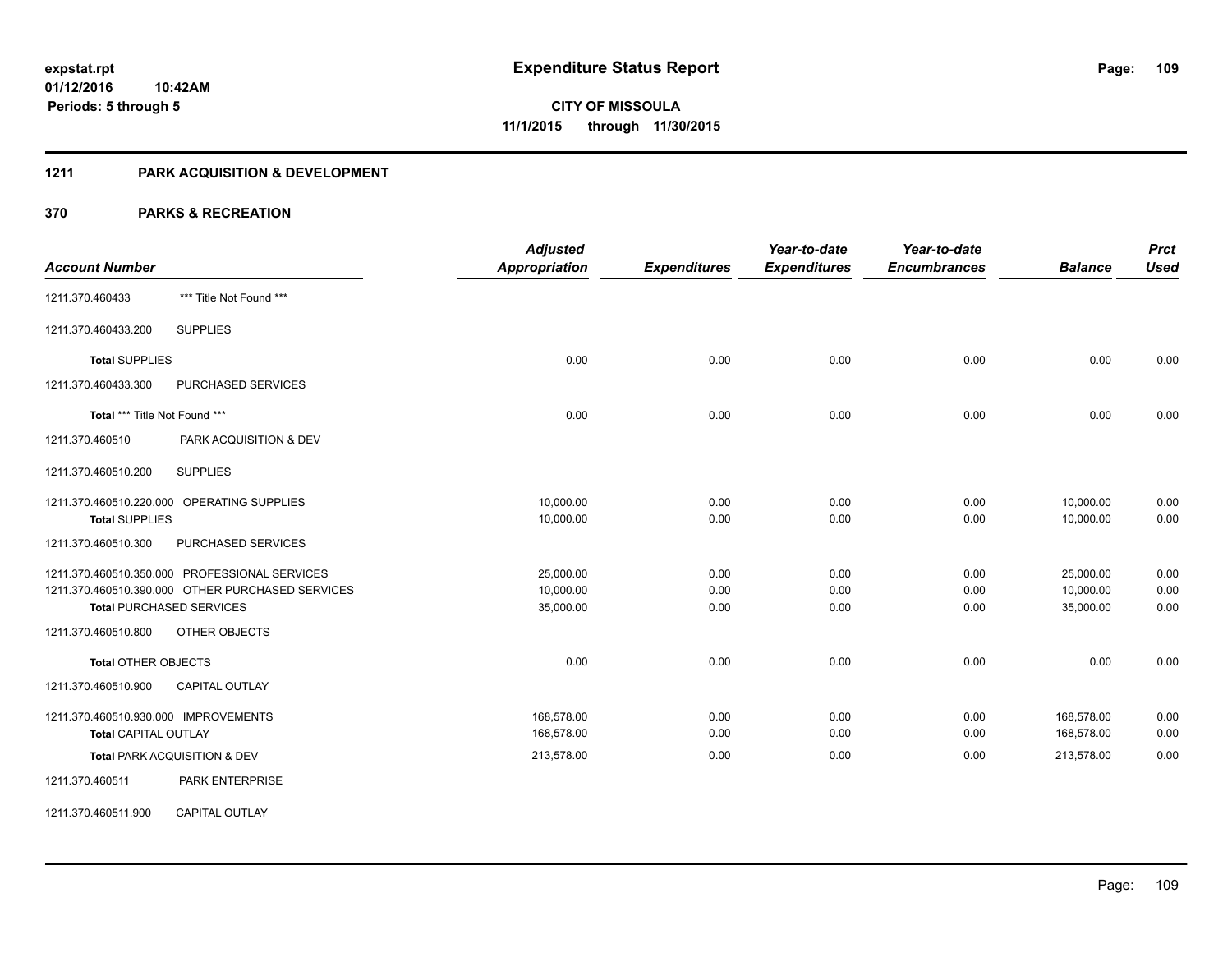#### **1211 PARK ACQUISITION & DEVELOPMENT**

| <b>Account Number</b>        |                                                 | <b>Adjusted</b><br><b>Appropriation</b> | <b>Expenditures</b> | Year-to-date<br><b>Expenditures</b> | Year-to-date<br><b>Encumbrances</b> | <b>Balance</b> | <b>Prct</b><br><b>Used</b> |
|------------------------------|-------------------------------------------------|-----------------------------------------|---------------------|-------------------------------------|-------------------------------------|----------------|----------------------------|
| <b>Total PARK ENTERPRISE</b> |                                                 | 0.00                                    | 0.00                | 0.00                                | 0.00                                | 0.00           | 0.00                       |
| 1211.370.510110              | <b>MERCHANT SERVICES</b>                        |                                         |                     |                                     |                                     |                |                            |
| 1211.370.510110.500          | <b>FIXED CHARGES</b>                            |                                         |                     |                                     |                                     |                |                            |
|                              | <b>Total MERCHANT SERVICES</b>                  | 0.00                                    | 0.00                | 0.00                                | 0.00                                | 0.00           | 0.00                       |
|                              | <b>Total PARK ACQUISITION &amp; DEVELOPMENT</b> | 213.578.00                              | 0.00                | 0.00                                | 0.00                                | 213.578.00     | 0.00                       |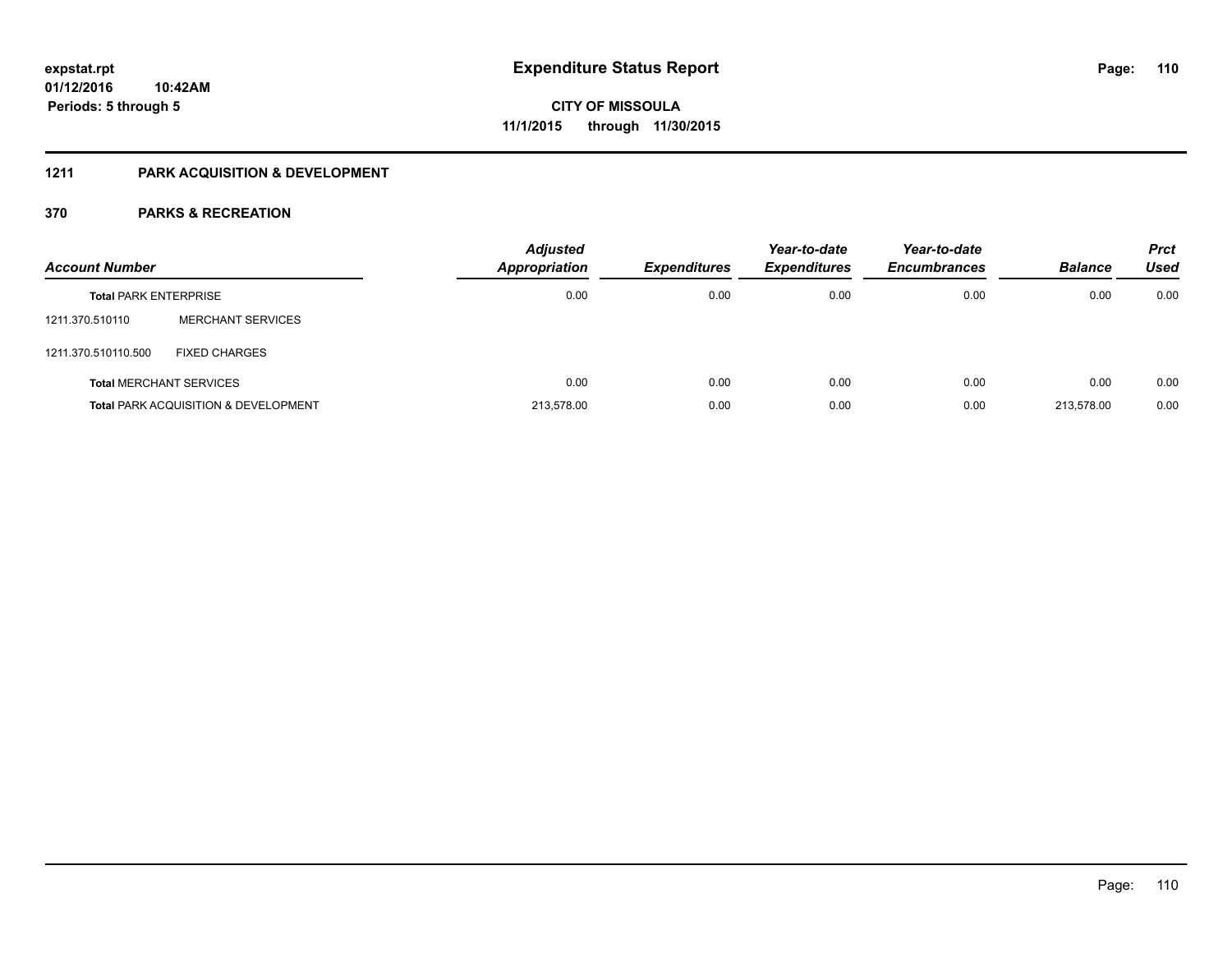#### **1212 PARK ENTERPRISE FUND**

|                         |                                            | <b>Adjusted</b>        |                     | Year-to-date        | Year-to-date        |                        | <b>Prct</b>  |
|-------------------------|--------------------------------------------|------------------------|---------------------|---------------------|---------------------|------------------------|--------------|
| <b>Account Number</b>   |                                            | <b>Appropriation</b>   | <b>Expenditures</b> | <b>Expenditures</b> | <b>Encumbrances</b> | <b>Balance</b>         | <b>Used</b>  |
| 1212.370.460433         | SILVER SUMMIT PICNIC AREA                  |                        |                     |                     |                     |                        |              |
| 1212.370.460433.200     | <b>SUPPLIES</b>                            |                        |                     |                     |                     |                        |              |
| <b>Total SUPPLIES</b>   |                                            | 0.00                   | 0.00                | 0.00                | 0.00                | 0.00                   | 0.00         |
| 1212.370.460433.300     | PURCHASED SERVICES                         |                        |                     |                     |                     |                        |              |
|                         | Total SILVER SUMMIT PICNIC AREA            | 0.00                   | 0.00                | 0.00                | 0.00                | 0.00                   | 0.00         |
| 1212.370.460443         | <b>TRAINING</b>                            |                        |                     |                     |                     |                        |              |
| 1212.370.460443.200     | <b>SUPPLIES</b>                            |                        |                     |                     |                     |                        |              |
| <b>Total TRAINING</b>   |                                            | 0.00                   | 0.00                | 0.00                | 0.00                | 0.00                   | 0.00         |
| 1212.370.460510         | PARK ACQUISITION & DEV                     |                        |                     |                     |                     |                        |              |
| 1212.370.460510.200     | <b>SUPPLIES</b>                            |                        |                     |                     |                     |                        |              |
| <b>Total SUPPLIES</b>   |                                            | 0.00                   | 0.00                | 0.00                | 0.00                | 0.00                   | 0.00         |
| 1212.370.460510.300     | PURCHASED SERVICES                         |                        |                     |                     |                     |                        |              |
|                         | Total PARK ACQUISITION & DEV               | 0.00                   | 0.00                | 0.00                | 0.00                | 0.00                   | 0.00         |
| 1212.370.460511         | PARK ENTERPRISE                            |                        |                     |                     |                     |                        |              |
| 1212.370.460511.200     | <b>SUPPLIES</b>                            |                        |                     |                     |                     |                        |              |
|                         | 1212.370.460511.220.000 OPERATING SUPPLIES | 20,000.00              | 0.00                | 0.00                | 0.00                | 20,000.00              | 0.00         |
| <b>Total SUPPLIES</b>   | 1212.370.460511.220.300 OPERATING SUPPLIES | 15,000.00<br>35,000.00 | 0.00<br>0.00        | 0.00<br>0.00        | 0.00<br>0.00        | 15,000.00<br>35,000.00 | 0.00<br>0.00 |
| 1212.370.460511.300     | PURCHASED SERVICES                         |                        |                     |                     |                     |                        |              |
| 1212.370.460511.350.000 | PROFESSIONAL SERVICES                      | 10,000.00              | 0.00                | 0.00                | 0.00                | 10,000.00              | 0.00         |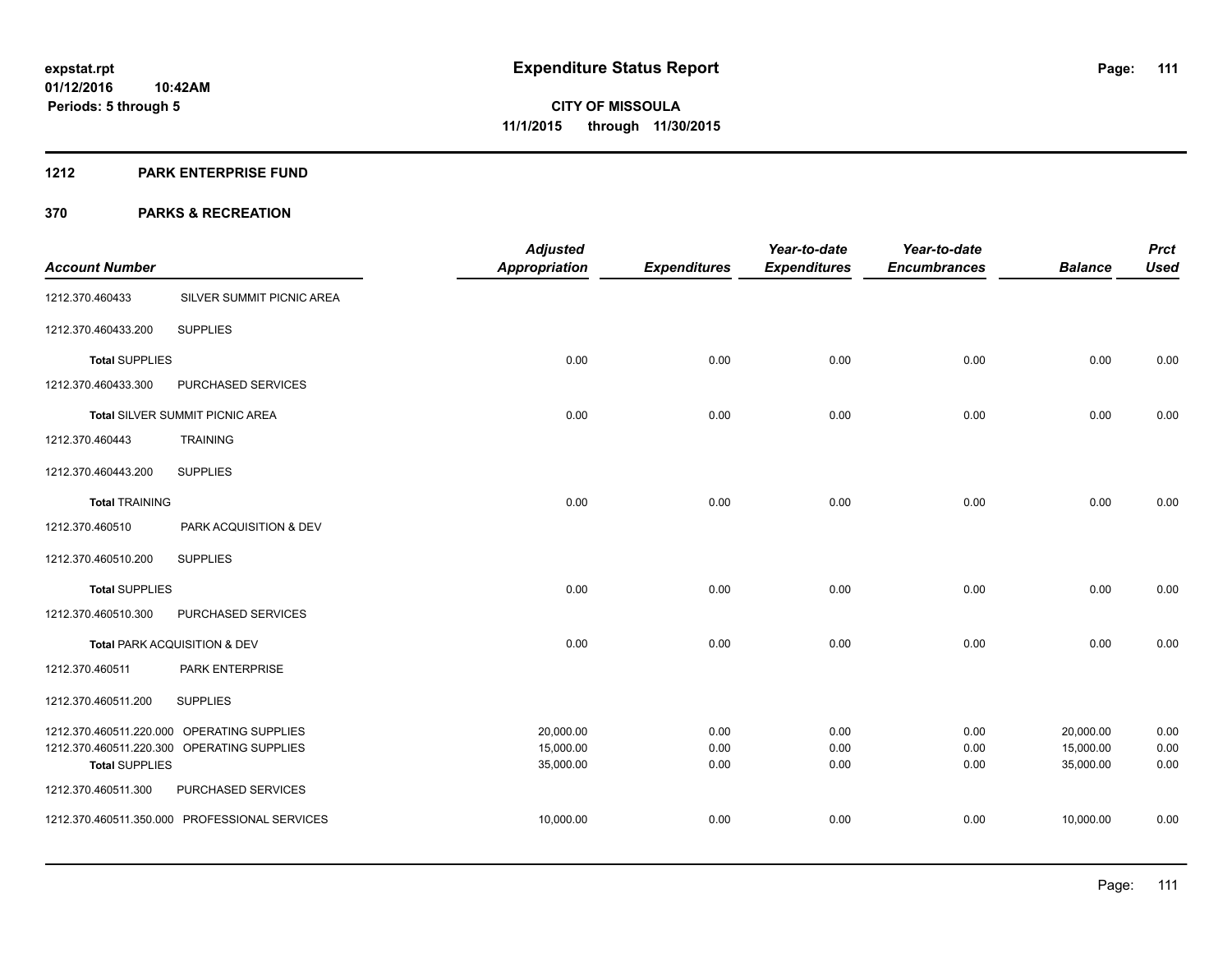#### **1212 PARK ENTERPRISE FUND**

| <b>Account Number</b>                            | <b>Adjusted</b><br><b>Appropriation</b> | <b>Expenditures</b> | Year-to-date<br><b>Expenditures</b> | Year-to-date<br><b>Encumbrances</b> | <b>Balance</b> | <b>Prct</b><br><b>Used</b> |
|--------------------------------------------------|-----------------------------------------|---------------------|-------------------------------------|-------------------------------------|----------------|----------------------------|
| 1212.370.460511.390.000 OTHER PURCHASED SERVICES | 20,000.00                               | 0.00                | 1,900.00                            | 0.00                                | 18,100.00      | 9.50                       |
| <b>Total PURCHASED SERVICES</b>                  | 30,000.00                               | 0.00                | 1,900.00                            | 0.00                                | 28,100.00      | 6.33                       |
| OTHER OBJECTS<br>1212.370.460511.800             |                                         |                     |                                     |                                     |                |                            |
| <b>Total OTHER OBJECTS</b>                       | 0.00                                    | 0.00                | 0.00                                | 0.00                                | 0.00           | 0.00                       |
| 1212.370.460511.900<br><b>CAPITAL OUTLAY</b>     |                                         |                     |                                     |                                     |                |                            |
| 1212.370.460511.930.000 IMPROVEMENTS             | 180,150.00                              | 0.00                | 0.00                                | 0.00                                | 180,150.00     | 0.00                       |
| 1212.370.460511.940.000 MACHINERY & EQUIPMENT    | 30,000.00                               | 0.00                | 0.00                                | 0.00                                | 30,000.00      | 0.00                       |
| <b>Total CAPITAL OUTLAY</b>                      | 210,150.00                              | 0.00                | 0.00                                | 0.00                                | 210,150.00     | 0.00                       |
| <b>Total PARK ENTERPRISE</b>                     | 275,150.00                              | 0.00                | 1,900.00                            | 0.00                                | 273,250.00     | 0.69                       |
| <b>MERCHANT SERVICES</b><br>1212.370.510110      |                                         |                     |                                     |                                     |                |                            |
| <b>FIXED CHARGES</b><br>1212.370.510110.500      |                                         |                     |                                     |                                     |                |                            |
| <b>Total MERCHANT SERVICES</b>                   | 0.00                                    | 0.00                | 0.00                                | 0.00                                | 0.00           | 0.00                       |
| <b>Total PARK ENTERPRISE FUND</b>                | 275,150.00                              | 0.00                | 1,900.00                            | 0.00                                | 273,250.00     | 0.69                       |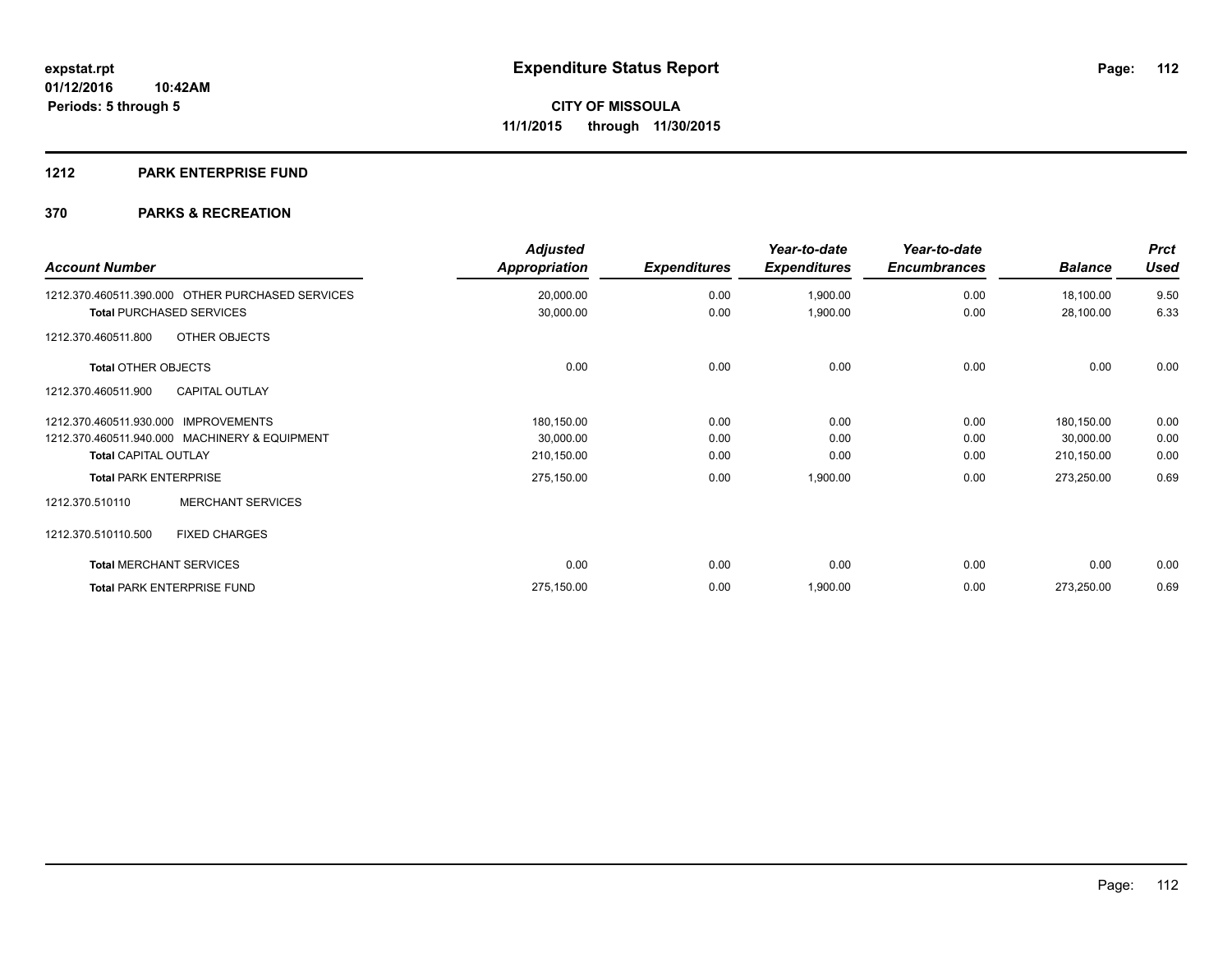# **1216 PARKS & REC TRAILS, DEV**

| <b>Account Number</b>          |                                                        | <b>Adjusted</b><br><b>Appropriation</b> | <b>Expenditures</b> | Year-to-date<br><b>Expenditures</b> | Year-to-date<br><b>Encumbrances</b> | <b>Balance</b> | <b>Prct</b><br><b>Used</b> |
|--------------------------------|--------------------------------------------------------|-----------------------------------------|---------------------|-------------------------------------|-------------------------------------|----------------|----------------------------|
| 1216.370.460403                | PARK DEVELOPMENT & EXPANSION                           |                                         |                     |                                     |                                     |                |                            |
| 1216.370.460403.900            | <b>CAPITAL OUTLAY</b>                                  |                                         |                     |                                     |                                     |                |                            |
|                                | Total PARK DEVELOPMENT & EXPANSION                     | 0.00                                    | 0.00                | 0.00                                | 0.00                                | 0.00           | 0.00                       |
| 1216.370.460433                | TRAILHEAD MAPS FOR WAYFINDING                          |                                         |                     |                                     |                                     |                |                            |
| 1216.370.460433.100            | PERSONAL SERVICES                                      |                                         |                     |                                     |                                     |                |                            |
| <b>Total PERSONAL SERVICES</b> |                                                        | 0.00                                    | 0.00                | 0.00                                | 0.00                                | 0.00           | 0.00                       |
| 1216.370.460433.200            | <b>SUPPLIES</b>                                        |                                         |                     |                                     |                                     |                |                            |
| <b>Total SUPPLIES</b>          |                                                        | 0.00                                    | 0.00                | 0.00                                | 0.00                                | 0.00           | 0.00                       |
| 1216.370.460433.300            | PURCHASED SERVICES                                     |                                         |                     |                                     |                                     |                |                            |
|                                | Total TRAILHEAD MAPS FOR WAYFINDING                    | 0.00                                    | 0.00                | 0.00                                | 0.00                                | 0.00           | 0.00                       |
| 1216.370.460434                | <b>GREENWAYS &amp; HORTICULTURE</b>                    |                                         |                     |                                     |                                     |                |                            |
| 1216.370.460434.200            | <b>SUPPLIES</b>                                        |                                         |                     |                                     |                                     |                |                            |
|                                | 1216.370.460434.220.000 OPERATING SUPPLIES             | 7,000.00                                | 0.00                | 0.00                                | 0.00                                | 7,000.00       | 0.00                       |
| <b>Total SUPPLIES</b>          |                                                        | 7,000.00                                | 0.00                | 0.00                                | 0.00                                | 7,000.00       | 0.00                       |
| 1216.370.460434.300            | PURCHASED SERVICES                                     |                                         |                     |                                     |                                     |                |                            |
|                                | 1216.370.460434.350.000 RECREATION TRAIL PROGRAM GRANT | 18,000.00                               | 0.00                | 0.00                                | 0.00                                | 18,000.00      | 0.00                       |
|                                | <b>Total PURCHASED SERVICES</b>                        | 18,000.00                               | 0.00                | 0.00                                | 0.00                                | 18,000.00      | 0.00                       |
| 1216.370.460434.800            | OTHER OBJECTS                                          |                                         |                     |                                     |                                     |                |                            |
| <b>Total OTHER OBJECTS</b>     |                                                        | 0.00                                    | 0.00                | 0.00                                | 0.00                                | 0.00           | 0.00                       |
| 1216.370.460434.900            | <b>CAPITAL OUTLAY</b>                                  |                                         |                     |                                     |                                     |                |                            |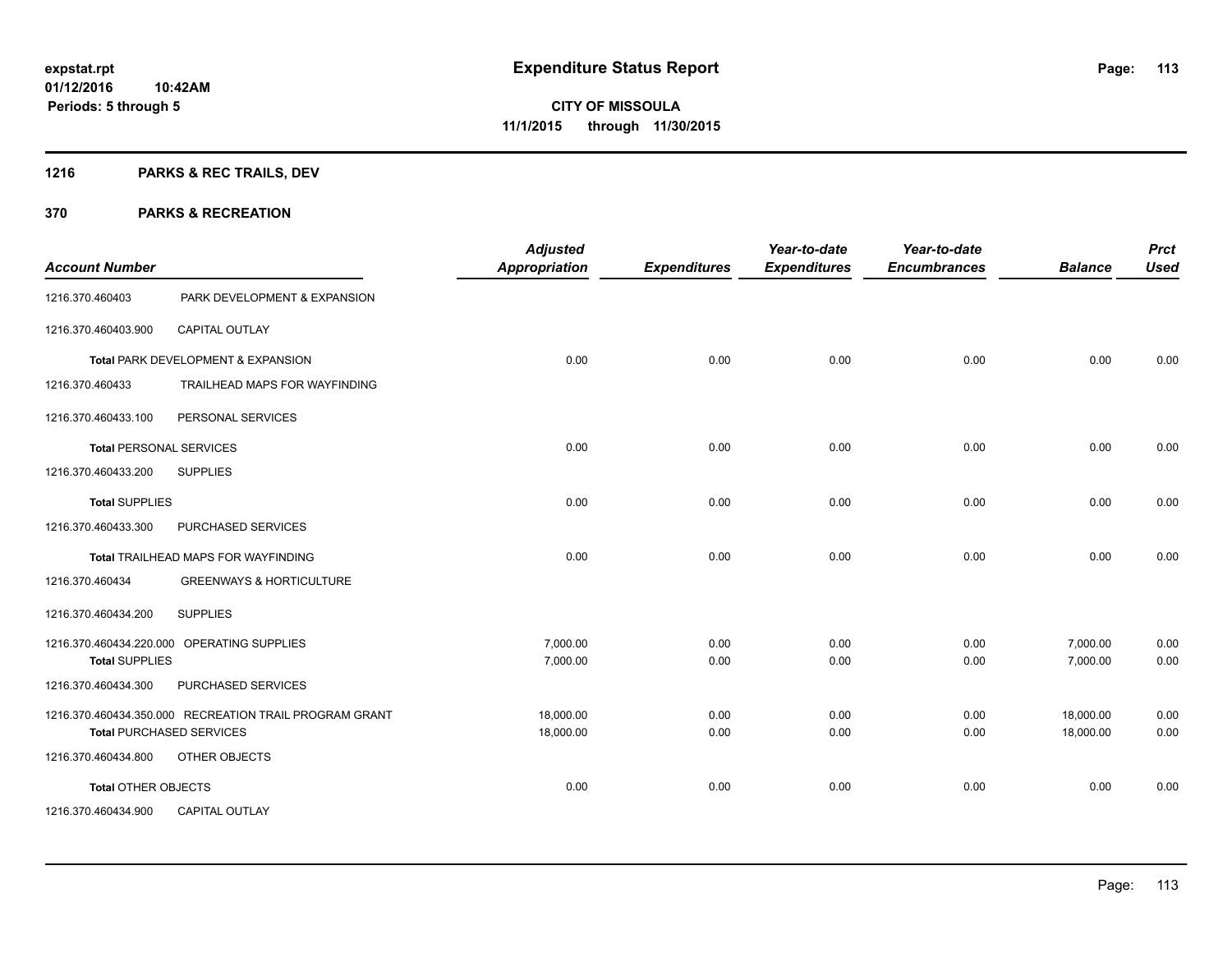# **1216 PARKS & REC TRAILS, DEV**

| <b>Account Number</b>          |                                                           | <b>Adjusted</b><br>Appropriation | <b>Expenditures</b> | Year-to-date<br><b>Expenditures</b> | Year-to-date<br><b>Encumbrances</b> | <b>Balance</b>         | <b>Prct</b><br><b>Used</b> |
|--------------------------------|-----------------------------------------------------------|----------------------------------|---------------------|-------------------------------------|-------------------------------------|------------------------|----------------------------|
| <b>Total CAPITAL OUTLAY</b>    | 1216.370.460434.930.000 RECREATION TRAILS PROGRAM GRANT   | 65,000.00<br>65,000.00           | 0.00<br>0.00        | 0.00<br>0.00                        | 0.00<br>0.00                        | 65,000.00<br>65,000.00 | 0.00<br>0.00               |
|                                | Total GREENWAYS & HORTICULTURE                            | 90,000.00                        | 0.00                | 0.00                                | 0.00                                | 90,000.00              | 0.00                       |
| 1216.370.460437                | TREE INVENTORY DNRC GRANT                                 |                                  |                     |                                     |                                     |                        |                            |
| 1216.370.460437.100            | PERSONAL SERVICES                                         |                                  |                     |                                     |                                     |                        |                            |
| <b>Total PERSONAL SERVICES</b> |                                                           | 0.00                             | 0.00                | 0.00                                | 0.00                                | 0.00                   | 0.00                       |
| 1216.370.460437.200            | <b>SUPPLIES</b>                                           |                                  |                     |                                     |                                     |                        |                            |
|                                | Total TREE INVENTORY DNRC GRANT                           | 0.00                             | 0.00                | 0.00                                | 0.00                                | 0.00                   | 0.00                       |
| 1216.370.460438                | MCCORMICK PARK SITE PLAN                                  |                                  |                     |                                     |                                     |                        |                            |
| 1216.370.460438.200            | <b>SUPPLIES</b>                                           |                                  |                     |                                     |                                     |                        |                            |
| <b>Total SUPPLIES</b>          |                                                           | 0.00                             | 0.00                | 0.00                                | 0.00                                | 0.00                   | 0.00                       |
| 1216.370.460438.300            | PURCHASED SERVICES                                        |                                  |                     |                                     |                                     |                        |                            |
|                                | 1216.370.460438.350.000 AGO PROJECT/FT MSLA REGIONAL PARK | 0.00                             | 0.00                | 4,125.00                            | 0.00                                | $-4,125.00$            | 0.00                       |
|                                | Total MCCORMICK PARK SITE PLAN                            | 0.00                             | 0.00                | 4,125.00                            | 0.00                                | $-4,125.00$            | 0.00                       |
| 1216.370.460443                | <b>TRAINING</b>                                           |                                  |                     |                                     |                                     |                        |                            |
| 1216.370.460443.200            | <b>SUPPLIES</b>                                           |                                  |                     |                                     |                                     |                        |                            |
|                                | 1216.370.460443.220.000 OPERATING SUPPLIES                | 0.00                             | 677.10              | 772.10                              | 0.00                                | $-772.10$              | 0.00                       |
| <b>Total SUPPLIES</b>          |                                                           | 0.00                             | 677.10              | 772.10                              | 0.00                                | $-772.10$              | 0.00                       |
| 1216.370.460443.300            | PURCHASED SERVICES                                        |                                  |                     |                                     |                                     |                        |                            |
|                                | 1216.370.460443.350.000 PLAYGROUND SAFETY TRAINING        | 0.00                             | 0.00                | 552.95                              | 0.00                                | $-552.95$              | 0.00                       |
|                                | <b>Total PURCHASED SERVICES</b>                           | 0.00                             | 0.00                | 552.95                              | 0.00                                | $-552.95$              | 0.00                       |
| <b>Total TRAINING</b>          |                                                           | 0.00                             | 677.10              | 1,325.05                            | 0.00                                | $-1,325.05$            | 0.00                       |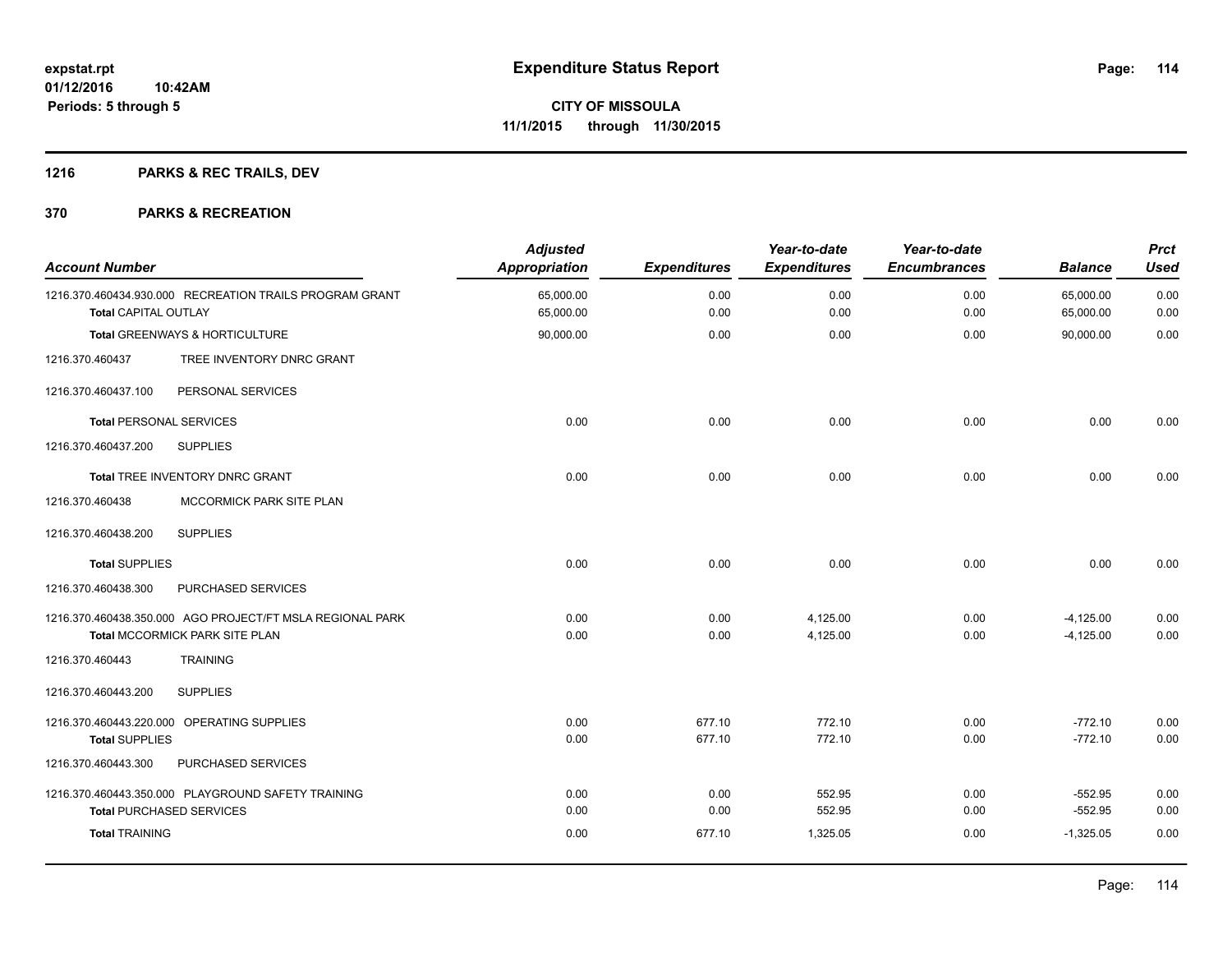# **1216 PARKS & REC TRAILS, DEV**

#### **370 PARKS & RECREATION**

| <b>Account Number</b>        |                                                                                                                                           | <b>Adjusted</b><br><b>Appropriation</b> | <b>Expenditures</b>  | Year-to-date<br><b>Expenditures</b> | Year-to-date<br><b>Encumbrances</b> | <b>Balance</b>                      | <b>Prct</b><br><b>Used</b> |
|------------------------------|-------------------------------------------------------------------------------------------------------------------------------------------|-----------------------------------------|----------------------|-------------------------------------|-------------------------------------|-------------------------------------|----------------------------|
| 1216.370.460444              | <b>PLAYGROUNDS</b>                                                                                                                        |                                         |                      |                                     |                                     |                                     |                            |
| 1216.370.460444.300          | PURCHASED SERVICES                                                                                                                        |                                         |                      |                                     |                                     |                                     |                            |
|                              | 1216.370.460444.350.000 PROFESSIONAL SERVICES<br><b>Total PURCHASED SERVICES</b>                                                          | 0.00<br>0.00                            | 0.00<br>0.00         | 280.00<br>280.00                    | 0.00<br>0.00                        | $-280.00$<br>$-280.00$              | 0.00<br>0.00               |
| 1216.370.460444.900          | <b>CAPITAL OUTLAY</b>                                                                                                                     |                                         |                      |                                     |                                     |                                     |                            |
| <b>Total CAPITAL OUTLAY</b>  | 1216.370.460444.930.000 LITTLE MCCORMICK PLAYGROUND/MPROVEMENTS                                                                           | 0.00<br>0.00                            | 0.00<br>0.00         | 2,592.74<br>2,592.74                | 0.00<br>0.00                        | $-2,592.74$<br>$-2,592.74$          | 0.00<br>0.00               |
| <b>Total PLAYGROUNDS</b>     |                                                                                                                                           | 0.00                                    | 0.00                 | 2,872.74                            | 0.00                                | $-2,872.74$                         | 0.00                       |
| 1216.370.460470              | <b>RECREATION MORE</b>                                                                                                                    |                                         |                      |                                     |                                     |                                     |                            |
| 1216.370.460470.200          | <b>SUPPLIES</b>                                                                                                                           |                                         |                      |                                     |                                     |                                     |                            |
| <b>Total SUPPLIES</b>        | 1216.370.460470.220.000 MORE/OPERATING SUPPLIES<br>1216.370.460470.230.000 MORE/REPAI & MAINTENANCE                                       | 5,000.00<br>5,000.00<br>10,000.00       | 0.00<br>0.00<br>0.00 | 9,407.12<br>0.00<br>9,407.12        | 0.00<br>0.00<br>0.00                | $-4,407.12$<br>5,000.00<br>592.88   | 188.14<br>0.00<br>94.07    |
| 1216.370.460470.300          | PURCHASED SERVICES                                                                                                                        |                                         |                      |                                     |                                     |                                     |                            |
|                              | 1216.370.460470.350.000 MORE/PROFESSIONAL SERVICES<br>1216.370.460470.390.000 OTHER PURCHASED SERVICES<br><b>Total PURCHASED SERVICES</b> | 10,000.00<br>10,000.00<br>20,000.00     | 0.00<br>0.00<br>0.00 | 0.00<br>0.00<br>0.00                | 0.00<br>0.00<br>0.00                | 10,000.00<br>10,000.00<br>20,000.00 | 0.00<br>0.00<br>0.00       |
| 1216.370.460470.900          | <b>CAPITAL OUTLAY</b>                                                                                                                     |                                         |                      |                                     |                                     |                                     |                            |
| <b>Total CAPITAL OUTLAY</b>  |                                                                                                                                           | 0.00                                    | 0.00                 | 0.00                                | 0.00                                | 0.00                                | 0.00                       |
| <b>Total RECREATION MORE</b> |                                                                                                                                           | 30,000.00                               | 0.00                 | 9,407.12                            | 0.00                                | 20.592.88                           | 31.36                      |
| 1216.370.460471              | <b>RECREATION ADULTS</b>                                                                                                                  |                                         |                      |                                     |                                     |                                     |                            |

1216.370.460471.200 SUPPLIES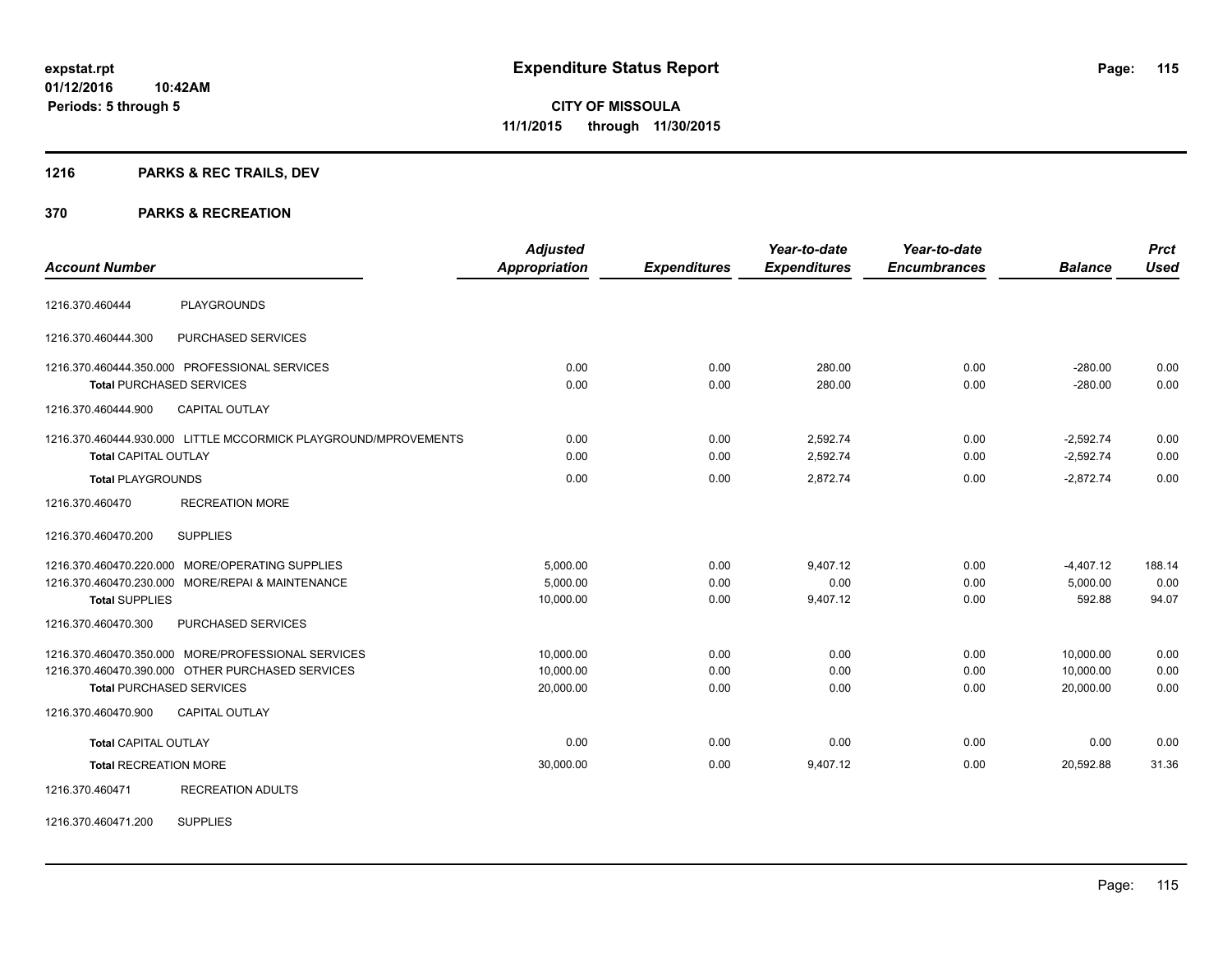# **1216 PARKS & REC TRAILS, DEV**

| <b>Account Number</b>                                                                                                   | <b>Adjusted</b><br><b>Appropriation</b> | <b>Expenditures</b> | Year-to-date<br><b>Expenditures</b> | Year-to-date<br><b>Encumbrances</b> | <b>Balance</b>         | <b>Prct</b><br><b>Used</b> |
|-------------------------------------------------------------------------------------------------------------------------|-----------------------------------------|---------------------|-------------------------------------|-------------------------------------|------------------------|----------------------------|
| 1216.370.460471.220.000 REC ADULT/OPERATING SUPPLIES<br><b>Total SUPPLIES</b>                                           | 5,000.00<br>5,000.00                    | 0.00<br>0.00        | 0.00<br>0.00                        | 0.00<br>0.00                        | 5,000.00<br>5,000.00   | 0.00<br>0.00               |
| 1216.370.460471.300<br>PURCHASED SERVICES                                                                               |                                         |                     |                                     |                                     |                        |                            |
| <b>Total PURCHASED SERVICES</b>                                                                                         | 0.00                                    | 0.00                | 0.00                                | 0.00                                | 0.00                   | 0.00                       |
| OTHER OBJECTS<br>1216.370.460471.800                                                                                    |                                         |                     |                                     |                                     |                        |                            |
| 1216.370.460471.820.000 TRANSFERS TO OTHER FUNDS<br>Total OTHER OBJECTS                                                 | 20.000.00<br>20,000.00                  | 0.00<br>0.00        | 0.00<br>0.00                        | 0.00<br>0.00                        | 20,000.00<br>20,000.00 | 0.00<br>0.00               |
| <b>CAPITAL OUTLAY</b><br>1216.370.460471.900                                                                            |                                         |                     |                                     |                                     |                        |                            |
| <b>Total CAPITAL OUTLAY</b>                                                                                             | 0.00                                    | 0.00                | 0.00                                | 0.00                                | 0.00                   | 0.00                       |
| <b>Total RECREATION ADULTS</b>                                                                                          | 25,000.00                               | 0.00                | 0.00                                | 0.00                                | 25,000.00              | 0.00                       |
| <b>RECREATION YOUTH</b><br>1216.370.460472                                                                              |                                         |                     |                                     |                                     |                        |                            |
| 1216.370.460472.200<br><b>SUPPLIES</b>                                                                                  |                                         |                     |                                     |                                     |                        |                            |
| 1216.370.460472.220.000 REC YOUTH/OPERATING SUPPLIES<br><b>Total SUPPLIES</b>                                           | 5,000.00<br>5,000.00                    | 0.00<br>0.00        | 0.00<br>0.00                        | 0.00<br>0.00                        | 5,000.00<br>5,000.00   | 0.00<br>0.00               |
| PURCHASED SERVICES<br>1216.370.460472.300                                                                               |                                         |                     |                                     |                                     |                        |                            |
| Total PURCHASED SERVICES                                                                                                | 0.00                                    | 0.00                | 0.00                                | 0.00                                | 0.00                   | 0.00                       |
| 1216.370.460472.700<br><b>GRANTS &amp; CONTRIBUTIONS</b>                                                                |                                         |                     |                                     |                                     |                        |                            |
| <b>Total GRANTS &amp; CONTRIBUTIONS</b>                                                                                 | 0.00                                    | 0.00                | 0.00                                | 0.00                                | 0.00                   | 0.00                       |
| 1216.370.460472.800<br>OTHER OBJECTS                                                                                    |                                         |                     |                                     |                                     |                        |                            |
| 1216.370.460472.820.000 TRANSFERS TO OTHER FUNDS<br>Total OTHER OBJECTS<br>1216.370.460472.900<br><b>CAPITAL OUTLAY</b> | 30,000.00<br>30,000.00                  | 0.00<br>0.00        | 0.00<br>0.00                        | 0.00<br>0.00                        | 30,000.00<br>30,000.00 | 0.00<br>0.00               |
|                                                                                                                         |                                         |                     |                                     |                                     |                        |                            |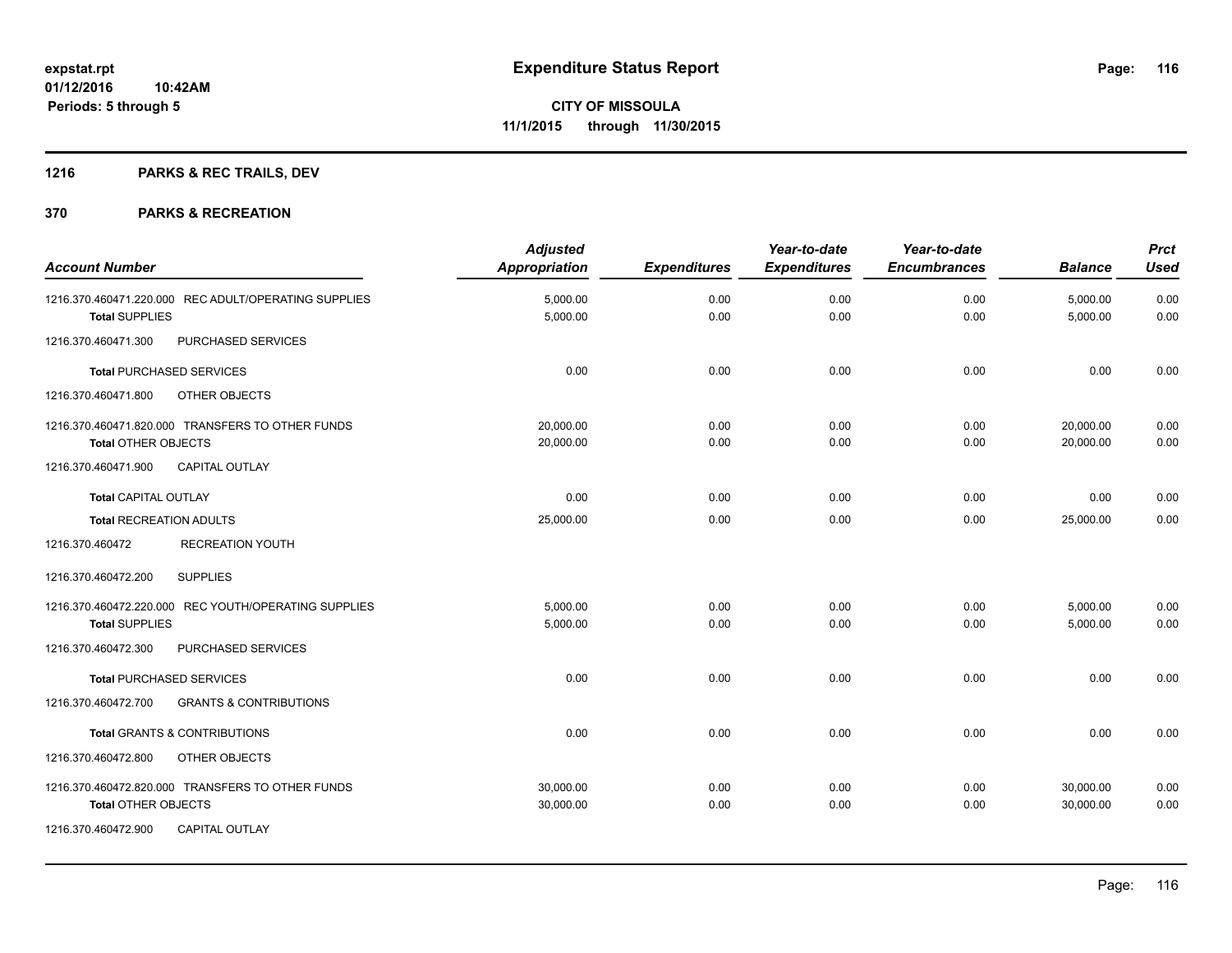# **1216 PARKS & REC TRAILS, DEV**

|                                        |                                                              | <b>Adjusted</b>      |                     | Year-to-date        | Year-to-date        |                | <b>Prct</b> |
|----------------------------------------|--------------------------------------------------------------|----------------------|---------------------|---------------------|---------------------|----------------|-------------|
| <b>Account Number</b>                  |                                                              | <b>Appropriation</b> | <b>Expenditures</b> | <b>Expenditures</b> | <b>Encumbrances</b> | <b>Balance</b> | <b>Used</b> |
| Total CAPITAL OUTLAY                   |                                                              | 0.00                 | 0.00                | 0.00                | 0.00                | 0.00           | 0.00        |
|                                        |                                                              |                      |                     |                     |                     |                |             |
| <b>Total RECREATION YOUTH</b>          |                                                              | 35,000.00            | 0.00                | 0.00                | 0.00                | 35,000.00      | 0.00        |
| 1216.370.460506                        | <b>CARAS PARK</b>                                            |                      |                     |                     |                     |                |             |
| 1216.370.460506.200                    | <b>SUPPLIES</b>                                              |                      |                     |                     |                     |                |             |
| <b>Total SUPPLIES</b>                  |                                                              | 0.00                 | 0.00                | 0.00                | 0.00                | 0.00           | 0.00        |
| 1216.370.460506.300                    | PURCHASED SERVICES                                           |                      |                     |                     |                     |                |             |
|                                        | <b>Total PURCHASED SERVICES</b>                              | 0.00                 | 0.00                | 0.00                | 0.00                | 0.00           | 0.00        |
| 1216.370.460506.900                    | <b>CAPITAL OUTLAY</b>                                        |                      |                     |                     |                     |                |             |
| <b>Total CARAS PARK</b>                |                                                              | 0.00                 | 0.00                | 0.00                | 0.00                | 0.00           | 0.00        |
| 1216.370.460507                        | <b>COMMUNITY TRAILS</b>                                      |                      |                     |                     |                     |                |             |
| 1216.370.460507.200                    | <b>SUPPLIES</b>                                              |                      |                     |                     |                     |                |             |
|                                        | 1216.370.460507.220.000 COMM TRAILS/OPERATING SUPPLIES       | 5,000.00             | 0.00                | 0.00                | 0.00                | 5,000.00       | 0.00        |
|                                        | 1216.370.460507.230.000 COMM TRAILS/REPAIR/MAINTENANCE       | 5,000.00             | 0.00                | 0.00                | 0.00                | 5,000.00       | 0.00        |
| 1216.370.460507.240.000 OTHER SUPPLIES |                                                              | 1,100.00             | 0.00                | 0.00                | 0.00                | 1,100.00       | 0.00        |
| <b>Total SUPPLIES</b>                  |                                                              | 11,100.00            | 0.00                | 0.00                | 0.00                | 11,100.00      | 0.00        |
| 1216.370.460507.300                    | PURCHASED SERVICES                                           |                      |                     |                     |                     |                |             |
|                                        | 1216.370.460507.350.000 COMM TRAILS/PROFESSIONAL SERVICES    | 10,000.00            | 0.00                | 0.00                | 0.00                | 10,000.00      | 0.00        |
|                                        | 1216.370.460507.360.000 COMM TRAILS/REPAIR & MAINTENANCE     | 10,000.00            | 0.00                | 0.00                | 0.00                | 10,000.00      | 0.00        |
|                                        | 1216.370.460507.390.000 COMM TRAILS/OTHER PURCHASED SERVICES | 40,000.00            | 0.00                | 0.00                | 0.00                | 40,000.00      | 0.00        |
|                                        | <b>Total PURCHASED SERVICES</b>                              | 60,000.00            | 0.00                | 0.00                | 0.00                | 60,000.00      | 0.00        |
| 1216.370.460507.900                    | <b>CAPITAL OUTLAY</b>                                        |                      |                     |                     |                     |                |             |
|                                        | 1216.370.460507.930.000 COMM TRAILS/IMPROVEMENTS             | 50,000.00            | 0.00                | 0.00                | 0.00                | 50,000.00      | 0.00        |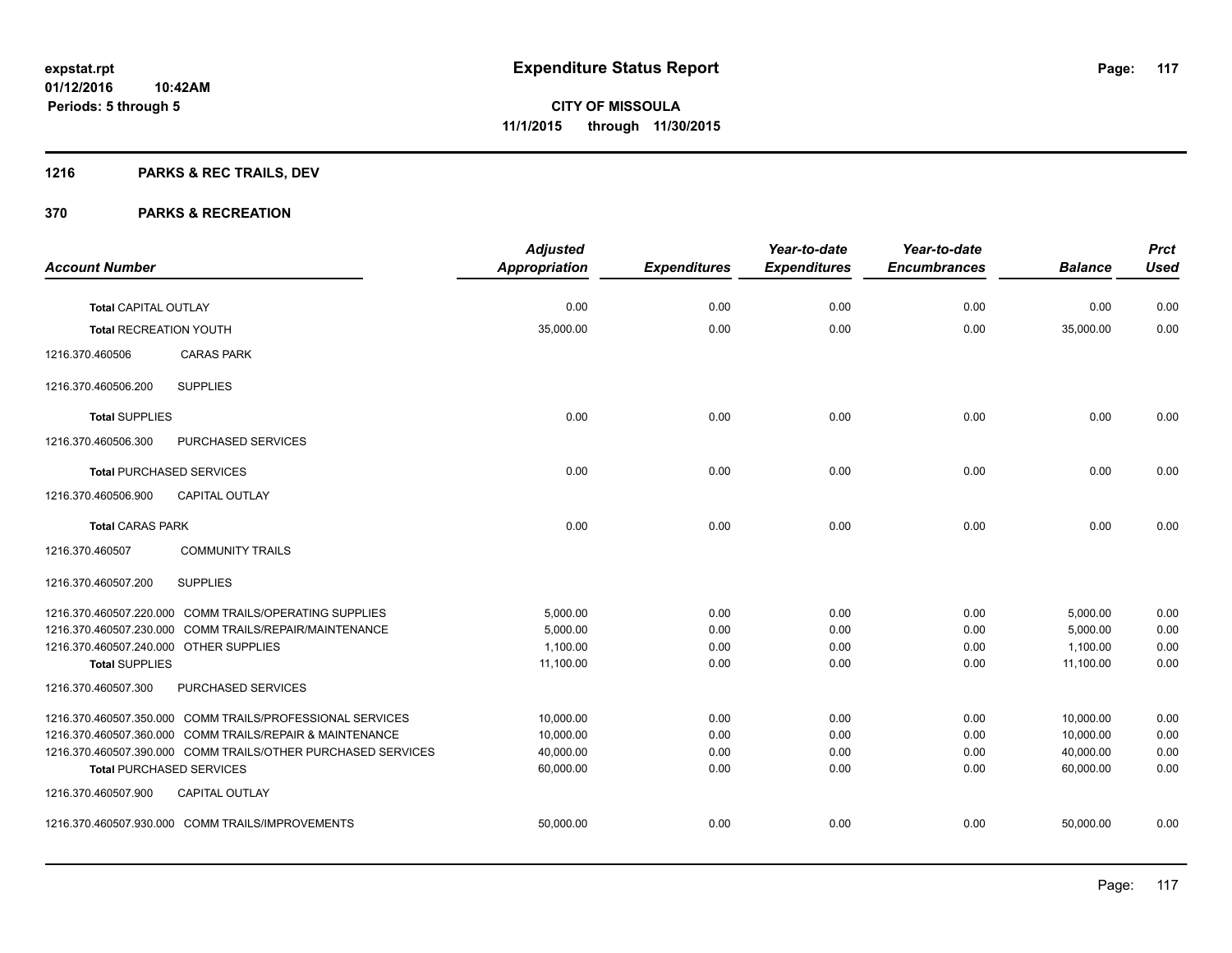# **1216 PARKS & REC TRAILS, DEV**

| <b>Account Number</b>           |                                                                                                                                                                       | <b>Adjusted</b><br><b>Appropriation</b> | <b>Expenditures</b>              | Year-to-date<br><b>Expenditures</b> | Year-to-date<br><b>Encumbrances</b> | <b>Balance</b>                                  | <b>Prct</b><br><b>Used</b>   |
|---------------------------------|-----------------------------------------------------------------------------------------------------------------------------------------------------------------------|-----------------------------------------|----------------------------------|-------------------------------------|-------------------------------------|-------------------------------------------------|------------------------------|
| <b>Total CAPITAL OUTLAY</b>     |                                                                                                                                                                       | 50,000.00                               | 0.00                             | 0.00                                | 0.00                                | 50,000.00                                       | 0.00                         |
| <b>Total COMMUNITY TRAILS</b>   |                                                                                                                                                                       | 121,100.00                              | 0.00                             | 0.00                                | 0.00                                | 121,100.00                                      | 0.00                         |
| 1216.370.460508                 | <b>KIWANIS PARK</b>                                                                                                                                                   |                                         |                                  |                                     |                                     |                                                 |                              |
| 1216.370.460508.900             | <b>CAPITAL OUTLAY</b>                                                                                                                                                 |                                         |                                  |                                     |                                     |                                                 |                              |
| <b>Total KIWANIS PARK</b>       | 1216.370.460508.930.000 KIWANIS PARK IMPROVEMENTS                                                                                                                     | 158,650.00<br>158,650.00                | 0.00<br>0.00                     | 0.00<br>0.00                        | 0.00<br>0.00                        | 158,650.00<br>158,650.00                        | 0.00<br>0.00                 |
| 1216.370.460509                 | <b>KIM WILLIAMS TRAIL</b>                                                                                                                                             |                                         |                                  |                                     |                                     |                                                 |                              |
| 1216.370.460509.900             | <b>CAPITAL OUTLAY</b>                                                                                                                                                 |                                         |                                  |                                     |                                     |                                                 |                              |
| <b>Total KIM WILLIAMS TRAIL</b> | 1216.370.460509.930.000 KIM WILLIAMS/IMPROVEMENTS                                                                                                                     | 36,170.00<br>36.170.00                  | 0.00<br>0.00                     | 0.00<br>0.00                        | 0.00<br>0.00                        | 36,170.00<br>36.170.00                          | 0.00<br>0.00                 |
| 1216.370.460511                 | PARK ENTERPRISE                                                                                                                                                       |                                         |                                  |                                     |                                     |                                                 |                              |
| 1216.370.460511.200             | <b>SUPPLIES</b>                                                                                                                                                       |                                         |                                  |                                     |                                     |                                                 |                              |
| <b>Total SUPPLIES</b>           |                                                                                                                                                                       | 0.00                                    | 0.00                             | 0.00                                | 0.00                                | 0.00                                            | 0.00                         |
| 1216.370.460511.300             | <b>PURCHASED SERVICES</b>                                                                                                                                             |                                         |                                  |                                     |                                     |                                                 |                              |
| <b>Total PARK ENTERPRISE</b>    |                                                                                                                                                                       | 0.00                                    | 0.00                             | 0.00                                | 0.00                                | 0.00                                            | 0.00                         |
| 1216.370.460512                 | <b>PARK MEMORIALS</b>                                                                                                                                                 |                                         |                                  |                                     |                                     |                                                 |                              |
| 1216.370.460512.200             | <b>SUPPLIES</b>                                                                                                                                                       |                                         |                                  |                                     |                                     |                                                 |                              |
| <b>Total SUPPLIES</b>           | 1216.370.460512.220.000 PARK MEMORIALS/OPERATING SUPPLIES<br>1216.370.460512.220.094 RESTITUTION/DAMAGED TREES/SUPPLIES<br>1216.370.460512.220.155 OPERATING SUPPLIES | 0.00<br>0.00<br>0.00<br>0.00            | 158.31<br>0.00<br>0.00<br>158.31 | 158.31<br>725.00<br>43.90<br>927.21 | 0.00<br>0.00<br>0.00<br>0.00        | $-158.31$<br>$-725.00$<br>$-43.90$<br>$-927.21$ | 0.00<br>0.00<br>0.00<br>0.00 |
| 1216.370.460512.300             | PURCHASED SERVICES                                                                                                                                                    |                                         |                                  |                                     |                                     |                                                 |                              |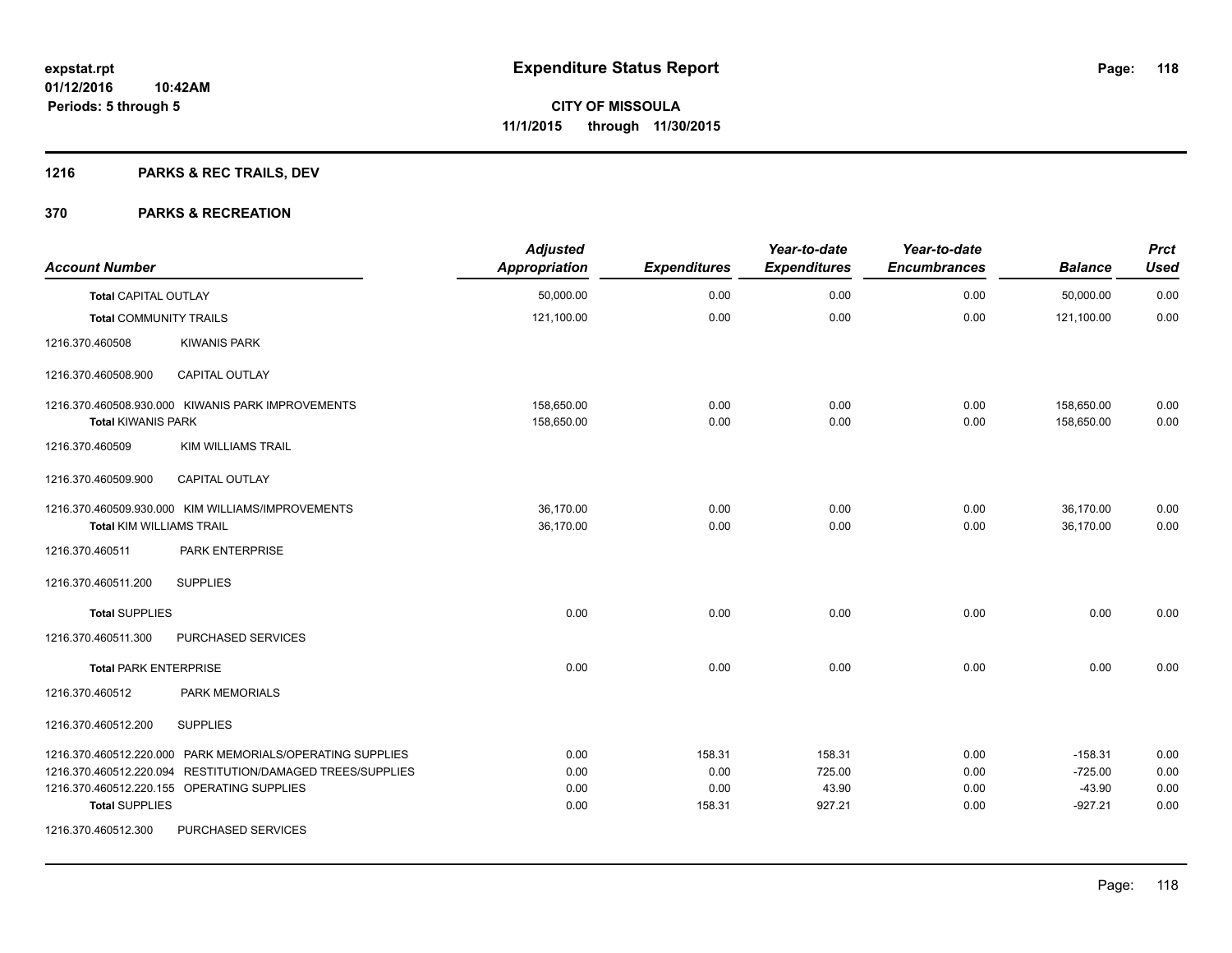# **1216 PARKS & REC TRAILS, DEV**

|                                                                | <b>Adjusted</b>      |                     | Year-to-date        | Year-to-date        |                | <b>Prct</b> |
|----------------------------------------------------------------|----------------------|---------------------|---------------------|---------------------|----------------|-------------|
| <b>Account Number</b>                                          | <b>Appropriation</b> | <b>Expenditures</b> | <b>Expenditures</b> | <b>Encumbrances</b> | <b>Balance</b> | <b>Used</b> |
| <b>Total PURCHASED SERVICES</b>                                | 0.00                 | 0.00                | 0.00                | 0.00                | 0.00           | 0.00        |
| 1216.370.460512.800<br><b>OTHER OBJECTS</b>                    |                      |                     |                     |                     |                |             |
| <b>Total OTHER OBJECTS</b>                                     | 0.00                 | 0.00                | 0.00                | 0.00                | 0.00           | 0.00        |
| 1216.370.460512.900<br><b>CAPITAL OUTLAY</b>                   |                      |                     |                     |                     |                |             |
| 1216.370.460512.920.000 PARK MEMORIALS/BUILDINGS               | 100,000.00           | 0.00                | 0.00                | 0.00                | 100.000.00     | 0.00        |
| 1216.370.460512.940.000 PARK MEMORIALS-MACHINERY & EQUIPMENT   | 50,000.00            | 0.00                | 0.00                | 0.00                | 50,000.00      | 0.00        |
| <b>Total CAPITAL OUTLAY</b>                                    | 150,000.00           | 0.00                | 0.00                | 0.00                | 150,000.00     | 0.00        |
| <b>Total PARK MEMORIALS</b>                                    | 150,000.00           | 158.31              | 927.21              | 0.00                | 149,072.79     | 0.62        |
| RECREATIONAL DONATIONS SPEC EVENTS<br>1216.370.460513          |                      |                     |                     |                     |                |             |
| <b>SUPPLIES</b><br>1216.370.460513.200                         |                      |                     |                     |                     |                |             |
| 1216.370.460513.220.000 REC DONATIONS/OPERATING SUPPLIES       | 20,000.00            | 0.00                | 400.00              | 0.00                | 19,600.00      | 2.00        |
| 1216.370.460513.230.000 REC DONATIONS-REPAIR/MAINTENANCE       | 5,000.00             | 0.00                | 0.00                | 0.00                | 5,000.00       | 0.00        |
| <b>Total SUPPLIES</b>                                          | 25,000.00            | 0.00                | 400.00              | 0.00                | 24,600.00      | 1.60        |
| 1216.370.460513.300<br>PURCHASED SERVICES                      |                      |                     |                     |                     |                |             |
| 1216.370.460513.350.000 REC DONATIONS/PROFESSIONAL SERVICES    | 5,000.00             | 0.00                | 0.00                | 0.00                | 5,000.00       | 0.00        |
| 1216.370.460513.390.000 REC DONATIONS/OTHER PURCHASED SERVICES | 40,000.00            | 0.00                | 0.00                | 0.00                | 40,000.00      | 0.00        |
| <b>Total PURCHASED SERVICES</b>                                | 45,000.00            | 0.00                | 0.00                | 0.00                | 45,000.00      | 0.00        |
| 1216.370.460513.800<br><b>OTHER OBJECTS</b>                    |                      |                     |                     |                     |                |             |
| <b>Total OTHER OBJECTS</b>                                     | 0.00                 | 0.00                | 0.00                | 0.00                | 0.00           | 0.00        |
| 1216.370.460513.900<br><b>CAPITAL OUTLAY</b>                   |                      |                     |                     |                     |                |             |
| <b>Total CAPITAL OUTLAY</b>                                    | 0.00                 | 0.00                | 0.00                | 0.00                | 0.00           | 0.00        |
| <b>Total RECREATIONAL DONATIONS SPEC EVENTS</b>                | 70,000.00            | 0.00                | 400.00              | 0.00                | 69,600.00      | 0.57        |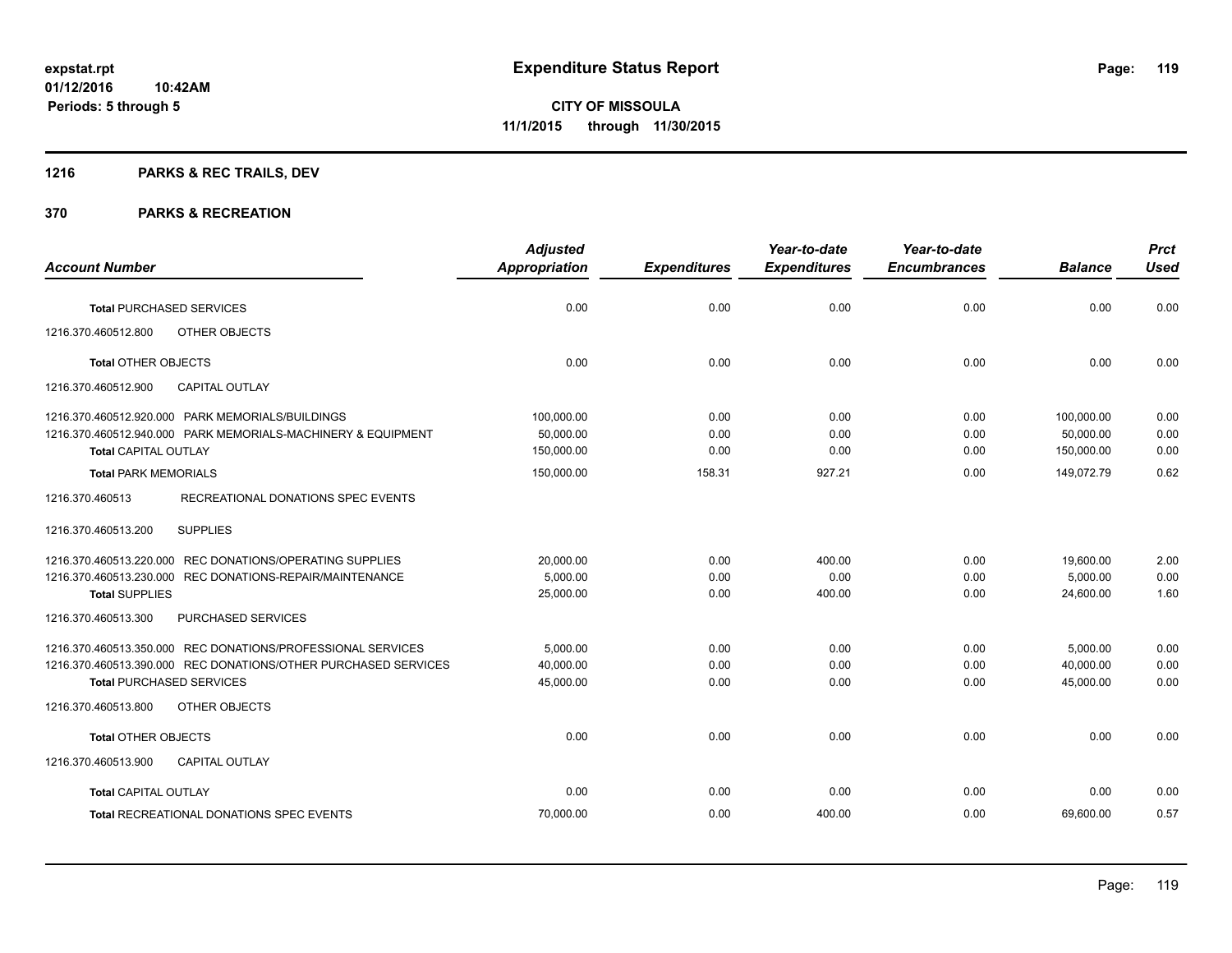# **1216 PARKS & REC TRAILS, DEV**

#### **370 PARKS & RECREATION**

| <b>Account Number</b>                |                                                              | <b>Adjusted</b><br>Appropriation | <b>Expenditures</b> | Year-to-date<br><b>Expenditures</b> | Year-to-date<br><b>Encumbrances</b> | <b>Balance</b> | <b>Prct</b><br><b>Used</b> |
|--------------------------------------|--------------------------------------------------------------|----------------------------------|---------------------|-------------------------------------|-------------------------------------|----------------|----------------------------|
| 1216.370.460514                      | <b>URBAN FORESTRY</b>                                        |                                  |                     |                                     |                                     |                |                            |
| 1216.370.460514.100                  | PERSONAL SERVICES                                            |                                  |                     |                                     |                                     |                |                            |
| <b>Total PERSONAL SERVICES</b>       |                                                              | 0.00                             | 0.00                | 0.00                                | 0.00                                | 0.00           | 0.00                       |
| 1216.370.460514.200                  | <b>SUPPLIES</b>                                              |                                  |                     |                                     |                                     |                |                            |
|                                      | 1216.370.460514.220.000 URBAN FORESTRY/OPERATING SUPPLIES    | 10,000.00                        | 0.00                | 0.00                                | 0.00                                | 10,000.00      | 0.00                       |
|                                      | 1216.370.460514.220.192 OPERATING SUPPLIES                   | 0.00                             | 0.00                | 60.00                               | 0.00                                | $-60.00$       | 0.00                       |
|                                      | 1216.370.460514.230.000 URBAN FORESTRY-REPAIR/MAINTENANCE    | 5,000.00                         | 0.00                | 0.00                                | 0.00                                | 5,000.00       | 0.00                       |
| <b>Total SUPPLIES</b>                |                                                              | 15,000.00                        | 0.00                | 60.00                               | 0.00                                | 14.940.00      | 0.40                       |
| 1216.370.460514.300                  | PURCHASED SERVICES                                           |                                  |                     |                                     |                                     |                |                            |
|                                      | 1216.370.460514.350.000 URBAN FORESTRY/PROFESSIONAL SERVICES | 20,000.00                        | 0.00                | 0.00                                | 0.00                                | 20,000.00      | 0.00                       |
|                                      | 1216.370.460514.350.085 FOREST HEALTH GRANT                  | 59,000.00                        | 0.00                | 0.00                                | 0.00                                | 59,000.00      | 0.00                       |
| <b>Total PURCHASED SERVICES</b>      |                                                              | 79,000.00                        | 0.00                | 0.00                                | 0.00                                | 79,000.00      | 0.00                       |
| 1216.370.460514.900                  | <b>CAPITAL OUTLAY</b>                                        |                                  |                     |                                     |                                     |                |                            |
| 1216.370.460514.930.000 IMPROVEMENTS |                                                              | 20,000.00                        | 0.00                | 0.00                                | 0.00                                | 20,000.00      | 0.00                       |
|                                      | 1216.370.460514.940.000 MACHINERY & EQUIPMENT                | 0.00                             | 0.00                | 9,450.00                            | 0.00                                | $-9,450.00$    | 0.00                       |
| <b>Total CAPITAL OUTLAY</b>          |                                                              | 20,000.00                        | 0.00                | 9,450.00                            | 0.00                                | 10,550.00      | 47.25                      |
| <b>Total URBAN FORESTRY</b>          |                                                              | 114,000.00                       | 0.00                | 9,510.00                            | 0.00                                | 104,490.00     | 8.34                       |
| 1216.370.460516                      | PARK REVOLVING                                               |                                  |                     |                                     |                                     |                |                            |
| 1216.370.460516.800                  | OTHER OBJECTS                                                |                                  |                     |                                     |                                     |                |                            |
| 1216.370.460516.845.000 CONTINGENCY  |                                                              | 25,000.00                        | 0.00                | 0.00                                | 0.00                                | 25,000.00      | 0.00                       |
| <b>Total PARK REVOLVING</b>          |                                                              | 25,000.00                        | 0.00                | 0.00                                | 0.00                                | 25,000.00      | 0.00                       |
| 1216.370.460517                      | OPEN SPACE PURCHASE & DONATIONS                              |                                  |                     |                                     |                                     |                |                            |

1216.370.460517.200 SUPPLIES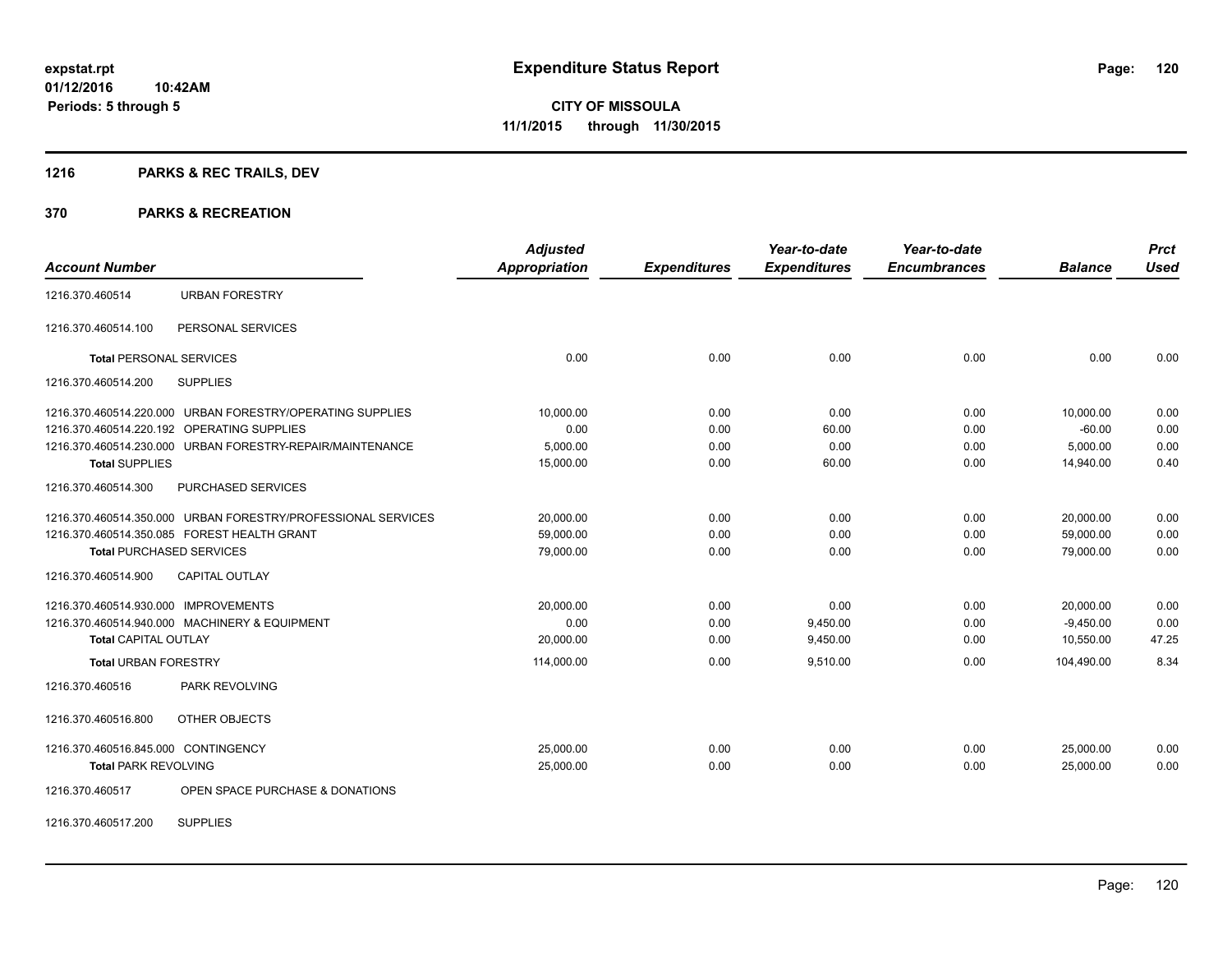# **1216 PARKS & REC TRAILS, DEV**

| <b>Account Number</b>         |                                                                                     | <b>Adjusted</b><br><b>Appropriation</b> | <b>Expenditures</b> | Year-to-date<br><b>Expenditures</b> | Year-to-date<br><b>Encumbrances</b> | <b>Balance</b>         | <b>Prct</b><br><b>Used</b> |
|-------------------------------|-------------------------------------------------------------------------------------|-----------------------------------------|---------------------|-------------------------------------|-------------------------------------|------------------------|----------------------------|
| <b>Total SUPPLIES</b>         |                                                                                     | 0.00                                    | 0.00                | 0.00                                | 0.00                                | 0.00                   | 0.00                       |
| 1216.370.460517.300           | PURCHASED SERVICES                                                                  |                                         |                     |                                     |                                     |                        |                            |
|                               | 1216.370.460517.390.000 OTHER PURCHASED SERVICES<br><b>Total PURCHASED SERVICES</b> | 10,000.00<br>10,000.00                  | 0.00<br>0.00        | 0.00<br>0.00                        | 0.00<br>0.00                        | 10,000.00<br>10,000.00 | 0.00<br>0.00               |
| 1216.370.460517.900           | <b>CAPITAL OUTLAY</b>                                                               |                                         |                     |                                     |                                     |                        |                            |
| <b>Total CAPITAL OUTLAY</b>   |                                                                                     | 0.00                                    | 0.00                | 0.00                                | 0.00                                | 0.00                   | 0.00                       |
|                               | Total OPEN SPACE PURCHASE & DONATIONS                                               | 10,000.00                               | 0.00                | 0.00                                | 0.00                                | 10,000.00              | 0.00                       |
| 1216.370.460518               | SILVERS LAGOON                                                                      |                                         |                     |                                     |                                     |                        |                            |
| 1216.370.460518.900           | <b>CAPITAL OUTLAY</b>                                                               |                                         |                     |                                     |                                     |                        |                            |
| Total SILVERS LAGOON          |                                                                                     | 0.00                                    | 0.00                | 0.00                                | 0.00                                | 0.00                   | 0.00                       |
| 1216.370.460519               | <b>AQUATICS CAPITAL</b>                                                             |                                         |                     |                                     |                                     |                        |                            |
| 1216.370.460519.200           | <b>SUPPLIES</b>                                                                     |                                         |                     |                                     |                                     |                        |                            |
| <b>Total SUPPLIES</b>         |                                                                                     | 0.00                                    | 0.00                | 0.00                                | 0.00                                | 0.00                   | 0.00                       |
| 1216.370.460519.300           | PURCHASED SERVICES                                                                  |                                         |                     |                                     |                                     |                        |                            |
|                               | <b>Total PURCHASED SERVICES</b>                                                     | 0.00                                    | 0.00                | 0.00                                | 0.00                                | 0.00                   | 0.00                       |
| 1216.370.460519.900           | CAPITAL OUTLAY                                                                      |                                         |                     |                                     |                                     |                        |                            |
| <b>Total AQUATICS CAPITAL</b> |                                                                                     | 0.00                                    | 0.00                | 0.00                                | 0.00                                | 0.00                   | 0.00                       |
| 1216.370.460520               | *** Title Not Found ***                                                             |                                         |                     |                                     |                                     |                        |                            |
| 1216.370.460520.200           | <b>SUPPLIES</b>                                                                     |                                         |                     |                                     |                                     |                        |                            |
| <b>Total SUPPLIES</b>         |                                                                                     | 0.00                                    | 0.00                | 0.00                                | 0.00                                | 0.00                   | 0.00                       |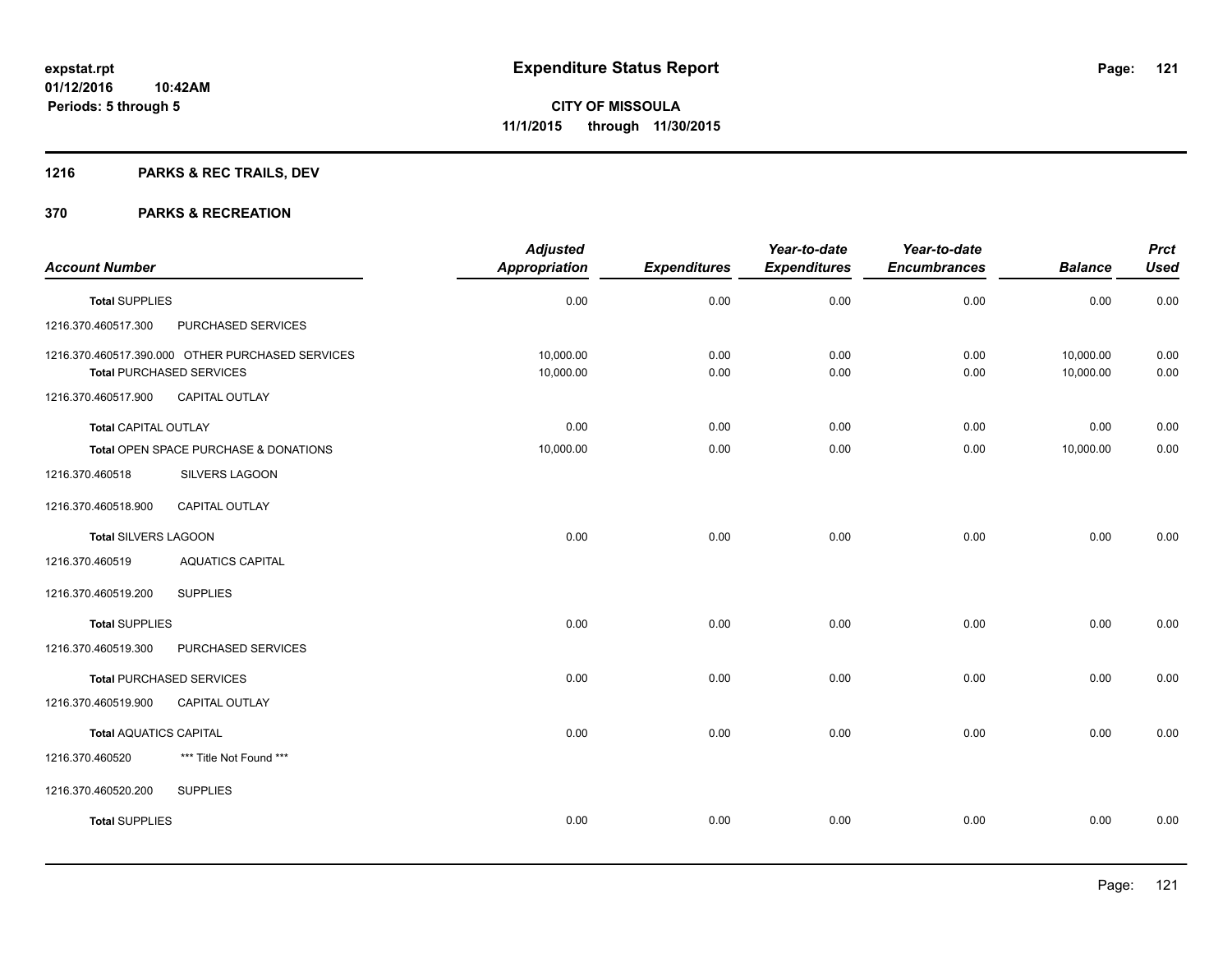# **1216 PARKS & REC TRAILS, DEV**

| <b>Account Number</b>                                           | <b>Adjusted</b><br><b>Appropriation</b> | <b>Expenditures</b> | Year-to-date<br><b>Expenditures</b> | Year-to-date<br><b>Encumbrances</b> | <b>Balance</b> | <b>Prct</b><br><b>Used</b> |
|-----------------------------------------------------------------|-----------------------------------------|---------------------|-------------------------------------|-------------------------------------|----------------|----------------------------|
| <b>PURCHASED SERVICES</b><br>1216.370.460520.300                |                                         |                     |                                     |                                     |                |                            |
| <b>Total PURCHASED SERVICES</b>                                 | 0.00                                    | 0.00                | 0.00                                | 0.00                                | 0.00           | 0.00                       |
| 1216.370.460520.900<br><b>CAPITAL OUTLAY</b>                    |                                         |                     |                                     |                                     |                |                            |
| Total *** Title Not Found ***                                   | 0.00                                    | 0.00                | 0.00                                | 0.00                                | 0.00           | 0.00                       |
| 1216.370.460521<br><b>CONSERVATION LANDS DONATIONS</b>          |                                         |                     |                                     |                                     |                |                            |
| PERSONAL SERVICES<br>1216.370.460521.100                        |                                         |                     |                                     |                                     |                |                            |
| 1216.370.460521.110.000 CONSV LANDS MGMT GRANTS                 | 11.291.00                               | 150.03              | 166.25                              | 0.00                                | 11,124.75      | 1.47                       |
| 1216.370.460521.110.106 SALARIES AND WAGES                      | 0.00                                    | 105.43              | 4,906.30                            | 0.00                                | $-4,906.30$    | 0.00                       |
| 1216.370.460521.140.000 CONSERVATION LAND MGMT GRANT/EMP CONTRI | 1,909.00                                | 56.59               | 1,003.05                            | 0.00                                | 905.95         | 52.54                      |
| 1216.370.460521.141.000 STATE RETIREMENT CONTRIBUTIONS          | 0.00                                    | 0.00                | 3.79                                | 0.00                                | $-3.79$        | 0.00                       |
| <b>Total PERSONAL SERVICES</b>                                  | 13,200.00                               | 312.05              | 6,079.39                            | 0.00                                | 7,120.61       | 46.06                      |
| <b>SUPPLIES</b><br>1216.370.460521.200                          |                                         |                     |                                     |                                     |                |                            |
| 1216.370.460521.220.000 CONSVERVATION LANDS GRANT/OPER SUPPLIES | 10,000.00                               | 0.00                | 0.00                                | 0.00                                | 10,000.00      | 0.00                       |
| 1216.370.460521.220.086 OPERATING SUPPLIES~WEED PROGRAM         | 0.00                                    | 0.00                | 710.17                              | 0.00                                | $-710.17$      | 0.00                       |
| 1216.370.460521.230.000 CONSERVATION LANDS MGMT GRANT           | 5,000.00                                | 71.10               | 71.10                               | 0.00                                | 4,928.90       | 1.42                       |
| <b>Total SUPPLIES</b>                                           | 15,000.00                               | 71.10               | 781.27                              | 0.00                                | 14,218.73      | 5.21                       |
| 1216.370.460521.300<br>PURCHASED SERVICES                       |                                         |                     |                                     |                                     |                |                            |
| 1216.370.460521.350.000 CONSERVATION LANDS                      | 9.700.00                                | 0.00                | 0.00                                | 0.00                                | 9,700.00       | 0.00                       |
| 1216.370.460521.350.086 PROFESSIONAL SERVICES~WEED PROGRAM      | 15,000.00                               | 0.00                | 0.00                                | 0.00                                | 15,000.00      | 0.00                       |
| 1216.370.460521.370.000 TRAVEL                                  | 150.00                                  | 0.00                | 0.00                                | 0.00                                | 150.00         | 0.00                       |
| 1216.370.460521.380.000 TRAINING                                | 150.00                                  | 0.00                | 0.00                                | 0.00                                | 150.00         | 0.00                       |
| <b>Total PURCHASED SERVICES</b>                                 | 25,000.00                               | 0.00                | 0.00                                | 0.00                                | 25,000.00      | 0.00                       |
| <b>CAPITAL OUTLAY</b><br>1216.370.460521.900                    |                                         |                     |                                     |                                     |                |                            |
| 1216.370.460521.930.000 IMPROVEMENTS                            | 6.800.00                                | 0.00                | 0.00                                | 0.00                                | 6,800.00       | 0.00                       |
| <b>Total CAPITAL OUTLAY</b>                                     | 6,800.00                                | 0.00                | 0.00                                | 0.00                                | 6,800.00       | 0.00                       |
|                                                                 |                                         |                     |                                     |                                     |                |                            |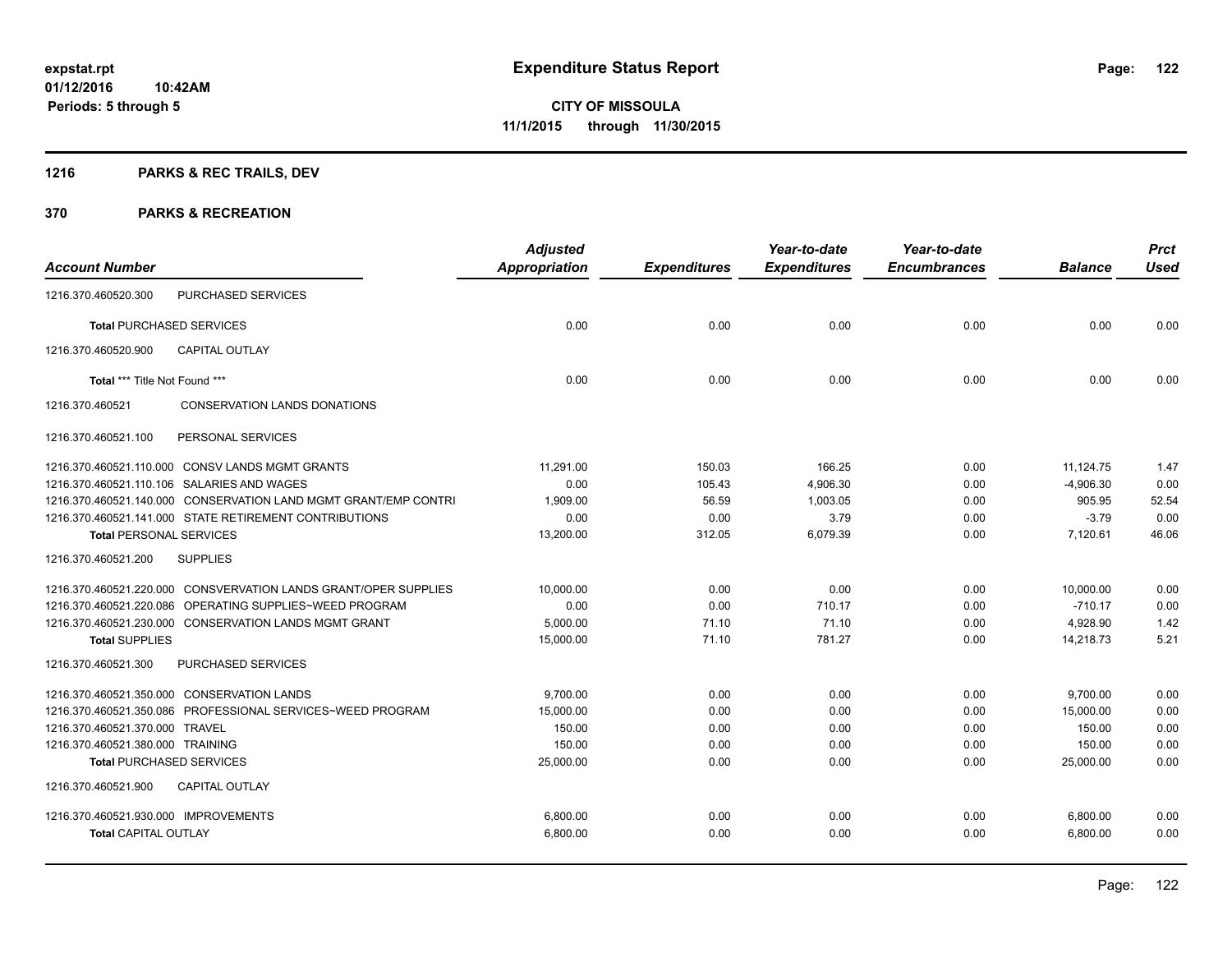# **1216 PARKS & REC TRAILS, DEV**

| <b>Account Number</b>                                               |                                            | <b>Adjusted</b><br>Appropriation | <b>Expenditures</b> | Year-to-date<br><b>Expenditures</b> | Year-to-date<br><b>Encumbrances</b> | <b>Balance</b>         | <b>Prct</b><br><b>Used</b> |
|---------------------------------------------------------------------|--------------------------------------------|----------------------------------|---------------------|-------------------------------------|-------------------------------------|------------------------|----------------------------|
|                                                                     | <b>Total CONSERVATION LANDS DONATIONS</b>  | 60,000.00                        | 383.15              | 6,860.66                            | 0.00                                | 53,139.34              | 11.43                      |
| 1216.370.460522                                                     | CONVERSATION LAND DONATIONS                |                                  |                     |                                     |                                     |                        |                            |
| 1216.370.460522.200                                                 | <b>SUPPLIES</b>                            |                                  |                     |                                     |                                     |                        |                            |
| <b>Total SUPPLIES</b>                                               | 1216.370.460522.230.000 REPAIR/MAINTENANCE | 10.000.00<br>10,000.00           | 0.00<br>0.00        | 0.00<br>0.00                        | 0.00<br>0.00                        | 10,000.00<br>10,000.00 | 0.00<br>0.00               |
| 1216.370.460522.900                                                 | <b>CAPITAL OUTLAY</b>                      |                                  |                     |                                     |                                     |                        |                            |
| 1216.370.460522.930.000 IMPROVEMENTS<br><b>Total CAPITAL OUTLAY</b> |                                            | 10,000.00<br>10,000.00           | 0.00<br>0.00        | 0.00<br>0.00                        | 0.00<br>0.00                        | 10,000.00<br>10,000.00 | 0.00<br>0.00               |
|                                                                     | Total CONVERSATION LAND DONATIONS          | 20,000.00                        | 0.00                | 0.00                                | 0.00                                | 20,000.00              | 0.00                       |
| 1216.370.460523                                                     | *** Title Not Found ***                    |                                  |                     |                                     |                                     |                        |                            |
| 1216.370.460523.100                                                 | PERSONAL SERVICES                          |                                  |                     |                                     |                                     |                        |                            |
|                                                                     | Total PERSONAL SERVICES                    | 0.00                             | 0.00                | 0.00                                | 0.00                                | 0.00                   | 0.00                       |
| 1216.370.460523.300                                                 | PURCHASED SERVICES                         |                                  |                     |                                     |                                     |                        |                            |
|                                                                     | <b>Total PURCHASED SERVICES</b>            | 0.00                             | 0.00                | 0.00                                | 0.00                                | 0.00                   | 0.00                       |
| 1216.370.460523.900                                                 | CAPITAL OUTLAY                             |                                  |                     |                                     |                                     |                        |                            |
| Total *** Title Not Found ***                                       |                                            | 0.00                             | 0.00                | 0.00                                | 0.00                                | 0.00                   | 0.00                       |
| 1216.370.460524                                                     | *** Title Not Found ***                    |                                  |                     |                                     |                                     |                        |                            |
| 1216.370.460524.100                                                 | PERSONAL SERVICES                          |                                  |                     |                                     |                                     |                        |                            |
|                                                                     | <b>Total PERSONAL SERVICES</b>             | 0.00                             | 0.00                | 0.00                                | 0.00                                | 0.00                   | 0.00                       |
| 1216.370.460524.200                                                 | <b>SUPPLIES</b>                            |                                  |                     |                                     |                                     |                        |                            |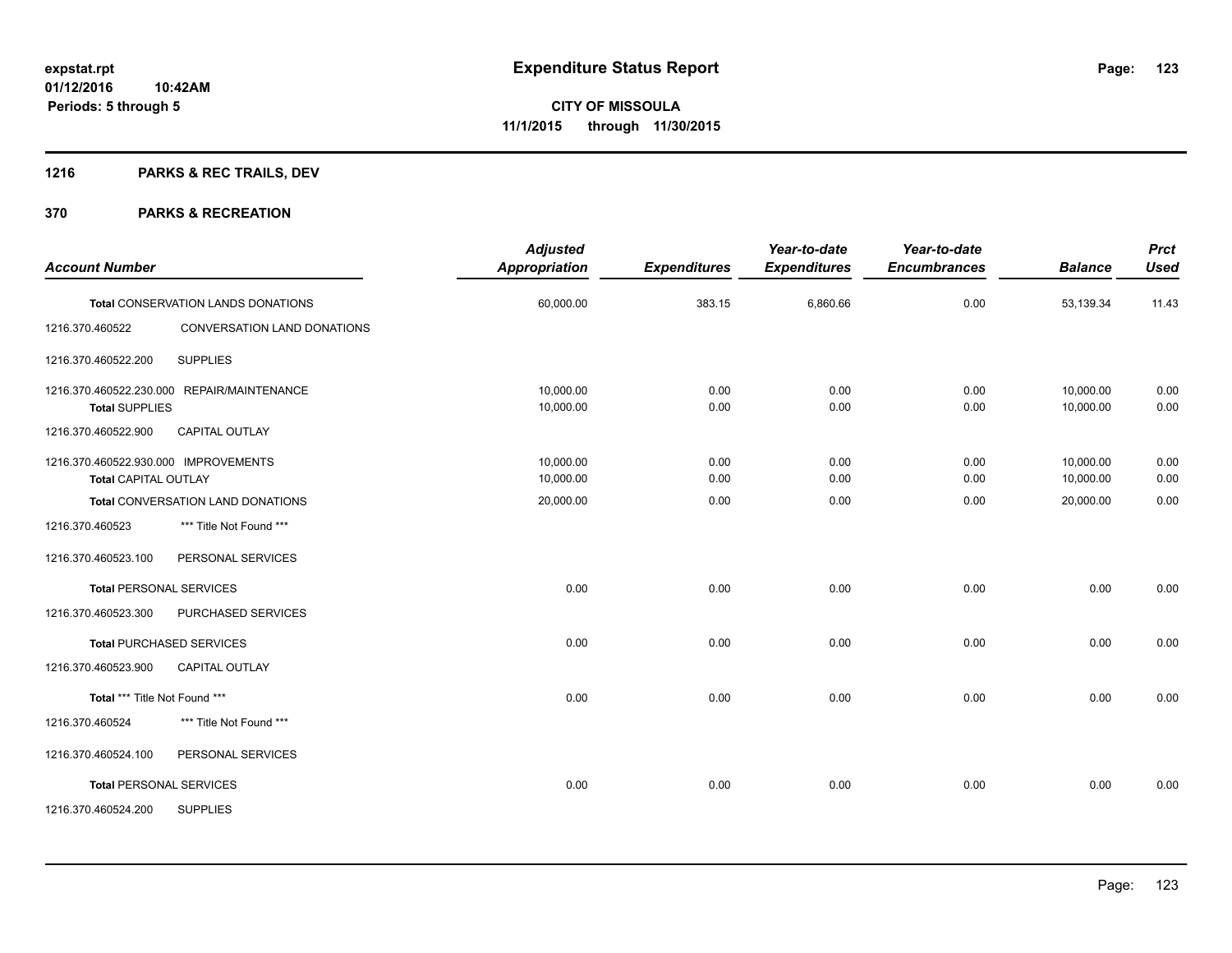# **1216 PARKS & REC TRAILS, DEV**

| <b>Account Number</b>         |                                          | <b>Adjusted</b><br>Appropriation | <b>Expenditures</b> | Year-to-date<br><b>Expenditures</b> | Year-to-date<br><b>Encumbrances</b> | <b>Balance</b> | <b>Prct</b><br><b>Used</b> |
|-------------------------------|------------------------------------------|----------------------------------|---------------------|-------------------------------------|-------------------------------------|----------------|----------------------------|
| <b>Total SUPPLIES</b>         |                                          | 0.00                             | 0.00                | 0.00                                | 0.00                                | 0.00           | 0.00                       |
| 1216.370.460524.300           | PURCHASED SERVICES                       |                                  |                     |                                     |                                     |                |                            |
| Total *** Title Not Found *** |                                          | 0.00                             | 0.00                | 0.00                                | 0.00                                | 0.00           | 0.00                       |
| 1216.370.510110               | <b>MERCHANT SERVICES</b>                 |                                  |                     |                                     |                                     |                |                            |
| 1216.370.510110.500           | <b>FIXED CHARGES</b>                     |                                  |                     |                                     |                                     |                |                            |
|                               | <b>Total MERCHANT SERVICES</b>           | 0.00                             | 0.00                | 0.00                                | 0.00                                | 0.00           | 0.00                       |
|                               | <b>Total PARKS &amp; REC TRAILS, DEV</b> | 944,920.00                       | 1,218.56            | 35,427.78                           | 0.00                                | 909.492.22     | 3.75                       |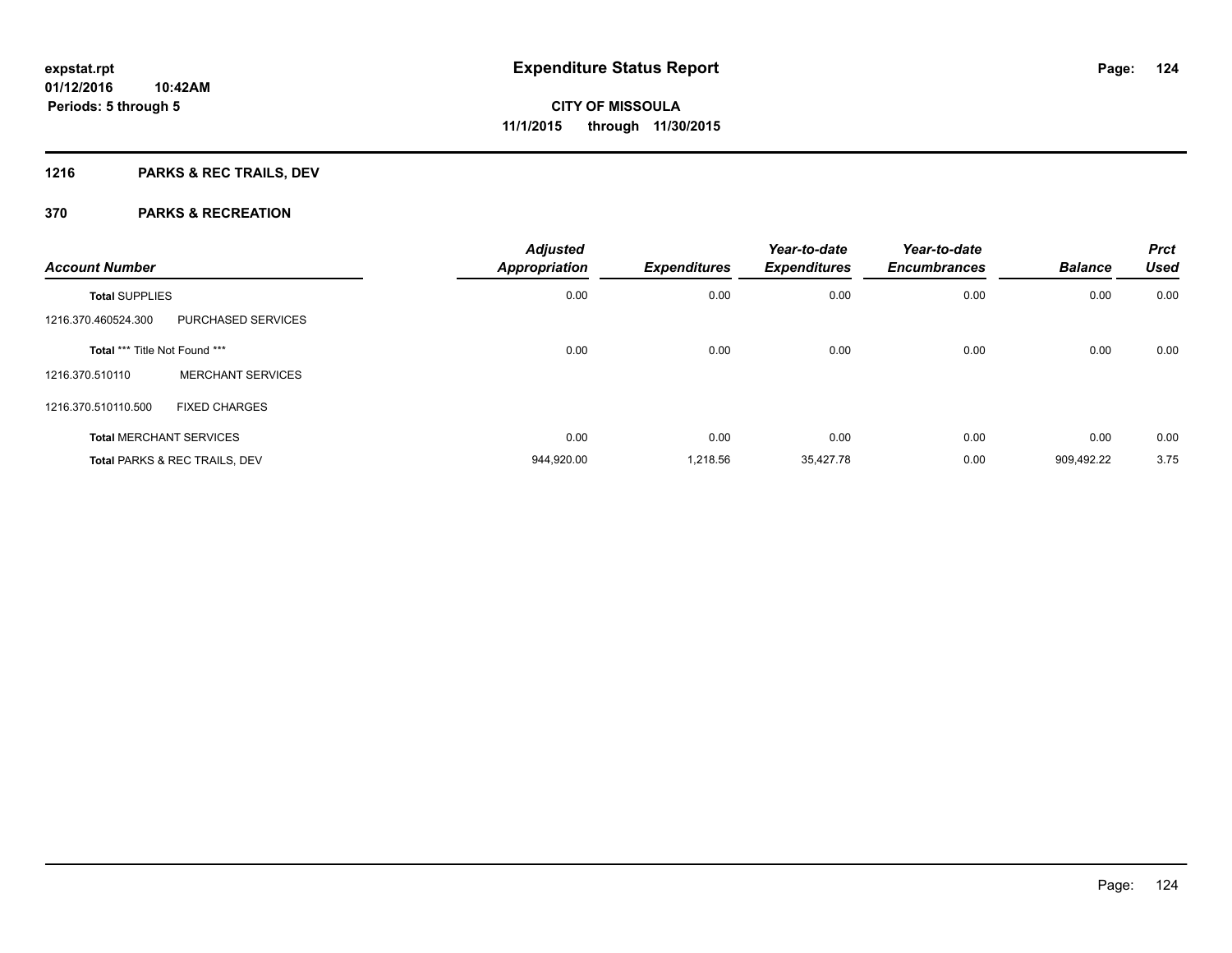#### **1217 PARKS CITY LIFE GYM LEASE**

|                                                         | <b>Adjusted</b>      |                     | Year-to-date        | Year-to-date        |                | <b>Prct</b> |
|---------------------------------------------------------|----------------------|---------------------|---------------------|---------------------|----------------|-------------|
| <b>Account Number</b>                                   | <b>Appropriation</b> | <b>Expenditures</b> | <b>Expenditures</b> | <b>Encumbrances</b> | <b>Balance</b> | <b>Used</b> |
| CITY LIFE GYM LEASE<br>1217.370.460440                  |                      |                     |                     |                     |                |             |
| PERSONAL SERVICES<br>1217.370.460440.100                |                      |                     |                     |                     |                |             |
| 1217.370.460440.110.000 SALARIES AND WAGES              | 12,000.00            | 0.00                | 0.00                | 0.00                | 12,000.00      | 0.00        |
| <b>Total PERSONAL SERVICES</b>                          | 12,000.00            | 0.00                | 0.00                | 0.00                | 12,000.00      | 0.00        |
| 1217.370.460440.200<br><b>SUPPLIES</b>                  |                      |                     |                     |                     |                |             |
| 1217.370.460440.220.000 OPERATING SUPPLIES              | 2.500.00             | 49.98               | 49.98               | 0.00                | 2,450.02       | 2.00        |
| 1217.370.460440.220.147 OPERATING SUPPLIES              | 0.00                 | 0.00                | 25.16               | 0.00                | $-25.16$       | 0.00        |
| 1217.370.460440.230.000 REPAIR/MAINTENANCE              | 2,500.00             | 0.00                | 1,936.00            | 0.00                | 564.00         | 77.44       |
| <b>Total SUPPLIES</b>                                   | 5,000.00             | 49.98               | 2,011.14            | 0.00                | 2,988.86       | 40.22       |
| 1217.370.460440.300<br>PURCHASED SERVICES               |                      |                     |                     |                     |                |             |
| 1217.370.460440.320.000 PRINTING & DUPLICATING          | 1,000.00             | 0.00                | 0.00                | 0.00                | 1,000.00       | 0.00        |
| 1217.370.460440.330.000 PUBLICITY, SUBSCRIPTIONS & DUES | 1,000.00             | 0.00                | 0.00                | 0.00                | 1,000.00       | 0.00        |
| <b>Total PURCHASED SERVICES</b>                         | 2,000.00             | 0.00                | 0.00                | 0.00                | 2,000.00       | 0.00        |
| 1217.370.460440.500<br><b>FIXED CHARGES</b>             |                      |                     |                     |                     |                |             |
| 1217.370.460440.500.000 LEASE/FIXED CHARGES             | 24,000.00            | 2,000.00            | 10,000.00           | 0.00                | 14,000.00      | 41.67       |
| <b>Total FIXED CHARGES</b>                              | 24,000.00            | 2,000.00            | 10,000.00           | 0.00                | 14,000.00      | 41.67       |
| Total CITY LIFE GYM LEASE                               | 43,000.00            | 2,049.98            | 12,011.14           | 0.00                | 30.988.86      | 27.93       |
| <b>RECREATION ADULTS</b><br>1217.370.460471             |                      |                     |                     |                     |                |             |
| 1217.370.460471.200<br><b>SUPPLIES</b>                  |                      |                     |                     |                     |                |             |
| <b>Total RECREATION ADULTS</b>                          | 0.00                 | 0.00                | 0.00                | 0.00                | 0.00           | 0.00        |
| <b>MERCHANT SERVICES</b><br>1217.370.510110             |                      |                     |                     |                     |                |             |
| <b>FIXED CHARGES</b><br>1217.370.510110.500             |                      |                     |                     |                     |                |             |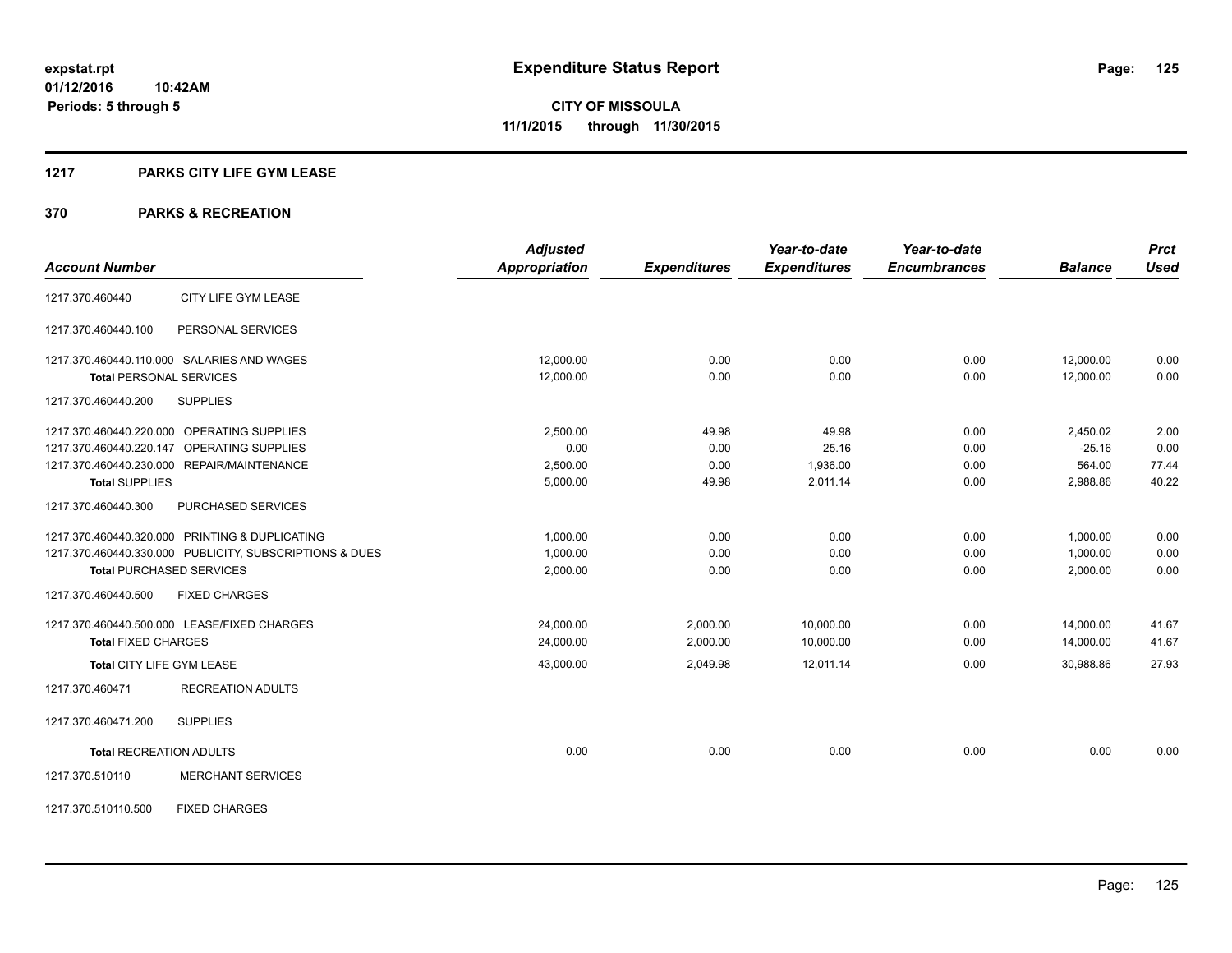#### **1217 PARKS CITY LIFE GYM LEASE**

| <b>Account Number</b>                  | <b>Adjusted</b><br><b>Appropriation</b> | <b>Expenditures</b> | Year-to-date<br><i><b>Expenditures</b></i> | Year-to-date<br><b>Encumbrances</b> | Balance   | Prct<br>Used |
|----------------------------------------|-----------------------------------------|---------------------|--------------------------------------------|-------------------------------------|-----------|--------------|
| <b>Total MERCHANT SERVICES</b>         | 0.00                                    | 0.00                | 0.00                                       | 0.00                                | 0.00      | 0.00         |
| <b>Total PARKS CITY LIFE GYM LEASE</b> | 43,000.00                               | 2,049.98            | 12,011.14                                  | 0.00                                | 30,988.86 | 27.93        |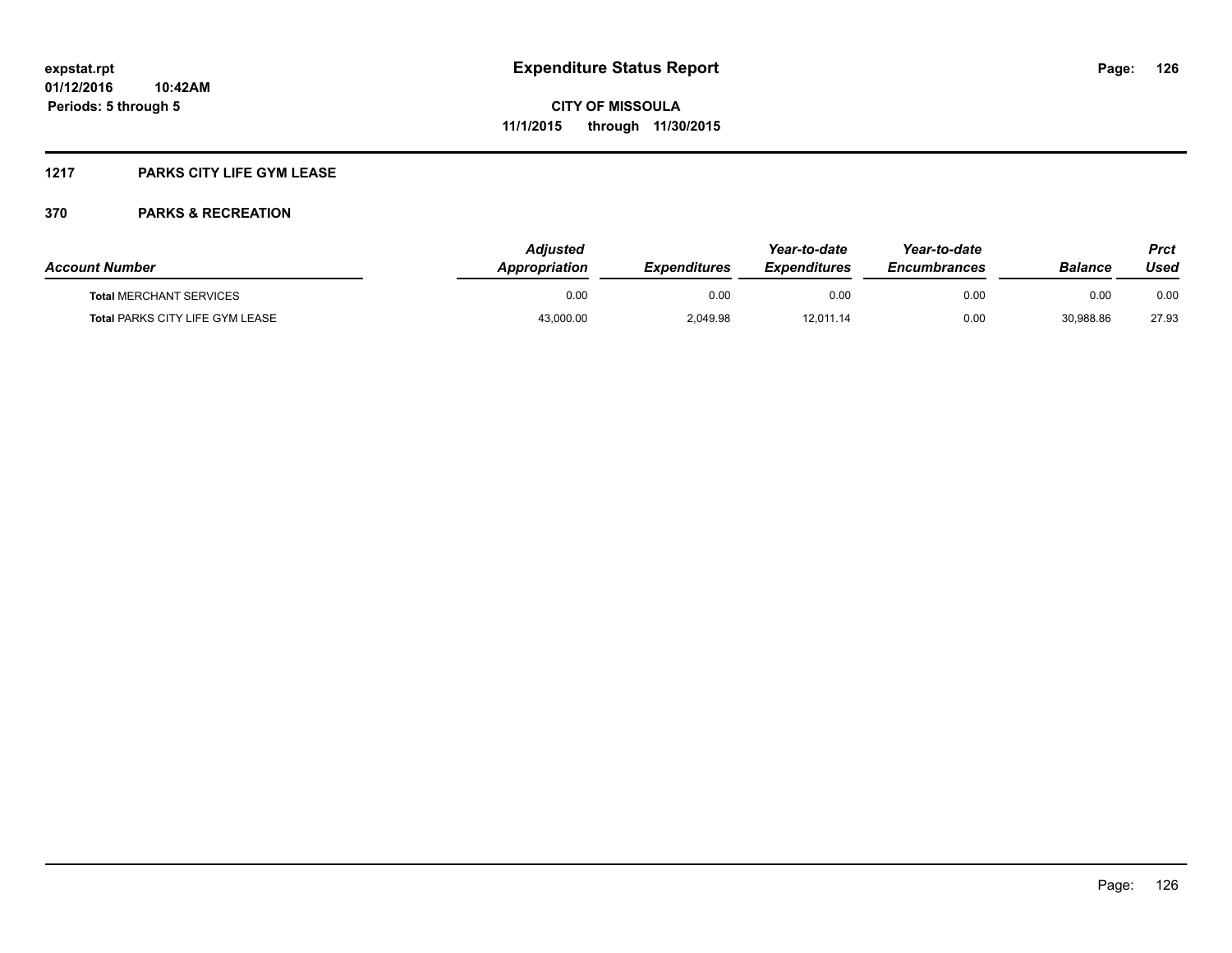#### **1218 ALL ABILITIES PLAYGROUND**

|                                      |                                               | <b>Adjusted</b> |                     | Year-to-date        | Year-to-date        |                | <b>Prct</b> |
|--------------------------------------|-----------------------------------------------|-----------------|---------------------|---------------------|---------------------|----------------|-------------|
| <b>Account Number</b>                |                                               | Appropriation   | <b>Expenditures</b> | <b>Expenditures</b> | <b>Encumbrances</b> | <b>Balance</b> | <b>Used</b> |
| 1218.370.460444                      | PLAYGROUNDS                                   |                 |                     |                     |                     |                |             |
| 1218.370.460444.300                  | PURCHASED SERVICES                            |                 |                     |                     |                     |                |             |
|                                      | 1218.370.460444.350.000 PROFESSIONAL SERVICES | 50,000.00       | 0.00                | 438.10              | 0.00                | 49,561.90      | 0.88        |
|                                      | <b>Total PURCHASED SERVICES</b>               | 50,000.00       | 0.00                | 438.10              | 0.00                | 49,561.90      | 0.88        |
| 1218.370.460444.900                  | <b>CAPITAL OUTLAY</b>                         |                 |                     |                     |                     |                |             |
| 1218.370.460444.930.000 IMPROVEMENTS |                                               | 478,000.00      | 0.00                | 0.00                | 0.00                | 478,000.00     | 0.00        |
| <b>Total CAPITAL OUTLAY</b>          |                                               | 478,000.00      | 0.00                | 0.00                | 0.00                | 478,000.00     | 0.00        |
| <b>Total PLAYGROUNDS</b>             |                                               | 528,000.00      | 0.00                | 438.10              | 0.00                | 527,561.90     | 0.08        |
| 1218.370.510110                      | <b>MERCHANT SERVICES</b>                      |                 |                     |                     |                     |                |             |
| 1218.370.510110.500                  | <b>FIXED CHARGES</b>                          |                 |                     |                     |                     |                |             |
|                                      | <b>Total MERCHANT SERVICES</b>                | 0.00            | 0.00                | 0.00                | 0.00                | 0.00           | 0.00        |
|                                      | Total ALL ABILITIES PLAYGROUND                | 528,000.00      | 0.00                | 438.10              | 0.00                | 527,561.90     | 0.08        |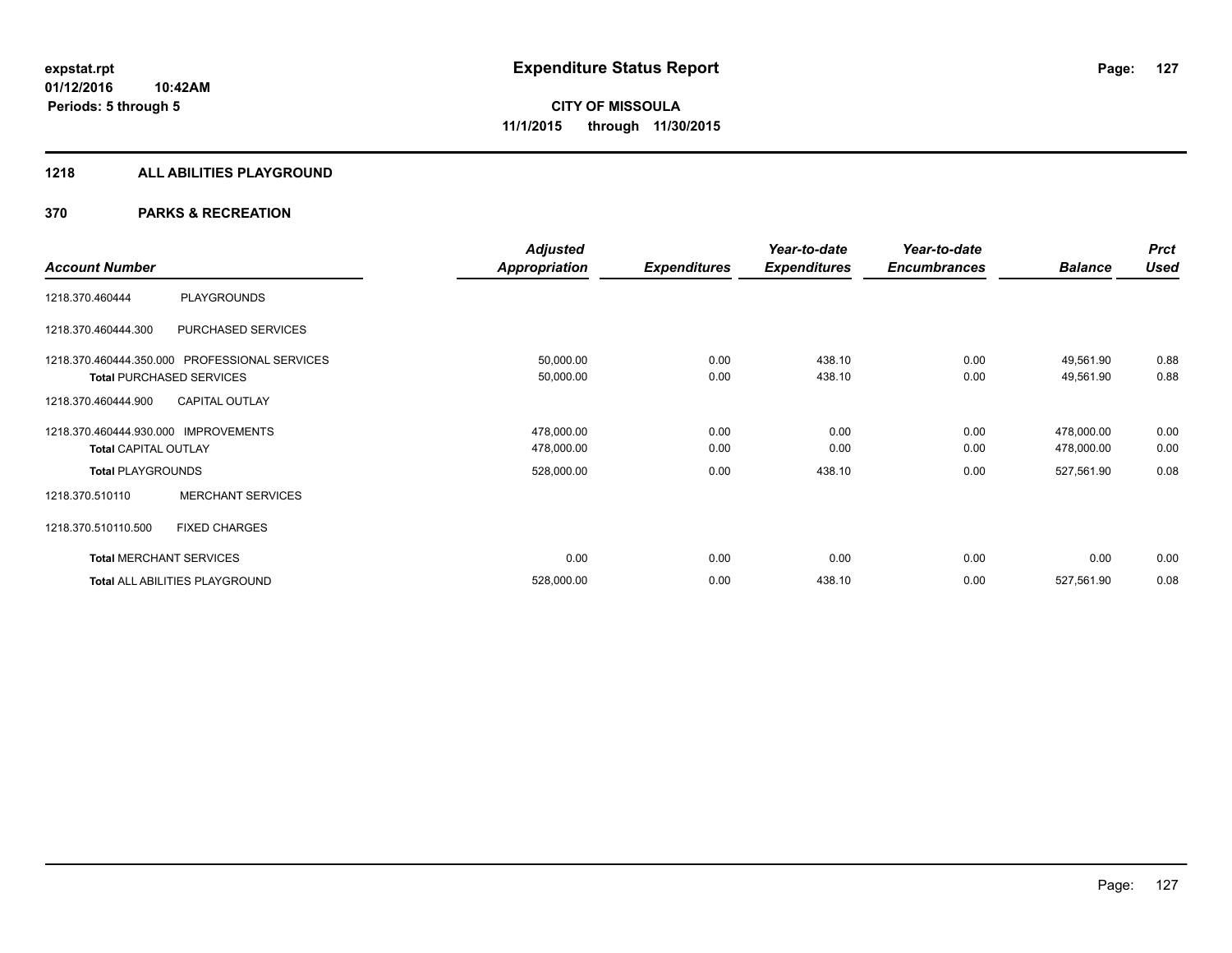#### **1219 FY14 PARK & TRAIL BOND**

|                                |                                               | <b>Adjusted</b>      |                     | Year-to-date        | Year-to-date        |                | <b>Prct</b> |
|--------------------------------|-----------------------------------------------|----------------------|---------------------|---------------------|---------------------|----------------|-------------|
| <b>Account Number</b>          |                                               | <b>Appropriation</b> | <b>Expenditures</b> | <b>Expenditures</b> | <b>Encumbrances</b> | <b>Balance</b> | <b>Used</b> |
| 1219.370.460401                | FORT MSLA REGIONAL PARK                       |                      |                     |                     |                     |                |             |
| 1219.370.460401.200            | <b>SUPPLIES</b>                               |                      |                     |                     |                     |                |             |
| <b>Total SUPPLIES</b>          |                                               | 0.00                 | 0.00                | 0.00                | 0.00                | 0.00           | 0.00        |
| 1219.370.460401.300            | PURCHASED SERVICES                            |                      |                     |                     |                     |                |             |
|                                | <b>Total PURCHASED SERVICES</b>               | 0.00                 | 0.00                | 0.00                | 0.00                | 0.00           | 0.00        |
| 1219.370.460401.900            | <b>CAPITAL OUTLAY</b>                         |                      |                     |                     |                     |                |             |
|                                | Total FORT MSLA REGIONAL PARK                 | 0.00                 | 0.00                | 0.00                | 0.00                | 0.00           | 0.00        |
| 1219.370.460444                | <b>PLAYGROUNDS</b>                            |                      |                     |                     |                     |                |             |
| 1219.370.460444.300            | PURCHASED SERVICES                            |                      |                     |                     |                     |                |             |
|                                | 1219.370.460444.350.000 PROFESSIONAL SERVICES | 0.00                 | 0.00                | 4,458.76            | 0.00                | $-4,458.76$    | 0.00        |
|                                | <b>Total PURCHASED SERVICES</b>               | 0.00                 | 0.00                | 4,458.76            | 0.00                | $-4,458.76$    | 0.00        |
| 1219.370.460444.900            | <b>CAPITAL OUTLAY</b>                         |                      |                     |                     |                     |                |             |
|                                | 1219.370.460444.940.000 MACHINERY & EQUIPMENT | 0.00                 | 0.00                | 30.676.10           | 0.00                | $-30.676.10$   | 0.00        |
| <b>Total CAPITAL OUTLAY</b>    |                                               | 0.00                 | 0.00                | 30,676.10           | 0.00                | $-30,676.10$   | 0.00        |
| <b>Total PLAYGROUNDS</b>       |                                               | 0.00                 | 0.00                | 35,134.86           | 0.00                | $-35,134.86$   | 0.00        |
| 1219.370.510110                | <b>MERCHANT SERVICES</b>                      |                      |                     |                     |                     |                |             |
| 1219.370.510110.500            | <b>FIXED CHARGES</b>                          |                      |                     |                     |                     |                |             |
| <b>Total MERCHANT SERVICES</b> |                                               | 0.00                 | 0.00                | 0.00                | 0.00                | 0.00           | 0.00        |
|                                | <b>Total FY14 PARK &amp; TRAIL BOND</b>       | 0.00                 | 0.00                | 35,134.86           | 0.00                | $-35,134.86$   | 0.00        |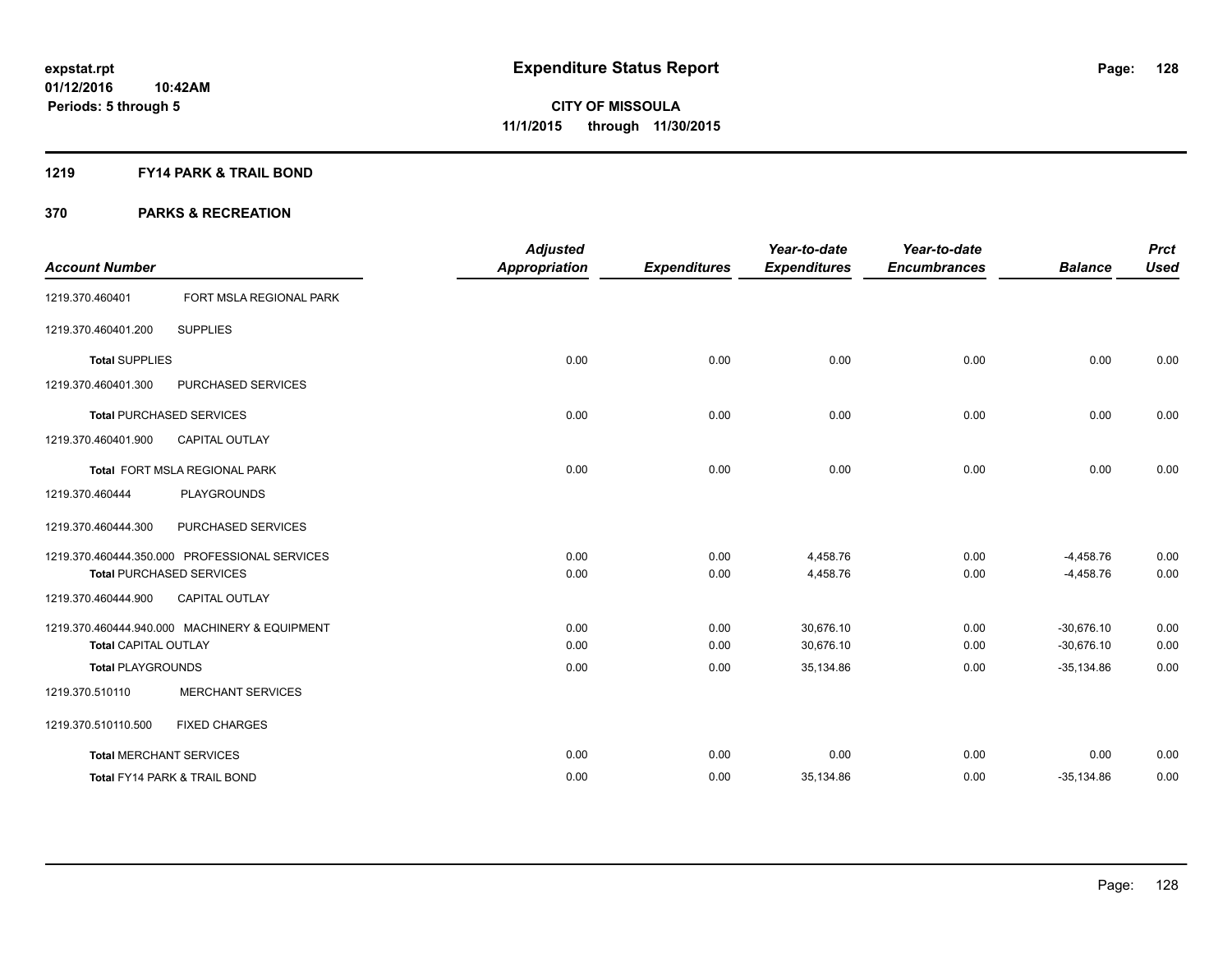**01/12/2016 10:42AM Periods: 5 through 5**

**CITY OF MISSOULA 11/1/2015 through 11/30/2015**

#### **1241 CREMAIN WALL & CEMETERY DONATIONS FUND**

**340 CEMETERY**

| <b>Account Number</b>                                           |                                              | <b>Adjusted</b><br><b>Appropriation</b> | <b>Expenditures</b> | Year-to-date<br><b>Expenditures</b> | Year-to-date<br><b>Encumbrances</b> | <b>Balance</b>       | <b>Prct</b><br><b>Used</b> |
|-----------------------------------------------------------------|----------------------------------------------|-----------------------------------------|---------------------|-------------------------------------|-------------------------------------|----------------------|----------------------------|
| 1241.340.430920                                                 | <b>FACILITIES</b>                            |                                         |                     |                                     |                                     |                      |                            |
| 1241.340.430920.900                                             | <b>CAPITAL OUTLAY</b>                        |                                         |                     |                                     |                                     |                      |                            |
| 1241.340.430920.930.000 IMPROVEMENTS<br><b>Total FACILITIES</b> |                                              | 2,500.00<br>2,500.00                    | 0.00<br>0.00        | 0.00<br>0.00                        | 0.00<br>0.00                        | 2,500.00<br>2,500.00 | 0.00<br>0.00               |
| 1241.340.430921                                                 | <b>CEMETERY MEMORIAL</b>                     |                                         |                     |                                     |                                     |                      |                            |
| 1241.340.430921.900                                             | <b>CAPITAL OUTLAY</b>                        |                                         |                     |                                     |                                     |                      |                            |
| <b>Total CEMETERY MEMORIAL</b>                                  |                                              | 0.00                                    | 0.00                | 0.00                                | 0.00                                | 0.00                 | 0.00                       |
| 1241.340.430930                                                 | <b>GROUNDS MAINTENANCE</b>                   |                                         |                     |                                     |                                     |                      |                            |
| 1241.340.430930.900                                             | CAPITAL OUTLAY                               |                                         |                     |                                     |                                     |                      |                            |
| 1241.340.430930.930.000 IMPROVEMENTS                            |                                              | 0.00                                    | 200.00              | 673.00                              | 0.00                                | $-673.00$            | 0.00                       |
|                                                                 | <b>Total GROUNDS MAINTENANCE</b>             | 0.00                                    | 200.00              | 673.00                              | 0.00                                | $-673.00$            | 0.00                       |
| 1241.340.510110                                                 | <b>MERCHANT SERVICES</b>                     |                                         |                     |                                     |                                     |                      |                            |
| 1241.340.510110.500                                             | <b>FIXED CHARGES</b>                         |                                         |                     |                                     |                                     |                      |                            |
| <b>Total MERCHANT SERVICES</b>                                  |                                              | 0.00                                    | 0.00                | 0.00                                | 0.00                                | 0.00                 | 0.00                       |
|                                                                 | Total CREMAIN WALL & CEMETERY DONATIONS FUND | 2,500.00                                | 200.00              | 673.00                              | 0.00                                | 1,827.00             | 26.92                      |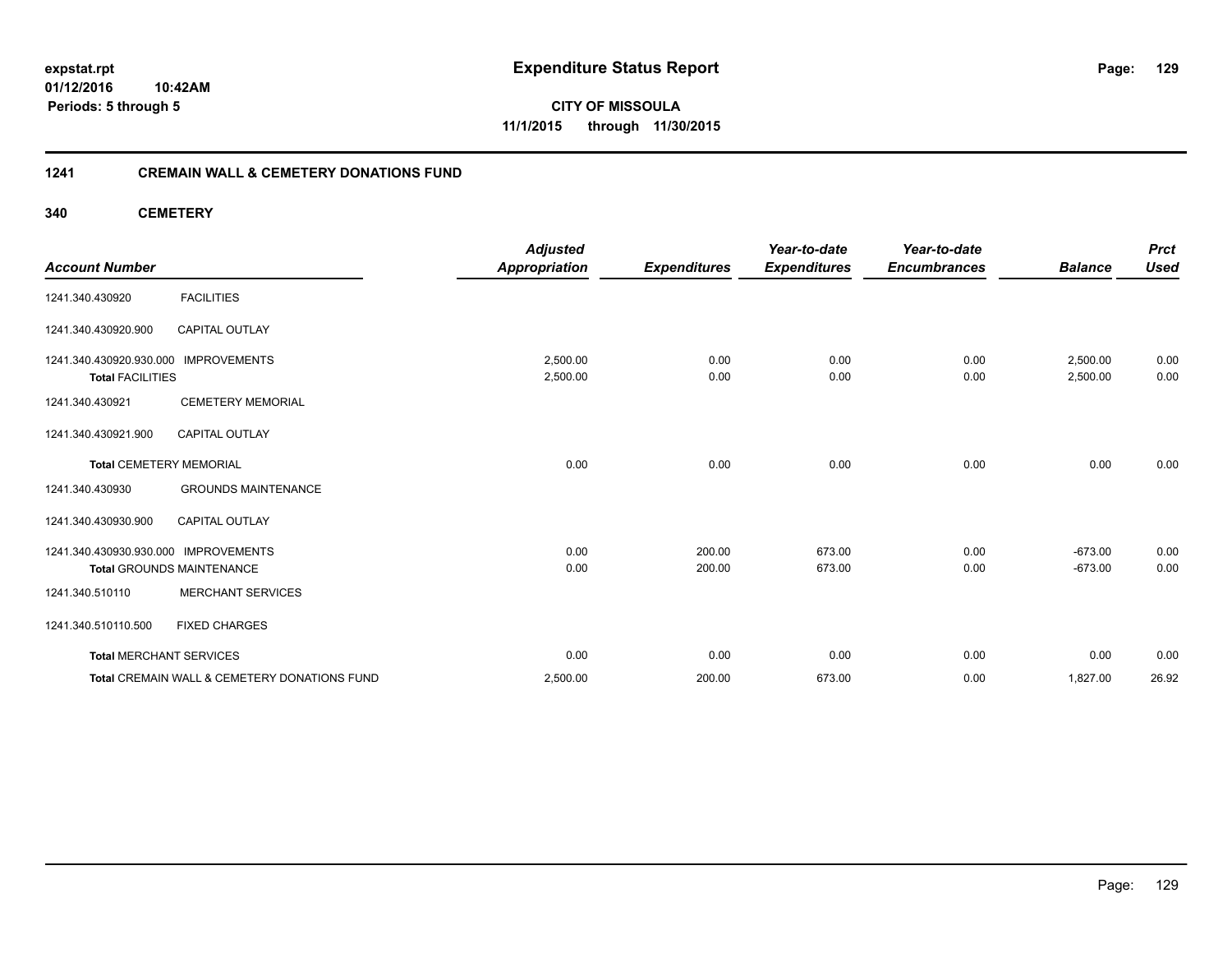#### **1242 CEMETERY CARE FUND**

#### **340 CEMETERY**

|                                      |                                               | <b>Adjusted</b>      |                     | Year-to-date        | Year-to-date        |                | <b>Prct</b> |
|--------------------------------------|-----------------------------------------------|----------------------|---------------------|---------------------|---------------------|----------------|-------------|
| <b>Account Number</b>                |                                               | <b>Appropriation</b> | <b>Expenditures</b> | <b>Expenditures</b> | <b>Encumbrances</b> | <b>Balance</b> | <b>Used</b> |
| 1242.340.430920                      | <b>FACILITIES</b>                             |                      |                     |                     |                     |                |             |
| 1242.340.430920.800                  | OTHER OBJECTS                                 |                      |                     |                     |                     |                |             |
| 1242.340.430920.820.000              | TRANSFERS TO OTHER FUNDS                      | 9,545.00             | 0.00                | 0.00                | 0.00                | 9,545.00       | 0.00        |
| 1242.340.430920.845.000 CONTINGENCY  |                                               | 10,000.00            | 0.00                | 0.00                | 0.00                | 10,000.00      | 0.00        |
| <b>Total OTHER OBJECTS</b>           |                                               | 19,545.00            | 0.00                | 0.00                | 0.00                | 19,545.00      | 0.00        |
| 1242.340.430920.900                  | <b>CAPITAL OUTLAY</b>                         |                      |                     |                     |                     |                |             |
|                                      | 1242.340.430920.940.000 MACHINERY & EQUIPMENT | 153,500.00           | 0.00                | 0.00                | 0.00                | 153,500.00     | 0.00        |
| <b>Total CAPITAL OUTLAY</b>          |                                               | 153,500.00           | 0.00                | 0.00                | 0.00                | 153,500.00     | 0.00        |
| <b>Total FACILITIES</b>              |                                               | 173,045.00           | 0.00                | 0.00                | 0.00                | 173,045.00     | 0.00        |
| 1242.340.430930                      | <b>GROUNDS MAINTENANCE</b>                    |                      |                     |                     |                     |                |             |
| 1242.340.430930.900                  | <b>CAPITAL OUTLAY</b>                         |                      |                     |                     |                     |                |             |
| 1242.340.430930.930.000 IMPROVEMENTS |                                               | 0.00                 | 0.00                | 5,895.00            | 0.00                | $-5.895.00$    | 0.00        |
|                                      | <b>Total GROUNDS MAINTENANCE</b>              | 0.00                 | 0.00                | 5,895.00            | 0.00                | $-5,895.00$    | 0.00        |
| 1242.340.510110                      | <b>MERCHANT SERVICES</b>                      |                      |                     |                     |                     |                |             |
| 1242.340.510110.500                  | <b>FIXED CHARGES</b>                          |                      |                     |                     |                     |                |             |
| <b>Total MERCHANT SERVICES</b>       |                                               | 0.00                 | 0.00                | 0.00                | 0.00                | 0.00           | 0.00        |
| <b>Total CEMETERY CARE FUND</b>      |                                               | 173,045.00           | 0.00                | 5,895.00            | 0.00                | 167,150.00     | 3.41        |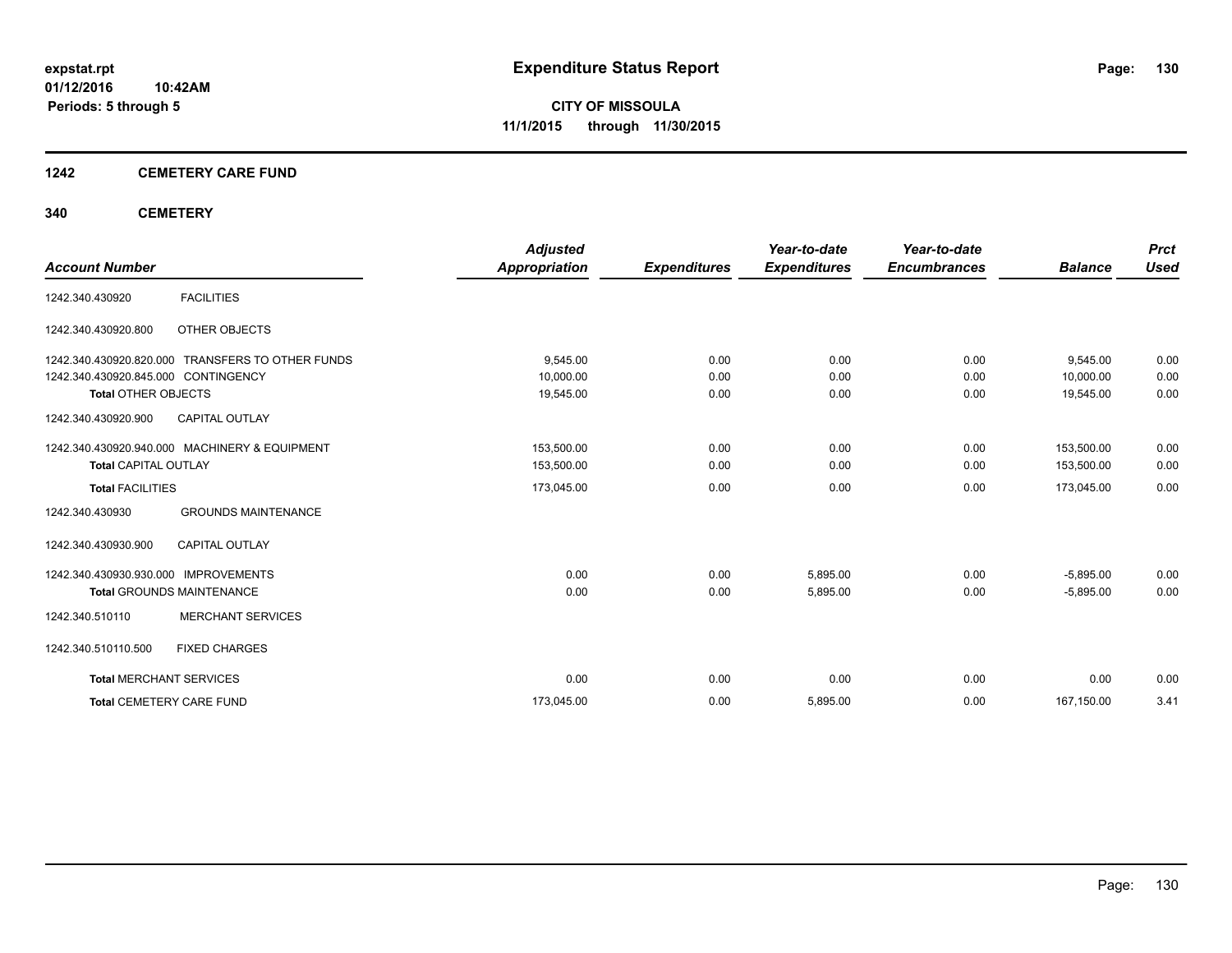#### **1243 CEMETERY MEMORIAL FUND**

#### **340 CEMETERY**

|                                      |                                  | <b>Adjusted</b>      |                     | Year-to-date        | Year-to-date        |                | <b>Prct</b> |
|--------------------------------------|----------------------------------|----------------------|---------------------|---------------------|---------------------|----------------|-------------|
| <b>Account Number</b>                |                                  | <b>Appropriation</b> | <b>Expenditures</b> | <b>Expenditures</b> | <b>Encumbrances</b> | <b>Balance</b> | <b>Used</b> |
| 1243.340.430921                      | <b>CEMETERY MEMORIAL</b>         |                      |                     |                     |                     |                |             |
| 1243.340.430921.900                  | <b>CAPITAL OUTLAY</b>            |                      |                     |                     |                     |                |             |
| <b>Total CEMETERY MEMORIAL</b>       |                                  | 0.00                 | 0.00                | 0.00                | 0.00                | 0.00           | 0.00        |
| 1243.340.430930                      | <b>GROUNDS MAINTENANCE</b>       |                      |                     |                     |                     |                |             |
| 1243.340.430930.900                  | <b>CAPITAL OUTLAY</b>            |                      |                     |                     |                     |                |             |
| 1243.340.430930.930.000 IMPROVEMENTS |                                  | 500.00               | 0.00                | 2,998.11            | 0.00                | $-2,498.11$    | 599.62      |
|                                      | <b>Total GROUNDS MAINTENANCE</b> | 500.00               | 0.00                | 2,998.11            | 0.00                | $-2,498.11$    | 599.62      |
| 1243.340.510110                      | <b>MERCHANT SERVICES</b>         |                      |                     |                     |                     |                |             |
| 1243.340.510110.500                  | <b>FIXED CHARGES</b>             |                      |                     |                     |                     |                |             |
| <b>Total MERCHANT SERVICES</b>       |                                  | 0.00                 | 0.00                | 0.00                | 0.00                | 0.00           | 0.00        |
|                                      | Total CEMETERY MEMORIAL FUND     | 500.00               | 0.00                | 2,998.11            | 0.00                | $-2,498.11$    | 599.62      |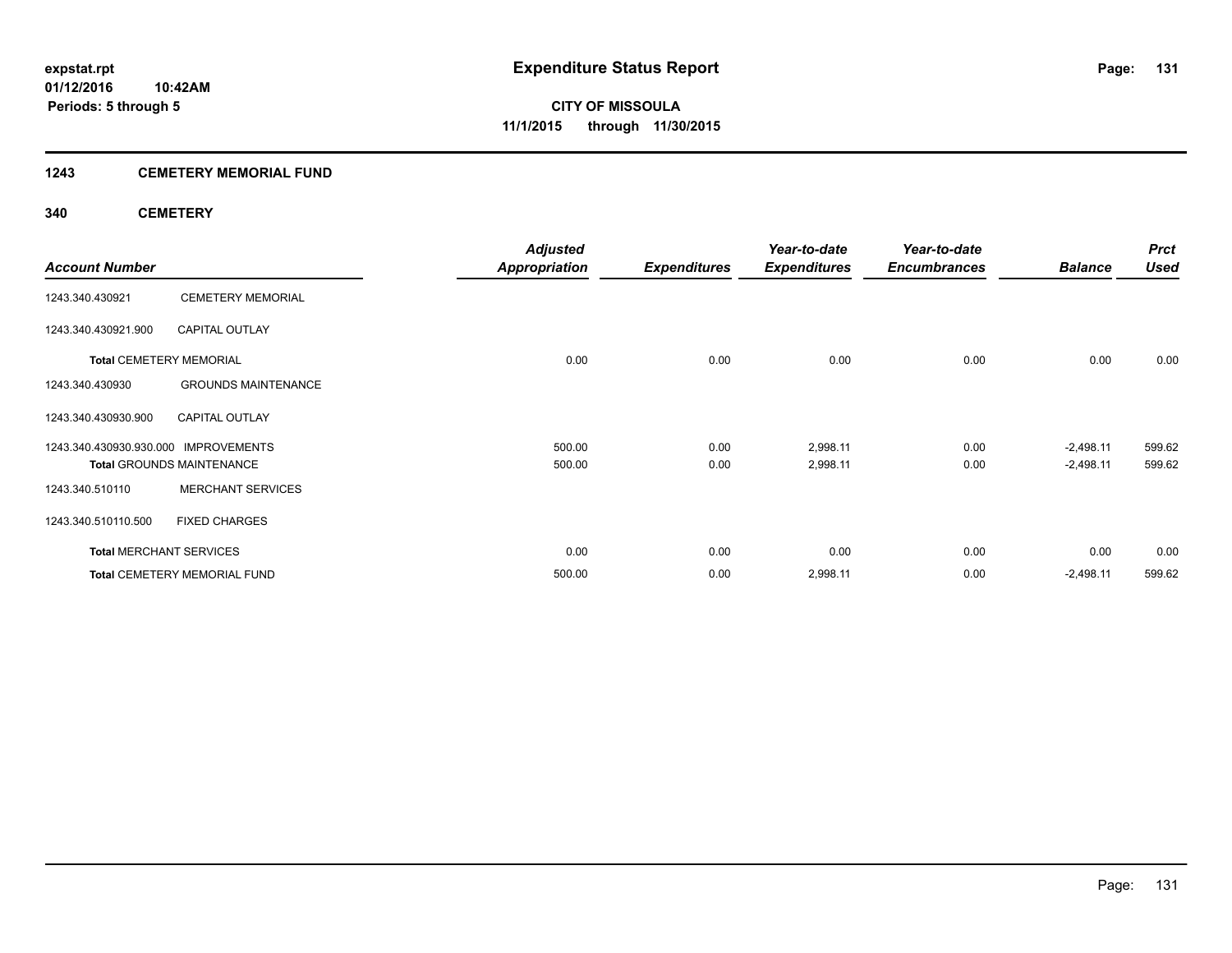#### **1265 TITLE 1 PROJECTS FUND**

# **240 FINANCE**

| <b>Account Number</b>                                               |                                                                                           | <b>Adjusted</b><br><b>Appropriation</b> | <b>Expenditures</b>  | Year-to-date<br><b>Expenditures</b> | Year-to-date<br><b>Encumbrances</b> | <b>Balance</b>             | <b>Prct</b><br><b>Used</b> |
|---------------------------------------------------------------------|-------------------------------------------------------------------------------------------|-----------------------------------------|----------------------|-------------------------------------|-------------------------------------|----------------------------|----------------------------|
| 1265.240.411850                                                     | ECONOMIC DEVELOPMENT                                                                      |                                         |                      |                                     |                                     |                            |                            |
| 1265.240.411850.500                                                 | <b>FIXED CHARGES</b>                                                                      |                                         |                      |                                     |                                     |                            |                            |
| 1265.240.411850.500.000 FIXED CHARGES<br><b>Total FIXED CHARGES</b> |                                                                                           | 0.00<br>0.00                            | 3,706.00<br>3,706.00 | 3,706.00<br>3,706.00                | 0.00<br>0.00                        | $-3,706.00$<br>$-3,706.00$ | 0.00<br>0.00               |
| 1265.240.411850.700                                                 | <b>GRANTS &amp; CONTRIBUTIONS</b>                                                         |                                         |                      |                                     |                                     |                            |                            |
|                                                                     | 1265.240.411850.700.000 GRANTS & CONTRIBUTIONS<br><b>Total GRANTS &amp; CONTRIBUTIONS</b> | 136,000.00<br>136,000.00                | 0.00<br>0.00         | 0.00<br>0.00                        | 0.00<br>0.00                        | 136,000.00<br>136,000.00   | 0.00<br>0.00               |
| 1265.240.411850.800                                                 | OTHER OBJECTS                                                                             |                                         |                      |                                     |                                     |                            |                            |
| <b>Total OTHER OBJECTS</b>                                          |                                                                                           | 0.00                                    | 0.00                 | 0.00                                | 0.00                                | 0.00                       | 0.00                       |
|                                                                     | Total ECONOMIC DEVELOPMENT                                                                | 136,000.00                              | 3,706.00             | 3,706.00                            | 0.00                                | 132,294.00                 | 2.73                       |
| 1265.240.440150                                                     | *** Title Not Found ***                                                                   |                                         |                      |                                     |                                     |                            |                            |
| 1265.240.440150.800                                                 | OTHER OBJECTS                                                                             |                                         |                      |                                     |                                     |                            |                            |
| Total *** Title Not Found ***                                       |                                                                                           | 0.00                                    | 0.00                 | 0.00                                | 0.00                                | 0.00                       | 0.00                       |
| 1265.240.470343                                                     | MISSOULA HOUSING CORPORATION                                                              |                                         |                      |                                     |                                     |                            |                            |
| 1265.240.470343.700                                                 | <b>GRANTS &amp; CONTRIBUTIONS</b>                                                         |                                         |                      |                                     |                                     |                            |                            |
|                                                                     | Total MISSOULA HOUSING CORPORATION                                                        | 0.00                                    | 0.00                 | 0.00                                | 0.00                                | 0.00                       | 0.00                       |
| 1265.240.510110                                                     | <b>MERCHANT SERVICES</b>                                                                  |                                         |                      |                                     |                                     |                            |                            |
| 1265.240.510110.500                                                 | <b>FIXED CHARGES</b>                                                                      |                                         |                      |                                     |                                     |                            |                            |
| <b>Total MERCHANT SERVICES</b>                                      |                                                                                           | 0.00                                    | 0.00                 | 0.00                                | 0.00                                | 0.00                       | 0.00                       |
|                                                                     | Total TITLE 1 PROJECTS FUND                                                               | 136,000.00                              | 3,706.00             | 3,706.00                            | 0.00                                | 132,294.00                 | 2.73                       |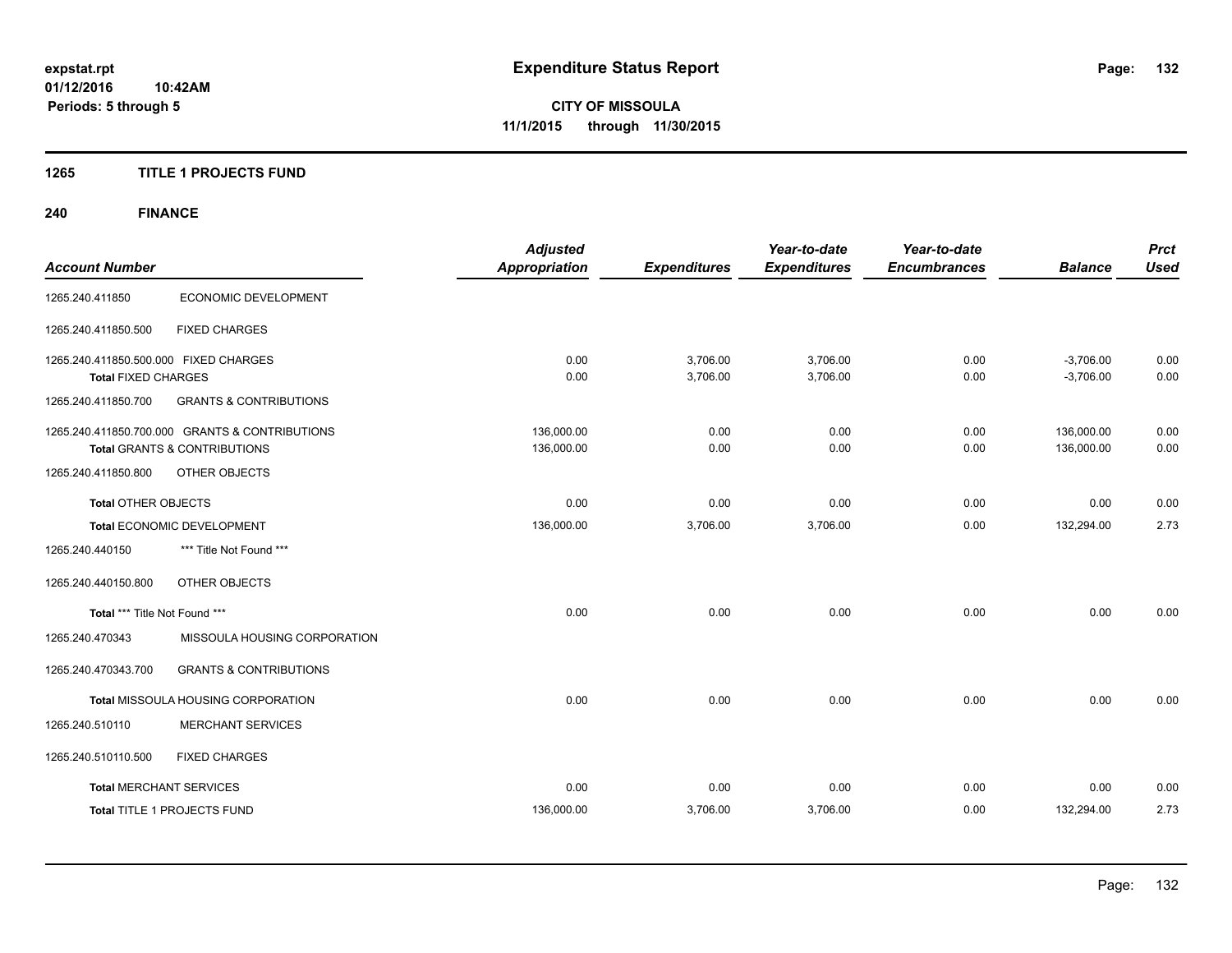# **01/12/2016**

**133**

**10:42AM Periods: 5 through 5**

**CITY OF MISSOULA 11/1/2015 through 11/30/2015**

#### **1396 PROGRAM INCOME REVOLVING LOAN PROGRAM**

|                                |                                             | <b>Adjusted</b>      |                     | Year-to-date        | Year-to-date        |                | <b>Prct</b> |
|--------------------------------|---------------------------------------------|----------------------|---------------------|---------------------|---------------------|----------------|-------------|
| <b>Account Number</b>          |                                             | <b>Appropriation</b> | <b>Expenditures</b> | <b>Expenditures</b> | <b>Encumbrances</b> | <b>Balance</b> | <b>Used</b> |
| 1396.390.470200                | <b>HOUSING REHAB</b>                        |                      |                     |                     |                     |                |             |
| 1396.390.470200.700            | <b>GRANTS &amp; CONTRIBUTIONS</b>           |                      |                     |                     |                     |                |             |
|                                | 1396.390.470200.700.000 RENTAL REHAB GRANTS | 38,472.00            | 0.00                | 0.00                | 0.00                | 38,472.00      | 0.00        |
| <b>Total HOUSING REHAB</b>     |                                             | 38,472.00            | 0.00                | 0.00                | 0.00                | 38,472.00      | 0.00        |
| 1396.390.470401                | <b>WORD GRANT</b>                           |                      |                     |                     |                     |                |             |
| 1396.390.470401.300            | PURCHASED SERVICES                          |                      |                     |                     |                     |                |             |
| <b>Total WORD GRANT</b>        |                                             | 0.00                 | 0.00                | 0.00                | 0.00                | 0.00           | 0.00        |
| 1396.390.510110                | <b>MERCHANT SERVICES</b>                    |                      |                     |                     |                     |                |             |
| 1396.390.510110.500            | <b>FIXED CHARGES</b>                        |                      |                     |                     |                     |                |             |
| <b>Total MERCHANT SERVICES</b> |                                             | 0.00                 | 0.00                | 0.00                | 0.00                | 0.00           | 0.00        |
|                                | Total PROGRAM INCOME REVOLVING LOAN PROGRAM | 38,472.00            | 0.00                | 0.00                | 0.00                | 38,472.00      | 0.00        |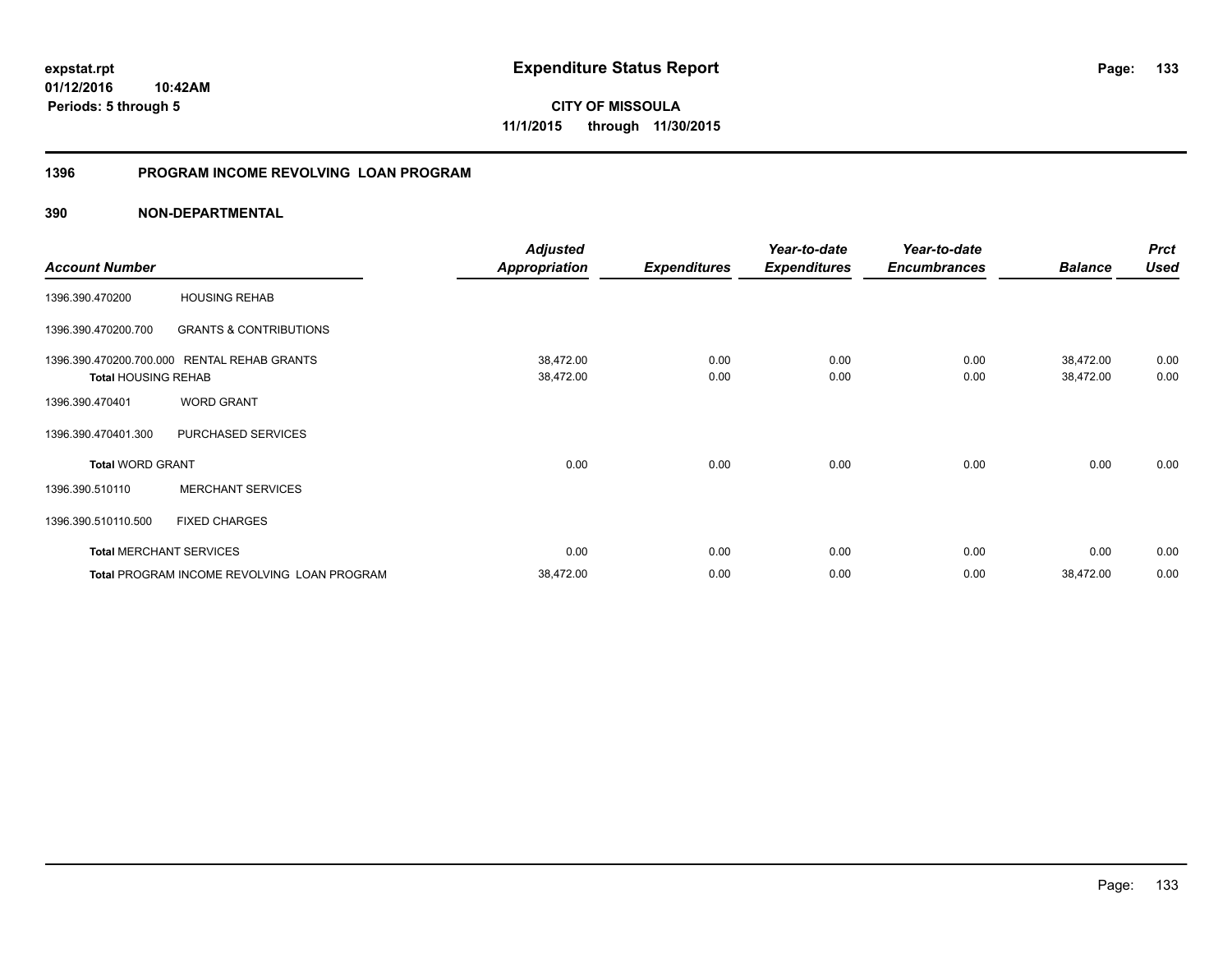#### **1397 STATE HOME PROGRAM INCOME**

| <b>Account Number</b>          |                                                                | <b>Adjusted</b><br><b>Appropriation</b> | <b>Expenditures</b> | Year-to-date<br><b>Expenditures</b> | Year-to-date<br><b>Encumbrances</b> | <b>Balance</b>           | <b>Prct</b><br><b>Used</b> |
|--------------------------------|----------------------------------------------------------------|-----------------------------------------|---------------------|-------------------------------------|-------------------------------------|--------------------------|----------------------------|
| 1397.390.470200                | <b>HOUSING REHAB</b>                                           |                                         |                     |                                     |                                     |                          |                            |
| 1397.390.470200.300            | <b>PURCHASED SERVICES</b>                                      |                                         |                     |                                     |                                     |                          |                            |
| <b>Total HOUSING REHAB</b>     | 1397.390.470200.350.000 STATE HOME PROGRAM INCOME/CONTRACT SVS | 600,000.00<br>600,000.00                | 0.00<br>0.00        | 0.00<br>0.00                        | 0.00<br>0.00                        | 600,000.00<br>600,000.00 | 0.00<br>0.00               |
| 1397.390.510110                | <b>MERCHANT SERVICES</b>                                       |                                         |                     |                                     |                                     |                          |                            |
| 1397.390.510110.500            | <b>FIXED CHARGES</b>                                           |                                         |                     |                                     |                                     |                          |                            |
| <b>Total MERCHANT SERVICES</b> |                                                                | 0.00                                    | 0.00                | 0.00                                | 0.00                                | 0.00                     | 0.00                       |
|                                | <b>Total STATE HOME PROGRAM INCOME</b>                         | 600,000.00                              | 0.00                | 0.00                                | 0.00                                | 600.000.00               | 0.00                       |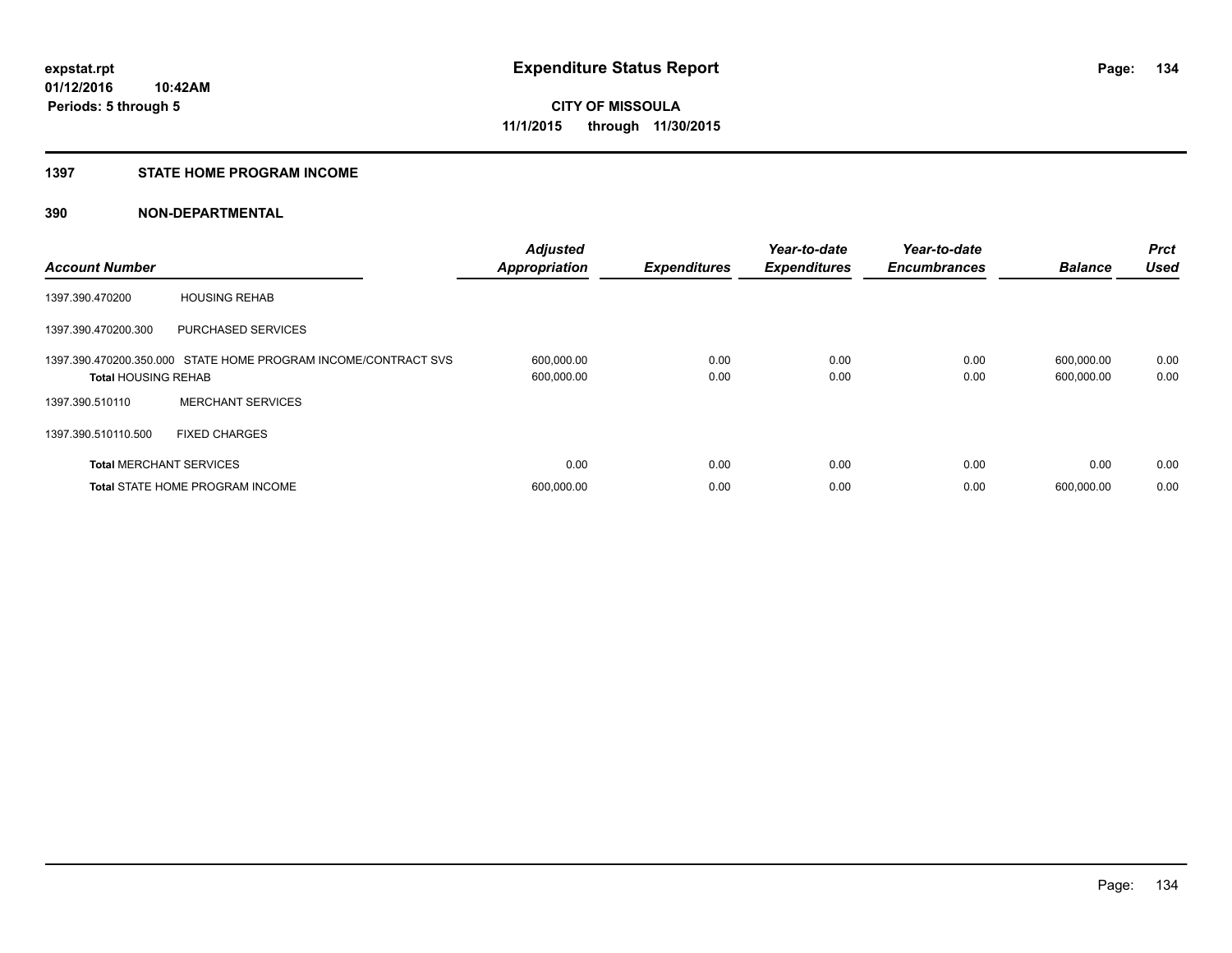**2250 PLANNING FUND**

#### **250 DEVELOPMENT SERVICES**

|                                                |                                                         | <b>Adjusted</b> |                     | Year-to-date        | Year-to-date        |                | <b>Prct</b> |
|------------------------------------------------|---------------------------------------------------------|-----------------|---------------------|---------------------|---------------------|----------------|-------------|
| <b>Account Number</b>                          |                                                         | Appropriation   | <b>Expenditures</b> | <b>Expenditures</b> | <b>Encumbrances</b> | <b>Balance</b> | <b>Used</b> |
| 2250.250.411030                                | <b>PLANNING</b>                                         |                 |                     |                     |                     |                |             |
| 2250.250.411030.100                            | PERSONAL SERVICES                                       |                 |                     |                     |                     |                |             |
| 2250.250.411030.110.000 SALARIES AND WAGES     |                                                         | 262.841.00      | 19,789.74           | 93,758.64           | 0.00                | 169.082.36     | 35.67       |
| 2250.250.411030.140.000 EMPLOYER CONTRIBUTIONS |                                                         | 83,643.00       | 7,257.71            | 36,238.80           | 0.00                | 47,404.20      | 43.33       |
|                                                | 2250.250.411030.141.000 STATE RETIREMENT CONTRIBUTIONS  | 0.00            | 0.00                | 33.86               | 0.00                | $-33.86$       | 0.00        |
| <b>Total PERSONAL SERVICES</b>                 |                                                         | 346,484.00      | 27,047.45           | 130,031.30          | 0.00                | 216,452.70     | 37.53       |
| 2250.250.411030.200                            | <b>SUPPLIES</b>                                         |                 |                     |                     |                     |                |             |
| 2250.250.411030.210.000 OFFICE SUPPLIES        |                                                         | 2,550.00        | 0.00                | 260.30              | 0.00                | 2,289.70       | 10.21       |
| 2250.250.411030.210.301                        | <b>OFFICE SUPPLIES</b>                                  | 0.00            | 0.00                | 315.50              | 0.00                | $-315.50$      | 0.00        |
| 2250.250.411030.220.000 OPERATING SUPPLIES     |                                                         | 900.00          | 0.00                | 0.00                | 0.00                | 900.00         | 0.00        |
| 2250.250.411030.231.000 GASOLINE               |                                                         | 0.00            | 0.00                | 28.10               | 0.00                | $-28.10$       | 0.00        |
| 2250.250.411030.240.000 OTHER SUPPLIES         |                                                         | 400.00          | 15.48               | 64.44               | 0.00                | 335.56         | 16.11       |
| <b>Total SUPPLIES</b>                          |                                                         | 3,850.00        | 15.48               | 668.34              | 0.00                | 3,181.66       | 17.36       |
| 2250.250.411030.300                            | <b>PURCHASED SERVICES</b>                               |                 |                     |                     |                     |                |             |
| 2250.250.411030.310.000 COMMUNICATIONS         |                                                         | 1,100.00        | 0.00                | 11.03               | 0.00                | 1,088.97       | 1.00        |
| 2250.250.411030.310.351 COMMUNICATIONS         |                                                         | 0.00            | 0.67                | 2.29                | 0.00                | $-2.29$        | 0.00        |
| 2250.250.411030.320.000 PRINTING & DUPLICATING |                                                         | 8,000.00        | 1,369.06            | 2,766.04            | 0.00                | 5,233.96       | 34.58       |
|                                                | 2250.250.411030.330.000 PUBLICITY, SUBSCRIPTIONS & DUES | 4,005.00        | 40.00               | 1,158.05            | 0.00                | 2,846.95       | 28.92       |
| 2250.250.411030.344.000 TELEPHONE SERVICE      |                                                         | 125.00          | 8.43                | 10.86               | 0.00                | 114.14         | 8.69        |
| 2250.250.411030.350.000 PROFESSIONAL SERVICES  |                                                         | 50,000.00       | 0.00                | 319.00              | 0.00                | 49,681.00      | 0.64        |
| 2250.250.411030.360.000 REPAIR & MAINTENANCE   |                                                         | 1,540.00        | 0.00                | 0.00                | 0.00                | 1,540.00       | 0.00        |
| 2250.250.411030.370.000 TRAVEL                 |                                                         | 5,185.00        | 0.00                | 218.95              | 0.00                | 4,966.05       | 4.22        |
| 2250.250.411030.380.000 TRAINING               |                                                         | 4,595.00        | 0.00                | 2,024.00            | 0.00                | 2,571.00       | 44.05       |
|                                                | 2250.250.411030.390.000 OTHER PURCHASED SERVICES        | 3,750.00        | 0.00                | 0.00                | 0.00                | 3,750.00       | 0.00        |
| <b>Total PURCHASED SERVICES</b>                |                                                         | 78,300.00       | 1,418.16            | 6,510.22            | 0.00                | 71,789.78      | 8.31        |
| 2250.250.411030.500                            | <b>FIXED CHARGES</b>                                    |                 |                     |                     |                     |                |             |
| 2250.250.411030.500.000 FIXED CHARGES          |                                                         | 24,000.00       | 0.00                | 0.00                | 0.00                | 24,000.00      | 0.00        |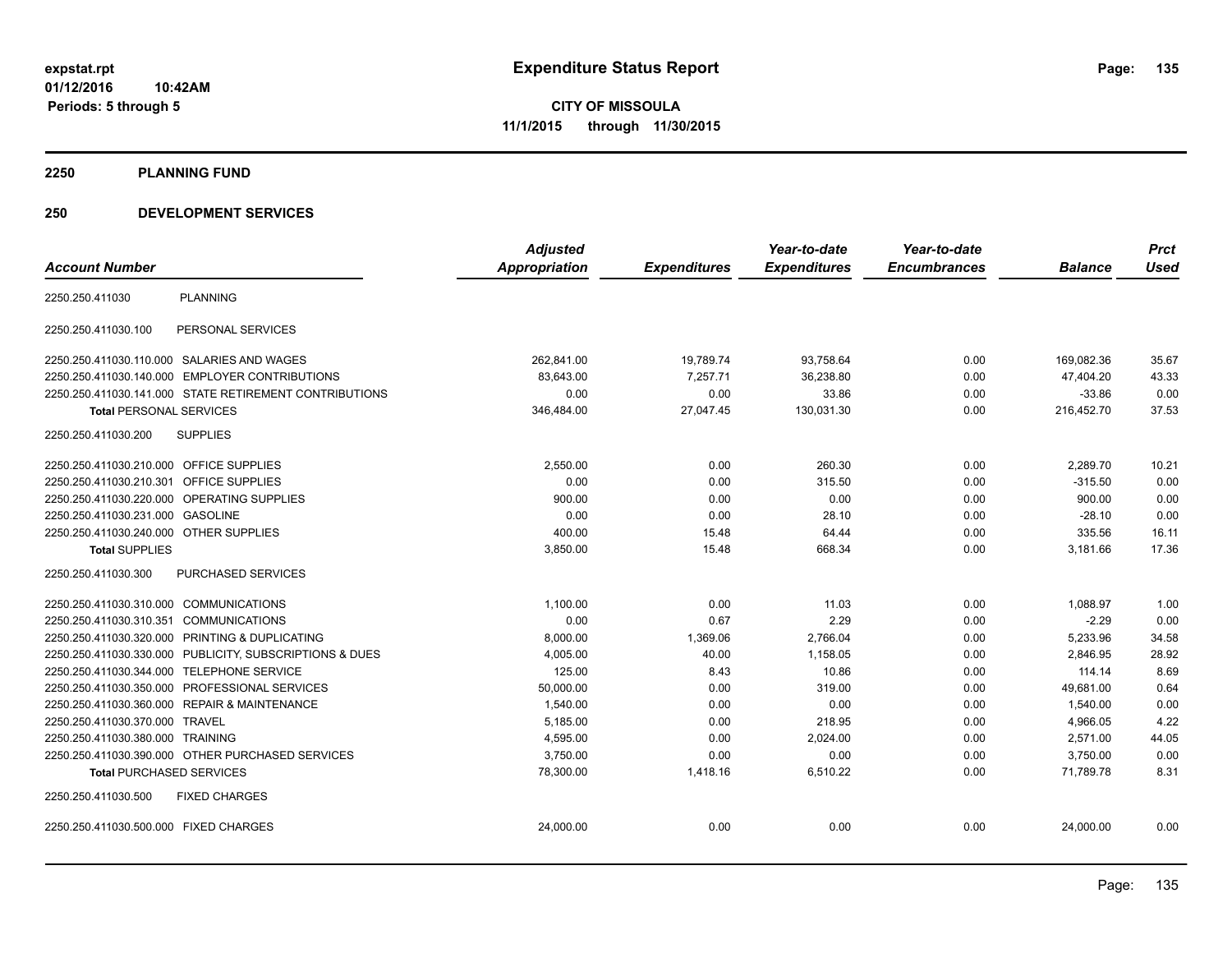**2250 PLANNING FUND**

#### **250 DEVELOPMENT SERVICES**

| <b>Account Number</b>       |                                     | <b>Adjusted</b><br>Appropriation | <b>Expenditures</b> | Year-to-date<br><b>Expenditures</b> | Year-to-date<br><b>Encumbrances</b> | <b>Balance</b> | <b>Prct</b><br><b>Used</b> |
|-----------------------------|-------------------------------------|----------------------------------|---------------------|-------------------------------------|-------------------------------------|----------------|----------------------------|
| <b>Total FIXED CHARGES</b>  |                                     | 24,000.00                        | 0.00                | 0.00                                | 0.00                                | 24,000.00      | 0.00                       |
| 2250.250.411030.800         | OTHER OBJECTS                       |                                  |                     |                                     |                                     |                |                            |
| <b>Total OTHER OBJECTS</b>  |                                     | 0.00                             | 0.00                | 0.00                                | 0.00                                | 0.00           | 0.00                       |
| <b>Total PLANNING</b>       |                                     | 452,634.00                       | 28,481.09           | 137,209.86                          | 0.00                                | 315,424.14     | 30.31                      |
| 2250.250.411050             | DEVELOPMENT & PERMIT REVIEWS        |                                  |                     |                                     |                                     |                |                            |
| 2250.250.411050.200         | <b>SUPPLIES</b>                     |                                  |                     |                                     |                                     |                |                            |
|                             | Total DEVELOPMENT & PERMIT REVIEWS  | 0.00                             | 0.00                | 0.00                                | 0.00                                | 0.00           | 0.00                       |
| 2250.250.411070             | <b>TRANSPORTATION</b>               |                                  |                     |                                     |                                     |                |                            |
| 2250.250.411070.100         | PERSONAL SERVICES                   |                                  |                     |                                     |                                     |                |                            |
| <b>Total TRANSPORTATION</b> |                                     | 0.00                             | 0.00                | 0.00                                | 0.00                                | 0.00           | 0.00                       |
| 2250.250.430255             | <b>BIKE-PED PROGRAM</b>             |                                  |                     |                                     |                                     |                |                            |
| 2250.250.430255.300         | PURCHASED SERVICES                  |                                  |                     |                                     |                                     |                |                            |
| Total BIKE-PED PROGRAM      |                                     | 0.00                             | 0.00                | 0.00                                | 0.00                                | 0.00           | 0.00                       |
| 2250.250.510110             | <b>MERCHANT SERVICES</b>            |                                  |                     |                                     |                                     |                |                            |
| 2250.250.510110.500         | <b>FIXED CHARGES</b>                |                                  |                     |                                     |                                     |                |                            |
|                             | <b>Total MERCHANT SERVICES</b>      | 0.00                             | 0.00                | 0.00                                | 0.00                                | 0.00           | 0.00                       |
| 2250.250.521000             | INTERFUND OPERATING TRANSFERS       |                                  |                     |                                     |                                     |                |                            |
| 2250.250.521000.800         | OTHER OBJECTS                       |                                  |                     |                                     |                                     |                |                            |
|                             | Total INTERFUND OPERATING TRANSFERS | 0.00                             | 0.00                | 0.00                                | 0.00                                | 0.00           | 0.00                       |
| <b>Total PLANNING FUND</b>  |                                     | 452,634.00                       | 28,481.09           | 137,209.86                          | 0.00                                | 315,424.14     | 30.31                      |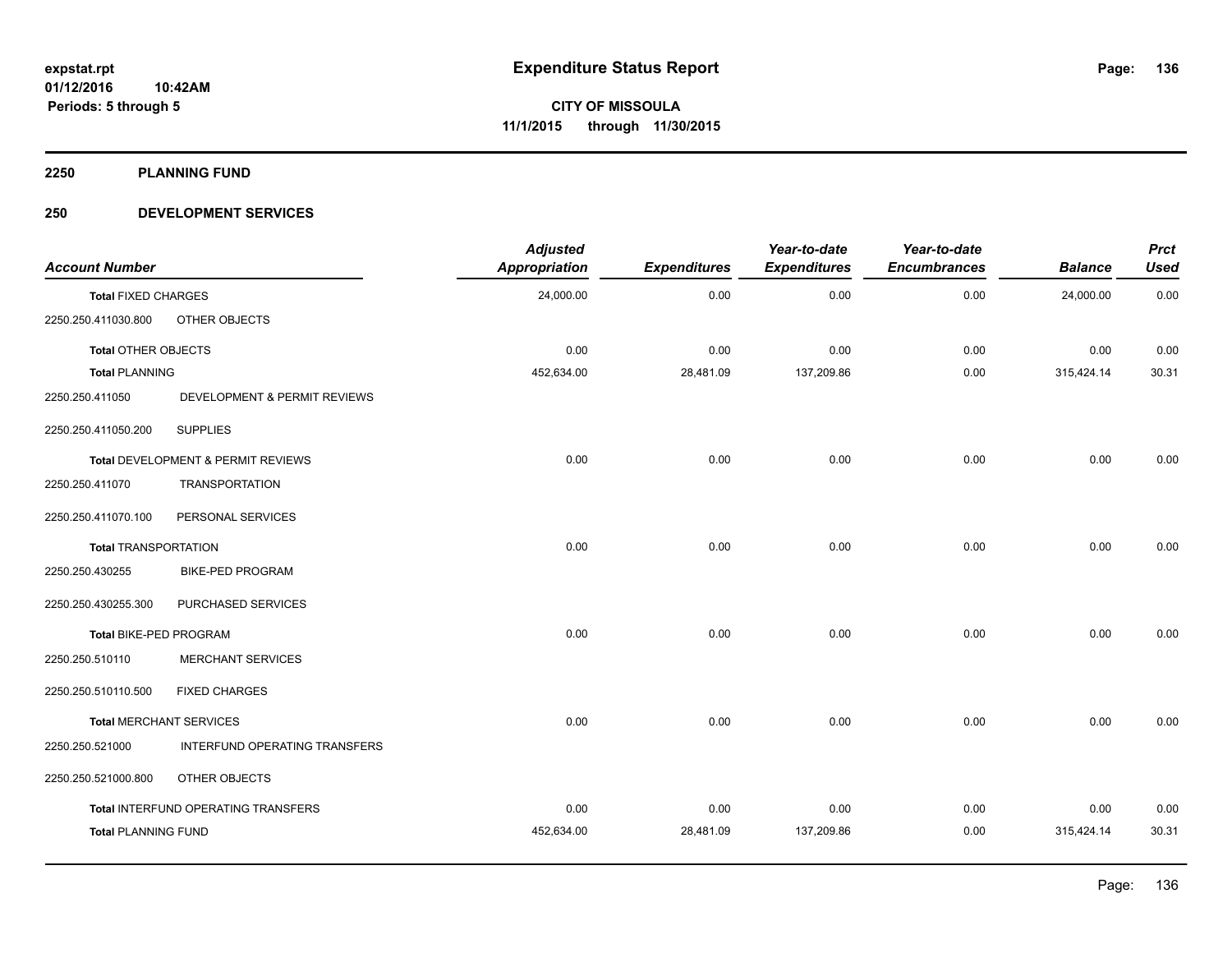## **2310 PUBLIC SAFETY INFORMATION SYSTEMS**

### **310 BUILDING INSPECTION**

| <b>Account Number</b>       |                                                | <b>Adjusted</b><br><b>Appropriation</b> | <b>Expenditures</b> | Year-to-date<br><b>Expenditures</b> | Year-to-date<br><b>Encumbrances</b> | <b>Balance</b> | <b>Prct</b><br><b>Used</b> |
|-----------------------------|------------------------------------------------|-----------------------------------------|---------------------|-------------------------------------|-------------------------------------|----------------|----------------------------|
| 2310.310.420510             | ADMINISTRATION                                 |                                         |                     |                                     |                                     |                |                            |
| 2310.310.420510.800         | OTHER OBJECTS                                  |                                         |                     |                                     |                                     |                |                            |
| <b>Total ADMINISTRATION</b> |                                                | 0.00                                    | 0.00                | 0.00                                | 0.00                                | 0.00           | 0.00                       |
| 2310.310.510110             | <b>MERCHANT SERVICES</b>                       |                                         |                     |                                     |                                     |                |                            |
| 2310.310.510110.500         | <b>FIXED CHARGES</b>                           |                                         |                     |                                     |                                     |                |                            |
|                             | <b>Total PUBLIC SAFETY INFORMATION SYSTEMS</b> | 0.00                                    | 0.00                | 0.00                                | 0.00                                | 0.00           | 0.00                       |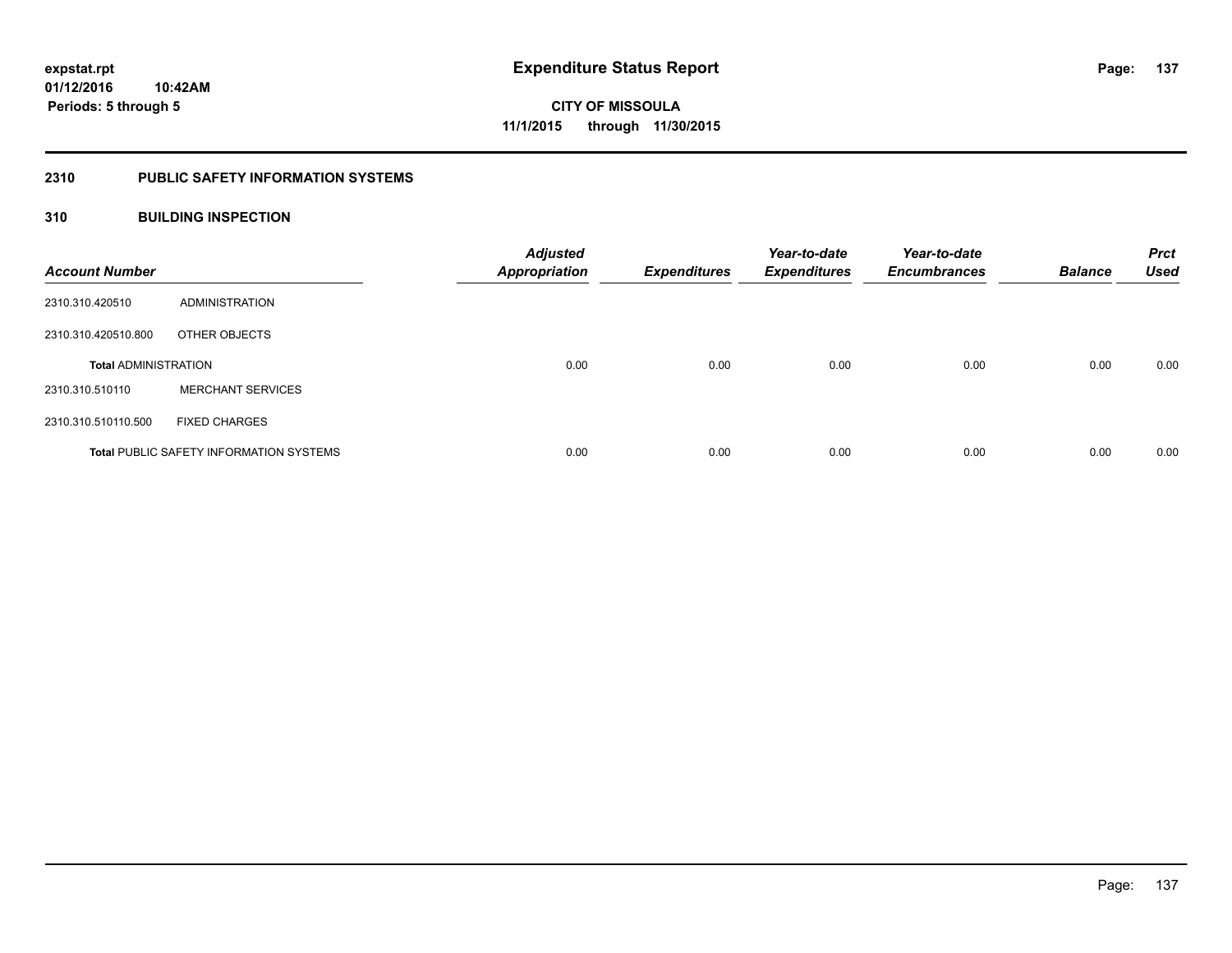#### **2321 IMPACT FEE FUND**

| <b>Account Number</b> |                                                                                                           | <b>Adjusted</b><br><b>Appropriation</b> | <b>Expenditures</b> | Year-to-date<br><b>Expenditures</b> | Year-to-date<br><b>Encumbrances</b> | <b>Balance</b>               | <b>Prct</b><br><b>Used</b> |
|-----------------------|-----------------------------------------------------------------------------------------------------------|-----------------------------------------|---------------------|-------------------------------------|-------------------------------------|------------------------------|----------------------------|
| 2321.390.411240       | CITY HALL POLICE RESTROOMS                                                                                |                                         |                     |                                     |                                     |                              |                            |
| 2321.390.411240.900   | <b>CAPITAL OUTLAY</b>                                                                                     |                                         |                     |                                     |                                     |                              |                            |
|                       | 2321.390.411240.930.000 CITY HALL POLICE RESTROOMS<br>Total CITY HALL POLICE RESTROOMS                    | 74,500.00<br>74,500.00                  | 0.00<br>0.00        | 0.00<br>0.00                        | 0.00<br>0.00                        | 74,500.00<br>74,500.00       | 0.00<br>0.00               |
| 2321.390.430230       | LOWER MILLER CREEK ROW ACQ                                                                                |                                         |                     |                                     |                                     |                              |                            |
| 2321.390.430230.900   | <b>CAPITAL OUTLAY</b>                                                                                     |                                         |                     |                                     |                                     |                              |                            |
|                       | 2321.390.430230.930.000 GRANT CREEK I-90 MPROVEMENTS<br>Total LOWER MILLER CREEK ROW ACQ                  | 200,000.00<br>200,000.00                | 0.00<br>0.00        | 0.00<br>0.00                        | 0.00<br>0.00                        | 200,000.00<br>200,000.00     | 0.00<br>0.00               |
| 2321.390.430247       | HILLVIEW WAY STREET IMPROVEMENTS                                                                          |                                         |                     |                                     |                                     |                              |                            |
| 2321.390.430247.900   | <b>CAPITAL OUTLAY</b>                                                                                     |                                         |                     |                                     |                                     |                              |                            |
|                       | 2321.390.430247.930.000 HILLVIEW WAY STREET IMPROVEMENTS<br><b>Total HILLVIEW WAY STREET IMPROVEMENTS</b> | 1,069,122.00<br>1,069,122.00            | 0.00<br>0.00        | 0.00<br>0.00                        | 0.00<br>0.00                        | 1,069,122.00<br>1,069,122.00 | 0.00<br>0.00               |
| 2321.390.430248       | <b>CREGG LN IMPROVEMENTS</b>                                                                              |                                         |                     |                                     |                                     |                              |                            |
| 2321.390.430248.900   | <b>CAPITAL OUTLAY</b>                                                                                     |                                         |                     |                                     |                                     |                              |                            |
|                       | 2321.390.430248.930.000 CREGG LN IMPROVEMENTS<br><b>Total CREGG LN IMPROVEMENTS</b>                       | 0.00<br>0.00                            | 0.00<br>0.00        | 1.249.00<br>1.249.00                | 0.00<br>0.00                        | $-1,249.00$<br>$-1,249.00$   | 0.00<br>0.00               |
| 2321.390.430249       | OLD US HWY 93 IMPROVEMENTS                                                                                |                                         |                     |                                     |                                     |                              |                            |
| 2321.390.430249.900   | <b>CAPITAL OUTLAY</b>                                                                                     |                                         |                     |                                     |                                     |                              |                            |
|                       | Total OLD US HWY 93 IMPROVEMENTS                                                                          | 0.00                                    | 0.00                | 0.00                                | 0.00                                | 0.00                         | 0.00                       |
| 2321.390.430255       | <b>GRANT CREEK CABLE RAIL</b>                                                                             |                                         |                     |                                     |                                     |                              |                            |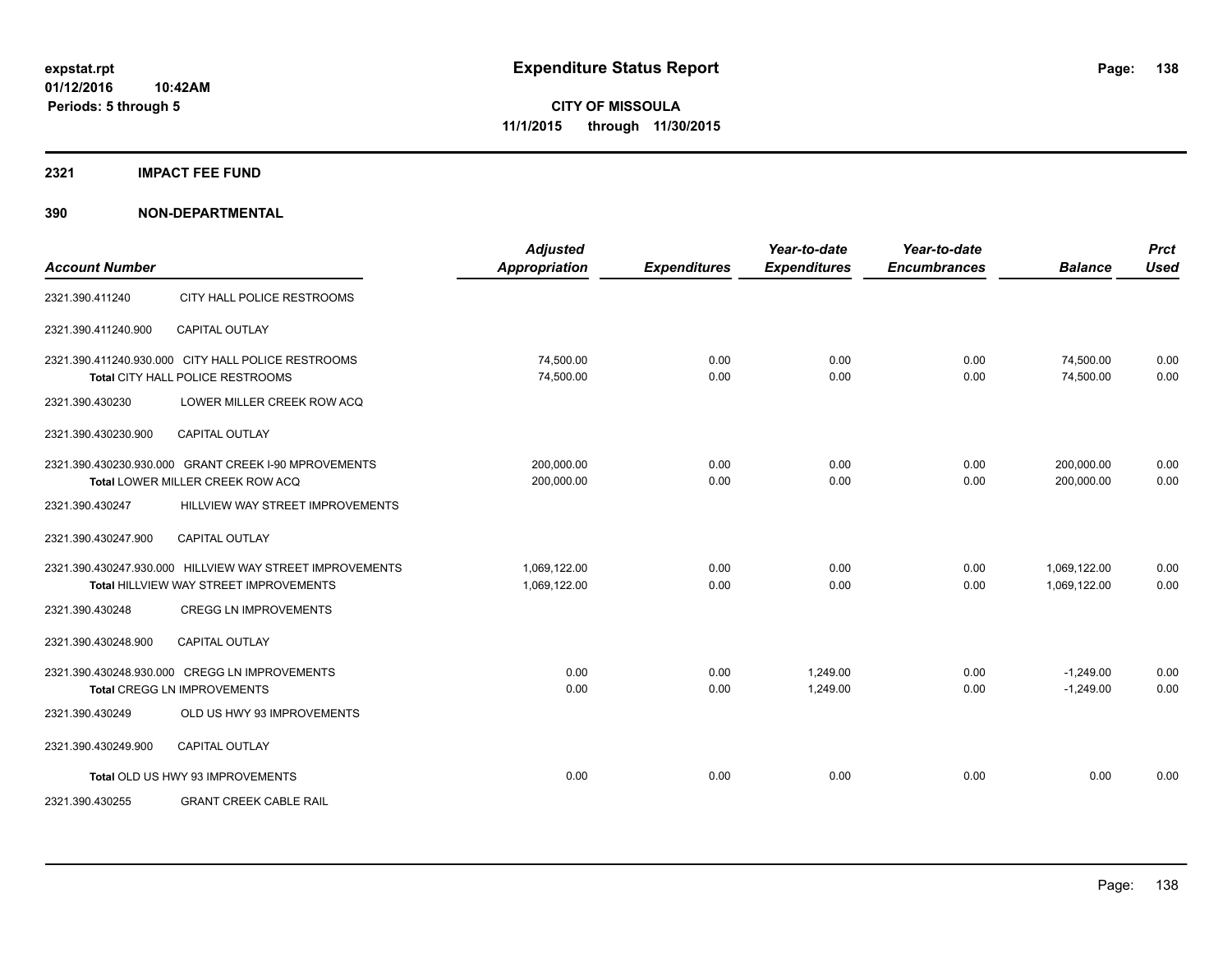**2321 IMPACT FEE FUND**

|                               |                                                | <b>Adjusted</b> |                     | Year-to-date        | Year-to-date        |                | <b>Prct</b> |
|-------------------------------|------------------------------------------------|-----------------|---------------------|---------------------|---------------------|----------------|-------------|
| <b>Account Number</b>         |                                                | Appropriation   | <b>Expenditures</b> | <b>Expenditures</b> | <b>Encumbrances</b> | <b>Balance</b> | <b>Used</b> |
| 2321.390.430255.900           | CAPITAL OUTLAY                                 |                 |                     |                     |                     |                |             |
|                               | 2321.390.430255.930.000 GRANT CREEK CABLE RAIL | 45,000.00       | 0.00                | 0.00                | 0.00                | 45,000.00      | 0.00        |
|                               | Total GRANT CREEK CABLE RAIL                   | 45,000.00       | 0.00                | 0.00                | 0.00                | 45,000.00      | 0.00        |
| 2321.390.430260               | TRAFFIC & PEDESTRIAN SERVICES                  |                 |                     |                     |                     |                |             |
| 2321.390.430260.300           | PURCHASED SERVICES                             |                 |                     |                     |                     |                |             |
|                               | <b>Total PURCHASED SERVICES</b>                | 0.00            | 0.00                | 0.00                | 0.00                | 0.00           | 0.00        |
| 2321.390.430260.900           | <b>CAPITAL OUTLAY</b>                          |                 |                     |                     |                     |                |             |
|                               | Total TRAFFIC & PEDESTRIAN SERVICES            | 0.00            | 0.00                | 0.00                | 0.00                | 0.00           | 0.00        |
| 2321.390.430261               | *** Title Not Found ***                        |                 |                     |                     |                     |                |             |
| 2321.390.430261.300           | PURCHASED SERVICES                             |                 |                     |                     |                     |                |             |
|                               | <b>Total PURCHASED SERVICES</b>                | 0.00            | 0.00                | 0.00                | 0.00                | 0.00           | 0.00        |
| 2321.390.430261.800           | OTHER OBJECTS                                  |                 |                     |                     |                     |                |             |
| <b>Total OTHER OBJECTS</b>    |                                                | 0.00            | 0.00                | 0.00                | 0.00                | 0.00           | 0.00        |
| 2321.390.430261.900           | CAPITAL OUTLAY                                 |                 |                     |                     |                     |                |             |
| Total *** Title Not Found *** |                                                | 0.00            | 0.00                | 0.00                | 0.00                | 0.00           | 0.00        |
| 2321.390.430280               | MILLER CR: BRIGGS TO MOCKINGBIRD               |                 |                     |                     |                     |                |             |
| 2321.390.430280.900           | <b>CAPITAL OUTLAY</b>                          |                 |                     |                     |                     |                |             |
|                               | Total MILLER CR: BRIGGS TO MOCKINGBIRD         | 0.00            | 0.00                | 0.00                | 0.00                | 0.00           | 0.00        |
| 2321.390.430281               | SOUTH 3RD STREET PROJECT                       |                 |                     |                     |                     |                |             |
| 2321.390.430281.300           | PURCHASED SERVICES                             |                 |                     |                     |                     |                |             |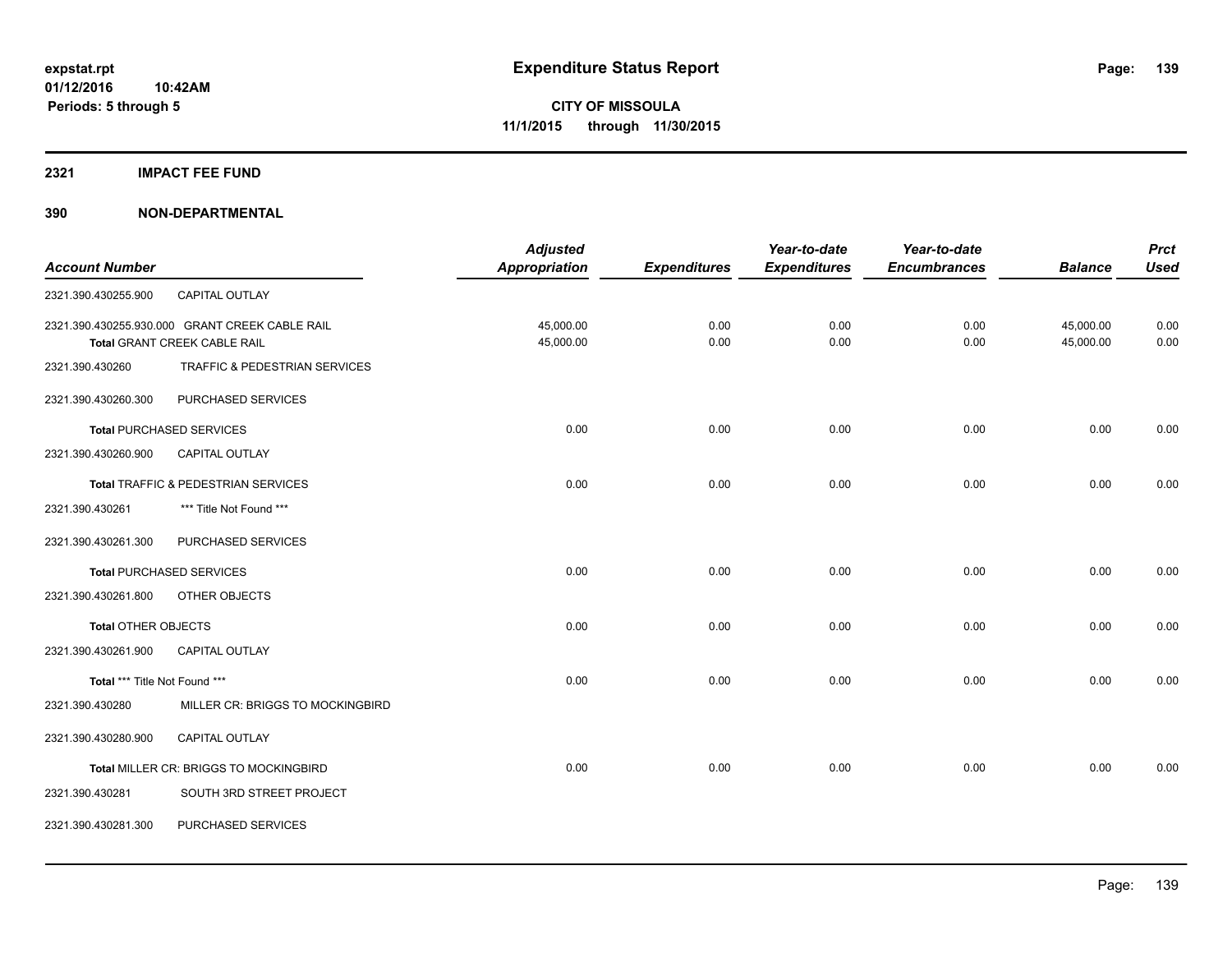#### **2321 IMPACT FEE FUND**

|                                       |                                                                                  | <b>Adjusted</b>          |                        | Year-to-date             | Year-to-date        |                            | <b>Prct</b>    |
|---------------------------------------|----------------------------------------------------------------------------------|--------------------------|------------------------|--------------------------|---------------------|----------------------------|----------------|
| <b>Account Number</b>                 |                                                                                  | <b>Appropriation</b>     | <b>Expenditures</b>    | <b>Expenditures</b>      | <b>Encumbrances</b> | <b>Balance</b>             | <b>Used</b>    |
|                                       | <b>Total PURCHASED SERVICES</b>                                                  | 0.00                     | 0.00                   | 0.00                     | 0.00                | 0.00                       | 0.00           |
| 2321.390.430281.900                   | <b>CAPITAL OUTLAY</b>                                                            |                          |                        |                          |                     |                            |                |
|                                       | 2321.390.430281.930.000 SO 3RD ST/IMPROVEMENTS<br>Total SOUTH 3RD STREET PROJECT | 572,000.00<br>572,000.00 | 17,535.99<br>17,535.99 | 238,197.60<br>238,197.60 | 0.00<br>0.00        | 333,802.40<br>333,802.40   | 41.64<br>41.64 |
| 2321.390.460401                       | FORT MSLA REGIONAL PARK                                                          |                          |                        |                          |                     |                            |                |
| 2321.390.460401.900                   | <b>CAPITAL OUTLAY</b>                                                            |                          |                        |                          |                     |                            |                |
| 2321.390.460401.930.000 FORT MISSOULA | Total FORT MSLA REGIONAL PARK                                                    | 0.00<br>0.00             | 902.50<br>902.50       | 5,431.02<br>5,431.02     | 0.00<br>0.00        | $-5,431.02$<br>$-5,431.02$ | 0.00<br>0.00   |
| 2321.390.460404                       | <b>EATON TRAIL</b>                                                               |                          |                        |                          |                     |                            |                |
| 2321.390.460404.100                   | PERSONAL SERVICES                                                                |                          |                        |                          |                     |                            |                |
| <b>Total PERSONAL SERVICES</b>        |                                                                                  | 0.00                     | 0.00                   | 0.00                     | 0.00                | 0.00                       | 0.00           |
| 2321.390.460404.300                   | PURCHASED SERVICES                                                               |                          |                        |                          |                     |                            |                |
|                                       | <b>Total PURCHASED SERVICES</b>                                                  | 0.00                     | 0.00                   | 0.00                     | 0.00                | 0.00                       | 0.00           |
| 2321.390.460404.900                   | CAPITAL OUTLAY                                                                   |                          |                        |                          |                     |                            |                |
| <b>Total EATON TRAIL</b>              |                                                                                  | 0.00                     | 0.00                   | 0.00                     | 0.00                | 0.00                       | 0.00           |
| 2321.390.460406                       | WHITE PINE PARK                                                                  |                          |                        |                          |                     |                            |                |
| 2321.390.460406.100                   | PERSONAL SERVICES                                                                |                          |                        |                          |                     |                            |                |
| <b>Total PERSONAL SERVICES</b>        |                                                                                  | 0.00                     | 0.00                   | 0.00                     | 0.00                | 0.00                       | 0.00           |
| 2321.390.460406.300                   | PURCHASED SERVICES                                                               |                          |                        |                          |                     |                            |                |
| <b>Total WHITE PINE PARK</b>          |                                                                                  | 0.00                     | 0.00                   | 0.00                     | 0.00                | 0.00                       | 0.00           |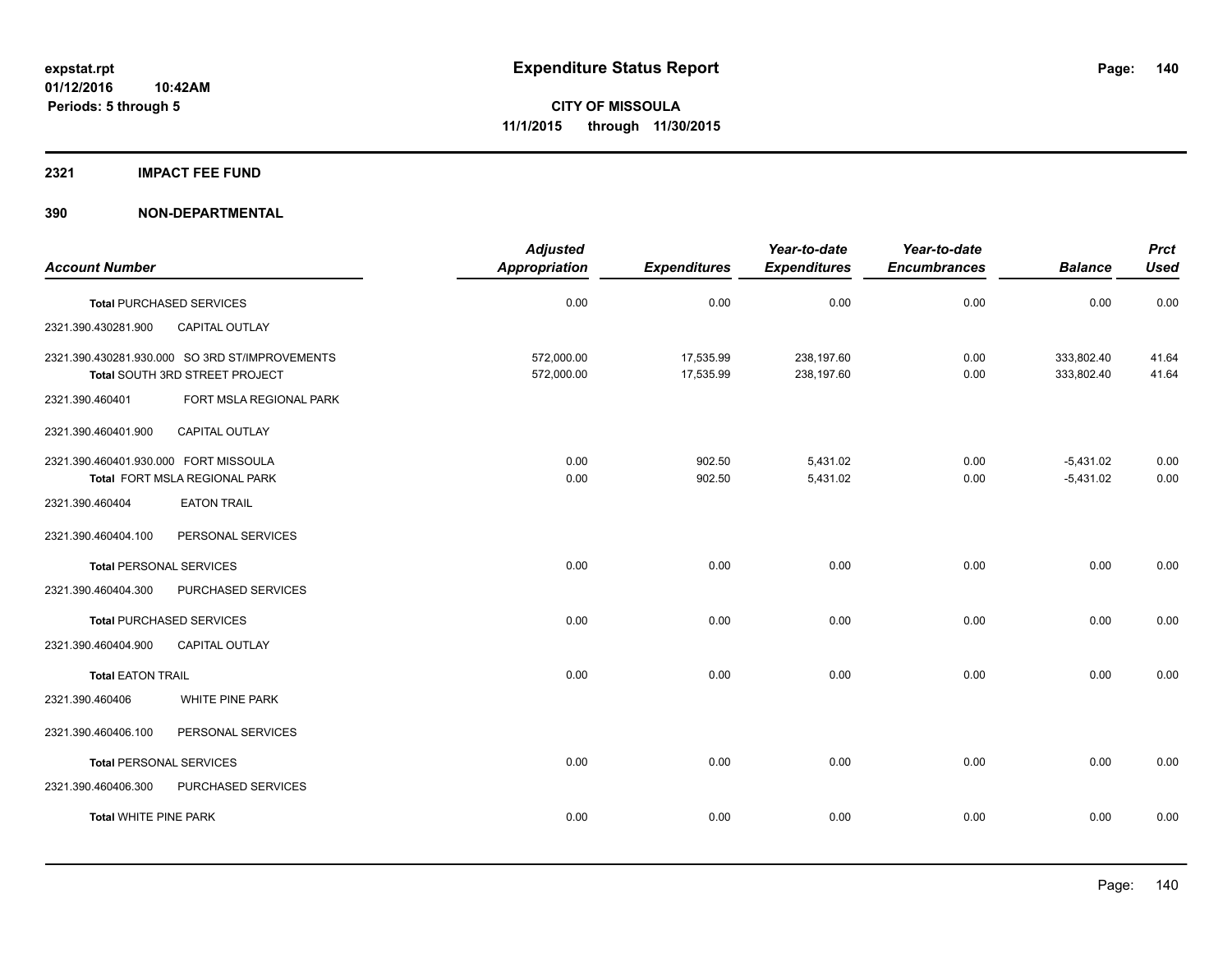**2321 IMPACT FEE FUND**

| <b>Account Number</b>           |                                                                                | <b>Adjusted</b><br><b>Appropriation</b> | <b>Expenditures</b> | Year-to-date<br><b>Expenditures</b> | Year-to-date<br><b>Encumbrances</b> | <b>Balance</b>           | <b>Prct</b><br><b>Used</b> |
|---------------------------------|--------------------------------------------------------------------------------|-----------------------------------------|---------------------|-------------------------------------|-------------------------------------|--------------------------|----------------------------|
| 2321.390.460408                 | CONSERVATION LAND MANAGEMENT PLAN                                              |                                         |                     |                                     |                                     |                          |                            |
| 2321.390.460408.900             | CAPITAL OUTLAY                                                                 |                                         |                     |                                     |                                     |                          |                            |
|                                 | Total CONSERVATION LAND MANAGEMENT PLAN                                        | 0.00                                    | 0.00                | 0.00                                | 0.00                                | 0.00                     | 0.00                       |
| 2321.390.460409                 | MISSOULA TO LOLO TRAIL                                                         |                                         |                     |                                     |                                     |                          |                            |
| 2321.390.460409.800             | OTHER OBJECTS                                                                  |                                         |                     |                                     |                                     |                          |                            |
| <b>Total OTHER OBJECTS</b>      |                                                                                | 0.00                                    | 0.00                | 0.00                                | 0.00                                | 0.00                     | 0.00                       |
| 2321.390.460409.900             | CAPITAL OUTLAY                                                                 |                                         |                     |                                     |                                     |                          |                            |
|                                 | 2321.390.460409.930.000 MISSOULA TO LOLO TRAIL<br>Total MISSOULA TO LOLO TRAIL | 156,000.00<br>156,000.00                | 0.00<br>0.00        | 0.00<br>0.00                        | 0.00<br>0.00                        | 156,000.00<br>156,000.00 | 0.00<br>0.00               |
| 2321.390.460411                 | MISSOULA TO LOLO TRAIL                                                         |                                         |                     |                                     |                                     |                          |                            |
| 2321.390.460411.900             | CAPITAL OUTLAY                                                                 |                                         |                     |                                     |                                     |                          |                            |
|                                 | Total MISSOULA TO LOLO TRAIL                                                   | 0.00                                    | 0.00                | 0.00                                | 0.00                                | 0.00                     | 0.00                       |
| 2321.390.460412                 | PLEASANT VIEW PARK                                                             |                                         |                     |                                     |                                     |                          |                            |
| 2321.390.460412.900             | CAPITAL OUTLAY                                                                 |                                         |                     |                                     |                                     |                          |                            |
| <b>Total PLEASANT VIEW PARK</b> |                                                                                | 0.00                                    | 0.00                | 0.00                                | 0.00                                | 0.00                     | 0.00                       |
| 2321.390.460444                 | <b>PLAYGROUNDS</b>                                                             |                                         |                     |                                     |                                     |                          |                            |
| 2321.390.460444.900             | CAPITAL OUTLAY                                                                 |                                         |                     |                                     |                                     |                          |                            |
| <b>Total PLAYGROUNDS</b>        | 2321.390.460444.930.000 PARK TRAIL BOND PLAYGROUNDS                            | 30,000.00<br>30,000.00                  | 0.00<br>0.00        | 0.00<br>0.00                        | 0.00<br>0.00                        | 30,000.00<br>30,000.00   | 0.00<br>0.00               |
| 2321.390.510000                 | UNALLOCATED IMPACT FEES                                                        |                                         |                     |                                     |                                     |                          |                            |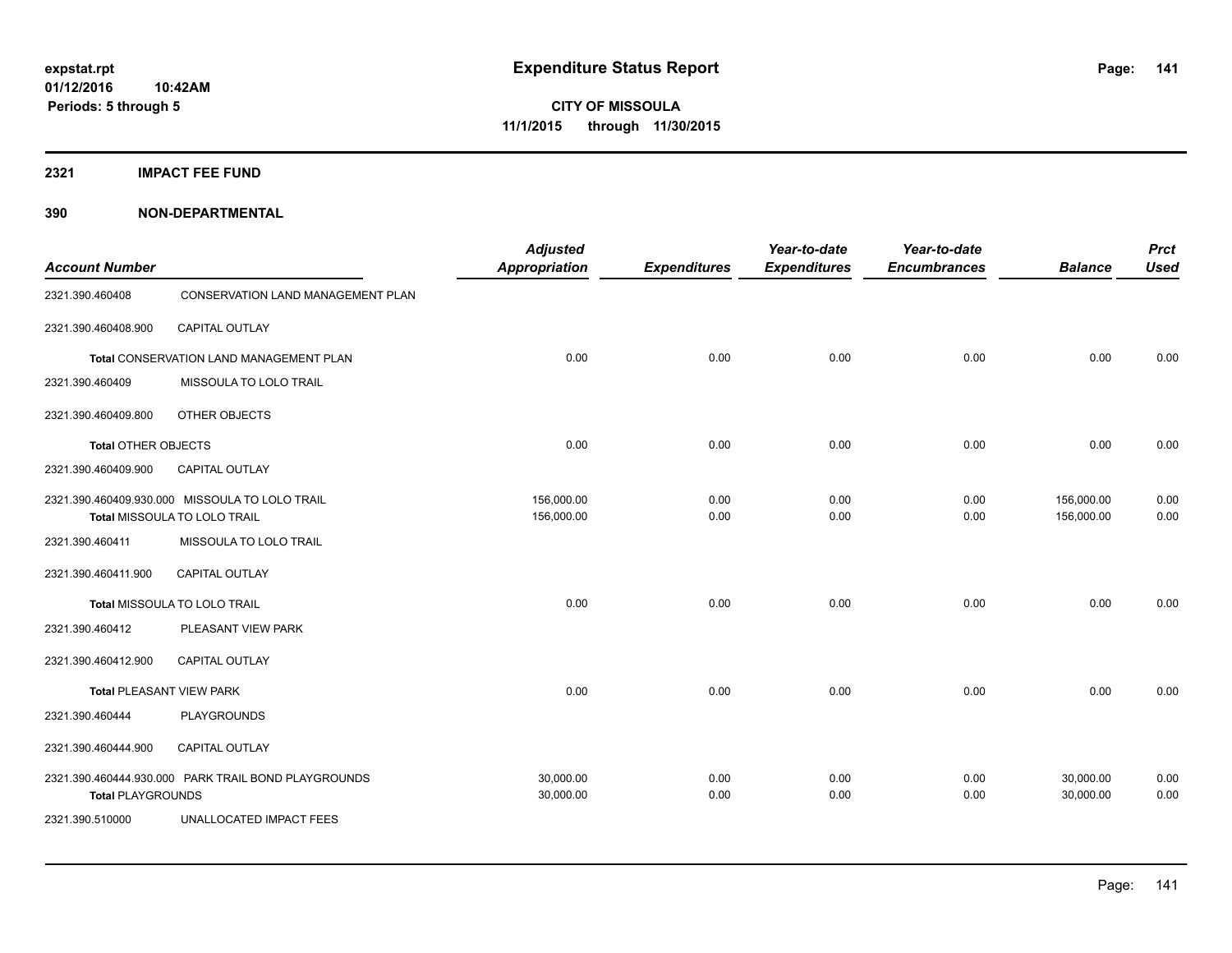#### **2321 IMPACT FEE FUND**

|                                                | <b>Adjusted</b>      |                     | Year-to-date        | Year-to-date        |                | <b>Prct</b> |
|------------------------------------------------|----------------------|---------------------|---------------------|---------------------|----------------|-------------|
| <b>Account Number</b>                          | <b>Appropriation</b> | <b>Expenditures</b> | <b>Expenditures</b> | <b>Encumbrances</b> | <b>Balance</b> | <b>Used</b> |
| 2321.390.510000.800<br>OTHER OBJECTS           |                      |                     |                     |                     |                |             |
| <b>Total OTHER OBJECTS</b>                     | 0.00                 | 0.00                | 0.00                | 0.00                | 0.00           | 0.00        |
| <b>CAPITAL OUTLAY</b><br>2321.390.510000.900   |                      |                     |                     |                     |                |             |
| 2321.390.510000.930.000<br><b>IMPROVEMENTS</b> | 253,378.00           | 0.00                | 0.00                | 0.00                | 253,378.00     | 0.00        |
| <b>Total UNALLOCATED IMPACT FEES</b>           | 253,378.00           | 0.00                | 0.00                | 0.00                | 253,378.00     | 0.00        |
| <b>MERCHANT SERVICES</b><br>2321.390.510110    |                      |                     |                     |                     |                |             |
| 2321.390.510110.500<br><b>FIXED CHARGES</b>    |                      |                     |                     |                     |                |             |
| <b>Total MERCHANT SERVICES</b>                 | 0.00                 | 0.00                | 0.00                | 0.00                | 0.00           | 0.00        |
| <b>Total IMPACT FEE FUND</b>                   | 2,400,000.00         | 18,438.49           | 244,877.62          | 0.00                | 2,155,122.38   | 10.20       |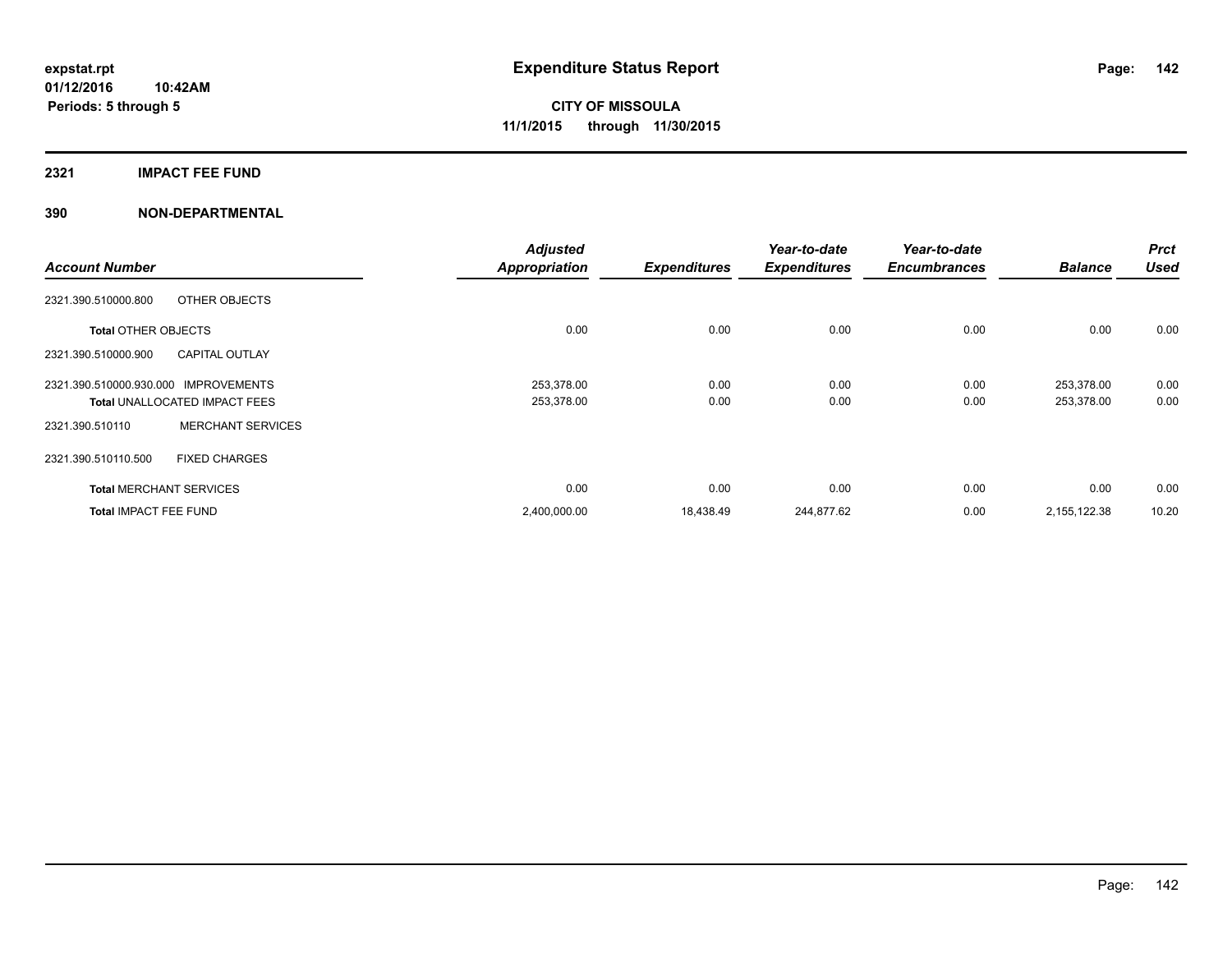**Periods: 5 through 5**

**143**

**CITY OF MISSOULA 11/1/2015 through 11/30/2015**

#### **2322 GEORGE ELMER/CATTLE DR INTERSECTION**

| <b>Account Number</b>                             |                                                                                                   | <b>Adjusted</b><br><b>Appropriation</b> | <b>Expenditures</b> | Year-to-date<br><b>Expenditures</b> | Year-to-date<br><b>Encumbrances</b> | <b>Balance</b>         | <b>Prct</b><br><b>Used</b> |
|---------------------------------------------------|---------------------------------------------------------------------------------------------------|-----------------------------------------|---------------------|-------------------------------------|-------------------------------------|------------------------|----------------------------|
| 2322.390.510100                                   | SPECIAL ASSESSMENTS                                                                               |                                         |                     |                                     |                                     |                        |                            |
| 2322.390.510100.300                               | PURCHASED SERVICES                                                                                |                                         |                     |                                     |                                     |                        |                            |
| 2322.390.510100.800                               | 2322.390.510100.350.000 PROFESSIONAL SERVICES<br><b>Total PURCHASED SERVICES</b><br>OTHER OBJECTS | 15,000.00<br>15,000.00                  | 0.00<br>0.00        | 0.00<br>0.00                        | 0.00<br>0.00                        | 15,000.00<br>15,000.00 | 0.00<br>0.00               |
| <b>Total OTHER OBJECTS</b><br>2322.390.510100.900 | <b>CAPITAL OUTLAY</b>                                                                             | 0.00                                    | 0.00                | 0.00                                | 0.00                                | 0.00                   | 0.00                       |
| <b>Total CAPITAL OUTLAY</b>                       |                                                                                                   | 0.00                                    | 0.00                | 0.00                                | 0.00                                | 0.00                   | 0.00                       |
| 2322.390.510110                                   | <b>Total SPECIAL ASSESSMENTS</b><br><b>MERCHANT SERVICES</b>                                      | 15,000.00                               | 0.00                | 0.00                                | 0.00                                | 15,000.00              | 0.00                       |
| 2322.390.510110.500                               | <b>FIXED CHARGES</b>                                                                              |                                         |                     |                                     |                                     |                        |                            |
|                                                   | <b>Total MERCHANT SERVICES</b>                                                                    | 0.00                                    | 0.00                | 0.00                                | 0.00                                | 0.00                   | 0.00                       |
|                                                   | Total GEORGE ELMER/CATTLE DR INTERSECTION                                                         | 15,000.00                               | 0.00                | 0.00                                | 0.00                                | 15,000.00              | 0.00                       |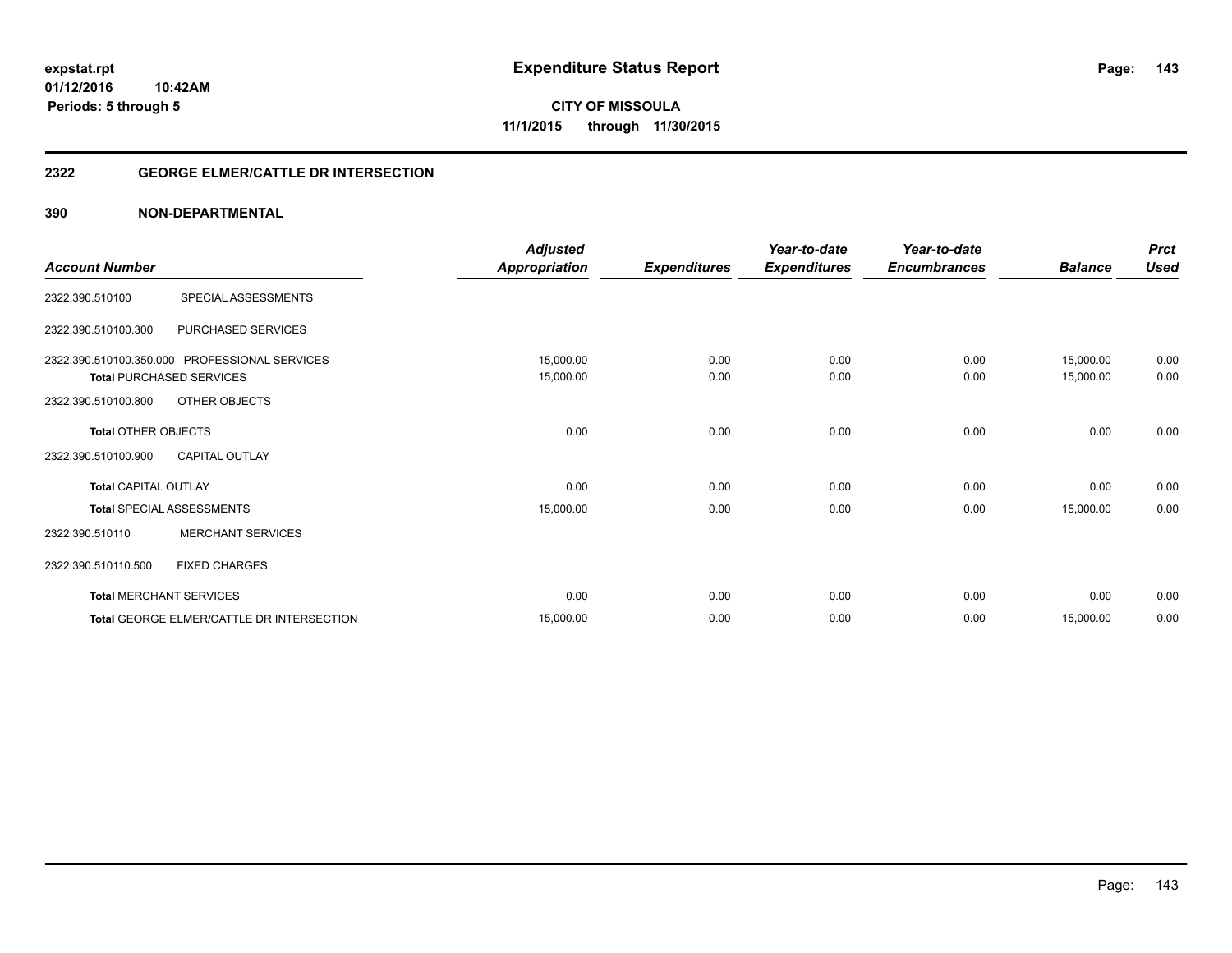**2365 PUBLIC ART FUND**

**10:42AM**

**220 MAYOR**

**Periods: 5 through 5**

| <b>Account Number</b>                                                            | <b>Adjusted</b><br><b>Appropriation</b> | <b>Expenditures</b> | Year-to-date<br><b>Expenditures</b> | Year-to-date<br><b>Encumbrances</b> | <b>Balance</b>               | <b>Prct</b><br><b>Used</b> |
|----------------------------------------------------------------------------------|-----------------------------------------|---------------------|-------------------------------------|-------------------------------------|------------------------------|----------------------------|
| PUBLIC ART PROJECTS<br>2365.220.460518                                           |                                         |                     |                                     |                                     |                              |                            |
| 2365.220.460518.300<br>PURCHASED SERVICES                                        |                                         |                     |                                     |                                     |                              |                            |
| 2365.220.460518.350.000 PROFESSIONAL SERVICES<br><b>Total PURCHASED SERVICES</b> | 7,350.00<br>7,350.00                    | 68.09<br>68.09      | 6,603.09<br>6,603.09                | 0.00<br>0.00                        | 746.91<br>746.91             | 89.84<br>89.84             |
| OTHER OBJECTS<br>2365.220.460518.800<br><b>Total OTHER OBJECTS</b>               | 0.00                                    | 0.00                | 0.00                                | 0.00                                | 0.00                         | 0.00                       |
| 2365.220.460518.900<br><b>CAPITAL OUTLAY</b>                                     |                                         |                     |                                     |                                     |                              |                            |
| 2365.220.460518.930.000 IMPROVEMENTS<br><b>Total CAPITAL OUTLAY</b>              | 5,615.00<br>5,615.00                    | 0.00<br>0.00        | 20,400.00<br>20,400.00              | 0.00<br>0.00                        | $-14,785.00$<br>$-14,785.00$ | 363.31<br>363.31           |
| <b>Total PUBLIC ART PROJECTS</b>                                                 | 12,965.00                               | 68.09               | 27,003.09                           | 0.00                                | $-14.038.09$                 | 208.28                     |
| <b>MERCHANT SERVICES</b><br>2365.220.510110                                      |                                         |                     |                                     |                                     |                              |                            |
| <b>FIXED CHARGES</b><br>2365.220.510110.500                                      |                                         |                     |                                     |                                     |                              |                            |
| <b>Total FIXED CHARGES</b>                                                       | 0.00                                    | 0.00                | 0.00                                | 0.00                                | 0.00                         | 0.00                       |
| <b>Total MERCHANT SERVICES</b>                                                   | 0.00                                    | 0.00                | 0.00                                | 0.00                                | 0.00                         | 0.00                       |
| <b>Total PUBLIC ART FUND</b>                                                     | 12,965.00                               | 68.09               | 27,003.09                           | 0.00                                | $-14,038.09$                 | 208.28                     |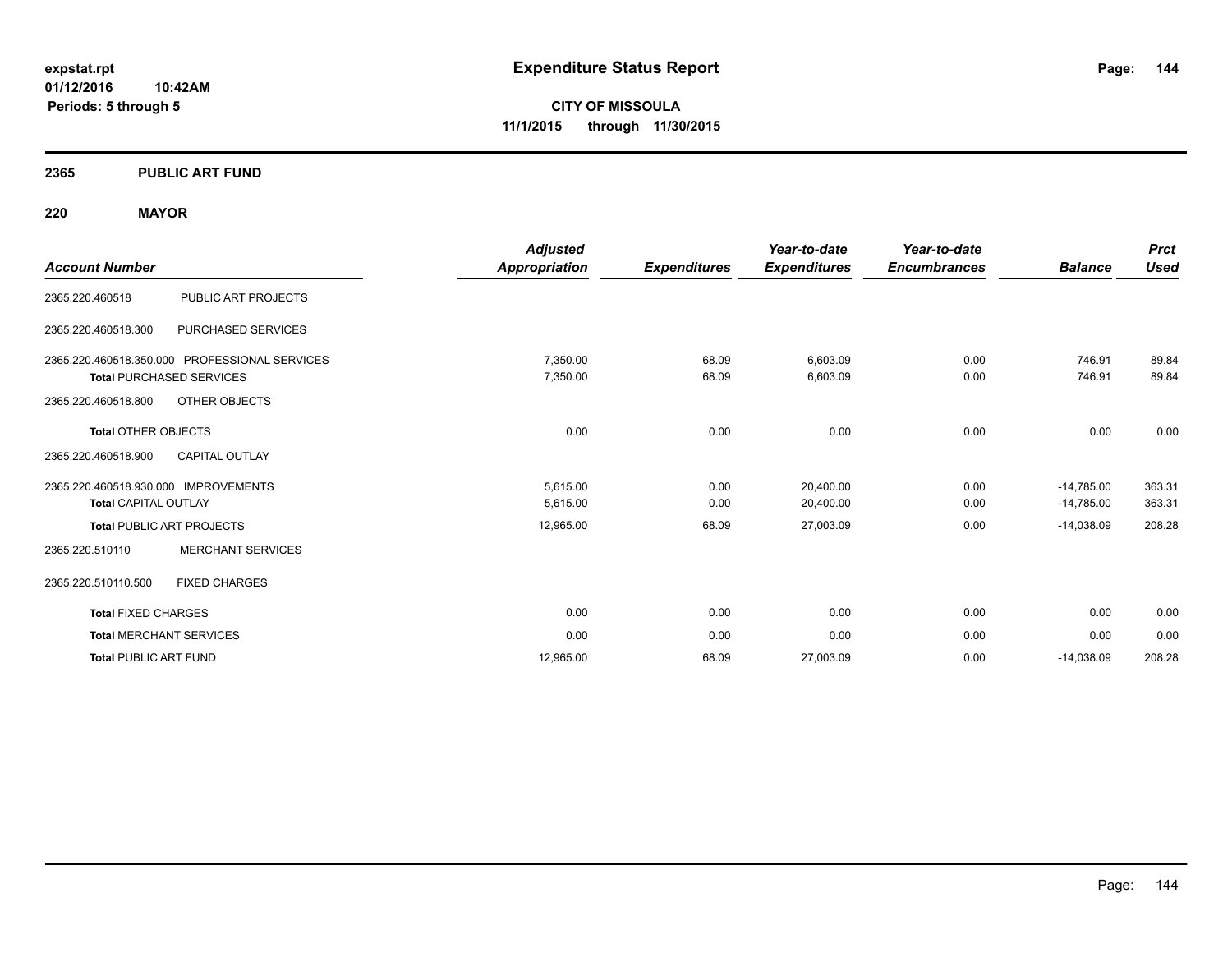# **2371 EMPLOYEE HEALTH INSURANCE LEVY FUND**

| <b>Account Number</b>          |                                                  | <b>Adjusted</b><br><b>Appropriation</b> | <b>Expenditures</b> | Year-to-date<br><b>Expenditures</b> | Year-to-date<br><b>Encumbrances</b> | <b>Balance</b> | <b>Prct</b><br><b>Used</b> |
|--------------------------------|--------------------------------------------------|-----------------------------------------|---------------------|-------------------------------------|-------------------------------------|----------------|----------------------------|
| 2371.390.510110                | <b>MERCHANT SERVICES</b>                         |                                         |                     |                                     |                                     |                |                            |
| 2371.390.510110.500            | <b>FIXED CHARGES</b>                             |                                         |                     |                                     |                                     |                |                            |
| <b>Total MERCHANT SERVICES</b> |                                                  | 0.00                                    | 0.00                | 0.00                                | 0.00                                | 0.00           | 0.00                       |
| 2371.390.521000                | INTERFUND OPERATING TRANSFERS                    |                                         |                     |                                     |                                     |                |                            |
| 2371.390.521000.800            | OTHER OBJECTS                                    |                                         |                     |                                     |                                     |                |                            |
|                                | 2371.390.521000.820.000 TRANSFERS TO OTHER FUNDS | 4,462.00                                | 0.00                | 0.00                                | 0.00                                | 4,462.00       | 0.00                       |
|                                | <b>Total INTERFUND OPERATING TRANSFERS</b>       | 4,462.00                                | 0.00                | 0.00                                | 0.00                                | 4,462.00       | 0.00                       |
|                                | Total EMPLOYEE HEALTH INSURANCE LEVY FUND        | 4,462.00                                | 0.00                | 0.00                                | 0.00                                | 4,462.00       | 0.00                       |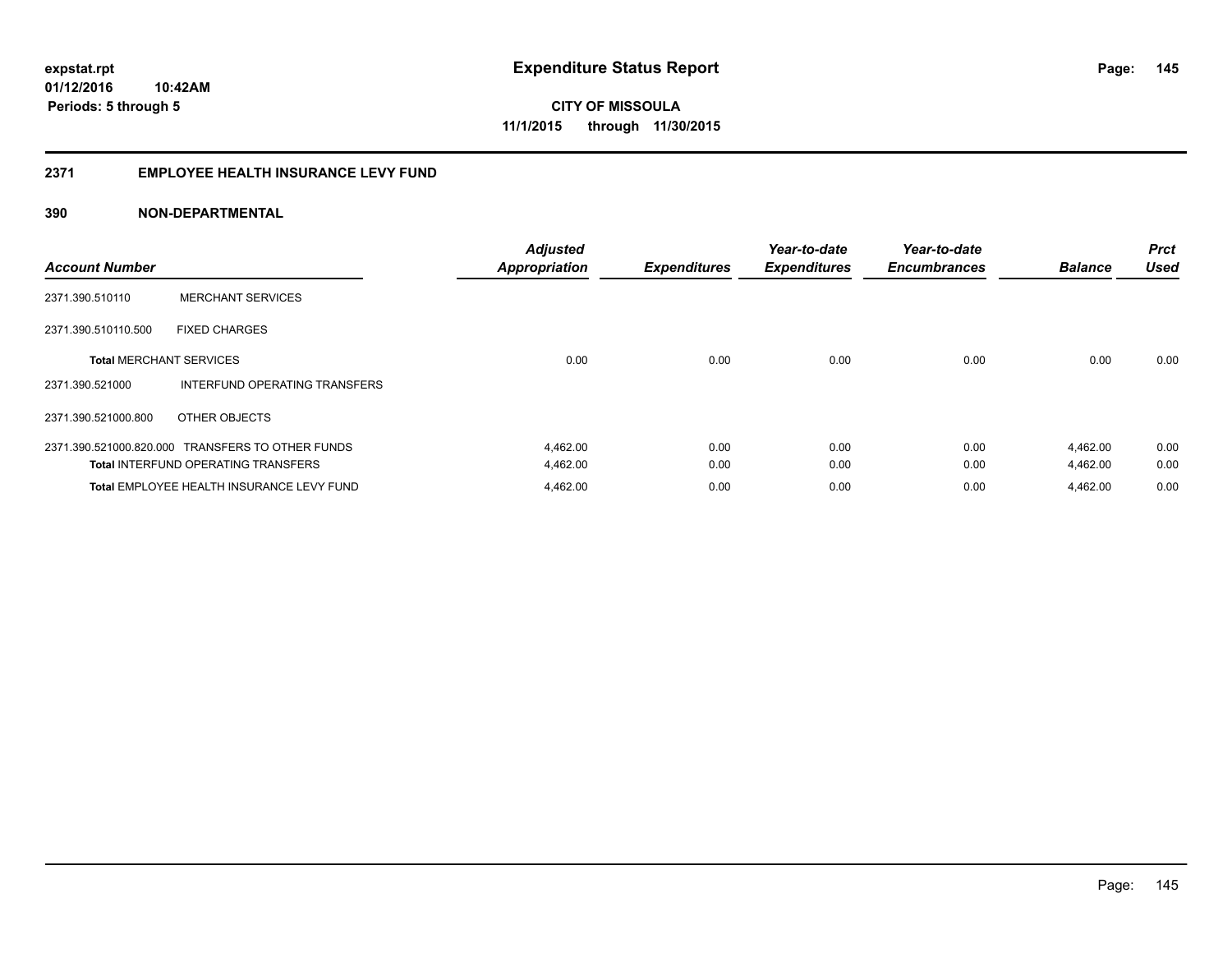### **2372 PERMISSIVE MEDICAL LEVY**

| <b>Account Number</b>          |                                                  | <b>Adjusted</b><br><b>Appropriation</b> | <b>Expenditures</b> | Year-to-date<br><b>Expenditures</b> | Year-to-date<br><b>Encumbrances</b> | <b>Balance</b> | <b>Prct</b><br><b>Used</b> |
|--------------------------------|--------------------------------------------------|-----------------------------------------|---------------------|-------------------------------------|-------------------------------------|----------------|----------------------------|
| 2372.390.510110                | <b>MERCHANT SERVICES</b>                         |                                         |                     |                                     |                                     |                |                            |
| 2372.390.510110.500            | <b>FIXED CHARGES</b>                             |                                         |                     |                                     |                                     |                |                            |
| <b>Total MERCHANT SERVICES</b> |                                                  | 0.00                                    | 0.00                | 0.00                                | 0.00                                | 0.00           | 0.00                       |
| 2372.390.521000                | INTERFUND OPERATING TRANSFERS                    |                                         |                     |                                     |                                     |                |                            |
| 2372.390.521000.800            | OTHER OBJECTS                                    |                                         |                     |                                     |                                     |                |                            |
|                                | 2372.390.521000.820.000 TRANSFERS TO OTHER FUNDS | 4,405,445.00                            | 0.00                | 0.00                                | 0.00                                | 4,405,445.00   | 0.00                       |
|                                | <b>Total INTERFUND OPERATING TRANSFERS</b>       | 4,405,445.00                            | 0.00                | 0.00                                | 0.00                                | 4,405,445.00   | 0.00                       |
|                                | <b>Total PERMISSIVE MEDICAL LEVY</b>             | 4,405,445.00                            | 0.00                | 0.00                                | 0.00                                | 4,405,445.00   | 0.00                       |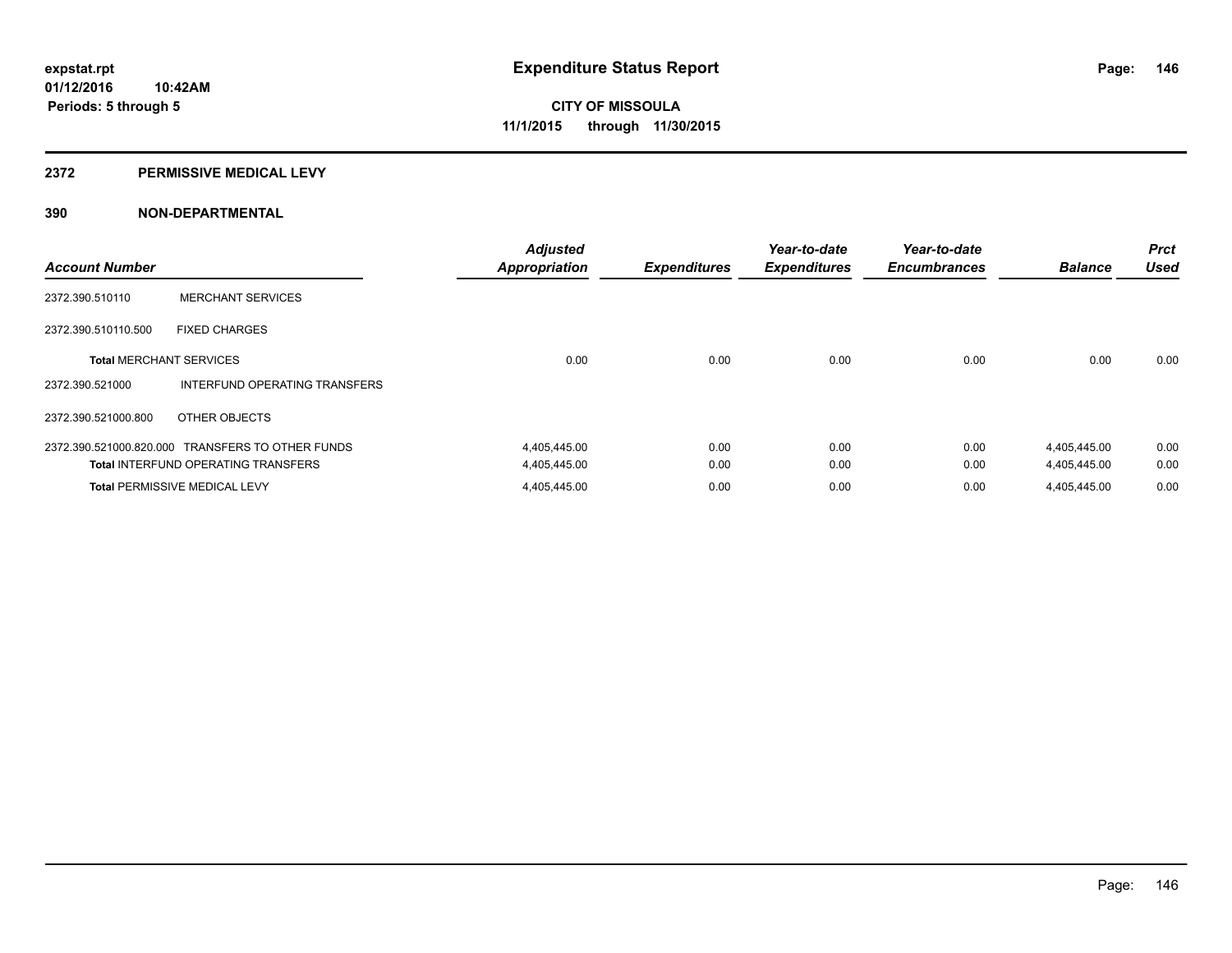**CITY OF MISSOULA 11/1/2015 through 11/30/2015**

# **2389 CABLE TELEVISION FRANCHISE FUND**

| <b>Account Number</b>            |                                                  | <b>Adjusted</b><br>Appropriation | <b>Expenditures</b> | Year-to-date<br><b>Expenditures</b> | Year-to-date<br><b>Encumbrances</b> | <b>Balance</b> | <b>Prct</b><br><b>Used</b> |
|----------------------------------|--------------------------------------------------|----------------------------------|---------------------|-------------------------------------|-------------------------------------|----------------|----------------------------|
| 2389.390.411810                  | <b>CABLE TV FRANCHISE</b>                        |                                  |                     |                                     |                                     |                |                            |
| 2389.390.411810.300              | PURCHASED SERVICES                               |                                  |                     |                                     |                                     |                |                            |
|                                  | 2389.390.411810.350.000 PROFESSIONAL SERVICES    | 5,000.00                         | 11,409.90           | 11,409.90                           | 0.00                                | $-6,409.90$    | 228.20                     |
| 2389.390.411810.370.000 TRAVEL   |                                                  | 1.000.00                         | 0.00                | 0.00                                | 0.00                                | 1.000.00       | 0.00                       |
| 2389.390.411810.380.000 TRAINING |                                                  | 1,000.00                         | 0.00                | 0.00                                | 0.00                                | 1,000.00       | 0.00                       |
|                                  | <b>Total PURCHASED SERVICES</b>                  | 7,000.00                         | 11,409.90           | 11,409.90                           | 0.00                                | $-4,409.90$    | 163.00                     |
| 2389.390.411810.700              | <b>GRANTS &amp; CONTRIBUTIONS</b>                |                                  |                     |                                     |                                     |                |                            |
|                                  | 2389.390.411810.700.000 GRANTS & CONTRIBUTIONS   | 440,000.00                       | 135,274.26          | 135,274.26                          | 0.00                                | 304,725.74     | 30.74                      |
|                                  | <b>Total GRANTS &amp; CONTRIBUTIONS</b>          | 440,000.00                       | 135,274.26          | 135,274.26                          | 0.00                                | 304.725.74     | 30.74                      |
| 2389.390.411810.800              | OTHER OBJECTS                                    |                                  |                     |                                     |                                     |                |                            |
|                                  | 2389.390.411810.820.000 TRANSFERS TO OTHER FUNDS | 251,433.00                       | 0.00                | 0.00                                | 0.00                                | 251,433.00     | 0.00                       |
| <b>Total OTHER OBJECTS</b>       |                                                  | 251,433.00                       | 0.00                | 0.00                                | 0.00                                | 251,433.00     | 0.00                       |
| 2389.390.411810.900              | <b>CAPITAL OUTLAY</b>                            |                                  |                     |                                     |                                     |                |                            |
|                                  | 2389.390.411810.940.000 MACHINERY & EQUIPMENT    | 37.567.00                        | 0.00                | 9.847.82                            | 0.00                                | 27.719.18      | 26.21                      |
| <b>Total CAPITAL OUTLAY</b>      |                                                  | 37,567.00                        | 0.00                | 9,847.82                            | 0.00                                | 27,719.18      | 26.21                      |
|                                  | <b>Total CABLE TV FRANCHISE</b>                  | 736,000.00                       | 146,684.16          | 156,531.98                          | 0.00                                | 579,468.02     | 21.27                      |
| 2389.390.510110                  | <b>MERCHANT SERVICES</b>                         |                                  |                     |                                     |                                     |                |                            |
| 2389.390.510110.500              | <b>FIXED CHARGES</b>                             |                                  |                     |                                     |                                     |                |                            |
|                                  | <b>Total MERCHANT SERVICES</b>                   | 0.00                             | 0.00                | 0.00                                | 0.00                                | 0.00           | 0.00                       |
|                                  | <b>Total CABLE TELEVISION FRANCHISE FUND</b>     | 736,000.00                       | 146,684.16          | 156,531.98                          | 0.00                                | 579,468.02     | 21.27                      |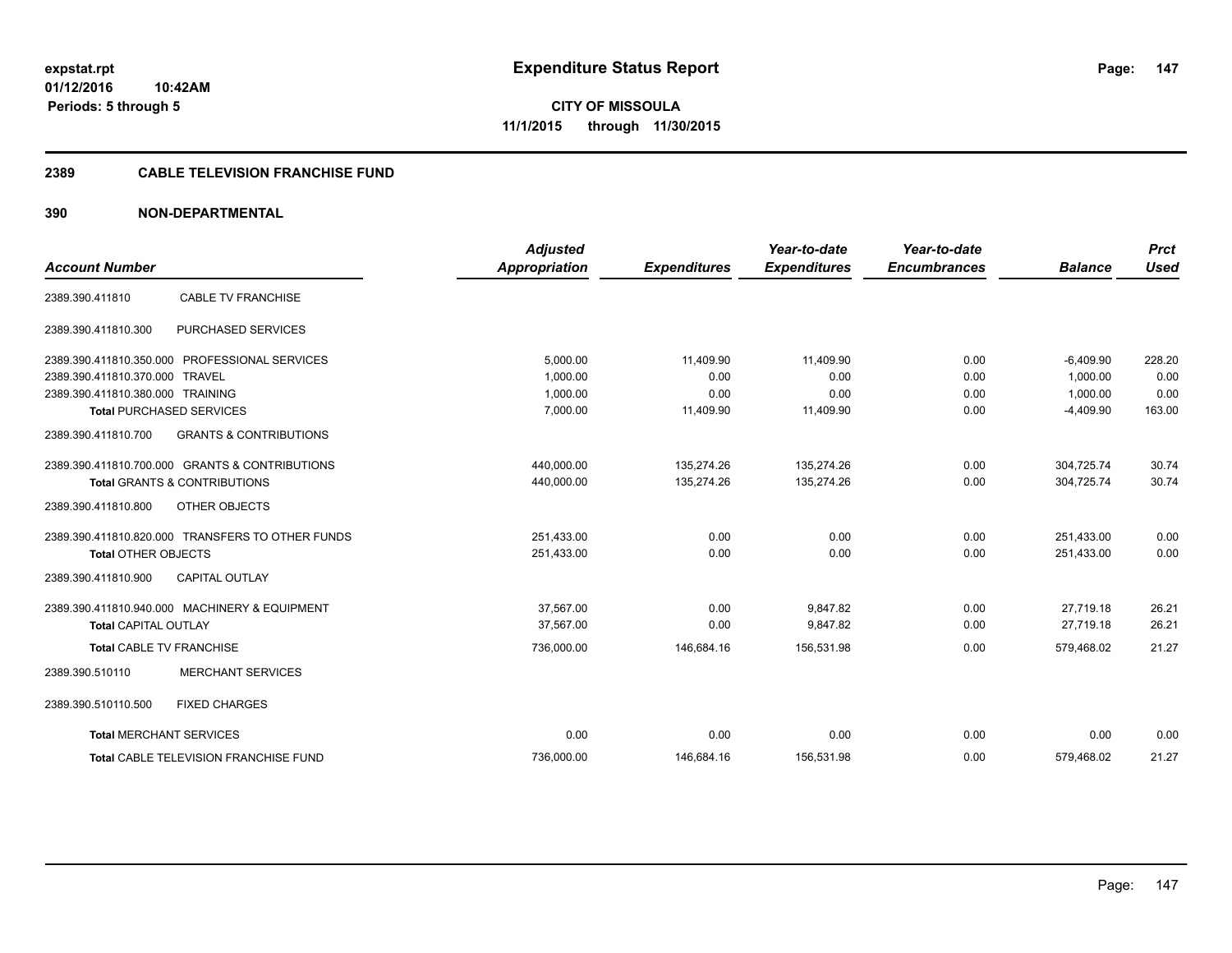**CITY OF MISSOULA 11/1/2015 through 11/30/2015**

# **2390 DRUG FORFEITURE FUND**

|                                                  |                                   | <b>Adjusted</b> |                     | Year-to-date        | Year-to-date        |                | <b>Prct</b> |
|--------------------------------------------------|-----------------------------------|-----------------|---------------------|---------------------|---------------------|----------------|-------------|
| <b>Account Number</b>                            |                                   | Appropriation   | <b>Expenditures</b> | <b>Expenditures</b> | <b>Encumbrances</b> | <b>Balance</b> | <b>Used</b> |
| 2390.290.420142                                  | <b>NARCOTICS</b>                  |                 |                     |                     |                     |                |             |
| 2390.290.420142.100                              | PERSONAL SERVICES                 |                 |                     |                     |                     |                |             |
| <b>Total PERSONAL SERVICES</b>                   |                                   | 0.00            | 0.00                | 0.00                | 0.00                | 0.00           | 0.00        |
| 2390.290.420142.200                              | <b>SUPPLIES</b>                   |                 |                     |                     |                     |                |             |
| 2390.290.420142.220.000 OPERATING SUPPLIES       |                                   | 3,000.00        | 25.00               | 2,368.82            | 0.00                | 631.18         | 78.96       |
| 2390.290.420142.230.000 REPAIR/MAINTENANCE       |                                   | 3,000.00        | 0.00                | 0.00                | 0.00                | 3,000.00       | 0.00        |
| 2390.290.420142.231.000 GASOLINE                 |                                   | 500.00          | 0.00                | 0.00                | 0.00                | 500.00         | 0.00        |
| <b>Total SUPPLIES</b>                            |                                   | 6,500.00        | 25.00               | 2,368.82            | 0.00                | 4,131.18       | 36.44       |
| 2390.290.420142.300                              | PURCHASED SERVICES                |                 |                     |                     |                     |                |             |
| 2390.290.420142.310.000 COMMUNICATIONS           |                                   | 500.00          | 0.00                | 0.00                | 0.00                | 500.00         | 0.00        |
| 2390.290.420142.320.000 PRINTING & DUPLICATING   |                                   | 300.00          | 0.00                | 0.00                | 0.00                | 300.00         | 0.00        |
| 2390.290.420142.360.000 REPAIR & MAINTENANCE     |                                   | 1,000.00        | 392.00              | 392.00              | 0.00                | 608.00         | 39.20       |
| 2390.290.420142.370.000 TRAVEL                   |                                   | 4,000.00        | 181.25              | 181.25              | 0.00                | 3,818.75       | 4.53        |
| 2390.290.420142.380.000 TRAINING                 |                                   | 2,000.00        | 0.00                | 0.00                | 0.00                | 2.000.00       | 0.00        |
| 2390.290.420142.390.000 OTHER PURCHASED SERVICES |                                   | 500.00          | 0.00                | 0.00                | 0.00                | 500.00         | 0.00        |
| <b>Total PURCHASED SERVICES</b>                  |                                   | 8,300.00        | 573.25              | 573.25              | 0.00                | 7,726.75       | 6.91        |
| 2390.290.420142.500                              | <b>FIXED CHARGES</b>              |                 |                     |                     |                     |                |             |
| 2390.290.420142.500.000 FIXED CHARGES            |                                   | 1,000.00        | 0.00                | 0.00                | 0.00                | 1,000.00       | 0.00        |
| <b>Total FIXED CHARGES</b>                       |                                   | 1,000.00        | 0.00                | 0.00                | 0.00                | 1,000.00       | 0.00        |
| 2390.290.420142.700                              | <b>GRANTS &amp; CONTRIBUTIONS</b> |                 |                     |                     |                     |                |             |
| <b>Total GRANTS &amp; CONTRIBUTIONS</b>          |                                   | 0.00            | 0.00                | 0.00                | 0.00                | 0.00           | 0.00        |
| 2390.290.420142.800                              | OTHER OBJECTS                     |                 |                     |                     |                     |                |             |
| <b>Total OTHER OBJECTS</b>                       |                                   | 0.00            | 0.00                | 0.00                | 0.00                | 0.00           | 0.00        |
| 2390.290.420142.900                              | <b>CAPITAL OUTLAY</b>             |                 |                     |                     |                     |                |             |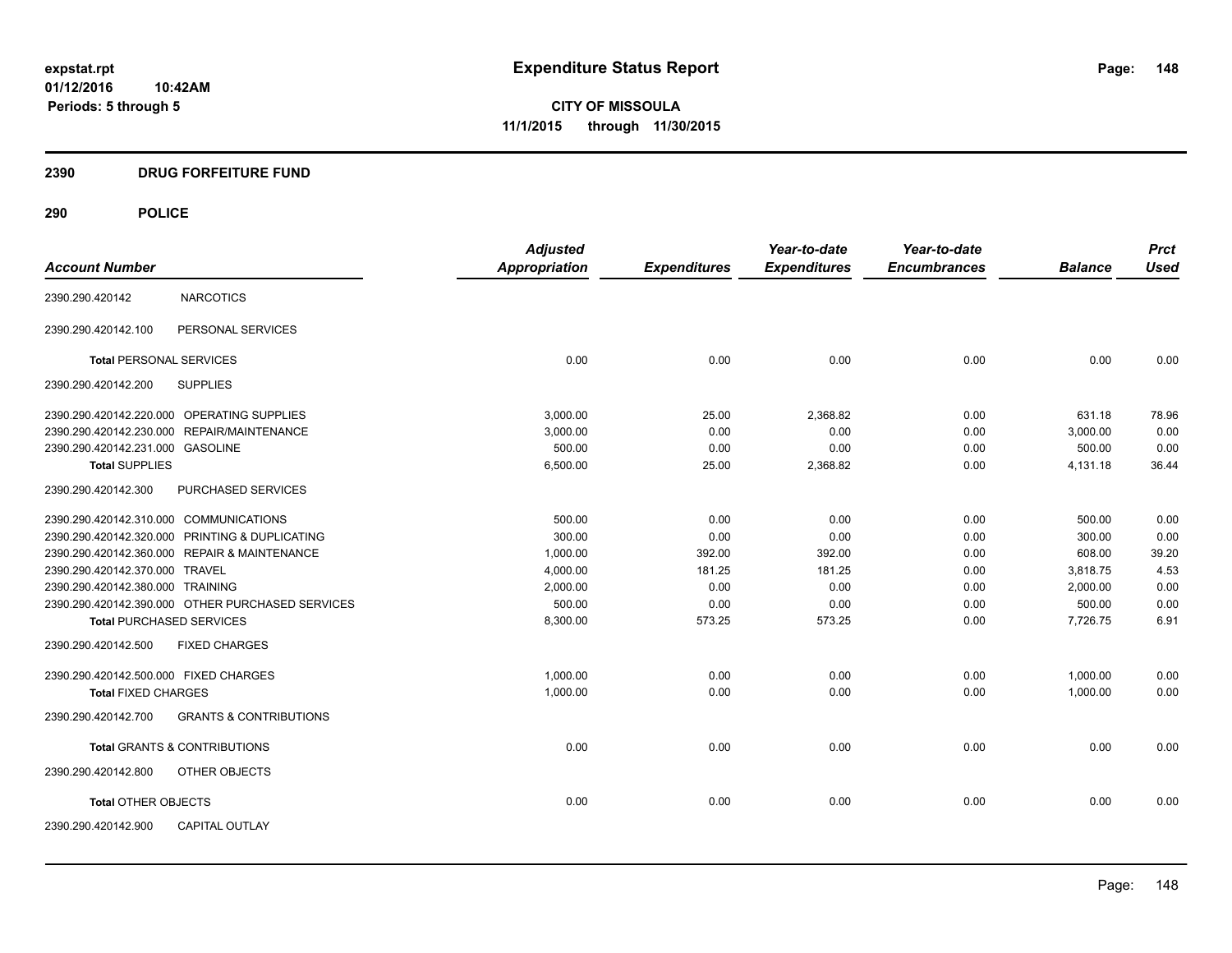# **2390 DRUG FORFEITURE FUND**

|                                               | <b>Adjusted</b>      |                     | Year-to-date        | Year-to-date        |                | <b>Prct</b> |
|-----------------------------------------------|----------------------|---------------------|---------------------|---------------------|----------------|-------------|
| <b>Account Number</b>                         | <b>Appropriation</b> | <b>Expenditures</b> | <b>Expenditures</b> | <b>Encumbrances</b> | <b>Balance</b> | <b>Used</b> |
| 2390.290.420142.940.000 MACHINERY & EQUIPMENT | 12,000.00            | 0.00                | 0.00                | 0.00                | 12.000.00      | 0.00        |
| <b>Total CAPITAL OUTLAY</b>                   | 12.000.00            | 0.00                | 0.00                | 0.00                | 12.000.00      | 0.00        |
| <b>Total NARCOTICS</b>                        | 27,800.00            | 598.25              | 2.942.07            | 0.00                | 24.857.93      | 10.58       |
| <b>MERCHANT SERVICES</b><br>2390.290.510110   |                      |                     |                     |                     |                |             |
| <b>FIXED CHARGES</b><br>2390.290.510110.500   |                      |                     |                     |                     |                |             |
| <b>Total MERCHANT SERVICES</b>                | 0.00                 | 0.00                | 0.00                | 0.00                | 0.00           | 0.00        |
| <b>Total DRUG FORFEITURE FUND</b>             | 27,800.00            | 598.25              | 2.942.07            | 0.00                | 24.857.93      | 10.58       |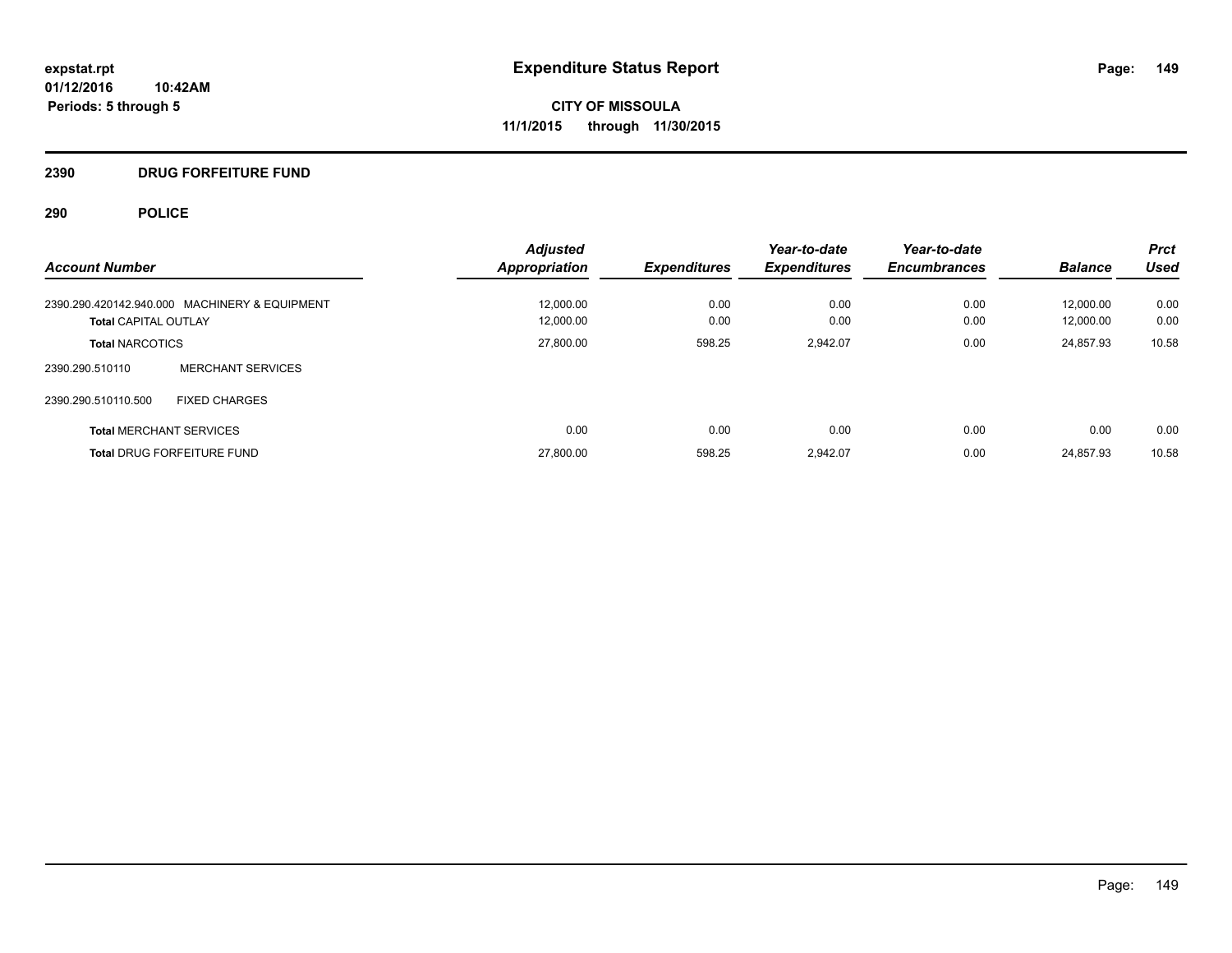### **2394 BUILDING INSPECTION FUND**

# **310 BUILDING INSPECTION**

|                                                         | <b>Adjusted</b> |                     | Year-to-date        | Year-to-date        |                | <b>Prct</b> |
|---------------------------------------------------------|-----------------|---------------------|---------------------|---------------------|----------------|-------------|
| <b>Account Number</b>                                   | Appropriation   | <b>Expenditures</b> | <b>Expenditures</b> | <b>Encumbrances</b> | <b>Balance</b> | <b>Used</b> |
| PROTECTIVE INSPECTIONS<br>2394.310.420500               |                 |                     |                     |                     |                |             |
| PERSONAL SERVICES<br>2394.310.420500.100                |                 |                     |                     |                     |                |             |
| 2394.310.420500.110.000 SALARIES AND WAGES              | 628,525.00      | 91,575.99           | 237,540.81          | 0.00                | 390.984.19     | 37.79       |
| 2394.310.420500.120.000 OVERTIME/TERMINATION            | 500.00          | 0.00                | 0.00                | 0.00                | 500.00         | 0.00        |
| 2394.310.420500.130.000 OTHER                           | 19,912.00       | 0.00                | 0.00                | 0.00                | 19,912.00      | 0.00        |
| 2394.310.420500.140.000 EMPLOYER CONTRIBUTIONS          | 214,330.00      | 32,183.67           | 92,331.86           | 0.00                | 121,998.14     | 43.08       |
| 2394.310.420500.141.000 STATE RETIREMENT CONTRIBUTIONS  | 0.00            | 0.00                | 71.46               | 0.00                | $-71.46$       | 0.00        |
| <b>Total PERSONAL SERVICES</b>                          | 863,267.00      | 123,759.66          | 329,944.13          | 0.00                | 533,322.87     | 38.22       |
| <b>SUPPLIES</b><br>2394.310.420500.200                  |                 |                     |                     |                     |                |             |
| 2394.310.420500.210.000<br><b>OFFICE SUPPLIES</b>       | 2,200.00        | 150.04              | 11,749.25           | 0.00                | $-9,549.25$    | 534.06      |
| OPERATING SUPPLIES<br>2394.310.420500.220.000           | 5,500.00        | $-43.92$            | 1,584.11            | 0.00                | 3,915.89       | 28.80       |
| 2394.310.420500.230.000 REPAIR/MAINTENANCE              | 3,000.00        | 0.00                | 83.92               | 0.00                | 2,916.08       | 2.80        |
| 2394.310.420500.231.000 GASOLINE                        | 11,475.00       | 0.00                | 1,828.32            | 0.00                | 9,646.68       | 15.93       |
| 2394.310.420500.250.000 SUPPLIES FOR RESALE             | 500.00          | 0.00                | 0.00                | 0.00                | 500.00         | 0.00        |
| <b>Total SUPPLIES</b>                                   | 22,675.00       | 106.12              | 15,245.60           | 0.00                | 7,429.40       | 67.24       |
| 2394.310.420500.300<br><b>PURCHASED SERVICES</b>        |                 |                     |                     |                     |                |             |
| 2394.310.420500.310.000 COMMUNICATIONS                  | 1,000.00        | 0.66                | 23.78               | 0.00                | 976.22         | 2.38        |
| 2394.310.420500.320.000 PRINTING & DUPLICATING          | 7,600.00        | 0.00                | 757.11              | 0.00                | 6,842.89       | 9.96        |
| 2394.310.420500.330.000 PUBLICITY, SUBSCRIPTIONS & DUES | 2,100.00        | 0.00                | 22,464.95           | 0.00                | $-20,364.95$   | 1,069.76    |
| <b>TELEPHONE SERVICE</b><br>2394.310.420500.344.000     | 13,549.00       | 1,491.51            | 4,475.90            | 0.00                | 9,073.10       | 33.03       |
| PROFESSIONAL SERVICES<br>2394.310.420500.350.000        | 14,600.00       | 999.37              | 14,331.60           | 0.00                | 268.40         | 98.16       |
| 2394.310.420500.360.000 REPAIR & MAINTENANCE            | 33,378.00       | 0.00                | 0.00                | 0.00                | 33,378.00      | 0.00        |
| 2394.310.420500.370.000 TRAVEL                          | 5,025.00        | 434.46              | 4,629.07            | 0.00                | 395.93         | 92.12       |
| 2394.310.420500.380.000 TRAINING                        | 6,500.00        | 142.00              | 3,707.00            | 0.00                | 2,793.00       | 57.03       |
| <b>Total PURCHASED SERVICES</b>                         | 83,752.00       | 3,068.00            | 50,389.41           | 0.00                | 33,362.59      | 60.17       |
| 2394.310.420500.500<br><b>FIXED CHARGES</b>             |                 |                     |                     |                     |                |             |
| 2394.310.420500.500.000 FIXED CHARGES                   | 310,310.00      | 0.00                | 3,198.79            | 0.00                | 307,111.21     | 1.03        |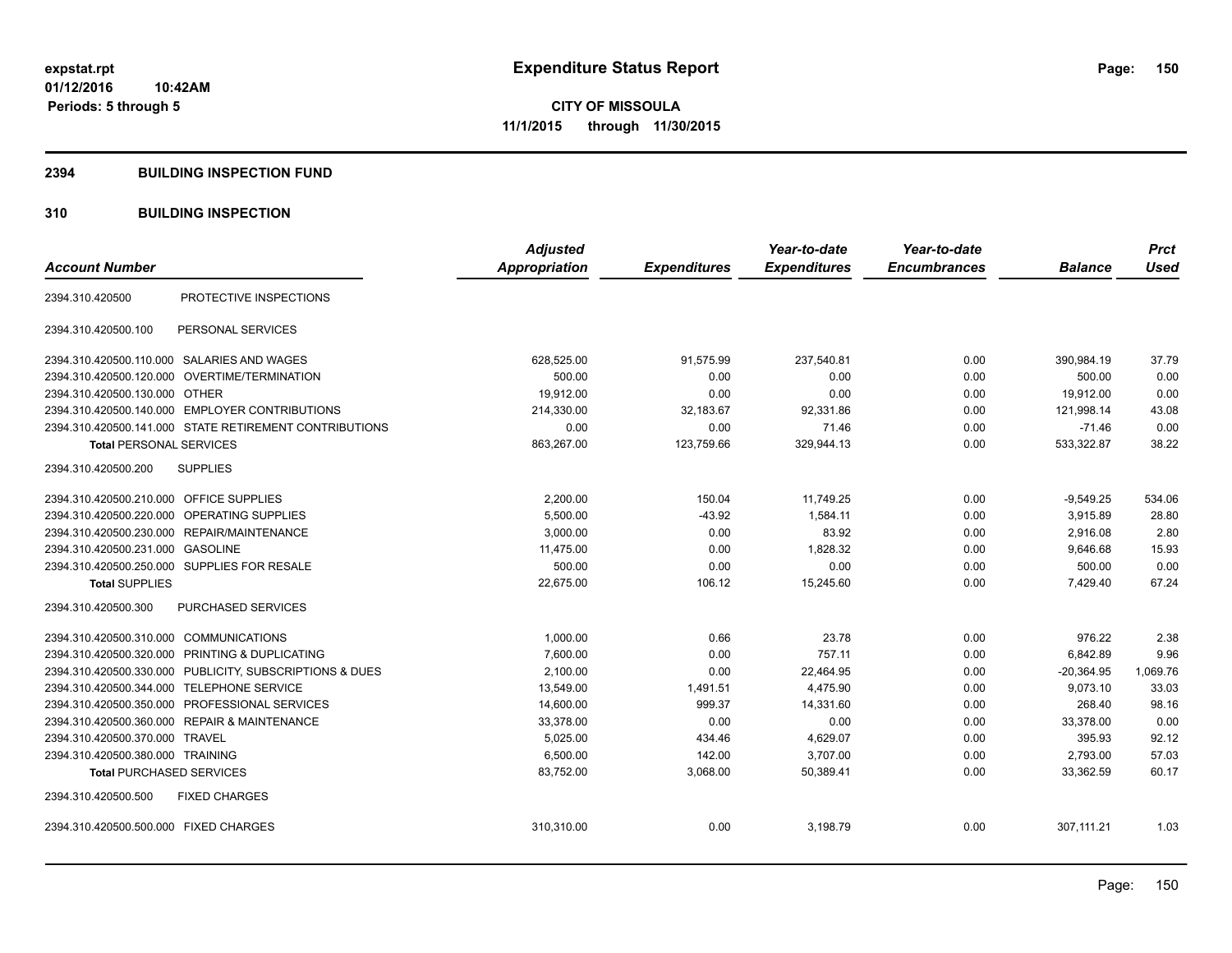# **2394 BUILDING INSPECTION FUND**

# **310 BUILDING INSPECTION**

| <b>Account Number</b>                         | <b>Adjusted</b><br><b>Appropriation</b> | <b>Expenditures</b> | Year-to-date<br><b>Expenditures</b> | Year-to-date<br><b>Encumbrances</b> | <b>Balance</b> | <b>Prct</b><br><b>Used</b> |
|-----------------------------------------------|-----------------------------------------|---------------------|-------------------------------------|-------------------------------------|----------------|----------------------------|
| <b>Total FIXED CHARGES</b>                    | 310,310.00                              | 0.00                | 3,198.79                            | 0.00                                | 307,111.21     | 1.03                       |
| <b>DEBT SERVICE</b><br>2394.310.420500.600    |                                         |                     |                                     |                                     |                |                            |
| <b>Total DEBT SERVICE</b>                     | 0.00                                    | 0.00                | 0.00                                | 0.00                                | 0.00           | 0.00                       |
| <b>CAPITAL OUTLAY</b><br>2394.310.420500.900  |                                         |                     |                                     |                                     |                |                            |
| <b>Total CAPITAL OUTLAY</b>                   | 0.00                                    | 0.00                | 0.00                                | 0.00                                | 0.00           | 0.00                       |
| <b>Total PROTECTIVE INSPECTIONS</b>           | 1,280,004.00                            | 126,933.78          | 398,777.93                          | 0.00                                | 881,226.07     | 31.15                      |
| <b>MERCHANT SERVICES</b><br>2394.310.510110   |                                         |                     |                                     |                                     |                |                            |
| <b>FIXED CHARGES</b><br>2394.310.510110.500   |                                         |                     |                                     |                                     |                |                            |
| 2394.310.510110.550.000 MERCHANT SERVICE FEES | 15.400.00                               | 1.610.17            | 5,005.26                            | 0.00                                | 10.394.74      | 32.50                      |
| <b>Total MERCHANT SERVICES</b>                | 15,400.00                               | 1,610.17            | 5,005.26                            | 0.00                                | 10,394.74      | 32.50                      |
| Total BUILDING INSPECTION FUND                | 1,295,404.00                            | 128,543.95          | 403,783.19                          | 0.00                                | 891,620.81     | 31.17                      |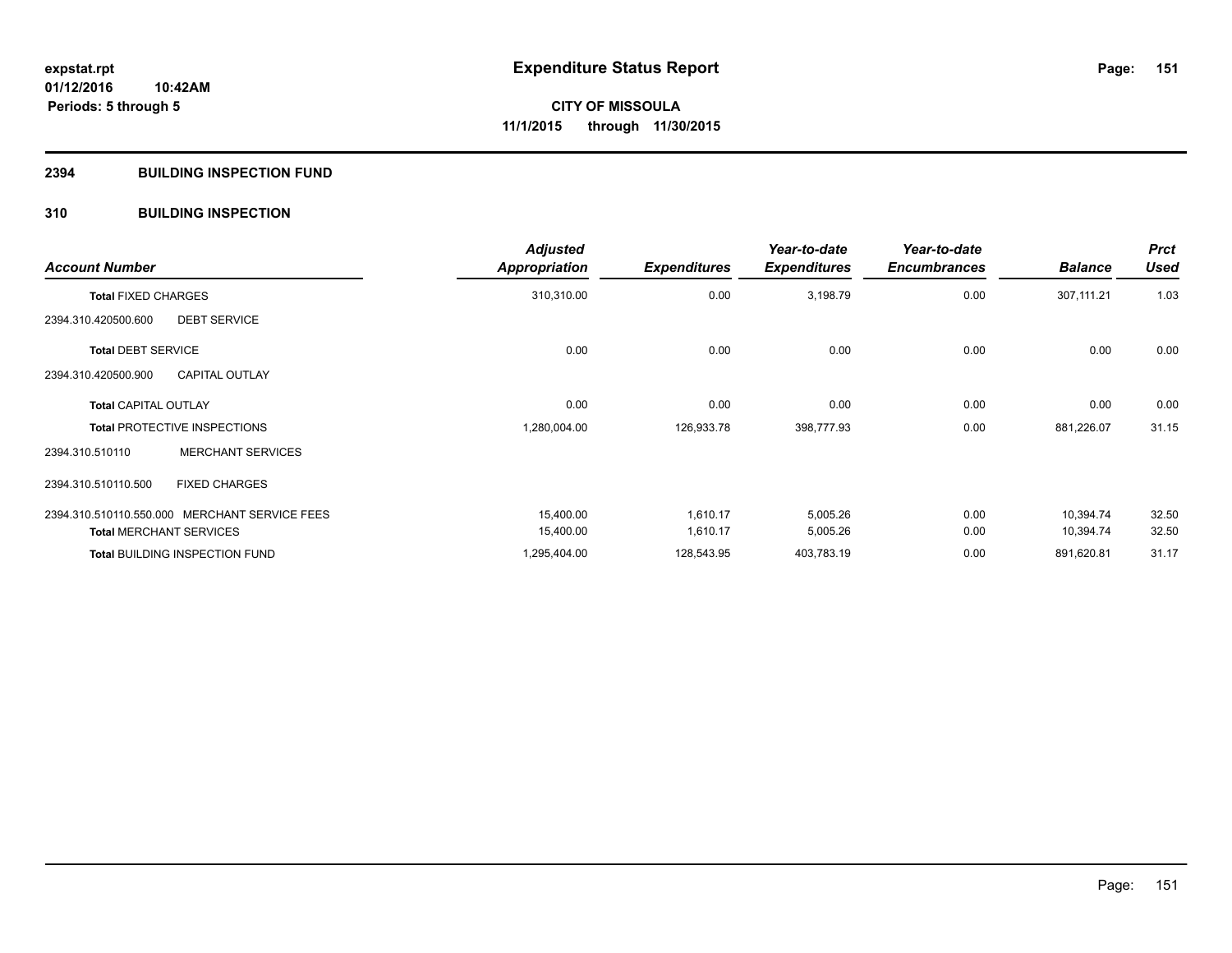**Periods: 5 through 5**

**152**

**CITY OF MISSOULA 11/1/2015 through 11/30/2015**

# **2395 CITY GRANTS & PROGRAM INCOME FUND**

|                             |                                               | <b>Adjusted</b>      |                     | Year-to-date        | Year-to-date        |                | <b>Prct</b> |
|-----------------------------|-----------------------------------------------|----------------------|---------------------|---------------------|---------------------|----------------|-------------|
| <b>Account Number</b>       |                                               | <b>Appropriation</b> | <b>Expenditures</b> | <b>Expenditures</b> | <b>Encumbrances</b> | <b>Balance</b> | <b>Used</b> |
| 2395.390.470200             | <b>HOUSING REHAB</b>                          |                      |                     |                     |                     |                |             |
| 2395.390.470200.700         | <b>GRANTS &amp; CONTRIBUTIONS</b>             |                      |                     |                     |                     |                |             |
|                             | Total GRANTS & CONTRIBUTIONS                  | 0.00                 | 0.00                | 0.00                | 0.00                | 0.00           | 0.00        |
| 2395.390.470200.800         | OTHER OBJECTS                                 |                      |                     |                     |                     |                |             |
| <b>Total HOUSING REHAB</b>  |                                               | 0.00                 | 0.00                | 0.00                | 0.00                | 0.00           | 0.00        |
| 2395.390.470210             | <b>ADMINISTRATION</b>                         |                      |                     |                     |                     |                |             |
| 2395.390.470210.300         | PURCHASED SERVICES                            |                      |                     |                     |                     |                |             |
|                             | 2395.390.470210.350.000 PROFESSIONAL SERVICES | 250.00               | 0.00                | 0.00                | 0.00                | 250.00         | 0.00        |
|                             | <b>Total PURCHASED SERVICES</b>               | 250.00               | 0.00                | 0.00                | 0.00                | 250.00         | 0.00        |
| 2395.390.470210.800         | OTHER OBJECTS                                 |                      |                     |                     |                     |                |             |
| <b>Total OTHER OBJECTS</b>  |                                               | 0.00                 | 0.00                | 0.00                | 0.00                | 0.00           | 0.00        |
| <b>Total ADMINISTRATION</b> |                                               | 250.00               | 0.00                | 0.00                | 0.00                | 250.00         | 0.00        |
| 2395.390.470220             | PROPERTY ACQUISITION                          |                      |                     |                     |                     |                |             |
| 2395.390.470220.300         | PURCHASED SERVICES                            |                      |                     |                     |                     |                |             |
|                             | Total PROPERTY ACQUISITION                    | 0.00                 | 0.00                | 0.00                | 0.00                | 0.00           | 0.00        |
| 2395.390.470300             | ECONOMIC DEVELOPMENT                          |                      |                     |                     |                     |                |             |
| 2395.390.470300.700         | <b>GRANTS &amp; CONTRIBUTIONS</b>             |                      |                     |                     |                     |                |             |
|                             | Total ECONOMIC DEVELOPMENT                    | 0.00                 | 0.00                | 0.00                | 0.00                | 0.00           | 0.00        |
| 2395.390.510110             | <b>MERCHANT SERVICES</b>                      |                      |                     |                     |                     |                |             |
| 2395.390.510110.500         | <b>FIXED CHARGES</b>                          |                      |                     |                     |                     |                |             |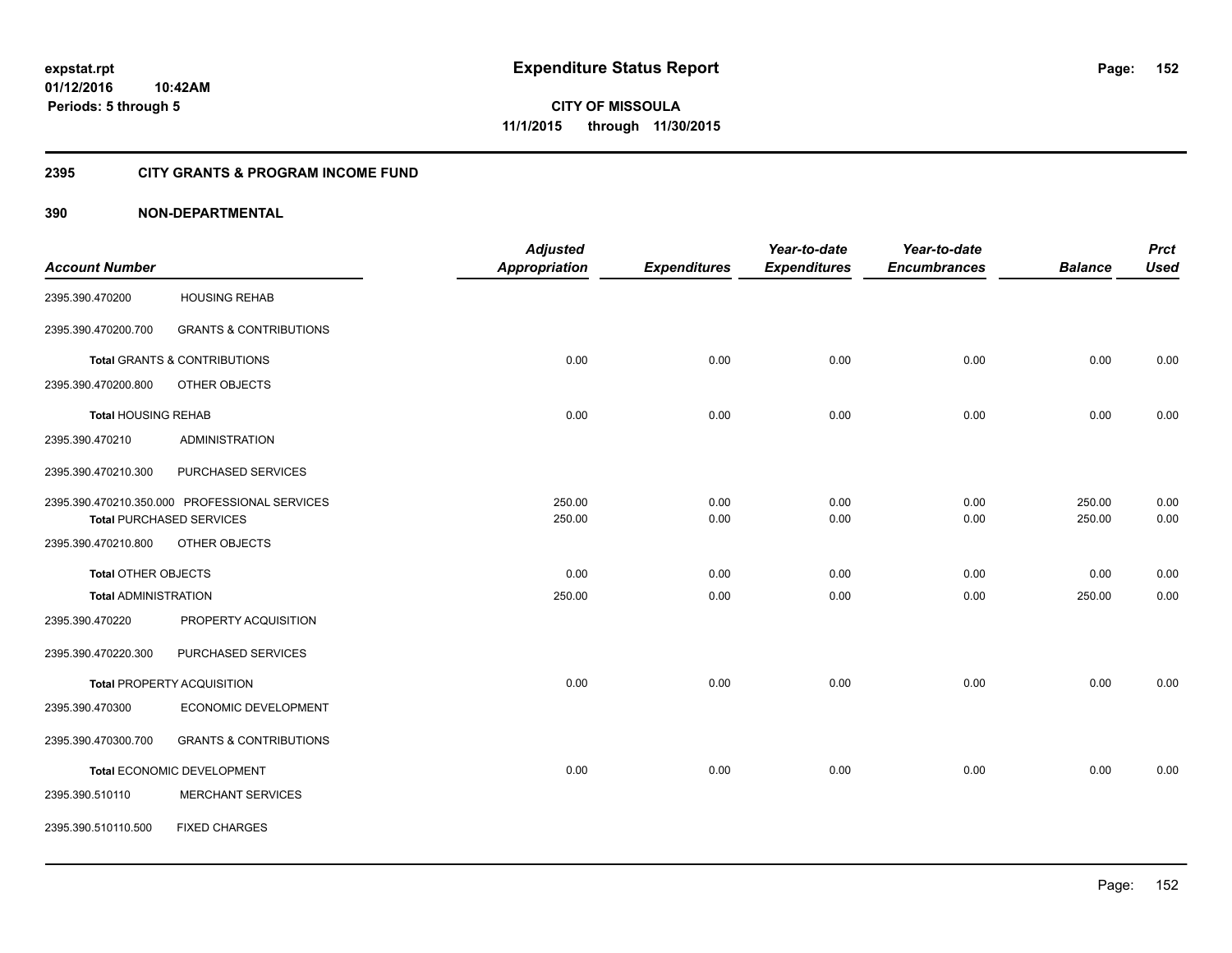**153**

**01/12/2016 10:42AM Periods: 5 through 5**

**CITY OF MISSOULA 11/1/2015 through 11/30/2015**

# **2395 CITY GRANTS & PROGRAM INCOME FUND**

| <b>Account Number</b>                   | <b>Adjusted</b><br><b>Appropriation</b> | <b>Expenditures</b> | Year-to-date<br><b>Expenditures</b> | Year-to-date<br><i><b>Encumbrances</b></i> | <b>Balance</b> | Prct<br>Used |
|-----------------------------------------|-----------------------------------------|---------------------|-------------------------------------|--------------------------------------------|----------------|--------------|
| <b>Total MERCHANT SERVICES</b>          | 0.00                                    | 0.00                | 0.00                                | 0.00                                       | 0.00           | 0.00         |
| Total CITY GRANTS & PROGRAM INCOME FUND | 250.00                                  | 0.00                | 0.00                                | 0.00                                       | 250.00         | 0.00         |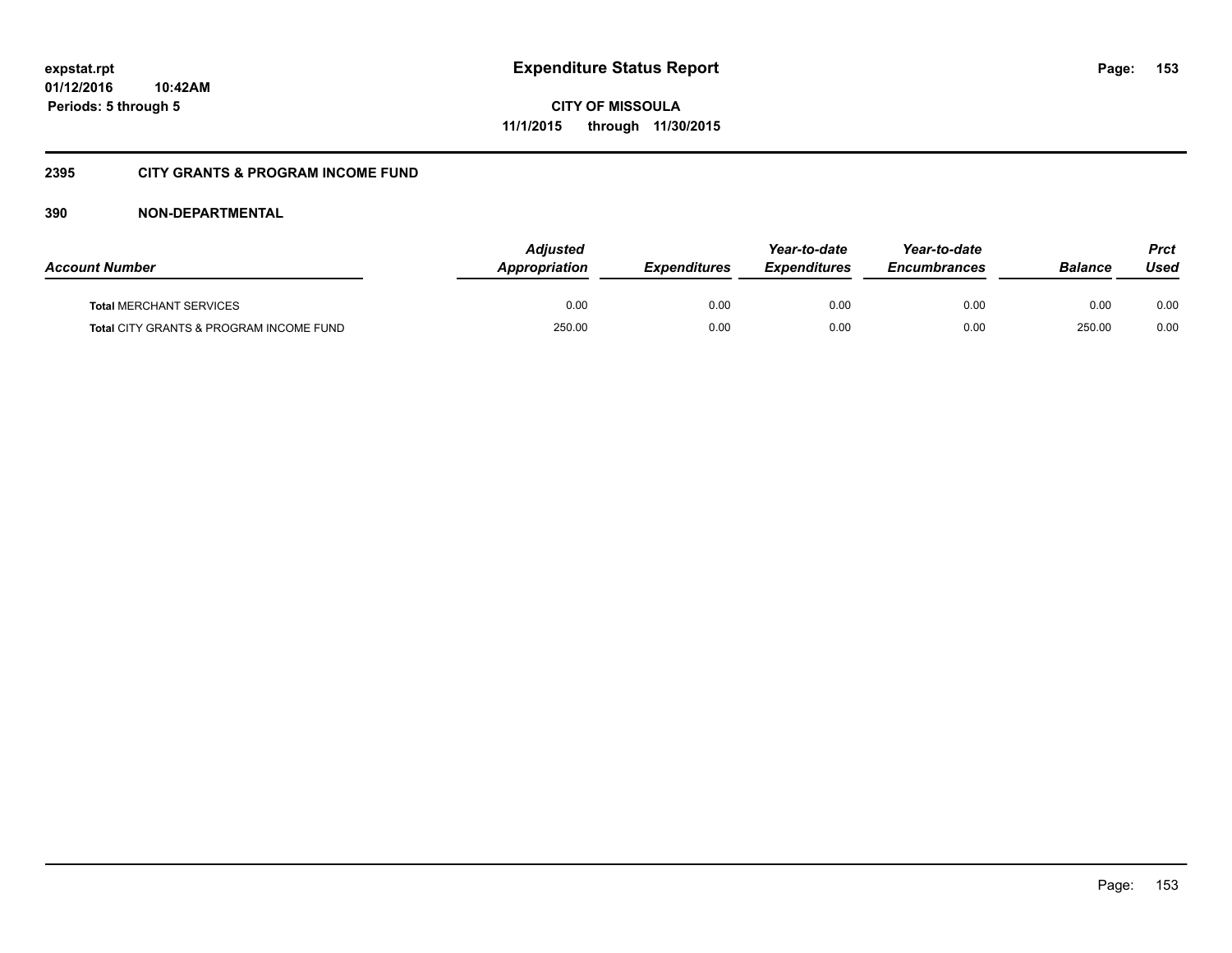**CITY OF MISSOULA 11/1/2015 through 11/30/2015**

# **2396 ENERGY EFFICIENCY REVOLVING LOAN FUND**

| <b>Account Number</b> |                                                    | <b>Adjusted</b><br>Appropriation | <b>Expenditures</b> | Year-to-date<br><i><b>Expenditures</b></i> | Year-to-date<br><b>Encumbrances</b> | <b>Balance</b> | <b>Prct</b><br>Used |
|-----------------------|----------------------------------------------------|----------------------------------|---------------------|--------------------------------------------|-------------------------------------|----------------|---------------------|
| 2396.390.510001       | EECBG REVOLVING LOAN FUND                          |                                  |                     |                                            |                                     |                |                     |
| 2396.390.510001.700   | <b>GRANTS &amp; CONTRIBUTIONS</b>                  |                                  |                     |                                            |                                     |                |                     |
|                       | <b>Total ENERGY EFFICIENCY REVOLVING LOAN FUND</b> | 0.00                             | 0.00                | 0.00                                       | 0.00                                | 0.00           | 0.00                |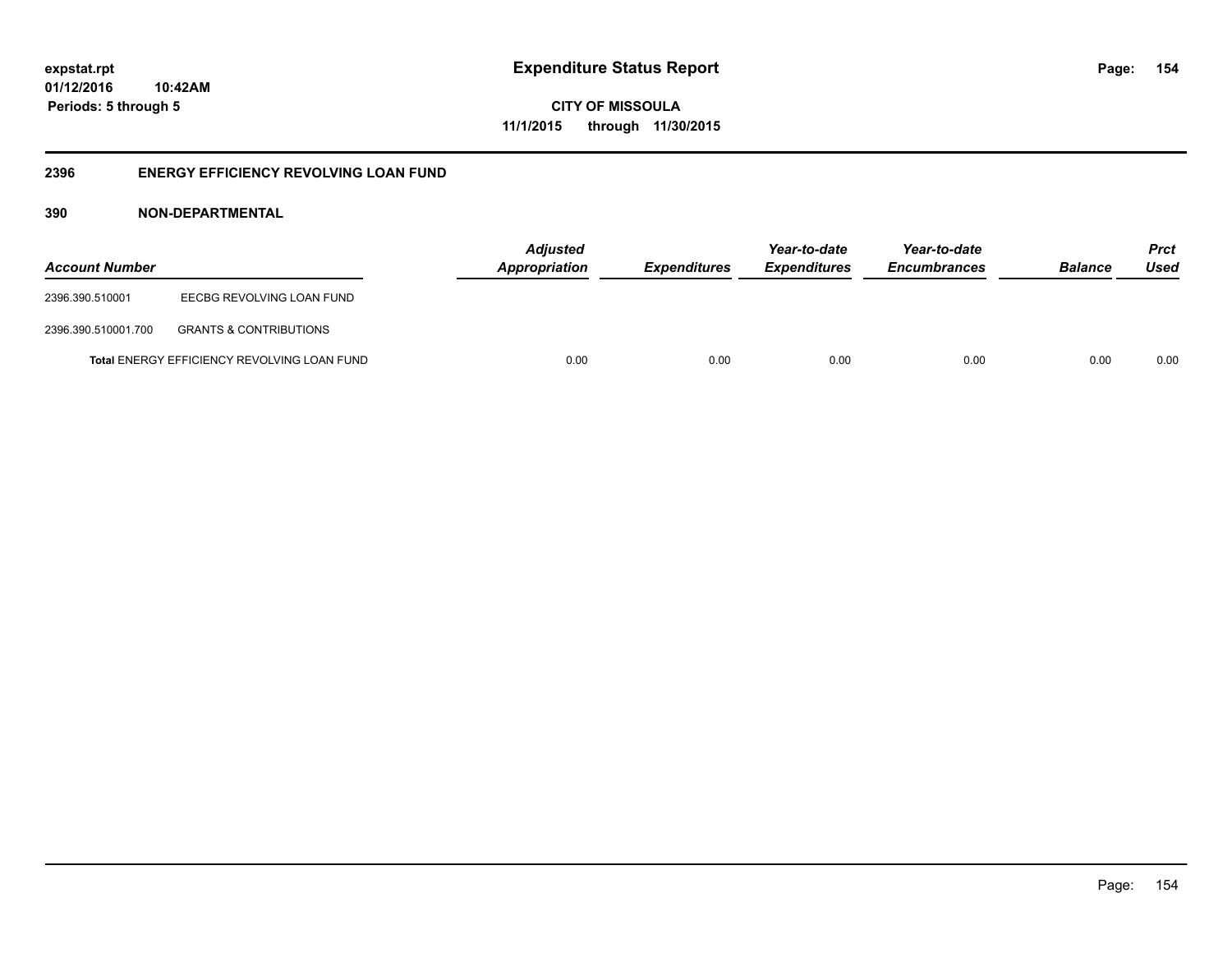**CITY OF MISSOULA 11/1/2015 through 11/30/2015**

# **2399 DANGEROUS BUILDING DEMOLITION & REPAIR F**

# **310 BUILDING INSPECTION**

| <b>Account Number</b>               |                                                           | <b>Adjusted</b><br><b>Appropriation</b> | <b>Expenditures</b> | Year-to-date<br><b>Expenditures</b> | Year-to-date<br><b>Encumbrances</b> | <b>Balance</b> | <b>Prct</b><br><b>Used</b> |
|-------------------------------------|-----------------------------------------------------------|-----------------------------------------|---------------------|-------------------------------------|-------------------------------------|----------------|----------------------------|
| 2399.310.420510                     | <b>ADMINISTRATION</b>                                     |                                         |                     |                                     |                                     |                |                            |
| 2399.310.420510.800                 | OTHER OBJECTS                                             |                                         |                     |                                     |                                     |                |                            |
| 2399.310.420510.845.000 CONTINGENCY |                                                           | 15,000.00                               | 0.00                | 0.00                                | 0.00                                | 15,000.00      | 0.00                       |
| <b>Total ADMINISTRATION</b>         |                                                           | 15,000.00                               | 0.00                | 0.00                                | 0.00                                | 15,000.00      | 0.00                       |
| 2399.310.510110                     | <b>MERCHANT SERVICES</b>                                  |                                         |                     |                                     |                                     |                |                            |
| 2399.310.510110.500                 | <b>FIXED CHARGES</b>                                      |                                         |                     |                                     |                                     |                |                            |
| <b>Total MERCHANT SERVICES</b>      |                                                           | 0.00                                    | 0.00                | 0.00                                | 0.00                                | 0.00           | 0.00                       |
|                                     | <b>Total DANGEROUS BUILDING DEMOLITION &amp; REPAIR F</b> | 15,000.00                               | 0.00                | 0.00                                | 0.00                                | 15,000.00      | 0.00                       |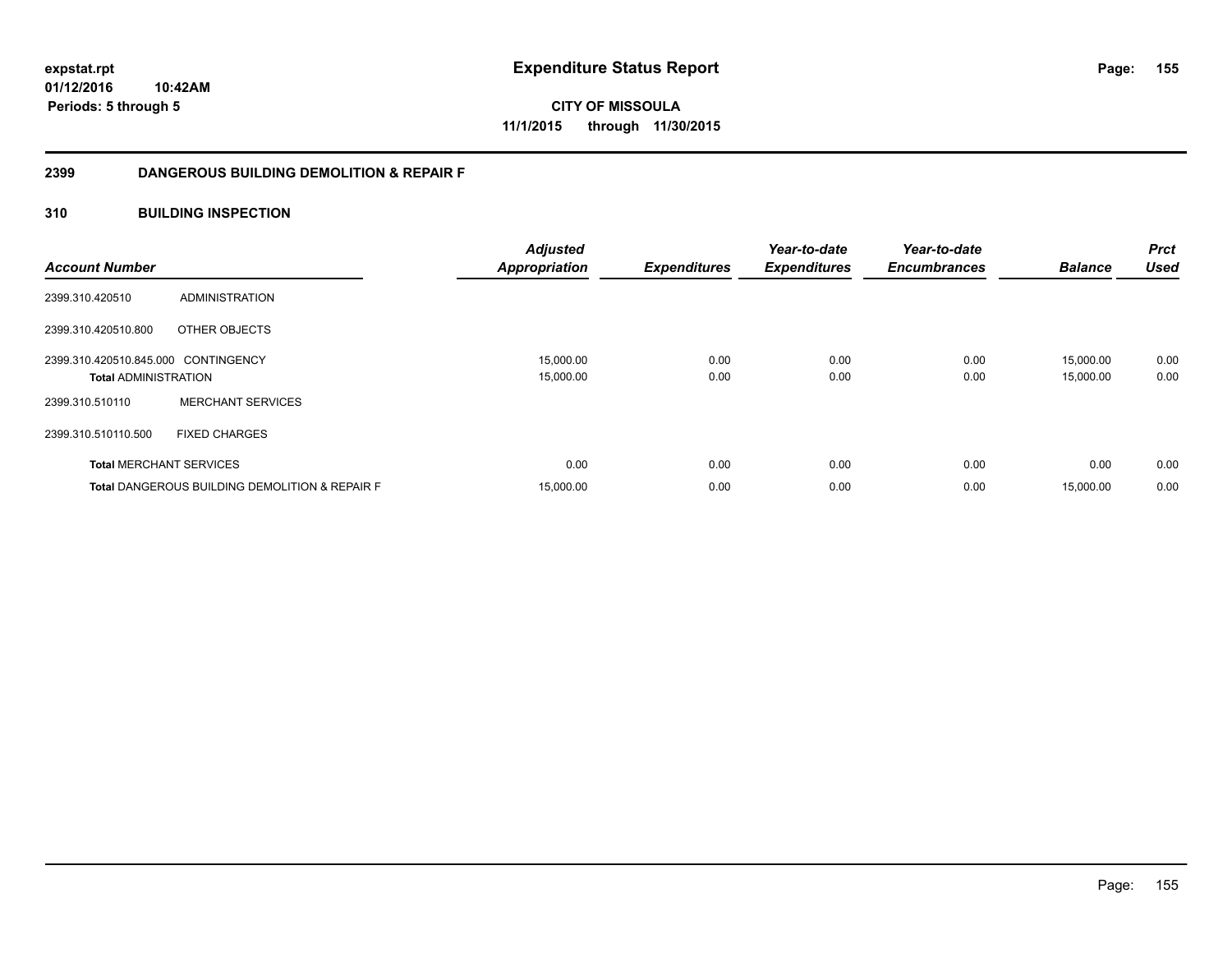# **CITY OF MISSOULA 11/1/2015 through 11/30/2015**

### **2400 STREET LIGHTING ASSESSMENTS FUND**

# **280 PUBLIC WORKS OPERATIONS**

| <b>Account Number</b>        |                                                   | <b>Adjusted</b><br><b>Appropriation</b> | <b>Expenditures</b> | Year-to-date<br><b>Expenditures</b> | Year-to-date<br><b>Encumbrances</b> | <b>Balance</b> | <b>Prct</b><br><b>Used</b> |
|------------------------------|---------------------------------------------------|-----------------------------------------|---------------------|-------------------------------------|-------------------------------------|----------------|----------------------------|
| 2400.280.430263              | <b>STREET LIGHTING</b>                            |                                         |                     |                                     |                                     |                |                            |
| 2400.280.430263.300          | <b>PURCHASED SERVICES</b>                         |                                         |                     |                                     |                                     |                |                            |
|                              | 2400.280.430263.341.000 ELECTRICITY & NATURAL GAS | 327,174.00                              | 26,974.89           | 107,713.82                          | 0.00                                | 219.460.18     | 32.92                      |
|                              | 2400.280.430263.350.000 PROFESSIONAL SERVICES     | 22,902.00                               | 0.00                | 0.00                                | 0.00                                | 22,902.00      | 0.00                       |
| <b>Total STREET LIGHTING</b> |                                                   | 350,076.00                              | 26,974.89           | 107,713.82                          | 0.00                                | 242,362.18     | 30.77                      |
| 2400.280.510110              | <b>MERCHANT SERVICES</b>                          |                                         |                     |                                     |                                     |                |                            |
| 2400.280.510110.500          | <b>FIXED CHARGES</b>                              |                                         |                     |                                     |                                     |                |                            |
| <b>Total FIXED CHARGES</b>   |                                                   | 0.00                                    | 0.00                | 0.00                                | 0.00                                | 0.00           | 0.00                       |
|                              | <b>Total MERCHANT SERVICES</b>                    | 0.00                                    | 0.00                | 0.00                                | 0.00                                | 0.00           | 0.00                       |
|                              | <b>Total STREET LIGHTING ASSESSMENTS FUND</b>     | 350,076.00                              | 26,974.89           | 107,713.82                          | 0.00                                | 242,362.18     | 30.77                      |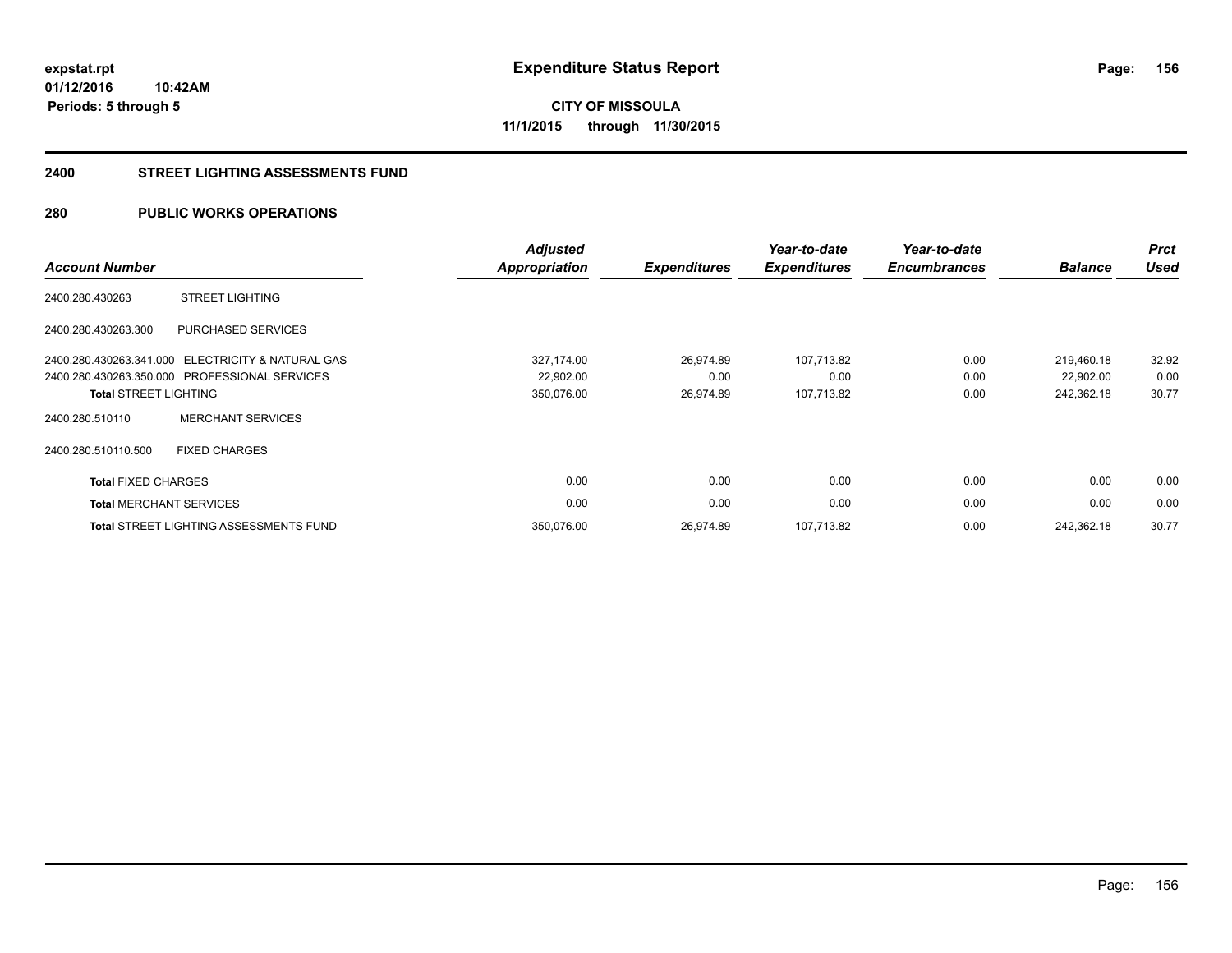**CITY OF MISSOULA 11/1/2015 through 11/30/2015**

# **2500 STREET MAINTENANCE ASSESSMENT FUND**

| <b>Account Number</b>           |                                                  | <b>Adjusted</b><br><b>Appropriation</b> | <b>Expenditures</b> | Year-to-date<br><b>Expenditures</b> | Year-to-date<br><b>Encumbrances</b> | <b>Balance</b> | <b>Prct</b><br><b>Used</b> |
|---------------------------------|--------------------------------------------------|-----------------------------------------|---------------------|-------------------------------------|-------------------------------------|----------------|----------------------------|
| 2500.390.510110                 | <b>MERCHANT SERVICES</b>                         |                                         |                     |                                     |                                     |                |                            |
| 2500.390.510110.500             | <b>FIXED CHARGES</b>                             |                                         |                     |                                     |                                     |                |                            |
| <b>Total MERCHANT SERVICES</b>  |                                                  | 0.00                                    | 0.00                | 0.00                                | 0.00                                | 0.00           | 0.00                       |
| 2500.390.521000                 | INTERFUND OPERATING TRANSFERS                    |                                         |                     |                                     |                                     |                |                            |
| 2500.390.521000.300             | PURCHASED SERVICES                               |                                         |                     |                                     |                                     |                |                            |
| 2500.390.521000.345.000 GARBAGE |                                                  | 32,014.00                               | 1,332.59            | 9,379.67                            | 0.00                                | 22,634.33      | 29.30                      |
|                                 | <b>Total PURCHASED SERVICES</b>                  | 32,014.00                               | 1,332.59            | 9,379.67                            | 0.00                                | 22,634.33      | 29.30                      |
| 2500.390.521000.800             | OTHER OBJECTS                                    |                                         |                     |                                     |                                     |                |                            |
|                                 | 2500.390.521000.820.000 TRANSFERS TO OTHER FUNDS | 27,281.00                               | 0.00                | 0.00                                | 0.00                                | 27,281.00      | 0.00                       |
| <b>Total OTHER OBJECTS</b>      |                                                  | 27,281.00                               | 0.00                | 0.00                                | 0.00                                | 27,281.00      | 0.00                       |
|                                 | <b>Total STREET MAINTENANCE ASSESSMENT FUND</b>  | 59,295.00                               | 1,332.59            | 9,379.67                            | 0.00                                | 49,915.33      | 15.82                      |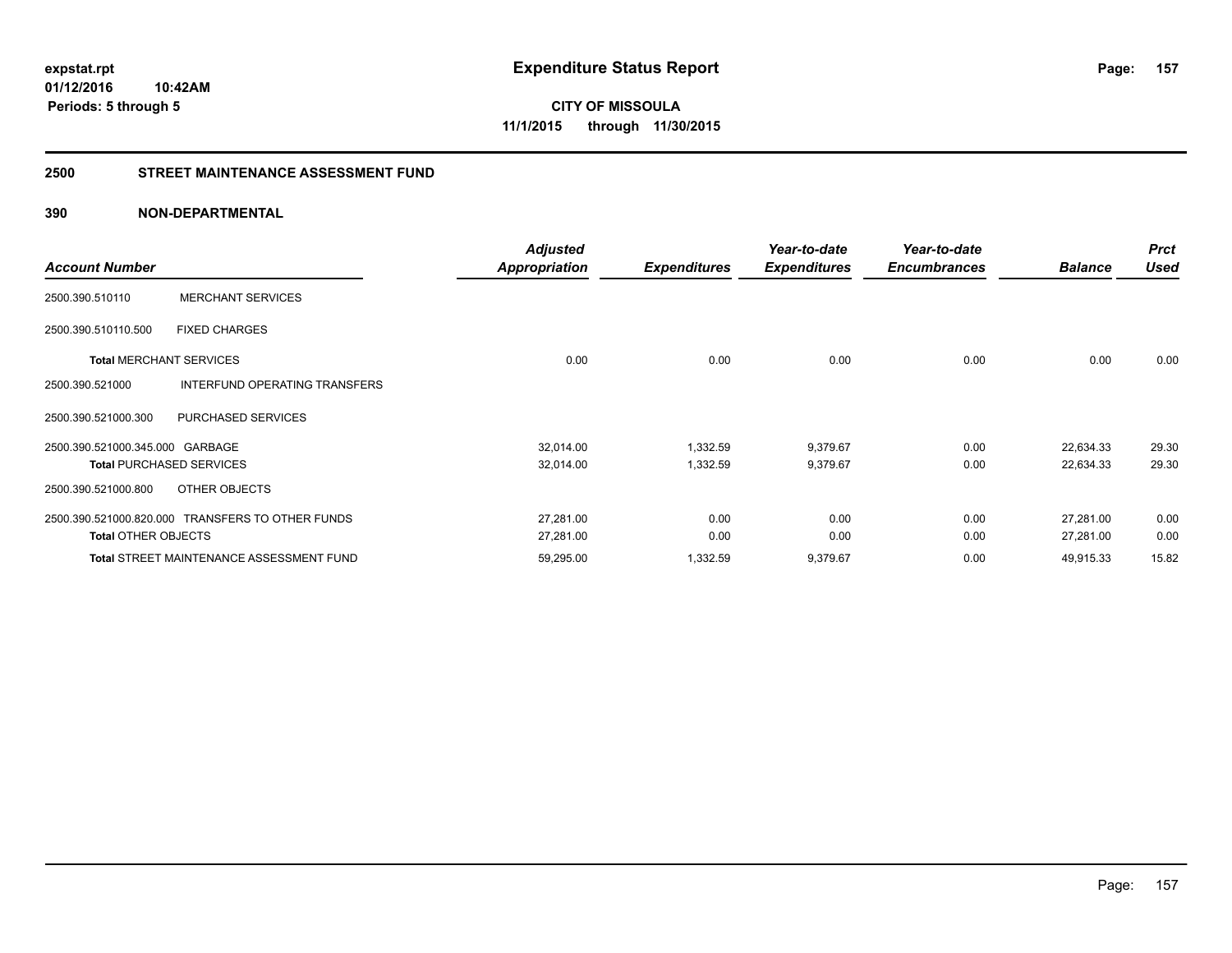**CITY OF MISSOULA 11/1/2015 through 11/30/2015**

# **2510 RUSSELL PARK MAINTENANCE ASSESSMENT FUND**

| <b>Account Number</b> |                                                       | <b>Adjusted</b><br><b>Appropriation</b> | <b>Expenditures</b> | Year-to-date<br><b>Expenditures</b> | Year-to-date<br><b>Encumbrances</b> | <b>Balance</b> | <b>Prct</b><br><b>Used</b> |
|-----------------------|-------------------------------------------------------|-----------------------------------------|---------------------|-------------------------------------|-------------------------------------|----------------|----------------------------|
| 2510.370.460430       | <b>PARKS</b>                                          |                                         |                     |                                     |                                     |                |                            |
| 2510.370.460430.800   | OTHER OBJECTS                                         |                                         |                     |                                     |                                     |                |                            |
| <b>Total PARKS</b>    |                                                       | 0.00                                    | 0.00                | 0.00                                | 0.00                                | 0.00           | 0.00                       |
| 2510.370.510110       | <b>MERCHANT SERVICES</b>                              |                                         |                     |                                     |                                     |                |                            |
| 2510.370.510110.500   | <b>FIXED CHARGES</b>                                  |                                         |                     |                                     |                                     |                |                            |
|                       | <b>Total MERCHANT SERVICES</b>                        | 0.00                                    | 0.00                | 0.00                                | 0.00                                | 0.00           | 0.00                       |
|                       | <b>Total RUSSELL PARK MAINTENANCE ASSESSMENT FUND</b> | 0.00                                    | 0.00                | 0.00                                | 0.00                                | 0.00           | 0.00                       |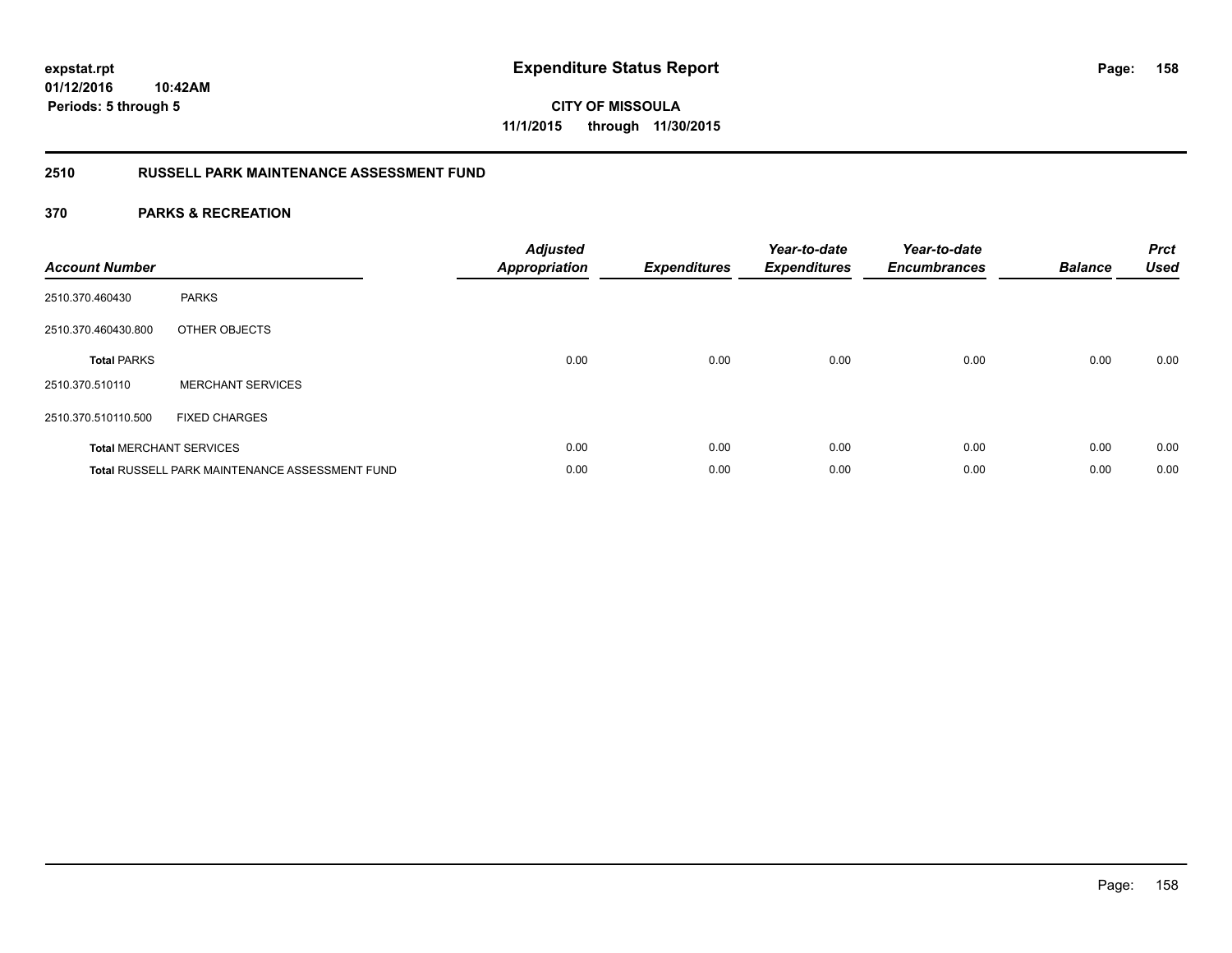**CITY OF MISSOULA 11/1/2015 through 11/30/2015**

# **2511 WILLOWWOOD PARK MAINTENANCE ASSESSMENT F**

| <b>Account Number</b>     |                                                | <b>Adjusted</b><br><b>Appropriation</b> | <b>Expenditures</b> | Year-to-date<br><b>Expenditures</b> | Year-to-date<br><b>Encumbrances</b> | <b>Balance</b> | <b>Prct</b><br><b>Used</b> |
|---------------------------|------------------------------------------------|-----------------------------------------|---------------------|-------------------------------------|-------------------------------------|----------------|----------------------------|
|                           |                                                |                                         |                     |                                     |                                     |                |                            |
| 2511.370.460430           | <b>PARKS</b>                                   |                                         |                     |                                     |                                     |                |                            |
| 2511.370.460430.600       | <b>DEBT SERVICE</b>                            |                                         |                     |                                     |                                     |                |                            |
| <b>Total DEBT SERVICE</b> |                                                | 0.00                                    | 0.00                | 0.00                                | 0.00                                | 0.00           | 0.00                       |
| 2511.370.460430.800       | OTHER OBJECTS                                  |                                         |                     |                                     |                                     |                |                            |
| <b>Total PARKS</b>        |                                                | 0.00                                    | 0.00                | 0.00                                | 0.00                                | 0.00           | 0.00                       |
| 2511.370.510110           | <b>MERCHANT SERVICES</b>                       |                                         |                     |                                     |                                     |                |                            |
| 2511.370.510110.500       | <b>FIXED CHARGES</b>                           |                                         |                     |                                     |                                     |                |                            |
|                           | Total WILLOWWOOD PARK MAINTENANCE ASSESSMENT F | 0.00                                    | 0.00                | 0.00                                | 0.00                                | 0.00           | 0.00                       |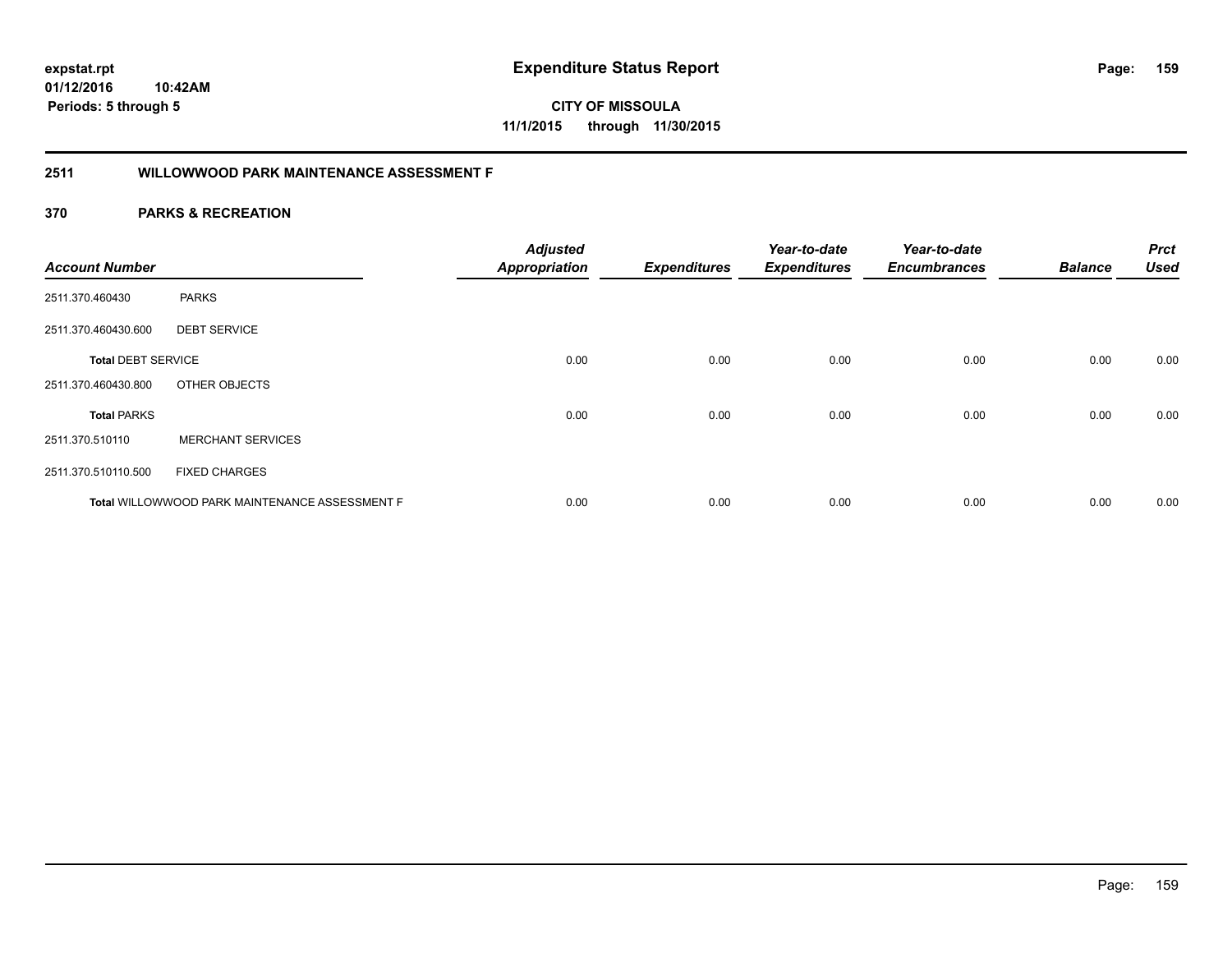# **2512 ROAD DISTRICT #1**

| <b>Account Number</b>                          | <b>Adjusted</b><br><b>Appropriation</b> |                     | Year-to-date<br><b>Expenditures</b> | Year-to-date<br><b>Encumbrances</b> | <b>Balance</b> | <b>Prct</b><br><b>Used</b> |
|------------------------------------------------|-----------------------------------------|---------------------|-------------------------------------|-------------------------------------|----------------|----------------------------|
|                                                |                                         | <b>Expenditures</b> |                                     |                                     |                |                            |
| PUBLIC WORKS ADMINISTRATION<br>2512.320.430100 |                                         |                     |                                     |                                     |                |                            |
| 2512.320.430100.100<br>PERSONAL SERVICES       |                                         |                     |                                     |                                     |                |                            |
| 2512.320.430100.110.000 SALARIES AND WAGES     | 31,353.00                               | 0.00                | 0.00                                | 0.00                                | 31,353.00      | 0.00                       |
| 2512.320.430100.140.000 EMPLOYER CONTRIBUTIONS | 9,855.00                                | 0.00                | 0.00                                | 0.00                                | 9,855.00       | 0.00                       |
| <b>Total PERSONAL SERVICES</b>                 | 41,208.00                               | 0.00                | 0.00                                | 0.00                                | 41,208.00      | 0.00                       |
| <b>SUPPLIES</b><br>2512.320.430100.200         |                                         |                     |                                     |                                     |                |                            |
| 2512.320.430100.210.000 OFFICE SUPPLIES        | 6,185.00                                | 27.04               | 4,847.52                            | 0.00                                | 1,337.48       | 78.38                      |
| <b>Total SUPPLIES</b>                          | 6,185.00                                | 27.04               | 4,847.52                            | 0.00                                | 1,337.48       | 78.38                      |
| PURCHASED SERVICES<br>2512.320.430100.300      |                                         |                     |                                     |                                     |                |                            |
| 2512.320.430100.350.000 PROFESSIONAL SERVICES  | 19,500.00                               | 0.00                | 0.00                                | 0.00                                | 19,500.00      | 0.00                       |
| 2512.320.430100.370.000 TRAVEL                 | 1,450.00                                | 100.55              | 196.78                              | 0.00                                | 1,253.22       | 13.57                      |
| 2512.320.430100.380.000 TRAINING               | 350.00                                  | 0.00                | 0.00                                | 0.00                                | 350.00         | 0.00                       |
| <b>Total PURCHASED SERVICES</b>                | 21,300.00                               | 100.55              | 196.78                              | 0.00                                | 21,103.22      | 0.92                       |
| OTHER OBJECTS<br>2512.320.430100.800           |                                         |                     |                                     |                                     |                |                            |
| 2512.320.430100.845.000 CONTINGENCY            | 37,295.00                               | 0.00                | 24,856.33                           | 0.00                                | 12,438.67      | 66.65                      |
| <b>Total OTHER OBJECTS</b>                     | 37,295.00                               | 0.00                | 24,856.33                           | 0.00                                | 12,438.67      | 66.65                      |
| <b>Total PUBLIC WORKS ADMINISTRATION</b>       | 105,988.00                              | 127.59              | 29,900.63                           | 0.00                                | 76,087.37      | 28.21                      |
| <b>FACILITY</b><br>2512.320.430220             |                                         |                     |                                     |                                     |                |                            |
| 2512.320.430220.200<br><b>SUPPLIES</b>         |                                         |                     |                                     |                                     |                |                            |
| 2512.320.430220.230.000 REPAIR/MAINTENANCE     | 0.00                                    | 0.00                | 179.99                              | 0.00                                | $-179.99$      | 0.00                       |
| <b>Total SUPPLIES</b>                          | 0.00                                    | 0.00                | 179.99                              | 0.00                                | $-179.99$      | 0.00                       |
| PURCHASED SERVICES<br>2512.320.430220.300      |                                         |                     |                                     |                                     |                |                            |
| <b>Total PURCHASED SERVICES</b>                | 0.00                                    | 0.00                | 0.00                                | 0.00                                | 0.00           | 0.00                       |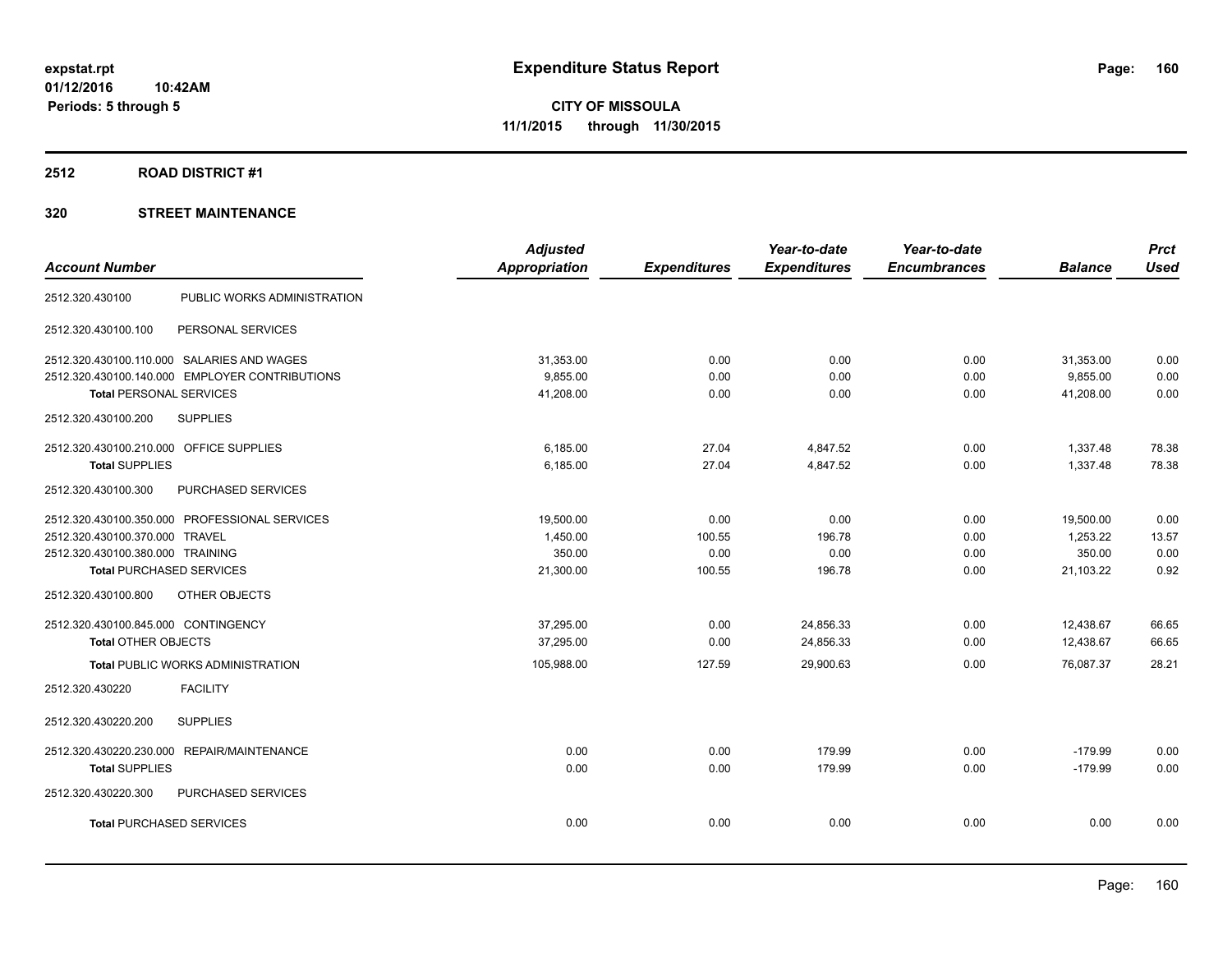### **2512 ROAD DISTRICT #1**

| <b>Account Number</b>           |                                                           | <b>Adjusted</b><br><b>Appropriation</b> | <b>Expenditures</b> | Year-to-date<br><b>Expenditures</b> | Year-to-date<br><b>Encumbrances</b> | <b>Balance</b> | <b>Prct</b><br><b>Used</b> |
|---------------------------------|-----------------------------------------------------------|-----------------------------------------|---------------------|-------------------------------------|-------------------------------------|----------------|----------------------------|
| <b>Total FACILITY</b>           |                                                           | 0.00                                    | 0.00                | 179.99                              | 0.00                                | $-179.99$      | 0.00                       |
| 2512.320.430230                 | STREET RESTORATION                                        |                                         |                     |                                     |                                     |                |                            |
| 2512.320.430230.200             | <b>SUPPLIES</b>                                           |                                         |                     |                                     |                                     |                |                            |
|                                 | 2512.320.430230.220.000 STREET RESTORATION/OPERATING SUPP | 1.401.00                                | 213.28              | 5,765.96                            | 0.00                                | $-4,364.96$    | 411.56                     |
|                                 | 2512.320.430230.230.000 STREET RESTORATION/MAINT & REPAIR | 31,739.00                               | 2,668.19            | 20,918.99                           | 0.00                                | 10,820.01      | 65.91                      |
| <b>Total SUPPLIES</b>           |                                                           | 33,140.00                               | 2,881.47            | 26,684.95                           | 0.00                                | 6.455.05       | 80.52                      |
| 2512.320.430230.400             | <b>BUILDING MATERIALS</b>                                 |                                         |                     |                                     |                                     |                |                            |
|                                 | 2512.320.430230.400.000 BUILDING MATERIALS                | 215.418.00                              | 13,943.54           | 66,969.64                           | 0.00                                | 148,448.36     | 31.09                      |
| <b>Total BUILDING MATERIALS</b> |                                                           | 215,418.00                              | 13,943.54           | 66,969.64                           | 0.00                                | 148,448.36     | 31.09                      |
| 2512.320.430230.800             | OTHER OBJECTS                                             |                                         |                     |                                     |                                     |                |                            |
| <b>Total OTHER OBJECTS</b>      |                                                           | 0.00                                    | 0.00                | 0.00                                | 0.00                                | 0.00           | 0.00                       |
| 2512.320.430230.900             | <b>CAPITAL OUTLAY</b>                                     |                                         |                     |                                     |                                     |                |                            |
| <b>Total CAPITAL OUTLAY</b>     |                                                           | 0.00                                    | 0.00                | 0.00                                | 0.00                                | 0.00           | 0.00                       |
| <b>Total STREET RESTORATION</b> |                                                           | 248,558.00                              | 16,825.01           | 93,654.59                           | 0.00                                | 154,903.41     | 37.68                      |
| 2512.320.430234                 | <b>CURB &amp; GUTTERS</b>                                 |                                         |                     |                                     |                                     |                |                            |
| 2512.320.430234.900             | <b>CAPITAL OUTLAY</b>                                     |                                         |                     |                                     |                                     |                |                            |
|                                 | 2512.320.430234.930.000 ADA SIDEWALK ASSISTANCE           | 60,000.00                               | 3,350.81            | 23,492.81                           | 0.00                                | 36,507.19      | 39.15                      |
| Total CURB & GUTTERS            |                                                           | 60,000.00                               | 3,350.81            | 23,492.81                           | 0.00                                | 36,507.19      | 39.15                      |
| 2512.320.430240                 | <b>STREET MAINTENANCE</b>                                 |                                         |                     |                                     |                                     |                |                            |
| 2512.320.430240.100             | PERSONAL SERVICES                                         |                                         |                     |                                     |                                     |                |                            |
|                                 | 2512.320.430240.110.000 SALARIES AND WAGES                | 50,492.00                               | 0.00                | 0.00                                | 0.00                                | 50,492.00      | 0.00                       |
|                                 | 2512.320.430240.140.000 EMPLOYER CONTRIBUTIONS            | 12,556.00                               | 0.00                | 0.00                                | 0.00                                | 12,556.00      | 0.00                       |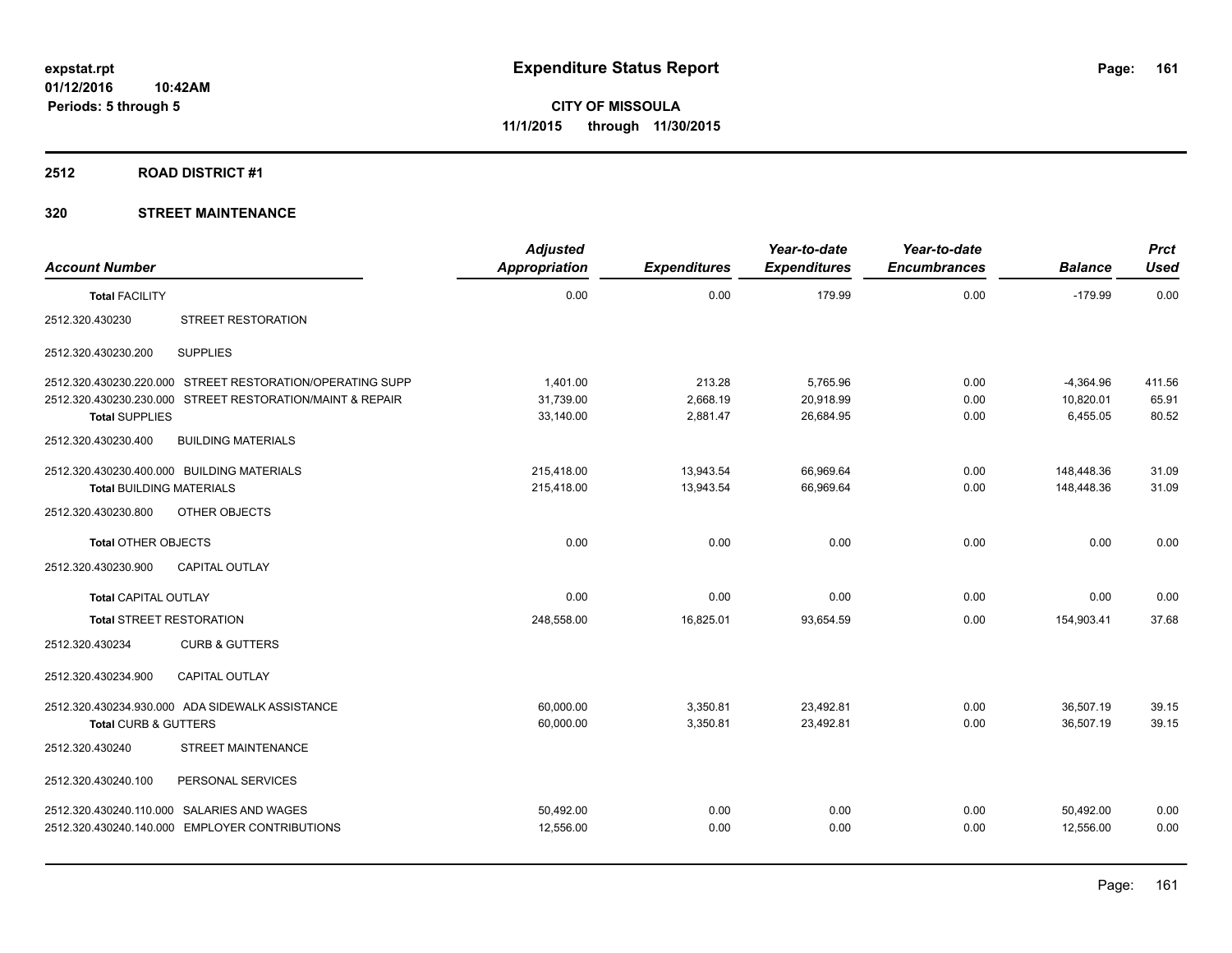### **2512 ROAD DISTRICT #1**

|                                                        | <b>Adjusted</b> |                     | Year-to-date        | Year-to-date        |                | <b>Prct</b> |
|--------------------------------------------------------|-----------------|---------------------|---------------------|---------------------|----------------|-------------|
| <b>Account Number</b>                                  | Appropriation   | <b>Expenditures</b> | <b>Expenditures</b> | <b>Encumbrances</b> | <b>Balance</b> | <b>Used</b> |
| <b>Total PERSONAL SERVICES</b>                         | 63,048.00       | 0.00                | 0.00                | 0.00                | 63,048.00      | 0.00        |
| <b>SUPPLIES</b><br>2512.320.430240.200                 |                 |                     |                     |                     |                |             |
| 2512.320.430240.220.000 STREET MAINT/OPER SUPPLIES     | 1,401.00        | 90.60               | 2,640.55            | 0.00                | $-1,239.55$    | 188.48      |
| 2512.320.430240.230.000 STREET MAINT/REPAIR & MAINT    | 17,045.00       | $-189.00$           | 22,320.39           | 0.00                | $-5,275.39$    | 130.95      |
| 2512.320.430240.240.000 OTHER SUPPLIES                 | 400.00          | 0.00                | 0.00                | 0.00                | 400.00         | 0.00        |
| <b>Total SUPPLIES</b>                                  | 18,846.00       | $-98.40$            | 24,960.94           | 0.00                | $-6, 114.94$   | 132.45      |
| 2512.320.430240.400<br><b>BUILDING MATERIALS</b>       |                 |                     |                     |                     |                |             |
| 2512.320.430240.400.000 BUILDING MATERIALS             | 59,783.00       | 409.67              | 18,731.14           | 0.00                | 41,051.86      | 31.33       |
| <b>Total BUILDING MATERIALS</b>                        | 59.783.00       | 409.67              | 18.731.14           | 0.00                | 41,051.86      | 31.33       |
| <b>Total STREET MAINTENANCE</b>                        | 141,677.00      | 311.27              | 43,692.08           | 0.00                | 97,984.92      | 30.84       |
| <b>TRANSFER CENTER IMPROVEMENTS</b><br>2512.320.430247 |                 |                     |                     |                     |                |             |
| <b>CAPITAL OUTLAY</b><br>2512.320.430247.900           |                 |                     |                     |                     |                |             |
| <b>Total TRANSFER CENTER IMPROVEMENTS</b>              | 0.00            | 0.00                | 0.00                | 0.00                | 0.00           | 0.00        |
| 2512.320.430251<br><b>ICE &amp; SNOW REMOVAL</b>       |                 |                     |                     |                     |                |             |
| 2512.320.430251.100<br>PERSONAL SERVICES               |                 |                     |                     |                     |                |             |
| 2512.320.430251.110.000 SALARIES AND WAGES             | 10,721.00       | 0.00                | 0.00                | 0.00                | 10,721.00      | 0.00        |
| 2512.320.430251.140.000 EMPLOYER CONTRIBUTIONS         | 3,939.00        | 0.00                | 767.00              | 0.00                | 3,172.00       | 19.47       |
| <b>Total PERSONAL SERVICES</b>                         | 14,660.00       | 0.00                | 767.00              | 0.00                | 13.893.00      | 5.23        |
| 2512.320.430251.200<br><b>SUPPLIES</b>                 |                 |                     |                     |                     |                |             |
| 2512.320.430251.220.000 OPERATING SUPPLIES             | 86,343.00       | 0.00                | 6,808.59            | 0.00                | 79,534.41      | 7.89        |
| 2512.320.430251.230.000 SNOW/ICE CTRL REPAIR & MAINT   | 12,544.00       | 0.00                | 5,539.55            | 0.00                | 7,004.45       | 44.16       |
| <b>Total SUPPLIES</b>                                  | 98,887.00       | 0.00                | 12,348.14           | 0.00                | 86,538.86      | 12.49       |
| Total ICE & SNOW REMOVAL                               | 113,547.00      | 0.00                | 13,115.14           | 0.00                | 100,431.86     | 11.55       |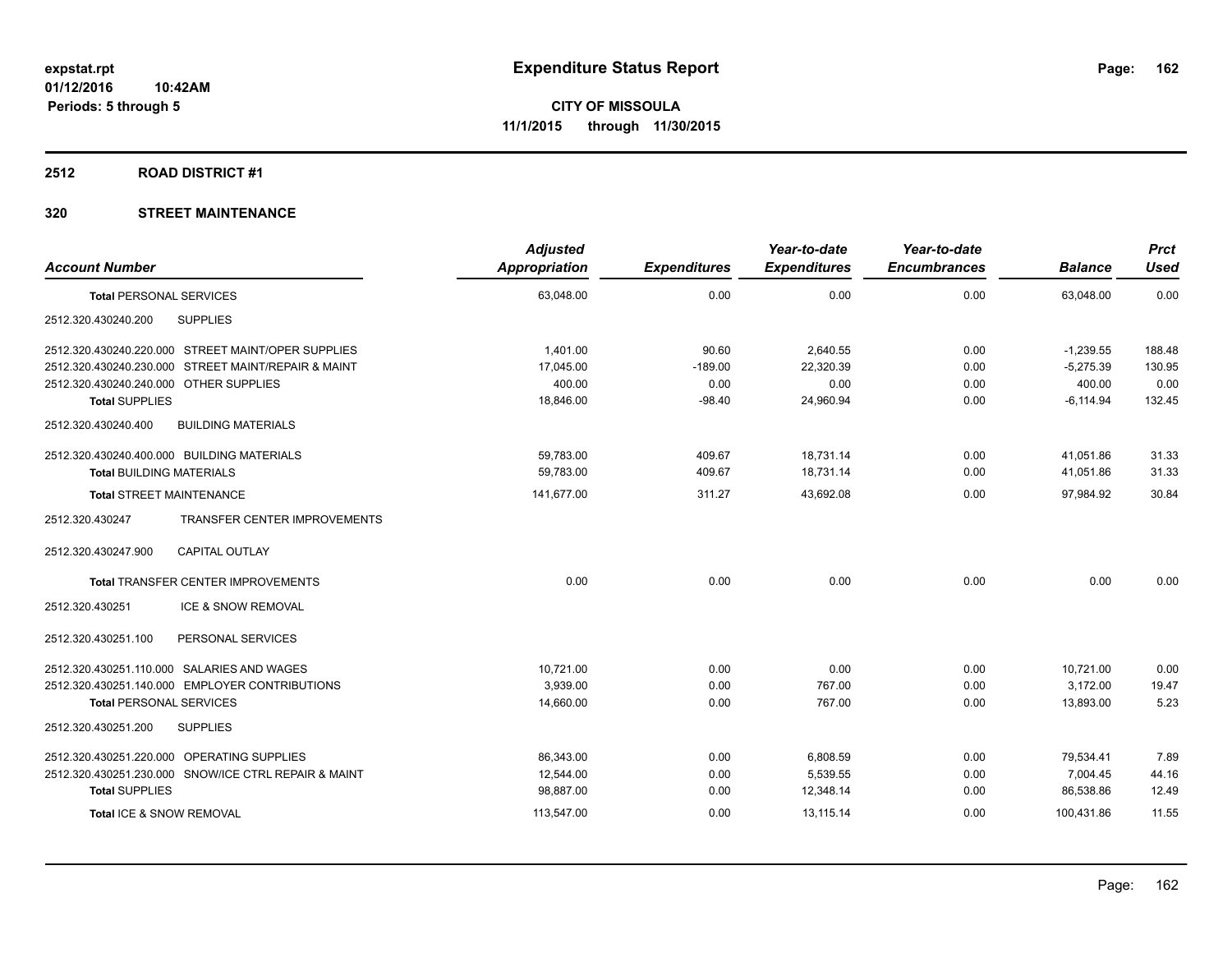### **2512 ROAD DISTRICT #1**

|                                       |                                                               | <b>Adjusted</b>      |                     | Year-to-date        | Year-to-date        |                | <b>Prct</b> |
|---------------------------------------|---------------------------------------------------------------|----------------------|---------------------|---------------------|---------------------|----------------|-------------|
| <b>Account Number</b>                 |                                                               | <b>Appropriation</b> | <b>Expenditures</b> | <b>Expenditures</b> | <b>Encumbrances</b> | <b>Balance</b> | <b>Used</b> |
| 2512.320.430252                       | <b>STREET CLEANING</b>                                        |                      |                     |                     |                     |                |             |
| 2512.320.430252.200                   | <b>SUPPLIES</b>                                               |                      |                     |                     |                     |                |             |
|                                       | 2512.320.430252.220.000 STREET CLEANING/OPERATING SUPPLIES    | 1.869.00             | 0.00                | 307.00              | 0.00                | 1,562.00       | 16.43       |
|                                       | 2512.320.430252.230.000 STREET CLEANING/REPAIR & MAINT        | 22,285.00            | 0.00                | 11,507.69           | 0.00                | 10.777.31      | 51.64       |
| <b>Total SUPPLIES</b>                 |                                                               | 24,154.00            | 0.00                | 11.814.69           | 0.00                | 12,339.31      | 48.91       |
| 2512.320.430252.500                   | <b>FIXED CHARGES</b>                                          |                      |                     |                     |                     |                |             |
| 2512.320.430252.500.000 FIXED CHARGES |                                                               | 10,000.00            | 0.00                | 10,000.00           | 0.00                | 0.00           | 100.00      |
| <b>Total FIXED CHARGES</b>            |                                                               | 10,000.00            | 0.00                | 10,000.00           | 0.00                | 0.00           | 100.00      |
| <b>Total STREET CLEANING</b>          |                                                               | 34,154.00            | 0.00                | 21,814.69           | 0.00                | 12,339.31      | 63.87       |
| 2512.320.430262                       | <b>SIDEWALKS</b>                                              |                      |                     |                     |                     |                |             |
| 2512.320.430262.300                   | PURCHASED SERVICES                                            |                      |                     |                     |                     |                |             |
|                                       | 2512.320.430262.350.000 SIDEWALK & CURB-PROFESSIONAL SERVICES | 20,000.00            | 0.00                | 0.00                | 0.00                | 20,000.00      | 0.00        |
| <b>Total PURCHASED SERVICES</b>       |                                                               | 20.000.00            | 0.00                | 0.00                | 0.00                | 20.000.00      | 0.00        |
| 2512.320.430262.900                   | <b>CAPITAL OUTLAY</b>                                         |                      |                     |                     |                     |                |             |
|                                       | 2512.320.430262.930.000 SIDEWALK & CURB-MPROVEMENTS           | 408,000.00           | 0.00                | 0.00                | 0.00                | 408,000.00     | 0.00        |
| <b>Total CAPITAL OUTLAY</b>           |                                                               | 408,000.00           | 0.00                | 0.00                | 0.00                | 408,000.00     | 0.00        |
| <b>Total SIDEWALKS</b>                |                                                               | 428,000.00           | 0.00                | 0.00                | 0.00                | 428,000.00     | 0.00        |
| 2512.320.430265                       | <b>SIGNING &amp; STRIPING</b>                                 |                      |                     |                     |                     |                |             |
| 2512.320.430265.200                   | <b>SUPPLIES</b>                                               |                      |                     |                     |                     |                |             |
| 2512.320.430265.230.000               | SIGNING & STRIPING-REPAIR/MAINTENANCE                         | 8.865.00             | 0.00                | 8.865.00            | 0.00                | 0.00           | 100.00      |
|                                       | 2512.320.430265.231.000 SIGNING & STRIPING/GASOLINE           | 1,135.00             | 0.00                | 1,135.00            | 0.00                | 0.00           | 100.00      |
| <b>Total SIGNING &amp; STRIPING</b>   |                                                               | 10,000.00            | 0.00                | 10,000.00           | 0.00                | 0.00           | 100.00      |
| 2512.320.430270                       | <b>COMMUNICATIONS MAINTENANCE</b>                             |                      |                     |                     |                     |                |             |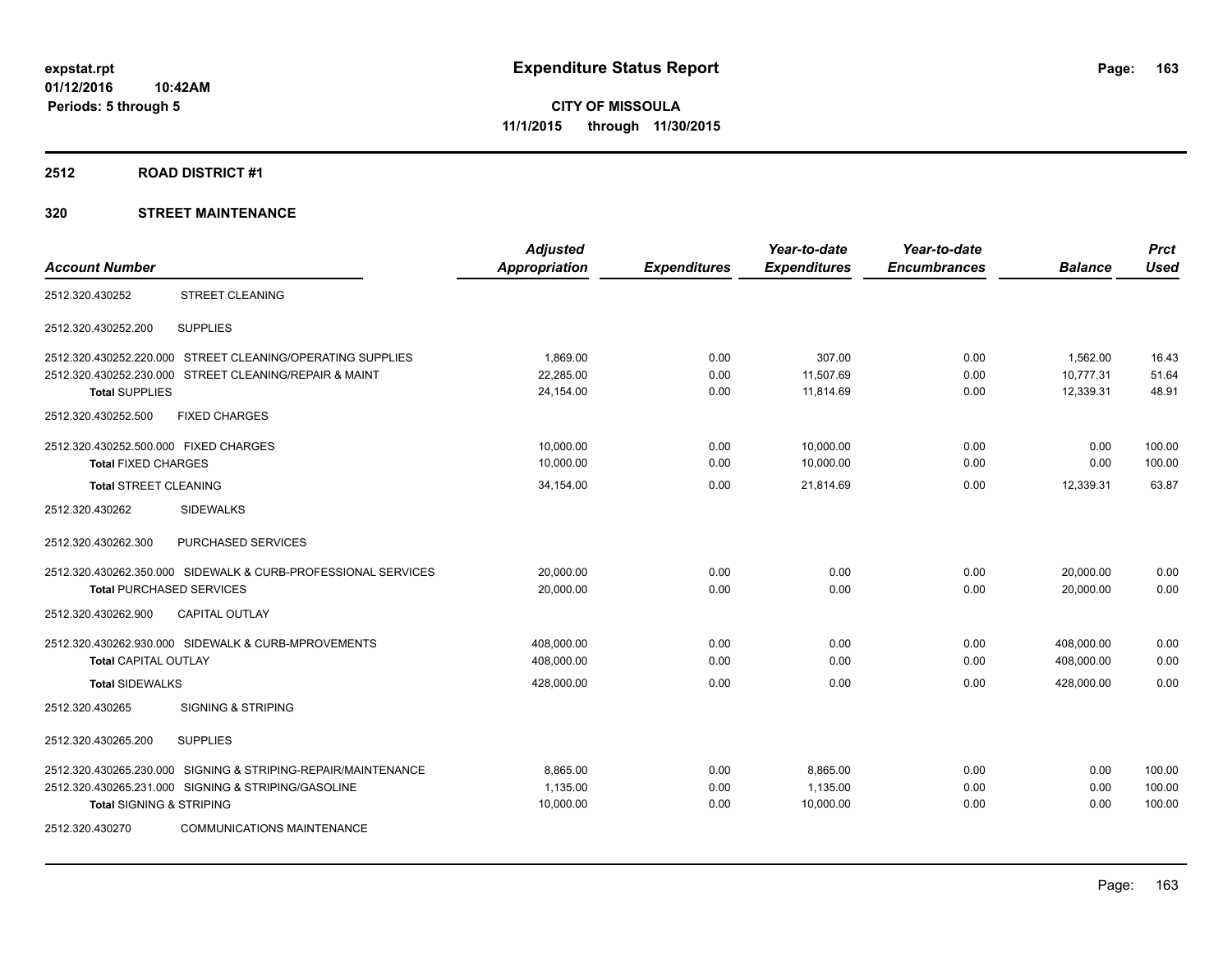### **2512 ROAD DISTRICT #1**

|                                         |                                                         | <b>Adjusted</b>      |                     | Year-to-date        | Year-to-date        |                | <b>Prct</b> |
|-----------------------------------------|---------------------------------------------------------|----------------------|---------------------|---------------------|---------------------|----------------|-------------|
| <b>Account Number</b>                   |                                                         | <b>Appropriation</b> | <b>Expenditures</b> | <b>Expenditures</b> | <b>Encumbrances</b> | <b>Balance</b> | <b>Used</b> |
| 2512.320.430270.100                     | PERSONAL SERVICES                                       |                      |                     |                     |                     |                |             |
| 2512.320.430270.130.000 OTHER           |                                                         | 4,176.00             | 0.00                | 0.00                | 0.00                | 4,176.00       | 0.00        |
| <b>Total PERSONAL SERVICES</b>          |                                                         | 4,176.00             | 0.00                | 0.00                | 0.00                | 4,176.00       | 0.00        |
| 2512.320.430270.900                     | <b>CAPITAL OUTLAY</b>                                   |                      |                     |                     |                     |                |             |
| <b>Total CAPITAL OUTLAY</b>             |                                                         | 0.00                 | 0.00                | 0.00                | 0.00                | 0.00           | 0.00        |
|                                         | Total COMMUNICATIONS MAINTENANCE                        | 4,176.00             | 0.00                | 0.00                | 0.00                | 4,176.00       | 0.00        |
| 2512.320.431200                         | <b>FLOOD CONTROL</b>                                    |                      |                     |                     |                     |                |             |
| 2512.320.431200.100                     | PERSONAL SERVICES                                       |                      |                     |                     |                     |                |             |
|                                         | 2512.320.431200.110.000 SALARIES AND WAGES              | 22,374.00            | 0.00                | 0.00                | 0.00                | 22,374.00      | 0.00        |
| 2512.320.431200.130.000 OTHER           |                                                         | 2.881.00             | 0.00                | 0.00                | 0.00                | 2,881.00       | 0.00        |
|                                         | 2512.320.431200.140.000 EMPLOYER CONTRIBUTIONS          | 11,440.00            | 0.00                | 0.00                | 0.00                | 11,440.00      | 0.00        |
| <b>Total PERSONAL SERVICES</b>          |                                                         | 36,695.00            | 0.00                | 0.00                | 0.00                | 36.695.00      | 0.00        |
| 2512.320.431200.200                     | <b>SUPPLIES</b>                                         |                      |                     |                     |                     |                |             |
| 2512.320.431200.210.000 OFFICE SUPPLIES |                                                         | 2.318.00             | 20.69               | 3,169.55            | 0.00                | $-851.55$      | 136.74      |
| <b>Total SUPPLIES</b>                   |                                                         | 2.318.00             | 20.69               | 3.169.55            | 0.00                | $-851.55$      | 136.74      |
| 2512.320.431200.300                     | PURCHASED SERVICES                                      |                      |                     |                     |                     |                |             |
| 2512.320.431200.310.000 COMMUNICATIONS  |                                                         | 1.000.00             | 0.00                | 0.00                | 0.00                | 1,000.00       | 0.00        |
|                                         | 2512.320.431200.330.000 PUBLICITY, SUBSCRIPTIONS & DUES | 7.000.00             | 0.00                | 6,450.00            | 0.00                | 550.00         | 92.14       |
|                                         | 2512.320.431200.350.000 PROFESSIONAL SERVICES           | 50,000.00            | 3,545.00            | 3,545.00            | 0.00                | 46,455.00      | 7.09        |
| 2512.320.431200.370.000 TRAVEL          |                                                         | 0.00                 | 0.00                | 293.45              | 0.00                | $-293.45$      | 0.00        |
| <b>Total PURCHASED SERVICES</b>         |                                                         | 58,000.00            | 3,545.00            | 10,288.45           | 0.00                | 47,711.55      | 17.74       |
| 2512.320.431200.900                     | <b>CAPITAL OUTLAY</b>                                   |                      |                     |                     |                     |                |             |
|                                         | 2512.320.431200.930.000 FLOOD CONTROL MAINT/MPROVEMENTS | 10,000.00            | 1,649.73            | 1,649.73            | 0.00                | 8,350.27       | 16.50       |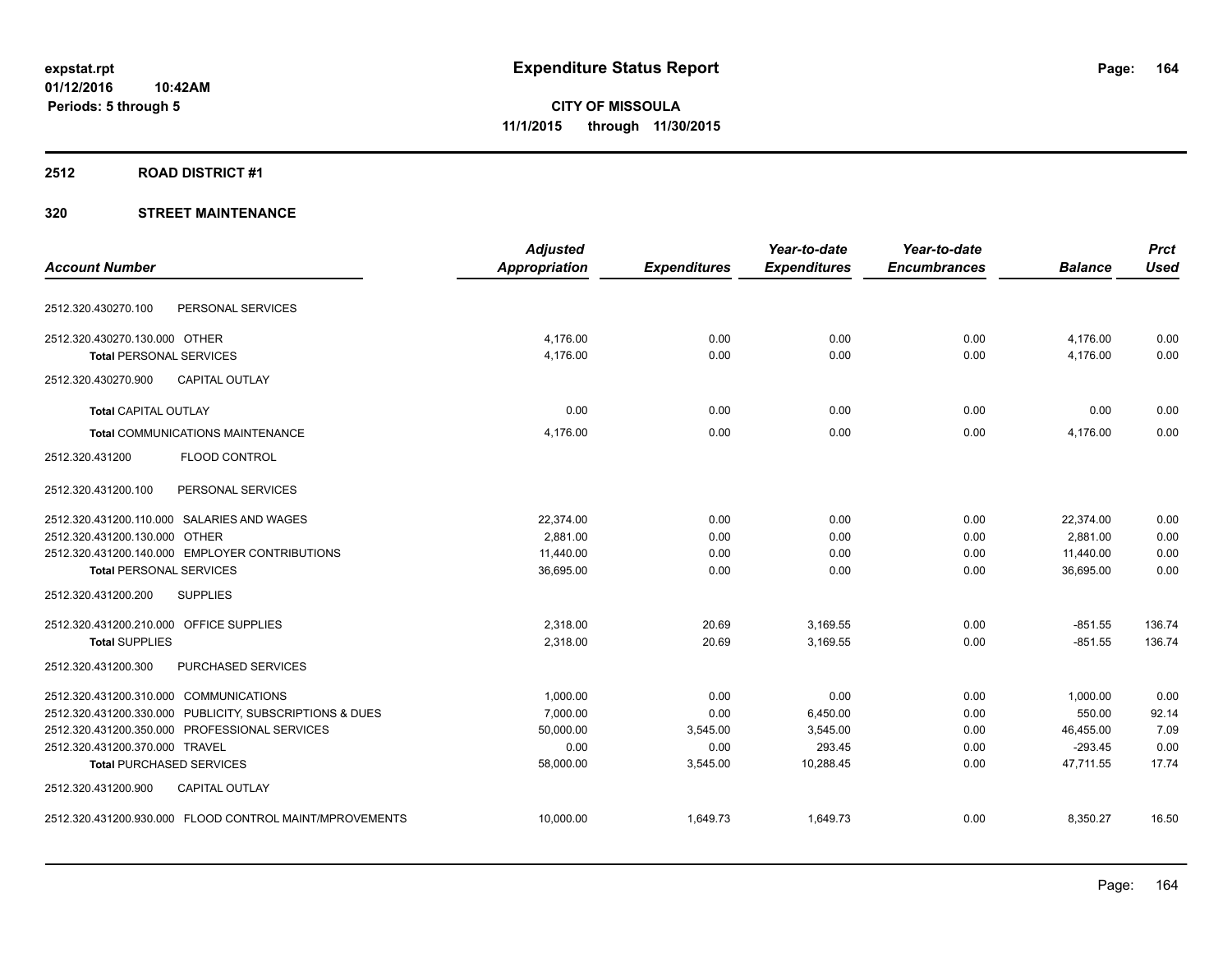### **2512 ROAD DISTRICT #1**

| <b>Account Number</b>             |                                                 | <b>Adjusted</b><br><b>Appropriation</b> | <b>Expenditures</b> | Year-to-date<br><b>Expenditures</b> | Year-to-date<br><b>Encumbrances</b> | <b>Balance</b> | <b>Prct</b><br><b>Used</b> |
|-----------------------------------|-------------------------------------------------|-----------------------------------------|---------------------|-------------------------------------|-------------------------------------|----------------|----------------------------|
| <b>Total CAPITAL OUTLAY</b>       |                                                 | 10,000.00                               | 1,649.73            | 1,649.73                            | 0.00                                | 8,350.27       | 16.50                      |
| <b>Total FLOOD CONTROL</b>        |                                                 | 107,013.00                              | 5,215.42            | 15,107.73                           | 0.00                                | 91,905.27      | 14.12                      |
| 2512.320.460434                   | <b>GREENWAYS &amp; HORTICULTURE</b>             |                                         |                     |                                     |                                     |                |                            |
| 2512.320.460434.200               | <b>SUPPLIES</b>                                 |                                         |                     |                                     |                                     |                |                            |
|                                   | 2512.320.460434.230.000 ADOPT A TRAFFIC CIRCLE  | 2,500.00                                | 24.75               | 633.71                              | 0.00                                | 1,866.29       | 25.35                      |
|                                   | <b>Total GREENWAYS &amp; HORTICULTURE</b>       | 2,500.00                                | 24.75               | 633.71                              | 0.00                                | 1,866.29       | 25.35                      |
| 2512.320.490504                   | <b>DEBT SERVICE</b>                             |                                         |                     |                                     |                                     |                |                            |
| 2512.320.490504.600               | <b>DEBT SERVICE</b>                             |                                         |                     |                                     |                                     |                |                            |
| 2512.320.490504.610.000 PRINCIPAL |                                                 | 418,252.00                              | 0.00                | 151,130.64                          | 0.00                                | 267,121.36     | 36.13                      |
|                                   | 2512.320.490504.620.000 INTEREST / SERVICE FEES | 48,753.00                               | 0.00                | 35,079.59                           | 0.00                                | 13,673.41      | 71.95                      |
| <b>Total DEBT SERVICE</b>         |                                                 | 467,005.00                              | 0.00                | 186,210.23                          | 0.00                                | 280,794.77     | 39.87                      |
| 2512.320.510110                   | <b>MERCHANT SERVICES</b>                        |                                         |                     |                                     |                                     |                |                            |
| 2512.320.510110.500               | <b>FIXED CHARGES</b>                            |                                         |                     |                                     |                                     |                |                            |
| <b>Total MERCHANT SERVICES</b>    |                                                 | 0.00                                    | 0.00                | 0.00                                | 0.00                                | 0.00           | 0.00                       |
| Total ROAD DISTRICT #1            |                                                 | 1,722,618.00                            | 25,854.85           | 437,801.60                          | 0.00                                | 1,284,816.40   | 25.41                      |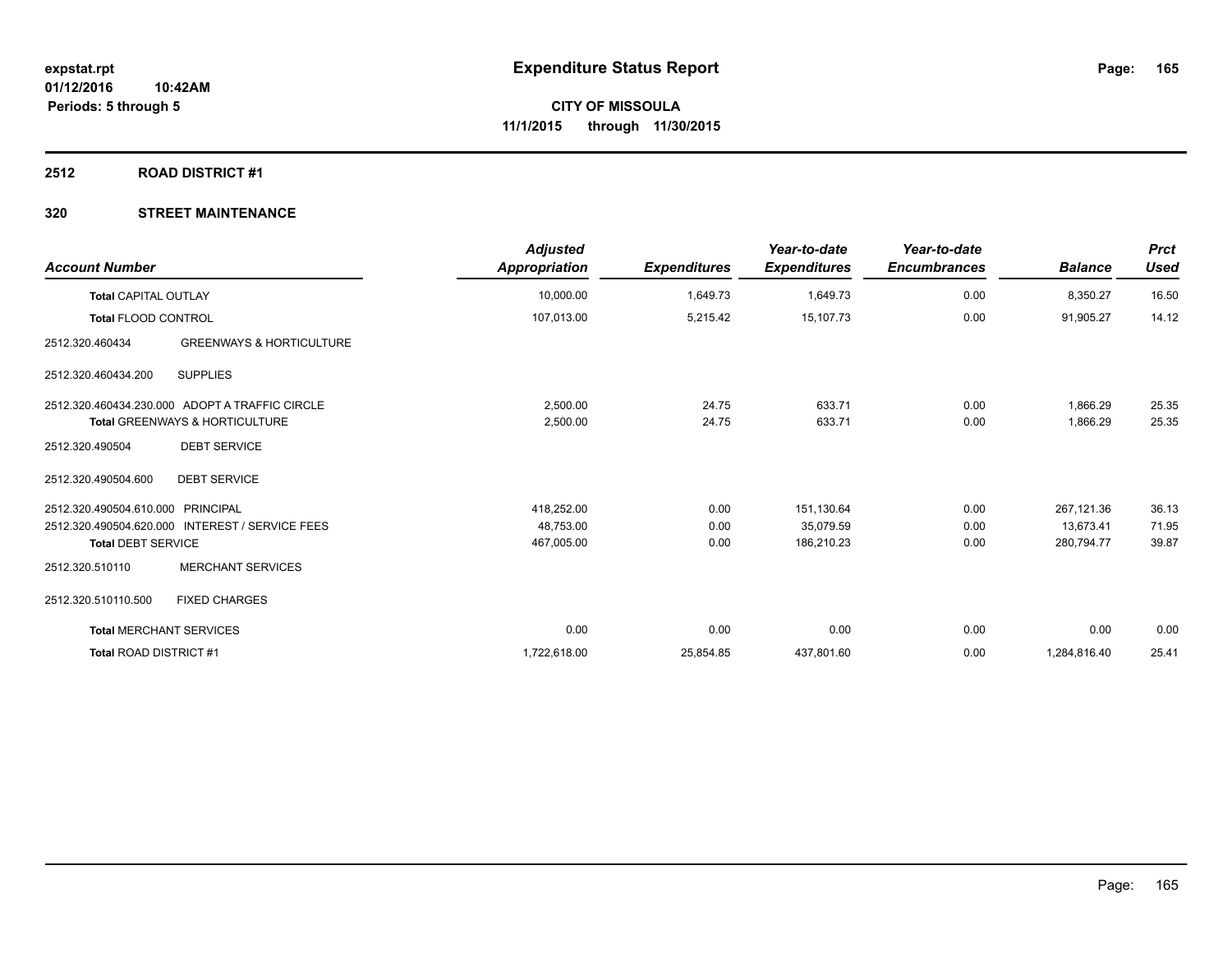# **2513 PARK DISTRICT #1**

|                                                         | <b>Adjusted</b>      |                     | Year-to-date        | Year-to-date        |                | <b>Prct</b> |
|---------------------------------------------------------|----------------------|---------------------|---------------------|---------------------|----------------|-------------|
| <b>Account Number</b>                                   | <b>Appropriation</b> | <b>Expenditures</b> | <b>Expenditures</b> | <b>Encumbrances</b> | <b>Balance</b> | <b>Used</b> |
| RENOVATE REPLACE IMPROV<br>2513.370.460400              |                      |                     |                     |                     |                |             |
| PURCHASED SERVICES<br>2513.370.460400.300               |                      |                     |                     |                     |                |             |
| 2513.370.460400.350.000 RENOVATE REPLACE IMPROVE        | 96,870.00            | 0.00                | 0.00                | 0.00                | 96,870.00      | 0.00        |
| <b>Total PURCHASED SERVICES</b>                         | 96,870.00            | 0.00                | 0.00                | 0.00                | 96,870.00      | 0.00        |
| <b>CAPITAL OUTLAY</b><br>2513.370.460400.900            |                      |                     |                     |                     |                |             |
| 2513.370.460400.930.000 RENOVATE REPLACE IMPROVE        | 62,720.00            | 2,354.00            | 12.811.00           | 0.00                | 49,909.00      | 20.43       |
| Total CAPITAL OUTLAY                                    | 62,720.00            | 2,354.00            | 12,811.00           | 0.00                | 49,909.00      | 20.43       |
| Total RENOVATE REPLACE IMPROV                           | 159,590.00           | 2.354.00            | 12.811.00           | 0.00                | 146.779.00     | 8.03        |
| PARK ADMIN<br>2513.370.460432                           |                      |                     |                     |                     |                |             |
| PERSONAL SERVICES<br>2513.370.460432.100                |                      |                     |                     |                     |                |             |
| 2513.370.460432.110.000 SALARIES AND WAGES              | 10,200.00            | 0.00                | 0.00                | 0.00                | 10,200.00      | 0.00        |
| 2513.370.460432.140.00 EMPLOYER CONTRIBUTIONS           | 1,909.00             | 0.00                | 0.00                | 0.00                | 1,909.00       | 0.00        |
| 2513.370.460432.141.000 STATE RETIREMENT CONTRIBUTIONS  | 0.00                 | 0.00                | 12.41               | 0.00                | $-12.41$       | 0.00        |
| <b>Total PERSONAL SERVICES</b>                          | 12,109.00            | 0.00                | 12.41               | 0.00                | 12,096.59      | 0.10        |
| <b>SUPPLIES</b><br>2513.370.460432.200                  |                      |                     |                     |                     |                |             |
| 2513.370.460432.220.000 OPERATING SUPPLIES              | 900.00               | 0.00                | 0.00                | 0.00                | 900.00         | 0.00        |
| <b>Total SUPPLIES</b>                                   | 900.00               | 0.00                | 0.00                | 0.00                | 900.00         | 0.00        |
| PURCHASED SERVICES<br>2513.370.460432.300               |                      |                     |                     |                     |                |             |
| 2513.370.460432.330.000 PUBLICITY, SUBSCRIPTIONS & DUES | 2,500.00             | 0.00                | 0.00                | 0.00                | 2,500.00       | 0.00        |
| 2513.370.460432.344.000 TELEPHONE SERVICE               | 360.00               | 0.00                | 0.00                | 0.00                | 360.00         | 0.00        |
| 2513.370.460432.350.000 PROFESSIONAL SERVICES           | 14,000.00            | 47.67               | 5,271.37            | 0.00                | 8,728.63       | 37.65       |
| 2513.370.460432.360.000 REPAIR & MAINTENANCE            | 3,000.00             | 0.00                | 0.00                | 0.00                | 3,000.00       | 0.00        |
| 2513.370.460432.380.000 TRAINING                        | 200.00               | 0.00                | 0.00                | 0.00                | 200.00         | 0.00        |
| <b>Total PURCHASED SERVICES</b>                         | 20,060.00            | 47.67               | 5,271.37            | 0.00                | 14,788.63      | 26.28       |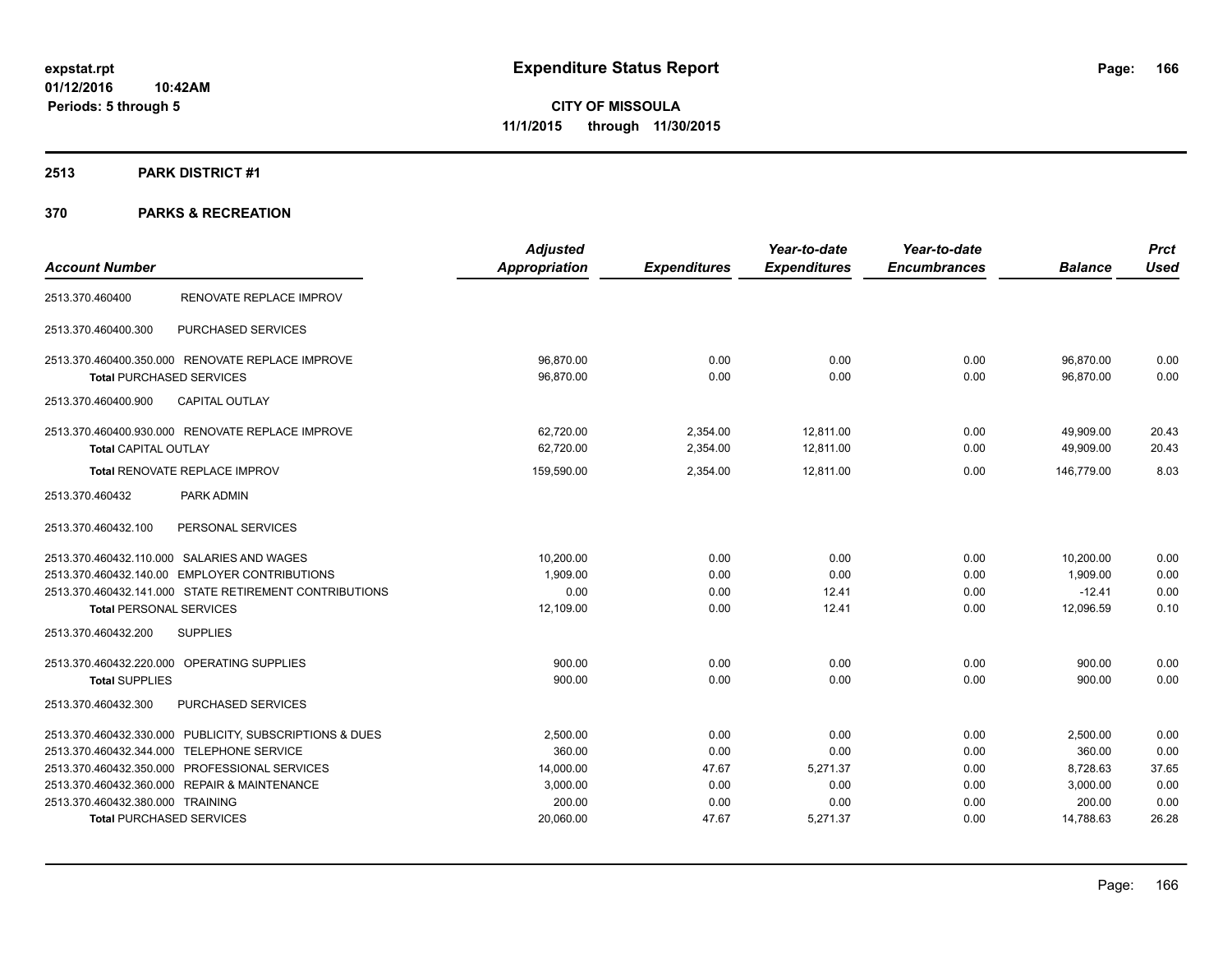### **2513 PARK DISTRICT #1**

# **370 PARKS & RECREATION**

|                                                        | <b>Adjusted</b> |                     | Year-to-date        | Year-to-date        |                | <b>Prct</b> |
|--------------------------------------------------------|-----------------|---------------------|---------------------|---------------------|----------------|-------------|
| <b>Account Number</b>                                  | Appropriation   | <b>Expenditures</b> | <b>Expenditures</b> | <b>Encumbrances</b> | <b>Balance</b> | <b>Used</b> |
| 2513.370.460432.600<br><b>DEBT SERVICE</b>             |                 |                     |                     |                     |                |             |
| <b>Total DEBT SERVICE</b>                              | 0.00            | 0.00                | 0.00                | 0.00                | 0.00           | 0.00        |
| <b>Total PARK ADMIN</b>                                | 33,069.00       | 47.67               | 5,283.78            | 0.00                | 27,785.22      | 15.98       |
| <b>GREENWAYS &amp; HORTICULTURE</b><br>2513.370.460434 |                 |                     |                     |                     |                |             |
| 2513.370.460434.100<br>PERSONAL SERVICES               |                 |                     |                     |                     |                |             |
| 2513.370.460434.110.000 GREENWAYS & HORTCULTURE        | 25,069.00       | 2,175.22            | 8,286.66            | 0.00                | 16,782.34      | 33.06       |
| 2513.370.460434.120.000 OVERTIME/TERMINATION           | 0.00            | 0.00                | 165.17              | 0.00                | $-165.17$      | 0.00        |
| 2513.370.460434.140.000 GREENWAYS & HORTICLTURE        | 8,028.00        | 482.24              | 1,438.71            | 0.00                | 6,589.29       | 17.92       |
| <b>Total PERSONAL SERVICES</b>                         | 33,097.00       | 2,657.46            | 9,890.54            | 0.00                | 23,206.46      | 29.88       |
| 2513.370.460434.200<br><b>SUPPLIES</b>                 |                 |                     |                     |                     |                |             |
| 2513.370.460434.220.000 OPERATING SUPPLIES             | 3,373.00        | 25.50               | 2,152.02            | 0.00                | 1,220.98       | 63.80       |
| 2513.370.460434.230.000 REPAIR/MAINTENANCE             | 7,135.00        | 289.50              | 351.25              | 0.00                | 6,783.75       | 4.92        |
| 2513.370.460434.231.000 GASOLINE                       | 2,000.00        | 0.00                | 2,000.00            | 0.00                | 0.00           | 100.00      |
| <b>Total SUPPLIES</b>                                  | 12,508.00       | 315.00              | 4,503.27            | 0.00                | 8,004.73       | 36.00       |
| 2513.370.460434.300<br>PURCHASED SERVICES              |                 |                     |                     |                     |                |             |
| 2513.370.460434.341.000 ELECTRICITY & NATURAL GAS      | 310.00          | 0.00                | 303.59              | 0.00                | 6.41           | 97.93       |
| 2513.370.460434.343.000 WATER CHARGES                  | 310.00          | 0.00                | 130.28              | 0.00                | 179.72         | 42.03       |
| 2513.370.460434.345.000 GARBAGE                        | 136.00          | 0.00                | 96.75               | 0.00                | 39.25          | 71.14       |
| 2513.370.460434.350.000 PROFESSIONAL SERVICES          | 5,000.00        | 0.00                | 971.56              | 0.00                | 4,028.44       | 19.43       |
| 2513.370.460434.360.000 REPAIR & MAINTENANCE           | 2,589.00        | 0.00                | 0.00                | 0.00                | 2.589.00       | 0.00        |
| 2513.370.460434.380.000 TRAINING                       | 95.00           | 0.00                | 0.00                | 0.00                | 95.00          | 0.00        |
| <b>Total PURCHASED SERVICES</b>                        | 8,440.00        | 0.00                | 1,502.18            | 0.00                | 6,937.82       | 17.80       |
| <b>Total GREENWAYS &amp; HORTICULTURE</b>              | 54,045.00       | 2,972.46            | 15,895.99           | 0.00                | 38,149.01      | 29.41       |
| <b>URBAN FORESTRY</b><br>2513.370.460439               |                 |                     |                     |                     |                |             |

2513.370.460439.100 PERSONAL SERVICES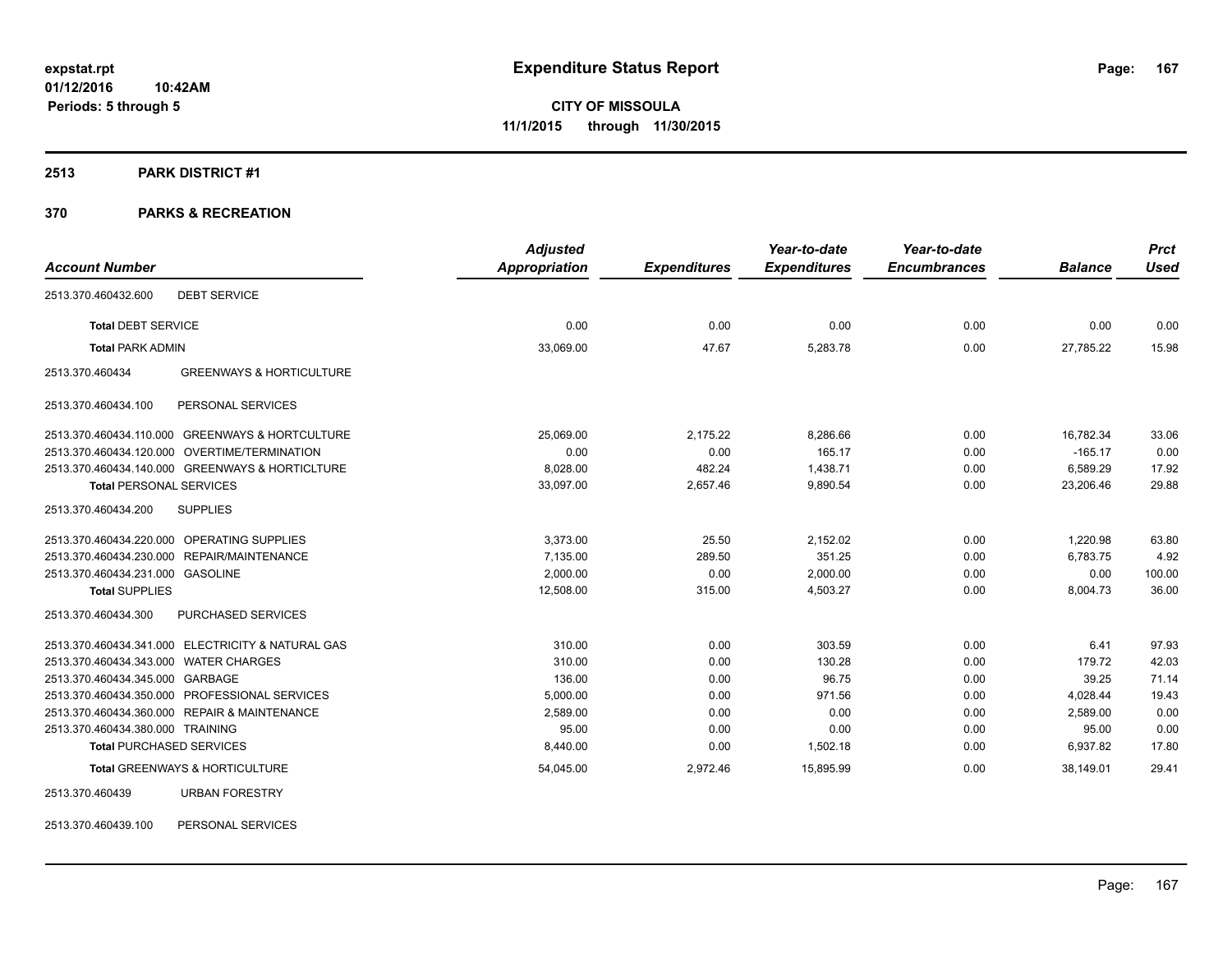### **2513 PARK DISTRICT #1**

|                                                      | <b>Adjusted</b> |                     | Year-to-date        | Year-to-date        |                | <b>Prct</b> |
|------------------------------------------------------|-----------------|---------------------|---------------------|---------------------|----------------|-------------|
| <b>Account Number</b>                                | Appropriation   | <b>Expenditures</b> | <b>Expenditures</b> | <b>Encumbrances</b> | <b>Balance</b> | <b>Used</b> |
| 2513.370.460439.110.000 SALARIES AND WAGES           | 48,682.00       | 4,502.41            | 8,765.32            | 0.00                | 39,916.68      | 18.01       |
| 2513.370.460439.140.000 EMPLOYER CONTRIBUTIONS       | 22,061.00       | 2,523.20            | 3,462.69            | 0.00                | 18,598.31      | 15.70       |
| <b>Total PERSONAL SERVICES</b>                       | 70,743.00       | 7,025.61            | 12,228.01           | 0.00                | 58,514.99      | 17.29       |
| 2513.370.460439.200<br><b>SUPPLIES</b>               |                 |                     |                     |                     |                |             |
| 2513.370.460439.220.000 OPERATING SUPPLIES           | 24,352.00       | 3,458.36            | 6.555.64            | 0.00                | 17.796.36      | 26.92       |
| 2513.370.460439.230.000<br><b>REPAIR/MAINTENANCE</b> | 3.952.00        | 0.00                | 134.19              | 0.00                | 3,817.81       | 3.40        |
| <b>Total SUPPLIES</b>                                | 28,304.00       | 3,458.36            | 6,689.83            | 0.00                | 21,614.17      | 23.64       |
| PURCHASED SERVICES<br>2513.370.460439.300            |                 |                     |                     |                     |                |             |
| 2513.370.460439.350.000 PROFESSIONAL SERVICES        | 2,660.00        | 0.00                | 23,288.51           | 0.00                | $-20,628.51$   | 875.51      |
| 2513.370.460439.360.000 REPAIR & MAINTENANCE         | 79,450.00       | 55.00               | 40,530.00           | 0.00                | 38,920.00      | 51.01       |
| 2513.370.460439.370.000 TRAVEL                       | 0.00            | 99.51               | 99.51               | 0.00                | $-99.51$       | 0.00        |
| 2513.370.460439.380.000 TRAINING                     | 0.00            | 489.50              | 489.50              | 0.00                | $-489.50$      | 0.00        |
| <b>Total PURCHASED SERVICES</b>                      | 82,110.00       | 644.01              | 64,407.52           | 0.00                | 17,702.48      | 78.44       |
| <b>Total URBAN FORESTRY</b>                          | 181,157.00      | 11,127.98           | 83,325.36           | 0.00                | 97.831.64      | 46.00       |
| <b>RECREATION MORE</b><br>2513.370.460470            |                 |                     |                     |                     |                |             |
| PERSONAL SERVICES<br>2513.370.460470.100             |                 |                     |                     |                     |                |             |
| 2513.370.460470.110.000 SALARIES AND WAGES           | 4,124.00        | 0.00                | 0.00                | 0.00                | 4,124.00       | 0.00        |
| 2513.370.460470.140.000 EMPLOYER CONTRIBUTIONS       | 847.00          | 0.00                | 0.00                | 0.00                | 847.00         | 0.00        |
| <b>Total PERSONAL SERVICES</b>                       | 4,971.00        | 0.00                | 0.00                | 0.00                | 4,971.00       | 0.00        |
| PURCHASED SERVICES<br>2513.370.460470.300            |                 |                     |                     |                     |                |             |
| 2513.370.460470.360.000 REPAIR & MAINTENANCE         | 3,000.00        | 0.00                | 0.00                | 0.00                | 3,000.00       | 0.00        |
| <b>Total PURCHASED SERVICES</b>                      | 3,000.00        | 0.00                | 0.00                | 0.00                | 3,000.00       | 0.00        |
| <b>Total RECREATION MORE</b>                         | 7,971.00        | 0.00                | 0.00                | 0.00                | 7,971.00       | 0.00        |
| 2513.370.460474<br><b>SPRAY DECKS</b>                |                 |                     |                     |                     |                |             |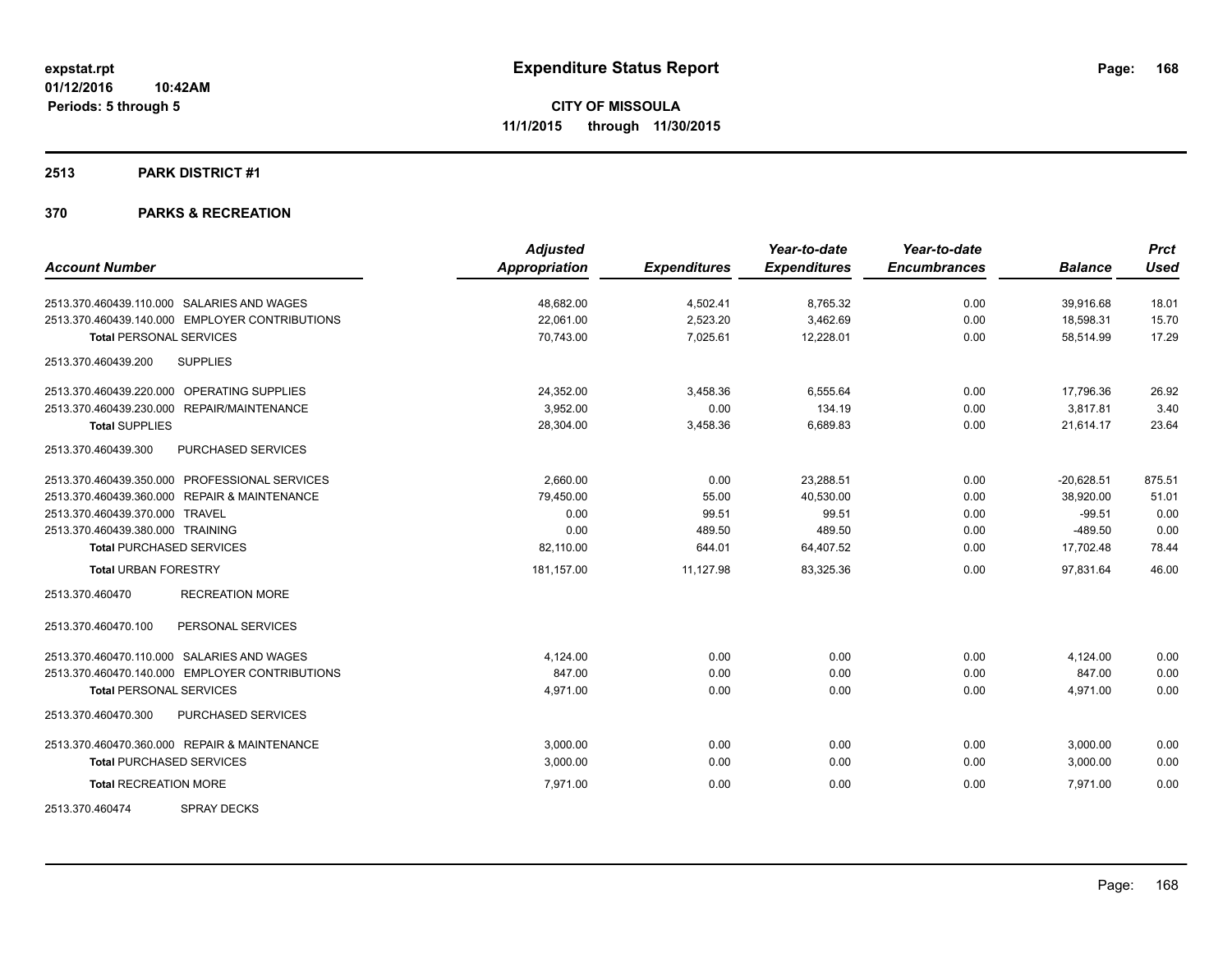### **2513 PARK DISTRICT #1**

|                                                              | <b>Adjusted</b> |                     | Year-to-date        | Year-to-date        |                | <b>Prct</b> |
|--------------------------------------------------------------|-----------------|---------------------|---------------------|---------------------|----------------|-------------|
| <b>Account Number</b>                                        | Appropriation   | <b>Expenditures</b> | <b>Expenditures</b> | <b>Encumbrances</b> | <b>Balance</b> | <b>Used</b> |
| <b>SUPPLIES</b><br>2513.370.460474.200                       |                 |                     |                     |                     |                |             |
| 2513.370.460474.230.000 SPRAY DECKS/REPAIR/MAINTENANCE       | 1.600.00        | 0.00                | 0.00                | 0.00                | 1,600.00       | 0.00        |
| <b>Total SUPPLIES</b>                                        | 1,600.00        | 0.00                | 0.00                | 0.00                | 1,600.00       | 0.00        |
| 2513.370.460474.300<br>PURCHASED SERVICES                    |                 |                     |                     |                     |                |             |
| 2513.370.460474.341.000 ELECTRICITY & NATURAL GAS            | 2.100.00        | 0.00                | 0.00                | 0.00                | 2,100.00       | 0.00        |
| 2513.370.460474.360.000 REPAIR & MAINTENANCE                 | 6,300.00        | 0.00                | 219.77              | 0.00                | 6,080.23       | 3.49        |
| <b>Total PURCHASED SERVICES</b>                              | 8.400.00        | 0.00                | 219.77              | 0.00                | 8,180.23       | 2.62        |
| <b>Total SPRAY DECKS</b>                                     | 10,000.00       | 0.00                | 219.77              | 0.00                | 9.780.23       | 2.20        |
| 2513.370.460477<br><b>GRILL VAN</b>                          |                 |                     |                     |                     |                |             |
| <b>SUPPLIES</b><br>2513.370.460477.200                       |                 |                     |                     |                     |                |             |
| 2513.370.460477.230.000 REPAIR/MAINTENANCE                   | 0.00            | 0.00                | 23.46               | 0.00                | $-23.46$       | 0.00        |
| <b>Total SUPPLIES</b>                                        | 0.00            | 0.00                | 23.46               | 0.00                | $-23.46$       | 0.00        |
| 2513.370.460477.300<br>PURCHASED SERVICES                    |                 |                     |                     |                     |                |             |
| <b>Total PURCHASED SERVICES</b>                              | 0.00            | 0.00                | 0.00                | 0.00                | 0.00           | 0.00        |
| <b>Total GRILL VAN</b>                                       | 0.00            | 0.00                | 23.46               | 0.00                | $-23.46$       | 0.00        |
| 2513.370.460484<br><b>CONSERVATION LANDS MGMT</b>            |                 |                     |                     |                     |                |             |
| PERSONAL SERVICES<br>2513.370.460484.100                     |                 |                     |                     |                     |                |             |
| 2513.370.460484.110.000 CONSRVTN LAND MGMT/WAGES             | 60,079.00       | 4,200.67            | 17,345.35           | 0.00                | 42,733.65      | 28.87       |
| 2513.370.460484.120.000 OVERTIME/TERMINATION                 | 0.00            | 0.00                | 413.66              | 0.00                | $-413.66$      | 0.00        |
| 2513.370.460484.140.000 CONSRVTN LAND MGMT/EMP CONTRIBUTIONS | 31,781.00       | 1,698.67            | 7,567.32            | 0.00                | 24,213.68      | 23.81       |
| <b>Total PERSONAL SERVICES</b>                               | 91,860.00       | 5,899.34            | 25,326.33           | 0.00                | 66,533.67      | 27.57       |
| 2513.370.460484.200<br><b>SUPPLIES</b>                       |                 |                     |                     |                     |                |             |
| 2513.370.460484.220.000 OPERATING SUPPLIES                   | 1,000.00        | 0.00                | 1,987.66            | 0.00                | $-987.66$      | 198.77      |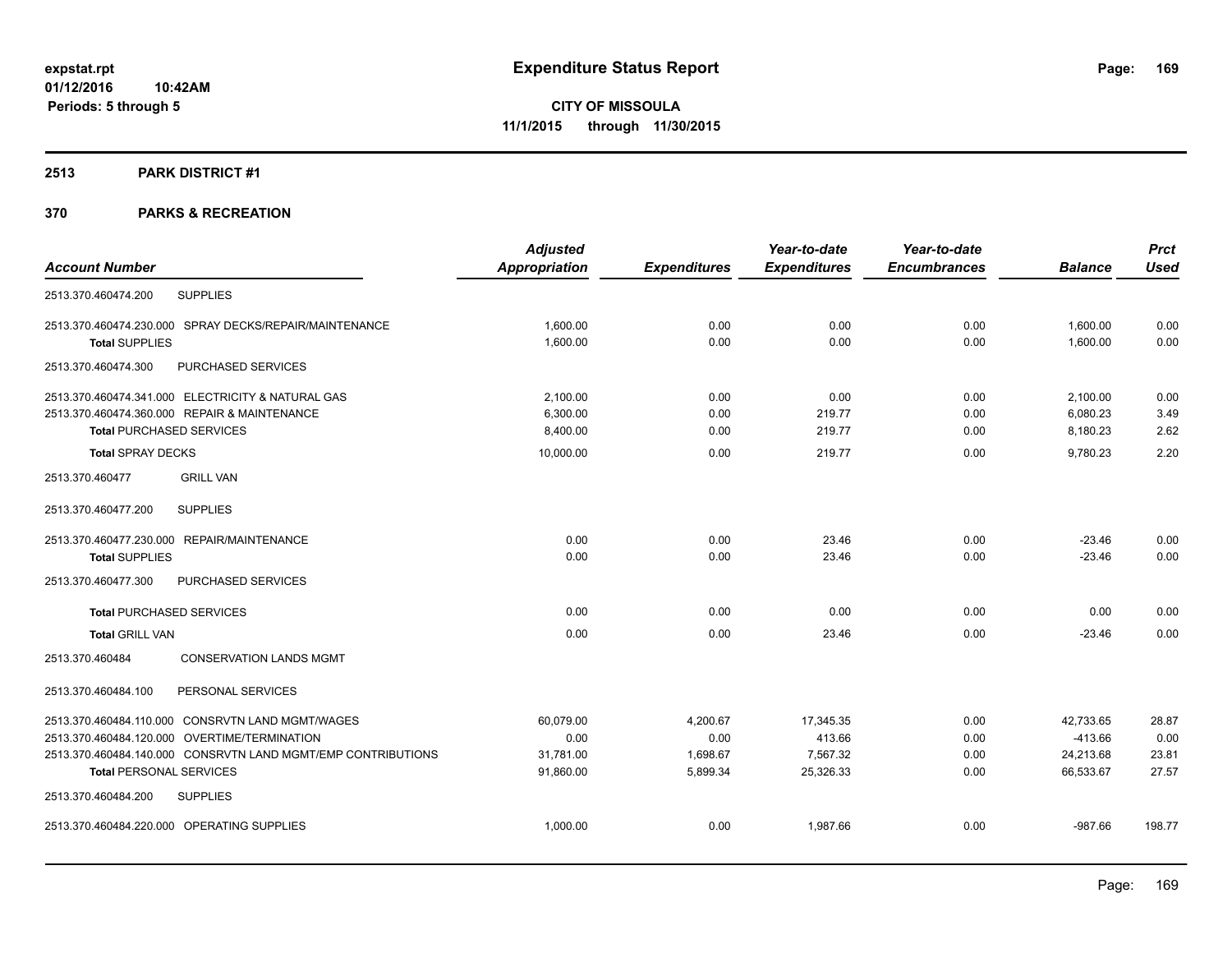### **2513 PARK DISTRICT #1**

| <b>Account Number</b>              |                                                               | <b>Adjusted</b><br>Appropriation | <b>Expenditures</b> | Year-to-date<br><b>Expenditures</b> | Year-to-date<br><b>Encumbrances</b> | <b>Balance</b>               | <b>Prct</b><br><b>Used</b> |
|------------------------------------|---------------------------------------------------------------|----------------------------------|---------------------|-------------------------------------|-------------------------------------|------------------------------|----------------------------|
|                                    | 2513.370.460484.230.000 REPAIR/MAINTENANCE                    | 3,000.00<br>4,000.00             | 35.94<br>35.94      | 28,808.06<br>30,795.72              | 0.00<br>0.00                        | $-25,808.06$<br>$-26,795.72$ | 960.27<br>769.89           |
| <b>Total SUPPLIES</b>              |                                                               |                                  |                     |                                     |                                     |                              |                            |
| 2513.370.460484.300                | PURCHASED SERVICES                                            |                                  |                     |                                     |                                     |                              |                            |
|                                    | 2513.370.460484.350.000 PROFESSIONAL SERVICES                 | 39,127.00                        | 553.59              | 8,151.25                            | 0.00                                | 30,975.75                    | 20.83                      |
| <b>Total PURCHASED SERVICES</b>    |                                                               | 39,127.00                        | 553.59              | 8,151.25                            | 0.00                                | 30,975.75                    | 20.83                      |
|                                    | <b>Total CONSERVATION LANDS MGMT</b>                          | 134,987.00                       | 6,488.87            | 64,273.30                           | 0.00                                | 70,713.70                    | 47.61                      |
| 2513.370.460485                    | <b>SAFETY &amp; TRAINING</b>                                  |                                  |                     |                                     |                                     |                              |                            |
| 2513.370.460485.100                | PERSONAL SERVICES                                             |                                  |                     |                                     |                                     |                              |                            |
| <b>Total PERSONAL SERVICES</b>     |                                                               | 0.00                             | 0.00                | 0.00                                | 0.00                                | 0.00                         | 0.00                       |
| 2513.370.460485.300                | PURCHASED SERVICES                                            |                                  |                     |                                     |                                     |                              |                            |
| <b>Total SAFETY &amp; TRAINING</b> |                                                               | 0.00                             | 0.00                | 0.00                                | 0.00                                | 0.00                         | 0.00                       |
| 2513.370.460501                    | PARK MAINTENANCE ROUTINE                                      |                                  |                     |                                     |                                     |                              |                            |
| 2513.370.460501.100                | PERSONAL SERVICES                                             |                                  |                     |                                     |                                     |                              |                            |
|                                    | 2513.370.460501.110.000 PARK MAINT ROUTINE/SALARIES AND WAGES | 9.738.00                         | 0.00                | 4,532.15                            | 0.00                                | 5,205.85                     | 46.54                      |
|                                    | 2513.370.460501.140.000 PARK MAINT ROUTINE/WAGES              | 2,167.00                         | 0.00                | 912.02                              | 0.00                                | 1,254.98                     | 42.09                      |
| <b>Total PERSONAL SERVICES</b>     |                                                               | 11,905.00                        | 0.00                | 5,444.17                            | 0.00                                | 6,460.83                     | 45.73                      |
| 2513.370.460501.200                | <b>SUPPLIES</b>                                               |                                  |                     |                                     |                                     |                              |                            |
|                                    | 2513.370.460501.220.000 OPERATING SUPPLIES                    | 41,491.00                        | 1,536.73            | 24,172.02                           | 0.00                                | 17,318.98                    | 58.26                      |
|                                    | 2513.370.460501.230.000 REPAIR/MAINTENANCE                    | 77,580.00                        | 1,439.73            | 19,006.94                           | 0.00                                | 58,573.06                    | 24.50                      |
| 2513.370.460501.231.000 GASOLINE   |                                                               | 8,144.00                         | 0.00                | 8,144.00                            | 0.00                                | 0.00                         | 100.00                     |
| <b>Total SUPPLIES</b>              |                                                               | 127,215.00                       | 2,976.46            | 51,322.96                           | 0.00                                | 75,892.04                    | 40.34                      |
| 2513.370.460501.300                | <b>PURCHASED SERVICES</b>                                     |                                  |                     |                                     |                                     |                              |                            |
|                                    | 2513.370.460501.341.000 ELECTRICITY & NATURAL GAS             | 26,212.00                        | 94.71               | 26,132.80                           | 0.00                                | 79.20                        | 99.70                      |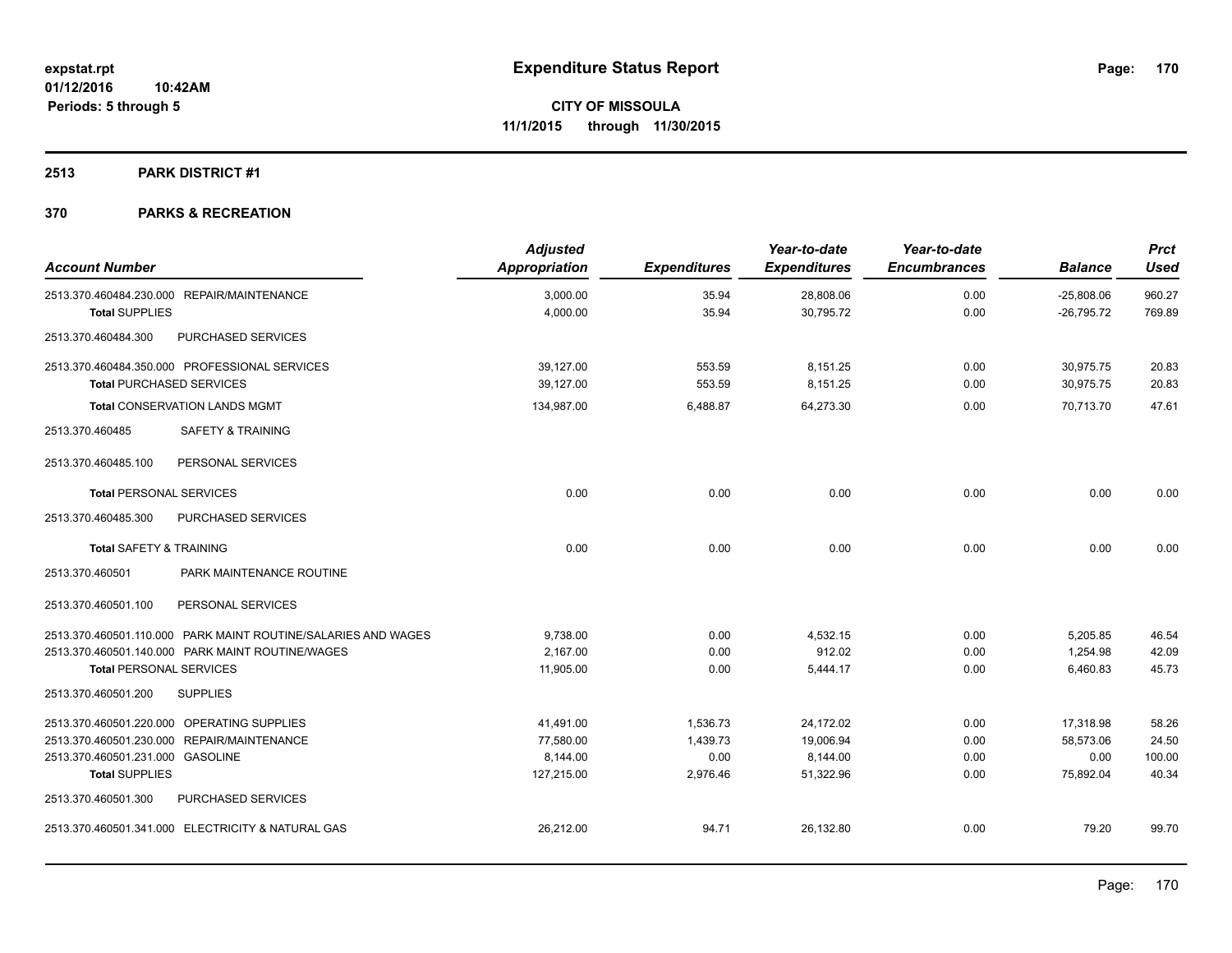### **2513 PARK DISTRICT #1**

| <b>Account Number</b>                             | <b>Adjusted</b><br>Appropriation | <b>Expenditures</b> | Year-to-date<br><b>Expenditures</b> | Year-to-date<br><b>Encumbrances</b> | <b>Balance</b> | <b>Prct</b><br>Used |
|---------------------------------------------------|----------------------------------|---------------------|-------------------------------------|-------------------------------------|----------------|---------------------|
|                                                   |                                  |                     |                                     |                                     |                |                     |
| 2513.370.460501.343.000 WATER CHARGES             | 7,375.00                         | 0.00                | 7,188.79                            | 0.00                                | 186.21         | 97.48               |
| 2513.370.460501.345.000 GARBAGE                   | 2,954.00                         | 518.25              | 1,884.85                            | 0.00                                | 1,069.15       | 63.81               |
| 2513.370.460501.350.000 PROFESSIONAL SERVICES     | 5,557.00                         | 226.00              | 6,954.30                            | 0.00                                | $-1,397.30$    | 125.14              |
| 2513.370.460501.360.000 REPAIR & MAINTENANCE      | 55,751.00                        | 2,776.40            | 16,378.94                           | 0.00                                | 39,372.06      | 29.38               |
| <b>Total PURCHASED SERVICES</b>                   | 97,849.00                        | 3,615.36            | 58,539.68                           | 0.00                                | 39,309.32      | 59.83               |
| <b>Total PARK MAINTENANCE ROUTINE</b>             | 236,969.00                       | 6,591.82            | 115,306.81                          | 0.00                                | 121,662.19     | 48.66               |
| SPORTS FACILITIES MAINTENANCE<br>2513.370.460503  |                                  |                     |                                     |                                     |                |                     |
| <b>SUPPLIES</b><br>2513.370.460503.200            |                                  |                     |                                     |                                     |                |                     |
| <b>Total SPORTS FACILITIES MAINTENANCE</b>        | 0.00                             | 0.00                | 0.00                                | 0.00                                | 0.00           | 0.00                |
| 2513.370.460506<br><b>CARAS PARK IMPROVEMENTS</b> |                                  |                     |                                     |                                     |                |                     |
| 2513.370.460506.900<br><b>CAPITAL OUTLAY</b>      |                                  |                     |                                     |                                     |                |                     |
| 2513.370.460506.930.000 CARAS PARK MPROVEMENTS    | 75,000.00                        | 0.00                | 0.00                                | 0.00                                | 75,000.00      | 0.00                |
| <b>Total CARAS PARK IMPROVEMENTS</b>              | 75,000.00                        | 0.00                | 0.00                                | 0.00                                | 75,000.00      | 0.00                |
| 2513.370.490504<br><b>DEBT SERVICE</b>            |                                  |                     |                                     |                                     |                |                     |
| 2513.370.490504.600<br><b>DEBT SERVICE</b>        |                                  |                     |                                     |                                     |                |                     |
| 2513.370.490504.610.000 PRINCIPAL                 | 218.119.00                       | 0.00                | 104,154.72                          | 0.00                                | 113,964.28     | 47.75               |
| 2513.370.490504.620.000 INTEREST / SERVICE FEES   | 4,413.00                         | 0.00                | 1,382.04                            | 0.00                                | 3,030.96       | 31.32               |
| <b>Total DEBT SERVICE</b>                         | 222,532.00                       | 0.00                | 105,536.76                          | 0.00                                | 116,995.24     | 47.43               |
| 2513.370.510110<br><b>MERCHANT SERVICES</b>       |                                  |                     |                                     |                                     |                |                     |
| 2513.370.510110.500<br><b>FIXED CHARGES</b>       |                                  |                     |                                     |                                     |                |                     |
| <b>Total MERCHANT SERVICES</b>                    | 0.00                             | 0.00                | 0.00                                | 0.00                                | 0.00           | 0.00                |
| <b>Total PARK DISTRICT #1</b>                     | 1,115,320.00                     | 29,582.80           | 402,676.23                          | 0.00                                | 712,643.77     | 36.10               |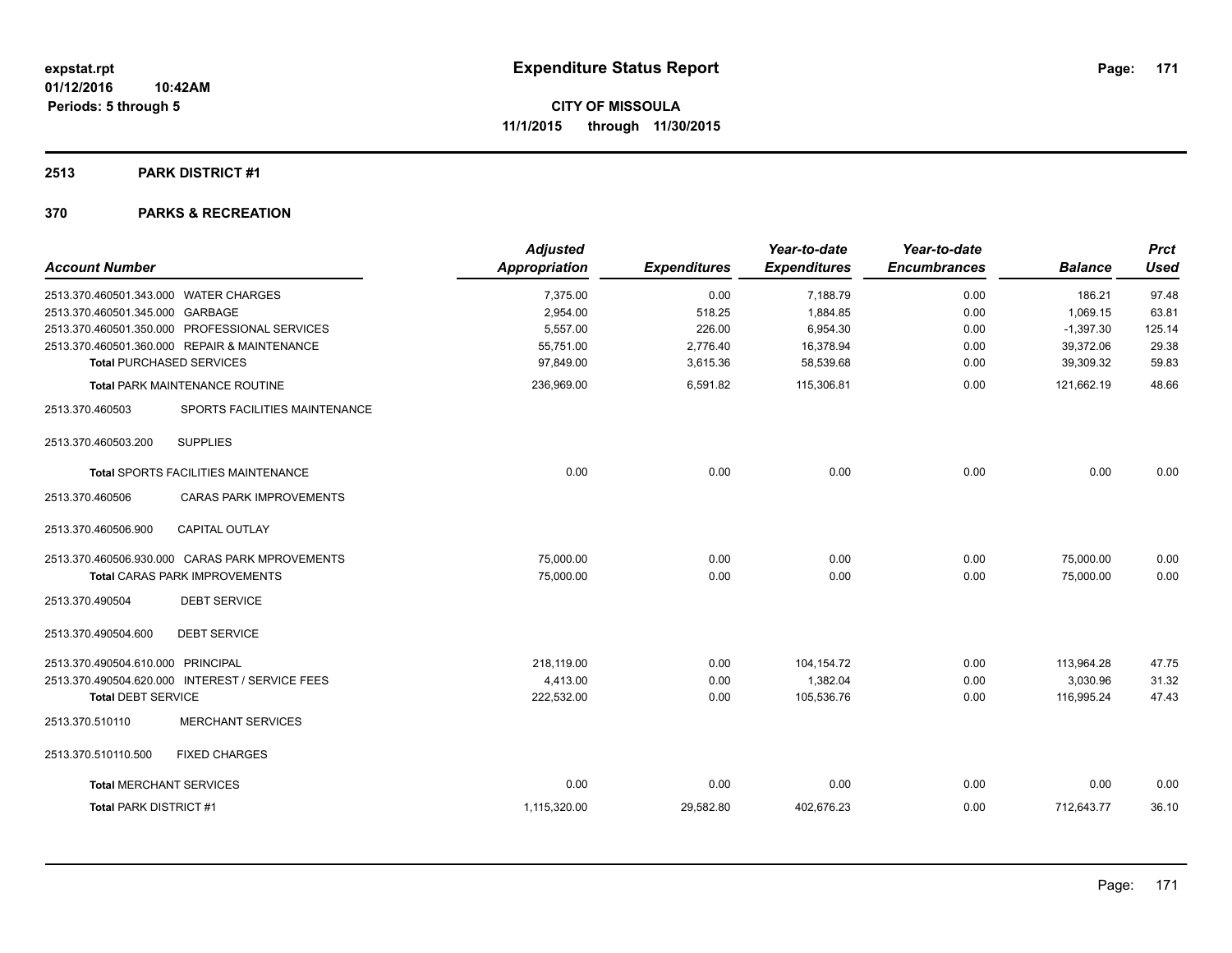# **2514 PUBLIC SAFETY & JUSTICE DISTRICT**

# **297 PUBLIC SAFETY/JUSTICE**

| <b>Account Number</b>      |                                                   | <b>Adjusted</b><br><b>Appropriation</b> | <b>Expenditures</b> | Year-to-date<br><b>Expenditures</b> | Year-to-date<br><b>Encumbrances</b> | <b>Balance</b> | <b>Prct</b><br><b>Used</b> |
|----------------------------|---------------------------------------------------|-----------------------------------------|---------------------|-------------------------------------|-------------------------------------|----------------|----------------------------|
| 2514.297.420000            | <b>PUBLIC SAFETY</b>                              |                                         |                     |                                     |                                     |                |                            |
| 2514.297.420000.300        | <b>PURCHASED SERVICES</b>                         |                                         |                     |                                     |                                     |                |                            |
| <b>Total PUBLIC SAFETY</b> |                                                   | 0.00                                    | 0.00                | 0.00                                | 0.00                                | 0.00           | 0.00                       |
| 2514.297.510110            | <b>MERCHANT SERVICES</b>                          |                                         |                     |                                     |                                     |                |                            |
| 2514.297.510110.500        | <b>FIXED CHARGES</b>                              |                                         |                     |                                     |                                     |                |                            |
|                            | <b>Total PUBLIC SAFETY &amp; JUSTICE DISTRICT</b> | 0.00                                    | 0.00                | 0.00                                | 0.00                                | 0.00           | 0.00                       |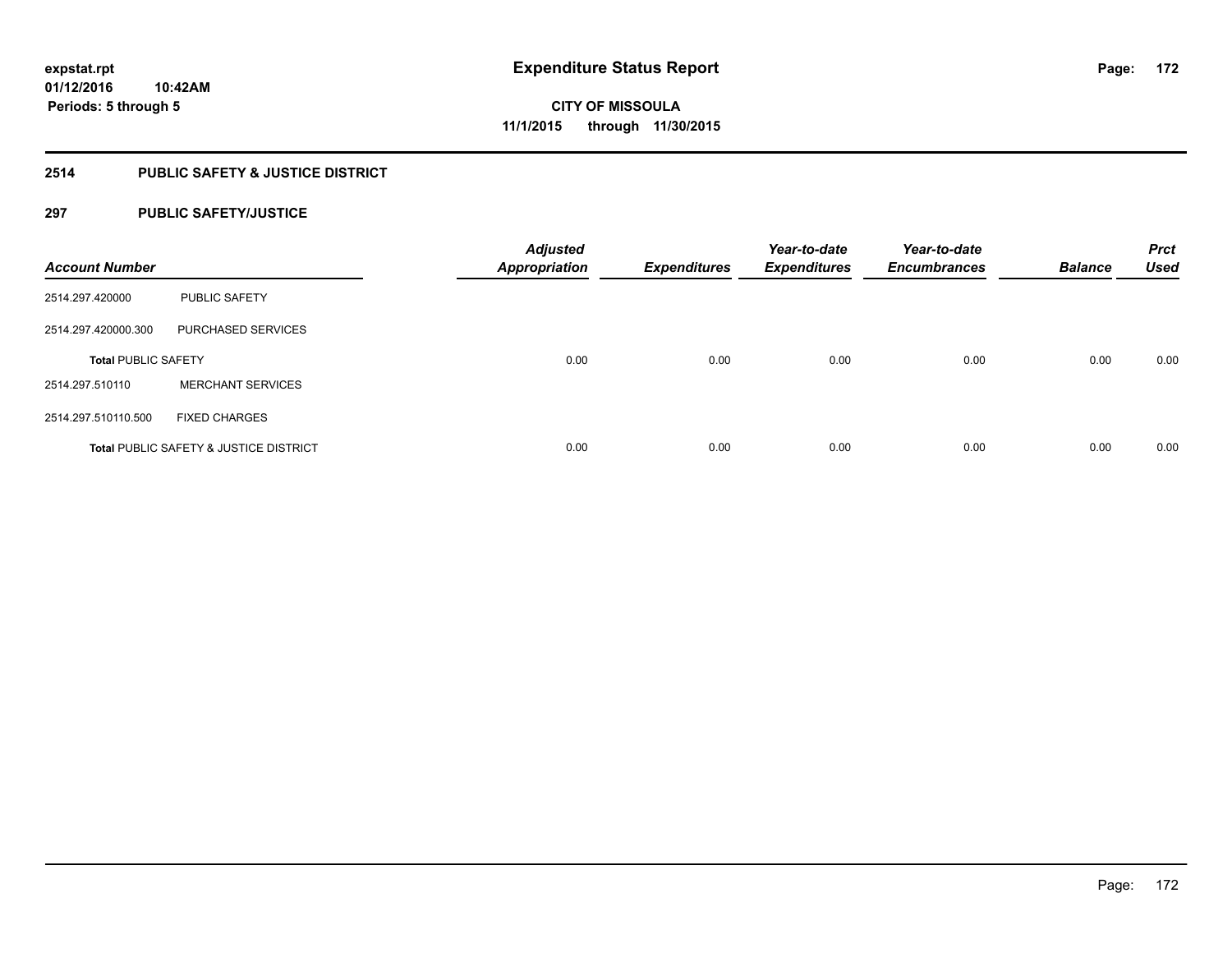### **2820 STATE GAS TAX FUND**

# **280 PUBLIC WORKS OPERATIONS**

| <b>Account Number</b>                                               |                                                  | <b>Adjusted</b><br><b>Appropriation</b> | <b>Expenditures</b>    | Year-to-date<br><b>Expenditures</b> | Year-to-date<br><b>Encumbrances</b> | <b>Balance</b>           | <b>Prct</b><br><b>Used</b> |
|---------------------------------------------------------------------|--------------------------------------------------|-----------------------------------------|------------------------|-------------------------------------|-------------------------------------|--------------------------|----------------------------|
| 2820.280.430230                                                     | <b>STREET RESTORATION</b>                        |                                         |                        |                                     |                                     |                          |                            |
| 2820.280.430230.300                                                 | PURCHASED SERVICES                               |                                         |                        |                                     |                                     |                          |                            |
|                                                                     | <b>Total PURCHASED SERVICES</b>                  | 0.00                                    | 0.00                   | 0.00                                | 0.00                                | 0.00                     | 0.00                       |
| 2820.280.430230.500                                                 | <b>FIXED CHARGES</b>                             |                                         |                        |                                     |                                     |                          |                            |
| <b>Total FIXED CHARGES</b>                                          |                                                  | 0.00                                    | 0.00                   | 0.00                                | 0.00                                | 0.00                     | 0.00                       |
| 2820.280.430230.800                                                 | OTHER OBJECTS                                    |                                         |                        |                                     |                                     |                          |                            |
| <b>Total OTHER OBJECTS</b>                                          | 2820.280.430230.820.000 TRANSFERS TO OTHER FUNDS | 564,000.00<br>564,000.00                | 0.00<br>0.00           | 0.00<br>0.00                        | 0.00<br>0.00                        | 564,000.00<br>564,000.00 | 0.00<br>0.00               |
| 2820.280.430230.900                                                 | <b>CAPITAL OUTLAY</b>                            |                                         |                        |                                     |                                     |                          |                            |
| 2820.280.430230.930.000 IMPROVEMENTS<br><b>Total CAPITAL OUTLAY</b> |                                                  | 373,100.00<br>373,100.00                | 10,442.70<br>10,442.70 | 222,456.15<br>222,456.15            | 0.00<br>0.00                        | 150,643.85<br>150,643.85 | 59.62<br>59.62             |
|                                                                     | <b>Total STREET RESTORATION</b>                  | 937,100.00                              | 10,442.70              | 222,456.15                          | 0.00                                | 714,643.85               | 23.74                      |
| 2820.280.510110                                                     | <b>MERCHANT SERVICES</b>                         |                                         |                        |                                     |                                     |                          |                            |
| 2820.280.510110.500                                                 | <b>FIXED CHARGES</b>                             |                                         |                        |                                     |                                     |                          |                            |
| <b>Total FIXED CHARGES</b>                                          |                                                  | 0.00                                    | 0.00                   | 0.00                                | 0.00                                | 0.00                     | 0.00                       |
|                                                                     | <b>Total MERCHANT SERVICES</b>                   | 0.00                                    | 0.00                   | 0.00                                | 0.00                                | 0.00                     | 0.00                       |
|                                                                     | <b>Total STATE GAS TAX FUND</b>                  | 937,100.00                              | 10,442.70              | 222,456.15                          | 0.00                                | 714,643.85               | 23.74                      |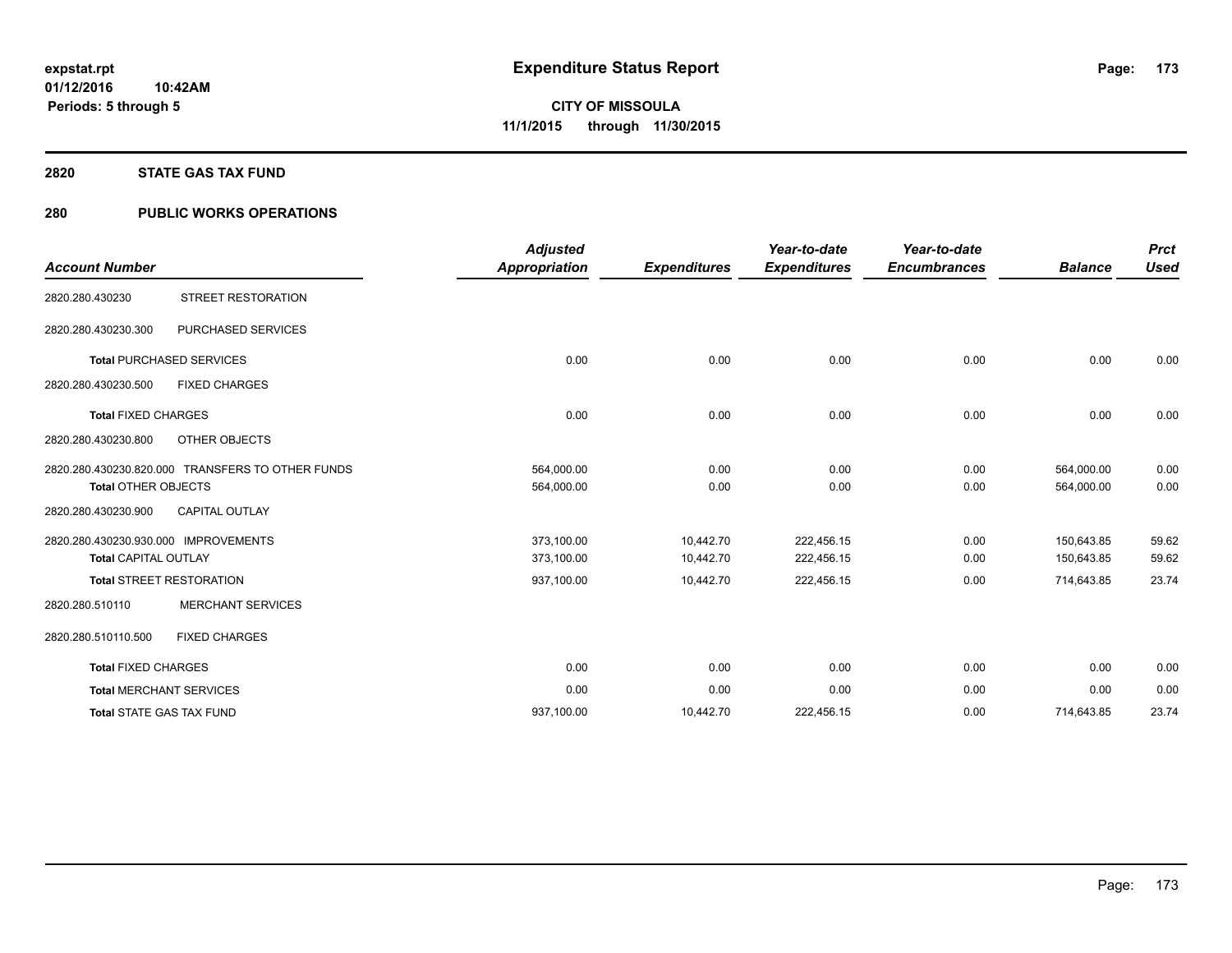# **2917 CRIME VICTIM SURCHARGE**

| <b>Account Number</b> |                                     | Adjusted<br>Appropriation | <b>Expenditures</b> | Year-to-date<br><b>Expenditures</b> | Year-to-date<br><b>Encumbrances</b> | <b>Balance</b> | <b>Prct</b><br><b>Used</b> |
|-----------------------|-------------------------------------|---------------------------|---------------------|-------------------------------------|-------------------------------------|----------------|----------------------------|
| 2917.390.510110       | <b>MERCHANT SERVICES</b>            |                           |                     |                                     |                                     |                |                            |
| 2917.390.510110.500   | <b>FIXED CHARGES</b>                |                           |                     |                                     |                                     |                |                            |
|                       | <b>Total CRIME VICTIM SURCHARGE</b> | 0.00                      | 0.00                | 0.00                                | 0.00                                | 0.00           | 0.00                       |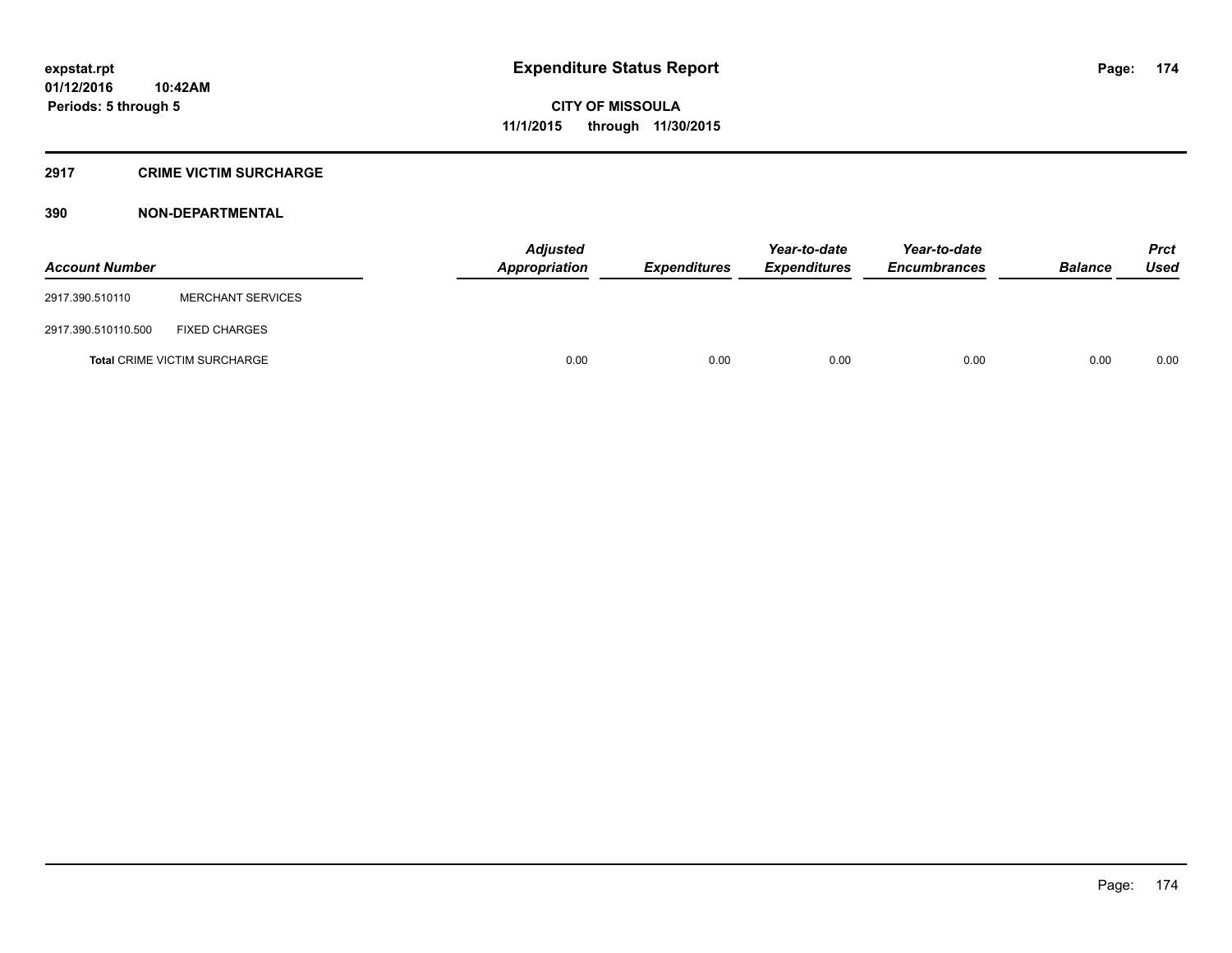**CITY OF MISSOULA 11/1/2015 through 11/30/2015**

# **2918 LAW ENFORCEMENT BLOCK GRANT FUND**

| <b>Account Number</b>       |                                   | <b>Adjusted</b><br><b>Appropriation</b> | <b>Expenditures</b> | Year-to-date<br><b>Expenditures</b> | Year-to-date<br><b>Encumbrances</b> | <b>Balance</b> | <b>Prct</b><br><b>Used</b> |
|-----------------------------|-----------------------------------|-----------------------------------------|---------------------|-------------------------------------|-------------------------------------|----------------|----------------------------|
| 2918.290.420170             | <b>JAG VIII GRANT</b>             |                                         |                     |                                     |                                     |                |                            |
| 2918.290.420170.200         | <b>SUPPLIES</b>                   |                                         |                     |                                     |                                     |                |                            |
| <b>Total SUPPLIES</b>       |                                   | 0.00                                    | 0.00                | 0.00                                | 0.00                                | 0.00           | 0.00                       |
| 2918.290.420170.300         | PURCHASED SERVICES                |                                         |                     |                                     |                                     |                |                            |
|                             | <b>Total PURCHASED SERVICES</b>   | 0.00                                    | 0.00                | 0.00                                | 0.00                                | 0.00           | 0.00                       |
| 2918.290.420170.900         | <b>CAPITAL OUTLAY</b>             |                                         |                     |                                     |                                     |                |                            |
| <b>Total JAG VIII GRANT</b> |                                   | 0.00                                    | 0.00                | 0.00                                | 0.00                                | 0.00           | 0.00                       |
| 2918.290.420171             | <b>JAG IX GRANT</b>               |                                         |                     |                                     |                                     |                |                            |
| 2918.290.420171.200         | <b>SUPPLIES</b>                   |                                         |                     |                                     |                                     |                |                            |
| <b>Total SUPPLIES</b>       |                                   | 0.00                                    | 0.00                | 0.00                                | 0.00                                | 0.00           | 0.00                       |
| 2918.290.420171.300         | PURCHASED SERVICES                |                                         |                     |                                     |                                     |                |                            |
|                             | <b>Total PURCHASED SERVICES</b>   | 0.00                                    | 0.00                | 0.00                                | 0.00                                | 0.00           | 0.00                       |
| 2918.290.420171.700         | <b>GRANTS &amp; CONTRIBUTIONS</b> |                                         |                     |                                     |                                     |                |                            |
| Total JAG IX GRANT          |                                   | 0.00                                    | 0.00                | 0.00                                | 0.00                                | 0.00           | 0.00                       |
| 2918.290.420172             | <b>JAG XII</b>                    |                                         |                     |                                     |                                     |                |                            |
| 2918.290.420172.300         | PURCHASED SERVICES                |                                         |                     |                                     |                                     |                |                            |
|                             | Total PURCHASED SERVICES          | 0.00                                    | 0.00                | 0.00                                | 0.00                                | 0.00           | 0.00                       |
| 2918.290.420172.900         | CAPITAL OUTLAY                    |                                         |                     |                                     |                                     |                |                            |
| <b>Total JAG XII</b>        |                                   | 0.00                                    | 0.00                | 0.00                                | 0.00                                | 0.00           | 0.00                       |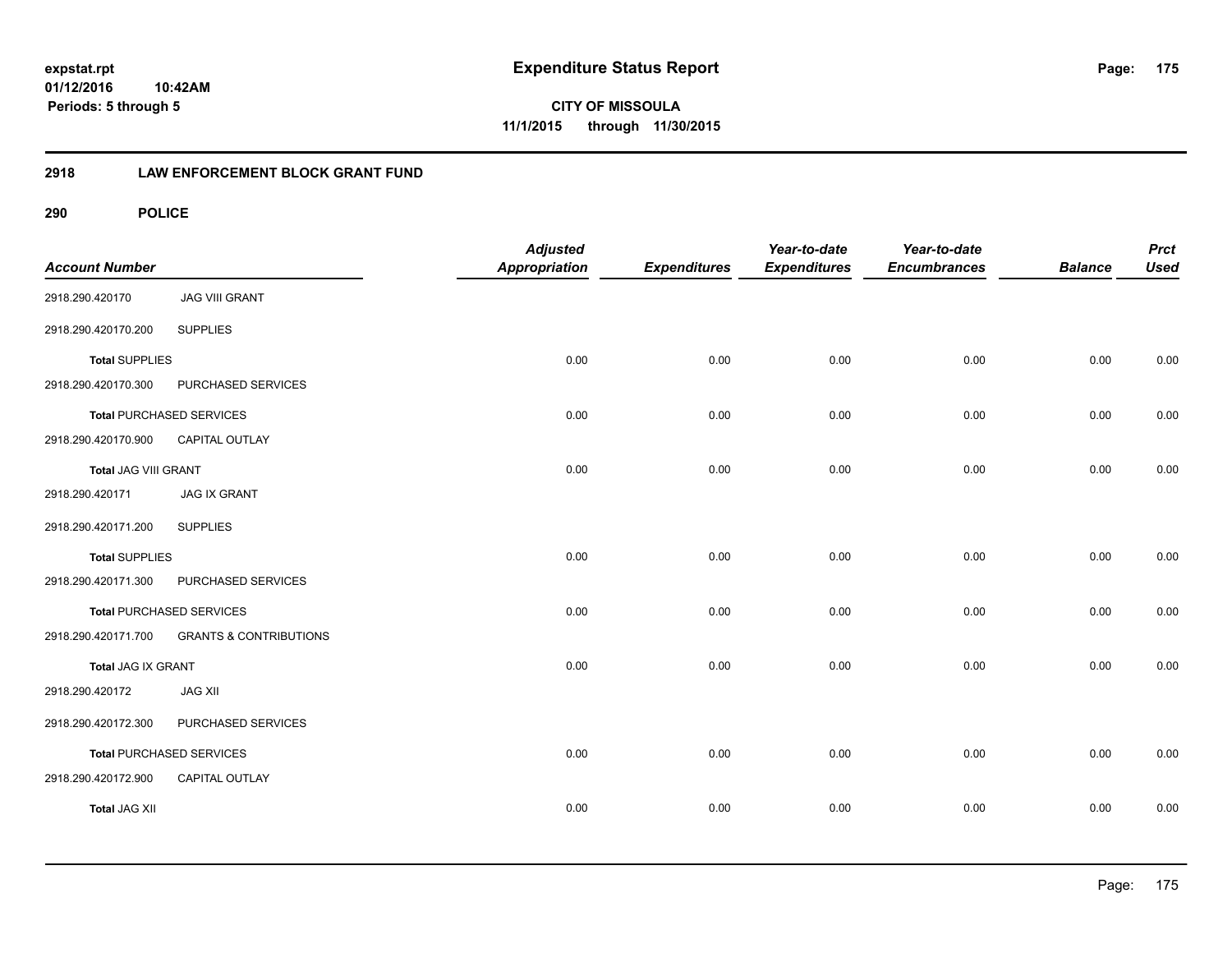**CITY OF MISSOULA 11/1/2015 through 11/30/2015**

# **2918 LAW ENFORCEMENT BLOCK GRANT FUND**

| <b>Account Number</b>       |                                                | <b>Adjusted</b><br><b>Appropriation</b> | <b>Expenditures</b> | Year-to-date<br><b>Expenditures</b> | Year-to-date<br><b>Encumbrances</b> | <b>Balance</b> | <b>Prct</b><br><b>Used</b> |
|-----------------------------|------------------------------------------------|-----------------------------------------|---------------------|-------------------------------------|-------------------------------------|----------------|----------------------------|
| 2918.290.420173             | <b>JAG XI</b>                                  |                                         |                     |                                     |                                     |                |                            |
| 2918.290.420173.200         | <b>SUPPLIES</b>                                |                                         |                     |                                     |                                     |                |                            |
| <b>Total SUPPLIES</b>       |                                                | 0.00                                    | 0.00                | 0.00                                | 0.00                                | 0.00           | 0.00                       |
| 2918.290.420173.300         | PURCHASED SERVICES                             |                                         |                     |                                     |                                     |                |                            |
|                             | <b>Total PURCHASED SERVICES</b>                | 0.00                                    | 0.00                | 0.00                                | 0.00                                | 0.00           | 0.00                       |
| 2918.290.420173.700         | <b>GRANTS &amp; CONTRIBUTIONS</b>              |                                         |                     |                                     |                                     |                |                            |
|                             | 2918.290.420173.700.000 GRANTS & CONTRIBUTIONS | 24,590.00                               | 0.00                | 0.00                                | 0.00                                | 24,590.00      | 0.00                       |
|                             | Total GRANTS & CONTRIBUTIONS                   | 24,590.00                               | 0.00                | 0.00                                | 0.00                                | 24,590.00      | 0.00                       |
| 2918.290.420173.900         | <b>CAPITAL OUTLAY</b>                          |                                         |                     |                                     |                                     |                |                            |
| <b>Total CAPITAL OUTLAY</b> |                                                | 0.00                                    | 0.00                | 0.00                                | 0.00                                | 0.00           | 0.00                       |
| <b>Total JAG XI</b>         |                                                | 24,590.00                               | 0.00                | 0.00                                | 0.00                                | 24,590.00      | 0.00                       |
| 2918.290.420174             | <b>JAG V GRANT</b>                             |                                         |                     |                                     |                                     |                |                            |
| 2918.290.420174.200         | <b>SUPPLIES</b>                                |                                         |                     |                                     |                                     |                |                            |
| <b>Total SUPPLIES</b>       |                                                | 0.00                                    | 0.00                | 0.00                                | 0.00                                | 0.00           | 0.00                       |
| 2918.290.420174.300         | PURCHASED SERVICES                             |                                         |                     |                                     |                                     |                |                            |
|                             | <b>Total PURCHASED SERVICES</b>                | 0.00                                    | 0.00                | 0.00                                | 0.00                                | 0.00           | 0.00                       |
| 2918.290.420174.700         | <b>GRANTS &amp; CONTRIBUTIONS</b>              |                                         |                     |                                     |                                     |                |                            |
|                             | Total GRANTS & CONTRIBUTIONS                   | 0.00                                    | 0.00                | 0.00                                | 0.00                                | 0.00           | 0.00                       |
| 2918.290.420174.900         | <b>CAPITAL OUTLAY</b>                          |                                         |                     |                                     |                                     |                |                            |
| Total JAG V GRANT           |                                                | 0.00                                    | 0.00                | 0.00                                | 0.00                                | 0.00           | 0.00                       |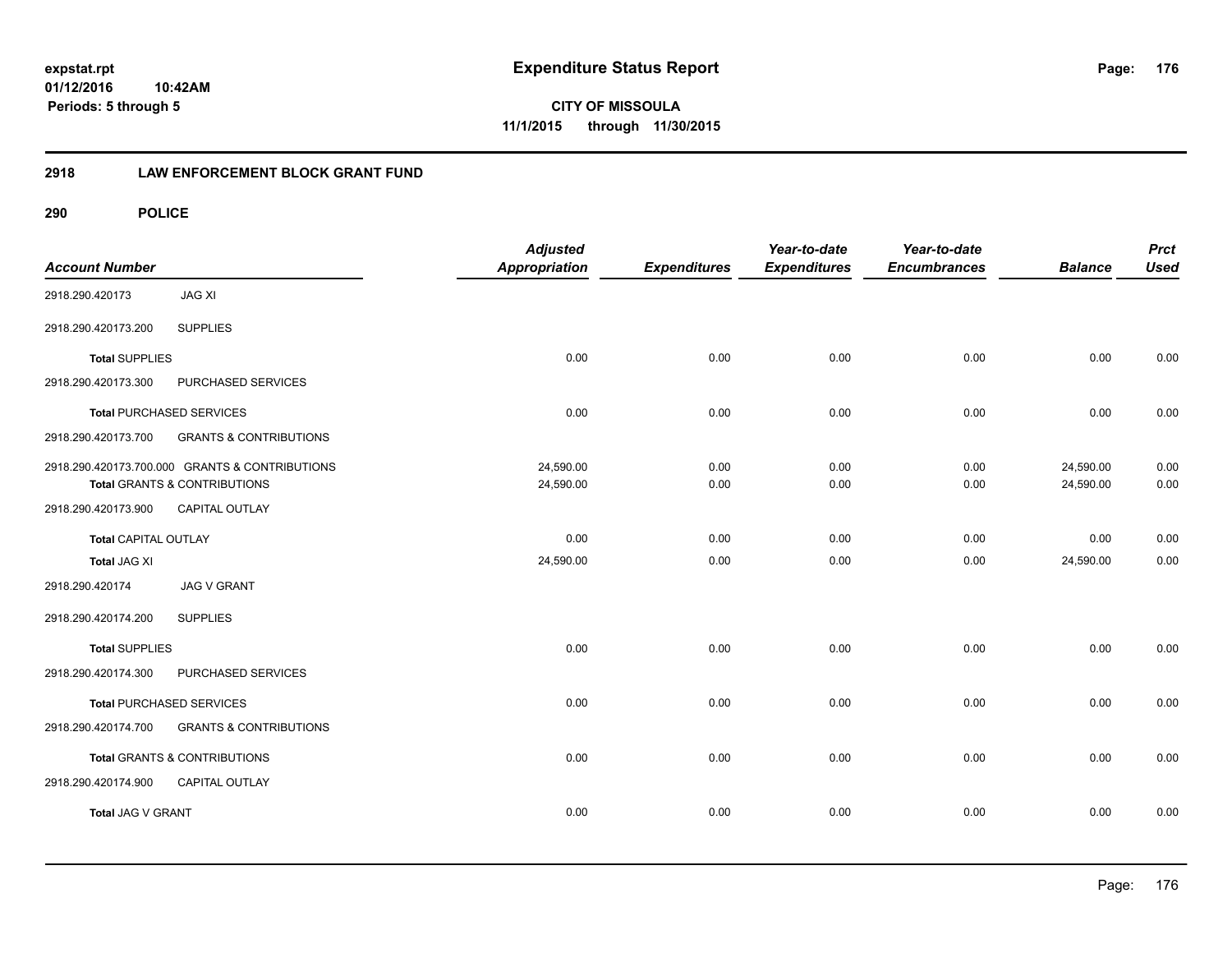**CITY OF MISSOULA 11/1/2015 through 11/30/2015**

# **2918 LAW ENFORCEMENT BLOCK GRANT FUND**

| <b>Account Number</b>          |                                   | <b>Adjusted</b><br><b>Appropriation</b> | <b>Expenditures</b> | Year-to-date<br><b>Expenditures</b> | Year-to-date<br><b>Encumbrances</b> | <b>Balance</b> | <b>Prct</b><br><b>Used</b> |
|--------------------------------|-----------------------------------|-----------------------------------------|---------------------|-------------------------------------|-------------------------------------|----------------|----------------------------|
| 2918.290.420175                | <b>JAG X GRANT</b>                |                                         |                     |                                     |                                     |                |                            |
| 2918.290.420175.200            | <b>SUPPLIES</b>                   |                                         |                     |                                     |                                     |                |                            |
| <b>Total SUPPLIES</b>          |                                   | 0.00                                    | 0.00                | 0.00                                | 0.00                                | 0.00           | 0.00                       |
| 2918.290.420175.300            | PURCHASED SERVICES                |                                         |                     |                                     |                                     |                |                            |
| Total JAG X GRANT              |                                   | 0.00                                    | 0.00                | 0.00                                | 0.00                                | 0.00           | 0.00                       |
| 2918.290.420176                | <b>JAG VII GRANT</b>              |                                         |                     |                                     |                                     |                |                            |
| 2918.290.420176.100            | PERSONAL SERVICES                 |                                         |                     |                                     |                                     |                |                            |
| <b>Total PERSONAL SERVICES</b> |                                   | 0.00                                    | 0.00                | 0.00                                | 0.00                                | 0.00           | 0.00                       |
| 2918.290.420176.200            | <b>SUPPLIES</b>                   |                                         |                     |                                     |                                     |                |                            |
| <b>Total SUPPLIES</b>          |                                   | 0.00                                    | 0.00                | 0.00                                | 0.00                                | 0.00           | 0.00                       |
| 2918.290.420176.300            | PURCHASED SERVICES                |                                         |                     |                                     |                                     |                |                            |
|                                | <b>Total PURCHASED SERVICES</b>   | 0.00                                    | 0.00                | 0.00                                | 0.00                                | 0.00           | 0.00                       |
| 2918.290.420176.700            | <b>GRANTS &amp; CONTRIBUTIONS</b> |                                         |                     |                                     |                                     |                |                            |
|                                | Total GRANTS & CONTRIBUTIONS      | 0.00                                    | 0.00                | 0.00                                | 0.00                                | 0.00           | 0.00                       |
| 2918.290.420176.900            | CAPITAL OUTLAY                    |                                         |                     |                                     |                                     |                |                            |
| Total JAG VII GRANT            |                                   | 0.00                                    | 0.00                | 0.00                                | 0.00                                | 0.00           | 0.00                       |
| 2918.290.420177                | <b>SMART POLICING</b>             |                                         |                     |                                     |                                     |                |                            |
| 2918.290.420177.700            | <b>GRANTS &amp; CONTRIBUTIONS</b> |                                         |                     |                                     |                                     |                |                            |
| <b>Total SMART POLICING</b>    |                                   | 0.00                                    | 0.00                | 0.00                                | 0.00                                | 0.00           | 0.00                       |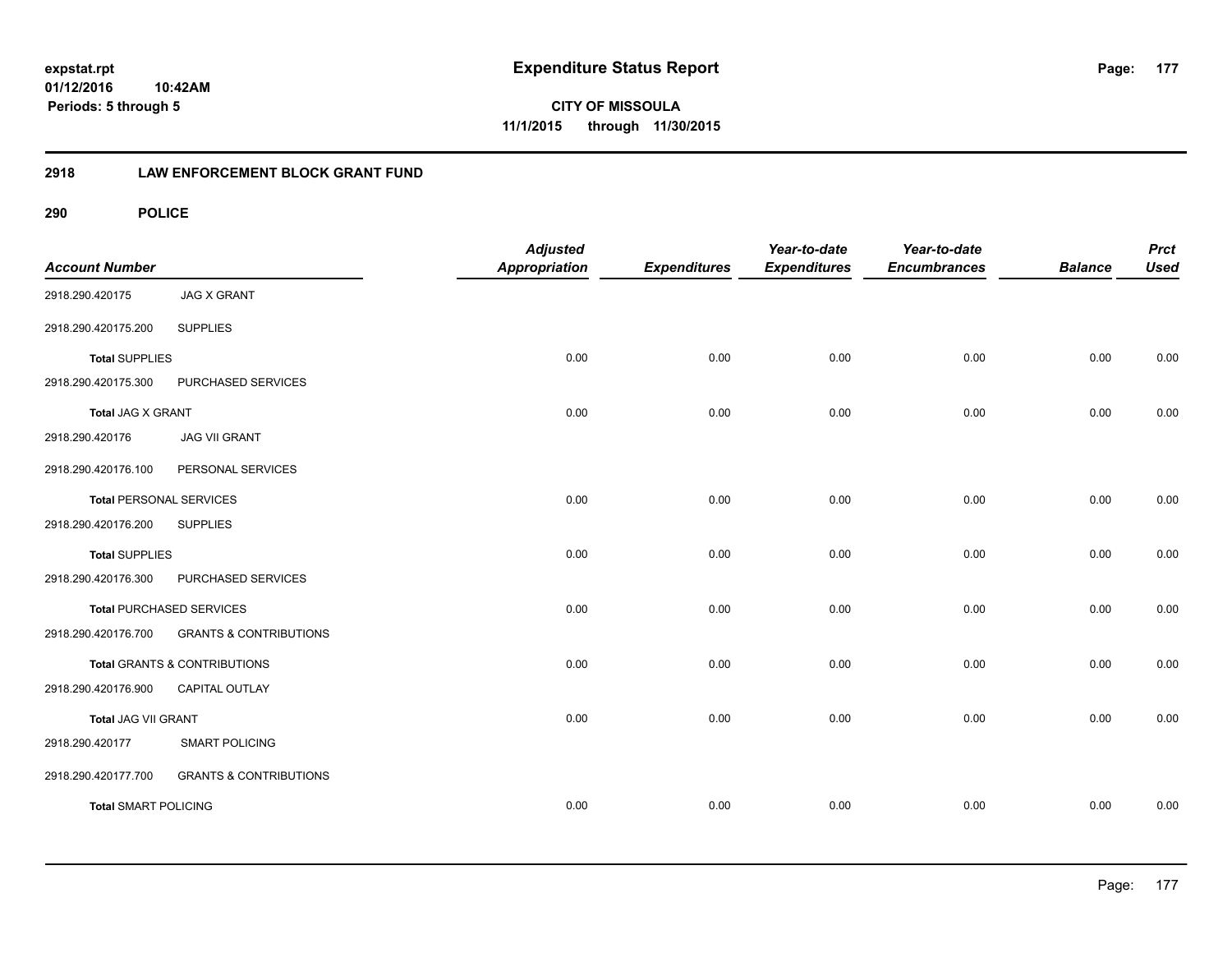**CITY OF MISSOULA 11/1/2015 through 11/30/2015**

# **2918 LAW ENFORCEMENT BLOCK GRANT FUND**

| <b>Account Number</b>           |                                                                  | <b>Adjusted</b><br><b>Appropriation</b> | <b>Expenditures</b> | Year-to-date<br><b>Expenditures</b> | Year-to-date<br><b>Encumbrances</b> | <b>Balance</b> | <b>Prct</b><br><b>Used</b> |
|---------------------------------|------------------------------------------------------------------|-----------------------------------------|---------------------|-------------------------------------|-------------------------------------|----------------|----------------------------|
| 2918.290.420178                 | COPS HIRING FY2011                                               |                                         |                     |                                     |                                     |                |                            |
| 2918.290.420178.100             | PERSONAL SERVICES                                                |                                         |                     |                                     |                                     |                |                            |
| <b>Total PERSONAL SERVICES</b>  |                                                                  | 0.00                                    | 0.00                | 0.00                                | 0.00                                | 0.00           | 0.00                       |
| 2918.290.420178.200             | <b>SUPPLIES</b>                                                  |                                         |                     |                                     |                                     |                |                            |
| <b>Total SUPPLIES</b>           |                                                                  | 0.00                                    | 0.00                | 0.00                                | 0.00                                | 0.00           | 0.00                       |
| 2918.290.420178.300             | PURCHASED SERVICES                                               |                                         |                     |                                     |                                     |                |                            |
| <b>Total PURCHASED SERVICES</b> |                                                                  | 0.00                                    | 0.00                | 0.00                                | 0.00                                | 0.00           | 0.00                       |
| 2918.290.420178.900             | <b>CAPITAL OUTLAY</b>                                            |                                         |                     |                                     |                                     |                |                            |
| Total COPS HIRING FY2011        |                                                                  | 0.00                                    | 0.00                | 0.00                                | 0.00                                | 0.00           | 0.00                       |
| 2918.290.420179                 | FY14 COPS HIRING GRANT                                           |                                         |                     |                                     |                                     |                |                            |
| 2918.290.420179.100             | PERSONAL SERVICES                                                |                                         |                     |                                     |                                     |                |                            |
|                                 | 2918.290.420179.110.000 FY14COPS HIRING GRANT SALARIES AND WAGES | 30,390.00                               | 0.00                | 0.00                                | 0.00                                | 30,390.00      | 0.00                       |
|                                 | 2918.290.420179.140.000 EMPLOYER CONTRIBUTIONS                   | 11,610.00                               | 0.00                | 0.00                                | 0.00                                | 11,610.00      | 0.00                       |
|                                 | Total FY14 COPS HIRING GRANT                                     | 42,000.00                               | 0.00                | 0.00                                | 0.00                                | 42,000.00      | 0.00                       |
| 2918.290.420190                 | LAW ENFORCEMENT BLOCK GRANT                                      |                                         |                     |                                     |                                     |                |                            |
| 2918.290.420190.900             | <b>CAPITAL OUTLAY</b>                                            |                                         |                     |                                     |                                     |                |                            |
|                                 | Total LAW ENFORCEMENT BLOCK GRANT                                | 0.00                                    | 0.00                | 0.00                                | 0.00                                | 0.00           | 0.00                       |
| 2918.290.510110                 | <b>MERCHANT SERVICES</b>                                         |                                         |                     |                                     |                                     |                |                            |
| 2918.290.510110.500             | <b>FIXED CHARGES</b>                                             |                                         |                     |                                     |                                     |                |                            |
| <b>Total MERCHANT SERVICES</b>  |                                                                  | 0.00                                    | 0.00                | 0.00                                | 0.00                                | 0.00           | 0.00                       |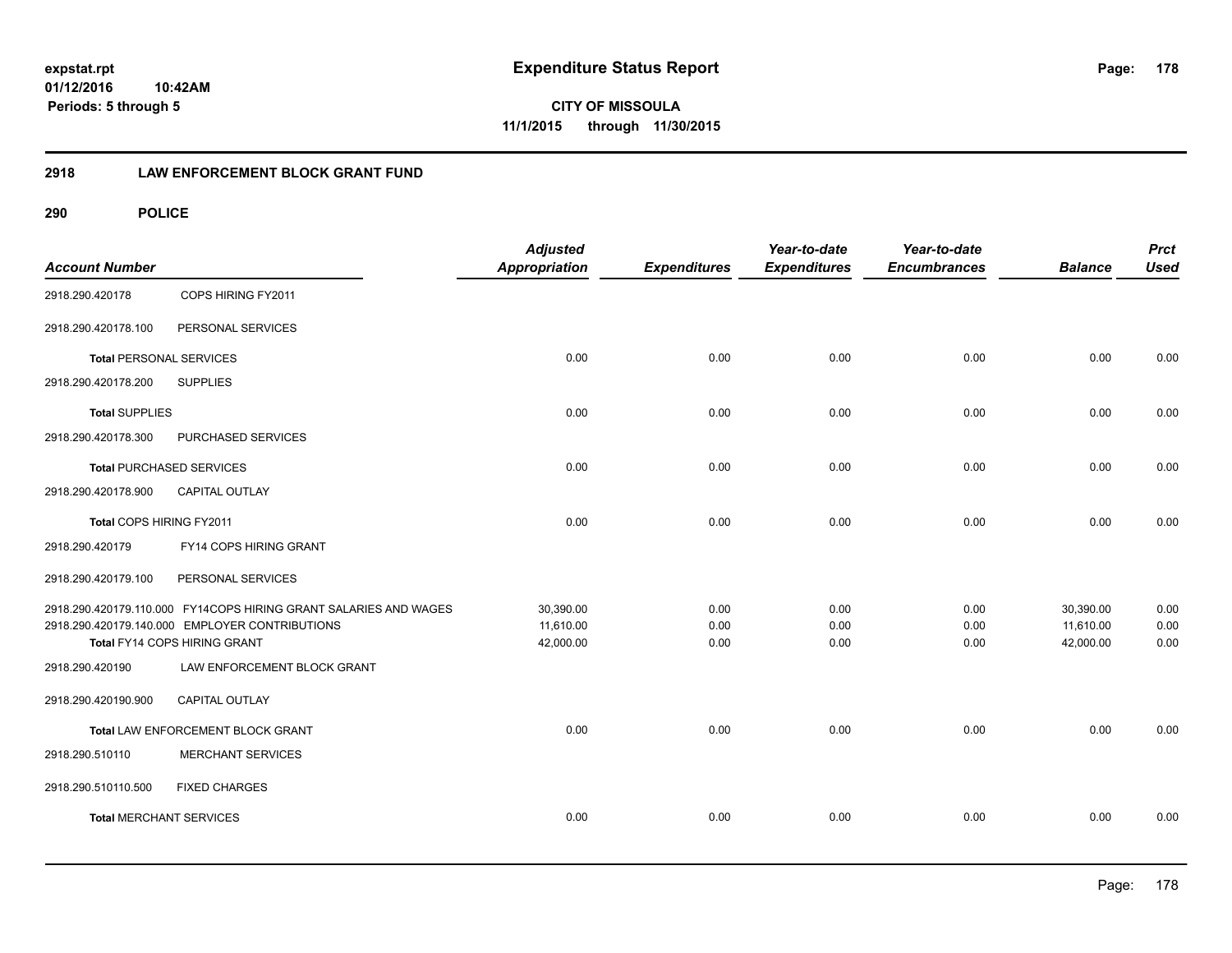**179**

**CITY OF MISSOULA 11/1/2015 through 11/30/2015**

| 2918                  | LAW ENFORCEMENT BLOCK GRANT FUND              |                                         |                     |                                     |                                     |                |                            |
|-----------------------|-----------------------------------------------|-----------------------------------------|---------------------|-------------------------------------|-------------------------------------|----------------|----------------------------|
| <b>Total POLICE</b>   |                                               | 66,590.00                               | 0.00                | 0.00                                | 0.00                                | 66,590.00      | 0.00                       |
| 390                   | <b>NON-DEPARTMENTAL</b>                       |                                         |                     |                                     |                                     |                |                            |
| <b>Account Number</b> |                                               | <b>Adjusted</b><br><b>Appropriation</b> | <b>Expenditures</b> | Year-to-date<br><b>Expenditures</b> | Year-to-date<br><b>Encumbrances</b> | <b>Balance</b> | <b>Prct</b><br><b>Used</b> |
| 2918.390.420172       | <b>JAG XII</b>                                |                                         |                     |                                     |                                     |                |                            |
| 2918.390.420172.300   | PURCHASED SERVICES                            |                                         |                     |                                     |                                     |                |                            |
| <b>Total JAG XII</b>  |                                               | 0.00                                    | 0.00                | 0.00                                | 0.00                                | 0.00           | 0.00                       |
| 2918.390.420191       | COPS TECHNOLOGY                               |                                         |                     |                                     |                                     |                |                            |
| 2918.390.420191.500   | <b>FIXED CHARGES</b>                          |                                         |                     |                                     |                                     |                |                            |
|                       | Total COPS TECHNOLOGY                         | 0.00                                    | 0.00                | 0.00                                | 0.00                                | 0.00           | 0.00                       |
| 2918.390.510110       | <b>MERCHANT SERVICES</b>                      |                                         |                     |                                     |                                     |                |                            |
| 2918.390.510110.500   | <b>FIXED CHARGES</b>                          |                                         |                     |                                     |                                     |                |                            |
|                       | Total NON-DEPARTMENTAL                        | 0.00                                    | 0.00                | 0.00                                | 0.00                                | 0.00           | 0.00                       |
|                       | <b>Total LAW ENFORCEMENT BLOCK GRANT FUND</b> | 66,590.00                               | 0.00                | 0.00                                | 0.00                                | 66,590.00      | 0.00                       |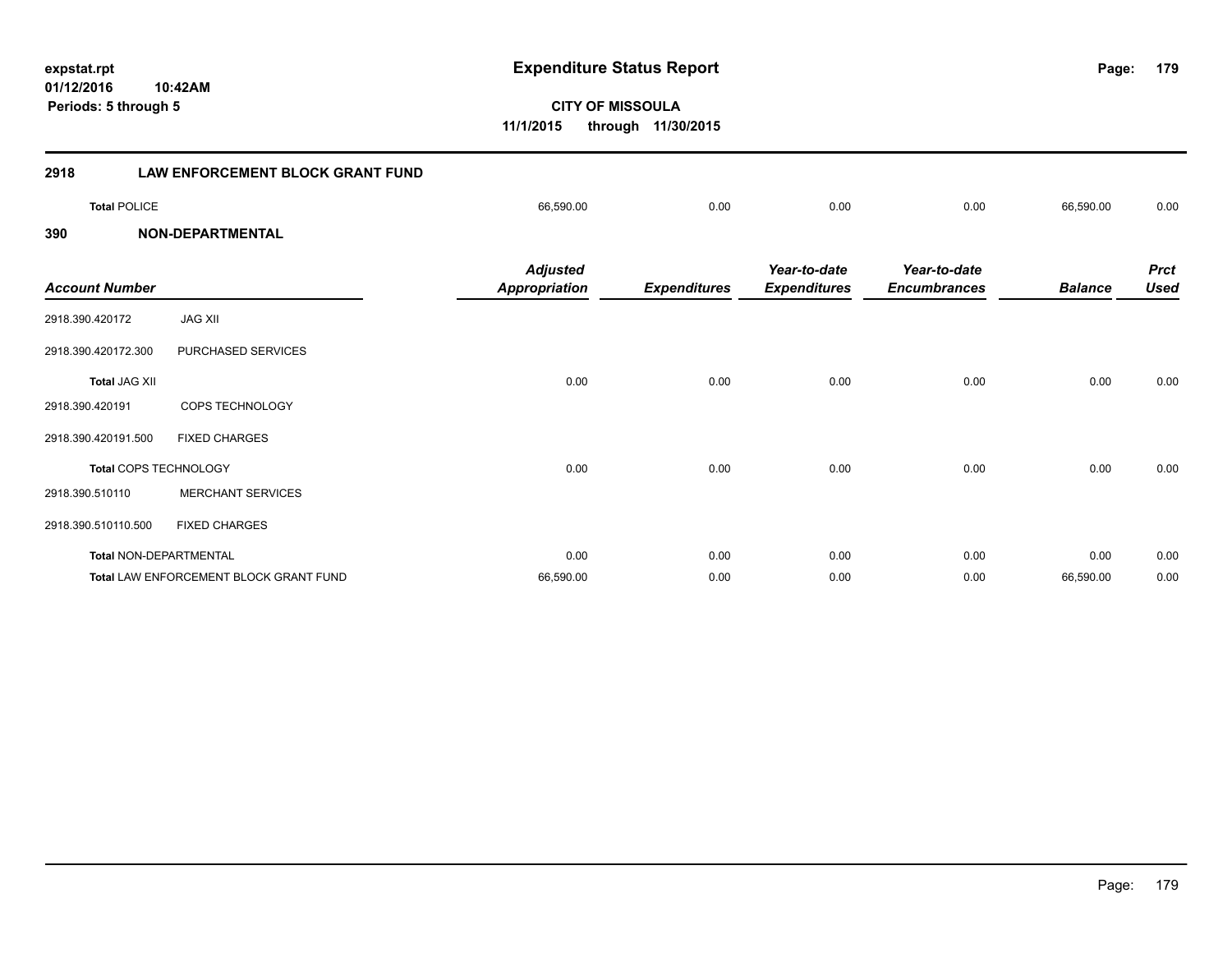**CITY OF MISSOULA 11/1/2015 through 11/30/2015**

**2919 HIDTA FUND**

| <b>Account Number</b>                                    | <b>Adjusted</b><br><b>Appropriation</b> | <b>Expenditures</b> | Year-to-date<br><b>Expenditures</b> | Year-to-date<br><b>Encumbrances</b> | <b>Balance</b> | <b>Prct</b><br><b>Used</b> |
|----------------------------------------------------------|-----------------------------------------|---------------------|-------------------------------------|-------------------------------------|----------------|----------------------------|
| <b>HIDTA STATE FORFEITURES</b><br>2919.290.420142        |                                         |                     |                                     |                                     |                |                            |
| PERSONAL SERVICES<br>2919.290.420142.100                 |                                         |                     |                                     |                                     |                |                            |
| 2919.290.420142.120.000 OVERTIME/TERMINATION             | 15,000.00                               | 0.00                | 0.00                                | 0.00                                | 15,000.00      | 0.00                       |
| 2919.290.420142.140.000 EMPLOYER CONTRIBUTIONS           | 1,350.00                                | 0.00                | 0.00                                | 0.00                                | 1,350.00       | 0.00                       |
| <b>Total PERSONAL SERVICES</b>                           | 16,350.00                               | 0.00                | 0.00                                | 0.00                                | 16,350.00      | 0.00                       |
| <b>SUPPLIES</b><br>2919.290.420142.200                   |                                         |                     |                                     |                                     |                |                            |
| 2919.290.420142.210.000 OFFICE SUPPLIES                  | 500.00                                  | 0.00                | 0.00                                | 0.00                                | 500.00         | 0.00                       |
| 2919.290.420142.220.000 OPERATING SUPPLIES               | 500.00                                  | 0.00                | 13,837.20                           | 0.00                                | $-13,337.20$   | 2,767.44                   |
| <b>Total SUPPLIES</b>                                    | 1,000.00                                | 0.00                | 13,837.20                           | 0.00                                | $-12,837.20$   | 1,383.72                   |
| 2919.290.420142.300<br>PURCHASED SERVICES                |                                         |                     |                                     |                                     |                |                            |
| 2919.290.420142.341.000 ELECTRICITY & NATURAL GAS        | 4.600.00                                | 0.00                | 0.00                                | 0.00                                | 4,600.00       | 0.00                       |
| 2919.290.420142.344.000 TELEPHONE SERVICE                | 250.00                                  | 0.00                | 0.00                                | 0.00                                | 250.00         | 0.00                       |
| 2919.290.420142.350.000 PROFESSIONAL SERVICES            | 4,000.00                                | 0.00                | 67.50                               | 0.00                                | 3,932.50       | 1.69                       |
| 2919.290.420142.350.011 TOWING/PROFESSIONAL SERVICES     | 0.00                                    | 130.00              | 690.00                              | 0.00                                | $-690.00$      | 0.00                       |
| 2919.290.420142.360.000 REPAIR & MAINTENANCE             | 1.200.00                                | 0.00                | 0.00                                | 0.00                                | 1.200.00       | 0.00                       |
| 2919.290.420142.370.000 TRAVEL                           | 1,500.00                                | 0.00                | 0.00                                | 0.00                                | 1.500.00       | 0.00                       |
| 2919.290.420142.380.000 TRAINING                         | 1,500.00                                | 0.00                | 0.00                                | 0.00                                | 1,500.00       | 0.00                       |
| 2919.290.420142.390.000 OTHER PURCHASED SERVICES         | 200.00                                  | 0.00                | 0.00                                | 0.00                                | 200.00         | 0.00                       |
| <b>Total PURCHASED SERVICES</b>                          | 13,250.00                               | 130.00              | 757.50                              | 0.00                                | 12,492.50      | 5.72                       |
| 2919.290.420142.500<br><b>FIXED CHARGES</b>              |                                         |                     |                                     |                                     |                |                            |
| 2919.290.420142.500.000 FIXED CHARGES                    | 11,700.00                               | 2,515.59            | 11.114.94                           | 0.00                                | 585.06         | 95.00                      |
| <b>Total FIXED CHARGES</b>                               | 11,700.00                               | 2,515.59            | 11.114.94                           | 0.00                                | 585.06         | 95.00                      |
| <b>GRANTS &amp; CONTRIBUTIONS</b><br>2919.290.420142.700 |                                         |                     |                                     |                                     |                |                            |
| 2919.290.420142.700.000 HIDTA STATE FORFEITURE           | 100,000.00                              | 9,250.92            | 10,042.71                           | 0.00                                | 89,957.29      | 10.04                      |
| 2919.290.420142.700.002 STATE/GRANTS & CONTRIBUTIONS     | 0.00                                    | 0.00                | 6,355.53                            | 0.00                                | $-6,355.53$    | 0.00                       |
| <b>Total GRANTS &amp; CONTRIBUTIONS</b>                  | 100,000.00                              | 9,250.92            | 16,398.24                           | 0.00                                | 83,601.76      | 16.40                      |
|                                                          |                                         |                     |                                     |                                     |                |                            |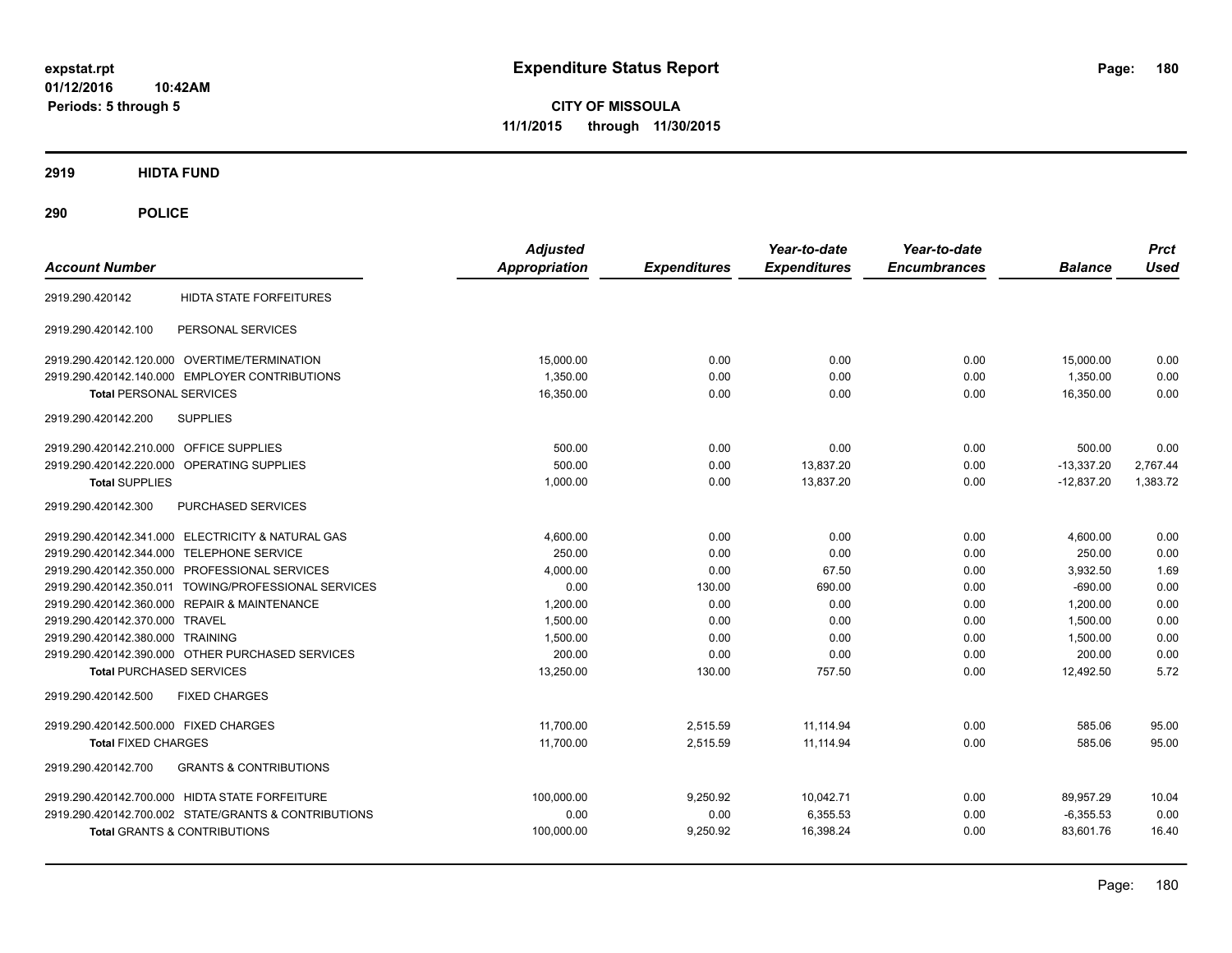**CITY OF MISSOULA 11/1/2015 through 11/30/2015**

**2919 HIDTA FUND**

**290 POLICE**

| <b>Account Number</b>                         |                          | <b>Adjusted</b><br>Appropriation | <b>Expenditures</b> | Year-to-date<br><b>Expenditures</b> | Year-to-date<br><b>Encumbrances</b> | <b>Balance</b> | <b>Prct</b><br><b>Used</b> |
|-----------------------------------------------|--------------------------|----------------------------------|---------------------|-------------------------------------|-------------------------------------|----------------|----------------------------|
| <b>CAPITAL OUTLAY</b><br>2919.290.420142.900  |                          |                                  |                     |                                     |                                     |                |                            |
| 2919.290.420142.920.000 BUILDINGS             |                          | 50,000.00                        | 0.00                | 0.00                                | 0.00                                | 50,000.00      | 0.00                       |
| 2919.290.420142.940.000 MACHINERY & EQUIPMENT |                          | 0.00                             | 0.00                | 8.918.00                            | 0.00                                | $-8,918.00$    | 0.00                       |
| <b>Total CAPITAL OUTLAY</b>                   |                          | 50,000.00                        | 0.00                | 8,918.00                            | 0.00                                | 41,082.00      | 17.84                      |
| <b>Total HIDTA STATE FORFEITURES</b>          |                          | 192,300.00                       | 11.896.51           | 51,025.88                           | 0.00                                | 141.274.12     | 26.53                      |
| 2919.290.510110                               | <b>MERCHANT SERVICES</b> |                                  |                     |                                     |                                     |                |                            |
| <b>FIXED CHARGES</b><br>2919.290.510110.500   |                          |                                  |                     |                                     |                                     |                |                            |
| <b>Total MERCHANT SERVICES</b>                |                          | 0.00                             | 0.00                | 0.00                                | 0.00                                | 0.00           | 0.00                       |
| <b>Total HIDTA FUND</b>                       |                          | 192,300.00                       | 11.896.51           | 51,025.88                           | 0.00                                | 141.274.12     | 26.53                      |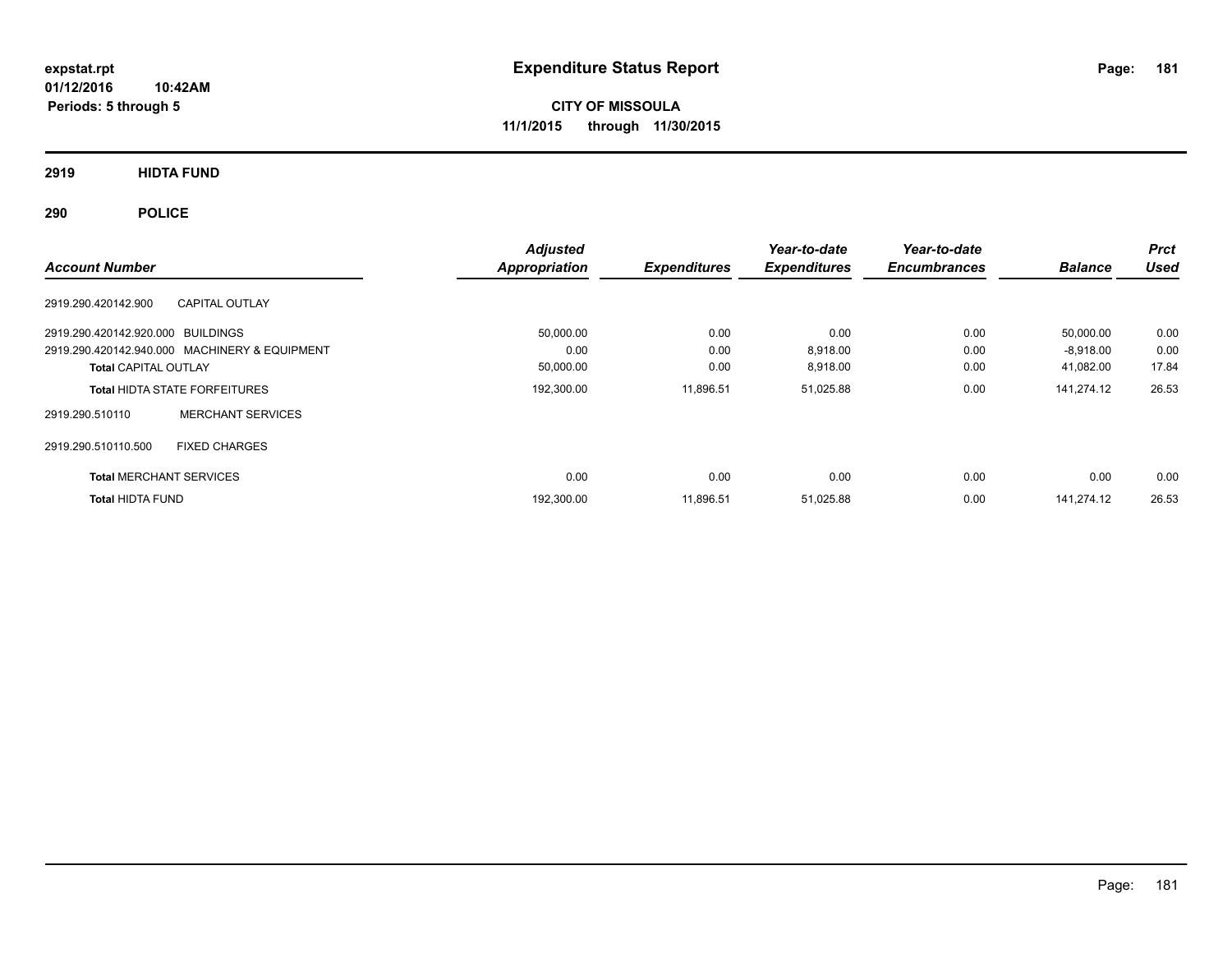**Periods: 5 through 5**

**CITY OF MISSOULA 11/1/2015 through 11/30/2015**

#### **2939 CDBG PROGRAM INCOME ACCOUNT**

# **400 ENTITLEMENT GRANTS**

**10:42AM**

|                            |                                                  | <b>Adjusted</b> |                     | Year-to-date        | Year-to-date        |                | <b>Prct</b> |
|----------------------------|--------------------------------------------------|-----------------|---------------------|---------------------|---------------------|----------------|-------------|
| <b>Account Number</b>      |                                                  | Appropriation   | <b>Expenditures</b> | <b>Expenditures</b> | <b>Encumbrances</b> | <b>Balance</b> | <b>Used</b> |
| 2939.400.470000            | HOUSING & COMMUNITY DEVELOPMENT                  |                 |                     |                     |                     |                |             |
| 2939.400.470000.300        | PURCHASED SERVICES                               |                 |                     |                     |                     |                |             |
|                            | 2939.400.470000.350.000 PROFESSIONAL SERVICES    | 14,383.00       | 0.00                | 0.00                | 0.00                | 14,383.00      | 0.00        |
|                            | <b>Total PURCHASED SERVICES</b>                  | 14,383.00       | 0.00                | 0.00                | 0.00                | 14,383.00      | 0.00        |
| 2939.400.470000.800        | OTHER OBJECTS                                    |                 |                     |                     |                     |                |             |
|                            | 2939.400.470000.820.000 TRANSFERS TO OTHER FUNDS | 0.00            | 19,239.31           | 19,239.31           | 0.00                | $-19,239.31$   | 0.00        |
| <b>Total OTHER OBJECTS</b> |                                                  | 0.00            | 19,239.31           | 19,239.31           | 0.00                | $-19,239.31$   | 0.00        |
|                            | <b>Total HOUSING &amp; COMMUNITY DEVELOPMENT</b> | 14,383.00       | 19,239.31           | 19,239.31           | 0.00                | $-4,856.31$    | 133.76      |
| 2939.400.510110            | <b>MERCHANT SERVICES</b>                         |                 |                     |                     |                     |                |             |
| 2939.400.510110.500        | <b>FIXED CHARGES</b>                             |                 |                     |                     |                     |                |             |
|                            | <b>Total MERCHANT SERVICES</b>                   | 0.00            | 0.00                | 0.00                | 0.00                | 0.00           | 0.00        |
|                            | Total CDBG PROGRAM INCOME ACCOUNT                | 14,383.00       | 19,239.31           | 19,239.31           | 0.00                | $-4,856.31$    | 133.76      |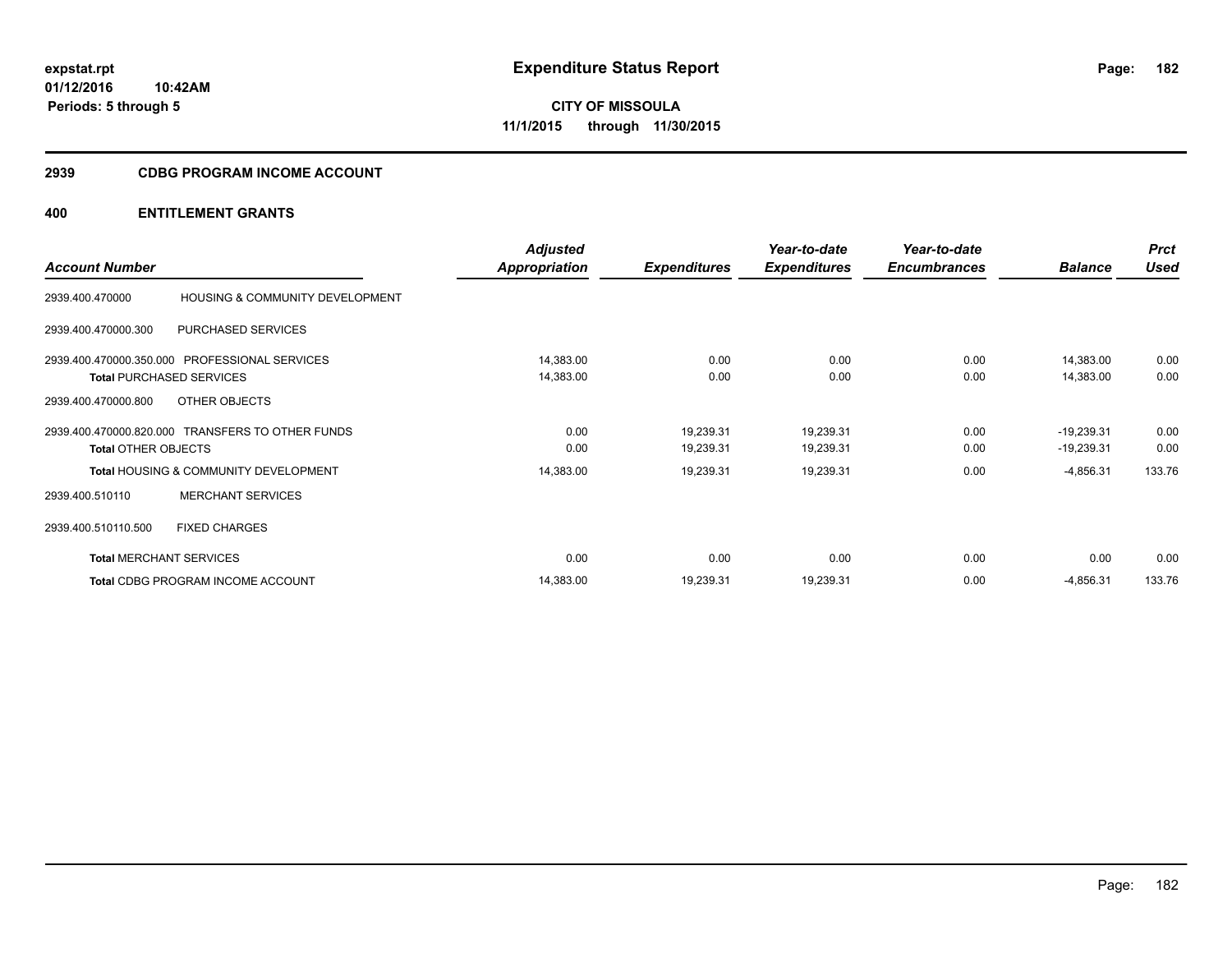**2940 CDBG FUND**

|                                   |                                                              | <b>Adjusted</b>      |                     | Year-to-date        | Year-to-date        |                | <b>Prct</b> |
|-----------------------------------|--------------------------------------------------------------|----------------------|---------------------|---------------------|---------------------|----------------|-------------|
| <b>Account Number</b>             |                                                              | <b>Appropriation</b> | <b>Expenditures</b> | <b>Expenditures</b> | <b>Encumbrances</b> | <b>Balance</b> | <b>Used</b> |
| 2940.400.470000                   | HOUSING & COMMUNITY DEVELOPMENT                              |                      |                     |                     |                     |                |             |
| 2940.400.470000.700               | <b>GRANTS &amp; CONTRIBUTIONS</b>                            |                      |                     |                     |                     |                |             |
|                                   | 2940.400.470000.700.000 TBD/GRANTS & CONTRIBUTIONS           | 457,664.00           | 0.00                | 0.00                | 0.00                | 457,664.00     | 0.00        |
|                                   | Total HOUSING & COMMUNITY DEVELOPMENT                        | 457,664.00           | 0.00                | 0.00                | 0.00                | 457,664.00     | 0.00        |
| 2940.400.470001                   | <b>FAIR HOUSING STUDY</b>                                    |                      |                     |                     |                     |                |             |
| 2940.400.470001.700               | <b>GRANTS &amp; CONTRIBUTIONS</b>                            |                      |                     |                     |                     |                |             |
| Total FAIR HOUSING STUDY          |                                                              | 0.00                 | 0.00                | 0.00                | 0.00                | 0.00           | 0.00        |
| 2940.400.470291                   | <b>YWCA</b>                                                  |                      |                     |                     |                     |                |             |
| 2940.400.470291.700               | <b>GRANTS &amp; CONTRIBUTIONS</b>                            |                      |                     |                     |                     |                |             |
| 2940.400.470291.700.000 FY13 YWCA |                                                              | 0.00                 | 0.00                | 4,900.00            | 0.00                | $-4,900.00$    | 0.00        |
| <b>Total YWCA</b>                 |                                                              | 0.00                 | 0.00                | 4,900.00            | 0.00                | $-4,900.00$    | 0.00        |
| 2940.400.470292                   | FY12 homeWORD                                                |                      |                     |                     |                     |                |             |
| 2940.400.470292.700               | <b>GRANTS &amp; CONTRIBUTIONS</b>                            |                      |                     |                     |                     |                |             |
|                                   | 2940.400.470292.700.000 FY13 homeWORD/GRANTS & CONTRIBUTIONS | 0.00                 | 1,725.00            | 1,725.00            | 0.00                | $-1,725.00$    | 0.00        |
| Total FY12 homeWORD               |                                                              | 0.00                 | 1,725.00            | 1,725.00            | 0.00                | $-1,725.00$    | 0.00        |
| 2940.400.470293                   | MISSOULA FOOD BANK                                           |                      |                     |                     |                     |                |             |
| 2940.400.470293.700               | <b>GRANTS &amp; CONTRIBUTIONS</b>                            |                      |                     |                     |                     |                |             |
|                                   | Total MISSOULA FOOD BANK                                     | 0.00                 | 0.00                | 0.00                | 0.00                | 0.00           | 0.00        |
| 2940.400.470294                   | FY12 WORD                                                    |                      |                     |                     |                     |                |             |
| 2940.400.470294.700               | <b>GRANTS &amp; CONTRIBUTIONS</b>                            |                      |                     |                     |                     |                |             |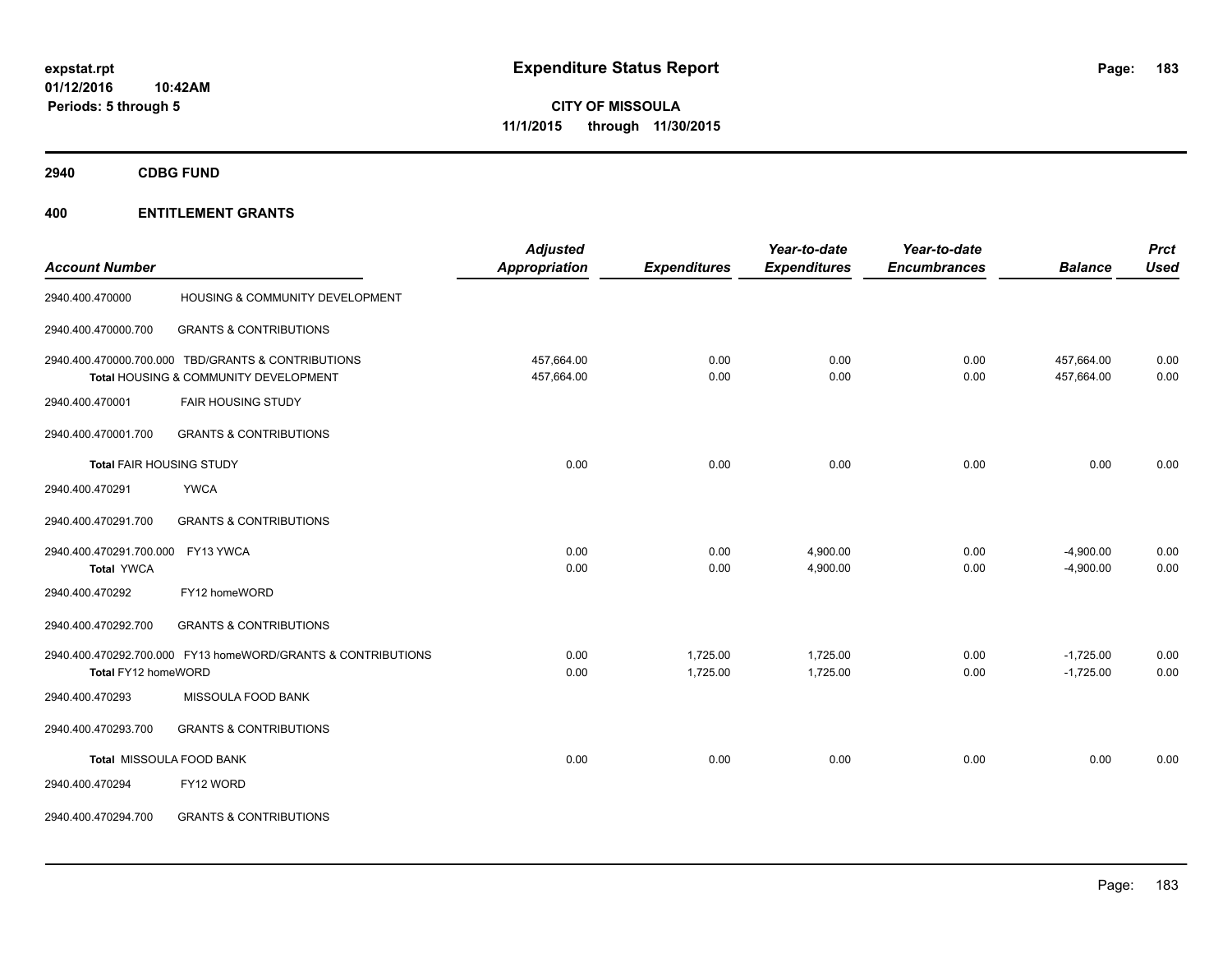**2940 CDBG FUND**

| <b>Account Number</b>                                       |                                                                                 | <b>Adjusted</b><br>Appropriation | <b>Expenditures</b>  | Year-to-date<br><b>Expenditures</b> | Year-to-date<br><b>Encumbrances</b> | <b>Balance</b>               | <b>Prct</b><br><b>Used</b> |
|-------------------------------------------------------------|---------------------------------------------------------------------------------|----------------------------------|----------------------|-------------------------------------|-------------------------------------|------------------------------|----------------------------|
| Total FY12 WORD                                             |                                                                                 | 0.00                             | 0.00                 | 0.00                                | 0.00                                | 0.00                         | 0.00                       |
| 2940.400.470296                                             | MISSOULA AGING SERVICES                                                         |                                  |                      |                                     |                                     |                              |                            |
| 2940.400.470296.700                                         | <b>GRANTS &amp; CONTRIBUTIONS</b>                                               |                                  |                      |                                     |                                     |                              |                            |
|                                                             | 2940.400.470296.700.000 GRANTS & CONTRIBUTIONS<br>Total MISSOULA AGING SERVICES | 0.00<br>0.00                     | 8,439.00<br>8,439.00 | 8,439.00<br>8,439.00                | 0.00<br>0.00                        | $-8,439.00$<br>$-8,439.00$   | 0.00<br>0.00               |
| 2940.400.470298                                             | FY12 RAMP                                                                       |                                  |                      |                                     |                                     |                              |                            |
| 2940.400.470298.700                                         | <b>GRANTS &amp; CONTRIBUTIONS</b>                                               |                                  |                      |                                     |                                     |                              |                            |
| 2940.400.470298.700.000 FY13 RAMP<br><b>Total FY12 RAMP</b> |                                                                                 | 0.00<br>0.00                     | 9,891.62<br>9,891.62 | 19,375.19<br>19,375.19              | 0.00<br>0.00                        | $-19,375.19$<br>$-19,375.19$ | 0.00<br>0.00               |
| 2940.400.470313                                             | MISSOULA SENIOR CENTER                                                          |                                  |                      |                                     |                                     |                              |                            |
| 2940.400.470313.700                                         | <b>GRANTS &amp; CONTRIBUTIONS</b>                                               |                                  |                      |                                     |                                     |                              |                            |
|                                                             | <b>Total MISSOULA SENIOR CENTER</b>                                             | 0.00                             | 0.00                 | 0.00                                | 0.00                                | 0.00                         | 0.00                       |
| 2940.400.470315                                             | MISSOULA PARKS & REC                                                            |                                  |                      |                                     |                                     |                              |                            |
| 2940.400.470315.700                                         | <b>GRANTS &amp; CONTRIBUTIONS</b>                                               |                                  |                      |                                     |                                     |                              |                            |
|                                                             | <b>Total MISSOULA PARKS &amp; REC</b>                                           | 0.00                             | 0.00                 | 0.00                                | 0.00                                | 0.00                         | 0.00                       |
| 2940.400.470318                                             | FY12 POVERELLO FACILITY REPAIRS                                                 |                                  |                      |                                     |                                     |                              |                            |
| 2940.400.470318.700                                         | <b>GRANTS &amp; CONTRIBUTIONS</b>                                               |                                  |                      |                                     |                                     |                              |                            |
| 2940.400.470318.700.000 FY13 POVERELLO                      | <b>Total FY12 POVERELLO FACILITY REPAIRS</b>                                    | 0.00<br>0.00                     | 0.00<br>0.00         | 3,086.25<br>3,086.25                | 0.00<br>0.00                        | $-3,086.25$<br>$-3,086.25$   | 0.00<br>0.00               |
| 2940.400.470335                                             | <b>GRANT &amp; COMMUNITY PROGRAMS</b>                                           |                                  |                      |                                     |                                     |                              |                            |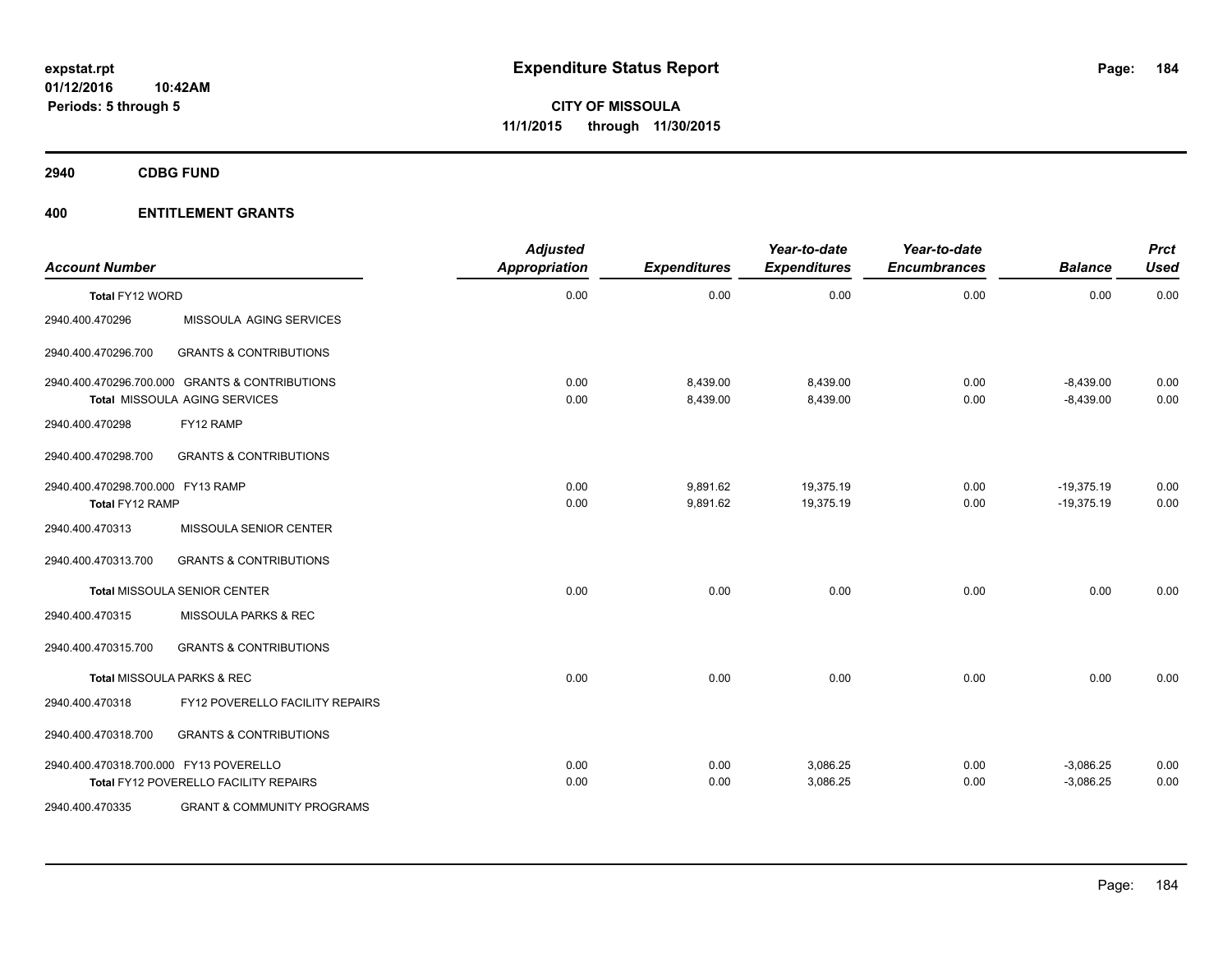**2940 CDBG FUND**

| <b>Account Number</b> |                                                                                    | <b>Adjusted</b><br>Appropriation | <b>Expenditures</b>      | Year-to-date<br><b>Expenditures</b> | Year-to-date<br><b>Encumbrances</b> | <b>Balance</b>                 | <b>Prct</b><br><b>Used</b> |
|-----------------------|------------------------------------------------------------------------------------|----------------------------------|--------------------------|-------------------------------------|-------------------------------------|--------------------------------|----------------------------|
| 2940.400.470335.300   | PURCHASED SERVICES                                                                 |                                  |                          |                                     |                                     |                                |                            |
|                       | 2940.400.470335.350.000 PROFESSIONAL SERVICES<br>Total GRANT & COMMUNITY PROGRAMS  | 106.591.00<br>106,591.00         | 0.00<br>0.00             | 0.00<br>0.00                        | 0.00<br>0.00                        | 106,591.00<br>106,591.00       | 0.00<br>0.00               |
| 2940.400.470372       | WESTERN MT MENTAL HEALTH CENTER                                                    |                                  |                          |                                     |                                     |                                |                            |
| 2940.400.470372.700   | <b>GRANTS &amp; CONTRIBUTIONS</b>                                                  |                                  |                          |                                     |                                     |                                |                            |
|                       | <b>Total WESTERN MT MENTAL HEALTH CENTER</b>                                       | 0.00                             | 0.00                     | 0.00                                | 0.00                                | 0.00                           | 0.00                       |
| 2940.400.470397       | FY12 GARDEN CITY HARVEST                                                           |                                  |                          |                                     |                                     |                                |                            |
| 2940.400.470397.700   | <b>GRANTS &amp; CONTRIBUTIONS</b>                                                  |                                  |                          |                                     |                                     |                                |                            |
|                       | 2940.400.470397.700.000 FY13 GARDEN CITY HARVEST<br>Total FY12 GARDEN CITY HARVEST | 0.00<br>0.00                     | 12,000.00<br>12,000.00   | 12,000.00<br>12,000.00              | 0.00<br>0.00                        | $-12,000.00$<br>$-12,000.00$   | 0.00<br>0.00               |
| 2940.400.470403       | FY12 PARKS & RECREATION GRANTS                                                     |                                  |                          |                                     |                                     |                                |                            |
| 2940.400.470403.700   | <b>GRANTS &amp; CONTRIBUTIONS</b>                                                  |                                  |                          |                                     |                                     |                                |                            |
|                       | Total FY12 PARKS & RECREATION GRANTS                                               | 0.00                             | 0.00                     | 0.00                                | 0.00                                | 0.00                           | 0.00                       |
| 2940.400.470439       | FY16 HOMEWORD SWEETGRASS                                                           |                                  |                          |                                     |                                     |                                |                            |
| 2940.400.470439.700   | <b>GRANTS &amp; CONTRIBUTIONS</b>                                                  |                                  |                          |                                     |                                     |                                |                            |
|                       | 2940.400.470439.700.000 FY16 HOMEWORD SWEETGRASS<br>Total FY16 HOMEWORD SWEETGRASS | 0.00<br>0.00                     | 238,775.00<br>238,775.00 | 238,775.00<br>238,775.00            | 0.00<br>0.00                        | $-238,775.00$<br>$-238,775.00$ | 0.00<br>0.00               |
| 2940.400.470440       | FY10 DIST XI HRS/RESIDENCES REHAB                                                  |                                  |                          |                                     |                                     |                                |                            |
| 2940.400.470440.700   | <b>GRANTS &amp; CONTRIBUTIONS</b>                                                  |                                  |                          |                                     |                                     |                                |                            |
|                       | Total FY10 DIST XI HRS/RESIDENCES REHAB                                            | 0.00                             | 0.00                     | 0.00                                | 0.00                                | 0.00                           | 0.00                       |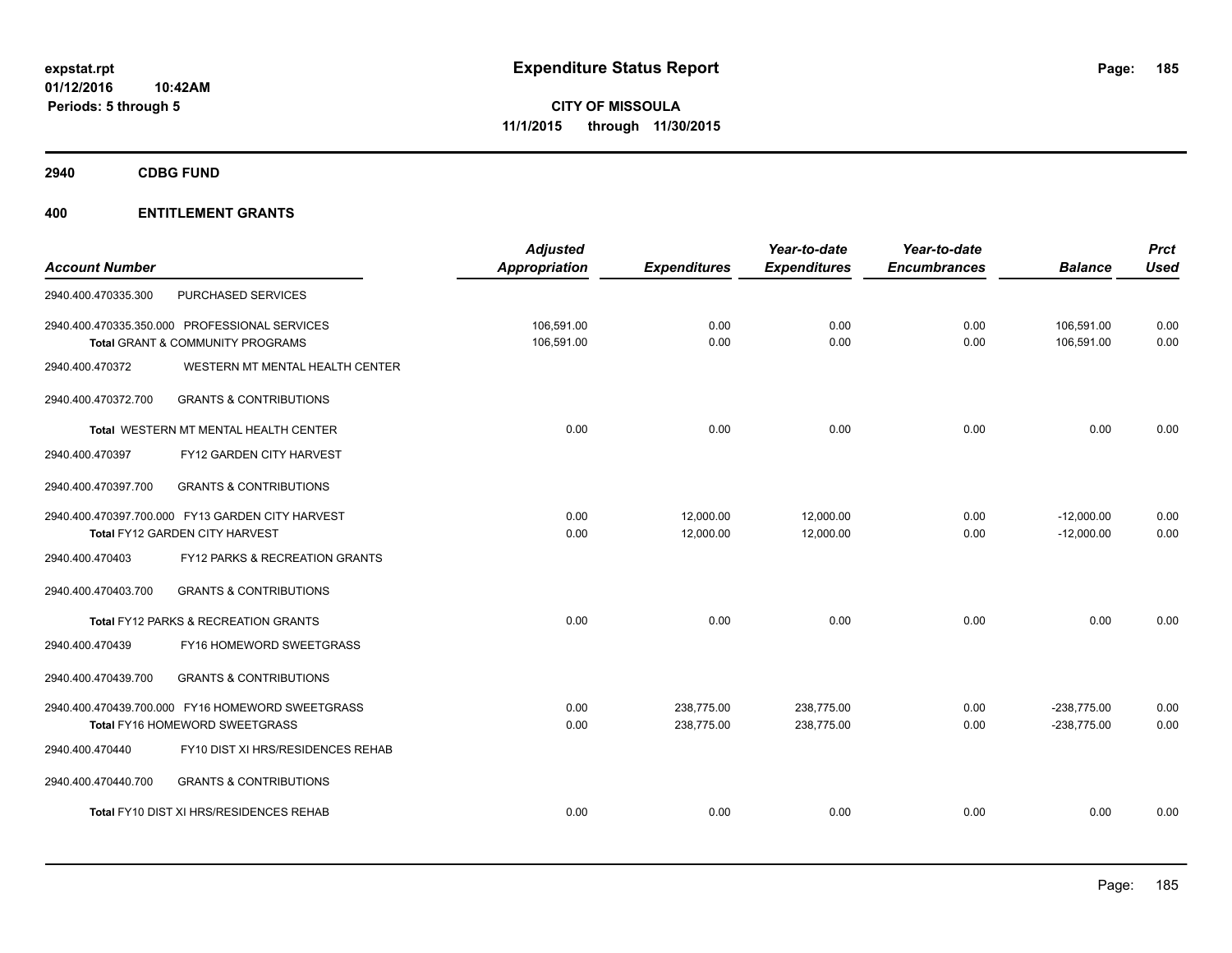**2940 CDBG FUND**

| <b>Account Number</b>  |                                            | <b>Adjusted</b><br><b>Appropriation</b> | <b>Expenditures</b> | Year-to-date<br><b>Expenditures</b> | Year-to-date<br><b>Encumbrances</b> | <b>Balance</b> | <b>Prct</b><br><b>Used</b> |
|------------------------|--------------------------------------------|-----------------------------------------|---------------------|-------------------------------------|-------------------------------------|----------------|----------------------------|
| 2940.400.470520        | FY16 WORD TBRA                             |                                         |                     |                                     |                                     |                |                            |
| 2940.400.470520.700    | <b>GRANTS &amp; CONTRIBUTIONS</b>          |                                         |                     |                                     |                                     |                |                            |
| Total FY16 WORD TBRA   |                                            | 0.00                                    | 0.00                | 0.00                                | 0.00                                | 0.00           | 0.00                       |
| 2940.400.510110        | <b>MERCHANT SERVICES</b>                   |                                         |                     |                                     |                                     |                |                            |
| 2940.400.510110.500    | <b>FIXED CHARGES</b>                       |                                         |                     |                                     |                                     |                |                            |
|                        | <b>Total MERCHANT SERVICES</b>             | 0.00                                    | 0.00                | 0.00                                | 0.00                                | 0.00           | 0.00                       |
| 2940.400.521000        | INTERFUND OPERATING TRANSFERS              |                                         |                     |                                     |                                     |                |                            |
| 2940.400.521000.800    | OTHER OBJECTS                              |                                         |                     |                                     |                                     |                |                            |
|                        | <b>Total INTERFUND OPERATING TRANSFERS</b> | 0.00                                    | 0.00                | 0.00                                | 0.00                                | 0.00           | 0.00                       |
| <b>Total CDBG FUND</b> |                                            | 564,255.00                              | 270,830.62          | 288,300.44                          | 0.00                                | 275,954.56     | 51.09                      |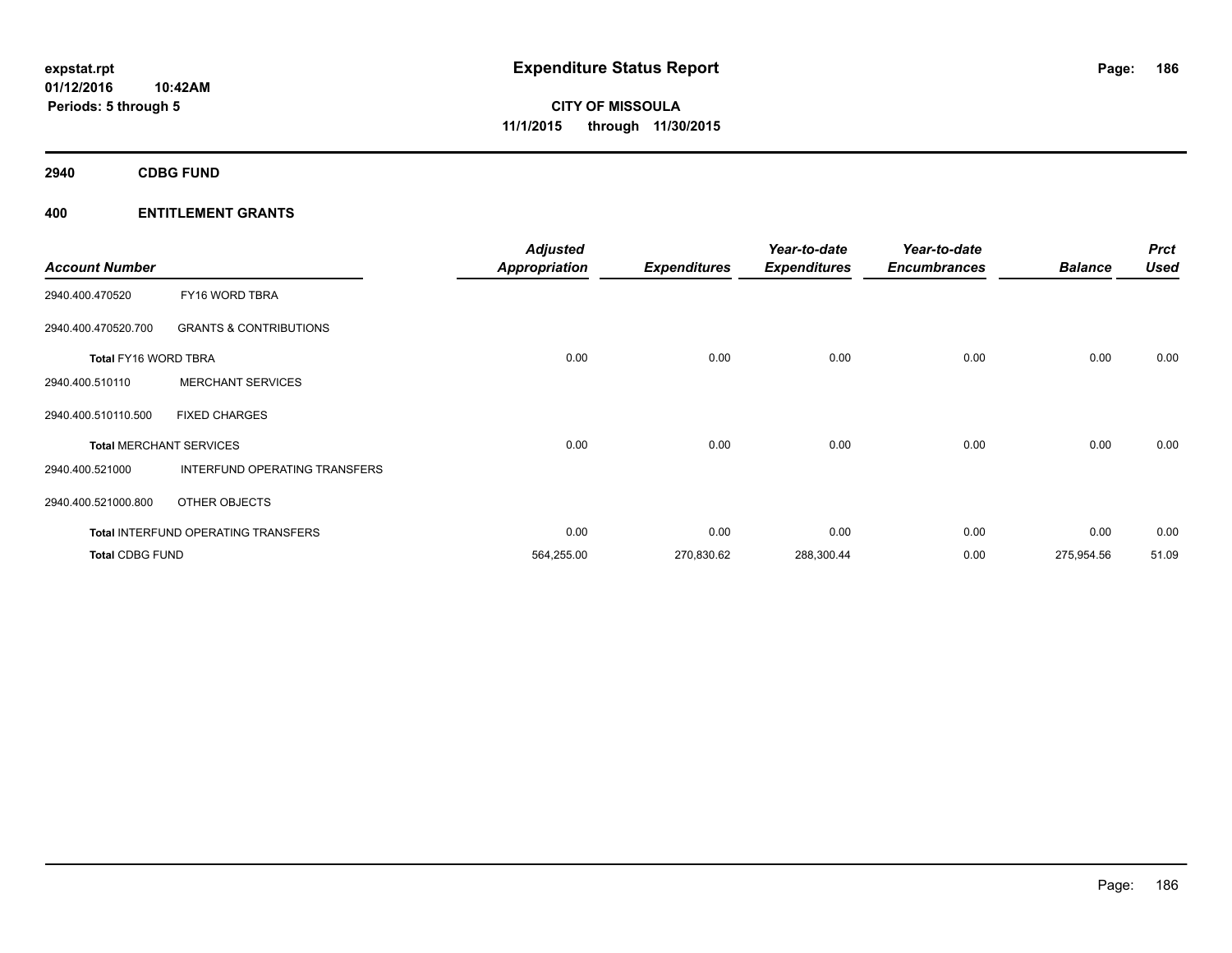**2941 HOME FUND**

| <b>Account Number</b>              |                                       | <b>Adjusted</b><br><b>Appropriation</b> | <b>Expenditures</b> | Year-to-date<br><b>Expenditures</b> | Year-to-date<br><b>Encumbrances</b> | <b>Balance</b> | <b>Prct</b><br><b>Used</b> |
|------------------------------------|---------------------------------------|-----------------------------------------|---------------------|-------------------------------------|-------------------------------------|----------------|----------------------------|
|                                    |                                       |                                         |                     |                                     |                                     |                |                            |
| 2941.400.470327                    | *** Title Not Found ***               |                                         |                     |                                     |                                     |                |                            |
| 2941.400.470327.700                | <b>GRANTS &amp; CONTRIBUTIONS</b>     |                                         |                     |                                     |                                     |                |                            |
| Total *** Title Not Found ***      |                                       | 0.00                                    | 0.00                | 0.00                                | 0.00                                | 0.00           | 0.00                       |
| 2941.400.470335                    | <b>GRANT &amp; COMMUNITY PROGRAMS</b> |                                         |                     |                                     |                                     |                |                            |
| 2941.400.470335.300                | PURCHASED SERVICES                    |                                         |                     |                                     |                                     |                |                            |
| 2941.400.470335.350.000 ADMIN FEES |                                       | 57,921.00                               | 0.00                | 0.00                                | 0.00                                | 57,921.00      | 0.00                       |
|                                    | <b>Total PURCHASED SERVICES</b>       | 57,921.00                               | 0.00                | 0.00                                | 0.00                                | 57,921.00      | 0.00                       |
| 2941.400.470335.800                | OTHER OBJECTS                         |                                         |                     |                                     |                                     |                |                            |
| <b>Total OTHER OBJECTS</b>         |                                       | 0.00                                    | 0.00                | 0.00                                | 0.00                                | 0.00           | 0.00                       |
|                                    | Total GRANT & COMMUNITY PROGRAMS      | 57,921.00                               | 0.00                | 0.00                                | 0.00                                | 57,921.00      | 0.00                       |
| 2941.400.470372                    | WESTERN MT MENTAL HEALTH CENTER       |                                         |                     |                                     |                                     |                |                            |
| 2941.400.470372.700                | <b>GRANTS &amp; CONTRIBUTIONS</b>     |                                         |                     |                                     |                                     |                |                            |
|                                    | Total WESTERN MT MENTAL HEALTH CENTER | 0.00                                    | 0.00                | 0.00                                | 0.00                                | 0.00           | 0.00                       |
| 2941.400.470385                    | FY15 DISTRICT XI HRC TBRA             |                                         |                     |                                     |                                     |                |                            |
| 2941.400.470385.700                | <b>GRANTS &amp; CONTRIBUTIONS</b>     |                                         |                     |                                     |                                     |                |                            |
|                                    | Total FY15 DISTRICT XI HRC TBRA       | 0.00                                    | 0.00                | 0.00                                | 0.00                                | 0.00           | 0.00                       |
| 2941.400.470405                    | HOME PROGRAM INCOME                   |                                         |                     |                                     |                                     |                |                            |
| 2941.400.470405.700                | <b>GRANTS &amp; CONTRIBUTIONS</b>     |                                         |                     |                                     |                                     |                |                            |
|                                    | Total HOME PROGRAM INCOME             | 0.00                                    | 0.00                | 0.00                                | 0.00                                | 0.00           | 0.00                       |
| 2941.400.470407                    | FY12 DIST XI HRC                      |                                         |                     |                                     |                                     |                |                            |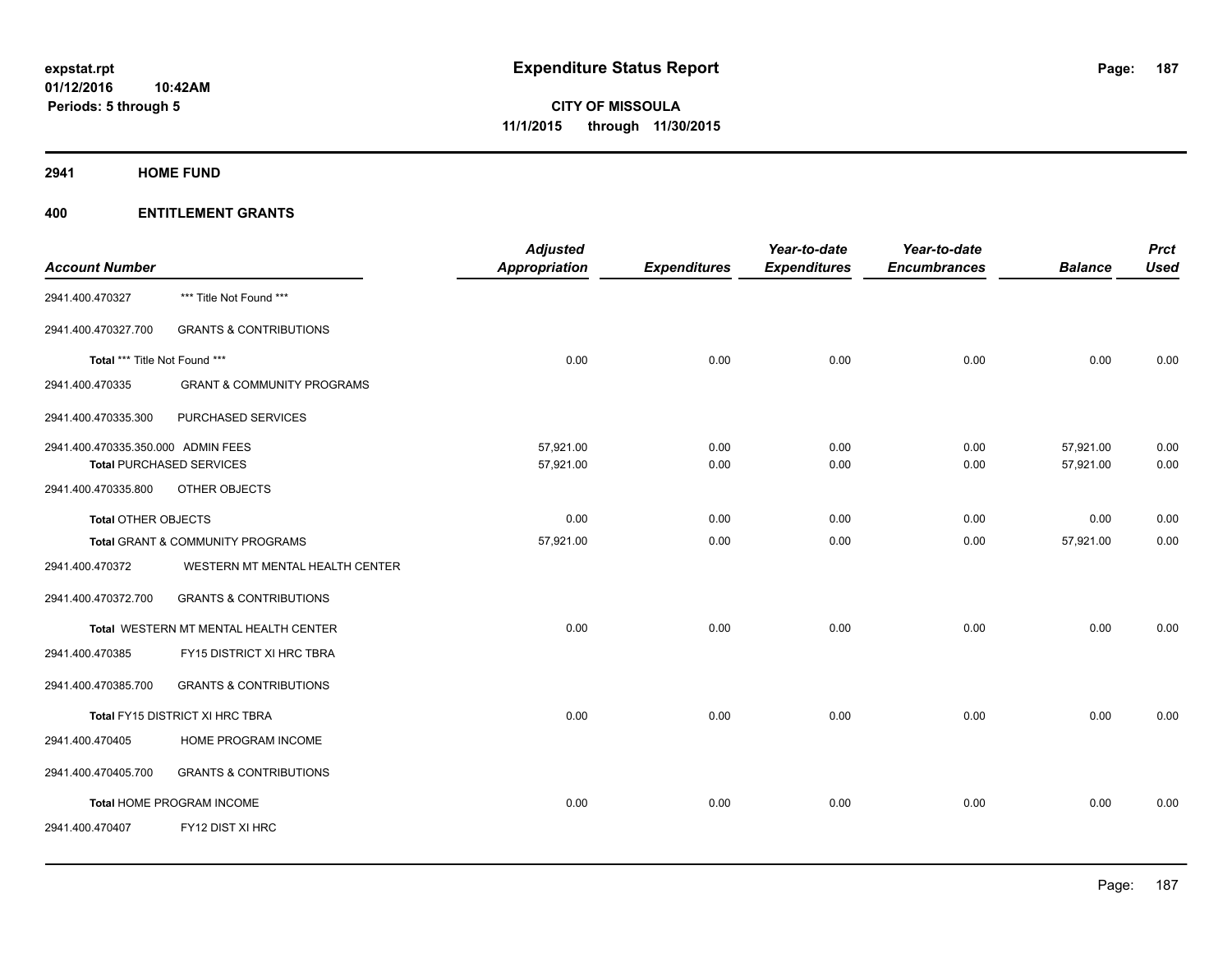**2941 HOME FUND**

| <b>Account Number</b>             |                                                    | <b>Adjusted</b><br><b>Appropriation</b> | <b>Expenditures</b> | Year-to-date<br><b>Expenditures</b> | Year-to-date<br><b>Encumbrances</b> | <b>Balance</b> | <b>Prct</b><br><b>Used</b> |
|-----------------------------------|----------------------------------------------------|-----------------------------------------|---------------------|-------------------------------------|-------------------------------------|----------------|----------------------------|
| 2941.400.470407.700               | <b>GRANTS &amp; CONTRIBUTIONS</b>                  |                                         |                     |                                     |                                     |                |                            |
| Total FY12 DIST XI HRC            |                                                    | 0.00                                    | 0.00                | 0.00                                | 0.00                                | 0.00           | 0.00                       |
| 2941.400.470408                   | FY12 homeWORD                                      |                                         |                     |                                     |                                     |                |                            |
| 2941.400.470408.700               | <b>GRANTS &amp; CONTRIBUTIONS</b>                  |                                         |                     |                                     |                                     |                |                            |
| Total FY12 homeWORD               |                                                    | 0.00                                    | 0.00                | 0.00                                | 0.00                                | 0.00           | 0.00                       |
| 2941.400.470410                   | FY10-12 DIST XI HRC/1ST TIME HOMEBUYER             |                                         |                     |                                     |                                     |                |                            |
| 2941.400.470410.700               | <b>GRANTS &amp; CONTRIBUTIONS</b>                  |                                         |                     |                                     |                                     |                |                            |
|                                   | Total FY10-12 DIST XI HRC/1ST TIME HOMEBUYER       | 0.00                                    | 0.00                | 0.00                                | 0.00                                | 0.00           | 0.00                       |
| 2941.400.470439                   | HOMEWORD SWEETGRASS                                |                                         |                     |                                     |                                     |                |                            |
| 2941.400.470439.700               | <b>GRANTS &amp; CONTRIBUTIONS</b>                  |                                         |                     |                                     |                                     |                |                            |
|                                   | <b>Total HOMEWORD SWEETGRASS</b>                   | 0.00                                    | 0.00                | 0.00                                | 0.00                                | 0.00           | 0.00                       |
| 2941.400.470500                   | <b>HOME GRANTS</b>                                 |                                         |                     |                                     |                                     |                |                            |
| 2941.400.470500.700               | <b>GRANTS &amp; CONTRIBUTIONS</b>                  |                                         |                     |                                     |                                     |                |                            |
|                                   | 2941.400.470500.700.000 TBD-GRANTS & CONTRIBUTIONS | 335,666.00                              | 0.00                | 0.00                                | 0.00                                | 335,666.00     | 0.00                       |
| <b>Total HOME GRANTS</b>          |                                                    | 335,666.00                              | 0.00                | 0.00                                | 0.00                                | 335,666.00     | 0.00                       |
| 2941.400.470520                   | FY16 WORD TBRA                                     |                                         |                     |                                     |                                     |                |                            |
| 2941.400.470520.700               | <b>GRANTS &amp; CONTRIBUTIONS</b>                  |                                         |                     |                                     |                                     |                |                            |
| 2941.400.470520.700.000 WORD TBRA |                                                    | 0.00                                    | 590.00              | 1,945.00                            | 0.00                                | $-1,945.00$    | 0.00                       |
| Total FY16 WORD TBRA              |                                                    | 0.00                                    | 590.00              | 1,945.00                            | 0.00                                | $-1,945.00$    | 0.00                       |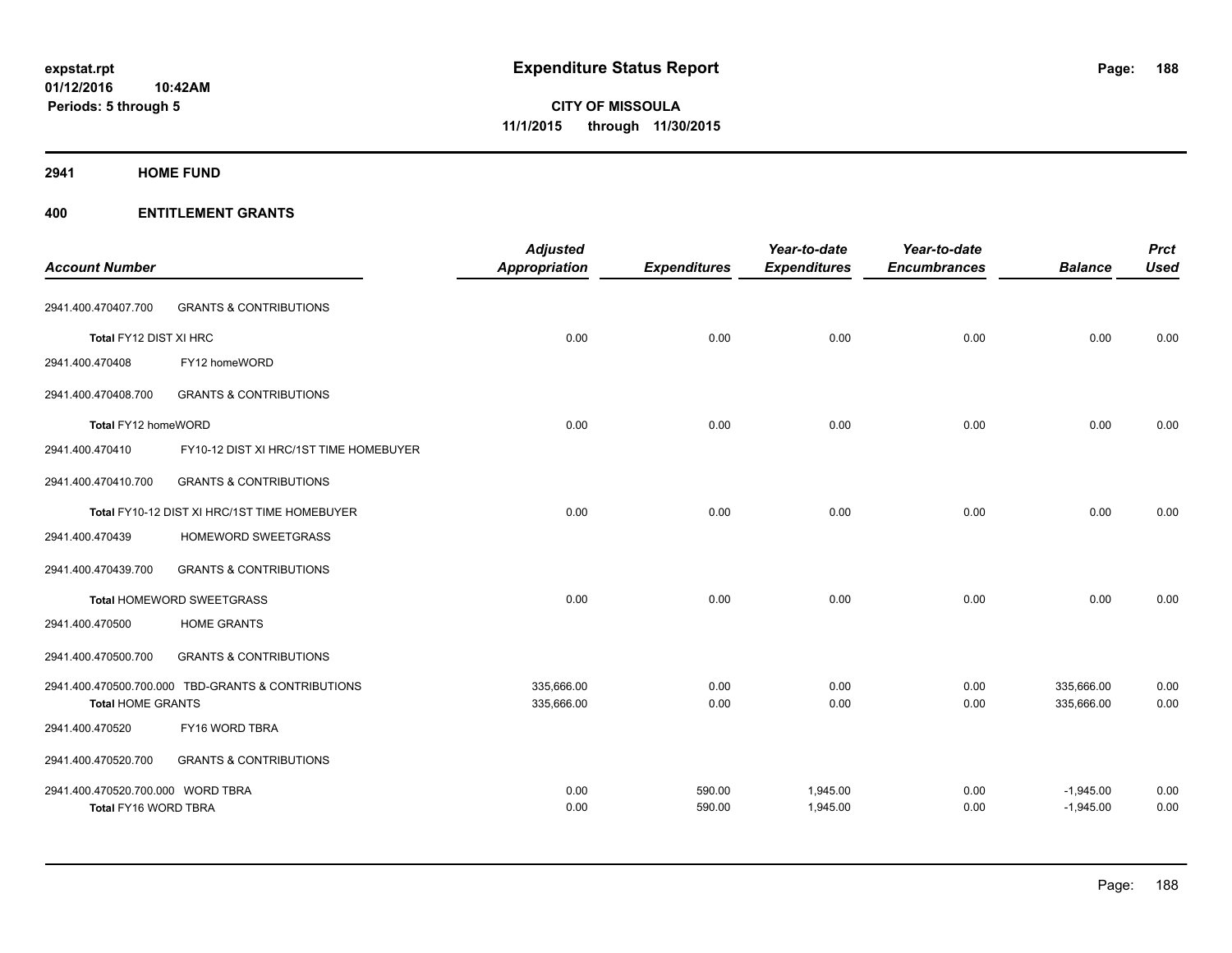**2941 HOME FUND**

| <b>Account Number</b>  |                                            | <b>Adjusted</b><br>Appropriation | <b>Expenditures</b> | Year-to-date<br><b>Expenditures</b> | Year-to-date<br><b>Encumbrances</b> | <b>Balance</b> | <b>Prct</b><br><b>Used</b> |
|------------------------|--------------------------------------------|----------------------------------|---------------------|-------------------------------------|-------------------------------------|----------------|----------------------------|
| 2941.400.510110        | <b>MERCHANT SERVICES</b>                   |                                  |                     |                                     |                                     |                |                            |
| 2941.400.510110.500    | <b>FIXED CHARGES</b>                       |                                  |                     |                                     |                                     |                |                            |
|                        | <b>Total MERCHANT SERVICES</b>             | 0.00                             | 0.00                | 0.00                                | 0.00                                | 0.00           | 0.00                       |
| 2941.400.521000        | INTERFUND OPERATING TRANSFERS              |                                  |                     |                                     |                                     |                |                            |
| 2941.400.521000.800    | OTHER OBJECTS                              |                                  |                     |                                     |                                     |                |                            |
|                        | <b>Total INTERFUND OPERATING TRANSFERS</b> | 0.00                             | 0.00                | 0.00                                | 0.00                                | 0.00           | 0.00                       |
| <b>Total HOME FUND</b> |                                            | 393,587.00                       | 590.00              | 1,945.00                            | 0.00                                | 391.642.00     | 0.49                       |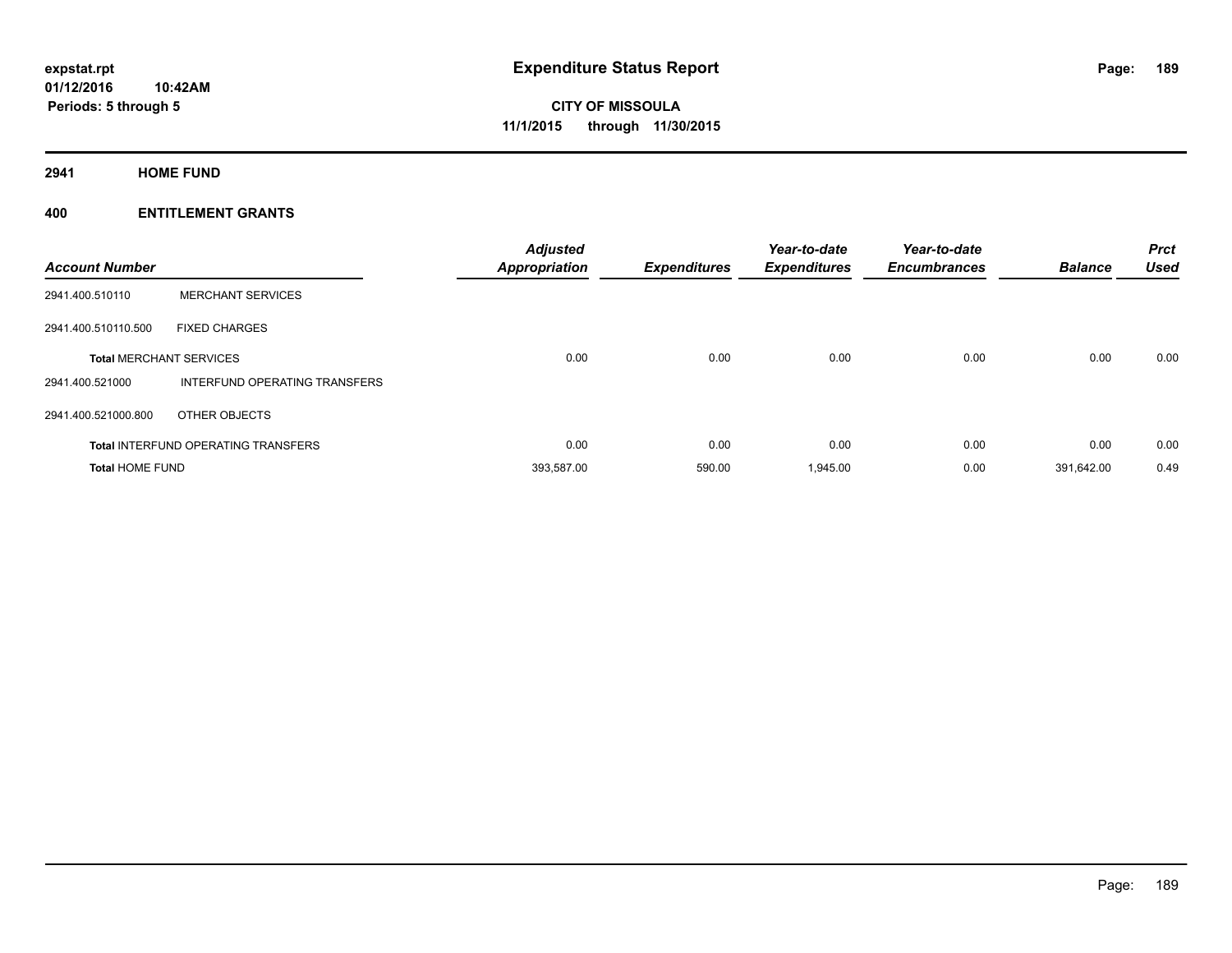**2942 ADDI PROGRAM**

| <b>Account Number</b>              |                                       | <b>Adjusted</b><br><b>Appropriation</b> | <b>Expenditures</b> | Year-to-date<br><b>Expenditures</b> | Year-to-date<br><b>Encumbrances</b> | <b>Balance</b>         | <b>Prct</b><br><b>Used</b> |
|------------------------------------|---------------------------------------|-----------------------------------------|---------------------|-------------------------------------|-------------------------------------|------------------------|----------------------------|
| 2942.400.470335                    | <b>GRANT &amp; COMMUNITY PROGRAMS</b> |                                         |                     |                                     |                                     |                        |                            |
| 2942.400.470335.300                | PURCHASED SERVICES                    |                                         |                     |                                     |                                     |                        |                            |
| 2942.400.470335.350.000 ADMIN FEES | Total GRANT & COMMUNITY PROGRAMS      | 12,846.00<br>12,846.00                  | 0.00<br>0.00        | 0.00<br>0.00                        | 0.00<br>0.00                        | 12,846.00<br>12,846.00 | 0.00<br>0.00               |
| 2942.400.470370                    | PARENTING PLACE                       |                                         |                     |                                     |                                     |                        |                            |
| 2942.400.470370.700                | <b>GRANTS &amp; CONTRIBUTIONS</b>     |                                         |                     |                                     |                                     |                        |                            |
| <b>Total PARENTING PLACE</b>       |                                       | 0.00                                    | 0.00                | 0.00                                | 0.00                                | 0.00                   | 0.00                       |
| 2942.400.510110                    | <b>MERCHANT SERVICES</b>              |                                         |                     |                                     |                                     |                        |                            |
| 2942.400.510110.500                | <b>FIXED CHARGES</b>                  |                                         |                     |                                     |                                     |                        |                            |
|                                    | <b>Total MERCHANT SERVICES</b>        | 0.00                                    | 0.00                | 0.00                                | 0.00                                | 0.00                   | 0.00                       |
| <b>Total ADDI PROGRAM</b>          |                                       | 12,846.00                               | 0.00                | 0.00                                | 0.00                                | 12,846.00              | 0.00                       |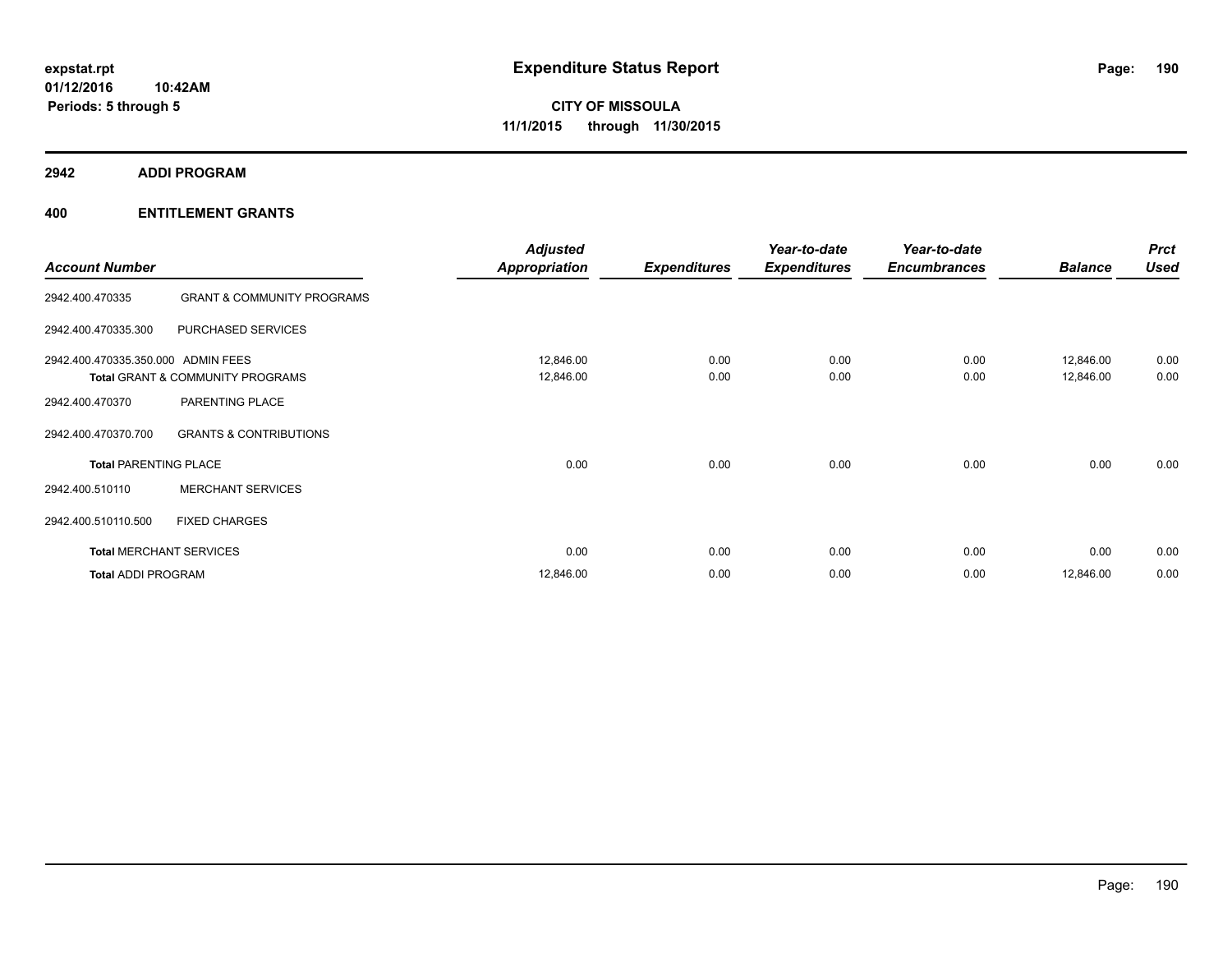#### **2943 CITY HOME PROGRAM INCOME**

|                                                  |                                   | <b>Adjusted</b>      |                     | Year-to-date        | Year-to-date        |                | <b>Prct</b> |
|--------------------------------------------------|-----------------------------------|----------------------|---------------------|---------------------|---------------------|----------------|-------------|
| <b>Account Number</b>                            |                                   | <b>Appropriation</b> | <b>Expenditures</b> | <b>Expenditures</b> | <b>Encumbrances</b> | <b>Balance</b> | <b>Used</b> |
| 2943.400.470405                                  | *** Title Not Found ***           |                      |                     |                     |                     |                |             |
| 2943.400.470405.300                              | PURCHASED SERVICES                |                      |                     |                     |                     |                |             |
| 2943.400.470405.350.000 PROFESSIONAL SERVICES    |                                   | 31,000.00            | 0.00                | 0.00                | 0.00                | 31,000.00      | 0.00        |
| 2943.400.470405.390.000 OTHER PURCHASED SERVICES |                                   | 500.00               | 0.00                | 0.00                | 0.00                | 500.00         | 0.00        |
| <b>Total PURCHASED SERVICES</b>                  |                                   | 31,500.00            | 0.00                | 0.00                | 0.00                | 31,500.00      | 0.00        |
| 2943.400.470405.700                              | <b>GRANTS &amp; CONTRIBUTIONS</b> |                      |                     |                     |                     |                |             |
| <b>Total GRANTS &amp; CONTRIBUTIONS</b>          |                                   | 0.00                 | 0.00                | 0.00                | 0.00                | 0.00           | 0.00        |
| Total *** Title Not Found ***                    |                                   | 31,500.00            | 0.00                | 0.00                | 0.00                | 31,500.00      | 0.00        |
| 2943.400.510110                                  | <b>MERCHANT SERVICES</b>          |                      |                     |                     |                     |                |             |
| <b>FIXED CHARGES</b><br>2943.400.510110.500      |                                   |                      |                     |                     |                     |                |             |
| <b>Total MERCHANT SERVICES</b>                   |                                   | 0.00                 | 0.00                | 0.00                | 0.00                | 0.00           | 0.00        |
| Total CITY HOME PROGRAM INCOME                   |                                   | 31,500.00            | 0.00                | 0.00                | 0.00                | 31,500.00      | 0.00        |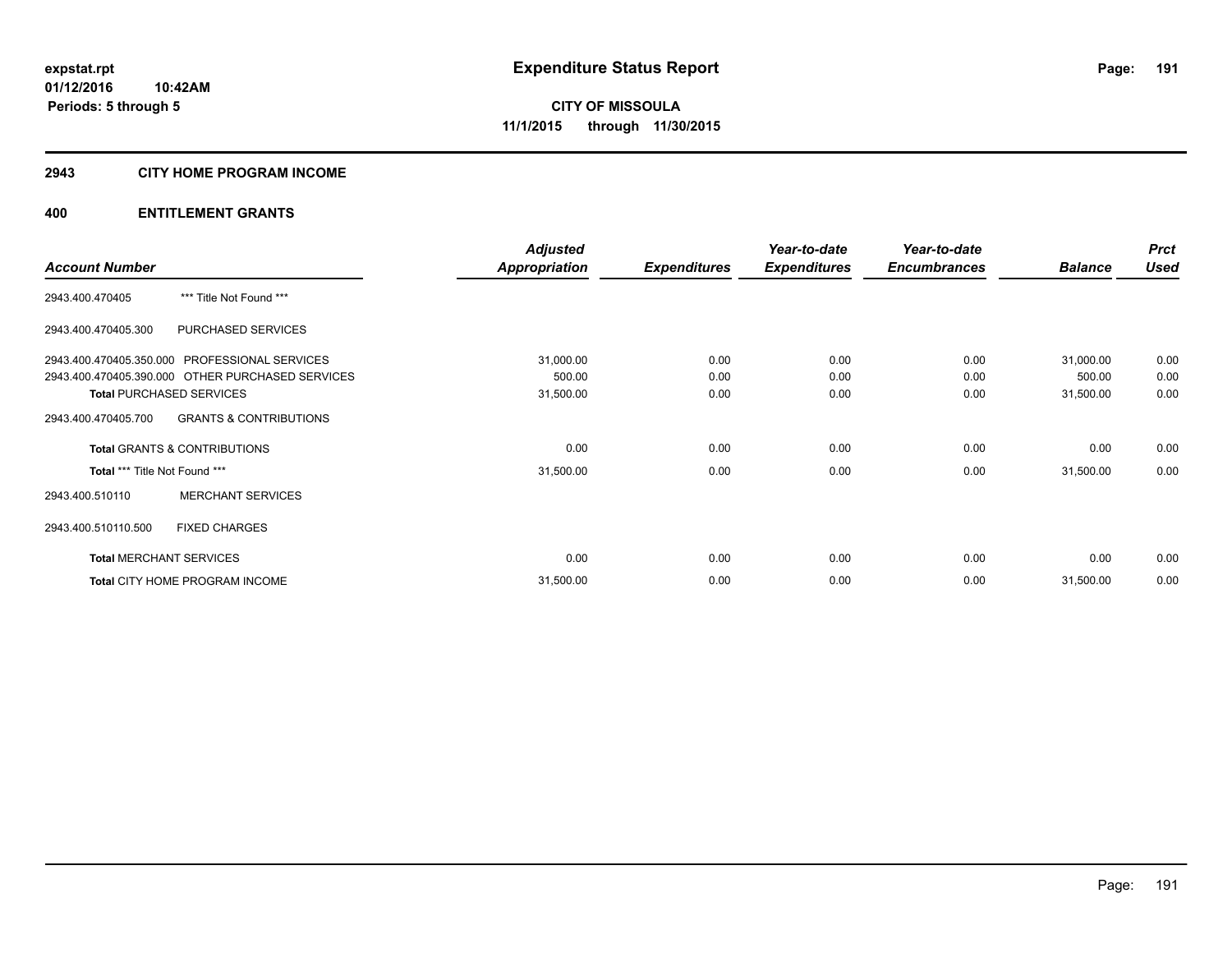**CITY OF MISSOULA 11/1/2015 through 11/30/2015**

#### **2944 NEIGHBORHOOD STABILIZATION PROGRAM**

| <b>Account Number</b> |                                   | <b>Adjusted</b><br><b>Appropriation</b> | <b>Expenditures</b> | Year-to-date<br><b>Expenditures</b> | Year-to-date<br><b>Encumbrances</b> | <b>Balance</b> | <b>Prct</b><br><b>Used</b> |
|-----------------------|-----------------------------------|-----------------------------------------|---------------------|-------------------------------------|-------------------------------------|----------------|----------------------------|
| 2944.400.470425       | SILVERTIP APARTMENTS              |                                         |                     |                                     |                                     |                |                            |
| 2944.400.470425.300   | PURCHASED SERVICES                |                                         |                     |                                     |                                     |                |                            |
|                       | <b>Total SILVERTIP APARTMENTS</b> | 0.00                                    | 0.00                | 0.00                                | 0.00                                | 0.00           | 0.00                       |
| 2944.400.510110       | <b>MERCHANT SERVICES</b>          |                                         |                     |                                     |                                     |                |                            |
| 2944.400.510110.500   | <b>FIXED CHARGES</b>              |                                         |                     |                                     |                                     |                |                            |
|                       | <b>Total ENTITLEMENT GRANTS</b>   | 0.00                                    | 0.00                | 0.00                                | 0.00                                | 0.00           | 0.00                       |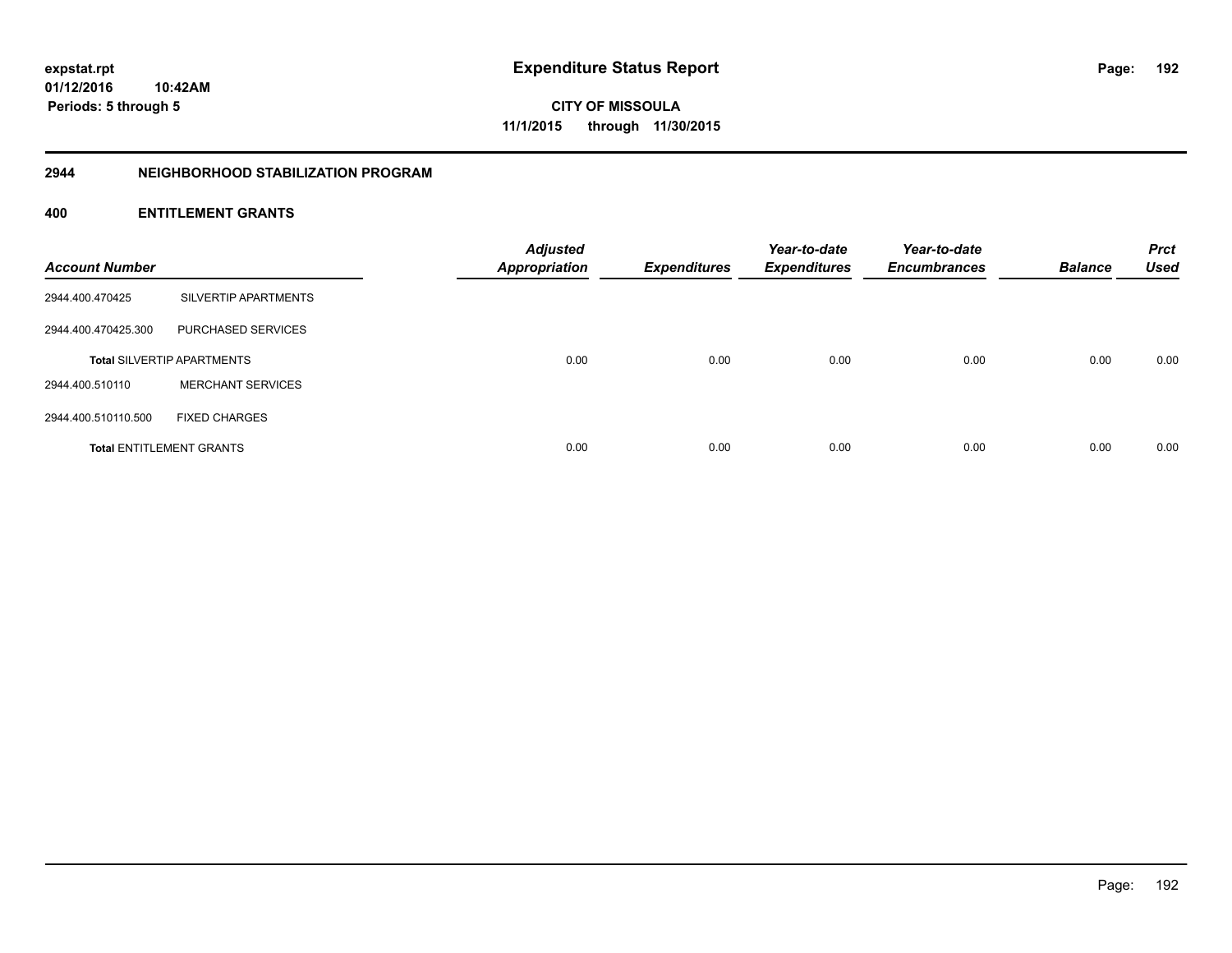**CITY OF MISSOULA 11/1/2015 through 11/30/2015**

# **2944 NEIGHBORHOOD STABILIZATION PROGRAM**

# **401 MHA/SILVERTIP**

| <b>Account Number</b>         |                          | <b>Adjusted</b><br><b>Appropriation</b> | <b>Expenditures</b> | Year-to-date<br><b>Expenditures</b> | Year-to-date<br><b>Encumbrances</b> | <b>Balance</b> | <b>Prct</b><br><b>Used</b> |
|-------------------------------|--------------------------|-----------------------------------------|---------------------|-------------------------------------|-------------------------------------|----------------|----------------------------|
| 2944.401.470425               | *** Title Not Found ***  |                                         |                     |                                     |                                     |                |                            |
| 2944.401.470425.300           | PURCHASED SERVICES       |                                         |                     |                                     |                                     |                |                            |
| Total *** Title Not Found *** |                          | 0.00                                    | 0.00                | 0.00                                | 0.00                                | 0.00           | 0.00                       |
| 2944.401.510110               | <b>MERCHANT SERVICES</b> |                                         |                     |                                     |                                     |                |                            |
| 2944.401.510110.500           | <b>FIXED CHARGES</b>     |                                         |                     |                                     |                                     |                |                            |
| <b>Total MHA/SILVERTIP</b>    |                          | 0.00                                    | 0.00                | 0.00                                | 0.00                                | 0.00           | 0.00                       |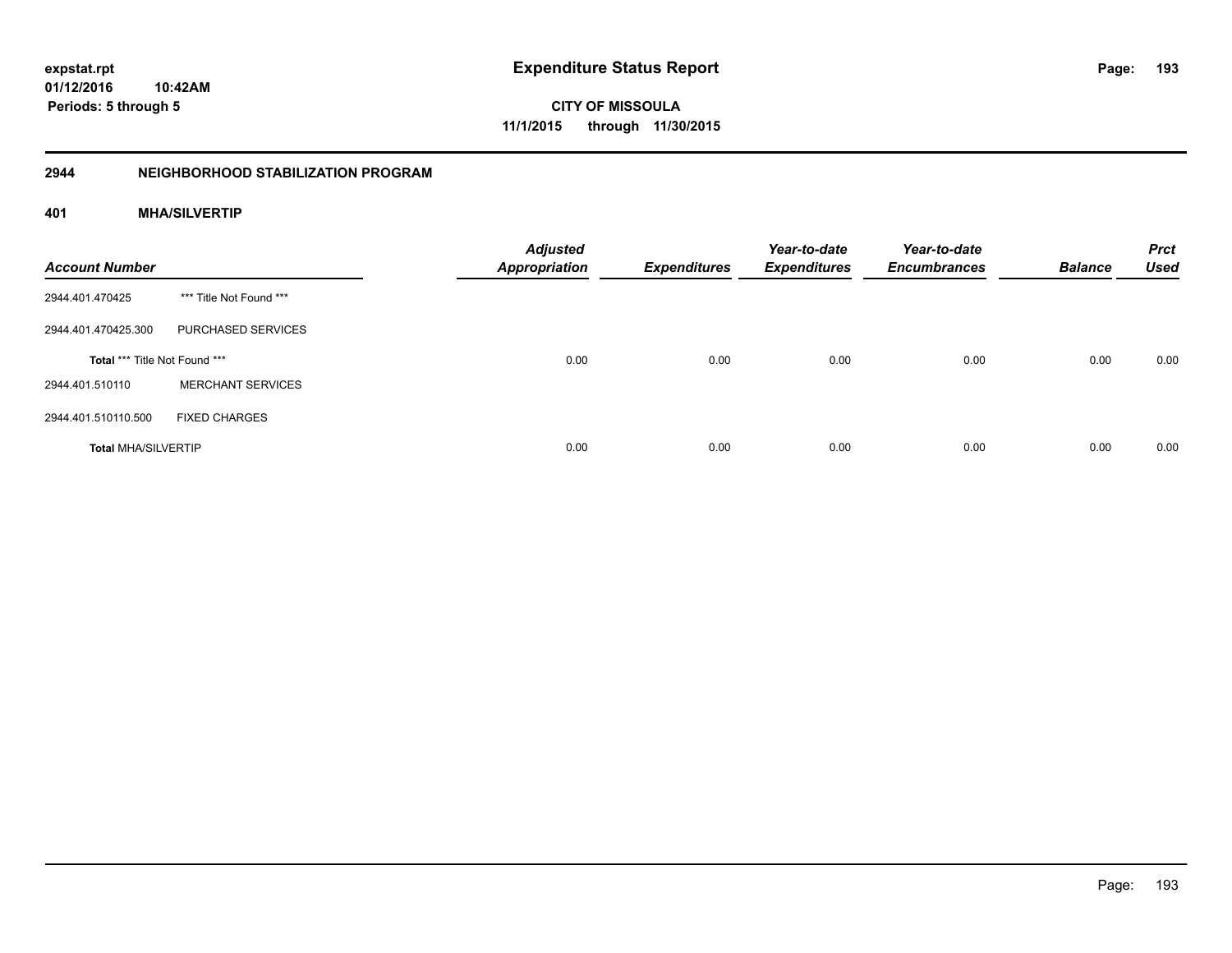**CITY OF MISSOULA 11/1/2015 through 11/30/2015**

# **2944 NEIGHBORHOOD STABILIZATION PROGRAM**

# **402 HUD/SILVERTIP**

| <b>Account Number</b>         |                                                 | <b>Adjusted</b><br><b>Appropriation</b> | <b>Expenditures</b> | Year-to-date<br><b>Expenditures</b> | Year-to-date<br><b>Encumbrances</b> | <b>Balance</b> | <b>Prct</b><br><b>Used</b> |
|-------------------------------|-------------------------------------------------|-----------------------------------------|---------------------|-------------------------------------|-------------------------------------|----------------|----------------------------|
| 2944.402.470425               | *** Title Not Found ***                         |                                         |                     |                                     |                                     |                |                            |
| 2944.402.470425.300           | PURCHASED SERVICES                              |                                         |                     |                                     |                                     |                |                            |
| Total *** Title Not Found *** |                                                 | 0.00                                    | 0.00                | 0.00                                | 0.00                                | 0.00           | 0.00                       |
| 2944.402.510110               | <b>MERCHANT SERVICES</b>                        |                                         |                     |                                     |                                     |                |                            |
| 2944.402.510110.500           | <b>FIXED CHARGES</b>                            |                                         |                     |                                     |                                     |                |                            |
|                               | <b>Total NEIGHBORHOOD STABILIZATION PROGRAM</b> | 0.00                                    | 0.00                | 0.00                                | 0.00                                | 0.00           | 0.00                       |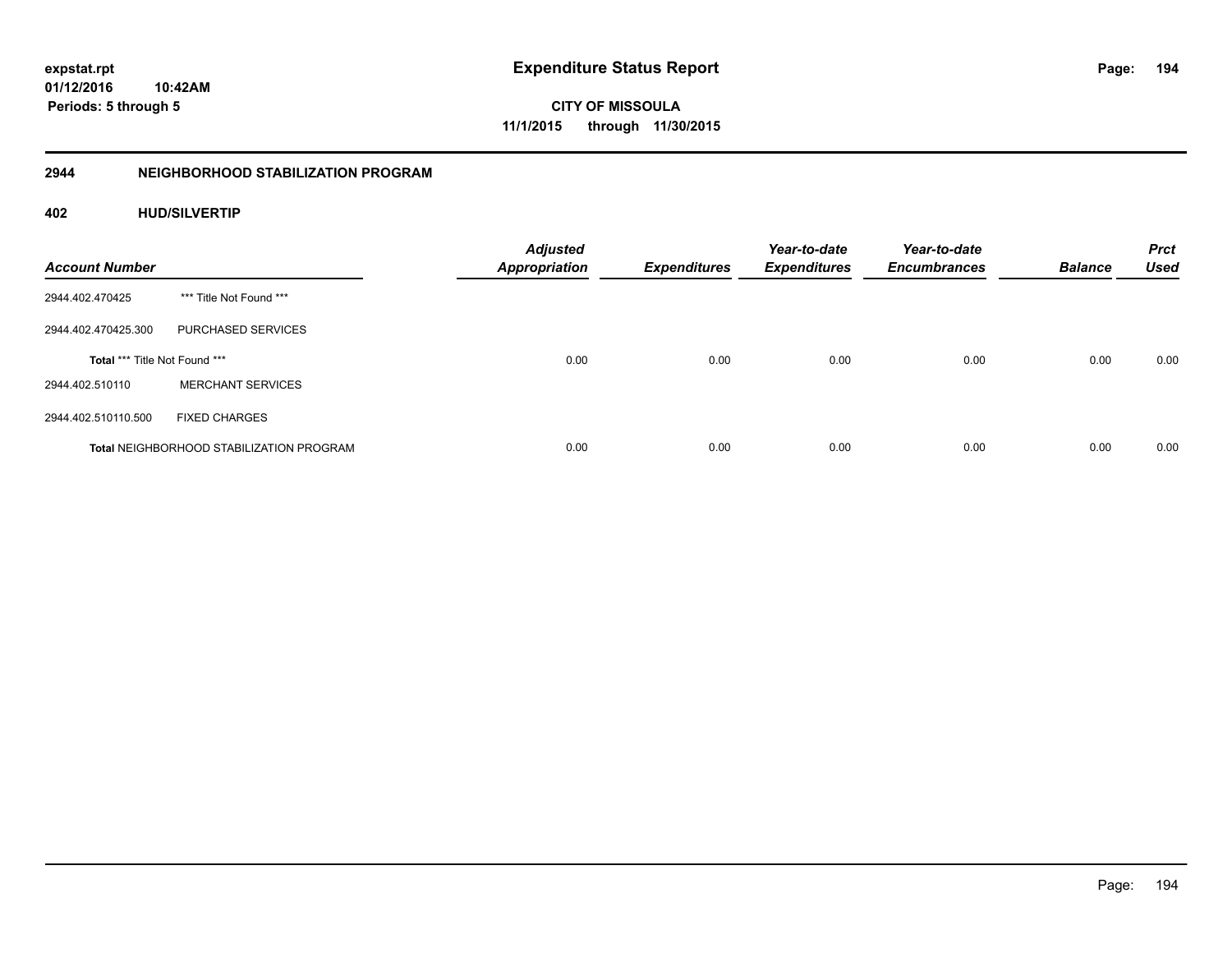#### **2955 TRANSPORTATION**

# **250 DEVELOPMENT SERVICES**

|                                                          | <b>Adjusted</b> |                     | Year-to-date        | Year-to-date        |                | <b>Prct</b> |
|----------------------------------------------------------|-----------------|---------------------|---------------------|---------------------|----------------|-------------|
| <b>Account Number</b>                                    | Appropriation   | <b>Expenditures</b> | <b>Expenditures</b> | <b>Encumbrances</b> | <b>Balance</b> | <b>Used</b> |
| <b>TRANSPORTATION</b><br>2955.250.411070                 |                 |                     |                     |                     |                |             |
| 2955.250.411070.100<br>PERSONAL SERVICES                 |                 |                     |                     |                     |                |             |
| 2955.250.411070.110.000 SALARIES AND WAGES               | 248.182.00      | 18,923.49           | 92,871.08           | 0.00                | 155.310.92     | 37.42       |
| <b>EMPLOYER CONTRIBUTIONS</b><br>2955.250.411070.140.000 | 82,416.00       | 6,548.46            | 35,232.45           | 0.00                | 47,183.55      | 42.75       |
| 2955.250.411070.141.000 STATE RETIREMENT CONTRIBUTIONS   | 0.00            | 0.00                | 63.86               | 0.00                | $-63.86$       | 0.00        |
| <b>Total PERSONAL SERVICES</b>                           | 330,598.00      | 25,471.95           | 128, 167.39         | 0.00                | 202,430.61     | 38.77       |
| 2955.250.411070.200<br><b>SUPPLIES</b>                   |                 |                     |                     |                     |                |             |
| 2955.250.411070.210.000 OFFICE SUPPLIES                  | 5,000.00        | 64.87               | 190.03              | 0.00                | 4,809.97       | 3.80        |
| 2955.250.411070.220.000 OPERATING SUPPLIES               | 1,300.00        | 50.00               | 201.55              | 0.00                | 1,098.45       | 15.50       |
| 2955.250.411070.240.000 OTHER SUPPLIES                   | 360.00          | 0.00                | 0.00                | 0.00                | 360.00         | 0.00        |
| <b>Total SUPPLIES</b>                                    | 6,660.00        | 114.87              | 391.58              | 0.00                | 6,268.42       | 5.88        |
| <b>PURCHASED SERVICES</b><br>2955.250.411070.300         |                 |                     |                     |                     |                |             |
| 2955.250.411070.310.000 COMMUNICATIONS                   | 500.00          | 0.00                | 2.41                | 0.00                | 497.59         | 0.48        |
| 2955.250.411070.320.000<br>PRINTING & DUPLICATING        | 3,500.00        | 0.00                | 0.00                | 0.00                | 3,500.00       | 0.00        |
| 2955.250.411070.330.000 PUBLICITY, SUBSCRIPTIONS & DUES  | 3,000.00        | 744.00              | 1,318.85            | 0.00                | 1,681.15       | 43.96       |
| 2955.250.411070.344.000 TELEPHONE SERVICE                | 500.00          | 10.56               | 292.13              | 0.00                | 207.87         | 58.43       |
| PROFESSIONAL SERVICES<br>2955.250.411070.350.000         | 150,000.00      | 0.00                | 6,464.89            | 0.00                | 143,535.11     | 4.31        |
| 2955.250.411070.360.000 REPAIR & MAINTENANCE             | 8,900.00        | 104.76              | 104.76              | 0.00                | 8,795.24       | 1.18        |
| 2955.250.411070.370.000 TRAVEL                           | 9,000.00        | $-235.80$           | $-153.74$           | 0.00                | 9,153.74       | 1.71        |
| 2955.250.411070.380.000 TRAINING                         | 5,500.00        | 89.00               | 347.80              | 0.00                | 5,152.20       | 6.32        |
| 2955.250.411070.390.000 OTHER PURCHASED SERVICES         | 0.00            | 29,053.88           | 54,437.70           | 0.00                | $-54,437.70$   | 0.00        |
| <b>Total PURCHASED SERVICES</b>                          | 180,900.00      | 29,766.40           | 62,814.80           | 0.00                | 118,085.20     | 34.72       |
| 2955.250.411070.500<br><b>FIXED CHARGES</b>              |                 |                     |                     |                     |                |             |
| 2955.250.411070.500.000 FIXED CHARGES                    | 24,000.00       | 0.00                | 0.00                | 0.00                | 24,000.00      | 0.00        |
| <b>Total FIXED CHARGES</b>                               | 24,000.00       | 0.00                | 0.00                | 0.00                | 24,000.00      | 0.00        |
| $\cdots$                                                 |                 |                     |                     |                     |                |             |

2955.250.411070.700 GRANTS & CONTRIBUTIONS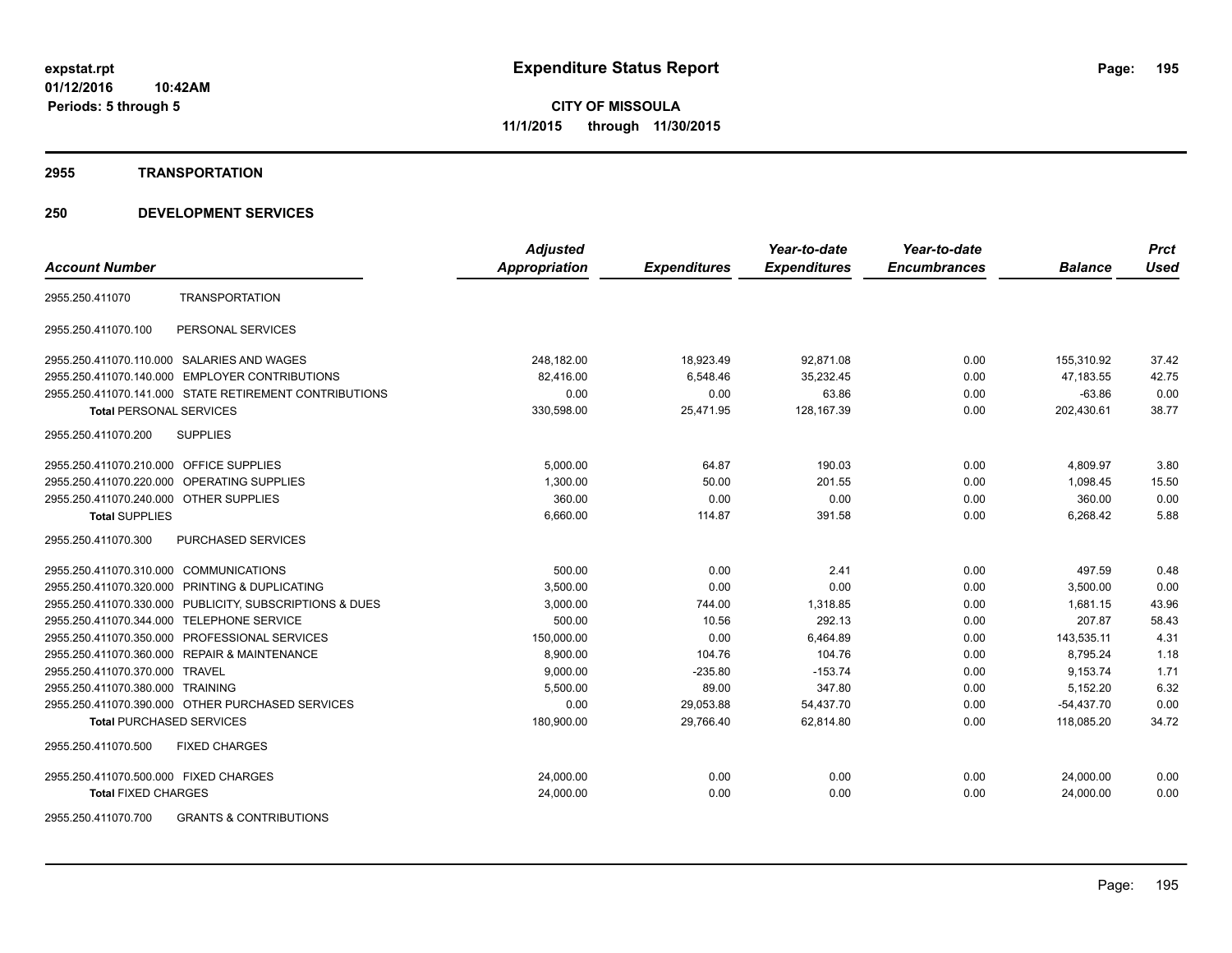**2955 TRANSPORTATION**

| <b>Account Number</b>                                                                     | <b>Adjusted</b><br>Appropriation | <b>Expenditures</b> | Year-to-date<br><b>Expenditures</b> | Year-to-date<br><b>Encumbrances</b> | <b>Balance</b>           | <b>Prct</b><br><b>Used</b> |
|-------------------------------------------------------------------------------------------|----------------------------------|---------------------|-------------------------------------|-------------------------------------|--------------------------|----------------------------|
|                                                                                           |                                  |                     |                                     |                                     |                          |                            |
| 2955.250.411070.700.000 GRANTS & CONTRIBUTIONS<br><b>Total GRANTS &amp; CONTRIBUTIONS</b> | 142,802.00<br>142,802.00         | 0.00<br>0.00        | 0.00<br>0.00                        | 0.00<br>0.00                        | 142,802.00<br>142,802.00 | 0.00<br>0.00               |
|                                                                                           |                                  |                     |                                     |                                     |                          |                            |
| <b>OTHER OBJECTS</b><br>2955.250.411070.800                                               |                                  |                     |                                     |                                     |                          |                            |
| 2955.250.411070.845.000 CONTINGENCY                                                       | 127,295.00                       | 0.00                | 0.00                                | 0.00                                | 127,295.00               | 0.00                       |
| <b>Total OTHER OBJECTS</b>                                                                | 127.295.00                       | 0.00                | 0.00                                | 0.00                                | 127,295.00               | 0.00                       |
| <b>Total TRANSPORTATION</b>                                                               | 812,255.00                       | 55,353.22           | 191,373.77                          | 0.00                                | 620.881.23               | 23.56                      |
| <b>MIM MDT</b><br>2955.250.411080                                                         |                                  |                     |                                     |                                     |                          |                            |
| PERSONAL SERVICES<br>2955.250.411080.100                                                  |                                  |                     |                                     |                                     |                          |                            |
| 2955.250.411080.110.000 CMAQ/MIM-SALARIES AND WAGES                                       | 148,499.00                       | 7,184.34            | 46,090.01                           | 0.00                                | 102,408.99               | 31.04                      |
| 2955.250.411080.120.000 OVERTIME/TERMINATION                                              | 0.00                             | 0.00                | 12.30                               | 0.00                                | $-12.30$                 | 0.00                       |
| 2955.250.411080.140.000 EMPLOYER CONTRIBUTIONS                                            | 60,292.00                        | 3,289.63            | 19,378.16                           | 0.00                                | 40,913.84                | 32.14                      |
| <b>Total PERSONAL SERVICES</b>                                                            | 208,791.00                       | 10,473.97           | 65,480.47                           | 0.00                                | 143,310.53               | 31.36                      |
| 2955.250.411080.200<br><b>SUPPLIES</b>                                                    |                                  |                     |                                     |                                     |                          |                            |
| 2955.250.411080.210.000 OFFICE SUPPLIES                                                   | 770.00                           | 108.58              | 656.76                              | 0.00                                | 113.24                   | 85.29                      |
| 2955.250.411080.220.000 OPERATING SUPPLIES                                                | 34,157.00                        | 1,625.72            | 24,980.84                           | 0.00                                | 9,176.16                 | 73.14                      |
| <b>Total SUPPLIES</b>                                                                     | 34,927.00                        | 1,734.30            | 25,637.60                           | 0.00                                | 9,289.40                 | 73.40                      |
| 2955.250.411080.300<br><b>PURCHASED SERVICES</b>                                          |                                  |                     |                                     |                                     |                          |                            |
| <b>COMMUNICATIONS</b><br>2955.250.411080.310.000                                          | 500.00                           | 106.56              | 362.90                              | 0.00                                | 137.10                   | 72.58                      |
| PRINTING & DUPLICATING<br>2955.250.411080.320.000                                         | 5,130.00                         | 0.00                | 6,381.91                            | 0.00                                | $-1,251.91$              | 124.40                     |
| PUBLICITY, SUBSCRIPTIONS & DUES<br>2955.250.411080.330.000                                | 29,100.00                        | 39.40               | 10,010.11                           | 0.00                                | 19,089.89                | 34.40                      |
| 2955.250.411080.344.000 TELEPHONE SERVICE                                                 | 100.00                           | 4.90                | 6.00                                | 0.00                                | 94.00                    | 6.00                       |
| 2955.250.411080.350.000 PROFESSIONAL SERVICES                                             | 11,000.00                        | 0.00                | 550.00                              | 0.00                                | 10,450.00                | 5.00                       |
| 2955.250.411080.370.000 TRAVEL                                                            | 3,000.00                         | 0.00                | 59.00                               | 0.00                                | 2,941.00                 | 1.97                       |
| 2955.250.411080.380.000 TRAINING                                                          | 9,000.00                         | 30.00               | 42.00                               | 0.00                                | 8,958.00                 | 0.47                       |
| 2955.250.411080.390.000 OTHER PURCHASED SERVICES                                          | 19,200.00                        | 0.00                | 7,685.50                            | 0.00                                | 11,514.50                | 40.03                      |
| <b>Total PURCHASED SERVICES</b>                                                           | 77,030.00                        | 180.86              | 25,097.42                           | 0.00                                | 51,932.58                | 32.58                      |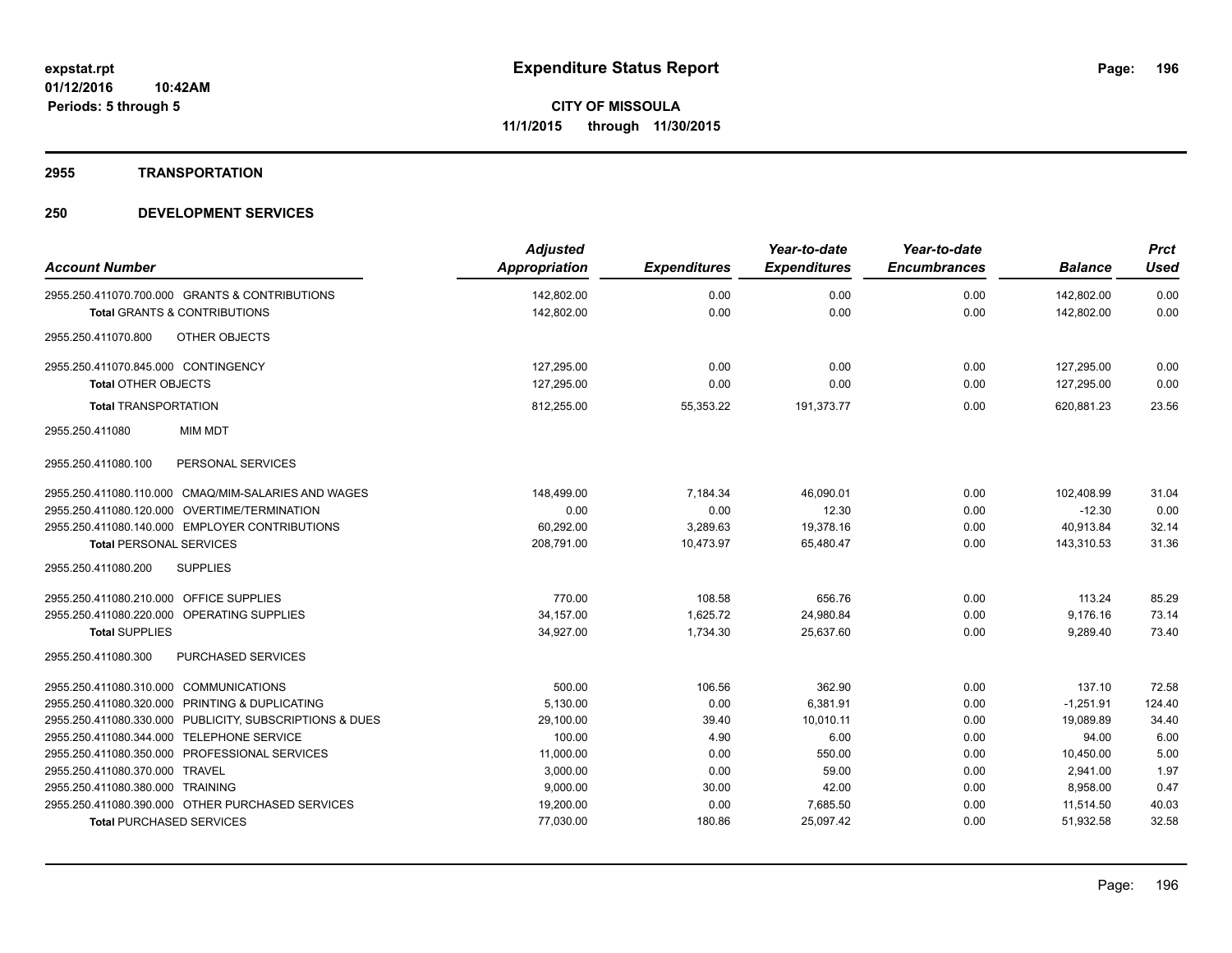**2955 TRANSPORTATION**

|                                                          | <b>Adjusted</b>      |                     | Year-to-date        | Year-to-date        |                | <b>Prct</b> |
|----------------------------------------------------------|----------------------|---------------------|---------------------|---------------------|----------------|-------------|
| <b>Account Number</b>                                    | <b>Appropriation</b> | <b>Expenditures</b> | <b>Expenditures</b> | <b>Encumbrances</b> | <b>Balance</b> | <b>Used</b> |
| 2955.250.411080.500<br><b>FIXED CHARGES</b>              |                      |                     |                     |                     |                |             |
| 2955.250.411080.500.000 FIXED CHARGES                    | 10,000.00            | 0.00                | 0.00                | 0.00                | 10,000.00      | 0.00        |
| <b>Total FIXED CHARGES</b>                               | 10,000.00            | 0.00                | 0.00                | 0.00                | 10,000.00      | 0.00        |
| 2955.250.411080.700<br><b>GRANTS &amp; CONTRIBUTIONS</b> |                      |                     |                     |                     |                |             |
| <b>Total GRANTS &amp; CONTRIBUTIONS</b>                  | 0.00                 | 0.00                | 0.00                | 0.00                | 0.00           | 0.00        |
| <b>OTHER OBJECTS</b><br>2955.250.411080.800              |                      |                     |                     |                     |                |             |
| <b>Total OTHER OBJECTS</b>                               | 0.00                 | 0.00                | 0.00                | 0.00                | 0.00           | 0.00        |
| <b>Total MIM MDT</b>                                     | 330,748.00           | 12,389.13           | 116,215.49          | 0.00                | 214,532.51     | 35.14       |
| 2955.250.430255<br><b>BIKE-PED PROGRAM</b>               |                      |                     |                     |                     |                |             |
| PERSONAL SERVICES<br>2955.250.430255.100                 |                      |                     |                     |                     |                |             |
| 2955.250.430255.110.000 SALARIES AND WAGES               | 48.012.00            | 3,754.20            | 18,388.60           | 0.00                | 29,623.40      | 38.30       |
| 2955.250.430255.140.000 EMPLOYER CONTRIBUTIONS           | 17,429.00            | 1,380.78            | 7,460.15            | 0.00                | 9,968.85       | 42.80       |
| <b>Total PERSONAL SERVICES</b>                           | 65,441.00            | 5,134.98            | 25,848.75           | 0.00                | 39,592.25      | 39.50       |
| 2955.250.430255.200<br><b>SUPPLIES</b>                   |                      |                     |                     |                     |                |             |
| 2955.250.430255.210.000 OFFICE SUPPLIES                  | 1,000.00             | 0.00                | 5.68                | 0.00                | 994.32         | 0.57        |
| 2955.250.430255.220.000 OPERATING SUPPLIES               | 0.00                 | 0.00                | 120.00              | 0.00                | $-120.00$      | 0.00        |
| <b>Total SUPPLIES</b>                                    | 1,000.00             | 0.00                | 125.68              | 0.00                | 874.32         | 12.57       |
| 2955.250.430255.300<br>PURCHASED SERVICES                |                      |                     |                     |                     |                |             |
| 2955.250.430255.310.000 COMMUNICATIONS                   | 0.00                 | 0.66                | 130.31              | 0.00                | $-130.31$      | 0.00        |
| 2955.250.430255.320.000 PRINTING & DUPLICATING           | 125.00               | 0.00                | 0.00                | 0.00                | 125.00         | 0.00        |
| 2955.250.430255.330.000 PUBLICITY, SUBSCRIPTIONS & DUES  | 395.00               | 0.00                | 0.00                | 0.00                | 395.00         | 0.00        |
| 2955.250.430255.344.000 TELEPHONE SERVICE                | 29.00                | 4.21                | 9.07                | 0.00                | 19.93          | 31.28       |
| 2955.250.430255.350.000 PROFESSIONAL SERVICES            | 4,005.00             | 0.00                | 0.00                | 0.00                | 4,005.00       | 0.00        |
| 2955.250.430255.370.000 TRAVEL                           | 1,200.00             | 0.00                | 0.00                | 0.00                | 1,200.00       | 0.00        |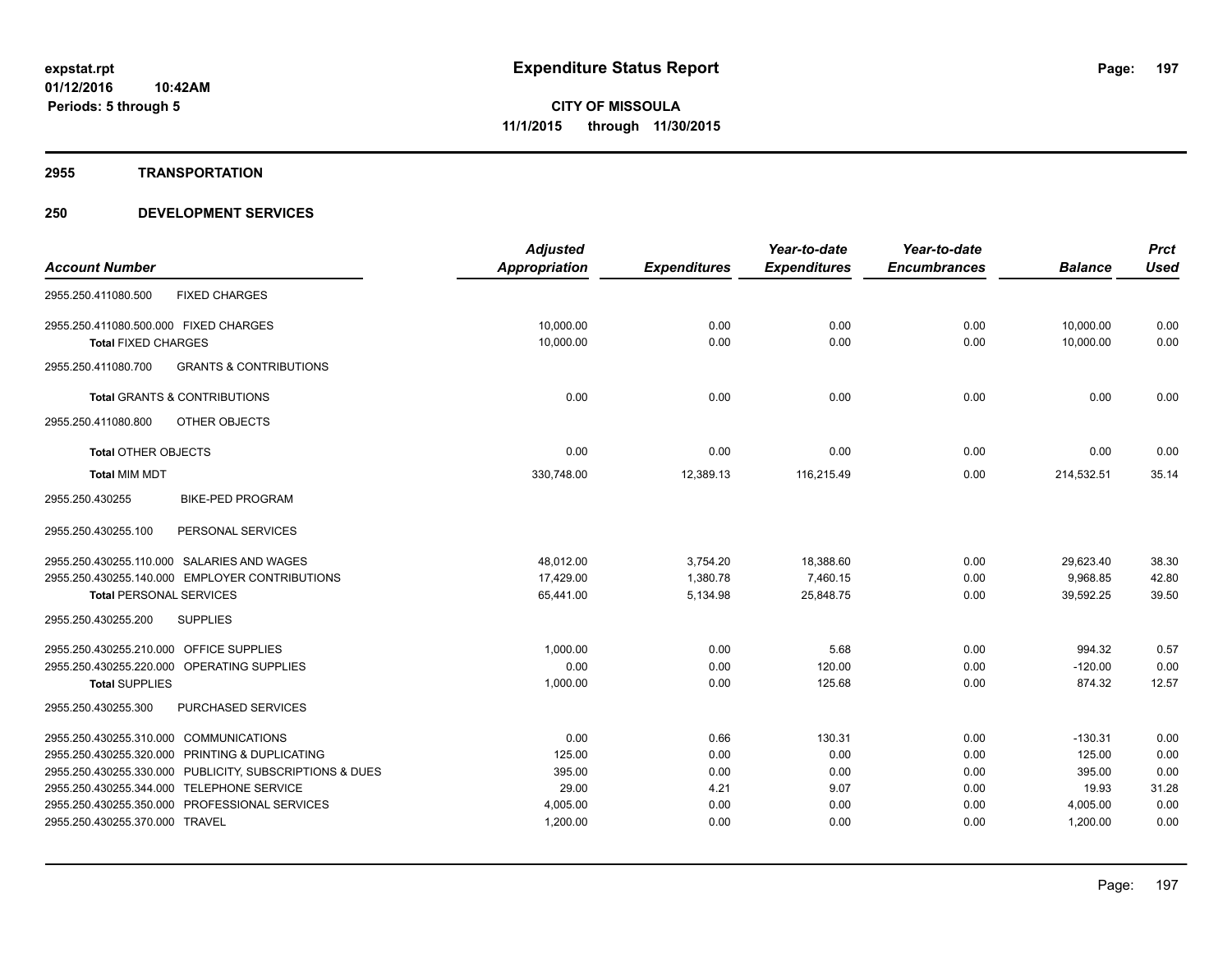#### **2955 TRANSPORTATION**

| <b>Account Number</b>                                                                | <b>Adjusted</b><br>Appropriation | <b>Expenditures</b> | Year-to-date<br><b>Expenditures</b> | Year-to-date<br><b>Encumbrances</b> | <b>Balance</b>        | <b>Prct</b><br><b>Used</b> |
|--------------------------------------------------------------------------------------|----------------------------------|---------------------|-------------------------------------|-------------------------------------|-----------------------|----------------------------|
|                                                                                      |                                  |                     |                                     |                                     |                       |                            |
| 2955.250.430255.380.000 TRAINING<br>2955.250.430255.390.000 OTHER PURCHASED SERVICES | 800.00                           | 0.00                | 0.00                                | 0.00                                | 800.00                | 0.00                       |
| <b>Total PURCHASED SERVICES</b>                                                      | 4,500.00<br>11,054.00            | 0.00<br>4.87        | 0.00<br>139.38                      | 0.00<br>0.00                        | 4,500.00<br>10,914.62 | 0.00<br>1.26               |
|                                                                                      |                                  |                     |                                     |                                     |                       |                            |
| <b>FIXED CHARGES</b><br>2955.250.430255.500                                          |                                  |                     |                                     |                                     |                       |                            |
| 2955.250.430255.500.000 FIXED CHARGES                                                | 4,592.00                         | 0.00                | 0.00                                | 0.00                                | 4,592.00              | 0.00                       |
| <b>Total FIXED CHARGES</b>                                                           | 4,592.00                         | 0.00                | 0.00                                | 0.00                                | 4,592.00              | 0.00                       |
| 2955.250.430255.900<br><b>CAPITAL OUTLAY</b>                                         |                                  |                     |                                     |                                     |                       |                            |
| <b>Total CAPITAL OUTLAY</b>                                                          | 0.00                             | 0.00                | 0.00                                | 0.00                                | 0.00                  | 0.00                       |
| <b>Total BIKE-PED PROGRAM</b>                                                        | 82,087.00                        | 5,139.85            | 26,113.81                           | 0.00                                | 55,973.19             | 31.81                      |
| 2955.250.430257<br><b>BICYCLE COMMUTER NETWORK</b>                                   |                                  |                     |                                     |                                     |                       |                            |
| <b>SUPPLIES</b><br>2955.250.430257.200                                               |                                  |                     |                                     |                                     |                       |                            |
| 2955.250.430257.220.000 OPERATING SUPPLIES                                           | 0.00                             | 0.00                | 11.88                               | 0.00                                | $-11.88$              | 0.00                       |
| <b>Total SUPPLIES</b>                                                                | 0.00                             | 0.00                | 11.88                               | 0.00                                | $-11.88$              | 0.00                       |
| CAPITAL OUTLAY<br>2955.250.430257.900                                                |                                  |                     |                                     |                                     |                       |                            |
| <b>Total CAPITAL OUTLAY</b>                                                          | 0.00                             | 0.00                | 0.00                                | 0.00                                | 0.00                  | 0.00                       |
| Total BICYCLE COMMUTER NETWORK                                                       | 0.00                             | 0.00                | 11.88                               | 0.00                                | $-11.88$              | 0.00                       |
| 2955.250.430267<br><b>CMAQ GRANT</b>                                                 |                                  |                     |                                     |                                     |                       |                            |
| 2955.250.430267.200<br><b>SUPPLIES</b>                                               |                                  |                     |                                     |                                     |                       |                            |
| 2955.250.430267.210.000 OFFICE SUPPLIES                                              | 0.00                             | 0.00                | 24.95                               | 0.00                                | $-24.95$              | 0.00                       |
| <b>Total CMAQ GRANT</b>                                                              | 0.00                             | 0.00                | 24.95                               | 0.00                                | $-24.95$              | 0.00                       |
| <b>MERCHANT SERVICES</b><br>2955.250.510110                                          |                                  |                     |                                     |                                     |                       |                            |
| <b>FIXED CHARGES</b><br>2955.250.510110.500                                          |                                  |                     |                                     |                                     |                       |                            |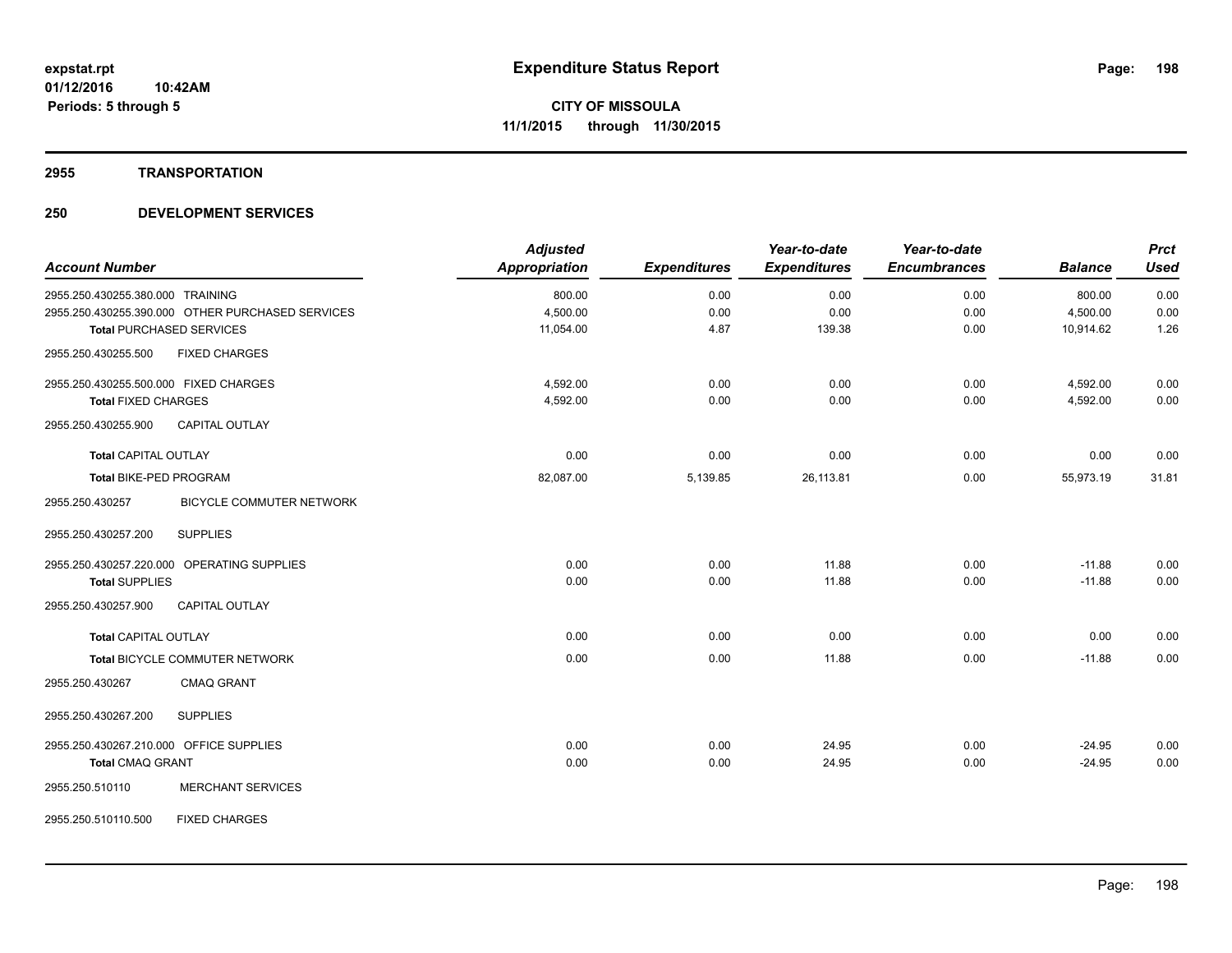**2955 TRANSPORTATION**

| <b>Account Number</b>          |                                            | <b>Adjusted</b><br>Appropriation | <b>Expenditures</b> | Year-to-date<br><b>Expenditures</b> | Year-to-date<br><b>Encumbrances</b> | <b>Balance</b> | <b>Prct</b><br>Used |
|--------------------------------|--------------------------------------------|----------------------------------|---------------------|-------------------------------------|-------------------------------------|----------------|---------------------|
| <b>Total MERCHANT SERVICES</b> |                                            | 0.00                             | 0.00                | 0.00                                | 0.00                                | 0.00           | 0.00                |
| 2955.250.521000                | INTERFUND OPERATING TRANSFERS              |                                  |                     |                                     |                                     |                |                     |
| 2955.250.521000.800            | OTHER OBJECTS                              |                                  |                     |                                     |                                     |                |                     |
|                                | <b>Total INTERFUND OPERATING TRANSFERS</b> | 0.00                             | 0.00                | 0.00                                | 0.00                                | 0.00           | 0.00                |
| <b>Total TRANSPORTATION</b>    |                                            | 1.225.090.00                     | 72,882.20           | 333.739.90                          | 0.00                                | 891.350.10     | 27.24               |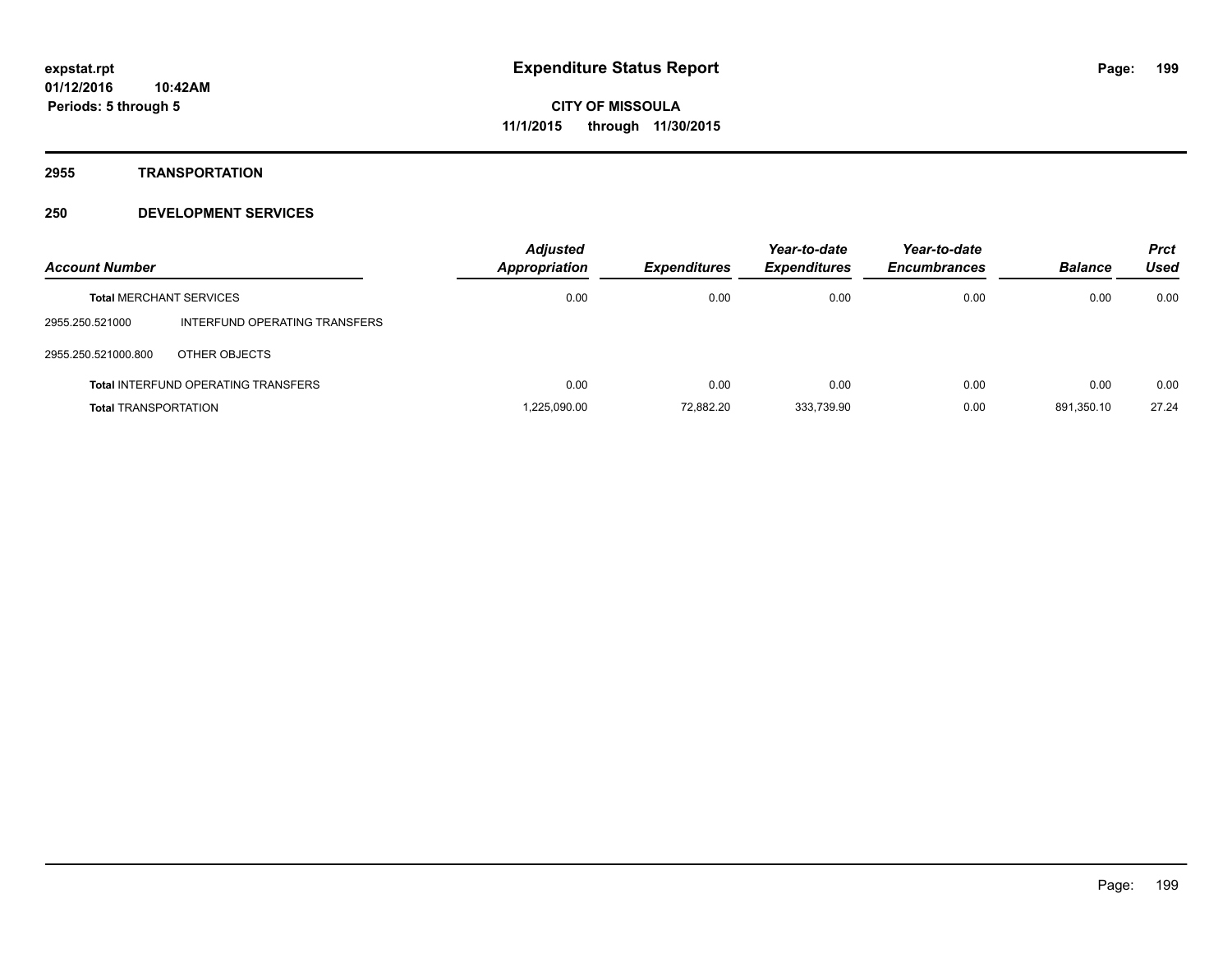# **2987 FEDERAL TRANSPORTATION FUND**

# **370 PARKS & RECREATION**

| <b>Account Number</b>               |                                                                                                | <b>Adjusted</b><br>Appropriation | <b>Expenditures</b>  | Year-to-date<br><b>Expenditures</b> | Year-to-date<br><b>Encumbrances</b> | <b>Balance</b>                      | <b>Prct</b><br><b>Used</b> |
|-------------------------------------|------------------------------------------------------------------------------------------------|----------------------------------|----------------------|-------------------------------------|-------------------------------------|-------------------------------------|----------------------------|
| 2987.370.411121                     | DV ACCOUNTABILITY GRANT                                                                        |                                  |                      |                                     |                                     |                                     |                            |
| 2987.370.411121.100                 | PERSONAL SERVICES                                                                              |                                  |                      |                                     |                                     |                                     |                            |
|                                     | 2987.370.411121.141.000 STATE RETIREMENT CONTRIBUTIONS<br><b>Total DV ACCOUNTABILITY GRANT</b> | 0.00<br>0.00                     | 0.00<br>0.00         | 0.48<br>0.48                        | 0.00<br>0.00                        | $-0.48$<br>$-0.48$                  | 0.00<br>0.00               |
| 2987.370.430258                     | *** Title Not Found ***                                                                        |                                  |                      |                                     |                                     |                                     |                            |
| 2987.370.430258.100                 | PERSONAL SERVICES                                                                              |                                  |                      |                                     |                                     |                                     |                            |
| Total *** Title Not Found ***       | 2987.370.430258.110.000 SALARIES AND WAGES<br>2987.370.430258.140.000 EMPLOYER CONTRIBUTIONS   | 0.00<br>0.00<br>0.00             | 0.00<br>0.00<br>0.00 | 530.84<br>118.12<br>648.96          | 0.00<br>0.00<br>0.00                | $-530.84$<br>$-118.12$<br>$-648.96$ | 0.00<br>0.00<br>0.00       |
| 2987.370.510110                     | <b>MERCHANT SERVICES</b>                                                                       |                                  |                      |                                     |                                     |                                     |                            |
| 2987.370.510110.500                 | <b>FIXED CHARGES</b>                                                                           |                                  |                      |                                     |                                     |                                     |                            |
| <b>Total MERCHANT SERVICES</b>      |                                                                                                | 0.00                             | 0.00                 | 0.00                                | 0.00                                | 0.00                                | 0.00                       |
| <b>Total PARKS &amp; RECREATION</b> |                                                                                                | 0.00                             | 0.00                 | 649.44                              | 0.00                                | $-649.44$                           | 0.00                       |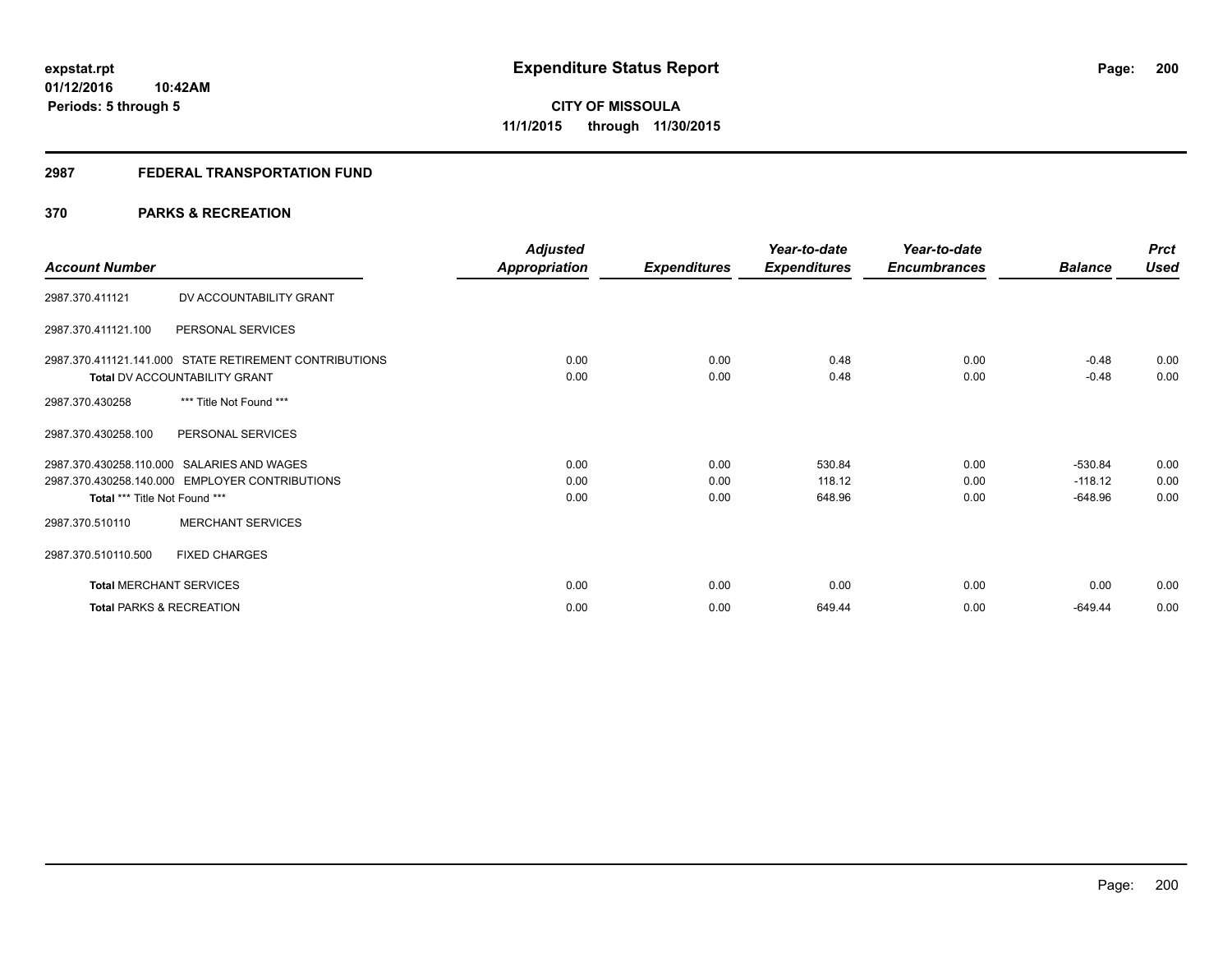# **2987 FEDERAL TRANSPORTATION FUND**

| <b>Account Number</b>          |                                                                                                 | <b>Adjusted</b><br>Appropriation | <b>Expenditures</b>  | Year-to-date<br><b>Expenditures</b> | Year-to-date<br><b>Encumbrances</b> | <b>Balance</b>               | <b>Prct</b><br><b>Used</b> |
|--------------------------------|-------------------------------------------------------------------------------------------------|----------------------------------|----------------------|-------------------------------------|-------------------------------------|------------------------------|----------------------------|
| 2987.390.430233                | *** Title Not Found ***                                                                         |                                  |                      |                                     |                                     |                              |                            |
| 2987.390.430233.900            | CAPITAL OUTLAY                                                                                  |                                  |                      |                                     |                                     |                              |                            |
| Total *** Title Not Found ***  |                                                                                                 | 0.00                             | 0.00                 | 0.00                                | 0.00                                | 0.00                         | 0.00                       |
| 2987.390.430256                | SAFE ROUTES TO SCHOOLS                                                                          |                                  |                      |                                     |                                     |                              |                            |
| 2987.390.430256.900            | <b>CAPITAL OUTLAY</b>                                                                           |                                  |                      |                                     |                                     |                              |                            |
|                                | Total SAFE ROUTES TO SCHOOLS                                                                    | 0.00                             | 0.00                 | 0.00                                | 0.00                                | 0.00                         | 0.00                       |
| 2987.390.430257                | BICYCLE COMMUTER NETWORK                                                                        |                                  |                      |                                     |                                     |                              |                            |
| 2987.390.430257.900            | <b>CAPITAL OUTLAY</b>                                                                           |                                  |                      |                                     |                                     |                              |                            |
|                                | 2987.390.430257.930.000 BICYCLE COMMUTER NETWORK/IMPROVEMENTS<br>Total BICYCLE COMMUTER NETWORK | 386,689.00<br>386,689.00         | 0.00<br>0.00         | 0.00<br>0.00                        | 0.00<br>0.00                        | 386,689.00<br>386,689.00     | 0.00<br>0.00               |
| 2987.390.430258                | <b>GRANT CREEK TRAIL BCN</b>                                                                    |                                  |                      |                                     |                                     |                              |                            |
| 2987.390.430258.100            | PERSONAL SERVICES                                                                               |                                  |                      |                                     |                                     |                              |                            |
| <b>Total PERSONAL SERVICES</b> |                                                                                                 | 0.00                             | 0.00                 | 0.00                                | 0.00                                | 0.00                         | 0.00                       |
| 2987.390.430258.900            | CAPITAL OUTLAY                                                                                  |                                  |                      |                                     |                                     |                              |                            |
|                                | 2987.390.430258.930.000 GRANT CREEK TRAIL BCN<br><b>Total GRANT CREEK TRAIL BCN</b>             | 0.00<br>0.00                     | 7,147.89<br>7,147.89 | 20,137.77<br>20,137.77              | 0.00<br>0.00                        | $-20,137.77$<br>$-20,137.77$ | 0.00<br>0.00               |
| 2987.390.430259                | RTLSNK CR/BRDWAY CROSSING                                                                       |                                  |                      |                                     |                                     |                              |                            |
| 2987.390.430259.900            | <b>CAPITAL OUTLAY</b>                                                                           |                                  |                      |                                     |                                     |                              |                            |
|                                | Total RTLSNK CR/BRDWAY CROSSING                                                                 | 0.00                             | 0.00                 | 0.00                                | 0.00                                | 0.00                         | 0.00                       |
| 2987.390.430262                | MASTER SIDEWALK PLAN                                                                            |                                  |                      |                                     |                                     |                              |                            |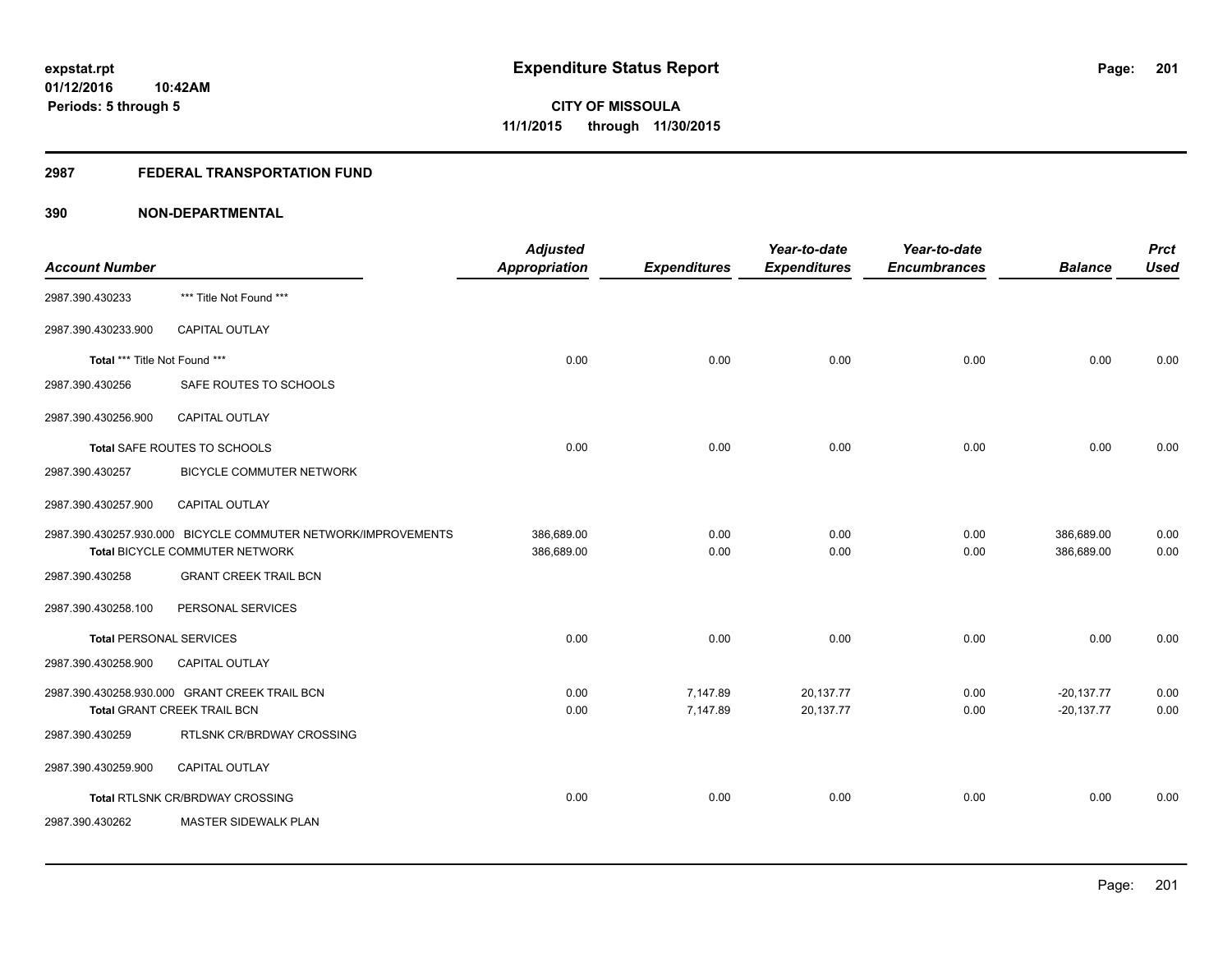#### **2987 FEDERAL TRANSPORTATION FUND**

| <b>Account Number</b>      |                                            | <b>Adjusted</b><br><b>Appropriation</b> | <b>Expenditures</b> | Year-to-date<br><b>Expenditures</b> | Year-to-date<br><b>Encumbrances</b> | <b>Balance</b> | <b>Prct</b><br><b>Used</b> |
|----------------------------|--------------------------------------------|-----------------------------------------|---------------------|-------------------------------------|-------------------------------------|----------------|----------------------------|
|                            |                                            |                                         |                     |                                     |                                     |                |                            |
| 2987.390.430262.900        | CAPITAL OUTLAY                             |                                         |                     |                                     |                                     |                |                            |
|                            | <b>Total MASTER SIDEWALK PLAN</b>          | 0.00                                    | 0.00                | 0.00                                | 0.00                                | 0.00           | 0.00                       |
| 2987.390.430271            | HIGGINS HILL/BECKWITH RECONSTRUCTION       |                                         |                     |                                     |                                     |                |                            |
| 2987.390.430271.900        | <b>CAPITAL OUTLAY</b>                      |                                         |                     |                                     |                                     |                |                            |
|                            | Total HIGGINS HILL/BECKWITH RECONSTRUCTION | 0.00                                    | 0.00                | 0.00                                | 0.00                                | 0.00           | 0.00                       |
| 2987.390.430272            | SIGNALIZATION                              |                                         |                     |                                     |                                     |                |                            |
| 2987.390.430272.900        | <b>CAPITAL OUTLAY</b>                      |                                         |                     |                                     |                                     |                |                            |
| <b>Total SIGNALIZATION</b> |                                            | 0.00                                    | 0.00                | 0.00                                | 0.00                                | 0.00           | 0.00                       |
| 2987.390.430276            | RUSSELL S 3RD IMPROVEMENTS                 |                                         |                     |                                     |                                     |                |                            |
| 2987.390.430276.900        | <b>CAPITAL OUTLAY</b>                      |                                         |                     |                                     |                                     |                |                            |
|                            | Total RUSSELL S 3RD IMPROVEMENTS           | 0.00                                    | 0.00                | 0.00                                | 0.00                                | 0.00           | 0.00                       |
| 2987.390.430278            | LOLO ST-BRIDGE TO DUNCAN S/C               |                                         |                     |                                     |                                     |                |                            |
| 2987.390.430278.900        | CAPITAL OUTLAY                             |                                         |                     |                                     |                                     |                |                            |
|                            | Total LOLO ST-BRIDGE TO DUNCAN S/C         | 0.00                                    | 0.00                | 0.00                                | 0.00                                | 0.00           | 0.00                       |
| 2987.390.430279            | U OF M CROSSWALK PROJECT                   |                                         |                     |                                     |                                     |                |                            |
| 2987.390.430279.900        | CAPITAL OUTLAY                             |                                         |                     |                                     |                                     |                |                            |
|                            | Total U OF M CROSSWALK PROJECT             | 0.00                                    | 0.00                | 0.00                                | 0.00                                | 0.00           | 0.00                       |
| 2987.390.460405            | PLAYFAIR PARK - MINOR IMPROVEMENTS         |                                         |                     |                                     |                                     |                |                            |
| 2987.390.460405.900        | CAPITAL OUTLAY                             |                                         |                     |                                     |                                     |                |                            |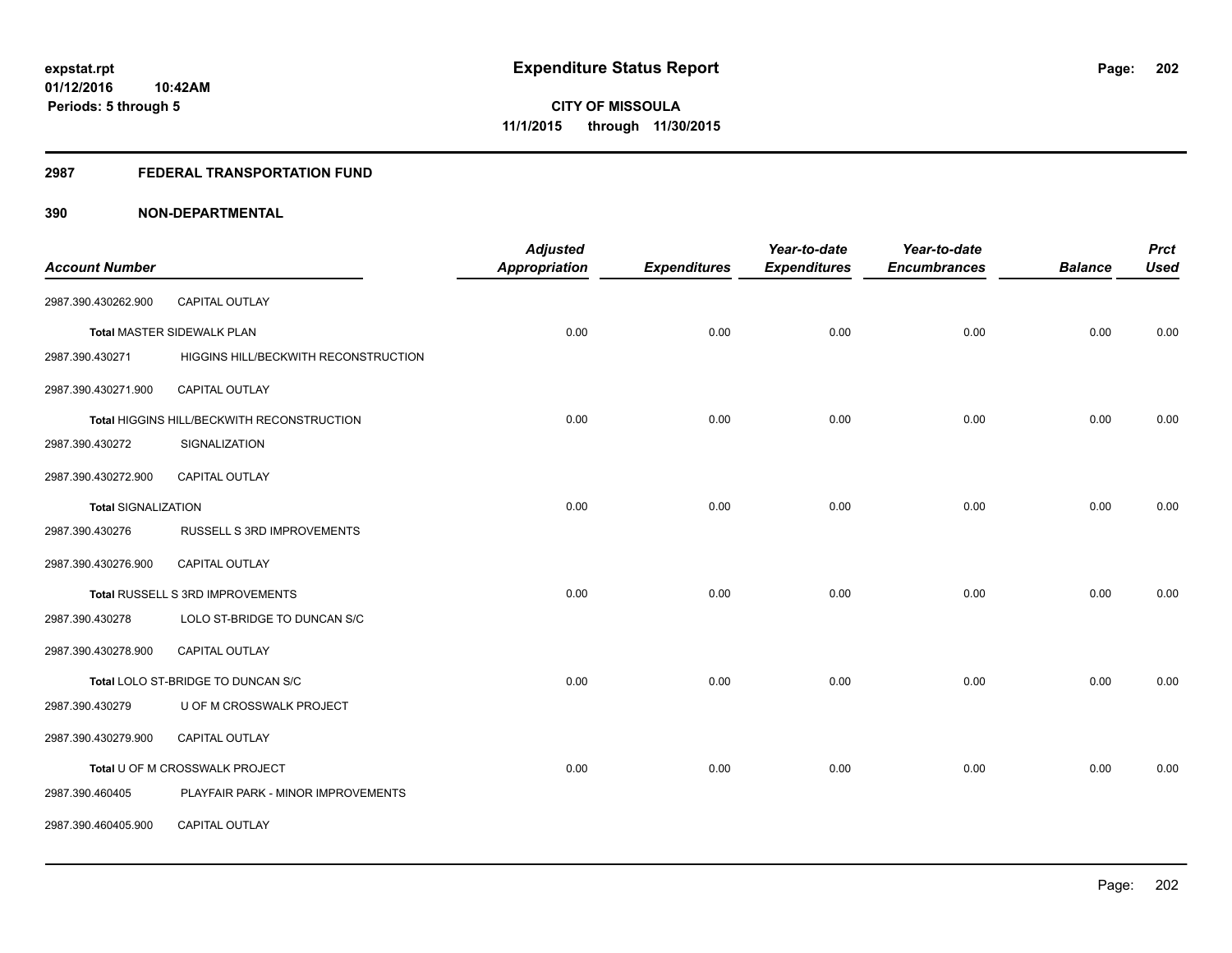# **2987 FEDERAL TRANSPORTATION FUND**

| <b>Account Number</b>           |                                           | <b>Adjusted</b><br><b>Appropriation</b> | <b>Expenditures</b> | Year-to-date<br><b>Expenditures</b> | Year-to-date<br><b>Encumbrances</b> | <b>Balance</b> | <b>Prct</b><br><b>Used</b> |
|---------------------------------|-------------------------------------------|-----------------------------------------|---------------------|-------------------------------------|-------------------------------------|----------------|----------------------------|
|                                 | Total PLAYFAIR PARK - MINOR IMPROVEMENTS  | 0.00                                    | 0.00                | 0.00                                | 0.00                                | 0.00           | 0.00                       |
| 2987.390.460415                 | SOUTH HILLS TRAIL SYSTEM                  |                                         |                     |                                     |                                     |                |                            |
| 2987.390.460415.900             | <b>CAPITAL OUTLAY</b>                     |                                         |                     |                                     |                                     |                |                            |
|                                 | Total SOUTH HILLS TRAIL SYSTEM            | 0.00                                    | 0.00                | 0.00                                | 0.00                                | 0.00           | 0.00                       |
| 2987.390.460435                 | SILVER PARK MILL SITE                     |                                         |                     |                                     |                                     |                |                            |
| 2987.390.460435.900             | CAPITAL OUTLAY                            |                                         |                     |                                     |                                     |                |                            |
|                                 | Total SILVER PARK MILL SITE               | 0.00                                    | 0.00                | 0.00                                | 0.00                                | 0.00           | 0.00                       |
| 2987.390.460509                 | <b>KIM WILLIAMS TRAIL</b>                 |                                         |                     |                                     |                                     |                |                            |
| 2987.390.460509.900             | <b>CAPITAL OUTLAY</b>                     |                                         |                     |                                     |                                     |                |                            |
|                                 | 2987.390.460509.930.000 KIM WILLIAMS EAST | 375,500.00                              | 0.00                | 10,009.20                           | 0.00                                | 365,490.80     | 2.67                       |
| <b>Total KIM WILLIAMS TRAIL</b> |                                           | 375,500.00                              | 0.00                | 10,009.20                           | 0.00                                | 365,490.80     | 2.67                       |
| 2987.390.510000                 | <b>MISCELLANEOUS</b>                      |                                         |                     |                                     |                                     |                |                            |
| 2987.390.510000.800             | OTHER OBJECTS                             |                                         |                     |                                     |                                     |                |                            |
| <b>Total MISCELLANEOUS</b>      |                                           | 0.00                                    | 0.00                | 0.00                                | 0.00                                | 0.00           | 0.00                       |
| 2987.390.510110                 | <b>MERCHANT SERVICES</b>                  |                                         |                     |                                     |                                     |                |                            |
| 2987.390.510110.500             | <b>FIXED CHARGES</b>                      |                                         |                     |                                     |                                     |                |                            |
| <b>Total MERCHANT SERVICES</b>  |                                           | 0.00                                    | 0.00                | 0.00                                | 0.00                                | 0.00           | 0.00                       |
| Total NON-DEPARTMENTAL          |                                           | 762,189.00                              | 7,147.89            | 30,146.97                           | 0.00                                | 732,042.03     | 3.96                       |
|                                 | <b>Total FEDERAL TRANSPORTATION FUND</b>  | 762,189.00                              | 7,147.89            | 30,796.41                           | 0.00                                | 731,392.59     | 4.04                       |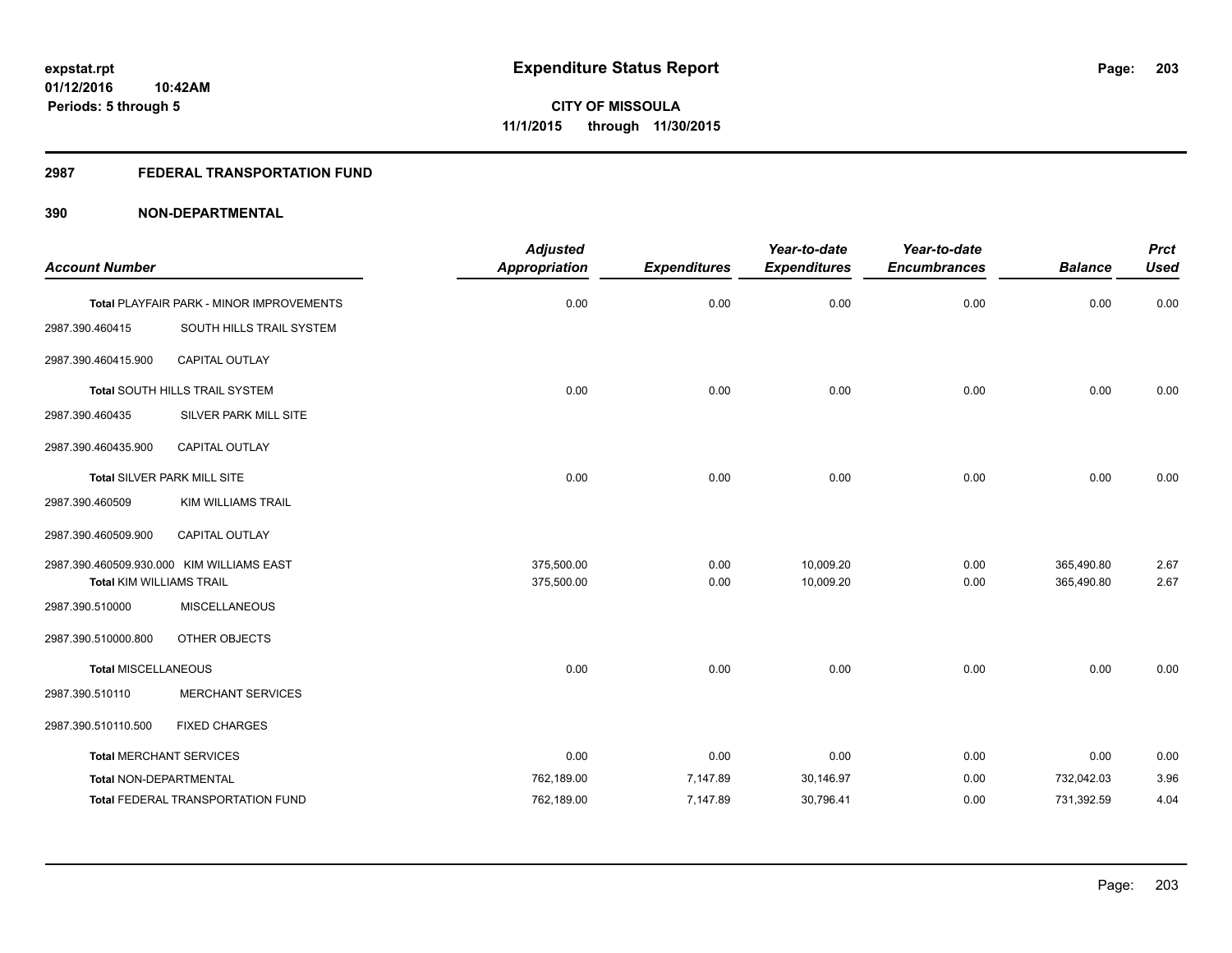# **2988 GRANTS & DONATIONS FUND**

# **223 CITY CLERK**

| <b>Account Number</b>      |                          | <b>Adjusted</b><br><b>Appropriation</b> | <b>Expenditures</b> | Year-to-date<br><b>Expenditures</b> | Year-to-date<br><b>Encumbrances</b> | <b>Balance</b> | <b>Prct</b><br><b>Used</b> |
|----------------------------|--------------------------|-----------------------------------------|---------------------|-------------------------------------|-------------------------------------|----------------|----------------------------|
| 2988.223.420000            | PUBLIC SAFETY            |                                         |                     |                                     |                                     |                |                            |
| 2988.223.420000.200        | <b>SUPPLIES</b>          |                                         |                     |                                     |                                     |                |                            |
| <b>Total PUBLIC SAFETY</b> |                          | 0.00                                    | 0.00                | 0.00                                | 0.00                                | 0.00           | 0.00                       |
| 2988.223.510110            | <b>MERCHANT SERVICES</b> |                                         |                     |                                     |                                     |                |                            |
| 2988.223.510110.500        | <b>FIXED CHARGES</b>     |                                         |                     |                                     |                                     |                |                            |
| <b>Total CITY CLERK</b>    |                          | 0.00                                    | 0.00                | 0.00                                | 0.00                                | 0.00           | 0.00                       |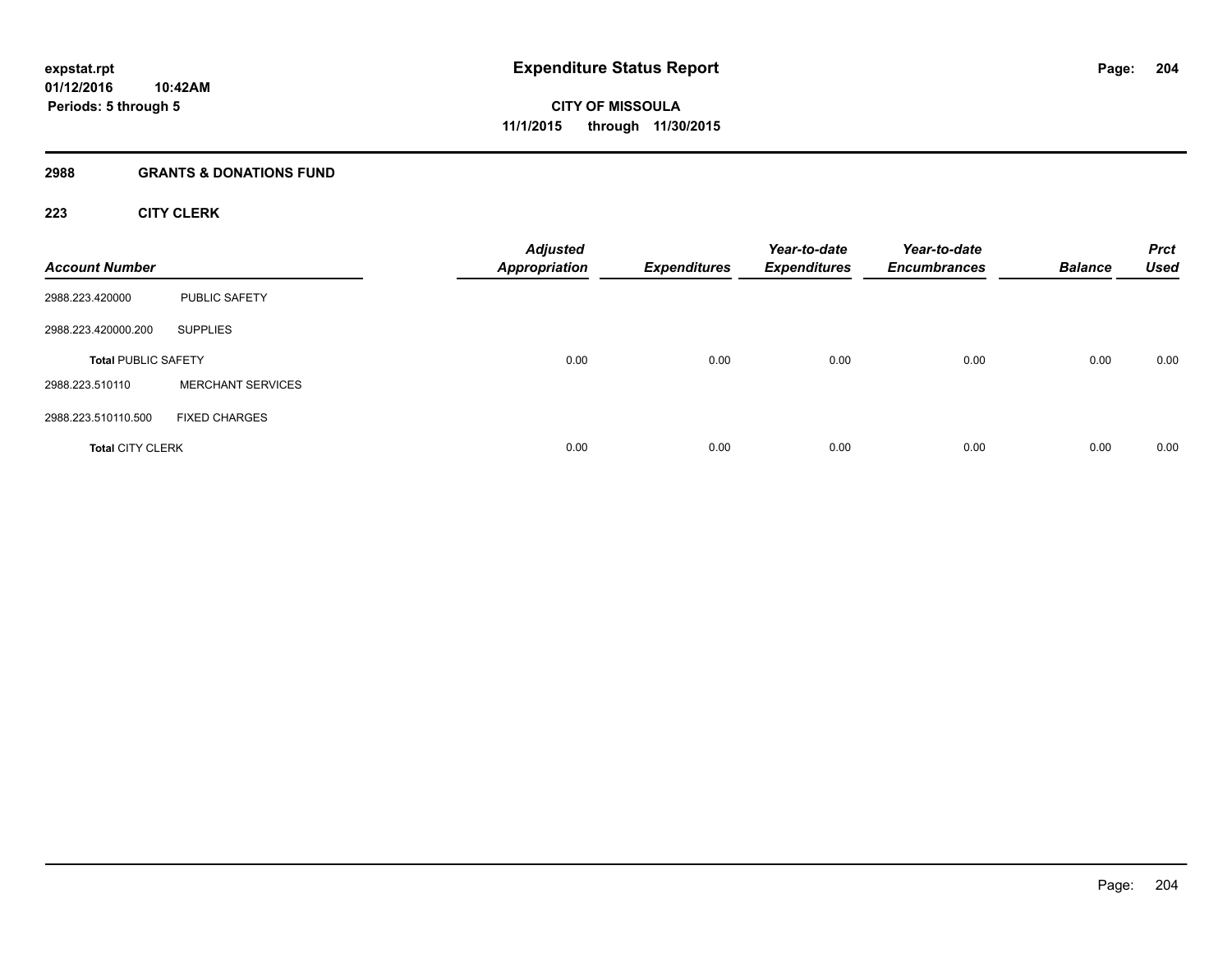#### **2988 GRANTS & DONATIONS FUND**

# **270 CITY ATTORNEY**

|                            |                                                        | <b>Adjusted</b>      |                     | Year-to-date        | Year-to-date        |                | <b>Prct</b> |
|----------------------------|--------------------------------------------------------|----------------------|---------------------|---------------------|---------------------|----------------|-------------|
| <b>Account Number</b>      |                                                        | <b>Appropriation</b> | <b>Expenditures</b> | <b>Expenditures</b> | <b>Encumbrances</b> | <b>Balance</b> | <b>Used</b> |
| 2988.270.411121            | DV ACCOUNTABILITY GRANT                                |                      |                     |                     |                     |                |             |
| 2988.270.411121.100        | PERSONAL SERVICES                                      |                      |                     |                     |                     |                |             |
|                            | 2988.270.411121.110.000 DV GRANT/SALARIES AND WAGES    | 0.00                 | 2,300.99            | 11,268.09           | 0.00                | $-11,268.09$   | 0.00        |
|                            | 2988.270.411121.140.000 EMPLOYER CONTRIBUTIONS         | 0.00                 | 742.60              | 4,169.32            | 0.00                | $-4,169.32$    | 0.00        |
|                            | 2988.270.411121.141.000 STATE RETIREMENT CONTRIBUTIONS | 0.00                 | 0.00                | 4.37                | 0.00                | $-4.37$        | 0.00        |
|                            | <b>Total PERSONAL SERVICES</b>                         | 0.00                 | 3,043.59            | 15,441.78           | 0.00                | $-15,441.78$   | 0.00        |
| 2988.270.411121.300        | PURCHASED SERVICES                                     |                      |                     |                     |                     |                |             |
|                            | <b>Total PURCHASED SERVICES</b>                        | 0.00                 | 0.00                | 0.00                | 0.00                | 0.00           | 0.00        |
|                            | <b>Total DV ACCOUNTABILITY GRANT</b>                   | 0.00                 | 3,043.59            | 15,441.78           | 0.00                | $-15,441.78$   | 0.00        |
| 2988.270.510110            | <b>MERCHANT SERVICES</b>                               |                      |                     |                     |                     |                |             |
| 2988.270.510110.500        | <b>FIXED CHARGES</b>                                   |                      |                     |                     |                     |                |             |
|                            | <b>Total MERCHANT SERVICES</b>                         | 0.00                 | 0.00                | 0.00                | 0.00                | 0.00           | 0.00        |
| <b>Total CITY ATTORNEY</b> |                                                        | 0.00                 | 3,043.59            | 15,441.78           | 0.00                | $-15,441.78$   | 0.00        |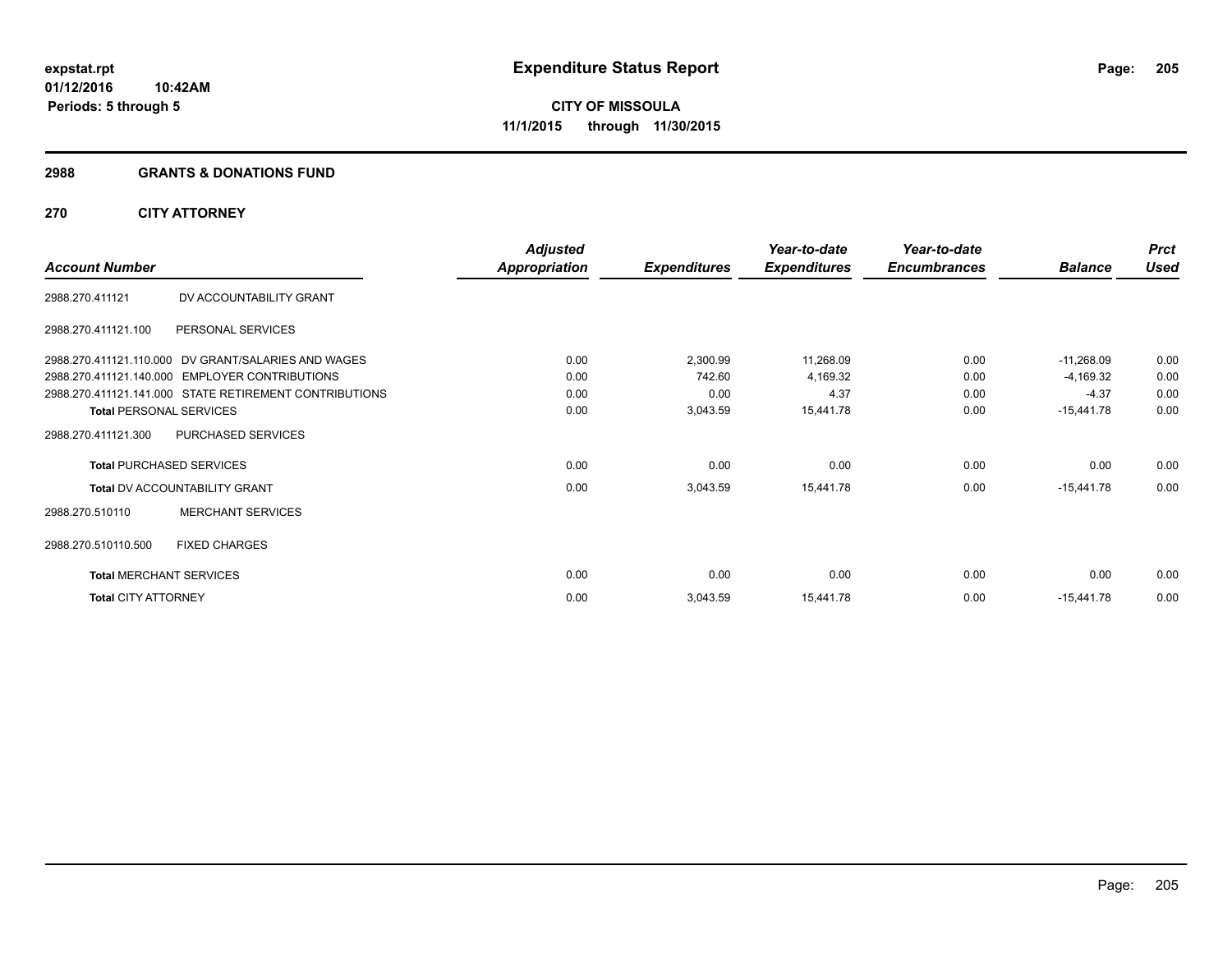# **2988 GRANTS & DONATIONS FUND**

# **290 POLICE**

| <b>Account Number</b> |                                | <b>Adjusted</b><br><b>Appropriation</b> | <b>Expenditures</b> | Year-to-date<br><b>Expenditures</b> | Year-to-date<br><b>Encumbrances</b> | <b>Balance</b> | <b>Prct</b><br><b>Used</b> |
|-----------------------|--------------------------------|-----------------------------------------|---------------------|-------------------------------------|-------------------------------------|----------------|----------------------------|
| 2988.290.420161       | <b>ICAC GOOGLE</b>             |                                         |                     |                                     |                                     |                |                            |
| 2988.290.420161.100   | PERSONAL SERVICES              |                                         |                     |                                     |                                     |                |                            |
|                       | <b>Total PERSONAL SERVICES</b> | 0.00                                    | 0.00                | 0.00                                | 0.00                                | 0.00           | 0.00                       |
| 2988.290.420161.900   | <b>CAPITAL OUTLAY</b>          |                                         |                     |                                     |                                     |                |                            |
| Total ICAC GOOGLE     |                                | 0.00                                    | 0.00                | 0.00                                | 0.00                                | 0.00           | 0.00                       |
| 2988.290.420186       | FY15 HITDA                     |                                         |                     |                                     |                                     |                |                            |
| 2988.290.420186.200   | <b>SUPPLIES</b>                |                                         |                     |                                     |                                     |                |                            |
| <b>Total SUPPLIES</b> |                                | 0.00                                    | 0.00                | 0.00                                | 0.00                                | 0.00           | 0.00                       |
| 2988.290.420186.300   | PURCHASED SERVICES             |                                         |                     |                                     |                                     |                |                            |
| <b>Total POLICE</b>   |                                | 0.00                                    | 0.00                | 0.00                                | 0.00                                | 0.00           | 0.00                       |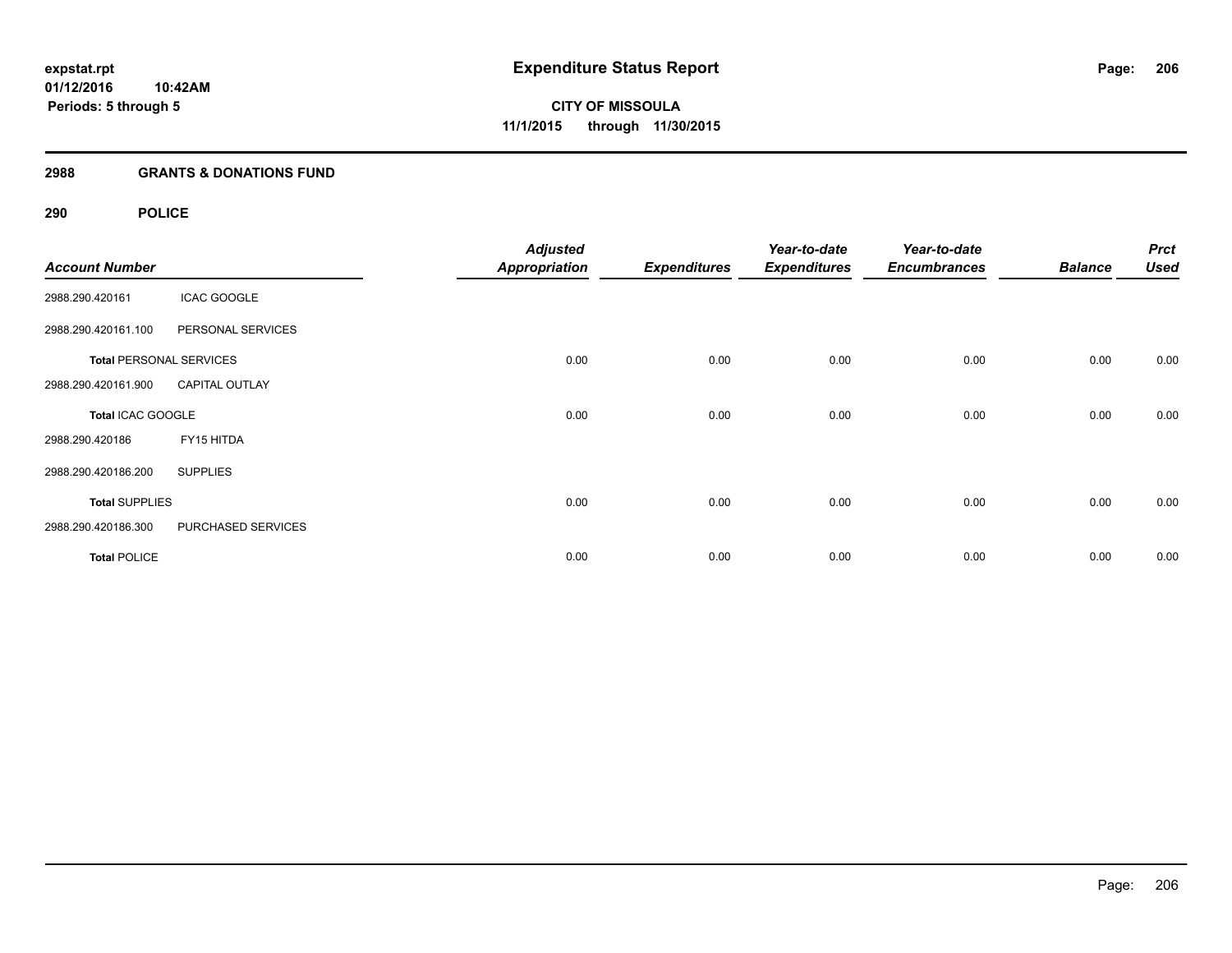# **2988 GRANTS & DONATIONS FUND**

**300 FIRE**

| <b>Account Number</b>         |                                                 | <b>Adjusted</b><br><b>Appropriation</b> | <b>Expenditures</b>  | Year-to-date<br><b>Expenditures</b> | Year-to-date<br><b>Encumbrances</b> | <b>Balance</b>               | <b>Prct</b><br><b>Used</b> |
|-------------------------------|-------------------------------------------------|-----------------------------------------|----------------------|-------------------------------------|-------------------------------------|------------------------------|----------------------------|
| 2988.300.420731               | AFG GRANT                                       |                                         |                      |                                     |                                     |                              |                            |
| 2988.300.420731.900           | <b>CAPITAL OUTLAY</b>                           |                                         |                      |                                     |                                     |                              |                            |
| <b>Total AFG GRANT</b>        | 2988.300.420731.940.000 AFG GRANT-LARYNGOSCOPES | 0.00<br>0.00                            | 1,456.38<br>1,456.38 | 9,593.83<br>9,593.83                | 0.00<br>0.00                        | $-9,593.83$<br>$-9,593.83$   | 0.00<br>0.00               |
| 2988.300.720731               | *** Title Not Found ***                         |                                         |                      |                                     |                                     |                              |                            |
| 2988.300.720731.900           | <b>CAPITAL OUTLAY</b>                           |                                         |                      |                                     |                                     |                              |                            |
| Total *** Title Not Found *** | 2988.300.720731.940.000 MACHINERY & EQUIPMENT   | 0.00<br>0.00                            | 0.00<br>0.00         | 86.254.44<br>86,254.44              | 0.00<br>0.00                        | $-86.254.44$<br>$-86,254.44$ | 0.00<br>0.00               |
| <b>Total FIRE</b>             |                                                 | 0.00                                    | 1,456.38             | 95,848.27                           | 0.00                                | $-95.848.27$                 | 0.00                       |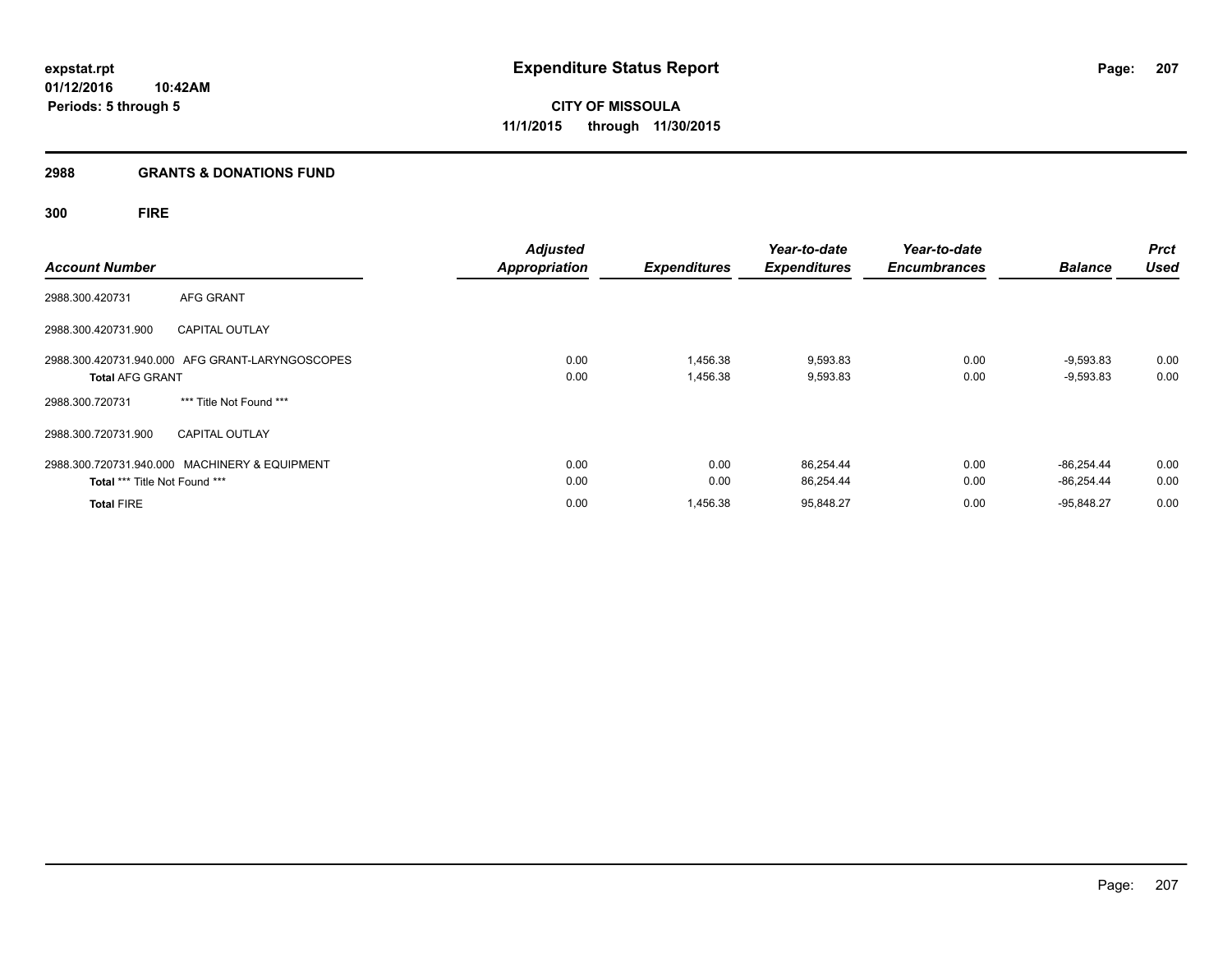#### **2988 GRANTS & DONATIONS FUND**

|                                 |                                                          | <b>Adjusted</b> |                     | Year-to-date        | Year-to-date        |                | <b>Prct</b> |
|---------------------------------|----------------------------------------------------------|-----------------|---------------------|---------------------|---------------------|----------------|-------------|
| <b>Account Number</b>           |                                                          | Appropriation   | <b>Expenditures</b> | <b>Expenditures</b> | <b>Encumbrances</b> | <b>Balance</b> | <b>Used</b> |
| 2988.390.402816                 | *** Title Not Found ***                                  |                 |                     |                     |                     |                |             |
| 2988.390.402816.300             | PURCHASED SERVICES                                       |                 |                     |                     |                     |                |             |
| Total *** Title Not Found ***   |                                                          | 0.00            | 0.00                | 0.00                | 0.00                | 0.00           | 0.00        |
| 2988.390.410105                 | WAPIKIYA HOMEOWNERS ASSN GRANT                           |                 |                     |                     |                     |                |             |
| 2988.390.410105.200             | <b>SUPPLIES</b>                                          |                 |                     |                     |                     |                |             |
|                                 | Total WAPIKIYA HOMEOWNERS ASSN GRANT                     | 0.00            | 0.00                | 0.00                | 0.00                | 0.00           | 0.00        |
| 2988.390.420000                 | <b>MISC GRANTS</b>                                       |                 |                     |                     |                     |                |             |
| 2988.390.420000.700             | <b>GRANTS &amp; CONTRIBUTIONS</b>                        |                 |                     |                     |                     |                |             |
|                                 | 2988.390.420000.700.000 GRANTS & CONTRIBUTIONS           | 46,000.00       | 0.00                | 0.00                | 0.00                | 46,000.00      | 0.00        |
|                                 | <b>Total GRANTS &amp; CONTRIBUTIONS</b>                  | 46,000.00       | 0.00                | 0.00                | 0.00                | 46,000.00      | 0.00        |
| 2988.390.420000.800             | OTHER OBJECTS                                            |                 |                     |                     |                     |                |             |
| <b>Total OTHER OBJECTS</b>      |                                                          | 0.00            | 0.00                | 0.00                | 0.00                | 0.00           | 0.00        |
| <b>Total MISC GRANTS</b>        |                                                          | 46,000.00       | 0.00                | 0.00                | 0.00                | 46,000.00      | 0.00        |
| 2988.390.420110                 | COPS TECHNOLOGY GRANT(D0J)                               |                 |                     |                     |                     |                |             |
| 2988.390.420110.900             | CAPITAL OUTLAY                                           |                 |                     |                     |                     |                |             |
|                                 | 2988.390.420110.940.000 COPS TECHNOLOGY GRANT/ EQUIPMENT | 293,592.00      | 0.00                | 0.00                | 0.00                | 293,592.00     | 0.00        |
|                                 | Total COPS TECHNOLOGY GRANT(D0J)                         | 293,592.00      | 0.00                | 0.00                | 0.00                | 293,592.00     | 0.00        |
| 2988.390.420112                 | COPS TECH GRANT X2 \$750,000                             |                 |                     |                     |                     |                |             |
| 2988.390.420112.300             | PURCHASED SERVICES                                       |                 |                     |                     |                     |                |             |
| <b>Total PURCHASED SERVICES</b> |                                                          | 0.00            | 0.00                | 0.00                | 0.00                | 0.00           | 0.00        |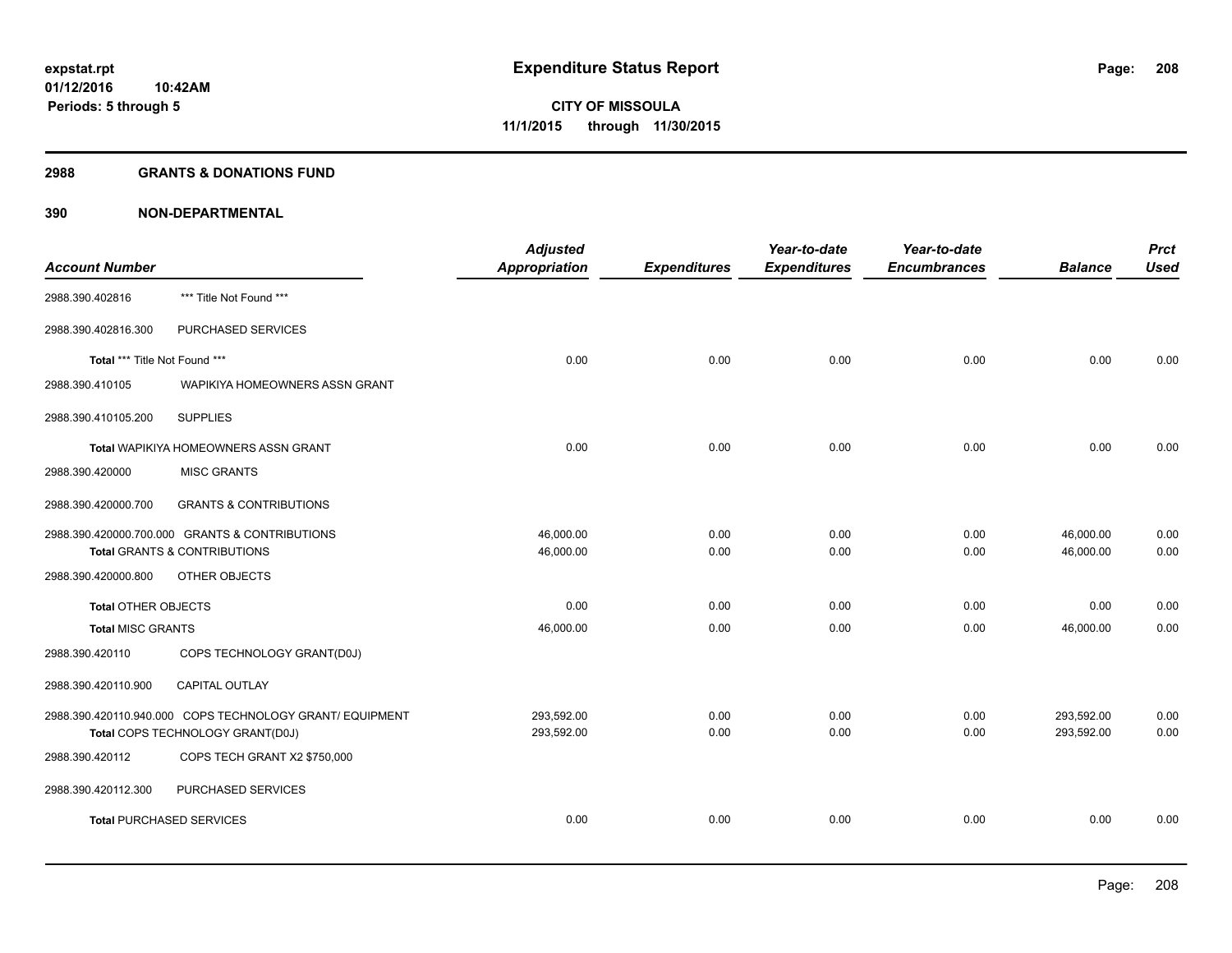#### **2988 GRANTS & DONATIONS FUND**

|                                |                                                                                                       | <b>Adjusted</b>          |                     | Year-to-date        | Year-to-date        |                          | <b>Prct</b>  |
|--------------------------------|-------------------------------------------------------------------------------------------------------|--------------------------|---------------------|---------------------|---------------------|--------------------------|--------------|
| <b>Account Number</b>          |                                                                                                       | <b>Appropriation</b>     | <b>Expenditures</b> | <b>Expenditures</b> | <b>Encumbrances</b> | <b>Balance</b>           | <b>Used</b>  |
| 2988.390.420112.800            | OTHER OBJECTS                                                                                         |                          |                     |                     |                     |                          |              |
| <b>Total OTHER OBJECTS</b>     |                                                                                                       | 0.00                     | 0.00                | 0.00                | 0.00                | 0.00                     | 0.00         |
| 2988.390.420112.900            | <b>CAPITAL OUTLAY</b>                                                                                 |                          |                     |                     |                     |                          |              |
|                                | 2988.390.420112.940.000 MACHINERY & EQUIPMENT<br>Total COPS TECH GRANT X2 \$750,000                   | 700,000.00<br>700,000.00 | 0.00<br>0.00        | 0.00<br>0.00        | 0.00<br>0.00        | 700,000.00<br>700,000.00 | 0.00<br>0.00 |
| 2988.390.420143                | <b>ANTI-GRAFFITI PROJECT</b>                                                                          |                          |                     |                     |                     |                          |              |
| 2988.390.420143.200            | <b>SUPPLIES</b>                                                                                       |                          |                     |                     |                     |                          |              |
|                                | 2988.390.420143.210.000 OFFICE SUPPLIES - ANTI-GRAFFITI PROJECT<br><b>Total ANTI-GRAFFITI PROJECT</b> | 5,000.00<br>5,000.00     | 0.00<br>0.00        | 0.00<br>0.00        | 0.00<br>0.00        | 5,000.00<br>5,000.00     | 0.00<br>0.00 |
| 2988.390.420144                | <b>BIAS CRIME CONTROL CAMPAIGN</b>                                                                    |                          |                     |                     |                     |                          |              |
| 2988.390.420144.300            | PURCHASED SERVICES                                                                                    |                          |                     |                     |                     |                          |              |
|                                | 2988.390.420144.350.000 BIAS CAMPAIGN - PROFESSIONAL SERVICES<br>Total BIAS CRIME CONTROL CAMPAIGN    | 10,903.00<br>10,903.00   | 0.00<br>0.00        | 0.00<br>0.00        | 0.00<br>0.00        | 10,903.00<br>10,903.00   | 0.00<br>0.00 |
| 2988.390.420145                | FY10 UNDERAGE DRINKING                                                                                |                          |                     |                     |                     |                          |              |
| 2988.390.420145.100            | PERSONAL SERVICES                                                                                     |                          |                     |                     |                     |                          |              |
| <b>Total PERSONAL SERVICES</b> |                                                                                                       | 0.00                     | 0.00                | 0.00                | 0.00                | 0.00                     | 0.00         |
| 2988.390.420145.200            | <b>SUPPLIES</b>                                                                                       |                          |                     |                     |                     |                          |              |
| <b>Total SUPPLIES</b>          |                                                                                                       | 0.00                     | 0.00                | 0.00                | 0.00                | 0.00                     | 0.00         |
| 2988.390.420145.300            | PURCHASED SERVICES                                                                                    |                          |                     |                     |                     |                          |              |
|                                | Total FY10 UNDERAGE DRINKING                                                                          | 0.00                     | 0.00                | 0.00                | 0.00                | 0.00                     | 0.00         |
| 2988.390.420150                | TRAFFIC POLICING-UNIFORM                                                                              |                          |                     |                     |                     |                          |              |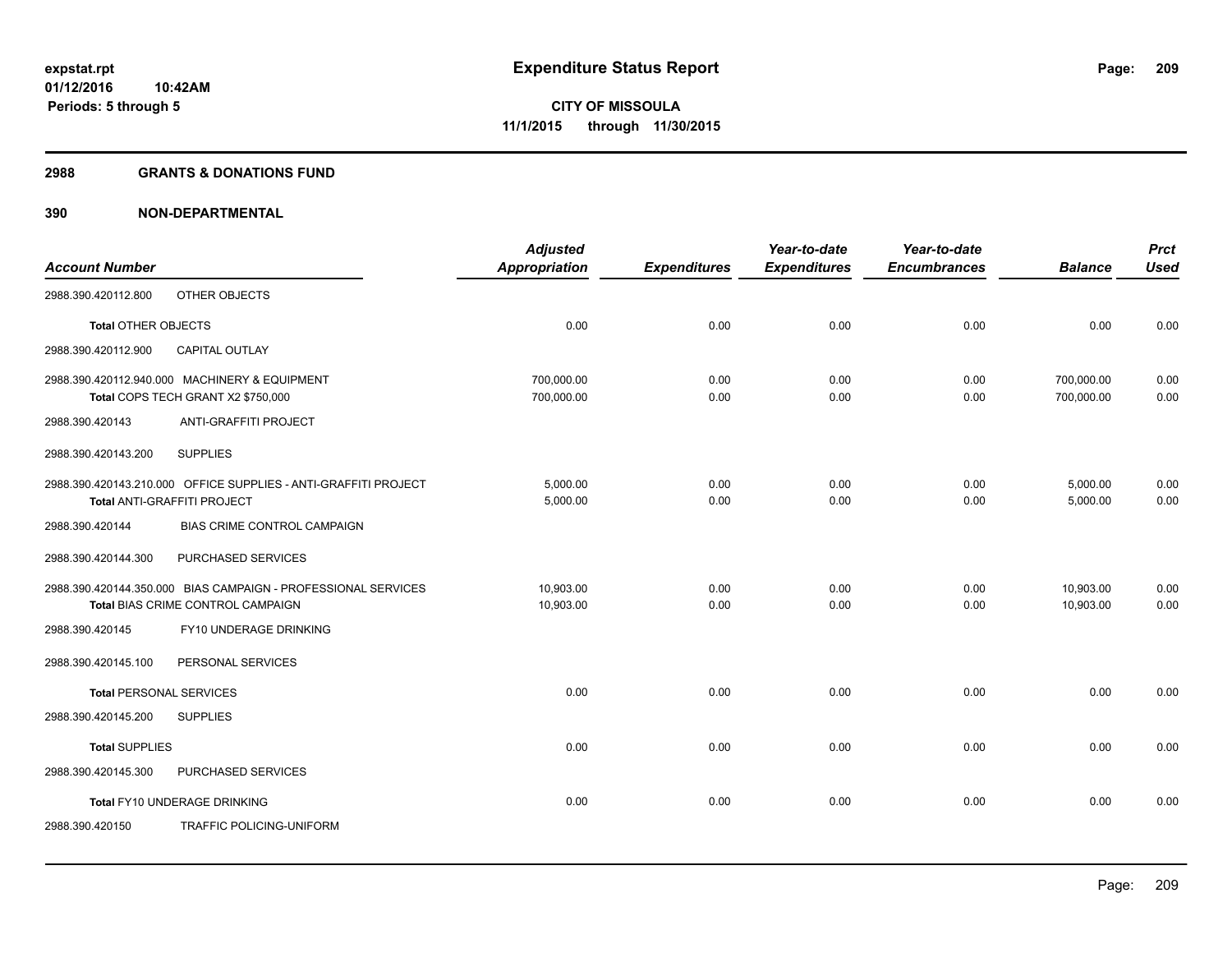#### **2988 GRANTS & DONATIONS FUND**

|                                                                  | <b>Adjusted</b> |                     | Year-to-date        | Year-to-date        |                | <b>Prct</b> |
|------------------------------------------------------------------|-----------------|---------------------|---------------------|---------------------|----------------|-------------|
| <b>Account Number</b>                                            | Appropriation   | <b>Expenditures</b> | <b>Expenditures</b> | <b>Encumbrances</b> | <b>Balance</b> | <b>Used</b> |
| <b>CAPITAL OUTLAY</b><br>2988.390.420150.900                     |                 |                     |                     |                     |                |             |
| 2988.390.420150.940.000 STATE EQUIPMENT GRANT-STEP               | 10,338.00       | 0.00                | 10,338.00           | 0.00                | 0.00           | 100.00      |
| <b>Total TRAFFIC POLICING-UNIFORM</b>                            | 10,338.00       | 0.00                | 10,338.00           | 0.00                | 0.00           | 100.00      |
| FY09 POLICE ICAC FEDERAL GRANT<br>2988.390.420160                |                 |                     |                     |                     |                |             |
| PERSONAL SERVICES<br>2988.390.420160.100                         |                 |                     |                     |                     |                |             |
| 2988.390.420160.120.000 FY09 POLICE ICAC GRANT/OT & /TERMINATION | 15,755.00       | 429.20              | 1,333.24            | 0.00                | 14,421.76      | 8.46        |
| 2988.390.420160.140.000 FY09 POLICE ICAC GRANT                   | 9,453.00        | 28.61               | 88.96               | 0.00                | 9,364.04       | 0.94        |
| 2988.390.420160.141.000 STATE RETIREMENT CONTRIBUTIONS           | 0.00            | 0.00                | 2,669.86            | 0.00                | $-2,669.86$    | 0.00        |
| <b>Total PERSONAL SERVICES</b>                                   | 25,208.00       | 457.81              | 4,092.06            | 0.00                | 21,115.94      | 16.23       |
| 2988.390.420160.200<br><b>SUPPLIES</b>                           |                 |                     |                     |                     |                |             |
| 2988.390.420160.220.000 OPERATING SUPPLIES                       | 0.00            | 0.00                | 74.82               | 0.00                | $-74.82$       | 0.00        |
| <b>Total SUPPLIES</b>                                            | 0.00            | 0.00                | 74.82               | 0.00                | $-74.82$       | 0.00        |
| 2988.390.420160.300<br>PURCHASED SERVICES                        |                 |                     |                     |                     |                |             |
| 2988.390.420160.341.000 ELECTRICITY & NATURAL GAS                | 750.00          | 0.00                | 0.00                | 0.00                | 750.00         | 0.00        |
| 2988.390.420160.350.000 FY09 POLICE ICAC GRANT/PROF SVS          | 1,500.00        | 0.00                | 0.00                | 0.00                | 1,500.00       | 0.00        |
| 2988.390.420160.370.000 Fy09 POLICE ICAC GRANT/TRAVEL            | 0.00            | 658.43              | 1,127.13            | 0.00                | $-1,127.13$    | 0.00        |
| <b>Total PURCHASED SERVICES</b>                                  | 2,250.00        | 658.43              | 1,127.13            | 0.00                | 1,122.87       | 50.09       |
| 2988.390.420160.400<br><b>BUILDING MATERIALS</b>                 |                 |                     |                     |                     |                |             |
| <b>Total BUILDING MATERIALS</b>                                  | 0.00            | 0.00                | 0.00                | 0.00                | 0.00           | 0.00        |
| 2988.390.420160.500<br><b>FIXED CHARGES</b>                      |                 |                     |                     |                     |                |             |
| 2988.390.420160.500.000 FY09 POLICE ICAC GRANT/OTHER EXPENSES    | 2,980.00        | 0.00                | 0.00                | 0.00                | 2,980.00       | 0.00        |
| <b>Total FIXED CHARGES</b>                                       | 2,980.00        | 0.00                | 0.00                | 0.00                | 2,980.00       | 0.00        |
| 2988.390.420160.800<br>OTHER OBJECTS                             |                 |                     |                     |                     |                |             |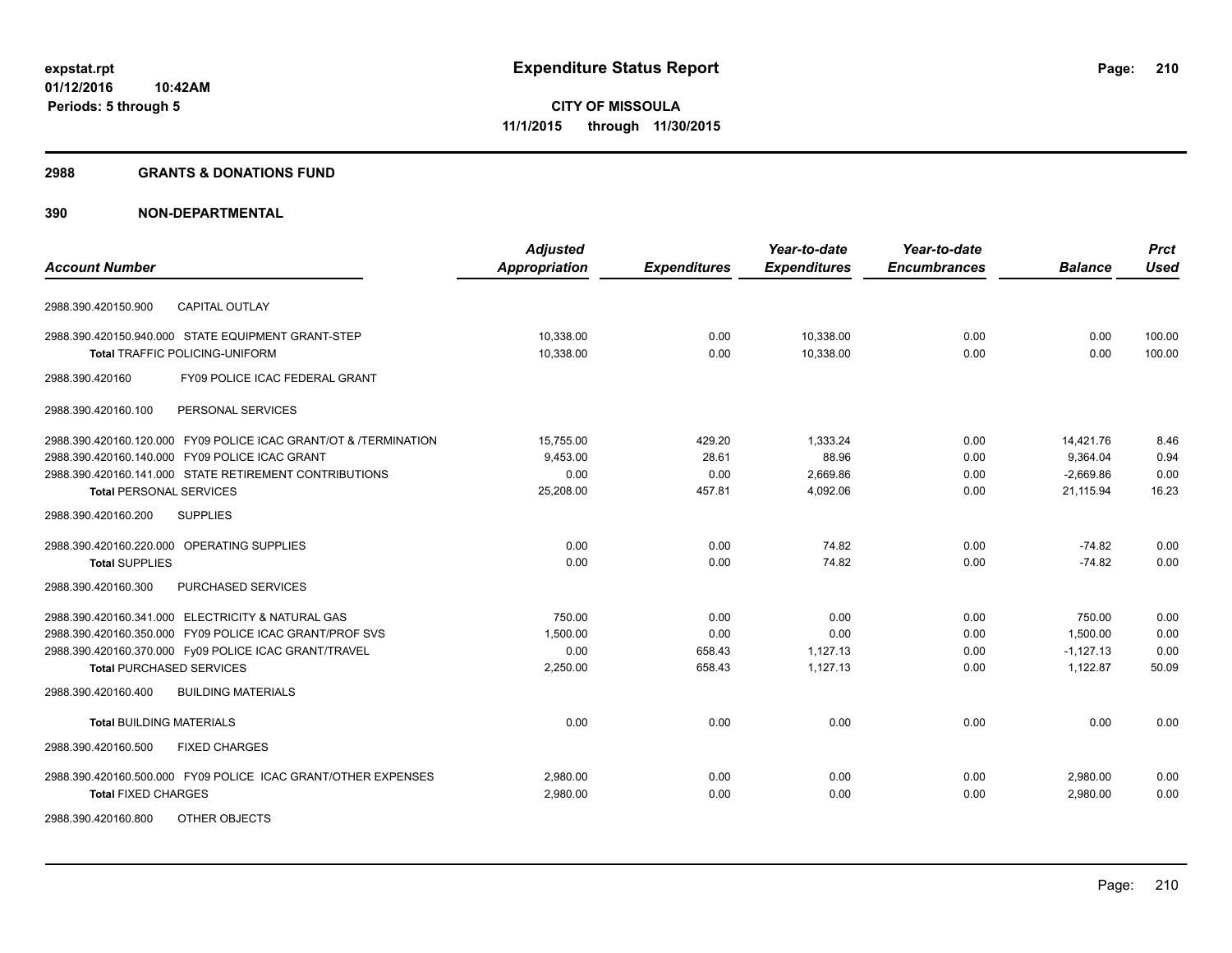#### **2988 GRANTS & DONATIONS FUND**

|                                                                                                          | <b>Adjusted</b>        |                     | Year-to-date         | Year-to-date        |                      | <b>Prct</b>    |
|----------------------------------------------------------------------------------------------------------|------------------------|---------------------|----------------------|---------------------|----------------------|----------------|
| <b>Account Number</b>                                                                                    | <b>Appropriation</b>   | <b>Expenditures</b> | <b>Expenditures</b>  | <b>Encumbrances</b> | <b>Balance</b>       | <b>Used</b>    |
| <b>Total OTHER OBJECTS</b>                                                                               | 0.00                   | 0.00                | 0.00                 | 0.00                | 0.00                 | 0.00           |
| <b>CAPITAL OUTLAY</b><br>2988.390.420160.900                                                             |                        |                     |                      |                     |                      |                |
| <b>Total CAPITAL OUTLAY</b>                                                                              | 0.00                   | 0.00                | 0.00                 | 0.00                | 0.00                 | 0.00           |
| Total FY09 POLICE ICAC FEDERAL GRANT                                                                     | 30,438.00              | 1,116.24            | 5,294.01             | 0.00                | 25,143.99            | 17.39          |
| 2988.390.420161<br>FY09 POLICE TRAINING SIMULATOR GRANT                                                  |                        |                     |                      |                     |                      |                |
| PERSONAL SERVICES<br>2988.390.420161.100                                                                 |                        |                     |                      |                     |                      |                |
| 2988.390.420161.110.000 ICAC GOOGLE-SALARIES AND WAGES                                                   | 0.00                   | 5.066.76            | 24.975.58            | 0.00                | $-24.975.58$         | 0.00           |
| 2988.390.420161.115.000 SALARIES/HEALTH INSURANCE BENEFIT                                                | 0.00                   | 570.00              | 2.508.00             | 0.00                | $-2,508.00$          | 0.00           |
| 2988.390.420161.130.000 OTHER                                                                            | 0.00                   | 0.00                | 673.09               | 0.00                | $-673.09$            | 0.00           |
| 2988.390.420161.140.000 EMPLOYER CONTRIBUTIONS                                                           | 0.00                   | 1,387.87            | 6,787.87             | 0.00                | $-6.787.87$          | 0.00           |
| <b>Total PERSONAL SERVICES</b>                                                                           | 0.00                   | 7,024.63            | 34,944.54            | 0.00                | $-34,944.54$         | 0.00           |
| 2988.390.420161.200<br><b>SUPPLIES</b>                                                                   |                        |                     |                      |                     |                      |                |
| <b>Total SUPPLIES</b>                                                                                    | 0.00                   | 0.00                | 0.00                 | 0.00                | 0.00                 | 0.00           |
| Total FY09 POLICE TRAINING SIMULATOR GRANT                                                               | 0.00                   | 7,024.63            | 34,944.54            | 0.00                | $-34,944.54$         | 0.00           |
| 2988.390.420180<br><b>BULLETPROOF VEST PROGRAM</b>                                                       |                        |                     |                      |                     |                      |                |
| 2988.390.420180.200<br><b>SUPPLIES</b>                                                                   |                        |                     |                      |                     |                      |                |
| 2988.390.420180.220.000 OPERATING SUPPLIES-BULLETPROOF VEST GNT<br><b>Total BULLETPROOF VEST PROGRAM</b> | 10.500.00<br>10,500.00 | 0.00<br>0.00        | 1.999.39<br>1,999.39 | 0.00<br>0.00        | 8,500.61<br>8,500.61 | 19.04<br>19.04 |
|                                                                                                          |                        |                     |                      |                     |                      |                |
| FY16 HIDTA<br>2988.390.420181                                                                            |                        |                     |                      |                     |                      |                |
| 2988.390.420181.100<br>PERSONAL SERVICES                                                                 |                        |                     |                      |                     |                      |                |
| <b>Total PERSONAL SERVICES</b>                                                                           | 0.00                   | 0.00                | 0.00                 | 0.00                | 0.00                 | 0.00           |
| 2988.390.420181.200<br><b>SUPPLIES</b>                                                                   |                        |                     |                      |                     |                      |                |
|                                                                                                          |                        |                     |                      |                     |                      |                |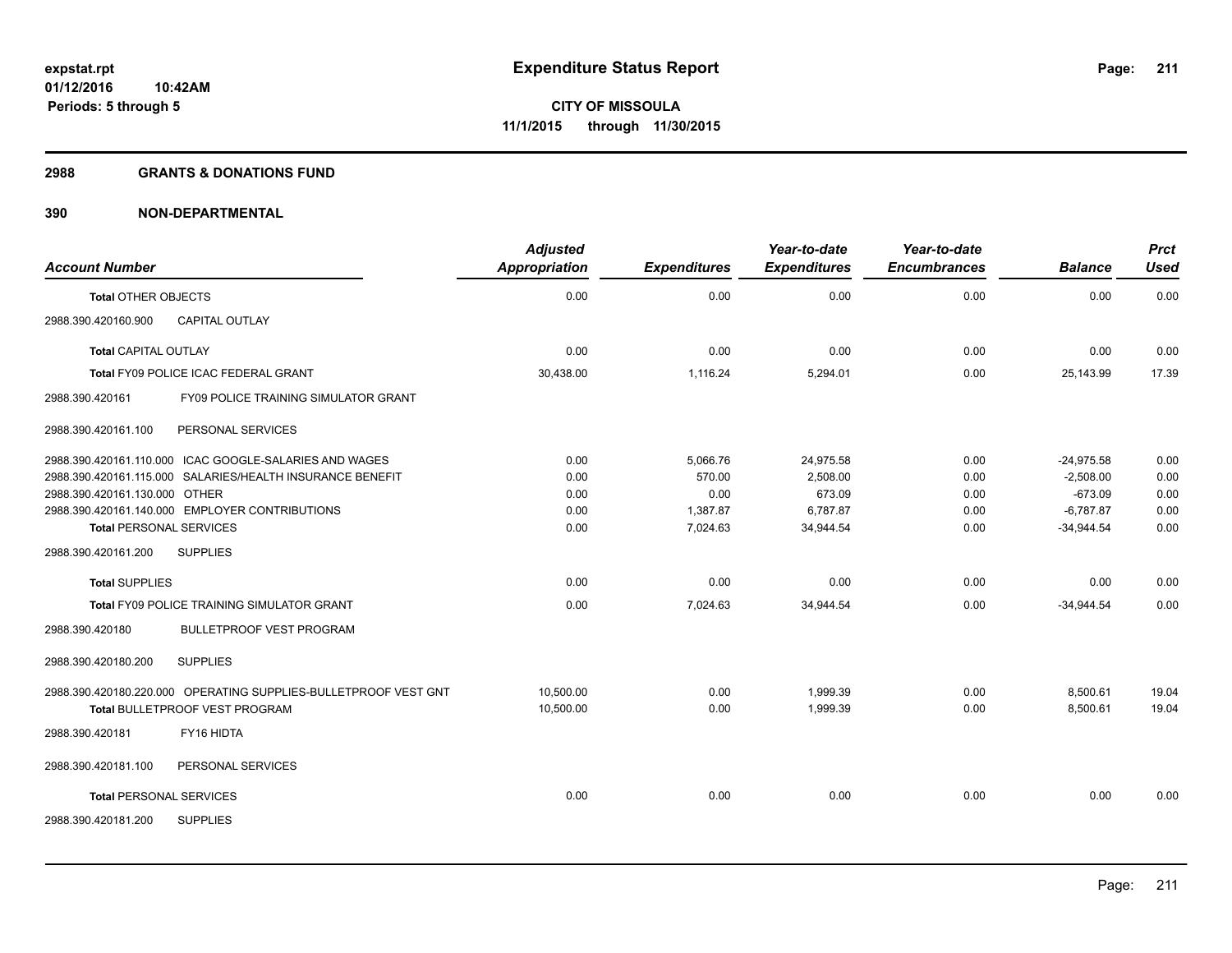#### **2988 GRANTS & DONATIONS FUND**

|                                                             | <b>Adjusted</b>      |                     | Year-to-date        | Year-to-date        |                | <b>Prct</b> |
|-------------------------------------------------------------|----------------------|---------------------|---------------------|---------------------|----------------|-------------|
| <b>Account Number</b>                                       | <b>Appropriation</b> | <b>Expenditures</b> | <b>Expenditures</b> | <b>Encumbrances</b> | <b>Balance</b> | <b>Used</b> |
| <b>Total SUPPLIES</b>                                       | 0.00                 | 0.00                | 0.00                | 0.00                | 0.00           | 0.00        |
| 2988.390.420181.300<br>PURCHASED SERVICES                   |                      |                     |                     |                     |                |             |
| <b>Total PURCHASED SERVICES</b>                             | 0.00                 | 0.00                | 0.00                | 0.00                | 0.00           | 0.00        |
| <b>FIXED CHARGES</b><br>2988.390.420181.500                 |                      |                     |                     |                     |                |             |
| <b>Total FIXED CHARGES</b>                                  | 0.00                 | 0.00                | 0.00                | 0.00                | 0.00           | 0.00        |
| 2988.390.420181.900<br><b>CAPITAL OUTLAY</b>                |                      |                     |                     |                     |                |             |
| Total FY16 HIDTA                                            | 0.00                 | 0.00                | 0.00                | 0.00                | 0.00           | 0.00        |
| 2988.390.420184<br><b>DUI TASK FORCE GRANT</b>              |                      |                     |                     |                     |                |             |
| 2988.390.420184.100<br>PERSONAL SERVICES                    |                      |                     |                     |                     |                |             |
| 2988.390.420184.120.000 DUI TASK FORCE OVERTIME/TERMINATION | 4,300.00             | 0.00                | 0.00                | 0.00                | 4,300.00       | 0.00        |
| 2988.390.420184.141.000 STATE RETIREMENT CONTRIBUTIONS      | 700.00               | 0.00                | 0.00                | 0.00                | 700.00         | 0.00        |
| <b>Total PERSONAL SERVICES</b>                              | 5,000.00             | 0.00                | 0.00                | 0.00                | 5,000.00       | 0.00        |
| 2988.390.420184.200<br><b>SUPPLIES</b>                      |                      |                     |                     |                     |                |             |
| <b>Total SUPPLIES</b>                                       | 0.00                 | 0.00                | 0.00                | 0.00                | 0.00           | 0.00        |
| Total DUI TASK FORCE GRANT                                  | 5,000.00             | 0.00                | 0.00                | 0.00                | 5,000.00       | 0.00        |
| 2988.390.420185<br>DUI - COPS IN SHOPS                      |                      |                     |                     |                     |                |             |
| 2988.390.420185.100<br>PERSONAL SERVICES                    |                      |                     |                     |                     |                |             |
| <b>Total PERSONAL SERVICES</b>                              | 0.00                 | 0.00                | 0.00                | 0.00                | 0.00           | 0.00        |
| 2988.390.420185.200<br><b>SUPPLIES</b>                      |                      |                     |                     |                     |                |             |
| Total DUI - COPS IN SHOPS                                   | 0.00                 | 0.00                | 0.00                | 0.00                | 0.00           | 0.00        |
| 2988.390.420186<br>FY15 HITDA                               |                      |                     |                     |                     |                |             |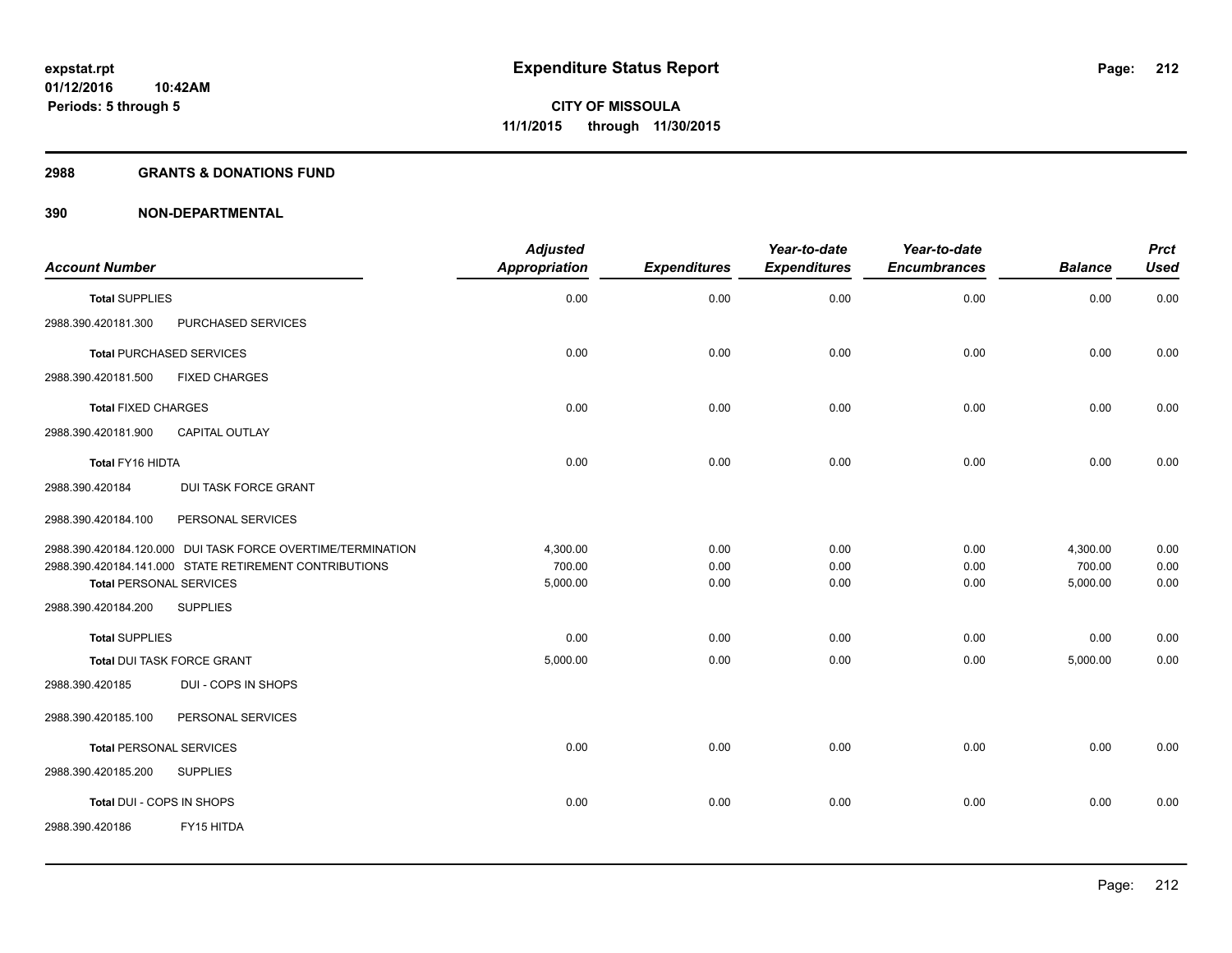#### **2988 GRANTS & DONATIONS FUND**

|                                                               | <b>Adjusted</b>      |                     | Year-to-date        | Year-to-date        |                | <b>Prct</b> |
|---------------------------------------------------------------|----------------------|---------------------|---------------------|---------------------|----------------|-------------|
| <b>Account Number</b>                                         | <b>Appropriation</b> | <b>Expenditures</b> | <b>Expenditures</b> | <b>Encumbrances</b> | <b>Balance</b> | <b>Used</b> |
|                                                               |                      |                     |                     |                     |                |             |
| PERSONAL SERVICES<br>2988.390.420186.100                      |                      |                     |                     |                     |                |             |
| 2988.390.420186.120.000 FY15 HIDTA/OVERTIME/TERMINATION       | 0.00                 | 1,775.21            | 10,336.84           | 0.00                | $-10,336.84$   | 0.00        |
| 2988.390.420186.140.000 EMPLOYER CONTRIBUTIONS                | 0.00                 | 115.84              | 675.03              | 0.00                | $-675.03$      | 0.00        |
| <b>Total PERSONAL SERVICES</b>                                | 0.00                 | 1,891.05            | 11,011.87           | 0.00                | $-11,011.87$   | 0.00        |
| 2988.390.420186.200<br><b>SUPPLIES</b>                        |                      |                     |                     |                     |                |             |
| 2988.390.420186.210.000 OFFICE SUPPLIES                       | 0.00                 | 0.00                | 236.18              | 0.00                | $-236.18$      | 0.00        |
| <b>Total SUPPLIES</b>                                         | 0.00                 | 0.00                | 236.18              | 0.00                | $-236.18$      | 0.00        |
| 2988.390.420186.300<br>PURCHASED SERVICES                     |                      |                     |                     |                     |                |             |
| 2988.390.420186.344.000 FY15 HIDTA/TELEPHONE SERVICE          | 0.00                 | 265.54              | 1,297.13            | 0.00                | $-1,297.13$    | 0.00        |
| 2988.390.420186.350.000 PROFESSIONAL SERVICES                 | 0.00                 | 451.00              | 1,855.00            | 0.00                | $-1,855.00$    | 0.00        |
| 2988.390.420186.350.013 FY15 HIDTA/PROFESSIONAL SERVICES      | 0.00                 | 384.00              | 384.00              | 0.00                | $-384.00$      | 0.00        |
| 2988.390.420186.350.039 PROFESSIONAL SERVICES                 | 0.00                 | 27,797.04           | 27,797.04           | 0.00                | $-27,797.04$   | 0.00        |
| 2988.390.420186.350.040 PROFESSIONAL SERVICES                 | 0.00                 | 1,669.99            | 3,933.22            | 0.00                | $-3,933.22$    | 0.00        |
| <b>Total PURCHASED SERVICES</b>                               | 0.00                 | 30,567.57           | 35,266.39           | 0.00                | $-35,266.39$   | 0.00        |
| 2988.390.420186.500<br><b>FIXED CHARGES</b>                   |                      |                     |                     |                     |                |             |
| 2988.390.420186.500.000 FIXED CHARGES                         | 0.00                 | 4,811.34            | 32,846.64           | 0.00                | $-32.846.64$   | 0.00        |
| <b>Total FIXED CHARGES</b>                                    | 0.00                 | 4,811.34            | 32,846.64           | 0.00                | $-32,846.64$   | 0.00        |
| Total FY15 HITDA                                              | 0.00                 | 37,269.96           | 79,361.08           | 0.00                | $-79,361.08$   | 0.00        |
| STATE OT SEAT BELT GRANT<br>2988.390.420190                   |                      |                     |                     |                     |                |             |
| 2988.390.420190.100<br>PERSONAL SERVICES                      |                      |                     |                     |                     |                |             |
| 2988.390.420190.110.113 SALARIES AND WAGES                    | 0.00                 | 510.83              | 1,218.13            | 0.00                | $-1,218.13$    | 0.00        |
| 2988.390.420190.120.000 OVERTIME/TERMINATION - MDOT/SEATBELT  | 30,000.00            | 3,264.88            | 18.805.73           | 0.00                | 11,194.27      | 62.69       |
| 2988.390.420190.120.113 STEP GRANT COORD/OVERTIME/TERMINATION | 0.00                 | 412.59              | 471.53              | 0.00                | $-471.53$      | 0.00        |
| 2988.390.420190.140.000 EMPLOYER CONTRIBUTIONS-MDOT/SEATBELT  | 30,000.00            | 272.48              | 1,323.21            | 0.00                | 28.676.79      | 4.41        |
| <b>Total PERSONAL SERVICES</b>                                | 60,000.00            | 4,460.78            | 21,818.60           | 0.00                | 38,181.40      | 36.36       |
|                                                               |                      |                     |                     |                     |                |             |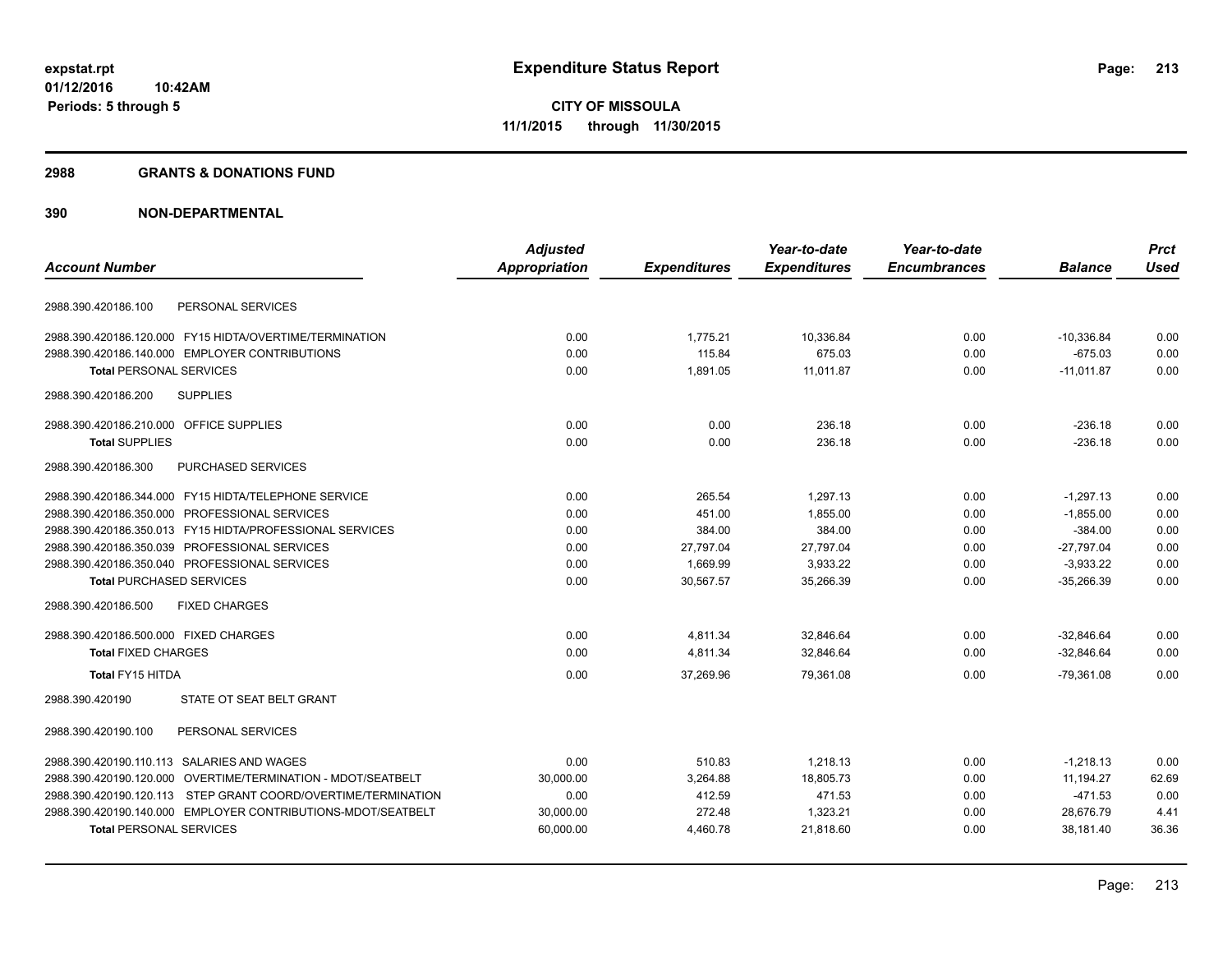#### **2988 GRANTS & DONATIONS FUND**

|                                         |                                                         | <b>Adjusted</b>      |                     | Year-to-date        | Year-to-date        |                | <b>Prct</b> |
|-----------------------------------------|---------------------------------------------------------|----------------------|---------------------|---------------------|---------------------|----------------|-------------|
| <b>Account Number</b>                   |                                                         | <b>Appropriation</b> | <b>Expenditures</b> | <b>Expenditures</b> | <b>Encumbrances</b> | <b>Balance</b> | <b>Used</b> |
| 2988.390.420190.200                     | <b>SUPPLIES</b>                                         |                      |                     |                     |                     |                |             |
| <b>Total SUPPLIES</b>                   |                                                         | 0.00                 | 0.00                | 0.00                | 0.00                | 0.00           | 0.00        |
| 2988.390.420190.300                     | PURCHASED SERVICES                                      |                      |                     |                     |                     |                |             |
|                                         | 2988.390.420190.390.000 OTHER PURCHASED SERVICES        | 0.00                 | 274.79              | 274.79              | 0.00                | $-274.79$      | 0.00        |
|                                         | <b>Total PURCHASED SERVICES</b>                         | 0.00                 | 274.79              | 274.79              | 0.00                | $-274.79$      | 0.00        |
|                                         | Total STATE OT SEAT BELT GRANT                          | 60,000.00            | 4,735.57            | 22,093.39           | 0.00                | 37,906.61      | 36.82       |
| 2988.390.420191                         | <b>HIDTA INITIATIVE</b>                                 |                      |                     |                     |                     |                |             |
| 2988.390.420191.100                     | PERSONAL SERVICES                                       |                      |                     |                     |                     |                |             |
| <b>Total HIDTA INITIATIVE</b>           |                                                         | 0.00                 | 0.00                | 0.00                | 0.00                | 0.00           | 0.00        |
| 2988.390.420192                         | UNDERAGE DRINKING GRANT                                 |                      |                     |                     |                     |                |             |
| 2988.390.420192.100                     | PERSONAL SERVICES                                       |                      |                     |                     |                     |                |             |
|                                         | Total UNDERAGE DRINKING GRANT                           | 0.00                 | 0.00                | 0.00                | 0.00                | 0.00           | 0.00        |
| 2988.390.420193                         | FY13 HIDTA                                              |                      |                     |                     |                     |                |             |
| 2988.390.420193.100                     | PERSONAL SERVICES                                       |                      |                     |                     |                     |                |             |
|                                         | 2988.390.420193.120.000 OVERTIME/TERMINATION-FY13 HIDTA | 25.000.00            | 0.00                | 0.00                | 0.00                | 25,000.00      | 0.00        |
|                                         | 2988.390.420193.140.000 EMPLOYER CONTRIBUTIONS          | 2,250.00             | 0.00                | 0.00                | 0.00                | 2,250.00       | 0.00        |
| <b>Total PERSONAL SERVICES</b>          |                                                         | 27,250.00            | 0.00                | 0.00                | 0.00                | 27,250.00      | 0.00        |
| 2988.390.420193.200                     | <b>SUPPLIES</b>                                         |                      |                     |                     |                     |                |             |
| 2988.390.420193.210.000 OFFICE SUPPLIES |                                                         | 1,000.00             | 0.00                | 0.00                | 0.00                | 1,000.00       | 0.00        |
|                                         | 2988.390.420193.220.000 OPERATING SUPPLIES              | 29,743.00            | 0.00                | 0.00                | 0.00                | 29,743.00      | 0.00        |
| <b>Total SUPPLIES</b>                   |                                                         | 30,743.00            | 0.00                | 0.00                | 0.00                | 30,743.00      | 0.00        |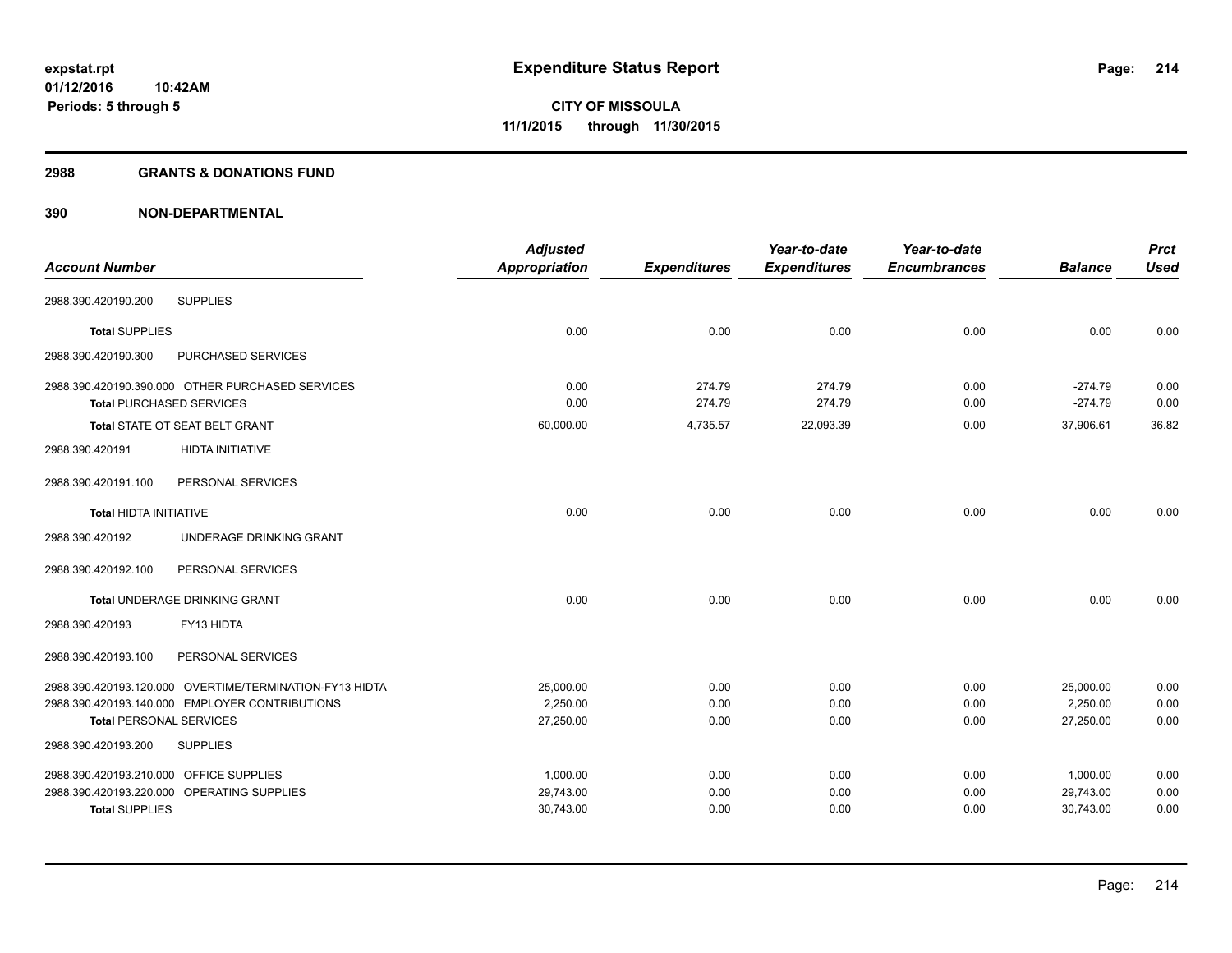#### **2988 GRANTS & DONATIONS FUND**

|                                |                                                          | <b>Adjusted</b>      |                     | Year-to-date        | Year-to-date        |                | <b>Prct</b> |
|--------------------------------|----------------------------------------------------------|----------------------|---------------------|---------------------|---------------------|----------------|-------------|
| <b>Account Number</b>          |                                                          | <b>Appropriation</b> | <b>Expenditures</b> | <b>Expenditures</b> | <b>Encumbrances</b> | <b>Balance</b> | <b>Used</b> |
| 2988.390.420193.300            | PURCHASED SERVICES                                       |                      |                     |                     |                     |                |             |
|                                | 2988.390.420193.344.000 TELEPHONE SERVICE - FY13 HIDTA   | 1,200.00             | 0.00                | 0.00                | 0.00                | 1,200.00       | 0.00        |
|                                | 2988.390.420193.350.000 PROFESSIONAL SERVICES-FY13 HIDTA | 47,156.00            | 0.00                | 0.00                | 0.00                | 47,156.00      | 0.00        |
|                                | 2988.390.420193.360.000 REPAIR & MAINTENANCE             | 1,000.00             | 0.00                | 0.00                | 0.00                | 1,000.00       | 0.00        |
|                                | 2988.390.420193.370.000 TRAVEL-FY13 HIDTA                | 3,250.00             | 0.00                | 0.00                | 0.00                | 3,250.00       | 0.00        |
|                                | <b>Total PURCHASED SERVICES</b>                          | 52,606.00            | 0.00                | 0.00                | 0.00                | 52,606.00      | 0.00        |
| 2988.390.420193.500            | <b>FIXED CHARGES</b>                                     |                      |                     |                     |                     |                |             |
|                                | 2988.390.420193.500.000 FIXED CHARGES-FY13 HIDTA         | 39,150.00            | 0.00                | 0.00                | 0.00                | 39,150.00      | 0.00        |
| <b>Total FIXED CHARGES</b>     |                                                          | 39,150.00            | 0.00                | 0.00                | 0.00                | 39,150.00      | 0.00        |
| Total FY13 HIDTA               |                                                          | 149,749.00           | 0.00                | 0.00                | 0.00                | 149,749.00     | 0.00        |
| 2988.390.420194                | UNDERAGE DRINKING GRANT                                  |                      |                     |                     |                     |                |             |
| 2988.390.420194.100            | PERSONAL SERVICES                                        |                      |                     |                     |                     |                |             |
| <b>Total PERSONAL SERVICES</b> |                                                          | 0.00                 | 0.00                | 0.00                | 0.00                | 0.00           | 0.00        |
| 2988.390.420194.200            | <b>SUPPLIES</b>                                          |                      |                     |                     |                     |                |             |
| <b>Total SUPPLIES</b>          |                                                          | 0.00                 | 0.00                | 0.00                | 0.00                | 0.00           | 0.00        |
| 2988.390.420194.300            | PURCHASED SERVICES                                       |                      |                     |                     |                     |                |             |
|                                | Total UNDERAGE DRINKING GRANT                            | 0.00                 | 0.00                | 0.00                | 0.00                | 0.00           | 0.00        |
| 2988.390.420195                | FY09 HIDTA                                               |                      |                     |                     |                     |                |             |
| 2988.390.420195.100            | PERSONAL SERVICES                                        |                      |                     |                     |                     |                |             |
| <b>Total PERSONAL SERVICES</b> |                                                          | 0.00                 | 0.00                | 0.00                | 0.00                | 0.00           | 0.00        |
| 2988.390.420195.200            | <b>SUPPLIES</b>                                          |                      |                     |                     |                     |                |             |
|                                | 2988.390.420195.220.000 OPERATING SUPPLIES               | 0.00                 | 0.00                | 9,319.49            | 0.00                | $-9,319.49$    | 0.00        |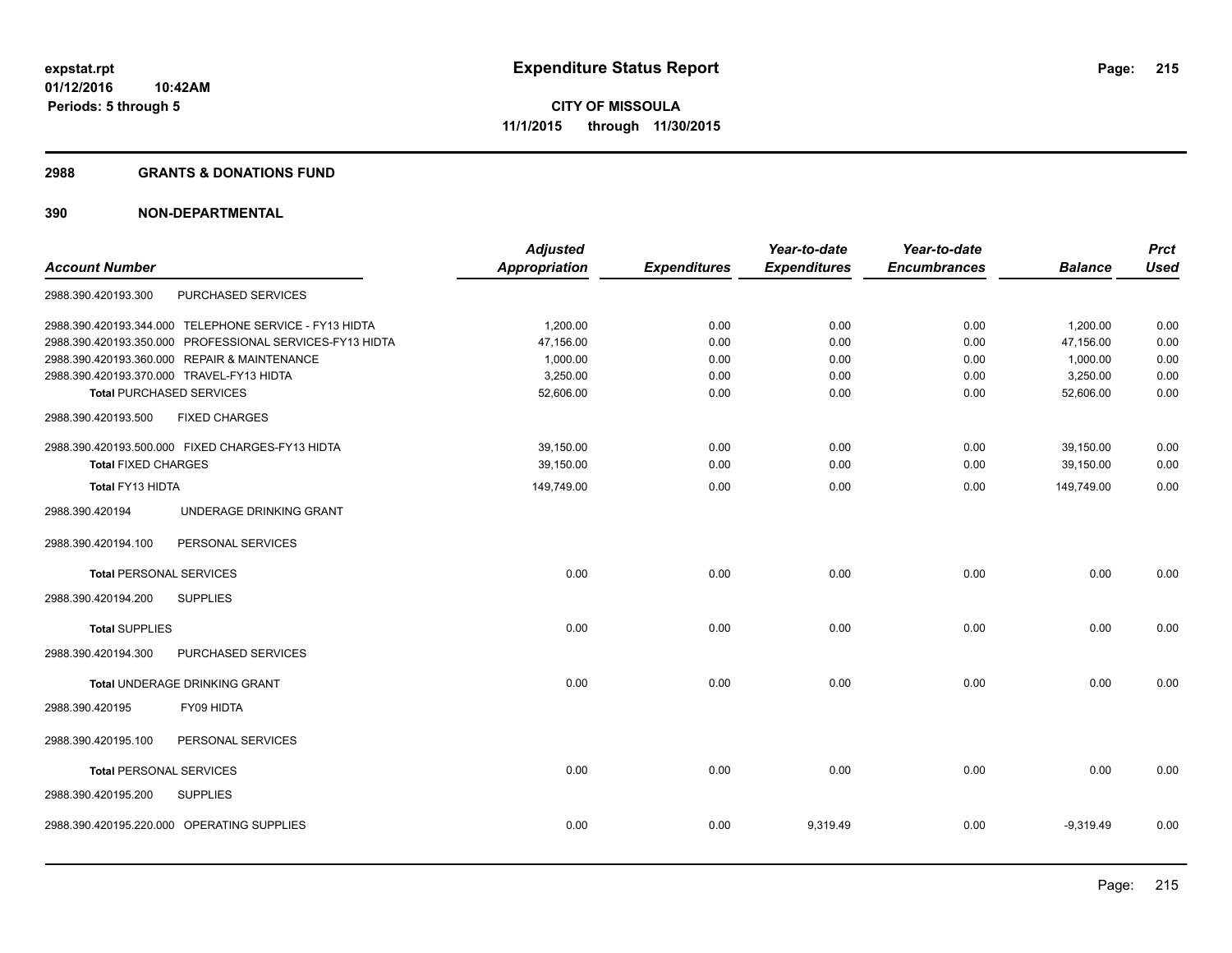#### **2988 GRANTS & DONATIONS FUND**

| <b>Account Number</b>                                     | <b>Adjusted</b><br><b>Appropriation</b> | <b>Expenditures</b> | Year-to-date<br><b>Expenditures</b> | Year-to-date<br><b>Encumbrances</b> | <b>Balance</b> | <b>Prct</b><br><b>Used</b> |
|-----------------------------------------------------------|-----------------------------------------|---------------------|-------------------------------------|-------------------------------------|----------------|----------------------------|
| <b>Total SUPPLIES</b>                                     | 0.00                                    | 0.00                | 9,319.49                            | 0.00                                | $-9,319.49$    | 0.00                       |
| PURCHASED SERVICES<br>2988.390.420195.300                 |                                         |                     |                                     |                                     |                |                            |
| <b>Total PURCHASED SERVICES</b>                           | 0.00                                    | 0.00                | 0.00                                | 0.00                                | 0.00           | 0.00                       |
| 2988.390.420195.500<br><b>FIXED CHARGES</b>               |                                         |                     |                                     |                                     |                |                            |
| <b>Total FIXED CHARGES</b>                                | 0.00                                    | 0.00                | 0.00                                | 0.00                                | 0.00           | 0.00                       |
| <b>Total FY09 HIDTA</b>                                   | 0.00                                    | 0.00                | 9,319.49                            | 0.00                                | $-9.319.49$    | 0.00                       |
| <b>HIDTA 2010</b><br>2988.390.420196                      |                                         |                     |                                     |                                     |                |                            |
| 2988.390.420196.100<br>PERSONAL SERVICES                  |                                         |                     |                                     |                                     |                |                            |
| 2988.390.420196.120.000 HIDTA 2014-OVERTIME/TERMINATION   | 25,000.00                               | 0.00                | 0.00                                | 0.00                                | 25,000.00      | 0.00                       |
| 2988.390.420196.140.000 HIDTA 2014-EMPLOYER CONTRIBUTIONS | 2,250.00                                | 0.00                | 0.00                                | 0.00                                | 2,250.00       | 0.00                       |
| <b>Total PERSONAL SERVICES</b>                            | 27.250.00                               | 0.00                | 0.00                                | 0.00                                | 27.250.00      | 0.00                       |
| <b>SUPPLIES</b><br>2988.390.420196.200                    |                                         |                     |                                     |                                     |                |                            |
| 2988.390.420196.210.000 HIDTA 2014 - OFFICE SUPPLIES      | 1,000.00                                | 0.00                | 0.00                                | 0.00                                | 1,000.00       | 0.00                       |
| 2988.390.420196.220.000 HIDTA 2014-OPERATING SUPPLIES     | 29,743.00                               | 0.00                | 0.00                                | 0.00                                | 29,743.00      | 0.00                       |
| <b>Total SUPPLIES</b>                                     | 30,743.00                               | 0.00                | 0.00                                | 0.00                                | 30,743.00      | 0.00                       |
| PURCHASED SERVICES<br>2988.390.420196.300                 |                                         |                     |                                     |                                     |                |                            |
| 2988.390.420196.344.000 HIDTA 2014-TELEPHONE SERVICE      | 1,200.00                                | 0.00                | 0.00                                | 0.00                                | 1,200.00       | 0.00                       |
| 2988.390.420196.350.000 HIDTA 2014-PROFESSIONAL SERVICES  | 47,156.00                               | 0.00                | 0.00                                | 0.00                                | 47,156.00      | 0.00                       |
| 2988.390.420196.360.000 HIDTA2014-REPAIR & MAINTENANCE    | 1,000.00                                | 0.00                | 0.00                                | 0.00                                | 1,000.00       | 0.00                       |
| 2988.390.420196.370.000 TRAVEL                            | 3,250.00                                | 0.00                | 0.00                                | 0.00                                | 3,250.00       | 0.00                       |
| <b>Total PURCHASED SERVICES</b>                           | 52,606.00                               | 0.00                | 0.00                                | 0.00                                | 52,606.00      | 0.00                       |
| 2988.390.420196.500<br><b>FIXED CHARGES</b>               |                                         |                     |                                     |                                     |                |                            |
| 2988.390.420196.500.000 HIDTA 2014-FIXED CHARGES          | 39,150.00                               | 0.00                | 0.00                                | 0.00                                | 39,150.00      | 0.00                       |
| <b>Total FIXED CHARGES</b>                                | 39,150.00                               | 0.00                | 0.00                                | 0.00                                | 39,150.00      | 0.00                       |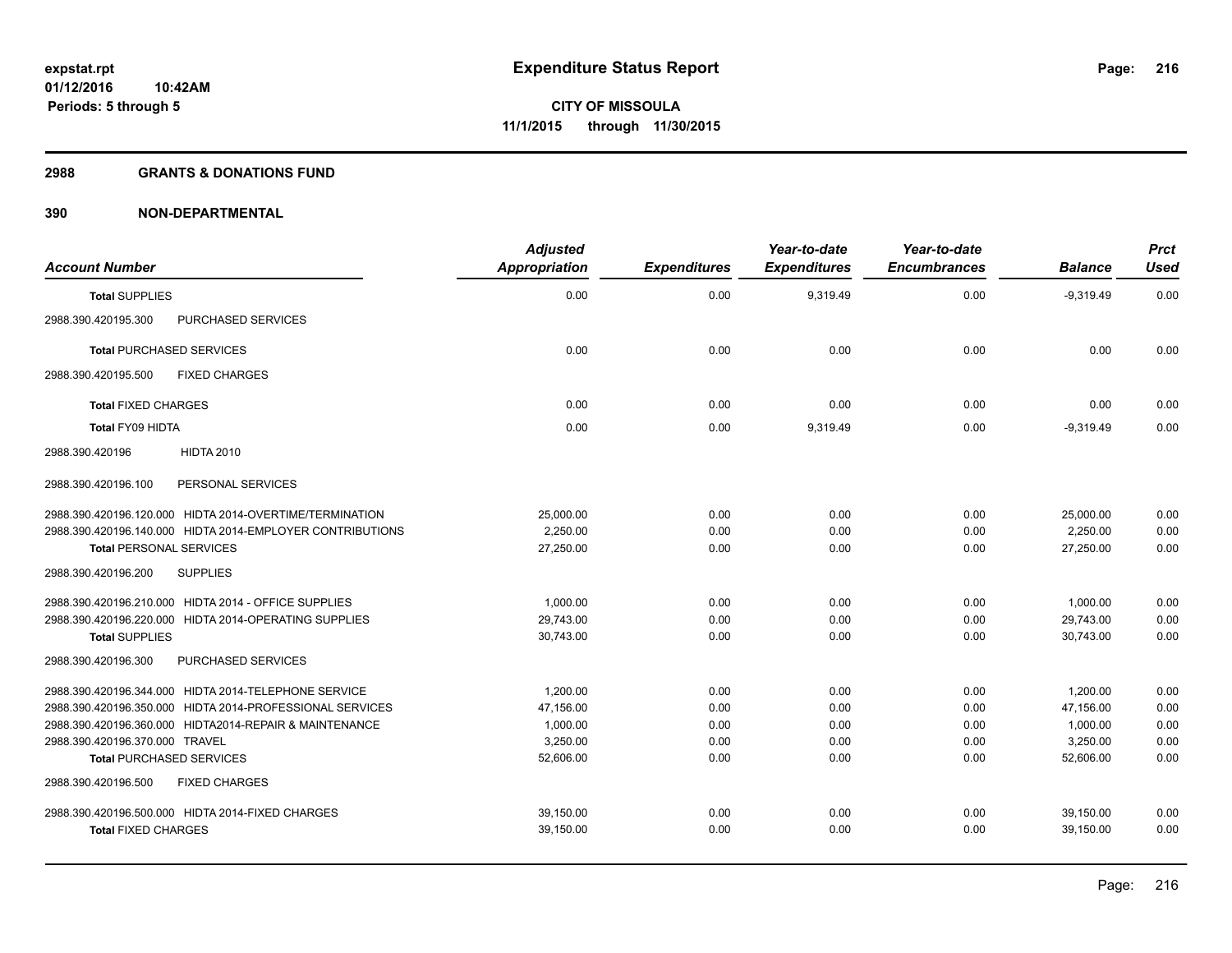#### **2988 GRANTS & DONATIONS FUND**

| <b>Account Number</b>          |                              | <b>Adjusted</b><br><b>Appropriation</b> | <b>Expenditures</b> | Year-to-date<br><b>Expenditures</b> | Year-to-date<br><b>Encumbrances</b> | <b>Balance</b> | <b>Prct</b><br><b>Used</b> |
|--------------------------------|------------------------------|-----------------------------------------|---------------------|-------------------------------------|-------------------------------------|----------------|----------------------------|
| 2988.390.420196.900            | <b>CAPITAL OUTLAY</b>        |                                         |                     |                                     |                                     |                |                            |
| <b>Total CAPITAL OUTLAY</b>    |                              | 0.00                                    | 0.00                | 0.00                                | 0.00                                | 0.00           | 0.00                       |
| Total HIDTA 2010               |                              | 149,749.00                              | 0.00                | 0.00                                | 0.00                                | 149,749.00     | 0.00                       |
| 2988.390.420197                | *** Title Not Found ***      |                                         |                     |                                     |                                     |                |                            |
| 2988.390.420197.100            | PERSONAL SERVICES            |                                         |                     |                                     |                                     |                |                            |
| Total *** Title Not Found ***  |                              | 0.00                                    | 0.00                | 0.00                                | 0.00                                | 0.00           | 0.00                       |
| 2988.390.420199                | FY11 UNDERAGE DRINKING       |                                         |                     |                                     |                                     |                |                            |
| 2988.390.420199.100            | PERSONAL SERVICES            |                                         |                     |                                     |                                     |                |                            |
| <b>Total PERSONAL SERVICES</b> |                              | 0.00                                    | 0.00                | 0.00                                | 0.00                                | 0.00           | 0.00                       |
| 2988.390.420199.200            | <b>SUPPLIES</b>              |                                         |                     |                                     |                                     |                |                            |
| <b>Total SUPPLIES</b>          |                              | 0.00                                    | 0.00                | 0.00                                | 0.00                                | 0.00           | 0.00                       |
| 2988.390.420199.300            | PURCHASED SERVICES           |                                         |                     |                                     |                                     |                |                            |
|                                | Total FY11 UNDERAGE DRINKING | 0.00                                    | 0.00                | 0.00                                | 0.00                                | 0.00           | 0.00                       |
| 2988.390.420200                | FY11 HIDTA                   |                                         |                     |                                     |                                     |                |                            |
| 2988.390.420200.100            | PERSONAL SERVICES            |                                         |                     |                                     |                                     |                |                            |
| <b>Total PERSONAL SERVICES</b> |                              | 0.00                                    | 0.00                | 0.00                                | 0.00                                | 0.00           | 0.00                       |
| 2988.390.420200.200            | <b>SUPPLIES</b>              |                                         |                     |                                     |                                     |                |                            |
| <b>Total SUPPLIES</b>          |                              | 0.00                                    | 0.00                | 0.00                                | 0.00                                | 0.00           | 0.00                       |
| 2988.390.420200.300            | PURCHASED SERVICES           |                                         |                     |                                     |                                     |                |                            |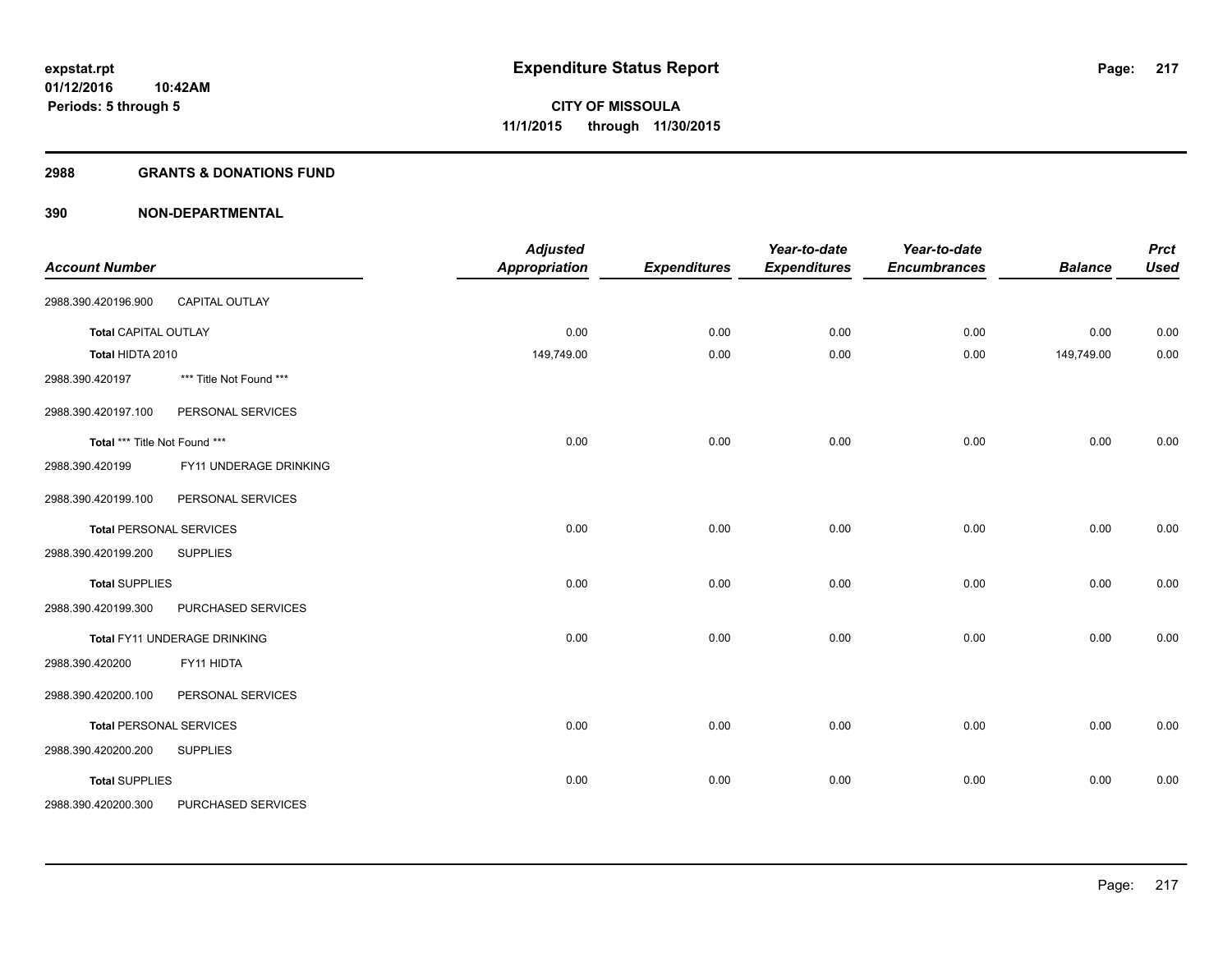#### **2988 GRANTS & DONATIONS FUND**

| <b>Account Number</b>                                         | <b>Adjusted</b><br><b>Appropriation</b> | <b>Expenditures</b> | Year-to-date<br><b>Expenditures</b> | Year-to-date<br><b>Encumbrances</b> | <b>Balance</b> | <b>Prct</b><br><b>Used</b> |
|---------------------------------------------------------------|-----------------------------------------|---------------------|-------------------------------------|-------------------------------------|----------------|----------------------------|
| <b>Total PURCHASED SERVICES</b>                               | 0.00                                    | 0.00                | 0.00                                | 0.00                                | 0.00           | 0.00                       |
| <b>FIXED CHARGES</b><br>2988.390.420200.500                   |                                         |                     |                                     |                                     |                |                            |
| Total FY11 HIDTA                                              | 0.00                                    | 0.00                | 0.00                                | 0.00                                | 0.00           | 0.00                       |
| 2988.390.420260<br>*** Title Not Found ***                    |                                         |                     |                                     |                                     |                |                            |
| PURCHASED SERVICES<br>2988.390.420260.300                     |                                         |                     |                                     |                                     |                |                            |
| Total *** Title Not Found ***                                 | 0.00                                    | 0.00                | 0.00                                | 0.00                                | 0.00           | 0.00                       |
| <b>FIRE EXPLORERS</b><br>2988.390.420432                      |                                         |                     |                                     |                                     |                |                            |
| 2988.390.420432.700<br><b>GRANTS &amp; CONTRIBUTIONS</b>      |                                         |                     |                                     |                                     |                |                            |
| 2988.390.420432.700.000 FIRE EXPLORERS/GRANTS & CONTRIBUTIONS | 1,650.00                                | 0.00                | 0.00                                | 0.00                                | 1,650.00       | 0.00                       |
| <b>Total FIRE EXPLORERS</b>                                   | 1,650.00                                | 0.00                | 0.00                                | 0.00                                | 1,650.00       | 0.00                       |
| <b>COMBAT CHALLENGE</b><br>2988.390.420433                    |                                         |                     |                                     |                                     |                |                            |
| <b>SUPPLIES</b><br>2988.390.420433.200                        |                                         |                     |                                     |                                     |                |                            |
| 2988.390.420433.210.000 COMBAT CHALLENGE SUPPLIES             | 838.00                                  | 0.00                | 0.00                                | 0.00                                | 838.00         | 0.00                       |
| <b>Total SUPPLIES</b>                                         | 838.00                                  | 0.00                | 0.00                                | 0.00                                | 838.00         | 0.00                       |
| 2988.390.420433.300<br>PURCHASED SERVICES                     |                                         |                     |                                     |                                     |                |                            |
| 2988.390.420433.370.000 COMBAT CHALLENGE TRAVEL               | 2,696.00                                | 0.00                | 0.00                                | 0.00                                | 2,696.00       | 0.00                       |
| 2988.390.420433.380.000 COMBAT CHALLENGE TRAINING             | 558.00                                  | 0.00                | 0.00                                | 0.00                                | 558.00         | 0.00                       |
| <b>Total PURCHASED SERVICES</b>                               | 3,254.00                                | 0.00                | 0.00                                | 0.00                                | 3,254.00       | 0.00                       |
| 2988.390.420433.700<br><b>GRANTS &amp; CONTRIBUTIONS</b>      |                                         |                     |                                     |                                     |                |                            |
| <b>Total GRANTS &amp; CONTRIBUTIONS</b>                       | 0.00                                    | 0.00                | 0.00                                | 0.00                                | 0.00           | 0.00                       |
| <b>Total COMBAT CHALLENGE</b>                                 | 4,092.00                                | 0.00                | 0.00                                | 0.00                                | 4,092.00       | 0.00                       |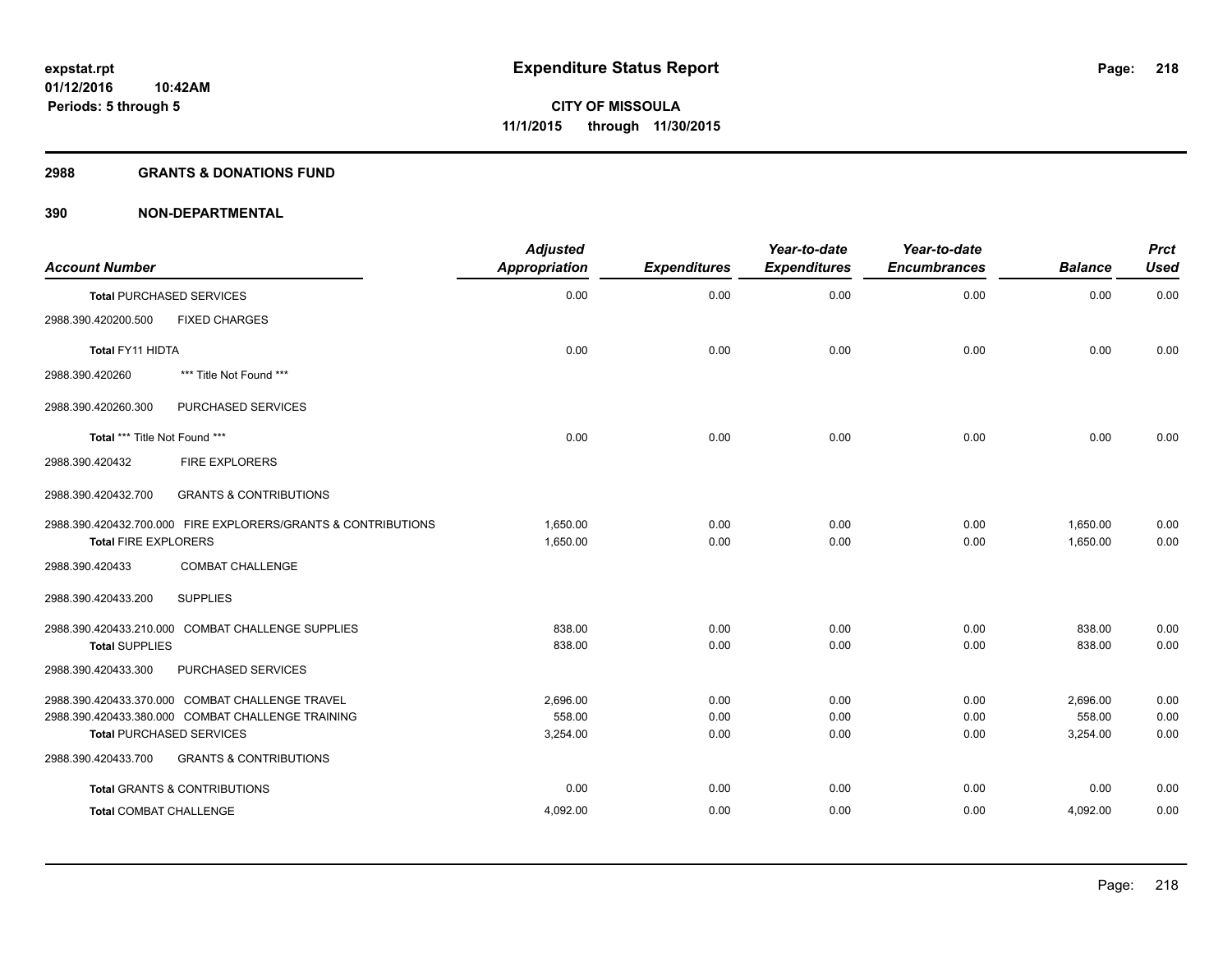#### **2988 GRANTS & DONATIONS FUND**

| <b>Account Number</b>                |                                   | <b>Adjusted</b><br><b>Appropriation</b> | <b>Expenditures</b> | Year-to-date<br><b>Expenditures</b> | Year-to-date<br><b>Encumbrances</b> | <b>Balance</b> | <b>Prct</b><br><b>Used</b> |
|--------------------------------------|-----------------------------------|-----------------------------------------|---------------------|-------------------------------------|-------------------------------------|----------------|----------------------------|
| 2988.390.420434                      | <b>THERMAL IMAGERS</b>            |                                         |                     |                                     |                                     |                |                            |
| 2988.390.420434.900                  | <b>CAPITAL OUTLAY</b>             |                                         |                     |                                     |                                     |                |                            |
| <b>Total THERMAL IMAGERS</b>         |                                   | 0.00                                    | 0.00                | 0.00                                | 0.00                                | 0.00           | 0.00                       |
| 2988.390.430100                      | <b>GREEN BLOCKS PILOT PROJECT</b> |                                         |                     |                                     |                                     |                |                            |
| 2988.390.430100.300                  | PURCHASED SERVICES                |                                         |                     |                                     |                                     |                |                            |
|                                      | <b>Total PURCHASED SERVICES</b>   | 0.00                                    | 0.00                | 0.00                                | 0.00                                | 0.00           | 0.00                       |
| 2988.390.430100.700                  | <b>GRANTS &amp; CONTRIBUTIONS</b> |                                         |                     |                                     |                                     |                |                            |
|                                      | Total GREEN BLOCKS PILOT PROJECT  | 0.00                                    | 0.00                | 0.00                                | 0.00                                | 0.00           | 0.00                       |
| 2988.390.430230                      | STREET RESTORATION                |                                         |                     |                                     |                                     |                |                            |
| 2988.390.430230.900                  | <b>CAPITAL OUTLAY</b>             |                                         |                     |                                     |                                     |                |                            |
| 2988.390.430230.930.000 IMPROVEMENTS |                                   | 24,822.00                               | 0.00                | 0.00                                | 0.00                                | 24,822.00      | 0.00                       |
|                                      | <b>Total STREET RESTORATION</b>   | 24,822.00                               | 0.00                | 0.00                                | 0.00                                | 24,822.00      | 0.00                       |
| 2988.390.430243                      | SCHILLING ST FOOT BRIDGE          |                                         |                     |                                     |                                     |                |                            |
| 2988.390.430243.200                  | <b>SUPPLIES</b>                   |                                         |                     |                                     |                                     |                |                            |
|                                      | Total SCHILLING ST FOOT BRIDGE    | 0.00                                    | 0.00                | 0.00                                | 0.00                                | 0.00           | 0.00                       |
| 2988.390.430264                      | PEDESTRIAN SAFETY                 |                                         |                     |                                     |                                     |                |                            |
| 2988.390.430264.900                  | CAPITAL OUTLAY                    |                                         |                     |                                     |                                     |                |                            |
| <b>Total PEDESTRIAN SAFETY</b>       |                                   | 0.00                                    | 0.00                | 0.00                                | 0.00                                | 0.00           | 0.00                       |
| 2988.390.430300                      | <b>EECBG</b>                      |                                         |                     |                                     |                                     |                |                            |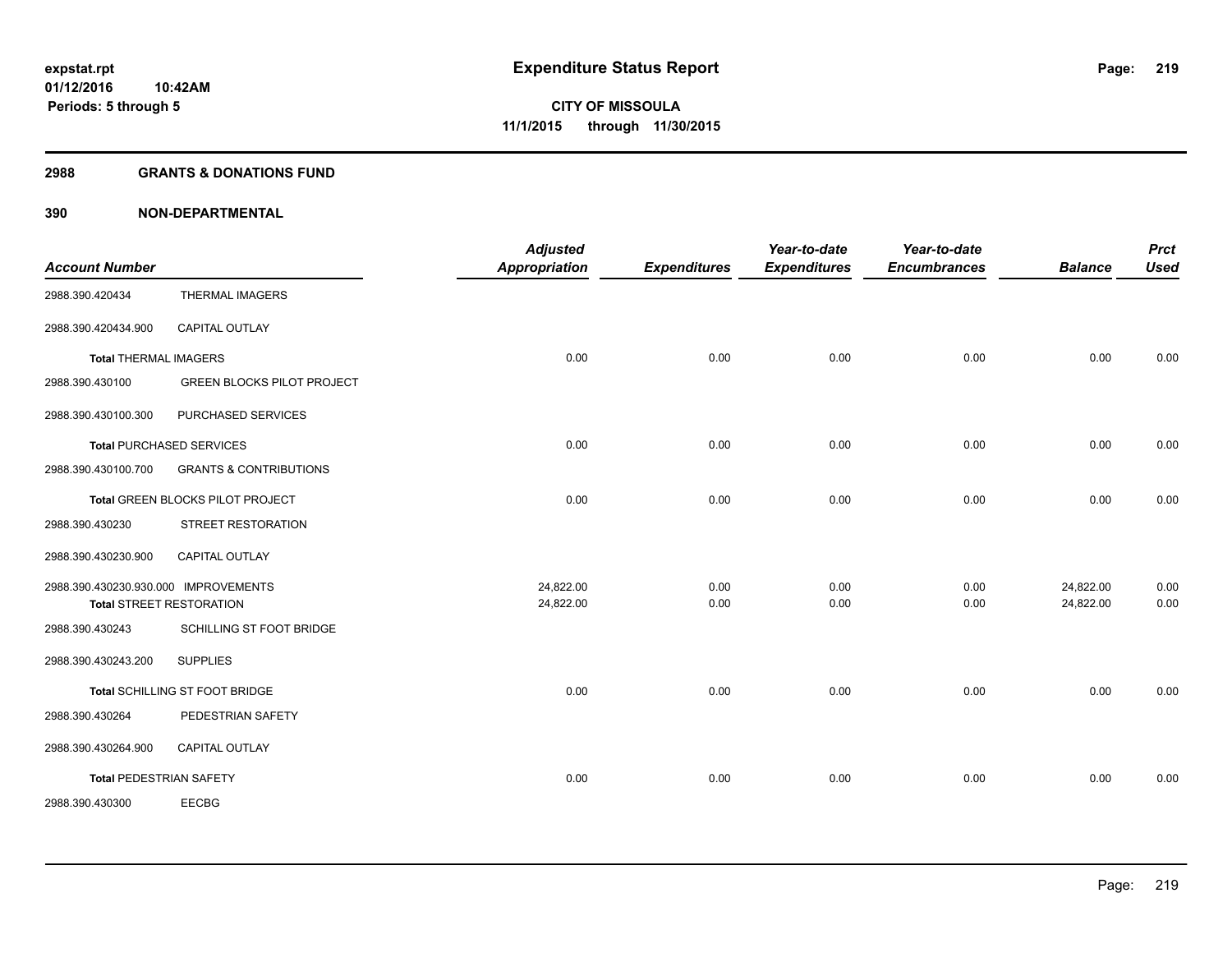#### **2988 GRANTS & DONATIONS FUND**

| <b>Account Number</b>      |                                                          | <b>Adjusted</b><br><b>Appropriation</b> | <b>Expenditures</b> | Year-to-date<br><b>Expenditures</b> | Year-to-date<br><b>Encumbrances</b> | <b>Balance</b> | <b>Prct</b><br><b>Used</b> |
|----------------------------|----------------------------------------------------------|-----------------------------------------|---------------------|-------------------------------------|-------------------------------------|----------------|----------------------------|
| 2988.390.430300.300        | PURCHASED SERVICES                                       |                                         |                     |                                     |                                     |                |                            |
| <b>Total EECBG</b>         |                                                          | 0.00                                    | 0.00                | 0.00                                | 0.00                                | 0.00           | 0.00                       |
| 2988.390.431400            | <b>ENGINEERING</b>                                       |                                         |                     |                                     |                                     |                |                            |
| 2988.390.431400.300        | PURCHASED SERVICES                                       |                                         |                     |                                     |                                     |                |                            |
| <b>Total ENGINEERING</b>   |                                                          | 0.00                                    | 0.00                | 0.00                                | 0.00                                | 0.00           | 0.00                       |
| 2988.390.460416            | PARKS GPS TRACKING GRANT(ARRA)                           |                                         |                     |                                     |                                     |                |                            |
| 2988.390.460416.300        | PURCHASED SERVICES                                       |                                         |                     |                                     |                                     |                |                            |
|                            | Total PARKS GPS TRACKING GRANT(ARRA)                     | 0.00                                    | 0.00                | 0.00                                | 0.00                                | 0.00           | 0.00                       |
| 2988.390.470402            | <b>BROWNFIELD CLEANUP</b>                                |                                         |                     |                                     |                                     |                |                            |
| 2988.390.470402.700        | <b>GRANTS &amp; CONTRIBUTIONS</b>                        |                                         |                     |                                     |                                     |                |                            |
|                            | <b>Total BROWNFIELD CLEANUP</b>                          | 0.00                                    | 0.00                | 0.00                                | 0.00                                | 0.00           | 0.00                       |
| 2988.390.470404            | BROWNFIELDS CLEANUP RLF                                  |                                         |                     |                                     |                                     |                |                            |
| 2988.390.470404.300        | PURCHASED SERVICES                                       |                                         |                     |                                     |                                     |                |                            |
|                            | <b>Total PURCHASED SERVICES</b>                          | 0.00                                    | 0.00                | 0.00                                | 0.00                                | 0.00           | 0.00                       |
| 2988.390.470404.700        | <b>GRANTS &amp; CONTRIBUTIONS</b>                        |                                         |                     |                                     |                                     |                |                            |
|                            | 2988.390.470404.700.000 BROWNSFIELD RLF CLEANUP          | 587,106.00                              | 1,093.00            | 1,093.00                            | 0.00                                | 586,013.00     | 0.19                       |
| 2988.390.470404.800        | <b>Total GRANTS &amp; CONTRIBUTIONS</b><br>OTHER OBJECTS | 587,106.00                              | 1,093.00            | 1,093.00                            | 0.00                                | 586,013.00     | 0.19                       |
| <b>Total OTHER OBJECTS</b> |                                                          | 0.00                                    | 0.00                | 0.00                                | 0.00                                | 0.00           | 0.00                       |
|                            | Total BROWNFIELDS CLEANUP RLF                            | 587,106.00                              | 1,093.00            | 1,093.00                            | 0.00                                | 586,013.00     | 0.19                       |
|                            |                                                          |                                         |                     |                                     |                                     |                |                            |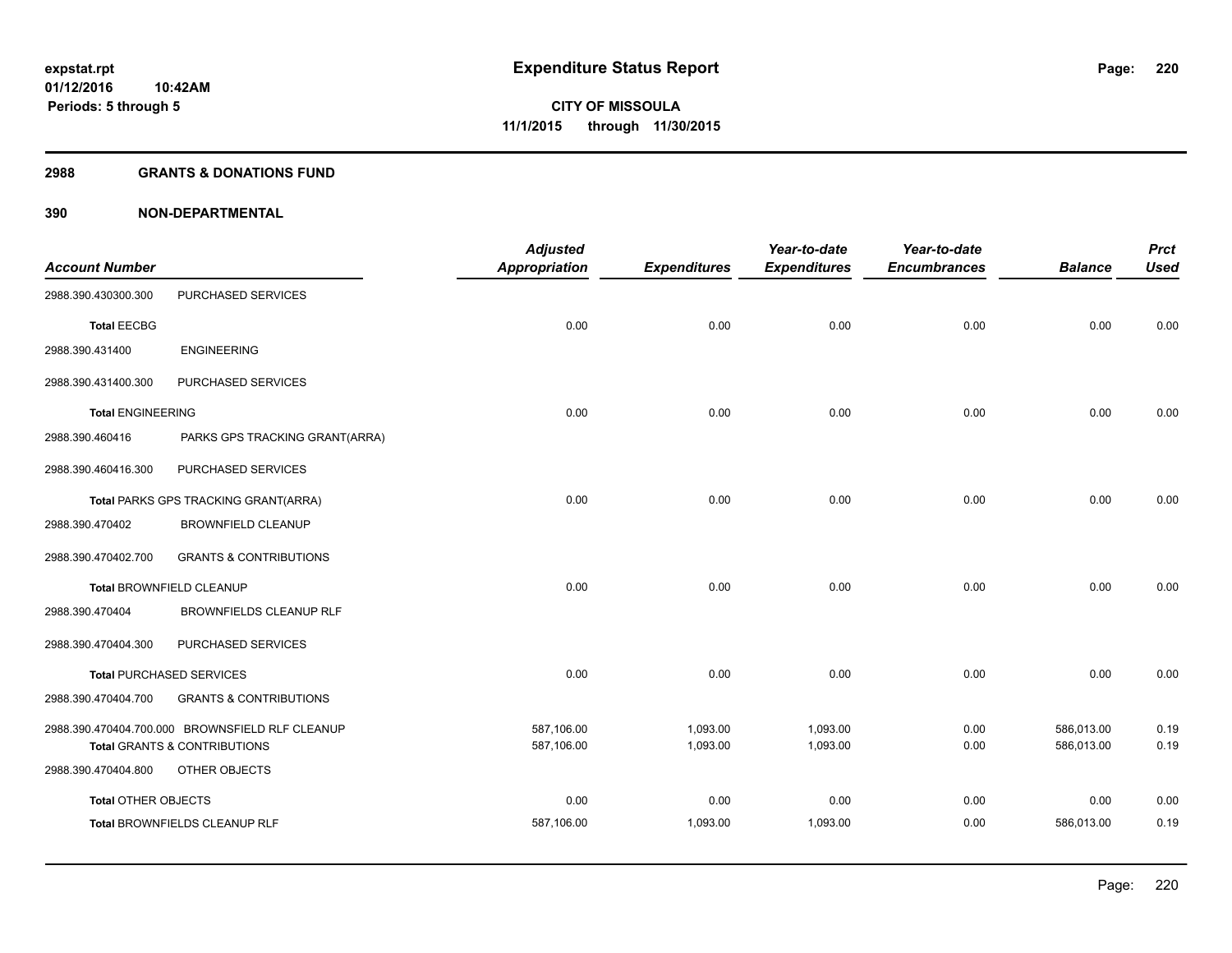#### **2988 GRANTS & DONATIONS FUND**

| <b>Account Number</b>   |                                           | <b>Adjusted</b><br><b>Appropriation</b> | <b>Expenditures</b> | Year-to-date<br><b>Expenditures</b> | Year-to-date<br><b>Encumbrances</b> | <b>Balance</b> | <b>Prct</b><br><b>Used</b> |
|-------------------------|-------------------------------------------|-----------------------------------------|---------------------|-------------------------------------|-------------------------------------|----------------|----------------------------|
| 2988.390.470405         | BROWNFIELD AREA-WIDE PLANNING GRANT       |                                         |                     |                                     |                                     |                |                            |
| 2988.390.470405.700     | <b>GRANTS &amp; CONTRIBUTIONS</b>         |                                         |                     |                                     |                                     |                |                            |
|                         | Total GRANTS & CONTRIBUTIONS              | 0.00                                    | 0.00                | 0.00                                | 0.00                                | 0.00           | 0.00                       |
| 2988.390.470405.800     | OTHER OBJECTS                             |                                         |                     |                                     |                                     |                |                            |
|                         | Total BROWNFIELD AREA-WIDE PLANNING GRANT | 0.00                                    | 0.00                | 0.00                                | 0.00                                | 0.00           | 0.00                       |
| 2988.390.480002         | DEPT OF AG INTERN                         |                                         |                     |                                     |                                     |                |                            |
| 2988.390.480002.100     | PERSONAL SERVICES                         |                                         |                     |                                     |                                     |                |                            |
| Total DEPT OF AG INTERN |                                           | 0.00                                    | 0.00                | 0.00                                | 0.00                                | 0.00           | 0.00                       |
| 2988.390.510110         | <b>MERCHANT SERVICES</b>                  |                                         |                     |                                     |                                     |                |                            |
| 2988.390.510110.500     | <b>FIXED CHARGES</b>                      |                                         |                     |                                     |                                     |                |                            |
|                         | <b>Total MERCHANT SERVICES</b>            | 0.00                                    | 0.00                | 0.00                                | 0.00                                | 0.00           | 0.00                       |
|                         | <b>Total NON-DEPARTMENTAL</b>             | 2,088,939.00                            | 51,239.40           | 164,442.90                          | 0.00                                | 1,924,496.10   | 7.87                       |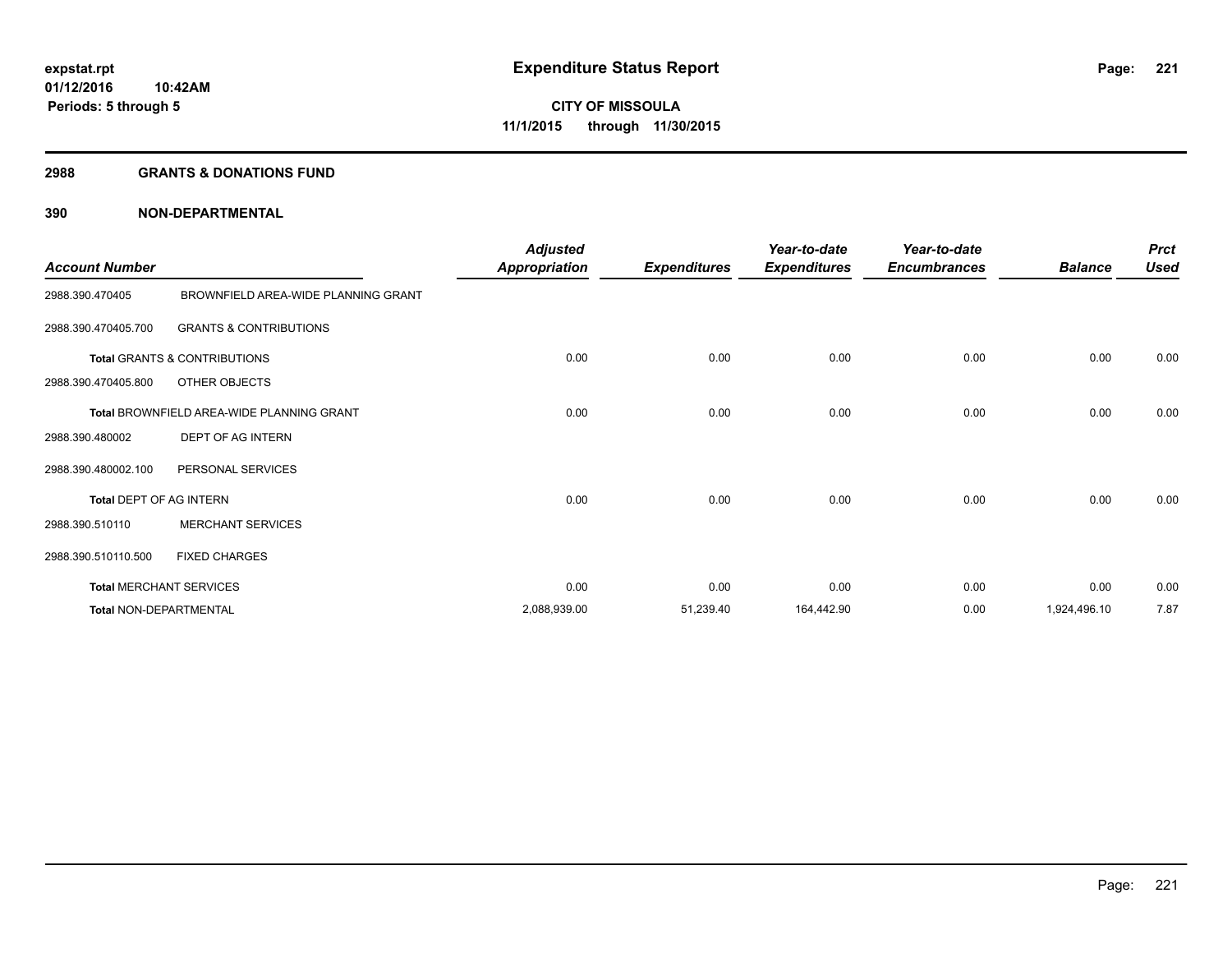#### **2988 GRANTS & DONATIONS FUND**

#### **400 ENTITLEMENT GRANTS**

| <b>Account Number</b>      |                                                    | <b>Adjusted</b><br><b>Appropriation</b> | <b>Expenditures</b> | Year-to-date<br><b>Expenditures</b> | Year-to-date<br><b>Encumbrances</b> | <b>Balance</b> | <b>Prct</b><br><b>Used</b> |
|----------------------------|----------------------------------------------------|-----------------------------------------|---------------------|-------------------------------------|-------------------------------------|----------------|----------------------------|
| 2988.400.470320            | <b>GOOMZEE INC BSTF GRANT</b>                      |                                         |                     |                                     |                                     |                |                            |
| 2988.400.470320.700        | <b>GRANTS &amp; CONTRIBUTIONS</b>                  |                                         |                     |                                     |                                     |                |                            |
|                            | Total GOOMZEE INC BSTF GRANT                       | 0.00                                    | 0.00                | 0.00                                | 0.00                                | 0.00           | 0.00                       |
| 2988.400.470321            | ADVANCED TECHNOLOGY GROUP/ BSTF GRANT              |                                         |                     |                                     |                                     |                |                            |
| 2988.400.470321.700        | <b>GRANTS &amp; CONTRIBUTIONS</b>                  |                                         |                     |                                     |                                     |                |                            |
|                            | <b>Total ADVANCED TECHNOLOGY GROUP/ BSTF GRANT</b> | 0.00                                    | 0.00                | 0.00                                | 0.00                                | 0.00           | 0.00                       |
| 2988.400.470322            | <b>RIVERTOP RENEWABLES/BSTFG</b>                   |                                         |                     |                                     |                                     |                |                            |
| 2988.400.470322.700        | <b>GRANTS &amp; CONTRIBUTIONS</b>                  |                                         |                     |                                     |                                     |                |                            |
|                            | Total RIVERTOP RENEWABLES/BSTFG                    | 0.00                                    | 0.00                | 0.00                                | 0.00                                | 0.00           | 0.00                       |
| 2988.400.470323            | <b>TERRA ECHOS/BSTFG</b>                           |                                         |                     |                                     |                                     |                |                            |
| 2988.400.470323.700        | <b>GRANTS &amp; CONTRIBUTIONS</b>                  |                                         |                     |                                     |                                     |                |                            |
|                            | <b>Total TERRA ECHOS/BSTFG</b>                     | 0.00                                    | 0.00                | 0.00                                | 0.00                                | 0.00           | 0.00                       |
| 2988.400.510110            | <b>MERCHANT SERVICES</b>                           |                                         |                     |                                     |                                     |                |                            |
| 2988.400.510110.500        | <b>FIXED CHARGES</b>                               |                                         |                     |                                     |                                     |                |                            |
| <b>Total FIXED CHARGES</b> |                                                    | 0.00                                    | 0.00                | 0.00                                | 0.00                                | 0.00           | 0.00                       |
|                            | <b>Total ENTITLEMENT GRANTS</b>                    | 0.00                                    | 0.00                | 0.00                                | 0.00                                | 0.00           | 0.00                       |
|                            | Total GRANTS & DONATIONS FUND                      | 2,088,939.00                            | 55,739.37           | 275,732.95                          | 0.00                                | 1,813,206.05   | 13.20                      |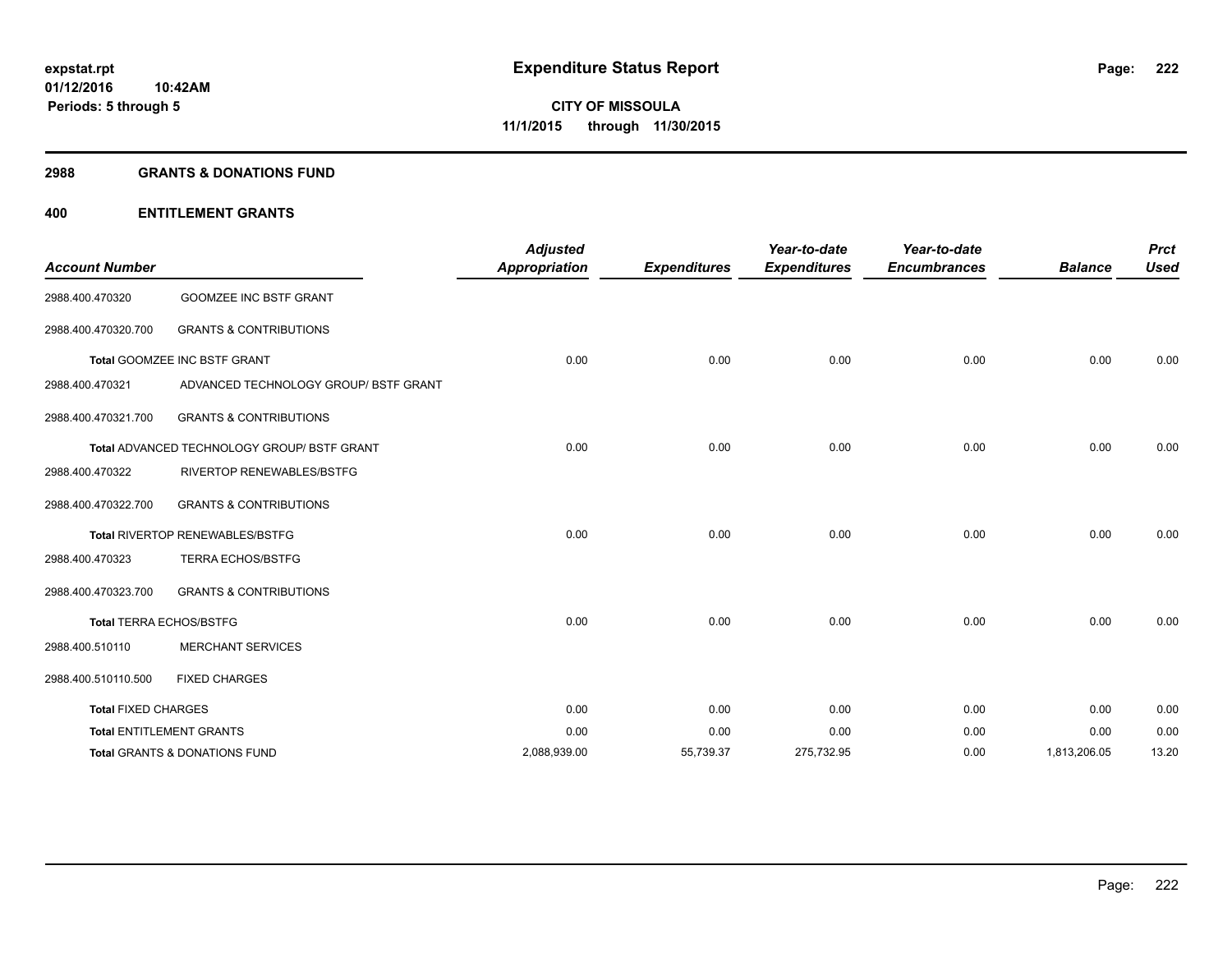#### **3000 SID REVOLVING FUND**

| <b>Account Number</b>           |                                                  | <b>Adjusted</b><br><b>Appropriation</b> | <b>Expenditures</b> | Year-to-date<br><b>Expenditures</b> | Year-to-date<br><b>Encumbrances</b> | <b>Balance</b> | <b>Prct</b><br><b>Used</b> |
|---------------------------------|--------------------------------------------------|-----------------------------------------|---------------------|-------------------------------------|-------------------------------------|----------------|----------------------------|
| 3000.390.510110                 | <b>MERCHANT SERVICES</b>                         |                                         |                     |                                     |                                     |                |                            |
| 3000.390.510110.500             | <b>FIXED CHARGES</b>                             |                                         |                     |                                     |                                     |                |                            |
| <b>Total MERCHANT SERVICES</b>  |                                                  | 0.00                                    | 0.00                | 0.00                                | 0.00                                | 0.00           | 0.00                       |
| 3000.390.521000                 | INTERFUND OPERATING TRANSFERS                    |                                         |                     |                                     |                                     |                |                            |
| 3000.390.521000.800             | OTHER OBJECTS                                    |                                         |                     |                                     |                                     |                |                            |
|                                 | 3000.390.521000.820.000 TRANSFERS TO OTHER FUNDS | 100,000.00                              | 0.00                | 0.00                                | 0.00                                | 100,000.00     | 0.00                       |
|                                 | <b>Total INTERFUND OPERATING TRANSFERS</b>       | 100,000.00                              | 0.00                | 0.00                                | 0.00                                | 100,000.00     | 0.00                       |
| <b>Total SID REVOLVING FUND</b> |                                                  | 100,000.00                              | 0.00                | 0.00                                | 0.00                                | 100.000.00     | 0.00                       |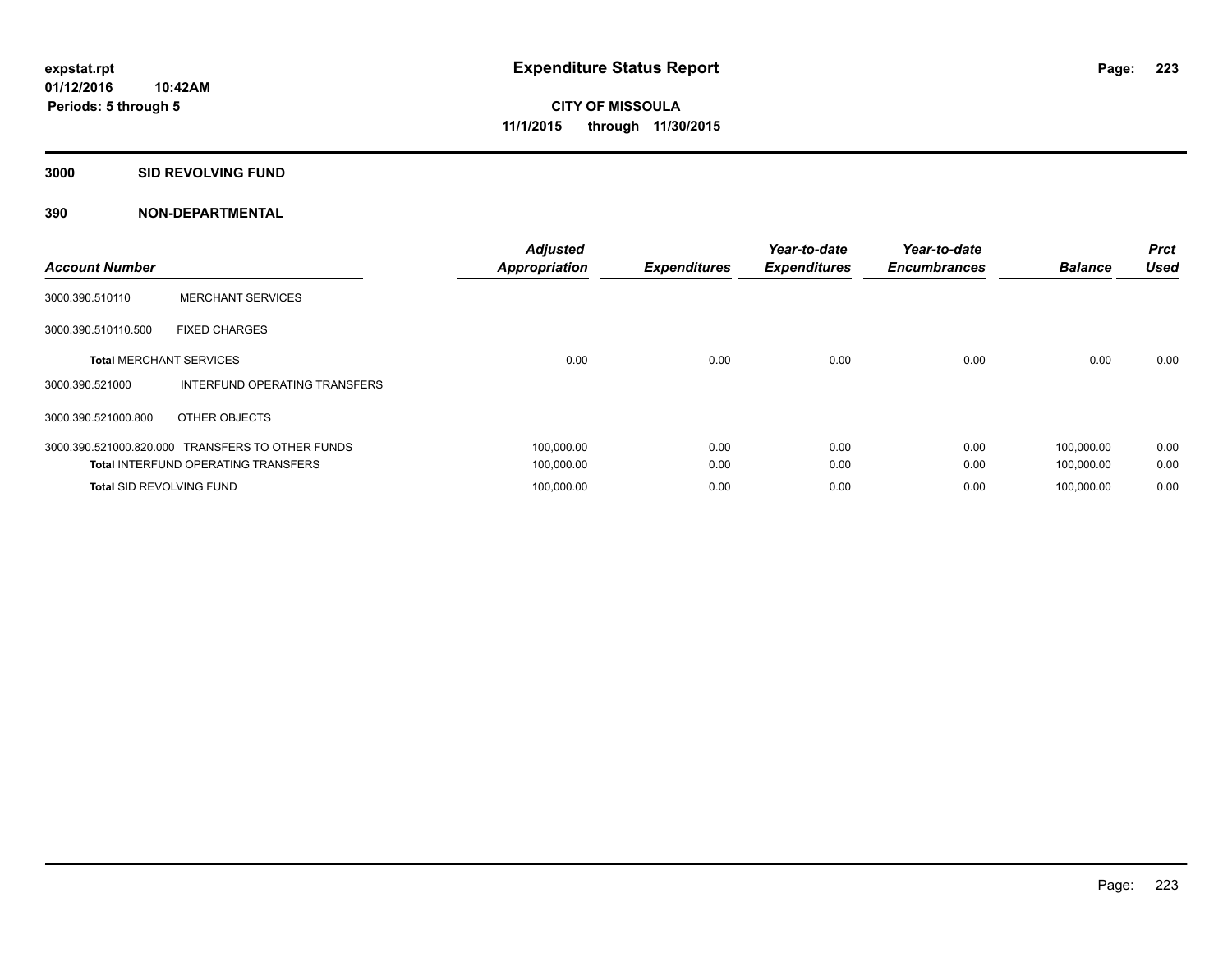**Periods: 5 through 5**

**CITY OF MISSOULA 11/1/2015 through 11/30/2015**

**3005 SID REBATES**

| <b>Account Number</b>    |                          | <b>Adjusted</b><br>Appropriation | <b>Expenditures</b> | Year-to-date<br><b>Expenditures</b> | Year-to-date<br><b>Encumbrances</b> | <b>Balance</b> | <b>Prct</b><br>Used |
|--------------------------|--------------------------|----------------------------------|---------------------|-------------------------------------|-------------------------------------|----------------|---------------------|
| 3005.390.510110          | <b>MERCHANT SERVICES</b> |                                  |                     |                                     |                                     |                |                     |
| 3005.390.510110.500      | <b>FIXED CHARGES</b>     |                                  |                     |                                     |                                     |                |                     |
| <b>Total SID REBATES</b> |                          | 0.00                             | 0.00                | 0.00                                | 0.00                                | 0.00           | 0.00                |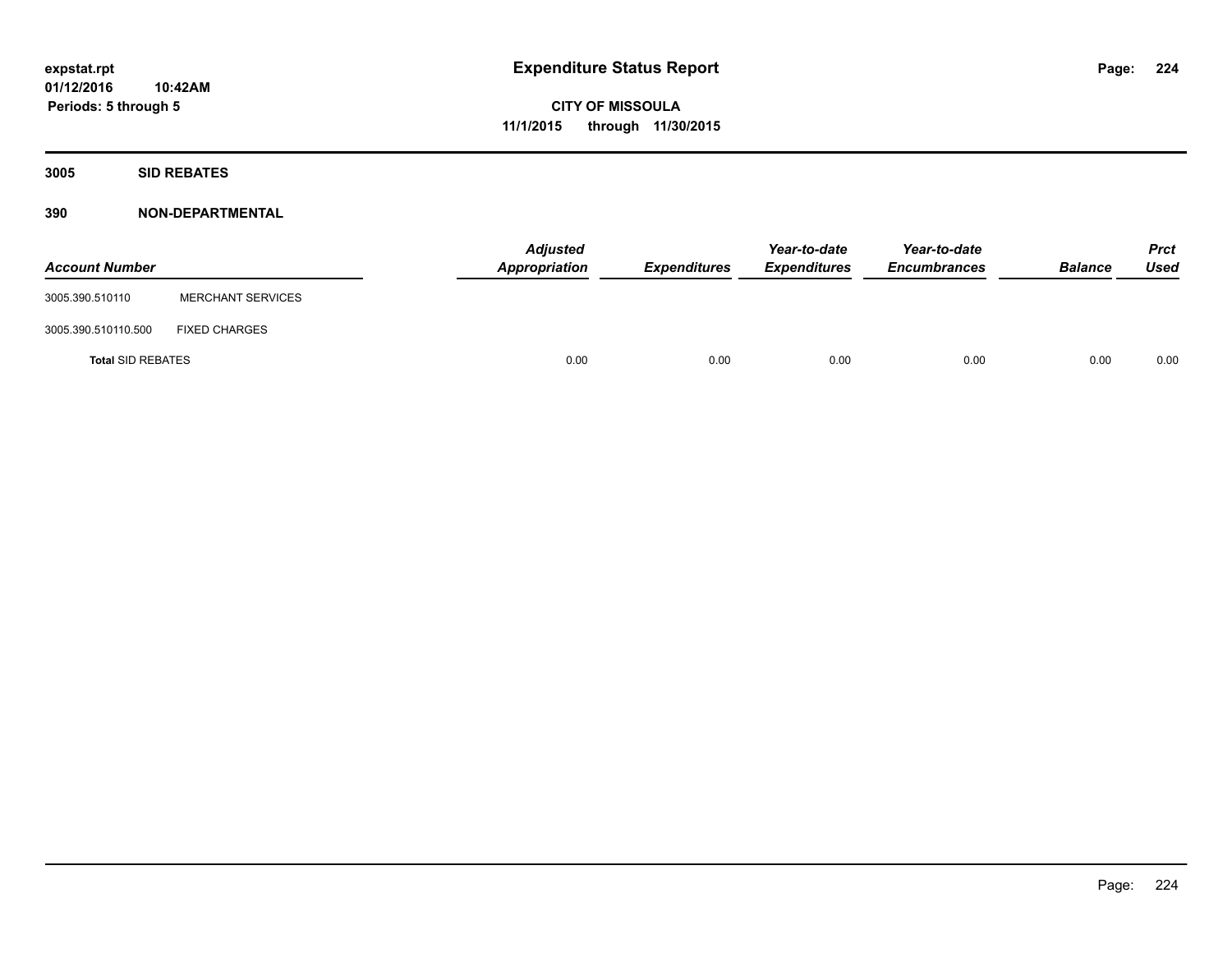**CITY OF MISSOULA 11/1/2015 through 11/30/2015**

### **3065 1998 PUBLIC SAFETY G O BONDS FUND**

**000 \*\*\* Title Not Found \*\*\***

| <b>Account Number</b>         |                         | <b>Adjusted</b><br>Appropriation | <b>Expenditures</b> | Year-to-date<br><b>Expenditures</b> | Year-to-date<br><b>Encumbrances</b> | <b>Balance</b> | <b>Prct</b><br><b>Used</b> |
|-------------------------------|-------------------------|----------------------------------|---------------------|-------------------------------------|-------------------------------------|----------------|----------------------------|
| 3065.000.520100               | *** Title Not Found *** |                                  |                     |                                     |                                     |                |                            |
| 3065.000.520100.800           | OTHER OBJECTS           |                                  |                     |                                     |                                     |                |                            |
| Total *** Title Not Found *** |                         | 0.00                             | 0.00                | 0.00                                | 0.00                                | 0.00           | 0.00                       |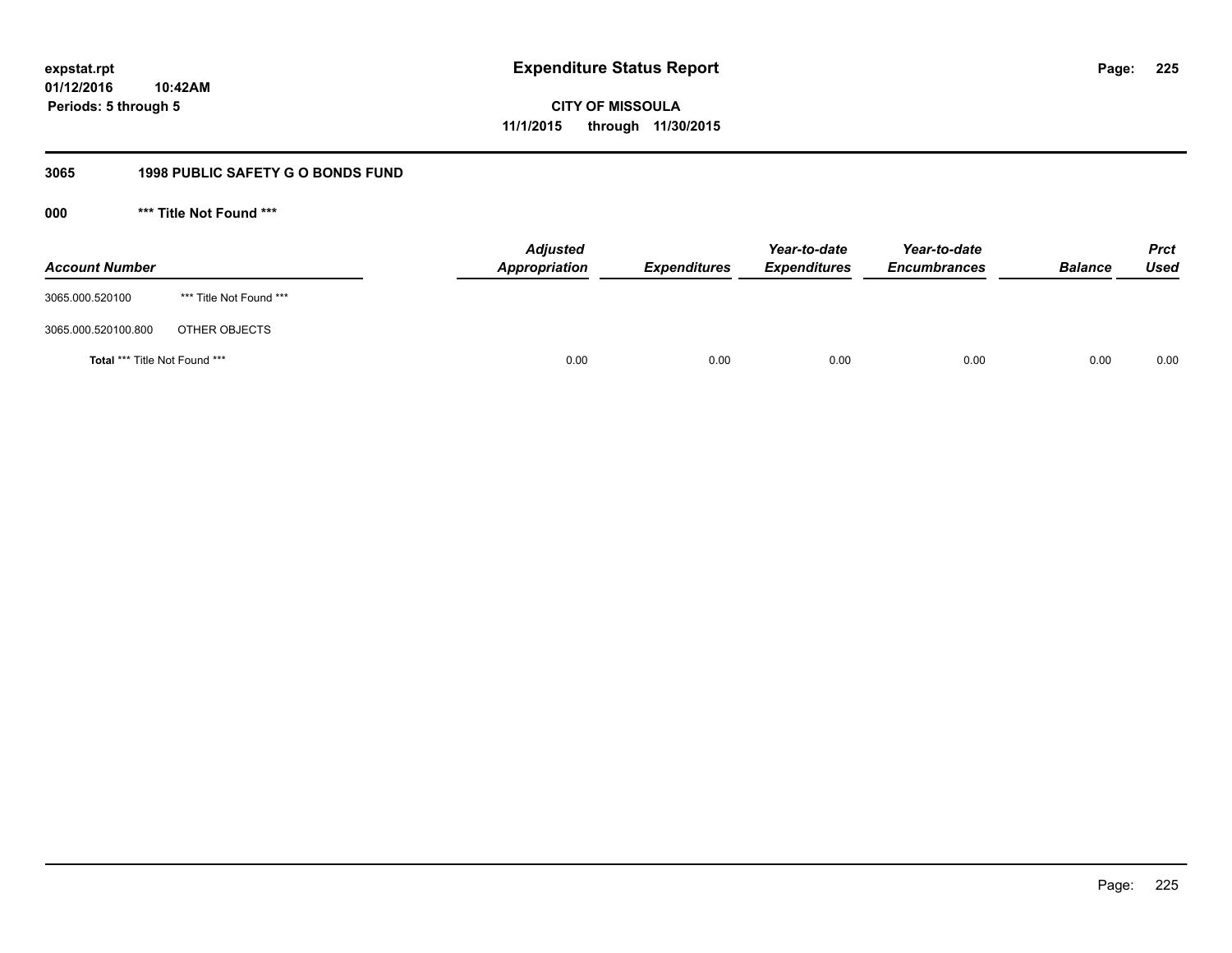**CITY OF MISSOULA 11/1/2015 through 11/30/2015**

### **3065 1998 PUBLIC SAFETY G O BONDS FUND**

| <b>Account Number</b>          |                                         | <b>Adjusted</b><br><b>Appropriation</b> | <b>Expenditures</b> | Year-to-date<br><b>Expenditures</b> | Year-to-date<br><b>Encumbrances</b> | <b>Balance</b> | <b>Prct</b><br>Used |
|--------------------------------|-----------------------------------------|-----------------------------------------|---------------------|-------------------------------------|-------------------------------------|----------------|---------------------|
| 3065.390.510110                | <b>MERCHANT SERVICES</b>                |                                         |                     |                                     |                                     |                |                     |
| 3065.390.510110.500            | <b>FIXED CHARGES</b>                    |                                         |                     |                                     |                                     |                |                     |
| <b>Total MERCHANT SERVICES</b> |                                         | 0.00                                    | 0.00                | 0.00                                | 0.00                                | 0.00           | 0.00                |
|                                | Total 1998 PUBLIC SAFETY G O BONDS FUND | 0.00                                    | 0.00                | 0.00                                | 0.00                                | 0.00           | 0.00                |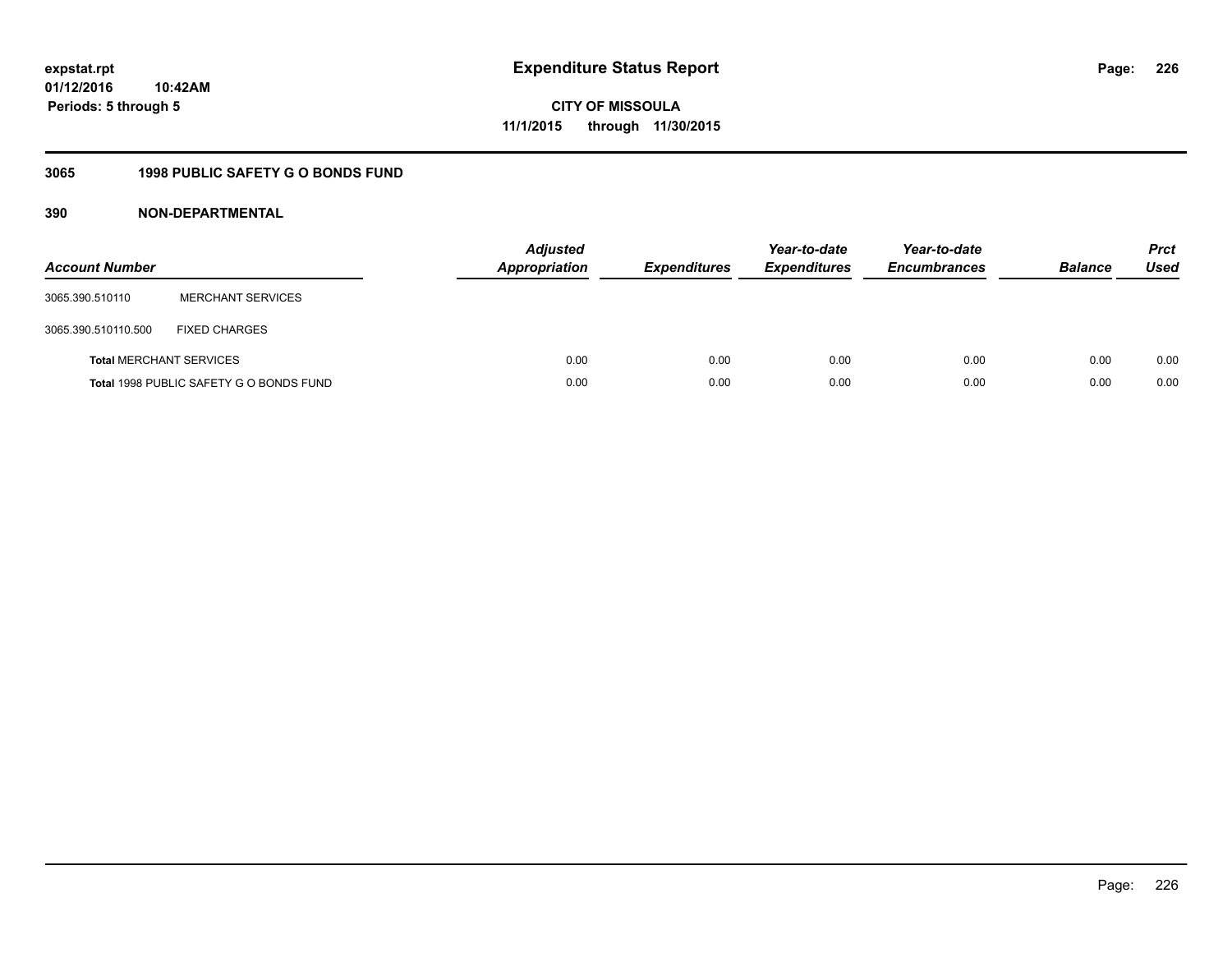#### **3070 1996 OPEN SPACE GO BONDS**

| <b>Account Number</b>          |                                       | <b>Adjusted</b><br><b>Appropriation</b> | <b>Expenditures</b> | Year-to-date<br><b>Expenditures</b> | Year-to-date<br><b>Encumbrances</b> | <b>Balance</b> | <b>Prct</b><br><b>Used</b> |
|--------------------------------|---------------------------------------|-----------------------------------------|---------------------|-------------------------------------|-------------------------------------|----------------|----------------------------|
| 3070.390.490100                | <b>GO BONDS</b>                       |                                         |                     |                                     |                                     |                |                            |
| 3070.390.490100.800            | OTHER OBJECTS                         |                                         |                     |                                     |                                     |                |                            |
| <b>Total GO BONDS</b>          |                                       | 0.00                                    | 0.00                | 0.00                                | 0.00                                | 0.00           | 0.00                       |
| 3070.390.510110                | <b>MERCHANT SERVICES</b>              |                                         |                     |                                     |                                     |                |                            |
| 3070.390.510110.500            | <b>FIXED CHARGES</b>                  |                                         |                     |                                     |                                     |                |                            |
| <b>Total MERCHANT SERVICES</b> |                                       | 0.00                                    | 0.00                | 0.00                                | 0.00                                | 0.00           | 0.00                       |
|                                | <b>Total 1996 OPEN SPACE GO BONDS</b> | 0.00                                    | 0.00                | 0.00                                | 0.00                                | 0.00           | 0.00                       |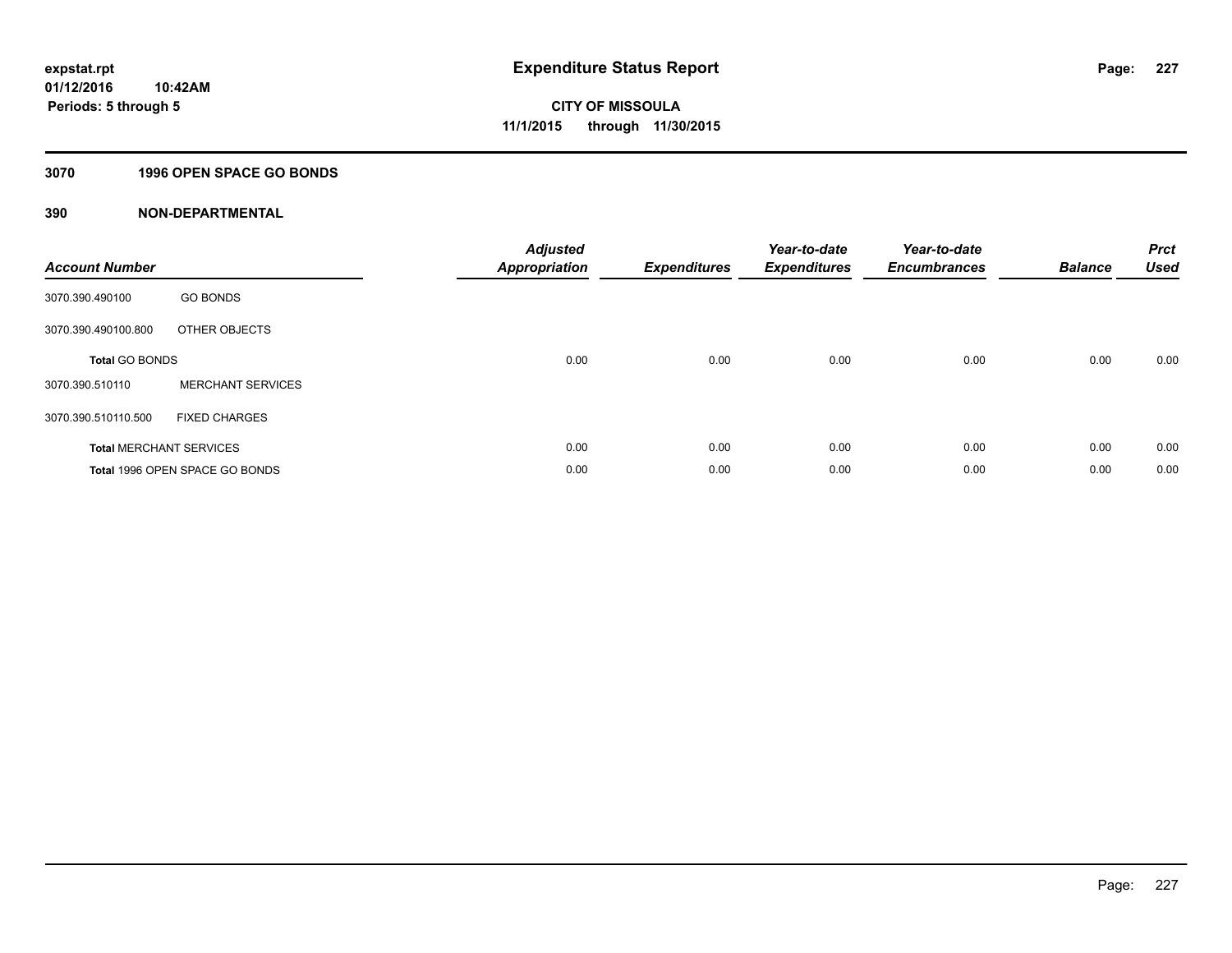#### **3075 1997 OPEN SPACE G O BOND FUND**

| <b>Account Number</b> |                                     | <b>Adjusted</b><br>Appropriation | <b>Expenditures</b> | Year-to-date<br><b>Expenditures</b> | Year-to-date<br><b>Encumbrances</b> | <b>Balance</b> | <b>Prct</b><br>Used |
|-----------------------|-------------------------------------|----------------------------------|---------------------|-------------------------------------|-------------------------------------|----------------|---------------------|
| 3075.390.490100       | <b>GO BONDS</b>                     |                                  |                     |                                     |                                     |                |                     |
| 3075.390.490100.800   | OTHER OBJECTS                       |                                  |                     |                                     |                                     |                |                     |
| <b>Total GO BONDS</b> |                                     | 0.00                             | 0.00                | 0.00                                | 0.00                                | 0.00           | 0.00                |
| 3075.390.510110       | <b>MERCHANT SERVICES</b>            |                                  |                     |                                     |                                     |                |                     |
| 3075.390.510110.500   | <b>FIXED CHARGES</b>                |                                  |                     |                                     |                                     |                |                     |
|                       | <b>Total MERCHANT SERVICES</b>      | 0.00                             | 0.00                | 0.00                                | 0.00                                | 0.00           | 0.00                |
|                       | Total 1997 OPEN SPACE G O BOND FUND | 0.00                             | 0.00                | 0.00                                | 0.00                                | 0.00           | 0.00                |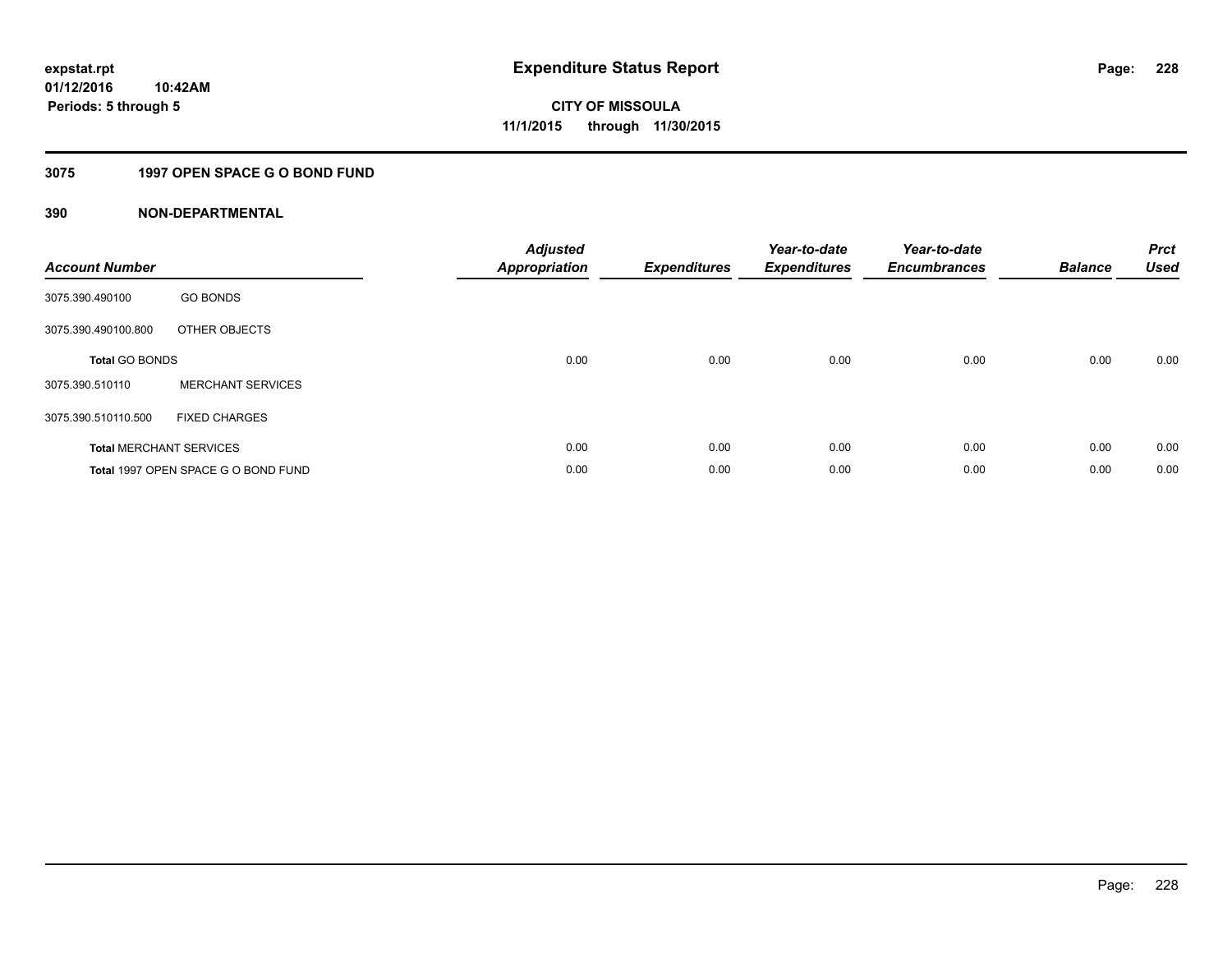**CITY OF MISSOULA 11/1/2015 through 11/30/2015**

#### **3080 1994 FIRE EQUIP/CITY HALLS REFUND BOND F**

| <b>Account Number</b>     |                                                | <b>Adjusted</b><br><b>Appropriation</b> | <b>Expenditures</b> | Year-to-date<br><b>Expenditures</b> | Year-to-date<br><b>Encumbrances</b> | <b>Balance</b> | <b>Prct</b><br><b>Used</b> |
|---------------------------|------------------------------------------------|-----------------------------------------|---------------------|-------------------------------------|-------------------------------------|----------------|----------------------------|
| 3080.390.490100           | <b>GO BONDS</b>                                |                                         |                     |                                     |                                     |                |                            |
| 3080.390.490100.600       | <b>DEBT SERVICE</b>                            |                                         |                     |                                     |                                     |                |                            |
| <b>Total DEBT SERVICE</b> |                                                | 0.00                                    | 0.00                | 0.00                                | 0.00                                | 0.00           | 0.00                       |
| 3080.390.490100.800       | OTHER OBJECTS                                  |                                         |                     |                                     |                                     |                |                            |
| <b>Total GO BONDS</b>     |                                                | 0.00                                    | 0.00                | 0.00                                | 0.00                                | 0.00           | 0.00                       |
| 3080.390.510110           | <b>MERCHANT SERVICES</b>                       |                                         |                     |                                     |                                     |                |                            |
| 3080.390.510110.500       | <b>FIXED CHARGES</b>                           |                                         |                     |                                     |                                     |                |                            |
|                           | <b>Total MERCHANT SERVICES</b>                 | 0.00                                    | 0.00                | 0.00                                | 0.00                                | 0.00           | 0.00                       |
|                           | Total 1994 FIRE EQUIP/CITY HALLS REFUND BOND F | 0.00                                    | 0.00                | 0.00                                | 0.00                                | 0.00           | 0.00                       |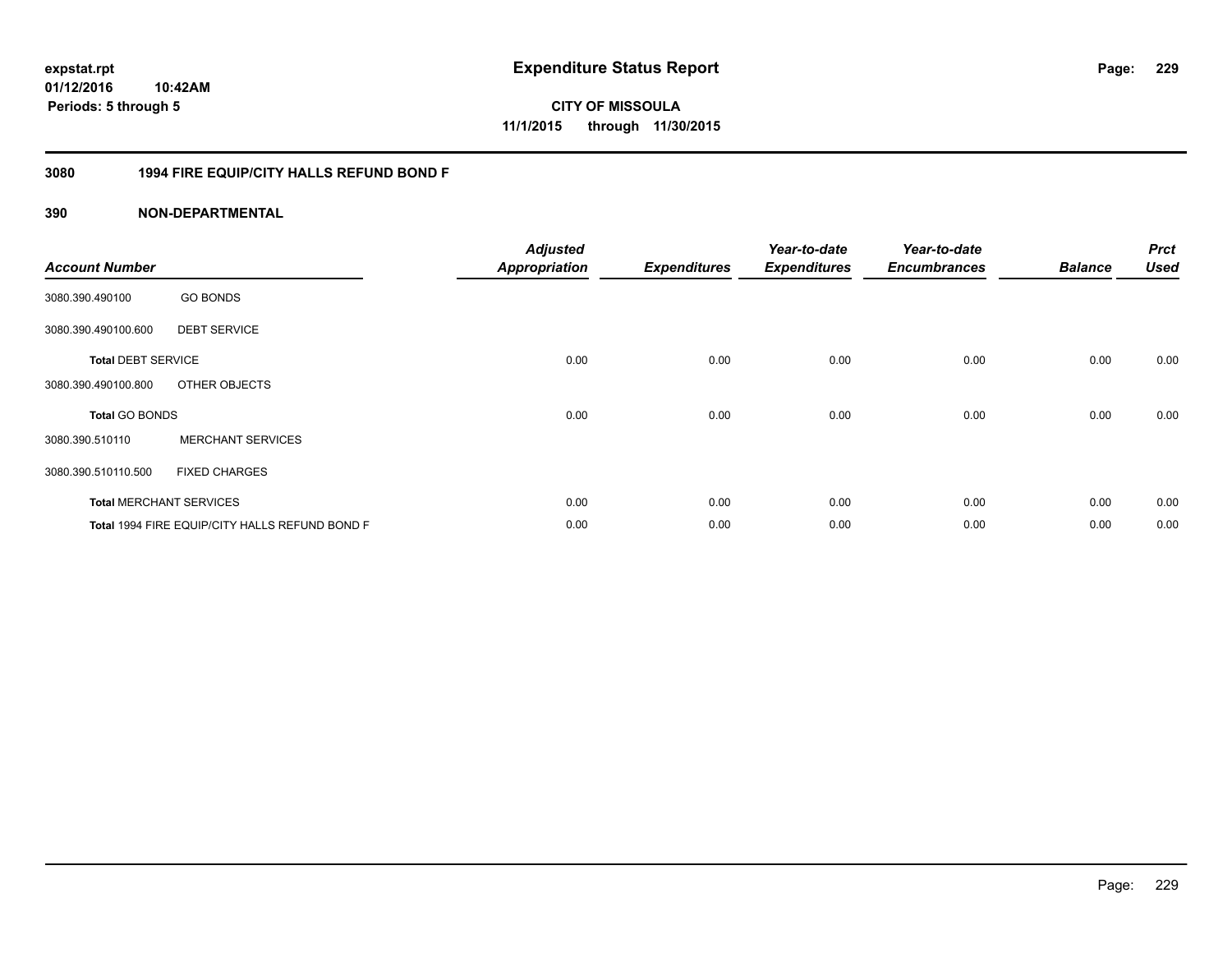#### **3085 1993 FIRE STATION G O BOND FUND**

| <b>Account Number</b> |                                       | <b>Adjusted</b><br>Appropriation | <b>Expenditures</b> | Year-to-date<br><b>Expenditures</b> | Year-to-date<br><b>Encumbrances</b> | <b>Balance</b> | <b>Prct</b><br><b>Used</b> |
|-----------------------|---------------------------------------|----------------------------------|---------------------|-------------------------------------|-------------------------------------|----------------|----------------------------|
| 3085.390.490100       | <b>GO BONDS</b>                       |                                  |                     |                                     |                                     |                |                            |
| 3085.390.490100.800   | OTHER OBJECTS                         |                                  |                     |                                     |                                     |                |                            |
| <b>Total GO BONDS</b> |                                       | 0.00                             | 0.00                | 0.00                                | 0.00                                | 0.00           | 0.00                       |
| 3085.390.510110       | <b>MERCHANT SERVICES</b>              |                                  |                     |                                     |                                     |                |                            |
| 3085.390.510110.500   | <b>FIXED CHARGES</b>                  |                                  |                     |                                     |                                     |                |                            |
|                       | <b>Total MERCHANT SERVICES</b>        | 0.00                             | 0.00                | 0.00                                | 0.00                                | 0.00           | 0.00                       |
|                       | Total 1993 FIRE STATION G O BOND FUND | 0.00                             | 0.00                | 0.00                                | 0.00                                | 0.00           | 0.00                       |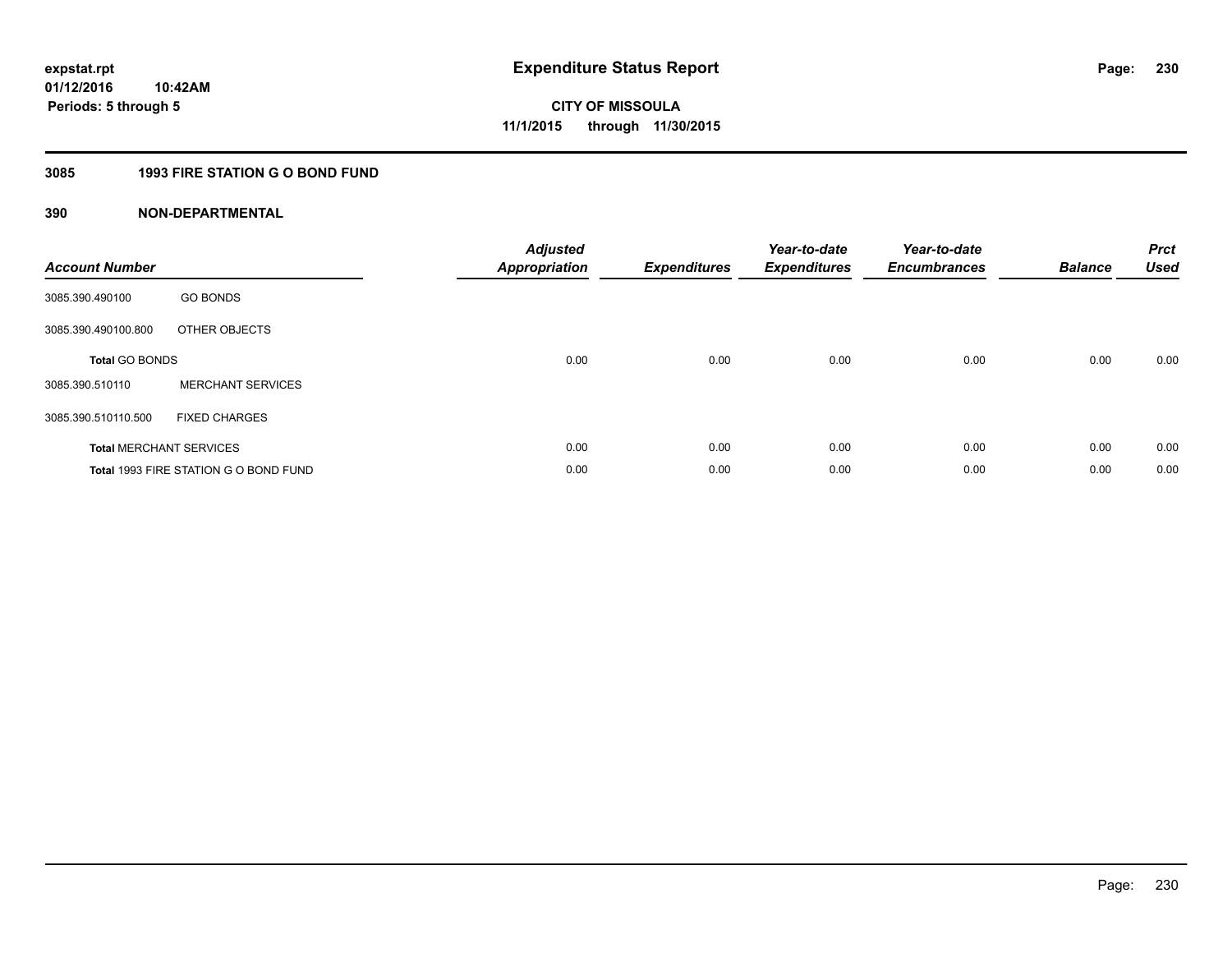#### **3090 2004 AQUATICS BOND**

| <b>Account Number</b>     |                                | <b>Adjusted</b><br><b>Appropriation</b> | <b>Expenditures</b> | Year-to-date<br><b>Expenditures</b> | Year-to-date<br><b>Encumbrances</b> | <b>Balance</b> | <b>Prct</b><br><b>Used</b> |
|---------------------------|--------------------------------|-----------------------------------------|---------------------|-------------------------------------|-------------------------------------|----------------|----------------------------|
| 3090.390.490100           | <b>GO BONDS</b>                |                                         |                     |                                     |                                     |                |                            |
| 3090.390.490100.600       | <b>DEBT SERVICE</b>            |                                         |                     |                                     |                                     |                |                            |
| <b>Total DEBT SERVICE</b> |                                | 0.00                                    | 0.00                | 0.00                                | 0.00                                | 0.00           | 0.00                       |
| 3090.390.490100.800       | OTHER OBJECTS                  |                                         |                     |                                     |                                     |                |                            |
| <b>Total GO BONDS</b>     |                                | 0.00                                    | 0.00                | 0.00                                | 0.00                                | 0.00           | 0.00                       |
| 3090.390.510110           | <b>MERCHANT SERVICES</b>       |                                         |                     |                                     |                                     |                |                            |
| 3090.390.510110.500       | <b>FIXED CHARGES</b>           |                                         |                     |                                     |                                     |                |                            |
|                           | <b>Total MERCHANT SERVICES</b> | 0.00                                    | 0.00                | 0.00                                | 0.00                                | 0.00           | 0.00                       |
| Total 2004 AQUATICS BOND  |                                | 0.00                                    | 0.00                | 0.00                                | 0.00                                | 0.00           | 0.00                       |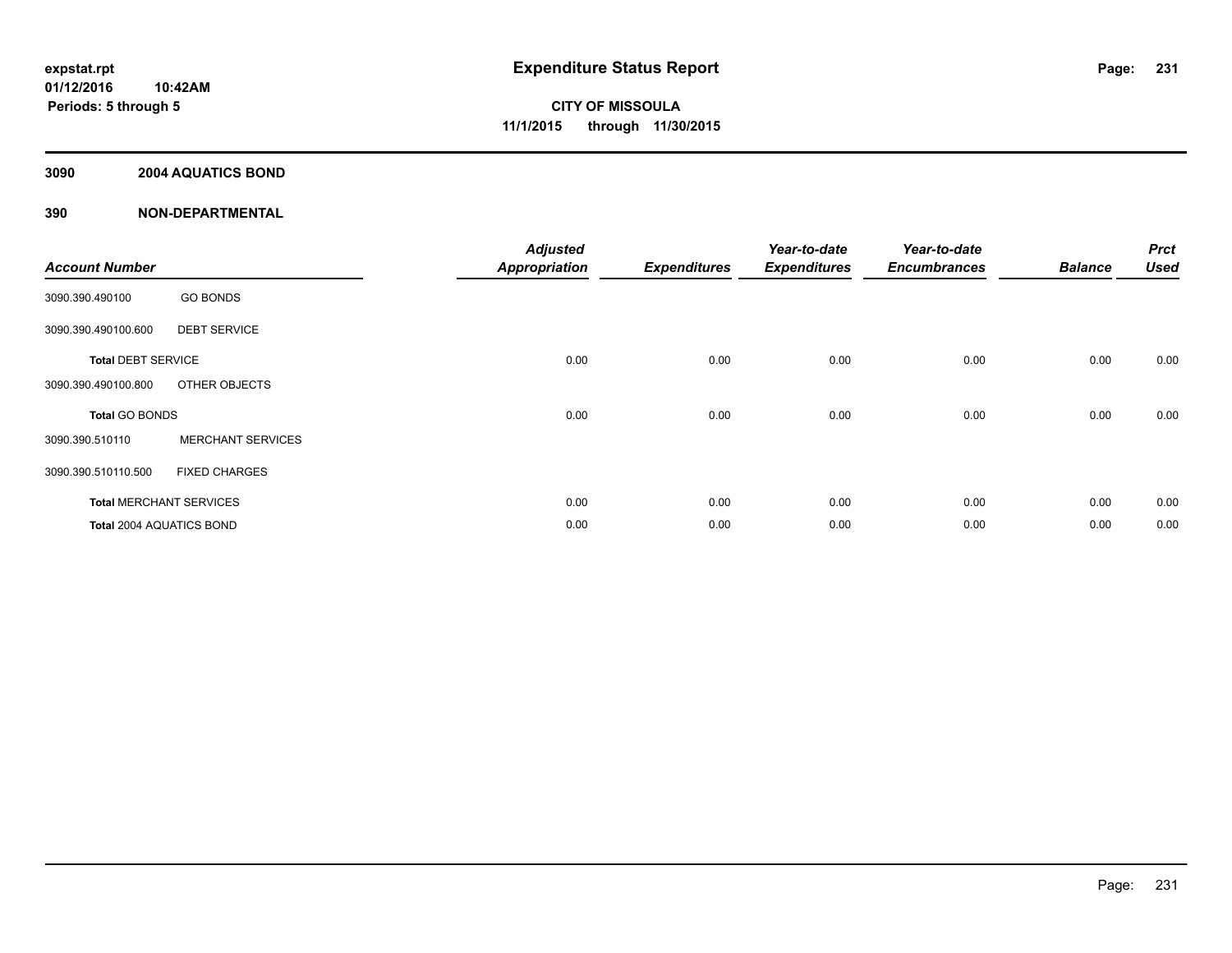**Periods: 5 through 5**

**CITY OF MISSOULA 11/1/2015 through 11/30/2015**

#### **3091 SERIES 2012A AQUATICS REFUNDING BOND**

#### **390 NON-DEPARTMENTAL**

**10:42AM**

|                                   |                                                 | <b>Adjusted</b>      |                     | Year-to-date        | Year-to-date        |                | <b>Prct</b> |
|-----------------------------------|-------------------------------------------------|----------------------|---------------------|---------------------|---------------------|----------------|-------------|
| <b>Account Number</b>             |                                                 | <b>Appropriation</b> | <b>Expenditures</b> | <b>Expenditures</b> | <b>Encumbrances</b> | <b>Balance</b> | <b>Used</b> |
| 3091.390.490100                   | <b>GO BONDS</b>                                 |                      |                     |                     |                     |                |             |
| 3091.390.490100.600               | <b>DEBT SERVICE</b>                             |                      |                     |                     |                     |                |             |
| 3091.390.490100.610.000 PRINCIPAL |                                                 | 505,000.00           | 0.00                | 0.00                | 0.00                | 505,000.00     | 0.00        |
|                                   | 3091.390.490100.620.000 INTEREST / SERVICE FEES | 90,148.00            | 350.00              | 350.00              | 0.00                | 89,798.00      | 0.39        |
| <b>Total DEBT SERVICE</b>         |                                                 | 595,148.00           | 350.00              | 350.00              | 0.00                | 594,798.00     | 0.06        |
| 3091.390.490100.800               | OTHER OBJECTS                                   |                      |                     |                     |                     |                |             |
| <b>Total OTHER OBJECTS</b>        |                                                 | 0.00                 | 0.00                | 0.00                | 0.00                | 0.00           | 0.00        |
| <b>Total GO BONDS</b>             |                                                 | 595,148.00           | 350.00              | 350.00              | 0.00                | 594,798.00     | 0.06        |
| 3091.390.510110                   | <b>MERCHANT SERVICES</b>                        |                      |                     |                     |                     |                |             |
| 3091.390.510110.500               | <b>FIXED CHARGES</b>                            |                      |                     |                     |                     |                |             |
|                                   | <b>Total MERCHANT SERVICES</b>                  | 0.00                 | 0.00                | 0.00                | 0.00                | 0.00           | 0.00        |
|                                   | Total SERIES 2012A AQUATICS REFUNDING BOND      | 595,148.00           | 350.00              | 350.00              | 0.00                | 594,798.00     | 0.06        |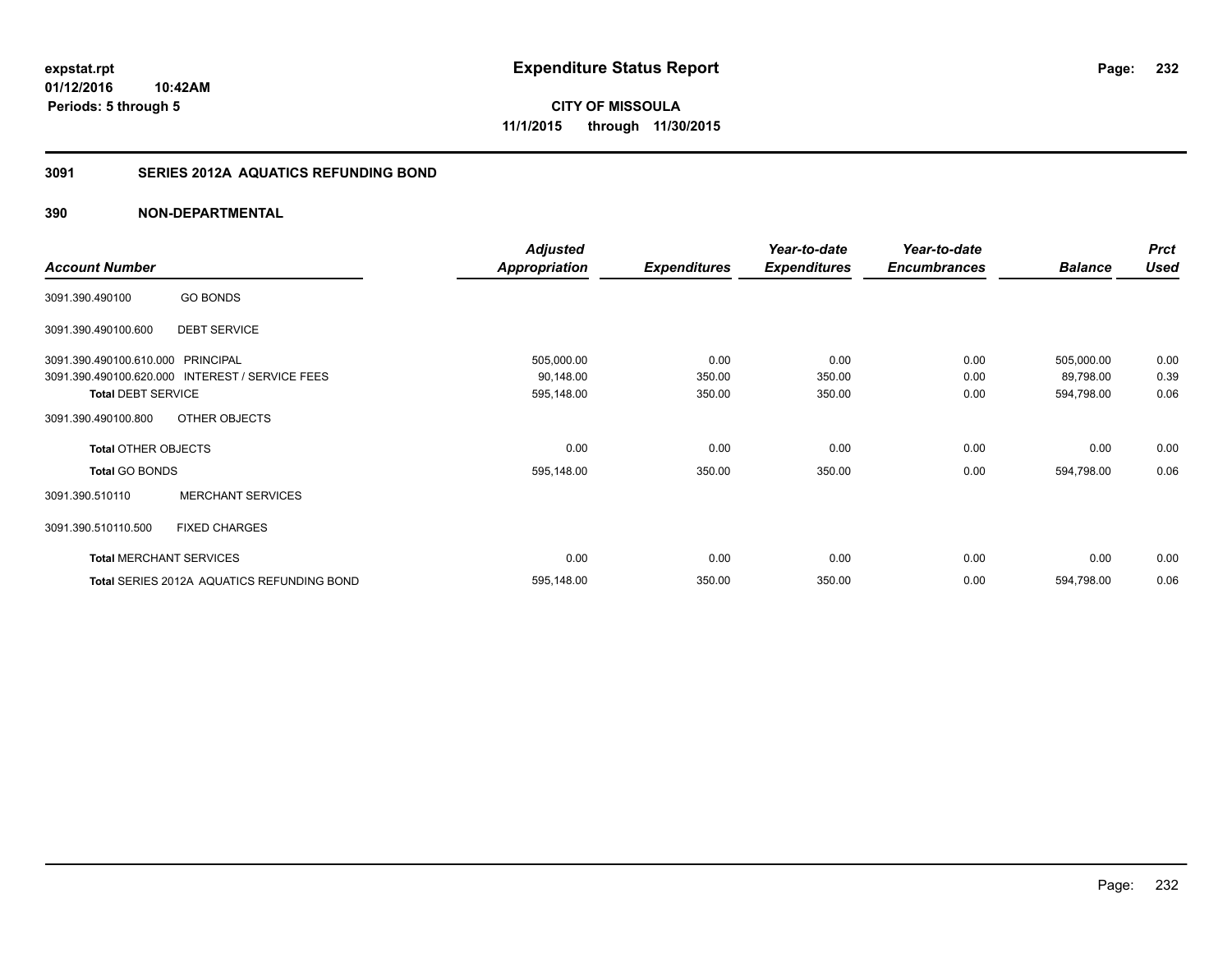#### **3092 Series 2013A GO REFUNDING BONDS**

|                                |                                       | <b>Adjusted</b>      |                     | Year-to-date        | Year-to-date        |                | <b>Prct</b> |
|--------------------------------|---------------------------------------|----------------------|---------------------|---------------------|---------------------|----------------|-------------|
| <b>Account Number</b>          |                                       | <b>Appropriation</b> | <b>Expenditures</b> | <b>Expenditures</b> | <b>Encumbrances</b> | <b>Balance</b> | <b>Used</b> |
| 3092.390.490100                | <b>GO BONDS</b>                       |                      |                     |                     |                     |                |             |
| 3092.390.490100.600            | <b>DEBT SERVICE</b>                   |                      |                     |                     |                     |                |             |
| 3092.390.490100.610.000        | <b>PRINCIPAL</b>                      | 580,000.00           | 0.00                | 0.00                | 0.00                | 580,000.00     | 0.00        |
| 3092.390.490100.620.000        | <b>INTEREST / SERVICE FEES</b>        | 108,926.00           | 0.00                | 0.00                | 0.00                | 108,926.00     | 0.00        |
| <b>Total GO BONDS</b>          |                                       | 688,926.00           | 0.00                | 0.00                | 0.00                | 688,926.00     | 0.00        |
| 3092.390.510110                | <b>MERCHANT SERVICES</b>              |                      |                     |                     |                     |                |             |
| 3092.390.510110.500            | <b>FIXED CHARGES</b>                  |                      |                     |                     |                     |                |             |
| <b>Total MERCHANT SERVICES</b> |                                       | 0.00                 | 0.00                | 0.00                | 0.00                | 0.00           | 0.00        |
| 3092.390.521000                | INTERFUND OPERATING TRANSFERS         |                      |                     |                     |                     |                |             |
| 3092.390.521000.800            | OTHER OBJECTS                         |                      |                     |                     |                     |                |             |
|                                | Total INTERFUND OPERATING TRANSFERS   | 0.00                 | 0.00                | 0.00                | 0.00                | 0.00           | 0.00        |
|                                | Total Series 2013A GO REFUNDING BONDS | 688,926.00           | 0.00                | 0.00                | 0.00                | 688,926.00     | 0.00        |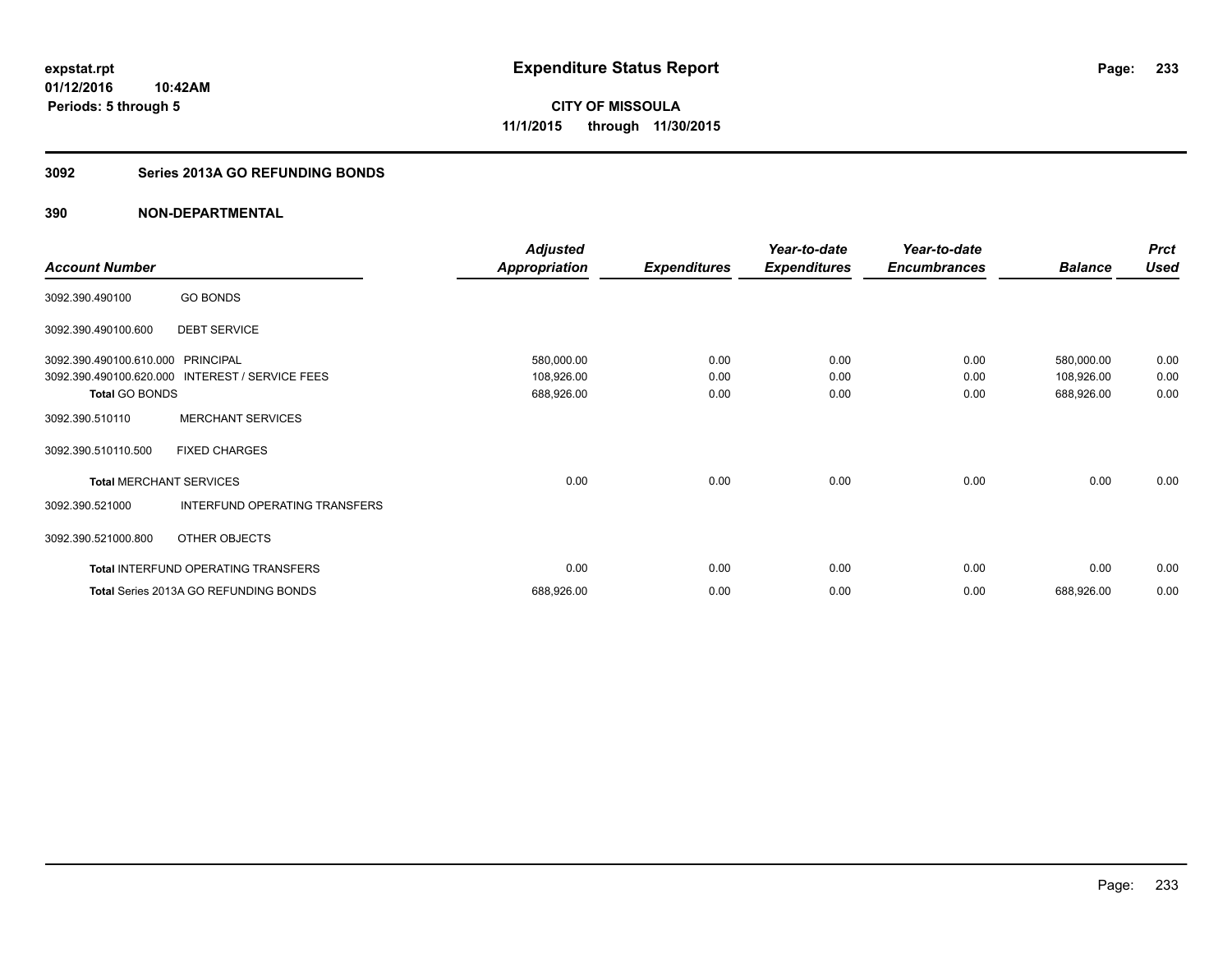**Periods: 5 through 5**

**CITY OF MISSOULA 11/1/2015 through 11/30/2015**

#### **3095 2004 REFUNDING BONDS DEBT SERVICE**

| <b>Account Number</b>          |                                                 | <b>Adjusted</b><br><b>Appropriation</b> | <b>Expenditures</b> | Year-to-date<br><b>Expenditures</b> | Year-to-date<br><b>Encumbrances</b> | <b>Balance</b>             | <b>Prct</b><br><b>Used</b> |
|--------------------------------|-------------------------------------------------|-----------------------------------------|---------------------|-------------------------------------|-------------------------------------|----------------------------|----------------------------|
| 3095.390.490100                | <b>GO BONDS</b>                                 |                                         |                     |                                     |                                     |                            |                            |
| 3095.390.490100.600            | <b>DEBT SERVICE</b>                             |                                         |                     |                                     |                                     |                            |                            |
| <b>Total GO BONDS</b>          | 3095.390.490100.620.000 INTEREST / SERVICE FEES | 0.00<br>0.00                            | 0.00<br>0.00        | 3,100.00<br>3,100.00                | 0.00<br>0.00                        | $-3,100.00$<br>$-3,100.00$ | 0.00<br>0.00               |
| 3095.390.510110                | <b>MERCHANT SERVICES</b>                        |                                         |                     |                                     |                                     |                            |                            |
| 3095.390.510110.500            | <b>FIXED CHARGES</b>                            |                                         |                     |                                     |                                     |                            |                            |
| <b>Total MERCHANT SERVICES</b> |                                                 | 0.00                                    | 0.00                | 0.00                                | 0.00                                | 0.00                       | 0.00                       |
|                                | <b>Total 2004 REFUNDING BONDS DEBT SERVICE</b>  | 0.00                                    | 0.00                | 3,100.00                            | 0.00                                | $-3,100.00$                | 0.00                       |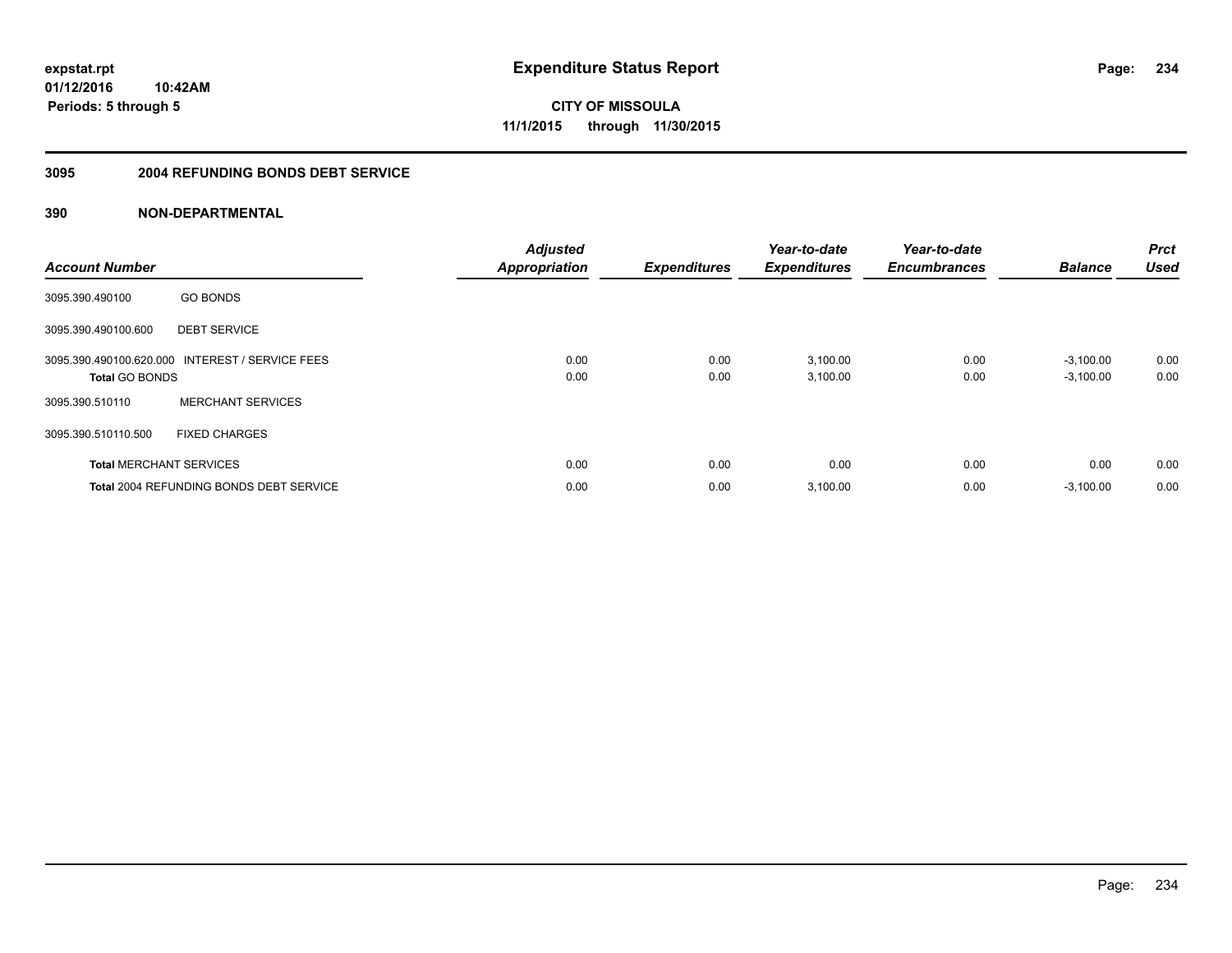#### **3096 NEW FIRE STATION GO BOND**

|                                   |                                                 | <b>Adjusted</b>      |                     | Year-to-date        | Year-to-date        |                | <b>Prct</b> |
|-----------------------------------|-------------------------------------------------|----------------------|---------------------|---------------------|---------------------|----------------|-------------|
| <b>Account Number</b>             |                                                 | <b>Appropriation</b> | <b>Expenditures</b> | <b>Expenditures</b> | <b>Encumbrances</b> | <b>Balance</b> | <b>Used</b> |
| 3096.390.490100                   | <b>GO BONDS</b>                                 |                      |                     |                     |                     |                |             |
| 3096.390.490100.600               | <b>DEBT SERVICE</b>                             |                      |                     |                     |                     |                |             |
| 3096.390.490100.610.000 PRINCIPAL |                                                 | 3,876,559.00         | 0.00                | 0.00                | 0.00                | 3,876,559.00   | 0.00        |
|                                   | 3096.390.490100.620.000 INTEREST / SERVICE FEES | 12,500.00            | 0.00                | 350.00              | 0.00                | 12,150.00      | 2.80        |
| <b>Total DEBT SERVICE</b>         |                                                 | 3,889,059.00         | 0.00                | 350.00              | 0.00                | 3,888,709.00   | 0.01        |
| 3096.390.490100.800               | OTHER OBJECTS                                   |                      |                     |                     |                     |                |             |
| <b>Total OTHER OBJECTS</b>        |                                                 | 0.00                 | 0.00                | 0.00                | 0.00                | 0.00           | 0.00        |
| <b>Total GO BONDS</b>             |                                                 | 3,889,059.00         | 0.00                | 350.00              | 0.00                | 3,888,709.00   | 0.01        |
| 3096.390.510110                   | <b>MERCHANT SERVICES</b>                        |                      |                     |                     |                     |                |             |
| 3096.390.510110.500               | <b>FIXED CHARGES</b>                            |                      |                     |                     |                     |                |             |
|                                   | <b>Total MERCHANT SERVICES</b>                  | 0.00                 | 0.00                | 0.00                | 0.00                | 0.00           | 0.00        |
|                                   | Total NEW FIRE STATION GO BOND                  | 3,889,059.00         | 0.00                | 350.00              | 0.00                | 3,888,709.00   | 0.01        |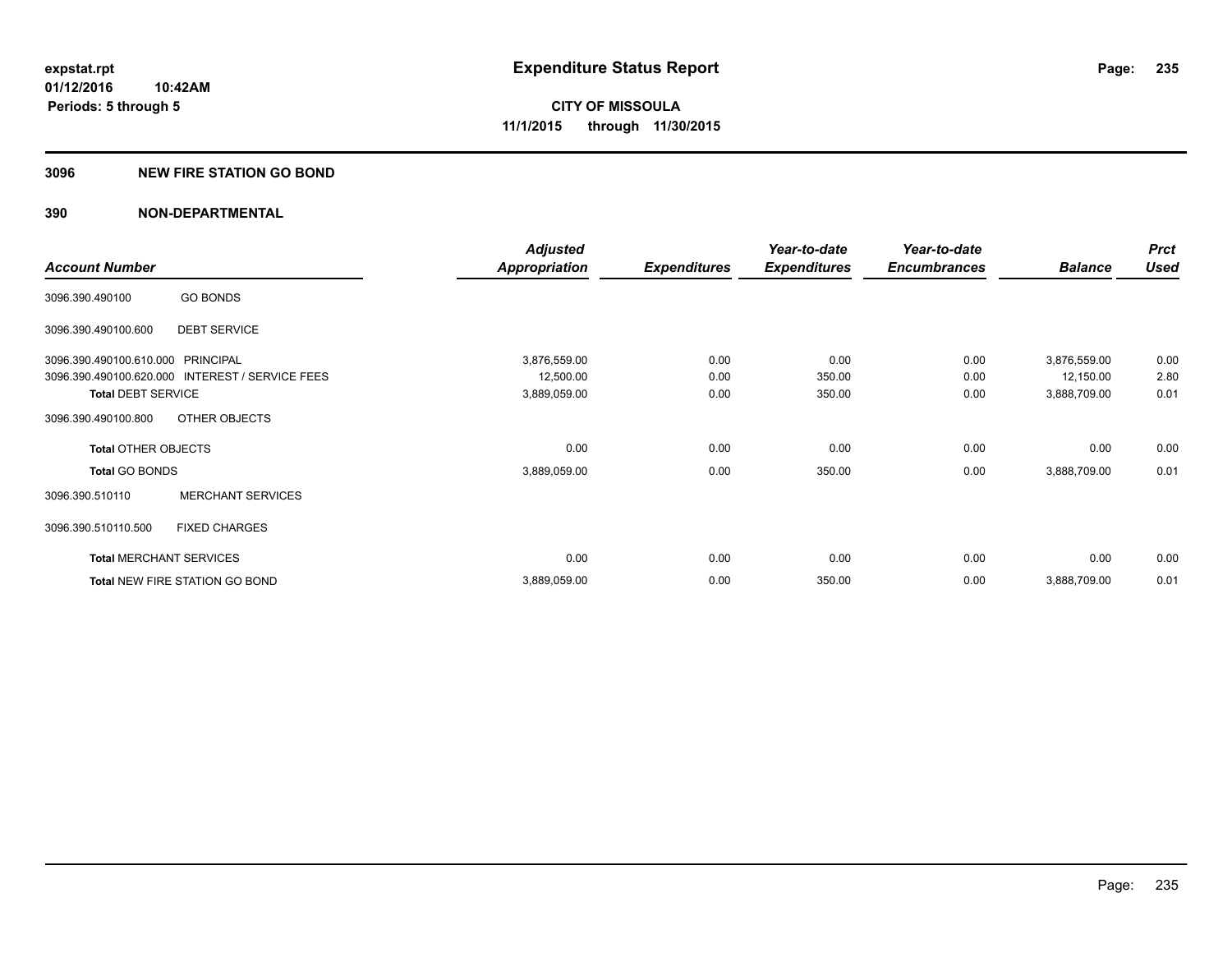#### **3097 2007 REFUNDING BONDS**

| <b>Account Number</b>      |                                | <b>Adjusted</b><br><b>Appropriation</b> | <b>Expenditures</b> | Year-to-date<br><b>Expenditures</b> | Year-to-date<br><b>Encumbrances</b> | <b>Balance</b> | <b>Prct</b><br><b>Used</b> |
|----------------------------|--------------------------------|-----------------------------------------|---------------------|-------------------------------------|-------------------------------------|----------------|----------------------------|
| 3097.390.490100            | <b>GO BONDS</b>                |                                         |                     |                                     |                                     |                |                            |
| 3097.390.490100.600        | <b>DEBT SERVICE</b>            |                                         |                     |                                     |                                     |                |                            |
| <b>Total GO BONDS</b>      |                                | 0.00                                    | 0.00                | 0.00                                | 0.00                                | 0.00           | 0.00                       |
| 3097.390.490500            | <b>DEBT PAYMENTS</b>           |                                         |                     |                                     |                                     |                |                            |
| 3097.390.490500.500        | <b>FIXED CHARGES</b>           |                                         |                     |                                     |                                     |                |                            |
| <b>Total DEBT PAYMENTS</b> |                                | 0.00                                    | 0.00                | 0.00                                | 0.00                                | 0.00           | 0.00                       |
| 3097.390.510110            | <b>MERCHANT SERVICES</b>       |                                         |                     |                                     |                                     |                |                            |
| 3097.390.510110.500        | <b>FIXED CHARGES</b>           |                                         |                     |                                     |                                     |                |                            |
|                            | <b>Total MERCHANT SERVICES</b> | 0.00                                    | 0.00                | 0.00                                | 0.00                                | 0.00           | 0.00                       |
|                            | Total 2007 REFUNDING BONDS     | 0.00                                    | 0.00                | 0.00                                | 0.00                                | 0.00           | 0.00                       |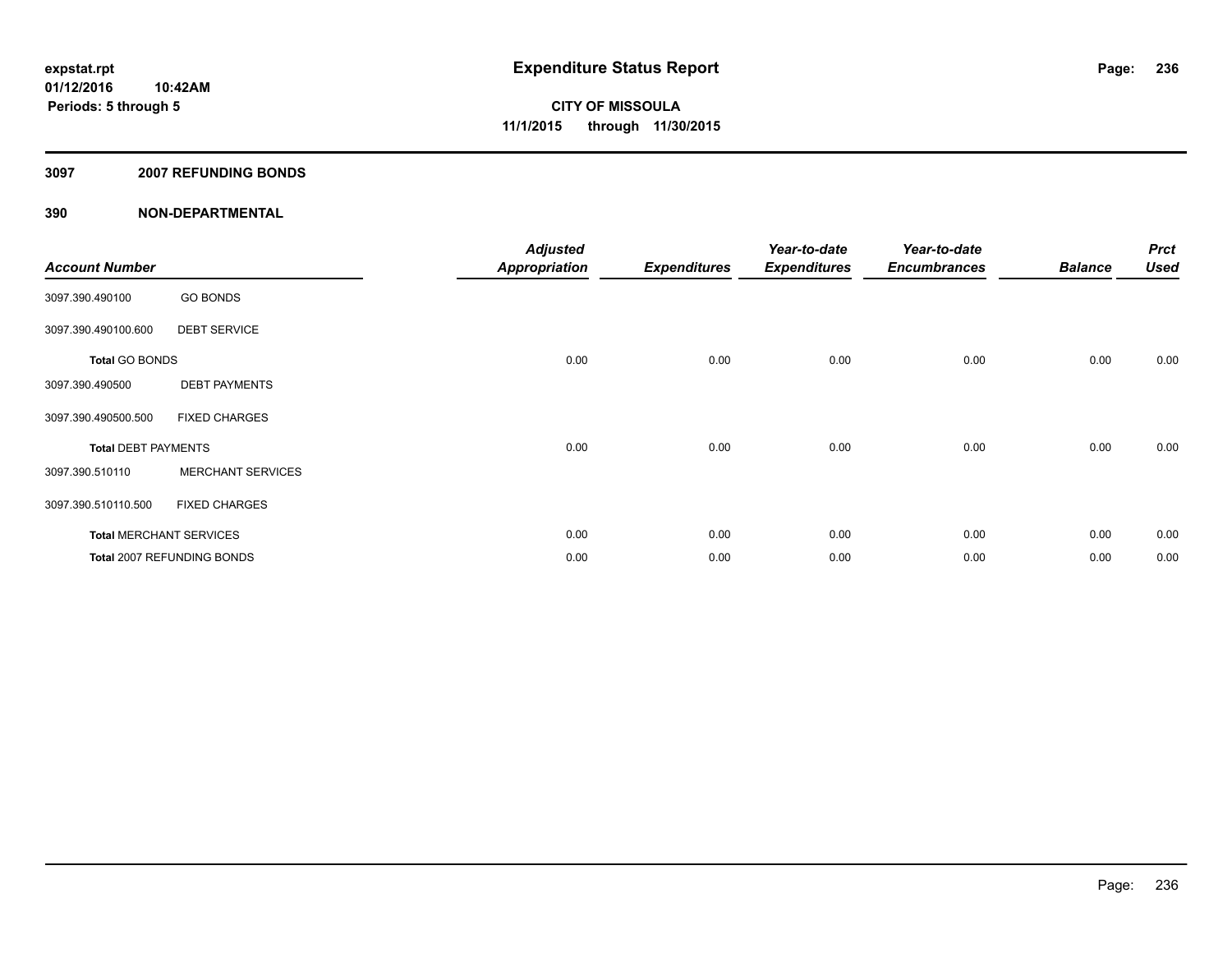#### **3100 SIDEWALK & CURB WARRANTS FUND**

| <b>Account Number</b>          |                                            | <b>Adjusted</b><br><b>Appropriation</b> | <b>Expenditures</b> | Year-to-date<br><b>Expenditures</b> | Year-to-date<br><b>Encumbrances</b> | <b>Balance</b> | <b>Prct</b><br><b>Used</b> |
|--------------------------------|--------------------------------------------|-----------------------------------------|---------------------|-------------------------------------|-------------------------------------|----------------|----------------------------|
| 3100.390.490300                | SPECIAL IMPROVEMENTS BONDS                 |                                         |                     |                                     |                                     |                |                            |
| 3100.390.490300.600            | <b>DEBT SERVICE</b>                        |                                         |                     |                                     |                                     |                |                            |
|                                | <b>Total SPECIAL IMPROVEMENTS BONDS</b>    | 0.00                                    | 0.00                | 0.00                                | 0.00                                | 0.00           | 0.00                       |
| 3100.390.510110                | <b>MERCHANT SERVICES</b>                   |                                         |                     |                                     |                                     |                |                            |
| 3100.390.510110.500            | <b>FIXED CHARGES</b>                       |                                         |                     |                                     |                                     |                |                            |
| <b>Total MERCHANT SERVICES</b> |                                            | 0.00                                    | 0.00                | 0.00                                | 0.00                                | 0.00           | 0.00                       |
| 3100.390.521000                | INTERFUND OPERATING TRANSFERS              |                                         |                     |                                     |                                     |                |                            |
| 3100.390.521000.800            | OTHER OBJECTS                              |                                         |                     |                                     |                                     |                |                            |
|                                | <b>Total INTERFUND OPERATING TRANSFERS</b> | 0.00                                    | 0.00                | 0.00                                | 0.00                                | 0.00           | 0.00                       |
|                                | Total SIDEWALK & CURB WARRANTS FUND        | 0.00                                    | 0.00                | 0.00                                | 0.00                                | 0.00           | 0.00                       |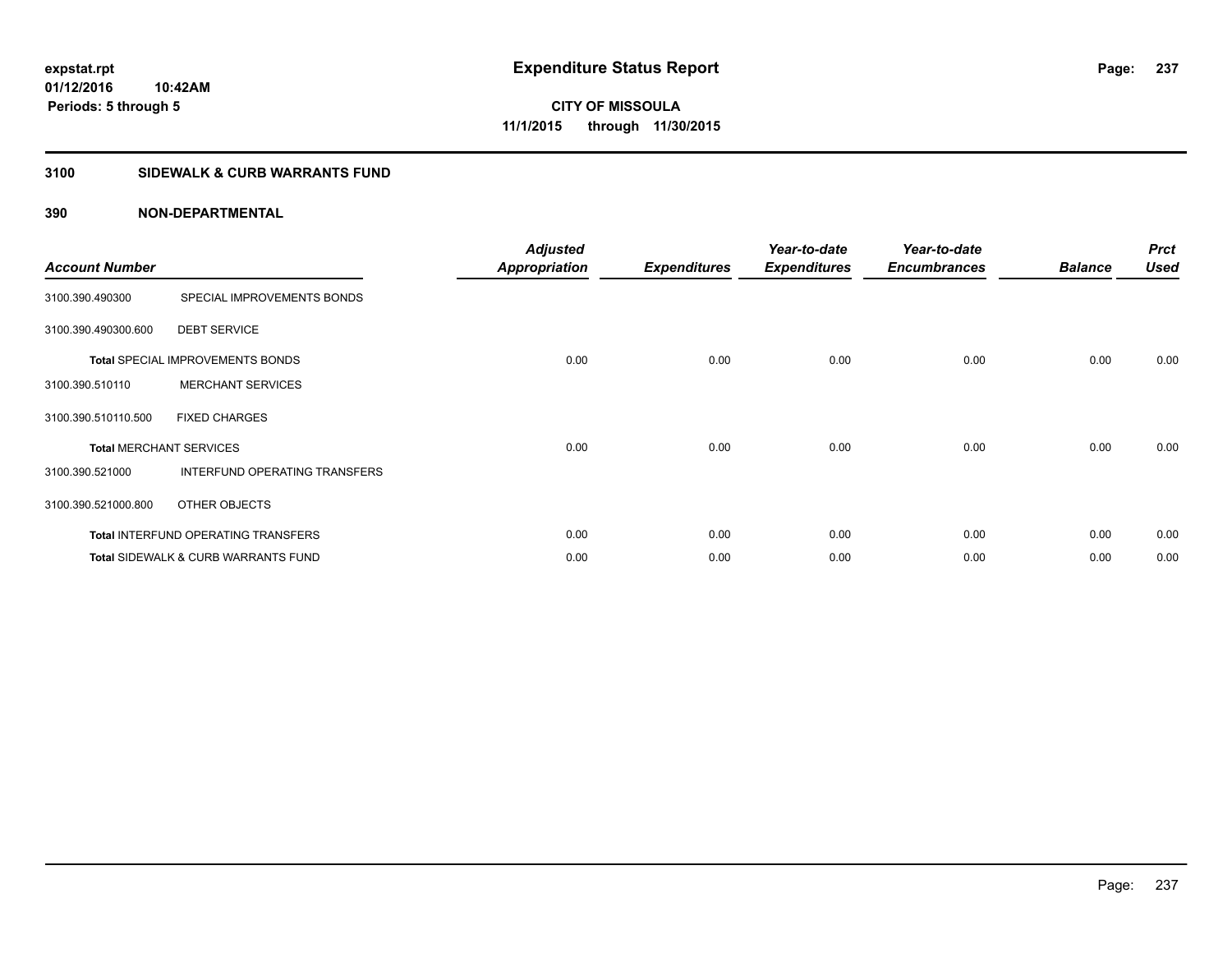**CITY OF MISSOULA 11/1/2015 through 11/30/2015**

#### **3200 FY99 SIDEWALK & CURB DEBT SERVICE FUND**

| <b>Account Number</b>     |                                              | <b>Adjusted</b><br><b>Appropriation</b> | <b>Expenditures</b> | Year-to-date<br><b>Expenditures</b> | Year-to-date<br><b>Encumbrances</b> | <b>Balance</b> | <b>Prct</b><br><b>Used</b> |
|---------------------------|----------------------------------------------|-----------------------------------------|---------------------|-------------------------------------|-------------------------------------|----------------|----------------------------|
| 3200.390.490300           | SPECIAL IMPROVEMENTS BONDS                   |                                         |                     |                                     |                                     |                |                            |
| 3200.390.490300.600       | <b>DEBT SERVICE</b>                          |                                         |                     |                                     |                                     |                |                            |
|                           | Total SPECIAL IMPROVEMENTS BONDS             | 0.00                                    | 0.00                | 0.00                                | 0.00                                | 0.00           | 0.00                       |
| 3200.390.510100           | SPECIAL ASSESSMENTS                          |                                         |                     |                                     |                                     |                |                            |
| 3200.390.510100.600       | <b>DEBT SERVICE</b>                          |                                         |                     |                                     |                                     |                |                            |
| <b>Total DEBT SERVICE</b> |                                              | 0.00                                    | 0.00                | 0.00                                | 0.00                                | 0.00           | 0.00                       |
| 3200.390.510100.800       | OTHER OBJECTS                                |                                         |                     |                                     |                                     |                |                            |
|                           | <b>Total SPECIAL ASSESSMENTS</b>             | 0.00                                    | 0.00                | 0.00                                | 0.00                                | 0.00           | 0.00                       |
| 3200.390.510110           | <b>MERCHANT SERVICES</b>                     |                                         |                     |                                     |                                     |                |                            |
| 3200.390.510110.500       | <b>FIXED CHARGES</b>                         |                                         |                     |                                     |                                     |                |                            |
|                           | <b>Total MERCHANT SERVICES</b>               | 0.00                                    | 0.00                | 0.00                                | 0.00                                | 0.00           | 0.00                       |
|                           | Total FY99 SIDEWALK & CURB DEBT SERVICE FUND | 0.00                                    | 0.00                | 0.00                                | 0.00                                | 0.00           | 0.00                       |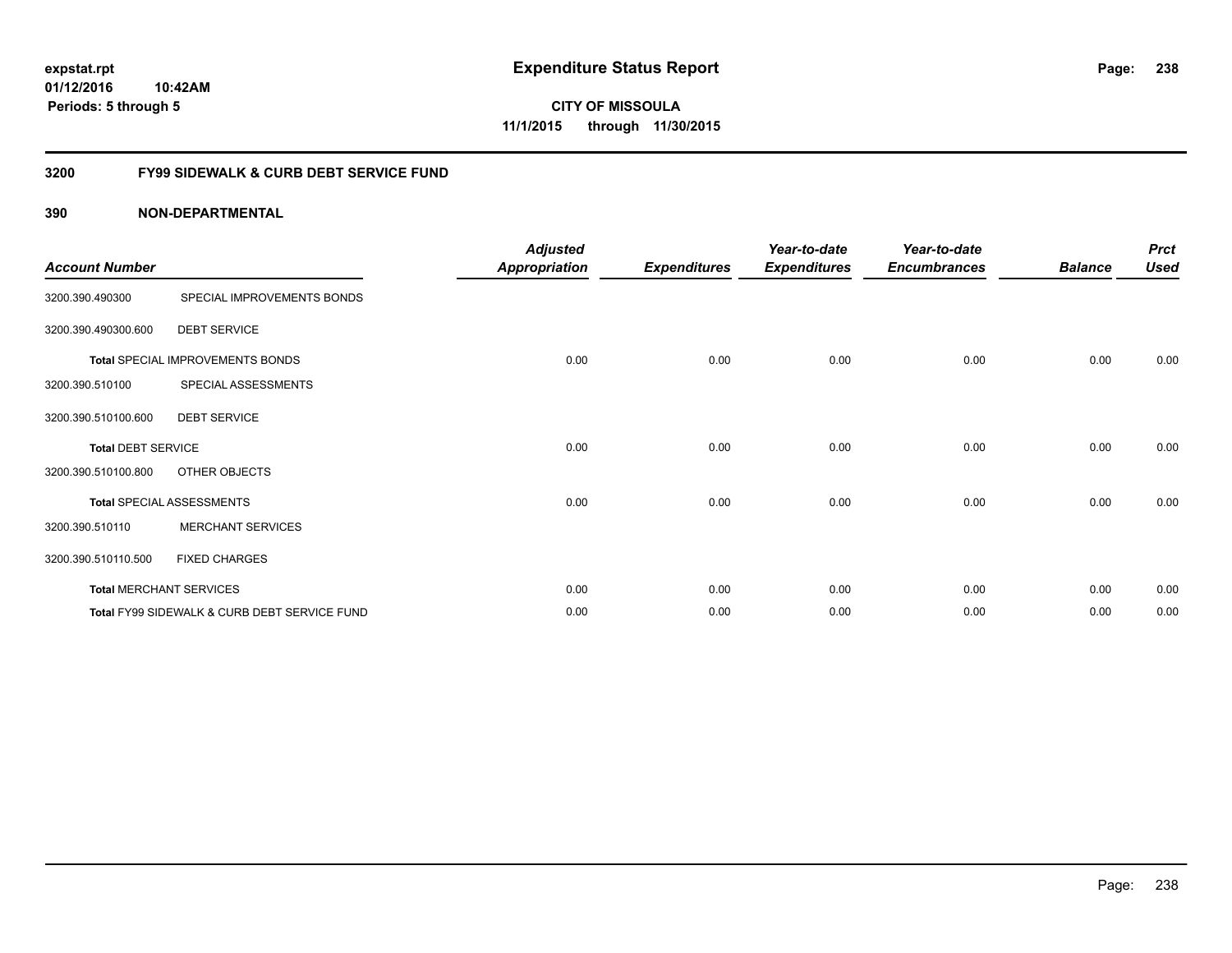### **3300 FY00 SIDEWALK & CURB DEBT SERVICE FUND**

| <b>Account Number</b> |                                              | Adjusted<br><b>Appropriation</b> | <b>Expenditures</b> | Year-to-date<br><b>Expenditures</b> | Year-to-date<br><b>Encumbrances</b> | <b>Balance</b> | <b>Prct</b><br><b>Used</b> |
|-----------------------|----------------------------------------------|----------------------------------|---------------------|-------------------------------------|-------------------------------------|----------------|----------------------------|
| 3300.390.510100       | SPECIAL ASSESSMENTS                          |                                  |                     |                                     |                                     |                |                            |
| 3300.390.510100.600   | <b>DEBT SERVICE</b>                          |                                  |                     |                                     |                                     |                |                            |
|                       | <b>Total SPECIAL ASSESSMENTS</b>             | 0.00                             | 0.00                | 0.00                                | 0.00                                | 0.00           | 0.00                       |
| 3300.390.510110       | <b>MERCHANT SERVICES</b>                     |                                  |                     |                                     |                                     |                |                            |
| 3300.390.510110.500   | FIXED CHARGES                                |                                  |                     |                                     |                                     |                |                            |
|                       | <b>Total MERCHANT SERVICES</b>               | 0.00                             | 0.00                | 0.00                                | 0.00                                | 0.00           | 0.00                       |
|                       | Total FY00 SIDEWALK & CURB DEBT SERVICE FUND | 0.00                             | 0.00                | 0.00                                | 0.00                                | 0.00           | 0.00                       |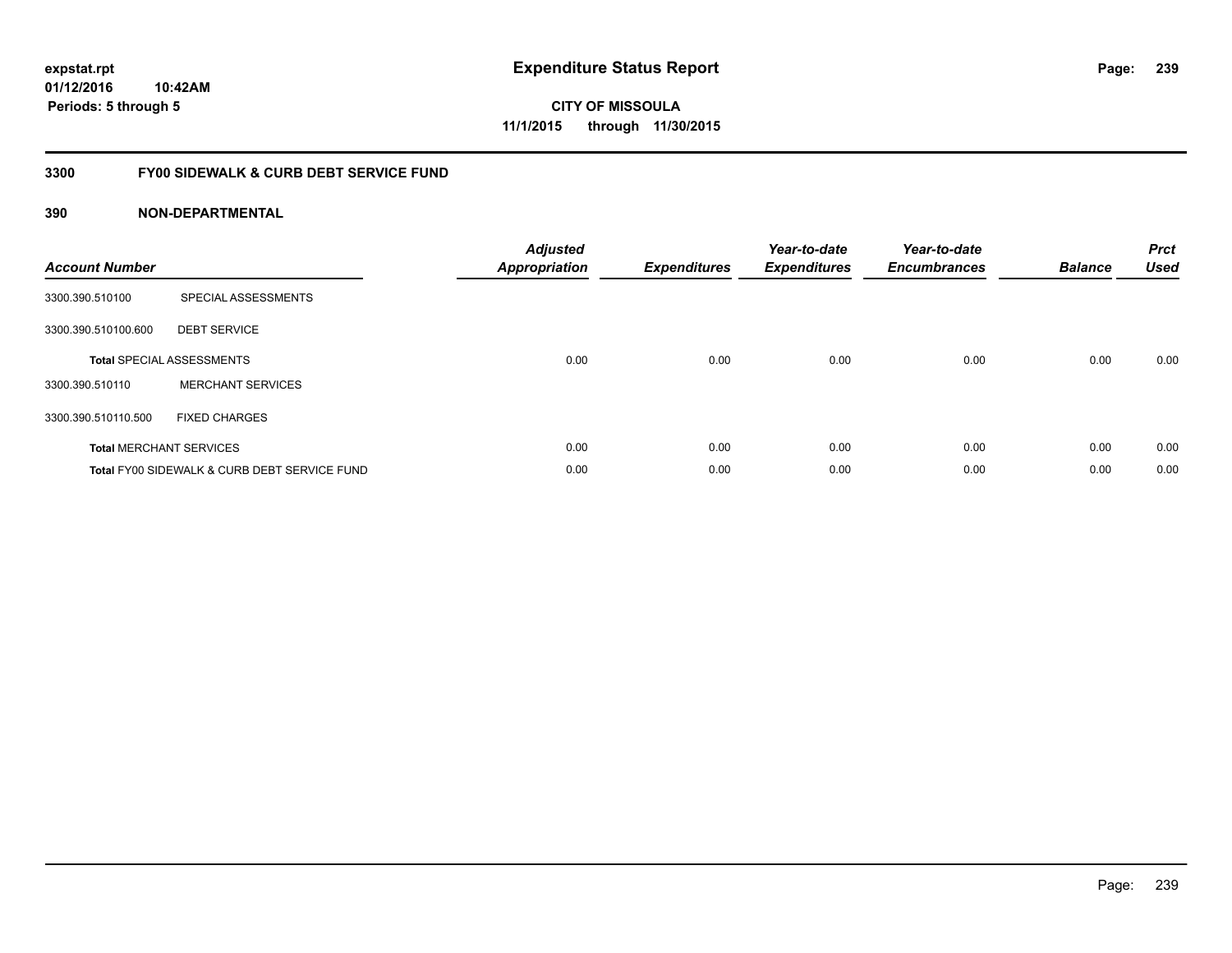#### **3305 JUDGMENT LEVIES**

| <b>Account Number</b>        |                           | <b>Adjusted</b><br><b>Appropriation</b> | <b>Expenditures</b> | Year-to-date<br><b>Expenditures</b> | Year-to-date<br><b>Encumbrances</b> | <b>Balance</b> | <b>Prct</b><br><b>Used</b> |
|------------------------------|---------------------------|-----------------------------------------|---------------------|-------------------------------------|-------------------------------------|----------------|----------------------------|
| 3305.390.490550              | <b>JUDGMENT LEVY DEBT</b> |                                         |                     |                                     |                                     |                |                            |
| 3305.390.490550.600          | <b>DEBT SERVICE</b>       |                                         |                     |                                     |                                     |                |                            |
| <b>Total DEBT SERVICE</b>    |                           | 0.00                                    | 0.00                | 0.00                                | 0.00                                | 0.00           | 0.00                       |
| 3305.390.490550.800          | OTHER OBJECTS             |                                         |                     |                                     |                                     |                |                            |
| <b>Total JUDGMENT LEVIES</b> |                           | 0.00                                    | 0.00                | 0.00                                | 0.00                                | 0.00           | 0.00                       |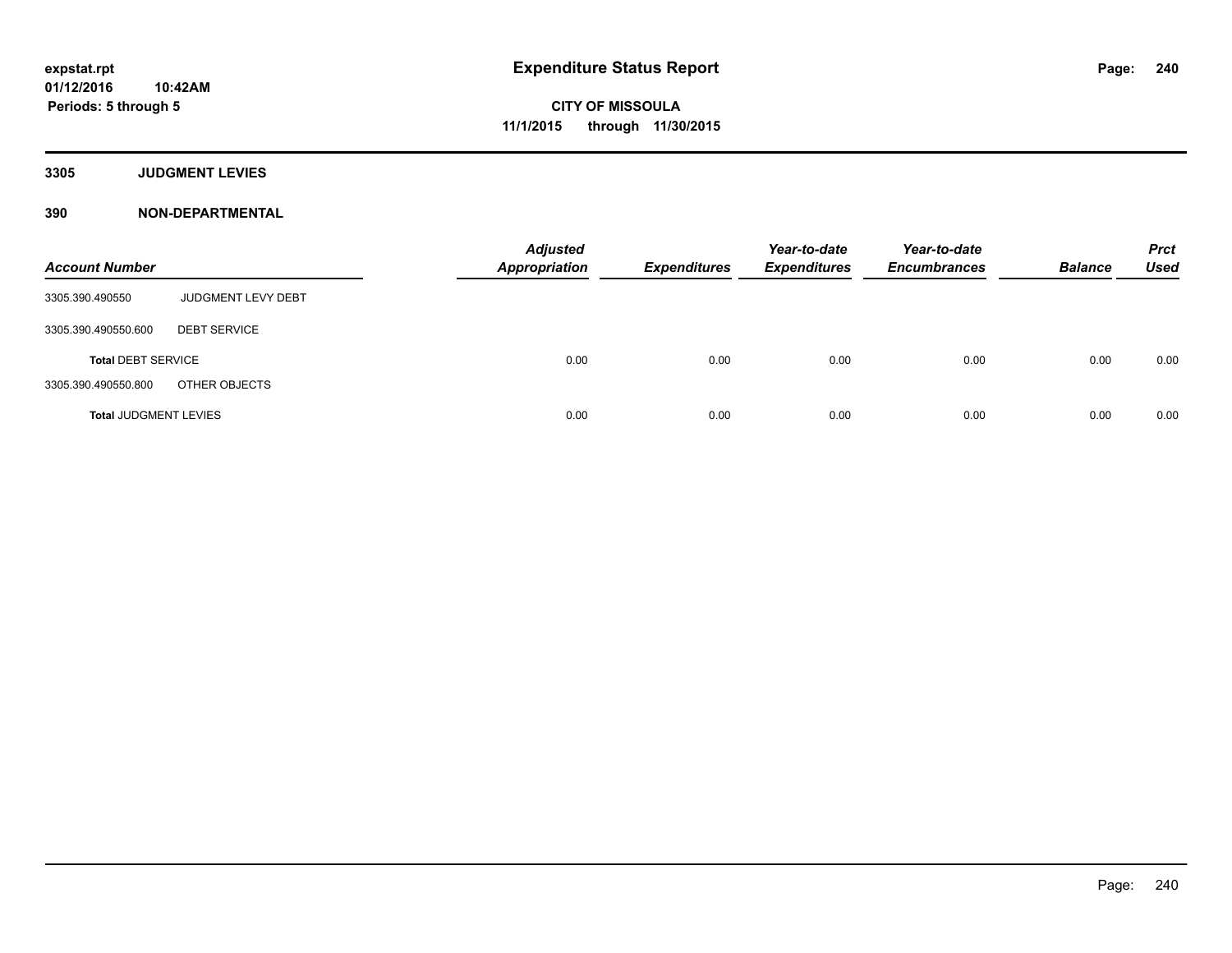# **01/12/2016**

**241**

**10:42AM Periods: 5 through 5**

**CITY OF MISSOULA 11/1/2015 through 11/30/2015**

#### **3400 FY01 SIDEWALK & CURB DEBT SERVICE FUND**

**000 \*\*\* Title Not Found \*\*\***

| <b>Account Number</b>         |                         | <b>Adjusted</b><br>Appropriation | <b>Expenditures</b> | Year-to-date<br><b>Expenditures</b> | Year-to-date<br><b>Encumbrances</b> | <b>Balance</b> | <b>Prct</b><br>Used |
|-------------------------------|-------------------------|----------------------------------|---------------------|-------------------------------------|-------------------------------------|----------------|---------------------|
| 3400.000.520100               | *** Title Not Found *** |                                  |                     |                                     |                                     |                |                     |
| 3400.000.520100.800           | OTHER OBJECTS           |                                  |                     |                                     |                                     |                |                     |
| Total *** Title Not Found *** |                         | 0.00                             | 0.00                | 0.00                                | 0.00                                | 0.00           | 0.00                |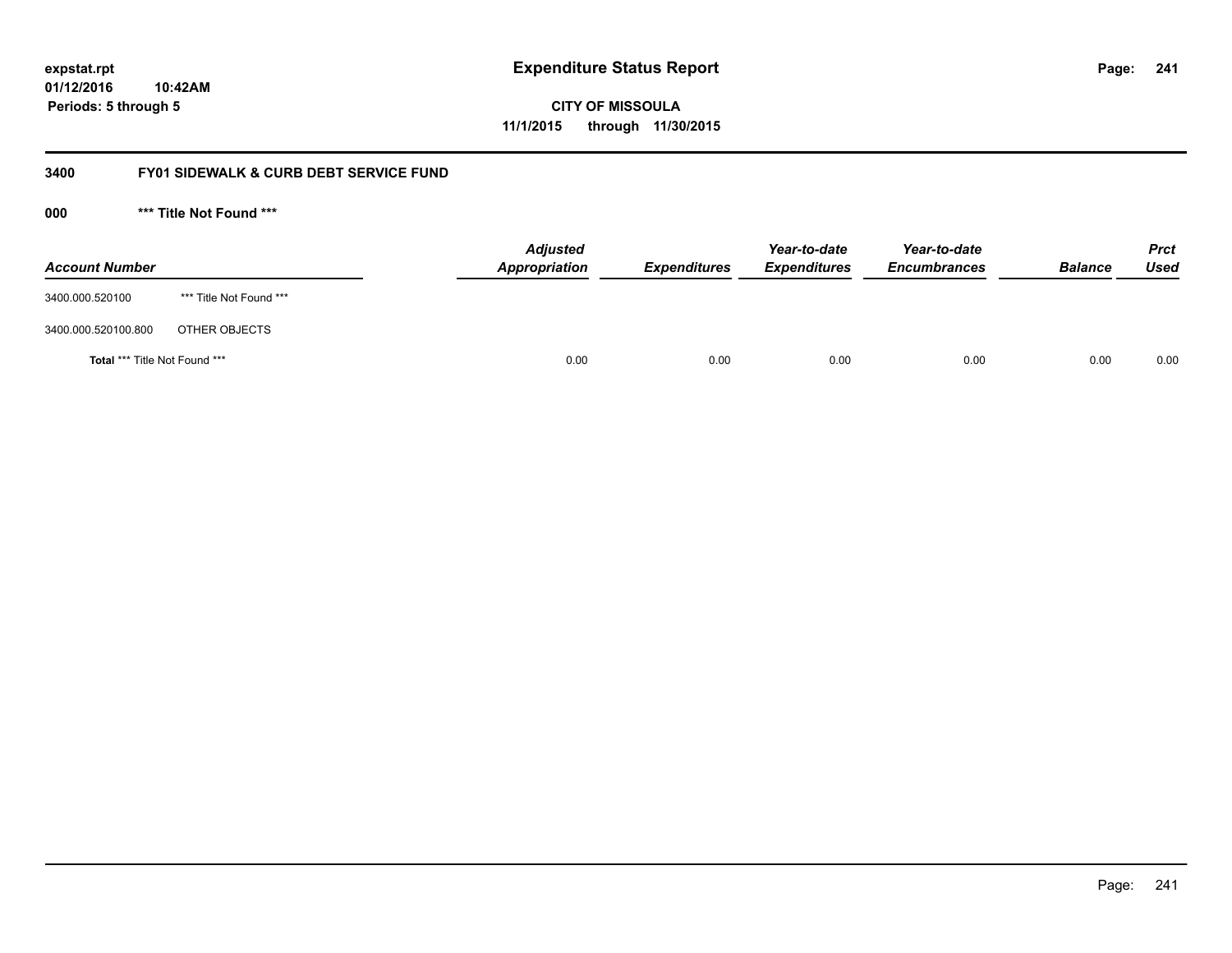**242**

**01/12/2016 10:42AM Periods: 5 through 5**

**CITY OF MISSOULA 11/1/2015 through 11/30/2015**

#### **3400 FY01 SIDEWALK & CURB DEBT SERVICE FUND**

| <b>Account Number</b>     |                                              | <b>Adjusted</b><br><b>Appropriation</b> | <b>Expenditures</b> | Year-to-date<br><b>Expenditures</b> | Year-to-date<br><b>Encumbrances</b> | <b>Balance</b> | <b>Prct</b><br><b>Used</b> |
|---------------------------|----------------------------------------------|-----------------------------------------|---------------------|-------------------------------------|-------------------------------------|----------------|----------------------------|
| 3400.390.510100           | SPECIAL ASSESSMENTS                          |                                         |                     |                                     |                                     |                |                            |
| 3400.390.510100.600       | <b>DEBT SERVICE</b>                          |                                         |                     |                                     |                                     |                |                            |
| <b>Total DEBT SERVICE</b> |                                              | 0.00                                    | 0.00                | 0.00                                | 0.00                                | 0.00           | 0.00                       |
| 3400.390.510100.800       | OTHER OBJECTS                                |                                         |                     |                                     |                                     |                |                            |
|                           | <b>Total SPECIAL ASSESSMENTS</b>             | 0.00                                    | 0.00                | 0.00                                | 0.00                                | 0.00           | 0.00                       |
| 3400.390.510110           | <b>MERCHANT SERVICES</b>                     |                                         |                     |                                     |                                     |                |                            |
| 3400.390.510110.500       | <b>FIXED CHARGES</b>                         |                                         |                     |                                     |                                     |                |                            |
|                           | Total FY01 SIDEWALK & CURB DEBT SERVICE FUND | 0.00                                    | 0.00                | 0.00                                | 0.00                                | 0.00           | 0.00                       |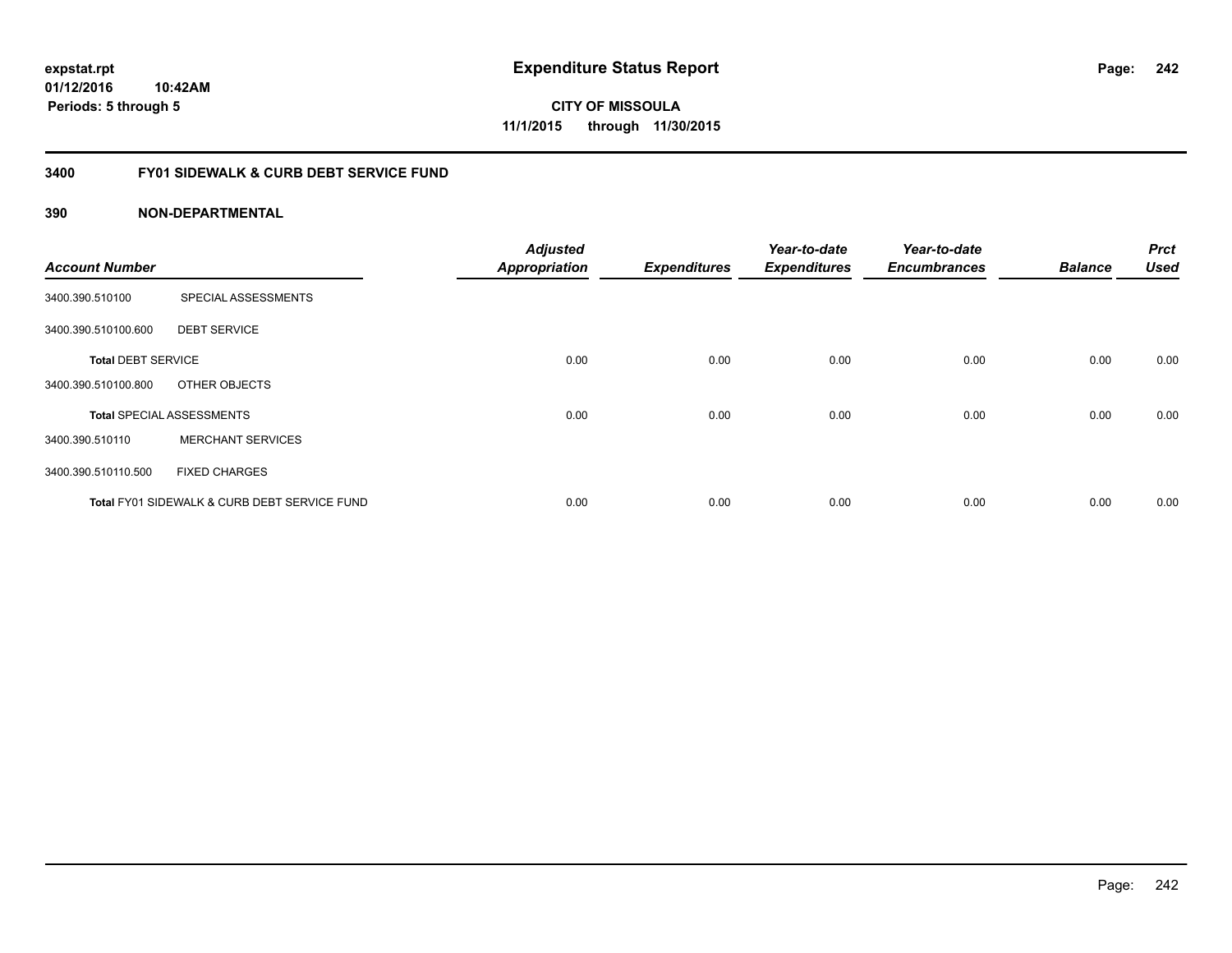**CITY OF MISSOULA 11/1/2015 through 11/30/2015**

#### **3410 FY02 SIDEWALK & CURB DEBT SERVICE FUND**

**000 \*\*\* Title Not Found \*\*\***

| <b>Account Number</b>         |                         | <b>Adjusted</b><br>Appropriation | <b>Expenditures</b> | Year-to-date<br><b>Expenditures</b> | Year-to-date<br><b>Encumbrances</b> | <b>Balance</b> | <b>Prct</b><br>Used |
|-------------------------------|-------------------------|----------------------------------|---------------------|-------------------------------------|-------------------------------------|----------------|---------------------|
| 3410.000.520100               | *** Title Not Found *** |                                  |                     |                                     |                                     |                |                     |
| 3410.000.520100.800           | OTHER OBJECTS           |                                  |                     |                                     |                                     |                |                     |
| Total *** Title Not Found *** |                         | 0.00                             | 0.00                | 0.00                                | 0.00                                | 0.00           | 0.00                |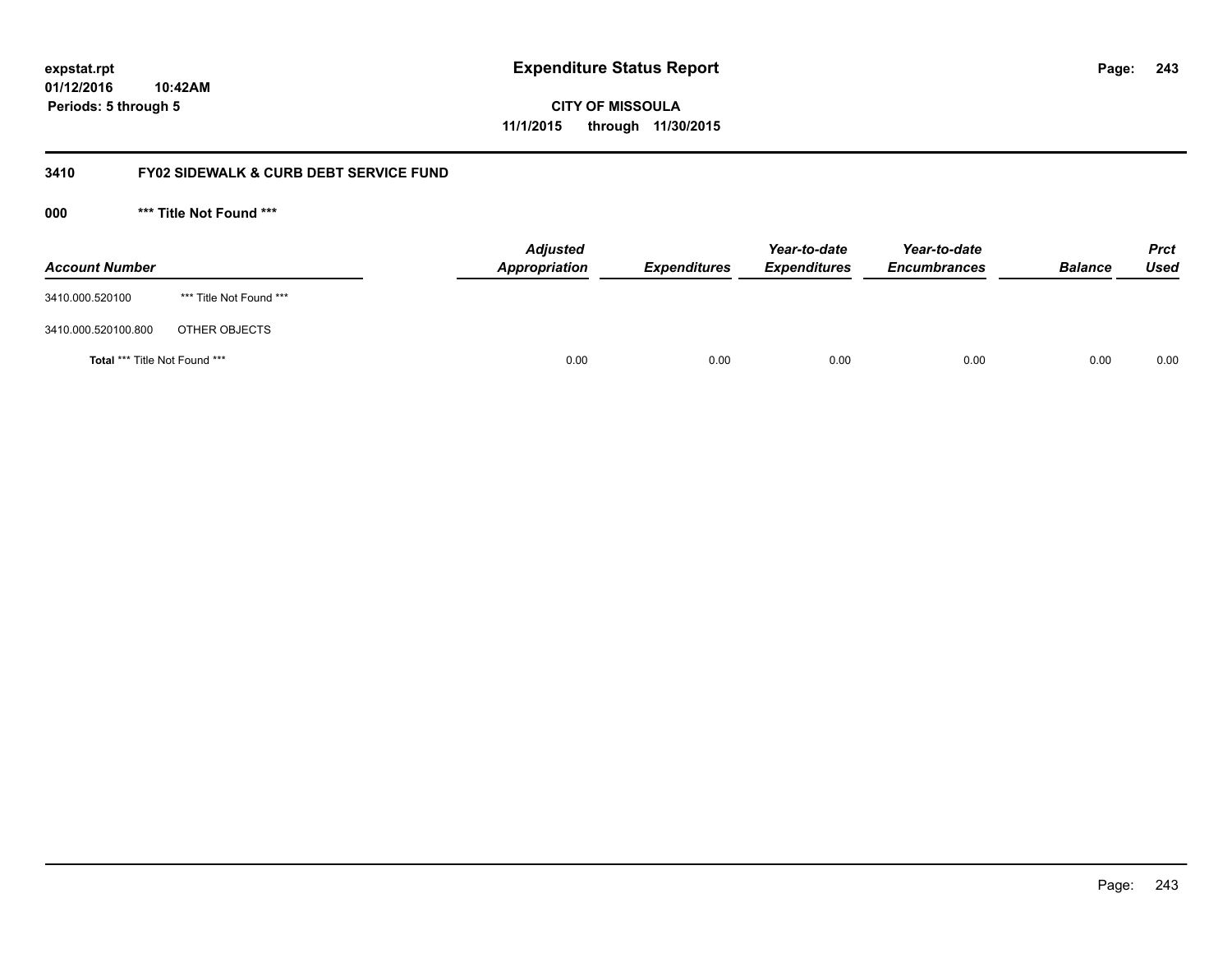**CITY OF MISSOULA 11/1/2015 through 11/30/2015**

#### **3410 FY02 SIDEWALK & CURB DEBT SERVICE FUND**

| <b>Account Number</b> |                                                                                     | <b>Adjusted</b><br><b>Appropriation</b> | <b>Expenditures</b> | Year-to-date<br><b>Expenditures</b> | Year-to-date<br><b>Encumbrances</b> | <b>Balance</b>         | <b>Prct</b><br><b>Used</b> |
|-----------------------|-------------------------------------------------------------------------------------|-----------------------------------------|---------------------|-------------------------------------|-------------------------------------|------------------------|----------------------------|
| 3410.390.510100       | SPECIAL ASSESSMENTS                                                                 |                                         |                     |                                     |                                     |                        |                            |
| 3410.390.510100.600   | <b>DEBT SERVICE</b>                                                                 |                                         |                     |                                     |                                     |                        |                            |
|                       | 3410.390.510100.620.000 INTEREST / SERVICE FEES<br><b>Total SPECIAL ASSESSMENTS</b> | 0.00<br>0.00                            | 0.00<br>0.00        | 350.00<br>350.00                    | 0.00<br>0.00                        | $-350.00$<br>$-350.00$ | 0.00<br>0.00               |
| 3410.390.510110       | <b>MERCHANT SERVICES</b>                                                            |                                         |                     |                                     |                                     |                        |                            |
| 3410.390.510110.500   | <b>FIXED CHARGES</b>                                                                |                                         |                     |                                     |                                     |                        |                            |
|                       | <b>Total MERCHANT SERVICES</b>                                                      | 0.00                                    | 0.00                | 0.00                                | 0.00                                | 0.00                   | 0.00                       |
|                       | Total FY02 SIDEWALK & CURB DEBT SERVICE FUND                                        | 0.00                                    | 0.00                | 350.00                              | 0.00                                | $-350.00$              | 0.00                       |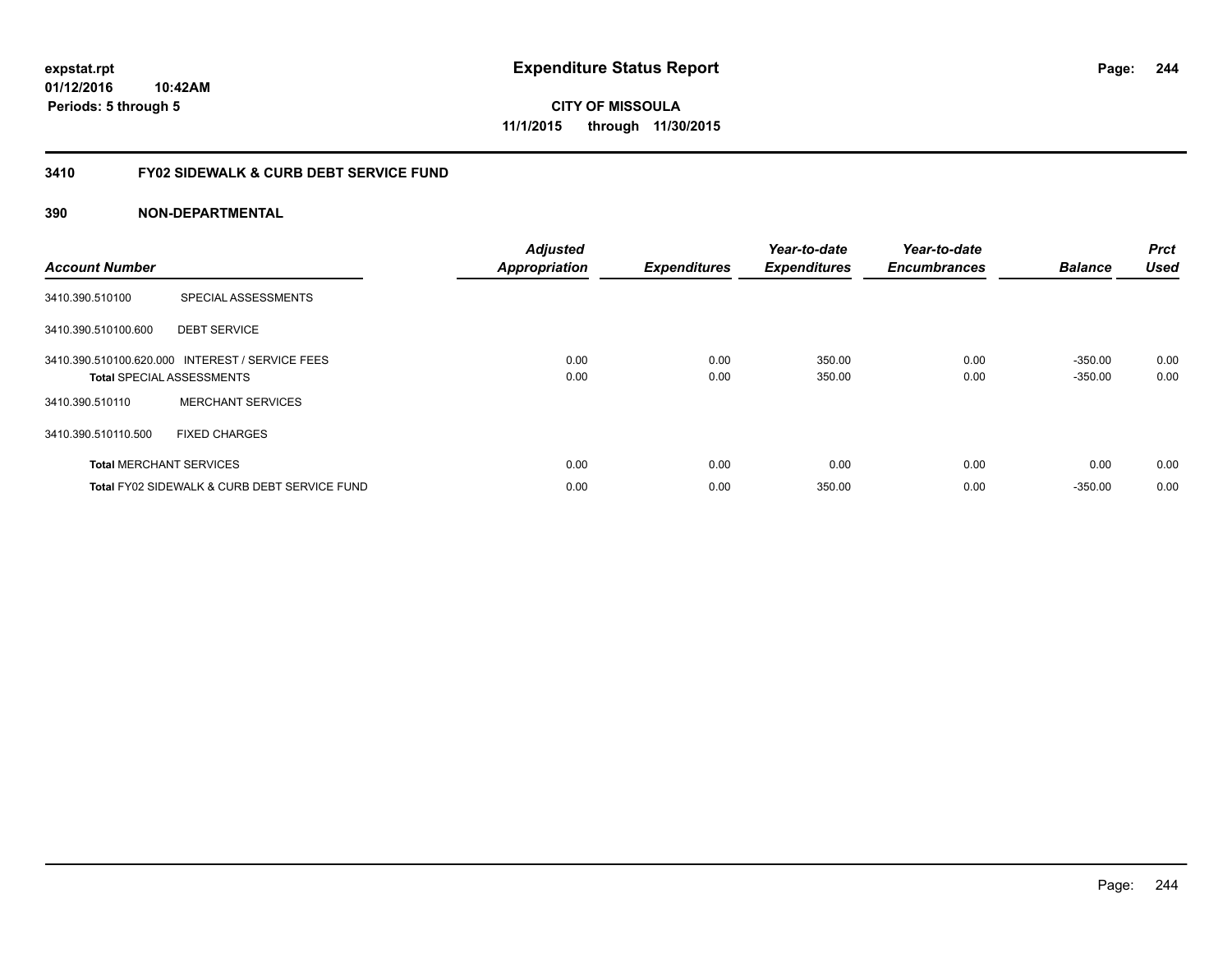**CITY OF MISSOULA 11/1/2015 through 11/30/2015**

#### **3420 FY03 SIDEWALK & CURB DEBT SERVICE**

| <b>Account Number</b> |                                                                                     | <b>Adjusted</b><br><b>Appropriation</b> | <b>Expenditures</b> | Year-to-date<br><b>Expenditures</b> | Year-to-date<br><b>Encumbrances</b> | <b>Balance</b>         | <b>Prct</b><br><b>Used</b> |
|-----------------------|-------------------------------------------------------------------------------------|-----------------------------------------|---------------------|-------------------------------------|-------------------------------------|------------------------|----------------------------|
| 3420.390.510100       | SPECIAL ASSESSMENTS                                                                 |                                         |                     |                                     |                                     |                        |                            |
| 3420.390.510100.600   | <b>DEBT SERVICE</b>                                                                 |                                         |                     |                                     |                                     |                        |                            |
|                       | 3420.390.510100.620.000 INTEREST / SERVICE FEES<br><b>Total SPECIAL ASSESSMENTS</b> | 0.00<br>0.00                            | 0.00<br>0.00        | 350.00<br>350.00                    | 0.00<br>0.00                        | $-350.00$<br>$-350.00$ | 0.00<br>0.00               |
| 3420.390.510110       | <b>MERCHANT SERVICES</b>                                                            |                                         |                     |                                     |                                     |                        |                            |
| 3420.390.510110.500   | <b>FIXED CHARGES</b>                                                                |                                         |                     |                                     |                                     |                        |                            |
|                       | <b>Total MERCHANT SERVICES</b>                                                      | 0.00                                    | 0.00                | 0.00                                | 0.00                                | 0.00                   | 0.00                       |
|                       | <b>Total FY03 SIDEWALK &amp; CURB DEBT SERVICE</b>                                  | 0.00                                    | 0.00                | 350.00                              | 0.00                                | $-350.00$              | 0.00                       |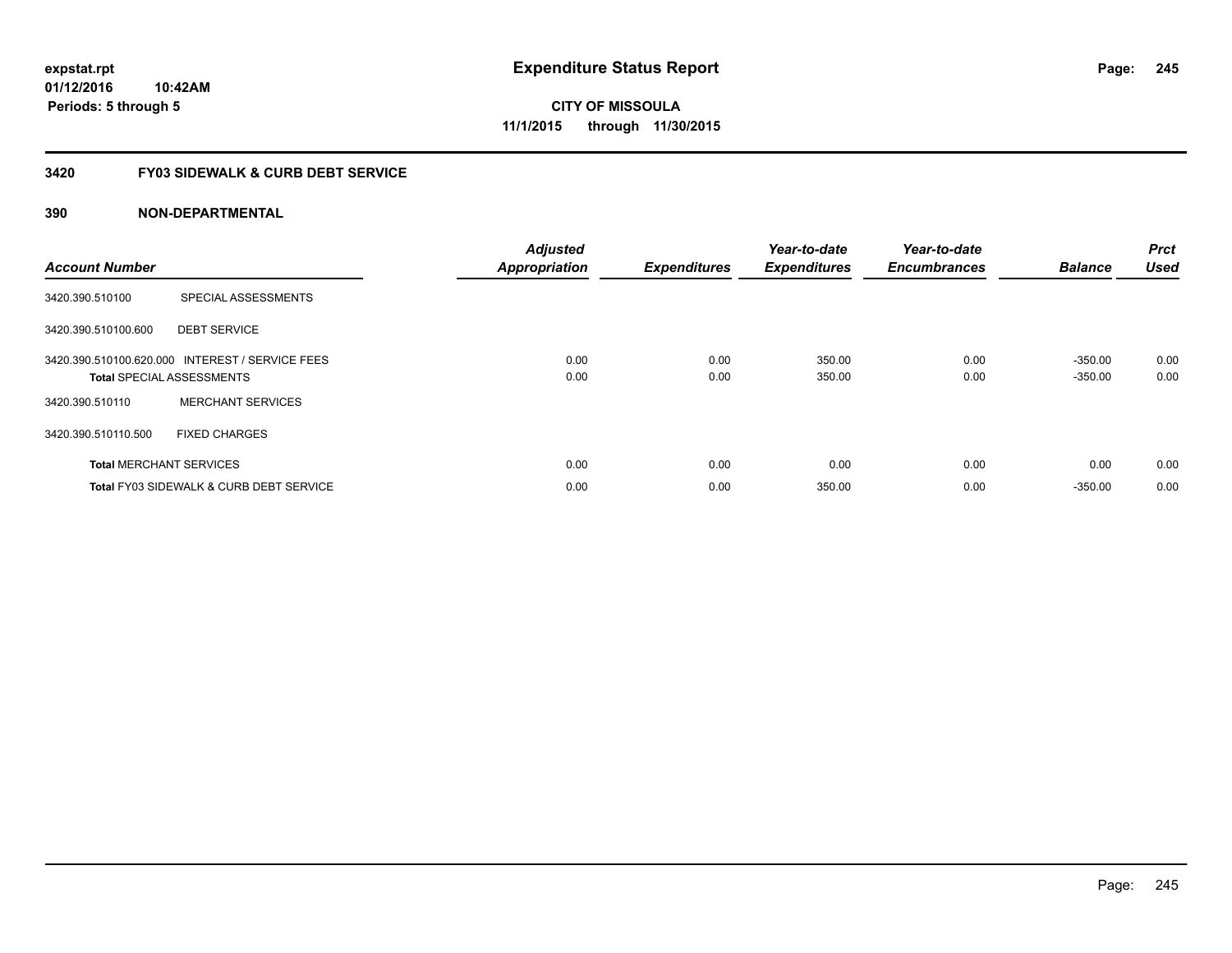**Periods: 5 through 5**

**CITY OF MISSOULA 11/1/2015 through 11/30/2015**

#### **3430 FY04 SIDEWALK CURB DEBT SERVICE**

|                                   |                                                 | <b>Adjusted</b>      |                     | Year-to-date        | Year-to-date        |                | <b>Prct</b> |
|-----------------------------------|-------------------------------------------------|----------------------|---------------------|---------------------|---------------------|----------------|-------------|
| <b>Account Number</b>             |                                                 | <b>Appropriation</b> | <b>Expenditures</b> | <b>Expenditures</b> | <b>Encumbrances</b> | <b>Balance</b> | <b>Used</b> |
| 3430.390.510100                   | SPECIAL ASSESSMENTS                             |                      |                     |                     |                     |                |             |
| 3430.390.510100.600               | <b>DEBT SERVICE</b>                             |                      |                     |                     |                     |                |             |
| 3430.390.510100.610.000 PRINCIPAL |                                                 | 10,000.00            | 0.00                | 0.00                | 0.00                | 10,000.00      | 0.00        |
|                                   | 3430.390.510100.620.000 INTEREST / SERVICE FEES | 824.00               | 0.00                | 350.00              | 0.00                | 474.00         | 42.48       |
| <b>Total SPECIAL ASSESSMENTS</b>  |                                                 | 10,824.00            | 0.00                | 350.00              | 0.00                | 10,474.00      | 3.23        |
| 3430.390.510110                   | <b>MERCHANT SERVICES</b>                        |                      |                     |                     |                     |                |             |
| 3430.390.510110.500               | <b>FIXED CHARGES</b>                            |                      |                     |                     |                     |                |             |
| <b>Total MERCHANT SERVICES</b>    |                                                 | 0.00                 | 0.00                | 0.00                | 0.00                | 0.00           | 0.00        |
|                                   | <b>Total FY04 SIDEWALK CURB DEBT SERVICE</b>    | 10,824.00            | 0.00                | 350.00              | 0.00                | 10.474.00      | 3.23        |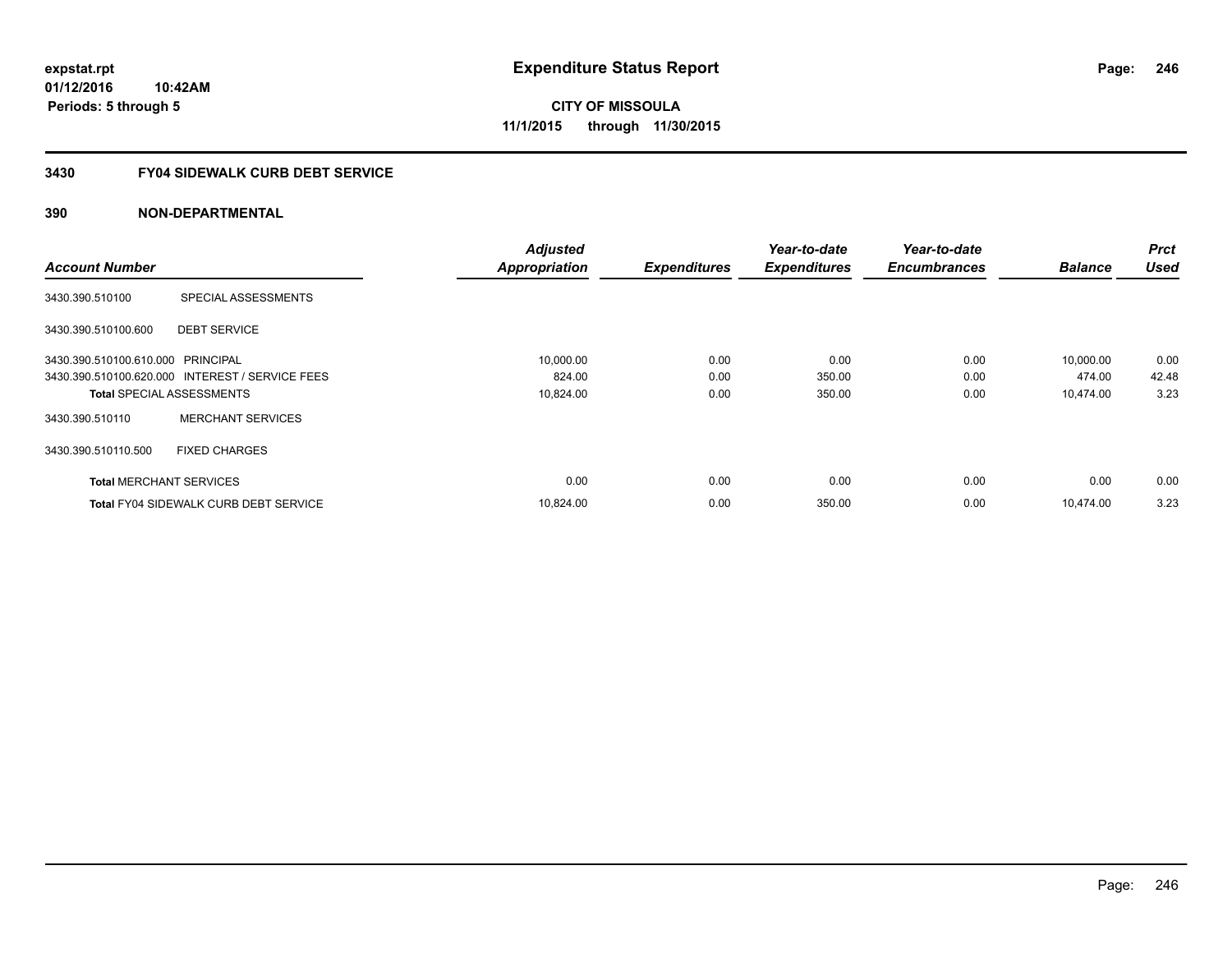#### **3440 FY 05 SIDEWALK AND CURB**

|                                   |                                                 | <b>Adjusted</b>      |                     | Year-to-date        | Year-to-date        |                | <b>Prct</b> |
|-----------------------------------|-------------------------------------------------|----------------------|---------------------|---------------------|---------------------|----------------|-------------|
| <b>Account Number</b>             |                                                 | <b>Appropriation</b> | <b>Expenditures</b> | <b>Expenditures</b> | <b>Encumbrances</b> | <b>Balance</b> | <b>Used</b> |
| 3440.390.510100                   | SPECIAL ASSESSMENTS                             |                      |                     |                     |                     |                |             |
| 3440.390.510100.600               | <b>DEBT SERVICE</b>                             |                      |                     |                     |                     |                |             |
| 3440.390.510100.610.000 PRINCIPAL |                                                 | 35.000.00            | 0.00                | 0.00                | 0.00                | 35,000.00      | 0.00        |
|                                   | 3440.390.510100.620.000 INTEREST / SERVICE FEES | 3,588.00             | 0.00                | 350.00              | 0.00                | 3,238.00       | 9.75        |
| <b>Total SPECIAL ASSESSMENTS</b>  |                                                 | 38,588.00            | 0.00                | 350.00              | 0.00                | 38,238.00      | 0.91        |
| 3440.390.510110                   | <b>MERCHANT SERVICES</b>                        |                      |                     |                     |                     |                |             |
| 3440.390.510110.500               | <b>FIXED CHARGES</b>                            |                      |                     |                     |                     |                |             |
| <b>Total MERCHANT SERVICES</b>    |                                                 | 0.00                 | 0.00                | 0.00                | 0.00                | 0.00           | 0.00        |
|                                   | <b>Total FY 05 SIDEWALK AND CURB</b>            | 38,588.00            | 0.00                | 350.00              | 0.00                | 38,238.00      | 0.91        |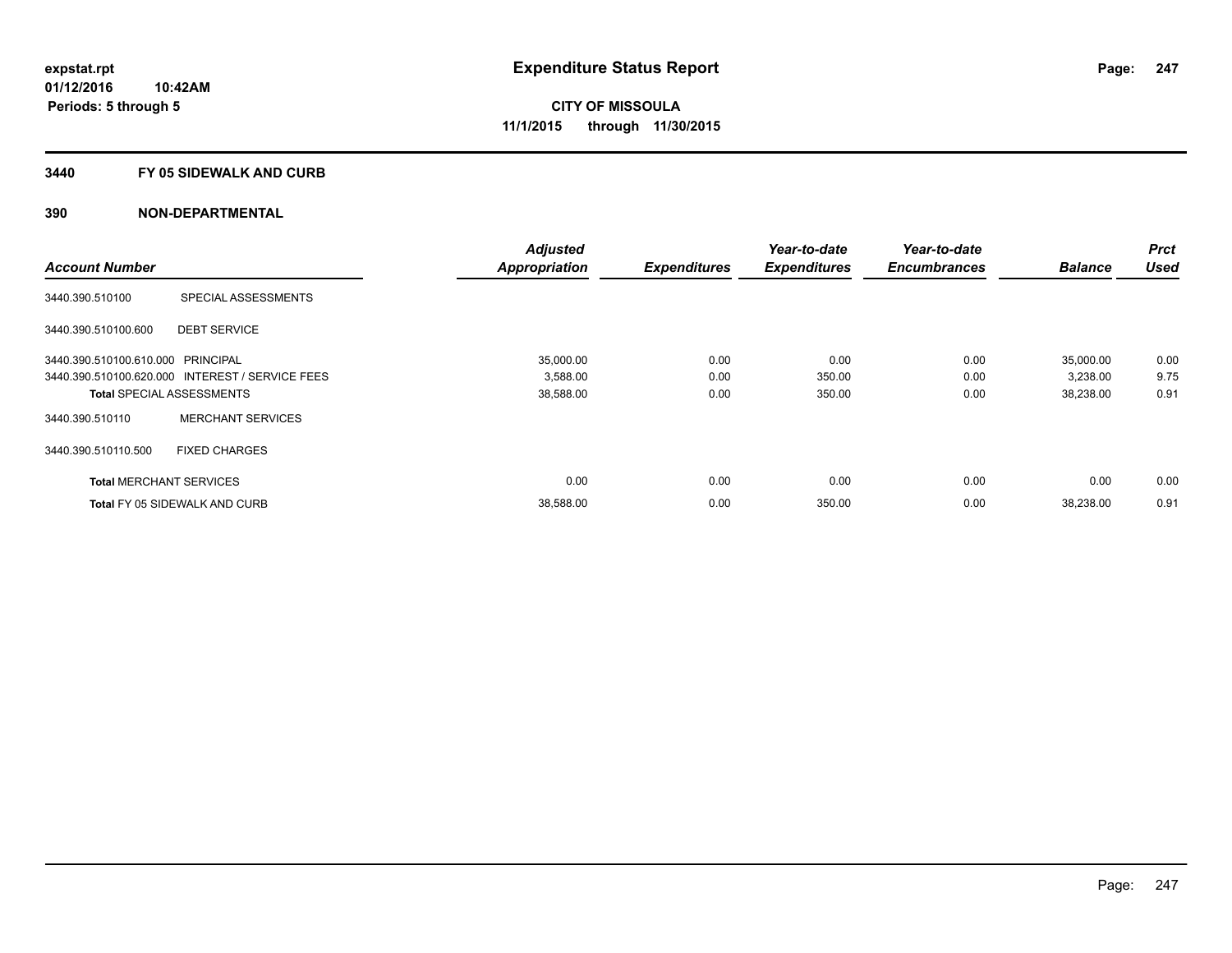#### **3450 FY 06 SIDEWALK AND CURB**

|                                   |                                                 | <b>Adjusted</b>      |                     | Year-to-date        | Year-to-date        |                | Prct        |
|-----------------------------------|-------------------------------------------------|----------------------|---------------------|---------------------|---------------------|----------------|-------------|
| <b>Account Number</b>             |                                                 | <b>Appropriation</b> | <b>Expenditures</b> | <b>Expenditures</b> | <b>Encumbrances</b> | <b>Balance</b> | <b>Used</b> |
| 3450.390.510100                   | SPECIAL ASSESSMENTS                             |                      |                     |                     |                     |                |             |
| 3450.390.510100.600               | <b>DEBT SERVICE</b>                             |                      |                     |                     |                     |                |             |
| 3450.390.510100.610.000 PRINCIPAL |                                                 | 25.000.00            | 0.00                | 0.00                | 0.00                | 25,000.00      | 0.00        |
|                                   | 3450.390.510100.620.000 INTEREST / SERVICE FEES | 3,537.00             | 0.00                | 0.00                | 0.00                | 3,537.00       | 0.00        |
|                                   | <b>Total SPECIAL ASSESSMENTS</b>                | 28,537.00            | 0.00                | 0.00                | 0.00                | 28,537.00      | 0.00        |
| 3450.390.510110                   | <b>MERCHANT SERVICES</b>                        |                      |                     |                     |                     |                |             |
| 3450.390.510110.500               | <b>FIXED CHARGES</b>                            |                      |                     |                     |                     |                |             |
| <b>Total MERCHANT SERVICES</b>    |                                                 | 0.00                 | 0.00                | 0.00                | 0.00                | 0.00           | 0.00        |
|                                   | <b>Total FY 06 SIDEWALK AND CURB</b>            | 28,537.00            | 0.00                | 0.00                | 0.00                | 28,537.00      | 0.00        |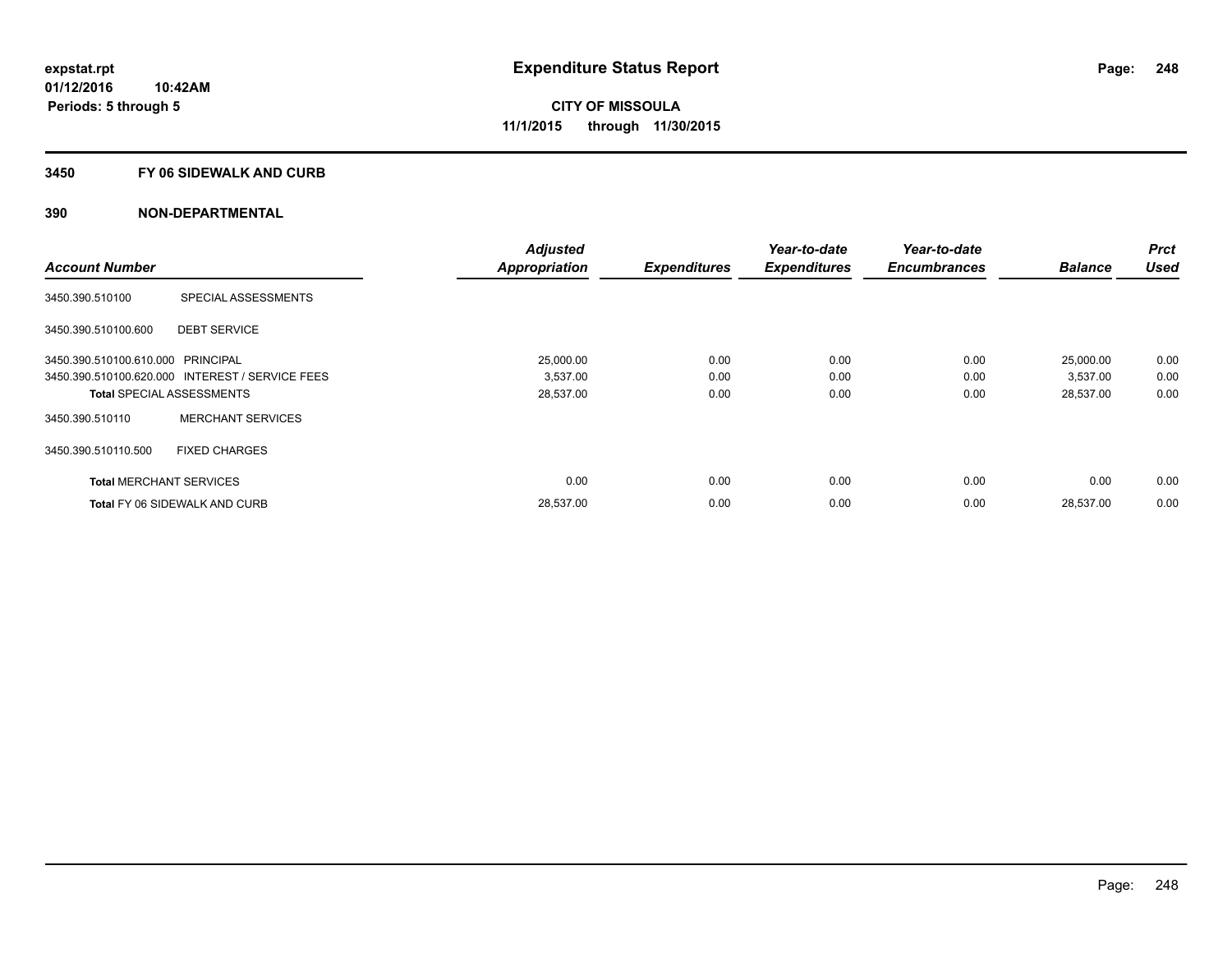#### **3460 FY07 SIDEWALK AND CURB DEBT**

| <b>Account Number</b>             |                                                 | <b>Adjusted</b><br><b>Appropriation</b> | <b>Expenditures</b> | Year-to-date<br><b>Expenditures</b> | Year-to-date<br><b>Encumbrances</b> | <b>Balance</b> | <b>Prct</b><br><b>Used</b> |
|-----------------------------------|-------------------------------------------------|-----------------------------------------|---------------------|-------------------------------------|-------------------------------------|----------------|----------------------------|
| 3460.390.510100                   | SPECIAL ASSESSMENTS                             |                                         |                     |                                     |                                     |                |                            |
| 3460.390.510100.600               | <b>DEBT SERVICE</b>                             |                                         |                     |                                     |                                     |                |                            |
| 3460.390.510100.610.000 PRINCIPAL |                                                 | 45,000.00                               | 0.00                | 0.00                                | 0.00                                | 45,000.00      | 0.00                       |
|                                   | 3460.390.510100.620.000 INTEREST / SERVICE FEES | 13,810.00                               | 350.00              | 350.00                              | 0.00                                | 13,460.00      | 2.53                       |
|                                   | <b>Total SPECIAL ASSESSMENTS</b>                | 58,810.00                               | 350.00              | 350.00                              | 0.00                                | 58,460.00      | 0.60                       |
| 3460.390.510110                   | <b>MERCHANT SERVICES</b>                        |                                         |                     |                                     |                                     |                |                            |
| 3460.390.510110.500               | <b>FIXED CHARGES</b>                            |                                         |                     |                                     |                                     |                |                            |
| <b>Total FIXED CHARGES</b>        |                                                 | 0.00                                    | 0.00                | 0.00                                | 0.00                                | 0.00           | 0.00                       |
|                                   | <b>Total MERCHANT SERVICES</b>                  | 0.00                                    | 0.00                | 0.00                                | 0.00                                | 0.00           | 0.00                       |
|                                   | <b>Total FY07 SIDEWALK AND CURB DEBT</b>        | 58,810.00                               | 350.00              | 350.00                              | 0.00                                | 58,460.00      | 0.60                       |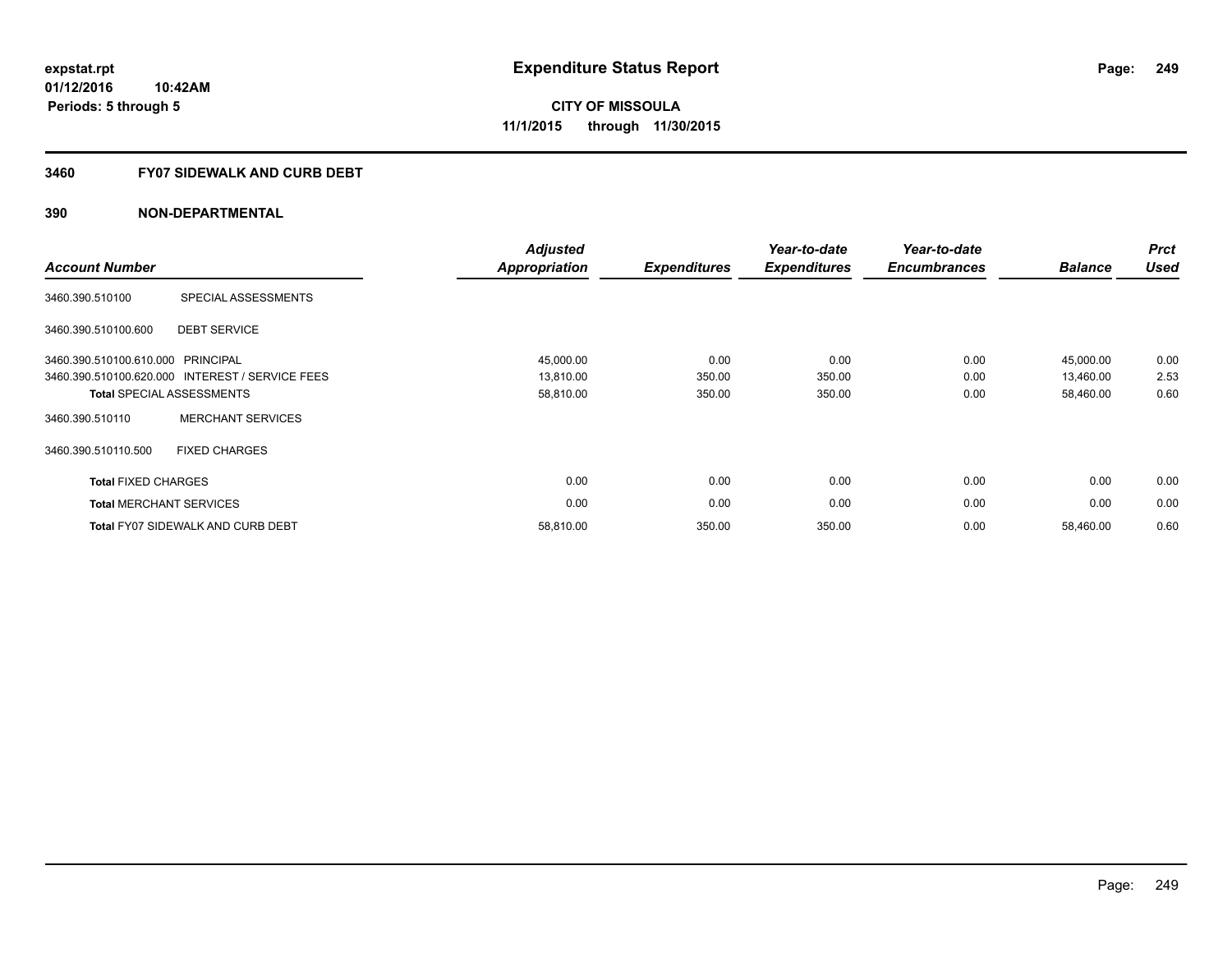#### **3461 SERIES 2008A SIDEWALK AND CURB**

### **280 PUBLIC WORKS OPERATIONS**

| <b>Account Number</b>          |                                      | <b>Adjusted</b><br><b>Appropriation</b> | <b>Expenditures</b> | Year-to-date<br><b>Expenditures</b> | Year-to-date<br><b>Encumbrances</b> | <b>Balance</b> | <b>Prct</b><br><b>Used</b> |
|--------------------------------|--------------------------------------|-----------------------------------------|---------------------|-------------------------------------|-------------------------------------|----------------|----------------------------|
| 3461.280.510110                | <b>MERCHANT SERVICES</b>             |                                         |                     |                                     |                                     |                |                            |
| 3461.280.510110.500            | <b>FIXED CHARGES</b>                 |                                         |                     |                                     |                                     |                |                            |
| <b>Total MERCHANT SERVICES</b> |                                      | 0.00                                    | 0.00                | 0.00                                | 0.00                                | 0.00           | 0.00                       |
| 3461.280.521000                | INTERFUND OPERATING TRANSFERS        |                                         |                     |                                     |                                     |                |                            |
| 3461.280.521000.800            | OTHER OBJECTS                        |                                         |                     |                                     |                                     |                |                            |
|                                | <b>Total PUBLIC WORKS OPERATIONS</b> | 0.00                                    | 0.00                | 0.00                                | 0.00                                | 0.00           | 0.00                       |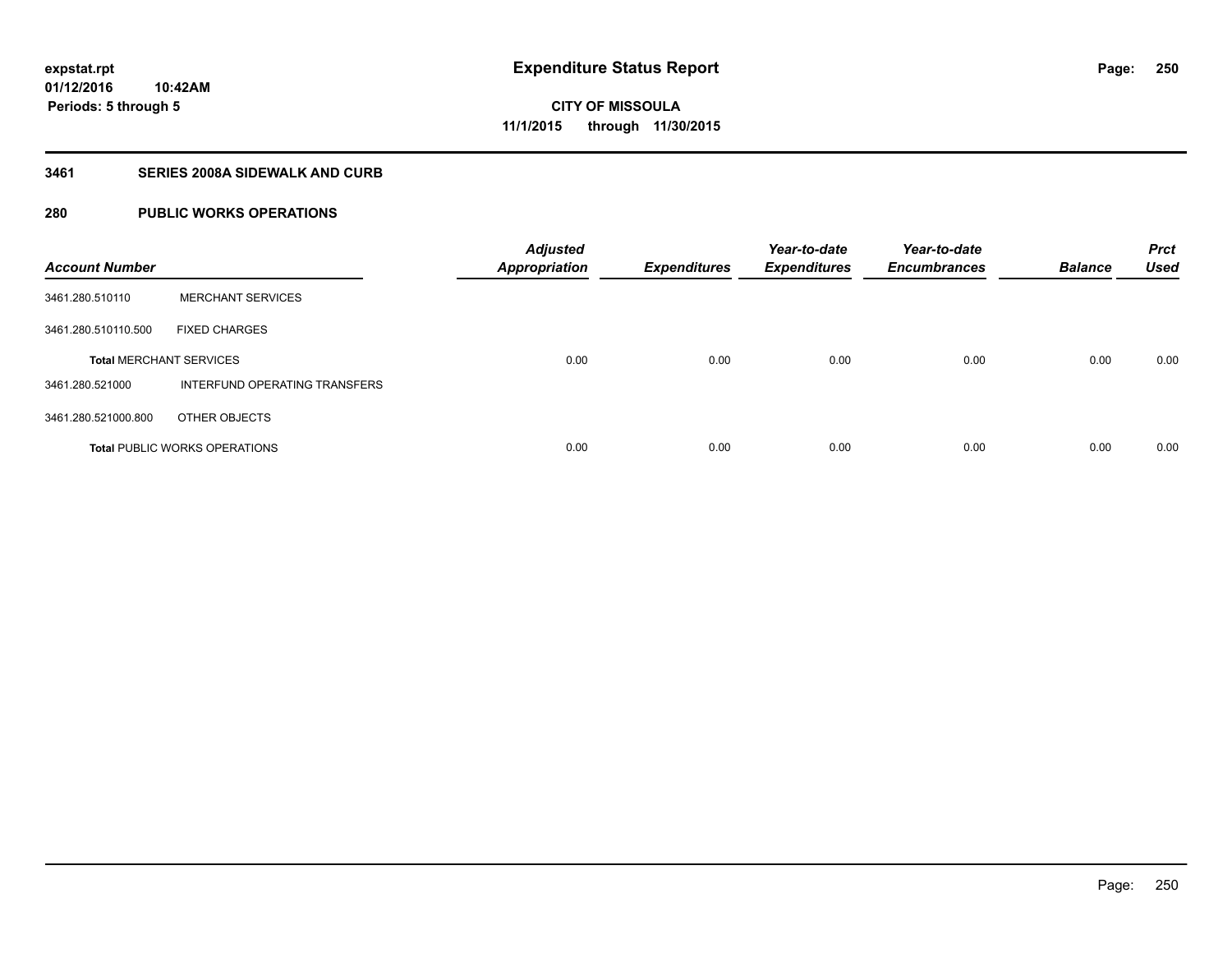#### **3461 SERIES 2008A SIDEWALK AND CURB**

|                                   |                                                 | <b>Adjusted</b>      |                     | Year-to-date        | Year-to-date        |                | <b>Prct</b> |
|-----------------------------------|-------------------------------------------------|----------------------|---------------------|---------------------|---------------------|----------------|-------------|
| <b>Account Number</b>             |                                                 | <b>Appropriation</b> | <b>Expenditures</b> | <b>Expenditures</b> | <b>Encumbrances</b> | <b>Balance</b> | <b>Used</b> |
| 3461.390.510100                   | SPECIAL ASSESSMENTS                             |                      |                     |                     |                     |                |             |
| 3461.390.510100.600               | <b>DEBT SERVICE</b>                             |                      |                     |                     |                     |                |             |
| 3461.390.510100.610.000 PRINCIPAL |                                                 | 50,000.00            | 0.00                | 0.00                | 0.00                | 50,000.00      | 0.00        |
|                                   | 3461.390.510100.620.000 INTEREST / SERVICE FEES | 10,213.00            | 0.00                | 0.00                | 0.00                | 10,213.00      | 0.00        |
|                                   | <b>Total SPECIAL ASSESSMENTS</b>                | 60,213.00            | 0.00                | 0.00                | 0.00                | 60,213.00      | 0.00        |
| 3461.390.510110                   | <b>MERCHANT SERVICES</b>                        |                      |                     |                     |                     |                |             |
| 3461.390.510110.500               | <b>FIXED CHARGES</b>                            |                      |                     |                     |                     |                |             |
| <b>Total MERCHANT SERVICES</b>    |                                                 | 0.00                 | 0.00                | 0.00                | 0.00                | 0.00           | 0.00        |
| 3461.390.521000                   | INTERFUND OPERATING TRANSFERS                   |                      |                     |                     |                     |                |             |
| 3461.390.521000.800               | OTHER OBJECTS                                   |                      |                     |                     |                     |                |             |
|                                   | Total INTERFUND OPERATING TRANSFERS             | 0.00                 | 0.00                | 0.00                | 0.00                | 0.00           | 0.00        |
|                                   | Total SERIES 2008A SIDEWALK AND CURB            | 60,213.00            | 0.00                | 0.00                | 0.00                | 60,213.00      | 0.00        |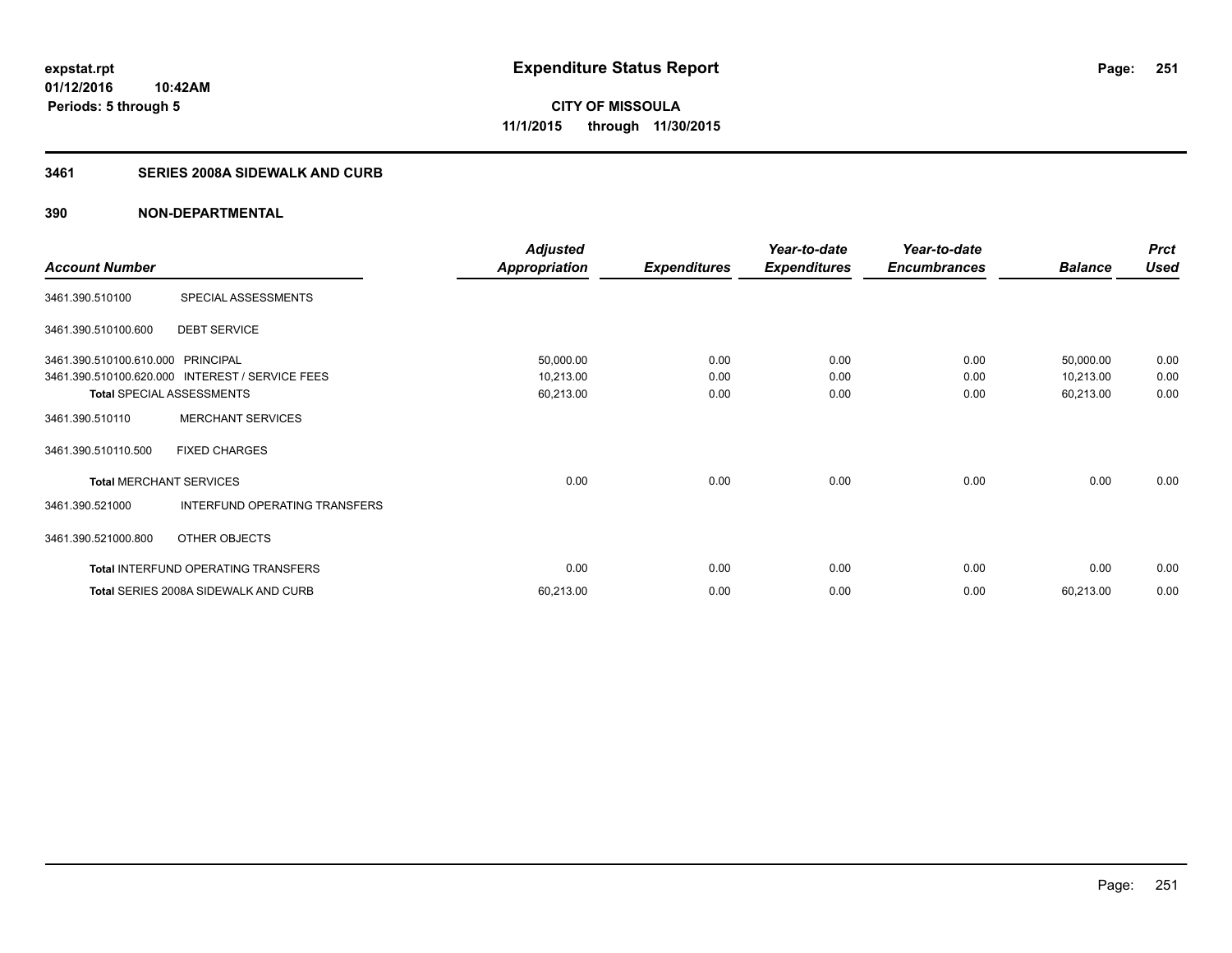#### **3462 SERIES 2009 SIDEWALK AND CURB**

|                                   |                                                 | <b>Adjusted</b>      |                     | Year-to-date        | Year-to-date        |                | <b>Prct</b> |
|-----------------------------------|-------------------------------------------------|----------------------|---------------------|---------------------|---------------------|----------------|-------------|
| <b>Account Number</b>             |                                                 | <b>Appropriation</b> | <b>Expenditures</b> | <b>Expenditures</b> | <b>Encumbrances</b> | <b>Balance</b> | <b>Used</b> |
| 3462.390.510100                   | SPECIAL ASSESSMENTS                             |                      |                     |                     |                     |                |             |
| 3462.390.510100.600               | <b>DEBT SERVICE</b>                             |                      |                     |                     |                     |                |             |
| 3462.390.510100.610.000 PRINCIPAL |                                                 | 50,000.00            | 0.00                | 0.00                | 0.00                | 50,000.00      | 0.00        |
|                                   | 3462.390.510100.620.000 INTEREST / SERVICE FEES | 15,342.00            | 0.00                | 300.00              | 0.00                | 15,042.00      | 1.96        |
| <b>Total SPECIAL ASSESSMENTS</b>  |                                                 | 65,342.00            | 0.00                | 300.00              | 0.00                | 65,042.00      | 0.46        |
| 3462.390.510110                   | <b>MERCHANT SERVICES</b>                        |                      |                     |                     |                     |                |             |
| 3462.390.510110.500               | <b>FIXED CHARGES</b>                            |                      |                     |                     |                     |                |             |
| <b>Total MERCHANT SERVICES</b>    |                                                 | 0.00                 | 0.00                | 0.00                | 0.00                | 0.00           | 0.00        |
| 3462.390.521000                   | INTERFUND OPERATING TRANSFERS                   |                      |                     |                     |                     |                |             |
| 3462.390.521000.800               | OTHER OBJECTS                                   |                      |                     |                     |                     |                |             |
|                                   | Total INTERFUND OPERATING TRANSFERS             | 0.00                 | 0.00                | 0.00                | 0.00                | 0.00           | 0.00        |
|                                   | <b>Total SERIES 2009 SIDEWALK AND CURB</b>      | 65,342.00            | 0.00                | 300.00              | 0.00                | 65,042.00      | 0.46        |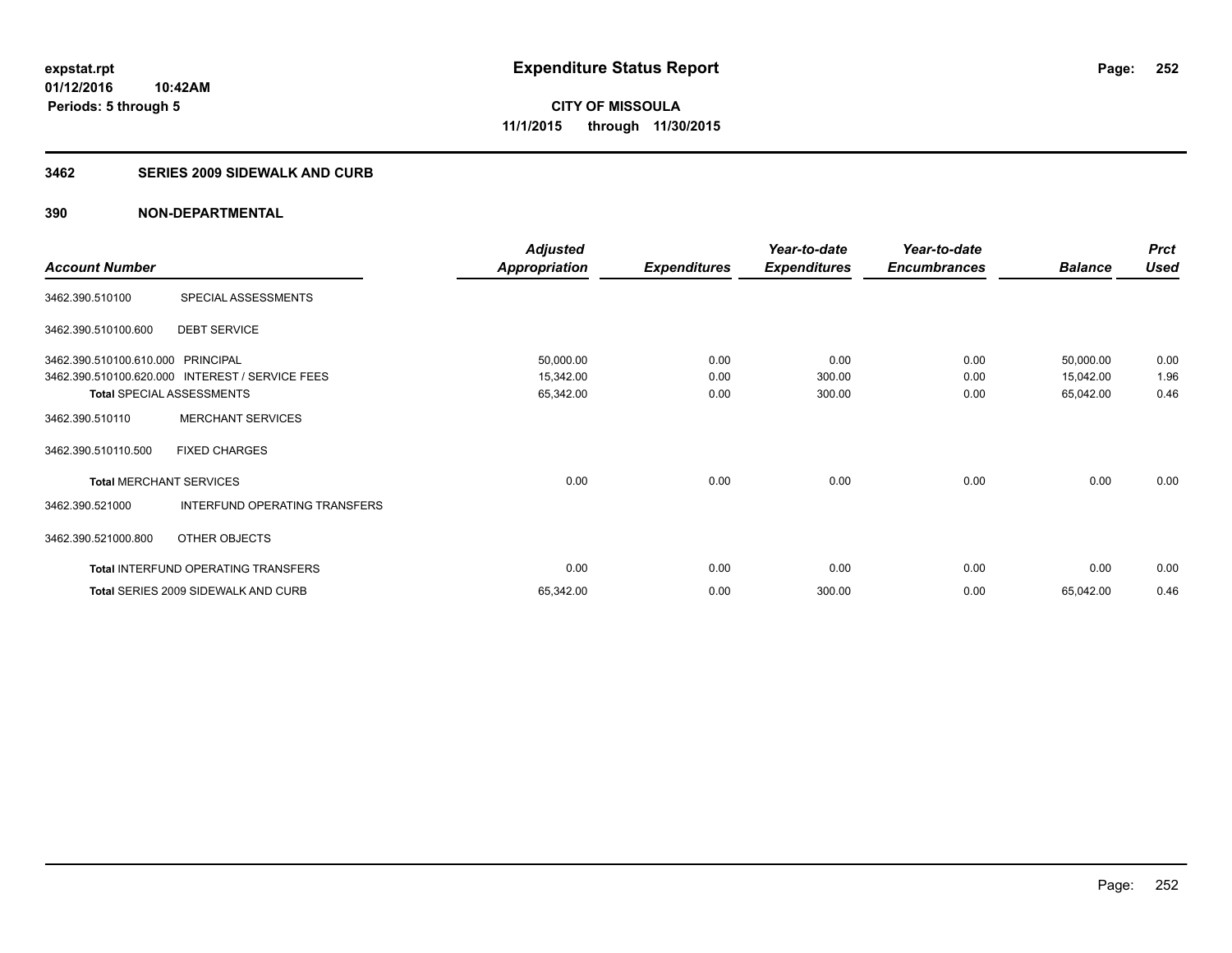### **3463 SERIES 2010 SIDEWALK AND CURB**

|                                   |                                                 | <b>Adjusted</b>      |                     | Year-to-date        | Year-to-date        |                | <b>Prct</b> |
|-----------------------------------|-------------------------------------------------|----------------------|---------------------|---------------------|---------------------|----------------|-------------|
| <b>Account Number</b>             |                                                 | <b>Appropriation</b> | <b>Expenditures</b> | <b>Expenditures</b> | <b>Encumbrances</b> | <b>Balance</b> | <b>Used</b> |
| 3463.390.510100                   | SPECIAL ASSESSMENTS                             |                      |                     |                     |                     |                |             |
| 3463.390.510100.600               | <b>DEBT SERVICE</b>                             |                      |                     |                     |                     |                |             |
| 3463.390.510100.610.000 PRINCIPAL |                                                 | 75,000.00            | 0.00                | 0.00                | 0.00                | 75,000.00      | 0.00        |
|                                   | 3463.390.510100.620.000 INTEREST / SERVICE FEES | 25,413.00            | 0.00                | 350.00              | 0.00                | 25,063.00      | 1.38        |
| <b>Total SPECIAL ASSESSMENTS</b>  |                                                 | 100,413.00           | 0.00                | 350.00              | 0.00                | 100,063.00     | 0.35        |
| 3463.390.510110                   | <b>MERCHANT SERVICES</b>                        |                      |                     |                     |                     |                |             |
| 3463.390.510110.500               | <b>FIXED CHARGES</b>                            |                      |                     |                     |                     |                |             |
| <b>Total MERCHANT SERVICES</b>    |                                                 | 0.00                 | 0.00                | 0.00                | 0.00                | 0.00           | 0.00        |
|                                   | <b>Total SERIES 2010 SIDEWALK AND CURB</b>      | 100.413.00           | 0.00                | 350.00              | 0.00                | 100.063.00     | 0.35        |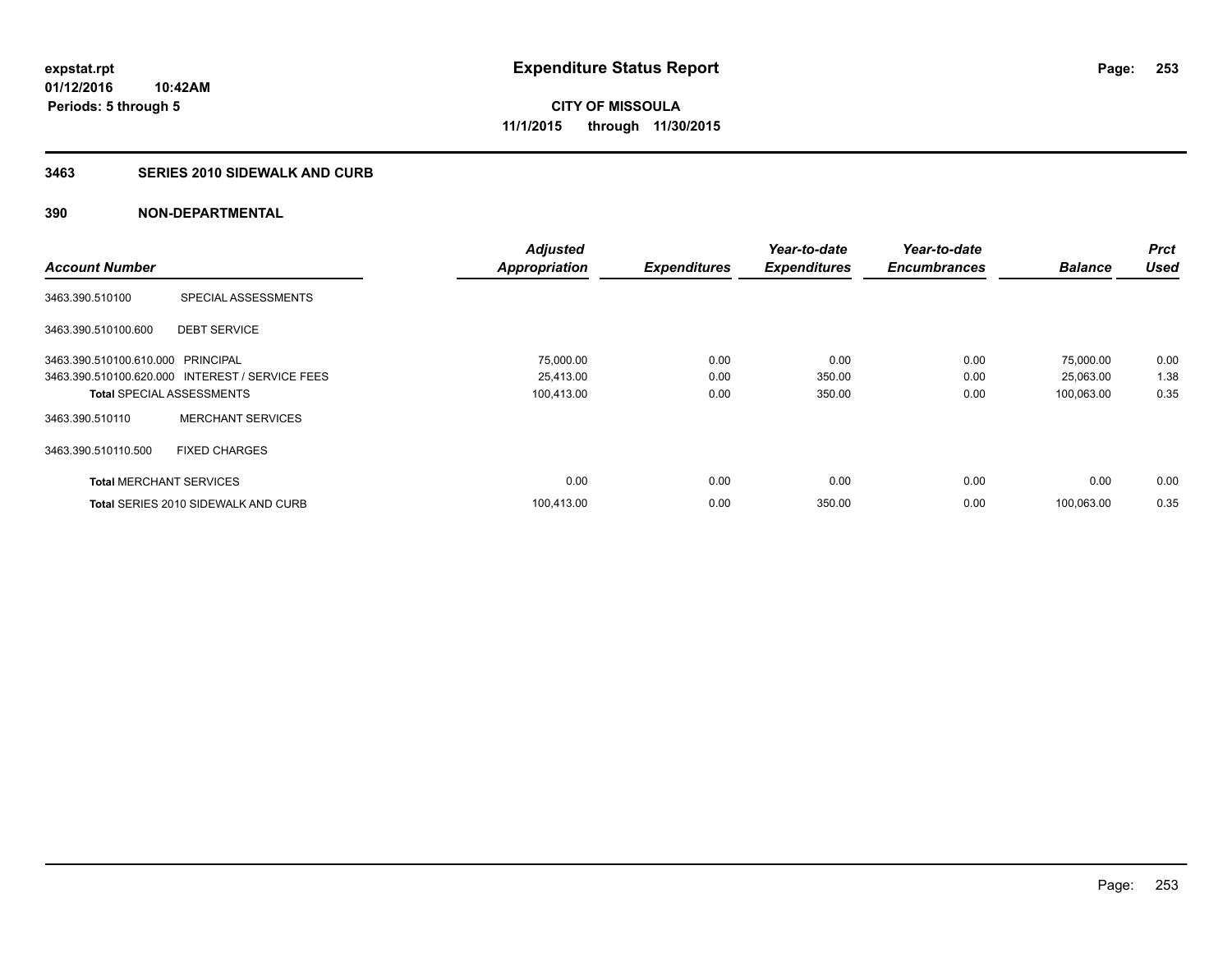#### **3464 FY12 S/C DEBT SERVICE**

|                                   |                                                 | <b>Adjusted</b>      |                     | Year-to-date        | Year-to-date        |                | <b>Prct</b> |
|-----------------------------------|-------------------------------------------------|----------------------|---------------------|---------------------|---------------------|----------------|-------------|
| <b>Account Number</b>             |                                                 | <b>Appropriation</b> | <b>Expenditures</b> | <b>Expenditures</b> | <b>Encumbrances</b> | <b>Balance</b> | <b>Used</b> |
| 3464.390.510100                   | SPECIAL ASSESSMENTS                             |                      |                     |                     |                     |                |             |
| 3464.390.510100.600               | <b>DEBT SERVICE</b>                             |                      |                     |                     |                     |                |             |
| 3464.390.510100.610.000 PRINCIPAL |                                                 | 50,000.00            | 0.00                | 0.00                | 0.00                | 50,000.00      | 0.00        |
|                                   | 3464.390.510100.620.000 INTEREST / SERVICE FEES | 21,785.00            | 0.00                | 350.00              | 0.00                | 21,435.00      | 1.61        |
| <b>Total SPECIAL ASSESSMENTS</b>  |                                                 | 71,785.00            | 0.00                | 350.00              | 0.00                | 71,435.00      | 0.49        |
| 3464.390.510110                   | <b>MERCHANT SERVICES</b>                        |                      |                     |                     |                     |                |             |
| 3464.390.510110.500               | <b>FIXED CHARGES</b>                            |                      |                     |                     |                     |                |             |
| <b>Total MERCHANT SERVICES</b>    |                                                 | 0.00                 | 0.00                | 0.00                | 0.00                | 0.00           | 0.00        |
| Total FY12 S/C DEBT SERVICE       |                                                 | 71,785.00            | 0.00                | 350.00              | 0.00                | 71,435.00      | 0.49        |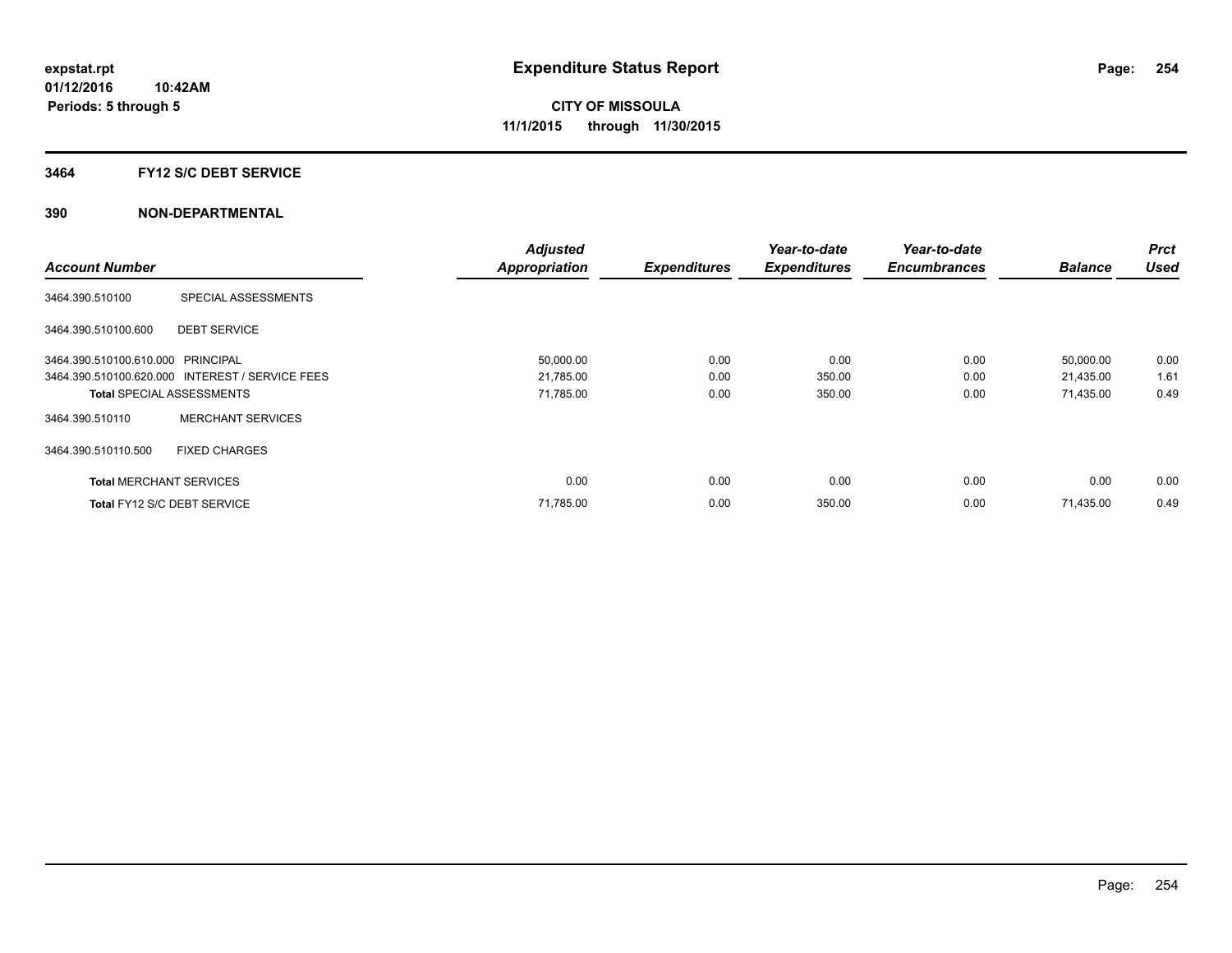**Periods: 5 through 5**

**CITY OF MISSOULA 11/1/2015 through 11/30/2015**

### **3465 FY13 SIDEWALK/CURB DEBT SERVICE**

|                                   |                                                 | <b>Adjusted</b>      |                     | Year-to-date        | Year-to-date        |                | <b>Prct</b> |
|-----------------------------------|-------------------------------------------------|----------------------|---------------------|---------------------|---------------------|----------------|-------------|
| <b>Account Number</b>             |                                                 | <b>Appropriation</b> | <b>Expenditures</b> | <b>Expenditures</b> | <b>Encumbrances</b> | <b>Balance</b> | <b>Used</b> |
| 3465.390.510100                   | SPECIAL ASSESSMENTS                             |                      |                     |                     |                     |                |             |
| 3465.390.510100.600               | <b>DEBT SERVICE</b>                             |                      |                     |                     |                     |                |             |
| 3465.390.510100.610.000 PRINCIPAL |                                                 | 29,000.00            | 0.00                | 0.00                | 0.00                | 29,000.00      | 0.00        |
|                                   | 3465.390.510100.620.000 INTEREST / SERVICE FEES | 11,021.00            | 0.00                | 0.00                | 0.00                | 11,021.00      | 0.00        |
| <b>Total SPECIAL ASSESSMENTS</b>  |                                                 | 40,021.00            | 0.00                | 0.00                | 0.00                | 40,021.00      | 0.00        |
| 3465.390.510110                   | <b>MERCHANT SERVICES</b>                        |                      |                     |                     |                     |                |             |
| 3465.390.510110.500               | <b>FIXED CHARGES</b>                            |                      |                     |                     |                     |                |             |
| <b>Total MERCHANT SERVICES</b>    |                                                 | 0.00                 | 0.00                | 0.00                | 0.00                | 0.00           | 0.00        |
|                                   | <b>Total FY13 SIDEWALK/CURB DEBT SERVICE</b>    | 40,021.00            | 0.00                | 0.00                | 0.00                | 40.021.00      | 0.00        |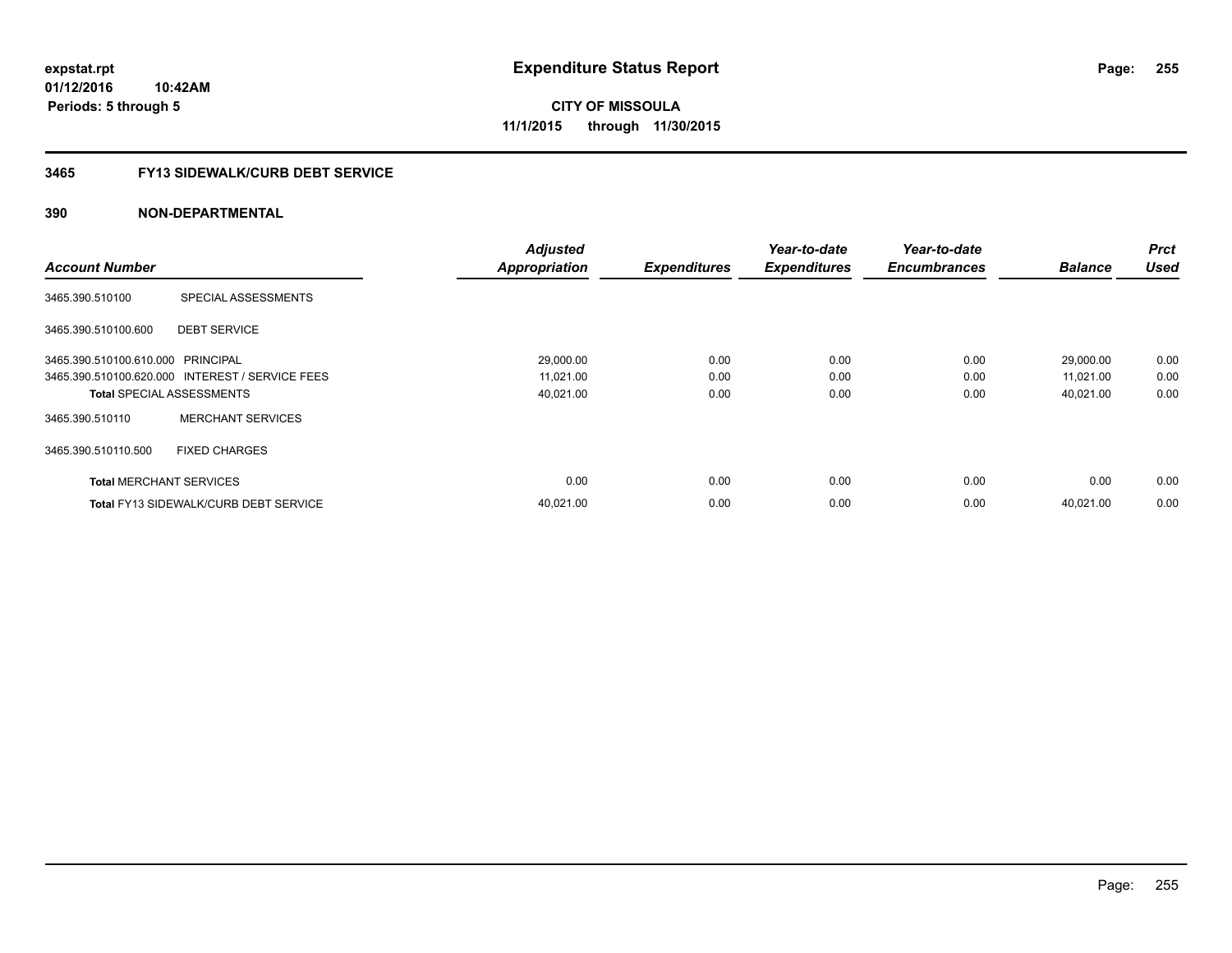## **3466 FY15 SIDEWALK/CURB DEBT SERVICE**

|                           |                                               | <b>Adjusted</b> |                     | Year-to-date        | Year-to-date        |                | <b>Prct</b> |
|---------------------------|-----------------------------------------------|-----------------|---------------------|---------------------|---------------------|----------------|-------------|
| <b>Account Number</b>     |                                               | Appropriation   | <b>Expenditures</b> | <b>Expenditures</b> | <b>Encumbrances</b> | <b>Balance</b> | <b>Used</b> |
| 3466.390.510100           | SPECIAL ASSESSMENTS                           |                 |                     |                     |                     |                |             |
| 3466.390.510100.300       | PURCHASED SERVICES                            |                 |                     |                     |                     |                |             |
|                           | 3466.390.510100.350.000 PROFESSIONAL SERVICES | 0.00            | 7,206.26            | 21,812.46           | 0.00                | $-21,812.46$   | 0.00        |
|                           | <b>Total PURCHASED SERVICES</b>               | 0.00            | 7,206.26            | 21,812.46           | 0.00                | $-21,812.46$   | 0.00        |
| 3466.390.510100.600       | <b>DEBT SERVICE</b>                           |                 |                     |                     |                     |                |             |
| <b>Total DEBT SERVICE</b> |                                               | 0.00            | 0.00                | 0.00                | 0.00                | 0.00           | 0.00        |
|                           | <b>Total SPECIAL ASSESSMENTS</b>              | 0.00            | 7,206.26            | 21,812.46           | 0.00                | $-21,812.46$   | 0.00        |
| 3466.390.510110           | <b>MERCHANT SERVICES</b>                      |                 |                     |                     |                     |                |             |
| 3466.390.510110.500       | <b>FIXED CHARGES</b>                          |                 |                     |                     |                     |                |             |
|                           | <b>Total MERCHANT SERVICES</b>                | 0.00            | 0.00                | 0.00                | 0.00                | 0.00           | 0.00        |
|                           | <b>Total FY15 SIDEWALK/CURB DEBT SERVICE</b>  | 0.00            | 7,206.26            | 21,812.46           | 0.00                | $-21,812.46$   | 0.00        |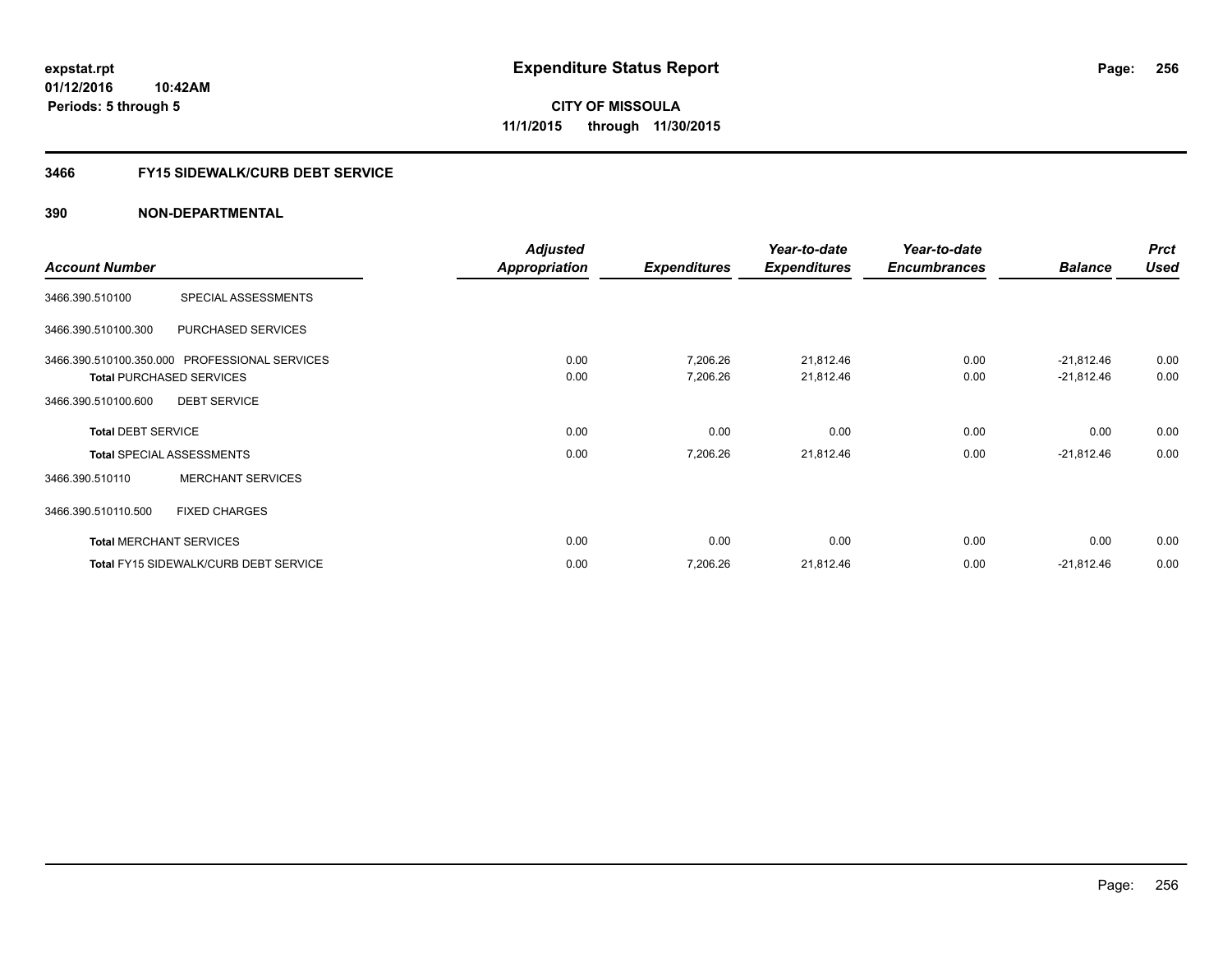### **3491 SID 491 DEBT SERVICE FUND**

| <b>Account Number</b> |                                 | <b>Adjusted</b><br><b>Appropriation</b> | <b>Expenditures</b> | Year-to-date<br><b>Expenditures</b> | Year-to-date<br><b>Encumbrances</b> | <b>Balance</b> | Prct<br><b>Used</b> |
|-----------------------|---------------------------------|-----------------------------------------|---------------------|-------------------------------------|-------------------------------------|----------------|---------------------|
| 3491.390.510100       | SPECIAL ASSESSMENTS             |                                         |                     |                                     |                                     |                |                     |
| 3491.390.510100.600   | <b>DEBT SERVICE</b>             |                                         |                     |                                     |                                     |                |                     |
|                       | Total SID 491 DEBT SERVICE FUND | 0.00                                    | 0.00                | 0.00                                | 0.00                                | 0.00           | 0.00                |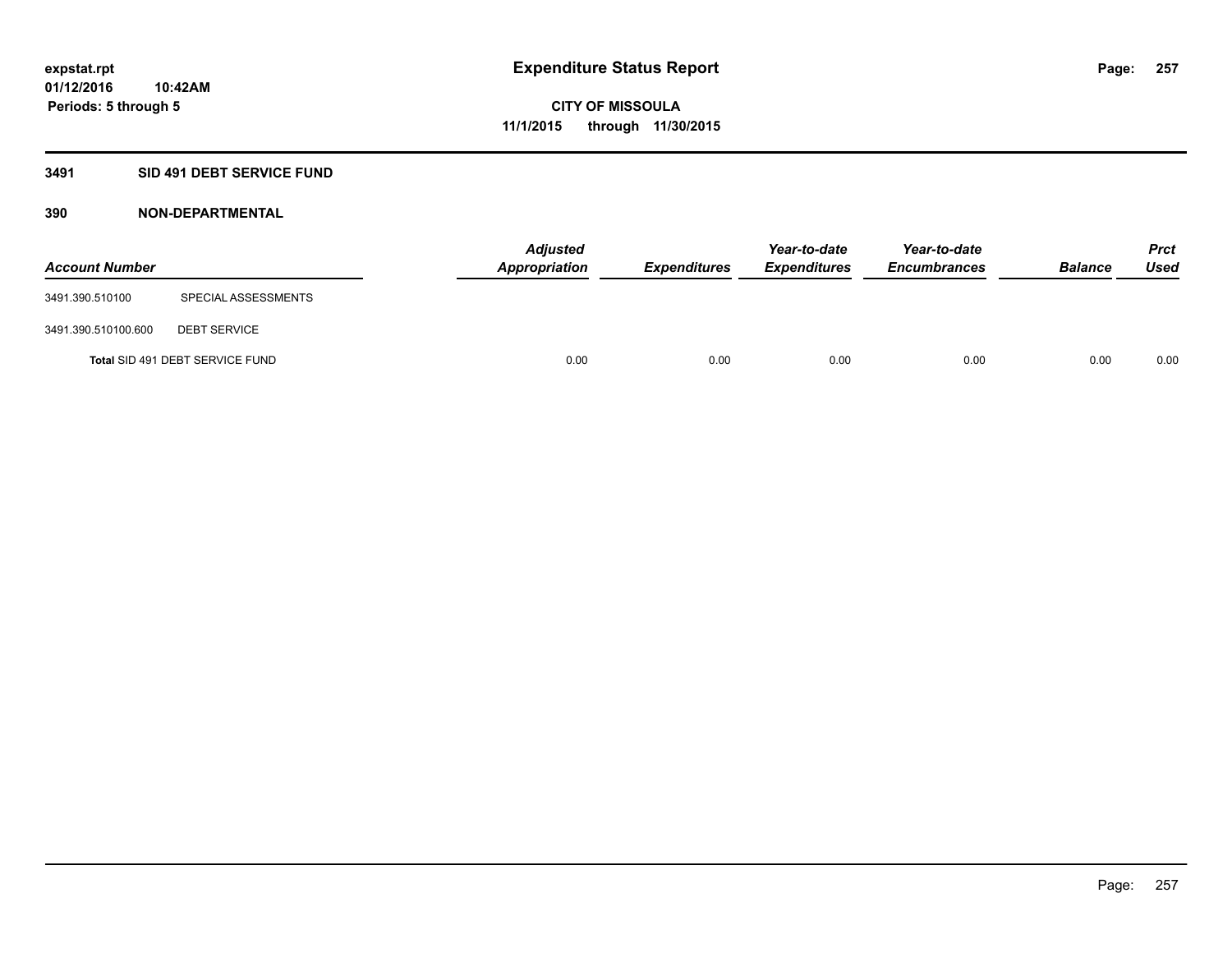#### **3495 SID 495 DEBT SERVICE FUND**

| <b>Account Number</b>                |                         | <b>Adjusted</b><br>Appropriation | <b>Expenditures</b> | Year-to-date<br><b>Expenditures</b> | Year-to-date<br><b>Encumbrances</b> | <b>Balance</b> | <b>Prct</b><br>Used |
|--------------------------------------|-------------------------|----------------------------------|---------------------|-------------------------------------|-------------------------------------|----------------|---------------------|
| 3495.000.520100                      | *** Title Not Found *** |                                  |                     |                                     |                                     |                |                     |
| 3495.000.520100.800                  | OTHER OBJECTS           |                                  |                     |                                     |                                     |                |                     |
| <b>Total *** Title Not Found ***</b> |                         | 0.00                             | 0.00                | 0.00                                | 0.00                                | 0.00           | 0.00                |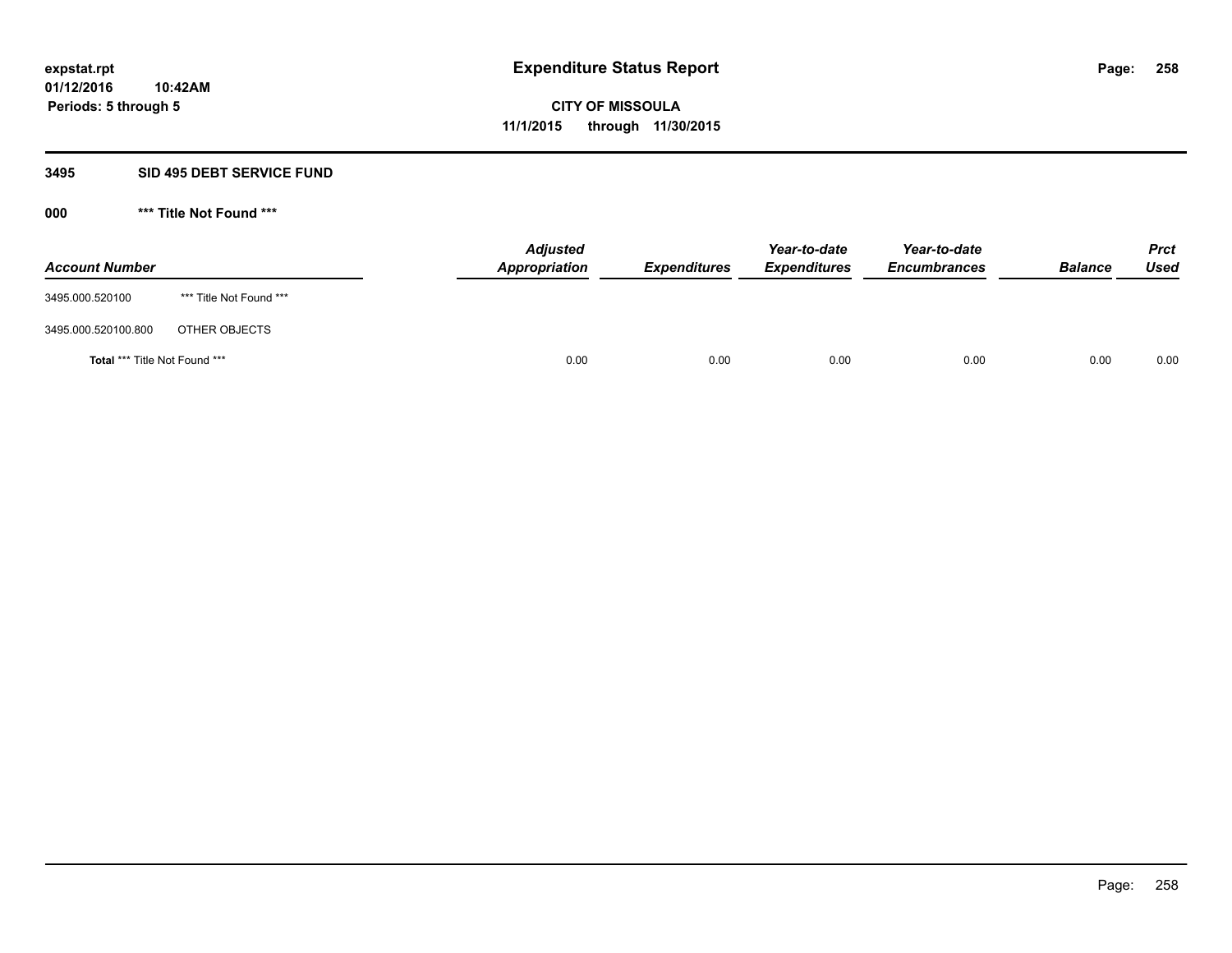### **3495 SID 495 DEBT SERVICE FUND**

| <b>Account Number</b> |                                  | <b>Adjusted</b><br><b>Appropriation</b> | <b>Expenditures</b> | Year-to-date<br><b>Expenditures</b> | Year-to-date<br><b>Encumbrances</b> | <b>Balance</b> | <b>Prct</b><br><b>Used</b> |
|-----------------------|----------------------------------|-----------------------------------------|---------------------|-------------------------------------|-------------------------------------|----------------|----------------------------|
| 3495.390.510100       | SPECIAL ASSESSMENTS              |                                         |                     |                                     |                                     |                |                            |
| 3495.390.510100.800   | OTHER OBJECTS                    |                                         |                     |                                     |                                     |                |                            |
|                       | <b>Total SPECIAL ASSESSMENTS</b> | 0.00                                    | 0.00                | 0.00                                | 0.00                                | 0.00           | 0.00                       |
| 3495.390.510110       | <b>MERCHANT SERVICES</b>         |                                         |                     |                                     |                                     |                |                            |
| 3495.390.510110.500   | <b>FIXED CHARGES</b>             |                                         |                     |                                     |                                     |                |                            |
|                       | Total SID 495 DEBT SERVICE FUND  | 0.00                                    | 0.00                | 0.00                                | 0.00                                | 0.00           | 0.00                       |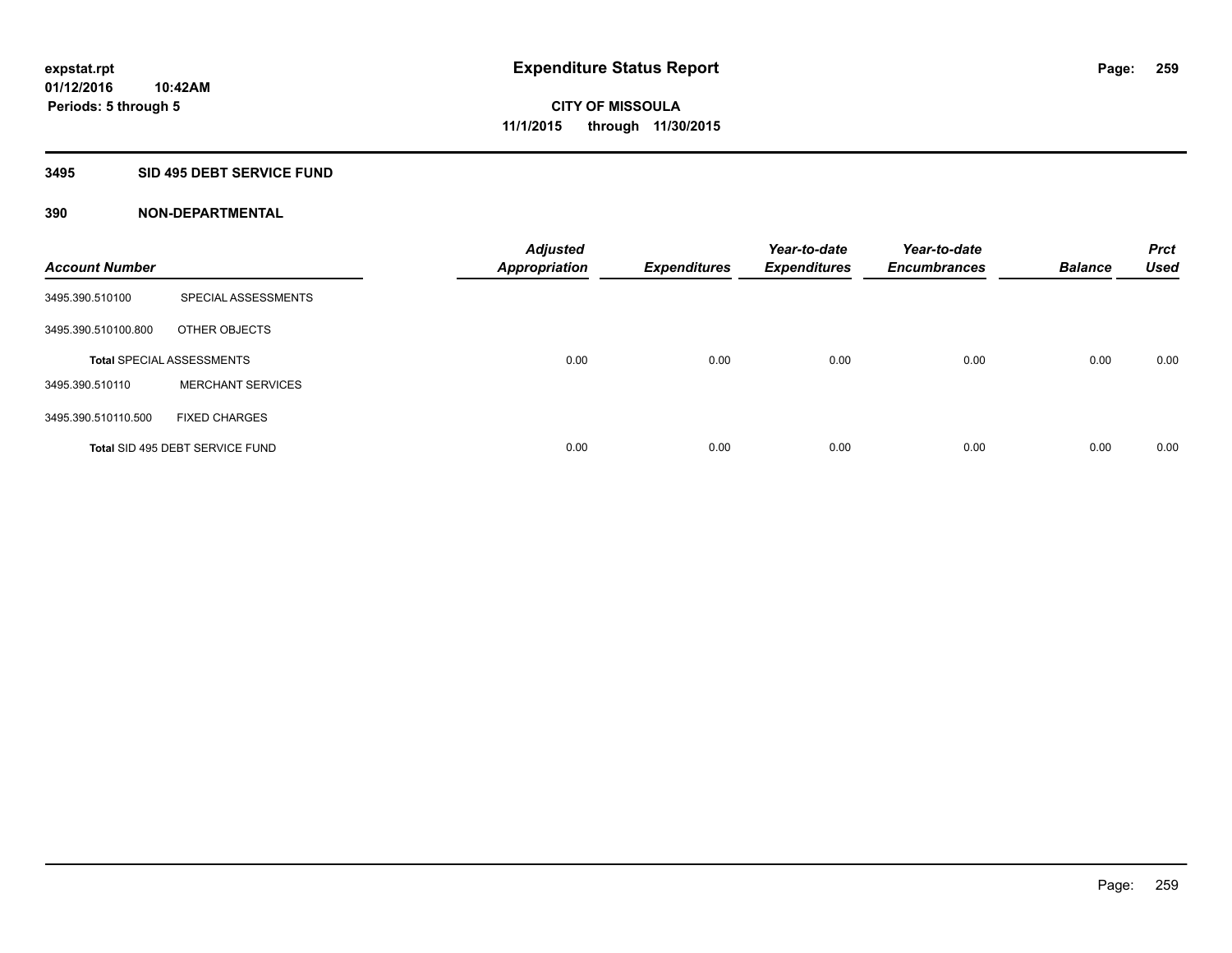#### **3497 SID 497 DEBT SERVICE FUND**

| <b>Account Number</b>                |                         | <b>Adjusted</b><br>Appropriation | <b>Expenditures</b> | Year-to-date<br><b>Expenditures</b> | Year-to-date<br><b>Encumbrances</b> | <b>Balance</b> | <b>Prct</b><br>Used |
|--------------------------------------|-------------------------|----------------------------------|---------------------|-------------------------------------|-------------------------------------|----------------|---------------------|
| 3497.000.520100                      | *** Title Not Found *** |                                  |                     |                                     |                                     |                |                     |
| 3497.000.520100.800                  | OTHER OBJECTS           |                                  |                     |                                     |                                     |                |                     |
| <b>Total *** Title Not Found ***</b> |                         | 0.00                             | 0.00                | 0.00                                | 0.00                                | 0.00           | 0.00                |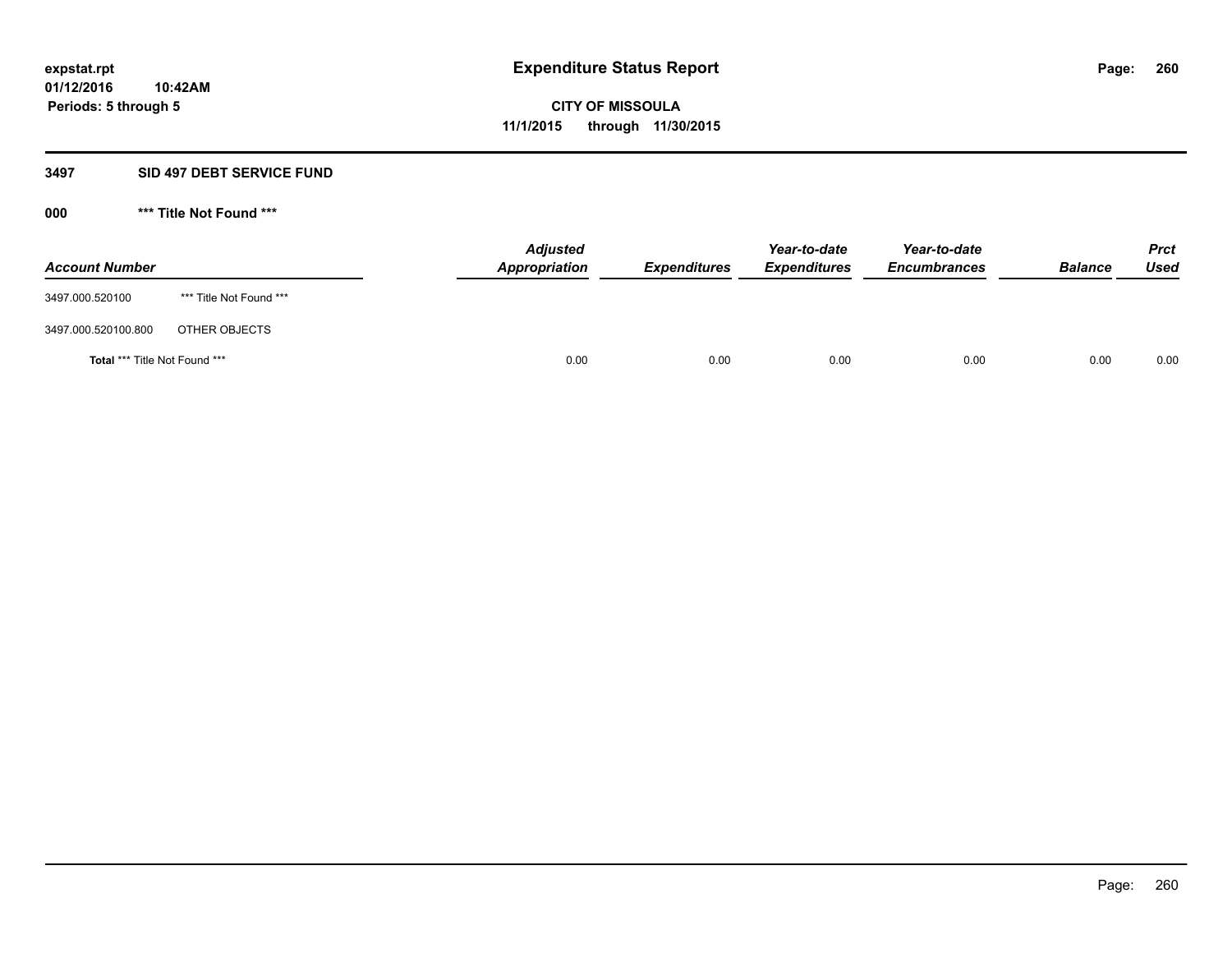#### **3497 SID 497 DEBT SERVICE FUND**

|                            |                                  | <b>Adjusted</b> |                     | Year-to-date        | Year-to-date        |                | <b>Prct</b> |
|----------------------------|----------------------------------|-----------------|---------------------|---------------------|---------------------|----------------|-------------|
| <b>Account Number</b>      |                                  | Appropriation   | <b>Expenditures</b> | <b>Expenditures</b> | <b>Encumbrances</b> | <b>Balance</b> | <b>Used</b> |
| 3497.390.510000            | <b>MISCELLANEOUS</b>             |                 |                     |                     |                     |                |             |
| 3497.390.510000.800        | OTHER OBJECTS                    |                 |                     |                     |                     |                |             |
| <b>Total MISCELLANEOUS</b> |                                  | 0.00            | 0.00                | 0.00                | 0.00                | 0.00           | 0.00        |
| 3497.390.510100            | SPECIAL ASSESSMENTS              |                 |                     |                     |                     |                |             |
| 3497.390.510100.600        | <b>DEBT SERVICE</b>              |                 |                     |                     |                     |                |             |
| <b>Total DEBT SERVICE</b>  |                                  | 0.00            | 0.00                | 0.00                | 0.00                | 0.00           | 0.00        |
| 3497.390.510100.800        | OTHER OBJECTS                    |                 |                     |                     |                     |                |             |
|                            | <b>Total SPECIAL ASSESSMENTS</b> | 0.00            | 0.00                | 0.00                | 0.00                | 0.00           | 0.00        |
| 3497.390.510110            | <b>MERCHANT SERVICES</b>         |                 |                     |                     |                     |                |             |
| 3497.390.510110.500        | <b>FIXED CHARGES</b>             |                 |                     |                     |                     |                |             |
|                            | Total SID 497 DEBT SERVICE FUND  | 0.00            | 0.00                | 0.00                | 0.00                | 0.00           | 0.00        |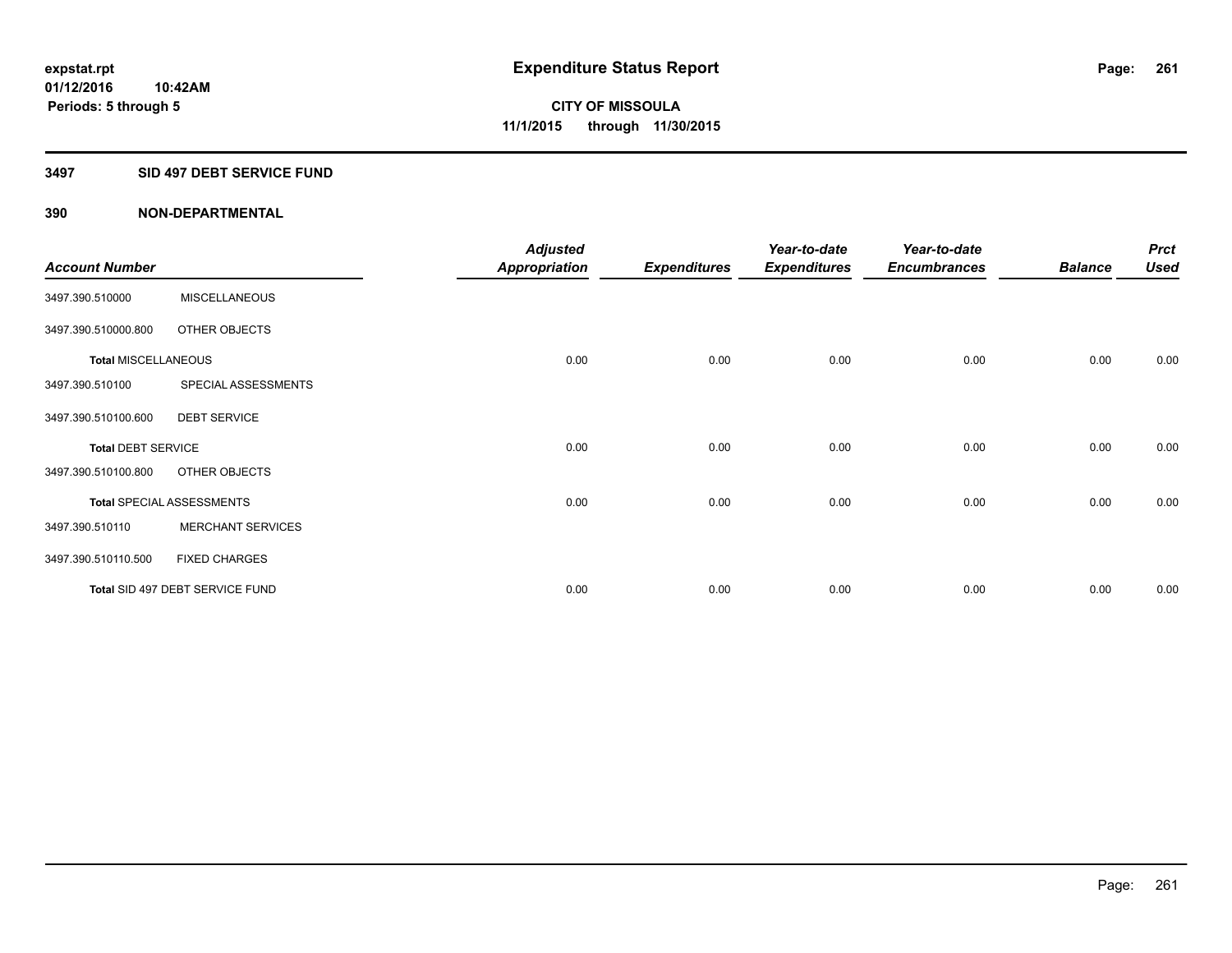#### **3498 SID 498 DEBT SERVICE FUND**

| <b>Account Number</b>                |                         | <b>Adjusted</b><br><b>Appropriation</b> | <b>Expenditures</b> | Year-to-date<br><b>Expenditures</b> | Year-to-date<br><b>Encumbrances</b> | <b>Balance</b> | <b>Prct</b><br><b>Used</b> |
|--------------------------------------|-------------------------|-----------------------------------------|---------------------|-------------------------------------|-------------------------------------|----------------|----------------------------|
| 3498.000.520100                      | *** Title Not Found *** |                                         |                     |                                     |                                     |                |                            |
| 3498.000.520100.800                  | OTHER OBJECTS           |                                         |                     |                                     |                                     |                |                            |
| <b>Total *** Title Not Found ***</b> |                         | 0.00                                    | 0.00                | 0.00                                | 0.00                                | 0.00           | 0.00                       |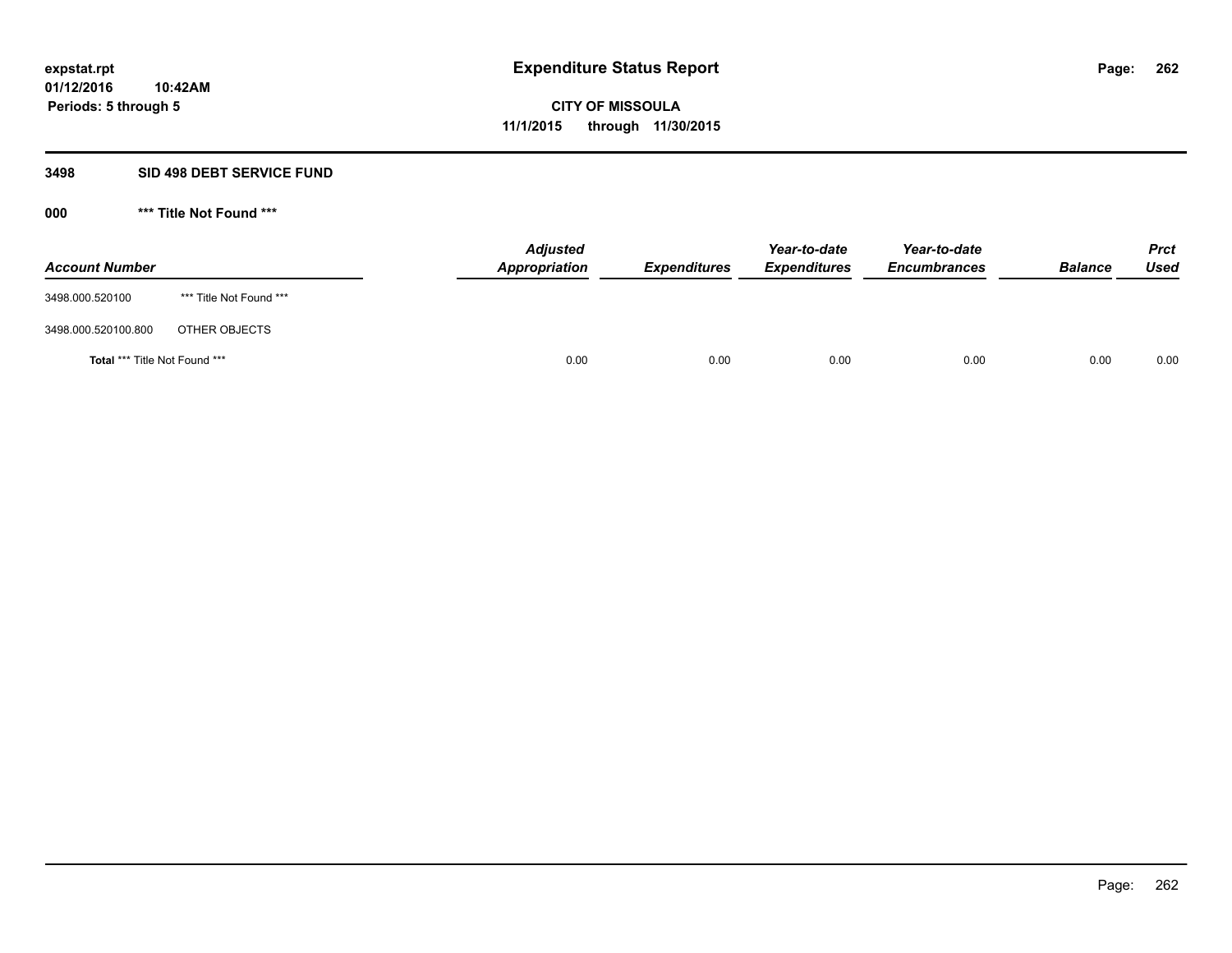### **3498 SID 498 DEBT SERVICE FUND**

| <b>Account Number</b> |                                  | <b>Adjusted</b><br>Appropriation | <b>Expenditures</b> | Year-to-date<br><b>Expenditures</b> | Year-to-date<br><b>Encumbrances</b> | <b>Balance</b> | <b>Prct</b><br><b>Used</b> |
|-----------------------|----------------------------------|----------------------------------|---------------------|-------------------------------------|-------------------------------------|----------------|----------------------------|
| 3498.390.510100       | SPECIAL ASSESSMENTS              |                                  |                     |                                     |                                     |                |                            |
| 3498.390.510100.600   | <b>DEBT SERVICE</b>              |                                  |                     |                                     |                                     |                |                            |
|                       | <b>Total SPECIAL ASSESSMENTS</b> | 0.00                             | 0.00                | 0.00                                | 0.00                                | 0.00           | 0.00                       |
| 3498.390.510110       | <b>MERCHANT SERVICES</b>         |                                  |                     |                                     |                                     |                |                            |
| 3498.390.510110.500   | <b>FIXED CHARGES</b>             |                                  |                     |                                     |                                     |                |                            |
|                       | <b>Total MERCHANT SERVICES</b>   | 0.00                             | 0.00                | 0.00                                | 0.00                                | 0.00           | 0.00                       |
|                       | Total SID 498 DEBT SERVICE FUND  | 0.00                             | 0.00                | 0.00                                | 0.00                                | 0.00           | 0.00                       |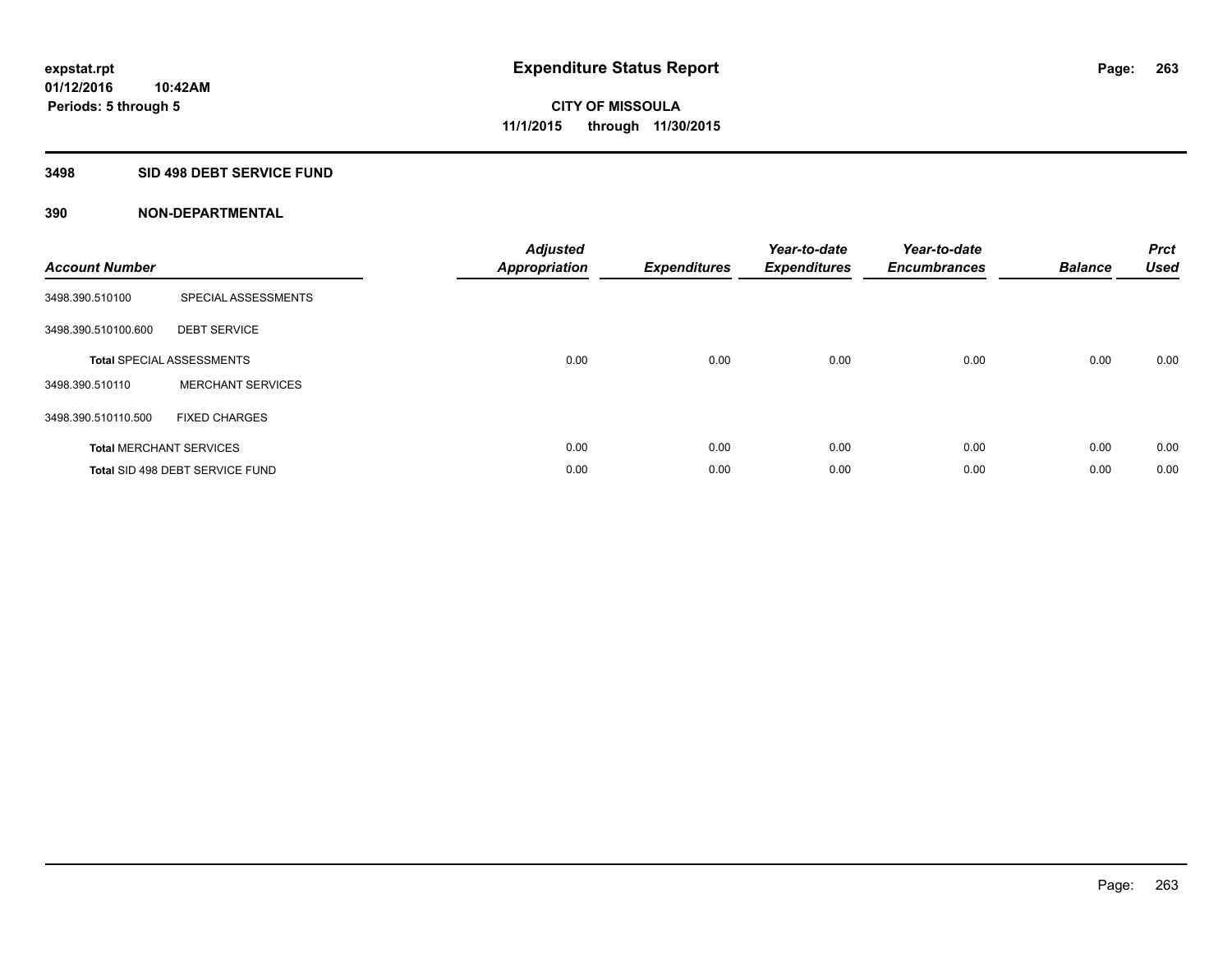### **3500 SID 500 DEBT SERVICE FUND**

| <b>Account Number</b>     |                                 | <b>Adjusted</b><br><b>Appropriation</b> | <b>Expenditures</b> | Year-to-date<br><b>Expenditures</b> | Year-to-date<br><b>Encumbrances</b> | <b>Balance</b> | <b>Prct</b><br><b>Used</b> |
|---------------------------|---------------------------------|-----------------------------------------|---------------------|-------------------------------------|-------------------------------------|----------------|----------------------------|
| 3500.390.510100           | SPECIAL ASSESSMENTS             |                                         |                     |                                     |                                     |                |                            |
| 3500.390.510100.600       | <b>DEBT SERVICE</b>             |                                         |                     |                                     |                                     |                |                            |
| <b>Total DEBT SERVICE</b> |                                 | 0.00                                    | 0.00                | 0.00                                | 0.00                                | 0.00           | 0.00                       |
| 3500.390.510100.800       | OTHER OBJECTS                   |                                         |                     |                                     |                                     |                |                            |
|                           | Total SID 500 DEBT SERVICE FUND | 0.00                                    | 0.00                | 0.00                                | 0.00                                | 0.00           | 0.00                       |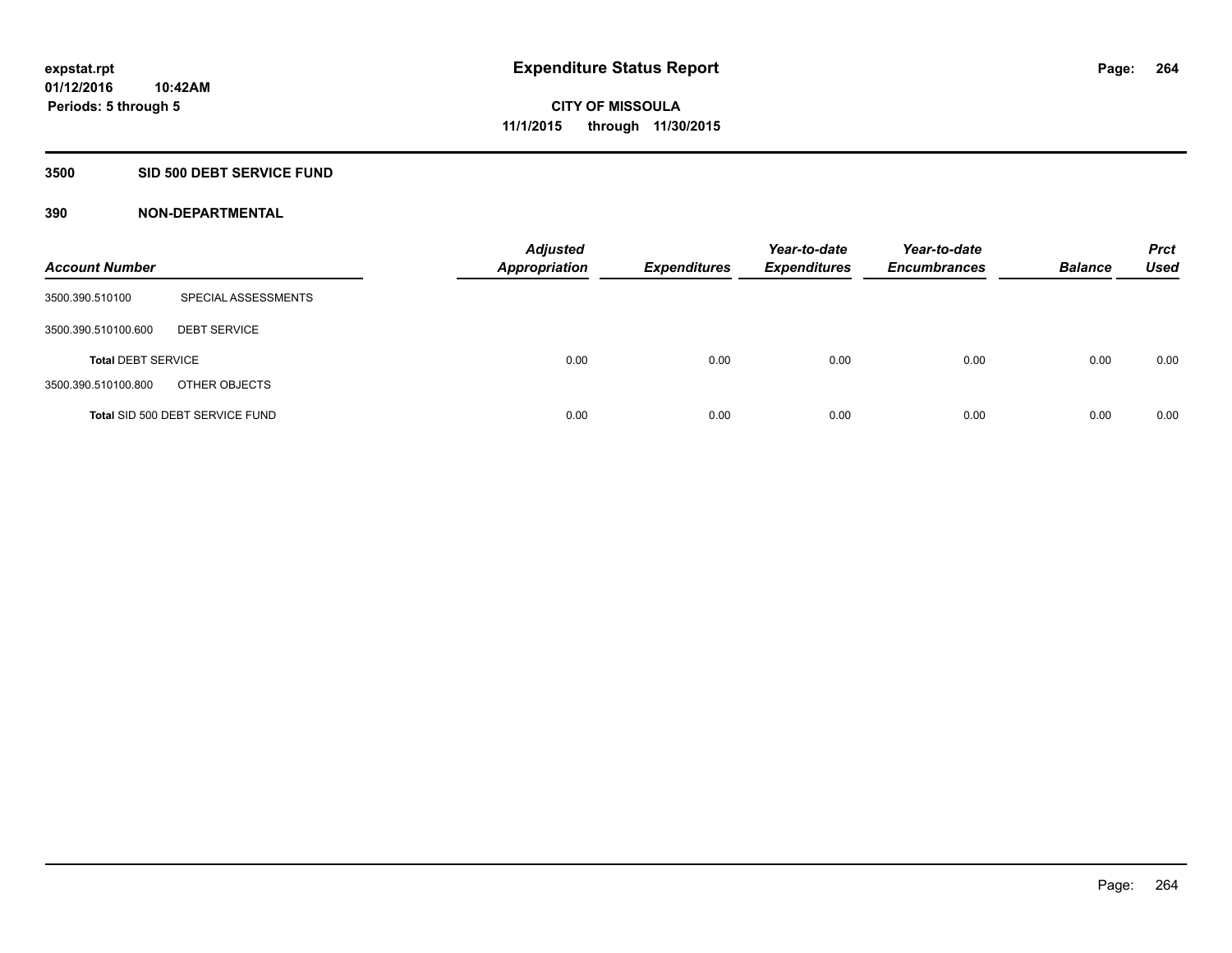### **3501 SID 501 DEBT SERVICE FUND**

| <b>Account Number</b>                |                         | <b>Adjusted</b><br>Appropriation | <b>Expenditures</b> | Year-to-date<br><b>Expenditures</b> | Year-to-date<br><b>Encumbrances</b> | <b>Balance</b> | <b>Prct</b><br><b>Used</b> |
|--------------------------------------|-------------------------|----------------------------------|---------------------|-------------------------------------|-------------------------------------|----------------|----------------------------|
| 3501.000.520100                      | *** Title Not Found *** |                                  |                     |                                     |                                     |                |                            |
| 3501.000.520100.800                  | OTHER OBJECTS           |                                  |                     |                                     |                                     |                |                            |
| <b>Total *** Title Not Found ***</b> |                         | 0.00                             | 0.00                | 0.00                                | 0.00                                | 0.00           | 0.00                       |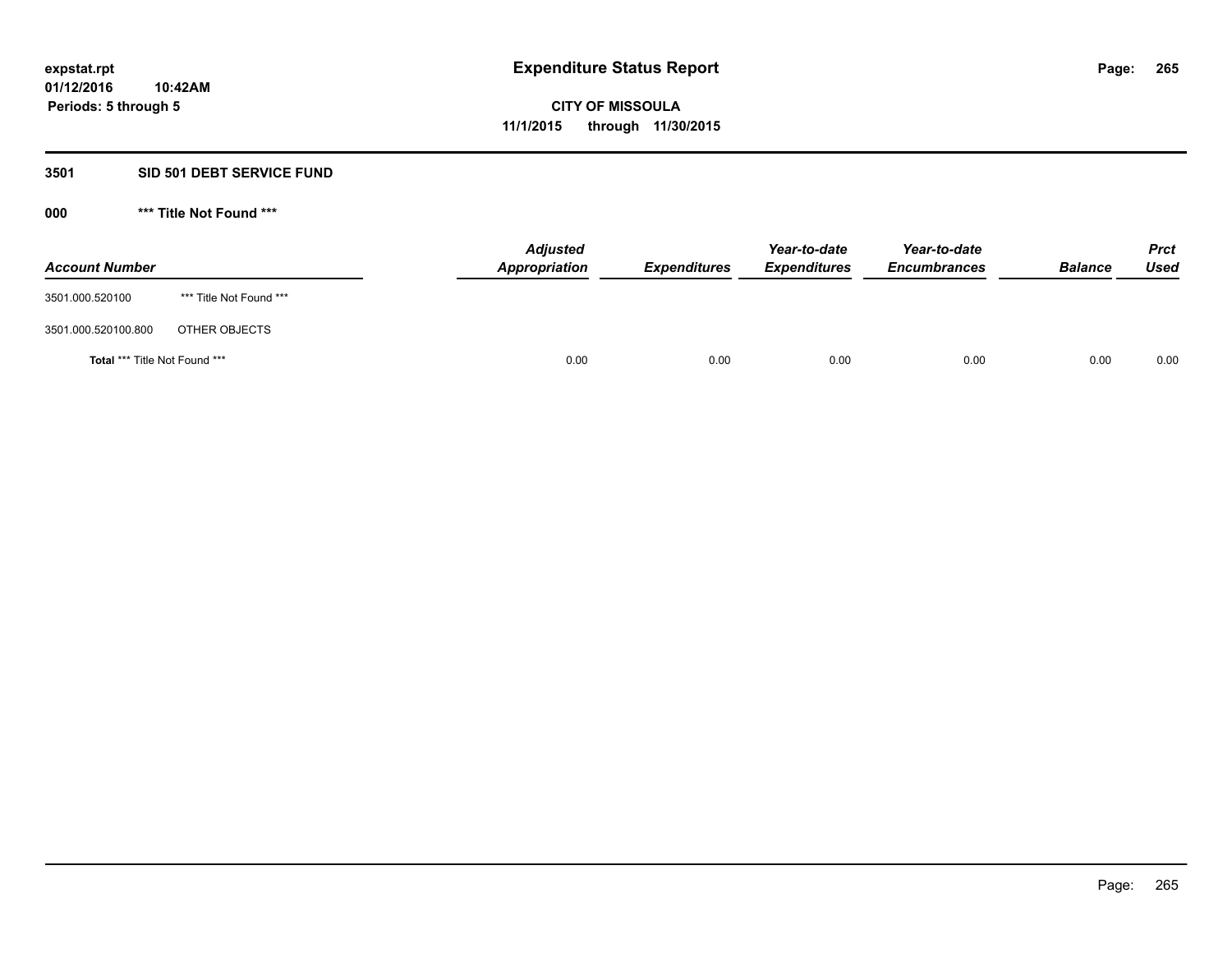### **3501 SID 501 DEBT SERVICE FUND**

| <b>Account Number</b> |                                  | <b>Adjusted</b><br><b>Appropriation</b> | <b>Expenditures</b> | Year-to-date<br><b>Expenditures</b> | Year-to-date<br><b>Encumbrances</b> | <b>Balance</b> | <b>Prct</b><br><b>Used</b> |
|-----------------------|----------------------------------|-----------------------------------------|---------------------|-------------------------------------|-------------------------------------|----------------|----------------------------|
| 3501.390.510100       | SPECIAL ASSESSMENTS              |                                         |                     |                                     |                                     |                |                            |
| 3501.390.510100.600   | <b>DEBT SERVICE</b>              |                                         |                     |                                     |                                     |                |                            |
|                       | <b>Total SPECIAL ASSESSMENTS</b> | 0.00                                    | 0.00                | 0.00                                | 0.00                                | 0.00           | 0.00                       |
| 3501.390.510110       | <b>MERCHANT SERVICES</b>         |                                         |                     |                                     |                                     |                |                            |
| 3501.390.510110.500   | <b>FIXED CHARGES</b>             |                                         |                     |                                     |                                     |                |                            |
|                       | Total SID 501 DEBT SERVICE FUND  | 0.00                                    | 0.00                | 0.00                                | 0.00                                | 0.00           | 0.00                       |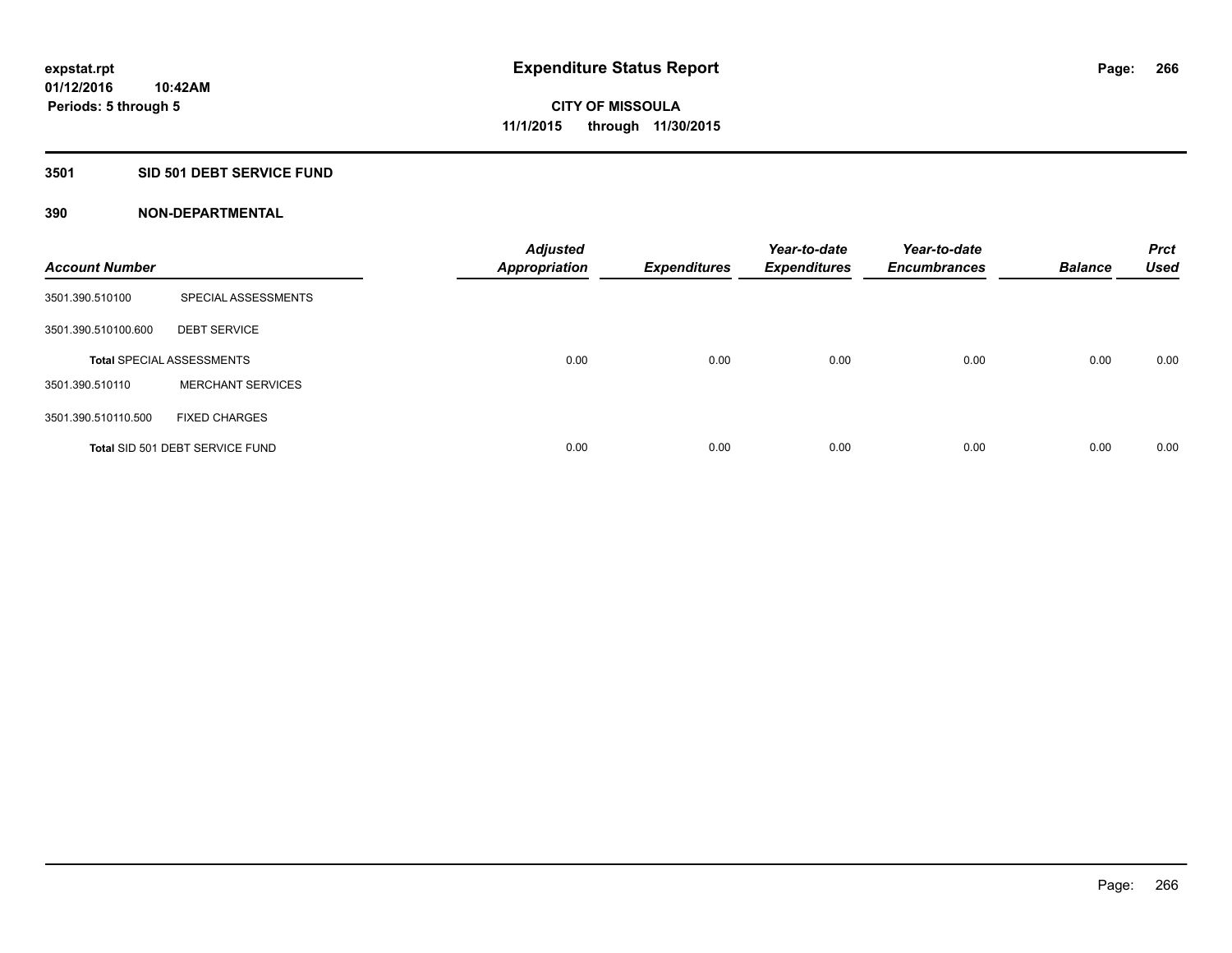#### **3503 SID 503 DEBT SERVICE FUND**

| <b>Account Number</b>                |                         | <b>Adjusted</b><br><b>Appropriation</b> | <b>Expenditures</b> | Year-to-date<br><b>Expenditures</b> | Year-to-date<br><b>Encumbrances</b> | <b>Balance</b> | <b>Prct</b><br><b>Used</b> |
|--------------------------------------|-------------------------|-----------------------------------------|---------------------|-------------------------------------|-------------------------------------|----------------|----------------------------|
| 3503.000.520100                      | *** Title Not Found *** |                                         |                     |                                     |                                     |                |                            |
| 3503.000.520100.800                  | OTHER OBJECTS           |                                         |                     |                                     |                                     |                |                            |
| <b>Total *** Title Not Found ***</b> |                         | 0.00                                    | 0.00                | 0.00                                | 0.00                                | 0.00           | 0.00                       |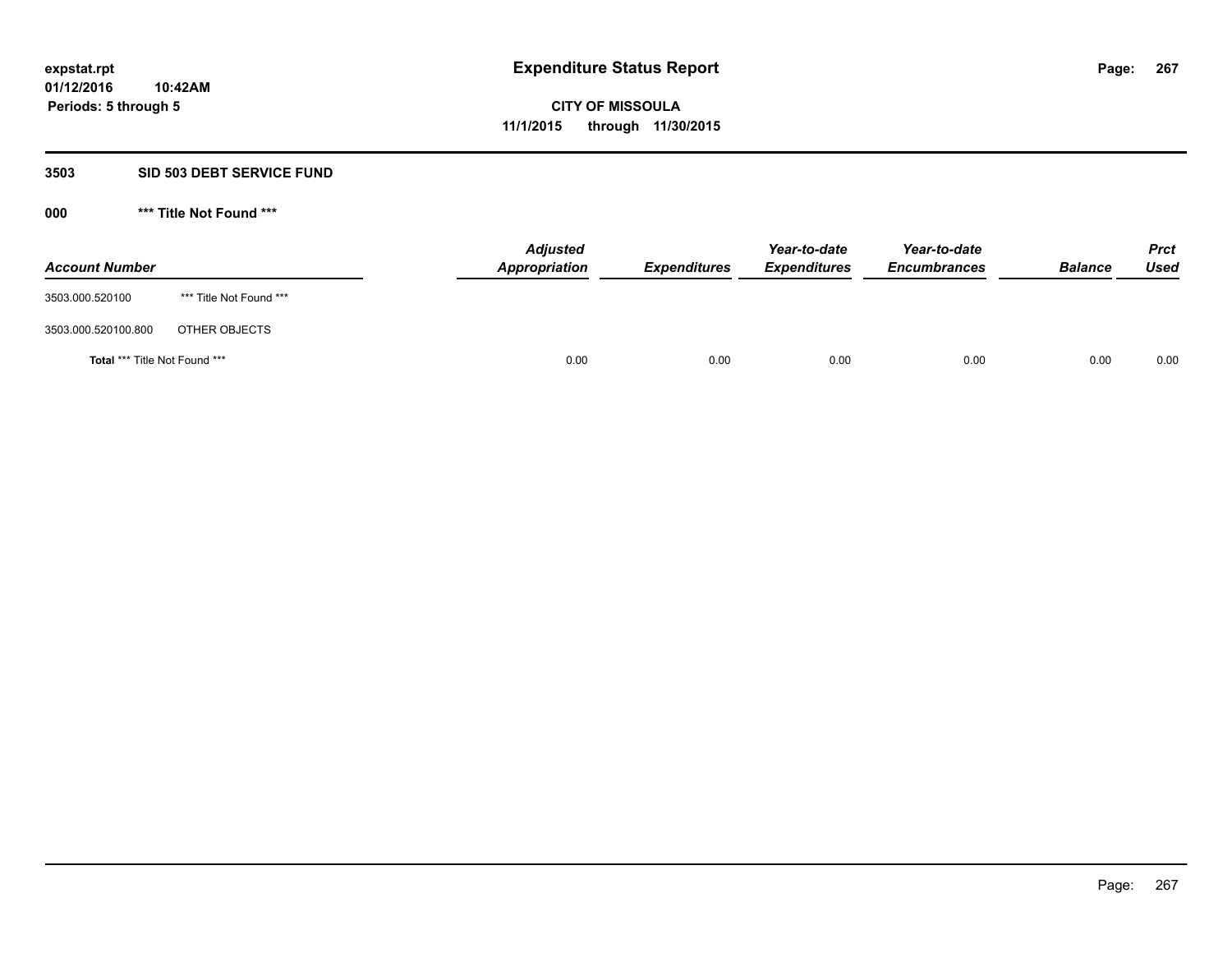### **3503 SID 503 DEBT SERVICE FUND**

| <b>Account Number</b> |                                  | <b>Adjusted</b><br><b>Appropriation</b> | <b>Expenditures</b> | Year-to-date<br><b>Expenditures</b> | Year-to-date<br><b>Encumbrances</b> | <b>Balance</b> | <b>Prct</b><br><b>Used</b> |
|-----------------------|----------------------------------|-----------------------------------------|---------------------|-------------------------------------|-------------------------------------|----------------|----------------------------|
| 3503.390.510100       | SPECIAL ASSESSMENTS              |                                         |                     |                                     |                                     |                |                            |
| 3503.390.510100.600   | <b>DEBT SERVICE</b>              |                                         |                     |                                     |                                     |                |                            |
|                       | <b>Total SPECIAL ASSESSMENTS</b> | 0.00                                    | 0.00                | 0.00                                | 0.00                                | 0.00           | 0.00                       |
| 3503.390.510110       | <b>MERCHANT SERVICES</b>         |                                         |                     |                                     |                                     |                |                            |
| 3503.390.510110.500   | <b>FIXED CHARGES</b>             |                                         |                     |                                     |                                     |                |                            |
|                       | Total SID 503 DEBT SERVICE FUND  | 0.00                                    | 0.00                | 0.00                                | 0.00                                | 0.00           | 0.00                       |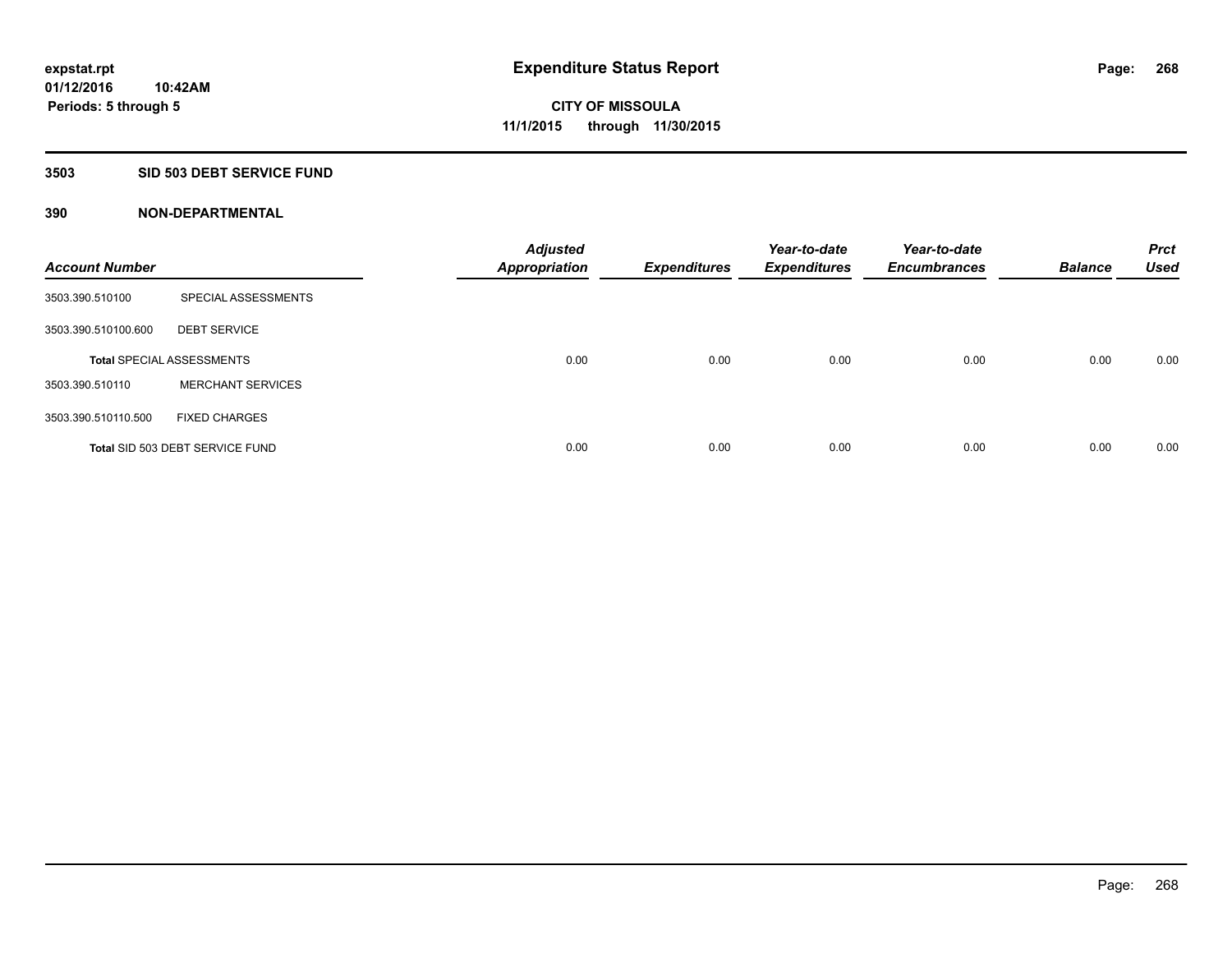#### **3505 SID 505 DEBT SERVICE FUND**

| <b>Account Number</b>                |                         | <b>Adjusted</b><br>Appropriation | <b>Expenditures</b> | Year-to-date<br><b>Expenditures</b> | Year-to-date<br><b>Encumbrances</b> | <b>Balance</b> | <b>Prct</b><br><b>Used</b> |
|--------------------------------------|-------------------------|----------------------------------|---------------------|-------------------------------------|-------------------------------------|----------------|----------------------------|
| 3505.000.520100                      | *** Title Not Found *** |                                  |                     |                                     |                                     |                |                            |
| 3505.000.520100.800                  | OTHER OBJECTS           |                                  |                     |                                     |                                     |                |                            |
| <b>Total *** Title Not Found ***</b> |                         | 0.00                             | 0.00                | 0.00                                | 0.00                                | 0.00           | 0.00                       |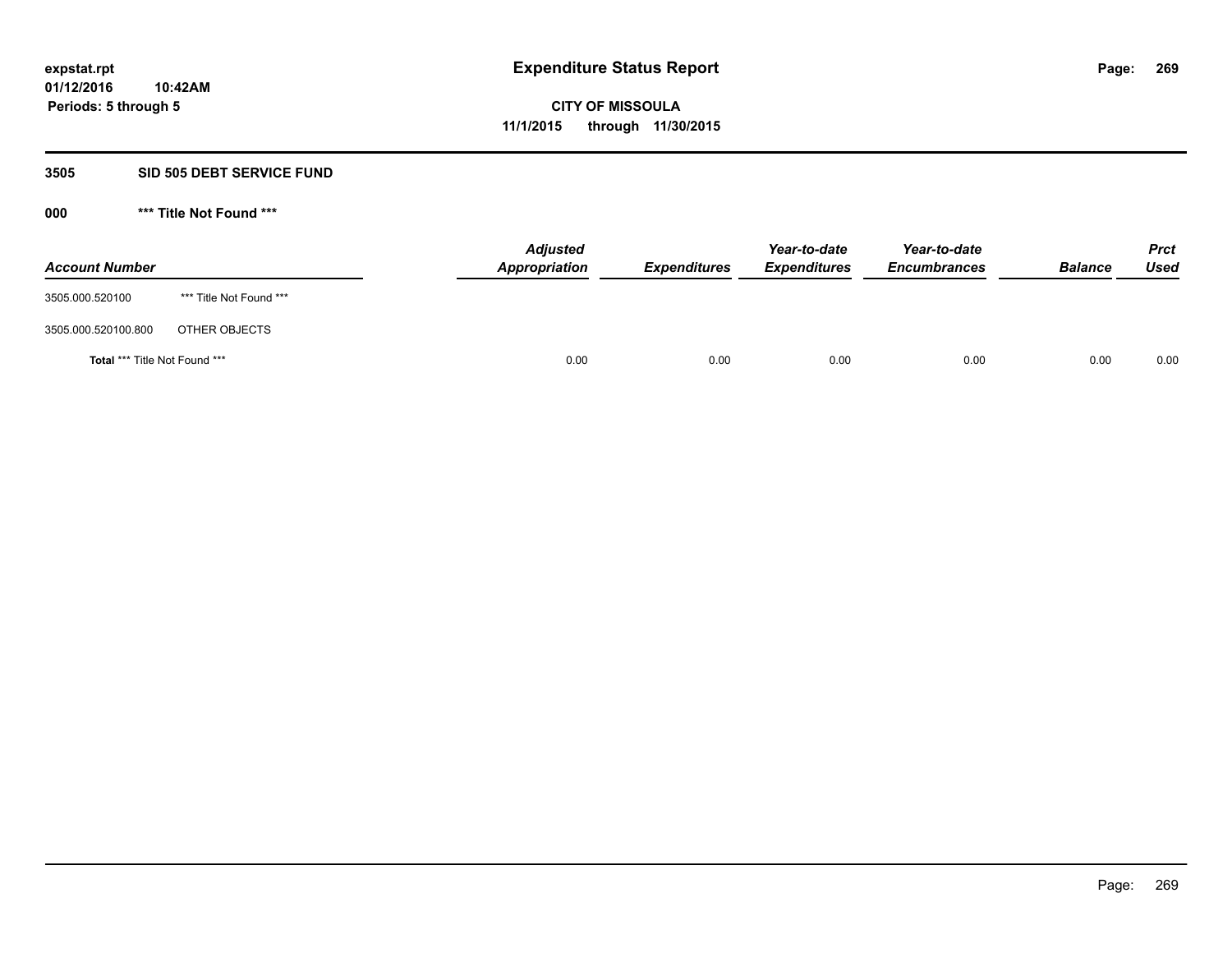#### **3505 SID 505 DEBT SERVICE FUND**

| <b>Account Number</b> |                                  | <b>Adjusted</b><br><b>Appropriation</b> | <b>Expenditures</b> | Year-to-date<br><b>Expenditures</b> | Year-to-date<br><b>Encumbrances</b> | <b>Balance</b> | <b>Prct</b><br><b>Used</b> |
|-----------------------|----------------------------------|-----------------------------------------|---------------------|-------------------------------------|-------------------------------------|----------------|----------------------------|
| 3505.390.510100       | SPECIAL ASSESSMENTS              |                                         |                     |                                     |                                     |                |                            |
| 3505.390.510100.600   | <b>DEBT SERVICE</b>              |                                         |                     |                                     |                                     |                |                            |
|                       | <b>Total SPECIAL ASSESSMENTS</b> | 0.00                                    | 0.00                | 0.00                                | 0.00                                | 0.00           | 0.00                       |
| 3505.390.510110       | <b>MERCHANT SERVICES</b>         |                                         |                     |                                     |                                     |                |                            |
| 3505.390.510110.500   | <b>FIXED CHARGES</b>             |                                         |                     |                                     |                                     |                |                            |
|                       | Total SID 505 DEBT SERVICE FUND  | 0.00                                    | 0.00                | 0.00                                | 0.00                                | 0.00           | 0.00                       |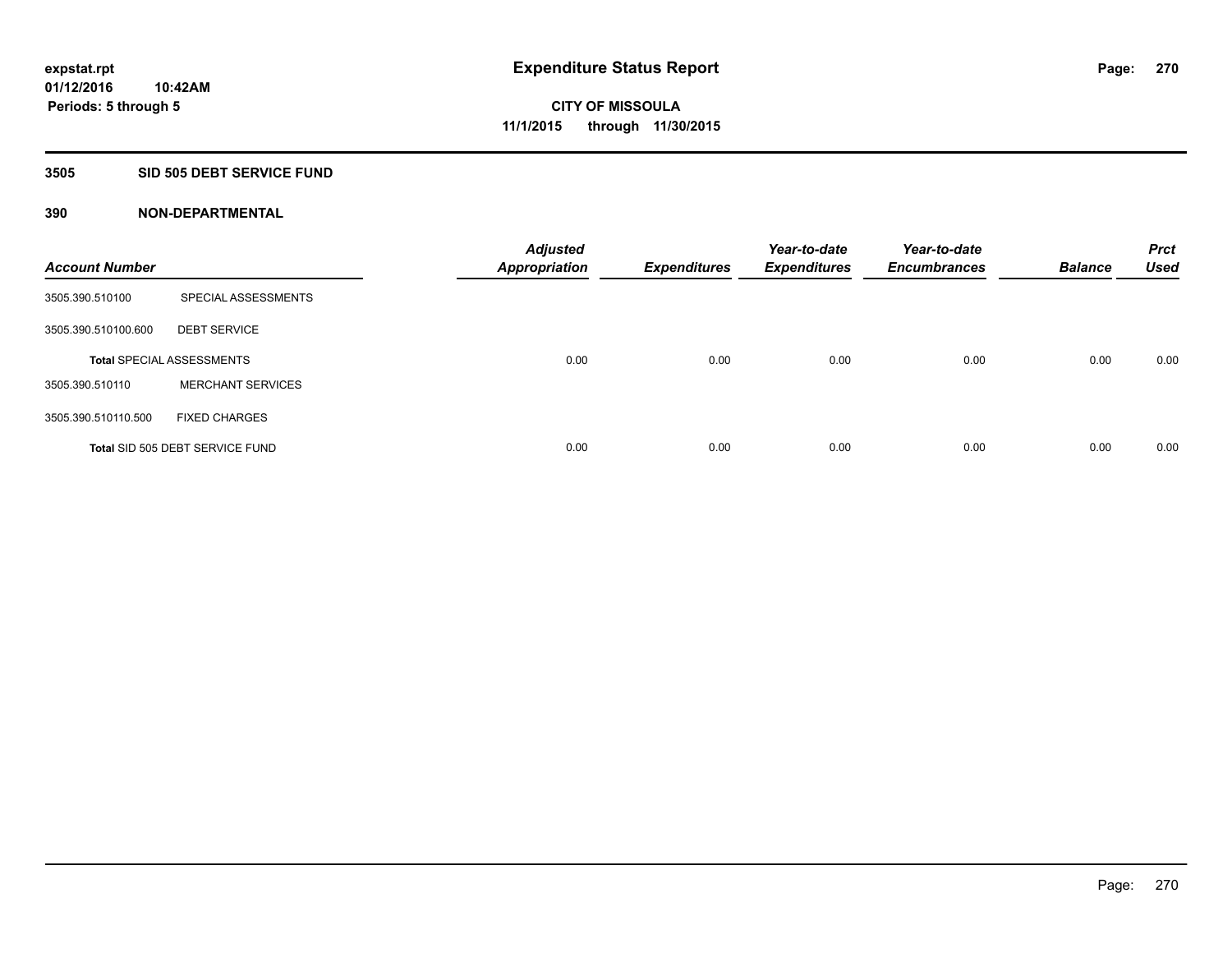#### **3506 SID 506 DEBT SERVICE FUND**

| <b>Account Number</b>                |                         | <b>Adjusted</b><br>Appropriation | <b>Expenditures</b> | Year-to-date<br><b>Expenditures</b> | Year-to-date<br><b>Encumbrances</b> | <b>Balance</b> | <b>Prct</b><br><b>Used</b> |
|--------------------------------------|-------------------------|----------------------------------|---------------------|-------------------------------------|-------------------------------------|----------------|----------------------------|
| 3506.000.520100                      | *** Title Not Found *** |                                  |                     |                                     |                                     |                |                            |
| 3506.000.520100.800                  | OTHER OBJECTS           |                                  |                     |                                     |                                     |                |                            |
| <b>Total *** Title Not Found ***</b> |                         | 0.00                             | 0.00                | 0.00                                | 0.00                                | 0.00           | 0.00                       |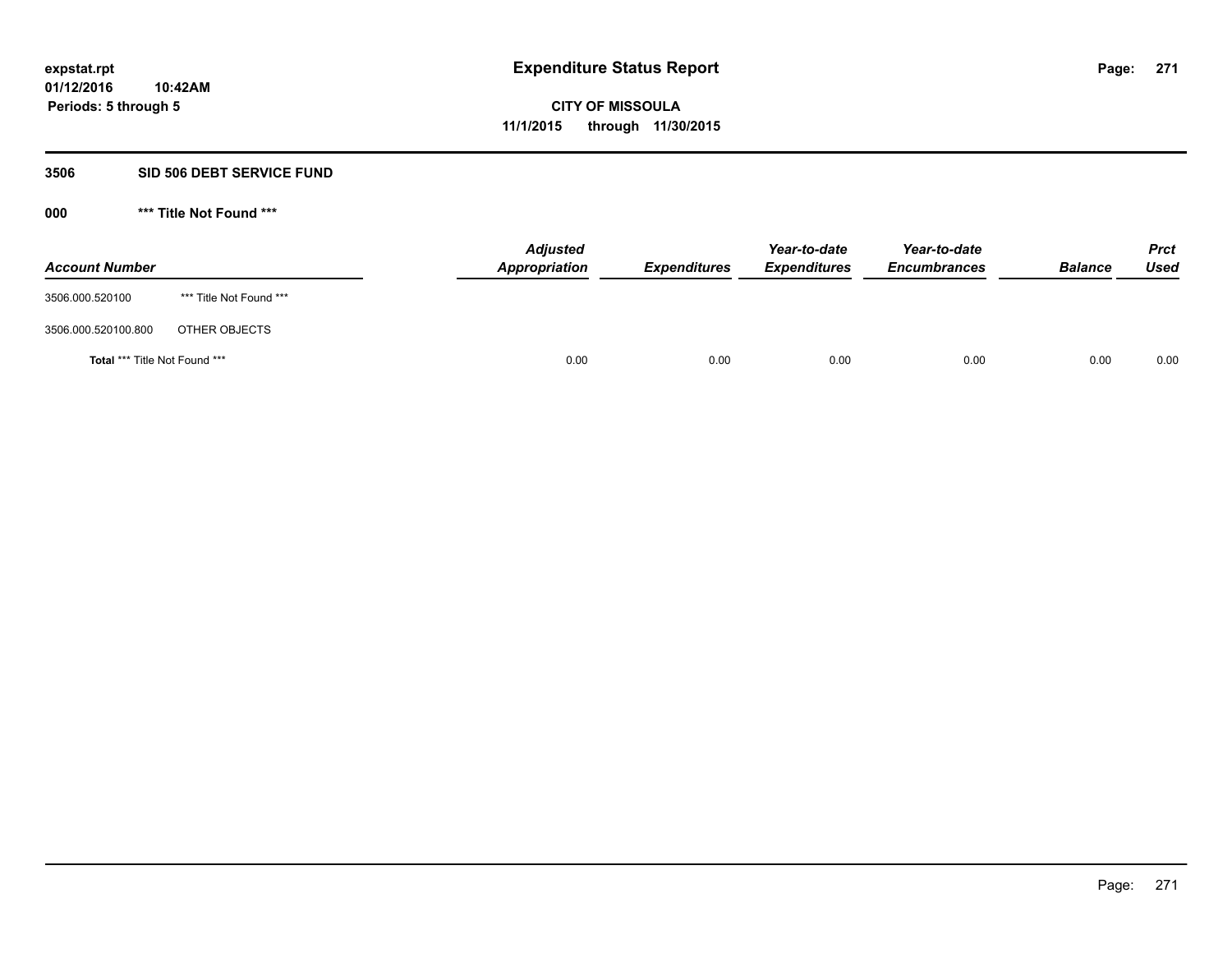#### **3506 SID 506 DEBT SERVICE FUND**

| <b>Account Number</b> |                                  | <b>Adjusted</b><br><b>Appropriation</b> | <b>Expenditures</b> | Year-to-date<br><b>Expenditures</b> | Year-to-date<br><b>Encumbrances</b> | <b>Balance</b> | <b>Prct</b><br><b>Used</b> |
|-----------------------|----------------------------------|-----------------------------------------|---------------------|-------------------------------------|-------------------------------------|----------------|----------------------------|
| 3506.390.510100       | SPECIAL ASSESSMENTS              |                                         |                     |                                     |                                     |                |                            |
| 3506.390.510100.600   | <b>DEBT SERVICE</b>              |                                         |                     |                                     |                                     |                |                            |
|                       | <b>Total SPECIAL ASSESSMENTS</b> | 0.00                                    | 0.00                | 0.00                                | 0.00                                | 0.00           | 0.00                       |
| 3506.390.510110       | <b>MERCHANT SERVICES</b>         |                                         |                     |                                     |                                     |                |                            |
| 3506.390.510110.500   | <b>FIXED CHARGES</b>             |                                         |                     |                                     |                                     |                |                            |
|                       | Total SID 506 DEBT SERVICE FUND  | 0.00                                    | 0.00                | 0.00                                | 0.00                                | 0.00           | 0.00                       |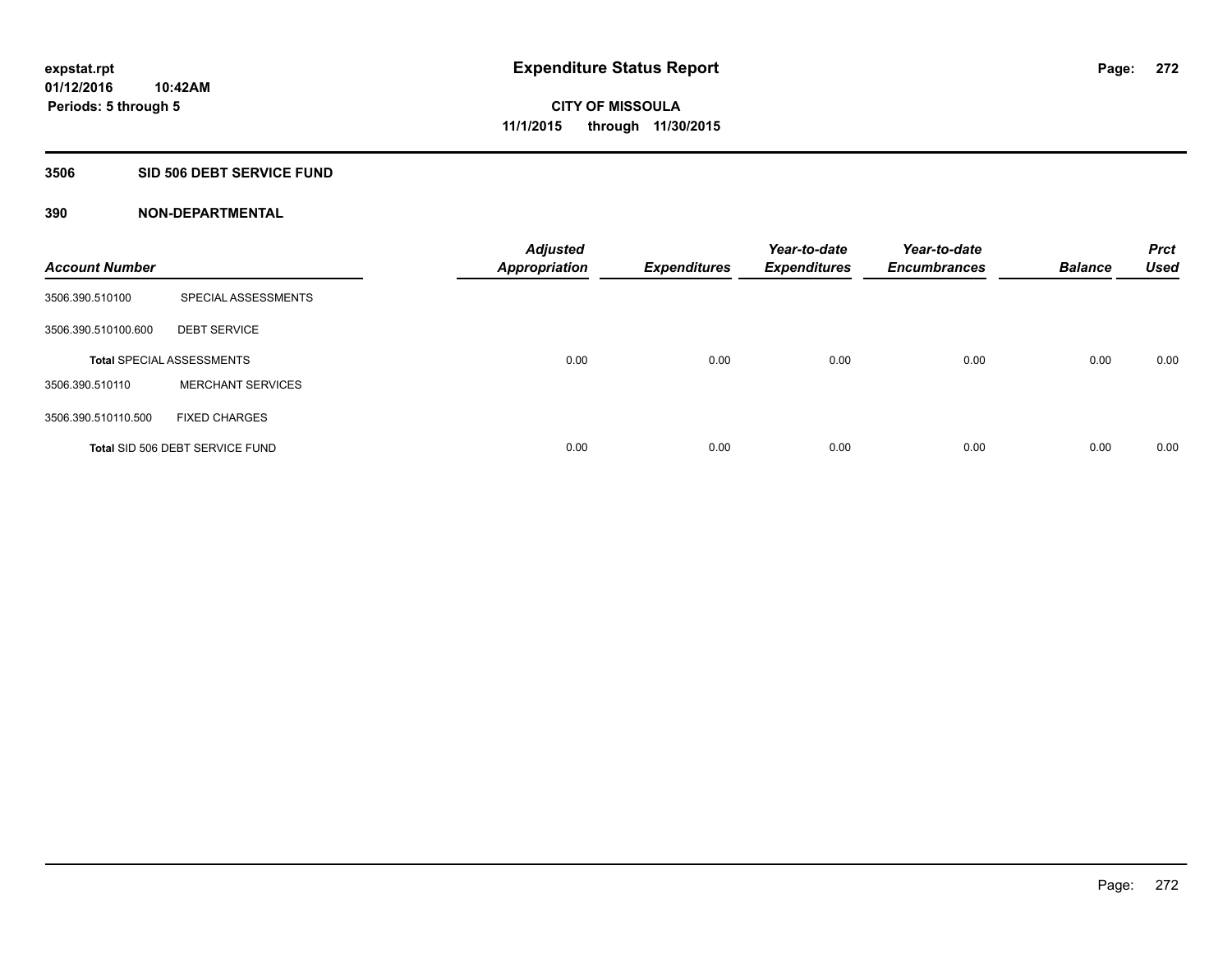#### **3507 SID 507 DEBT SERVICE FUND**

| <b>Account Number</b>                |                         | <b>Adjusted</b><br>Appropriation | <b>Expenditures</b> | Year-to-date<br><b>Expenditures</b> | Year-to-date<br><b>Encumbrances</b> | <b>Balance</b> | <b>Prct</b><br>Used |
|--------------------------------------|-------------------------|----------------------------------|---------------------|-------------------------------------|-------------------------------------|----------------|---------------------|
| 3507.000.520100                      | *** Title Not Found *** |                                  |                     |                                     |                                     |                |                     |
| 3507.000.520100.800                  | OTHER OBJECTS           |                                  |                     |                                     |                                     |                |                     |
| <b>Total *** Title Not Found ***</b> |                         | 0.00                             | 0.00                | 0.00                                | 0.00                                | 0.00           | 0.00                |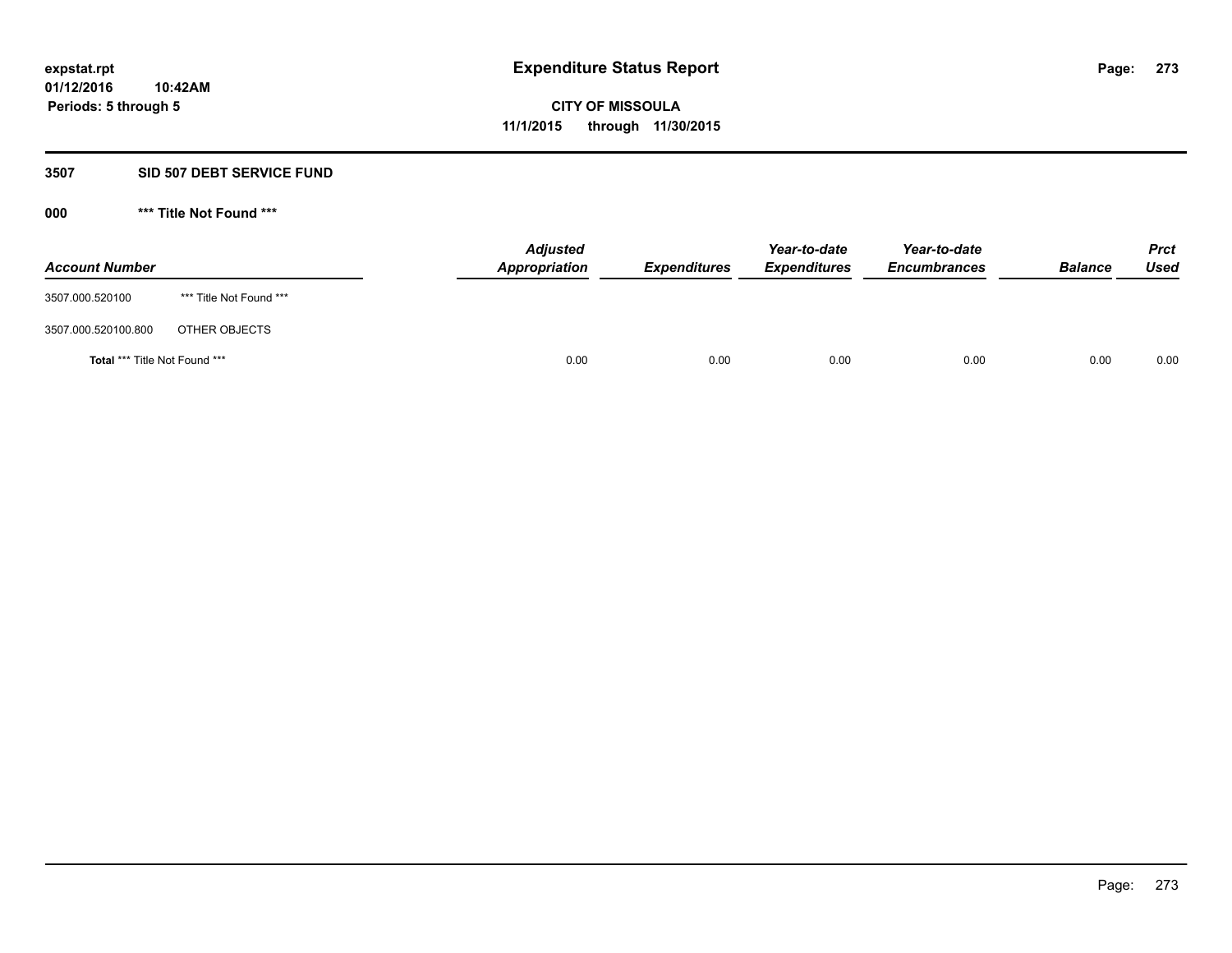### **3507 SID 507 DEBT SERVICE FUND**

| <b>Account Number</b> |                                 | <b>Adjusted</b><br>Appropriation | <b>Expenditures</b> | Year-to-date<br><b>Expenditures</b> | Year-to-date<br><b>Encumbrances</b> | <b>Balance</b> | <b>Prct</b><br><b>Used</b> |
|-----------------------|---------------------------------|----------------------------------|---------------------|-------------------------------------|-------------------------------------|----------------|----------------------------|
| 3507.390.510110       | <b>MERCHANT SERVICES</b>        |                                  |                     |                                     |                                     |                |                            |
| 3507.390.510110.500   | <b>FIXED CHARGES</b>            |                                  |                     |                                     |                                     |                |                            |
|                       | Total SID 507 DEBT SERVICE FUND | 0.00                             | 0.00                | 0.00                                | 0.00                                | 0.00           | 0.00                       |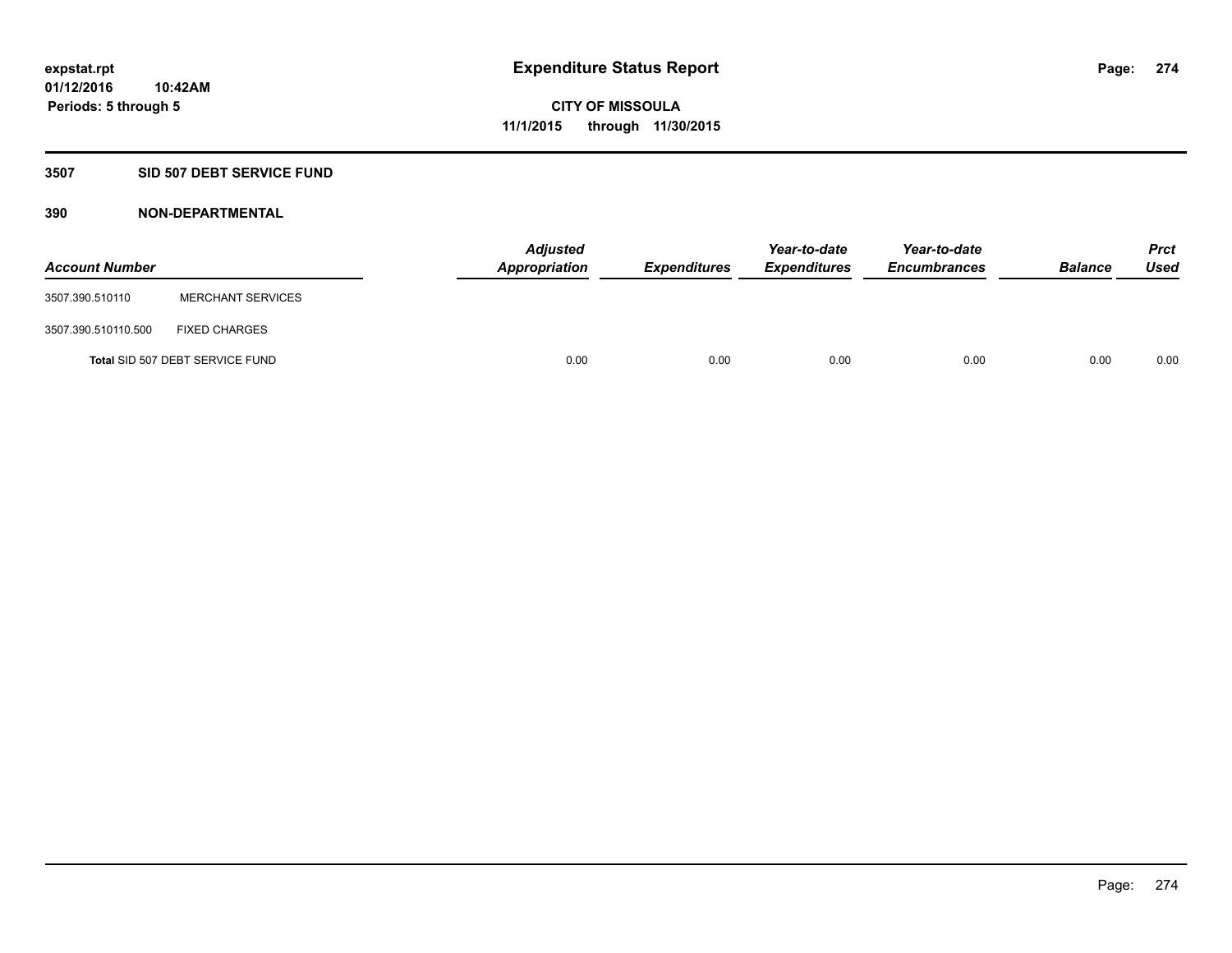#### **3508 SID 508 DEBT SERVICE FUND**

| <b>Account Number</b>                |                         | Appropriation | <b>Adjusted</b><br><b>Expenditures</b> | Year-to-date<br><b>Expenditures</b> | Year-to-date<br><b>Encumbrances</b> | <b>Balance</b> | <b>Prct</b><br>Used |
|--------------------------------------|-------------------------|---------------|----------------------------------------|-------------------------------------|-------------------------------------|----------------|---------------------|
| 3508.000.520100                      | *** Title Not Found *** |               |                                        |                                     |                                     |                |                     |
| 3508.000.520100.800                  | OTHER OBJECTS           |               |                                        |                                     |                                     |                |                     |
| <b>Total *** Title Not Found ***</b> |                         |               | 0.00<br>0.00                           | 0.00                                | 0.00                                | 0.00           | 0.00                |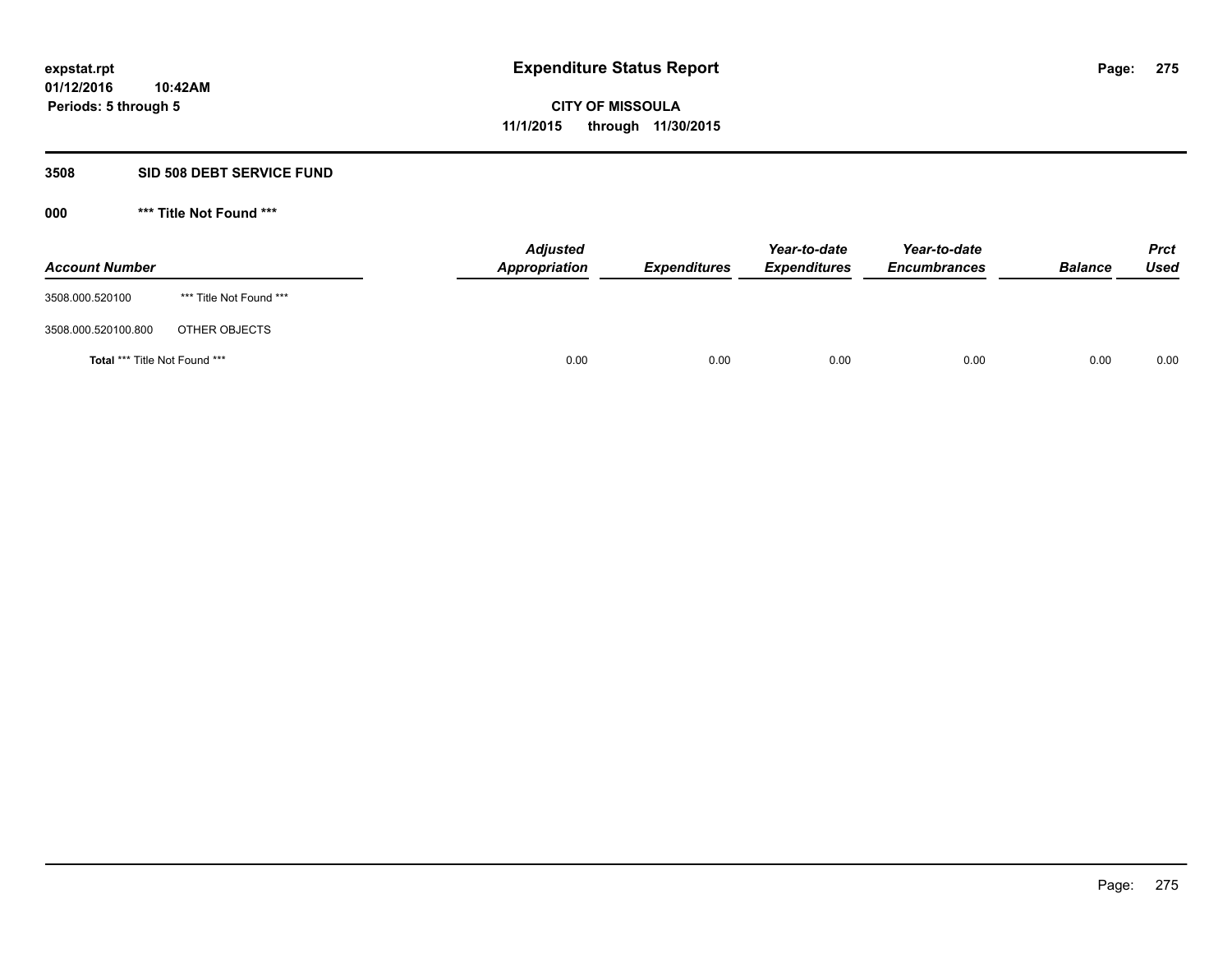### **3508 SID 508 DEBT SERVICE FUND**

| <b>Account Number</b> |                                 | <b>Adjusted</b><br>Appropriation | <b>Expenditures</b> | Year-to-date<br><b>Expenditures</b> | Year-to-date<br><b>Encumbrances</b> | <b>Balance</b> | <b>Prct</b><br><b>Used</b> |
|-----------------------|---------------------------------|----------------------------------|---------------------|-------------------------------------|-------------------------------------|----------------|----------------------------|
| 3508.390.510110       | <b>MERCHANT SERVICES</b>        |                                  |                     |                                     |                                     |                |                            |
| 3508.390.510110.500   | <b>FIXED CHARGES</b>            |                                  |                     |                                     |                                     |                |                            |
|                       | Total SID 508 DEBT SERVICE FUND | 0.00                             | 0.00                | 0.00                                | 0.00                                | 0.00           | 0.00                       |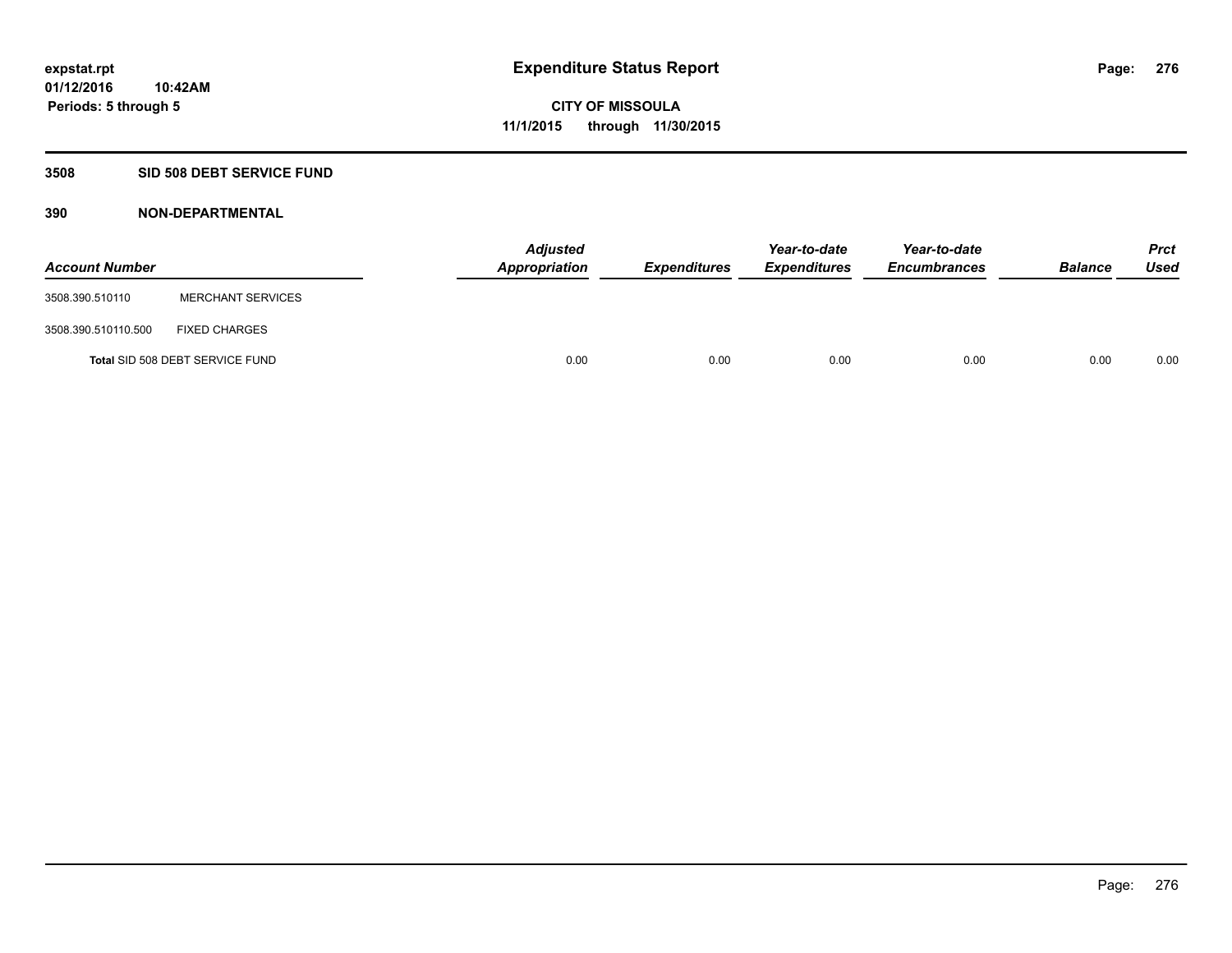#### **3510 SID 510 DEBT SERVICE FUND**

| <b>Account Number</b>                |                         | <b>Adjusted</b><br>Appropriation | <b>Expenditures</b> | Year-to-date<br><b>Expenditures</b> | Year-to-date<br><b>Encumbrances</b> | <b>Balance</b> | <b>Prct</b><br>Used |
|--------------------------------------|-------------------------|----------------------------------|---------------------|-------------------------------------|-------------------------------------|----------------|---------------------|
| 3510.000.520100                      | *** Title Not Found *** |                                  |                     |                                     |                                     |                |                     |
| 3510.000.520100.800                  | OTHER OBJECTS           |                                  |                     |                                     |                                     |                |                     |
| <b>Total *** Title Not Found ***</b> |                         | 0.00                             | 0.00                | 0.00                                | 0.00                                | 0.00           | 0.00                |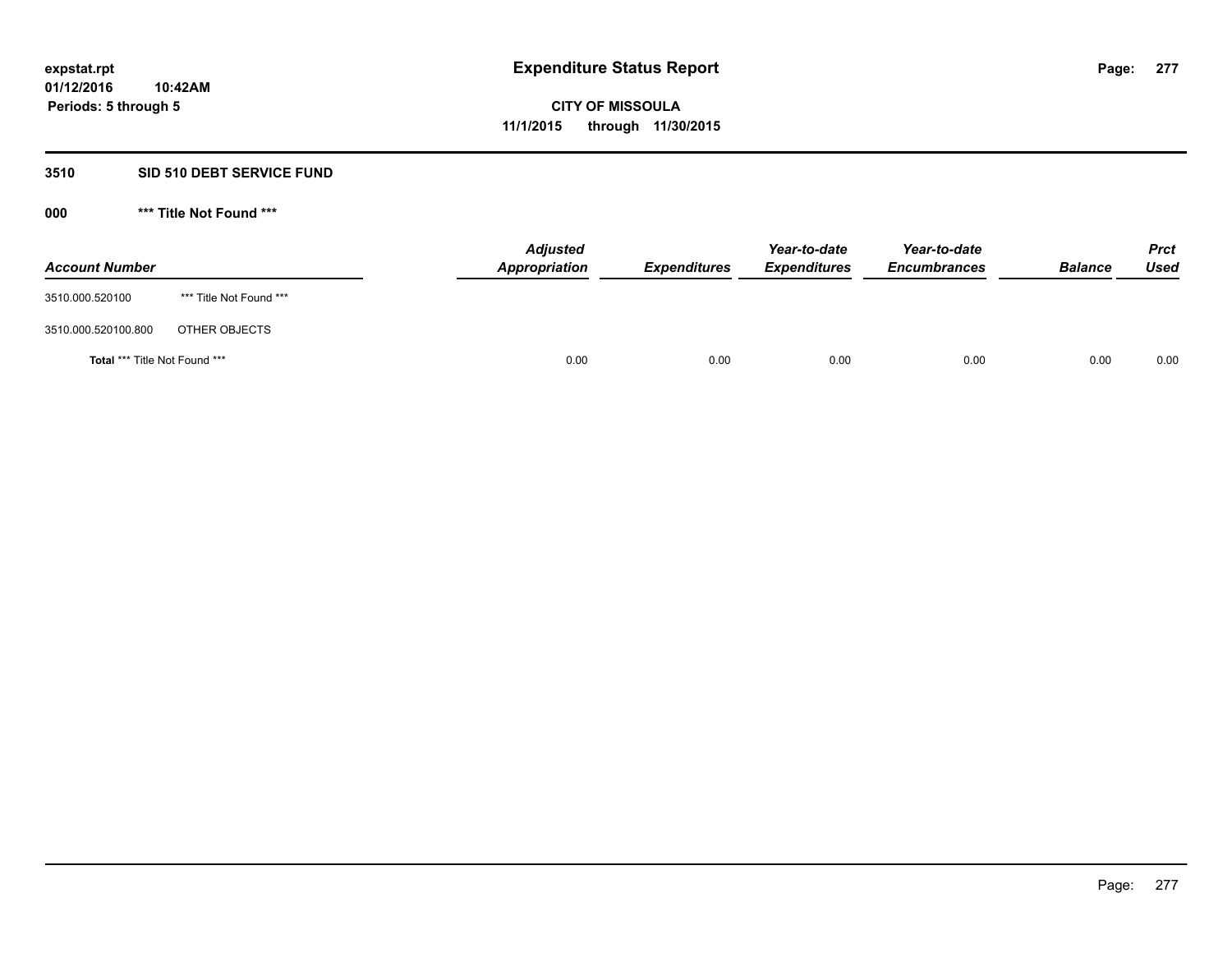### **3510 SID 510 DEBT SERVICE FUND**

| <b>Account Number</b> |                                  | <b>Adjusted</b><br><b>Appropriation</b> | <b>Expenditures</b> | Year-to-date<br><b>Expenditures</b> | Year-to-date<br><b>Encumbrances</b> | <b>Balance</b> | <b>Prct</b><br><b>Used</b> |
|-----------------------|----------------------------------|-----------------------------------------|---------------------|-------------------------------------|-------------------------------------|----------------|----------------------------|
| 3510.390.510100       | SPECIAL ASSESSMENTS              |                                         |                     |                                     |                                     |                |                            |
| 3510.390.510100.600   | <b>DEBT SERVICE</b>              |                                         |                     |                                     |                                     |                |                            |
|                       | <b>Total SPECIAL ASSESSMENTS</b> | 0.00                                    | 0.00                | 0.00                                | 0.00                                | 0.00           | 0.00                       |
| 3510.390.510110       | <b>MERCHANT SERVICES</b>         |                                         |                     |                                     |                                     |                |                            |
| 3510.390.510110.500   | <b>FIXED CHARGES</b>             |                                         |                     |                                     |                                     |                |                            |
|                       | Total SID 510 DEBT SERVICE FUND  | 0.00                                    | 0.00                | 0.00                                | 0.00                                | 0.00           | 0.00                       |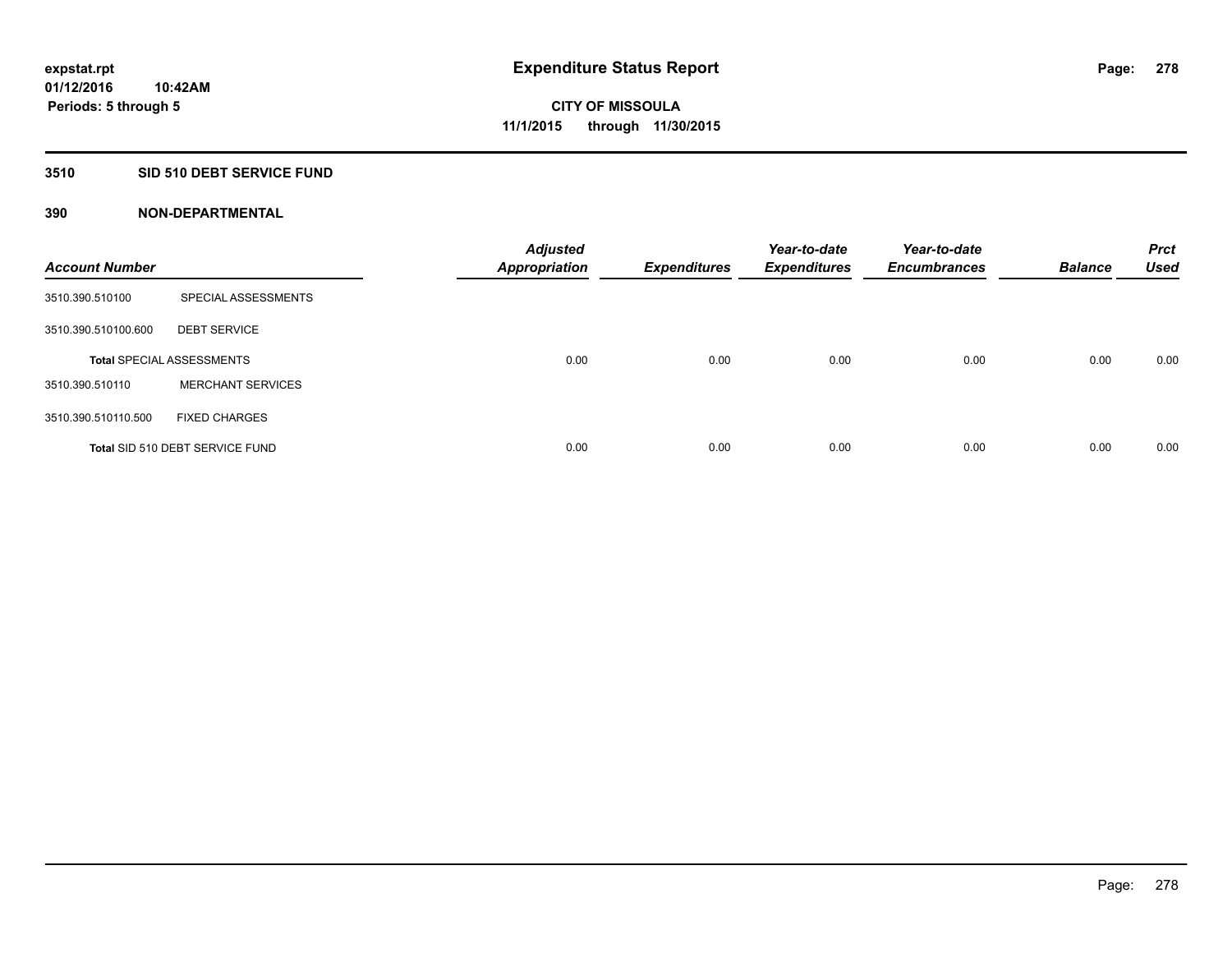### **3511 SID 511 DEBT SERVICE FUND**

| <b>Account Number</b>                |                         | <b>Adjusted</b><br>Appropriation | <b>Expenditures</b> | Year-to-date<br><b>Expenditures</b> | Year-to-date<br><b>Encumbrances</b> | <b>Balance</b> | <b>Prct</b><br><b>Used</b> |
|--------------------------------------|-------------------------|----------------------------------|---------------------|-------------------------------------|-------------------------------------|----------------|----------------------------|
| 3511.000.520100                      | *** Title Not Found *** |                                  |                     |                                     |                                     |                |                            |
| 3511.000.520100.800                  | OTHER OBJECTS           |                                  |                     |                                     |                                     |                |                            |
| <b>Total *** Title Not Found ***</b> |                         | 0.00                             | 0.00                | 0.00                                | 0.00                                | 0.00           | 0.00                       |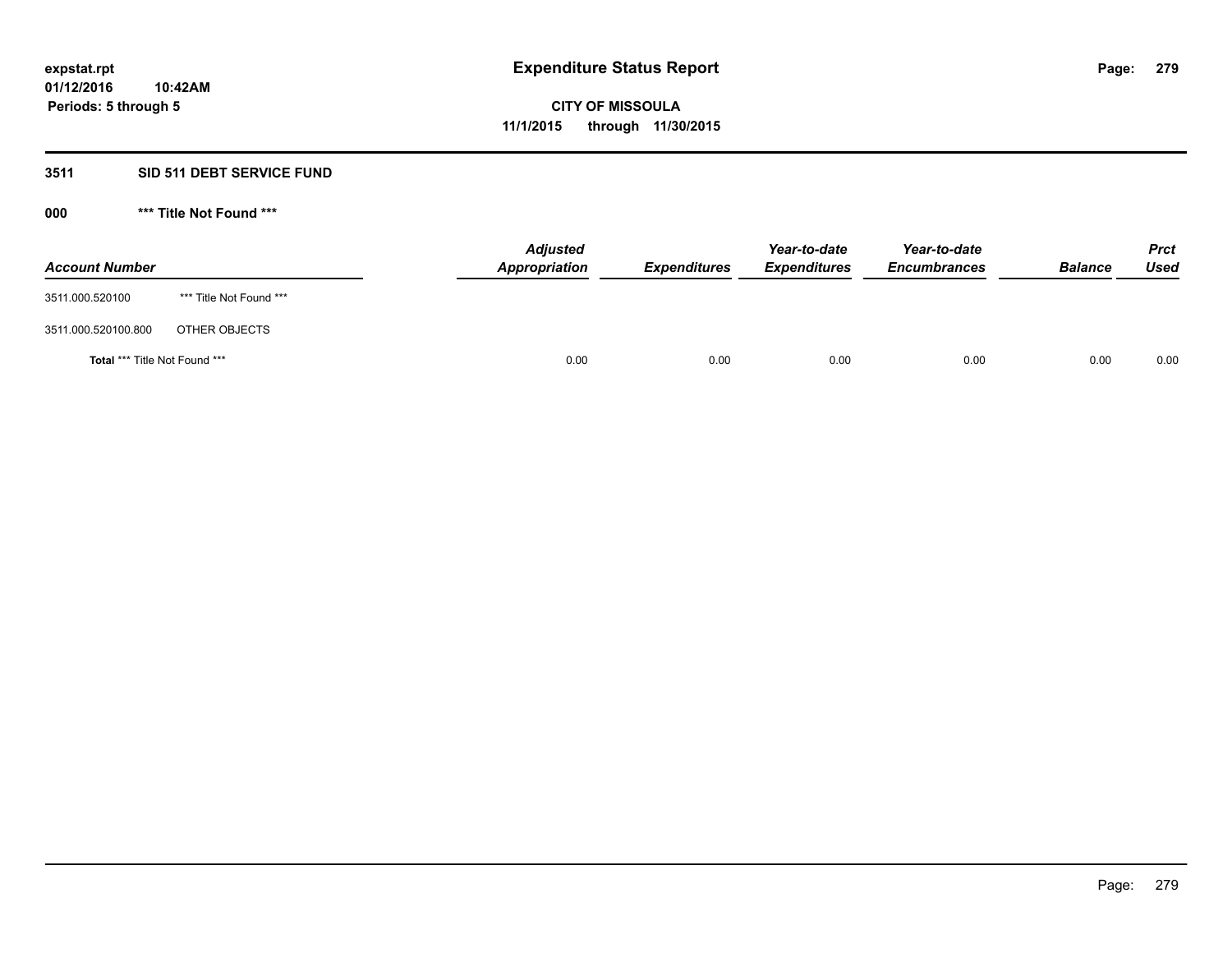## **3511 SID 511 DEBT SERVICE FUND**

| <b>Account Number</b> |                                  | <b>Adjusted</b><br>Appropriation | <b>Expenditures</b> | Year-to-date<br><b>Expenditures</b> | Year-to-date<br><b>Encumbrances</b> | <b>Balance</b> | <b>Prct</b><br><b>Used</b> |
|-----------------------|----------------------------------|----------------------------------|---------------------|-------------------------------------|-------------------------------------|----------------|----------------------------|
| 3511.390.510100       | SPECIAL ASSESSMENTS              |                                  |                     |                                     |                                     |                |                            |
| 3511.390.510100.600   | <b>DEBT SERVICE</b>              |                                  |                     |                                     |                                     |                |                            |
|                       | <b>Total SPECIAL ASSESSMENTS</b> | 0.00                             | 0.00                | 0.00                                | 0.00                                | 0.00           | 0.00                       |
| 3511.390.510110       | <b>MERCHANT SERVICES</b>         |                                  |                     |                                     |                                     |                |                            |
| 3511.390.510110.500   | <b>FIXED CHARGES</b>             |                                  |                     |                                     |                                     |                |                            |
|                       | <b>Total MERCHANT SERVICES</b>   | 0.00                             | 0.00                | 0.00                                | 0.00                                | 0.00           | 0.00                       |
|                       | Total SID 511 DEBT SERVICE FUND  | 0.00                             | 0.00                | 0.00                                | 0.00                                | 0.00           | 0.00                       |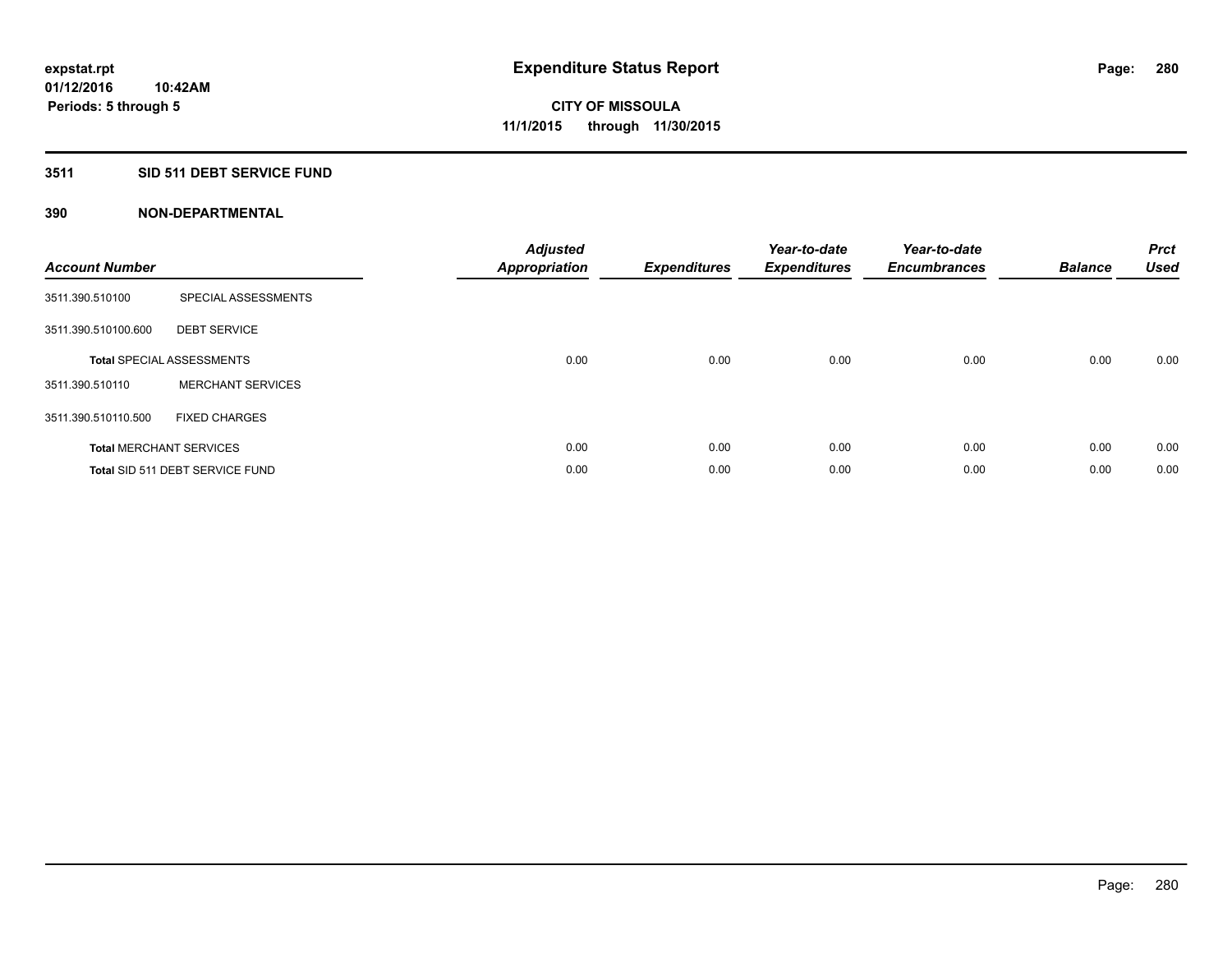#### **3512 SID 512 DEBT SERVICE FUND**

| <b>Account Number</b>             |                                                 | <b>Adjusted</b><br><b>Appropriation</b> | <b>Expenditures</b> | Year-to-date<br><b>Expenditures</b> | Year-to-date<br><b>Encumbrances</b> | <b>Balance</b> | <b>Prct</b><br><b>Used</b> |
|-----------------------------------|-------------------------------------------------|-----------------------------------------|---------------------|-------------------------------------|-------------------------------------|----------------|----------------------------|
| 3512.390.510100                   | SPECIAL ASSESSMENTS                             |                                         |                     |                                     |                                     |                |                            |
| 3512.390.510100.600               | <b>DEBT SERVICE</b>                             |                                         |                     |                                     |                                     |                |                            |
| 3512.390.510100.610.000 PRINCIPAL |                                                 | 29,670.00                               | 0.00                | 0.00                                | 0.00                                | 29,670.00      | 0.00                       |
|                                   | 3512.390.510100.620.000 INTEREST / SERVICE FEES | 3,685.00                                | 0.00                | 350.00                              | 0.00                                | 3,335.00       | 9.50                       |
|                                   | <b>Total SPECIAL ASSESSMENTS</b>                | 33,355.00                               | 0.00                | 350.00                              | 0.00                                | 33,005.00      | 1.05                       |
| 3512.390.510110                   | <b>MERCHANT SERVICES</b>                        |                                         |                     |                                     |                                     |                |                            |
| 3512.390.510110.500               | <b>FIXED CHARGES</b>                            |                                         |                     |                                     |                                     |                |                            |
| <b>Total FIXED CHARGES</b>        |                                                 | 0.00                                    | 0.00                | 0.00                                | 0.00                                | 0.00           | 0.00                       |
|                                   | <b>Total MERCHANT SERVICES</b>                  | 0.00                                    | 0.00                | 0.00                                | 0.00                                | 0.00           | 0.00                       |
|                                   | Total SID 512 DEBT SERVICE FUND                 | 33,355.00                               | 0.00                | 350.00                              | 0.00                                | 33,005.00      | 1.05                       |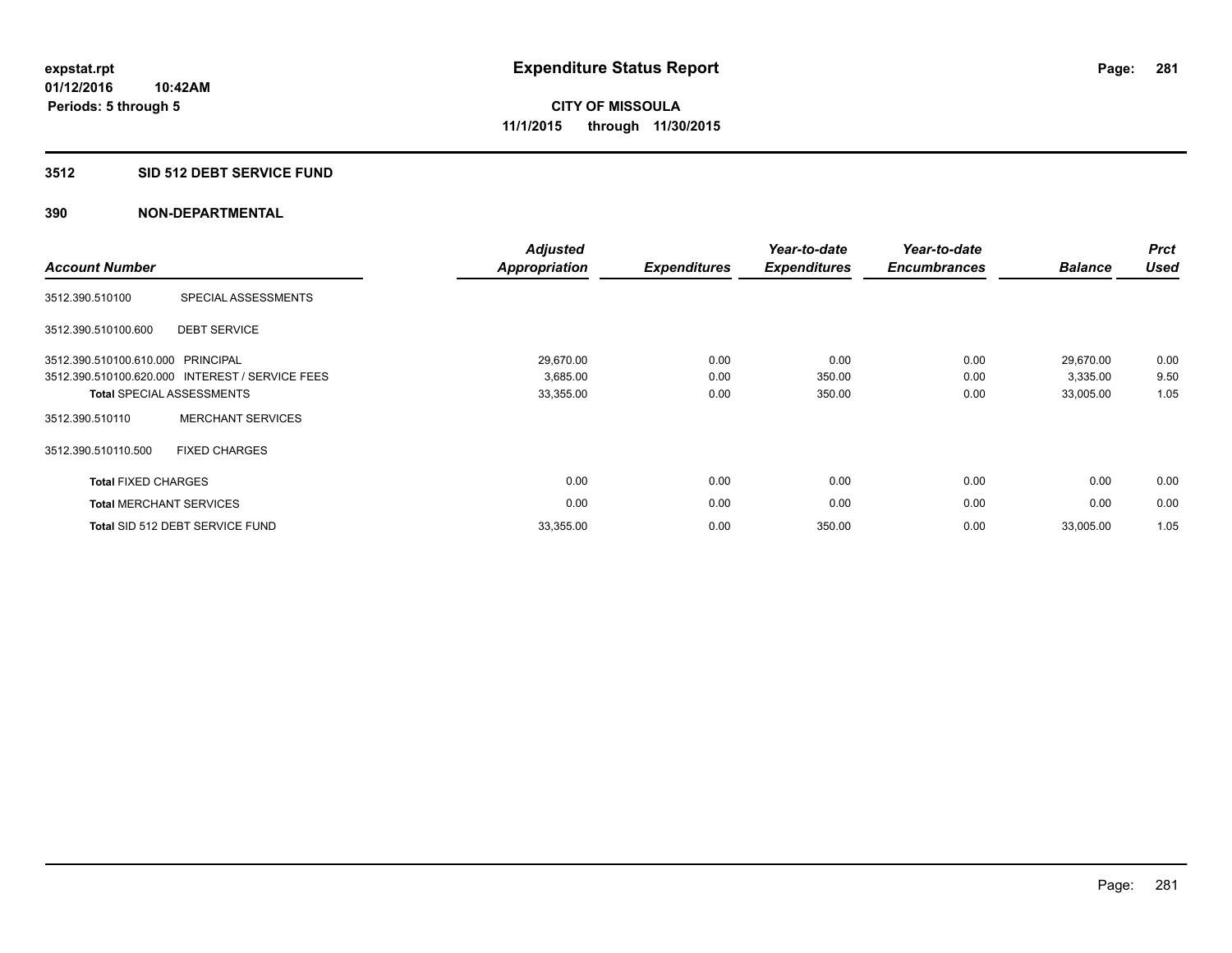### **3513 SID 513 DEBT SERVICE FUND**

## **280 PUBLIC WORKS OPERATIONS**

| <b>Account Number</b>          |                                      | <b>Adjusted</b><br><b>Appropriation</b> | <b>Expenditures</b> | Year-to-date<br><b>Expenditures</b> | Year-to-date<br><b>Encumbrances</b> | <b>Balance</b> | <b>Prct</b><br><b>Used</b> |
|--------------------------------|--------------------------------------|-----------------------------------------|---------------------|-------------------------------------|-------------------------------------|----------------|----------------------------|
| 3513.280.510110                | <b>MERCHANT SERVICES</b>             |                                         |                     |                                     |                                     |                |                            |
| 3513.280.510110.500            | <b>FIXED CHARGES</b>                 |                                         |                     |                                     |                                     |                |                            |
| <b>Total MERCHANT SERVICES</b> |                                      | 0.00                                    | 0.00                | 0.00                                | 0.00                                | 0.00           | 0.00                       |
| 3513.280.521000                | INTERFUND OPERATING TRANSFERS        |                                         |                     |                                     |                                     |                |                            |
| 3513.280.521000.800            | OTHER OBJECTS                        |                                         |                     |                                     |                                     |                |                            |
|                                | <b>Total PUBLIC WORKS OPERATIONS</b> | 0.00                                    | 0.00                | 0.00                                | 0.00                                | 0.00           | 0.00                       |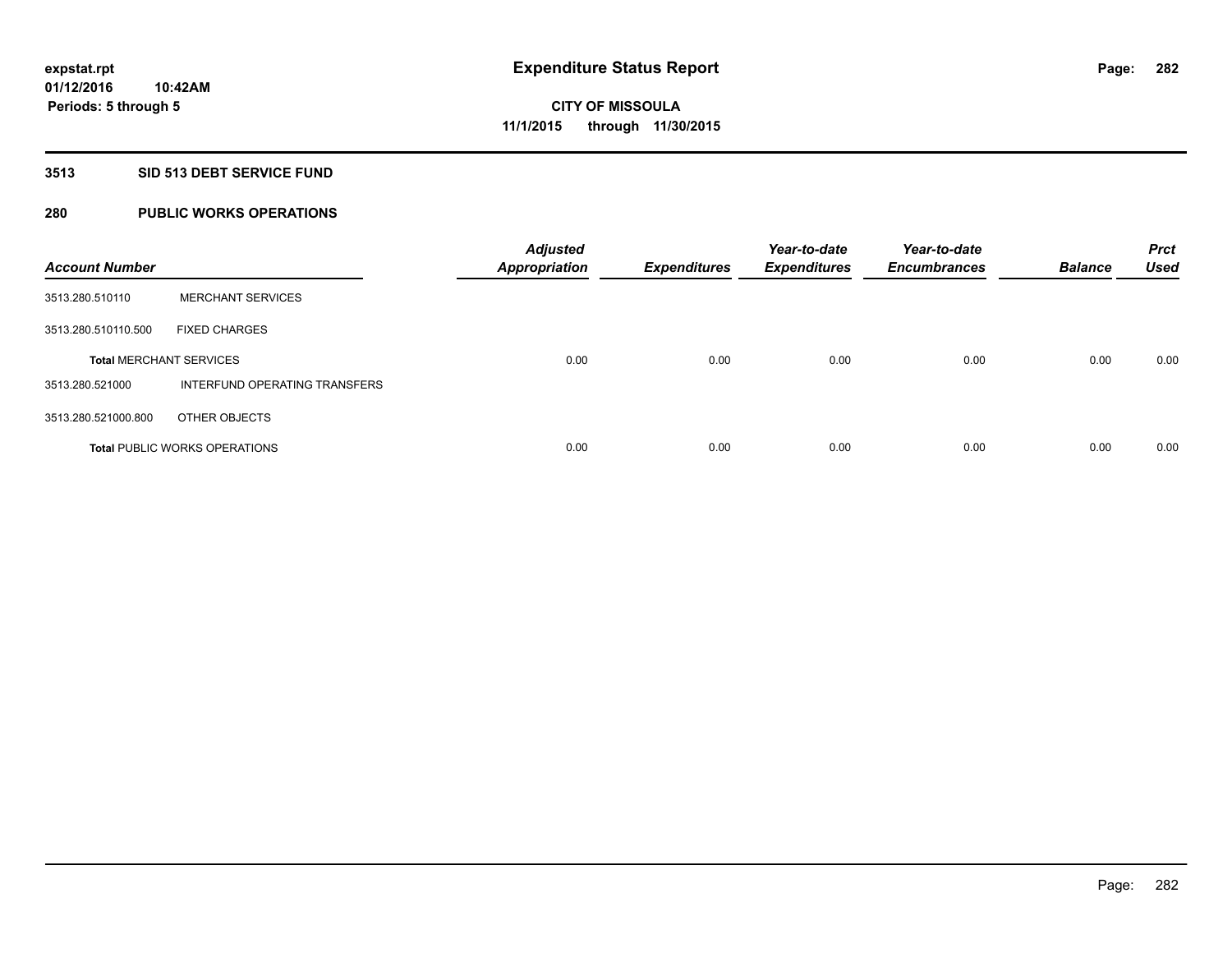### **3513 SID 513 DEBT SERVICE FUND**

|                           |                                  | <b>Adjusted</b>      |                     | Year-to-date        | Year-to-date        |                | <b>Prct</b> |
|---------------------------|----------------------------------|----------------------|---------------------|---------------------|---------------------|----------------|-------------|
| <b>Account Number</b>     |                                  | <b>Appropriation</b> | <b>Expenditures</b> | <b>Expenditures</b> | <b>Encumbrances</b> | <b>Balance</b> | <b>Used</b> |
| 3513.390.510100           | SPECIAL ASSESSMENTS              |                      |                     |                     |                     |                |             |
| 3513.390.510100.600       | <b>DEBT SERVICE</b>              |                      |                     |                     |                     |                |             |
| <b>Total DEBT SERVICE</b> |                                  | 0.00                 | 0.00                | 0.00                | 0.00                | 0.00           | 0.00        |
| 3513.390.510100.800       | OTHER OBJECTS                    |                      |                     |                     |                     |                |             |
|                           | <b>Total SPECIAL ASSESSMENTS</b> | 0.00                 | 0.00                | 0.00                | 0.00                | 0.00           | 0.00        |
| 3513.390.510110           | <b>MERCHANT SERVICES</b>         |                      |                     |                     |                     |                |             |
| 3513.390.510110.500       | <b>FIXED CHARGES</b>             |                      |                     |                     |                     |                |             |
|                           | <b>Total MERCHANT SERVICES</b>   | 0.00                 | 0.00                | 0.00                | 0.00                | 0.00           | 0.00        |
| 3513.390.521000           | INTERFUND OPERATING TRANSFERS    |                      |                     |                     |                     |                |             |
| 3513.390.521000.800       | OTHER OBJECTS                    |                      |                     |                     |                     |                |             |
|                           | Total SID 513 DEBT SERVICE FUND  | 0.00                 | 0.00                | 0.00                | 0.00                | 0.00           | 0.00        |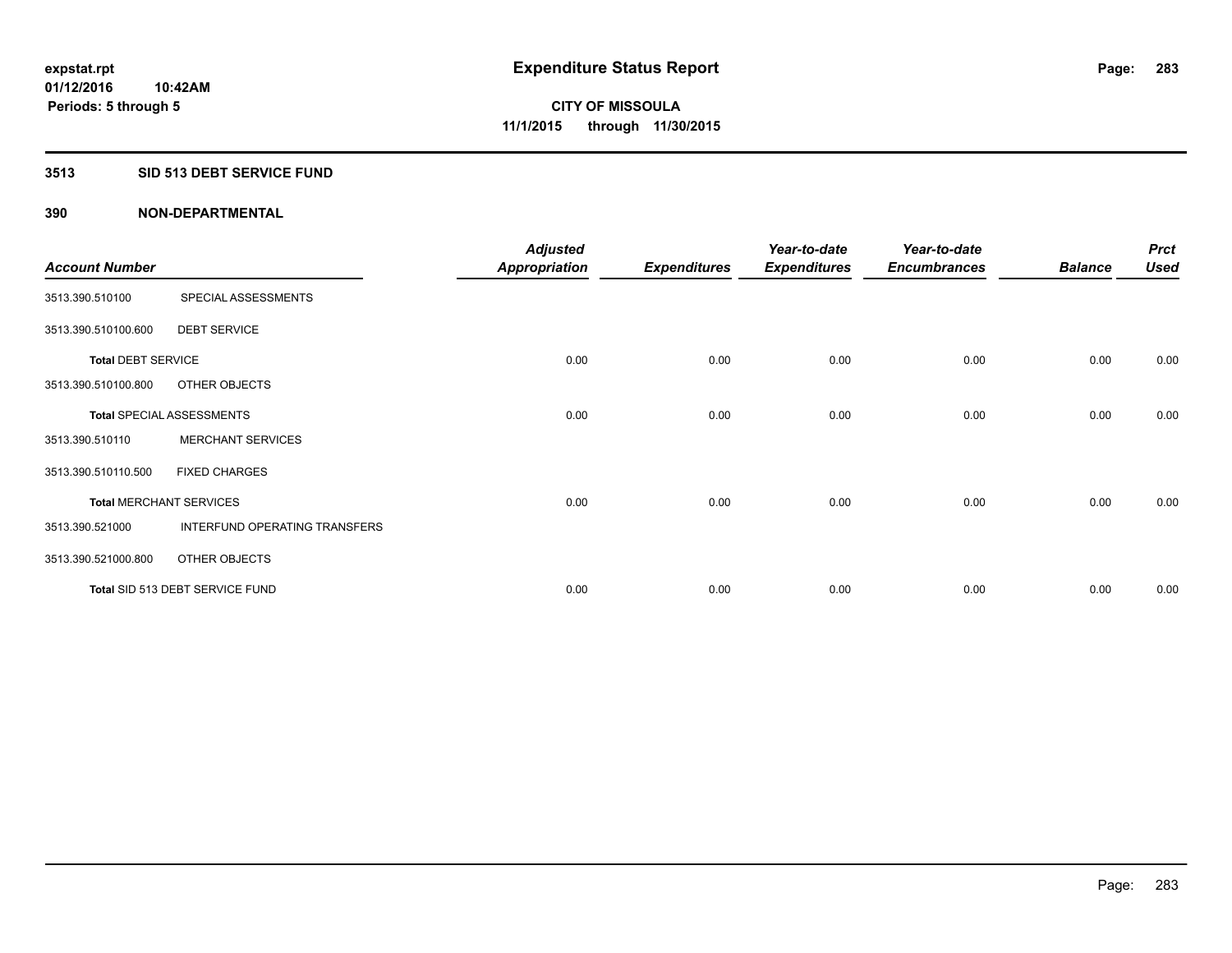### **3514 SID 514 DEBT SERVICE FUND**

| <b>Account Number</b>                |                         | <b>Adjusted</b><br><b>Appropriation</b> | <b>Expenditures</b> | Year-to-date<br><b>Expenditures</b> | Year-to-date<br><b>Encumbrances</b> | <b>Balance</b> | <b>Prct</b><br><b>Used</b> |
|--------------------------------------|-------------------------|-----------------------------------------|---------------------|-------------------------------------|-------------------------------------|----------------|----------------------------|
| 3514.000.520100                      | *** Title Not Found *** |                                         |                     |                                     |                                     |                |                            |
| 3514.000.520100.800                  | OTHER OBJECTS           |                                         |                     |                                     |                                     |                |                            |
| <b>Total *** Title Not Found ***</b> |                         | 0.00                                    | 0.00                | 0.00                                | 0.00                                | 0.00           | 0.00                       |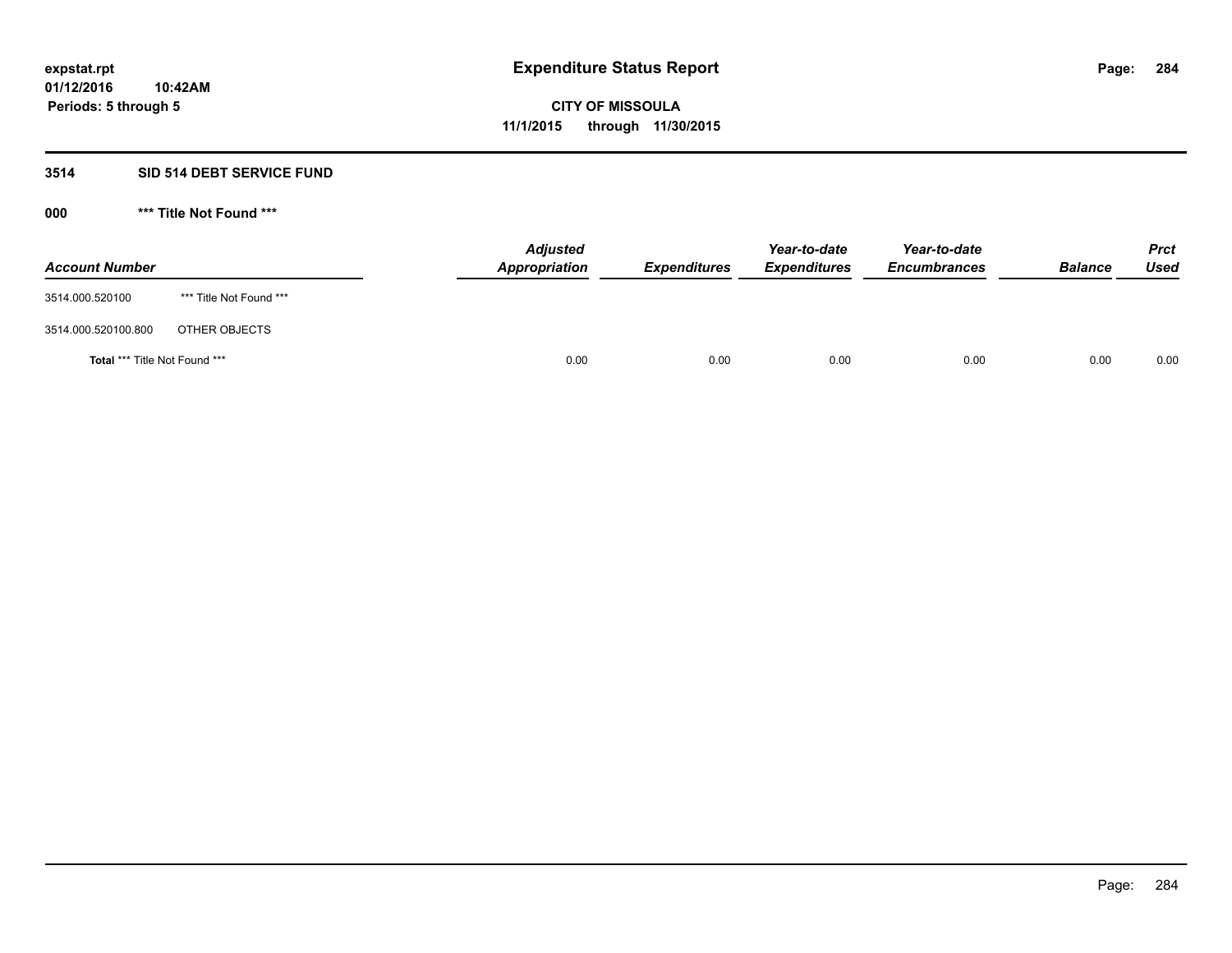## **3514 SID 514 DEBT SERVICE FUND**

| <b>Account Number</b> |                                  | <b>Adjusted</b><br>Appropriation | <b>Expenditures</b> | Year-to-date<br><b>Expenditures</b> | Year-to-date<br><b>Encumbrances</b> | <b>Balance</b> | <b>Prct</b><br><b>Used</b> |
|-----------------------|----------------------------------|----------------------------------|---------------------|-------------------------------------|-------------------------------------|----------------|----------------------------|
| 3514.390.510100       | SPECIAL ASSESSMENTS              |                                  |                     |                                     |                                     |                |                            |
| 3514.390.510100.600   | <b>DEBT SERVICE</b>              |                                  |                     |                                     |                                     |                |                            |
|                       | <b>Total SPECIAL ASSESSMENTS</b> | 0.00                             | 0.00                | 0.00                                | 0.00                                | 0.00           | 0.00                       |
| 3514.390.510110       | <b>MERCHANT SERVICES</b>         |                                  |                     |                                     |                                     |                |                            |
| 3514.390.510110.500   | <b>FIXED CHARGES</b>             |                                  |                     |                                     |                                     |                |                            |
|                       | <b>Total MERCHANT SERVICES</b>   | 0.00                             | 0.00                | 0.00                                | 0.00                                | 0.00           | 0.00                       |
|                       | Total SID 514 DEBT SERVICE FUND  | 0.00                             | 0.00                | 0.00                                | 0.00                                | 0.00           | 0.00                       |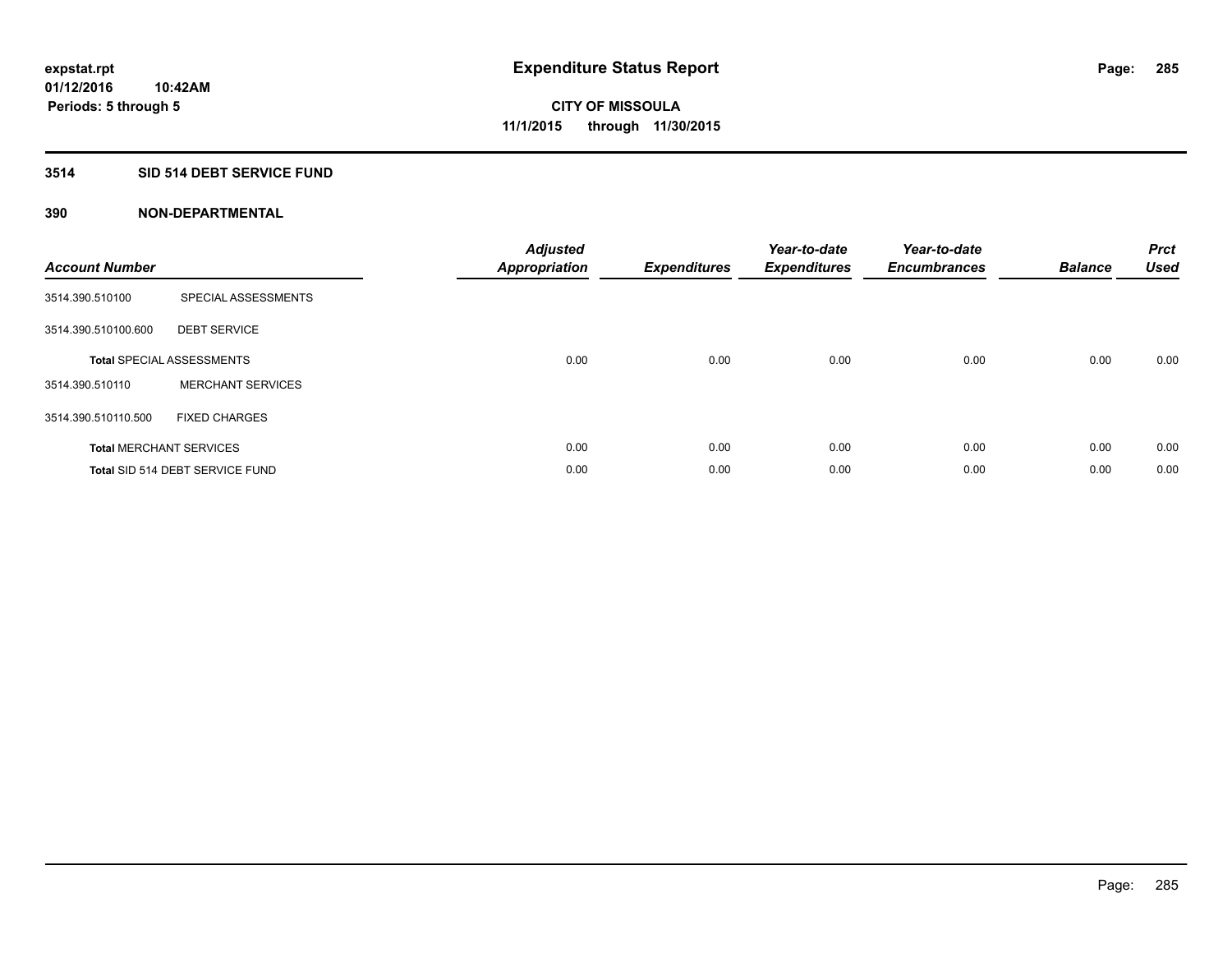### **3515 SID 515 DEBT SERVICE FUND**

| <b>Account Number</b>     |                                  | <b>Adjusted</b><br><b>Appropriation</b> | <b>Expenditures</b> | Year-to-date<br><b>Expenditures</b> | Year-to-date<br><b>Encumbrances</b> | <b>Balance</b> | <b>Prct</b><br><b>Used</b> |
|---------------------------|----------------------------------|-----------------------------------------|---------------------|-------------------------------------|-------------------------------------|----------------|----------------------------|
|                           |                                  |                                         |                     |                                     |                                     |                |                            |
| 3515.390.510100           | SPECIAL ASSESSMENTS              |                                         |                     |                                     |                                     |                |                            |
| 3515.390.510100.600       | <b>DEBT SERVICE</b>              |                                         |                     |                                     |                                     |                |                            |
| <b>Total DEBT SERVICE</b> |                                  | 0.00                                    | 0.00                | 0.00                                | 0.00                                | 0.00           | 0.00                       |
| 3515.390.510100.800       | OTHER OBJECTS                    |                                         |                     |                                     |                                     |                |                            |
|                           | <b>Total SPECIAL ASSESSMENTS</b> | 0.00                                    | 0.00                | 0.00                                | 0.00                                | 0.00           | 0.00                       |
| 3515.390.510110           | <b>MERCHANT SERVICES</b>         |                                         |                     |                                     |                                     |                |                            |
| 3515.390.510110.500       | <b>FIXED CHARGES</b>             |                                         |                     |                                     |                                     |                |                            |
|                           | Total SID 515 DEBT SERVICE FUND  | 0.00                                    | 0.00                | 0.00                                | 0.00                                | 0.00           | 0.00                       |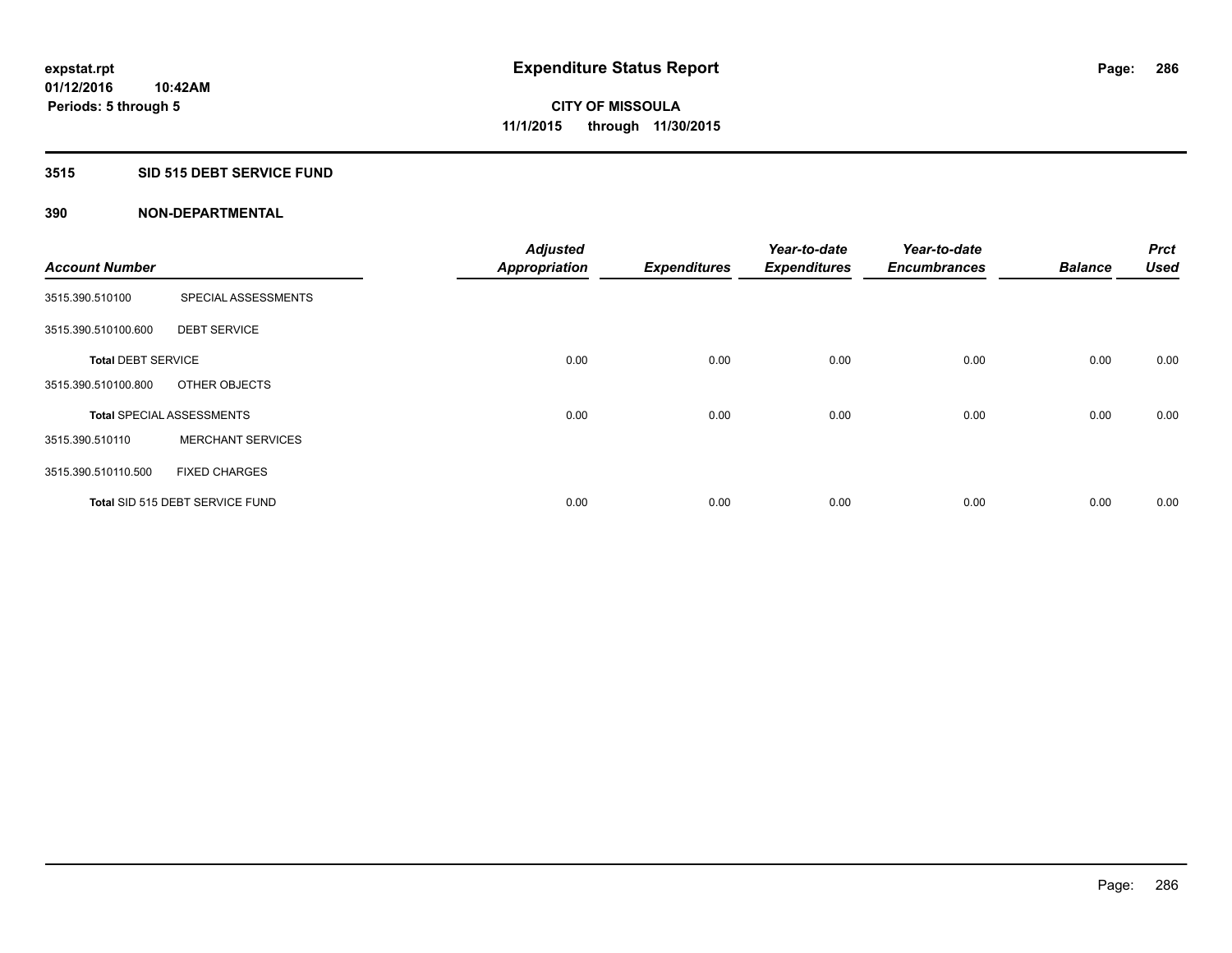### **3517 SID 517 DEBT SERVICE FUND**

| <b>Account Number</b>                |                         | <b>Adjusted</b><br><b>Appropriation</b> | <b>Expenditures</b> | Year-to-date<br><b>Expenditures</b> | Year-to-date<br><b>Encumbrances</b> | <b>Balance</b> | <b>Prct</b><br><b>Used</b> |
|--------------------------------------|-------------------------|-----------------------------------------|---------------------|-------------------------------------|-------------------------------------|----------------|----------------------------|
| 3517.000.520100                      | *** Title Not Found *** |                                         |                     |                                     |                                     |                |                            |
| 3517.000.520100.800                  | OTHER OBJECTS           |                                         |                     |                                     |                                     |                |                            |
| <b>Total *** Title Not Found ***</b> |                         | 0.00                                    | 0.00                | 0.00                                | 0.00                                | 0.00           | 0.00                       |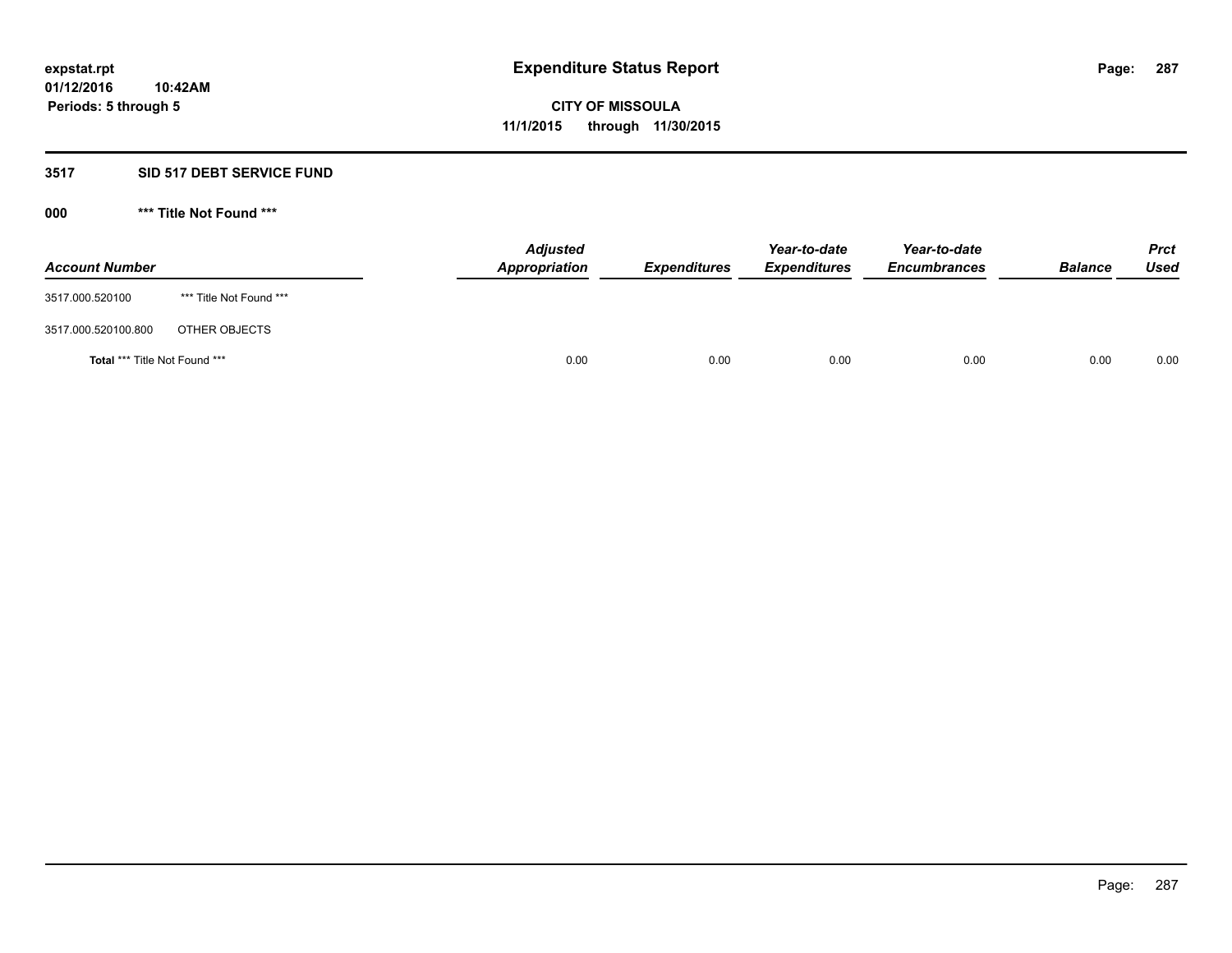## **3517 SID 517 DEBT SERVICE FUND**

| <b>Account Number</b> |                                  | <b>Adjusted</b><br><b>Appropriation</b> | <b>Expenditures</b> | Year-to-date<br><b>Expenditures</b> | Year-to-date<br><b>Encumbrances</b> | <b>Balance</b> | <b>Prct</b><br><b>Used</b> |
|-----------------------|----------------------------------|-----------------------------------------|---------------------|-------------------------------------|-------------------------------------|----------------|----------------------------|
| 3517.390.510100       | SPECIAL ASSESSMENTS              |                                         |                     |                                     |                                     |                |                            |
| 3517.390.510100.600   | <b>DEBT SERVICE</b>              |                                         |                     |                                     |                                     |                |                            |
|                       | <b>Total SPECIAL ASSESSMENTS</b> | 0.00                                    | 0.00                | 0.00                                | 0.00                                | 0.00           | 0.00                       |
| 3517.390.510110       | <b>MERCHANT SERVICES</b>         |                                         |                     |                                     |                                     |                |                            |
| 3517.390.510110.500   | <b>FIXED CHARGES</b>             |                                         |                     |                                     |                                     |                |                            |
|                       | Total SID 517 DEBT SERVICE FUND  | 0.00                                    | 0.00                | 0.00                                | 0.00                                | 0.00           | 0.00                       |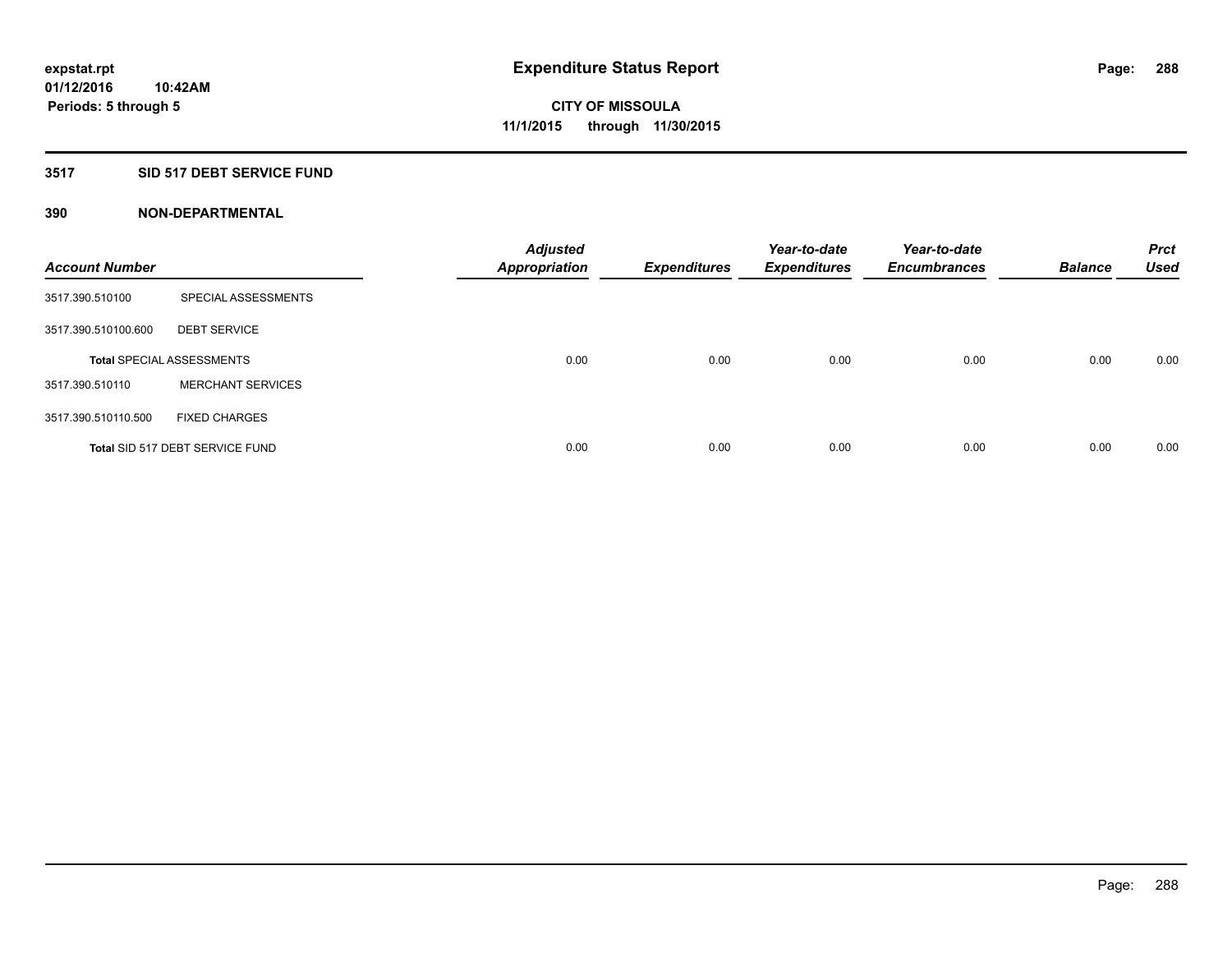#### **3518 SID 518 DEBT SERVICE FUND**

**000 \*\*\* Title Not Found \*\*\***

| <b>Account Number</b>                |                         | <b>Adjusted</b><br><b>Appropriation</b> | <b>Expenditures</b> | Year-to-date<br><b>Expenditures</b> | Year-to-date<br><b>Encumbrances</b> | <b>Balance</b> | <b>Prct</b><br><b>Used</b> |
|--------------------------------------|-------------------------|-----------------------------------------|---------------------|-------------------------------------|-------------------------------------|----------------|----------------------------|
| 3518.000.520100                      | *** Title Not Found *** |                                         |                     |                                     |                                     |                |                            |
| 3518.000.520100.800                  | OTHER OBJECTS           |                                         |                     |                                     |                                     |                |                            |
| <b>Total *** Title Not Found ***</b> |                         | 0.00                                    | 0.00                | 0.00                                | 0.00                                | 0.00           | 0.00                       |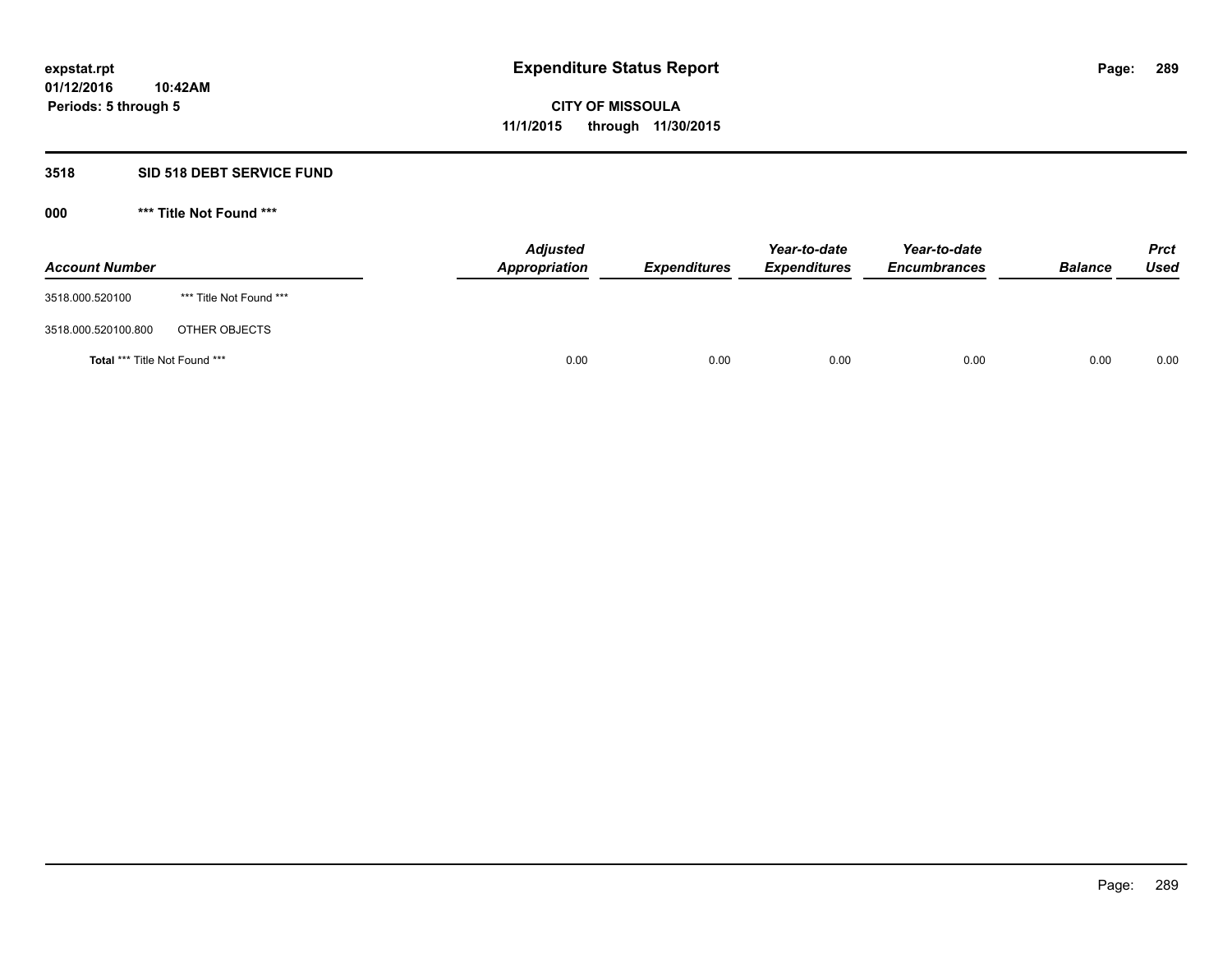## **3518 SID 518 DEBT SERVICE FUND**

| <b>Account Number</b> |                                            | <b>Adjusted</b><br><b>Appropriation</b> | <b>Expenditures</b> | Year-to-date<br><b>Expenditures</b> | Year-to-date<br><b>Encumbrances</b> | <b>Balance</b> | <b>Prct</b><br><b>Used</b> |
|-----------------------|--------------------------------------------|-----------------------------------------|---------------------|-------------------------------------|-------------------------------------|----------------|----------------------------|
| 3518.390.510100       | SPECIAL ASSESSMENTS                        |                                         |                     |                                     |                                     |                |                            |
| 3518.390.510100.600   | <b>DEBT SERVICE</b>                        |                                         |                     |                                     |                                     |                |                            |
|                       | <b>Total SPECIAL ASSESSMENTS</b>           | 0.00                                    | 0.00                | 0.00                                | 0.00                                | 0.00           | 0.00                       |
| 3518.390.510110       | <b>MERCHANT SERVICES</b>                   |                                         |                     |                                     |                                     |                |                            |
| 3518.390.510110.500   | <b>FIXED CHARGES</b>                       |                                         |                     |                                     |                                     |                |                            |
|                       | <b>Total MERCHANT SERVICES</b>             | 0.00                                    | 0.00                | 0.00                                | 0.00                                | 0.00           | 0.00                       |
| 3518.390.521000       | INTERFUND OPERATING TRANSFERS              |                                         |                     |                                     |                                     |                |                            |
| 3518.390.521000.800   | OTHER OBJECTS                              |                                         |                     |                                     |                                     |                |                            |
|                       | <b>Total INTERFUND OPERATING TRANSFERS</b> | 0.00                                    | 0.00                | 0.00                                | 0.00                                | 0.00           | 0.00                       |
|                       | Total SID 518 DEBT SERVICE FUND            | 0.00                                    | 0.00                | 0.00                                | 0.00                                | 0.00           | 0.00                       |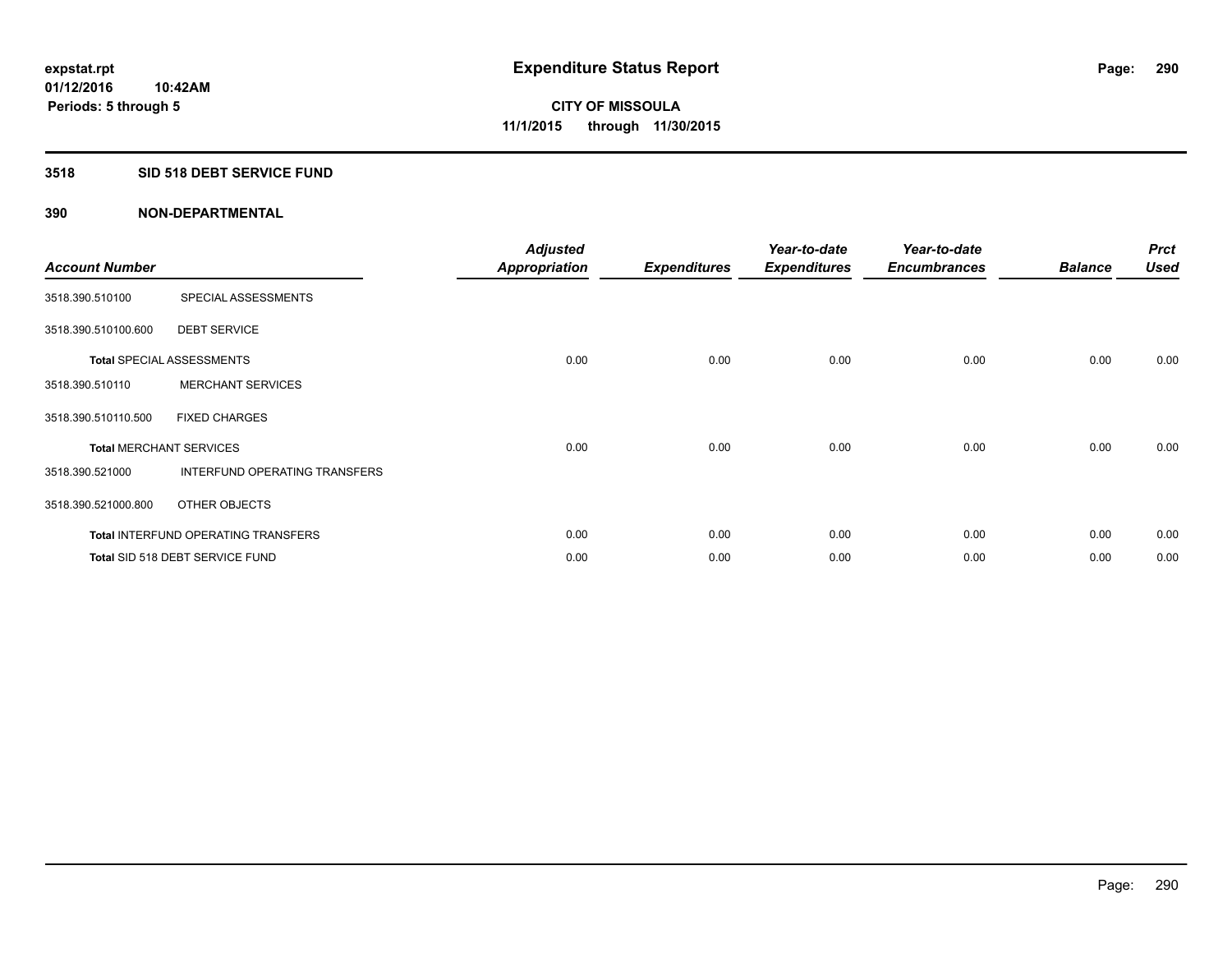## **3519 SID 519 DEBT SERVICE FUND**

| <b>Account Number</b> |                                            | <b>Adjusted</b><br><b>Appropriation</b> | <b>Expenditures</b> | Year-to-date<br><b>Expenditures</b> | Year-to-date<br><b>Encumbrances</b> | <b>Balance</b> | <b>Prct</b><br><b>Used</b> |
|-----------------------|--------------------------------------------|-----------------------------------------|---------------------|-------------------------------------|-------------------------------------|----------------|----------------------------|
| 3519.390.510100       | SPECIAL ASSESSMENTS                        |                                         |                     |                                     |                                     |                |                            |
| 3519.390.510100.600   | <b>DEBT SERVICE</b>                        |                                         |                     |                                     |                                     |                |                            |
|                       | <b>Total SPECIAL ASSESSMENTS</b>           | 0.00                                    | 0.00                | 0.00                                | 0.00                                | 0.00           | 0.00                       |
| 3519.390.510110       | <b>MERCHANT SERVICES</b>                   |                                         |                     |                                     |                                     |                |                            |
| 3519.390.510110.500   | <b>FIXED CHARGES</b>                       |                                         |                     |                                     |                                     |                |                            |
|                       | <b>Total MERCHANT SERVICES</b>             | 0.00                                    | 0.00                | 0.00                                | 0.00                                | 0.00           | 0.00                       |
| 3519.390.521000       | INTERFUND OPERATING TRANSFERS              |                                         |                     |                                     |                                     |                |                            |
| 3519.390.521000.800   | OTHER OBJECTS                              |                                         |                     |                                     |                                     |                |                            |
|                       | <b>Total INTERFUND OPERATING TRANSFERS</b> | 0.00                                    | 0.00                | 0.00                                | 0.00                                | 0.00           | 0.00                       |
|                       | Total SID 519 DEBT SERVICE FUND            | 0.00                                    | 0.00                | 0.00                                | 0.00                                | 0.00           | 0.00                       |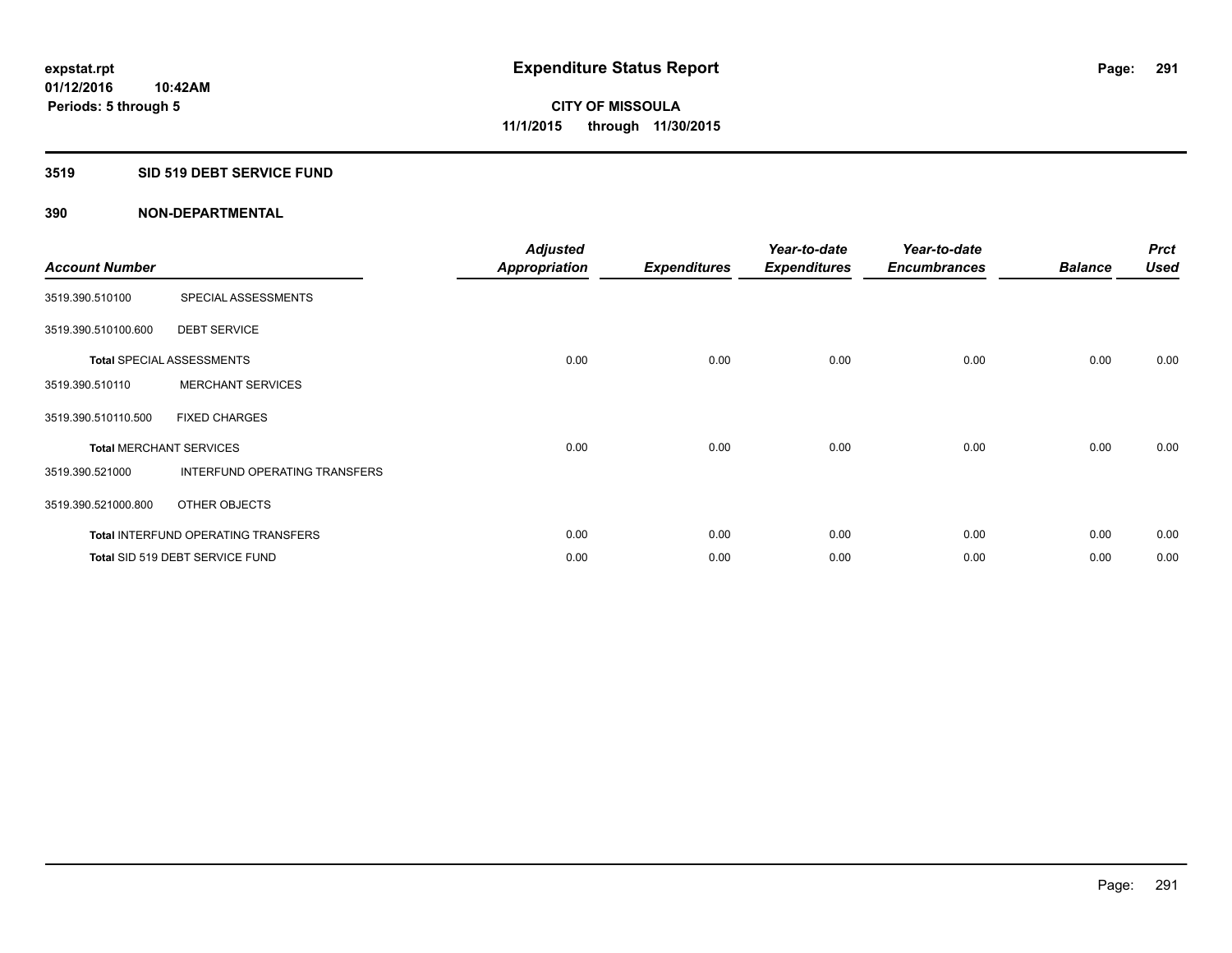#### **3520 SID 520 DEBT SERVICE FUND**

|                                   |                                                 | <b>Adjusted</b>      |                     | Year-to-date        | Year-to-date        |                | Prct        |
|-----------------------------------|-------------------------------------------------|----------------------|---------------------|---------------------|---------------------|----------------|-------------|
| <b>Account Number</b>             |                                                 | <b>Appropriation</b> | <b>Expenditures</b> | <b>Expenditures</b> | <b>Encumbrances</b> | <b>Balance</b> | <b>Used</b> |
| 3520.390.510100                   | SPECIAL ASSESSMENTS                             |                      |                     |                     |                     |                |             |
| 3520.390.510100.600               | <b>DEBT SERVICE</b>                             |                      |                     |                     |                     |                |             |
| 3520.390.510100.610.000 PRINCIPAL |                                                 | 138,000.00           | 0.00                | 0.00                | 0.00                | 138.000.00     | 0.00        |
|                                   | 3520.390.510100.620.000 INTEREST / SERVICE FEES | 21,920.00            | 0.00                | 0.00                | 0.00                | 21,920.00      | 0.00        |
| <b>Total SPECIAL ASSESSMENTS</b>  |                                                 | 159,920.00           | 0.00                | 0.00                | 0.00                | 159,920.00     | 0.00        |
| 3520.390.510110                   | <b>MERCHANT SERVICES</b>                        |                      |                     |                     |                     |                |             |
| 3520.390.510110.500               | <b>FIXED CHARGES</b>                            |                      |                     |                     |                     |                |             |
| <b>Total MERCHANT SERVICES</b>    |                                                 | 0.00                 | 0.00                | 0.00                | 0.00                | 0.00           | 0.00        |
|                                   | Total SID 520 DEBT SERVICE FUND                 | 159,920.00           | 0.00                | 0.00                | 0.00                | 159.920.00     | 0.00        |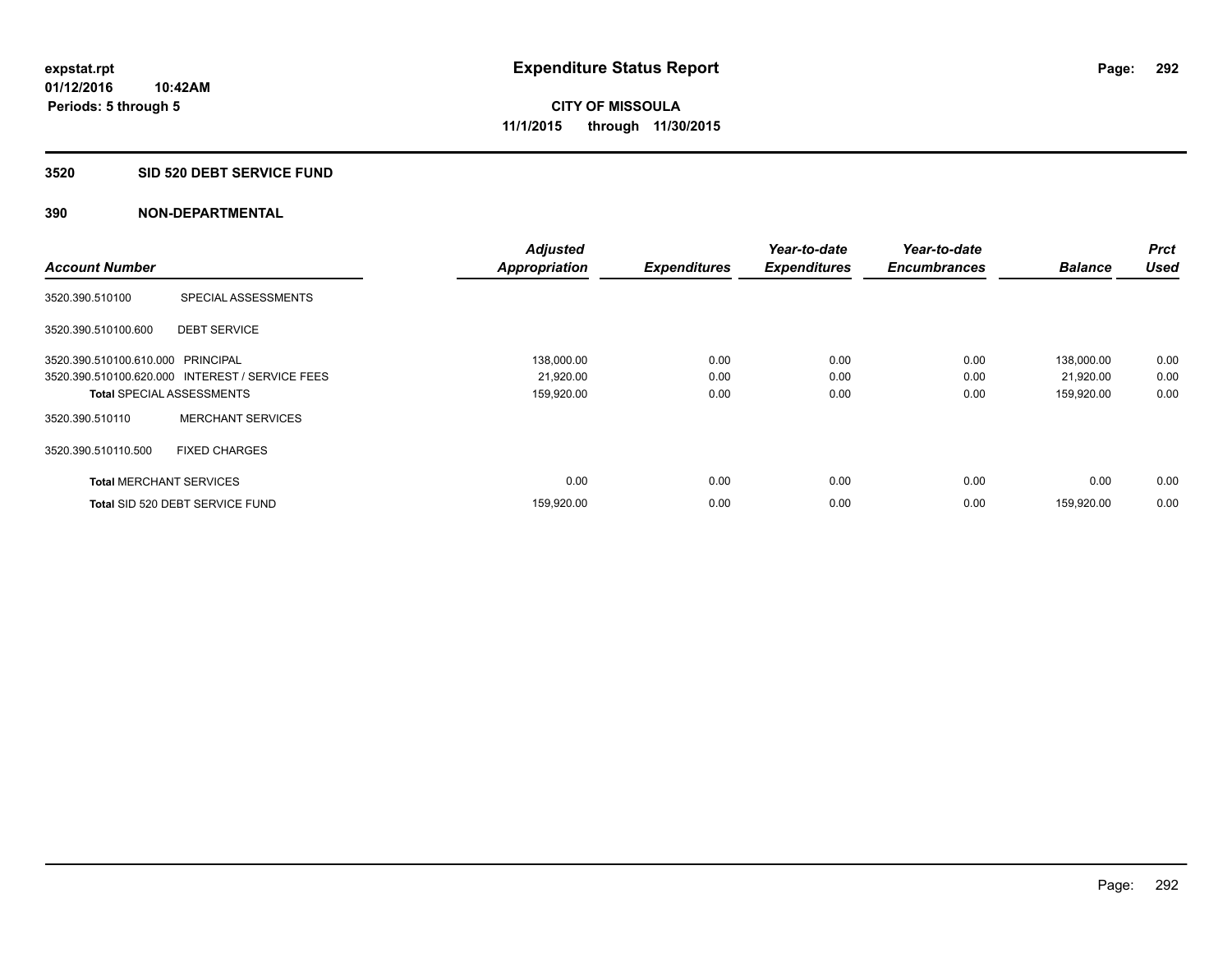#### **3521 SID 521 DEBT SERVICE FUND**

| <b>Account Number</b>             |                                                 | <b>Adjusted</b><br><b>Appropriation</b> | <b>Expenditures</b> | Year-to-date<br><b>Expenditures</b> | Year-to-date<br><b>Encumbrances</b> | <b>Balance</b> | <b>Prct</b><br><b>Used</b> |
|-----------------------------------|-------------------------------------------------|-----------------------------------------|---------------------|-------------------------------------|-------------------------------------|----------------|----------------------------|
|                                   |                                                 |                                         |                     |                                     |                                     |                |                            |
| 3521.390.510100                   | SPECIAL ASSESSMENTS                             |                                         |                     |                                     |                                     |                |                            |
| 3521.390.510100.600               | <b>DEBT SERVICE</b>                             |                                         |                     |                                     |                                     |                |                            |
| 3521.390.510100.610.000 PRINCIPAL |                                                 | 135.00                                  | 0.00                | 0.00                                | 0.00                                | 135.00         | 0.00                       |
|                                   | 3521.390.510100.620.000 INTEREST / SERVICE FEES | 15.00                                   | 0.00                | 0.00                                | 0.00                                | 15.00          | 0.00                       |
| <b>Total SPECIAL ASSESSMENTS</b>  |                                                 | 150.00                                  | 0.00                | 0.00                                | 0.00                                | 150.00         | 0.00                       |
| 3521.390.510110                   | <b>MERCHANT SERVICES</b>                        |                                         |                     |                                     |                                     |                |                            |
| 3521.390.510110.500               | <b>FIXED CHARGES</b>                            |                                         |                     |                                     |                                     |                |                            |
| <b>Total MERCHANT SERVICES</b>    |                                                 | 0.00                                    | 0.00                | 0.00                                | 0.00                                | 0.00           | 0.00                       |
|                                   | Total SID 521 DEBT SERVICE FUND                 | 150.00                                  | 0.00                | 0.00                                | 0.00                                | 150.00         | 0.00                       |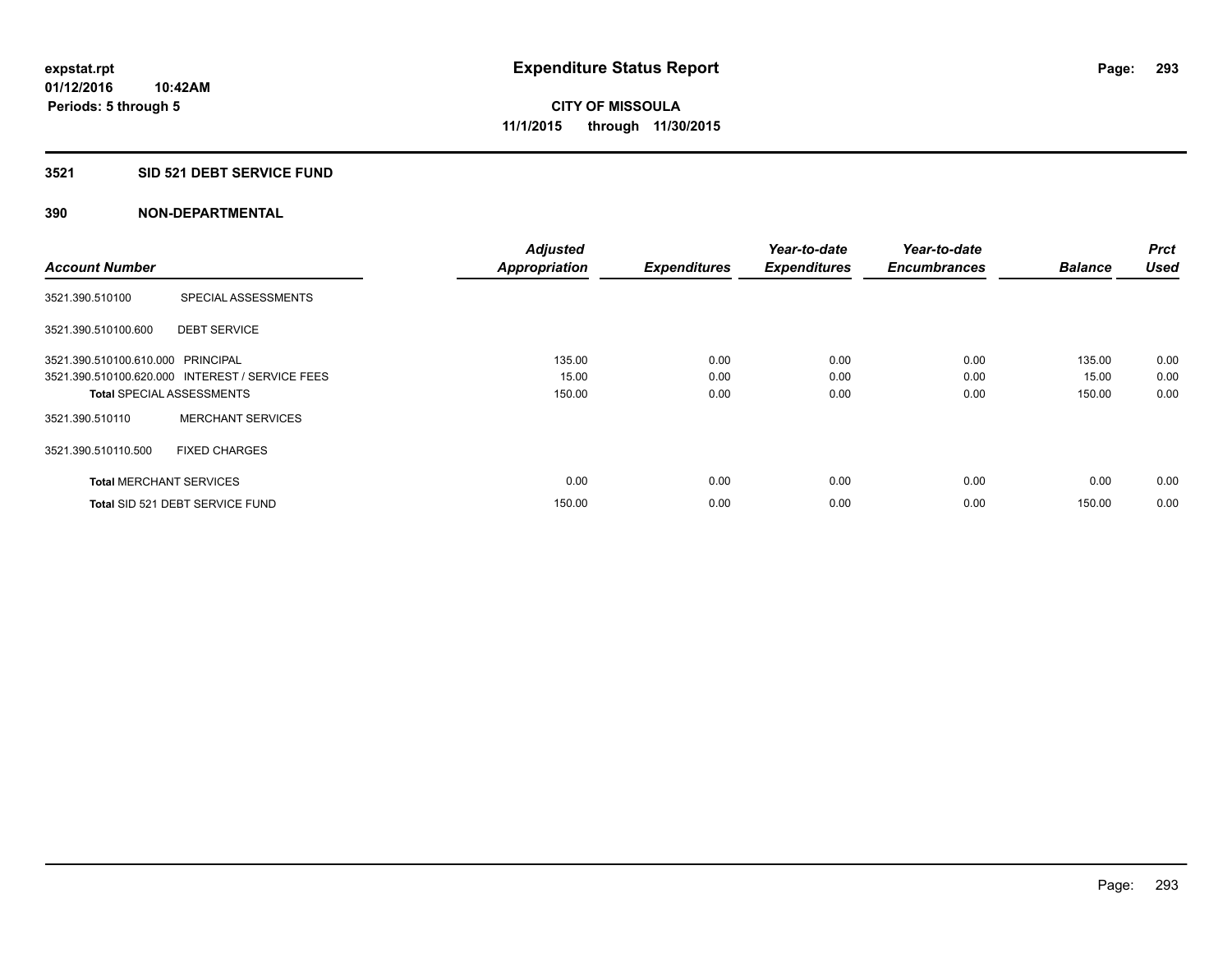#### **3522 SID 522 DEBT SERVICE FUND**

|                                   |                                                 | <b>Adjusted</b>      |                     | Year-to-date        | Year-to-date        |                | <b>Prct</b> |
|-----------------------------------|-------------------------------------------------|----------------------|---------------------|---------------------|---------------------|----------------|-------------|
| <b>Account Number</b>             |                                                 | <b>Appropriation</b> | <b>Expenditures</b> | <b>Expenditures</b> | <b>Encumbrances</b> | <b>Balance</b> | <b>Used</b> |
| 3522.390.510100                   | SPECIAL ASSESSMENTS                             |                      |                     |                     |                     |                |             |
| 3522.390.510100.600               | <b>DEBT SERVICE</b>                             |                      |                     |                     |                     |                |             |
| 3522.390.510100.610.000 PRINCIPAL |                                                 | 195.00               | 0.00                | 0.00                | 0.00                | 195.00         | 0.00        |
|                                   | 3522.390.510100.620.000 INTEREST / SERVICE FEES | 22.00                | 0.00                | 0.00                | 0.00                | 22.00          | 0.00        |
| <b>Total SPECIAL ASSESSMENTS</b>  |                                                 | 217.00               | 0.00                | 0.00                | 0.00                | 217.00         | 0.00        |
| 3522.390.510110                   | <b>MERCHANT SERVICES</b>                        |                      |                     |                     |                     |                |             |
| 3522.390.510110.500               | <b>FIXED CHARGES</b>                            |                      |                     |                     |                     |                |             |
| <b>Total MERCHANT SERVICES</b>    |                                                 | 0.00                 | 0.00                | 0.00                | 0.00                | 0.00           | 0.00        |
|                                   | Total SID 522 DEBT SERVICE FUND                 | 217.00               | 0.00                | 0.00                | 0.00                | 217.00         | 0.00        |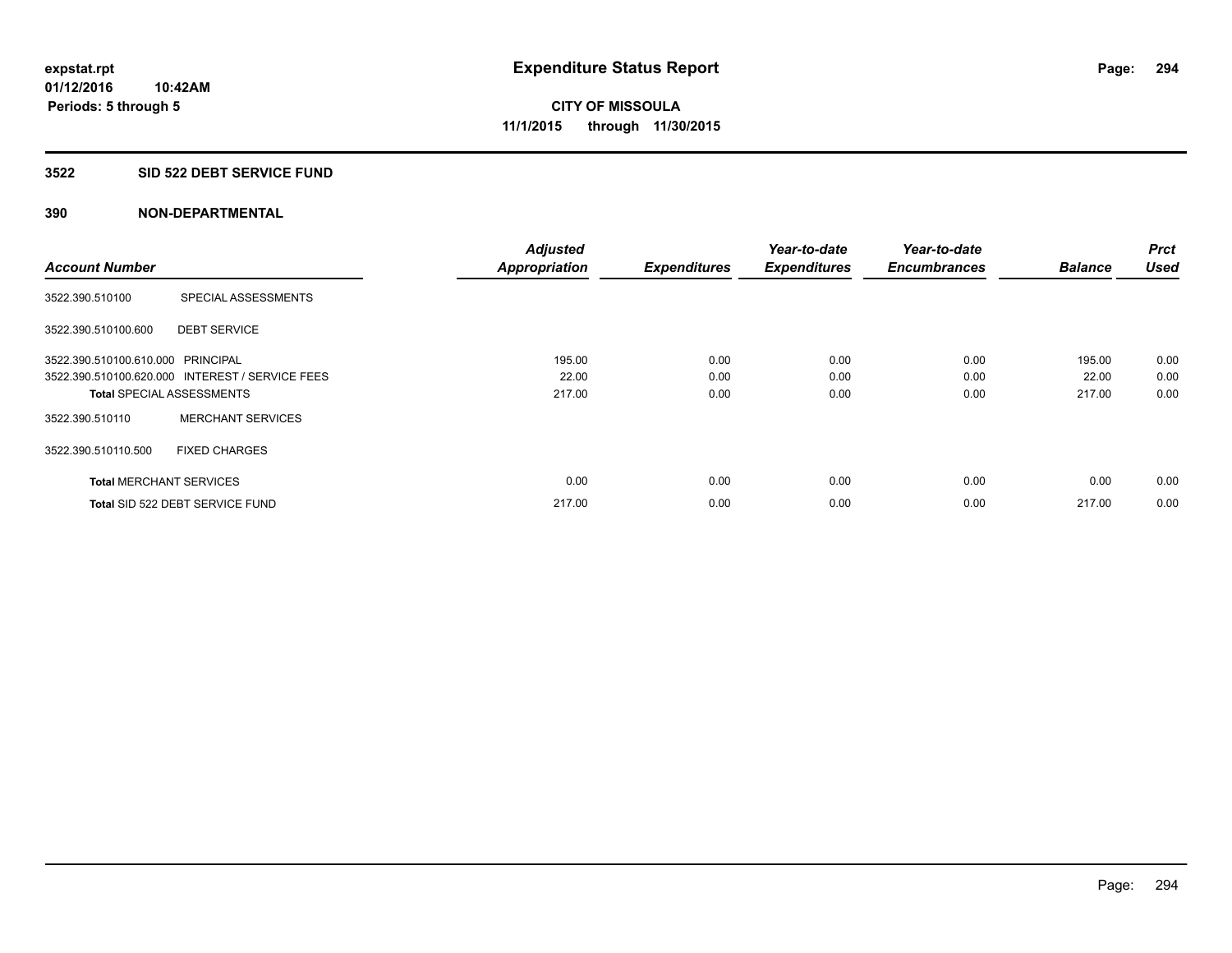#### **3524 SID 524 DEBT SERVICE FUND**

|                                   |                                                 | <b>Adjusted</b>      |                     | Year-to-date        | Year-to-date        |                | <b>Prct</b> |
|-----------------------------------|-------------------------------------------------|----------------------|---------------------|---------------------|---------------------|----------------|-------------|
| <b>Account Number</b>             |                                                 | <b>Appropriation</b> | <b>Expenditures</b> | <b>Expenditures</b> | <b>Encumbrances</b> | <b>Balance</b> | <b>Used</b> |
| 3524.390.510100                   | SPECIAL ASSESSMENTS                             |                      |                     |                     |                     |                |             |
| 3524.390.510100.600               | <b>DEBT SERVICE</b>                             |                      |                     |                     |                     |                |             |
| 3524.390.510100.610.000 PRINCIPAL |                                                 | 224,000.00           | 0.00                | 0.00                | 0.00                | 224,000.00     | 0.00        |
|                                   | 3524.390.510100.620.000 INTEREST / SERVICE FEES | 80,660.00            | 0.00                | 0.00                | 0.00                | 80,660.00      | 0.00        |
| <b>Total SPECIAL ASSESSMENTS</b>  |                                                 | 304,660.00           | 0.00                | 0.00                | 0.00                | 304,660.00     | 0.00        |
| 3524.390.510110                   | <b>MERCHANT SERVICES</b>                        |                      |                     |                     |                     |                |             |
| 3524.390.510110.500               | <b>FIXED CHARGES</b>                            |                      |                     |                     |                     |                |             |
| <b>Total MERCHANT SERVICES</b>    |                                                 | 0.00                 | 0.00                | 0.00                | 0.00                | 0.00           | 0.00        |
|                                   | Total SID 524 DEBT SERVICE FUND                 | 304,660.00           | 0.00                | 0.00                | 0.00                | 304,660.00     | 0.00        |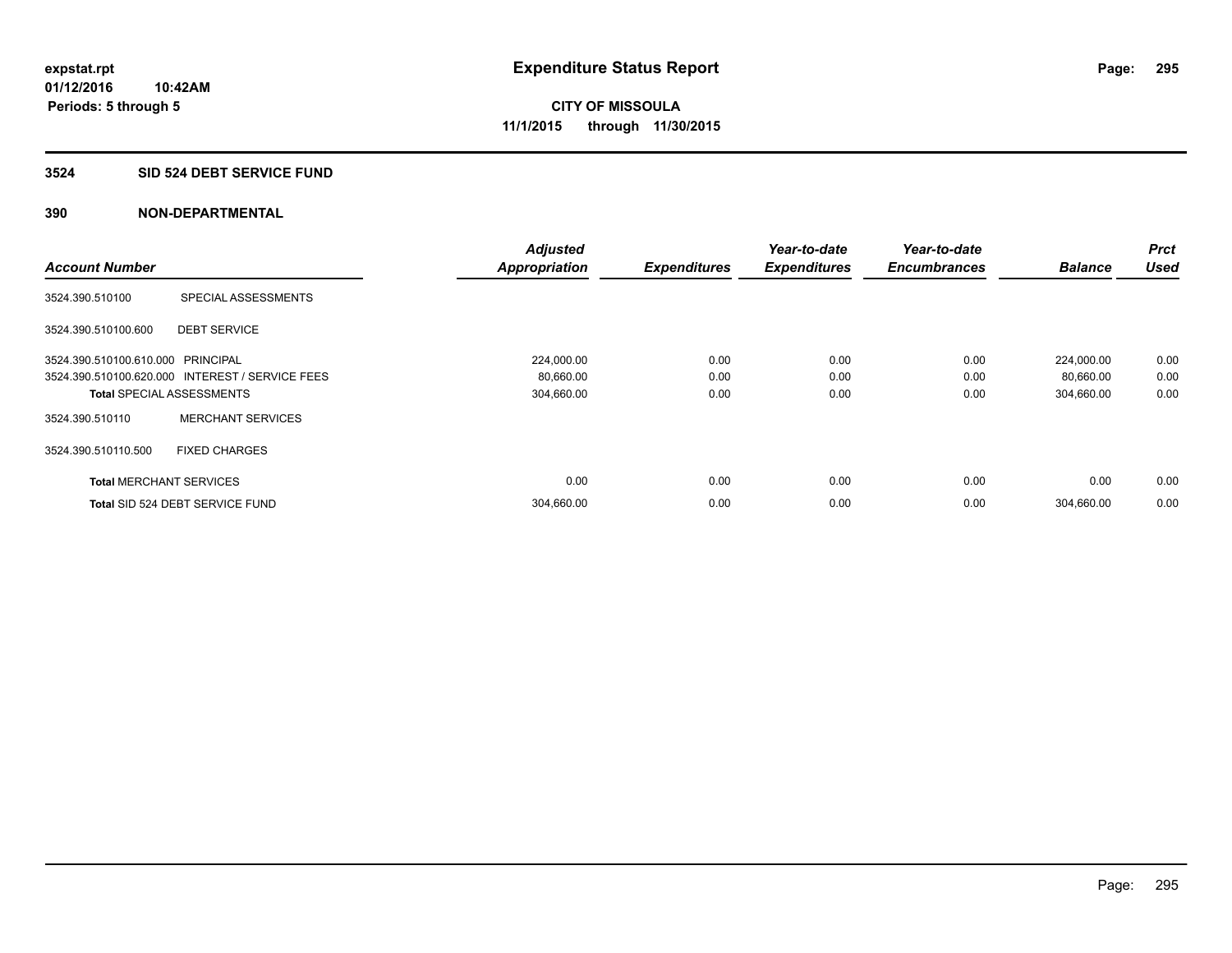#### **3525 SID 525 DEBT SERVICE FUND**

|                                   |                                                 | <b>Adjusted</b>      |                     | Year-to-date        | Year-to-date        |                | <b>Prct</b> |
|-----------------------------------|-------------------------------------------------|----------------------|---------------------|---------------------|---------------------|----------------|-------------|
| <b>Account Number</b>             |                                                 | <b>Appropriation</b> | <b>Expenditures</b> | <b>Expenditures</b> | <b>Encumbrances</b> | <b>Balance</b> | <b>Used</b> |
| 3525.390.510100                   | SPECIAL ASSESSMENTS                             |                      |                     |                     |                     |                |             |
| 3525.390.510100.600               | <b>DEBT SERVICE</b>                             |                      |                     |                     |                     |                |             |
| 3525.390.510100.610.000 PRINCIPAL |                                                 | 26,000.00            | 0.00                | 0.00                | 0.00                | 26,000.00      | 0.00        |
|                                   | 3525.390.510100.620.000 INTEREST / SERVICE FEES | 5,500.00             | 0.00                | 0.00                | 0.00                | 5,500.00       | 0.00        |
| <b>Total SPECIAL ASSESSMENTS</b>  |                                                 | 31,500.00            | 0.00                | 0.00                | 0.00                | 31,500.00      | 0.00        |
| 3525.390.510110                   | <b>MERCHANT SERVICES</b>                        |                      |                     |                     |                     |                |             |
| 3525.390.510110.500               | <b>FIXED CHARGES</b>                            |                      |                     |                     |                     |                |             |
| <b>Total MERCHANT SERVICES</b>    |                                                 | 0.00                 | 0.00                | 0.00                | 0.00                | 0.00           | 0.00        |
|                                   | Total SID 525 DEBT SERVICE FUND                 | 31,500.00            | 0.00                | 0.00                | 0.00                | 31,500.00      | 0.00        |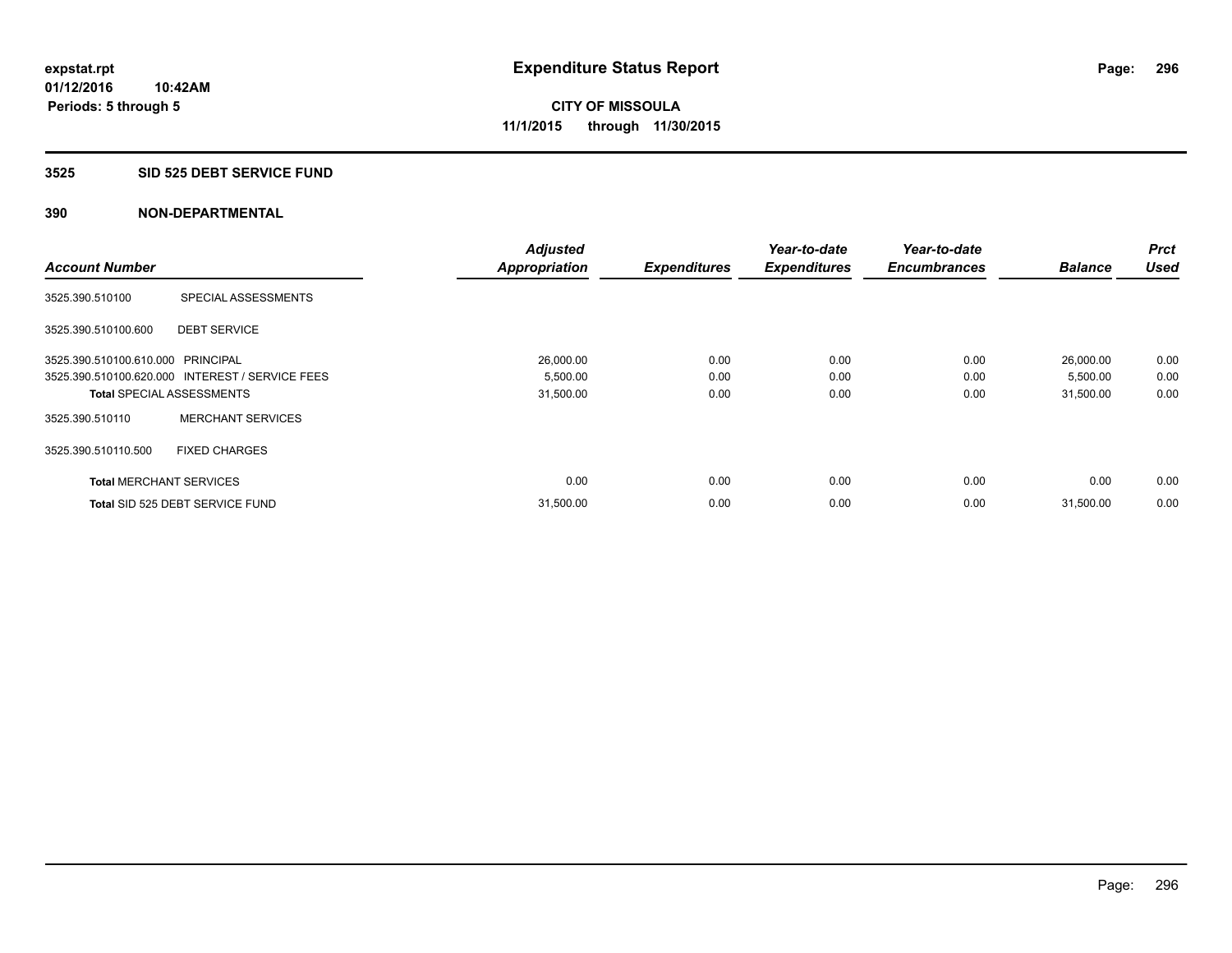#### **3526 SID 526 DEBT SERVICE FUND**

| <b>Account Number</b>             |                                                 | <b>Adjusted</b><br><b>Appropriation</b> | <b>Expenditures</b> | Year-to-date<br><b>Expenditures</b> | Year-to-date<br><b>Encumbrances</b> | <b>Balance</b> | <b>Prct</b><br><b>Used</b> |
|-----------------------------------|-------------------------------------------------|-----------------------------------------|---------------------|-------------------------------------|-------------------------------------|----------------|----------------------------|
|                                   |                                                 |                                         |                     |                                     |                                     |                |                            |
| 3526.390.510100                   | SPECIAL ASSESSMENTS                             |                                         |                     |                                     |                                     |                |                            |
| 3526.390.510100.600               | <b>DEBT SERVICE</b>                             |                                         |                     |                                     |                                     |                |                            |
| 3526.390.510100.610.000 PRINCIPAL |                                                 | 154,000.00                              | 0.00                | 0.00                                | 0.00                                | 154,000.00     | 0.00                       |
|                                   | 3526.390.510100.620.000 INTEREST / SERVICE FEES | 39,320.00                               | 0.00                | 0.00                                | 0.00                                | 39,320.00      | 0.00                       |
| <b>Total SPECIAL ASSESSMENTS</b>  |                                                 | 193,320.00                              | 0.00                | 0.00                                | 0.00                                | 193,320.00     | 0.00                       |
| 3526.390.510110                   | <b>MERCHANT SERVICES</b>                        |                                         |                     |                                     |                                     |                |                            |
| 3526.390.510110.500               | <b>FIXED CHARGES</b>                            |                                         |                     |                                     |                                     |                |                            |
| <b>Total MERCHANT SERVICES</b>    |                                                 | 0.00                                    | 0.00                | 0.00                                | 0.00                                | 0.00           | 0.00                       |
|                                   | Total SID 526 DEBT SERVICE FUND                 | 193,320.00                              | 0.00                | 0.00                                | 0.00                                | 193.320.00     | 0.00                       |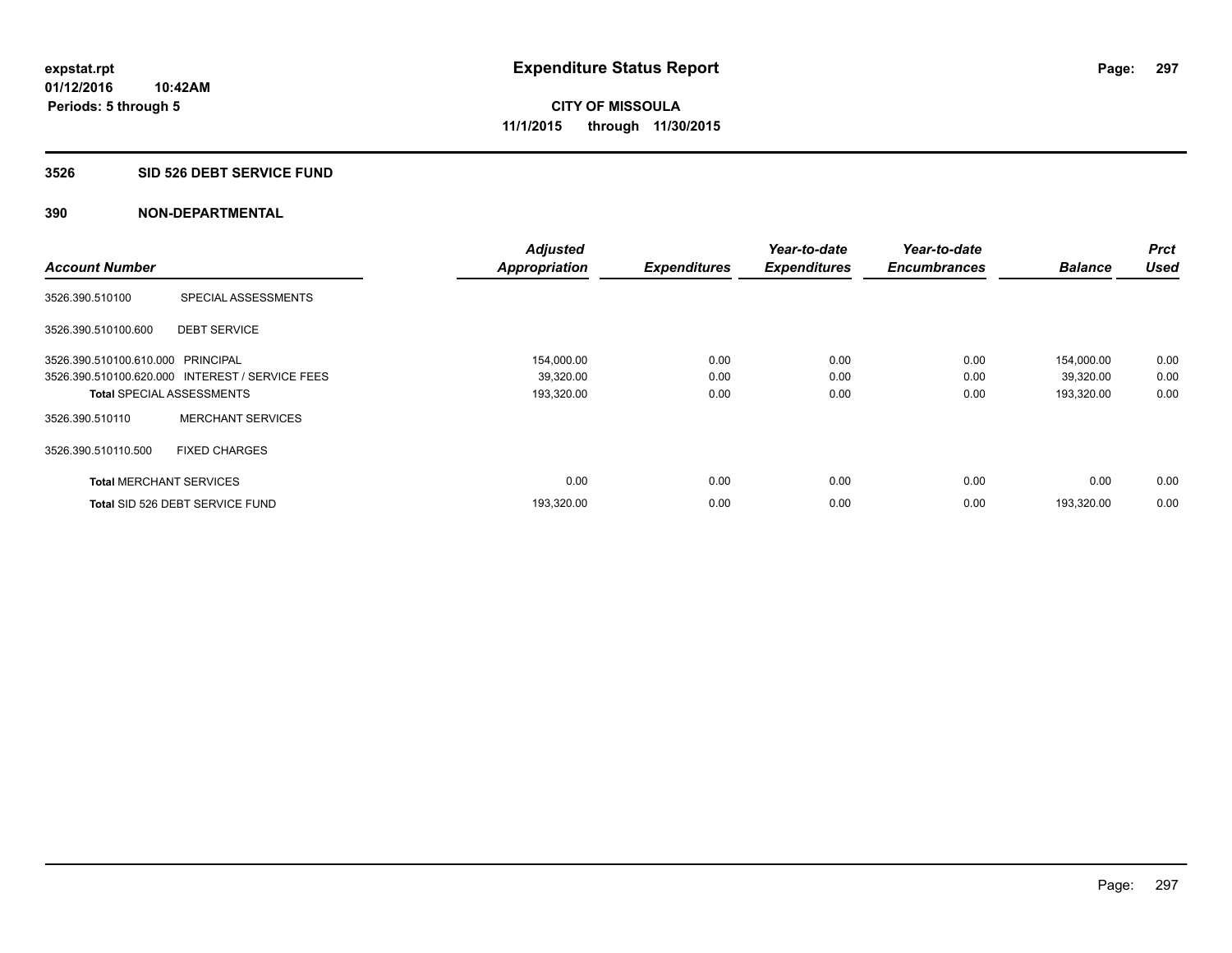#### **3527 SID 527 DEBT SERVICE FUND**

**000 \*\*\* Title Not Found \*\*\***

| <b>Account Number</b>         |                         | <b>Adjusted</b><br>Appropriation | <b>Expenditures</b> | Year-to-date<br><b>Expenditures</b> | Year-to-date<br><b>Encumbrances</b> | <b>Balance</b> | <b>Prct</b><br><b>Used</b> |
|-------------------------------|-------------------------|----------------------------------|---------------------|-------------------------------------|-------------------------------------|----------------|----------------------------|
| 3527.000.520100               | *** Title Not Found *** |                                  |                     |                                     |                                     |                |                            |
| 3527.000.520100.800           | OTHER OBJECTS           |                                  |                     |                                     |                                     |                |                            |
| Total *** Title Not Found *** |                         | 0.00                             | 0.00                | 0.00                                | 0.00                                | 0.00           | 0.00                       |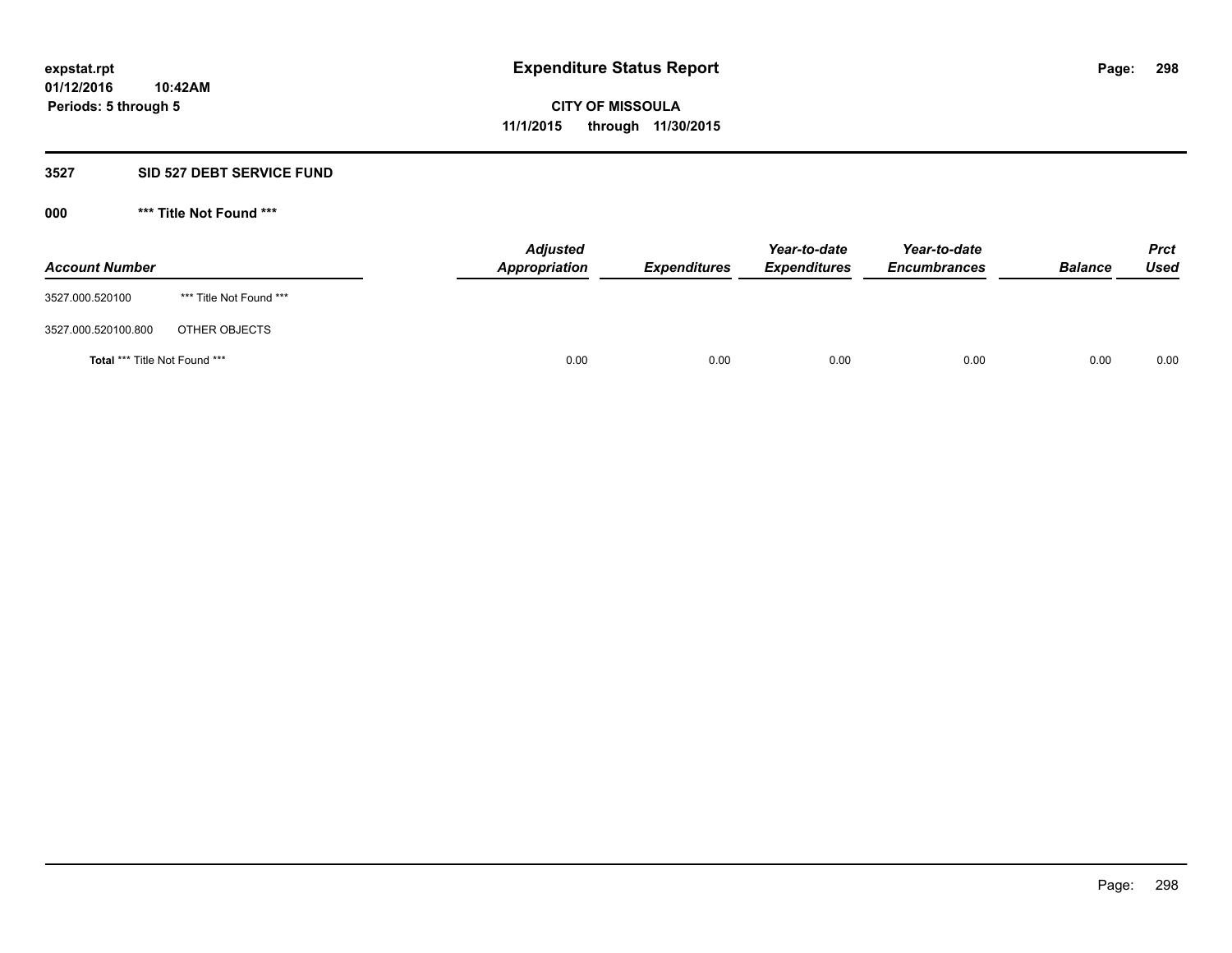## **3527 SID 527 DEBT SERVICE FUND**

| <b>Account Number</b> |                                  | <b>Adjusted</b><br>Appropriation | <b>Expenditures</b> | Year-to-date<br><b>Expenditures</b> | Year-to-date<br><b>Encumbrances</b> | <b>Balance</b> | <b>Prct</b><br><b>Used</b> |
|-----------------------|----------------------------------|----------------------------------|---------------------|-------------------------------------|-------------------------------------|----------------|----------------------------|
| 3527.390.510100       | SPECIAL ASSESSMENTS              |                                  |                     |                                     |                                     |                |                            |
| 3527.390.510100.600   | <b>DEBT SERVICE</b>              |                                  |                     |                                     |                                     |                |                            |
|                       | <b>Total SPECIAL ASSESSMENTS</b> | 0.00                             | 0.00                | 0.00                                | 0.00                                | 0.00           | 0.00                       |
| 3527.390.510110       | <b>MERCHANT SERVICES</b>         |                                  |                     |                                     |                                     |                |                            |
| 3527.390.510110.500   | <b>FIXED CHARGES</b>             |                                  |                     |                                     |                                     |                |                            |
|                       | <b>Total MERCHANT SERVICES</b>   | 0.00                             | 0.00                | 0.00                                | 0.00                                | 0.00           | 0.00                       |
|                       | Total SID 527 DEBT SERVICE FUND  | 0.00                             | 0.00                | 0.00                                | 0.00                                | 0.00           | 0.00                       |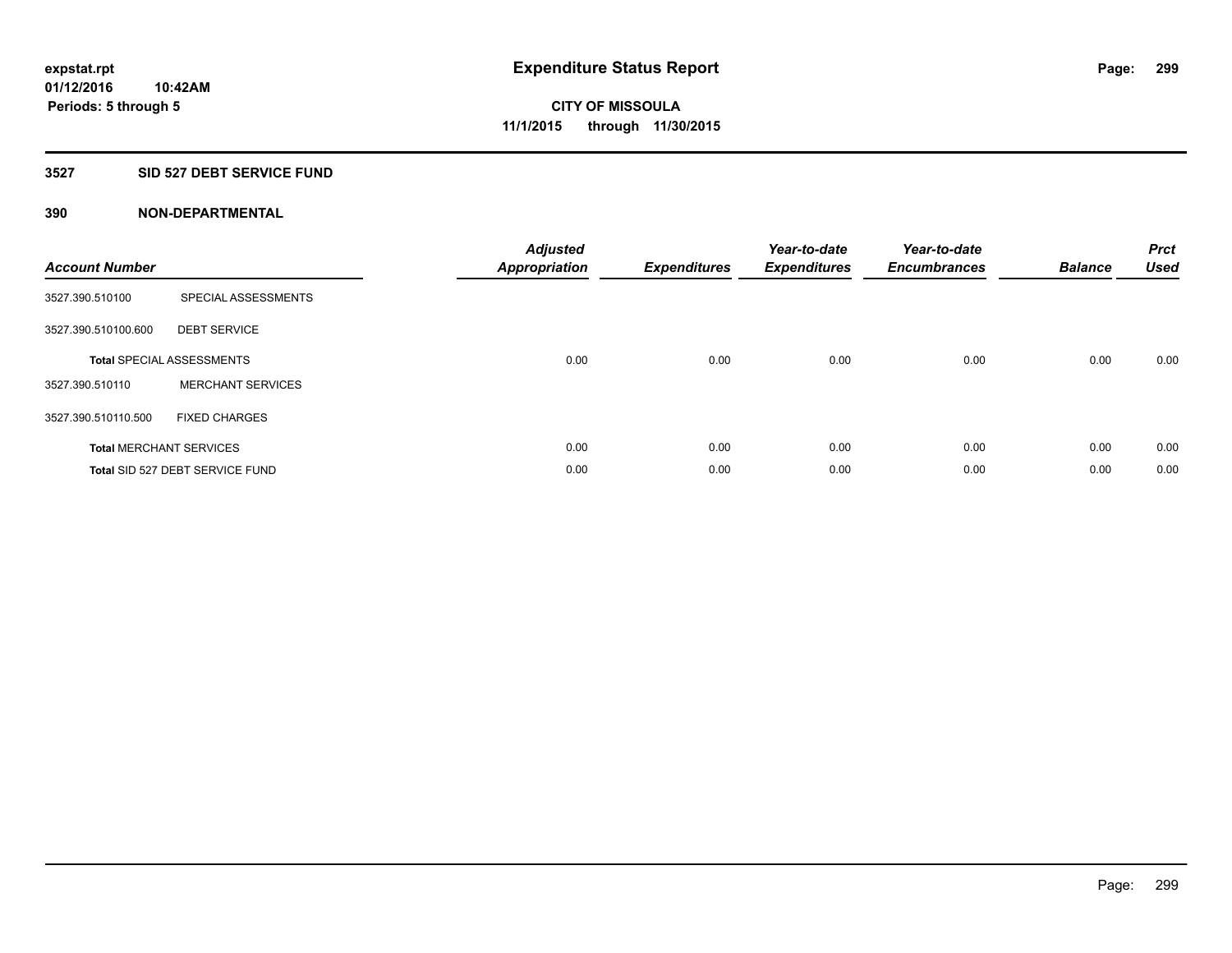#### **3530 SID 530 DEBT SERVICE FUND**

|                                   |                                                 | <b>Adjusted</b>      |                     | Year-to-date        | Year-to-date        |                | <b>Prct</b> |
|-----------------------------------|-------------------------------------------------|----------------------|---------------------|---------------------|---------------------|----------------|-------------|
| <b>Account Number</b>             |                                                 | <b>Appropriation</b> | <b>Expenditures</b> | <b>Expenditures</b> | <b>Encumbrances</b> | <b>Balance</b> | <b>Used</b> |
| 3530.390.510100                   | SPECIAL ASSESSMENTS                             |                      |                     |                     |                     |                |             |
| 3530.390.510100.600               | <b>DEBT SERVICE</b>                             |                      |                     |                     |                     |                |             |
| 3530.390.510100.610.000 PRINCIPAL |                                                 | 677.00               | 0.00                | 676.45              | 0.00                | 0.55           | 99.92       |
|                                   | 3530.390.510100.620.000 INTEREST / SERVICE FEES | 4.00                 | 0.00                | 4.19                | 0.00                | $-0.19$        | 104.75      |
| <b>Total SPECIAL ASSESSMENTS</b>  |                                                 | 681.00               | 0.00                | 680.64              | 0.00                | 0.36           | 99.95       |
| 3530.390.510110                   | <b>MERCHANT SERVICES</b>                        |                      |                     |                     |                     |                |             |
| 3530.390.510110.500               | <b>FIXED CHARGES</b>                            |                      |                     |                     |                     |                |             |
| <b>Total MERCHANT SERVICES</b>    |                                                 | 0.00                 | 0.00                | 0.00                | 0.00                | 0.00           | 0.00        |
| 3530.390.521000                   | INTERFUND OPERATING TRANSFERS                   |                      |                     |                     |                     |                |             |
| 3530.390.521000.800               | OTHER OBJECTS                                   |                      |                     |                     |                     |                |             |
|                                   | Total INTERFUND OPERATING TRANSFERS             | 0.00                 | 0.00                | 0.00                | 0.00                | 0.00           | 0.00        |
|                                   | Total SID 530 DEBT SERVICE FUND                 | 681.00               | 0.00                | 680.64              | 0.00                | 0.36           | 99.95       |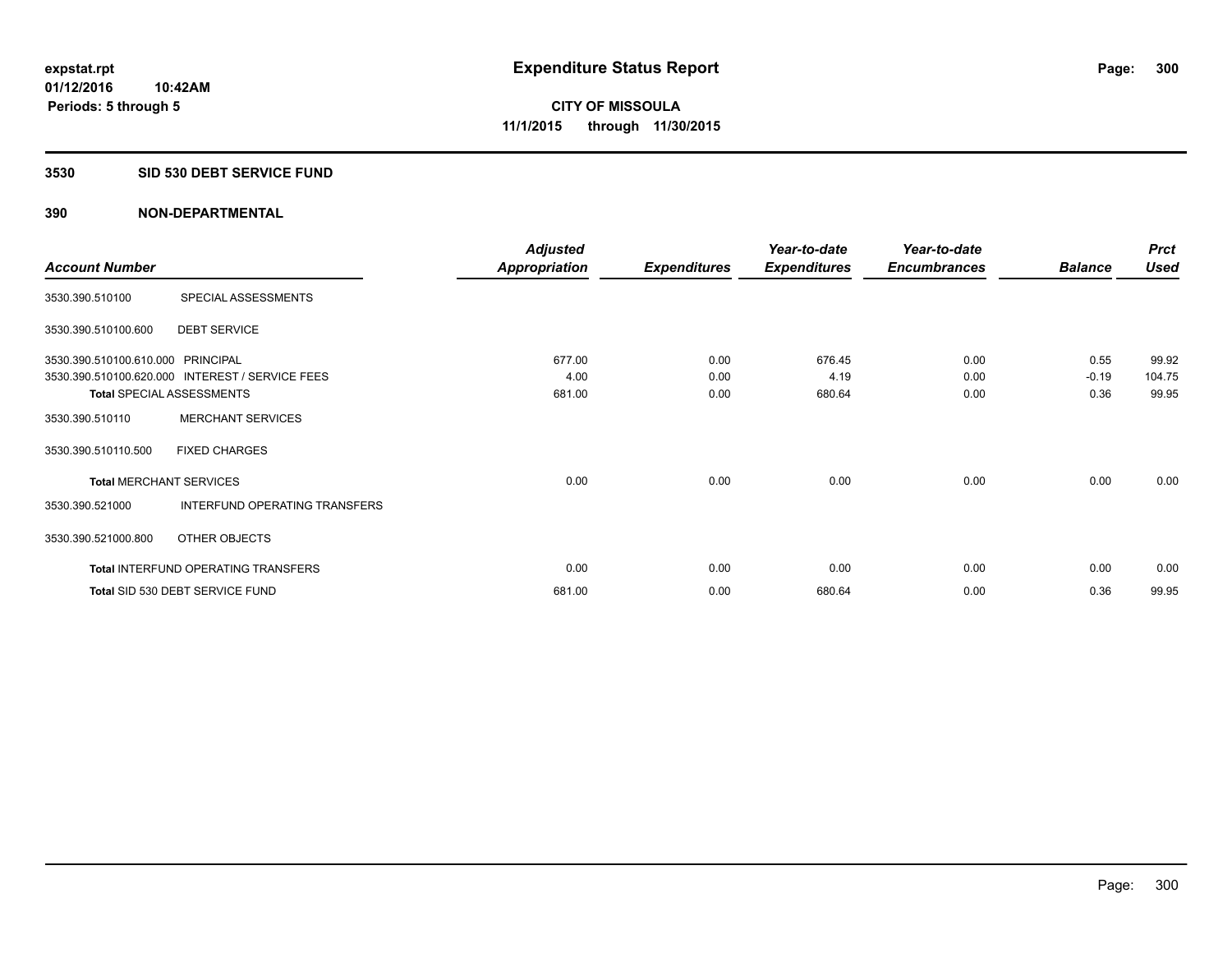## **3531 SID 531 HICKORY ST CALMING**

| <b>Account Number</b> |                                            | <b>Adjusted</b><br><b>Appropriation</b> | <b>Expenditures</b> | Year-to-date<br><b>Expenditures</b> | Year-to-date<br><b>Encumbrances</b> | <b>Balance</b> | <b>Prct</b><br><b>Used</b> |
|-----------------------|--------------------------------------------|-----------------------------------------|---------------------|-------------------------------------|-------------------------------------|----------------|----------------------------|
| 3531.390.510110       | <b>MERCHANT SERVICES</b>                   |                                         |                     |                                     |                                     |                |                            |
| 3531.390.510110.500   | <b>FIXED CHARGES</b>                       |                                         |                     |                                     |                                     |                |                            |
|                       | <b>Total MERCHANT SERVICES</b>             | 0.00                                    | 0.00                | 0.00                                | 0.00                                | 0.00           | 0.00                       |
| 3531.390.521000       | INTERFUND OPERATING TRANSFERS              |                                         |                     |                                     |                                     |                |                            |
| 3531.390.521000.800   | OTHER OBJECTS                              |                                         |                     |                                     |                                     |                |                            |
|                       | <b>Total INTERFUND OPERATING TRANSFERS</b> | 0.00                                    | 0.00                | 0.00                                | 0.00                                | 0.00           | 0.00                       |
|                       | <b>Total SID 531 HICKORY ST CALMING</b>    | 0.00                                    | 0.00                | 0.00                                | 0.00                                | 0.00           | 0.00                       |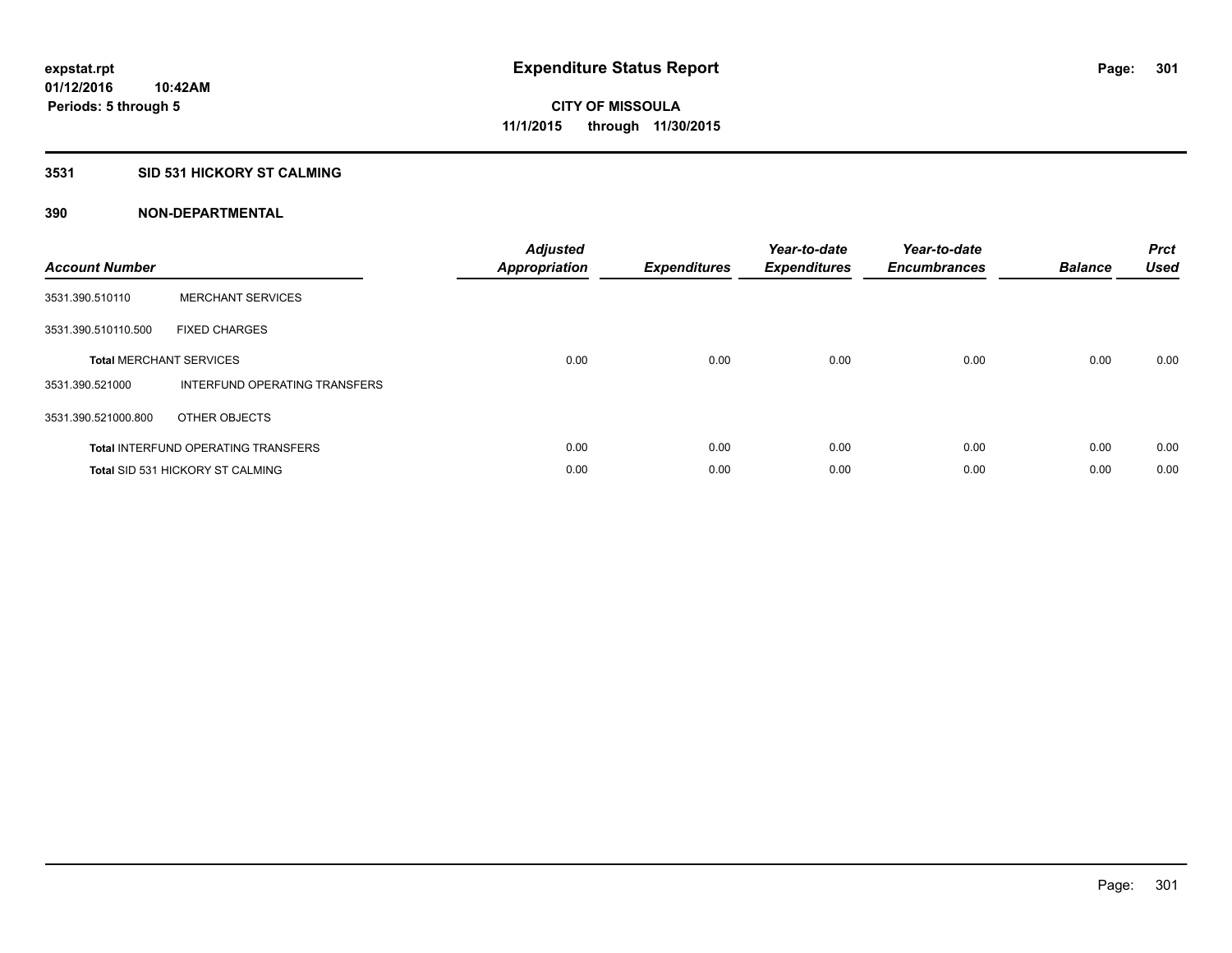## **3532 SID 532 DEBT SERVICE FUND**

| <b>Account Number</b>          |                                                 | <b>Adjusted</b><br><b>Appropriation</b> | <b>Expenditures</b> | Year-to-date<br><b>Expenditures</b> | Year-to-date<br><b>Encumbrances</b> | <b>Balance</b> | <b>Prct</b><br><b>Used</b> |
|--------------------------------|-------------------------------------------------|-----------------------------------------|---------------------|-------------------------------------|-------------------------------------|----------------|----------------------------|
| 3532.390.510100                | SPECIAL ASSESSMENTS                             |                                         |                     |                                     |                                     |                |                            |
| 3532.390.510100.600            | <b>DEBT SERVICE</b>                             |                                         |                     |                                     |                                     |                |                            |
| 3532.390.510100.610.000        | PRINCIPAL                                       | 30,000.00                               | 0.00                | 0.00                                | 0.00                                | 30,000.00      | 0.00                       |
|                                | 3532.390.510100.620.000 INTEREST / SERVICE FEES | 12,363.00                               | 0.00                | 350.00                              | 0.00                                | 12,013.00      | 2.83                       |
|                                | <b>Total SPECIAL ASSESSMENTS</b>                | 42,363.00                               | 0.00                | 350.00                              | 0.00                                | 42,013.00      | 0.83                       |
| 3532.390.510110                | <b>MERCHANT SERVICES</b>                        |                                         |                     |                                     |                                     |                |                            |
| 3532.390.510110.500            | <b>FIXED CHARGES</b>                            |                                         |                     |                                     |                                     |                |                            |
| <b>Total FIXED CHARGES</b>     |                                                 | 0.00                                    | 0.00                | 0.00                                | 0.00                                | 0.00           | 0.00                       |
| <b>Total MERCHANT SERVICES</b> |                                                 | 0.00                                    | 0.00                | 0.00                                | 0.00                                | 0.00           | 0.00                       |
|                                | Total SID 532 DEBT SERVICE FUND                 | 42,363.00                               | 0.00                | 350.00                              | 0.00                                | 42,013.00      | 0.83                       |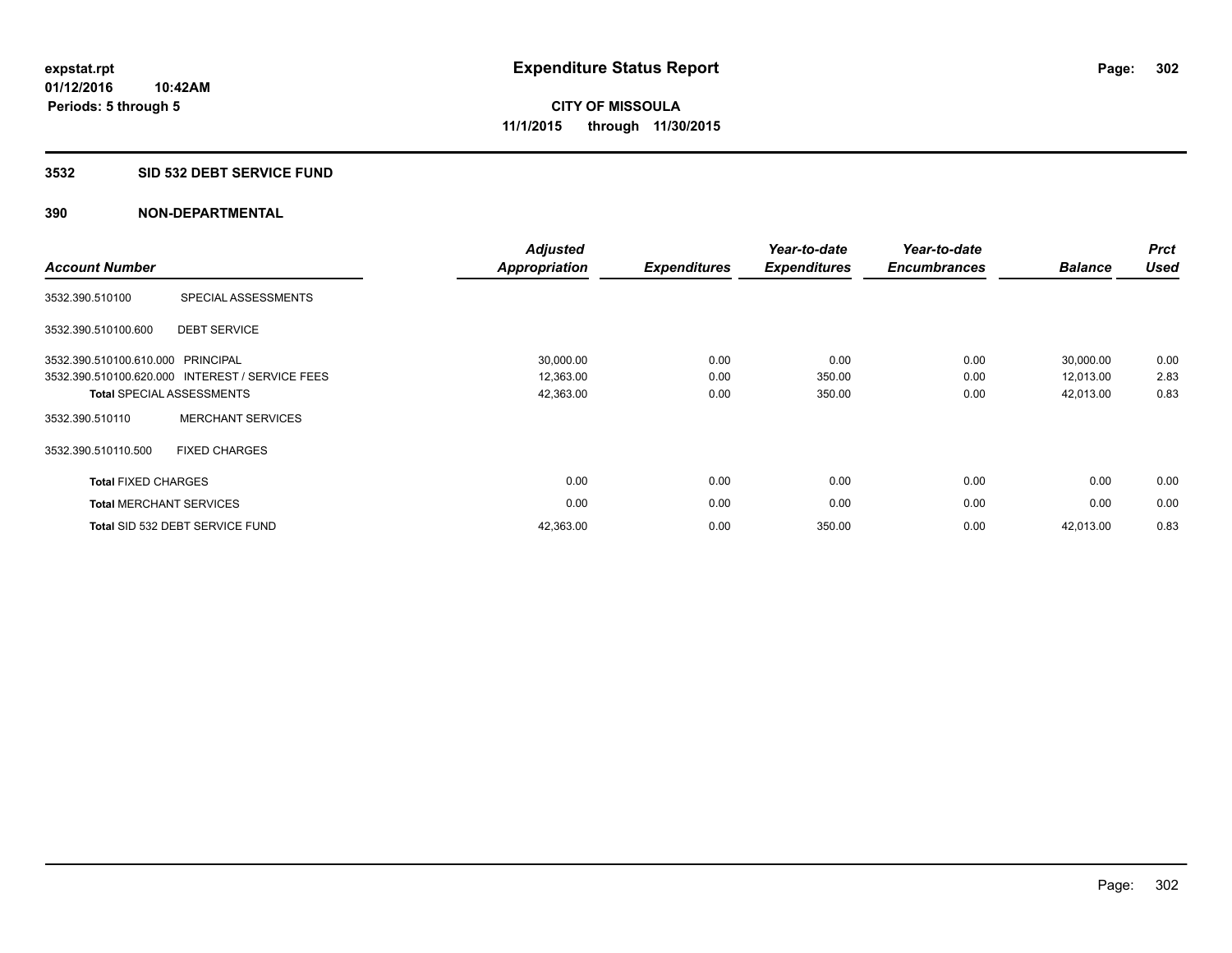**303**

**01/12/2016 10:42AM Periods: 5 through 5**

**CITY OF MISSOULA 11/1/2015 through 11/30/2015**

## **3533 GILBERT ST SEWER SID DEBT FUND**

## **330 WASTEWATER**

| <b>Account Number</b>   |                          | <b>Adjusted</b><br>Appropriation | <b>Expenditures</b> | Year-to-date<br><b>Expenditures</b> | Year-to-date<br><b>Encumbrances</b> | <b>Balance</b> | <b>Prct</b><br>Used |
|-------------------------|--------------------------|----------------------------------|---------------------|-------------------------------------|-------------------------------------|----------------|---------------------|
| 3533.330.510110         | <b>MERCHANT SERVICES</b> |                                  |                     |                                     |                                     |                |                     |
| 3533.330.510110.500     | <b>FIXED CHARGES</b>     |                                  |                     |                                     |                                     |                |                     |
| <b>Total WASTEWATER</b> |                          | 0.00                             | 0.00                | 0.00                                | 0.00                                | 0.00           | 0.00                |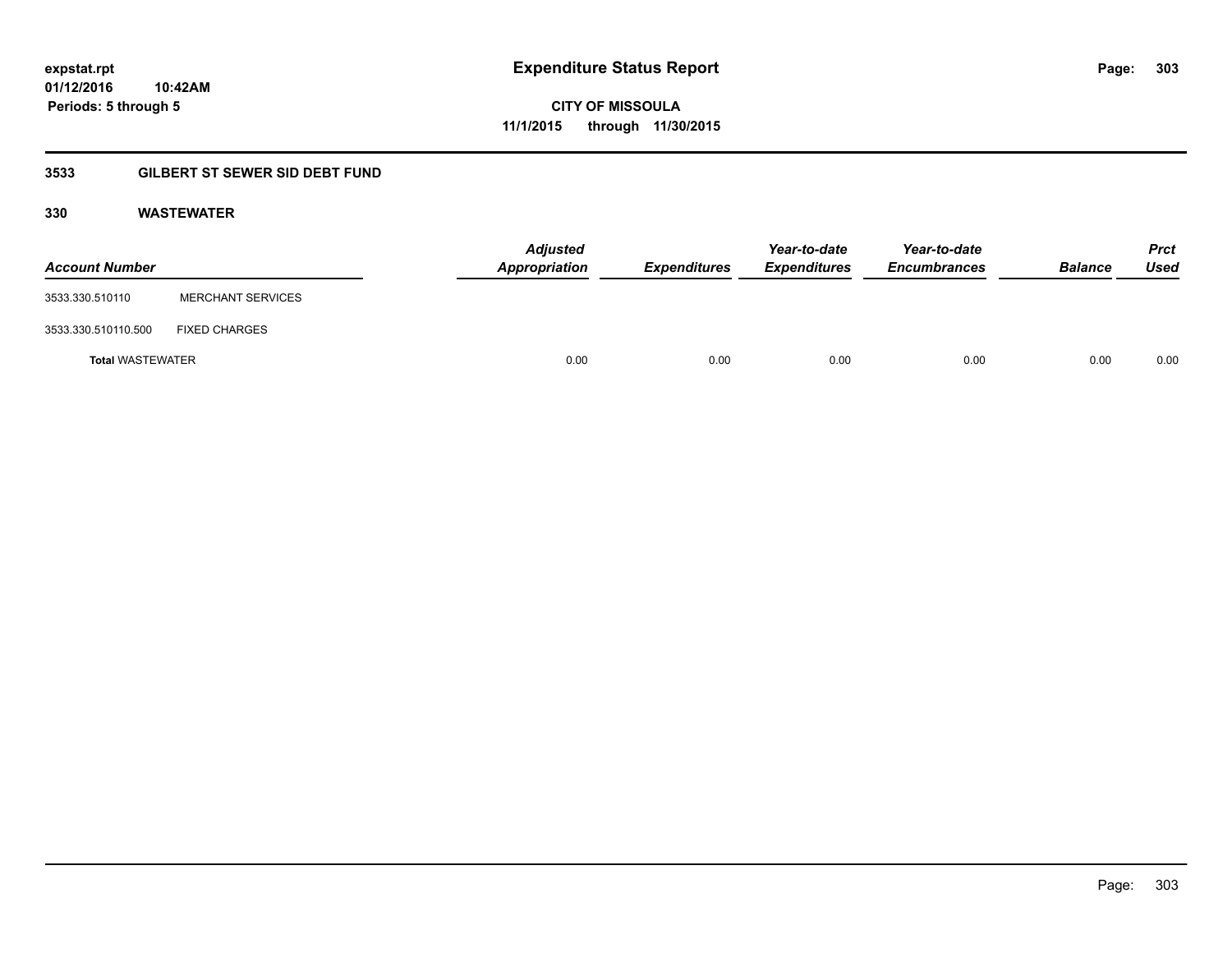**Periods: 5 through 5**

**CITY OF MISSOULA 11/1/2015 through 11/30/2015**

## **3533 GILBERT ST SEWER SID DEBT FUND**

| <b>Account Number</b>             |                                                 | <b>Adjusted</b><br>Appropriation | <b>Expenditures</b> | Year-to-date<br><b>Expenditures</b> | Year-to-date<br><b>Encumbrances</b> | <b>Balance</b> | <b>Prct</b><br><b>Used</b> |
|-----------------------------------|-------------------------------------------------|----------------------------------|---------------------|-------------------------------------|-------------------------------------|----------------|----------------------------|
| 3533.390.510100                   | SPECIAL ASSESSMENTS                             |                                  |                     |                                     |                                     |                |                            |
| 3533.390.510100.500               | <b>FIXED CHARGES</b>                            |                                  |                     |                                     |                                     |                |                            |
| <b>Total FIXED CHARGES</b>        |                                                 | 0.00                             | 0.00                | 0.00                                | 0.00                                | 0.00           | 0.00                       |
| 3533.390.510100.600               | <b>DEBT SERVICE</b>                             |                                  |                     |                                     |                                     |                |                            |
| 3533.390.510100.610.000 PRINCIPAL |                                                 | 12,000.00                        | 0.00                | 0.00                                | 0.00                                | 12,000.00      | 0.00                       |
|                                   | 3533.390.510100.620.000 INTEREST / SERVICE FEES | 5,325.00                         | 0.00                | 0.00                                | 0.00                                | 5,325.00       | 0.00                       |
|                                   | <b>Total SPECIAL ASSESSMENTS</b>                | 17,325.00                        | 0.00                | 0.00                                | 0.00                                | 17,325.00      | 0.00                       |
| 3533.390.510110                   | <b>MERCHANT SERVICES</b>                        |                                  |                     |                                     |                                     |                |                            |
| 3533.390.510110.500               | <b>FIXED CHARGES</b>                            |                                  |                     |                                     |                                     |                |                            |
|                                   | <b>Total MERCHANT SERVICES</b>                  | 0.00                             | 0.00                | 0.00                                | 0.00                                | 0.00           | 0.00                       |
| 3533.390.521000                   | <b>INTERFUND OPERATING TRANSFERS</b>            |                                  |                     |                                     |                                     |                |                            |
| 3533.390.521000.800               | OTHER OBJECTS                                   |                                  |                     |                                     |                                     |                |                            |
|                                   | <b>Total INTERFUND OPERATING TRANSFERS</b>      | 0.00                             | 0.00                | 0.00                                | 0.00                                | 0.00           | 0.00                       |
|                                   | <b>Total GILBERT ST SEWER SID DEBT FUND</b>     | 17,325.00                        | 0.00                | 0.00                                | 0.00                                | 17,325.00      | 0.00                       |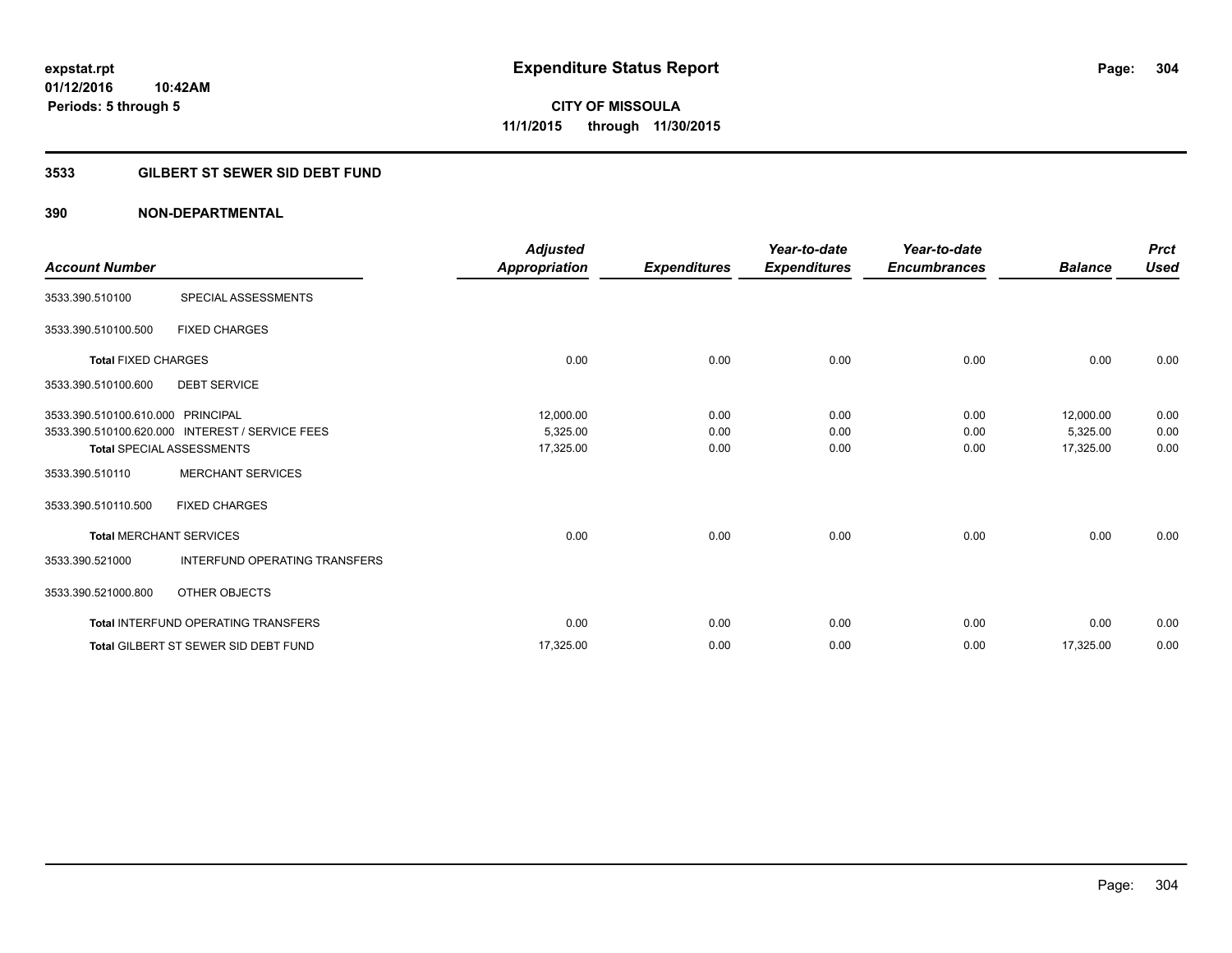## **3534 LINCOLNWOOD SEWER PHASE I**

| <b>Account Number</b>          |                                                 | <b>Adjusted</b><br><b>Appropriation</b> | <b>Expenditures</b> | Year-to-date<br><b>Expenditures</b> | Year-to-date<br><b>Encumbrances</b> | <b>Balance</b> | <b>Prct</b><br><b>Used</b> |
|--------------------------------|-------------------------------------------------|-----------------------------------------|---------------------|-------------------------------------|-------------------------------------|----------------|----------------------------|
| 3534.390.510100                | SPECIAL ASSESSMENTS                             |                                         |                     |                                     |                                     |                |                            |
| 3534.390.510100.600            | <b>DEBT SERVICE</b>                             |                                         |                     |                                     |                                     |                |                            |
| 3534.390.510100.610.000        | <b>PRINCIPAL</b>                                | 12,000.00                               | 0.00                | 0.00                                | 0.00                                | 12.000.00      | 0.00                       |
|                                | 3534.390.510100.620.000 INTEREST / SERVICE FEES | 5,963.00                                | 0.00                | 0.00                                | 0.00                                | 5,963.00       | 0.00                       |
|                                | <b>Total SPECIAL ASSESSMENTS</b>                | 17,963.00                               | 0.00                | 0.00                                | 0.00                                | 17,963.00      | 0.00                       |
| 3534.390.510110                | <b>MERCHANT SERVICES</b>                        |                                         |                     |                                     |                                     |                |                            |
| 3534.390.510110.500            | <b>FIXED CHARGES</b>                            |                                         |                     |                                     |                                     |                |                            |
| <b>Total FIXED CHARGES</b>     |                                                 | 0.00                                    | 0.00                | 0.00                                | 0.00                                | 0.00           | 0.00                       |
| <b>Total MERCHANT SERVICES</b> |                                                 | 0.00                                    | 0.00                | 0.00                                | 0.00                                | 0.00           | 0.00                       |
|                                | <b>Total LINCOLNWOOD SEWER PHASE I</b>          | 17,963.00                               | 0.00                | 0.00                                | 0.00                                | 17,963.00      | 0.00                       |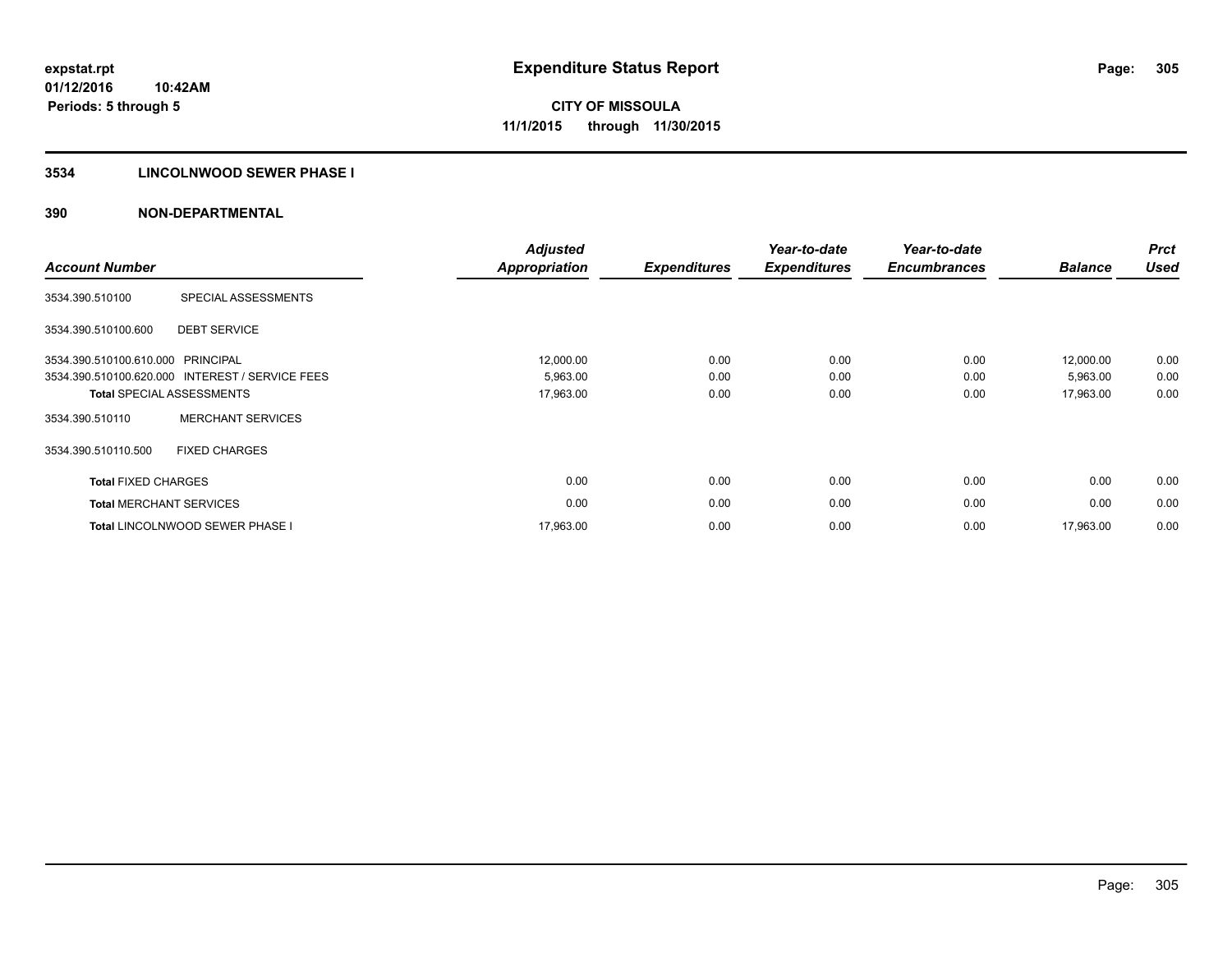## **3535 SLANT STREET TRAFFIC CALMING**

| <b>Account Number</b> |                                            | <b>Adjusted</b><br>Appropriation | <b>Expenditures</b> | Year-to-date<br><b>Expenditures</b> | Year-to-date<br><b>Encumbrances</b> | <b>Balance</b> | <b>Prct</b><br><b>Used</b> |
|-----------------------|--------------------------------------------|----------------------------------|---------------------|-------------------------------------|-------------------------------------|----------------|----------------------------|
| 3535.390.510110       | <b>MERCHANT SERVICES</b>                   |                                  |                     |                                     |                                     |                |                            |
| 3535.390.510110.500   | <b>FIXED CHARGES</b>                       |                                  |                     |                                     |                                     |                |                            |
|                       | <b>Total MERCHANT SERVICES</b>             | 0.00                             | 0.00                | 0.00                                | 0.00                                | 0.00           | 0.00                       |
| 3535.390.521000       | INTERFUND OPERATING TRANSFERS              |                                  |                     |                                     |                                     |                |                            |
| 3535.390.521000.800   | OTHER OBJECTS                              |                                  |                     |                                     |                                     |                |                            |
|                       | <b>Total INTERFUND OPERATING TRANSFERS</b> | 0.00                             | 0.00                | 0.00                                | 0.00                                | 0.00           | 0.00                       |
|                       | <b>Total SLANT STREET TRAFFIC CALMING</b>  | 0.00                             | 0.00                | 0.00                                | 0.00                                | 0.00           | 0.00                       |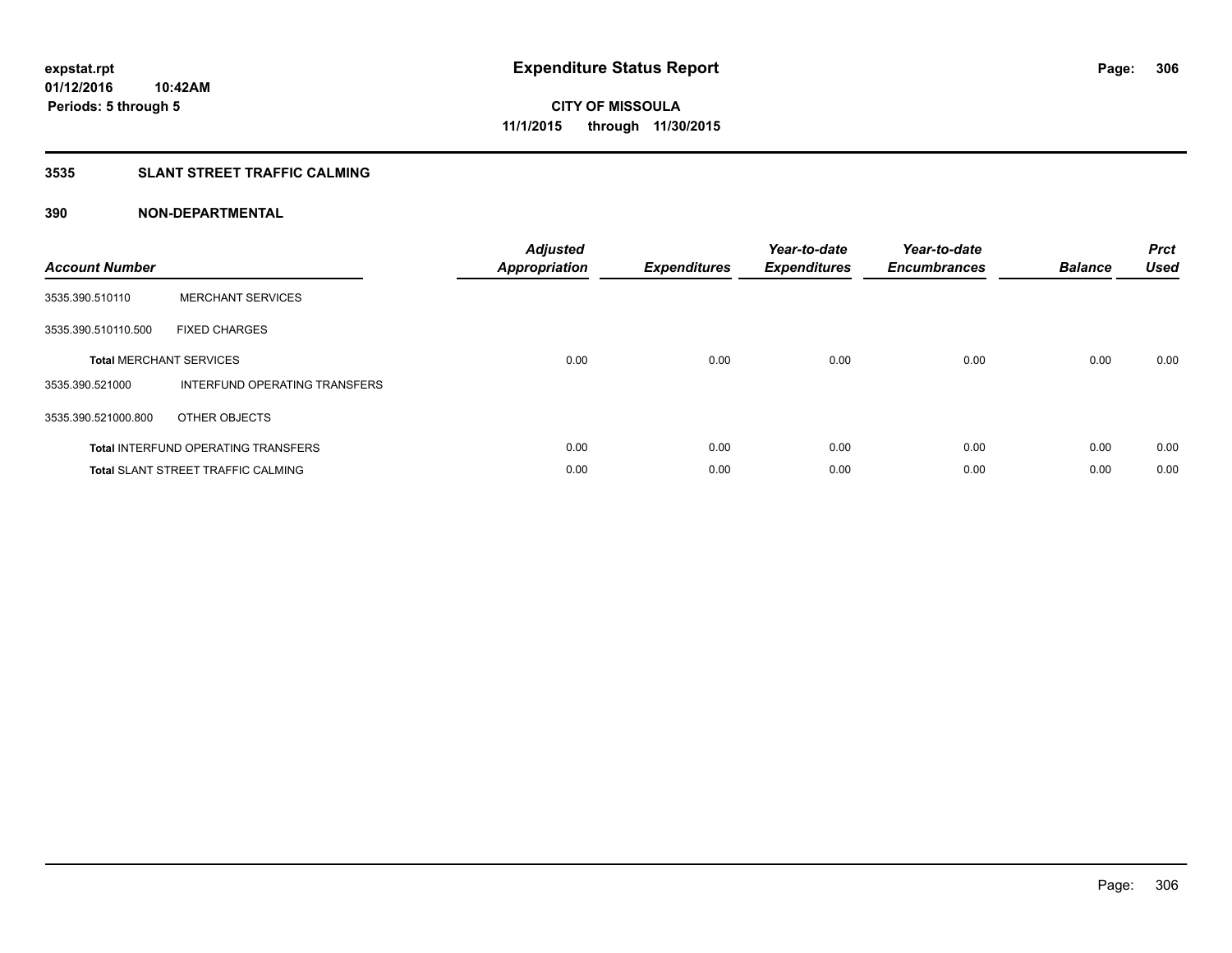## **3536 LINCOLNWOOD SEWER PHASE II**

| <b>Account Number</b>             |                                                 | <b>Adjusted</b><br>Appropriation | <b>Expenditures</b> | Year-to-date<br><b>Expenditures</b> | Year-to-date<br><b>Encumbrances</b> | <b>Balance</b> | <b>Prct</b><br><b>Used</b> |
|-----------------------------------|-------------------------------------------------|----------------------------------|---------------------|-------------------------------------|-------------------------------------|----------------|----------------------------|
| 3536.390.510100                   | SPECIAL ASSESSMENTS                             |                                  |                     |                                     |                                     |                |                            |
| 3536.390.510100.600               | <b>DEBT SERVICE</b>                             |                                  |                     |                                     |                                     |                |                            |
| 3536.390.510100.610.000 PRINCIPAL |                                                 | 21,000.00                        | 0.00                | 0.00                                | 0.00                                | 21,000.00      | 0.00                       |
|                                   | 3536.390.510100.620.000 INTEREST / SERVICE FEES | 10,350.00                        | 0.00                | 0.00                                | 0.00                                | 10,350.00      | 0.00                       |
|                                   | <b>Total SPECIAL ASSESSMENTS</b>                | 31,350.00                        | 0.00                | 0.00                                | 0.00                                | 31,350.00      | 0.00                       |
| 3536.390.510110                   | <b>MERCHANT SERVICES</b>                        |                                  |                     |                                     |                                     |                |                            |
| 3536.390.510110.500               | <b>FIXED CHARGES</b>                            |                                  |                     |                                     |                                     |                |                            |
| <b>Total FIXED CHARGES</b>        |                                                 | 0.00                             | 0.00                | 0.00                                | 0.00                                | 0.00           | 0.00                       |
| <b>Total MERCHANT SERVICES</b>    |                                                 | 0.00                             | 0.00                | 0.00                                | 0.00                                | 0.00           | 0.00                       |
|                                   | Total LINCOLNWOOD SEWER PHASE II                | 31,350.00                        | 0.00                | 0.00                                | 0.00                                | 31,350.00      | 0.00                       |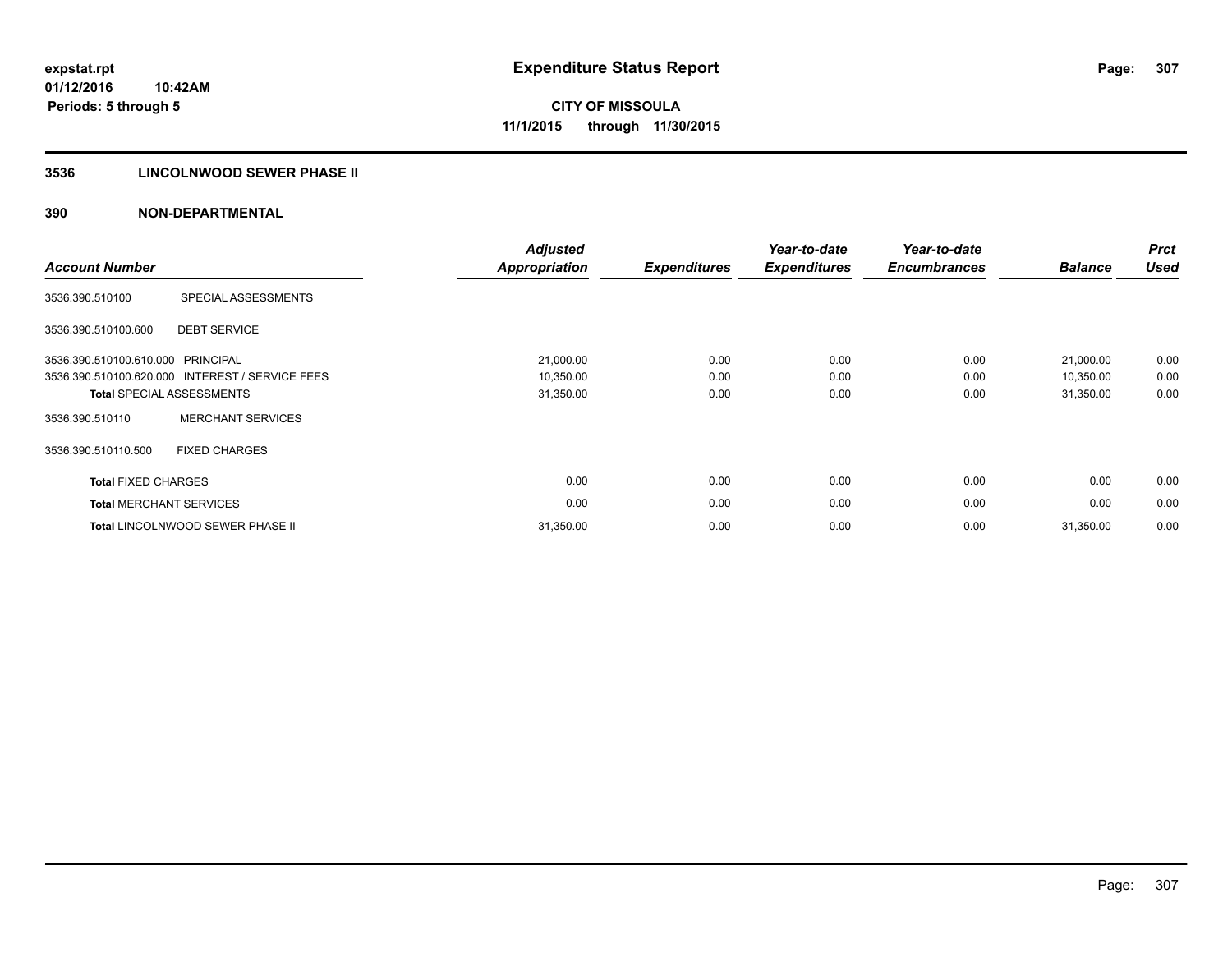## **3539 SOUTH 4TH STREET W TRAFFIC**

| <b>Account Number</b> |                                            | <b>Adjusted</b><br>Appropriation | <b>Expenditures</b> | Year-to-date<br><b>Expenditures</b> | Year-to-date<br><b>Encumbrances</b> | <b>Balance</b> | <b>Prct</b><br><b>Used</b> |
|-----------------------|--------------------------------------------|----------------------------------|---------------------|-------------------------------------|-------------------------------------|----------------|----------------------------|
| 3539.390.510110       | <b>MERCHANT SERVICES</b>                   |                                  |                     |                                     |                                     |                |                            |
| 3539.390.510110.500   | <b>FIXED CHARGES</b>                       |                                  |                     |                                     |                                     |                |                            |
|                       | <b>Total MERCHANT SERVICES</b>             | 0.00                             | 0.00                | 0.00                                | 0.00                                | 0.00           | 0.00                       |
| 3539.390.521000       | INTERFUND OPERATING TRANSFERS              |                                  |                     |                                     |                                     |                |                            |
| 3539.390.521000.800   | OTHER OBJECTS                              |                                  |                     |                                     |                                     |                |                            |
|                       | <b>Total INTERFUND OPERATING TRANSFERS</b> | 0.00                             | 0.00                | 0.00                                | 0.00                                | 0.00           | 0.00                       |
|                       | <b>Total SOUTH 4TH STREET W TRAFFIC</b>    | 0.00                             | 0.00                | 0.00                                | 0.00                                | 0.00           | 0.00                       |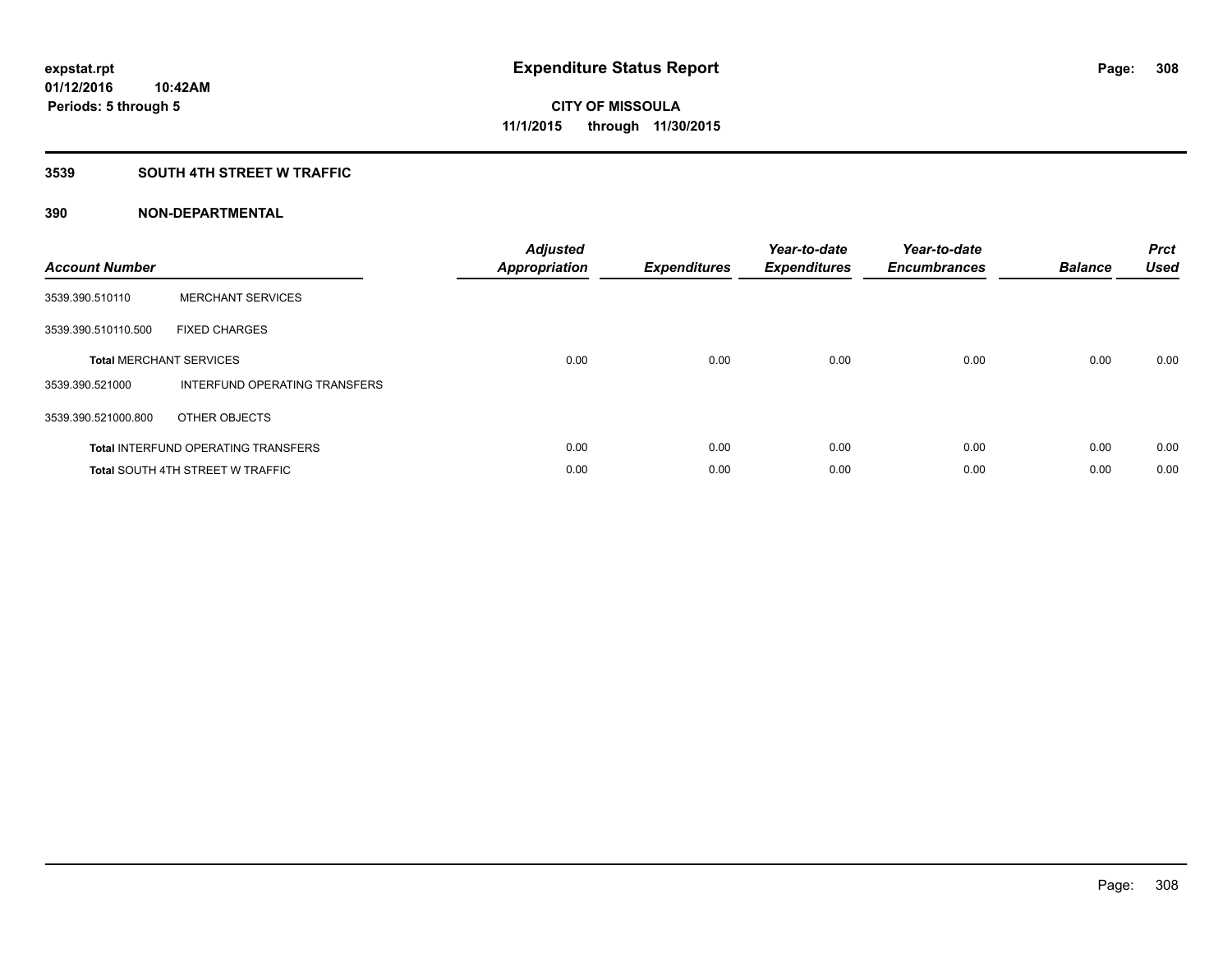#### **3540 SID 540 DEBT SERVICE FUND**

| <b>Account Number</b>             |                                                 | <b>Adjusted</b>      | <b>Expenditures</b> | Year-to-date<br><b>Expenditures</b> | Year-to-date<br><b>Encumbrances</b> | <b>Balance</b> | <b>Prct</b><br><b>Used</b> |
|-----------------------------------|-------------------------------------------------|----------------------|---------------------|-------------------------------------|-------------------------------------|----------------|----------------------------|
|                                   |                                                 | <b>Appropriation</b> |                     |                                     |                                     |                |                            |
| 3540.390.510100                   | SPECIAL ASSESSMENTS                             |                      |                     |                                     |                                     |                |                            |
| 3540.390.510100.600               | <b>DEBT SERVICE</b>                             |                      |                     |                                     |                                     |                |                            |
| 3540.390.510100.610.000 PRINCIPAL |                                                 | 70,000.00            | 0.00                | 0.00                                | 0.00                                | 70,000.00      | 0.00                       |
|                                   | 3540.390.510100.620.000 INTEREST / SERVICE FEES | 49,192.00            | 0.00                | 0.00                                | 0.00                                | 49,192.00      | 0.00                       |
| <b>Total SPECIAL ASSESSMENTS</b>  |                                                 | 119,192.00           | 0.00                | 0.00                                | 0.00                                | 119,192.00     | 0.00                       |
| 3540.390.510110                   | <b>MERCHANT SERVICES</b>                        |                      |                     |                                     |                                     |                |                            |
| 3540.390.510110.500               | <b>FIXED CHARGES</b>                            |                      |                     |                                     |                                     |                |                            |
| <b>Total MERCHANT SERVICES</b>    |                                                 | 0.00                 | 0.00                | 0.00                                | 0.00                                | 0.00           | 0.00                       |
|                                   | Total SID 540 DEBT SERVICE FUND                 | 119,192.00           | 0.00                | 0.00                                | 0.00                                | 119.192.00     | 0.00                       |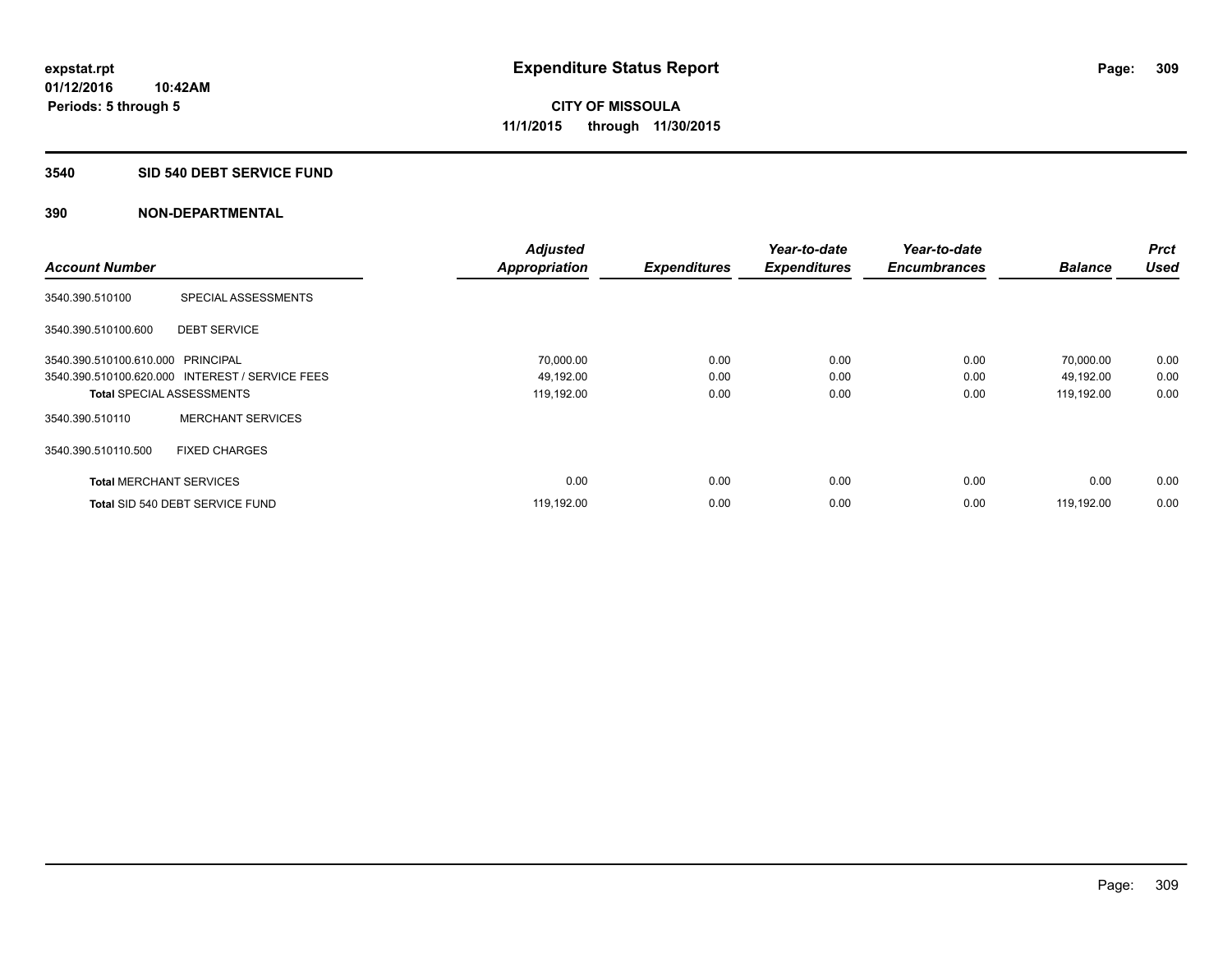#### **3541 SID 541 DEBT SERVICE**

|                                           |                          | <b>Adjusted</b>      |                     | Year-to-date        | Year-to-date        |                | Prct        |
|-------------------------------------------|--------------------------|----------------------|---------------------|---------------------|---------------------|----------------|-------------|
| <b>Account Number</b>                     |                          | <b>Appropriation</b> | <b>Expenditures</b> | <b>Expenditures</b> | <b>Encumbrances</b> | <b>Balance</b> | <b>Used</b> |
| 3541.390.510100                           | SPECIAL ASSESSMENTS      |                      |                     |                     |                     |                |             |
| 3541.390.510100.600                       | <b>DEBT SERVICE</b>      |                      |                     |                     |                     |                |             |
| 3541.390.510100.610.000 PRINCIPAL         |                          | 30,000.00            | 0.00                | 0.00                | 0.00                | 30,000.00      | 0.00        |
| 3541.390.510100.620.000 PINEVIEW PARK/INT |                          | 29,303.00            | 0.00                | 300.00              | 0.00                | 29,003.00      | 1.02        |
| <b>Total SPECIAL ASSESSMENTS</b>          |                          | 59,303.00            | 0.00                | 300.00              | 0.00                | 59,003.00      | 0.51        |
| 3541.390.510110                           | <b>MERCHANT SERVICES</b> |                      |                     |                     |                     |                |             |
| 3541.390.510110.500                       | <b>FIXED CHARGES</b>     |                      |                     |                     |                     |                |             |
| <b>Total MERCHANT SERVICES</b>            |                          | 0.00                 | 0.00                | 0.00                | 0.00                | 0.00           | 0.00        |
| Total SID 541 DEBT SERVICE                |                          | 59,303.00            | 0.00                | 300.00              | 0.00                | 59,003.00      | 0.51        |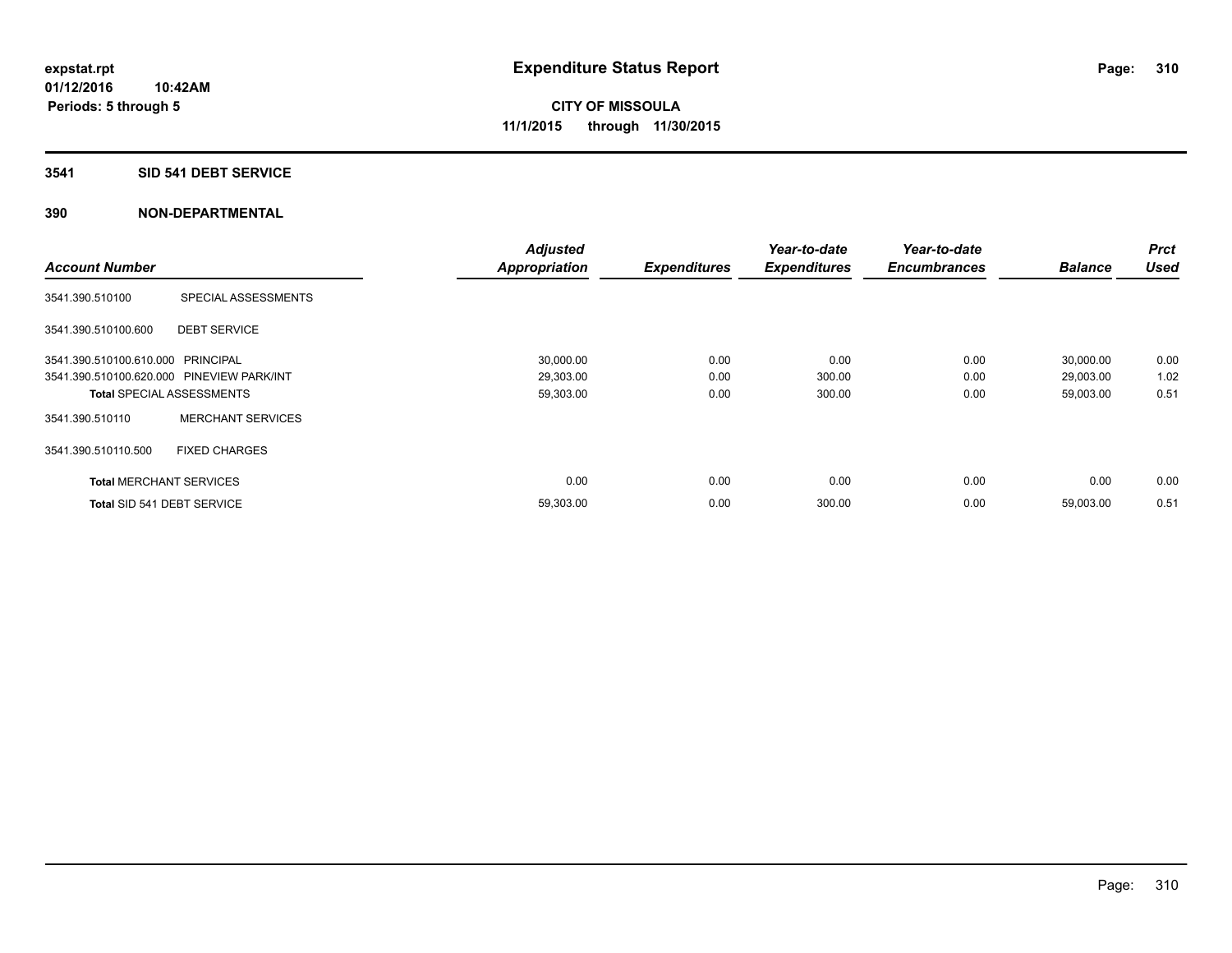#### **3543 SID 543 DEBT SERVICE**

| <b>Account Number</b>      |                                     | <b>Adjusted</b><br><b>Appropriation</b> | <b>Expenditures</b> | Year-to-date<br><b>Expenditures</b> | Year-to-date<br><b>Encumbrances</b> | <b>Balance</b> | <b>Prct</b><br><b>Used</b> |
|----------------------------|-------------------------------------|-----------------------------------------|---------------------|-------------------------------------|-------------------------------------|----------------|----------------------------|
| 3543.390.510000            | <b>MISCELLANEOUS</b>                |                                         |                     |                                     |                                     |                |                            |
| 3543.390.510000.800        | OTHER OBJECTS                       |                                         |                     |                                     |                                     |                |                            |
| <b>Total MISCELLANEOUS</b> |                                     | 0.00                                    | 0.00                | 0.00                                | 0.00                                | 0.00           | 0.00                       |
| 3543.390.510100            | SPECIAL ASSESSMENTS                 |                                         |                     |                                     |                                     |                |                            |
| 3543.390.510100.600        | <b>DEBT SERVICE</b>                 |                                         |                     |                                     |                                     |                |                            |
|                            | <b>Total SPECIAL ASSESSMENTS</b>    | 0.00                                    | 0.00                | 0.00                                | 0.00                                | 0.00           | 0.00                       |
| 3543.390.510110            | <b>MERCHANT SERVICES</b>            |                                         |                     |                                     |                                     |                |                            |
| 3543.390.510110.500        | <b>FIXED CHARGES</b>                |                                         |                     |                                     |                                     |                |                            |
|                            | <b>Total MERCHANT SERVICES</b>      | 0.00                                    | 0.00                | 0.00                                | 0.00                                | 0.00           | 0.00                       |
| 3543.390.521000            | INTERFUND OPERATING TRANSFERS       |                                         |                     |                                     |                                     |                |                            |
| 3543.390.521000.800        | OTHER OBJECTS                       |                                         |                     |                                     |                                     |                |                            |
|                            | Total INTERFUND OPERATING TRANSFERS | 0.00                                    | 0.00                | 0.00                                | 0.00                                | 0.00           | 0.00                       |
|                            | Total SID 543 DEBT SERVICE          | 0.00                                    | 0.00                | 0.00                                | 0.00                                | 0.00           | 0.00                       |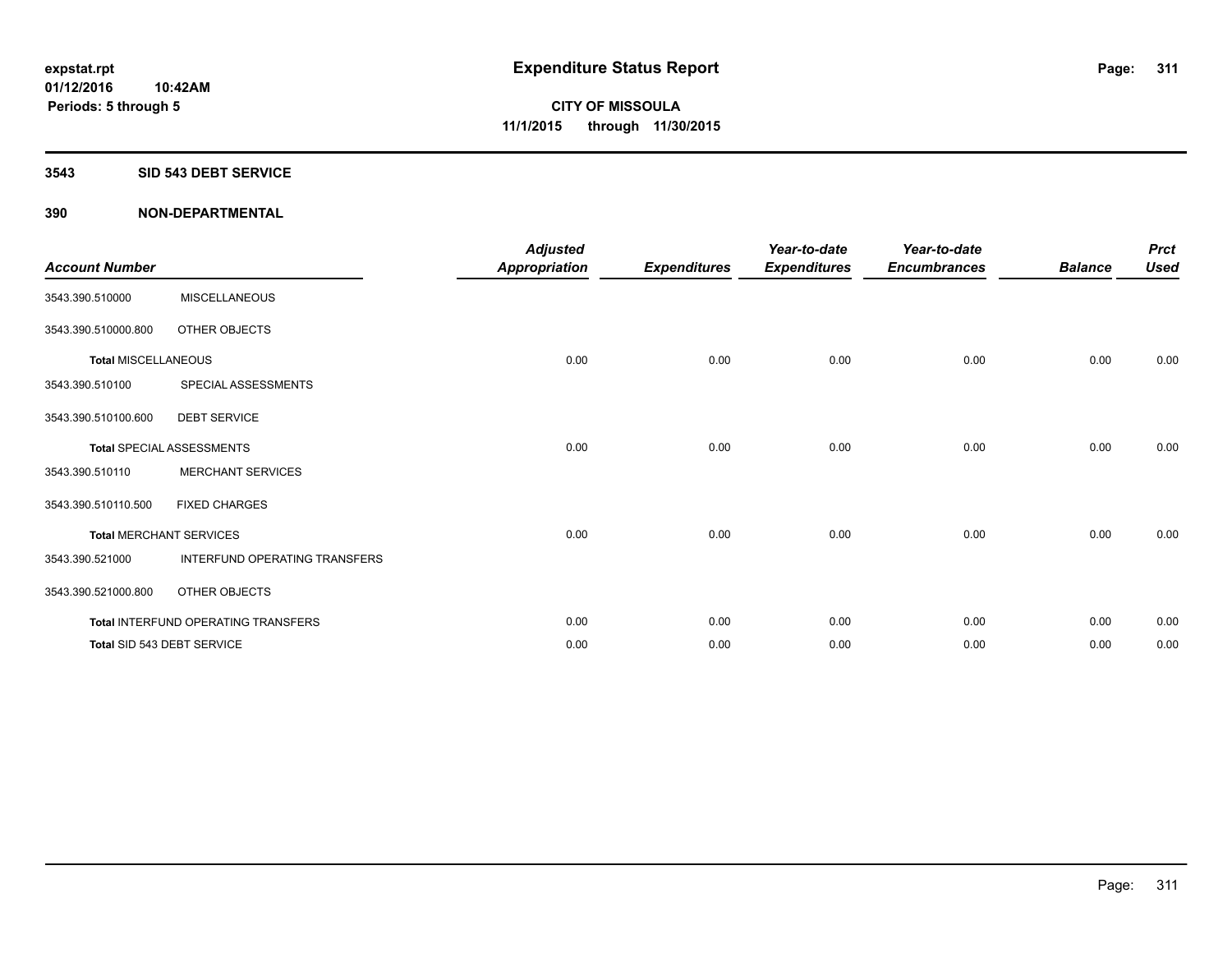**Periods: 5 through 5**

**CITY OF MISSOULA 11/1/2015 through 11/30/2015**

## **3544 SID 544 RATTLESNAKE DEBT SERVICE**

| <b>Account Number</b>                      |                                                 | <b>Adjusted</b><br>Appropriation | <b>Expenditures</b> | Year-to-date<br><b>Expenditures</b> | Year-to-date<br><b>Encumbrances</b> | <b>Balance</b> | <b>Prct</b><br>Used |
|--------------------------------------------|-------------------------------------------------|----------------------------------|---------------------|-------------------------------------|-------------------------------------|----------------|---------------------|
| 3544.390.510100                            | SPECIAL ASSESSMENTS                             |                                  |                     |                                     |                                     |                |                     |
| 3544.390.510100.600                        | <b>DEBT SERVICE</b>                             |                                  |                     |                                     |                                     |                |                     |
| 3544.390.510100.610.000 SID 544C/PRINCIPAL |                                                 | 67,000.00                        | 0.00                | 0.00                                | 0.00                                | 67.000.00      | 0.00                |
|                                            | 3544.390.510100.620.000 INTEREST / SERVICE FEES | 49,181.00                        | 0.00                | 0.00                                | 0.00                                | 49.181.00      | 0.00                |
| <b>Total DEBT SERVICE</b>                  |                                                 | 116,181.00                       | 0.00                | 0.00                                | 0.00                                | 116.181.00     | 0.00                |
| <b>Total NON-DEPARTMENTAL</b>              |                                                 | 116,181.00                       | 0.00                | 0.00                                | 0.00                                | 116.181.00     | 0.00                |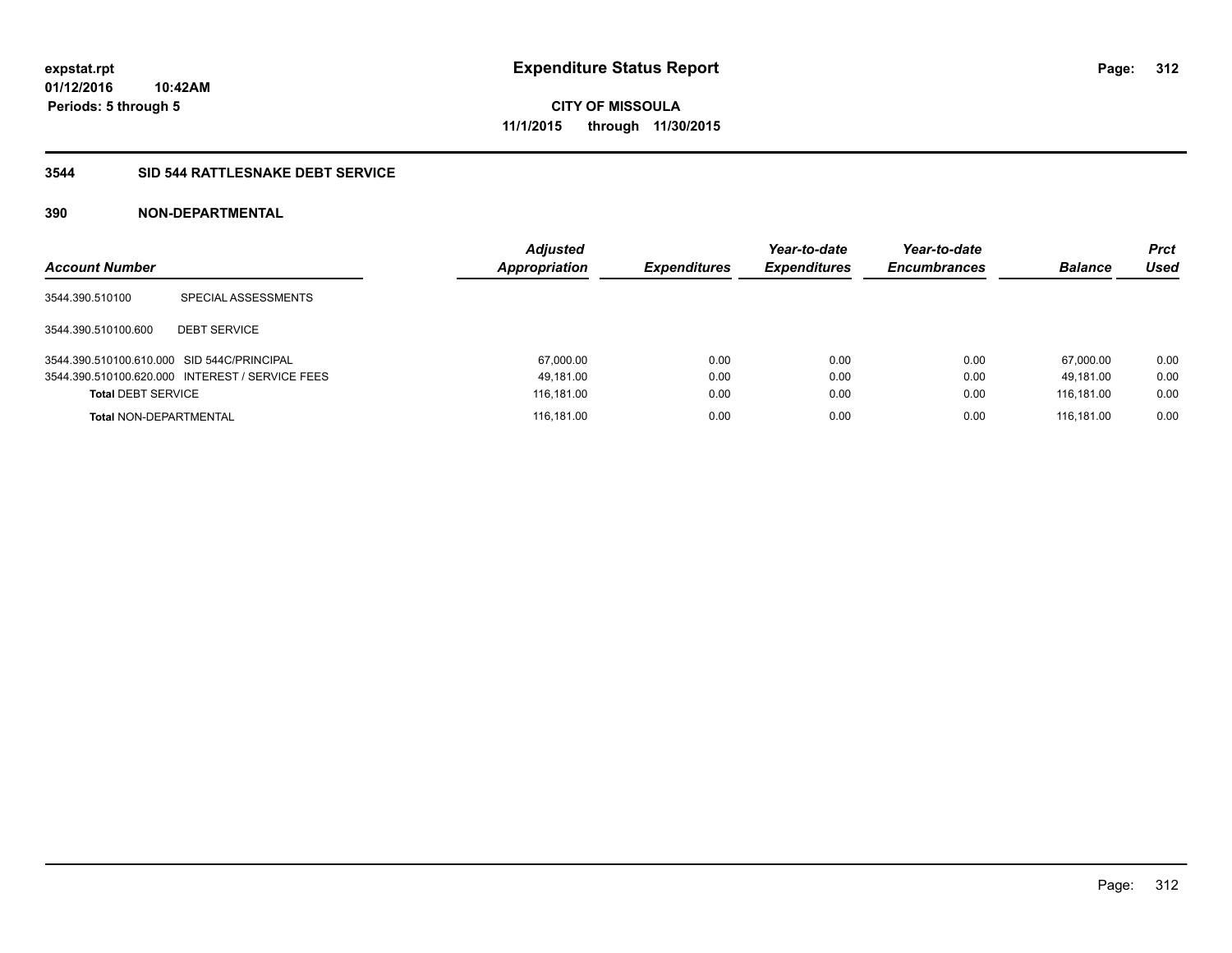**01/12/2016 10:42AM Periods: 5 through 5**

# **CITY OF MISSOULA 11/1/2015 through 11/30/2015**

## **3544 SID 544 RATTLESNAKE DEBT SERVICE**

## **550 SID 544 PROJECT**

| <b>Account Number</b>     |                                                 | <b>Adjusted</b><br>Appropriation | <b>Expenditures</b> | Year-to-date<br><b>Expenditures</b> | Year-to-date<br><b>Encumbrances</b> | <b>Balance</b> | <b>Prct</b><br>Used |
|---------------------------|-------------------------------------------------|----------------------------------|---------------------|-------------------------------------|-------------------------------------|----------------|---------------------|
| 3544.550.510100           | SPECIAL ASSESSMENTS                             |                                  |                     |                                     |                                     |                |                     |
| 3544.550.510100.600       | <b>DEBT SERVICE</b>                             |                                  |                     |                                     |                                     |                |                     |
|                           | 3544.550.510100.610.000 SID 544B ARRA/PRINCIPAL | 16,000.00                        | 0.00                | 0.00                                | 0.00                                | 16.000.00      | 0.00                |
|                           | 3544.550.510100.620.000 INTEREST / SERVICE FEES | 4.830.00                         | 0.00                | 0.00                                | 0.00                                | 4.830.00       | 0.00                |
| <b>Total DEBT SERVICE</b> |                                                 | 20,830.00                        | 0.00                | 0.00                                | 0.00                                | 20,830.00      | 0.00                |
| Total SID 544 PROJECT     |                                                 | 20,830.00                        | 0.00                | 0.00                                | 0.00                                | 20.830.00      | 0.00                |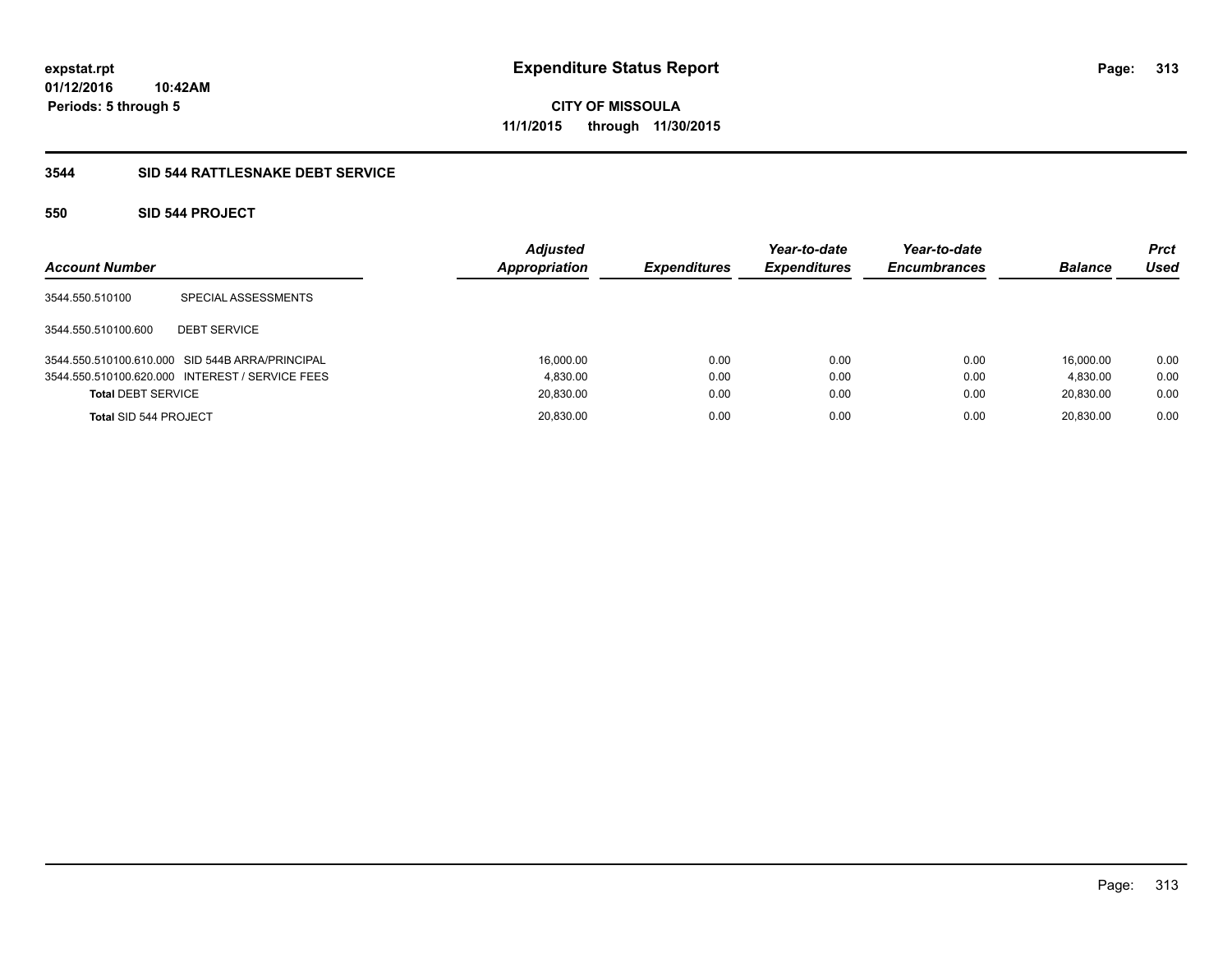**01/12/2016 10:42AM Periods: 5 through 5**

# **CITY OF MISSOULA 11/1/2015 through 11/30/2015**

#### **3544 SID 544 RATTLESNAKE DEBT SERVICE**

## **555 LOLO STREET PROJECT**

| <b>Account Number</b>            |                                                           | <b>Adjusted</b><br><b>Appropriation</b> | <b>Expenditures</b> | Year-to-date<br><b>Expenditures</b> | Year-to-date<br><b>Encumbrances</b> | <b>Balance</b> | <b>Prct</b><br><b>Used</b> |
|----------------------------------|-----------------------------------------------------------|-----------------------------------------|---------------------|-------------------------------------|-------------------------------------|----------------|----------------------------|
| 3544.555.510100                  | SPECIAL ASSESSMENTS                                       |                                         |                     |                                     |                                     |                |                            |
| 3544.555.510100.600              | <b>DEBT SERVICE</b>                                       |                                         |                     |                                     |                                     |                |                            |
|                                  | 3544.555.510100.610.000 SID 544D LOLOD/PRINCIPAL          | 1,500.00                                | 0.00                | 0.00                                | 0.00                                | 1,500.00       | 0.00                       |
|                                  | 3544.555.510100.620.000 SID 544 D INTEREST / SERVICE FEES | 872.00                                  | 0.00                | 0.00                                | 0.00                                | 872.00         | 0.00                       |
| <b>Total SPECIAL ASSESSMENTS</b> |                                                           | 2,372.00                                | 0.00                | 0.00                                | 0.00                                | 2,372.00       | 0.00                       |
| 3544.555.510110                  | <b>MERCHANT SERVICES</b>                                  |                                         |                     |                                     |                                     |                |                            |
| 3544.555.510110.500              | <b>FIXED CHARGES</b>                                      |                                         |                     |                                     |                                     |                |                            |
| <b>Total MERCHANT SERVICES</b>   |                                                           | 0.00                                    | 0.00                | 0.00                                | 0.00                                | 0.00           | 0.00                       |
| <b>Total LOLO STREET PROJECT</b> |                                                           | 2,372.00                                | 0.00                | 0.00                                | 0.00                                | 2,372.00       | 0.00                       |
|                                  | <b>Total SID 544 RATTLESNAKE DEBT SERVICE</b>             | 139,383.00                              | 0.00                | 0.00                                | 0.00                                | 139,383.00     | 0.00                       |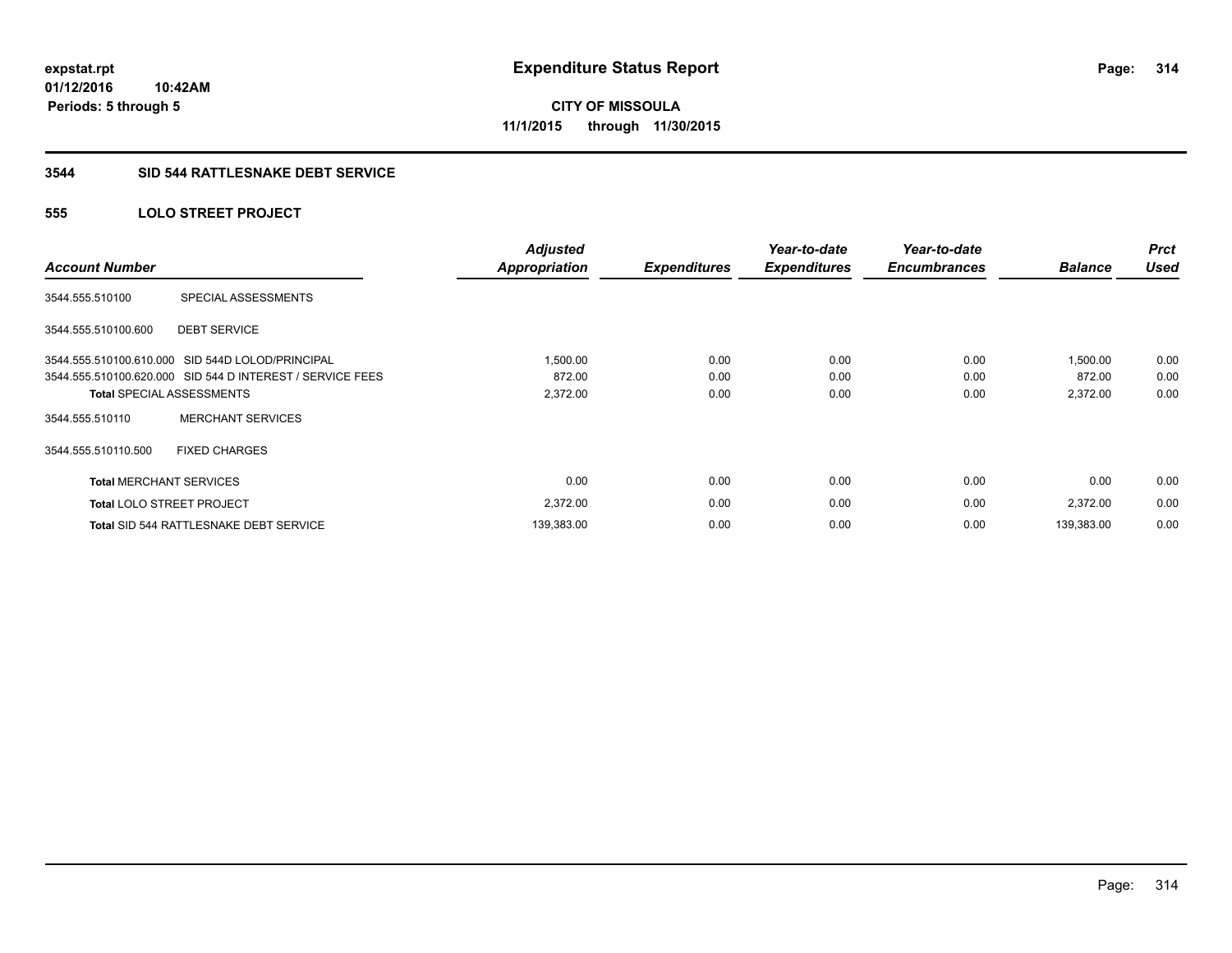#### **3545 SID 545 DEBT SERVICE**

| <b>Account Number</b>          |                                            | <b>Adjusted</b><br>Appropriation | <b>Expenditures</b> | Year-to-date<br><b>Expenditures</b> | Year-to-date<br><b>Encumbrances</b> | <b>Balance</b> | <b>Prct</b><br><b>Used</b> |
|--------------------------------|--------------------------------------------|----------------------------------|---------------------|-------------------------------------|-------------------------------------|----------------|----------------------------|
| 3545.390.510100                | SPECIAL ASSESSMENTS                        |                                  |                     |                                     |                                     |                |                            |
| 3545.390.510100.600            | <b>DEBT SERVICE</b>                        |                                  |                     |                                     |                                     |                |                            |
|                                | <b>Total SPECIAL ASSESSMENTS</b>           | 0.00                             | 0.00                | 0.00                                | 0.00                                | 0.00           | 0.00                       |
| 3545.390.510110                | <b>MERCHANT SERVICES</b>                   |                                  |                     |                                     |                                     |                |                            |
| 3545.390.510110.500            | <b>FIXED CHARGES</b>                       |                                  |                     |                                     |                                     |                |                            |
| <b>Total MERCHANT SERVICES</b> |                                            | 0.00                             | 0.00                | 0.00                                | 0.00                                | 0.00           | 0.00                       |
| 3545.390.521000                | INTERFUND OPERATING TRANSFERS              |                                  |                     |                                     |                                     |                |                            |
| 3545.390.521000.800            | OTHER OBJECTS                              |                                  |                     |                                     |                                     |                |                            |
|                                | <b>Total INTERFUND OPERATING TRANSFERS</b> | 0.00                             | 0.00                | 0.00                                | 0.00                                | 0.00           | 0.00                       |
|                                | Total SID 545 DEBT SERVICE                 | 0.00                             | 0.00                | 0.00                                | 0.00                                | 0.00           | 0.00                       |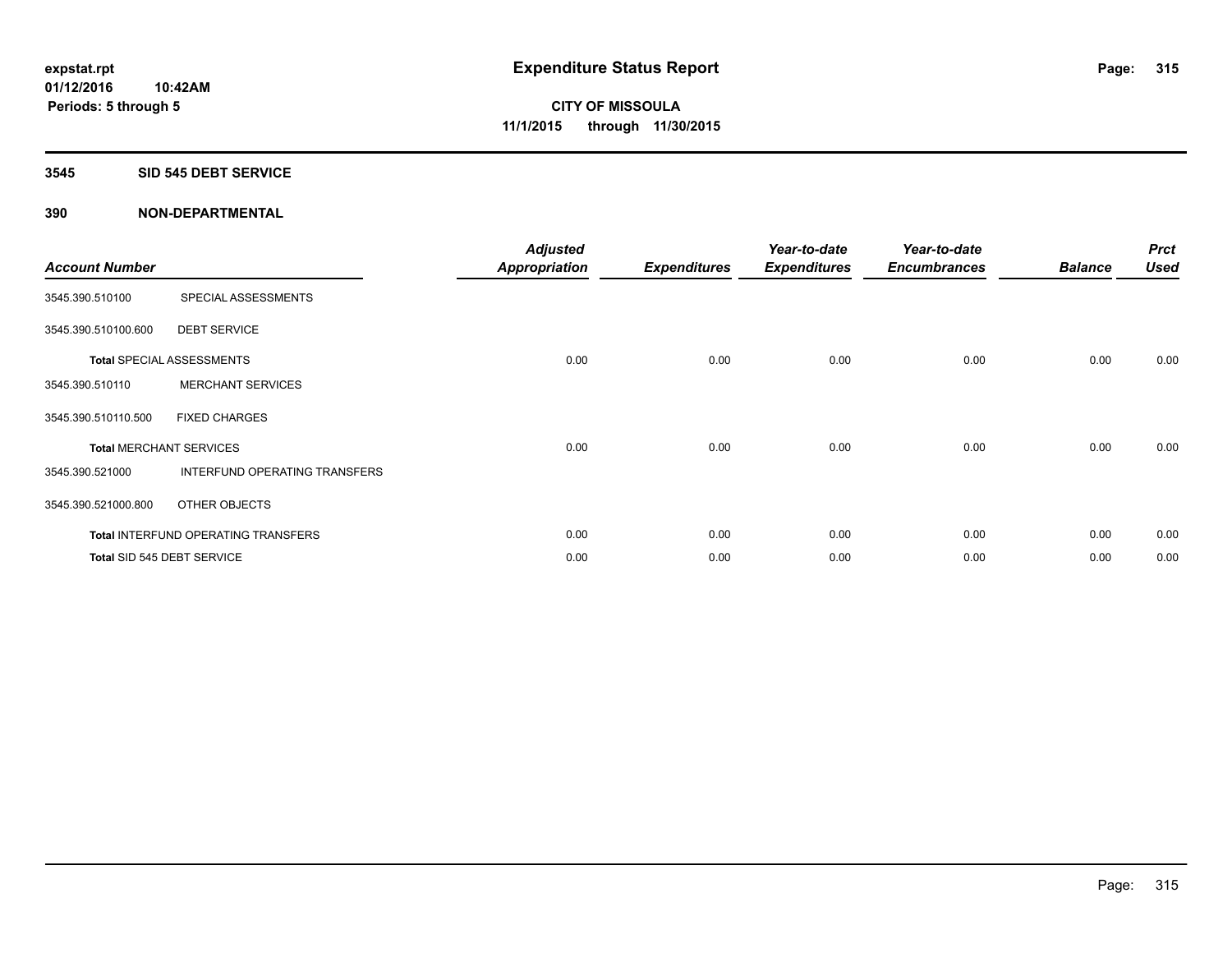#### **3546 SID 546 DEBT SERVICE**

| <b>Account Number</b> |                                            | <b>Adjusted</b><br>Appropriation | <b>Expenditures</b> | Year-to-date<br><b>Expenditures</b> | Year-to-date<br><b>Encumbrances</b> | <b>Balance</b> | <b>Prct</b><br><b>Used</b> |
|-----------------------|--------------------------------------------|----------------------------------|---------------------|-------------------------------------|-------------------------------------|----------------|----------------------------|
| 3546.390.510100       | SPECIAL ASSESSMENTS                        |                                  |                     |                                     |                                     |                |                            |
| 3546.390.510100.600   | <b>DEBT SERVICE</b>                        |                                  |                     |                                     |                                     |                |                            |
|                       | <b>Total SPECIAL ASSESSMENTS</b>           | 0.00                             | 0.00                | 0.00                                | 0.00                                | 0.00           | 0.00                       |
| 3546.390.510110       | <b>MERCHANT SERVICES</b>                   |                                  |                     |                                     |                                     |                |                            |
| 3546.390.510110.500   | <b>FIXED CHARGES</b>                       |                                  |                     |                                     |                                     |                |                            |
|                       | <b>Total MERCHANT SERVICES</b>             | 0.00                             | 0.00                | 0.00                                | 0.00                                | 0.00           | 0.00                       |
| 3546.390.521000       | INTERFUND OPERATING TRANSFERS              |                                  |                     |                                     |                                     |                |                            |
| 3546.390.521000.800   | OTHER OBJECTS                              |                                  |                     |                                     |                                     |                |                            |
|                       | <b>Total INTERFUND OPERATING TRANSFERS</b> | 0.00                             | 0.00                | 0.00                                | 0.00                                | 0.00           | 0.00                       |
|                       | Total SID 546 DEBT SERVICE                 | 0.00                             | 0.00                | 0.00                                | 0.00                                | 0.00           | 0.00                       |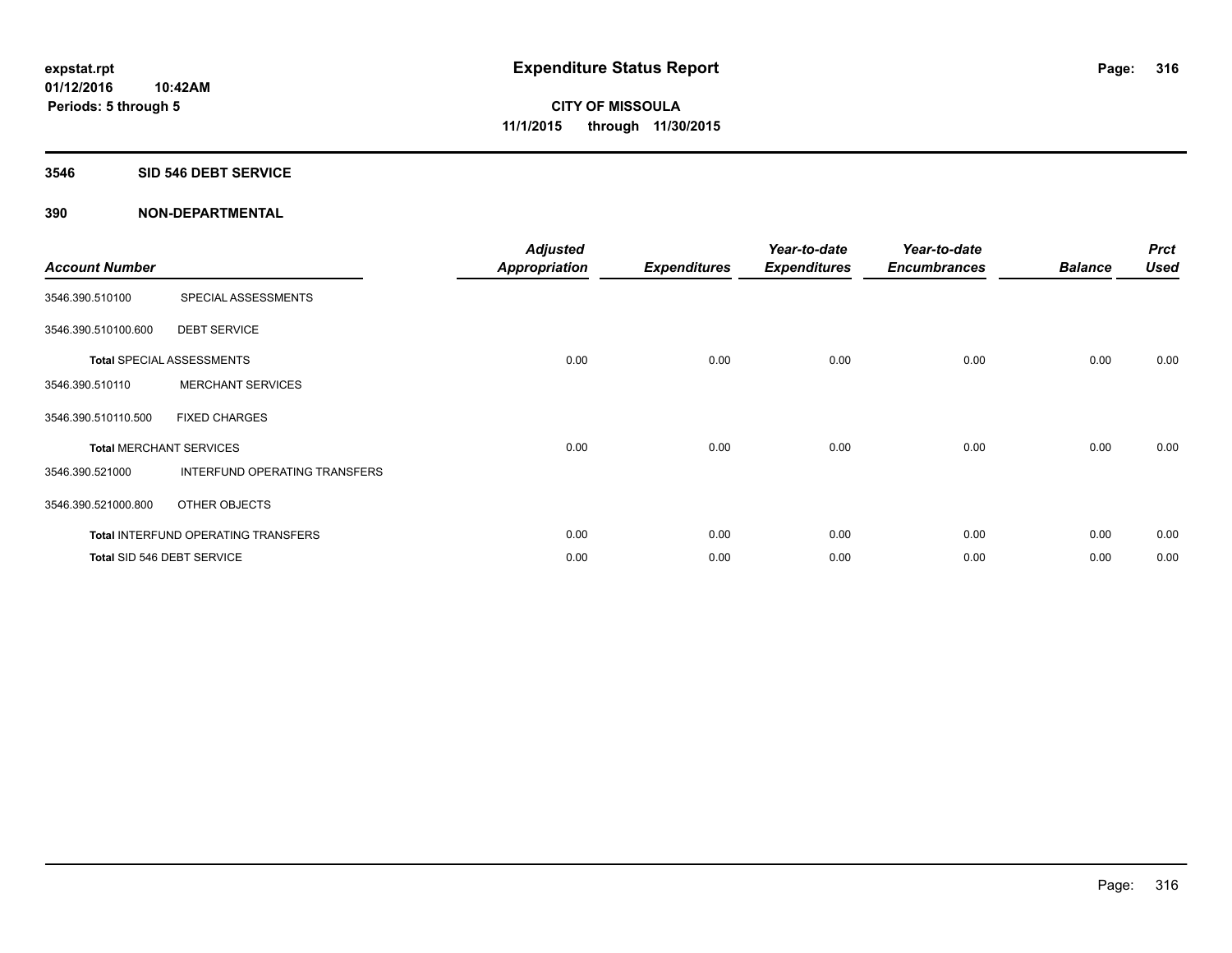## **3548 SID 548-5TH, 6TH & ARTHUR**

|                                            |                                                 | <b>Adjusted</b>      |                     | Year-to-date        | Year-to-date        |                | <b>Prct</b> |
|--------------------------------------------|-------------------------------------------------|----------------------|---------------------|---------------------|---------------------|----------------|-------------|
| <b>Account Number</b>                      |                                                 | <b>Appropriation</b> | <b>Expenditures</b> | <b>Expenditures</b> | <b>Encumbrances</b> | <b>Balance</b> | <b>Used</b> |
| 3548.390.510100                            | SPECIAL ASSESSMENTS                             |                      |                     |                     |                     |                |             |
| 3548.390.510100.600                        | <b>DEBT SERVICE</b>                             |                      |                     |                     |                     |                |             |
| 3548.390.510100.610.000 SID 544C/PRINCIPAL |                                                 | 65,000.00            | 0.00                | 0.00                | 0.00                | 65,000.00      | 0.00        |
|                                            | 3548.390.510100.620.000 INTEREST / SERVICE FEES | 46,525.00            | 0.00                | 350.00              | 0.00                | 46,175.00      | 0.75        |
| <b>Total SPECIAL ASSESSMENTS</b>           |                                                 | 111,525.00           | 0.00                | 350.00              | 0.00                | 111,175.00     | 0.31        |
| 3548.390.510110                            | <b>MERCHANT SERVICES</b>                        |                      |                     |                     |                     |                |             |
| 3548.390.510110.500                        | <b>FIXED CHARGES</b>                            |                      |                     |                     |                     |                |             |
| <b>Total MERCHANT SERVICES</b>             |                                                 | 0.00                 | 0.00                | 0.00                | 0.00                | 0.00           | 0.00        |
|                                            | Total SID 548-5TH, 6TH & ARTHUR                 | 111,525.00           | 0.00                | 350.00              | 0.00                | 111.175.00     | 0.31        |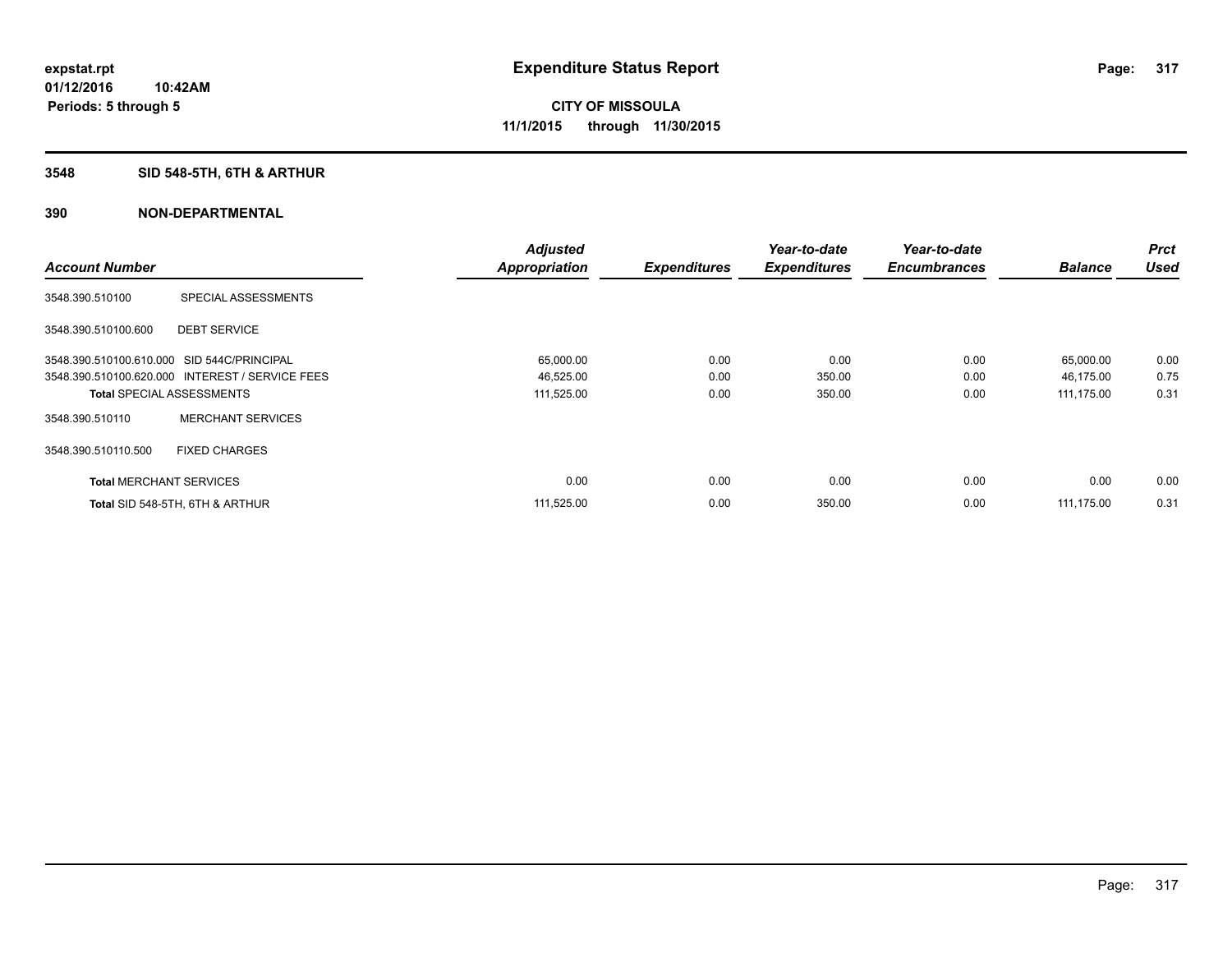## **3549 SID 549 HILLVIEW WAY**

| <b>Account Number</b>      |                     | <b>Adjusted</b><br>Appropriation | <b>Expenditures</b> | Year-to-date<br><b>Expenditures</b> | Year-to-date<br><b>Encumbrances</b> | <b>Balance</b> | <b>Prct</b><br>Used |
|----------------------------|---------------------|----------------------------------|---------------------|-------------------------------------|-------------------------------------|----------------|---------------------|
| 3549.390.510100            | SPECIAL ASSESSMENTS |                                  |                     |                                     |                                     |                |                     |
| 3549.390.510100.600        | <b>DEBT SERVICE</b> |                                  |                     |                                     |                                     |                |                     |
| Total SID 549 HILLVIEW WAY |                     | 0.00                             | 0.00                | 0.00                                | 0.00                                | 0.00           | 0.00                |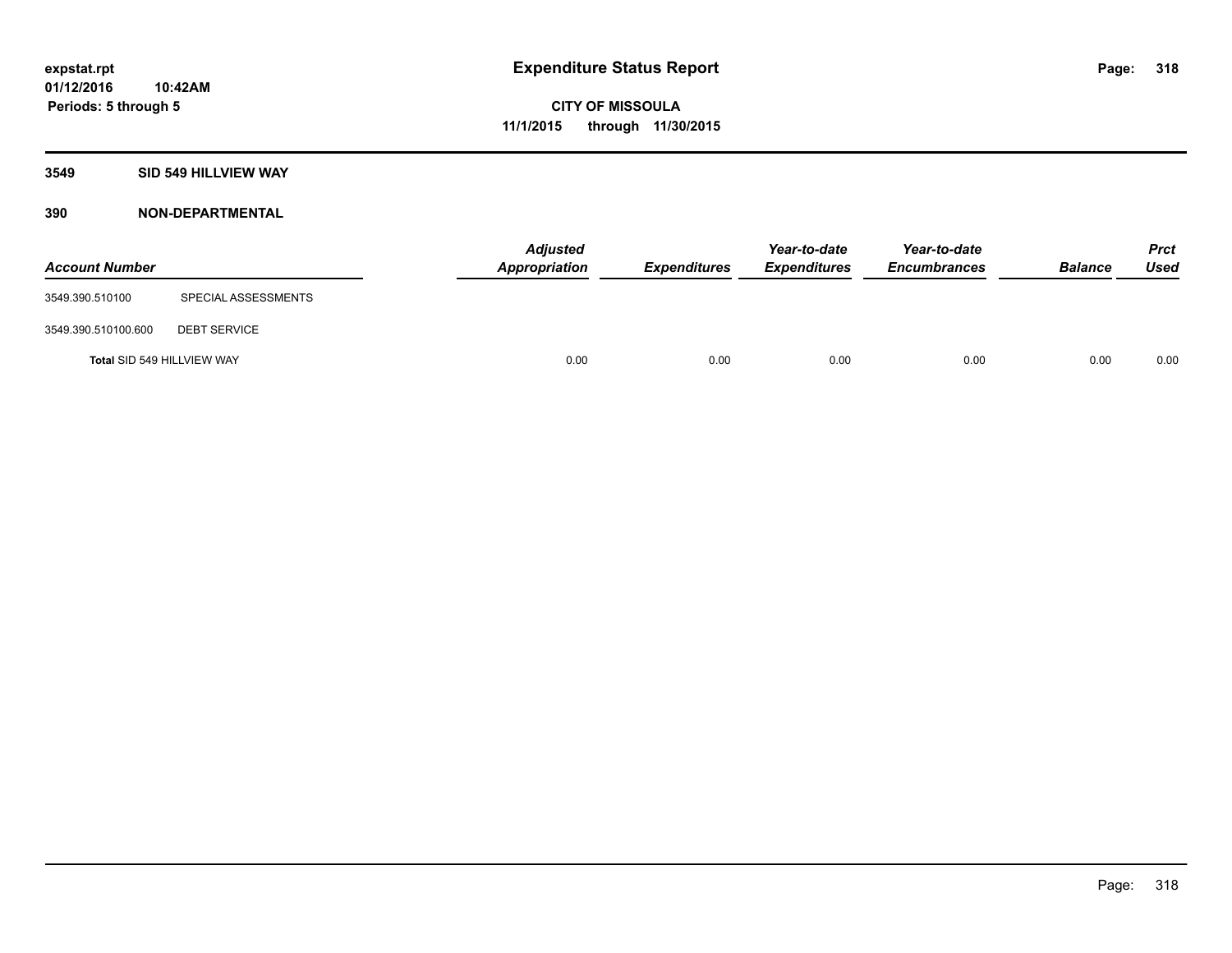**01/12/2016 10:42AM Periods: 5 through 5**

**319**

**CITY OF MISSOULA 11/1/2015 through 11/30/2015**

#### **4060 CAPITAL IMPROVEMENT PROGRAM FUND**

**360 \*\*\* Title Not Found \*\*\***

| <b>Account Number</b>                |                                 | <b>Adjusted</b><br>Appropriation | <b>Expenditures</b> | Year-to-date<br><b>Expenditures</b> | Year-to-date<br><b>Encumbrances</b> | <b>Balance</b> | <b>Prct</b><br>Used |
|--------------------------------------|---------------------------------|----------------------------------|---------------------|-------------------------------------|-------------------------------------|----------------|---------------------|
| 4060.360.430001                      | CIP CITY HALL ELEVATOR/CYLINDER |                                  |                     |                                     |                                     |                |                     |
| 4060.360.430001.900                  | <b>CAPITAL OUTLAY</b>           |                                  |                     |                                     |                                     |                |                     |
| <b>Total *** Title Not Found ***</b> |                                 | 0.00                             | 0.00                | 0.00                                | 0.00                                | 0.00           | 0.00                |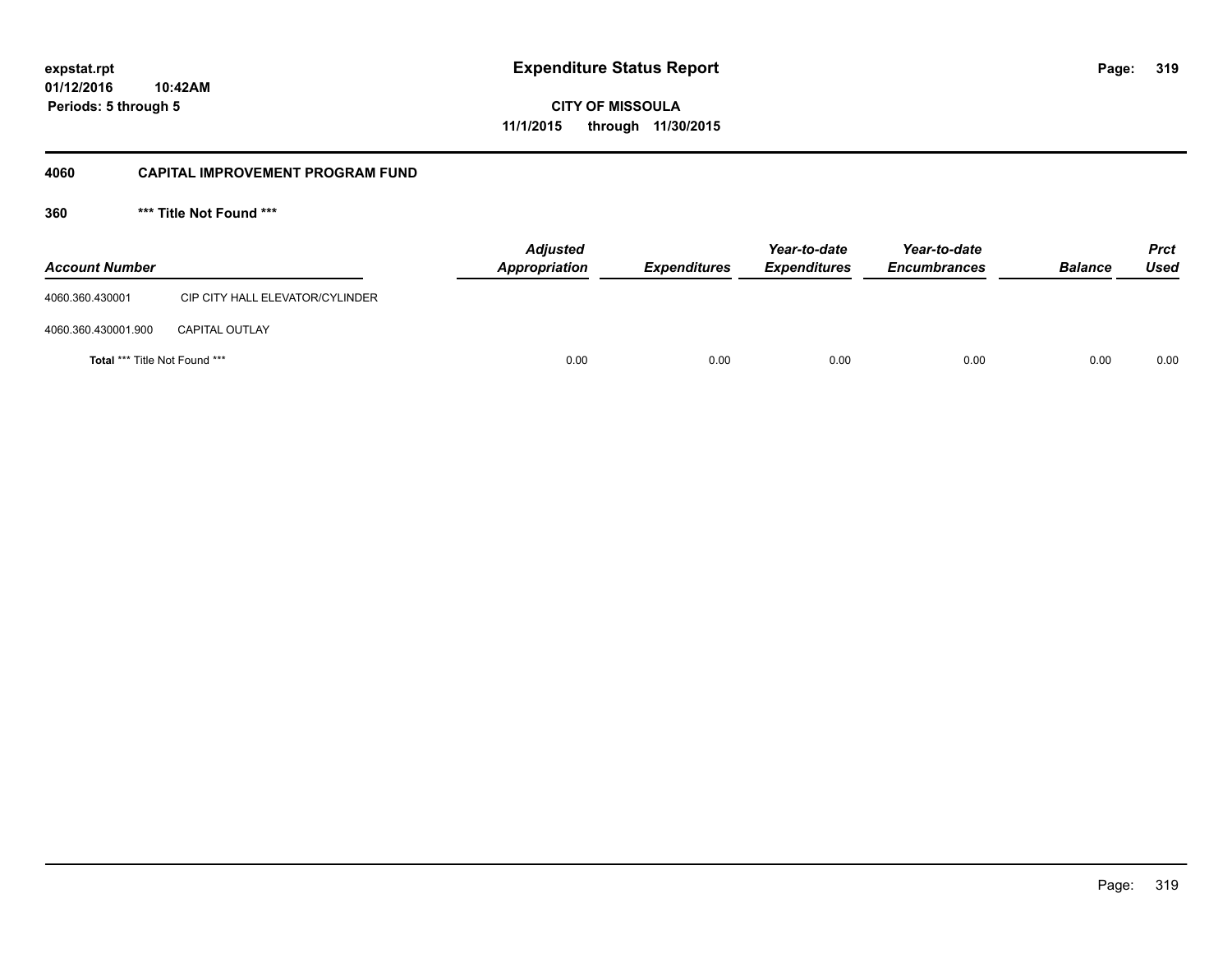**Periods: 5 through 5**

**CITY OF MISSOULA 11/1/2015 through 11/30/2015**

#### **4060 CAPITAL IMPROVEMENT PROGRAM FUND**

| <b>Account Number</b>                   |                                                                                                | <b>Adjusted</b><br><b>Appropriation</b> | <b>Expenditures</b> | Year-to-date<br><b>Expenditures</b> | Year-to-date<br><b>Encumbrances</b> | <b>Balance</b>                 | <b>Prct</b><br><b>Used</b> |
|-----------------------------------------|------------------------------------------------------------------------------------------------|-----------------------------------------|---------------------|-------------------------------------|-------------------------------------|--------------------------------|----------------------------|
| 4060.390.410000                         | <b>GENERAL GOVERNMENT</b>                                                                      |                                         |                     |                                     |                                     |                                |                            |
| 4060.390.410000.600                     | <b>DEBT SERVICE</b>                                                                            |                                         |                     |                                     |                                     |                                |                            |
|                                         | <b>Total GENERAL GOVERNMENT</b>                                                                | 0.00                                    | 0.00                | 0.00                                | 0.00                                | 0.00                           | 0.00                       |
| 4060.390.410001                         | SELF HOSTING ACCELA AUTOMATION                                                                 |                                         |                     |                                     |                                     |                                |                            |
| 4060.390.410001.900                     | CAPITAL OUTLAY                                                                                 |                                         |                     |                                     |                                     |                                |                            |
|                                         | 4060.390.410001.940.000 SELF HOSTING ACCELA AUTOMATION<br>Total SELF HOSTING ACCELA AUTOMATION | 0.00<br>0.00                            | 72.00<br>72.00      | 148,061.79<br>148,061.79            | 0.00<br>0.00                        | $-148,061.79$<br>$-148,061.79$ | 0.00<br>0.00               |
| 4060.390.410211                         | MAYORS NEIGHBORHOOD OFFICE REMODEL                                                             |                                         |                     |                                     |                                     |                                |                            |
| 4060.390.410211.900                     | <b>CAPITAL OUTLAY</b>                                                                          |                                         |                     |                                     |                                     |                                |                            |
|                                         | Total MAYORS NEIGHBORHOOD OFFICE REMODEL                                                       | 0.00                                    | 0.00                | 0.00                                | 0.00                                | 0.00                           | 0.00                       |
| 4060.390.410360                         | <b>CITY HALL EXPANSION</b>                                                                     |                                         |                     |                                     |                                     |                                |                            |
| 4060.390.410360.800                     | OTHER OBJECTS                                                                                  |                                         |                     |                                     |                                     |                                |                            |
|                                         | <b>Total CITY HALL EXPANSION</b>                                                               | 0.00                                    | 0.00                | 0.00                                | 0.00                                | 0.00                           | 0.00                       |
| 4060.390.410368                         | MUNI COURT EXPANSION DEBT SERVICE                                                              |                                         |                     |                                     |                                     |                                |                            |
| 4060.390.410368.600                     | <b>DEBT SERVICE</b>                                                                            |                                         |                     |                                     |                                     |                                |                            |
| 4060.390.410368.610.000 PRINCIPAL       |                                                                                                | 50.000.00                               | 0.00                | 0.00                                | 0.00                                | 50.000.00                      | 0.00                       |
| 4060.390.410368.620.000 INTEREST & FEES |                                                                                                | 31,860.00                               | 0.00                | 350.00                              | 0.00                                | 31,510.00                      | 1.10                       |
|                                         | Total MUNI COURT EXPANSION DEBT SERVICE                                                        | 81,860.00                               | 0.00                | 350.00                              | 0.00                                | 81,510.00                      | 0.43                       |
| 4060.390.410550                         | <b>ACCOUNTING</b>                                                                              |                                         |                     |                                     |                                     |                                |                            |
| 4060.390.410550.900                     | CAPITAL OUTLAY                                                                                 |                                         |                     |                                     |                                     |                                |                            |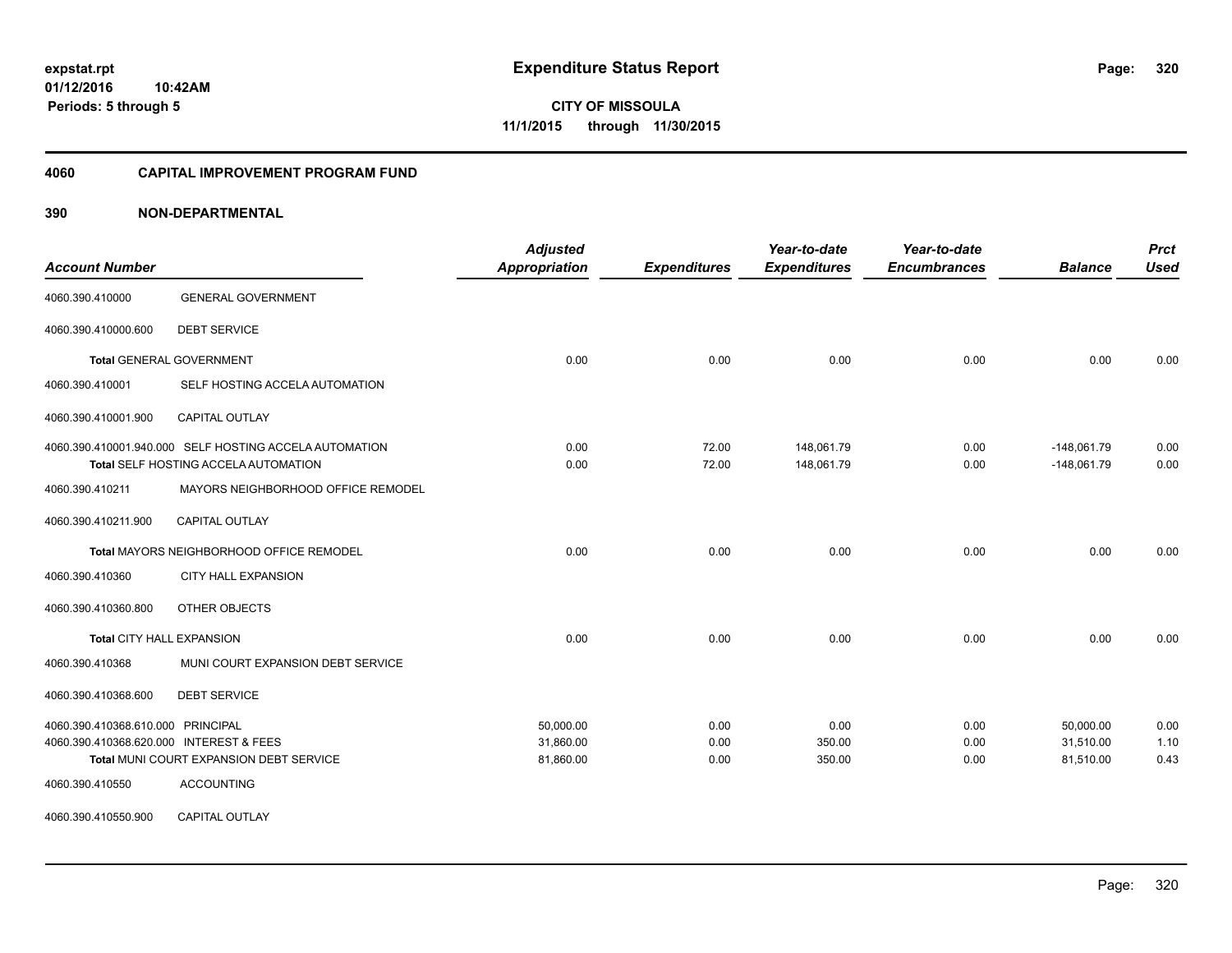#### **4060 CAPITAL IMPROVEMENT PROGRAM FUND**

| <b>Account Number</b>   |                                                            | <b>Adjusted</b><br>Appropriation | <b>Expenditures</b> | Year-to-date<br><b>Expenditures</b> | Year-to-date<br><b>Encumbrances</b> | <b>Balance</b> | <b>Prct</b><br><b>Used</b> |
|-------------------------|------------------------------------------------------------|----------------------------------|---------------------|-------------------------------------|-------------------------------------|----------------|----------------------------|
| <b>Total ACCOUNTING</b> |                                                            | 0.00                             | 0.00                | 0.00                                | 0.00                                | 0.00           | 0.00                       |
| 4060.390.410560         | COPIERS/COMPUTER EQUIP                                     |                                  |                     |                                     |                                     |                |                            |
| 4060.390.410560.900     | <b>CAPITAL OUTLAY</b>                                      |                                  |                     |                                     |                                     |                |                            |
|                         | 4060.390.410560.940.000 COPIERS/COMPUTER EQUIP             | 0.00                             | 1,314.40            | 28,826.09                           | 0.00                                | $-28,826.09$   | 0.00                       |
|                         | Total COPIERS/COMPUTER EQUIP                               | 0.00                             | 1,314.40            | 28,826.09                           | 0.00                                | $-28,826.09$   | 0.00                       |
| 4060.390.410587         | <b>CUSTOMER SERVICE REQUEST MODULE</b>                     |                                  |                     |                                     |                                     |                |                            |
| 4060.390.410587.900     | <b>CAPITAL OUTLAY</b>                                      |                                  |                     |                                     |                                     |                |                            |
|                         | Total CUSTOMER SERVICE REQUEST MODULE                      | 0.00                             | 0.00                | 0.00                                | 0.00                                | 0.00           | 0.00                       |
| 4060.390.411011         | DVS-COMPUTERS & ACCESSORIES                                |                                  |                     |                                     |                                     |                |                            |
| 4060.390.411011.900     | <b>CAPITAL OUTLAY</b>                                      |                                  |                     |                                     |                                     |                |                            |
|                         | Total DVS-COMPUTERS & ACCESSORIES                          | 0.00                             | 0.00                | 0.00                                | 0.00                                | 0.00           | 0.00                       |
| 4060.390.411241         | ENERGY CONSERVATION CLIMATE ACTION                         |                                  |                     |                                     |                                     |                |                            |
| 4060.390.411241.900     | CAPITAL OUTLAY                                             |                                  |                     |                                     |                                     |                |                            |
|                         | 4060.390.411241.930.000 ENERGY CONSERVATION CLIMATE ACTION | 0.00                             | 0.00                | 24,750.00                           | 0.00                                | $-24,750.00$   | 0.00                       |
|                         | Total ENERGY CONSERVATION CLIMATE ACTION                   | 0.00                             | 0.00                | 24,750.00                           | 0.00                                | $-24,750.00$   | 0.00                       |
| 4060.390.411242         | COUNCIL CHAMBERS HVAC                                      |                                  |                     |                                     |                                     |                |                            |
| 4060.390.411242.900     | CAPITAL OUTLAY                                             |                                  |                     |                                     |                                     |                |                            |
|                         | Total COUNCIL CHAMBERS HVAC                                | 0.00                             | 0.00                | 0.00                                | 0.00                                | 0.00           | 0.00                       |
| 4060.390.411300         | <b>VOIP/DATA/GIS UPGRADES</b>                              |                                  |                     |                                     |                                     |                |                            |
| 4060.390.411300.600     | <b>DEBT SERVICE</b>                                        |                                  |                     |                                     |                                     |                |                            |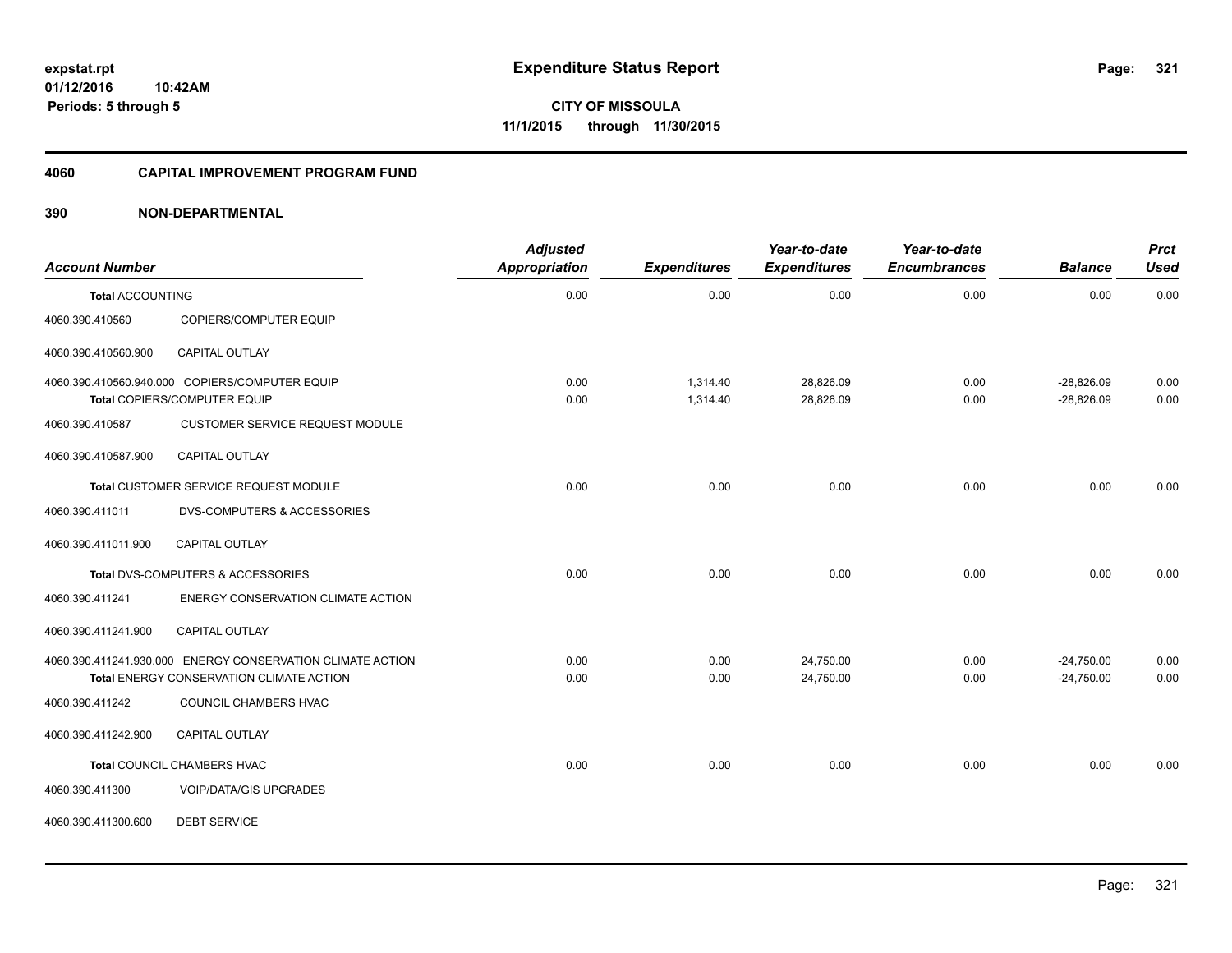#### **4060 CAPITAL IMPROVEMENT PROGRAM FUND**

|                       |                                                             | <b>Adjusted</b>      |                     | Year-to-date        | Year-to-date        |                | <b>Prct</b> |
|-----------------------|-------------------------------------------------------------|----------------------|---------------------|---------------------|---------------------|----------------|-------------|
| <b>Account Number</b> |                                                             | <b>Appropriation</b> | <b>Expenditures</b> | <b>Expenditures</b> | <b>Encumbrances</b> | <b>Balance</b> | <b>Used</b> |
|                       | 4060.390.411300.610.000 INTERNALLY FINANCED EQUIP/PRINCIPAL | 148,493.00           | 0.00                | 0.00                | 0.00                | 148,493.00     | 0.00        |
|                       | 4060.390.411300.620.000 INTEREST / SERVICE FEES             | 11,185.00            | 0.00                | 0.00                | 0.00                | 11,185.00      | 0.00        |
|                       | Total VOIP/DATA/GIS UPGRADES                                | 159.678.00           | 0.00                | 0.00                | 0.00                | 159.678.00     | 0.00        |
| 4060.390.420001       | PUBLIC SAFETY OPERATING/LIGHT VEHICLES                      |                      |                     |                     |                     |                |             |
| 4060.390.420001.900   | <b>CAPITAL OUTLAY</b>                                       |                      |                     |                     |                     |                |             |
|                       | 4060.390.420001.940.000 PS CORE OPERATING LIGHT VEHICLES    | 0.00                 | 22,292.00           | 39,677.00           | 0.00                | $-39,677.00$   | 0.00        |
|                       | Total PUBLIC SAFETY OPERATING/LIGHT VEHICLES                | 0.00                 | 22,292.00           | 39,677.00           | 0.00                | $-39,677.00$   | 0.00        |
| 4060.390.420002       | PUBLIC SAFETY CORE HEAVY EQUIP                              |                      |                     |                     |                     |                |             |
| 4060.390.420002.900   | <b>CAPITAL OUTLAY</b>                                       |                      |                     |                     |                     |                |             |
|                       | 4060.390.420002.940.000 PS CORE HEAVY EQUIPMENT             | 0.00                 | 64.00               | 64.00               | 0.00                | $-64.00$       | 0.00        |
|                       | Total PUBLIC SAFETY CORE HEAVY EQUIP                        | 0.00                 | 64.00               | 64.00               | 0.00                | $-64.00$       | 0.00        |
| 4060.390.420421       | FIRE STATION IMPROVEMENTS                                   |                      |                     |                     |                     |                |             |
| 4060.390.420421.900   | <b>CAPITAL OUTLAY</b>                                       |                      |                     |                     |                     |                |             |
|                       | <b>Total FIRE STATION IMPROVEMENTS</b>                      | 0.00                 | 0.00                | 0.00                | 0.00                | 0.00           | 0.00        |
| 4060.390.420470       | <b>SEARCH &amp; RESCUE</b>                                  |                      |                     |                     |                     |                |             |
| 4060.390.420470.900   | CAPITAL OUTLAY                                              |                      |                     |                     |                     |                |             |
| Total SEARCH & RESCUE |                                                             | 0.00                 | 0.00                | 0.00                | 0.00                | 0.00           | 0.00        |
| 4060.390.420471       | <b>BOAT RAMP IMPROVEMENTS</b>                               |                      |                     |                     |                     |                |             |
| 4060.390.420471.300   | PURCHASED SERVICES                                          |                      |                     |                     |                     |                |             |
|                       | <b>Total PURCHASED SERVICES</b>                             | 0.00                 | 0.00                | 0.00                | 0.00                | 0.00           | 0.00        |
| 4060.390.420471.900   | <b>CAPITAL OUTLAY</b>                                       |                      |                     |                     |                     |                |             |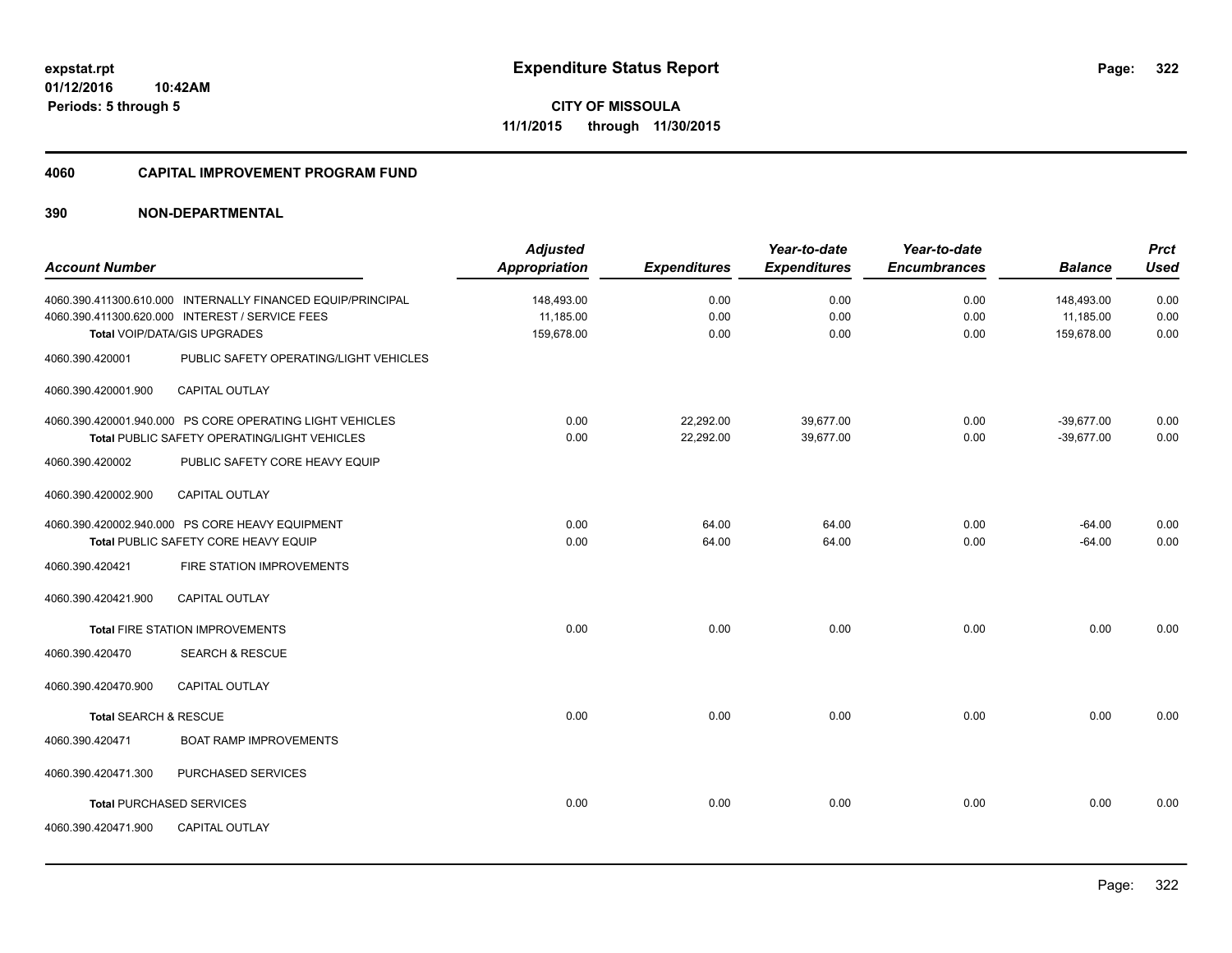**Periods: 5 through 5**

**CITY OF MISSOULA 11/1/2015 through 11/30/2015**

#### **4060 CAPITAL IMPROVEMENT PROGRAM FUND**

## **390 NON-DEPARTMENTAL**

**10:42AM**

| <b>Account Number</b>      |                                                                                                    | <b>Adjusted</b><br>Appropriation | <b>Expenditures</b> | Year-to-date<br><b>Expenditures</b> | Year-to-date<br><b>Encumbrances</b> | <b>Balance</b>             | <b>Prct</b><br><b>Used</b> |
|----------------------------|----------------------------------------------------------------------------------------------------|----------------------------------|---------------------|-------------------------------------|-------------------------------------|----------------------------|----------------------------|
|                            | Total BOAT RAMP IMPROVEMENTS                                                                       | 0.00                             | 0.00                | 0.00                                | 0.00                                | 0.00                       | 0.00                       |
| 4060.390.420640            | <b>SCBA EQUPMENT</b>                                                                               |                                  |                     |                                     |                                     |                            |                            |
| 4060.390.420640.900        | <b>CAPITAL OUTLAY</b>                                                                              |                                  |                     |                                     |                                     |                            |                            |
| <b>Total SCBA EQUPMENT</b> |                                                                                                    | 0.00                             | 0.00                | 0.00                                | 0.00                                | 0.00                       | 0.00                       |
| 4060.390.430000            | ADA IMPLEMENTATION                                                                                 |                                  |                     |                                     |                                     |                            |                            |
| 4060.390.430000.900        | <b>CAPITAL OUTLAY</b>                                                                              |                                  |                     |                                     |                                     |                            |                            |
|                            | <b>Total ADA IMPLEMENTATION</b>                                                                    | 0.00                             | 0.00                | 0.00                                | 0.00                                | 0.00                       | 0.00                       |
| 4060.390.430001            | PW CORE OPERATING LIGHT VEHICLES                                                                   |                                  |                     |                                     |                                     |                            |                            |
| 4060.390.430001.900        | <b>CAPITAL OUTLAY</b>                                                                              |                                  |                     |                                     |                                     |                            |                            |
|                            | 4060.390.430001.940.000 PW CORE OPERATING LIGHT VEHICLES<br>Total PW CORE OPERATING LIGHT VEHICLES | 0.00<br>0.00                     | 0.00<br>0.00        | 1,548.00<br>1,548.00                | 0.00<br>0.00                        | $-1,548.00$<br>$-1,548.00$ | 0.00<br>0.00               |
| 4060.390.430002            | PW CORE HEAVY EQUIPMENT                                                                            |                                  |                     |                                     |                                     |                            |                            |
| 4060.390.430002.900        | <b>CAPITAL OUTLAY</b>                                                                              |                                  |                     |                                     |                                     |                            |                            |
|                            | 4060.390.430002.940.000 PW CORE HEAVY EQUIPMENT                                                    | 0.00                             | 24.71               | 46.36                               | 0.00                                | $-46.36$                   | 0.00                       |
|                            | Total PW CORE HEAVY EQUIPMENT                                                                      | 0.00                             | 24.71               | 46.36                               | 0.00                                | $-46.36$                   | 0.00                       |
| 4060.390.430004            | TRAFFIC SIGNAL LED CONVERSION                                                                      |                                  |                     |                                     |                                     |                            |                            |
| 4060.390.430004.900        | CAPITAL OUTLAY                                                                                     |                                  |                     |                                     |                                     |                            |                            |
|                            | Total TRAFFIC SIGNAL LED CONVERSION                                                                | 0.00                             | 0.00                | 0.00                                | 0.00                                | 0.00                       | 0.00                       |
| 4060.390.430013            | MAINTENANCE MANAGEMENT SYSTEM                                                                      |                                  |                     |                                     |                                     |                            |                            |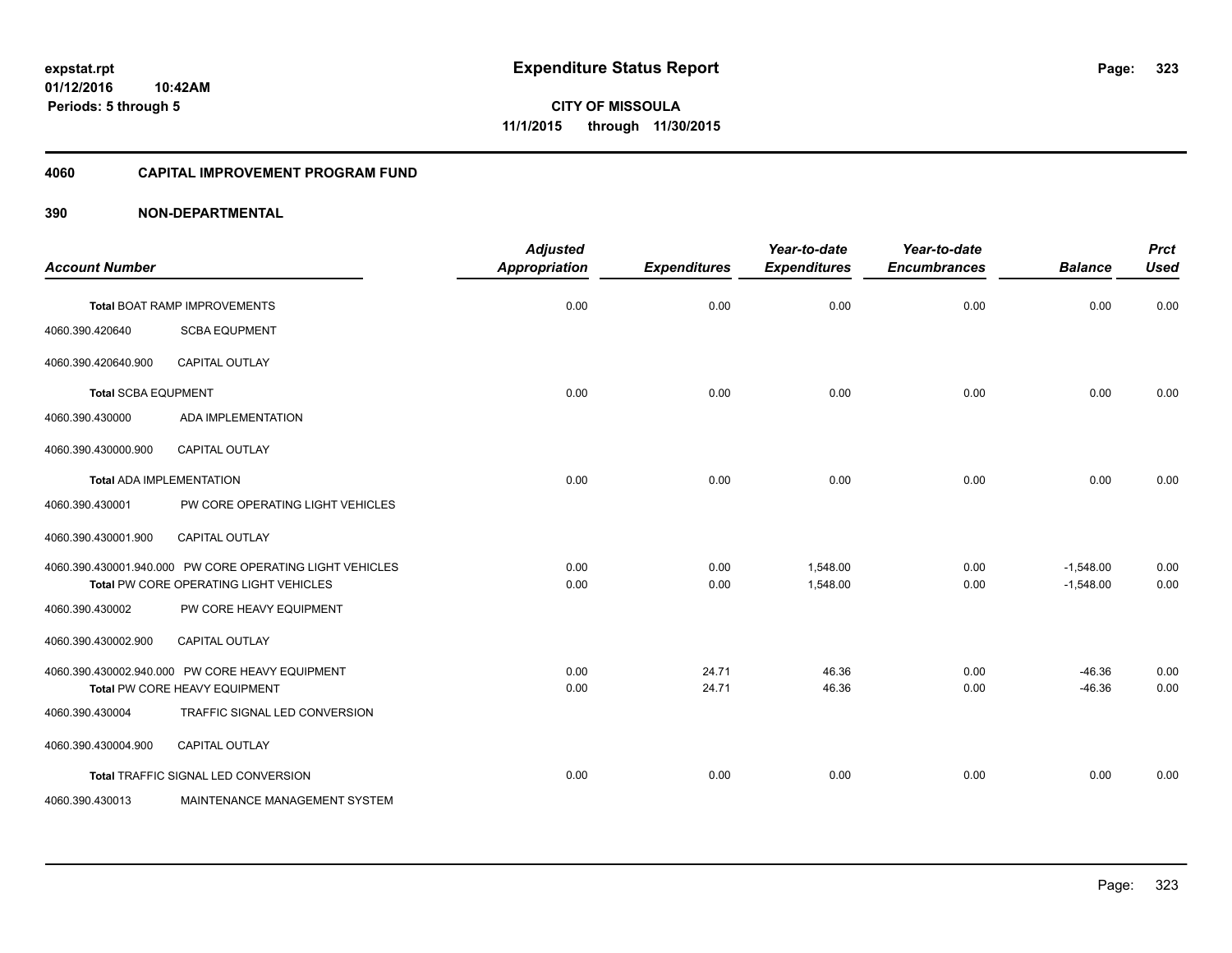**Periods: 5 through 5**

**CITY OF MISSOULA 11/1/2015 through 11/30/2015**

#### **4060 CAPITAL IMPROVEMENT PROGRAM FUND**

| <b>Account Number</b>        |                                                                                                                 | <b>Adjusted</b><br><b>Appropriation</b> | <b>Expenditures</b>    | Year-to-date<br><b>Expenditures</b> | Year-to-date<br><b>Encumbrances</b> | <b>Balance</b>               | <b>Prct</b><br><b>Used</b> |
|------------------------------|-----------------------------------------------------------------------------------------------------------------|-----------------------------------------|------------------------|-------------------------------------|-------------------------------------|------------------------------|----------------------------|
| 4060.390.430013.900          | <b>CAPITAL OUTLAY</b>                                                                                           |                                         |                        |                                     |                                     |                              |                            |
|                              | Total MAINTENANCE MANAGEMENT SYSTEM                                                                             | 0.00                                    | 0.00                   | 0.00                                | 0.00                                | 0.00                         | 0.00                       |
| 4060.390.430221              | CENTRALIZED MAINT, TOOLS & FENCE                                                                                |                                         |                        |                                     |                                     |                              |                            |
| 4060.390.430221.900          | <b>CAPITAL OUTLAY</b>                                                                                           |                                         |                        |                                     |                                     |                              |                            |
|                              | 4060.390.430221.930.000 CENTRALIZED MAINT, TOOLS & FENCE<br>Total CENTRALIZED MAINT, TOOLS & FENCE              | 0.00<br>0.00                            | 0.00<br>0.00           | 2,203.50<br>2,203.50                | 0.00<br>0.00                        | $-2,203.50$<br>$-2,203.50$   | 0.00<br>0.00               |
| 4060.390.430266              | <b>TRAFFIC CALMING</b>                                                                                          |                                         |                        |                                     |                                     |                              |                            |
| 4060.390.430266.900          | <b>CAPITAL OUTLAY</b>                                                                                           |                                         |                        |                                     |                                     |                              |                            |
| <b>Total TRAFFIC CALMING</b> |                                                                                                                 | 0.00                                    | 0.00                   | 0.00                                | 0.00                                | 0.00                         | 0.00                       |
| 4060.390.431401              | GIS-AERIAL PHOTOGRAPHY                                                                                          |                                         |                        |                                     |                                     |                              |                            |
| 4060.390.431401.300          | PURCHASED SERVICES                                                                                              |                                         |                        |                                     |                                     |                              |                            |
|                              | Total GIS-AERIAL PHOTOGRAPHY                                                                                    | 0.00                                    | 0.00                   | 0.00                                | 0.00                                | 0.00                         | 0.00                       |
| 4060.390.440620              | ANIMAL CONTROL FACILITIES                                                                                       |                                         |                        |                                     |                                     |                              |                            |
| 4060.390.440620.900          | <b>CAPITAL OUTLAY</b>                                                                                           |                                         |                        |                                     |                                     |                              |                            |
|                              | 4060.390.440620.940.000 ANIMAL CONTROL RE-ROOF<br><b>Total ANIMAL CONTROL FACILITIES</b>                        | 20,000.00<br>20,000.00                  | 0.00<br>0.00           | 0.00<br>0.00                        | 0.00<br>0.00                        | 20,000.00<br>20,000.00       | 0.00<br>0.00               |
| 4060.390.460001              | PARKS CORE OPERATING/LIGHT VEHICLES                                                                             |                                         |                        |                                     |                                     |                              |                            |
| 4060.390.460001.900          | CAPITAL OUTLAY                                                                                                  |                                         |                        |                                     |                                     |                              |                            |
|                              | 4060.390.460001.940.000 PARKS CORE OPERATING LIGHT VEHICLES<br><b>Total PARKS CORE OPERATING/LIGHT VEHICLES</b> | 0.00<br>0.00                            | 33,620.00<br>33,620.00 | 39.170.00<br>39.170.00              | 0.00<br>0.00                        | $-39,170.00$<br>$-39,170.00$ | 0.00<br>0.00               |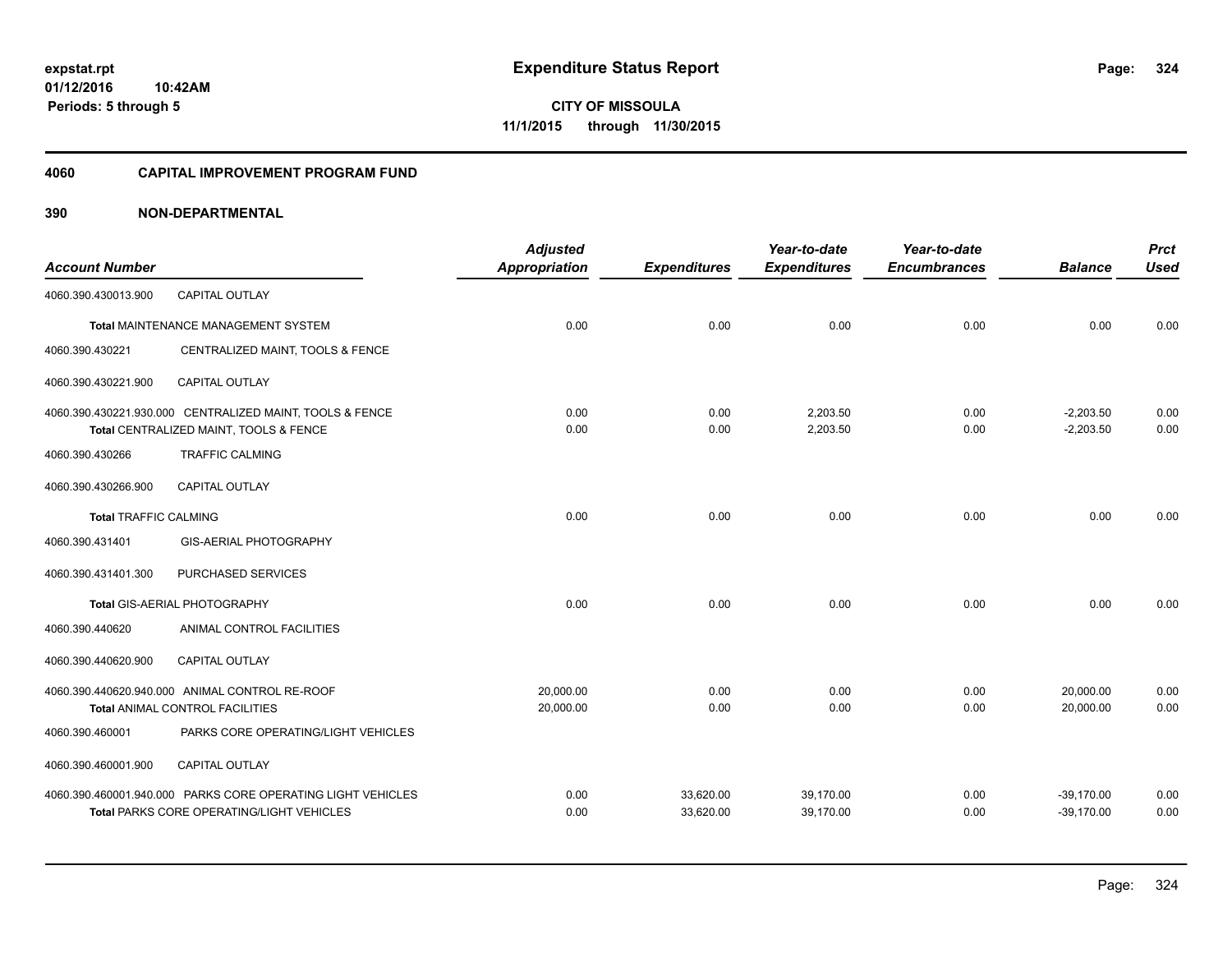**325**

**01/12/2016 10:42AM Periods: 5 through 5**

**CITY OF MISSOULA 11/1/2015 through 11/30/2015**

#### **4060 CAPITAL IMPROVEMENT PROGRAM FUND**

| <b>Account Number</b>          |                                       | <b>Adjusted</b><br><b>Appropriation</b> | <b>Expenditures</b> | Year-to-date<br><b>Expenditures</b> | Year-to-date<br><b>Encumbrances</b> | <b>Balance</b> | <b>Prct</b><br><b>Used</b> |
|--------------------------------|---------------------------------------|-----------------------------------------|---------------------|-------------------------------------|-------------------------------------|----------------|----------------------------|
| 4060.390.460002                | PARKS CORE HEAVY EQUIPMENT            |                                         |                     |                                     |                                     |                |                            |
| 4060.390.460002.900            | CAPITAL OUTLAY                        |                                         |                     |                                     |                                     |                |                            |
|                                | Total PARKS CORE HEAVY EQUIPMENT      | 0.00                                    | 0.00                | 0.00                                | 0.00                                | 0.00           | 0.00                       |
| 4060.390.460400                | PARK MAINTENANCE & IMPROVEMENTS       |                                         |                     |                                     |                                     |                |                            |
| 4060.390.460400.100            | PERSONAL SERVICES                     |                                         |                     |                                     |                                     |                |                            |
| <b>Total PERSONAL SERVICES</b> |                                       | 0.00                                    | 0.00                | 0.00                                | 0.00                                | 0.00           | 0.00                       |
| 4060.390.460400.900            | CAPITAL OUTLAY                        |                                         |                     |                                     |                                     |                |                            |
|                                | Total PARK MAINTENANCE & IMPROVEMENTS | 0.00                                    | 0.00                | 0.00                                | 0.00                                | 0.00           | 0.00                       |
| 4060.390.460432                | <b>AQUATICS SUPPORT</b>               |                                         |                     |                                     |                                     |                |                            |
| 4060.390.460432.900            | <b>CAPITAL OUTLAY</b>                 |                                         |                     |                                     |                                     |                |                            |
| <b>Total AQUATICS SUPPORT</b>  |                                       | 0.00                                    | 0.00                | 0.00                                | 0.00                                | 0.00           | 0.00                       |
| 4060.390.460438                | MCCORMICK PARK SITE PLAN              |                                         |                     |                                     |                                     |                |                            |
| 4060.390.460438.900            | CAPITAL OUTLAY                        |                                         |                     |                                     |                                     |                |                            |
|                                | Total MCCORMICK PARK SITE PLAN        | 0.00                                    | 0.00                | 0.00                                | 0.00                                | 0.00           | 0.00                       |
| 4060.390.460451                | ART MUSEUM DEBT SERVICE               |                                         |                     |                                     |                                     |                |                            |
| 4060.390.460451.600            | <b>DEBT SERVICE</b>                   |                                         |                     |                                     |                                     |                |                            |
|                                | Total ART MUSEUM DEBT SERVICE         | 0.00                                    | 0.00                | 0.00                                | 0.00                                | 0.00           | 0.00                       |
| 4060.390.460452                | <b>ART MUSEUM</b>                     |                                         |                     |                                     |                                     |                |                            |
| 4060.390.460452.900            | CAPITAL OUTLAY                        |                                         |                     |                                     |                                     |                |                            |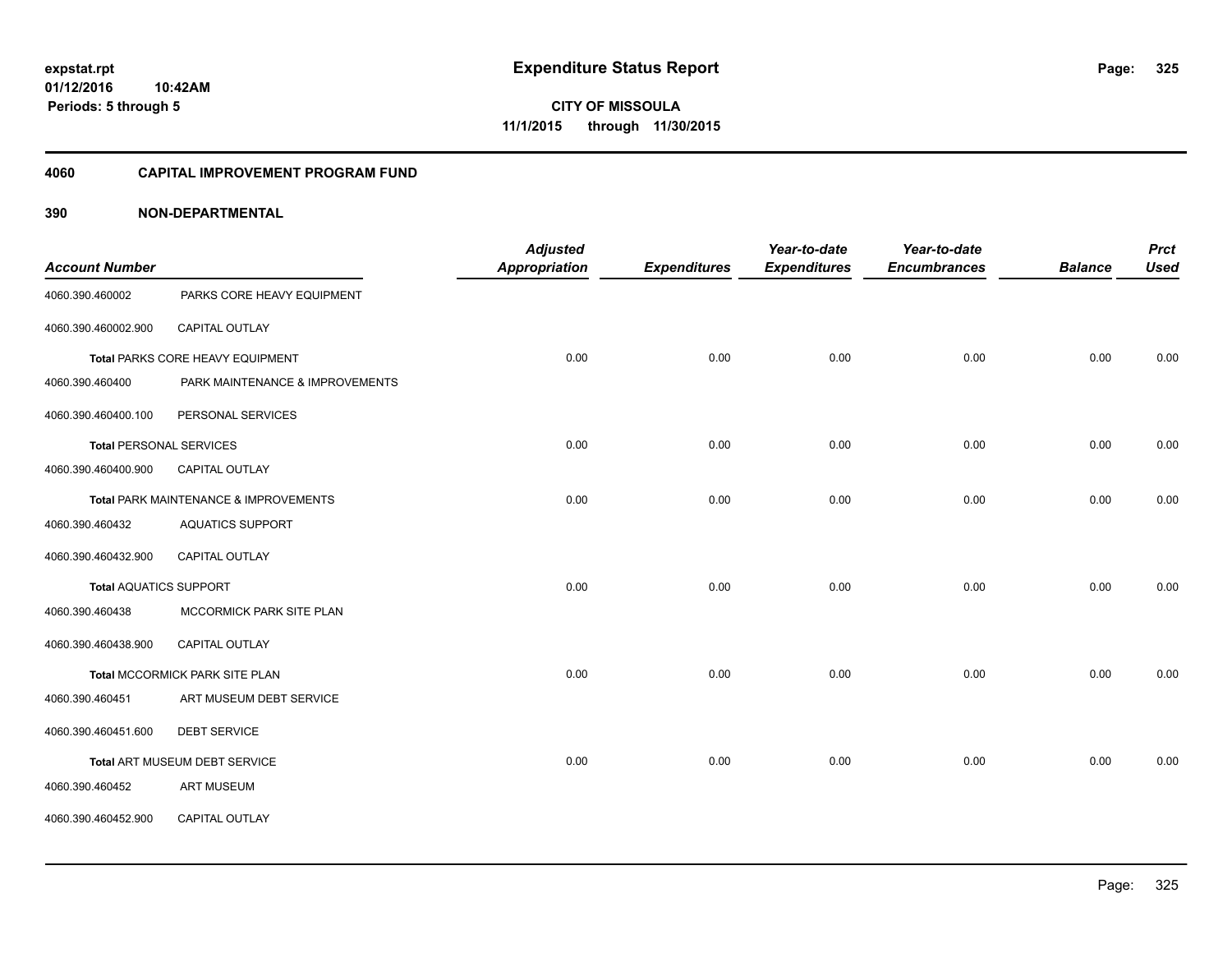**Periods: 5 through 5**

**CITY OF MISSOULA 11/1/2015 through 11/30/2015**

#### **4060 CAPITAL IMPROVEMENT PROGRAM FUND**

#### **390 NON-DEPARTMENTAL**

**10:42AM**

| <b>Account Number</b>         |                                                                  | <b>Adjusted</b><br>Appropriation | <b>Expenditures</b> | Year-to-date<br><b>Expenditures</b> | Year-to-date<br><b>Encumbrances</b> | <b>Balance</b> | <b>Prct</b><br><b>Used</b> |
|-------------------------------|------------------------------------------------------------------|----------------------------------|---------------------|-------------------------------------|-------------------------------------|----------------|----------------------------|
| <b>Total ART MUSEUM</b>       |                                                                  | 0.00                             | 0.00                | 0.00                                | 0.00                                | 0.00           | 0.00                       |
| 4060.390.460485               | 50 METER POOL IMPROVEMENTS                                       |                                  |                     |                                     |                                     |                |                            |
| 4060.390.460485.900           | <b>CAPITAL OUTLAY</b>                                            |                                  |                     |                                     |                                     |                |                            |
|                               | Total 50 METER POOL IMPROVEMENTS                                 | 0.00                             | 0.00                | 0.00                                | 0.00                                | 0.00           | 0.00                       |
| 4060.390.460507               | <b>METER CONVERSION</b>                                          |                                  |                     |                                     |                                     |                |                            |
| 4060.390.460507.900           | <b>CAPITAL OUTLAY</b>                                            |                                  |                     |                                     |                                     |                |                            |
| <b>Total METER CONVERSION</b> |                                                                  | 0.00                             | 0.00                | 0.00                                | 0.00                                | 0.00           | 0.00                       |
| 4060.390.490100               | AQUATICS GEN FUND DEBT SERVICE                                   |                                  |                     |                                     |                                     |                |                            |
| 4060.390.490100.600           | <b>DEBT SERVICE</b>                                              |                                  |                     |                                     |                                     |                |                            |
|                               | 4060.390.490100.610.000 FY08 AQUATICS GEN FUND DEBT SVS/PRINCIPL | 85.000.00                        | 0.00                | 0.00                                | 0.00                                | 85,000.00      | 0.00                       |
|                               | 4060.390.490100.620.000 FY08 AQUATICS GEN FUND DEBT SVS/INTEREST | 45.641.00                        | 0.00                | 0.00                                | 0.00                                | 45.641.00      | 0.00                       |
|                               | <b>Total AQUATICS GEN FUND DEBT SERVICE</b>                      | 130,641.00                       | 0.00                | 0.00                                | 0.00                                | 130,641.00     | 0.00                       |
| 4060.390.490101               | 50 METER POOL DEBT SERVICE                                       |                                  |                     |                                     |                                     |                |                            |
| 4060.390.490101.600           | <b>DEBT SERVICE</b>                                              |                                  |                     |                                     |                                     |                |                            |
|                               | 4060.390.490101.610.000 50 METER POOL DEBT SERVICE               | 35,000.00                        | 0.00                | 0.00                                | 0.00                                | 35,000.00      | 0.00                       |
|                               | 4060.390.490101.620.000 50 METER POOL DEBT SERVICE/INTEREST      | 23.825.00                        | 0.00                | 0.00                                | 0.00                                | 23,825.00      | 0.00                       |
|                               | Total 50 METER POOL DEBT SERVICE                                 | 58,825.00                        | 0.00                | 0.00                                | 0.00                                | 58,825.00      | 0.00                       |
| 4060.390.490102               | 2010C ENERGY BONDS DEBT SERVICE                                  |                                  |                     |                                     |                                     |                |                            |
| 4060.390.490102.600           | <b>DEBT SERVICE</b>                                              |                                  |                     |                                     |                                     |                |                            |
|                               | 4060.390.490102.610.000 PRINCIPAL-2010C BONDS                    | 60,000.00                        | 0.00                | 0.00                                | 0.00                                | 60,000.00      | 0.00                       |
|                               | 4060.390.490102.620.000 INTEREST / SERVICE FEES-2010C BONDS      | 22,925.00                        | 0.00                | 0.00                                | 0.00                                | 22,925.00      | 0.00                       |
|                               | Total 2010C ENERGY BONDS DEBT SERVICE                            | 82,925.00                        | 0.00                | 0.00                                | 0.00                                | 82,925.00      | 0.00                       |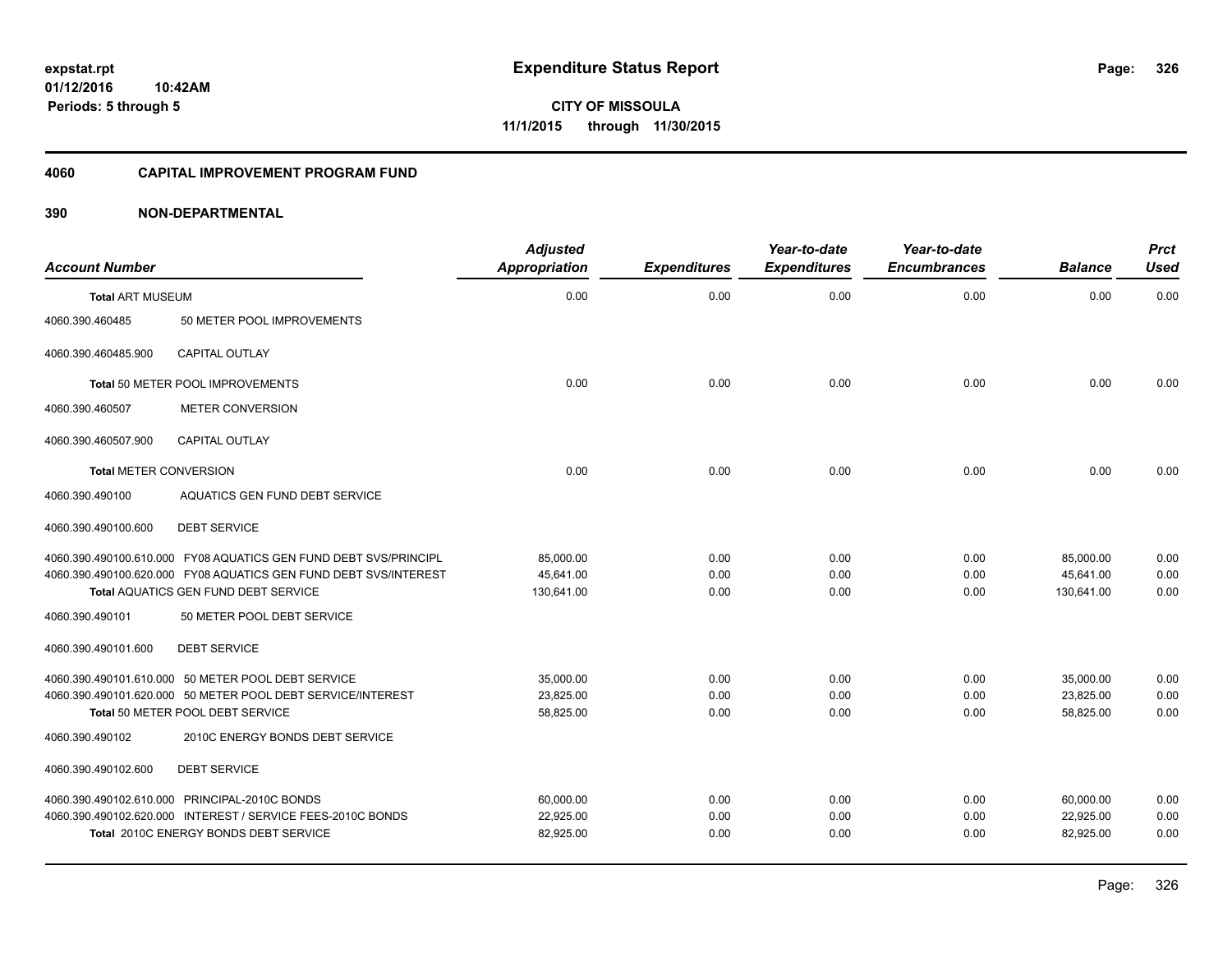**01/12/2016 10:42AM Periods: 5 through 5**

**CITY OF MISSOULA 11/1/2015 through 11/30/2015**

#### **4060 CAPITAL IMPROVEMENT PROGRAM FUND**

| <b>Account Number</b>             |                                                            | <b>Adjusted</b><br><b>Appropriation</b> | <b>Expenditures</b> | Year-to-date<br><b>Expenditures</b> | Year-to-date<br><b>Encumbrances</b> | <b>Balance</b> | <b>Prct</b><br><b>Used</b> |
|-----------------------------------|------------------------------------------------------------|-----------------------------------------|---------------------|-------------------------------------|-------------------------------------|----------------|----------------------------|
| 4060.390.490103                   | 2010A REFUNDING DEBT SERVICE                               |                                         |                     |                                     |                                     |                |                            |
| 4060.390.490103.600               | <b>DEBT SERVICE</b>                                        |                                         |                     |                                     |                                     |                |                            |
| 4060.390.490103.610.000 PRINCIPAL |                                                            | 110,000.00                              | 0.00                | 0.00                                | 0.00                                | 110,000.00     | 0.00                       |
|                                   | 4060.390.490103.620.000 INTEREST / SERVICE FEES            | 19.813.00                               | 0.00                | 350.00                              | 0.00                                | 19.463.00      | 1.77                       |
|                                   | <b>Total 2010A REFUNDING DEBT SERVICE</b>                  | 129,813.00                              | 0.00                | 350.00                              | 0.00                                | 129,463.00     | 0.27                       |
| 4060.390.490429                   | 07 FIRE BOND DEBT SVS \$680,000                            |                                         |                     |                                     |                                     |                |                            |
| 4060.390.490429.600               | <b>DEBT SERVICE</b>                                        |                                         |                     |                                     |                                     |                |                            |
| 4060.390.490429.610.000 PRINCIPAL |                                                            | 35,000.00                               | 0.00                | 0.00                                | 0.00                                | 35,000.00      | 0.00                       |
|                                   | 4060.390.490429.620.000 INTEREST / SERVICE FEES            | 18,705.00                               | 0.00                | 350.00                              | 0.00                                | 18,355.00      | 1.87                       |
|                                   | Total 07 FIRE BOND DEBT SVS \$680,000                      | 53,705.00                               | 0.00                | 350.00                              | 0.00                                | 53,355.00      | 0.65                       |
| 4060.390.490504                   | <b>FY09 FINANCED CORE EQUIPMENT</b>                        |                                         |                     |                                     |                                     |                |                            |
| 4060.390.490504.300               | PURCHASED SERVICES                                         |                                         |                     |                                     |                                     |                |                            |
| <b>Total PURCHASED SERVICES</b>   |                                                            | 0.00                                    | 0.00                | 0.00                                | 0.00                                | 0.00           | 0.00                       |
| 4060.390.490504.600               | <b>DEBT SERVICE</b>                                        |                                         |                     |                                     |                                     |                |                            |
|                                   | 4060.390.490504.610.000 FY09 CORE FINANCED EQUIP-PRINCIPAL | 305,191.00                              | 0.00                | 68,506.33                           | 0.00                                | 236,684.67     | 22.45                      |
|                                   | 4060.390.490504.620.000 FY09 FINANCED CORE EQUIP-INTEREST  | 61,927.00                               | 0.00                | 22,539.49                           | 0.00                                | 39,387.51      | 36.40                      |
|                                   | Total FY09 FINANCED CORE EQUIPMENT                         | 367,118.00                              | 0.00                | 91,045.82                           | 0.00                                | 276,072.18     | 24.80                      |
| 4060.390.490506                   | <b>CORE FINANCED EQUIPMENT</b>                             |                                         |                     |                                     |                                     |                |                            |
| 4060.390.490506.600               | <b>DEBT SERVICE</b>                                        |                                         |                     |                                     |                                     |                |                            |
|                                   | Total CORE FINANCED EQUIPMENT                              | 0.00                                    | 0.00                | 0.00                                | 0.00                                | 0.00           | 0.00                       |
| 4060.390.510110                   | <b>MERCHANT SERVICES</b>                                   |                                         |                     |                                     |                                     |                |                            |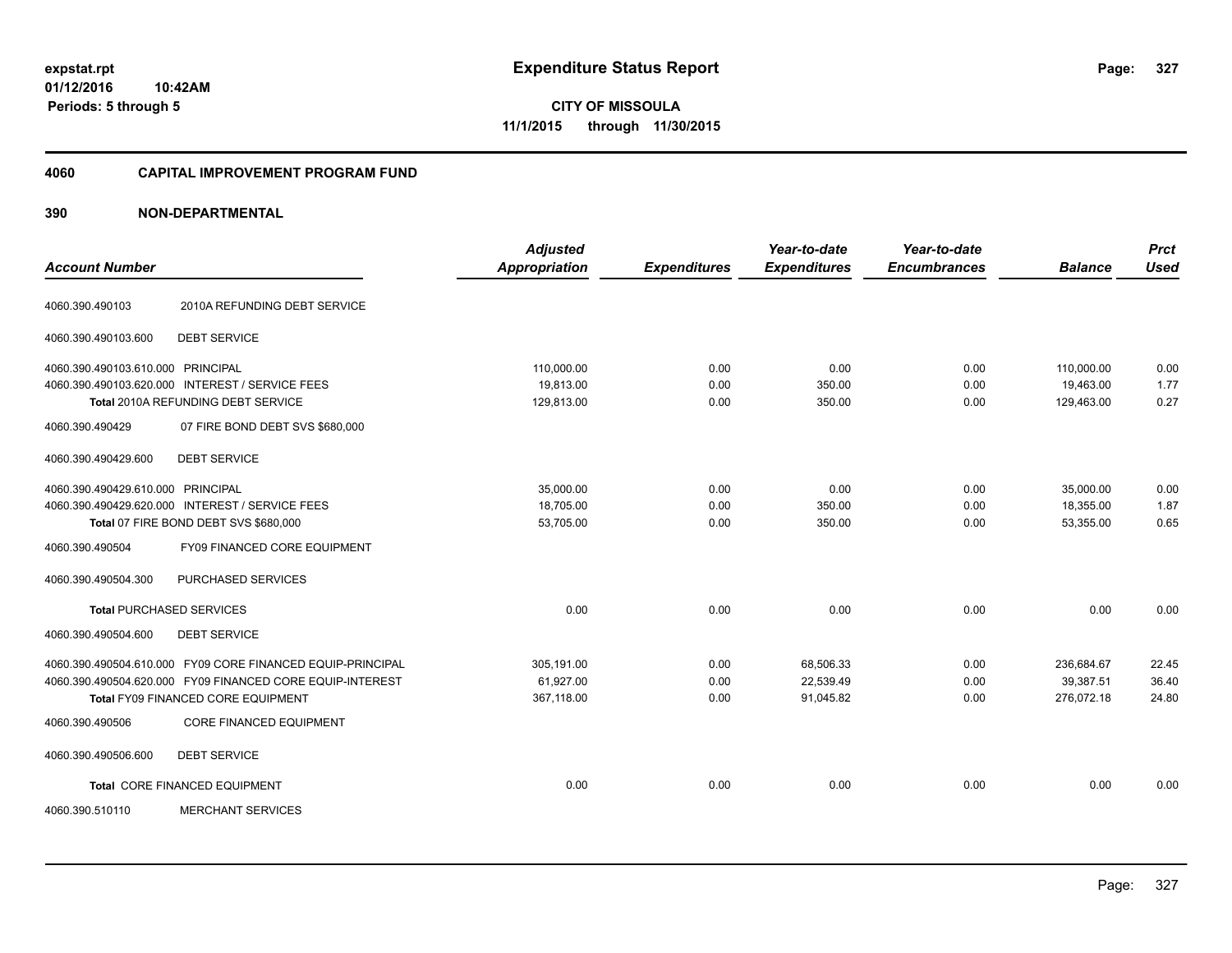#### **4060 CAPITAL IMPROVEMENT PROGRAM FUND**

| <b>Account Number</b>          |                        | <b>Adjusted</b><br><b>Appropriation</b> | <b>Expenditures</b> | Year-to-date<br><b>Expenditures</b> | Year-to-date<br><b>Encumbrances</b> | <b>Balance</b> | <b>Prct</b><br><b>Used</b> |
|--------------------------------|------------------------|-----------------------------------------|---------------------|-------------------------------------|-------------------------------------|----------------|----------------------------|
| 4060.390.510110.500            | <b>FIXED CHARGES</b>   |                                         |                     |                                     |                                     |                |                            |
| <b>Total MERCHANT SERVICES</b> |                        | 0.00                                    | 0.00                | 0.00                                | 0.00                                | 0.00           | 0.00                       |
| 4060.390.521001                | <b>TRANSFER TO CIP</b> |                                         |                     |                                     |                                     |                |                            |
| 4060.390.521001.800            | OTHER OBJECTS          |                                         |                     |                                     |                                     |                |                            |
| <b>Total TRANSFER TO CIP</b>   |                        | 0.00                                    | 0.00                | 0.00                                | 0.00                                | 0.00           | 0.00                       |
| <b>Total NON-DEPARTMENTAL</b>  |                        | 1.084.565.00                            | 57.387.11           | 376.442.56                          | 0.00                                | 708.122.44     | 34.71                      |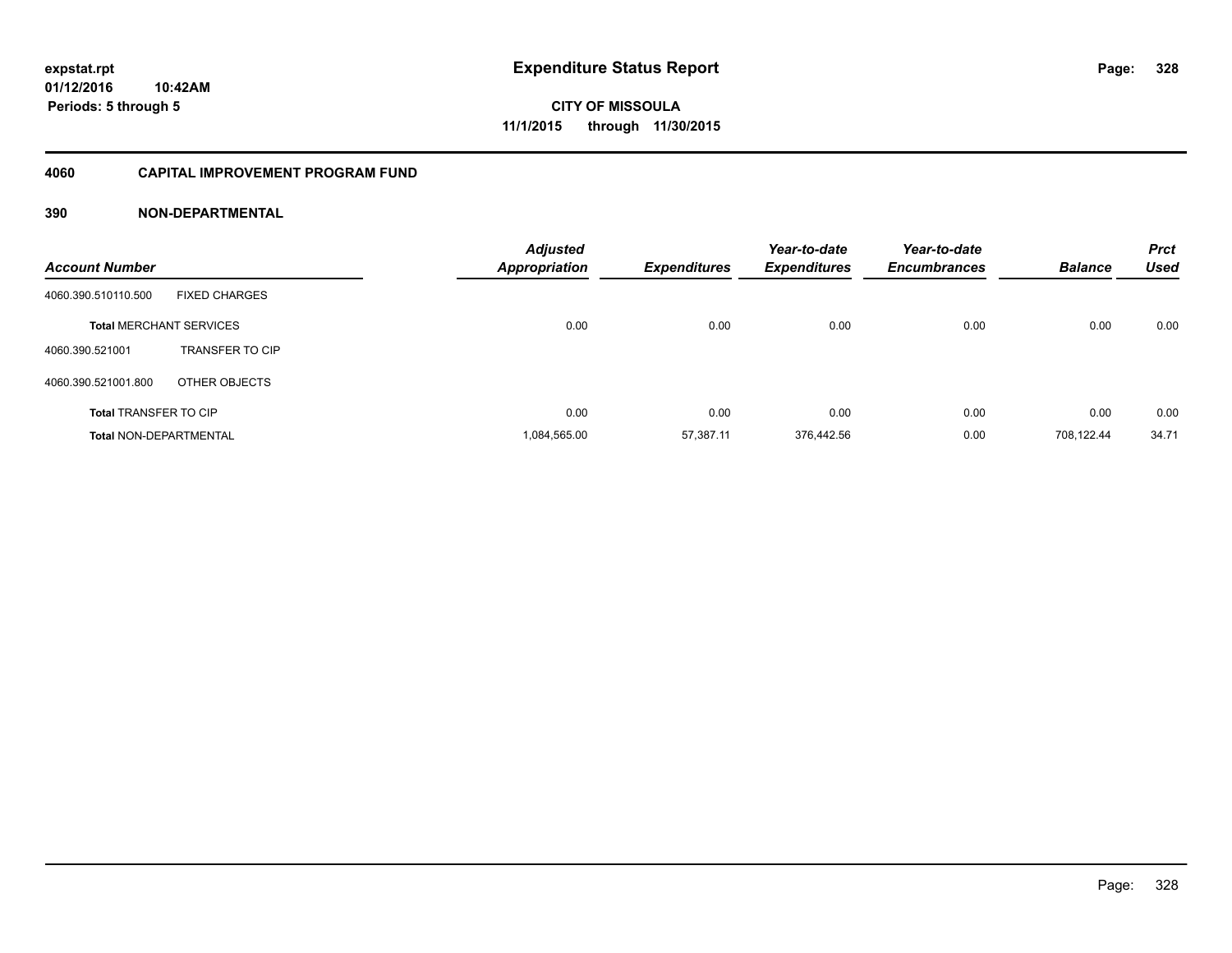#### **4060 CAPITAL IMPROVEMENT PROGRAM FUND**

#### **391 ENERGY PERFORMANCE PROJ.**

| <b>Account Number</b> |                                               | <b>Adjusted</b><br><b>Appropriation</b> | <b>Expenditures</b> | Year-to-date<br><b>Expenditures</b> | Year-to-date<br><b>Encumbrances</b> | <b>Balance</b> | <b>Prct</b><br><b>Used</b> |
|-----------------------|-----------------------------------------------|-----------------------------------------|---------------------|-------------------------------------|-------------------------------------|----------------|----------------------------|
| 4060.391.411242       | COUNCIL CHAMBERS HVAC                         |                                         |                     |                                     |                                     |                |                            |
| 4060.391.411242.900   | <b>CAPITAL OUTLAY</b>                         |                                         |                     |                                     |                                     |                |                            |
|                       | Total COUNCIL CHAMBERS HVAC                   | 0.00                                    | 0.00                | 0.00                                | 0.00                                | 0.00           | 0.00                       |
| 4060.391.411257       | JCI-CONSTRUCTION AND M&V                      |                                         |                     |                                     |                                     |                |                            |
| 4060.391.411257.300   | PURCHASED SERVICES                            |                                         |                     |                                     |                                     |                |                            |
|                       | Total JCI-CONSTRUCTION AND M&V                | 0.00                                    | 0.00                | 0.00                                | 0.00                                | 0.00           | 0.00                       |
| 4060.391.411258       | PARKS EXTERIOR TRAIL LIGHTING(ARRA)           |                                         |                     |                                     |                                     |                |                            |
| 4060.391.411258.900   | <b>CAPITAL OUTLAY</b>                         |                                         |                     |                                     |                                     |                |                            |
|                       | Total PARKS EXTERIOR TRAIL LIGHTING(ARRA)     | 0.00                                    | 0.00                | 0.00                                | 0.00                                | 0.00           | 0.00                       |
| 4060.391.420421       | FIRE STATION #1 HVAC SYSTEM                   |                                         |                     |                                     |                                     |                |                            |
| 4060.391.420421.900   | <b>CAPITAL OUTLAY</b>                         |                                         |                     |                                     |                                     |                |                            |
|                       | Total FIRE STATION #1 HVAC SYSTEM             | 0.00                                    | 0.00                | 0.00                                | 0.00                                | 0.00           | 0.00                       |
| 4060.391.510110       | <b>MERCHANT SERVICES</b>                      |                                         |                     |                                     |                                     |                |                            |
| 4060.391.510110.500   | <b>FIXED CHARGES</b>                          |                                         |                     |                                     |                                     |                |                            |
|                       | Total ENERGY PERFORMANCE PROJ.                | 0.00                                    | 0.00                | 0.00                                | 0.00                                | 0.00           | 0.00                       |
|                       | <b>Total CAPITAL IMPROVEMENT PROGRAM FUND</b> | 1,084,565.00                            | 57,387.11           | 376,442.56                          | 0.00                                | 708,122.44     | 34.71                      |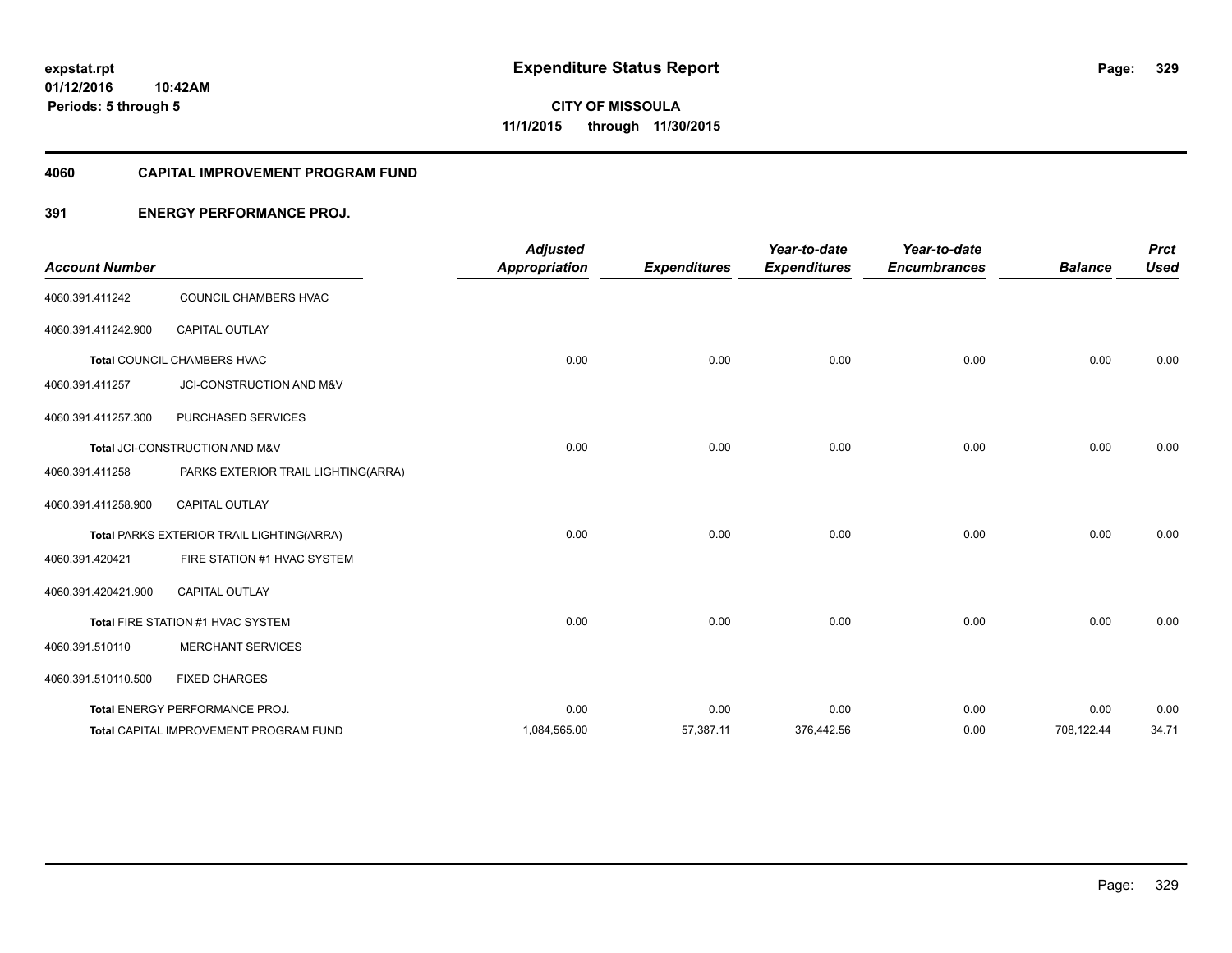**01/12/2016 10:42AM Periods: 5 through 5**

**CITY OF MISSOULA 11/1/2015 through 11/30/2015**

### **4130 1997 G O BOND OPEN SPACE PURCHASE FUND**

| <b>Account Number</b>                             |                                              | <b>Adjusted</b><br><b>Appropriation</b> | <b>Expenditures</b> | Year-to-date<br><b>Expenditures</b> | Year-to-date<br><b>Encumbrances</b> | <b>Balance</b>           | <b>Prct</b><br><b>Used</b> |
|---------------------------------------------------|----------------------------------------------|-----------------------------------------|---------------------|-------------------------------------|-------------------------------------|--------------------------|----------------------------|
| 4130.390.460480                                   | VANDALISM                                    |                                         |                     |                                     |                                     |                          |                            |
| 4130.390.460480.800                               | OTHER OBJECTS                                |                                         |                     |                                     |                                     |                          |                            |
| <b>Total OTHER OBJECTS</b>                        |                                              | 0.00                                    | 0.00                | 0.00                                | 0.00                                | 0.00                     | 0.00                       |
| 4130.390.460480.900                               | <b>CAPITAL OUTLAY</b>                        |                                         |                     |                                     |                                     |                          |                            |
| 4130.390.460480.930.000<br><b>Total VANDALISM</b> | <b>IMPROVEMENTS</b>                          | 375,602.00<br>375,602.00                | 0.00<br>0.00        | 0.00<br>0.00                        | 0.00<br>0.00                        | 375,602.00<br>375,602.00 | 0.00<br>0.00               |
| 4130.390.510110                                   | <b>MERCHANT SERVICES</b>                     |                                         |                     |                                     |                                     |                          |                            |
| 4130.390.510110.500                               | <b>FIXED CHARGES</b>                         |                                         |                     |                                     |                                     |                          |                            |
|                                                   | <b>Total MERCHANT SERVICES</b>               | 0.00                                    | 0.00                | 0.00                                | 0.00                                | 0.00                     | 0.00                       |
|                                                   | Total 1997 G O BOND OPEN SPACE PURCHASE FUND | 375,602.00                              | 0.00                | 0.00                                | 0.00                                | 375,602.00               | 0.00                       |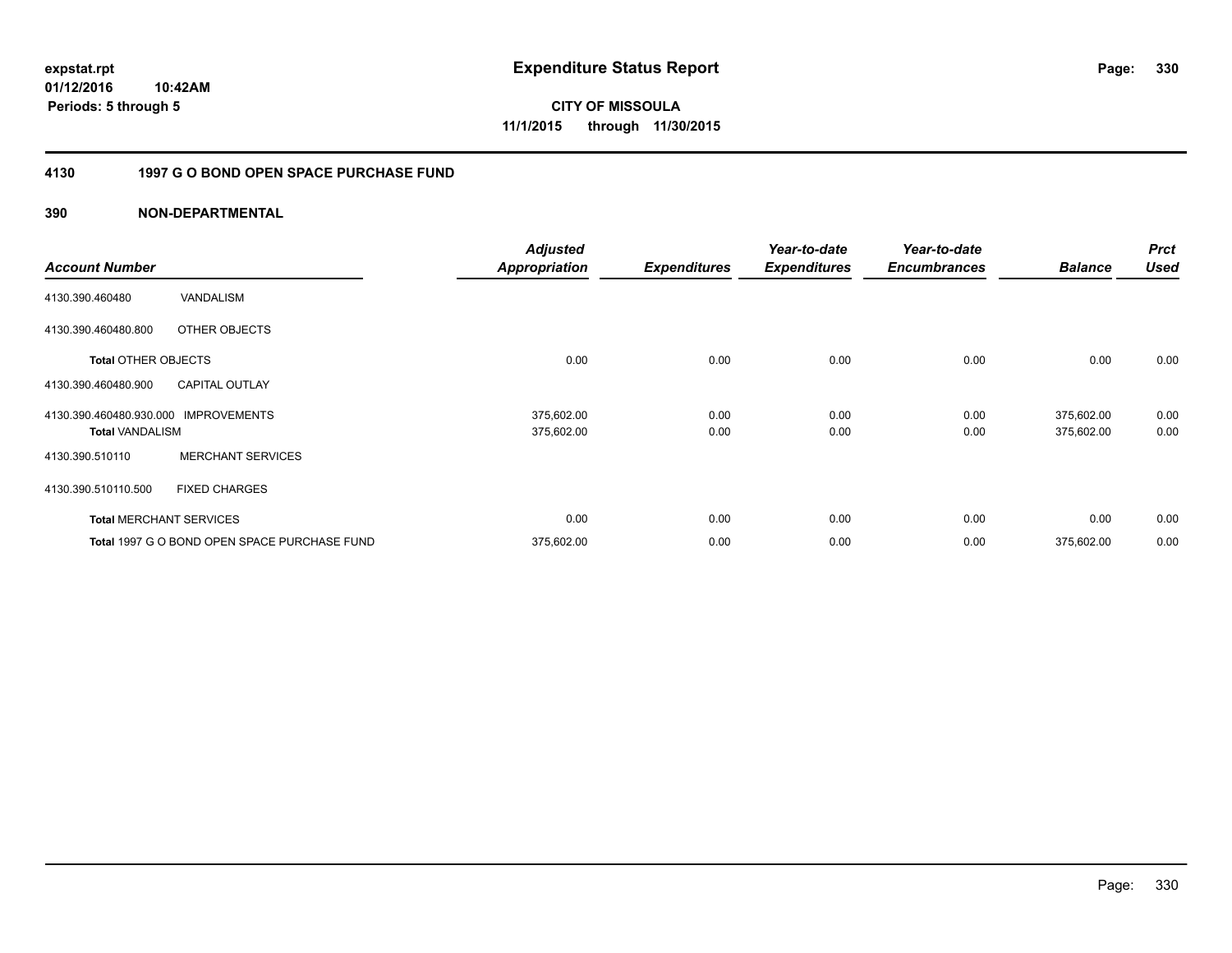#### **4196 NEW FIRE STATION GO BOND**

## **300 FIRE**

| <b>Account Number</b>      |                                       | <b>Adjusted</b><br><b>Appropriation</b> | <b>Expenditures</b> | Year-to-date<br><b>Expenditures</b> | Year-to-date<br><b>Encumbrances</b> | <b>Balance</b> | <b>Prct</b><br><b>Used</b> |
|----------------------------|---------------------------------------|-----------------------------------------|---------------------|-------------------------------------|-------------------------------------|----------------|----------------------------|
| 4196.300.420420            | <b>FACILITY</b>                       |                                         |                     |                                     |                                     |                |                            |
| 4196.300.420420.800        | OTHER OBJECTS                         |                                         |                     |                                     |                                     |                |                            |
| <b>Total OTHER OBJECTS</b> |                                       | 0.00                                    | 0.00                | 0.00                                | 0.00                                | 0.00           | 0.00                       |
| 4196.300.420420.900        | <b>CAPITAL OUTLAY</b>                 |                                         |                     |                                     |                                     |                |                            |
| <b>Total FACILITY</b>      |                                       | 0.00                                    | 0.00                | 0.00                                | 0.00                                | 0.00           | 0.00                       |
| 4196.300.510110            | <b>MERCHANT SERVICES</b>              |                                         |                     |                                     |                                     |                |                            |
| 4196.300.510110.500        | <b>FIXED CHARGES</b>                  |                                         |                     |                                     |                                     |                |                            |
| <b>Total FIXED CHARGES</b> |                                       | 0.00                                    | 0.00                | 0.00                                | 0.00                                | 0.00           | 0.00                       |
|                            | <b>Total NEW FIRE STATION GO BOND</b> | 0.00                                    | 0.00                | 0.00                                | 0.00                                | 0.00           | 0.00                       |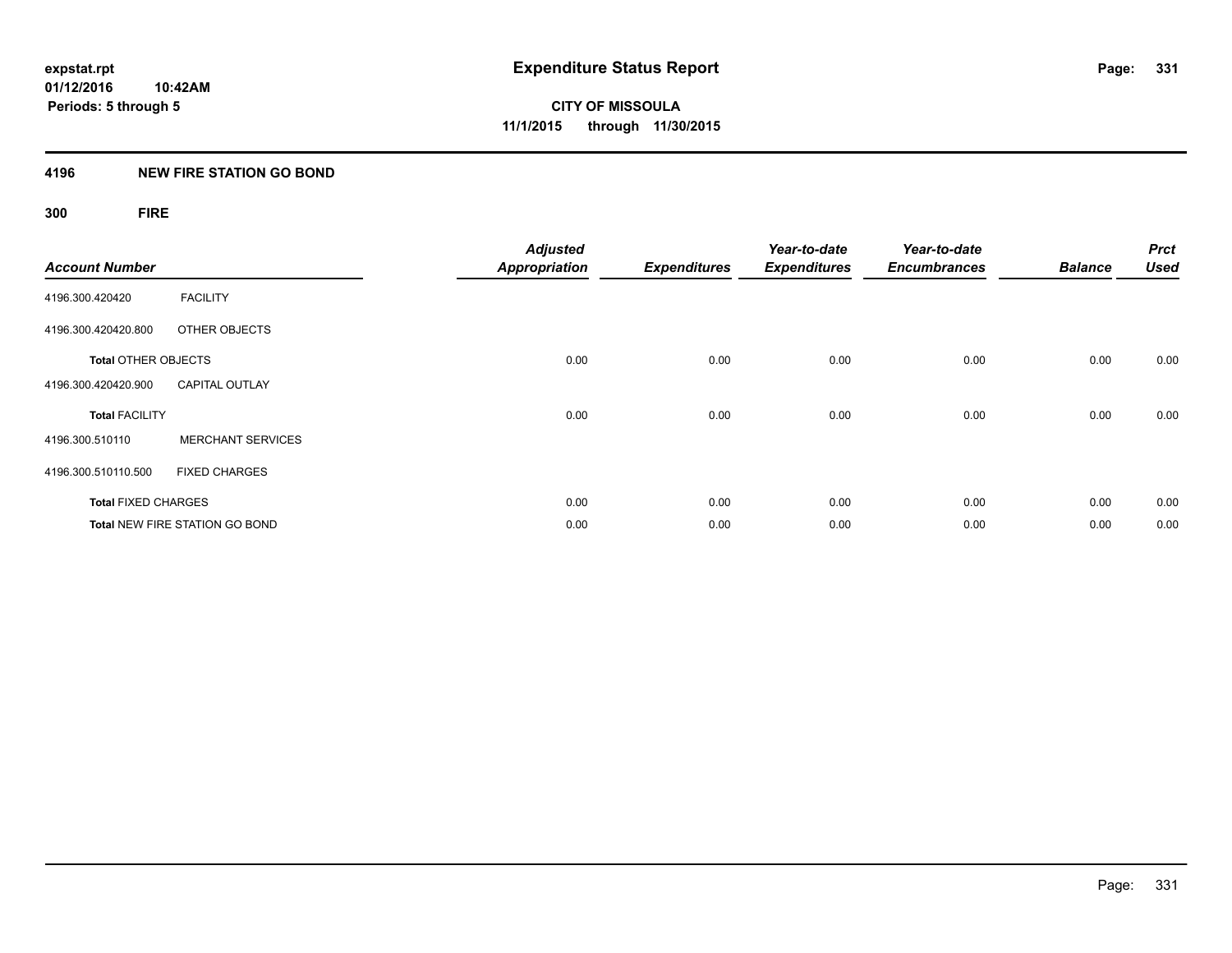**Periods: 5 through 5**

**CITY OF MISSOULA 11/1/2015 through 11/30/2015**

#### **4450 S/C CONSTRUCTION FUND FOR FY06**

#### **280 PUBLIC WORKS OPERATIONS**

**10:42AM**

| <b>Account Number</b> |                                             | <b>Adjusted</b><br><b>Appropriation</b> | <b>Expenditures</b> | Year-to-date<br><b>Expenditures</b> | Year-to-date<br><b>Encumbrances</b> | <b>Balance</b> | <b>Prct</b><br><b>Used</b> |
|-----------------------|---------------------------------------------|-----------------------------------------|---------------------|-------------------------------------|-------------------------------------|----------------|----------------------------|
| 4450.280.510110       | <b>MERCHANT SERVICES</b>                    |                                         |                     |                                     |                                     |                |                            |
| 4450.280.510110.500   | <b>FIXED CHARGES</b>                        |                                         |                     |                                     |                                     |                |                            |
|                       | <b>Total MERCHANT SERVICES</b>              | 0.00                                    | 0.00                | 0.00                                | 0.00                                | 0.00           | 0.00                       |
| 4450.280.521000       | INTERFUND OPERATING TRANSFERS               |                                         |                     |                                     |                                     |                |                            |
| 4450.280.521000.800   | OTHER OBJECTS                               |                                         |                     |                                     |                                     |                |                            |
|                       | <b>Total INTERFUND OPERATING TRANSFERS</b>  | 0.00                                    | 0.00                | 0.00                                | 0.00                                | 0.00           | 0.00                       |
|                       | <b>Total S/C CONSTRUCTION FUND FOR FY06</b> | 0.00                                    | 0.00                | 0.00                                | 0.00                                | 0.00           | 0.00                       |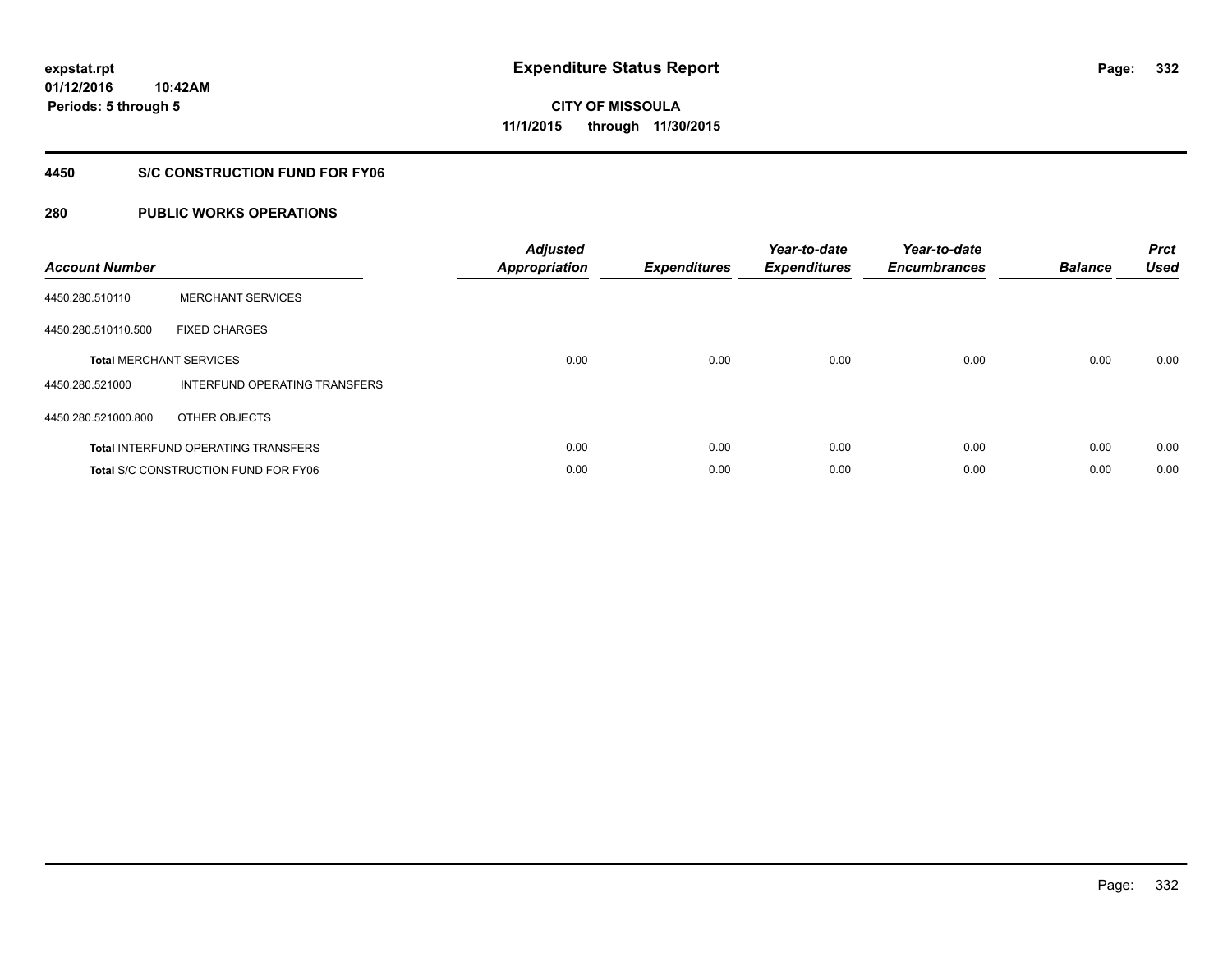#### **4451 FY07 S/C BOND FUND**

| <b>Account Number</b>    |                                            | <b>Adjusted</b><br>Appropriation | <b>Expenditures</b> | Year-to-date<br><b>Expenditures</b> | Year-to-date<br><b>Encumbrances</b> | <b>Balance</b> | <b>Prct</b><br><b>Used</b> |
|--------------------------|--------------------------------------------|----------------------------------|---------------------|-------------------------------------|-------------------------------------|----------------|----------------------------|
| 4451.280.510110          | <b>MERCHANT SERVICES</b>                   |                                  |                     |                                     |                                     |                |                            |
| 4451.280.510110.500      | <b>FIXED CHARGES</b>                       |                                  |                     |                                     |                                     |                |                            |
|                          | <b>Total MERCHANT SERVICES</b>             | 0.00                             | 0.00                | 0.00                                | 0.00                                | 0.00           | 0.00                       |
| 4451.280.521000          | INTERFUND OPERATING TRANSFERS              |                                  |                     |                                     |                                     |                |                            |
| 4451.280.521000.800      | OTHER OBJECTS                              |                                  |                     |                                     |                                     |                |                            |
|                          | <b>Total INTERFUND OPERATING TRANSFERS</b> | 0.00                             | 0.00                | 0.00                                | 0.00                                | 0.00           | 0.00                       |
| Total FY07 S/C BOND FUND |                                            | 0.00                             | 0.00                | 0.00                                | 0.00                                | 0.00           | 0.00                       |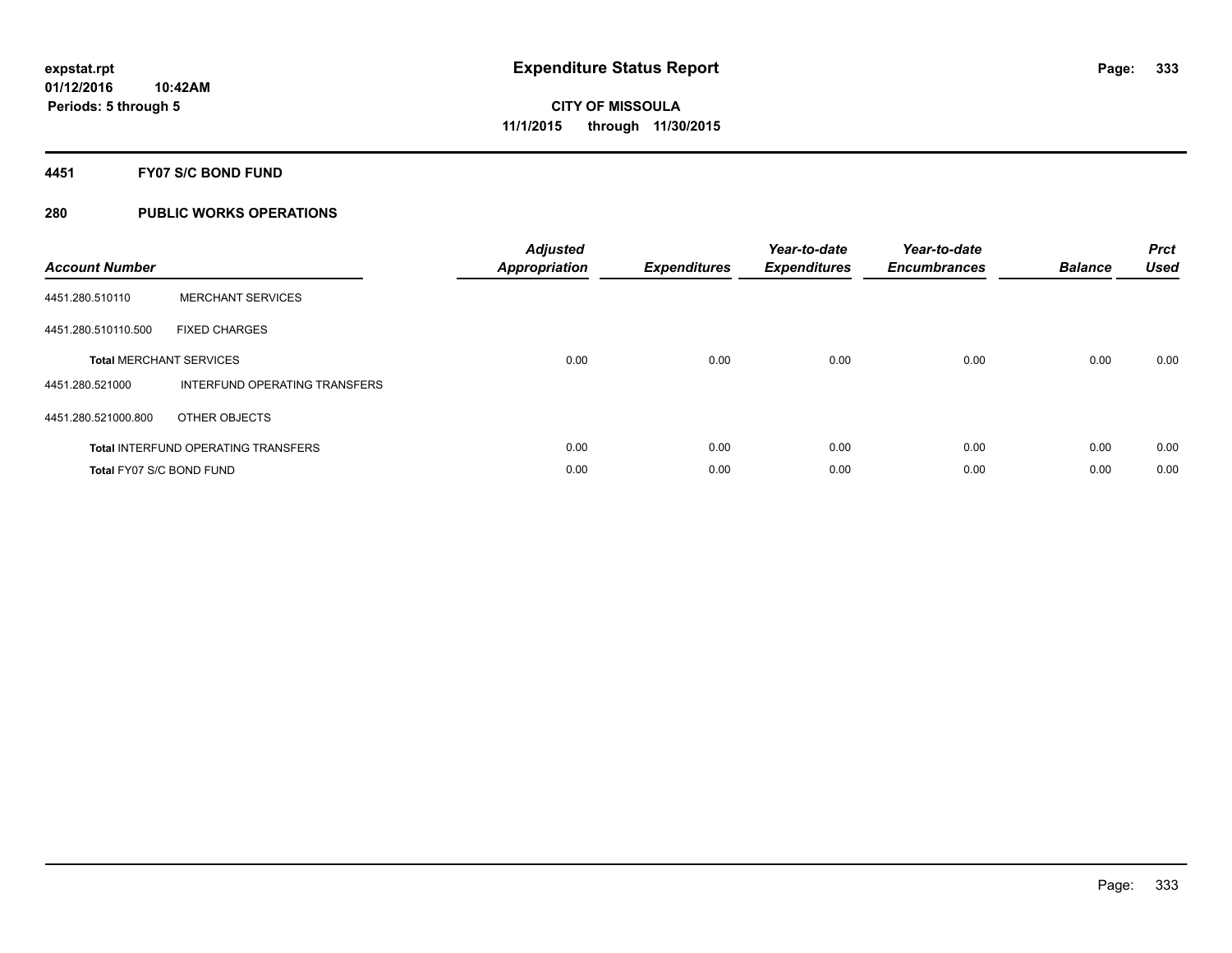**334**

**01/12/2016 10:42AM Periods: 5 through 5**

**CITY OF MISSOULA 11/1/2015 through 11/30/2015**

### **4452 S/C CONSTRUCTION FUND FOR FY 08 BOND SAL**

| <b>Account Number</b>  |                                                       | <b>Adjusted</b><br><b>Appropriation</b> | <b>Expenditures</b> | Year-to-date<br><b>Expenditures</b> | Year-to-date<br><b>Encumbrances</b> | <b>Balance</b> | <b>Prct</b><br><b>Used</b> |
|------------------------|-------------------------------------------------------|-----------------------------------------|---------------------|-------------------------------------|-------------------------------------|----------------|----------------------------|
| 4452.280.430262        | <b>SIDEWALKS</b>                                      |                                         |                     |                                     |                                     |                |                            |
| 4452.280.430262.900    | <b>CAPITAL OUTLAY</b>                                 |                                         |                     |                                     |                                     |                |                            |
| <b>Total SIDEWALKS</b> |                                                       | 0.00                                    | 0.00                | 0.00                                | 0.00                                | 0.00           | 0.00                       |
| 4452.280.510110        | <b>MERCHANT SERVICES</b>                              |                                         |                     |                                     |                                     |                |                            |
| 4452.280.510110.500    | <b>FIXED CHARGES</b>                                  |                                         |                     |                                     |                                     |                |                            |
|                        | <b>Total MERCHANT SERVICES</b>                        | 0.00                                    | 0.00                | 0.00                                | 0.00                                | 0.00           | 0.00                       |
|                        | <b>Total S/C CONSTRUCTION FUND FOR FY 08 BOND SAL</b> | 0.00                                    | 0.00                | 0.00                                | 0.00                                | 0.00           | 0.00                       |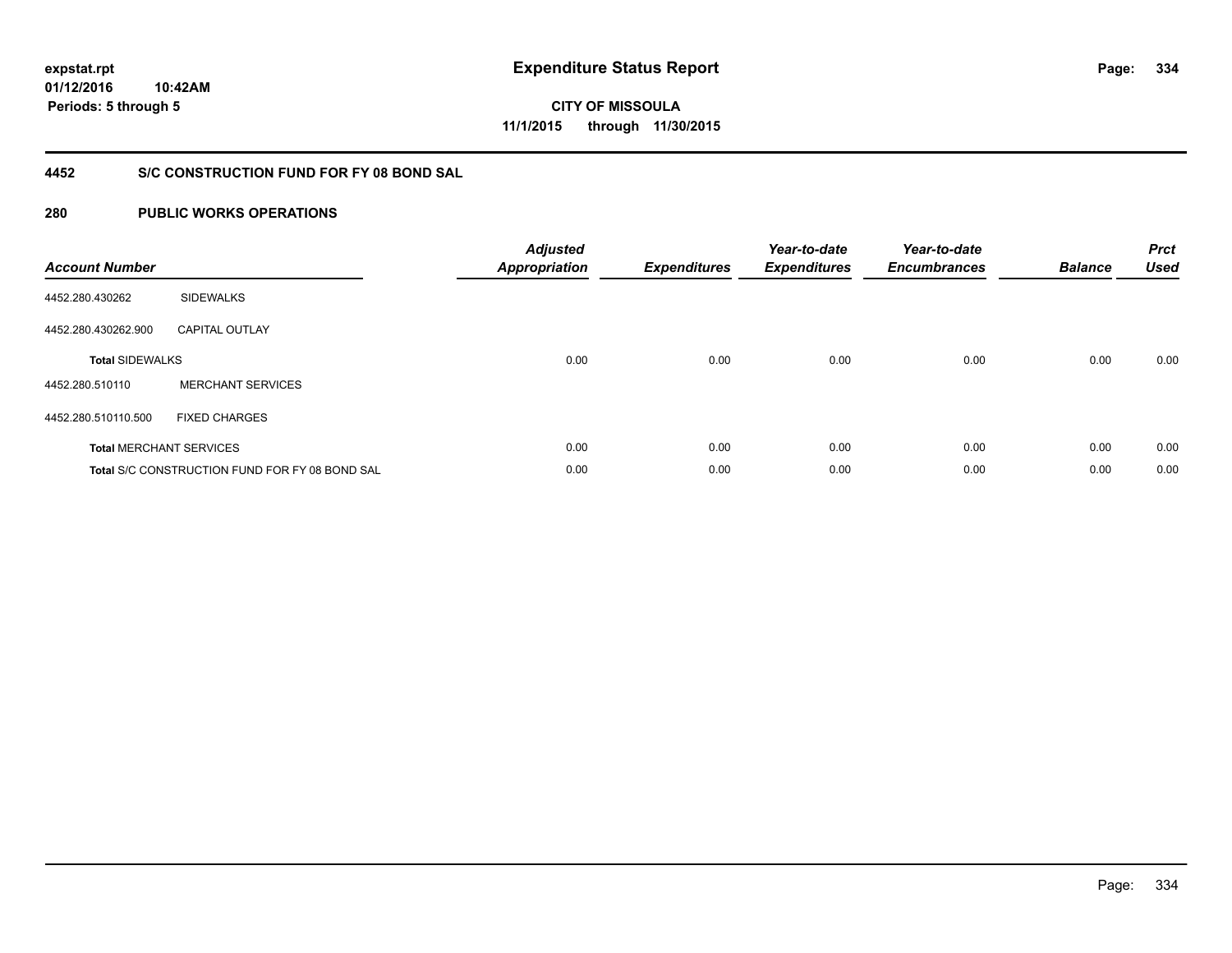**Periods: 5 through 5**

**CITY OF MISSOULA 11/1/2015 through 11/30/2015**

#### **4453 S/C CONSTRUCTION FUND FY09 BOND**

| <b>Account Number</b>  |                                | <b>Adjusted</b><br><b>Appropriation</b> | <b>Expenditures</b> | Year-to-date<br><b>Expenditures</b> | Year-to-date<br><b>Encumbrances</b> | <b>Balance</b> | <b>Prct</b><br><b>Used</b> |
|------------------------|--------------------------------|-----------------------------------------|---------------------|-------------------------------------|-------------------------------------|----------------|----------------------------|
| 4453.280.430262        | <b>SIDEWALKS</b>               |                                         |                     |                                     |                                     |                |                            |
| 4453.280.430262.900    | <b>CAPITAL OUTLAY</b>          |                                         |                     |                                     |                                     |                |                            |
| <b>Total SIDEWALKS</b> |                                | 0.00                                    | 0.00                | 0.00                                | 0.00                                | 0.00           | 0.00                       |
| 4453.280.510110        | <b>MERCHANT SERVICES</b>       |                                         |                     |                                     |                                     |                |                            |
| 4453.280.510110.500    | <b>FIXED CHARGES</b>           |                                         |                     |                                     |                                     |                |                            |
|                        | <b>Total MERCHANT SERVICES</b> | 0.00                                    | 0.00                | 0.00                                | 0.00                                | 0.00           | 0.00                       |
| 4453.280.521000        | INTERFUND OPERATING TRANSFERS  |                                         |                     |                                     |                                     |                |                            |
| 4453.280.521000.800    | OTHER OBJECTS                  |                                         |                     |                                     |                                     |                |                            |
|                        | Total PUBLIC WORKS OPERATIONS  | 0.00                                    | 0.00                | 0.00                                | 0.00                                | 0.00           | 0.00                       |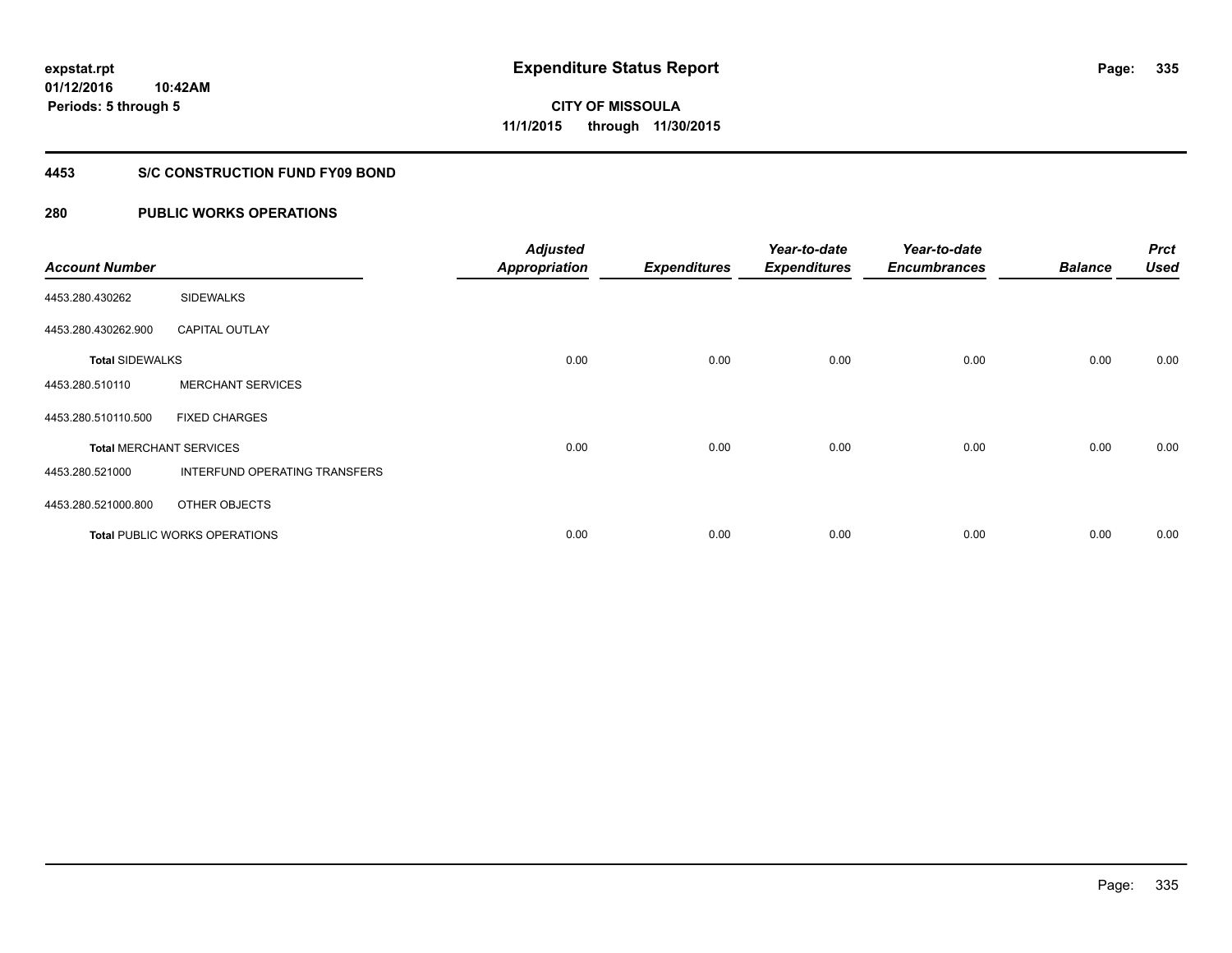#### **4453 S/C CONSTRUCTION FUND FY09 BOND**

| <b>Account Number</b>         |                                              | <b>Adjusted</b><br><b>Appropriation</b> | <b>Expenditures</b> | Year-to-date<br><b>Expenditures</b> | Year-to-date<br><b>Encumbrances</b> | <b>Balance</b> | <b>Prct</b><br><b>Used</b> |
|-------------------------------|----------------------------------------------|-----------------------------------------|---------------------|-------------------------------------|-------------------------------------|----------------|----------------------------|
| 4453.390.410710               | *** Title Not Found ***                      |                                         |                     |                                     |                                     |                |                            |
| 4453.390.410710.500           | <b>FIXED CHARGES</b>                         |                                         |                     |                                     |                                     |                |                            |
| Total *** Title Not Found *** |                                              | 0.00                                    | 0.00                | 0.00                                | 0.00                                | 0.00           | 0.00                       |
| 4453.390.510110               | <b>MERCHANT SERVICES</b>                     |                                         |                     |                                     |                                     |                |                            |
| 4453.390.510110.500           | <b>FIXED CHARGES</b>                         |                                         |                     |                                     |                                     |                |                            |
|                               | <b>Total S/C CONSTRUCTION FUND FY09 BOND</b> | 0.00                                    | 0.00                | 0.00                                | 0.00                                | 0.00           | 0.00                       |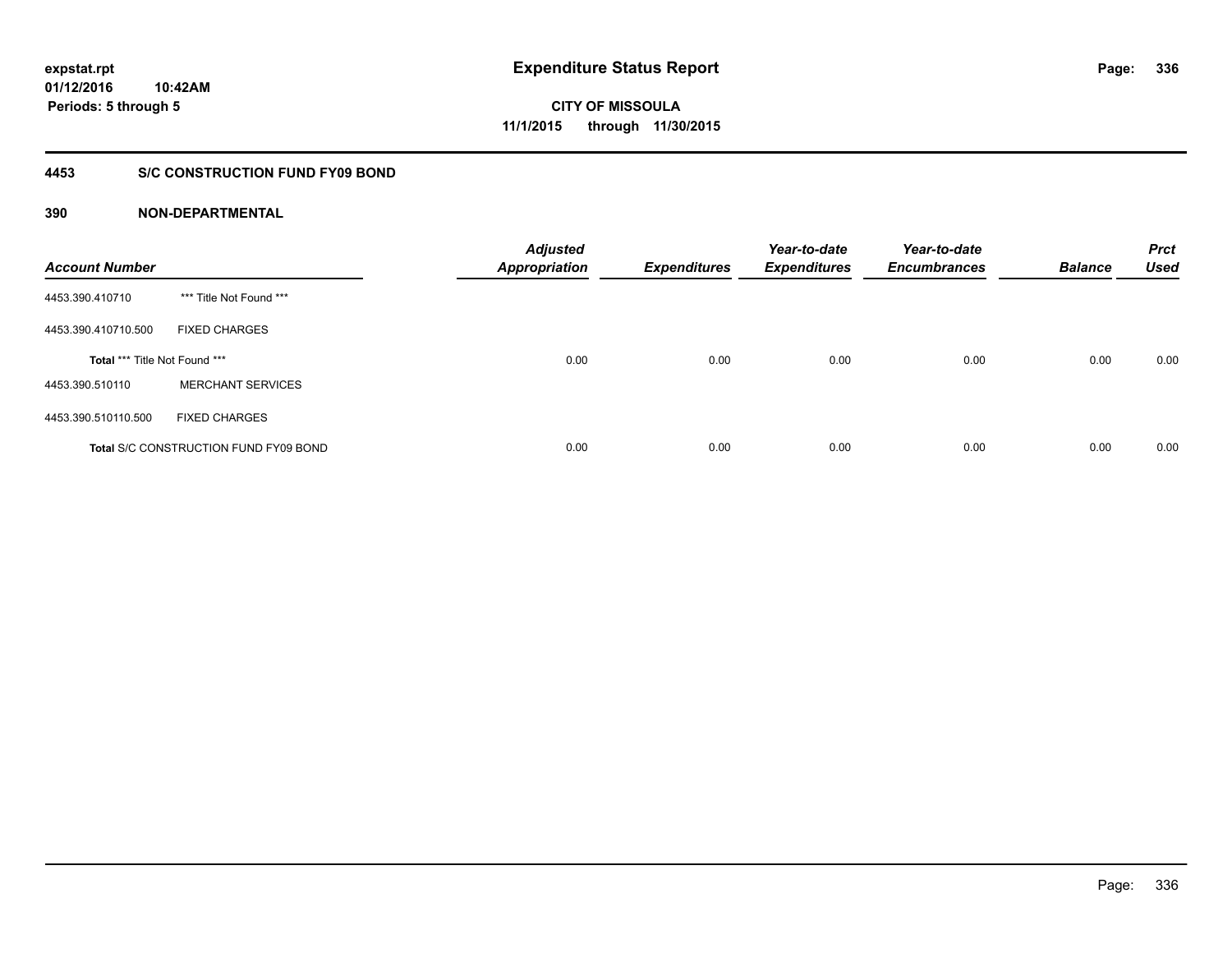**Periods: 5 through 5**

**CITY OF MISSOULA 11/1/2015 through 11/30/2015**

#### **4454 S/C CONSTRUCTION FUND FOR FY10**

| <b>Account Number</b>  |                                             | <b>Adjusted</b><br>Appropriation | <b>Expenditures</b> | Year-to-date<br><b>Expenditures</b> | Year-to-date<br><b>Encumbrances</b> | <b>Balance</b> | <b>Prct</b><br><b>Used</b> |
|------------------------|---------------------------------------------|----------------------------------|---------------------|-------------------------------------|-------------------------------------|----------------|----------------------------|
| 4454.280.430262        | <b>SIDEWALKS</b>                            |                                  |                     |                                     |                                     |                |                            |
| 4454.280.430262.900    | <b>CAPITAL OUTLAY</b>                       |                                  |                     |                                     |                                     |                |                            |
| <b>Total SIDEWALKS</b> |                                             | 0.00                             | 0.00                | 0.00                                | 0.00                                | 0.00           | 0.00                       |
| 4454.280.510110        | <b>MERCHANT SERVICES</b>                    |                                  |                     |                                     |                                     |                |                            |
| 4454.280.510110.500    | <b>FIXED CHARGES</b>                        |                                  |                     |                                     |                                     |                |                            |
|                        | <b>Total MERCHANT SERVICES</b>              | 0.00                             | 0.00                | 0.00                                | 0.00                                | 0.00           | 0.00                       |
|                        | <b>Total S/C CONSTRUCTION FUND FOR FY10</b> | 0.00                             | 0.00                | 0.00                                | 0.00                                | 0.00           | 0.00                       |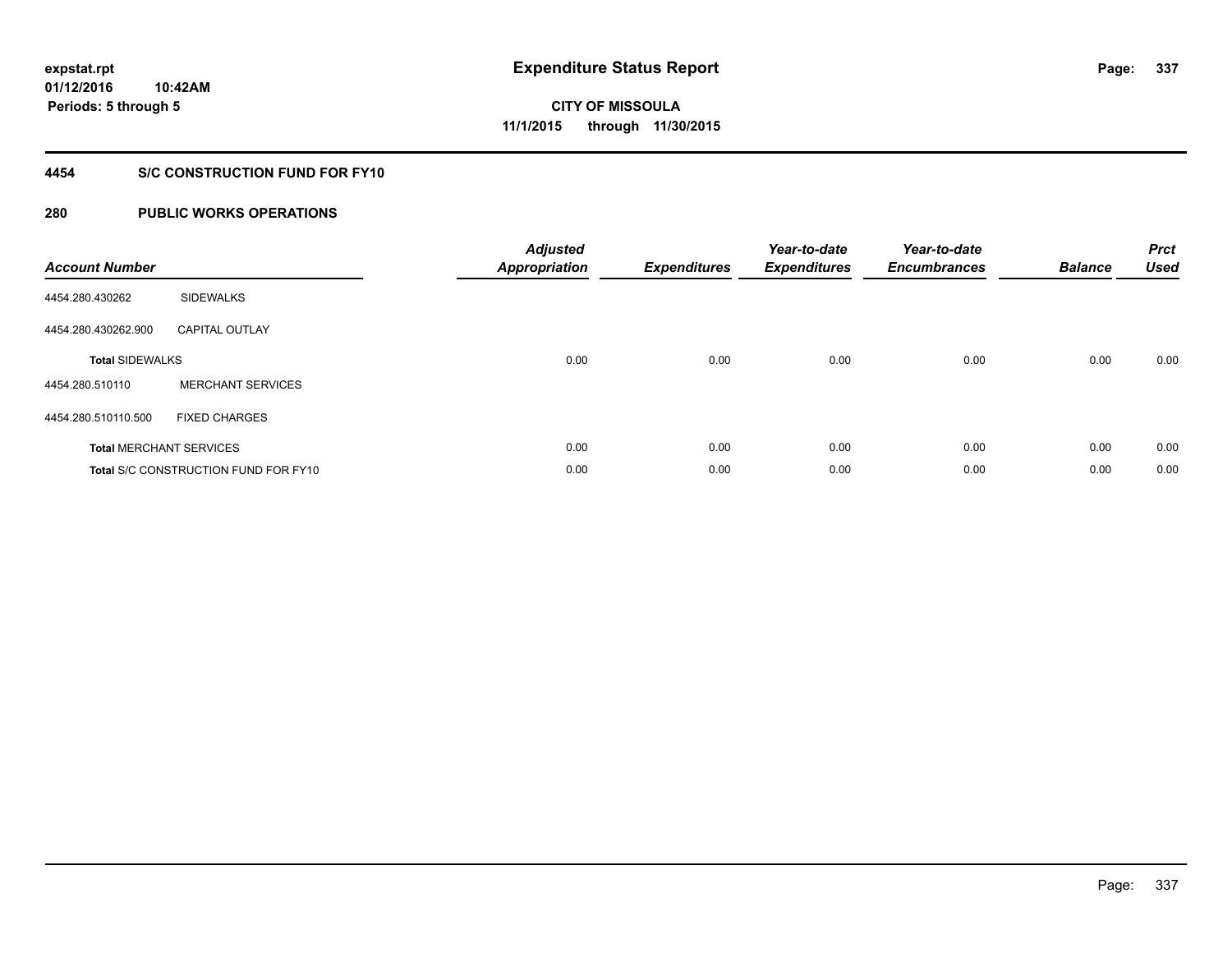#### **4455 FY11 S/C CONSTRUCTION FUND**

| <b>Account Number</b>          |                                         | <b>Adjusted</b><br><b>Appropriation</b> | <b>Expenditures</b> | Year-to-date<br><b>Expenditures</b> | Year-to-date<br><b>Encumbrances</b> | <b>Balance</b> | <b>Prct</b><br><b>Used</b> |
|--------------------------------|-----------------------------------------|-----------------------------------------|---------------------|-------------------------------------|-------------------------------------|----------------|----------------------------|
| 4455.280.430262                | <b>SIDEWALKS</b>                        |                                         |                     |                                     |                                     |                |                            |
| 4455.280.430262.900            | <b>CAPITAL OUTLAY</b>                   |                                         |                     |                                     |                                     |                |                            |
| <b>Total SIDEWALKS</b>         |                                         | 0.00                                    | 0.00                | 0.00                                | 0.00                                | 0.00           | 0.00                       |
| 4455.280.510110                | <b>MERCHANT SERVICES</b>                |                                         |                     |                                     |                                     |                |                            |
| 4455.280.510110.500            | <b>FIXED CHARGES</b>                    |                                         |                     |                                     |                                     |                |                            |
| <b>Total MERCHANT SERVICES</b> |                                         | 0.00                                    | 0.00                | 0.00                                | 0.00                                | 0.00           | 0.00                       |
|                                | <b>Total FY11 S/C CONSTRUCTION FUND</b> | 0.00                                    | 0.00                | 0.00                                | 0.00                                | 0.00           | 0.00                       |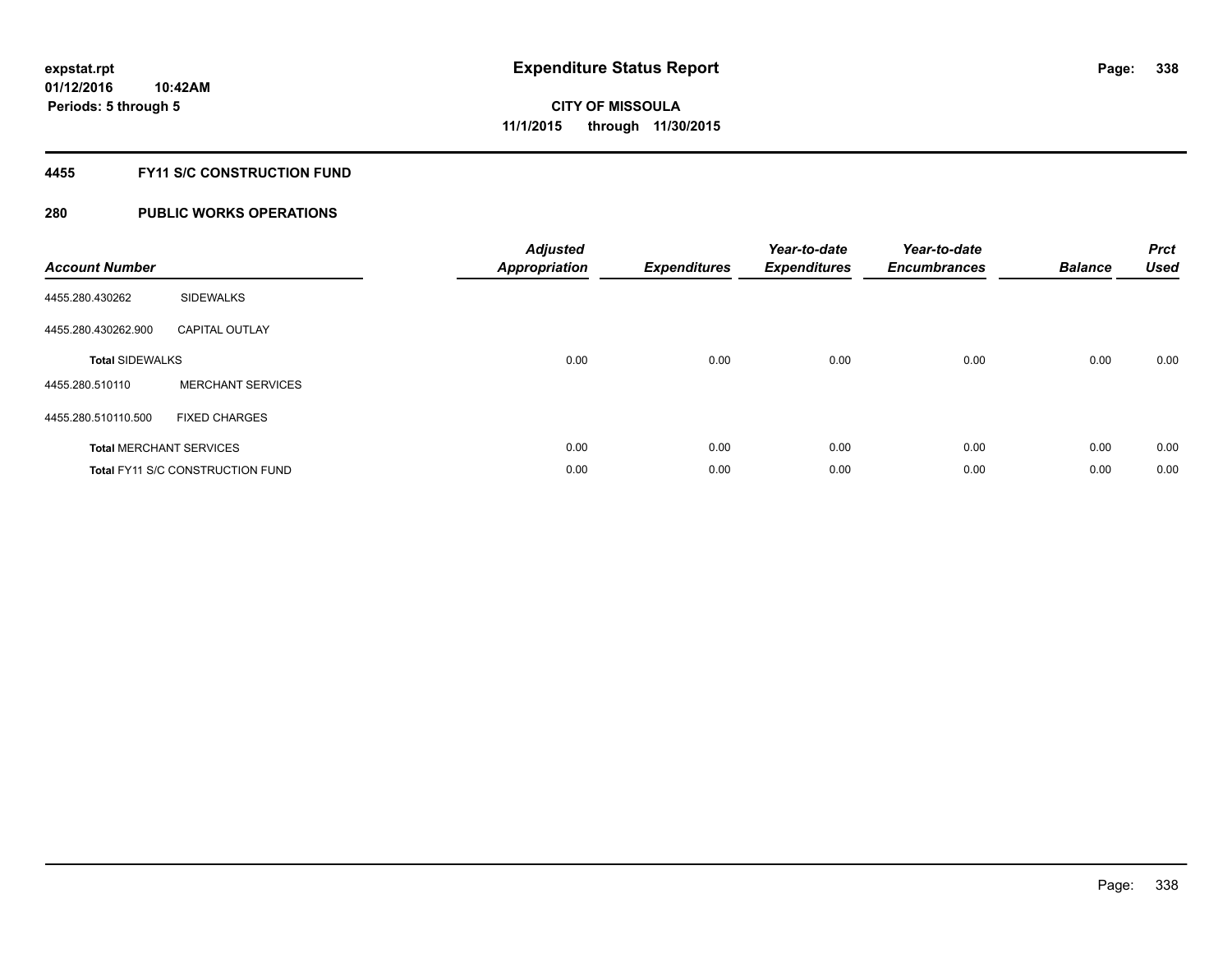### **4456 FY12 S/C CONSTRUCTION FUND**

| <b>Account Number</b>  |                                            | <b>Adjusted</b><br><b>Appropriation</b> | <b>Expenditures</b> | Year-to-date<br><b>Expenditures</b> | Year-to-date<br><b>Encumbrances</b> | <b>Balance</b> | <b>Prct</b><br><b>Used</b> |
|------------------------|--------------------------------------------|-----------------------------------------|---------------------|-------------------------------------|-------------------------------------|----------------|----------------------------|
| 4456.280.430262        | <b>SIDEWALKS</b>                           |                                         |                     |                                     |                                     |                |                            |
| 4456.280.430262.900    | <b>CAPITAL OUTLAY</b>                      |                                         |                     |                                     |                                     |                |                            |
| <b>Total SIDEWALKS</b> |                                            | 0.00                                    | 0.00                | 0.00                                | 0.00                                | 0.00           | 0.00                       |
| 4456.280.510110        | <b>MERCHANT SERVICES</b>                   |                                         |                     |                                     |                                     |                |                            |
| 4456.280.510110.500    | <b>FIXED CHARGES</b>                       |                                         |                     |                                     |                                     |                |                            |
|                        | <b>Total MERCHANT SERVICES</b>             | 0.00                                    | 0.00                | 0.00                                | 0.00                                | 0.00           | 0.00                       |
| 4456.280.521000        | INTERFUND OPERATING TRANSFERS              |                                         |                     |                                     |                                     |                |                            |
| 4456.280.521000.800    | OTHER OBJECTS                              |                                         |                     |                                     |                                     |                |                            |
|                        | <b>Total INTERFUND OPERATING TRANSFERS</b> | 0.00                                    | 0.00                | 0.00                                | 0.00                                | 0.00           | 0.00                       |
|                        | Total FY12 S/C CONSTRUCTION FUND           | 0.00                                    | 0.00                | 0.00                                | 0.00                                | 0.00           | 0.00                       |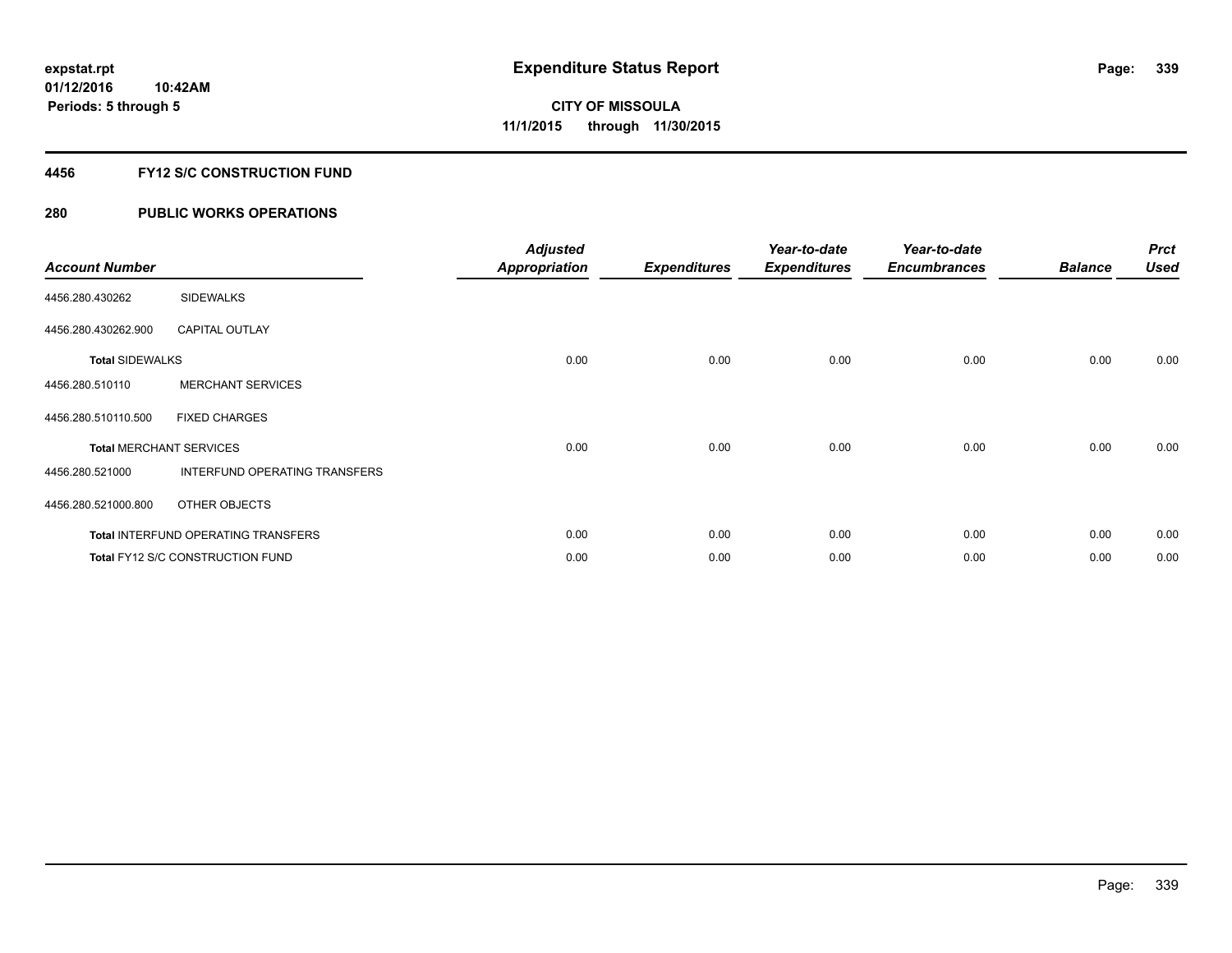#### **4457 FY13 SIDEWALK/CURB CONSTRUCTION**

| <b>Account Number</b>  |                                       | <b>Adjusted</b><br><b>Appropriation</b> | <b>Expenditures</b> | Year-to-date<br><b>Expenditures</b> | Year-to-date<br><b>Encumbrances</b> | <b>Balance</b> | <b>Prct</b><br><b>Used</b> |
|------------------------|---------------------------------------|-----------------------------------------|---------------------|-------------------------------------|-------------------------------------|----------------|----------------------------|
| 4457.280.430262        | <b>SIDEWALKS</b>                      |                                         |                     |                                     |                                     |                |                            |
| 4457.280.430262.300    | PURCHASED SERVICES                    |                                         |                     |                                     |                                     |                |                            |
|                        | <b>Total PURCHASED SERVICES</b>       | 0.00                                    | 0.00                | 0.00                                | 0.00                                | 0.00           | 0.00                       |
| 4457.280.430262.900    | CAPITAL OUTLAY                        |                                         |                     |                                     |                                     |                |                            |
| <b>Total SIDEWALKS</b> |                                       | 0.00                                    | 0.00                | 0.00                                | 0.00                                | 0.00           | 0.00                       |
| 4457.280.510110        | <b>MERCHANT SERVICES</b>              |                                         |                     |                                     |                                     |                |                            |
| 4457.280.510110.500    | <b>FIXED CHARGES</b>                  |                                         |                     |                                     |                                     |                |                            |
|                        | <b>Total MERCHANT SERVICES</b>        | 0.00                                    | 0.00                | 0.00                                | 0.00                                | 0.00           | 0.00                       |
| 4457.280.521000        | INTERFUND OPERATING TRANSFERS         |                                         |                     |                                     |                                     |                |                            |
| 4457.280.521000.800    | OTHER OBJECTS                         |                                         |                     |                                     |                                     |                |                            |
|                        | Total INTERFUND OPERATING TRANSFERS   | 0.00                                    | 0.00                | 0.00                                | 0.00                                | 0.00           | 0.00                       |
|                        | Total FY13 SIDEWALK/CURB CONSTRUCTION | 0.00                                    | 0.00                | 0.00                                | 0.00                                | 0.00           | 0.00                       |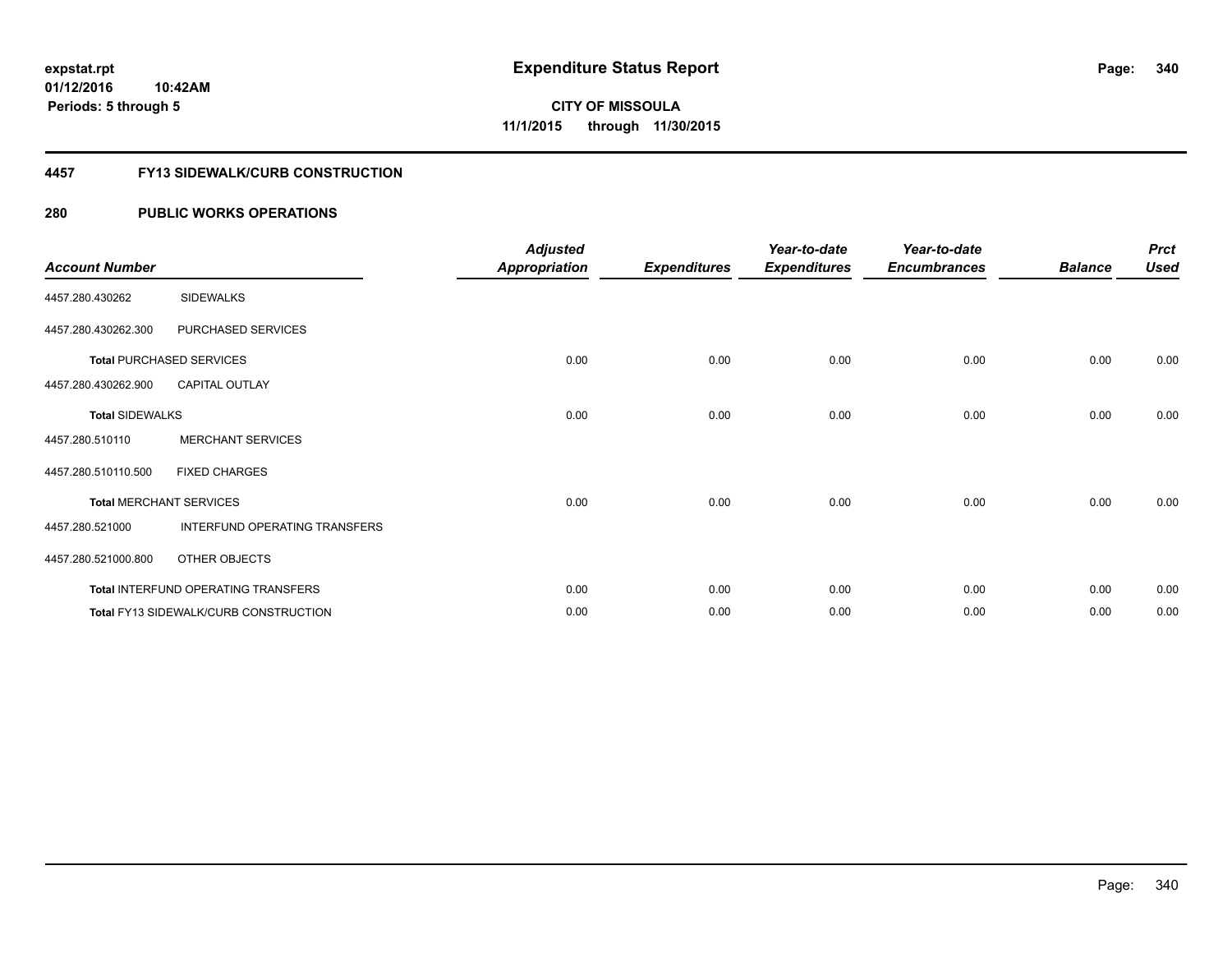**Periods: 5 through 5**

**341**

**CITY OF MISSOULA 11/1/2015 through 11/30/2015**

#### **4458 FY14 SIDEWALK & CURB CONSTRUCTION**

### **280 PUBLIC WORKS OPERATIONS**

**10:42AM**

| <b>Account Number</b>  |                                         | <b>Adjusted</b><br><b>Appropriation</b> | <b>Expenditures</b> | Year-to-date<br><b>Expenditures</b> | Year-to-date<br><b>Encumbrances</b> | <b>Balance</b> | <b>Prct</b><br><b>Used</b> |
|------------------------|-----------------------------------------|-----------------------------------------|---------------------|-------------------------------------|-------------------------------------|----------------|----------------------------|
| 4458.280.430262        | <b>SIDEWALKS</b>                        |                                         |                     |                                     |                                     |                |                            |
| 4458.280.430262.900    | <b>CAPITAL OUTLAY</b>                   |                                         |                     |                                     |                                     |                |                            |
| <b>Total SIDEWALKS</b> |                                         | 0.00                                    | 0.00                | 0.00                                | 0.00                                | 0.00           | 0.00                       |
| 4458.280.510110        | <b>MERCHANT SERVICES</b>                |                                         |                     |                                     |                                     |                |                            |
| 4458.280.510110.500    | <b>FIXED CHARGES</b>                    |                                         |                     |                                     |                                     |                |                            |
|                        | <b>Total MERCHANT SERVICES</b>          | 0.00                                    | 0.00                | 0.00                                | 0.00                                | 0.00           | 0.00                       |
| 4458.280.521000        | INTERFUND OPERATING TRANSFERS           |                                         |                     |                                     |                                     |                |                            |
| 4458.280.521000.800    | OTHER OBJECTS                           |                                         |                     |                                     |                                     |                |                            |
|                        | Total INTERFUND OPERATING TRANSFERS     | 0.00                                    | 0.00                | 0.00                                | 0.00                                | 0.00           | 0.00                       |
|                        | Total FY14 SIDEWALK & CURB CONSTRUCTION | 0.00                                    | 0.00                | 0.00                                | 0.00                                | 0.00           | 0.00                       |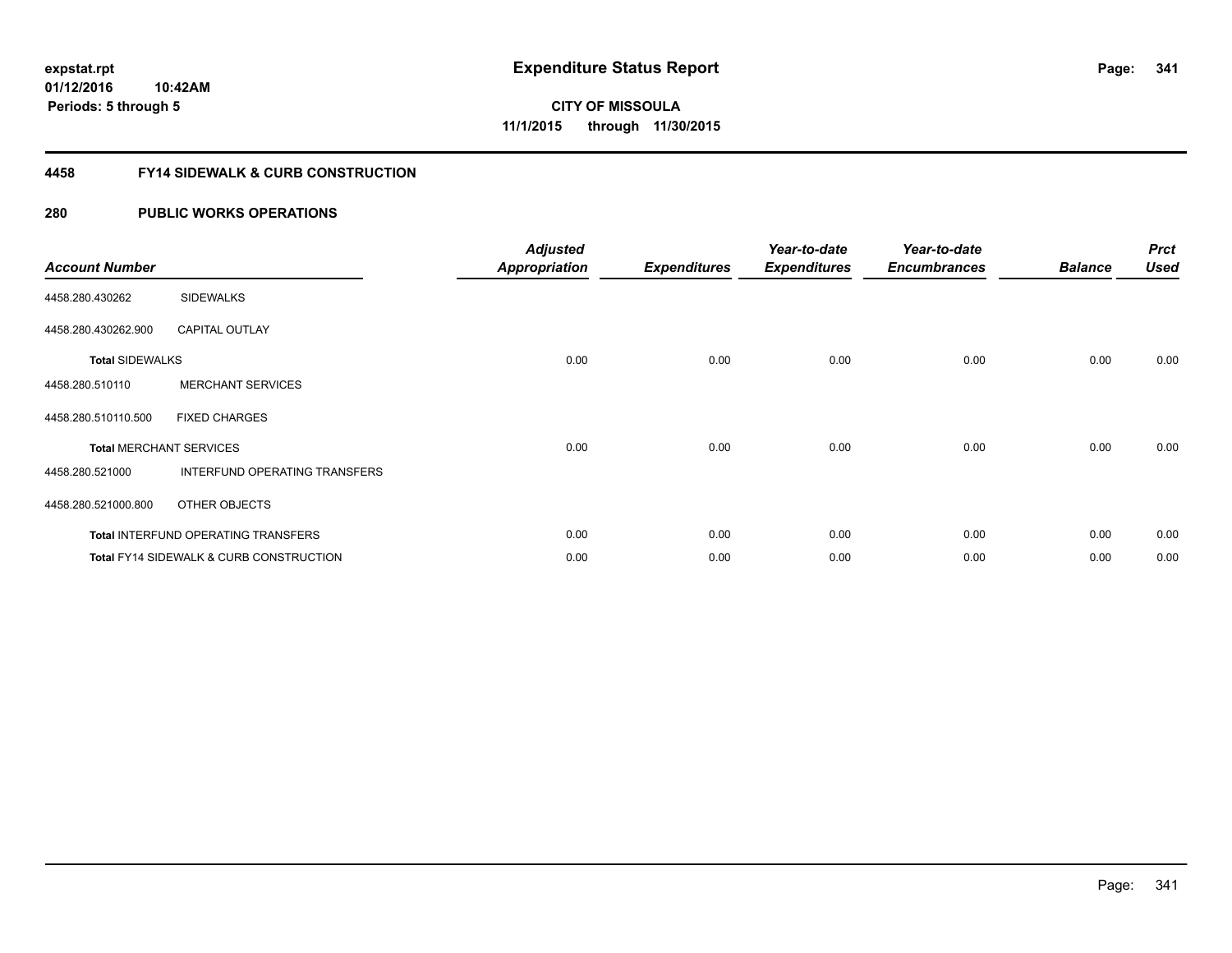**342**

**01/12/2016 10:42AM Periods: 5 through 5**

**CITY OF MISSOULA 11/1/2015 through 11/30/2015**

#### **4459 FY15 SIDEWALK/CURB CONSTRUCTION**

|                             |                                                  | <b>Adjusted</b>      |                     | Year-to-date        | Year-to-date        |                | <b>Prct</b> |
|-----------------------------|--------------------------------------------------|----------------------|---------------------|---------------------|---------------------|----------------|-------------|
| <b>Account Number</b>       |                                                  | <b>Appropriation</b> | <b>Expenditures</b> | <b>Expenditures</b> | <b>Encumbrances</b> | <b>Balance</b> | <b>Used</b> |
| 4459.280.430262             | <b>SIDEWALKS</b>                                 |                      |                     |                     |                     |                |             |
| 4459.280.430262.800         | OTHER OBJECTS                                    |                      |                     |                     |                     |                |             |
|                             | 4459.280.430262.820.000 TRANSFERS TO OTHER FUNDS | 0.00                 | 0.00                | 29,930.00           | 0.00                | $-29,930.00$   | 0.00        |
| <b>Total OTHER OBJECTS</b>  |                                                  | 0.00                 | 0.00                | 29,930.00           | 0.00                | $-29,930.00$   | 0.00        |
| 4459.280.430262.900         | <b>CAPITAL OUTLAY</b>                            |                      |                     |                     |                     |                |             |
| <b>Total CAPITAL OUTLAY</b> |                                                  | 0.00                 | 0.00                | 0.00                | 0.00                | 0.00           | 0.00        |
| <b>Total SIDEWALKS</b>      |                                                  | 0.00                 | 0.00                | 29,930.00           | 0.00                | $-29,930.00$   | 0.00        |
| 4459.280.510110             | <b>MERCHANT SERVICES</b>                         |                      |                     |                     |                     |                |             |
| 4459.280.510110.500         | <b>FIXED CHARGES</b>                             |                      |                     |                     |                     |                |             |
|                             | <b>Total MERCHANT SERVICES</b>                   | 0.00                 | 0.00                | 0.00                | 0.00                | 0.00           | 0.00        |
|                             | <b>Total FY15 SIDEWALK/CURB CONSTRUCTION</b>     | 0.00                 | 0.00                | 29,930.00           | 0.00                | $-29,930.00$   | 0.00        |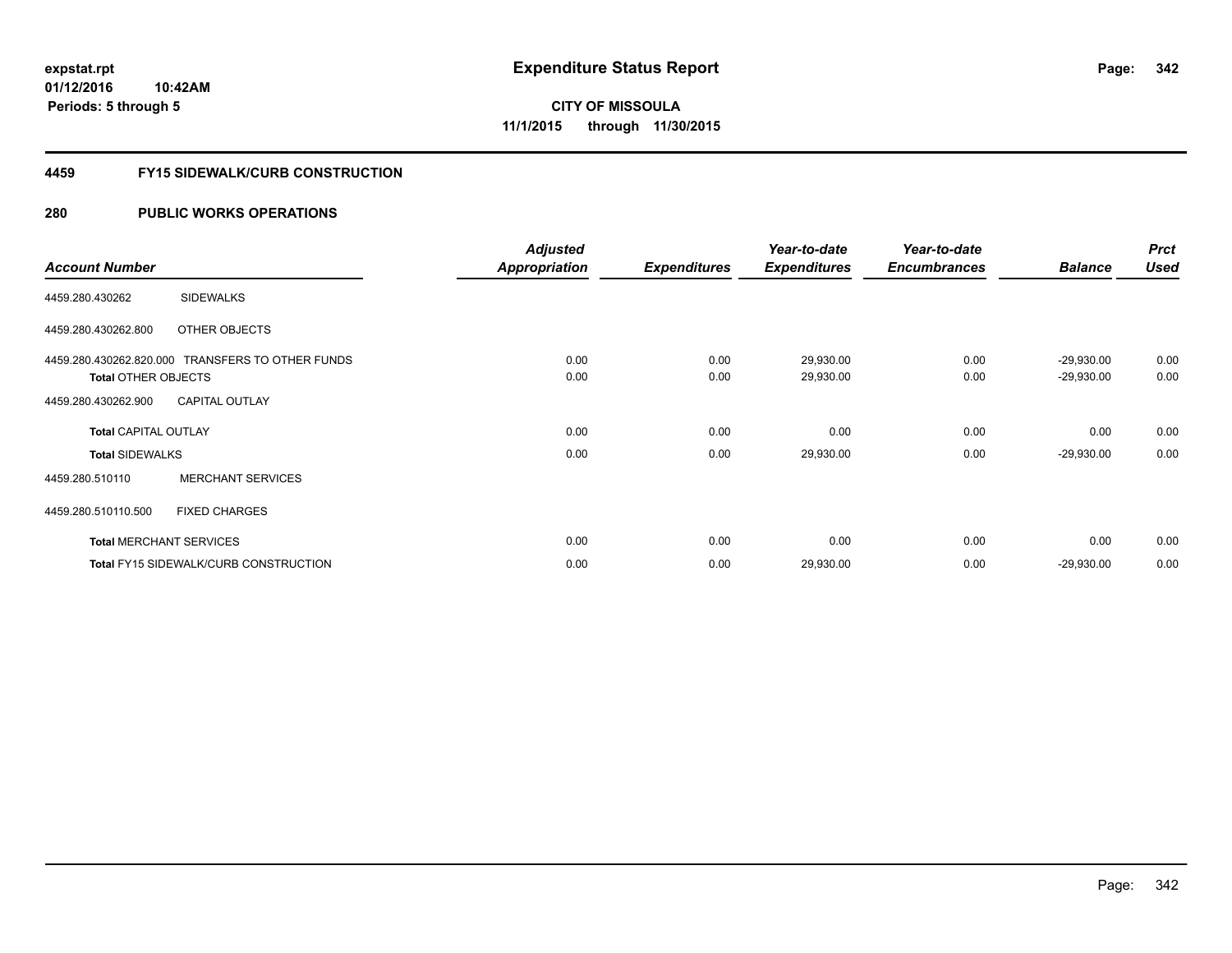**Periods: 5 through 5**

**CITY OF MISSOULA 11/1/2015 through 11/30/2015**

#### **4460 FY16 SIDEWALK/CURB CONSTRUCTION**

| <b>Account Number</b>                                          |                                              | <b>Adjusted</b><br><b>Appropriation</b> | <b>Expenditures</b>      | Year-to-date<br><b>Expenditures</b> | Year-to-date<br><b>Encumbrances</b> | <b>Balance</b>             | <b>Prct</b><br><b>Used</b> |
|----------------------------------------------------------------|----------------------------------------------|-----------------------------------------|--------------------------|-------------------------------------|-------------------------------------|----------------------------|----------------------------|
| 4460.280.430262                                                | <b>SIDEWALKS</b>                             |                                         |                          |                                     |                                     |                            |                            |
| 4460.280.430262.900                                            | <b>CAPITAL OUTLAY</b>                        |                                         |                          |                                     |                                     |                            |                            |
| 4460.280.430262.930.000 IMPROVEMENTS<br><b>Total SIDEWALKS</b> |                                              | 0.00<br>0.00                            | 106.217.04<br>106.217.04 | 569,431.80<br>569,431.80            | 0.00<br>0.00                        | -569,431.80<br>-569,431.80 | 0.00<br>0.00               |
| 4460.280.510110                                                | <b>MERCHANT SERVICES</b>                     |                                         |                          |                                     |                                     |                            |                            |
| 4460.280.510110.500                                            | <b>FIXED CHARGES</b>                         |                                         |                          |                                     |                                     |                            |                            |
|                                                                | <b>Total MERCHANT SERVICES</b>               | 0.00                                    | 0.00                     | 0.00                                | 0.00                                | 0.00                       | 0.00                       |
|                                                                | <b>Total FY16 SIDEWALK/CURB CONSTRUCTION</b> | 0.00                                    | 106,217.04               | 569,431.80                          | 0.00                                | -569.431.80                | 0.00                       |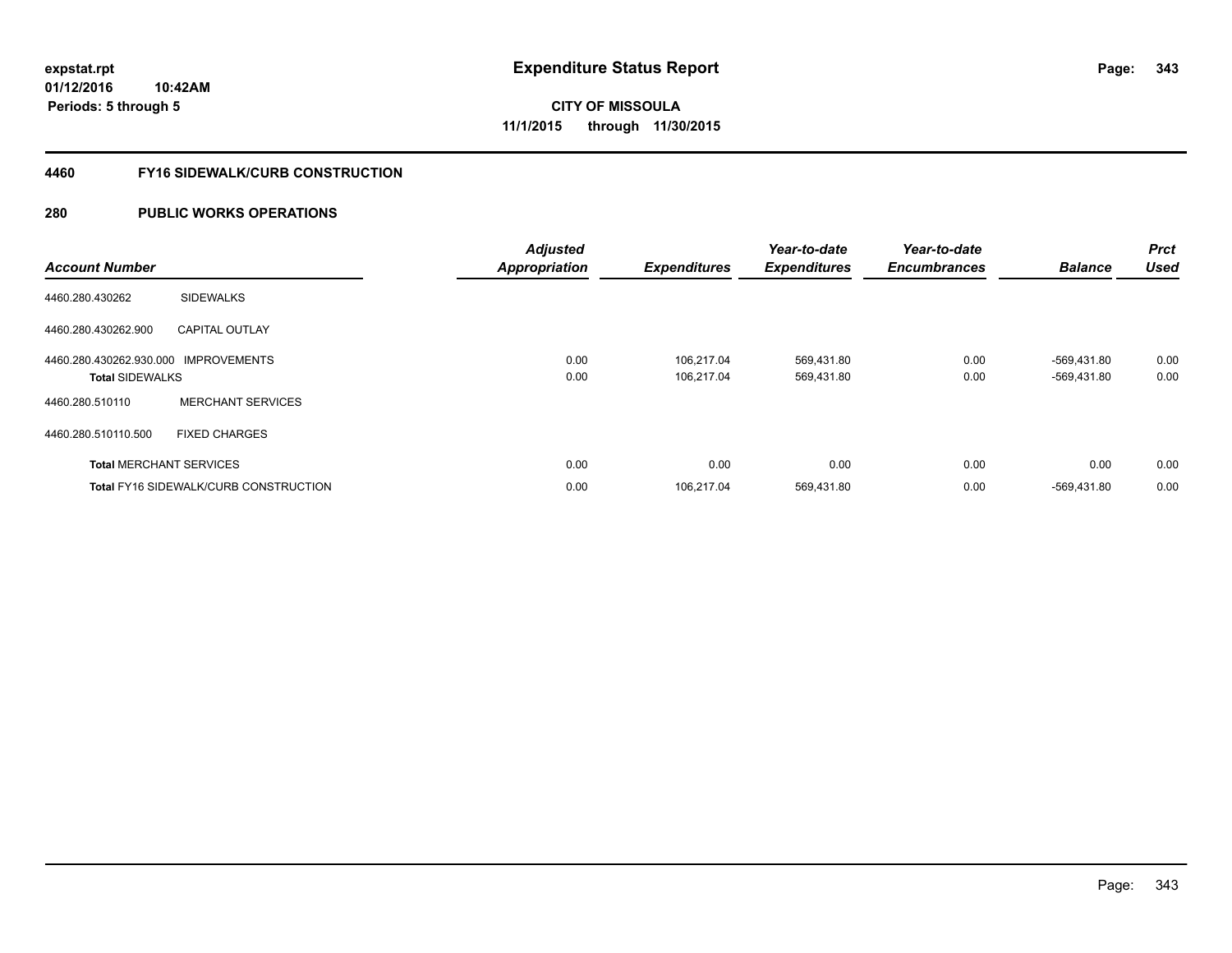#### **4531 SID 531 TRAFFIC CALMING**

## **000 \*\*\* Title Not Found \*\*\***

| <b>Account Number</b>         |                                 | <b>Adjusted</b><br><b>Appropriation</b> | <b>Expenditures</b> | Year-to-date<br><b>Expenditures</b> | Year-to-date<br><b>Encumbrances</b> | <b>Balance</b> | <b>Prct</b><br><b>Used</b> |
|-------------------------------|---------------------------------|-----------------------------------------|---------------------|-------------------------------------|-------------------------------------|----------------|----------------------------|
| 4531.000.410000               | <b>GENERAL GOVERNMENT</b>       |                                         |                     |                                     |                                     |                |                            |
| 4531.000.410000.600           | <b>DEBT SERVICE</b>             |                                         |                     |                                     |                                     |                |                            |
|                               | <b>Total GENERAL GOVERNMENT</b> | 0.00                                    | 0.00                | 0.00                                | 0.00                                | 0.00           | 0.00                       |
| 4531.000.510110               | <b>MERCHANT SERVICES</b>        |                                         |                     |                                     |                                     |                |                            |
| 4531.000.510110.500           | <b>FIXED CHARGES</b>            |                                         |                     |                                     |                                     |                |                            |
| Total *** Title Not Found *** |                                 | 0.00                                    | 0.00                | 0.00                                | 0.00                                | 0.00           | 0.00                       |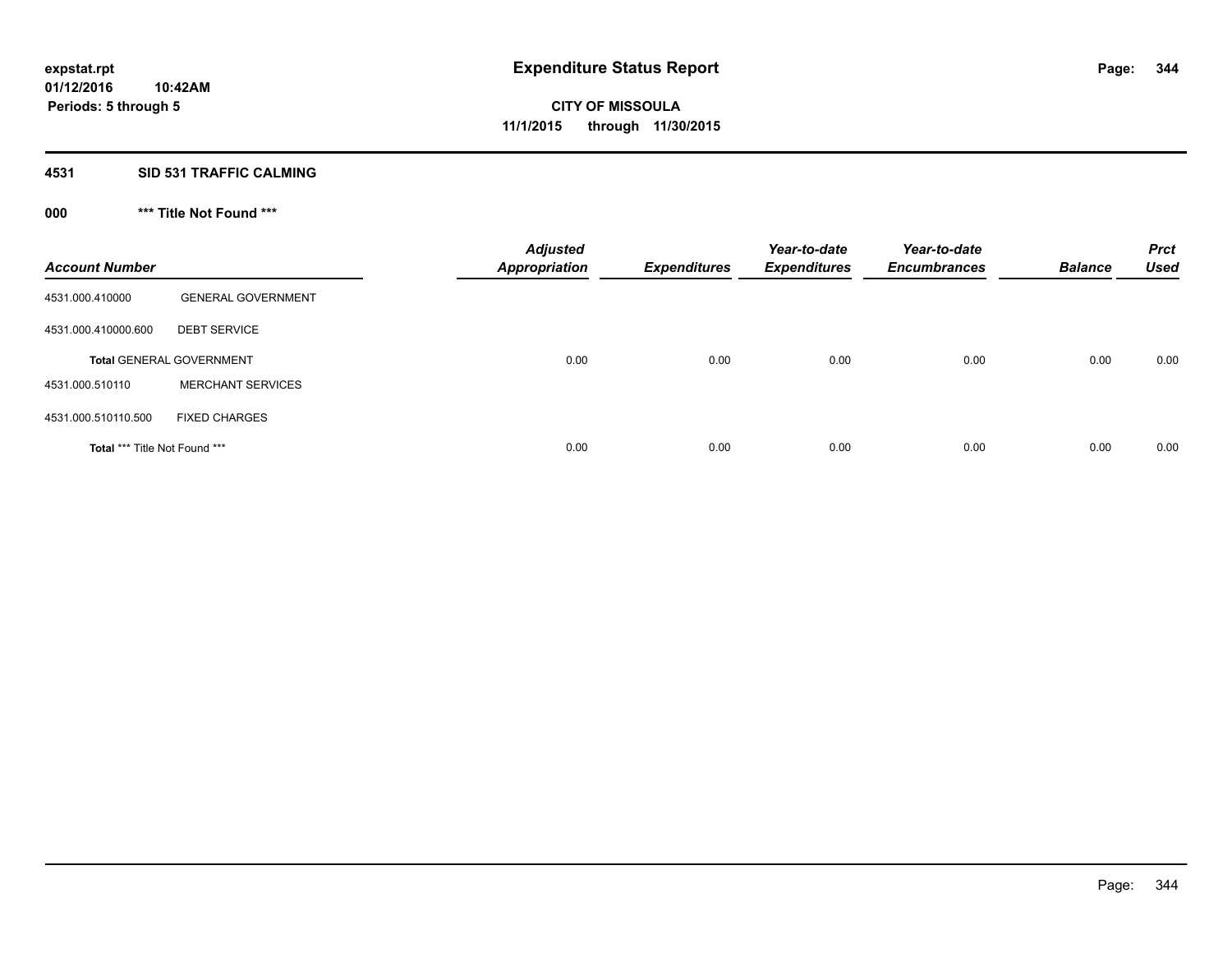#### **4531 SID 531 TRAFFIC CALMING**

| <b>Account Number</b> |                                      | <b>Adjusted</b><br>Appropriation | <b>Expenditures</b> | Year-to-date<br><b>Expenditures</b> | Year-to-date<br><b>Encumbrances</b> | <b>Balance</b> | <b>Prct</b><br><b>Used</b> |
|-----------------------|--------------------------------------|----------------------------------|---------------------|-------------------------------------|-------------------------------------|----------------|----------------------------|
| 4531.390.510100       | SPECIAL ASSESSMENTS                  |                                  |                     |                                     |                                     |                |                            |
| 4531.390.510100.900   | <b>CAPITAL OUTLAY</b>                |                                  |                     |                                     |                                     |                |                            |
|                       | <b>Total SPECIAL ASSESSMENTS</b>     | 0.00                             | 0.00                | 0.00                                | 0.00                                | 0.00           | 0.00                       |
| 4531.390.510110       | <b>MERCHANT SERVICES</b>             |                                  |                     |                                     |                                     |                |                            |
| 4531.390.510110.500   | <b>FIXED CHARGES</b>                 |                                  |                     |                                     |                                     |                |                            |
|                       | <b>Total MERCHANT SERVICES</b>       | 0.00                             | 0.00                | 0.00                                | 0.00                                | 0.00           | 0.00                       |
|                       | <b>Total SID 531 TRAFFIC CALMING</b> | 0.00                             | 0.00                | 0.00                                | 0.00                                | 0.00           | 0.00                       |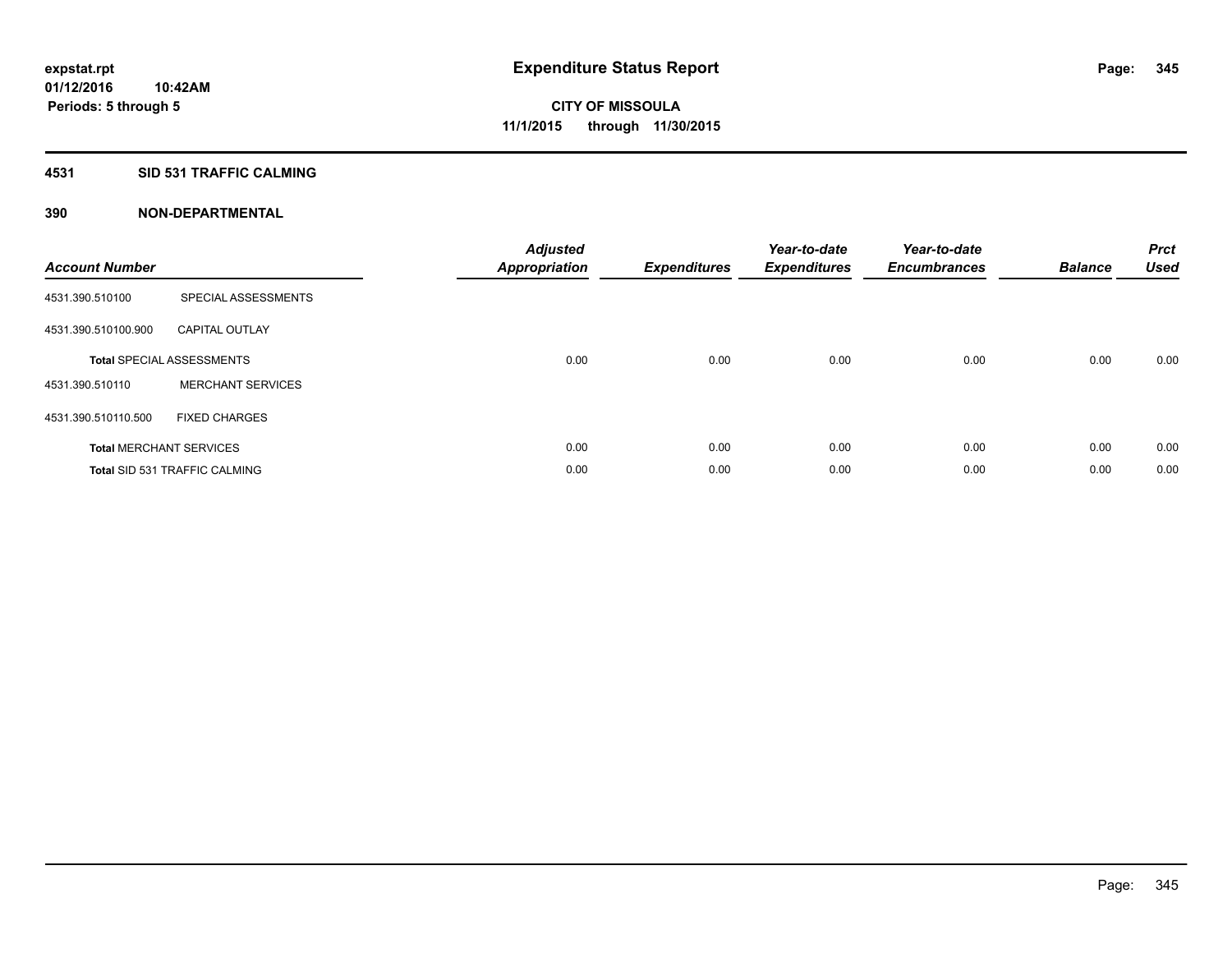#### **4532 MALONEY RANCH SID**

| <b>Account Number</b>          |                                  | <b>Adjusted</b><br><b>Appropriation</b> | <b>Expenditures</b> | Year-to-date<br><b>Expenditures</b> | Year-to-date<br><b>Encumbrances</b> | <b>Balance</b> | <b>Prct</b><br><b>Used</b> |
|--------------------------------|----------------------------------|-----------------------------------------|---------------------|-------------------------------------|-------------------------------------|----------------|----------------------------|
| 4532.390.510100                | SPECIAL ASSESSMENTS              |                                         |                     |                                     |                                     |                |                            |
| 4532.390.510100.900            | <b>CAPITAL OUTLAY</b>            |                                         |                     |                                     |                                     |                |                            |
|                                | <b>Total SPECIAL ASSESSMENTS</b> | 0.00                                    | 0.00                | 0.00                                | 0.00                                | 0.00           | 0.00                       |
| 4532.390.510110                | <b>MERCHANT SERVICES</b>         |                                         |                     |                                     |                                     |                |                            |
| 4532.390.510110.500            | <b>FIXED CHARGES</b>             |                                         |                     |                                     |                                     |                |                            |
| <b>Total FIXED CHARGES</b>     |                                  | 0.00                                    | 0.00                | 0.00                                | 0.00                                | 0.00           | 0.00                       |
|                                | <b>Total MERCHANT SERVICES</b>   | 0.00                                    | 0.00                | 0.00                                | 0.00                                | 0.00           | 0.00                       |
| <b>Total MALONEY RANCH SID</b> |                                  | 0.00                                    | 0.00                | 0.00                                | 0.00                                | 0.00           | 0.00                       |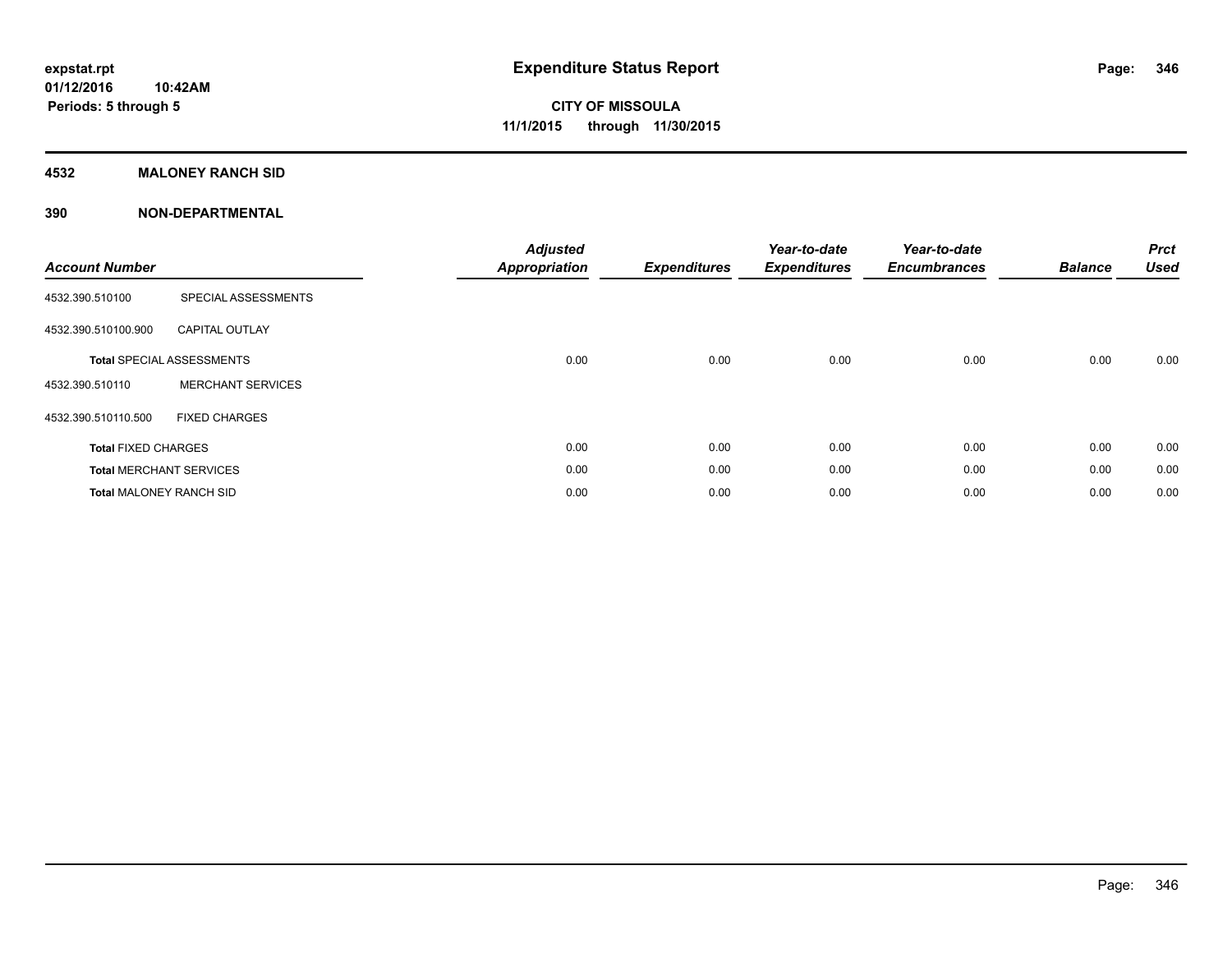#### **4533 RATTLESNAKE SEWER SID**

| <b>Account Number</b>      |                                    | <b>Adjusted</b><br><b>Appropriation</b> | <b>Expenditures</b> | Year-to-date<br><b>Expenditures</b> | Year-to-date<br><b>Encumbrances</b> | <b>Balance</b> | <b>Prct</b><br><b>Used</b> |
|----------------------------|------------------------------------|-----------------------------------------|---------------------|-------------------------------------|-------------------------------------|----------------|----------------------------|
| 4533.390.510110            | <b>MERCHANT SERVICES</b>           |                                         |                     |                                     |                                     |                |                            |
| 4533.390.510110.500        | <b>FIXED CHARGES</b>               |                                         |                     |                                     |                                     |                |                            |
| <b>Total FIXED CHARGES</b> |                                    |                                         | 0.00<br>0.00        | 0.00                                | 0.00                                | 0.00           | 0.00                       |
|                            | <b>Total MERCHANT SERVICES</b>     |                                         | 0.00<br>0.00        | 0.00                                | 0.00                                | 0.00           | 0.00                       |
|                            | <b>Total RATTLESNAKE SEWER SID</b> |                                         | 0.00<br>0.00        | 0.00                                | 0.00                                | 0.00           | 0.00                       |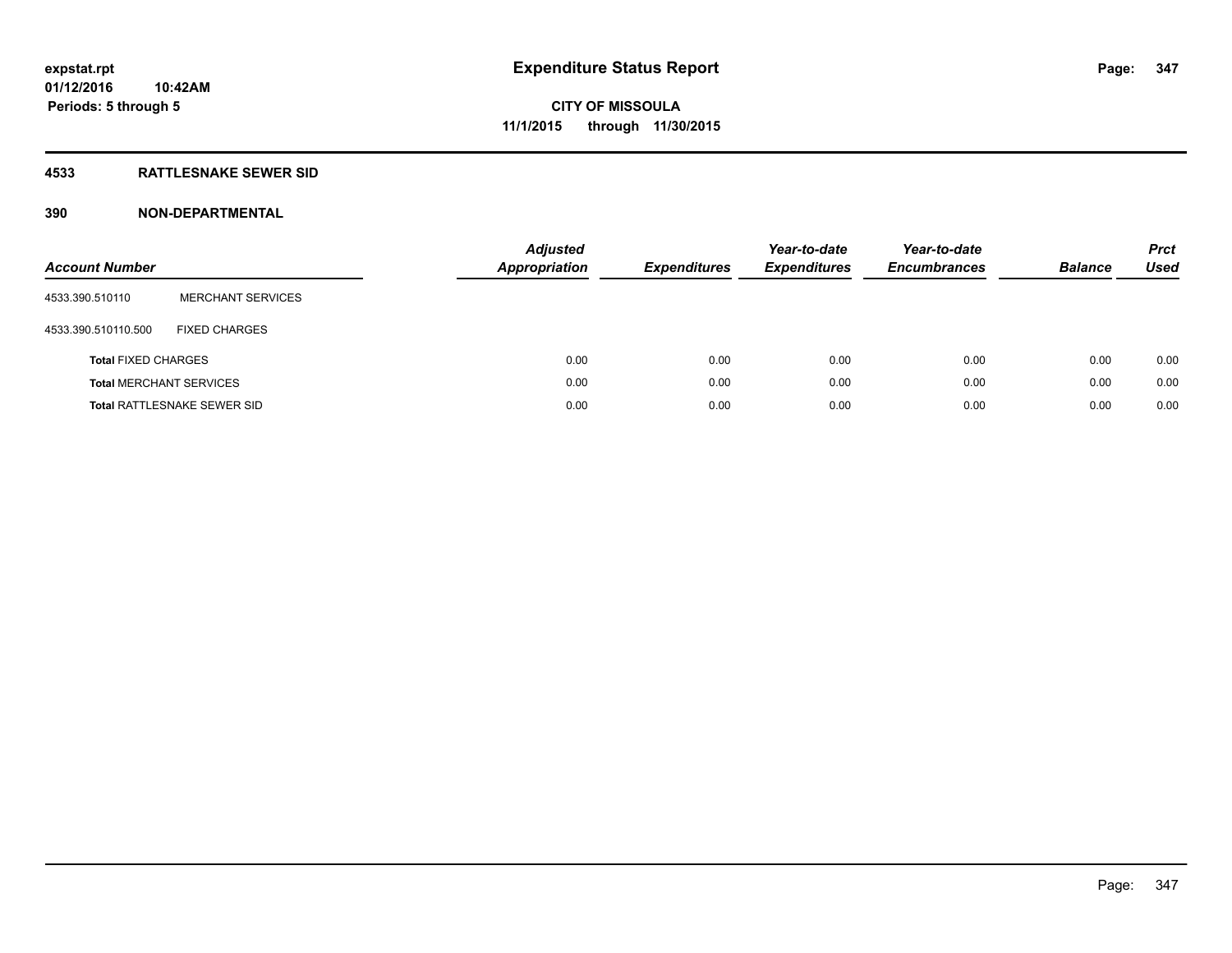#### **4534 SID 534 LINCOLNWOOD**

| <b>Account Number</b>            |                               | <b>Adjusted</b><br><b>Appropriation</b> | <b>Expenditures</b> | Year-to-date<br><b>Expenditures</b> | Year-to-date<br><b>Encumbrances</b> | <b>Balance</b> | <b>Prct</b><br><b>Used</b> |
|----------------------------------|-------------------------------|-----------------------------------------|---------------------|-------------------------------------|-------------------------------------|----------------|----------------------------|
| 4534.390.510110                  | <b>MERCHANT SERVICES</b>      |                                         |                     |                                     |                                     |                |                            |
| 4534.390.510110.500              | <b>FIXED CHARGES</b>          |                                         |                     |                                     |                                     |                |                            |
| <b>Total MERCHANT SERVICES</b>   |                               | 0.00                                    | 0.00                | 0.00                                | 0.00                                | 0.00           | 0.00                       |
| 4534.390.521000                  | INTERFUND OPERATING TRANSFERS |                                         |                     |                                     |                                     |                |                            |
| 4534.390.521000.800              | OTHER OBJECTS                 |                                         |                     |                                     |                                     |                |                            |
| <b>Total SID 534 LINCOLNWOOD</b> |                               | 0.00                                    | 0.00                | 0.00                                | 0.00                                | 0.00           | 0.00                       |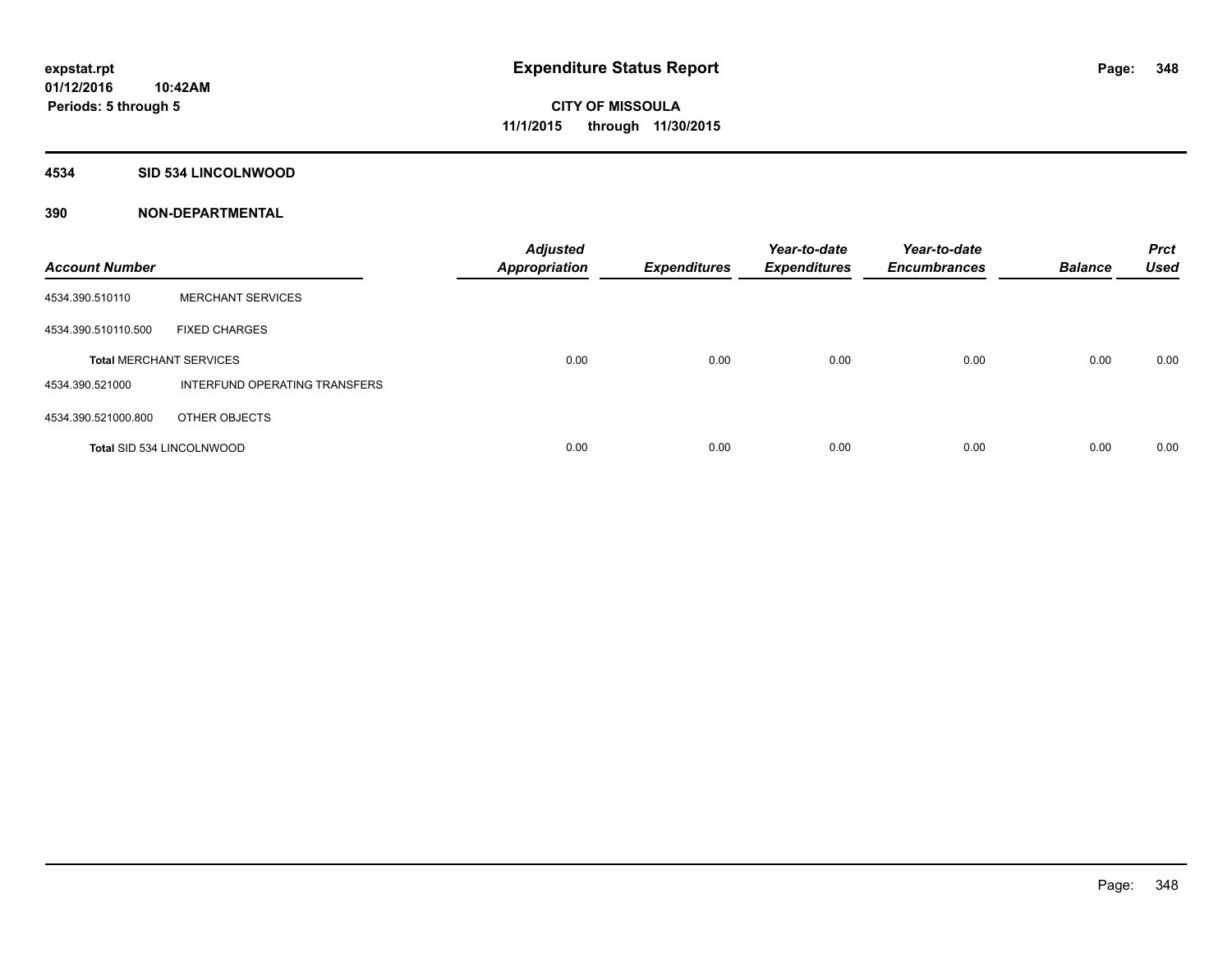#### **4535 SLANT STREET TRAFFIC CALMING**

## **000 \*\*\* Title Not Found \*\*\***

| <b>Account Number</b>      |                                           | <b>Adjusted</b><br><b>Appropriation</b> | <b>Expenditures</b> | Year-to-date<br><b>Expenditures</b> | Year-to-date<br><b>Encumbrances</b> | <b>Balance</b> | <b>Prct</b><br><b>Used</b> |
|----------------------------|-------------------------------------------|-----------------------------------------|---------------------|-------------------------------------|-------------------------------------|----------------|----------------------------|
| 4535.000.410000            | <b>GENERAL GOVERNMENT</b>                 |                                         |                     |                                     |                                     |                |                            |
| 4535.000.410000.600        | <b>DEBT SERVICE</b>                       |                                         |                     |                                     |                                     |                |                            |
|                            | <b>Total GENERAL GOVERNMENT</b>           | 0.00                                    | 0.00                | 0.00                                | 0.00                                | 0.00           | 0.00                       |
| 4535.000.510110            | <b>MERCHANT SERVICES</b>                  |                                         |                     |                                     |                                     |                |                            |
| 4535.000.510110.500        | <b>FIXED CHARGES</b>                      |                                         |                     |                                     |                                     |                |                            |
| <b>Total FIXED CHARGES</b> |                                           | 0.00                                    | 0.00                | 0.00                                | 0.00                                | 0.00           | 0.00                       |
|                            | <b>Total SLANT STREET TRAFFIC CALMING</b> | 0.00                                    | 0.00                | 0.00                                | 0.00                                | 0.00           | 0.00                       |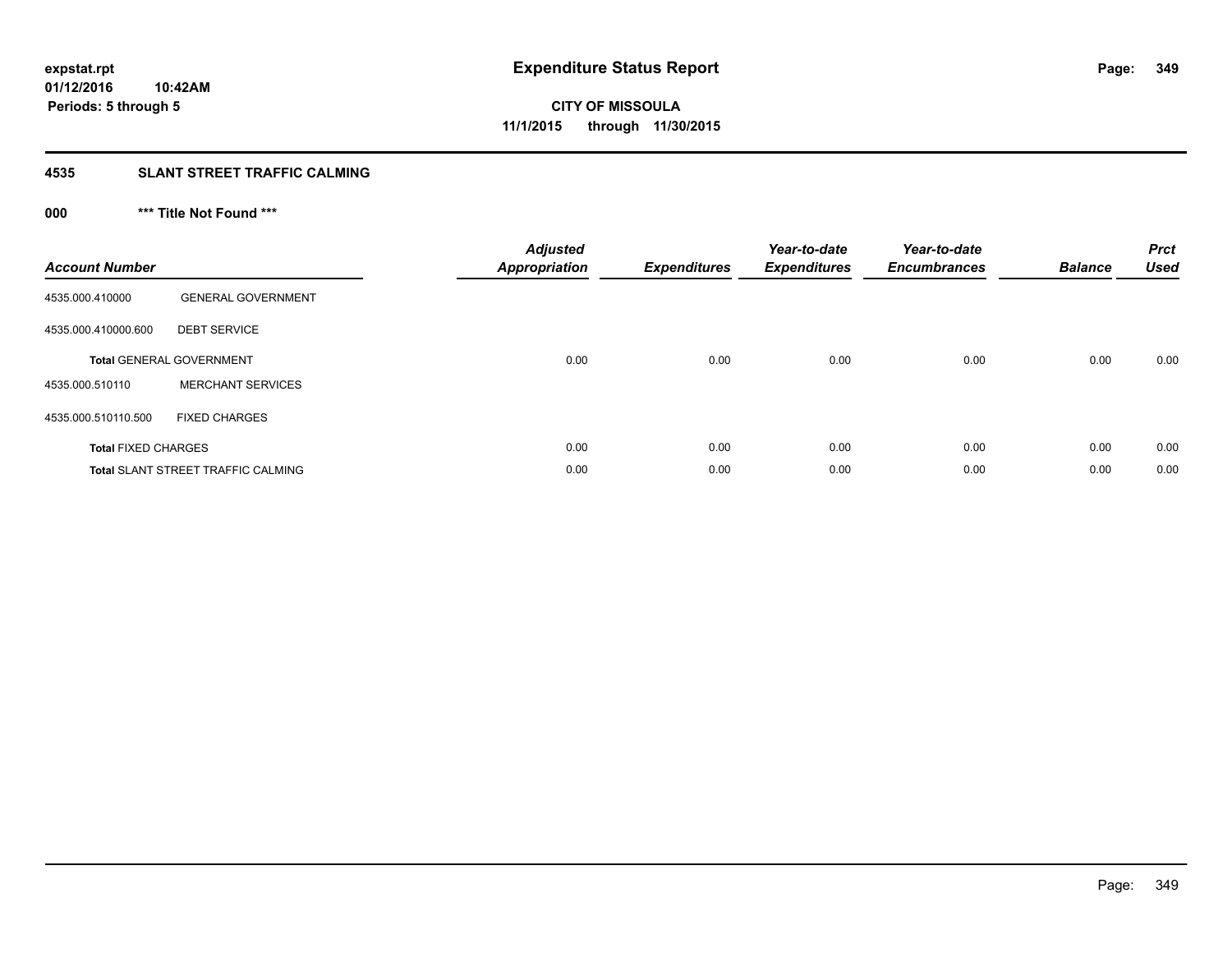### **4536 SID536 LINCOLNWOOD SWR PH2**

| <b>Account Number</b> |                                  | <b>Adjusted</b><br>Appropriation | <b>Expenditures</b> | Year-to-date<br><b>Expenditures</b> | Year-to-date<br><b>Encumbrances</b> | <b>Balance</b> | <b>Prct</b><br><b>Used</b> |
|-----------------------|----------------------------------|----------------------------------|---------------------|-------------------------------------|-------------------------------------|----------------|----------------------------|
| 4536.390.510110       | <b>MERCHANT SERVICES</b>         |                                  |                     |                                     |                                     |                |                            |
| 4536.390.510110.500   | <b>FIXED CHARGES</b>             |                                  |                     |                                     |                                     |                |                            |
|                       | Total SID536 LINCOLNWOOD SWR PH2 | 0.00                             | 0.00                | 0.00                                | 0.00                                | 0.00           | 0.00                       |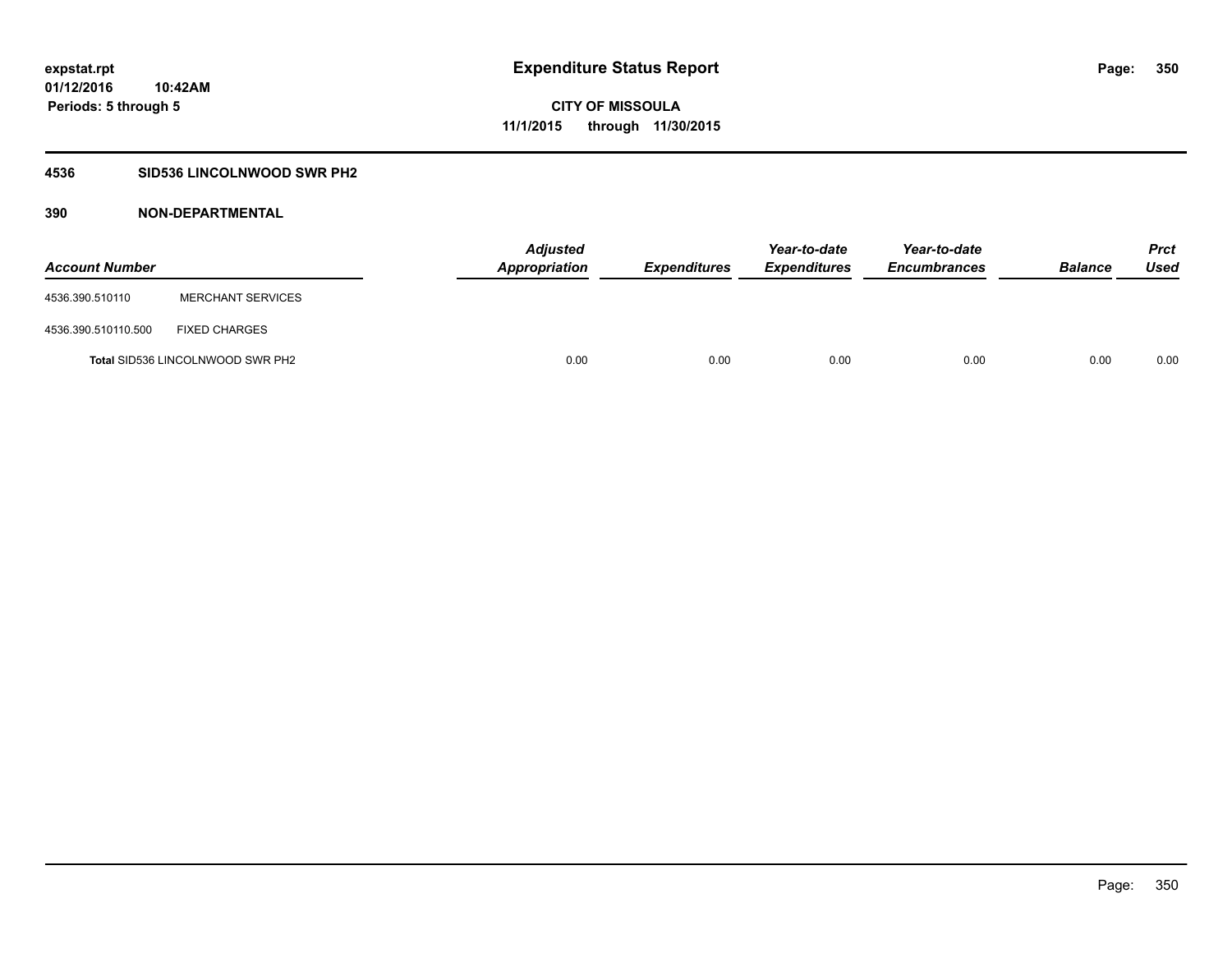#### **4539 SID 539 4th STREET**

## **000 \*\*\* Title Not Found \*\*\***

| <b>Account Number</b>      |                                 | <b>Adjusted</b><br><b>Appropriation</b> | Expenditures | Year-to-date<br><b>Expenditures</b> | Year-to-date<br><b>Encumbrances</b> | <b>Balance</b> | <b>Prct</b><br><b>Used</b> |
|----------------------------|---------------------------------|-----------------------------------------|--------------|-------------------------------------|-------------------------------------|----------------|----------------------------|
| 4539.000.410000            | <b>GENERAL GOVERNMENT</b>       |                                         |              |                                     |                                     |                |                            |
| 4539.000.410000.600        | <b>DEBT SERVICE</b>             |                                         |              |                                     |                                     |                |                            |
|                            | <b>Total GENERAL GOVERNMENT</b> | 0.00                                    | 0.00         | 0.00                                | 0.00                                | 0.00           | 0.00                       |
| 4539.000.510110            | <b>MERCHANT SERVICES</b>        |                                         |              |                                     |                                     |                |                            |
| 4539.000.510110.500        | <b>FIXED CHARGES</b>            |                                         |              |                                     |                                     |                |                            |
| <b>Total FIXED CHARGES</b> |                                 | 0.00                                    | 0.00         | 0.00                                | 0.00                                | 0.00           | 0.00                       |
| Total SID 539 4th STREET   |                                 | 0.00                                    | 0.00         | 0.00                                | 0.00                                | 0.00           | 0.00                       |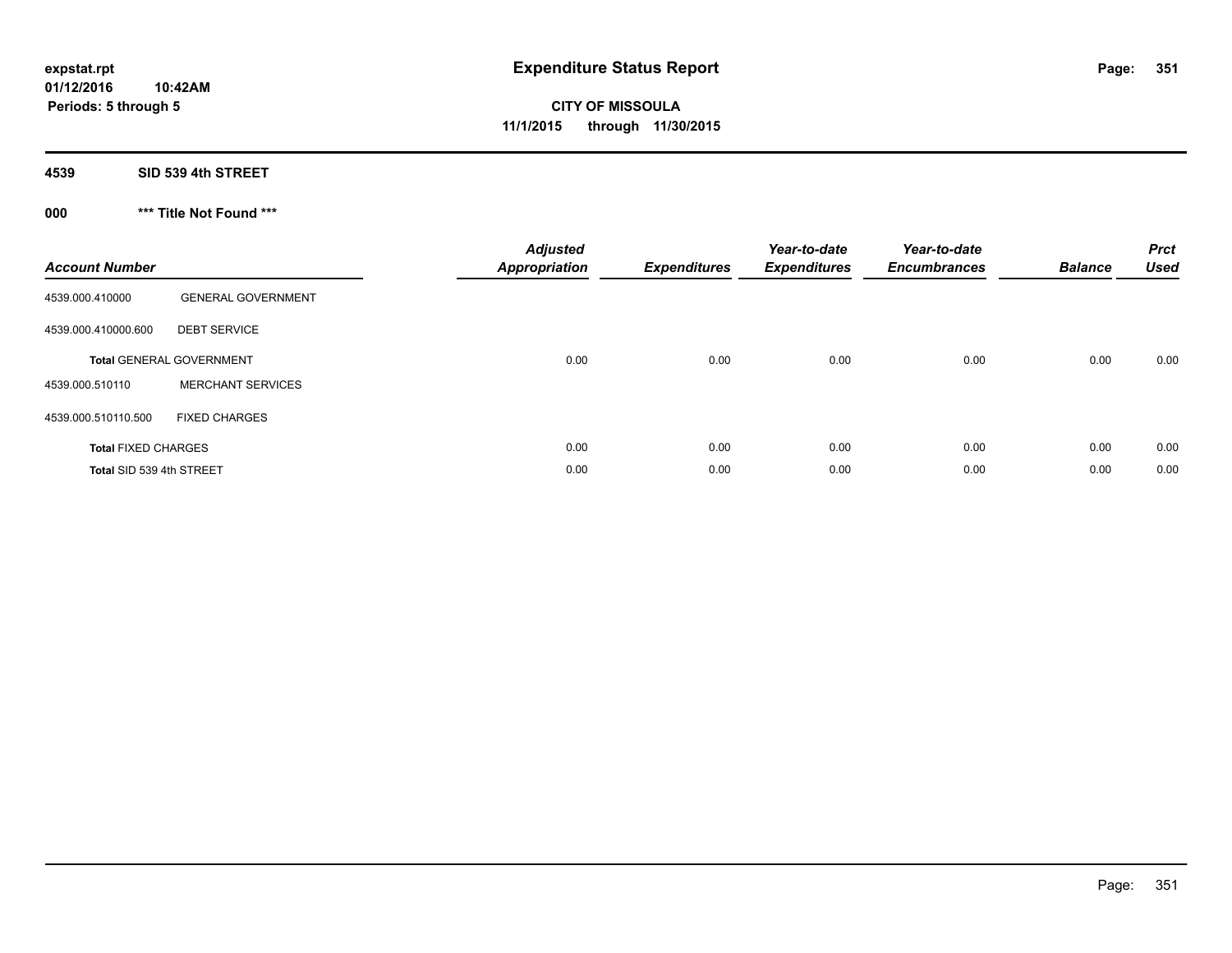#### **4540 SID 540 ENGLAND BLVD**

| <b>Account Number</b> |                                            | <b>Adjusted</b><br>Appropriation | <b>Expenditures</b> | Year-to-date<br><b>Expenditures</b> | Year-to-date<br><b>Encumbrances</b> | <b>Balance</b> | <b>Prct</b><br><b>Used</b> |
|-----------------------|--------------------------------------------|----------------------------------|---------------------|-------------------------------------|-------------------------------------|----------------|----------------------------|
| 4540.390.510110       | <b>MERCHANT SERVICES</b>                   |                                  |                     |                                     |                                     |                |                            |
| 4540.390.510110.500   | <b>FIXED CHARGES</b>                       |                                  |                     |                                     |                                     |                |                            |
|                       | <b>Total MERCHANT SERVICES</b>             | 0.00                             | 0.00                | 0.00                                | 0.00                                | 0.00           | 0.00                       |
| 4540.390.521000       | INTERFUND OPERATING TRANSFERS              |                                  |                     |                                     |                                     |                |                            |
| 4540.390.521000.800   | OTHER OBJECTS                              |                                  |                     |                                     |                                     |                |                            |
|                       | <b>Total INTERFUND OPERATING TRANSFERS</b> | 0.00                             | 0.00                | 0.00                                | 0.00                                | 0.00           | 0.00                       |
|                       | Total SID 540 ENGLAND BLVD                 | 0.00                             | 0.00                | 0.00                                | 0.00                                | 0.00           | 0.00                       |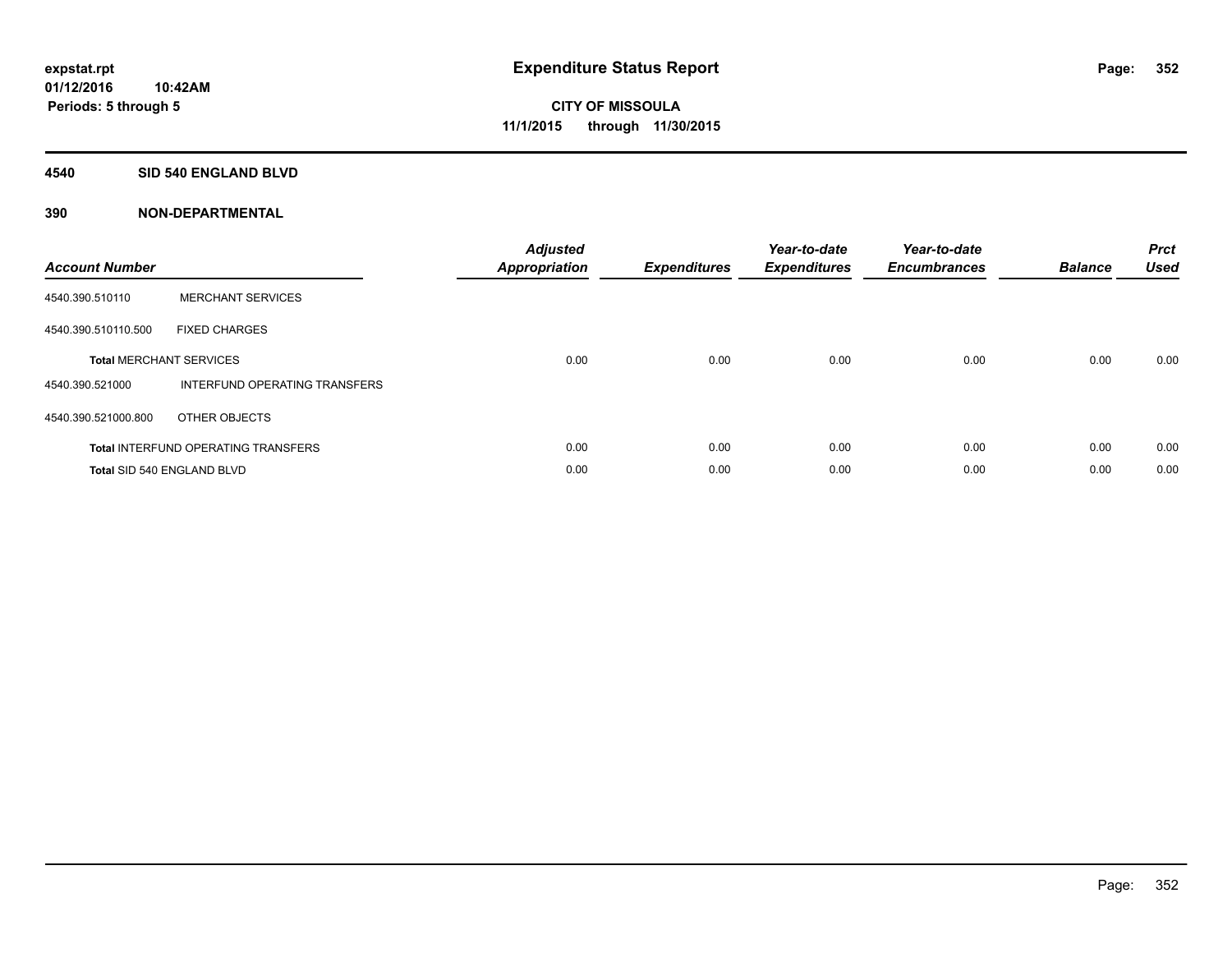#### **4541 SID 541 PINEVIEW PARK**

| <b>Account Number</b>         |                                  | <b>Adjusted</b><br><b>Appropriation</b> | <b>Expenditures</b> | Year-to-date<br><b>Expenditures</b> | Year-to-date<br><b>Encumbrances</b> | <b>Balance</b> | <b>Prct</b><br><b>Used</b> |
|-------------------------------|----------------------------------|-----------------------------------------|---------------------|-------------------------------------|-------------------------------------|----------------|----------------------------|
| 4541.390.410710               | *** Title Not Found ***          |                                         |                     |                                     |                                     |                |                            |
| 4541.390.410710.500           | <b>FIXED CHARGES</b>             |                                         |                     |                                     |                                     |                |                            |
| Total *** Title Not Found *** |                                  | 0.00                                    | 0.00                | 0.00                                | 0.00                                | 0.00           | 0.00                       |
| 4541.390.510100               | SPECIAL ASSESSMENTS              |                                         |                     |                                     |                                     |                |                            |
| 4541.390.510100.900           | <b>CAPITAL OUTLAY</b>            |                                         |                     |                                     |                                     |                |                            |
|                               | <b>Total SPECIAL ASSESSMENTS</b> | 0.00                                    | 0.00                | 0.00                                | 0.00                                | 0.00           | 0.00                       |
| 4541.390.510110               | <b>MERCHANT SERVICES</b>         |                                         |                     |                                     |                                     |                |                            |
| 4541.390.510110.500           | <b>FIXED CHARGES</b>             |                                         |                     |                                     |                                     |                |                            |
|                               | <b>Total MERCHANT SERVICES</b>   | 0.00                                    | 0.00                | 0.00                                | 0.00                                | 0.00           | 0.00                       |
|                               | Total SID 541 PINEVIEW PARK      | 0.00                                    | 0.00                | 0.00                                | 0.00                                | 0.00           | 0.00                       |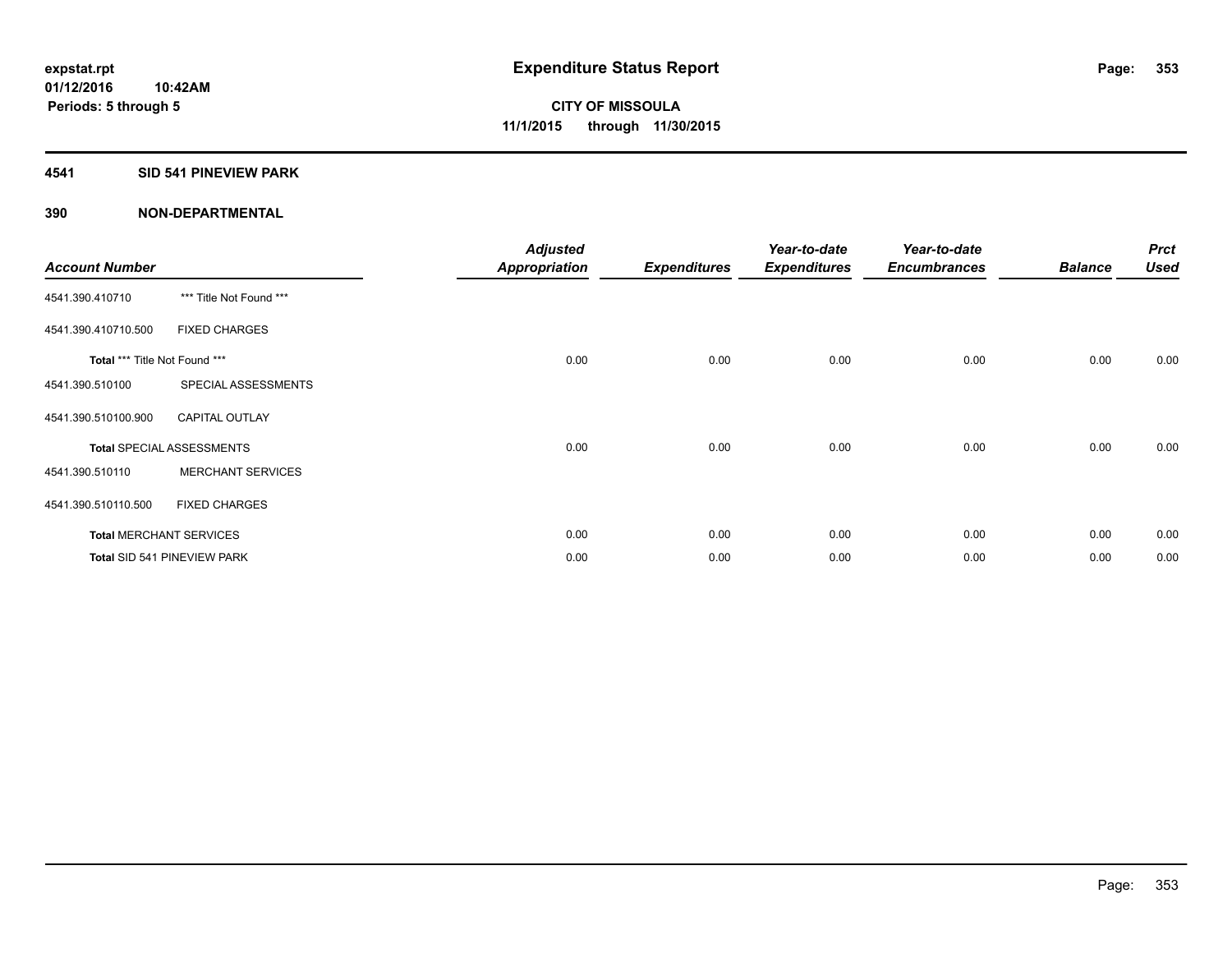#### **4542 SID 542 HILLVIEW WAY**

|                            |                                  | <b>Adjusted</b>      |                     | Year-to-date        | Year-to-date        |                | <b>Prct</b> |
|----------------------------|----------------------------------|----------------------|---------------------|---------------------|---------------------|----------------|-------------|
| <b>Account Number</b>      |                                  | <b>Appropriation</b> | <b>Expenditures</b> | <b>Expenditures</b> | <b>Encumbrances</b> | <b>Balance</b> | <b>Used</b> |
| 4542.390.510100            | SPECIAL ASSESSMENTS              |                      |                     |                     |                     |                |             |
| 4542.390.510100.300        | PURCHASED SERVICES               |                      |                     |                     |                     |                |             |
|                            | <b>Total PURCHASED SERVICES</b>  | 0.00                 | 0.00                | 0.00                | 0.00                | 0.00           | 0.00        |
| 4542.390.510100.900        | <b>CAPITAL OUTLAY</b>            |                      |                     |                     |                     |                |             |
|                            | <b>Total SPECIAL ASSESSMENTS</b> | 0.00                 | 0.00                | 0.00                | 0.00                | 0.00           | 0.00        |
| 4542.390.510110            | <b>MERCHANT SERVICES</b>         |                      |                     |                     |                     |                |             |
| 4542.390.510110.500        | <b>FIXED CHARGES</b>             |                      |                     |                     |                     |                |             |
| Total SID 542 HILLVIEW WAY |                                  | 0.00                 | 0.00                | 0.00                | 0.00                | 0.00           | 0.00        |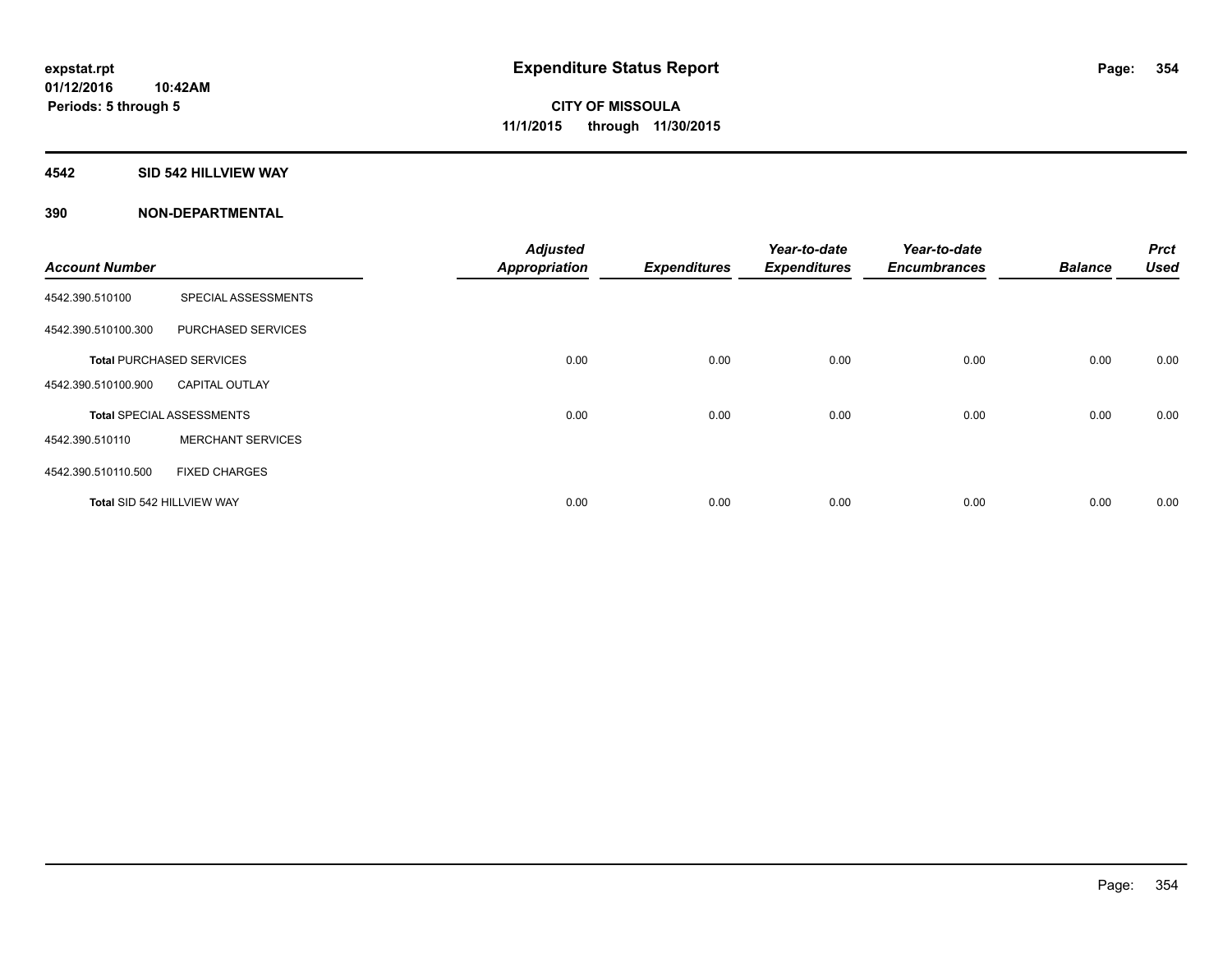#### **4543 SID 543 TRAFFIC CALMING**

## **000 \*\*\* Title Not Found \*\*\***

| <b>Account Number</b>                |                                 | <b>Adjusted</b><br><b>Appropriation</b> | <b>Expenditures</b> | Year-to-date<br><b>Expenditures</b> | Year-to-date<br><b>Encumbrances</b> | <b>Balance</b> | <b>Prct</b><br><b>Used</b> |
|--------------------------------------|---------------------------------|-----------------------------------------|---------------------|-------------------------------------|-------------------------------------|----------------|----------------------------|
| 4543.000.410000                      | <b>GENERAL GOVERNMENT</b>       |                                         |                     |                                     |                                     |                |                            |
| 4543.000.410000.600                  | <b>DEBT SERVICE</b>             |                                         |                     |                                     |                                     |                |                            |
|                                      | <b>Total GENERAL GOVERNMENT</b> | 0.00                                    | 0.00                | 0.00                                | 0.00                                | 0.00           | 0.00                       |
| 4543.000.510110                      | <b>MERCHANT SERVICES</b>        |                                         |                     |                                     |                                     |                |                            |
| 4543.000.510110.500                  | <b>FIXED CHARGES</b>            |                                         |                     |                                     |                                     |                |                            |
| <b>Total *** Title Not Found ***</b> |                                 | 0.00                                    | 0.00                | 0.00                                | 0.00                                | 0.00           | 0.00                       |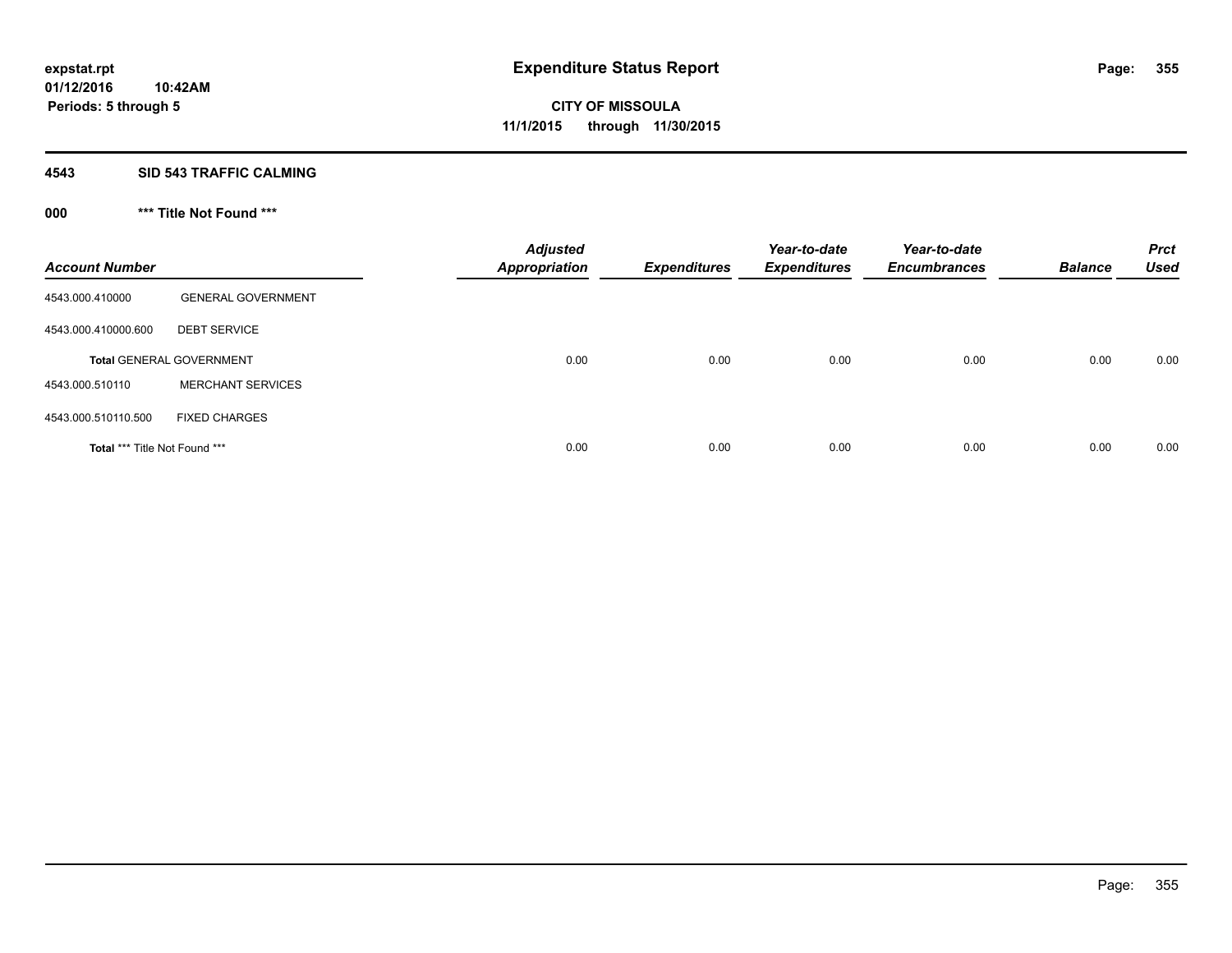#### **4543 SID 543 TRAFFIC CALMING**

| <b>Account Number</b> |                                      | <b>Adjusted</b><br><b>Appropriation</b> | <b>Expenditures</b> | Year-to-date<br><b>Expenditures</b> | Year-to-date<br><b>Encumbrances</b> | <b>Balance</b> | <b>Prct</b><br><b>Used</b> |
|-----------------------|--------------------------------------|-----------------------------------------|---------------------|-------------------------------------|-------------------------------------|----------------|----------------------------|
| 4543.390.510100       | SPECIAL ASSESSMENTS                  |                                         |                     |                                     |                                     |                |                            |
| 4543.390.510100.300   | PURCHASED SERVICES                   |                                         |                     |                                     |                                     |                |                            |
|                       | <b>Total PURCHASED SERVICES</b>      | 0.00                                    | 0.00                | 0.00                                | 0.00                                | 0.00           | 0.00                       |
| 4543.390.510100.900   | <b>CAPITAL OUTLAY</b>                |                                         |                     |                                     |                                     |                |                            |
|                       | <b>Total SPECIAL ASSESSMENTS</b>     | 0.00                                    | 0.00                | 0.00                                | 0.00                                | 0.00           | 0.00                       |
| 4543.390.510110       | <b>MERCHANT SERVICES</b>             |                                         |                     |                                     |                                     |                |                            |
| 4543.390.510110.500   | <b>FIXED CHARGES</b>                 |                                         |                     |                                     |                                     |                |                            |
|                       | <b>Total MERCHANT SERVICES</b>       | 0.00                                    | 0.00                | 0.00                                | 0.00                                | 0.00           | 0.00                       |
|                       | <b>Total SID 543 TRAFFIC CALMING</b> | 0.00                                    | 0.00                | 0.00                                | 0.00                                | 0.00           | 0.00                       |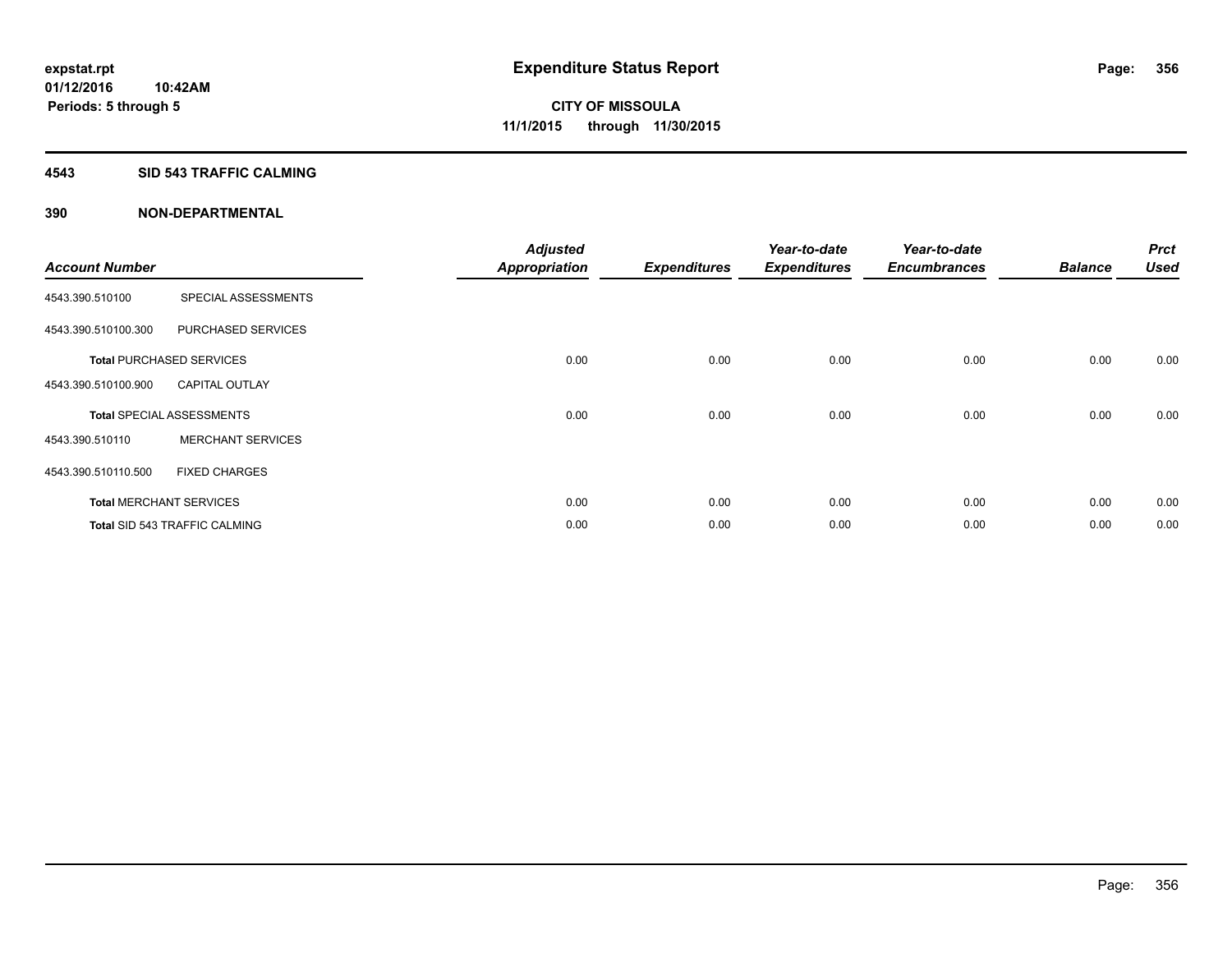### **4544 MILLER CREEK MITIGATION FUND**

| <b>Account Number</b> |                                           | <b>Adjusted</b><br><b>Appropriation</b> | <b>Expenditures</b> | Year-to-date<br><b>Expenditures</b> | Year-to-date<br><b>Encumbrances</b> | <b>Balance</b> | <b>Prct</b><br><b>Used</b> |
|-----------------------|-------------------------------------------|-----------------------------------------|---------------------|-------------------------------------|-------------------------------------|----------------|----------------------------|
| 4544.390.510100       | SPECIAL ASSESSMENTS                       |                                         |                     |                                     |                                     |                |                            |
| 4544.390.510100.900   | <b>CAPITAL OUTLAY</b>                     |                                         |                     |                                     |                                     |                |                            |
|                       | <b>Total SPECIAL ASSESSMENTS</b>          | 0.00                                    | 0.00                | 0.00                                | 0.00                                | 0.00           | 0.00                       |
| 4544.390.510110       | <b>MERCHANT SERVICES</b>                  |                                         |                     |                                     |                                     |                |                            |
| 4544.390.510110.500   | <b>FIXED CHARGES</b>                      |                                         |                     |                                     |                                     |                |                            |
|                       | <b>Total MERCHANT SERVICES</b>            | 0.00                                    | 0.00                | 0.00                                | 0.00                                | 0.00           | 0.00                       |
|                       | <b>Total MILLER CREEK MITIGATION FUND</b> | 0.00                                    | 0.00                | 0.00                                | 0.00                                | 0.00           | 0.00                       |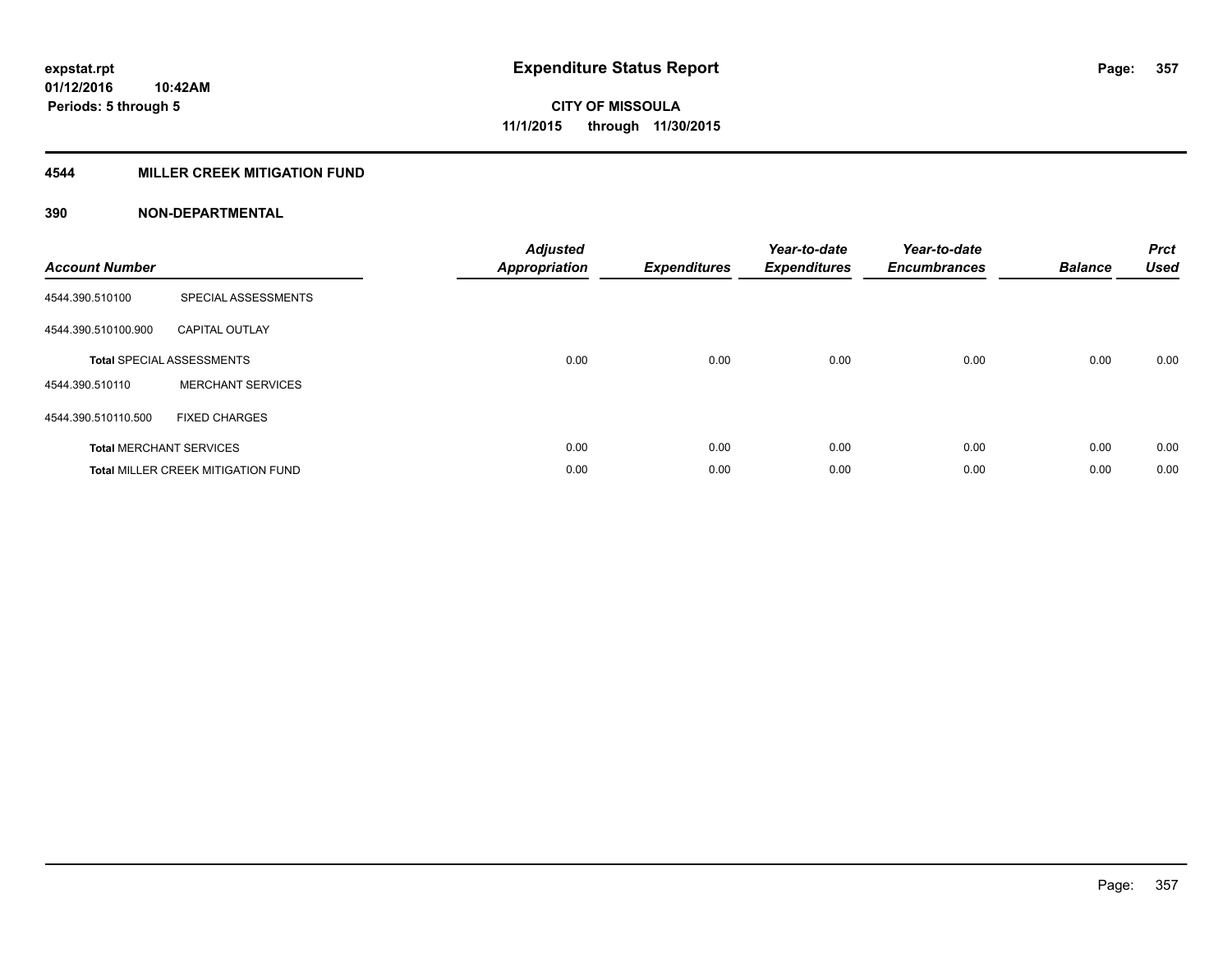#### **4545 MILLER CREEK TWITE CONSTRUCTION**

| <b>Account Number</b> |                                       | <b>Adjusted</b><br><b>Appropriation</b> | <b>Expenditures</b> | Year-to-date<br><b>Expenditures</b> | Year-to-date<br><b>Encumbrances</b> | <b>Balance</b> | <b>Prct</b><br><b>Used</b> |
|-----------------------|---------------------------------------|-----------------------------------------|---------------------|-------------------------------------|-------------------------------------|----------------|----------------------------|
| 4545.390.510100       | SPECIAL ASSESSMENTS                   |                                         |                     |                                     |                                     |                |                            |
| 4545.390.510100.300   | PURCHASED SERVICES                    |                                         |                     |                                     |                                     |                |                            |
|                       | <b>Total PURCHASED SERVICES</b>       | 0.00                                    | 0.00                | 0.00                                | 0.00                                | 0.00           | 0.00                       |
| 4545.390.510100.900   | <b>CAPITAL OUTLAY</b>                 |                                         |                     |                                     |                                     |                |                            |
|                       | <b>Total SPECIAL ASSESSMENTS</b>      | 0.00                                    | 0.00                | 0.00                                | 0.00                                | 0.00           | 0.00                       |
| 4545.390.510110       | <b>MERCHANT SERVICES</b>              |                                         |                     |                                     |                                     |                |                            |
| 4545.390.510110.500   | <b>FIXED CHARGES</b>                  |                                         |                     |                                     |                                     |                |                            |
|                       | <b>Total MERCHANT SERVICES</b>        | 0.00                                    | 0.00                | 0.00                                | 0.00                                | 0.00           | 0.00                       |
|                       | Total MILLER CREEK TWITE CONSTRUCTION | 0.00                                    | 0.00                | 0.00                                | 0.00                                | 0.00           | 0.00                       |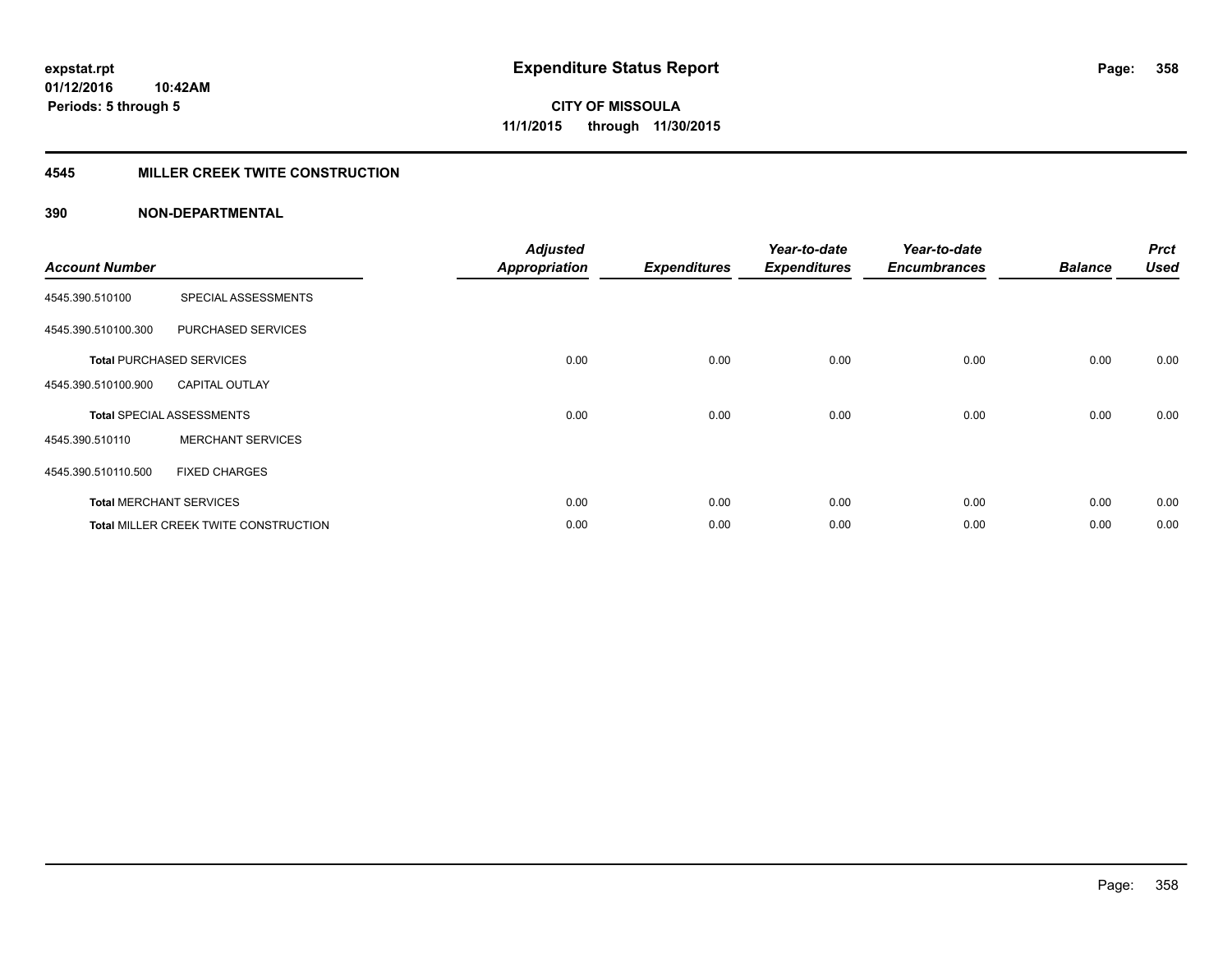#### **4546 MILLER CREEK MALOHNEY CONSTRUCTION**

| <b>Account Number</b> |                                                 | <b>Adjusted</b><br><b>Appropriation</b> | <b>Expenditures</b> | Year-to-date<br><b>Expenditures</b> | Year-to-date<br><b>Encumbrances</b> | <b>Balance</b> | <b>Prct</b><br><b>Used</b> |
|-----------------------|-------------------------------------------------|-----------------------------------------|---------------------|-------------------------------------|-------------------------------------|----------------|----------------------------|
| 4546.390.510100       | SPECIAL ASSESSMENTS                             |                                         |                     |                                     |                                     |                |                            |
| 4546.390.510100.300   | PURCHASED SERVICES                              |                                         |                     |                                     |                                     |                |                            |
|                       | <b>Total PURCHASED SERVICES</b>                 | 0.00                                    | 0.00                | 0.00                                | 0.00                                | 0.00           | 0.00                       |
| 4546.390.510100.900   | <b>CAPITAL OUTLAY</b>                           |                                         |                     |                                     |                                     |                |                            |
|                       | <b>Total SPECIAL ASSESSMENTS</b>                | 0.00                                    | 0.00                | 0.00                                | 0.00                                | 0.00           | 0.00                       |
| 4546.390.510110       | <b>MERCHANT SERVICES</b>                        |                                         |                     |                                     |                                     |                |                            |
| 4546.390.510110.500   | <b>FIXED CHARGES</b>                            |                                         |                     |                                     |                                     |                |                            |
|                       | <b>Total MERCHANT SERVICES</b>                  | 0.00                                    | 0.00                | 0.00                                | 0.00                                | 0.00           | 0.00                       |
|                       | <b>Total MILLER CREEK MALOHNEY CONSTRUCTION</b> | 0.00                                    | 0.00                | 0.00                                | 0.00                                | 0.00           | 0.00                       |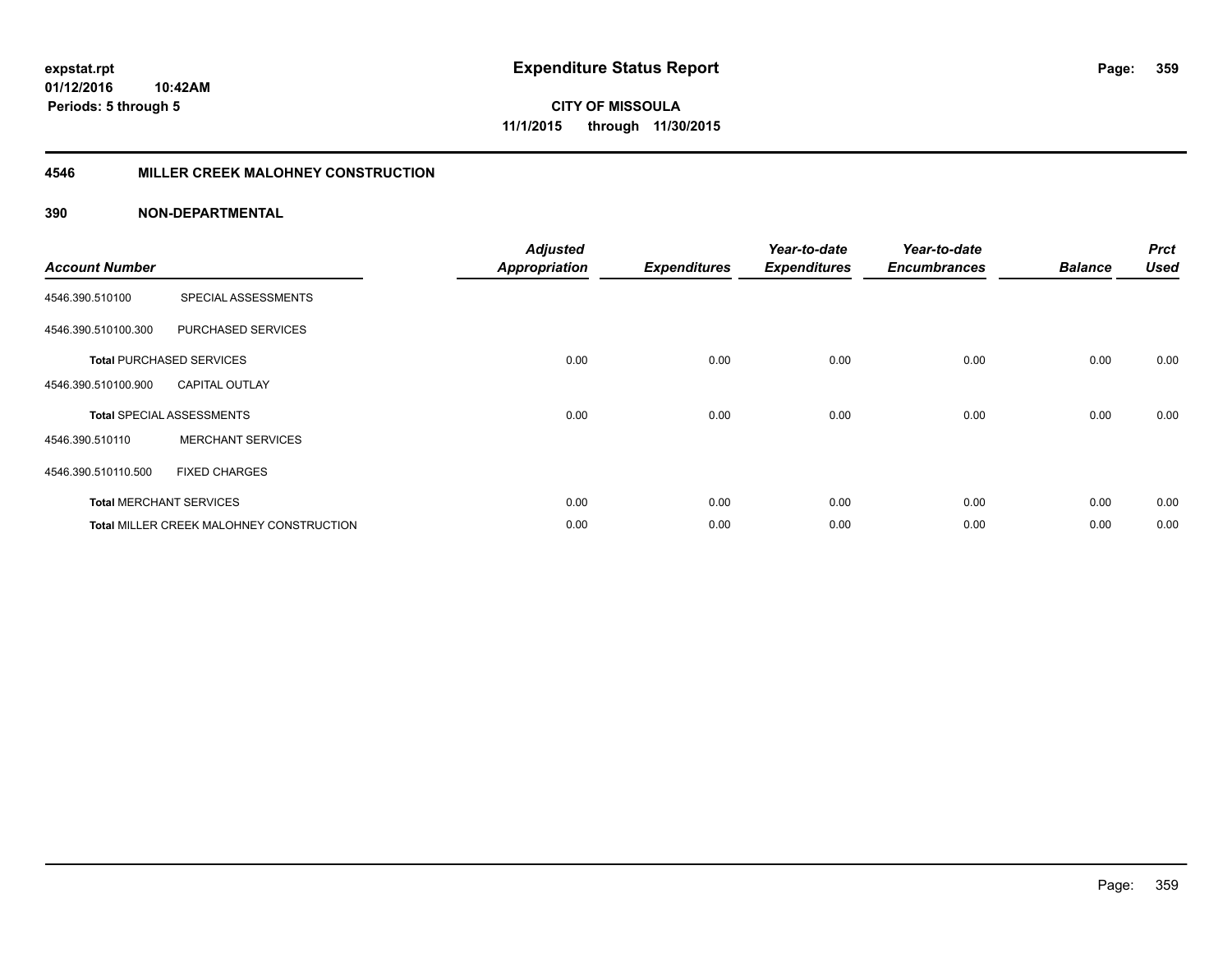#### **4547 MILLER CREEK MCCARTHY CONSTRUCTION**

| <b>Account Number</b> |                                                 | <b>Adjusted</b><br><b>Appropriation</b> | <b>Expenditures</b> | Year-to-date<br><b>Expenditures</b> | Year-to-date<br><b>Encumbrances</b> | <b>Balance</b> | <b>Prct</b><br><b>Used</b> |
|-----------------------|-------------------------------------------------|-----------------------------------------|---------------------|-------------------------------------|-------------------------------------|----------------|----------------------------|
| 4547.390.510100       | SPECIAL ASSESSMENTS                             |                                         |                     |                                     |                                     |                |                            |
| 4547.390.510100.300   | <b>PURCHASED SERVICES</b>                       |                                         |                     |                                     |                                     |                |                            |
|                       | <b>Total PURCHASED SERVICES</b>                 | 0.00                                    | 0.00                | 0.00                                | 0.00                                | 0.00           | 0.00                       |
| 4547.390.510100.900   | <b>CAPITAL OUTLAY</b>                           |                                         |                     |                                     |                                     |                |                            |
|                       | <b>Total SPECIAL ASSESSMENTS</b>                | 0.00                                    | 0.00                | 0.00                                | 0.00                                | 0.00           | 0.00                       |
| 4547.390.510110       | <b>MERCHANT SERVICES</b>                        |                                         |                     |                                     |                                     |                |                            |
| 4547.390.510110.500   | <b>FIXED CHARGES</b>                            |                                         |                     |                                     |                                     |                |                            |
|                       | <b>Total MERCHANT SERVICES</b>                  | 0.00                                    | 0.00                | 0.00                                | 0.00                                | 0.00           | 0.00                       |
|                       | <b>Total MILLER CREEK MCCARTHY CONSTRUCTION</b> | 0.00                                    | 0.00                | 0.00                                | 0.00                                | 0.00           | 0.00                       |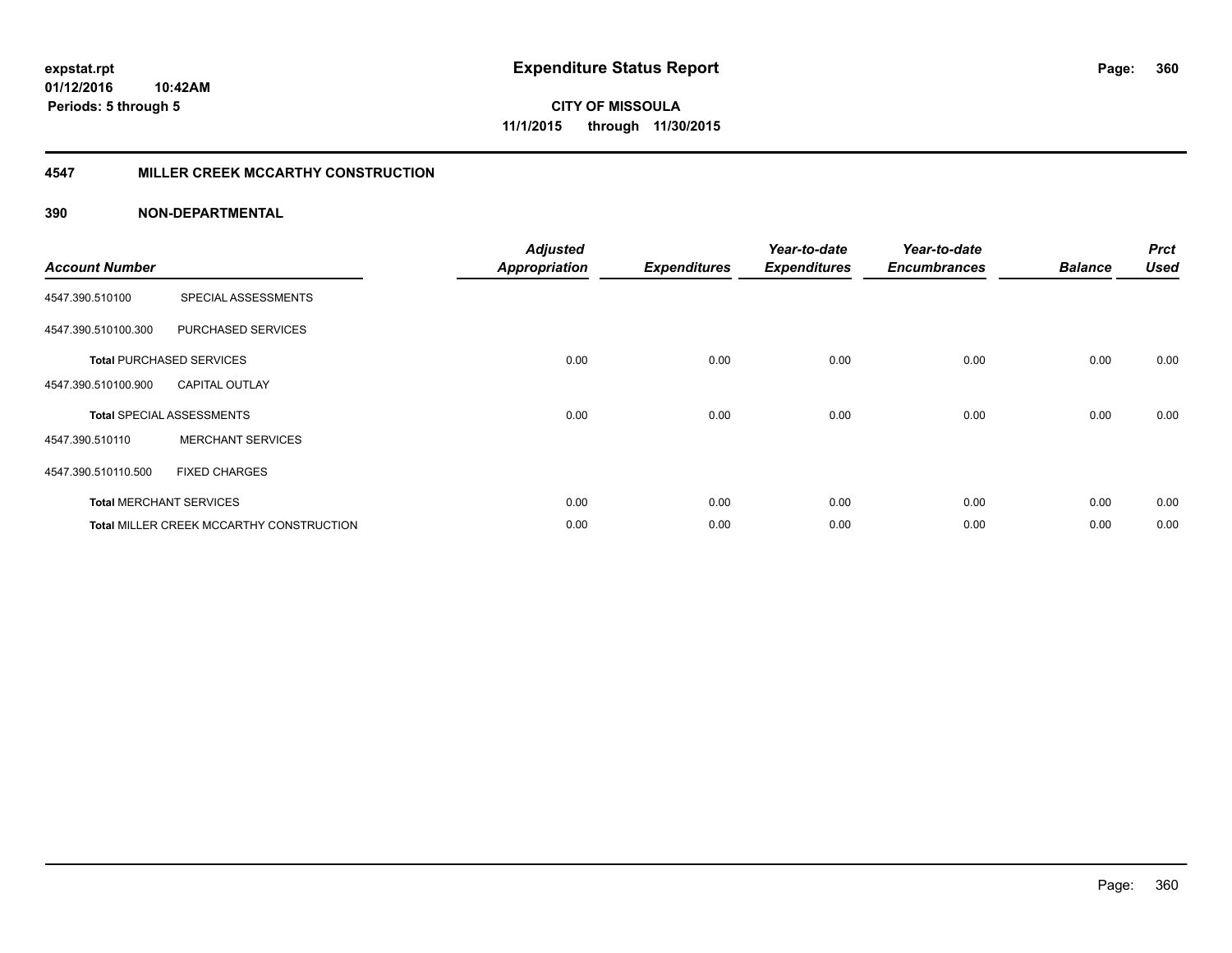## **4548 5TH,6TH & ARTHUR ROAD IMPROVEMENTS**

| <b>Account Number</b> |                                           | <b>Adjusted</b><br>Appropriation | <b>Expenditures</b> | Year-to-date<br><b>Expenditures</b> | Year-to-date<br><b>Encumbrances</b> | <b>Balance</b> | <b>Prct</b><br><b>Used</b> |
|-----------------------|-------------------------------------------|----------------------------------|---------------------|-------------------------------------|-------------------------------------|----------------|----------------------------|
| 4548.390.510100       | SPECIAL ASSESSMENTS                       |                                  |                     |                                     |                                     |                |                            |
| 4548.390.510100.300   | PURCHASED SERVICES                        |                                  |                     |                                     |                                     |                |                            |
|                       | <b>Total PURCHASED SERVICES</b>           | 0.00                             | 0.00                | 0.00                                | 0.00                                | 0.00           | 0.00                       |
| 4548.390.510100.900   | <b>CAPITAL OUTLAY</b>                     |                                  |                     |                                     |                                     |                |                            |
|                       | Total SPECIAL ASSESSMENTS                 | 0.00                             | 0.00                | 0.00                                | 0.00                                | 0.00           | 0.00                       |
| 4548.390.510110       | <b>MERCHANT SERVICES</b>                  |                                  |                     |                                     |                                     |                |                            |
| 4548.390.510110.500   | <b>FIXED CHARGES</b>                      |                                  |                     |                                     |                                     |                |                            |
|                       | <b>Total MERCHANT SERVICES</b>            | 0.00                             | 0.00                | 0.00                                | 0.00                                | 0.00           | 0.00                       |
| 4548.390.521000       | INTERFUND OPERATING TRANSFERS             |                                  |                     |                                     |                                     |                |                            |
| 4548.390.521000.800   | OTHER OBJECTS                             |                                  |                     |                                     |                                     |                |                            |
|                       | Total INTERFUND OPERATING TRANSFERS       | 0.00                             | 0.00                | 0.00                                | 0.00                                | 0.00           | 0.00                       |
|                       | Total 5TH, 6TH & ARTHUR ROAD IMPROVEMENTS | 0.00                             | 0.00                | 0.00                                | 0.00                                | 0.00           | 0.00                       |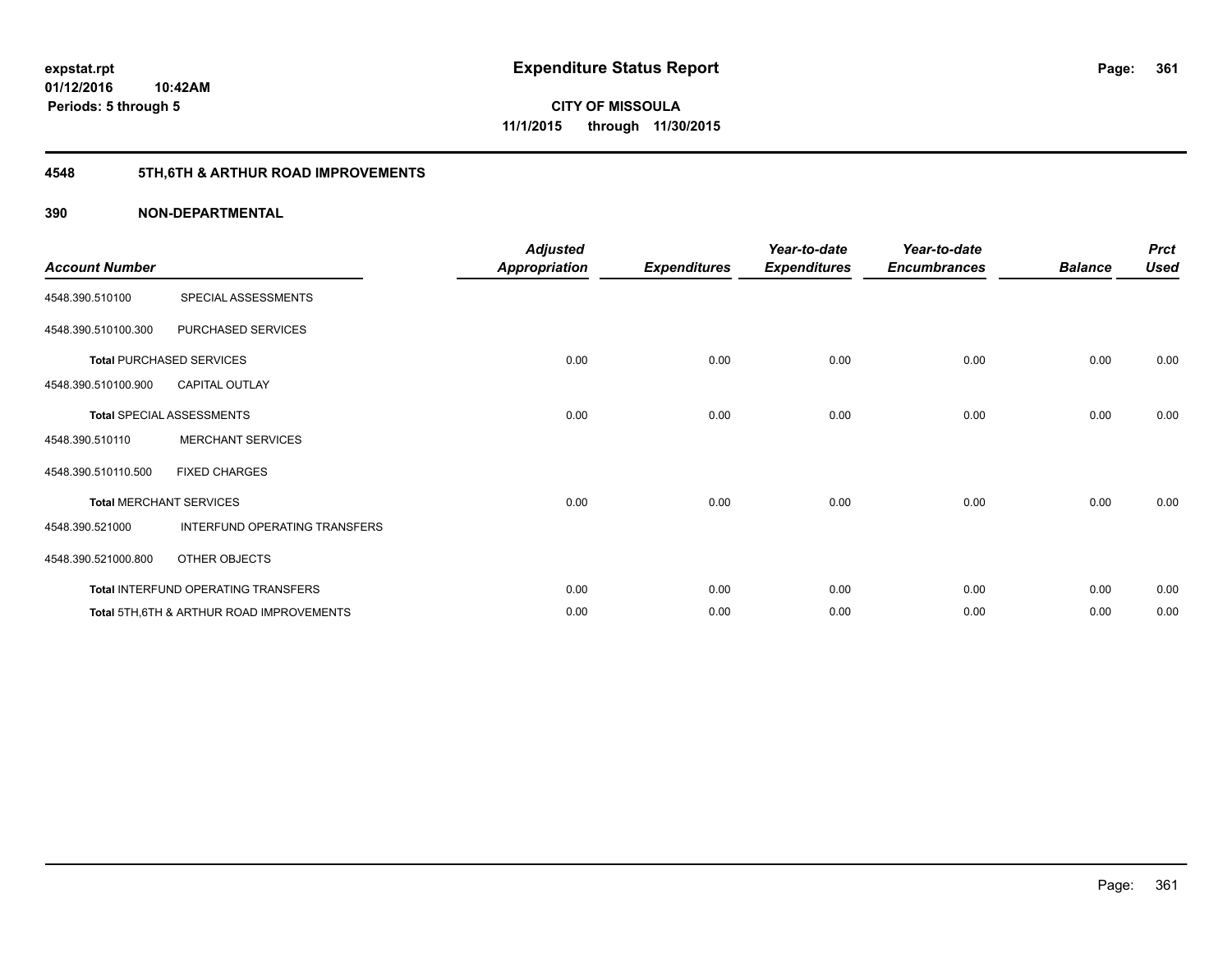#### **4745 MALONEY/TWITE MILLER CR \$1.2M CONTRIB**

| <b>Account Number</b>      |                                              | <b>Adjusted</b><br><b>Appropriation</b> | <b>Expenditures</b> | Year-to-date<br><b>Expenditures</b> | Year-to-date<br><b>Encumbrances</b> | <b>Balance</b> | <b>Prct</b><br><b>Used</b> |
|----------------------------|----------------------------------------------|-----------------------------------------|---------------------|-------------------------------------|-------------------------------------|----------------|----------------------------|
| 4745.390.510100            | SPECIAL ASSESSMENTS                          |                                         |                     |                                     |                                     |                |                            |
| 4745.390.510100.300        | PURCHASED SERVICES                           |                                         |                     |                                     |                                     |                |                            |
|                            | <b>Total PURCHASED SERVICES</b>              | 0.00                                    | 0.00                | 0.00                                | 0.00                                | 0.00           | 0.00                       |
| 4745.390.510100.800        | OTHER OBJECTS                                |                                         |                     |                                     |                                     |                |                            |
| <b>Total OTHER OBJECTS</b> |                                              | 0.00                                    | 0.00                | 0.00                                | 0.00                                | 0.00           | 0.00                       |
| 4745.390.510100.900        | <b>CAPITAL OUTLAY</b>                        |                                         |                     |                                     |                                     |                |                            |
|                            | <b>Total SPECIAL ASSESSMENTS</b>             | 0.00                                    | 0.00                | 0.00                                | 0.00                                | 0.00           | 0.00                       |
| 4745.390.510110            | <b>MERCHANT SERVICES</b>                     |                                         |                     |                                     |                                     |                |                            |
| 4745.390.510110.500        | <b>FIXED CHARGES</b>                         |                                         |                     |                                     |                                     |                |                            |
|                            | Total MALONEY/TWITE MILLER CR \$1.2M CONTRIB | 0.00                                    | 0.00                | 0.00                                | 0.00                                | 0.00           | 0.00                       |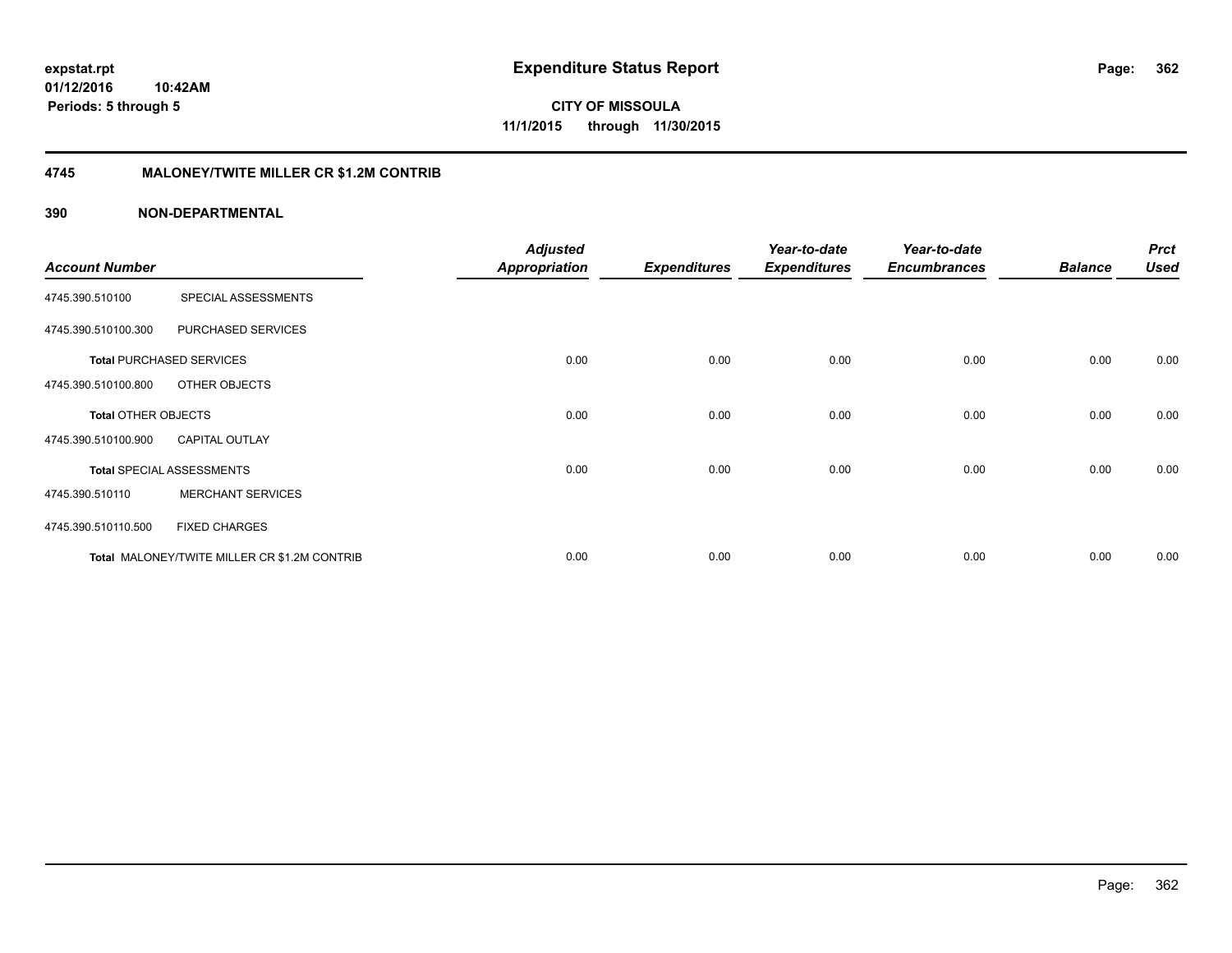#### **4941 HILLVIEW WAY CONSTRUCTION**

### **280 PUBLIC WORKS OPERATIONS**

|                                 |                                               | <b>Adjusted</b> |                     | Year-to-date        | Year-to-date        |                | <b>Prct</b> |
|---------------------------------|-----------------------------------------------|-----------------|---------------------|---------------------|---------------------|----------------|-------------|
| <b>Account Number</b>           |                                               | Appropriation   | <b>Expenditures</b> | <b>Expenditures</b> | <b>Encumbrances</b> | <b>Balance</b> | <b>Used</b> |
| 4941.280.430034                 | <b>CONSTRUCTION</b>                           |                 |                     |                     |                     |                |             |
| 4941.280.430034.200             | <b>SUPPLIES</b>                               |                 |                     |                     |                     |                |             |
| <b>Total SUPPLIES</b>           |                                               | 0.00            | 0.00                | 0.00                | 0.00                | 0.00           | 0.00        |
| 4941.280.430034.300             | PURCHASED SERVICES                            |                 |                     |                     |                     |                |             |
|                                 | 4941.280.430034.350.000 PROFESSIONAL SERVICES | 0.00            | 0.00                | 35,361.93           | 0.00                | $-35,361.93$   | 0.00        |
| <b>Total PURCHASED SERVICES</b> |                                               | 0.00            | 0.00                | 35,361.93           | 0.00                | $-35,361.93$   | 0.00        |
| 4941.280.430034.900             | <b>CAPITAL OUTLAY</b>                         |                 |                     |                     |                     |                |             |
| <b>Total CAPITAL OUTLAY</b>     |                                               | 0.00            | 0.00                | 0.00                | 0.00                | 0.00           | 0.00        |
| <b>Total CONSTRUCTION</b>       |                                               | 0.00            | 0.00                | 35,361.93           | 0.00                | $-35,361.93$   | 0.00        |
| 4941.280.510110                 | <b>MERCHANT SERVICES</b>                      |                 |                     |                     |                     |                |             |
| 4941.280.510110.500             | <b>FIXED CHARGES</b>                          |                 |                     |                     |                     |                |             |
| <b>Total FIXED CHARGES</b>      |                                               | 0.00            | 0.00                | 0.00                | 0.00                | 0.00           | 0.00        |
| <b>Total MERCHANT SERVICES</b>  |                                               | 0.00            | 0.00                | 0.00                | 0.00                | 0.00           | 0.00        |
|                                 | Total HILLVIEW WAY CONSTRUCTION               | 0.00            | 0.00                | 35,361.93           | 0.00                | $-35,361.93$   | 0.00        |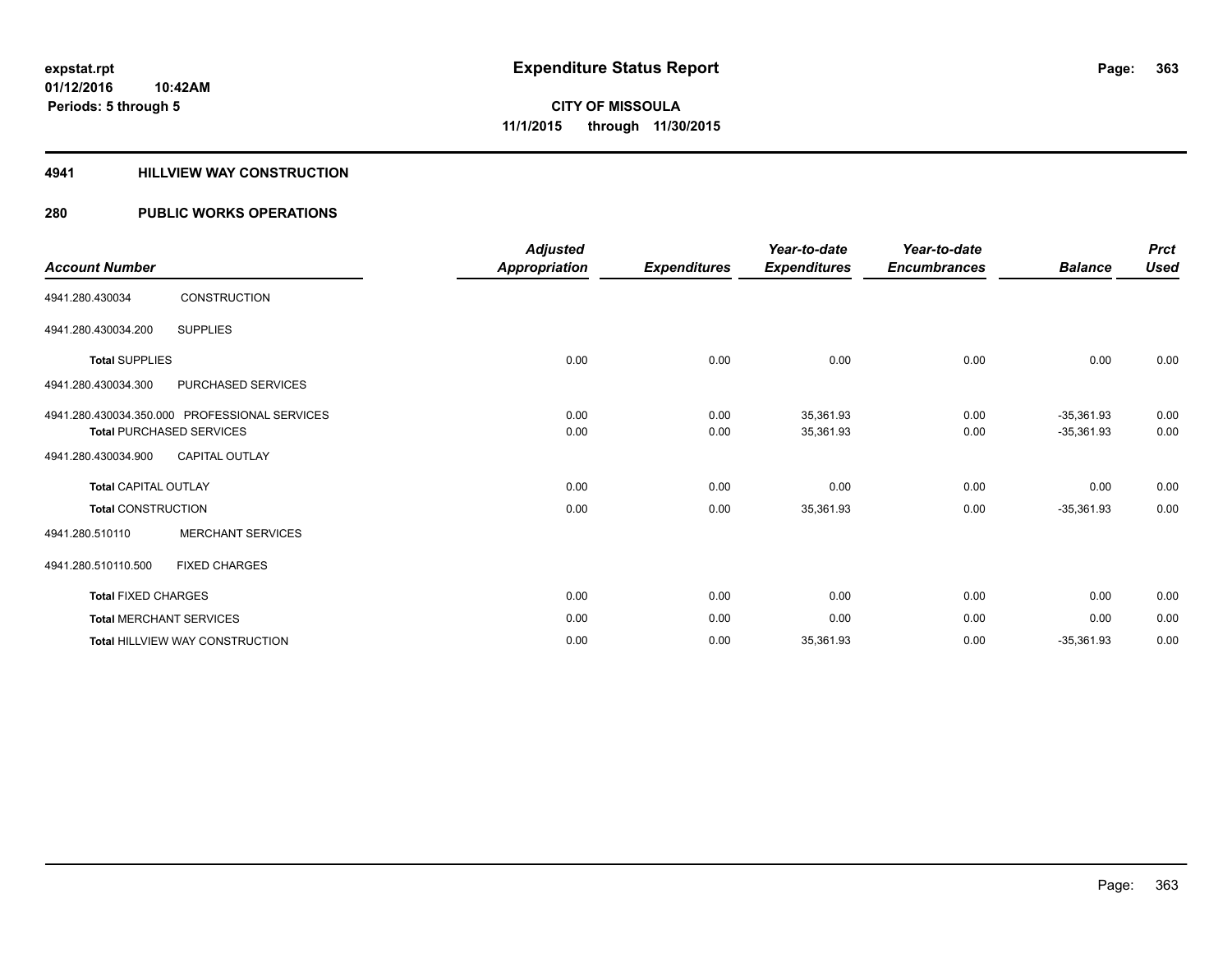**01/12/2016 10:42AM Periods: 5 through 5**

**CITY OF MISSOULA 11/1/2015 through 11/30/2015**

## **4944 RATTLESNAKE SEWER COLLECTION (544)**

**000 \*\*\* Title Not Found \*\*\***

| <b>Account Number</b>                |                          | <b>Adjusted</b><br>Appropriation | <b>Expenditures</b> | Year-to-date<br><b>Expenditures</b> | Year-to-date<br><b>Encumbrances</b> | <b>Balance</b> | <b>Prct</b><br><b>Used</b> |
|--------------------------------------|--------------------------|----------------------------------|---------------------|-------------------------------------|-------------------------------------|----------------|----------------------------|
| 4944.000.510110                      | <b>MERCHANT SERVICES</b> |                                  |                     |                                     |                                     |                |                            |
| 4944.000.510110.500                  | <b>FIXED CHARGES</b>     |                                  |                     |                                     |                                     |                |                            |
| <b>Total *** Title Not Found ***</b> |                          | 0.00                             | 0.00                | 0.00                                | 0.00                                | 0.00           | 0.00                       |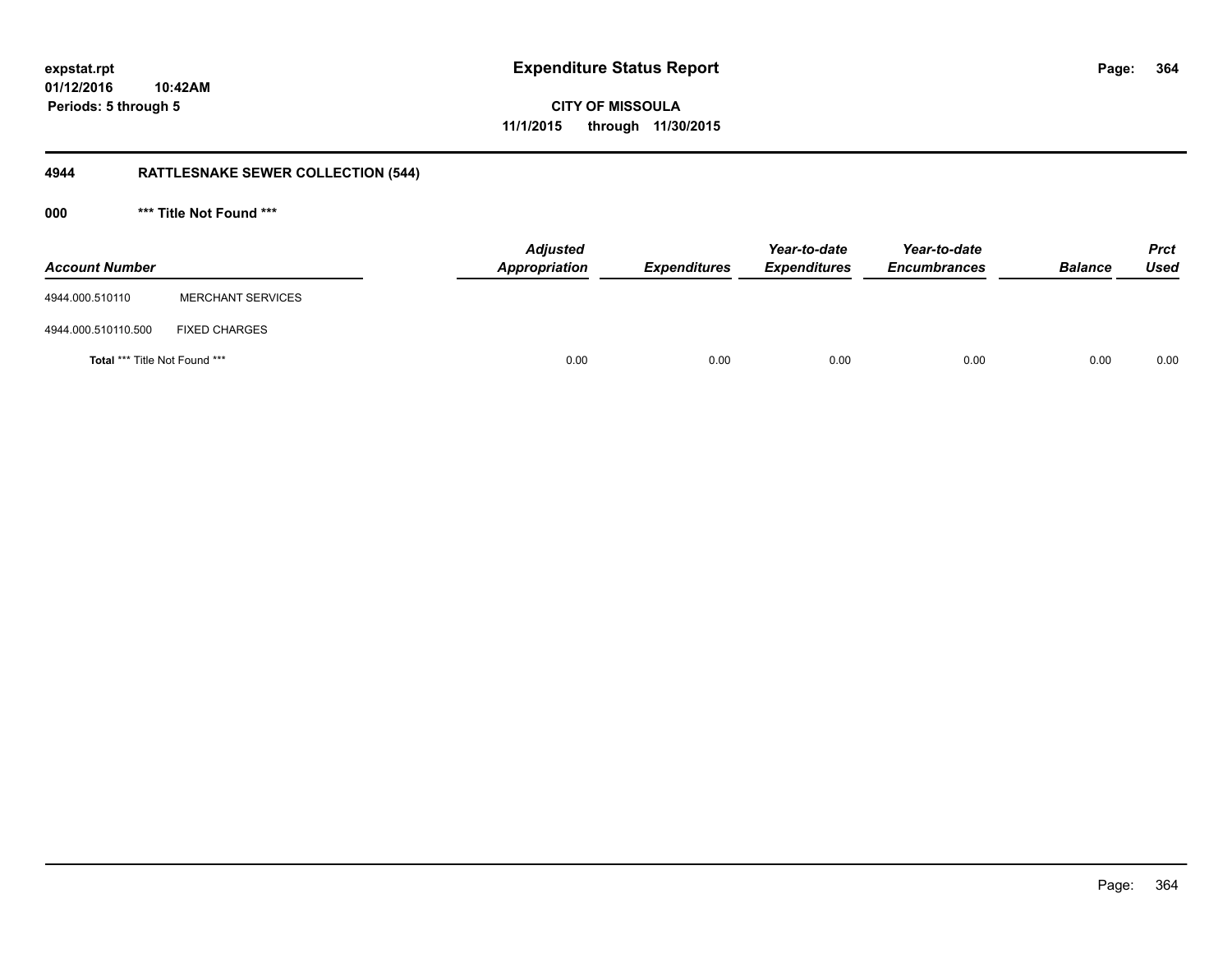## **4944 RATTLESNAKE SEWER COLLECTION (544)**

|                               |                                  | <b>Adjusted</b>      |                     | Year-to-date        | Year-to-date        |                | <b>Prct</b> |
|-------------------------------|----------------------------------|----------------------|---------------------|---------------------|---------------------|----------------|-------------|
| <b>Account Number</b>         |                                  | <b>Appropriation</b> | <b>Expenditures</b> | <b>Expenditures</b> | <b>Encumbrances</b> | <b>Balance</b> | <b>Used</b> |
| 4944.390.510100               | SPECIAL ASSESSMENTS              |                      |                     |                     |                     |                |             |
| 4944.390.510100.300           | PURCHASED SERVICES               |                      |                     |                     |                     |                |             |
|                               | <b>Total PURCHASED SERVICES</b>  | 0.00                 | 0.00                | 0.00                | 0.00                | 0.00           | 0.00        |
| 4944.390.510100.600           | <b>DEBT SERVICE</b>              |                      |                     |                     |                     |                |             |
| <b>Total DEBT SERVICE</b>     |                                  | 0.00                 | 0.00                | 0.00                | 0.00                | 0.00           | 0.00        |
| 4944.390.510100.900           | <b>CAPITAL OUTLAY</b>            |                      |                     |                     |                     |                |             |
|                               | <b>Total SPECIAL ASSESSMENTS</b> | 0.00                 | 0.00                | 0.00                | 0.00                | 0.00           | 0.00        |
| 4944.390.510110               | <b>MERCHANT SERVICES</b>         |                      |                     |                     |                     |                |             |
| 4944.390.510110.500           | <b>FIXED CHARGES</b>             |                      |                     |                     |                     |                |             |
| <b>Total NON-DEPARTMENTAL</b> |                                  | 0.00                 | 0.00                | 0.00                | 0.00                | 0.00           | 0.00        |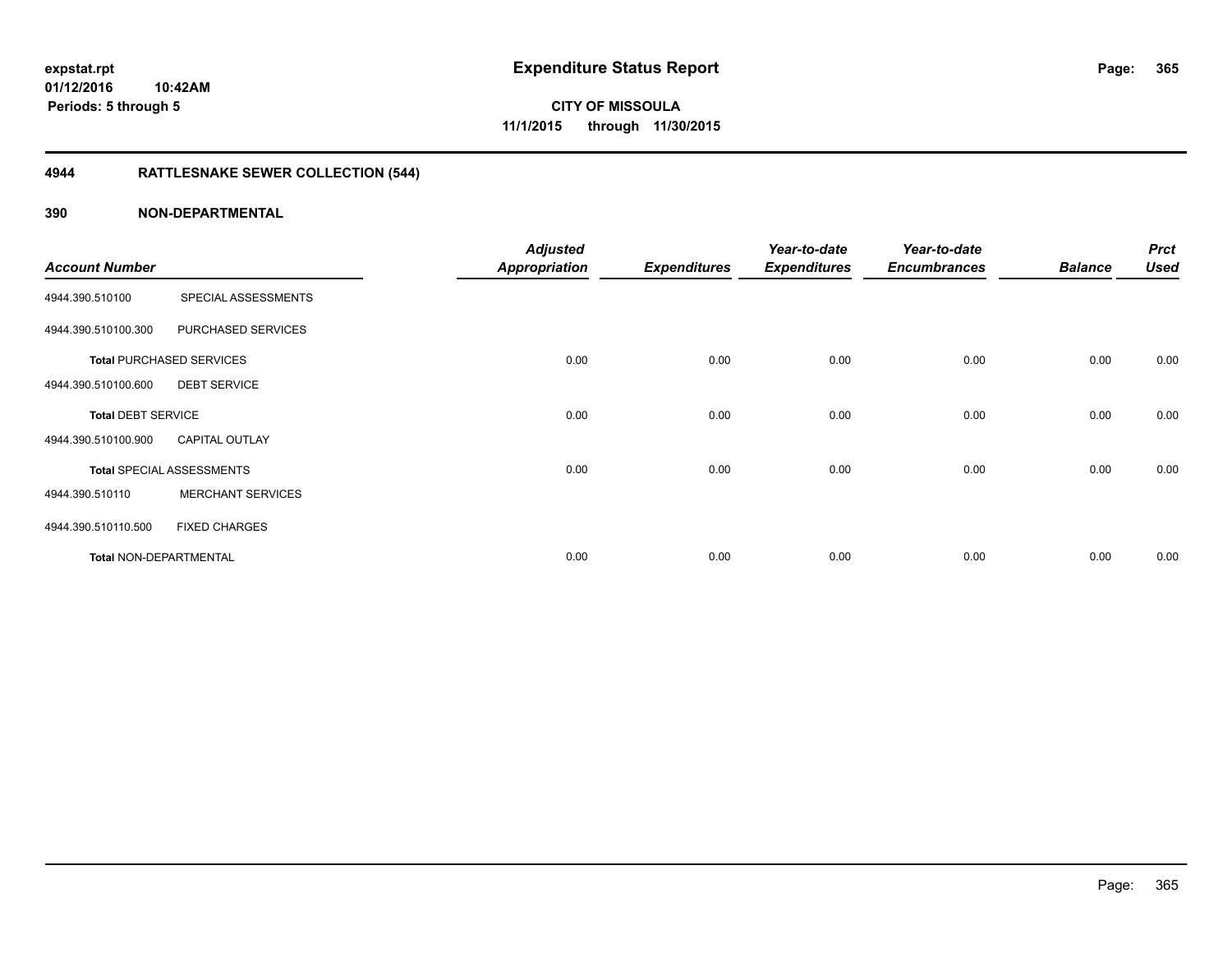**01/12/2016 10:42AM Periods: 5 through 5**

**CITY OF MISSOULA 11/1/2015 through 11/30/2015**

## **4944 RATTLESNAKE SEWER COLLECTION (544)**

**550 SID 544 PROJECT**

| <b>Account Number</b>   |                                 | <b>Adjusted</b><br><b>Appropriation</b> | <b>Expenditures</b> | Year-to-date<br><b>Expenditures</b> | Year-to-date<br><b>Encumbrances</b> | <b>Balance</b> | <b>Prct</b><br><b>Used</b> |
|-------------------------|---------------------------------|-----------------------------------------|---------------------|-------------------------------------|-------------------------------------|----------------|----------------------------|
| 4944.550.430680         | ARRA GRANT                      |                                         |                     |                                     |                                     |                |                            |
| 4944.550.430680.900     | CAPITAL OUTLAY                  |                                         |                     |                                     |                                     |                |                            |
| <b>Total ARRA GRANT</b> |                                 | 0.00                                    | 0.00                | 0.00                                | 0.00                                | 0.00           | 0.00                       |
| 4944.550.430681         | ARRA LOAN                       |                                         |                     |                                     |                                     |                |                            |
| 4944.550.430681.900     | CAPITAL OUTLAY                  |                                         |                     |                                     |                                     |                |                            |
| <b>Total ARRA LOAN</b>  |                                 | 0.00                                    | 0.00                | 0.00                                | 0.00                                | 0.00           | 0.00                       |
| 4944.550.430682         | <b>TSEP GRANT</b>               |                                         |                     |                                     |                                     |                |                            |
| 4944.550.430682.900     | CAPITAL OUTLAY                  |                                         |                     |                                     |                                     |                |                            |
| <b>Total TSEP GRANT</b> |                                 | 0.00                                    | 0.00                | 0.00                                | 0.00                                | 0.00           | 0.00                       |
| 4944.550.430685         | SRF SID                         |                                         |                     |                                     |                                     |                |                            |
| 4944.550.430685.900     | CAPITAL OUTLAY                  |                                         |                     |                                     |                                     |                |                            |
| <b>Total SRF SID</b>    |                                 | 0.00                                    | 0.00                | 0.00                                | 0.00                                | 0.00           | 0.00                       |
| 4944.550.430686         | SRF REV BOND                    |                                         |                     |                                     |                                     |                |                            |
| 4944.550.430686.300     | PURCHASED SERVICES              |                                         |                     |                                     |                                     |                |                            |
|                         | <b>Total PURCHASED SERVICES</b> | 0.00                                    | 0.00                | 0.00                                | 0.00                                | 0.00           | 0.00                       |
| 4944.550.430686.900     | CAPITAL OUTLAY                  |                                         |                     |                                     |                                     |                |                            |
| Total SRF REV BOND      |                                 | 0.00                                    | 0.00                | 0.00                                | 0.00                                | 0.00           | 0.00                       |
| 4944.550.430687         | ARRA LOAN SID                   |                                         |                     |                                     |                                     |                |                            |
| 4944.550.430687.900     | CAPITAL OUTLAY                  |                                         |                     |                                     |                                     |                |                            |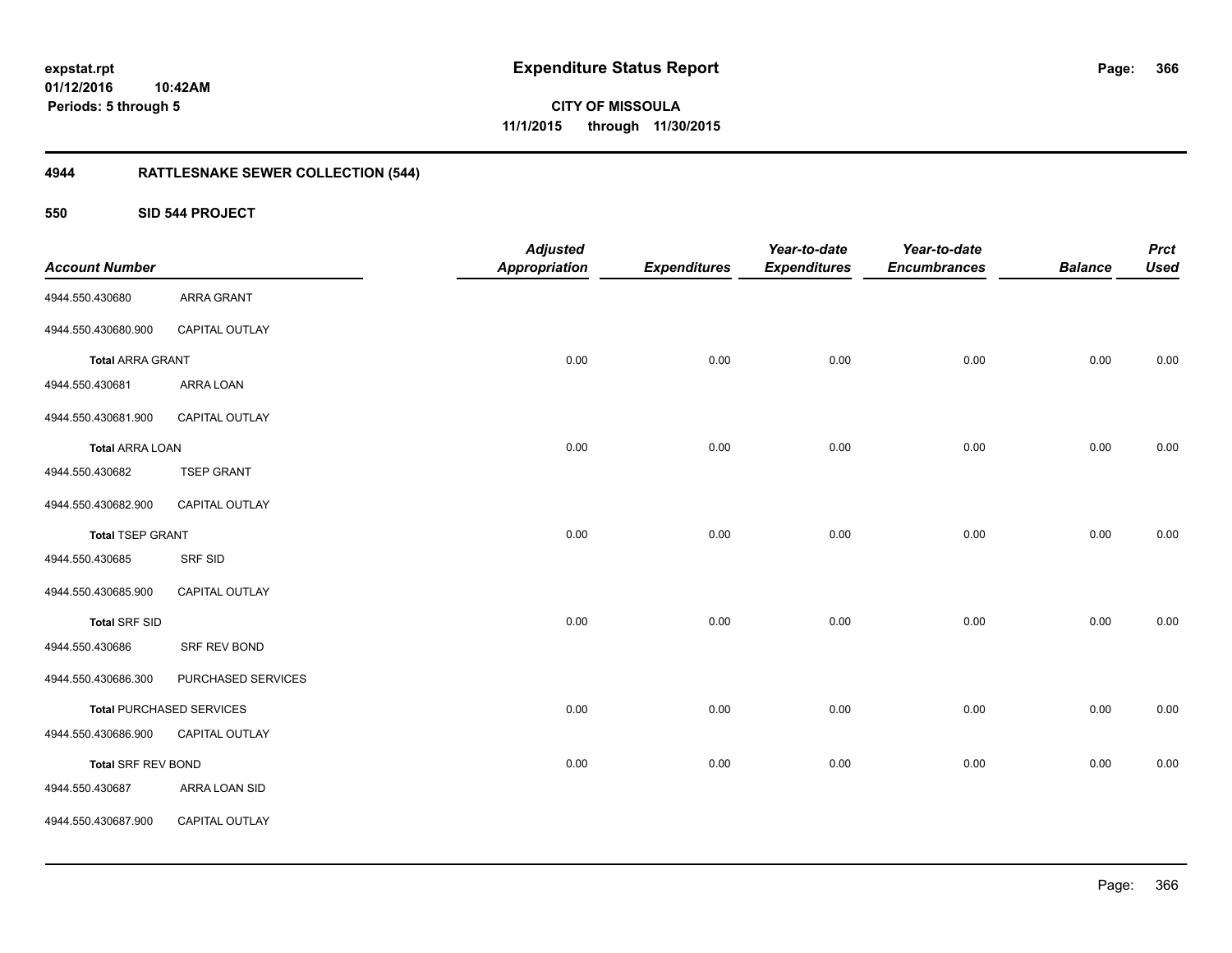### **01/12/2016 10:42AM Periods: 5 through 5**

**CITY OF MISSOULA 11/1/2015 through 11/30/2015**

## **4944 RATTLESNAKE SEWER COLLECTION (544)**

#### **550 SID 544 PROJECT**

| <b>Account Number</b>      |                          | <b>Adjusted</b><br><b>Appropriation</b> | <b>Expenditures</b> | Year-to-date<br><b>Expenditures</b> | Year-to-date<br><b>Encumbrances</b> | <b>Balance</b> | <b>Prct</b><br><b>Used</b> |
|----------------------------|--------------------------|-----------------------------------------|---------------------|-------------------------------------|-------------------------------------|----------------|----------------------------|
| <b>Total ARRA LOAN SID</b> |                          | 0.00                                    | 0.00                | 0.00                                | 0.00                                | 0.00           | 0.00                       |
| 4944.550.510110            | <b>MERCHANT SERVICES</b> |                                         |                     |                                     |                                     |                |                            |
| 4944.550.510110.500        | <b>FIXED CHARGES</b>     |                                         |                     |                                     |                                     |                |                            |
| Total SID 544 PROJECT      |                          | 0.00                                    | 0.00                | 0.00                                | 0.00                                | 0.00           | 0.00                       |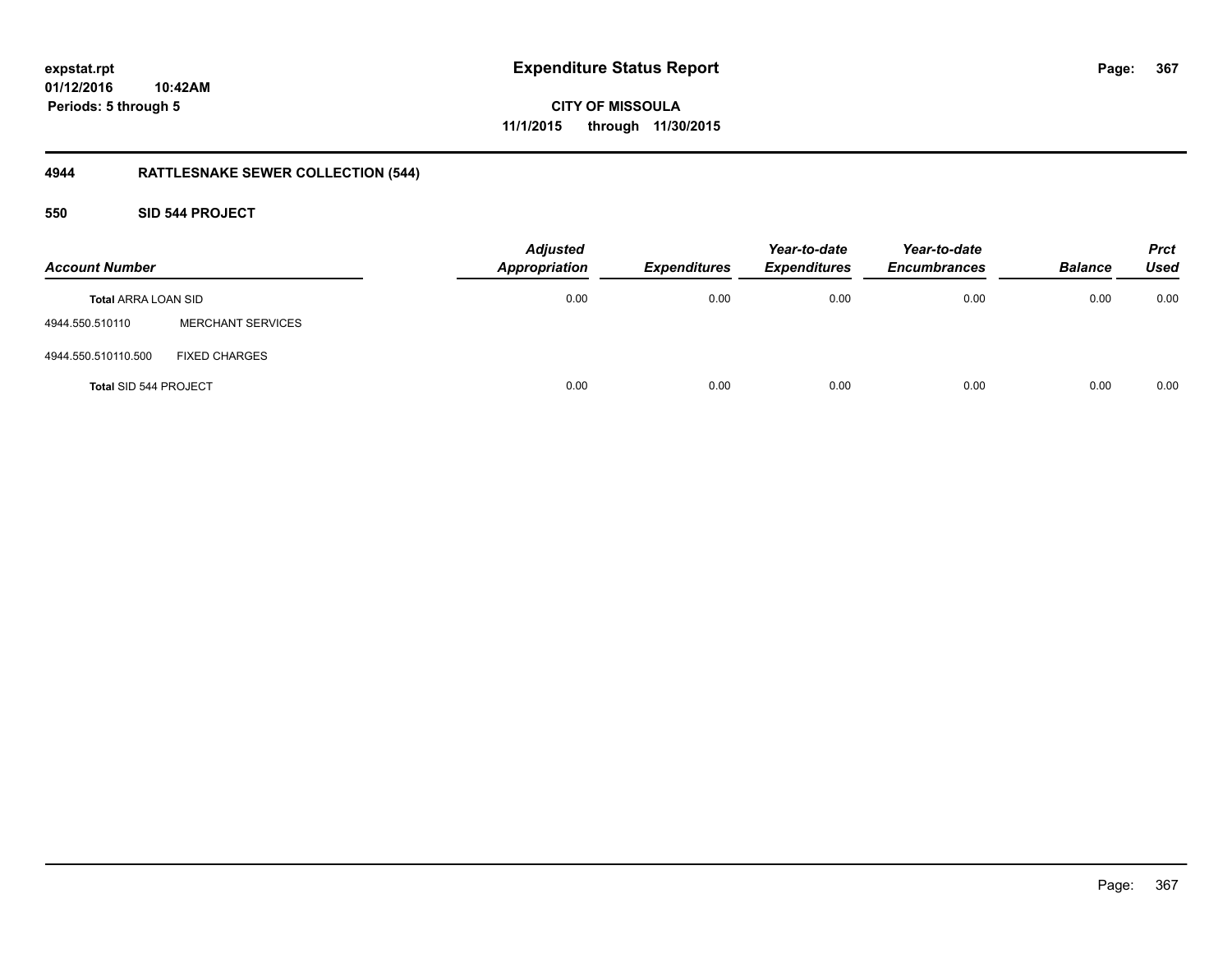## **4944 RATTLESNAKE SEWER COLLECTION (544)**

#### **555 LOLO STREET PROJECT**

| <b>Account Number</b>     |                                          | <b>Adjusted</b><br><b>Appropriation</b> | <b>Expenditures</b> | Year-to-date<br><b>Expenditures</b> | Year-to-date<br><b>Encumbrances</b> | <b>Balance</b> | <b>Prct</b><br><b>Used</b> |
|---------------------------|------------------------------------------|-----------------------------------------|---------------------|-------------------------------------|-------------------------------------|----------------|----------------------------|
| 4944.555.430680           | ARRA GRANT                               |                                         |                     |                                     |                                     |                |                            |
| 4944.555.430680.900       | <b>CAPITAL OUTLAY</b>                    |                                         |                     |                                     |                                     |                |                            |
| <b>Total ARRA GRANT</b>   |                                          | 0.00                                    | 0.00                | 0.00                                | 0.00                                | 0.00           | 0.00                       |
| 4944.555.430685           | SRF SID                                  |                                         |                     |                                     |                                     |                |                            |
| 4944.555.430685.900       | <b>CAPITAL OUTLAY</b>                    |                                         |                     |                                     |                                     |                |                            |
| <b>Total SRF SID</b>      |                                          | 0.00                                    | 0.00                | 0.00                                | 0.00                                | 0.00           | 0.00                       |
| 4944.555.430686           | SRF REV BOND                             |                                         |                     |                                     |                                     |                |                            |
| 4944.555.430686.900       | <b>CAPITAL OUTLAY</b>                    |                                         |                     |                                     |                                     |                |                            |
| <b>Total SRF REV BOND</b> |                                          | 0.00                                    | 0.00                | 0.00                                | 0.00                                | 0.00           | 0.00                       |
| 4944.555.510110           | <b>MERCHANT SERVICES</b>                 |                                         |                     |                                     |                                     |                |                            |
| 4944.555.510110.500       | <b>FIXED CHARGES</b>                     |                                         |                     |                                     |                                     |                |                            |
|                           | Total RATTLESNAKE SEWER COLLECTION (544) | 0.00                                    | 0.00                | 0.00                                | 0.00                                | 0.00           | 0.00                       |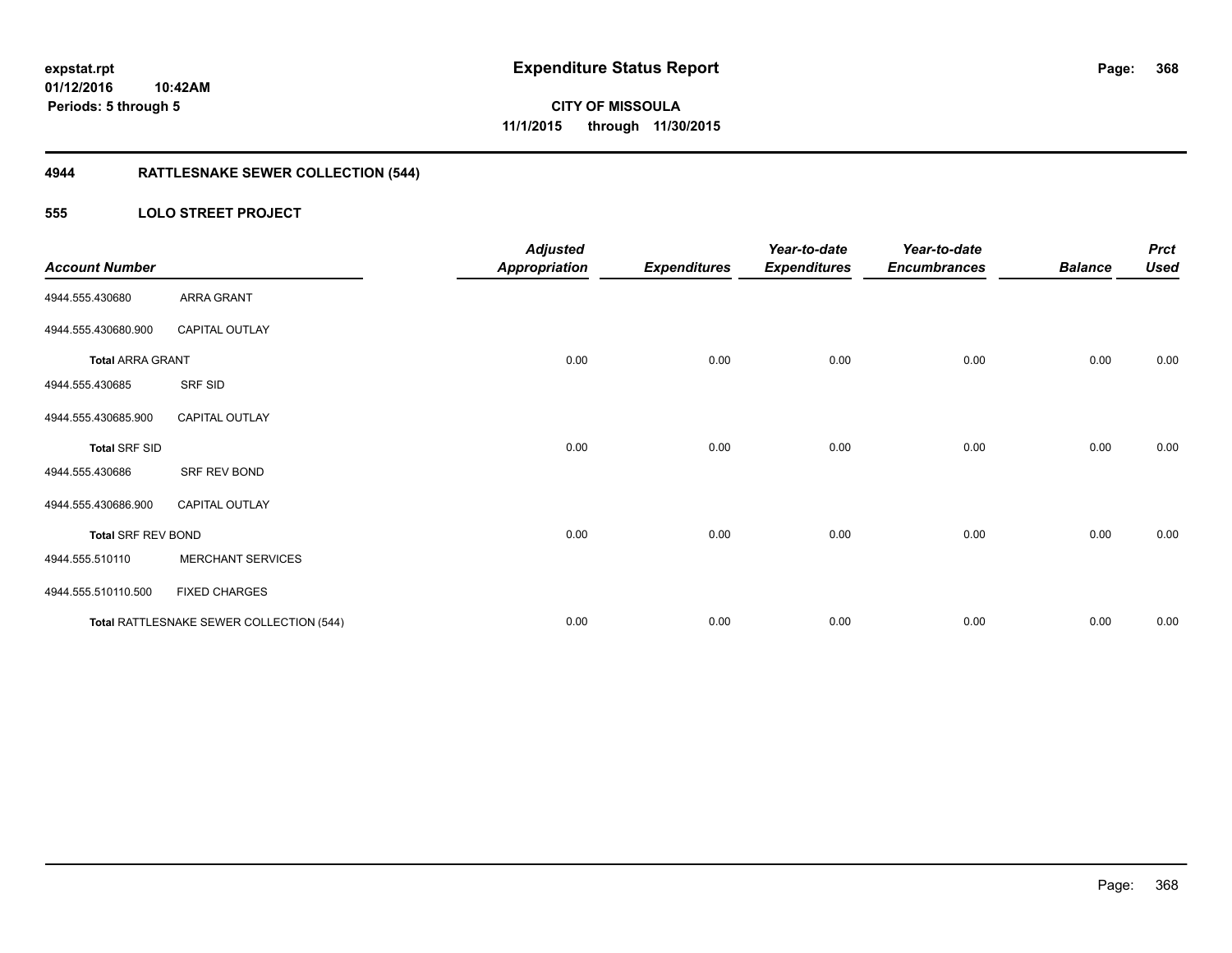#### **4945 PHILLIPS ST TRAFFIC CALMING**

## **000 \*\*\* Title Not Found \*\*\***

| <b>Account Number</b> |                                          | <b>Adjusted</b><br><b>Appropriation</b> | <b>Expenditures</b> | Year-to-date<br><b>Expenditures</b> | Year-to-date<br><b>Encumbrances</b> | <b>Balance</b> | <b>Prct</b><br><b>Used</b> |
|-----------------------|------------------------------------------|-----------------------------------------|---------------------|-------------------------------------|-------------------------------------|----------------|----------------------------|
| 4945.000.410000       | <b>GENERAL GOVERNMENT</b>                |                                         |                     |                                     |                                     |                |                            |
| 4945.000.410000.600   | <b>DEBT SERVICE</b>                      |                                         |                     |                                     |                                     |                |                            |
|                       | <b>Total GENERAL GOVERNMENT</b>          | 0.00                                    | 0.00                | 0.00                                | 0.00                                | 0.00           | 0.00                       |
| 4945.000.510110       | <b>MERCHANT SERVICES</b>                 |                                         |                     |                                     |                                     |                |                            |
| 4945.000.510110.500   | <b>FIXED CHARGES</b>                     |                                         |                     |                                     |                                     |                |                            |
|                       | <b>Total MERCHANT SERVICES</b>           | 0.00                                    | 0.00                | 0.00                                | 0.00                                | 0.00           | 0.00                       |
|                       | <b>Total PHILLIPS ST TRAFFIC CALMING</b> | 0.00                                    | 0.00                | 0.00                                | 0.00                                | 0.00           | 0.00                       |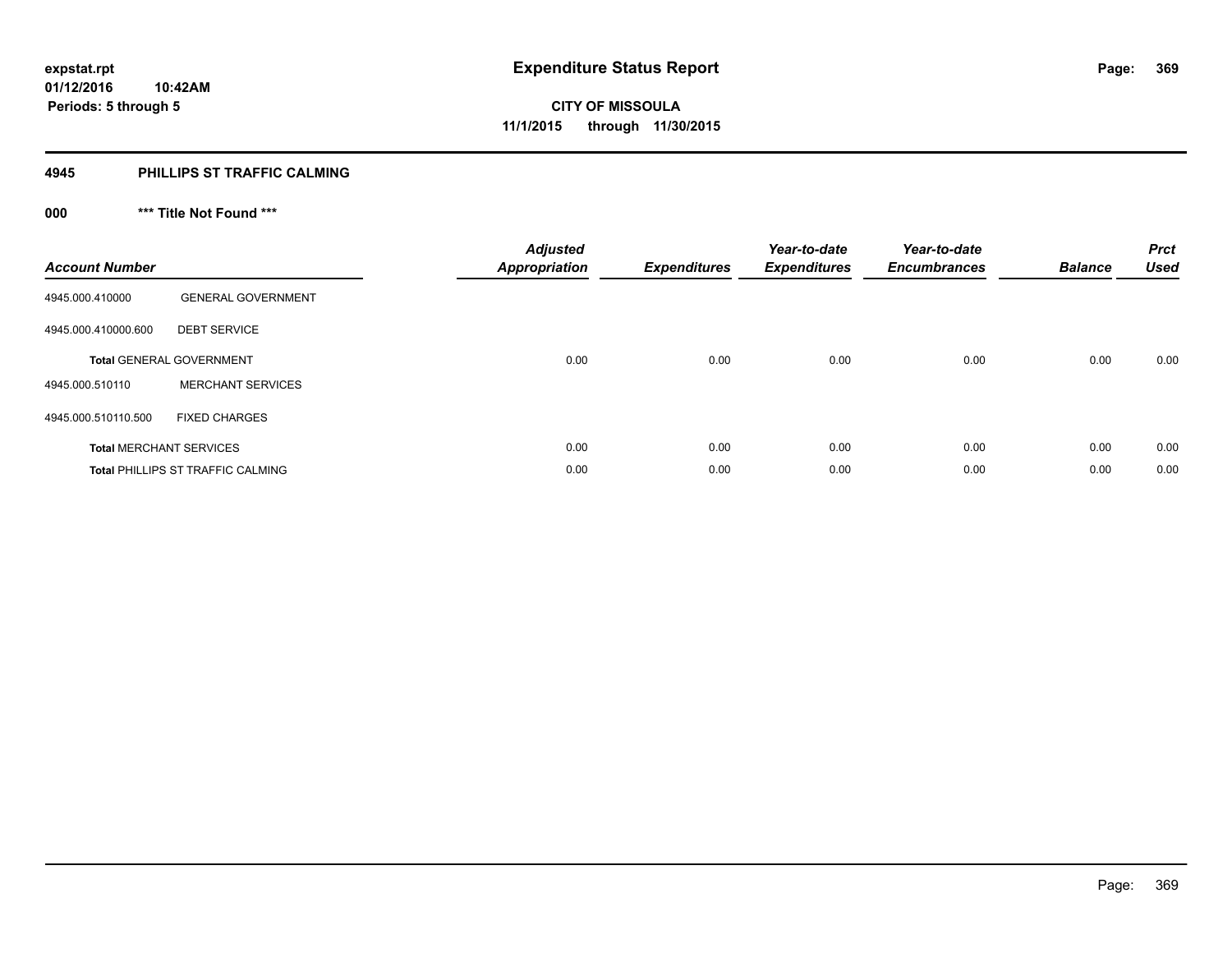### **01/12/2016 10:42AM Periods: 5 through 5**

**CITY OF MISSOULA 11/1/2015 through 11/30/2015**

#### **4946 PATTEE CREEK DR. TRAFFIC CALMING**

**000 \*\*\* Title Not Found \*\*\***

| <b>Account Number</b>                |                                 | <b>Adjusted</b><br><b>Appropriation</b> | <b>Expenditures</b> | Year-to-date<br><b>Expenditures</b> | Year-to-date<br><b>Encumbrances</b> | <b>Balance</b> | <b>Prct</b><br><b>Used</b> |
|--------------------------------------|---------------------------------|-----------------------------------------|---------------------|-------------------------------------|-------------------------------------|----------------|----------------------------|
| 4946.000.410000                      | <b>GENERAL GOVERNMENT</b>       |                                         |                     |                                     |                                     |                |                            |
| 4946.000.410000.600                  | <b>DEBT SERVICE</b>             |                                         |                     |                                     |                                     |                |                            |
|                                      | <b>Total GENERAL GOVERNMENT</b> | 0.00                                    | 0.00                | 0.00                                | 0.00                                | 0.00           | 0.00                       |
| 4946.000.510110                      | <b>MERCHANT SERVICES</b>        |                                         |                     |                                     |                                     |                |                            |
| 4946.000.510110.500                  | <b>FIXED CHARGES</b>            |                                         |                     |                                     |                                     |                |                            |
| <b>Total *** Title Not Found ***</b> |                                 | 0.00                                    | 0.00                | 0.00                                | 0.00                                | 0.00           | 0.00                       |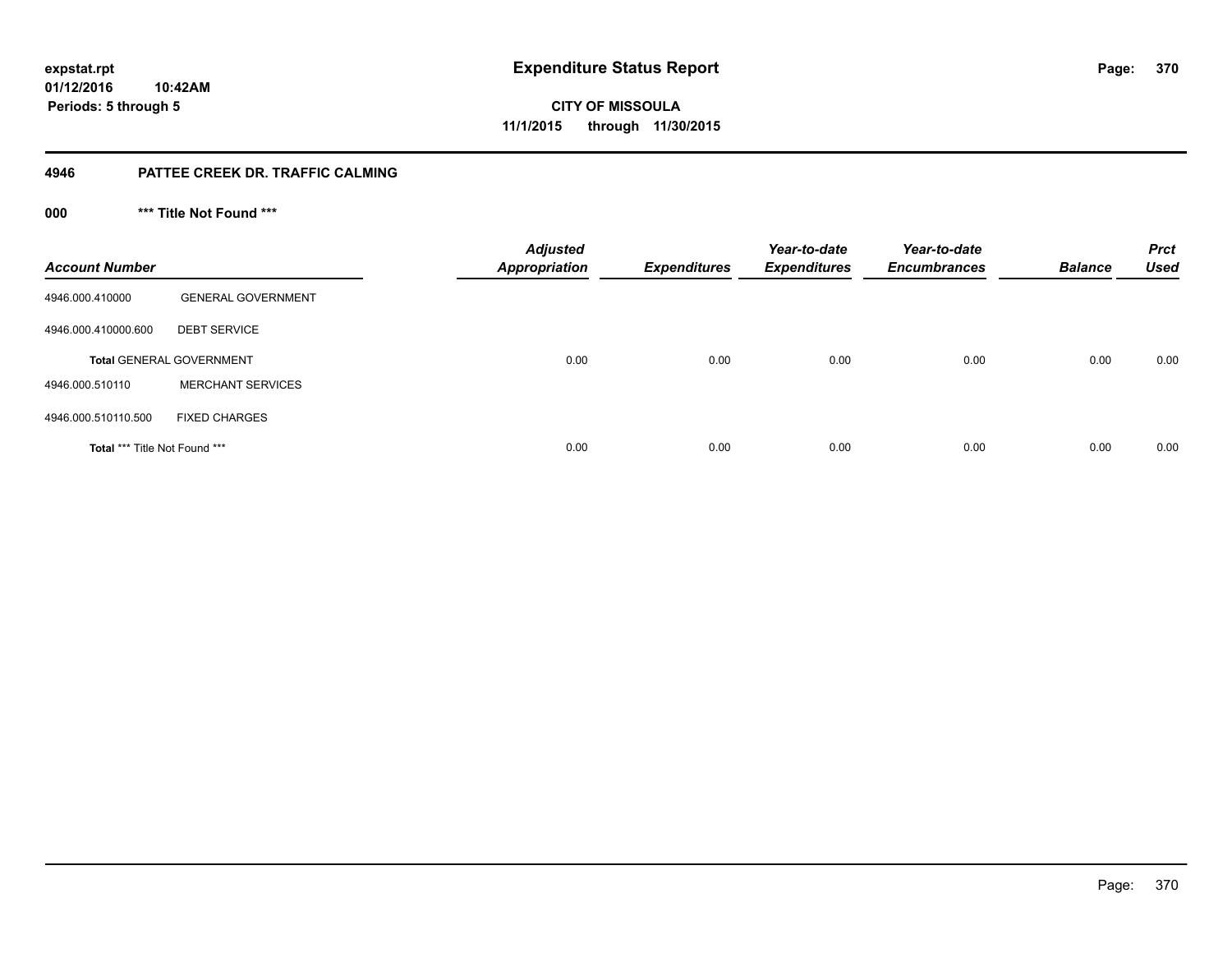#### **4946 PATTEE CREEK DR. TRAFFIC CALMING**

| <b>Account Number</b> |                                               | <b>Adjusted</b><br><b>Appropriation</b> | <b>Expenditures</b> | Year-to-date<br><b>Expenditures</b> | Year-to-date<br><b>Encumbrances</b> | <b>Balance</b> | <b>Prct</b><br><b>Used</b> |
|-----------------------|-----------------------------------------------|-----------------------------------------|---------------------|-------------------------------------|-------------------------------------|----------------|----------------------------|
| 4946.390.510100       | SPECIAL ASSESSMENTS                           |                                         |                     |                                     |                                     |                |                            |
| 4946.390.510100.300   | PURCHASED SERVICES                            |                                         |                     |                                     |                                     |                |                            |
|                       | <b>Total PURCHASED SERVICES</b>               | 0.00                                    | 0.00                | 0.00                                | 0.00                                | 0.00           | 0.00                       |
| 4946.390.510100.900   | <b>CAPITAL OUTLAY</b>                         |                                         |                     |                                     |                                     |                |                            |
|                       | <b>Total SPECIAL ASSESSMENTS</b>              | 0.00                                    | 0.00                | 0.00                                | 0.00                                | 0.00           | 0.00                       |
| 4946.390.510110       | <b>MERCHANT SERVICES</b>                      |                                         |                     |                                     |                                     |                |                            |
| 4946.390.510110.500   | <b>FIXED CHARGES</b>                          |                                         |                     |                                     |                                     |                |                            |
|                       | <b>Total MERCHANT SERVICES</b>                | 0.00                                    | 0.00                | 0.00                                | 0.00                                | 0.00           | 0.00                       |
|                       | <b>Total PATTEE CREEK DR. TRAFFIC CALMING</b> | 0.00                                    | 0.00                | 0.00                                | 0.00                                | 0.00           | 0.00                       |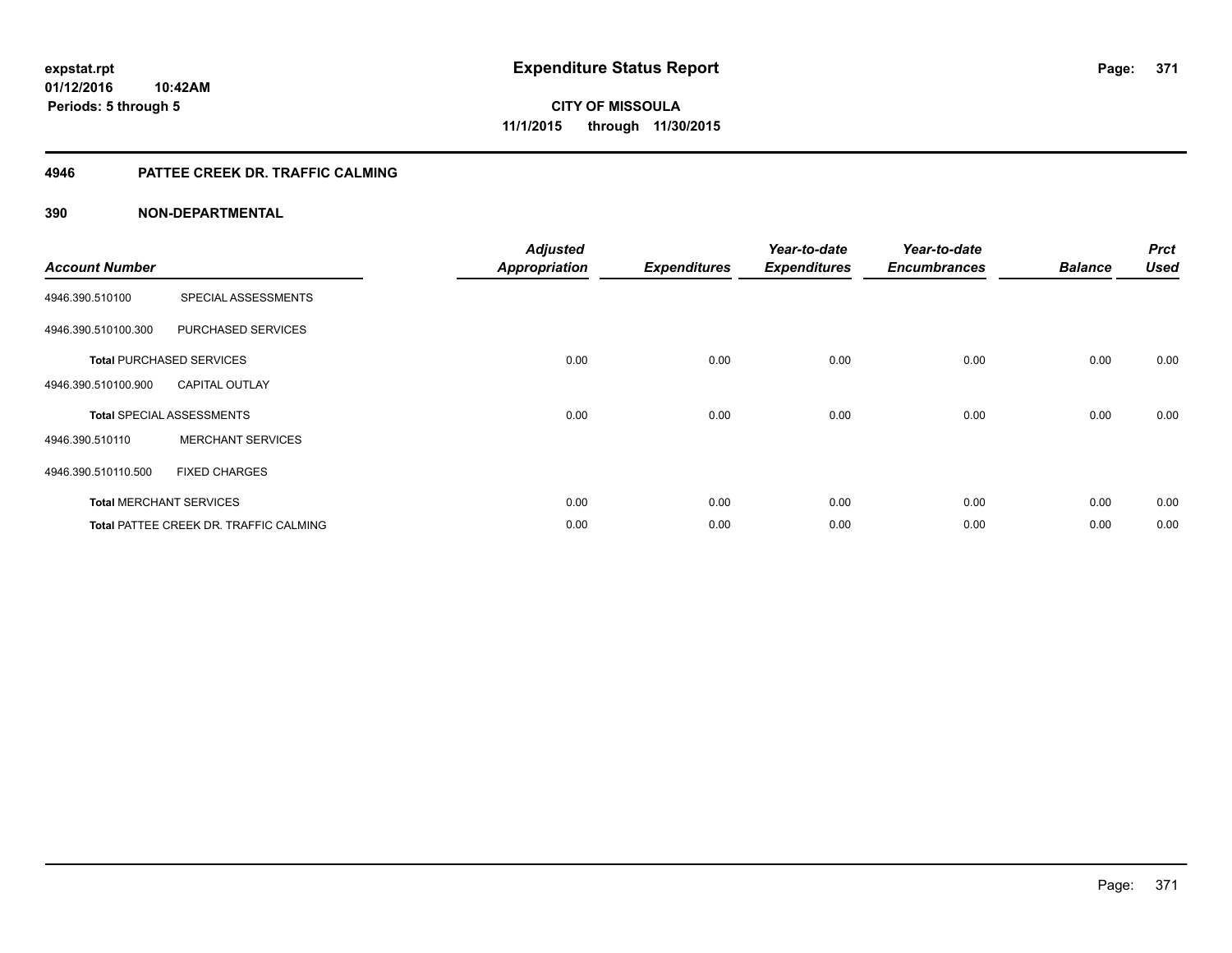#### **4948 STORMWATER OUTFALL RETROFITS**

| <b>Account Number</b> |                                                    | <b>Adjusted</b><br><b>Appropriation</b> | <b>Expenditures</b> | Year-to-date<br><b>Expenditures</b> | Year-to-date<br><b>Encumbrances</b> | <b>Balance</b> | <b>Prct</b><br><b>Used</b> |
|-----------------------|----------------------------------------------------|-----------------------------------------|---------------------|-------------------------------------|-------------------------------------|----------------|----------------------------|
| 4948.390.431210       | CARAS PARK STORM WATER RETROFITS                   |                                         |                     |                                     |                                     |                |                            |
| 4948.390.431210.300   | PURCHASED SERVICES                                 |                                         |                     |                                     |                                     |                |                            |
|                       | <b>Total CARAS PARK STORM WATER RETROFITS</b>      | 0.00                                    | 0.00                | 0.00                                | 0.00                                | 0.00           | 0.00                       |
| 4948.390.431212       | BUCKHOUSE BRIDGE STORM WATER RETROFIT              |                                         |                     |                                     |                                     |                |                            |
| 4948.390.431212.300   | PURCHASED SERVICES                                 |                                         |                     |                                     |                                     |                |                            |
|                       | <b>Total BUCKHOUSE BRIDGE STORM WATER RETROFIT</b> | 0.00                                    | 0.00                | 0.00                                | 0.00                                | 0.00           | 0.00                       |
| 4948.390.510110       | <b>MERCHANT SERVICES</b>                           |                                         |                     |                                     |                                     |                |                            |
| 4948.390.510110.500   | <b>FIXED CHARGES</b>                               |                                         |                     |                                     |                                     |                |                            |
|                       | <b>Total MERCHANT SERVICES</b>                     | 0.00                                    | 0.00                | 0.00                                | 0.00                                | 0.00           | 0.00                       |
|                       | <b>Total STORMWATER OUTFALL RETROFITS</b>          | 0.00                                    | 0.00                | 0.00                                | 0.00                                | 0.00           | 0.00                       |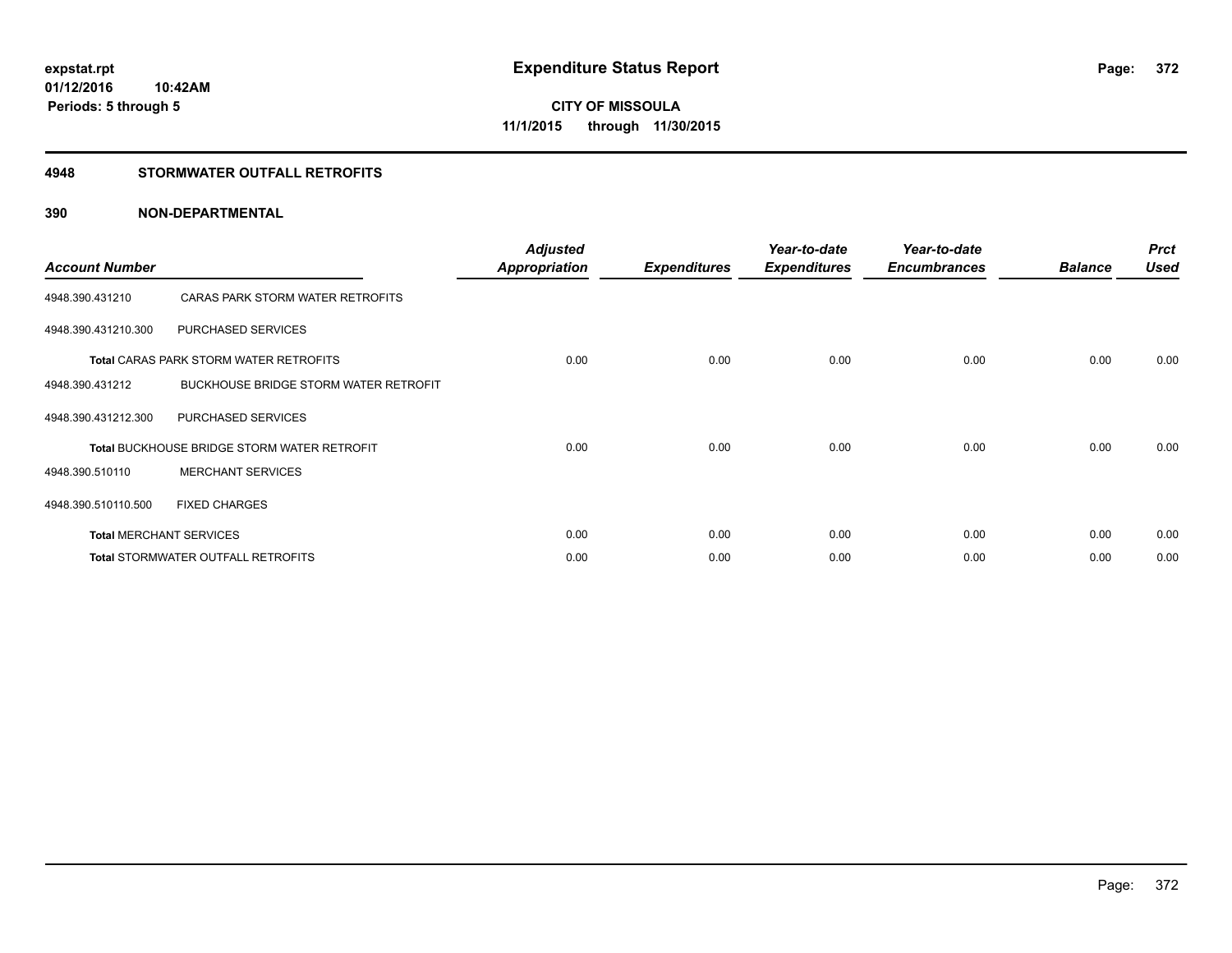#### **4949 WAYFINDING PROJECT**

|                                |                                               | <b>Adjusted</b>      |                     | Year-to-date        | Year-to-date        |                | <b>Prct</b> |
|--------------------------------|-----------------------------------------------|----------------------|---------------------|---------------------|---------------------|----------------|-------------|
| <b>Account Number</b>          |                                               | <b>Appropriation</b> | <b>Expenditures</b> | <b>Expenditures</b> | <b>Encumbrances</b> | <b>Balance</b> | <b>Used</b> |
| 4949.390.430268                | *** Title Not Found ***                       |                      |                     |                     |                     |                |             |
| 4949.390.430268.100            | PERSONAL SERVICES                             |                      |                     |                     |                     |                |             |
| <b>Total PERSONAL SERVICES</b> |                                               | 0.00                 | 0.00                | 0.00                | 0.00                | 0.00           | 0.00        |
| 4949.390.430268.200            | <b>SUPPLIES</b>                               |                      |                     |                     |                     |                |             |
| <b>Total SUPPLIES</b>          |                                               | 0.00                 | 0.00                | 0.00                | 0.00                | 0.00           | 0.00        |
| 4949.390.430268.300            | PURCHASED SERVICES                            |                      |                     |                     |                     |                |             |
|                                | 4949.390.430268.350.000 PROFESSIONAL SERVICES | 0.00                 | 0.00                | 2,380.00            | 0.00                | $-2,380.00$    | 0.00        |
|                                | <b>Total PURCHASED SERVICES</b>               | 0.00                 | 0.00                | 2,380.00            | 0.00                | $-2,380.00$    | 0.00        |
| 4949.390.430268.900            | <b>CAPITAL OUTLAY</b>                         |                      |                     |                     |                     |                |             |
| <b>Total CAPITAL OUTLAY</b>    |                                               | 0.00                 | 0.00                | 0.00                | 0.00                | 0.00           | 0.00        |
| Total *** Title Not Found ***  |                                               | 0.00                 | 0.00                | 2,380.00            | 0.00                | $-2,380.00$    | 0.00        |
| 4949.390.510110                | <b>MERCHANT SERVICES</b>                      |                      |                     |                     |                     |                |             |
| 4949.390.510110.500            | <b>FIXED CHARGES</b>                          |                      |                     |                     |                     |                |             |
|                                | <b>Total MERCHANT SERVICES</b>                | 0.00                 | 0.00                | 0.00                | 0.00                | 0.00           | 0.00        |
|                                | <b>Total WAYFINDING PROJECT</b>               | 0.00                 | 0.00                | 2,380.00            | 0.00                | $-2,380.00$    | 0.00        |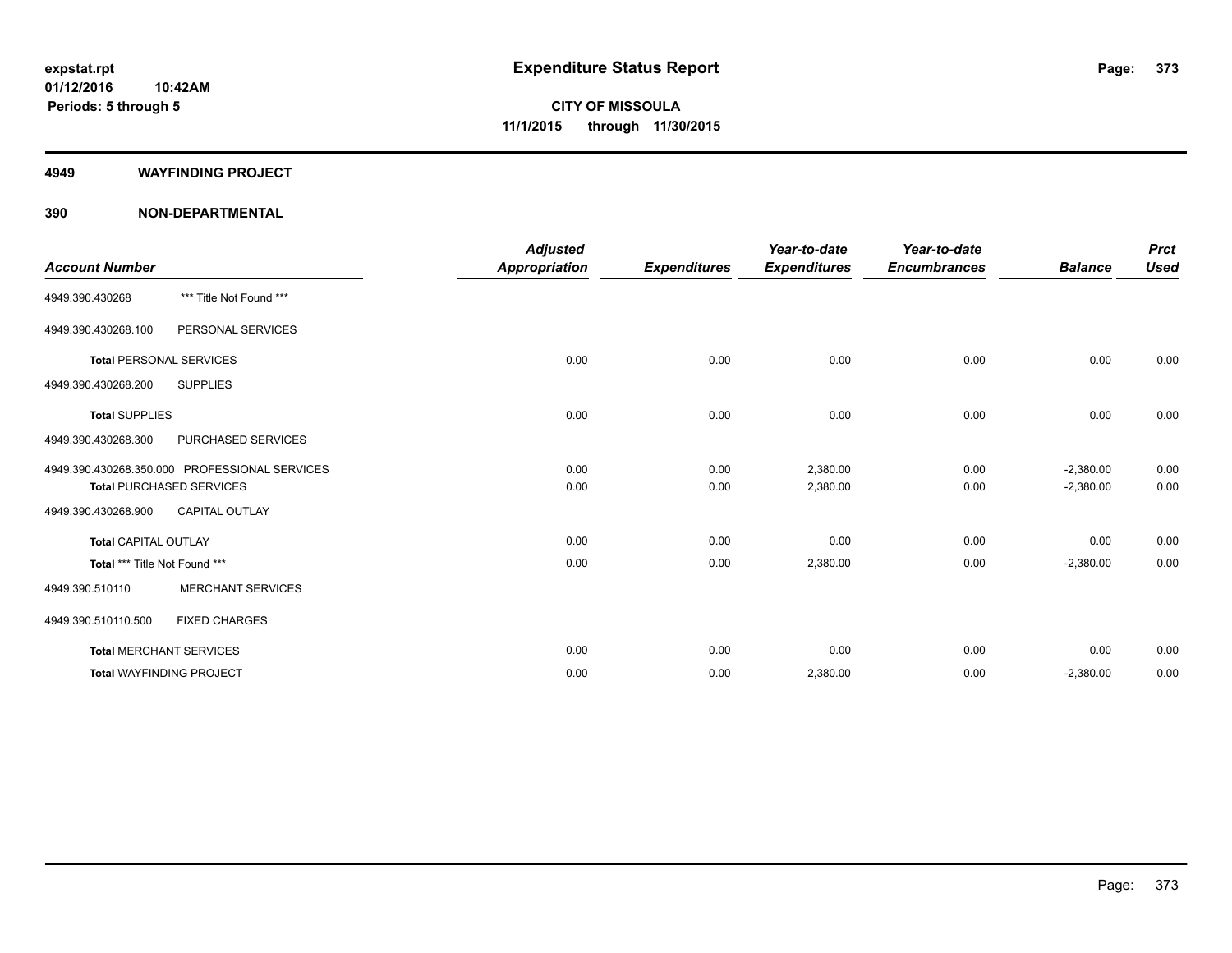#### **4990 ARRA ENHANCEMENTS**

#### **500 N HIGGINS STREETSCAPE**

| <b>Account Number</b> |                                         | <b>Adjusted</b><br><b>Appropriation</b> | <b>Expenditures</b> | Year-to-date<br><b>Expenditures</b> | Year-to-date<br><b>Encumbrances</b> | <b>Balance</b> | <b>Prct</b><br><b>Used</b> |
|-----------------------|-----------------------------------------|-----------------------------------------|---------------------|-------------------------------------|-------------------------------------|----------------|----------------------------|
| 4990.500.430030       | PRELIMINARY ENGINEERING                 |                                         |                     |                                     |                                     |                |                            |
| 4990.500.430030.900   | <b>CAPITAL OUTLAY</b>                   |                                         |                     |                                     |                                     |                |                            |
|                       | <b>Total PRELIMINARY ENGINEERING</b>    | 0.00                                    | 0.00                | 0.00                                | 0.00                                | 0.00           | 0.00                       |
| 4990.500.430031       | <b>CONTRUCTION ENGINEERING</b>          |                                         |                     |                                     |                                     |                |                            |
| 4990.500.430031.900   | <b>CAPITAL OUTLAY</b>                   |                                         |                     |                                     |                                     |                |                            |
|                       | <b>Total CONTRUCTION ENGINEERING</b>    | 0.00                                    | 0.00                | 0.00                                | 0.00                                | 0.00           | 0.00                       |
| 4990.500.430032       | CONTRACTOR PAYMENTS-CONTSTRUCTION       |                                         |                     |                                     |                                     |                |                            |
| 4990.500.430032.900   | <b>CAPITAL OUTLAY</b>                   |                                         |                     |                                     |                                     |                |                            |
|                       | Total CONTRACTOR PAYMENTS-CONTSTRUCTION | 0.00                                    | 0.00                | 0.00                                | 0.00                                | 0.00           | 0.00                       |
| 4990.500.510110       | <b>MERCHANT SERVICES</b>                |                                         |                     |                                     |                                     |                |                            |
| 4990.500.510110.500   | <b>FIXED CHARGES</b>                    |                                         |                     |                                     |                                     |                |                            |
|                       | Total N HIGGINS STREETSCAPE             | 0.00                                    | 0.00                | 0.00                                | 0.00                                | 0.00           | 0.00                       |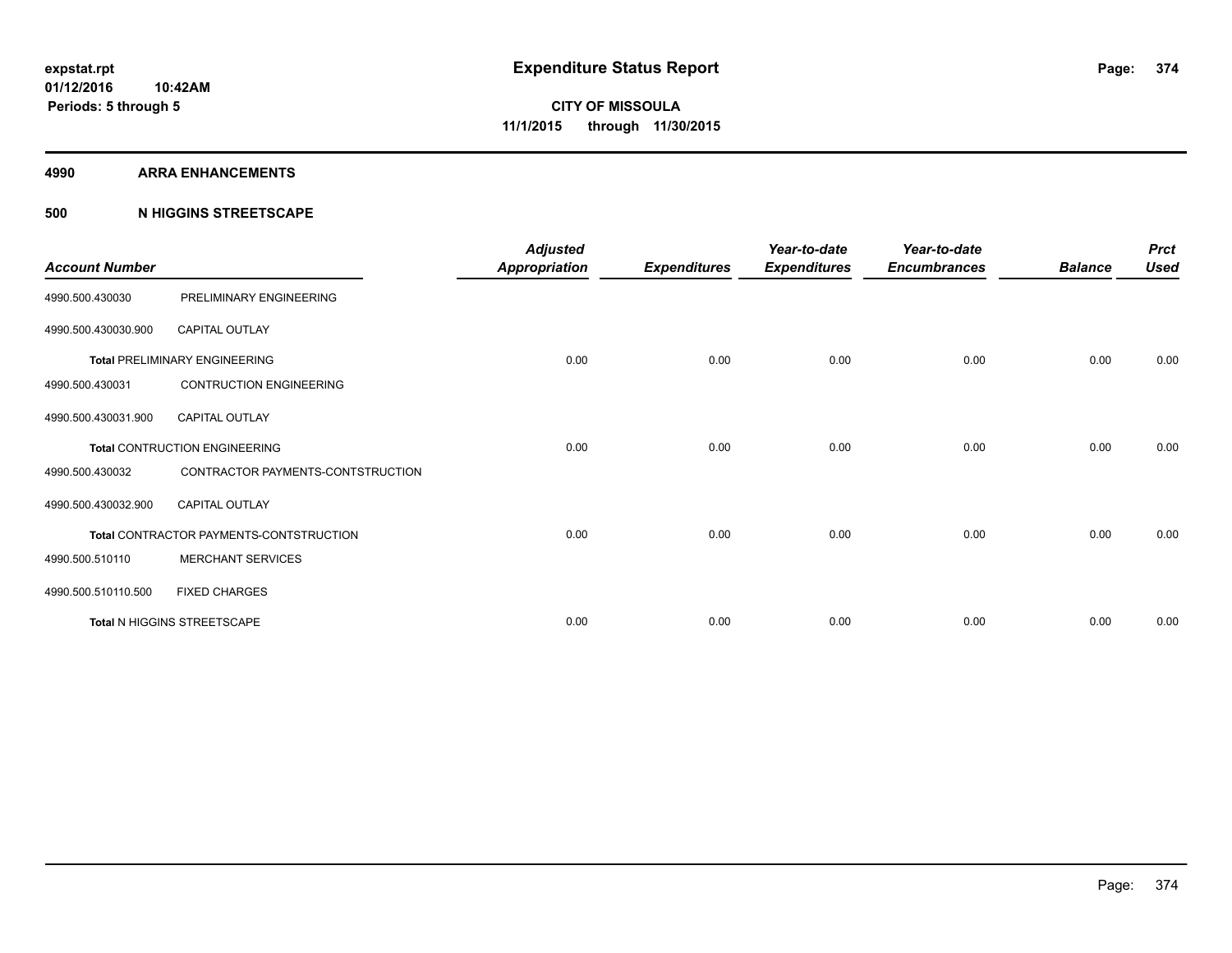**4990 ARRA ENHANCEMENTS**

**510 CURB RAMPS**

| <b>Account Number</b>   |                                                | <b>Adjusted</b><br><b>Appropriation</b> | <b>Expenditures</b> | Year-to-date<br><b>Expenditures</b> | Year-to-date<br><b>Encumbrances</b> | <b>Balance</b> | <b>Prct</b><br><b>Used</b> |
|-------------------------|------------------------------------------------|-----------------------------------------|---------------------|-------------------------------------|-------------------------------------|----------------|----------------------------|
| 4990.510.430032         | CONTRACTOR PAYMENTS-CONTSTRUCTION              |                                         |                     |                                     |                                     |                |                            |
| 4990.510.430032.900     | <b>CAPITAL OUTLAY</b>                          |                                         |                     |                                     |                                     |                |                            |
|                         | <b>Total CONTRACTOR PAYMENTS-CONTSTRUCTION</b> | 0.00                                    | 0.00                | 0.00                                | 0.00                                | 0.00           | 0.00                       |
| 4990.510.510110         | <b>MERCHANT SERVICES</b>                       |                                         |                     |                                     |                                     |                |                            |
| 4990.510.510110.500     | <b>FIXED CHARGES</b>                           |                                         |                     |                                     |                                     |                |                            |
| <b>Total CURB RAMPS</b> |                                                | 0.00                                    | 0.00                | 0.00                                | 0.00                                | 0.00           | 0.00                       |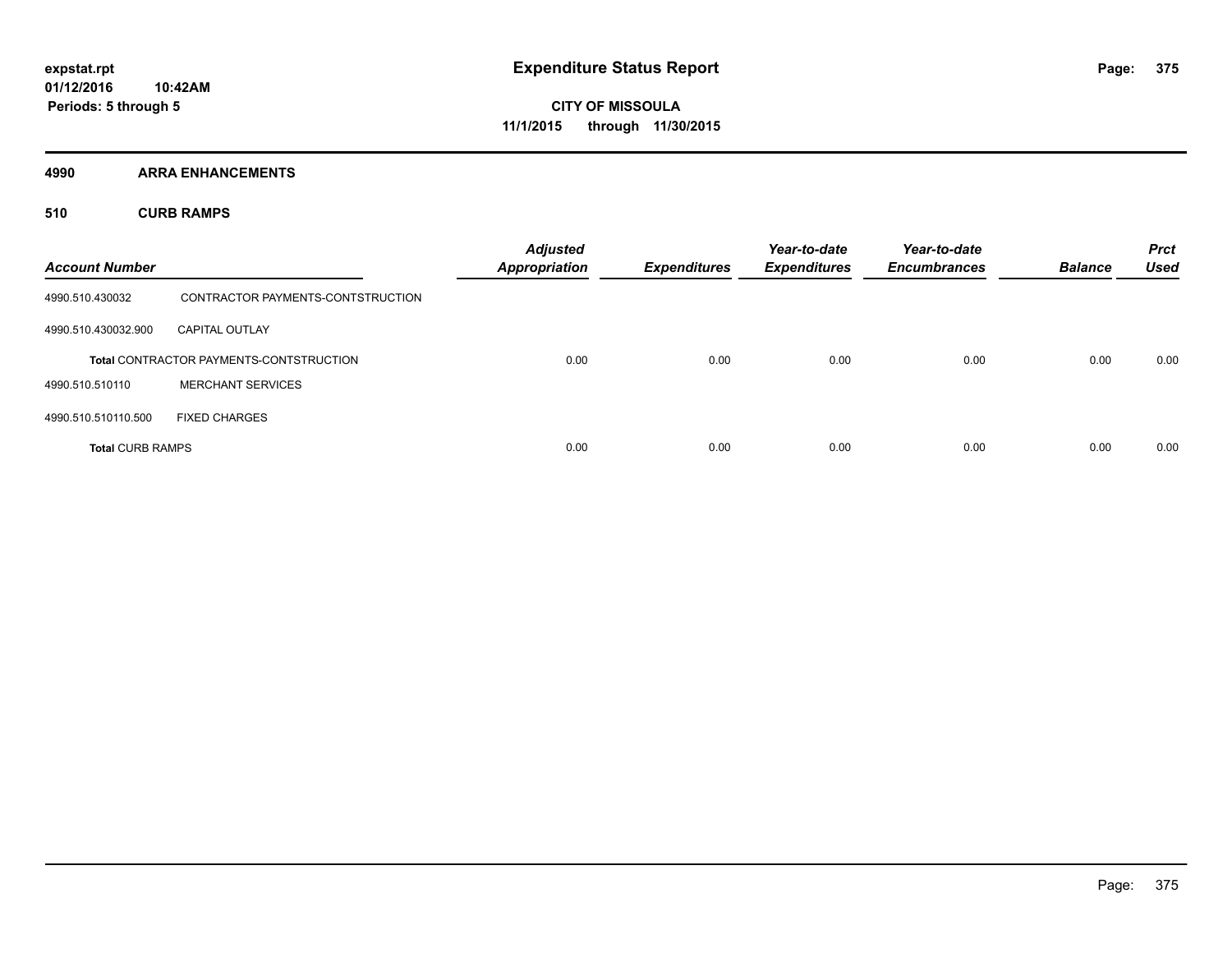**4990 ARRA ENHANCEMENTS**

### **515 RSNAKE GATEWAY GREENOUGH DRIVE**

| <b>Account Number</b> |                                         | <b>Adjusted</b><br><b>Appropriation</b> | <b>Expenditures</b> | Year-to-date<br><b>Expenditures</b> | Year-to-date<br><b>Encumbrances</b> | <b>Balance</b> | <b>Prct</b><br><b>Used</b> |
|-----------------------|-----------------------------------------|-----------------------------------------|---------------------|-------------------------------------|-------------------------------------|----------------|----------------------------|
| 4990.515.430030       | PRELIMINARY ENGINEERING                 |                                         |                     |                                     |                                     |                |                            |
| 4990.515.430030.900   | CAPITAL OUTLAY                          |                                         |                     |                                     |                                     |                |                            |
|                       | <b>Total PRELIMINARY ENGINEERING</b>    | 0.00                                    | 0.00                | 0.00                                | 0.00                                | 0.00           | 0.00                       |
| 4990.515.430031       | <b>CONTRUCTION ENGINEERING</b>          |                                         |                     |                                     |                                     |                |                            |
| 4990.515.430031.900   | <b>CAPITAL OUTLAY</b>                   |                                         |                     |                                     |                                     |                |                            |
|                       | <b>Total CONTRUCTION ENGINEERING</b>    | 0.00                                    | 0.00                | 0.00                                | 0.00                                | 0.00           | 0.00                       |
| 4990.515.430032       | CONTRACTOR PAYMENTS-CONTSTRUCTION       |                                         |                     |                                     |                                     |                |                            |
| 4990.515.430032.900   | <b>CAPITAL OUTLAY</b>                   |                                         |                     |                                     |                                     |                |                            |
|                       | Total CONTRACTOR PAYMENTS-CONTSTRUCTION | 0.00                                    | 0.00                | 0.00                                | 0.00                                | 0.00           | 0.00                       |
| 4990.515.510110       | <b>MERCHANT SERVICES</b>                |                                         |                     |                                     |                                     |                |                            |
| 4990.515.510110.500   | <b>FIXED CHARGES</b>                    |                                         |                     |                                     |                                     |                |                            |
|                       | <b>Total ARRA ENHANCEMENTS</b>          | 0.00                                    | 0.00                | 0.00                                | 0.00                                | 0.00           | 0.00                       |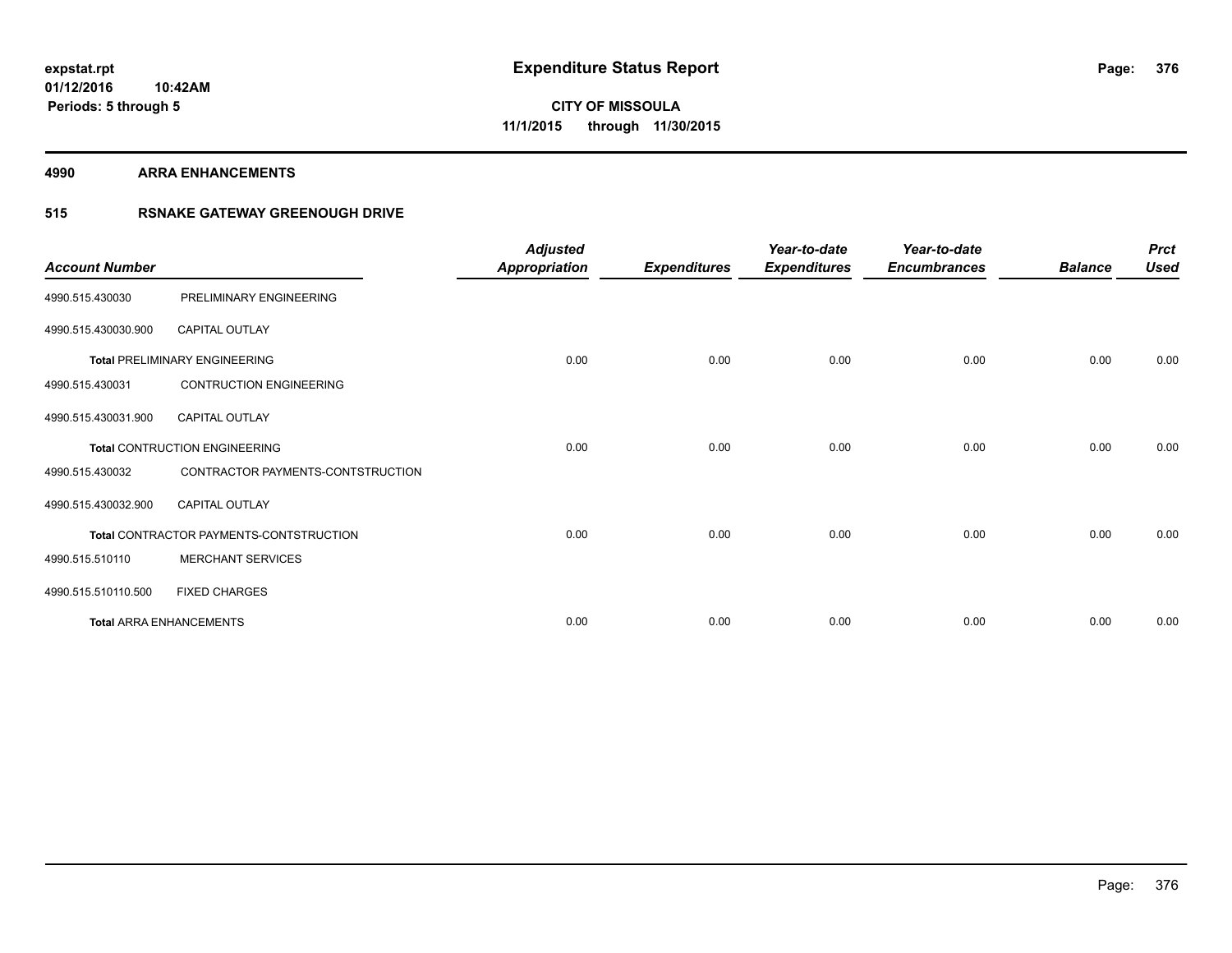**4991 ARRA HB645**

#### **500 N HIGGINS STREETSCAPE**

| <b>Account Number</b> |                                    | <b>Adjusted</b><br><b>Appropriation</b> | <b>Expenditures</b> | Year-to-date<br><b>Expenditures</b> | Year-to-date<br><b>Encumbrances</b> | <b>Balance</b> | <b>Prct</b><br><b>Used</b> |
|-----------------------|------------------------------------|-----------------------------------------|---------------------|-------------------------------------|-------------------------------------|----------------|----------------------------|
| 4991.500.430033       | N.HIGGINS/MTN WATER                |                                         |                     |                                     |                                     |                |                            |
| 4991.500.430033.900   | <b>CAPITAL OUTLAY</b>              |                                         |                     |                                     |                                     |                |                            |
|                       | <b>Total N.HIGGINS/MTN WATER</b>   | 0.00                                    | 0.00                | 0.00                                | 0.00                                | 0.00           | 0.00                       |
| 4991.500.510110       | <b>MERCHANT SERVICES</b>           |                                         |                     |                                     |                                     |                |                            |
| 4991.500.510110.500   | <b>FIXED CHARGES</b>               |                                         |                     |                                     |                                     |                |                            |
|                       | <b>Total N HIGGINS STREETSCAPE</b> | 0.00                                    | 0.00                | 0.00                                | 0.00                                | 0.00           | 0.00                       |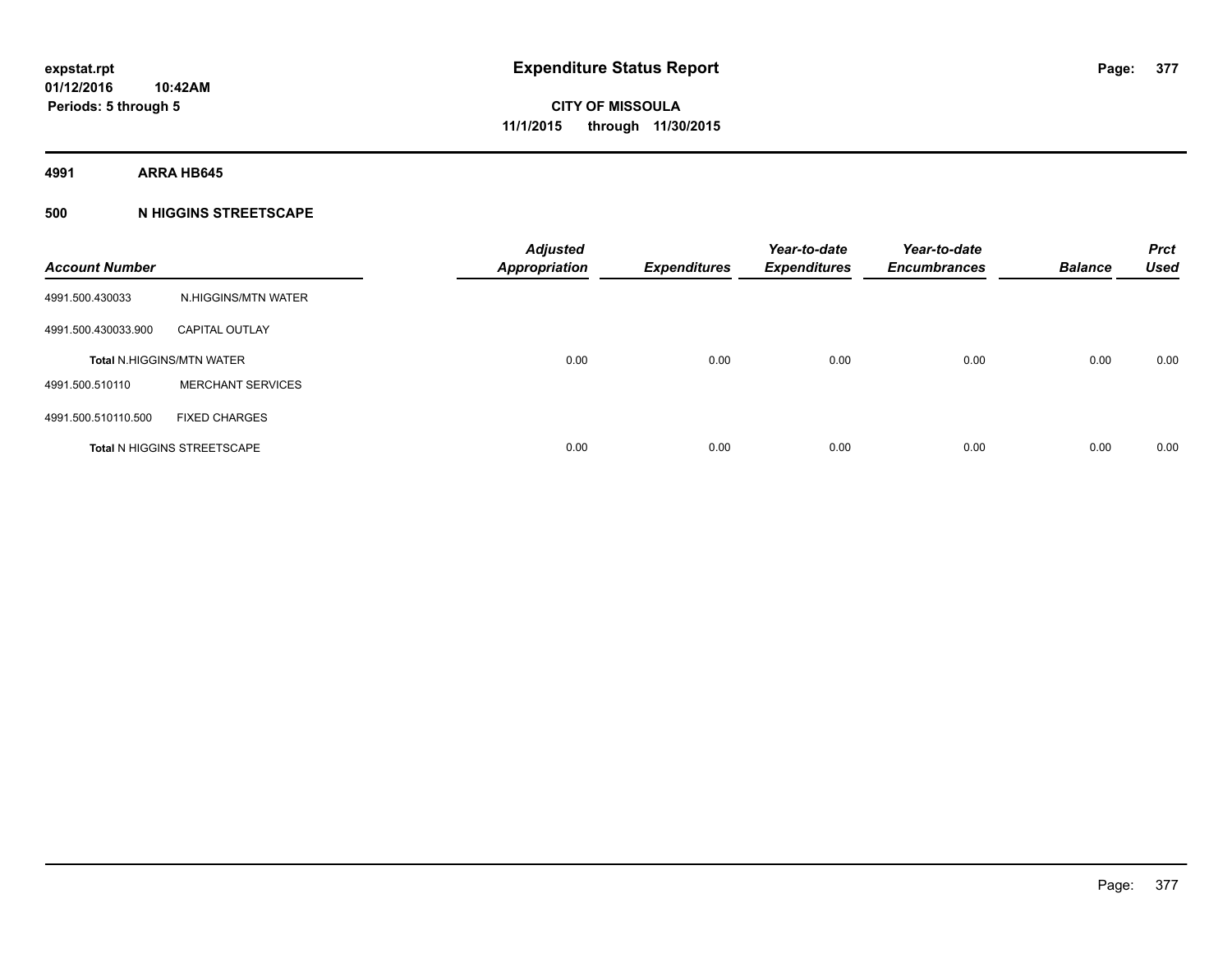**4991 ARRA HB645**

**520 N HIGGINS PAVING**

| <b>Account Number</b>         |                                         | <b>Adjusted</b><br><b>Appropriation</b> | <b>Expenditures</b> | Year-to-date<br><b>Expenditures</b> | Year-to-date<br><b>Encumbrances</b> | <b>Balance</b> | <b>Prct</b><br><b>Used</b> |
|-------------------------------|-----------------------------------------|-----------------------------------------|---------------------|-------------------------------------|-------------------------------------|----------------|----------------------------|
| 4991.520.430030               | PRELIMINARY ENGINEERING                 |                                         |                     |                                     |                                     |                |                            |
| 4991.520.430030.900           | <b>CAPITAL OUTLAY</b>                   |                                         |                     |                                     |                                     |                |                            |
|                               | <b>Total PRELIMINARY ENGINEERING</b>    | 0.00                                    | 0.00                | 0.00                                | 0.00                                | 0.00           | 0.00                       |
| 4991.520.430031               | <b>CONTRUCTION ENGINEERING</b>          |                                         |                     |                                     |                                     |                |                            |
| 4991.520.430031.900           | <b>CAPITAL OUTLAY</b>                   |                                         |                     |                                     |                                     |                |                            |
|                               | <b>Total CONTRUCTION ENGINEERING</b>    | 0.00                                    | 0.00                | 0.00                                | 0.00                                | 0.00           | 0.00                       |
| 4991.520.430032               | CONTRACTOR PAYMENTS-CONTSTRUCTION       |                                         |                     |                                     |                                     |                |                            |
| 4991.520.430032.900           | <b>CAPITAL OUTLAY</b>                   |                                         |                     |                                     |                                     |                |                            |
|                               | Total CONTRACTOR PAYMENTS-CONTSTRUCTION | 0.00                                    | 0.00                | 0.00                                | 0.00                                | 0.00           | 0.00                       |
| 4991.520.510110               | <b>MERCHANT SERVICES</b>                |                                         |                     |                                     |                                     |                |                            |
| 4991.520.510110.500           | <b>FIXED CHARGES</b>                    |                                         |                     |                                     |                                     |                |                            |
| <b>Total N HIGGINS PAVING</b> |                                         | 0.00                                    | 0.00                | 0.00                                | 0.00                                | 0.00           | 0.00                       |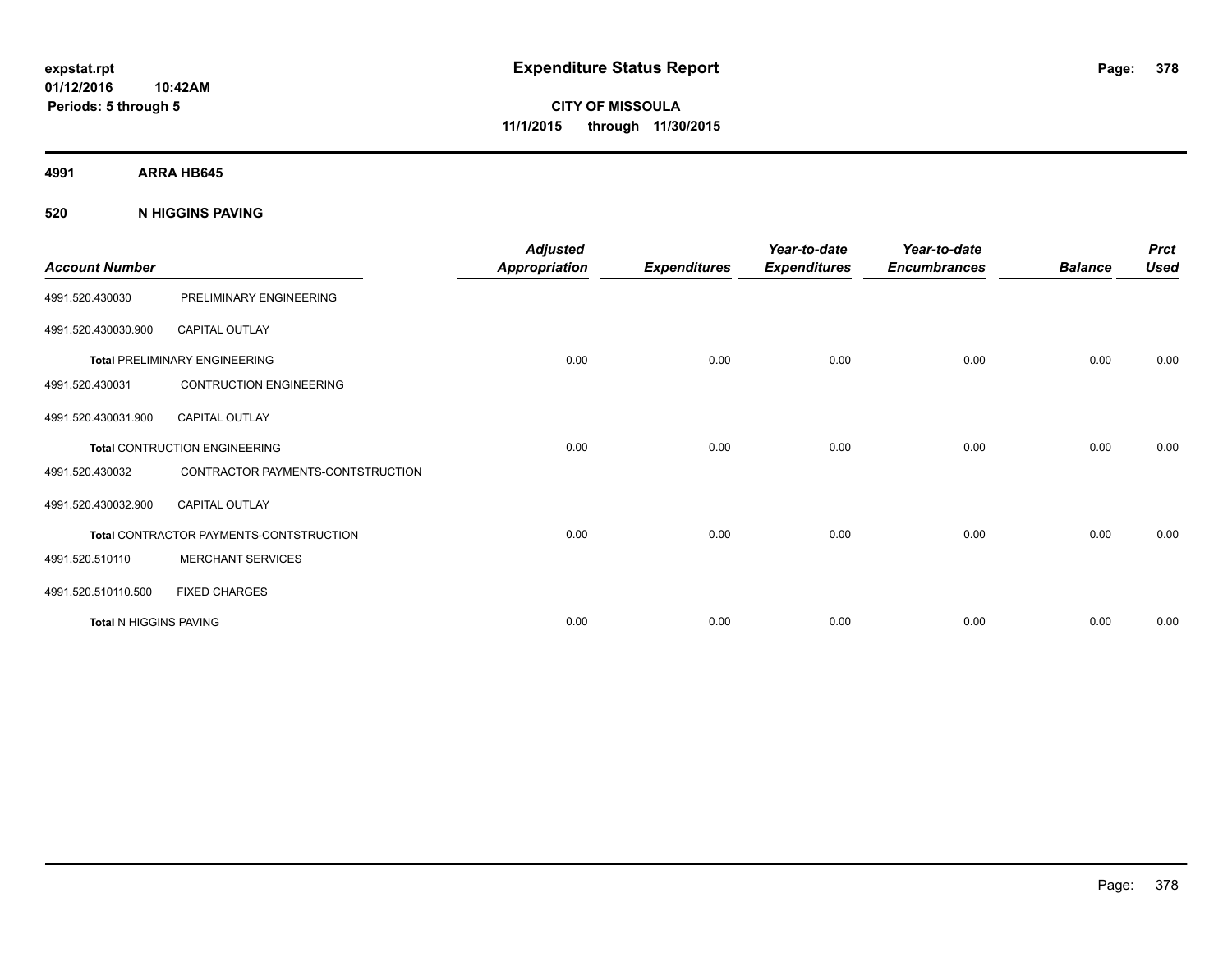**4991 ARRA HB645**

### **525 BROOKS ST CURB & SW IMPROVEMENTS**

| <b>Account Number</b> |                                         | <b>Adjusted</b><br><b>Appropriation</b> | <b>Expenditures</b> | Year-to-date<br><b>Expenditures</b> | Year-to-date<br><b>Encumbrances</b> | <b>Balance</b> | <b>Prct</b><br><b>Used</b> |
|-----------------------|-----------------------------------------|-----------------------------------------|---------------------|-------------------------------------|-------------------------------------|----------------|----------------------------|
| 4991.525.430030       | PRELIMINARY ENGINEERING                 |                                         |                     |                                     |                                     |                |                            |
| 4991.525.430030.900   | <b>CAPITAL OUTLAY</b>                   |                                         |                     |                                     |                                     |                |                            |
|                       | <b>Total PRELIMINARY ENGINEERING</b>    | 0.00                                    | 0.00                | 0.00                                | 0.00                                | 0.00           | 0.00                       |
| 4991.525.430031       | <b>CONTRUCTION ENGINEERING</b>          |                                         |                     |                                     |                                     |                |                            |
| 4991.525.430031.900   | <b>CAPITAL OUTLAY</b>                   |                                         |                     |                                     |                                     |                |                            |
|                       | <b>Total CONTRUCTION ENGINEERING</b>    | 0.00                                    | 0.00                | 0.00                                | 0.00                                | 0.00           | 0.00                       |
| 4991.525.430032       | CONTRACTOR PAYMENTS-CONTSTRUCTION       |                                         |                     |                                     |                                     |                |                            |
| 4991.525.430032.900   | <b>CAPITAL OUTLAY</b>                   |                                         |                     |                                     |                                     |                |                            |
|                       | Total CONTRACTOR PAYMENTS-CONTSTRUCTION | 0.00                                    | 0.00                | 0.00                                | 0.00                                | 0.00           | 0.00                       |
| 4991.525.510110       | <b>MERCHANT SERVICES</b>                |                                         |                     |                                     |                                     |                |                            |
| 4991.525.510110.500   | <b>FIXED CHARGES</b>                    |                                         |                     |                                     |                                     |                |                            |
|                       | Total BROOKS ST CURB & SW IMPROVEMENTS  | 0.00                                    | 0.00                | 0.00                                | 0.00                                | 0.00           | 0.00                       |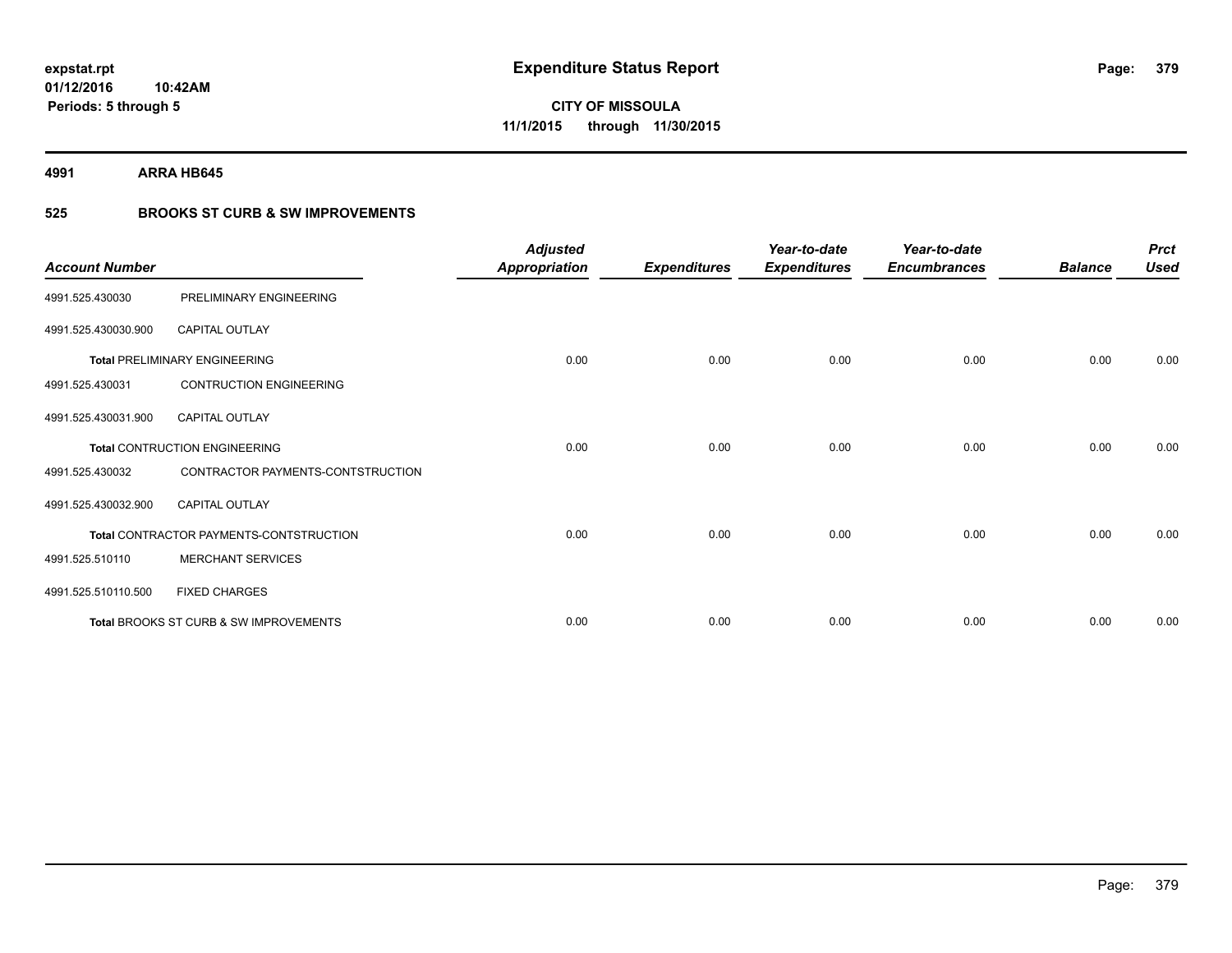**01/12/2016 10:42AM Periods: 5 through 5**

**CITY OF MISSOULA 11/1/2015 through 11/30/2015**

**4991 ARRA HB645**

**530 CURB RAMPS**

| <b>Account Number</b>          |                                         | <b>Adjusted</b><br><b>Appropriation</b> | <b>Expenditures</b> | Year-to-date<br><b>Expenditures</b> | Year-to-date<br><b>Encumbrances</b> | <b>Balance</b> | <b>Prct</b><br><b>Used</b> |
|--------------------------------|-----------------------------------------|-----------------------------------------|---------------------|-------------------------------------|-------------------------------------|----------------|----------------------------|
|                                |                                         |                                         |                     |                                     |                                     |                |                            |
| 4991.530.430030                | PRELIMINARY ENGINEERING                 |                                         |                     |                                     |                                     |                |                            |
| 4991.530.430030.100            | PERSONAL SERVICES                       |                                         |                     |                                     |                                     |                |                            |
| <b>Total PERSONAL SERVICES</b> |                                         | 0.00                                    | 0.00                | 0.00                                | 0.00                                | 0.00           | 0.00                       |
| 4991.530.430030.900            | <b>CAPITAL OUTLAY</b>                   |                                         |                     |                                     |                                     |                |                            |
|                                | <b>Total PRELIMINARY ENGINEERING</b>    | 0.00                                    | 0.00                | 0.00                                | 0.00                                | 0.00           | 0.00                       |
| 4991.530.430031                | <b>CONTRUCTION ENGINEERING</b>          |                                         |                     |                                     |                                     |                |                            |
| 4991.530.430031.900            | <b>CAPITAL OUTLAY</b>                   |                                         |                     |                                     |                                     |                |                            |
|                                | <b>Total CONTRUCTION ENGINEERING</b>    | 0.00                                    | 0.00                | 0.00                                | 0.00                                | 0.00           | 0.00                       |
| 4991.530.430032                | CONTRACTOR PAYMENTS-CONTSTRUCTION       |                                         |                     |                                     |                                     |                |                            |
| 4991.530.430032.900            | <b>CAPITAL OUTLAY</b>                   |                                         |                     |                                     |                                     |                |                            |
|                                | Total CONTRACTOR PAYMENTS-CONTSTRUCTION | 0.00                                    | 0.00                | 0.00                                | 0.00                                | 0.00           | 0.00                       |
| 4991.530.510110                | <b>MERCHANT SERVICES</b>                |                                         |                     |                                     |                                     |                |                            |
| 4991.530.510110.500            | <b>FIXED CHARGES</b>                    |                                         |                     |                                     |                                     |                |                            |
| <b>Total CURB RAMPS</b>        |                                         | 0.00                                    | 0.00                | 0.00                                | 0.00                                | 0.00           | 0.00                       |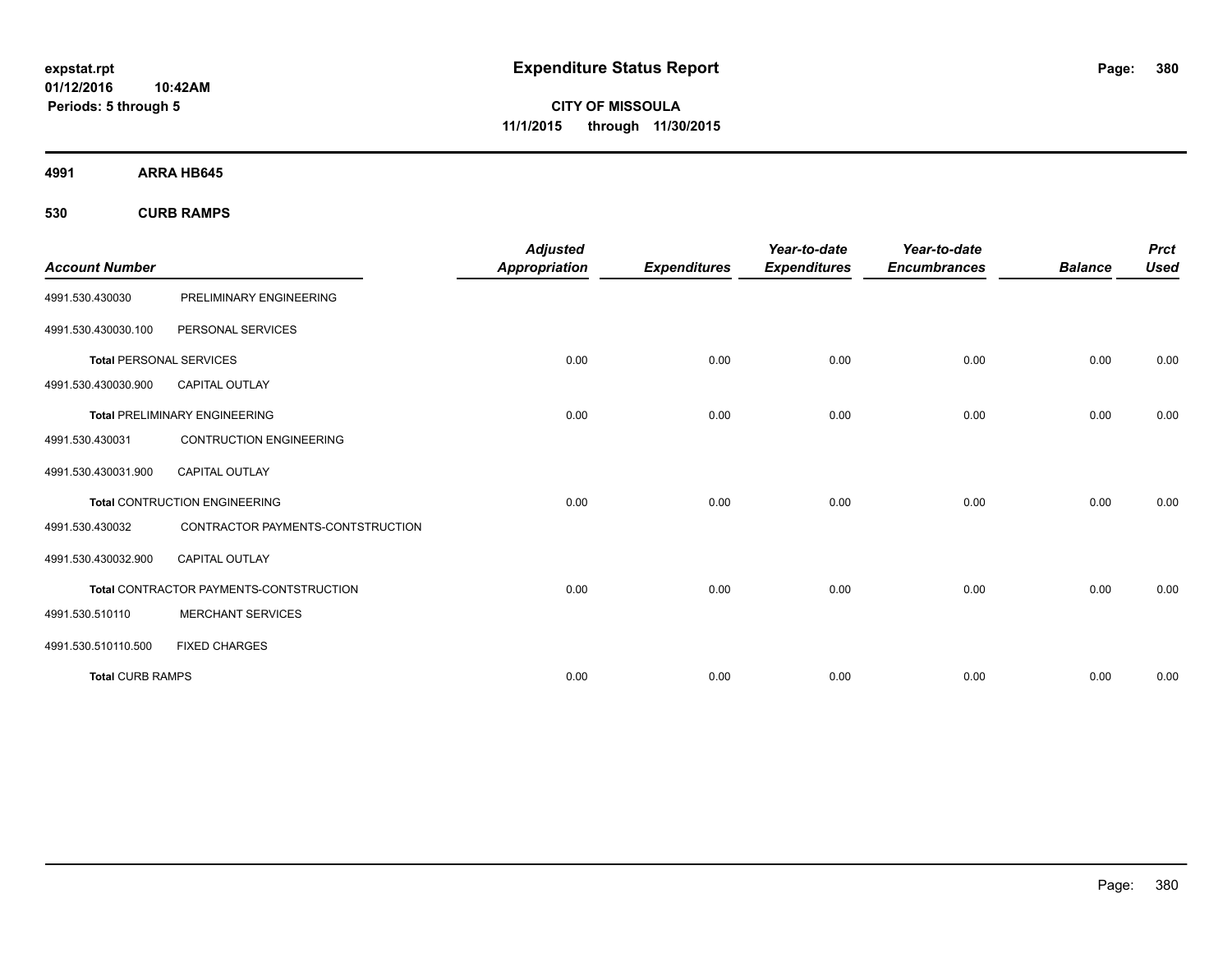**4991 ARRA HB645**

#### **535 PARKS PLAYGROUND INSTALLS**

|                                |                                         | <b>Adjusted</b>      |                     | Year-to-date        | Year-to-date        |                | <b>Prct</b> |
|--------------------------------|-----------------------------------------|----------------------|---------------------|---------------------|---------------------|----------------|-------------|
| <b>Account Number</b>          |                                         | <b>Appropriation</b> | <b>Expenditures</b> | <b>Expenditures</b> | <b>Encumbrances</b> | <b>Balance</b> | <b>Used</b> |
| 4991.535.430030                | PRELIMINARY ENGINEERING                 |                      |                     |                     |                     |                |             |
| 4991.535.430030.100            | PERSONAL SERVICES                       |                      |                     |                     |                     |                |             |
| <b>Total PERSONAL SERVICES</b> |                                         | 0.00                 | 0.00                | 0.00                | 0.00                | 0.00           | 0.00        |
| 4991.535.430030.900            | <b>CAPITAL OUTLAY</b>                   |                      |                     |                     |                     |                |             |
|                                | <b>Total PRELIMINARY ENGINEERING</b>    | 0.00                 | 0.00                | 0.00                | 0.00                | 0.00           | 0.00        |
| 4991.535.430031                | <b>CONTRUCTION ENGINEERING</b>          |                      |                     |                     |                     |                |             |
| 4991.535.430031.900            | <b>CAPITAL OUTLAY</b>                   |                      |                     |                     |                     |                |             |
|                                | <b>Total CONTRUCTION ENGINEERING</b>    | 0.00                 | 0.00                | 0.00                | 0.00                | 0.00           | 0.00        |
| 4991.535.430032                | CONTRACTOR PAYMENTS-CONTSTRUCTION       |                      |                     |                     |                     |                |             |
| 4991.535.430032.900            | <b>CAPITAL OUTLAY</b>                   |                      |                     |                     |                     |                |             |
|                                | Total CONTRACTOR PAYMENTS-CONTSTRUCTION | 0.00                 | 0.00                | 0.00                | 0.00                | 0.00           | 0.00        |
| 4991.535.510110                | <b>MERCHANT SERVICES</b>                |                      |                     |                     |                     |                |             |
| 4991.535.510110.500            | <b>FIXED CHARGES</b>                    |                      |                     |                     |                     |                |             |
|                                | <b>Total PARKS PLAYGROUND INSTALLS</b>  | 0.00                 | 0.00                | 0.00                | 0.00                | 0.00           | 0.00        |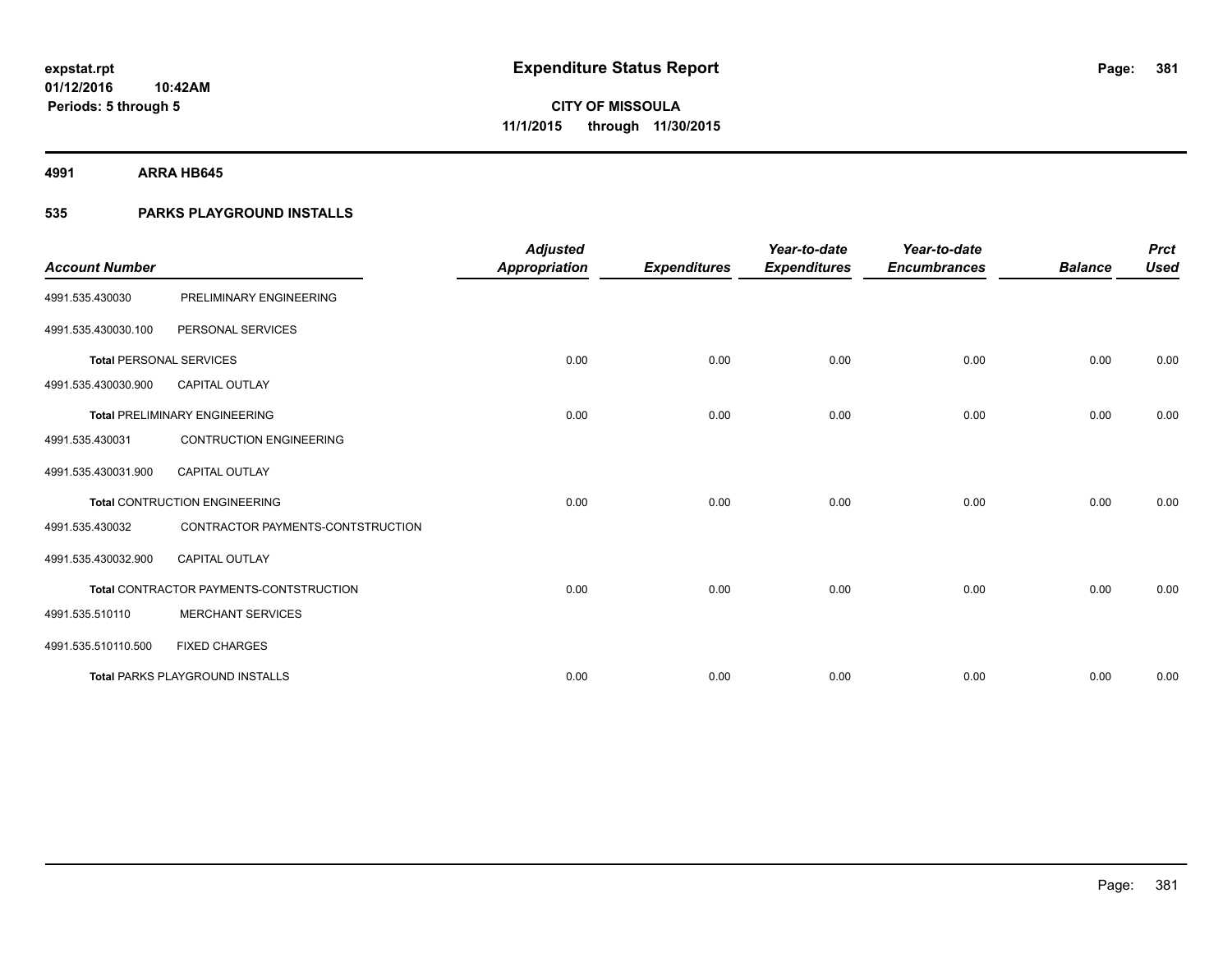**4991 ARRA HB645**

#### **540 GREENOUGH PARK BRIDGE**

|                                |                                         | <b>Adjusted</b>      |                     | Year-to-date        | Year-to-date        |                | <b>Prct</b> |
|--------------------------------|-----------------------------------------|----------------------|---------------------|---------------------|---------------------|----------------|-------------|
| <b>Account Number</b>          |                                         | <b>Appropriation</b> | <b>Expenditures</b> | <b>Expenditures</b> | <b>Encumbrances</b> | <b>Balance</b> | <b>Used</b> |
| 4991.540.430030                | PRELIMINARY ENGINEERING                 |                      |                     |                     |                     |                |             |
| 4991.540.430030.900            | <b>CAPITAL OUTLAY</b>                   |                      |                     |                     |                     |                |             |
|                                | <b>Total PRELIMINARY ENGINEERING</b>    | 0.00                 | 0.00                | 0.00                | 0.00                | 0.00           | 0.00        |
| 4991.540.430031                | <b>CONTRUCTION ENGINEERING</b>          |                      |                     |                     |                     |                |             |
| 4991.540.430031.900            | CAPITAL OUTLAY                          |                      |                     |                     |                     |                |             |
|                                | <b>Total CONTRUCTION ENGINEERING</b>    | 0.00                 | 0.00                | 0.00                | 0.00                | 0.00           | 0.00        |
| 4991.540.430032                | CONTRACTOR PAYMENTS-CONTSTRUCTION       |                      |                     |                     |                     |                |             |
| 4991.540.430032.100            | PERSONAL SERVICES                       |                      |                     |                     |                     |                |             |
| <b>Total PERSONAL SERVICES</b> |                                         | 0.00                 | 0.00                | 0.00                | 0.00                | 0.00           | 0.00        |
| 4991.540.430032.900            | <b>CAPITAL OUTLAY</b>                   |                      |                     |                     |                     |                |             |
|                                | Total CONTRACTOR PAYMENTS-CONTSTRUCTION | 0.00                 | 0.00                | 0.00                | 0.00                | 0.00           | 0.00        |
| 4991.540.510110                | <b>MERCHANT SERVICES</b>                |                      |                     |                     |                     |                |             |
| 4991.540.510110.500            | <b>FIXED CHARGES</b>                    |                      |                     |                     |                     |                |             |
| Total ARRA HB645               |                                         | 0.00                 | 0.00                | 0.00                | 0.00                | 0.00           | 0.00        |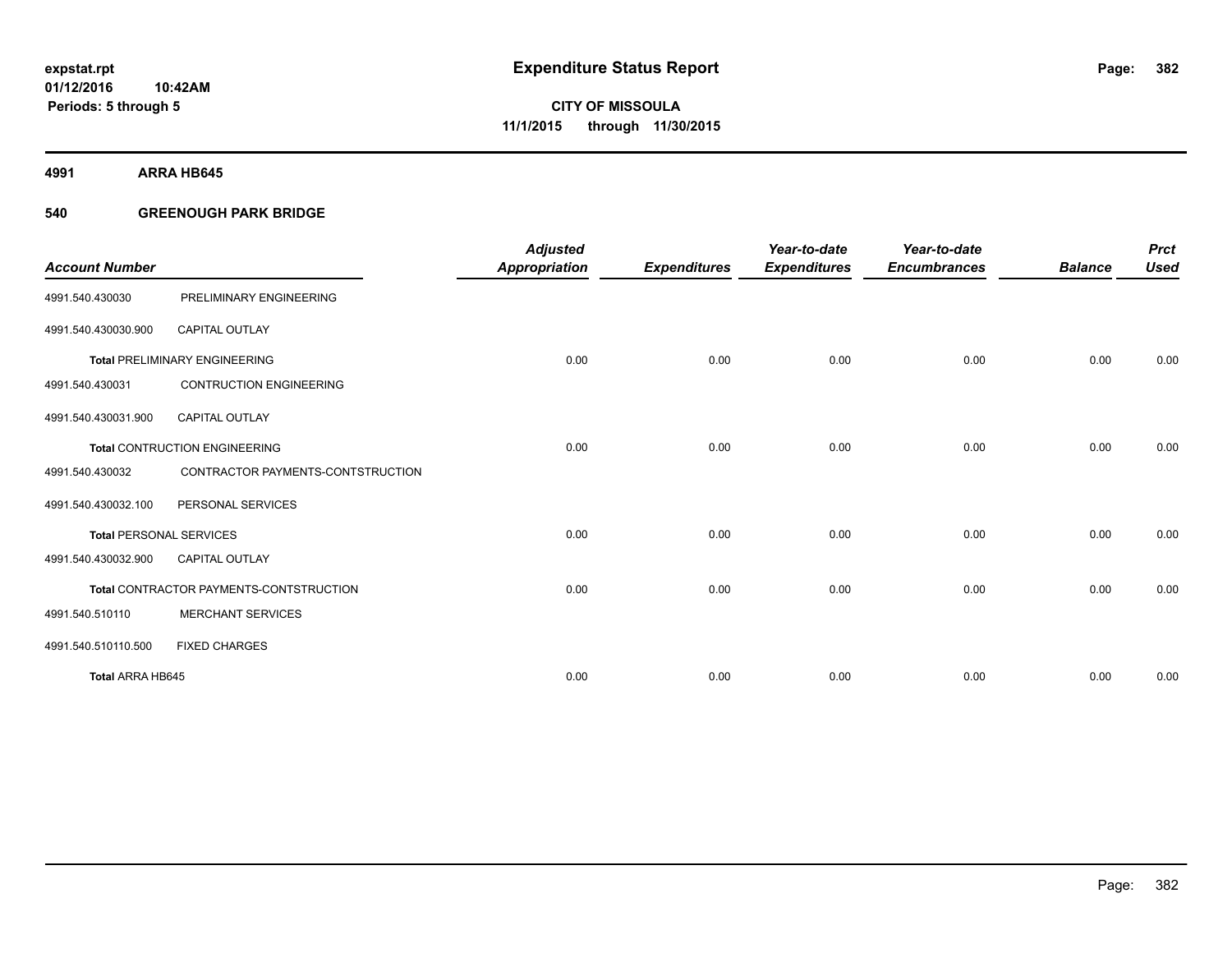#### **4992 WFL MILLER CREEK ROAD**

| <b>Account Number</b> |                                    | <b>Adjusted</b><br><b>Appropriation</b> | <b>Expenditures</b> | Year-to-date<br><b>Expenditures</b> | Year-to-date<br><b>Encumbrances</b> | <b>Balance</b> | <b>Prct</b><br><b>Used</b> |
|-----------------------|------------------------------------|-----------------------------------------|---------------------|-------------------------------------|-------------------------------------|----------------|----------------------------|
| 4992.390.430230       | STREET RESTORATION                 |                                         |                     |                                     |                                     |                |                            |
| 4992.390.430230.900   | <b>CAPITAL OUTLAY</b>              |                                         |                     |                                     |                                     |                |                            |
|                       | <b>Total STREET RESTORATION</b>    | 0.00                                    | 0.00                | 0.00                                | 0.00                                | 0.00           | 0.00                       |
| 4992.390.510110       | <b>MERCHANT SERVICES</b>           |                                         |                     |                                     |                                     |                |                            |
| 4992.390.510110.500   | <b>FIXED CHARGES</b>               |                                         |                     |                                     |                                     |                |                            |
|                       | <b>Total WFL MILLER CREEK ROAD</b> | 0.00                                    | 0.00                | 0.00                                | 0.00                                | 0.00           | 0.00                       |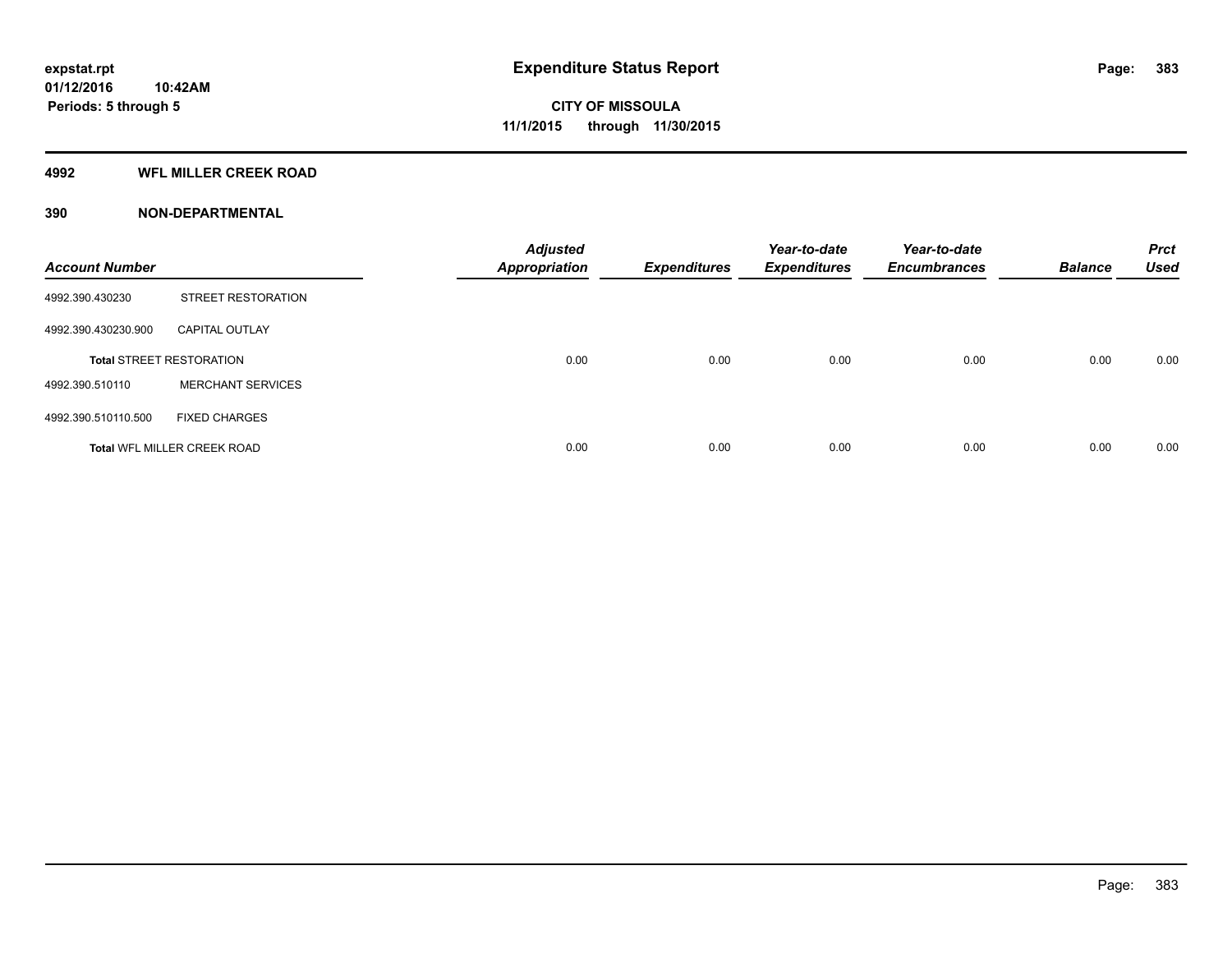#### **4993 WESTERN FEDERAL LANDS**

#### **280 PUBLIC WORKS OPERATIONS**

| <b>Account Number</b> |                                                                                         | <b>Adjusted</b><br><b>Appropriation</b> | <b>Expenditures</b>  | Year-to-date<br><b>Expenditures</b> | Year-to-date<br><b>Encumbrances</b> | <b>Balance</b>               | <b>Prct</b><br><b>Used</b> |
|-----------------------|-----------------------------------------------------------------------------------------|-----------------------------------------|----------------------|-------------------------------------|-------------------------------------|------------------------------|----------------------------|
| 4993.280.430022       | RATTLESNAKE UNIVERSITY CROSSING                                                         |                                         |                      |                                     |                                     |                              |                            |
| 4993.280.430022.300   | PURCHASED SERVICES                                                                      |                                         |                      |                                     |                                     |                              |                            |
|                       | <b>Total PURCHASED SERVICES</b>                                                         | 0.00                                    | 0.00                 | 0.00                                | 0.00                                | 0.00                         | 0.00                       |
| 4993.280.430022.900   | <b>CAPITAL OUTLAY</b>                                                                   |                                         |                      |                                     |                                     |                              |                            |
|                       | Total RATTLESNAKE UNIVERSITY CROSSING                                                   | 0.00                                    | 0.00                 | 0.00                                | 0.00                                | 0.00                         | 0.00                       |
| 4993.280.430024       | RUX PH 11/PROJ 2010-022(B)                                                              |                                         |                      |                                     |                                     |                              |                            |
| 4993.280.430024.100   | PERSONAL SERVICES                                                                       |                                         |                      |                                     |                                     |                              |                            |
|                       | <b>Total PERSONAL SERVICES</b>                                                          | 0.00                                    | 0.00                 | 0.00                                | 0.00                                | 0.00                         | 0.00                       |
| 4993.280.430024.900   | <b>CAPITAL OUTLAY</b>                                                                   |                                         |                      |                                     |                                     |                              |                            |
|                       | 4993.280.430024.930.000 RUX PHASE 2-PROJ 2010-022(B<br>Total RUX PH 11/PROJ 2010-022(B) | 0.00<br>0.00                            | 5,571.53<br>5,571.53 | 24,994.77<br>24,994.77              | 0.00<br>0.00                        | $-24.994.77$<br>$-24,994.77$ | 0.00<br>0.00               |
| 4993.280.430223       | FACILITY MAINT ENERGY CONSERVATION                                                      |                                         |                      |                                     |                                     |                              |                            |
| 4993.280.430223.900   | <b>CAPITAL OUTLAY</b>                                                                   |                                         |                      |                                     |                                     |                              |                            |
|                       | Total FACILITY MAINT ENERGY CONSERVATION                                                | 0.00                                    | 0.00                 | 0.00                                | 0.00                                | 0.00                         | 0.00                       |
| 4993.280.510110       | <b>MERCHANT SERVICES</b>                                                                |                                         |                      |                                     |                                     |                              |                            |
| 4993.280.510110.500   | <b>FIXED CHARGES</b>                                                                    |                                         |                      |                                     |                                     |                              |                            |
|                       | <b>Total MERCHANT SERVICES</b>                                                          | 0.00                                    | 0.00                 | 0.00                                | 0.00                                | 0.00                         | 0.00                       |
|                       | <b>Total WESTERN FEDERAL LANDS</b>                                                      | 0.00                                    | 5,571.53             | 24,994.77                           | 0.00                                | $-24,994.77$                 | 0.00                       |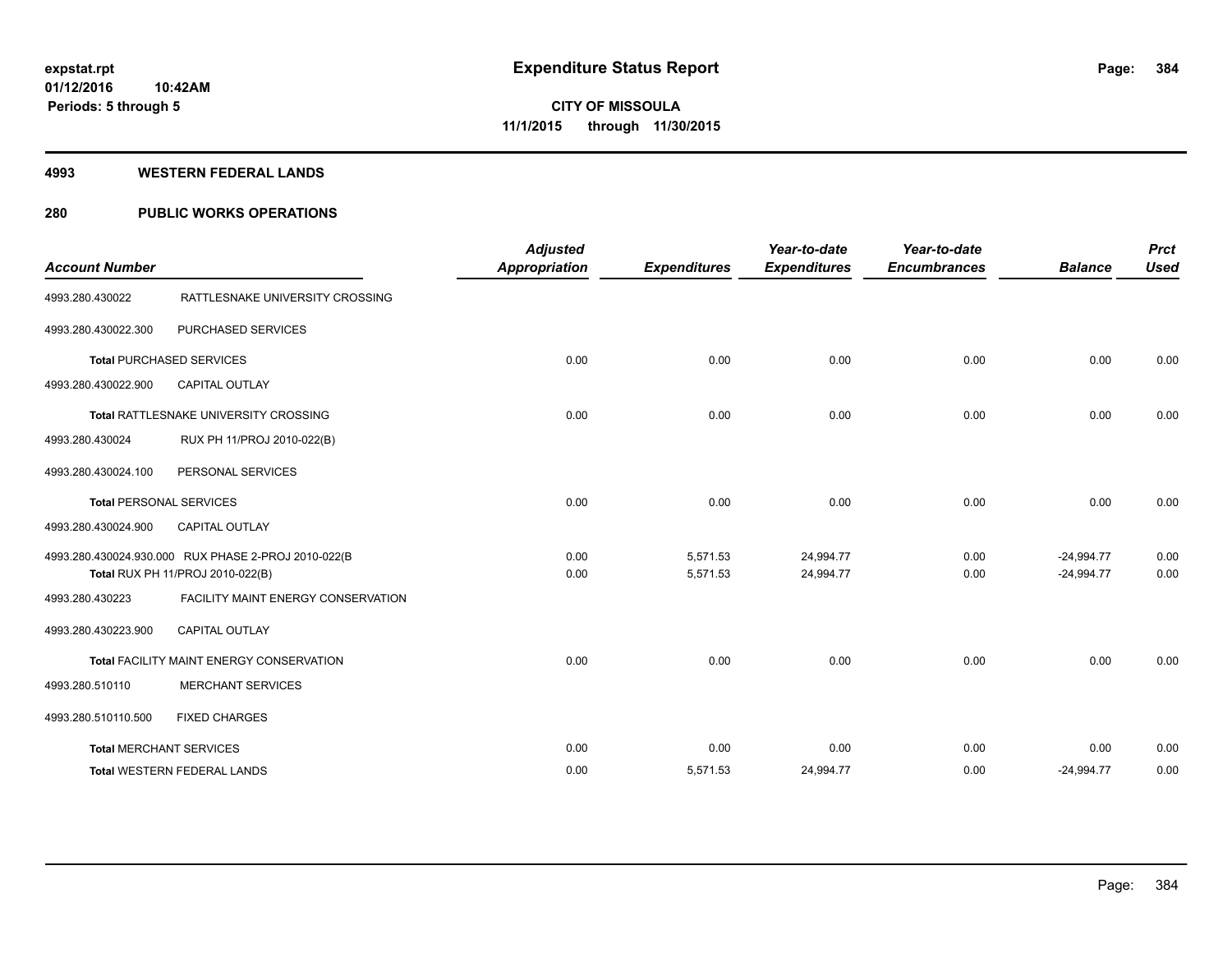**5020 CIVIC STADIUM**

#### **395 PARKING COMMISSION**

| <b>Account Number</b>      |                                                                                                               | <b>Adjusted</b><br><b>Appropriation</b> | <b>Expenditures</b>  | Year-to-date<br><b>Expenditures</b> | Year-to-date<br><b>Encumbrances</b> | <b>Balance</b>                       | <b>Prct</b><br><b>Used</b> |
|----------------------------|---------------------------------------------------------------------------------------------------------------|-----------------------------------------|----------------------|-------------------------------------|-------------------------------------|--------------------------------------|----------------------------|
| 5020.395.460000            | <b>CULTURE &amp; RECREATION</b>                                                                               |                                         |                      |                                     |                                     |                                      |                            |
| 5020.395.460000.500        | <b>FIXED CHARGES</b>                                                                                          |                                         |                      |                                     |                                     |                                      |                            |
|                            | 5020.395.460000.500.000 CIVIC STADIUM/FIXED CHARGES<br>Total CULTURE & RECREATION                             | 3,000.00<br>3,000.00                    | 0.00<br>0.00         | 0.00<br>0.00                        | 0.00<br>0.00                        | 3,000.00<br>3,000.00                 | 0.00<br>0.00               |
| 5020.395.490200            | REVENUE BOND DEBT SERVICE                                                                                     |                                         |                      |                                     |                                     |                                      |                            |
| 5020.395.490200.600        | <b>DEBT SERVICE</b>                                                                                           |                                         |                      |                                     |                                     |                                      |                            |
| 5020.395.490200.610.000    | <b>PRINCIPAL</b><br>5020.395.490200.620.000 INTEREST / SERVICE FEES<br><b>Total REVENUE BOND DEBT SERVICE</b> | 33,420.00<br>83,580.00<br>117,000.00    | 0.00<br>0.00<br>0.00 | 0.00<br>0.00<br>0.00                | 0.00<br>0.00<br>0.00                | 33,420.00<br>83,580.00<br>117,000.00 | 0.00<br>0.00<br>0.00       |
| 5020.395.510000            | <b>MISCELLANEOUS</b>                                                                                          |                                         |                      |                                     |                                     |                                      |                            |
| 5020.395.510000.800        | OTHER OBJECTS                                                                                                 |                                         |                      |                                     |                                     |                                      |                            |
| <b>Total MISCELLANEOUS</b> |                                                                                                               | 0.00                                    | 0.00                 | 0.00                                | 0.00                                | 0.00                                 | 0.00                       |
| 5020.395.510110            | <b>MERCHANT SERVICES</b>                                                                                      |                                         |                      |                                     |                                     |                                      |                            |
| 5020.395.510110.500        | <b>FIXED CHARGES</b>                                                                                          |                                         |                      |                                     |                                     |                                      |                            |
|                            | <b>Total MERCHANT SERVICES</b>                                                                                | 0.00                                    | 0.00                 | 0.00                                | 0.00                                | 0.00                                 | 0.00                       |
| <b>Total CIVIC STADIUM</b> |                                                                                                               | 120,000.00                              | 0.00                 | 0.00                                | 0.00                                | 120,000.00                           | 0.00                       |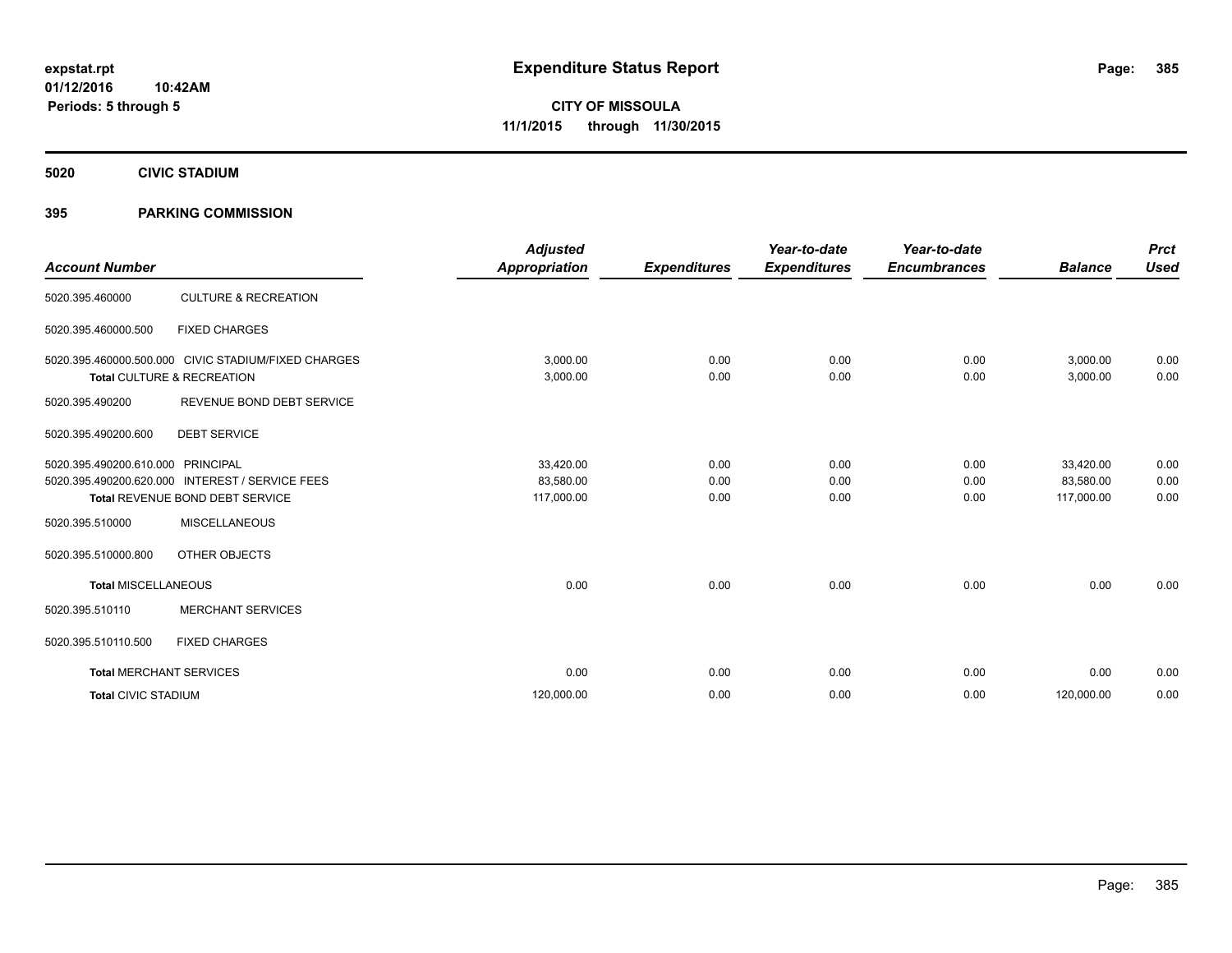**01/12/2016 10:42AM Periods: 5 through 5**

# **CITY OF MISSOULA 11/1/2015 through 11/30/2015**

**5210 WATER**

## **335 WATER**

|                               |                                                           | <b>Adjusted</b>      |                     | Year-to-date        | Year-to-date        |                | <b>Prct</b> |
|-------------------------------|-----------------------------------------------------------|----------------------|---------------------|---------------------|---------------------|----------------|-------------|
| <b>Account Number</b>         |                                                           | <b>Appropriation</b> | <b>Expenditures</b> | <b>Expenditures</b> | <b>Encumbrances</b> | <b>Balance</b> | <b>Used</b> |
| 5210.335.430590               | OTHER ACTIVITIES                                          |                      |                     |                     |                     |                |             |
| 5210.335.430590.300           | PURCHASED SERVICES                                        |                      |                     |                     |                     |                |             |
|                               | 5210.335.430590.350.000 ACQUISITION/PROFESSIONAL SERVICES | 0.00                 | 0.00                | 151,746.41          | 0.00                | $-151,746.41$  | 0.00        |
|                               | <b>Total PURCHASED SERVICES</b>                           | 0.00                 | 0.00                | 151,746.41          | 0.00                | $-151,746.41$  | 0.00        |
| 5210.335.430590.900           | <b>CAPITAL OUTLAY</b>                                     |                      |                     |                     |                     |                |             |
| <b>Total CAPITAL OUTLAY</b>   |                                                           | 0.00                 | 0.00                | 0.00                | 0.00                | 0.00           | 0.00        |
| <b>Total OTHER ACTIVITIES</b> |                                                           | 0.00                 | 0.00                | 151,746.41          | 0.00                | $-151,746.41$  | 0.00        |
| 5210.335.510110               | <b>MERCHANT SERVICES</b>                                  |                      |                     |                     |                     |                |             |
| 5210.335.510110.500           | <b>FIXED CHARGES</b>                                      |                      |                     |                     |                     |                |             |
| <b>Total FIXED CHARGES</b>    |                                                           | 0.00                 | 0.00                | 0.00                | 0.00                | 0.00           | 0.00        |
|                               | <b>Total MERCHANT SERVICES</b>                            | 0.00                 | 0.00                | 0.00                | 0.00                | 0.00           | 0.00        |
| <b>Total WATER</b>            |                                                           | 0.00                 | 0.00                | 151,746.41          | 0.00                | $-151,746.41$  | 0.00        |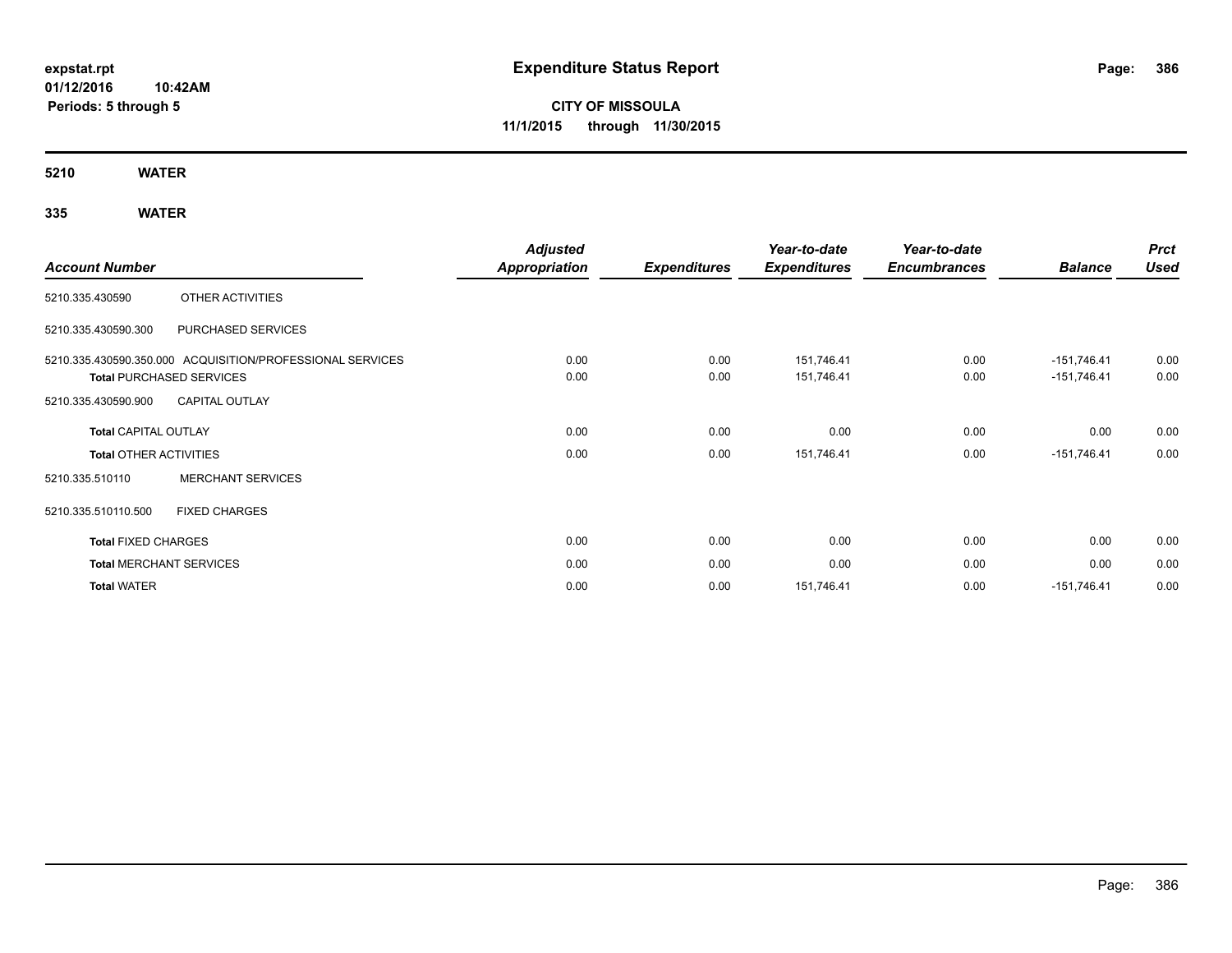**Periods: 5 through 5**

**CITY OF MISSOULA 11/1/2015 through 11/30/2015**

#### **5211 WATER REVENUE COLLECTION & CLEARING**

#### **335 WATER**

| <b>Account Number</b>      |                                                      | <b>Adjusted</b><br><b>Appropriation</b> | <b>Expenditures</b> | Year-to-date<br><b>Expenditures</b> | Year-to-date<br><b>Encumbrances</b> | <b>Balance</b> | <b>Prct</b><br><b>Used</b> |
|----------------------------|------------------------------------------------------|-----------------------------------------|---------------------|-------------------------------------|-------------------------------------|----------------|----------------------------|
| 5211.335.510110            | <b>MERCHANT SERVICES</b>                             |                                         |                     |                                     |                                     |                |                            |
| 5211.335.510110.500        | <b>FIXED CHARGES</b>                                 |                                         |                     |                                     |                                     |                |                            |
|                            | <b>Total MERCHANT SERVICES</b>                       | 0.00                                    | 0.00                | 0.00                                | 0.00                                | 0.00           | 0.00                       |
| 5211.335.521000            | <b>INTERFUND OPERATING TRANSFERS</b>                 |                                         |                     |                                     |                                     |                |                            |
| 5211.335.521000.500        | <b>FIXED CHARGES</b>                                 |                                         |                     |                                     |                                     |                |                            |
| <b>Total FIXED CHARGES</b> |                                                      | 0.00                                    | 0.00                | 0.00                                | 0.00                                | 0.00           | 0.00                       |
| 5211.335.521000.800        | OTHER OBJECTS                                        |                                         |                     |                                     |                                     |                |                            |
|                            | <b>Total INTERFUND OPERATING TRANSFERS</b>           | 0.00                                    | 0.00                | 0.00                                | 0.00                                | 0.00           | 0.00                       |
|                            | <b>Total WATER REVENUE COLLECTION &amp; CLEARING</b> | 0.00                                    | 0.00                | 0.00                                | 0.00                                | 0.00           | 0.00                       |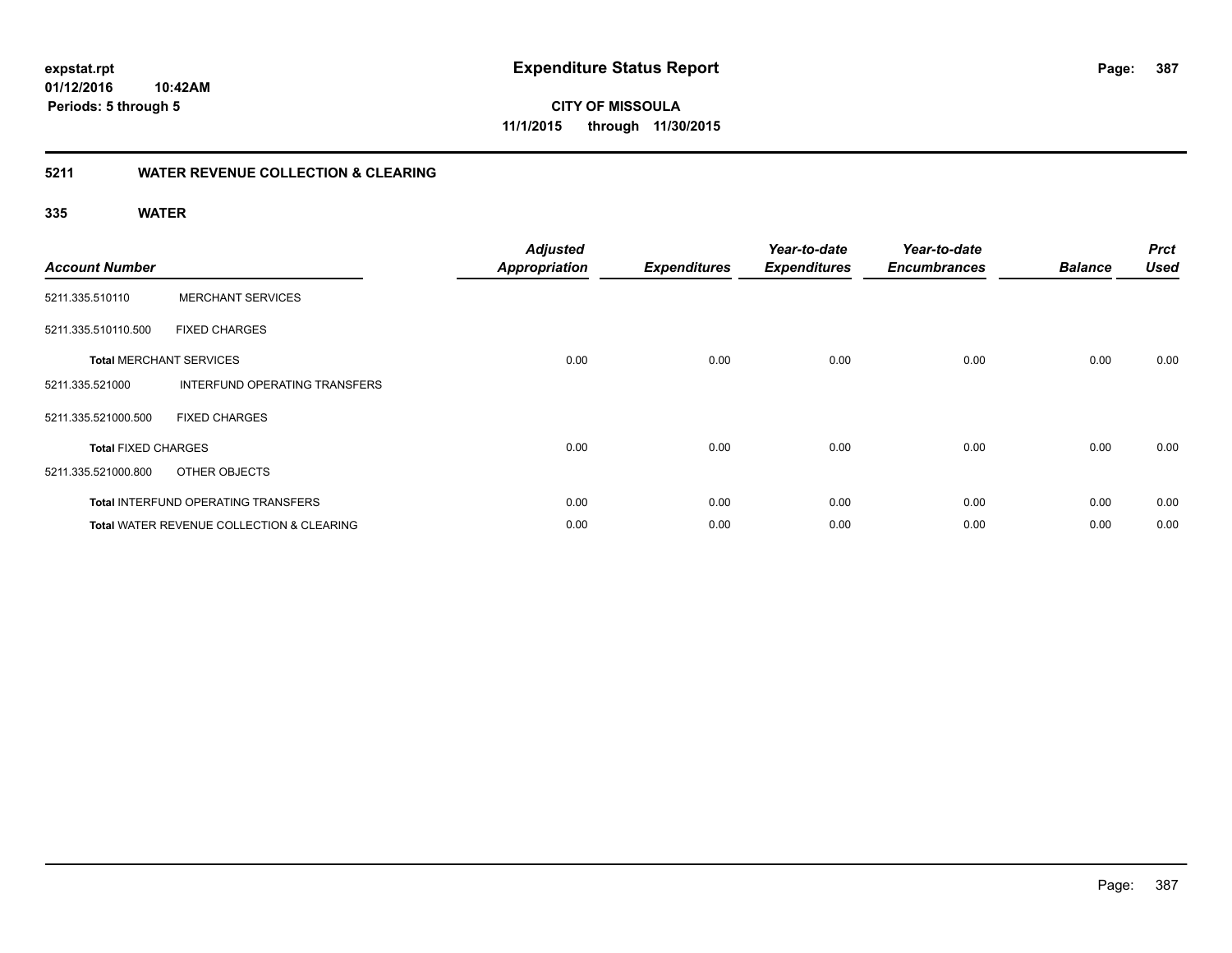#### **5240 WATER CONSTRUCTION FUND**

#### **335 WATER**

| <b>Account Number</b> |                                      | <b>Adjusted</b><br>Appropriation | <b>Expenditures</b> | Year-to-date<br><b>Expenditures</b> | Year-to-date<br><b>Encumbrances</b> | <b>Balance</b> | Prct<br><b>Used</b> |
|-----------------------|--------------------------------------|----------------------------------|---------------------|-------------------------------------|-------------------------------------|----------------|---------------------|
| 5240.335.510110       | <b>MERCHANT SERVICES</b>             |                                  |                     |                                     |                                     |                |                     |
| 5240.335.510110.500   | <b>FIXED CHARGES</b>                 |                                  |                     |                                     |                                     |                |                     |
|                       | <b>Total WATER CONSTRUCTION FUND</b> | 0.00                             | 0.00                | 0.00                                | 0.00                                | 0.00           | 0.00                |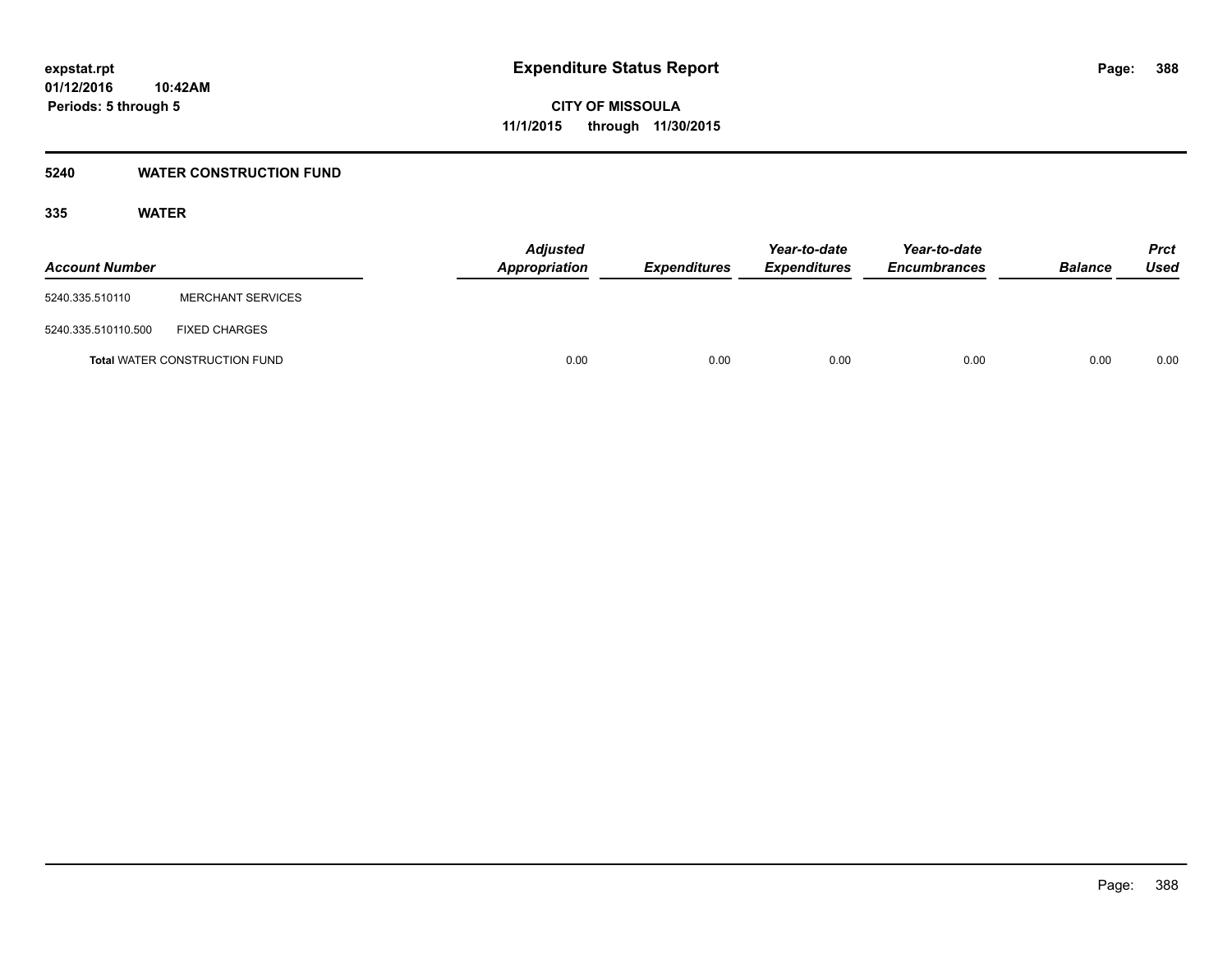#### **5310 SEWER OPERATING BUDGET FUND**

#### **330 WASTEWATER**

| <b>Account Number</b>            |                                                         | <b>Adjusted</b><br><b>Appropriation</b> | <b>Expenditures</b> | Year-to-date<br><b>Expenditures</b> | Year-to-date<br><b>Encumbrances</b> | <b>Balance</b> | <b>Prct</b><br><b>Used</b> |
|----------------------------------|---------------------------------------------------------|-----------------------------------------|---------------------|-------------------------------------|-------------------------------------|----------------|----------------------------|
| 5310.330.410400                  | <b>DEPRECIATION</b>                                     |                                         |                     |                                     |                                     |                |                            |
| 5310.330.410400.800              | OTHER OBJECTS                                           |                                         |                     |                                     |                                     |                |                            |
| <b>Total DEPRECIATION</b>        |                                                         | 0.00                                    | 0.00                | 0.00                                | 0.00                                | 0.00           | 0.00                       |
| 5310.330.430610                  | <b>ADMINISTRATION</b>                                   |                                         |                     |                                     |                                     |                |                            |
| 5310.330.430610.100              | PERSONAL SERVICES                                       |                                         |                     |                                     |                                     |                |                            |
|                                  | 5310.330.430610.110.000 SALARIES AND WAGES              | 173,994.00                              | 11,877.34           | 52,967.51                           | 0.00                                | 121,026.49     | 30.44                      |
|                                  | 5310.330.430610.140.000 EMPLOYER CONTRIBUTIONS          | 61,599.00                               | 4,270.43            | 19,164.48                           | 0.00                                | 42,434.52      | 31.11                      |
| <b>Total PERSONAL SERVICES</b>   |                                                         | 235,593.00                              | 16, 147. 77         | 72.131.99                           | 0.00                                | 163.461.01     | 30.62                      |
| 5310.330.430610.200              | <b>SUPPLIES</b>                                         |                                         |                     |                                     |                                     |                |                            |
| 5310.330.430610.210.000          | <b>OFFICE SUPPLIES</b>                                  | 3.400.00                                | 0.00                | 498.46                              | 0.00                                | 2.901.54       | 14.66                      |
| 5310.330.430610.220.000          | OPERATING SUPPLIES                                      | 1,000.00                                | 1,296.66            | 2,125.44                            | 0.00                                | $-1,125.44$    | 212.54                     |
|                                  | 5310.330.430610.230.000 REPAIR/MAINTENANCE              | 0.00                                    | 0.00                | 32.68                               | 0.00                                | $-32.68$       | 0.00                       |
| 5310.330.430610.231.000 GASOLINE |                                                         | 60,000.00                               | 2,612.62            | 11,581.77                           | 0.00                                | 48,418.23      | 19.30                      |
| <b>Total SUPPLIES</b>            |                                                         | 64,400.00                               | 3,909.28            | 14,238.35                           | 0.00                                | 50,161.65      | 22.11                      |
| 5310.330.430610.300              | PURCHASED SERVICES                                      |                                         |                     |                                     |                                     |                |                            |
| 5310.330.430610.310.000          | <b>COMMUNICATIONS</b>                                   | 86.00                                   | 4.12                | 6,550.77                            | 0.00                                | $-6,464.77$    | 7,617.17                   |
|                                  | 5310.330.430610.320.000 PRINTING & DUPLICATING          | 1,000.00                                | 0.00                | 1,100.06                            | 0.00                                | $-100.06$      | 110.01                     |
|                                  | 5310.330.430610.330.000 PUBLICITY, SUBSCRIPTIONS & DUES | 3,000.00                                | 452.00              | 4,933.59                            | 0.00                                | $-1,933.59$    | 164.45                     |
|                                  | 5310.330.430610.344.000 TELEPHONE SERVICE               | 16,337.00                               | 1,178.21            | 9,133.82                            | 0.00                                | 7.203.18       | 55.91                      |
|                                  | 5310.330.430610.350.000 PROFESSIONAL SERVICES           | 38,000.00                               | 0.00                | 24,436.39                           | 0.00                                | 13,563.61      | 64.31                      |
|                                  | 5310.330.430610.360.000 REPAIR & MAINTENANCE            | 5,794.00                                | 318.64              | 2,692.53                            | 0.00                                | 3,101.47       | 46.47                      |
| 5310.330.430610.370.000 TRAVEL   |                                                         | 1,500.00                                | 73.69               | 164.69                              | 0.00                                | 1,335.31       | 10.98                      |
| 5310.330.430610.380.000 TRAINING |                                                         | 1,100.00                                | 62.26               | 108.38                              | 0.00                                | 991.62         | 9.85                       |
| <b>Total PURCHASED SERVICES</b>  |                                                         | 66,817.00                               | 2,088.92            | 49,120.23                           | 0.00                                | 17,696.77      | 73.51                      |

5310.330.430610.500 FIXED CHARGES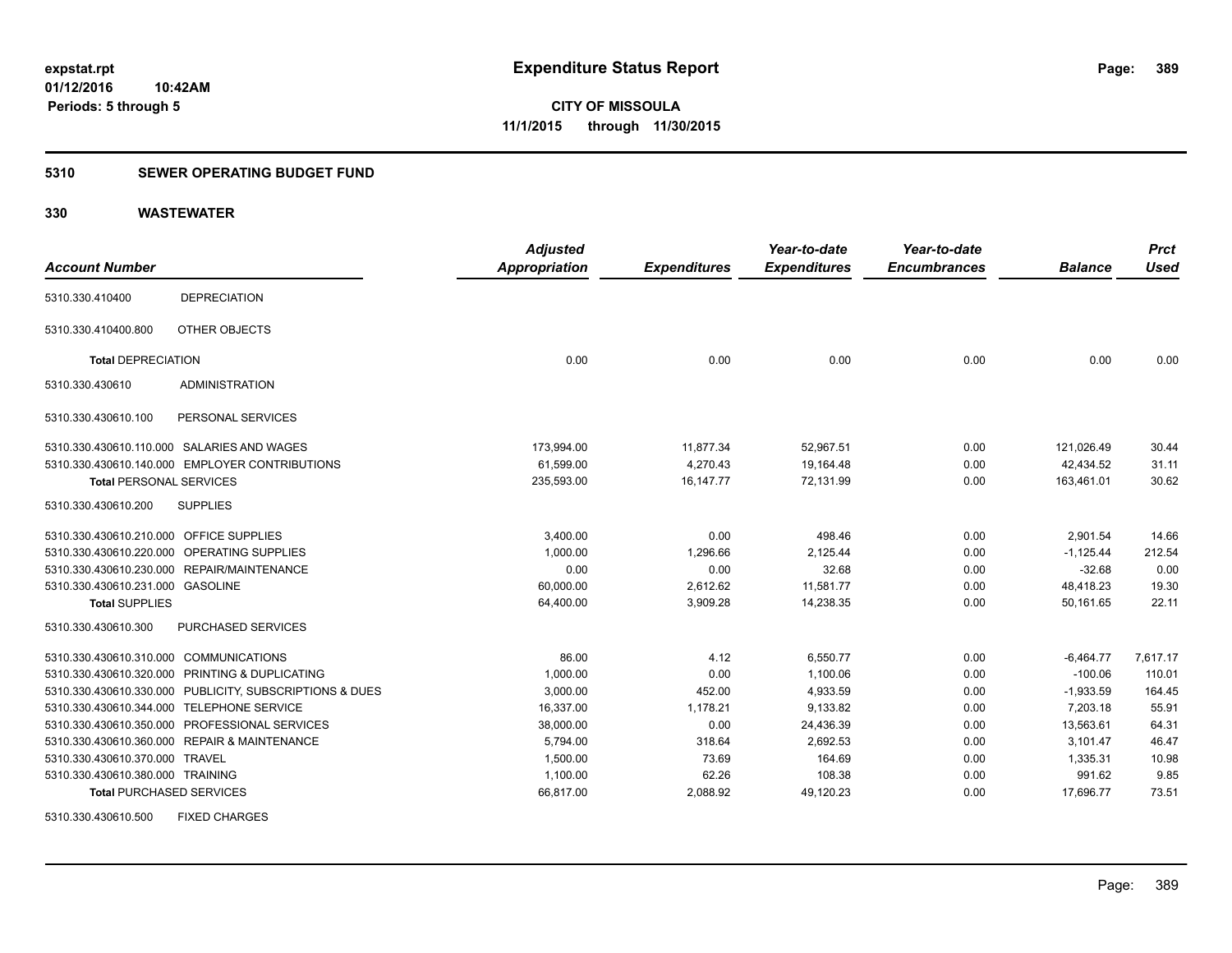#### **5310 SEWER OPERATING BUDGET FUND**

| <b>Account Number</b>                                     | <b>Adjusted</b><br>Appropriation | <b>Expenditures</b> | Year-to-date<br><b>Expenditures</b> | Year-to-date<br><b>Encumbrances</b> | <b>Balance</b> | <b>Prct</b><br><b>Used</b> |
|-----------------------------------------------------------|----------------------------------|---------------------|-------------------------------------|-------------------------------------|----------------|----------------------------|
| 5310.330.430610.500.000 FIXED CHARGES                     | 1,227,202.00                     | 0.00                | 804.83                              | 0.00                                | 1,226,397.17   | 0.07                       |
| <b>Total FIXED CHARGES</b>                                | 1,227,202.00                     | 0.00                | 804.83                              | 0.00                                | 1,226,397.17   | 0.07                       |
| <b>GRANTS &amp; CONTRIBUTIONS</b><br>5310.330.430610.700  |                                  |                     |                                     |                                     |                |                            |
| 5310.330.430610.700.000 GRANTS & CONTRIBUTIONS            | 1,500.00                         | 0.00                | 0.00                                | 0.00                                | 1,500.00       | 0.00                       |
| <b>Total GRANTS &amp; CONTRIBUTIONS</b>                   | 1,500.00                         | 0.00                | 0.00                                | 0.00                                | 1,500.00       | 0.00                       |
| 5310.330.430610.800<br>OTHER OBJECTS                      |                                  |                     |                                     |                                     |                |                            |
| <b>Total OTHER OBJECTS</b>                                | 0.00                             | 0.00                | 0.00                                | 0.00                                | 0.00           | 0.00                       |
| 5310.330.430610.900<br><b>CAPITAL OUTLAY</b>              |                                  |                     |                                     |                                     |                |                            |
| <b>Total CAPITAL OUTLAY</b>                               | 0.00                             | 0.00                | 0.00                                | 0.00                                | 0.00           | 0.00                       |
| <b>Total ADMINISTRATION</b>                               | 1,595,512.00                     | 22,145.97           | 136,295.40                          | 0.00                                | 1,459,216.60   | 8.54                       |
| <b>COLLECTIONS &amp; TRANSMISSIONS</b><br>5310.330.430630 |                                  |                     |                                     |                                     |                |                            |
| 5310.330.430630.100<br>PERSONAL SERVICES                  |                                  |                     |                                     |                                     |                |                            |
| 5310.330.430630.110.000 SALARIES AND WAGES                | 462,920.00                       | 36,738.19           | 174,610.13                          | 0.00                                | 288,309.87     | 37.72                      |
| 5310.330.430630.120.000 OVERTIME/TERMINATION              | 12,000.00                        | 370.48              | 5,928.90                            | 0.00                                | 6,071.10       | 49.41                      |
| 5310.330.430630.130.000 OTHER                             | 5,417.00                         | 0.00                | 0.00                                | 0.00                                | 5,417.00       | 0.00                       |
| 5310.330.430630.140.000 EMPLOYER CONTRIBUTIONS            | 194,379.00                       | 15,330.01           | 80,978.57                           | 0.00                                | 113,400.43     | 41.66                      |
| 5310.330.430630.141.000 STATE RETIREMENT CONTRIBUTIONS    | 0.00                             | 0.00                | 171.76                              | 0.00                                | $-171.76$      | 0.00                       |
| <b>Total PERSONAL SERVICES</b>                            | 674,716.00                       | 52,438.68           | 261,689.36                          | 0.00                                | 413,026.64     | 38.79                      |
| 5310.330.430630.200<br><b>SUPPLIES</b>                    |                                  |                     |                                     |                                     |                |                            |
| 5310.330.430630.220.000 OPERATING SUPPLIES                | 10,000.00                        | 2,249.56            | 17,125.37                           | 0.00                                | $-7,125.37$    | 171.25                     |
| 5310.330.430630.230.000 REPAIR/MAINTENANCE                | 77,050.00                        | 14,714.26           | 48,885.01                           | 0.00                                | 28,164.99      | 63.45                      |
| 5310.330.430630.240.000 OTHER SUPPLIES                    | 2,000.00                         | 0.00                | 292.88                              | 0.00                                | 1,707.12       | 14.64                      |
| <b>Total SUPPLIES</b>                                     | 89,050.00                        | 16,963.82           | 66,303.26                           | 0.00                                | 22,746.74      | 74.46                      |
| 5310.330.430630.300<br>PURCHASED SERVICES                 |                                  |                     |                                     |                                     |                |                            |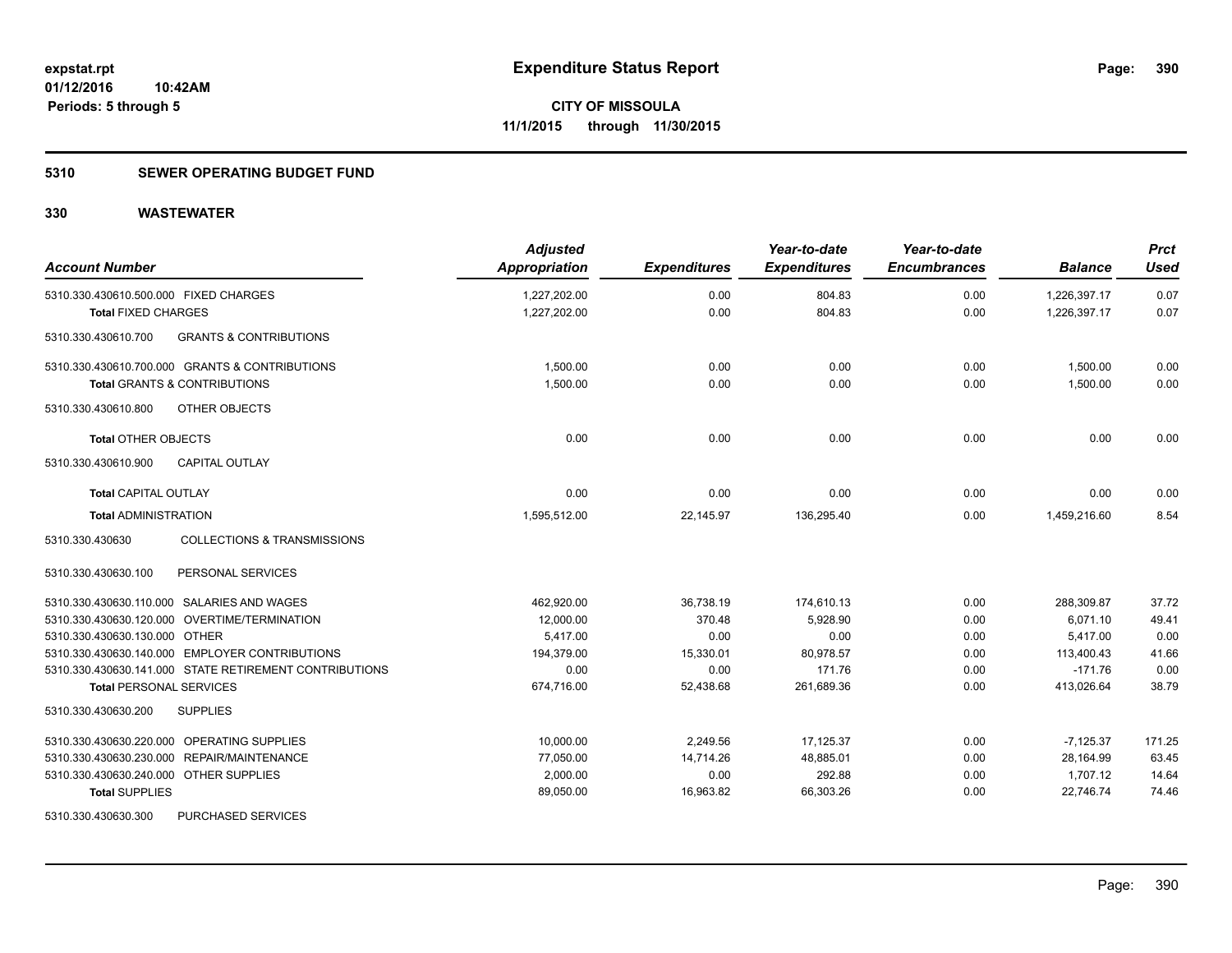#### **5310 SEWER OPERATING BUDGET FUND**

| <b>Account Number</b>                             | <b>Adjusted</b><br><b>Appropriation</b> | <b>Expenditures</b> | Year-to-date<br><b>Expenditures</b> | Year-to-date<br><b>Encumbrances</b> | <b>Balance</b> | <b>Prct</b><br><b>Used</b> |
|---------------------------------------------------|-----------------------------------------|---------------------|-------------------------------------|-------------------------------------|----------------|----------------------------|
| 5310.330.430630.310.000 COMMUNICATIONS            | 984.00                                  | 0.00                | 395.23                              | 0.00                                | 588.77         | 40.17                      |
| 5310.330.430630.341.000 ELECTRICITY & NATURAL GAS | 208,905.00                              | 1,469.53            | 62,915.69                           | 0.00                                | 145,989.31     | 30.12                      |
| 5310.330.430630.343.000 WATER CHARGES             | 6.468.00                                | 411.95              | 1.914.15                            | 0.00                                | 4,553.85       | 29.59                      |
| 5310.330.430630.350.000 PROFESSIONAL SERVICES     | 2,000.00                                | 0.00                | 0.00                                | 0.00                                | 2,000.00       | 0.00                       |
| 5310.330.430630.360.000 REPAIR & MAINTENANCE      | 104,360.00                              | 3,172.32            | 32,978.65                           | 0.00                                | 71,381.35      | 31.60                      |
| 5310.330.430630.370.000 TRAVEL                    | 3,000.00                                | 0.00                | 0.00                                | 0.00                                | 3,000.00       | 0.00                       |
| 5310.330.430630.380.000 TRAINING                  | 2,500.00                                | 0.00                | 1,050.00                            | 0.00                                | 1,450.00       | 42.00                      |
| <b>Total PURCHASED SERVICES</b>                   | 328,217.00                              | 5,053.80            | 99.253.72                           | 0.00                                | 228.963.28     | 30.24                      |
| 5310.330.430630.500<br><b>FIXED CHARGES</b>       |                                         |                     |                                     |                                     |                |                            |
| 5310.330.430630.500.000 FIXED CHARGES             | 105,000.00                              | 390.00              | 3,694.26                            | 0.00                                | 101,305.74     | 3.52                       |
| <b>Total FIXED CHARGES</b>                        | 105,000.00                              | 390.00              | 3,694.26                            | 0.00                                | 101,305.74     | 3.52                       |
| 5310.330.430630.900<br><b>CAPITAL OUTLAY</b>      |                                         |                     |                                     |                                     |                |                            |
| <b>Total CAPITAL OUTLAY</b>                       | 0.00                                    | 0.00                | 0.00                                | 0.00                                | 0.00           | 0.00                       |
| <b>Total COLLECTIONS &amp; TRANSMISSIONS</b>      | 1,196,983.00                            | 74,846.30           | 430,940.60                          | 0.00                                | 766,042.40     | 36.00                      |
| 5310.330.430640<br>TREATMENT AND DISPOSAL         |                                         |                     |                                     |                                     |                |                            |
| PERSONAL SERVICES<br>5310.330.430640.100          |                                         |                     |                                     |                                     |                |                            |
| 5310.330.430640.110.000 SALARIES AND WAGES        | 429,771.00                              | 35,574.93           | 162.701.47                          | 0.00                                | 267.069.53     | 37.86                      |
| 5310.330.430640.120.000 OVERTIME/TERMINATION      | 7,000.00                                | 822.50              | 5,600.99                            | 0.00                                | 1,399.01       | 80.01                      |
| 5310.330.430640.130.000 OTHER                     | 9,223.00                                | 0.00                | 0.00                                | 0.00                                | 9,223.00       | 0.00                       |
| 5310.330.430640.140.000 EMPLOYER CONTRIBUTIONS    | 175,941.00                              | 14,080.93           | 72,809.50                           | 0.00                                | 103,131.50     | 41.38                      |
| <b>Total PERSONAL SERVICES</b>                    | 621,935.00                              | 50,478.36           | 241.111.96                          | 0.00                                | 380,823.04     | 38.77                      |
| 5310.330.430640.200<br><b>SUPPLIES</b>            |                                         |                     |                                     |                                     |                |                            |
| 5310.330.430640.220.000 OPERATING SUPPLIES        | 170,170.00                              | 37,454.02           | 80,051.03                           | 0.00                                | 90,118.97      | 47.04                      |
| 5310.330.430640.230.000 REPAIR/MAINTENANCE        | 100,000.00                              | 945.74              | 18,340.16                           | 0.00                                | 81,659.84      | 18.34                      |
| 5310.330.430640.240.000<br><b>OTHER SUPPLIES</b>  | 2,000.00                                | 101.95              | 372.44                              | 0.00                                | 1,627.56       | 18.62                      |
| <b>Total SUPPLIES</b>                             | 272,170.00                              | 38,501.71           | 98,763.63                           | 0.00                                | 173,406.37     | 36.29                      |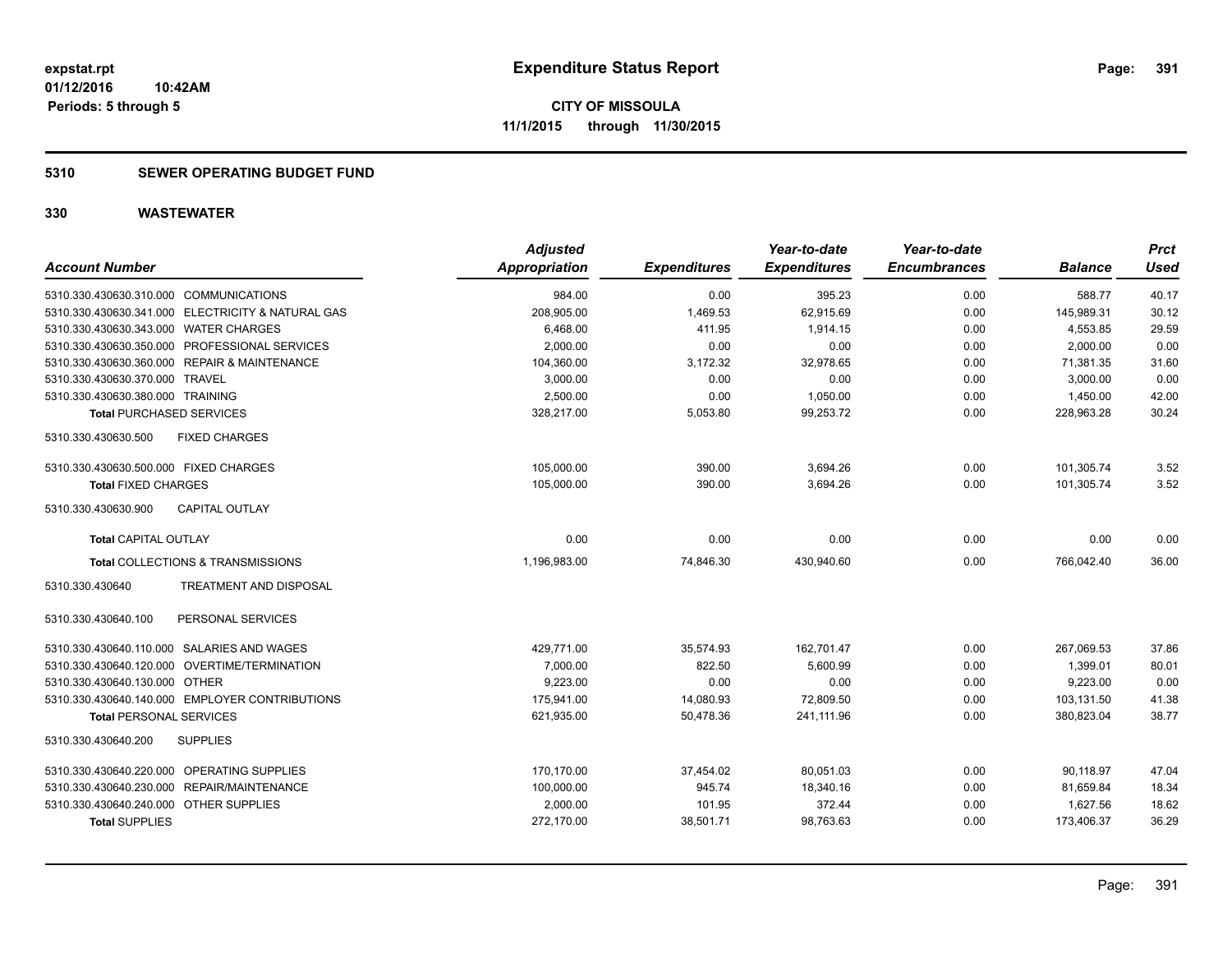#### **5310 SEWER OPERATING BUDGET FUND**

| <b>Account Number</b>                  |                                                   | <b>Adjusted</b><br><b>Appropriation</b> | <b>Expenditures</b> | Year-to-date<br><b>Expenditures</b> | Year-to-date<br><b>Encumbrances</b> | <b>Balance</b> | <b>Prct</b><br>Used |
|----------------------------------------|---------------------------------------------------|-----------------------------------------|---------------------|-------------------------------------|-------------------------------------|----------------|---------------------|
| 5310.330.430640.300                    | PURCHASED SERVICES                                |                                         |                     |                                     |                                     |                |                     |
| 5310.330.430640.310.000 COMMUNICATIONS |                                                   | 1.500.00                                | 0.00                | 33.35                               | 0.00                                | 1,466.65       | 2.22                |
|                                        | 5310.330.430640.341.000 ELECTRICITY & NATURAL GAS | 439,563.00                              | 0.00                | 77,836.75                           | 0.00                                | 361,726.25     | 17.71               |
| 5310.330.430640.343.000 WATER CHARGES  |                                                   | 3,780.00                                | 261.36              | 1,103.23                            | 0.00                                | 2,676.77       | 29.19               |
| 5310.330.430640.345.000 GARBAGE        |                                                   | 20,804.00                               | 0.00                | 7,936.00                            | 0.00                                | 12,868.00      | 38.15               |
|                                        | 5310.330.430640.350.000 PROFESSIONAL SERVICES     | 1,000.00                                | 0.00                | 645.00                              | 0.00                                | 355.00         | 64.50               |
|                                        | 5310.330.430640.360.000 REPAIR & MAINTENANCE      | 225,000.00                              | 3,225.00            | 98,601.61                           | 0.00                                | 126,398.39     | 43.82               |
| 5310.330.430640.370.000 TRAVEL         |                                                   | 6,000.00                                | 1,607.04            | 2,356.04                            | 0.00                                | 3,643.96       | 39.27               |
| 5310.330.430640.380.000 TRAINING       |                                                   | 3.000.00                                | 0.00                | 5,049.00                            | 0.00                                | $-2,049.00$    | 168.30              |
|                                        | 5310.330.430640.390.000 OTHER PURCHASED SERVICES  | 432.900.00                              | 0.00                | 96,703.30                           | 0.00                                | 336,196.70     | 22.34               |
| <b>Total PURCHASED SERVICES</b>        |                                                   | 1,133,547.00                            | 5,093.40            | 290,264.28                          | 0.00                                | 843,282.72     | 25.61               |
| 5310.330.430640.900                    | CAPITAL OUTLAY                                    |                                         |                     |                                     |                                     |                |                     |
| <b>Total CAPITAL OUTLAY</b>            |                                                   | 0.00                                    | 0.00                | 0.00                                | 0.00                                | 0.00           | 0.00                |
|                                        | <b>Total TREATMENT AND DISPOSAL</b>               | 2,027,652.00                            | 94,073.47           | 630,139.87                          | 0.00                                | 1,397,512.13   | 31.08               |
| 5310.330.430650                        | <b>LAB &amp; TESTING</b>                          |                                         |                     |                                     |                                     |                |                     |
| 5310.330.430650.100                    | PERSONAL SERVICES                                 |                                         |                     |                                     |                                     |                |                     |
|                                        | 5310.330.430650.110.000 SALARIES AND WAGES        | 163,761.00                              | 12,339.51           | 60,455.45                           | 0.00                                | 103,305.55     | 36.92               |
|                                        | 5310.330.430650.140.000 EMPLOYER CONTRIBUTIONS    | 64,214.00                               | 4,992.77            | 26,552.23                           | 0.00                                | 37,661.77      | 41.35               |
| <b>Total PERSONAL SERVICES</b>         |                                                   | 227,975.00                              | 17,332.28           | 87,007.68                           | 0.00                                | 140,967.32     | 38.17               |
| 5310.330.430650.200                    | <b>SUPPLIES</b>                                   |                                         |                     |                                     |                                     |                |                     |
|                                        | 5310.330.430650.220.000 OPERATING SUPPLIES        | 23,000.00                               | 1,989.38            | 8,861.30                            | 0.00                                | 14,138.70      | 38.53               |
|                                        | 5310.330.430650.230.000 REPAIR/MAINTENANCE        | 3,000.00                                | 74.50               | 74.50                               | 0.00                                | 2,925.50       | 2.48                |
| <b>Total SUPPLIES</b>                  |                                                   | 26,000.00                               | 2,063.88            | 8,935.80                            | 0.00                                | 17,064.20      | 34.37               |
| 5310.330.430650.300                    | PURCHASED SERVICES                                |                                         |                     |                                     |                                     |                |                     |
| 5310.330.430650.310.000 COMMUNICATIONS |                                                   | 1,000.00                                | 41.88               | 320.12                              | 0.00                                | 679.88         | 32.01               |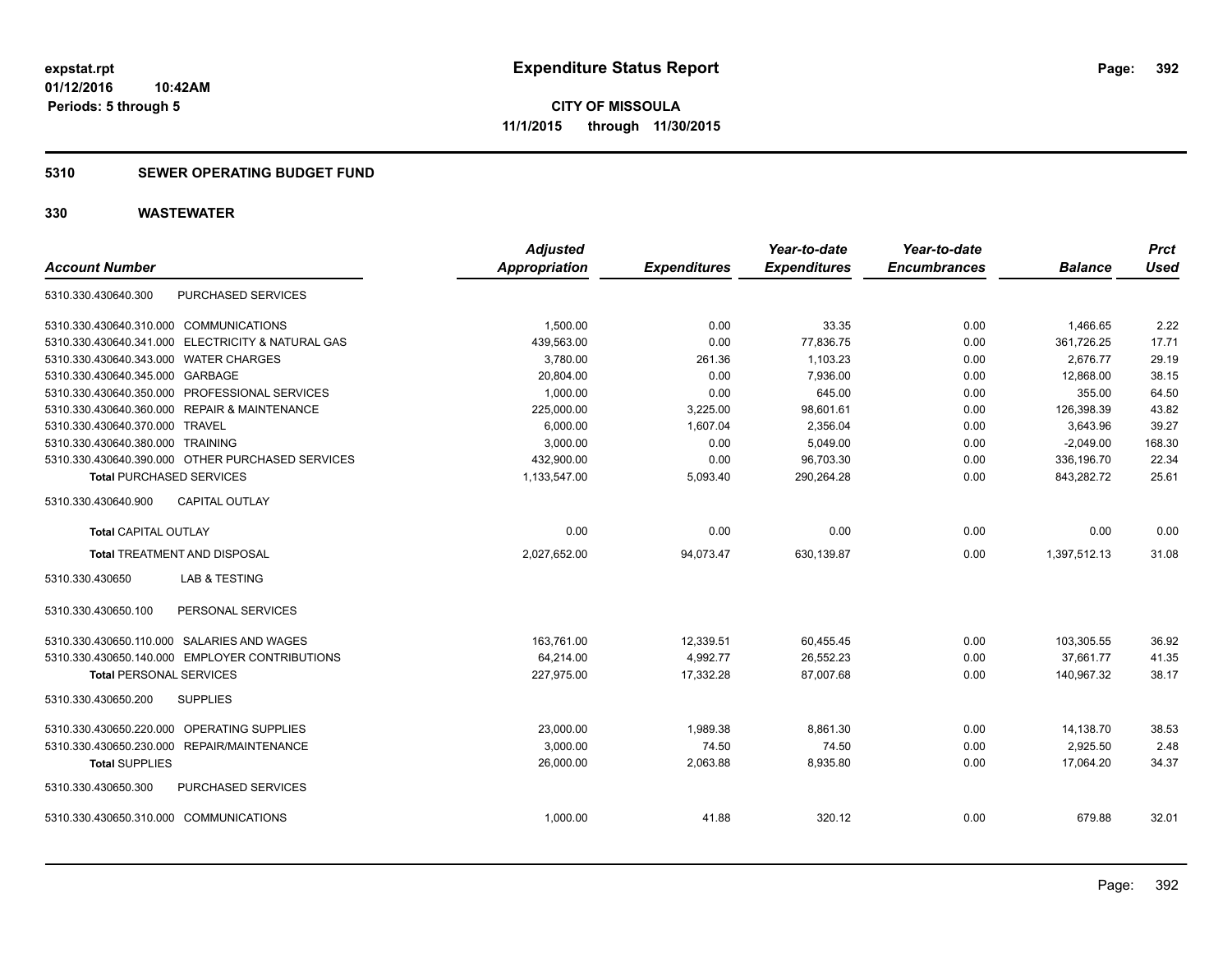#### **5310 SEWER OPERATING BUDGET FUND**

| <b>Account Number</b>            |                                               | <b>Adjusted</b><br><b>Appropriation</b> | <b>Expenditures</b> | Year-to-date<br><b>Expenditures</b> | Year-to-date<br><b>Encumbrances</b> | <b>Balance</b> | <b>Prct</b><br><b>Used</b> |
|----------------------------------|-----------------------------------------------|-----------------------------------------|---------------------|-------------------------------------|-------------------------------------|----------------|----------------------------|
|                                  | 5310.330.430650.350.000 PROFESSIONAL SERVICES | 29,000.00                               | 10,988.00           | 17,661.00                           | 0.00                                | 11,339.00      | 60.90                      |
|                                  | 5310.330.430650.360.000 REPAIR & MAINTENANCE  | 4,000.00                                | 107.50              | 107.50                              | 0.00                                | 3,892.50       | 2.69                       |
| 5310.330.430650.370.000 TRAVEL   |                                               | 2,000.00                                | 0.00                | 0.00                                | 0.00                                | 2,000.00       | 0.00                       |
| 5310.330.430650.380.000 TRAINING |                                               | 1,000.00                                | 0.00                | 0.00                                | 0.00                                | 1,000.00       | 0.00                       |
|                                  | <b>Total PURCHASED SERVICES</b>               | 37,000.00                               | 11,137.38           | 18,088.62                           | 0.00                                | 18,911.38      | 48.89                      |
| 5310.330.430650.500              | <b>FIXED CHARGES</b>                          |                                         |                     |                                     |                                     |                |                            |
| <b>Total FIXED CHARGES</b>       |                                               | 0.00                                    | 0.00                | 0.00                                | 0.00                                | 0.00           | 0.00                       |
| 5310.330.430650.900              | <b>CAPITAL OUTLAY</b>                         |                                         |                     |                                     |                                     |                |                            |
| <b>Total CAPITAL OUTLAY</b>      |                                               | 0.00                                    | 0.00                | 0.00                                | 0.00                                | 0.00           | 0.00                       |
| <b>Total LAB &amp; TESTING</b>   |                                               | 290.975.00                              | 30,533.54           | 114,032.10                          | 0.00                                | 176.942.90     | 39.19                      |
| 5310.330.430660                  | <b>ENGINEEERING</b>                           |                                         |                     |                                     |                                     |                |                            |
| 5310.330.430660.300              | PURCHASED SERVICES                            |                                         |                     |                                     |                                     |                |                            |
|                                  | <b>Total PURCHASED SERVICES</b>               | 0.00                                    | 0.00                | 0.00                                | 0.00                                | 0.00           | 0.00                       |
| 5310.330.430660.500              | <b>FIXED CHARGES</b>                          |                                         |                     |                                     |                                     |                |                            |
| <b>Total FIXED CHARGES</b>       |                                               | 0.00                                    | 0.00                | 0.00                                | 0.00                                | 0.00           | 0.00                       |
| 5310.330.430660.900              | <b>CAPITAL OUTLAY</b>                         |                                         |                     |                                     |                                     |                |                            |
| <b>Total ENGINEEERING</b>        |                                               | 0.00                                    | 0.00                | 0.00                                | 0.00                                | 0.00           | 0.00                       |
| 5310.330.490504                  | <b>DEBT SERVICE</b>                           |                                         |                     |                                     |                                     |                |                            |
| 5310.330.490504.600              | <b>DEBT SERVICE</b>                           |                                         |                     |                                     |                                     |                |                            |
| <b>Total DEBT SERVICE</b>        |                                               | 0.00                                    | 0.00                | 0.00                                | 0.00                                | 0.00           | 0.00                       |
| 5310.330.499999                  | <b>NEW REQUESTS</b>                           |                                         |                     |                                     |                                     |                |                            |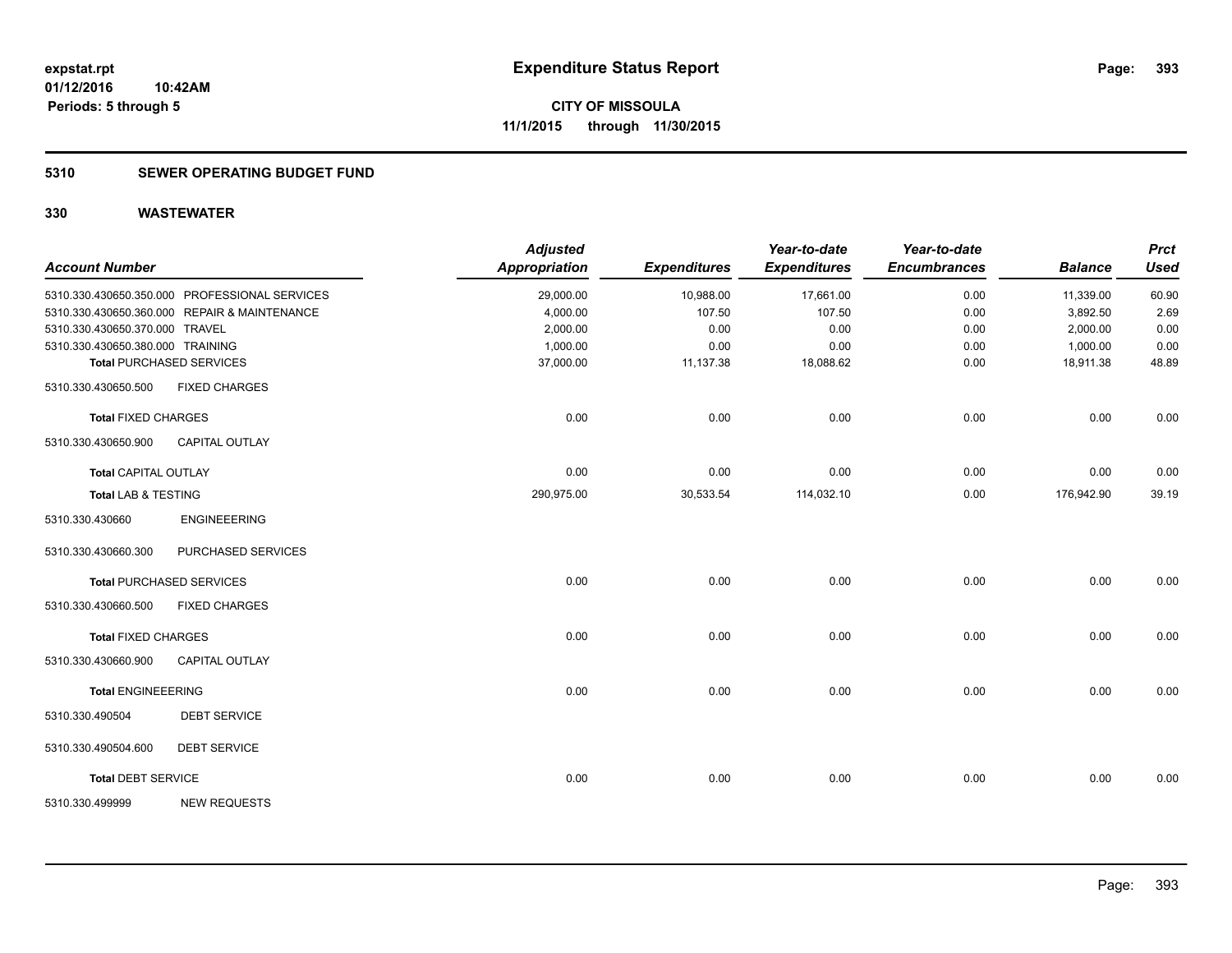#### **5310 SEWER OPERATING BUDGET FUND**

| <b>Account Number</b>          |                                                | <b>Adjusted</b><br><b>Appropriation</b> | <b>Expenditures</b> | Year-to-date<br><b>Expenditures</b> | Year-to-date<br><b>Encumbrances</b> | <b>Balance</b> | <b>Prct</b><br><b>Used</b> |
|--------------------------------|------------------------------------------------|-----------------------------------------|---------------------|-------------------------------------|-------------------------------------|----------------|----------------------------|
| 5310.330.499999.100            | PERSONAL SERVICES                              |                                         |                     |                                     |                                     |                |                            |
|                                | 5310.330.499999.110.000 SALARIES AND WAGES     | 18,075.00                               | 0.00                | 0.00                                | 0.00                                | 18,075.00      | 0.00                       |
|                                | 5310.330.499999.140.000 EMPLOYER CONTRIBUTIONS | 2,755.00                                | 0.00                | 0.00                                | 0.00                                | 2,755.00       | 0.00                       |
| <b>Total PERSONAL SERVICES</b> |                                                | 20,830.00                               | 0.00                | 0.00                                | 0.00                                | 20,830.00      | 0.00                       |
| 5310.330.499999.900            | <b>CAPITAL OUTLAY</b>                          |                                         |                     |                                     |                                     |                |                            |
| <b>Total CAPITAL OUTLAY</b>    |                                                | 0.00                                    | 0.00                | 0.00                                | 0.00                                | 0.00           | 0.00                       |
| <b>Total NEW REQUESTS</b>      |                                                | 20,830.00                               | 0.00                | 0.00                                | 0.00                                | 20,830.00      | 0.00                       |
| 5310.330.510000                | <b>MISCELLANEOUS</b>                           |                                         |                     |                                     |                                     |                |                            |
| 5310.330.510000.900            | CAPITAL OUTLAY                                 |                                         |                     |                                     |                                     |                |                            |
| <b>Total MISCELLANEOUS</b>     |                                                | 0.00                                    | 0.00                | 0.00                                | 0.00                                | 0.00           | 0.00                       |
| 5310.330.510100                | SPECIAL ASSESSMENTS                            |                                         |                     |                                     |                                     |                |                            |
| 5310.330.510100.500            | <b>FIXED CHARGES</b>                           |                                         |                     |                                     |                                     |                |                            |
|                                | Total SPECIAL ASSESSMENTS                      | 0.00                                    | 0.00                | 0.00                                | 0.00                                | 0.00           | 0.00                       |
| 5310.330.510110                | <b>MERCHANT SERVICES</b>                       |                                         |                     |                                     |                                     |                |                            |
| 5310.330.510110.500            | <b>FIXED CHARGES</b>                           |                                         |                     |                                     |                                     |                |                            |
| <b>Total MERCHANT SERVICES</b> |                                                | 0.00                                    | 0.00                | 0.00                                | 0.00                                | 0.00           | 0.00                       |
| 5310.330.521000                | INTERFUND OPERATING TRANSFERS                  |                                         |                     |                                     |                                     |                |                            |
| 5310.330.521000.800            | OTHER OBJECTS                                  |                                         |                     |                                     |                                     |                |                            |
|                                | Total INTERFUND OPERATING TRANSFERS            | 0.00                                    | 0.00                | 0.00                                | 0.00                                | 0.00           | 0.00                       |
| <b>Total WASTEWATER</b>        |                                                | 5,131,952.00                            | 221,599.28          | 1,311,407.97                        | 0.00                                | 3,820,544.03   | 25.55                      |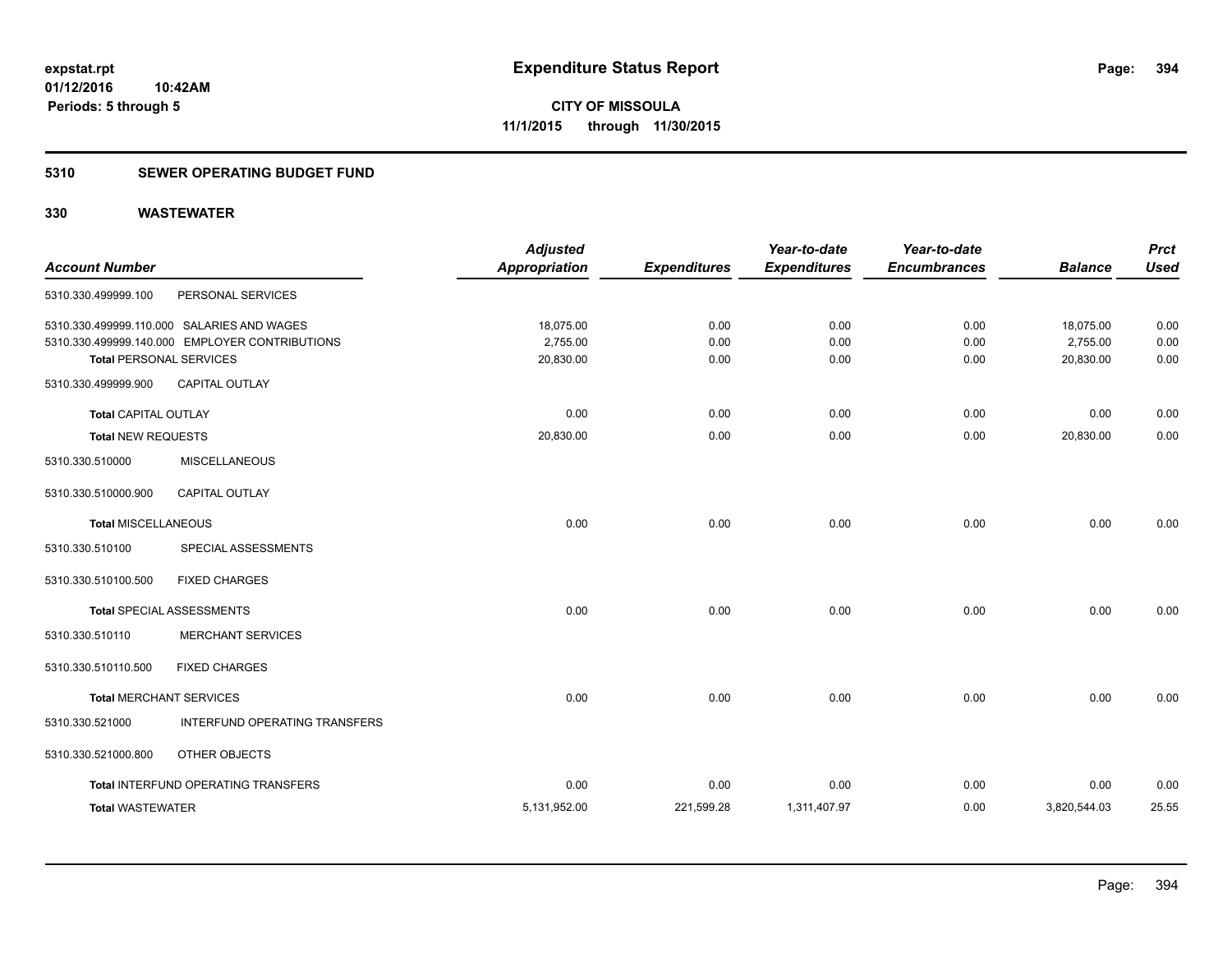#### **5310 SEWER OPERATING BUDGET FUND**

#### **900 DEPRECIATION**

| <b>Account Number</b>     |                                          | <b>Adjusted</b><br><b>Appropriation</b> | <b>Expenditures</b> | Year-to-date<br><b>Expenditures</b> | Year-to-date<br><b>Encumbrances</b> | <b>Balance</b> | <b>Prct</b><br>Used |
|---------------------------|------------------------------------------|-----------------------------------------|---------------------|-------------------------------------|-------------------------------------|----------------|---------------------|
| 5310.900.510000           | <b>MISCELLANEOUS</b>                     |                                         |                     |                                     |                                     |                |                     |
| 5310.900.510000.800       | OTHER OBJECTS                            |                                         |                     |                                     |                                     |                |                     |
| <b>Total DEPRECIATION</b> |                                          | 0.00                                    | 0.00                | 0.00                                | 0.00                                | 0.00           | 0.00                |
|                           | <b>Total SEWER OPERATING BUDGET FUND</b> | 5,131,952.00                            | 221,599.28          | 1,311,407.97                        | 0.00                                | 3.820.544.03   | 25.55               |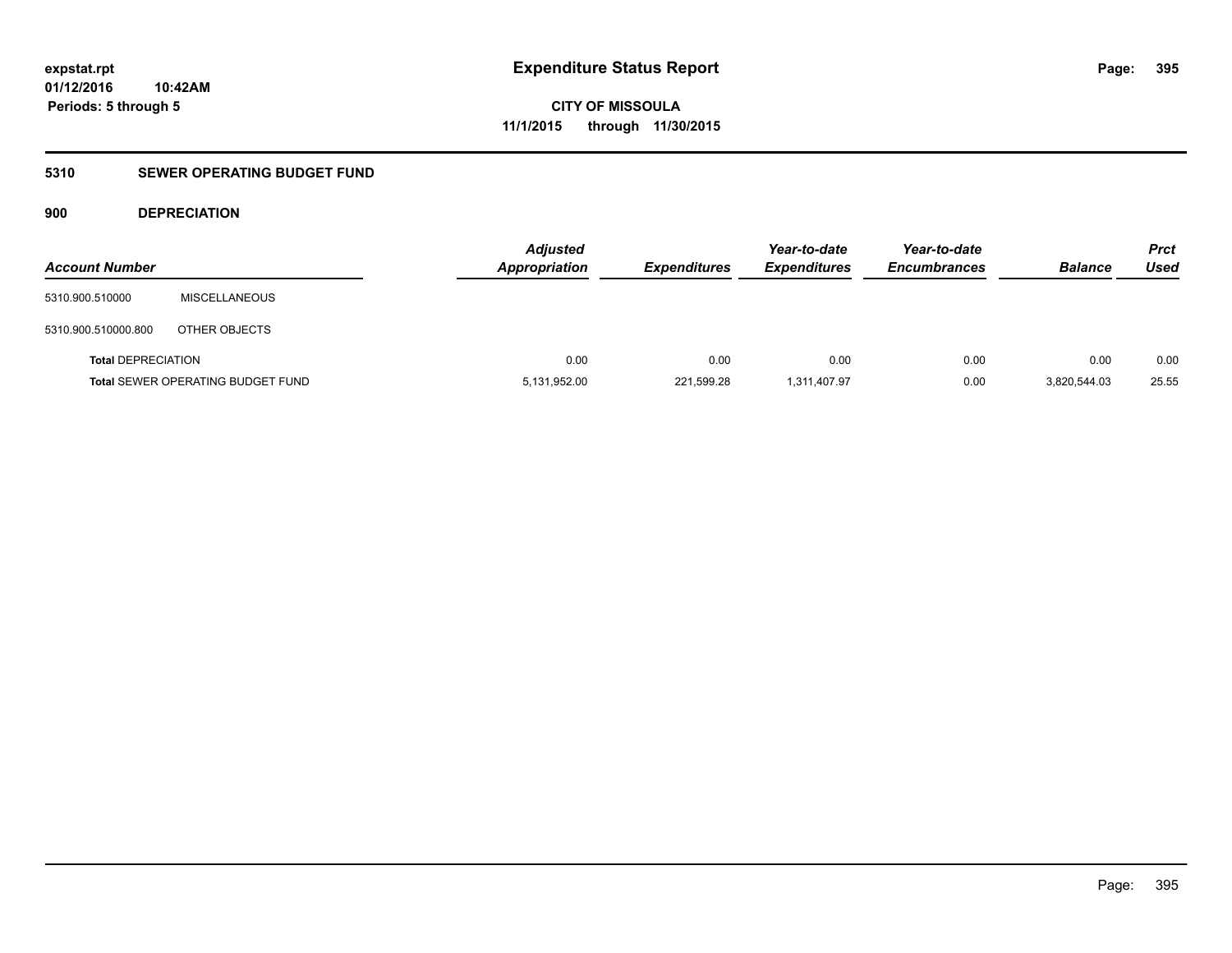**01/12/2016 10:42AM Periods: 5 through 5**

**CITY OF MISSOULA 11/1/2015 through 11/30/2015**

#### **5311 SEWER REVENUE COLLECTION & CLEARING FUND**

| <b>Account Number</b>      |                                                  | <b>Adjusted</b><br><b>Appropriation</b> | <b>Expenditures</b> | Year-to-date<br><b>Expenditures</b> | Year-to-date<br><b>Encumbrances</b> | <b>Balance</b> | <b>Prct</b><br><b>Used</b> |
|----------------------------|--------------------------------------------------|-----------------------------------------|---------------------|-------------------------------------|-------------------------------------|----------------|----------------------------|
| 5311.330.430670            | <b>CUSTOMER ACCOUNTING &amp; COLLECTION</b>      |                                         |                     |                                     |                                     |                |                            |
| 5311.330.430670.800        | OTHER OBJECTS                                    |                                         |                     |                                     |                                     |                |                            |
|                            | Total CUSTOMER ACCOUNTING & COLLECTION           | 0.00                                    | 0.00                | 0.00                                | 0.00                                | 0.00           | 0.00                       |
| 5311.330.510000            | <b>MISCELLANEOUS</b>                             |                                         |                     |                                     |                                     |                |                            |
| 5311.330.510000.800        | OTHER OBJECTS                                    |                                         |                     |                                     |                                     |                |                            |
| <b>Total MISCELLANEOUS</b> |                                                  | 0.00                                    | 0.00                | 0.00                                | 0.00                                | 0.00           | 0.00                       |
| 5311.330.510110            | <b>MERCHANT SERVICES</b>                         |                                         |                     |                                     |                                     |                |                            |
| 5311.330.510110.500        | <b>FIXED CHARGES</b>                             |                                         |                     |                                     |                                     |                |                            |
|                            | <b>Total MERCHANT SERVICES</b>                   | 0.00                                    | 0.00                | 0.00                                | 0.00                                | 0.00           | 0.00                       |
| 5311.330.521000            | SEWER REVENUE CLEARING                           |                                         |                     |                                     |                                     |                |                            |
| 5311.330.521000.500        | <b>FIXED CHARGES</b>                             |                                         |                     |                                     |                                     |                |                            |
| <b>Total FIXED CHARGES</b> |                                                  | 0.00                                    | 0.00                | 0.00                                | 0.00                                | 0.00           | 0.00                       |
| 5311.330.521000.600        | <b>DEBT SERVICE</b>                              |                                         |                     |                                     |                                     |                |                            |
| <b>Total DEBT SERVICE</b>  |                                                  | 0.00                                    | 0.00                | 0.00                                | 0.00                                | 0.00           | 0.00                       |
| 5311.330.521000.800        | OTHER OBJECTS                                    |                                         |                     |                                     |                                     |                |                            |
|                            | 5311.330.521000.820.000 TRANSFERS TO OTHER FUNDS | 7,391,083.00                            | 0.00                | 0.00                                | 0.00                                | 7,391,083.00   | 0.00                       |
|                            | Total SEWER REVENUE CLEARING                     | 7,391,083.00                            | 0.00                | 0.00                                | 0.00                                | 7,391,083.00   | 0.00                       |
|                            | Total SEWER REVENUE COLLECTION & CLEARING FUND   | 7,391,083.00                            | 0.00                | 0.00                                | 0.00                                | 7,391,083.00   | 0.00                       |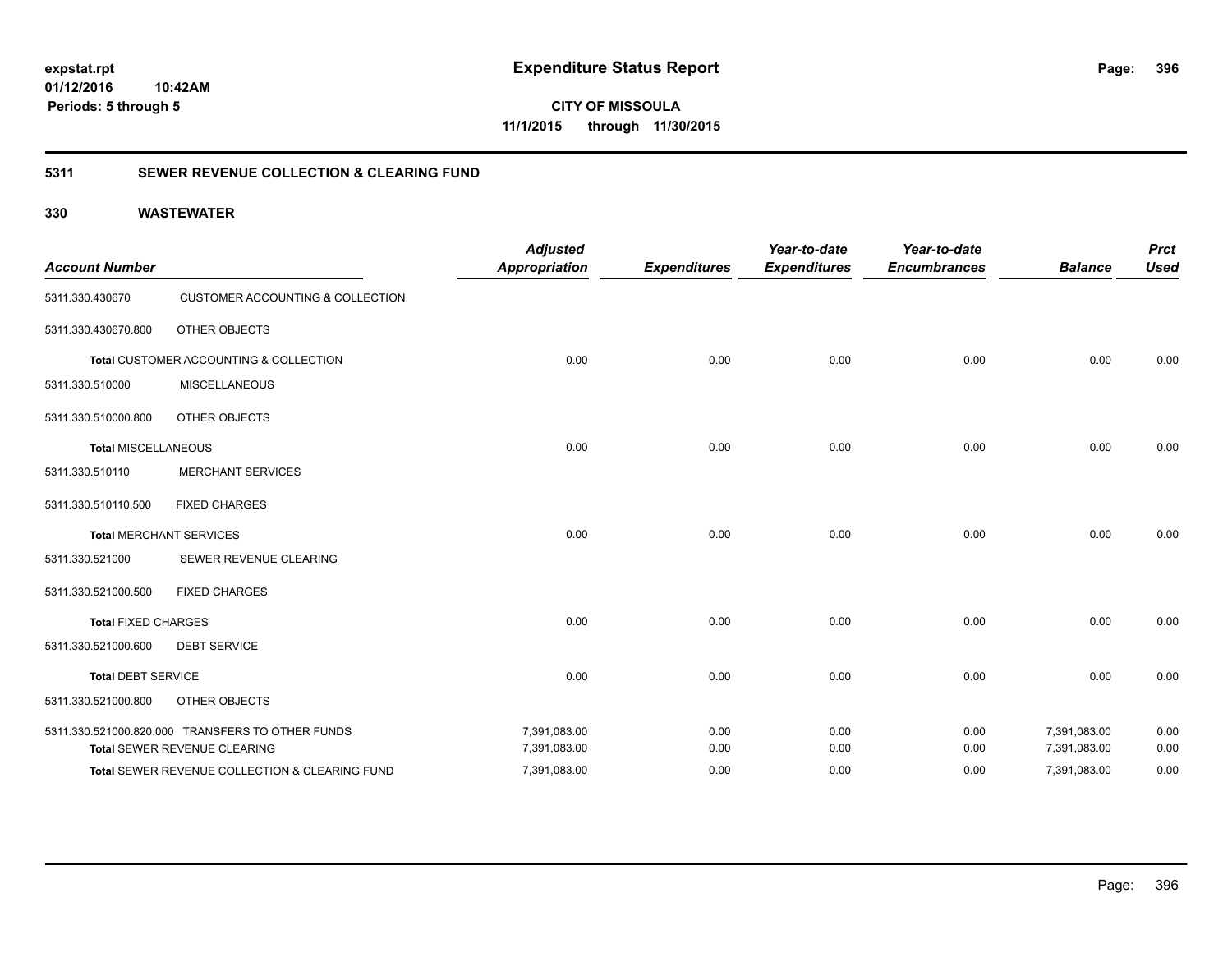#### **5315 SEWER LOAN FUND**

| <b>Account Number</b>         |                                                  | <b>Adjusted</b><br><b>Appropriation</b> | <b>Expenditures</b> | Year-to-date<br><b>Expenditures</b> | Year-to-date<br><b>Encumbrances</b> | <b>Balance</b> | <b>Prct</b><br><b>Used</b> |
|-------------------------------|--------------------------------------------------|-----------------------------------------|---------------------|-------------------------------------|-------------------------------------|----------------|----------------------------|
| 5315.330.430607               | *** Title Not Found ***                          |                                         |                     |                                     |                                     |                |                            |
| 5315.330.430607.300           | PURCHASED SERVICES                               |                                         |                     |                                     |                                     |                |                            |
| Total *** Title Not Found *** |                                                  | 0.00                                    | 0.00                | 0.00                                | 0.00                                | 0.00           | 0.00                       |
| 5315.330.430670               | <b>CUSTOMER ACCOUNTING &amp; COLLECTION</b>      |                                         |                     |                                     |                                     |                |                            |
| 5315.330.430670.300           | PURCHASED SERVICES                               |                                         |                     |                                     |                                     |                |                            |
|                               | <b>Total PURCHASED SERVICES</b>                  | 0.00                                    | 0.00                | 0.00                                | 0.00                                | 0.00           | 0.00                       |
| 5315.330.430670.600           | <b>DEBT SERVICE</b>                              |                                         |                     |                                     |                                     |                |                            |
| <b>Total DEBT SERVICE</b>     |                                                  | 0.00                                    | 0.00                | 0.00                                | 0.00                                | 0.00           | 0.00                       |
| 5315.330.430670.800           | OTHER OBJECTS                                    |                                         |                     |                                     |                                     |                |                            |
|                               | 5315.330.430670.820.000 TRANSFERS TO OTHER FUNDS | 20,000.00                               | 0.00                | 0.00                                | 0.00                                | 20,000.00      | 0.00                       |
|                               | Total CUSTOMER ACCOUNTING & COLLECTION           | 20,000.00                               | 0.00                | 0.00                                | 0.00                                | 20,000.00      | 0.00                       |
| 5315.330.510110               | <b>MERCHANT SERVICES</b>                         |                                         |                     |                                     |                                     |                |                            |
| 5315.330.510110.500           | <b>FIXED CHARGES</b>                             |                                         |                     |                                     |                                     |                |                            |
|                               | <b>Total MERCHANT SERVICES</b>                   | 0.00                                    | 0.00                | 0.00                                | 0.00                                | 0.00           | 0.00                       |
| <b>Total SEWER LOAN FUND</b>  |                                                  | 20,000.00                               | 0.00                | 0.00                                | 0.00                                | 20,000.00      | 0.00                       |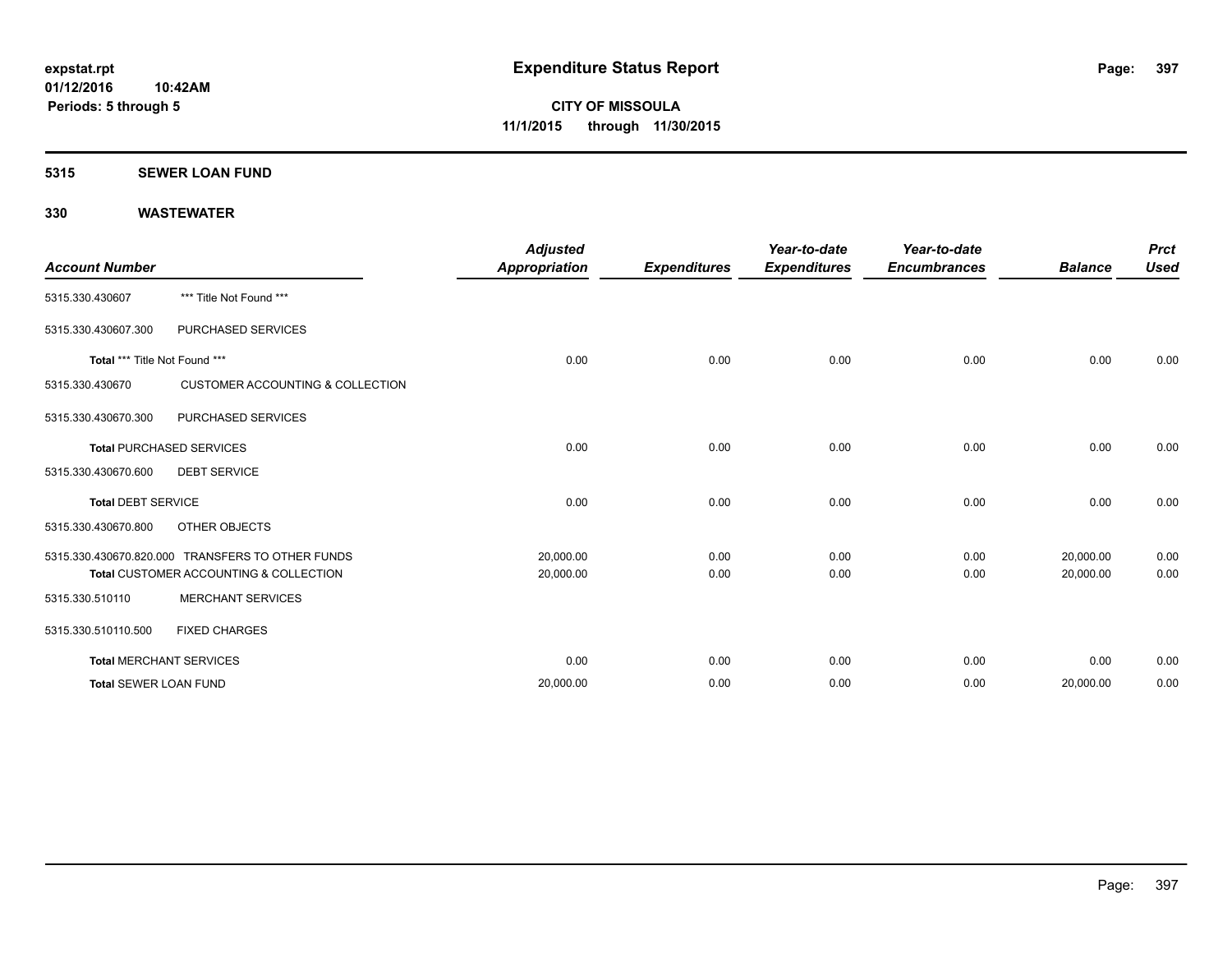**CITY OF MISSOULA 11/1/2015 through 11/30/2015**

### **5320 SEWER REPLACEMENT & DEPRECIATION FUND**

|                                 |                                        | <b>Adjusted</b>      |                     | Year-to-date        | Year-to-date        |                | <b>Prct</b> |
|---------------------------------|----------------------------------------|----------------------|---------------------|---------------------|---------------------|----------------|-------------|
| <b>Account Number</b>           |                                        | <b>Appropriation</b> | <b>Expenditures</b> | <b>Expenditures</b> | <b>Encumbrances</b> | <b>Balance</b> | <b>Used</b> |
| 5320.330.410400                 | <b>DEPRECIATION</b>                    |                      |                     |                     |                     |                |             |
| 5320.330.410400.800             | OTHER OBJECTS                          |                      |                     |                     |                     |                |             |
| <b>Total DEPRECIATION</b>       |                                        | 0.00                 | 0.00                | 0.00                | 0.00                | 0.00           | 0.00        |
| 5320.330.410551                 | <b>FINANCIAL SOFTWARE</b>              |                      |                     |                     |                     |                |             |
| 5320.330.410551.800             | OTHER OBJECTS                          |                      |                     |                     |                     |                |             |
| <b>Total FINANCIAL SOFTWARE</b> |                                        | 0.00                 | 0.00                | 0.00                | 0.00                | 0.00           | 0.00        |
| 5320.330.430611                 | FLOW BASED STUDY/CONSULTING            |                      |                     |                     |                     |                |             |
| 5320.330.430611.300             | PURCHASED SERVICES                     |                      |                     |                     |                     |                |             |
|                                 | Total FLOW BASED STUDY/CONSULTING      | 0.00                 | 0.00                | 0.00                | 0.00                | 0.00           | 0.00        |
| 5320.330.430612                 | STATE COMPLIANCE EDEN UPDATE           |                      |                     |                     |                     |                |             |
| 5320.330.430612.300             | PURCHASED SERVICES                     |                      |                     |                     |                     |                |             |
|                                 | Total STATE COMPLIANCE EDEN UPDATE     | 0.00                 | 0.00                | 0.00                | 0.00                | 0.00           | 0.00        |
| 5320.330.430613                 | <b>EQUIPMENT-TRUCKS</b>                |                      |                     |                     |                     |                |             |
| 5320.330.430613.900             | <b>CAPITAL OUTLAY</b>                  |                      |                     |                     |                     |                |             |
| <b>Total EQUIPMENT-TRUCKS</b>   |                                        | 0.00                 | 0.00                | 0.00                | 0.00                | 0.00           | 0.00        |
| 5320.330.430614                 | WW DEVELOPMENT FEE RECALCULATION       |                      |                     |                     |                     |                |             |
| 5320.330.430614.300             | PURCHASED SERVICES                     |                      |                     |                     |                     |                |             |
|                                 | Total WW DEVELOPMENT FEE RECALCULATION | 0.00                 | 0.00                | 0.00                | 0.00                | 0.00           | 0.00        |
| 5320.330.430615                 | WWTP OPTIMIZATION STUDY                |                      |                     |                     |                     |                |             |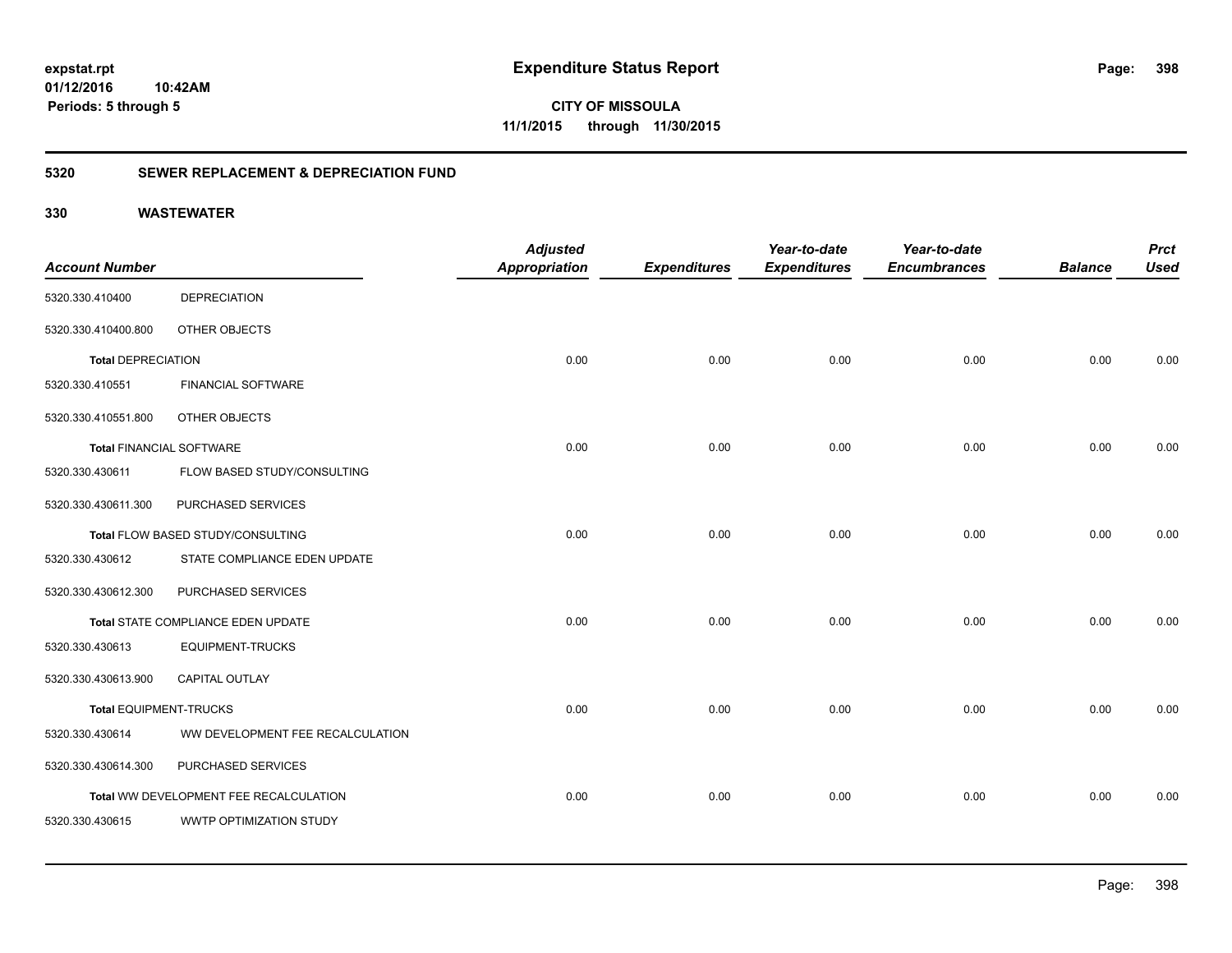**CITY OF MISSOULA 11/1/2015 through 11/30/2015**

### **5320 SEWER REPLACEMENT & DEPRECIATION FUND**

|                               |                                                          | <b>Adjusted</b>      |                     | Year-to-date        | Year-to-date        |                | <b>Prct</b> |
|-------------------------------|----------------------------------------------------------|----------------------|---------------------|---------------------|---------------------|----------------|-------------|
| <b>Account Number</b>         |                                                          | <b>Appropriation</b> | <b>Expenditures</b> | <b>Expenditures</b> | <b>Encumbrances</b> | <b>Balance</b> | <b>Used</b> |
| 5320.330.430615.300           | PURCHASED SERVICES                                       |                      |                     |                     |                     |                |             |
|                               | Total WWTP OPTIMIZATION STUDY                            | 0.00                 | 0.00                | 0.00                | 0.00                | 0.00           | 0.00        |
| 5320.330.430622               | TREATMENT PLANT SOFTWARE UPGRADE                         |                      |                     |                     |                     |                |             |
| 5320.330.430622.900           | <b>CAPITAL OUTLAY</b>                                    |                      |                     |                     |                     |                |             |
|                               | 5320.330.430622.940.000 TREATMENT PLANT SOFTWARE UPGRADE | 50,000.00            | 2,750.00            | 3,569.76            | 0.00                | 46,430.24      | 7.14        |
|                               | Total TREATMENT PLANT SOFTWARE UPGRADE                   | 50,000.00            | 2,750.00            | 3,569.76            | 0.00                | 46,430.24      | 7.14        |
| 5320.330.430623               | LATERAL SWR MAIN EXT                                     |                      |                     |                     |                     |                |             |
| 5320.330.430623.300           | PURCHASED SERVICES                                       |                      |                     |                     |                     |                |             |
|                               | 5320.330.430623.360.000 REPAIR & MAINTENANCE             | 10,000.00            | 0.00                | 0.00                | 0.00                | 10.000.00      | 0.00        |
|                               | <b>Total PURCHASED SERVICES</b>                          | 10,000.00            | 0.00                | 0.00                | 0.00                | 10,000.00      | 0.00        |
| 5320.330.430623.900           | <b>CAPITAL OUTLAY</b>                                    |                      |                     |                     |                     |                |             |
| <b>Total CAPITAL OUTLAY</b>   |                                                          | 0.00                 | 0.00                | 0.00                | 0.00                | 0.00           | 0.00        |
|                               | <b>Total LATERAL SWR MAIN EXT</b>                        | 10,000.00            | 0.00                | 0.00                | 0.00                | 10,000.00      | 0.00        |
| 5320.330.430624               | SEWER LINE REHAB                                         |                      |                     |                     |                     |                |             |
| 5320.330.430624.300           | PURCHASED SERVICES                                       |                      |                     |                     |                     |                |             |
|                               | 5320.330.430624.360.000 REPAIR & MAINTENANCE             | 100,000.00           | 0.00                | 4,456.22            | 0.00                | 95,543.78      | 4.46        |
| <b>Total SEWER LINE REHAB</b> |                                                          | 100,000.00           | 0.00                | 4,456.22            | 0.00                | 95,543.78      | 4.46        |
| 5320.330.430625               | <b>SWR MAIN MASTER PLANS</b>                             |                      |                     |                     |                     |                |             |
| 5320.330.430625.300           | PURCHASED SERVICES                                       |                      |                     |                     |                     |                |             |
|                               | <b>Total SWR MAIN MASTER PLANS</b>                       | 0.00                 | 0.00                | 0.00                | 0.00                | 0.00           | 0.00        |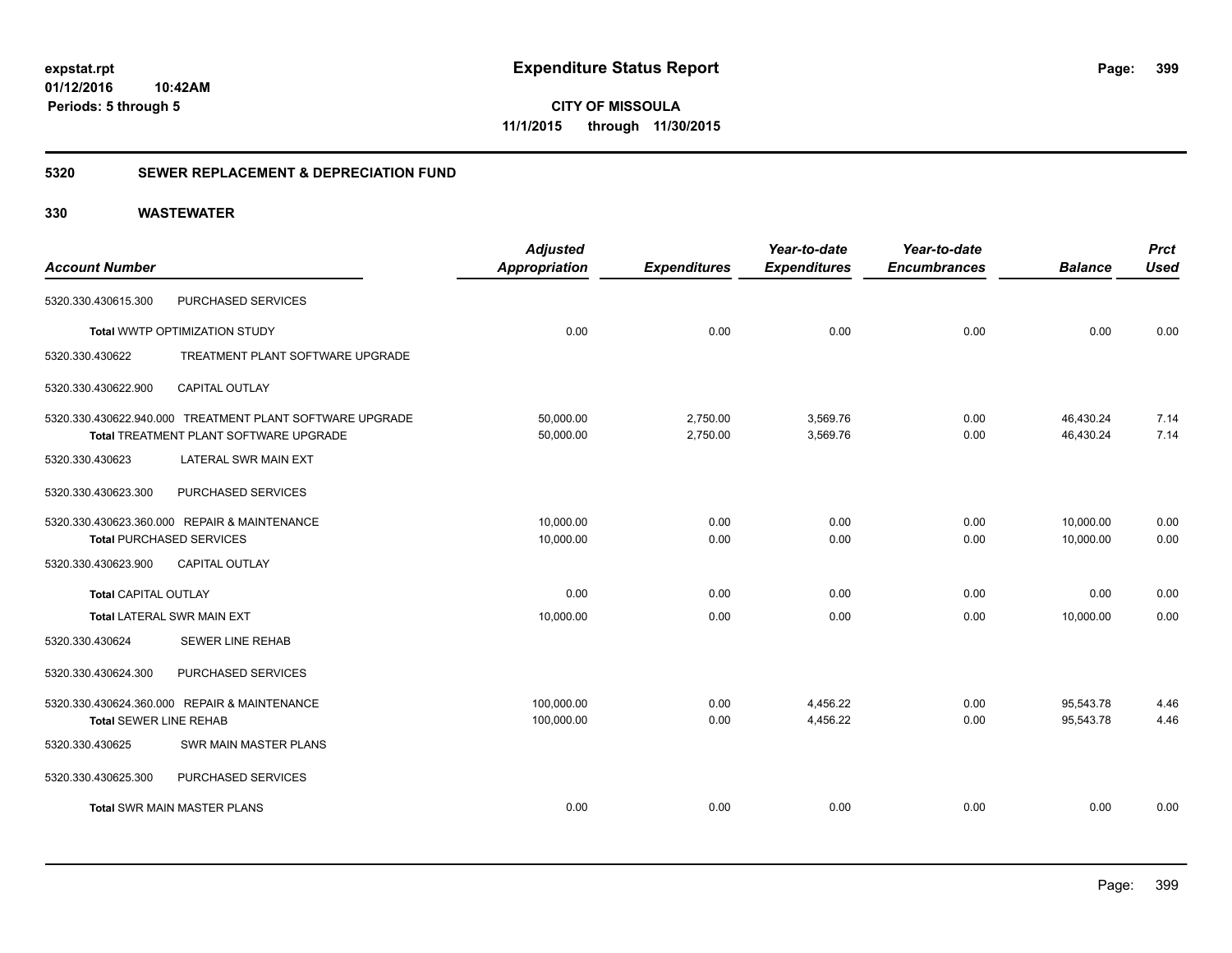**CITY OF MISSOULA 11/1/2015 through 11/30/2015**

### **5320 SEWER REPLACEMENT & DEPRECIATION FUND**

| <b>Account Number</b>           |                                                | <b>Adjusted</b><br><b>Appropriation</b> | <b>Expenditures</b> | Year-to-date<br><b>Expenditures</b> | Year-to-date<br><b>Encumbrances</b> | <b>Balance</b> | <b>Prct</b><br><b>Used</b> |
|---------------------------------|------------------------------------------------|-----------------------------------------|---------------------|-------------------------------------|-------------------------------------|----------------|----------------------------|
| 5320.330.430627                 | <b>BIOREACTOR NUTRIENT MONITORING</b>          |                                         |                     |                                     |                                     |                |                            |
|                                 |                                                |                                         |                     |                                     |                                     |                |                            |
| 5320.330.430627.900             | <b>CAPITAL OUTLAY</b>                          |                                         |                     |                                     |                                     |                |                            |
|                                 | Total BIOREACTOR NUTRIENT MONITORING           | 0.00                                    | 0.00                | 0.00                                | 0.00                                | 0.00           | 0.00                       |
| 5320.330.430628                 | STEP ELEC RETROFIT                             |                                         |                     |                                     |                                     |                |                            |
| 5320.330.430628.300             | PURCHASED SERVICES                             |                                         |                     |                                     |                                     |                |                            |
| Total STEP ELEC RETROFIT        |                                                | 0.00                                    | 0.00                | 0.00                                | 0.00                                | 0.00           | 0.00                       |
| 5320.330.430630                 | <b>MISC PLANT REPAIRS</b>                      |                                         |                     |                                     |                                     |                |                            |
| 5320.330.430630.300             | PURCHASED SERVICES                             |                                         |                     |                                     |                                     |                |                            |
|                                 | 5320.330.430630.360.000 REPAIR & MAINTENANCE   | 200,000.00                              | 0.00                | 30,543.48                           | 0.00                                | 169,456.52     | 15.27                      |
| <b>Total PURCHASED SERVICES</b> |                                                | 200,000.00                              | 0.00                | 30,543.48                           | 0.00                                | 169,456.52     | 15.27                      |
| 5320.330.430630.900             | CAPITAL OUTLAY                                 |                                         |                     |                                     |                                     |                |                            |
| <b>Total CAPITAL OUTLAY</b>     |                                                | 0.00                                    | 0.00                | 0.00                                | 0.00                                | 0.00           | 0.00                       |
| Total MISC PLANT REPAIRS        |                                                | 200,000.00                              | 0.00                | 30,543.48                           | 0.00                                | 169,456.52     | 15.27                      |
| 5320.330.430631                 | MISC SWR MAIN REPAIRS                          |                                         |                     |                                     |                                     |                |                            |
| 5320.330.430631.300             | PURCHASED SERVICES                             |                                         |                     |                                     |                                     |                |                            |
|                                 | 5320.330.430631.360.000 MISC SEWER LINE REPAIR | 100,000.00                              | 0.00                | 34,379.45                           | 0.00                                | 65,620.55      | 34.38                      |
|                                 | <b>Total MISC SWR MAIN REPAIRS</b>             | 100,000.00                              | 0.00                | 34,379.45                           | 0.00                                | 65,620.55      | 34.38                      |
| 5320.330.430632                 | HYBRID POPLAR EFFLUENT APP                     |                                         |                     |                                     |                                     |                |                            |
| 5320.330.430632.900             | CAPITAL OUTLAY                                 |                                         |                     |                                     |                                     |                |                            |
|                                 | Total HYBRID POPLAR EFFLUENT APP               | 0.00                                    | 0.00                | 0.00                                | 0.00                                | 0.00           | 0.00                       |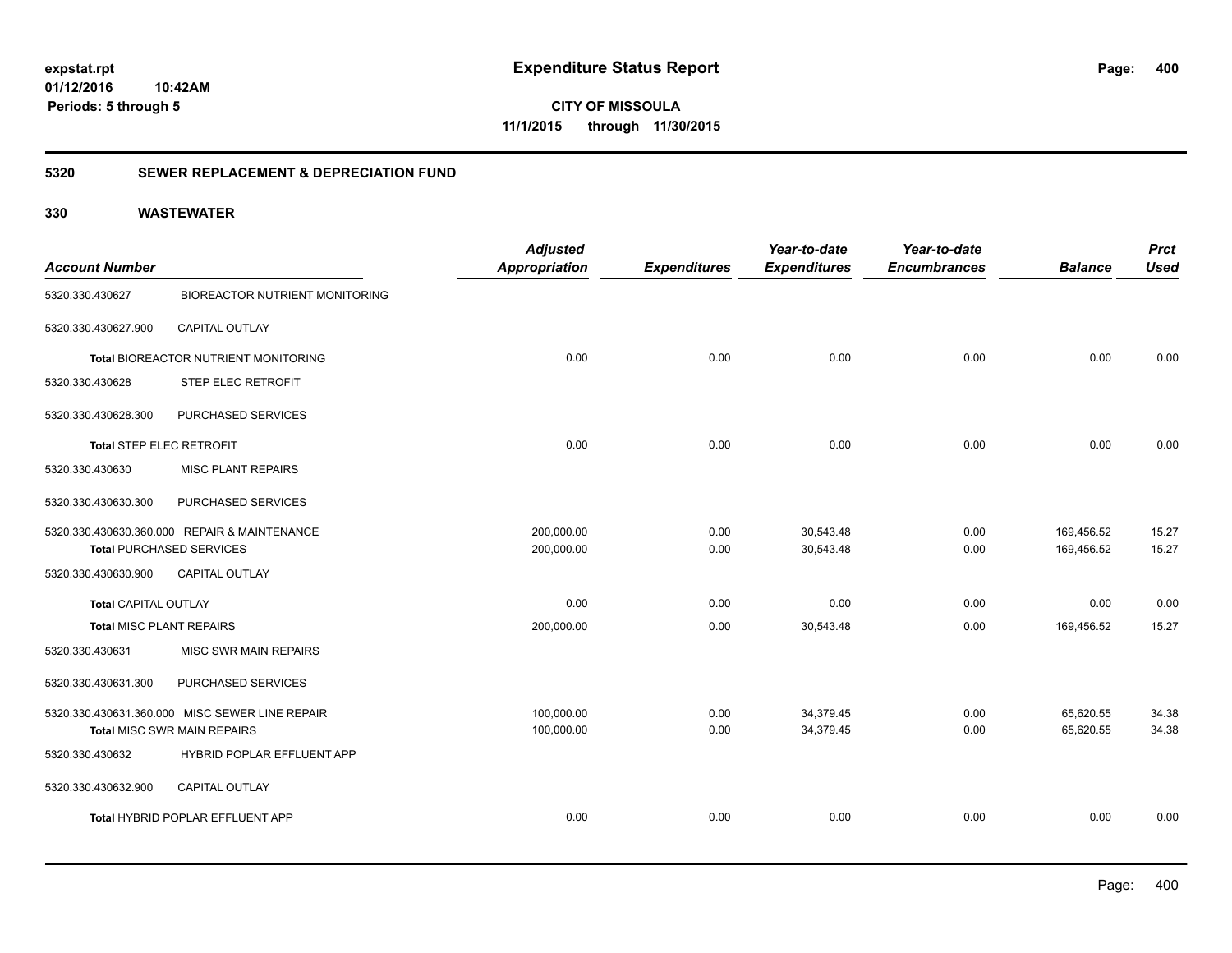**401**

**CITY OF MISSOULA 11/1/2015 through 11/30/2015**

### **5320 SEWER REPLACEMENT & DEPRECIATION FUND**

| <b>Account Number</b>       |                                                        | <b>Adjusted</b><br>Appropriation | <b>Expenditures</b> | Year-to-date<br><b>Expenditures</b> | Year-to-date<br><b>Encumbrances</b> | <b>Balance</b> | <b>Prct</b><br><b>Used</b> |
|-----------------------------|--------------------------------------------------------|----------------------------------|---------------------|-------------------------------------|-------------------------------------|----------------|----------------------------|
| 5320.330.430635             | CARAS PARK FORCE MAIN RELOCATION                       |                                  |                     |                                     |                                     |                |                            |
| 5320.330.430635.300         | PURCHASED SERVICES                                     |                                  |                     |                                     |                                     |                |                            |
|                             | <b>Total PURCHASED SERVICES</b>                        | 0.00                             | 0.00                | 0.00                                | 0.00                                | 0.00           | 0.00                       |
| 5320.330.430635.900         | <b>CAPITAL OUTLAY</b>                                  |                                  |                     |                                     |                                     |                |                            |
|                             | Total CARAS PARK FORCE MAIN RELOCATION                 | 0.00                             | 0.00                | 0.00                                | 0.00                                | 0.00           | 0.00                       |
| 5320.330.430637             | SEWAGE LIFT STATION UPGRADE/REHAB                      |                                  |                     |                                     |                                     |                |                            |
| 5320.330.430637.300         | PURCHASED SERVICES                                     |                                  |                     |                                     |                                     |                |                            |
|                             | Total SEWAGE LIFT STATION UPGRADE/REHAB                | 0.00                             | 0.00                | 0.00                                | 0.00                                | 0.00           | 0.00                       |
| 5320.330.430643             | WWTP TELEMETRY UPGRADE PROJECT                         |                                  |                     |                                     |                                     |                |                            |
| 5320.330.430643.300         | PURCHASED SERVICES                                     |                                  |                     |                                     |                                     |                |                            |
|                             | 5320.330.430643.360.000 WWTP TELEMETRY UPGRADE PROJECT | 0.00                             | 5,238.53            | 19.642.78                           | 0.00                                | $-19.642.78$   | 0.00                       |
|                             | <b>Total PURCHASED SERVICES</b>                        | 0.00                             | 5,238.53            | 19,642.78                           | 0.00                                | $-19,642.78$   | 0.00                       |
| 5320.330.430643.900         | <b>CAPITAL OUTLAY</b>                                  |                                  |                     |                                     |                                     |                |                            |
|                             | 5320.330.430643.940.000 WWTP TELEMETRY UPGRADE PROJECT | 0.00                             | 0.00                | 6,020.94                            | 0.00                                | $-6,020.94$    | 0.00                       |
| <b>Total CAPITAL OUTLAY</b> |                                                        | 0.00                             | 0.00                | 6,020.94                            | 0.00                                | $-6,020.94$    | 0.00                       |
|                             | Total WWTP TELEMETRY UPGRADE PROJECT                   | 0.00                             | 5,238.53            | 25,663.72                           | 0.00                                | $-25,663.72$   | 0.00                       |
| 5320.330.430650             | LAB & TESTING                                          |                                  |                     |                                     |                                     |                |                            |
| 5320.330.430650.300         | PURCHASED SERVICES                                     |                                  |                     |                                     |                                     |                |                            |
|                             | <b>Total PURCHASED SERVICES</b>                        | 0.00                             | 0.00                | 0.00                                | 0.00                                | 0.00           | 0.00                       |
| 5320.330.430650.900         | <b>CAPITAL OUTLAY</b>                                  |                                  |                     |                                     |                                     |                |                            |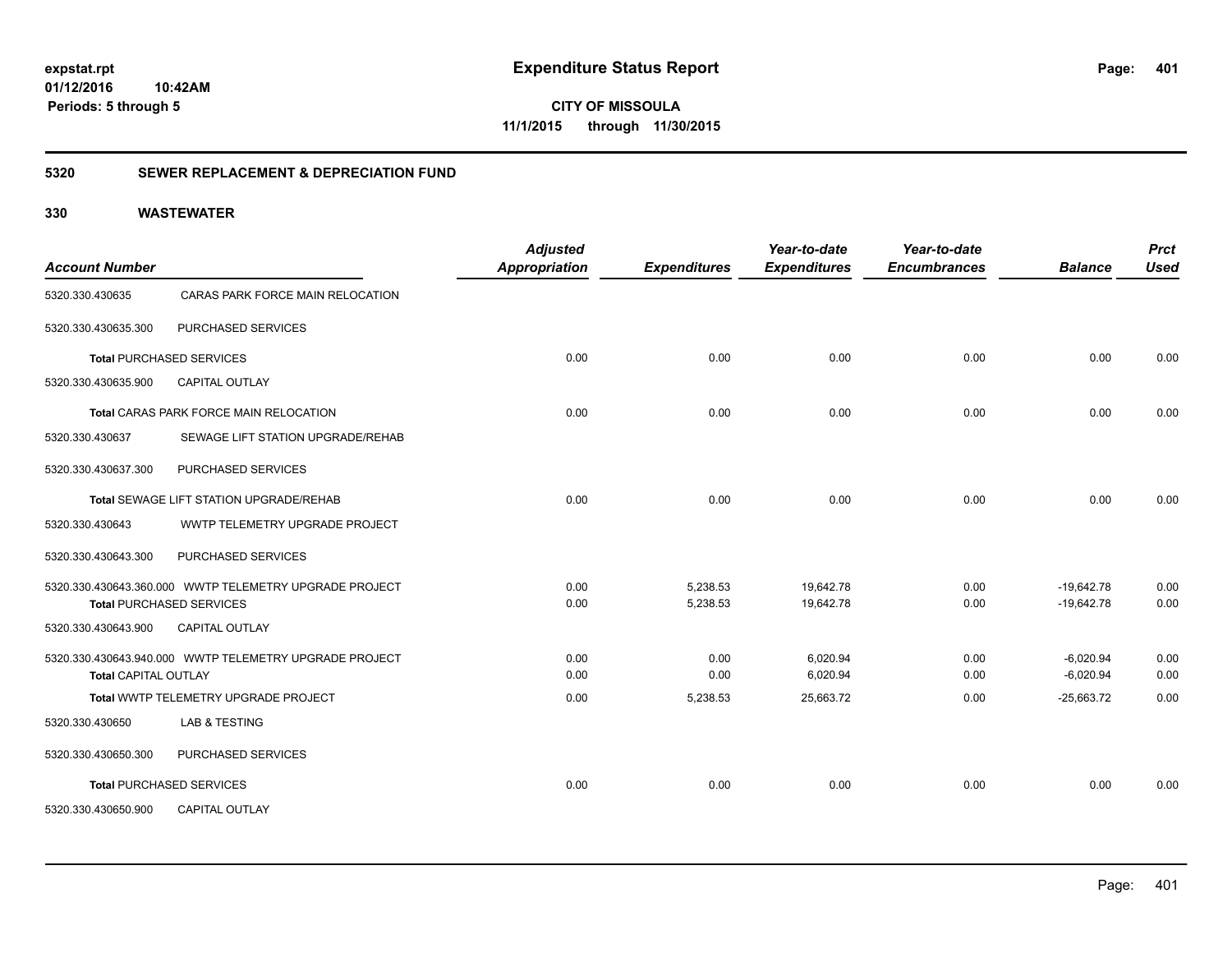**CITY OF MISSOULA 11/1/2015 through 11/30/2015**

### **5320 SEWER REPLACEMENT & DEPRECIATION FUND**

| <b>Account Number</b>     |                                                | <b>Adjusted</b><br><b>Appropriation</b> | <b>Expenditures</b> | Year-to-date<br><b>Expenditures</b> | Year-to-date<br><b>Encumbrances</b> | <b>Balance</b>         | <b>Prct</b><br><b>Used</b> |
|---------------------------|------------------------------------------------|-----------------------------------------|---------------------|-------------------------------------|-------------------------------------|------------------------|----------------------------|
| Total LAB & TESTING       | 5320.330.430650.940.000 MASS SPECTROPHOTOMETER | 50,000.00<br>50,000.00                  | 0.00<br>0.00        | 0.00<br>0.00                        | 0.00<br>0.00                        | 50,000.00<br>50,000.00 | 0.00<br>0.00               |
| 5320.330.430651           | TRANSFER TO SEWER LOAN                         |                                         |                     |                                     |                                     |                        |                            |
| 5320.330.430651.800       | OTHER OBJECTS                                  |                                         |                     |                                     |                                     |                        |                            |
|                           | Total TRANSFER TO SEWER LOAN                   | 0.00                                    | 0.00                | 0.00                                | 0.00                                | 0.00                   | 0.00                       |
| 5320.330.430660           | <b>ENGINEEERING</b>                            |                                         |                     |                                     |                                     |                        |                            |
| 5320.330.430660.900       | <b>CAPITAL OUTLAY</b>                          |                                         |                     |                                     |                                     |                        |                            |
| <b>Total ENGINEEERING</b> |                                                | 0.00                                    | 0.00                | 0.00                                | 0.00                                | 0.00                   | 0.00                       |
| 5320.330.430680           | <b>WWTP REHAB</b>                              |                                         |                     |                                     |                                     |                        |                            |
| 5320.330.430680.300       | PURCHASED SERVICES                             |                                         |                     |                                     |                                     |                        |                            |
| <b>Total WWTP REHAB</b>   |                                                | 0.00                                    | 0.00                | 0.00                                | 0.00                                | 0.00                   | 0.00                       |
| 5320.330.430681           | EAST BROADWAY LIFT STATION                     |                                         |                     |                                     |                                     |                        |                            |
| 5320.330.430681.300       | PURCHASED SERVICES                             |                                         |                     |                                     |                                     |                        |                            |
|                           | <b>Total PURCHASED SERVICES</b>                | 0.00                                    | 0.00                | 0.00                                | 0.00                                | 0.00                   | 0.00                       |
| 5320.330.430681.900       | CAPITAL OUTLAY                                 |                                         |                     |                                     |                                     |                        |                            |
|                           | Total EAST BROADWAY LIFT STATION               | 0.00                                    | 0.00                | 0.00                                | 0.00                                | 0.00                   | 0.00                       |
| 5320.330.430682           | RESERVE ST LIFT STATION                        |                                         |                     |                                     |                                     |                        |                            |
| 5320.330.430682.300       | PURCHASED SERVICES                             |                                         |                     |                                     |                                     |                        |                            |
|                           | <b>Total PURCHASED SERVICES</b>                | 0.00                                    | 0.00                | 0.00                                | 0.00                                | 0.00                   | 0.00                       |
| 5320.330.430682.900       | CAPITAL OUTLAY                                 |                                         |                     |                                     |                                     |                        |                            |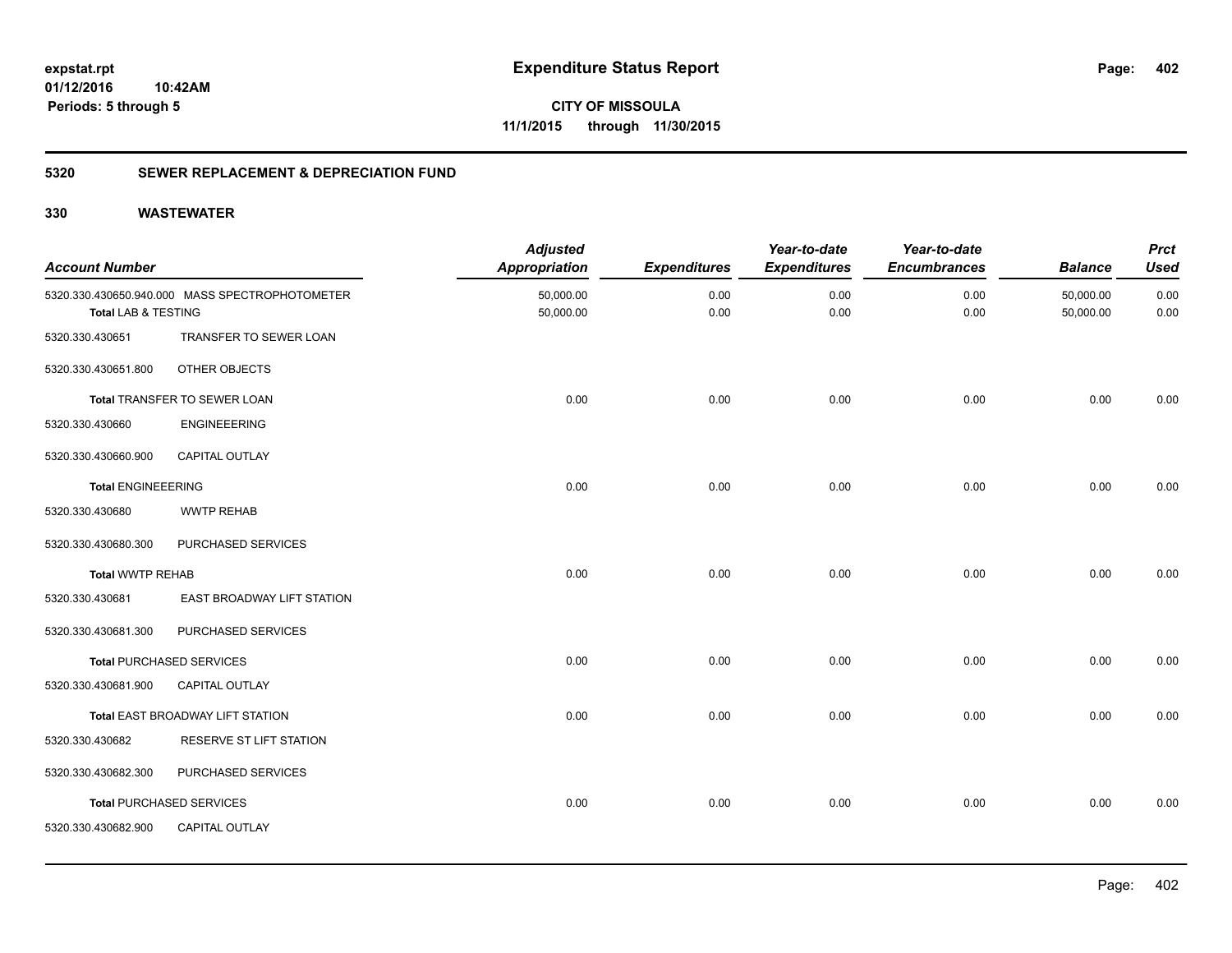**CITY OF MISSOULA 11/1/2015 through 11/30/2015**

### **5320 SEWER REPLACEMENT & DEPRECIATION FUND**

| <b>Account Number</b>         |                                            | <b>Adjusted</b><br><b>Appropriation</b> | <b>Expenditures</b> | Year-to-date<br><b>Expenditures</b> | Year-to-date<br><b>Encumbrances</b> | <b>Balance</b> | <b>Prct</b><br><b>Used</b> |
|-------------------------------|--------------------------------------------|-----------------------------------------|---------------------|-------------------------------------|-------------------------------------|----------------|----------------------------|
|                               | Total RESERVE ST LIFT STATION              | 0.00                                    | 0.00                | 0.00                                | 0.00                                | 0.00           | 0.00                       |
| 5320.330.430683               | DICKENS ST LIFT STATION                    |                                         |                     |                                     |                                     |                |                            |
| 5320.330.430683.900           | CAPITAL OUTLAY                             |                                         |                     |                                     |                                     |                |                            |
|                               | Total DICKENS ST LIFT STATION              | 0.00                                    | 0.00                | 0.00                                | 0.00                                | 0.00           | 0.00                       |
| 5320.330.430684               | MILLER CREEK SEWER INTERCEPTOR             |                                         |                     |                                     |                                     |                |                            |
| 5320.330.430684.300           | PURCHASED SERVICES                         |                                         |                     |                                     |                                     |                |                            |
|                               | <b>Total PURCHASED SERVICES</b>            | 0.00                                    | 0.00                | 0.00                                | 0.00                                | 0.00           | 0.00                       |
| 5320.330.430684.800           | OTHER OBJECTS                              |                                         |                     |                                     |                                     |                |                            |
|                               | Total MILLER CREEK SEWER INTERCEPTOR       | 0.00                                    | 0.00                | 0.00                                | 0.00                                | 0.00           | 0.00                       |
| 5320.330.430685               | TWAS ODOR CONTROL                          |                                         |                     |                                     |                                     |                |                            |
| 5320.330.430685.300           | PURCHASED SERVICES                         |                                         |                     |                                     |                                     |                |                            |
|                               | <b>Total TWAS ODOR CONTROL</b>             | 0.00                                    | 0.00                | 0.00                                | 0.00                                | 0.00           | 0.00                       |
| 5320.330.430688               | *** Title Not Found ***                    |                                         |                     |                                     |                                     |                |                            |
| 5320.330.430688.300           | PURCHASED SERVICES                         |                                         |                     |                                     |                                     |                |                            |
| Total *** Title Not Found *** |                                            | 0.00                                    | 0.00                | 0.00                                | 0.00                                | 0.00           | 0.00                       |
| 5320.330.430689               | FY11 \$1.29M Sewer Bond Construction       |                                         |                     |                                     |                                     |                |                            |
| 5320.330.430689.800           | OTHER OBJECTS                              |                                         |                     |                                     |                                     |                |                            |
|                               | Total FY11 \$1.29M Sewer Bond Construction | 0.00                                    | 0.00                | 0.00                                | 0.00                                | 0.00           | 0.00                       |
| 5320.330.430690               | OTHER ACTIVITIES                           |                                         |                     |                                     |                                     |                |                            |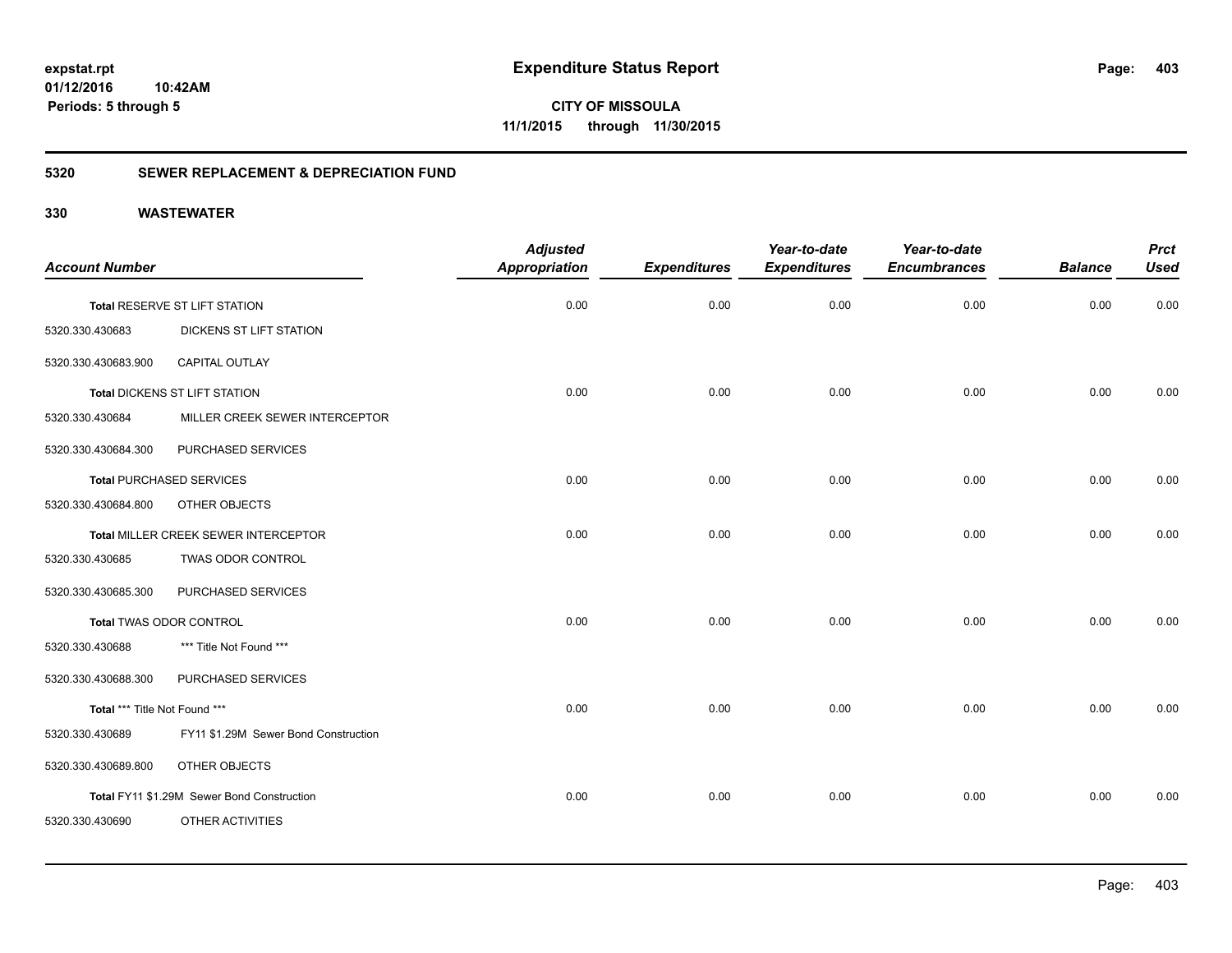**CITY OF MISSOULA 11/1/2015 through 11/30/2015**

### **5320 SEWER REPLACEMENT & DEPRECIATION FUND**

|                               |                                                | <b>Adjusted</b>      |                     | Year-to-date        | Year-to-date        |                | <b>Prct</b> |
|-------------------------------|------------------------------------------------|----------------------|---------------------|---------------------|---------------------|----------------|-------------|
| <b>Account Number</b>         |                                                | <b>Appropriation</b> | <b>Expenditures</b> | <b>Expenditures</b> | <b>Encumbrances</b> | <b>Balance</b> | <b>Used</b> |
| 5320.330.430690.300           | PURCHASED SERVICES                             |                      |                     |                     |                     |                |             |
| <b>Total OTHER ACTIVITIES</b> |                                                | 0.00                 | 0.00                | 0.00                | 0.00                | 0.00           | 0.00        |
| 5320.330.430691               | HYBRID POPLAR SEWER PROJECT                    |                      |                     |                     |                     |                |             |
| 5320.330.430691.900           | CAPITAL OUTLAY                                 |                      |                     |                     |                     |                |             |
|                               | Total HYBRID POPLAR SEWER PROJECT              | 0.00                 | 0.00                | 0.00                | 0.00                | 0.00           | 0.00        |
| 5320.330.430695               | FY13 SEWER REFUNDING                           |                      |                     |                     |                     |                |             |
| 5320.330.430695.300           | PURCHASED SERVICES                             |                      |                     |                     |                     |                |             |
|                               | Total FY13 SEWER REFUNDING                     | 0.00                 | 0.00                | 0.00                | 0.00                | 0.00           | 0.00        |
| 5320.330.430697               | <b>BROADWAY INTERCEPTOR</b>                    |                      |                     |                     |                     |                |             |
| 5320.330.430697.300           | PURCHASED SERVICES                             |                      |                     |                     |                     |                |             |
|                               | <b>Total BROADWAY INTERCEPTOR</b>              | 0.00                 | 0.00                | 0.00                | 0.00                | 0.00           | 0.00        |
| 5320.330.430700               | LINDA VISTA/MALONEY RANCH CAPACITY CONST       |                      |                     |                     |                     |                |             |
| 5320.330.430700.900           | CAPITAL OUTLAY                                 |                      |                     |                     |                     |                |             |
|                               | Total LINDA VISTA/MALONEY RANCH CAPACITY CONST | 0.00                 | 0.00                | 0.00                | 0.00                | 0.00           | 0.00        |
| 5320.330.430701               | <b>HEADWORKS PROJECT</b>                       |                      |                     |                     |                     |                |             |
| 5320.330.430701.900           | CAPITAL OUTLAY                                 |                      |                     |                     |                     |                |             |
|                               | Total HEADWORKS PROJECT                        | 0.00                 | 0.00                | 0.00                | 0.00                | 0.00           | 0.00        |
| 5320.330.430702               | COUNTY RSID WYE SEWER PROJECT                  |                      |                     |                     |                     |                |             |
| 5320.330.430702.300           | PURCHASED SERVICES                             |                      |                     |                     |                     |                |             |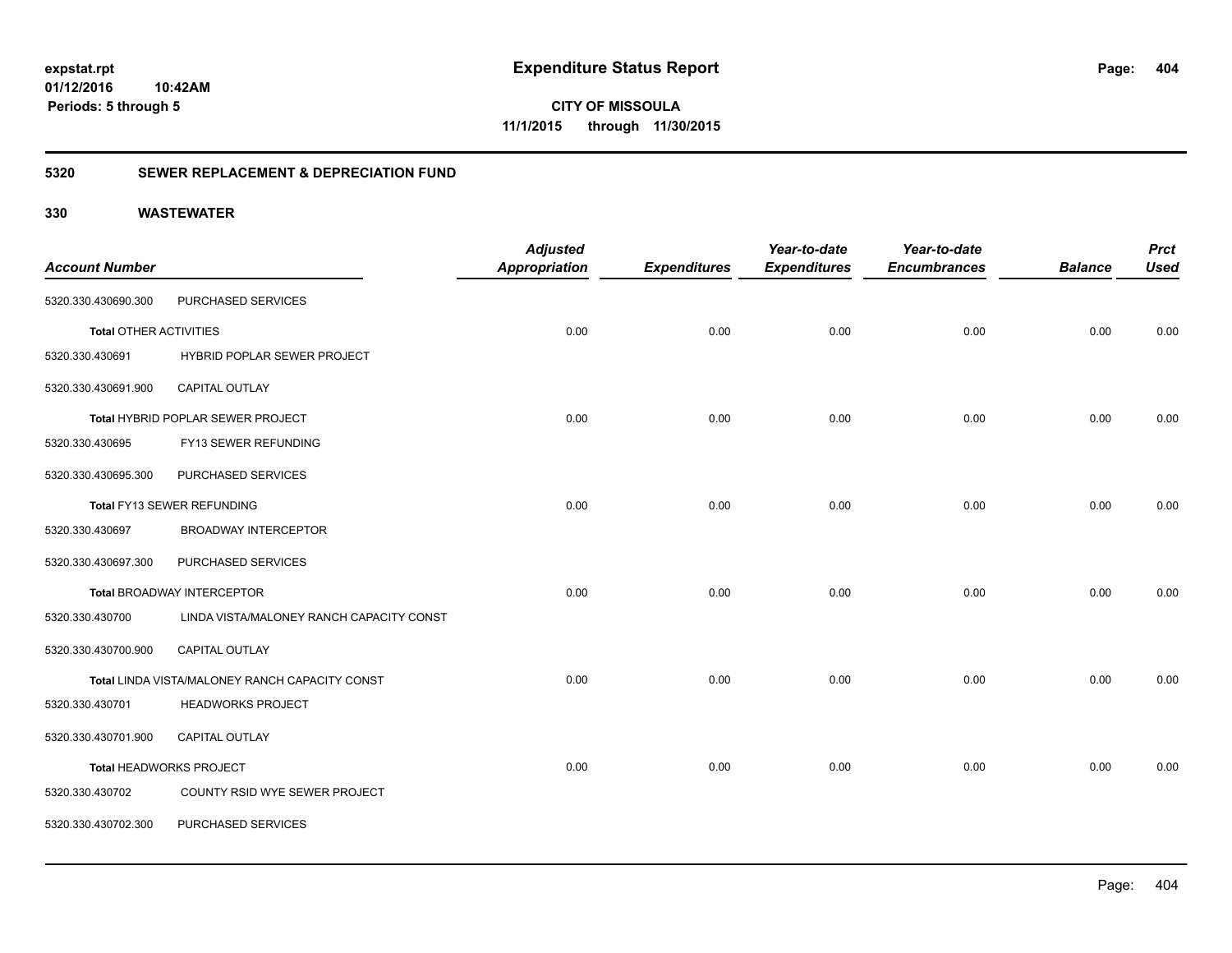**CITY OF MISSOULA 11/1/2015 through 11/30/2015**

### **5320 SEWER REPLACEMENT & DEPRECIATION FUND**

| <b>Account Number</b>     |                                                      | <b>Adjusted</b><br><b>Appropriation</b> | <b>Expenditures</b> | Year-to-date<br><b>Expenditures</b> | Year-to-date<br><b>Encumbrances</b> | <b>Balance</b> | <b>Prct</b><br><b>Used</b> |
|---------------------------|------------------------------------------------------|-----------------------------------------|---------------------|-------------------------------------|-------------------------------------|----------------|----------------------------|
|                           | <b>Total PURCHASED SERVICES</b>                      | 0.00                                    | 0.00                | 0.00                                | 0.00                                | 0.00           | 0.00                       |
| 5320.330.430702.900       | <b>CAPITAL OUTLAY</b>                                |                                         |                     |                                     |                                     |                |                            |
|                           | Total COUNTY RSID WYE SEWER PROJECT                  | 0.00                                    | 0.00                | 0.00                                | 0.00                                | 0.00           | 0.00                       |
| 5320.330.430706           | <b>RUSSELL ST INTERCEPTOR</b>                        |                                         |                     |                                     |                                     |                |                            |
| 5320.330.430706.300       | PURCHASED SERVICES                                   |                                         |                     |                                     |                                     |                |                            |
|                           | 5320.330.430706.360.000 REPAIR & MAINTENANCE         | 14,000.00                               | 0.00                | 0.00                                | 0.00                                | 14,000.00      | 0.00                       |
|                           | Total RUSSELL ST INTERCEPTOR                         | 14,000.00                               | 0.00                | 0.00                                | 0.00                                | 14,000.00      | 0.00                       |
| 5320.330.430707           | RATTLESNAKE COLLECTION SYSTEM                        |                                         |                     |                                     |                                     |                |                            |
| 5320.330.430707.900       | <b>CAPITAL OUTLAY</b>                                |                                         |                     |                                     |                                     |                |                            |
|                           | Total RATTLESNAKE COLLECTION SYSTEM                  | 0.00                                    | 0.00                | 0.00                                | 0.00                                | 0.00           | 0.00                       |
| 5320.330.490505           | ACCELA LOAN DEBT SERVICE                             |                                         |                     |                                     |                                     |                |                            |
| 5320.330.490505.600       | <b>DEBT SERVICE</b>                                  |                                         |                     |                                     |                                     |                |                            |
| <b>Total DEBT SERVICE</b> |                                                      | 0.00                                    | 0.00                | 0.00                                | 0.00                                | 0.00           | 0.00                       |
| 5320.330.490505.800       | OTHER OBJECTS                                        |                                         |                     |                                     |                                     |                |                            |
|                           | Total ACCELA LOAN DEBT SERVICE                       | 0.00                                    | 0.00                | 0.00                                | 0.00                                | 0.00           | 0.00                       |
| 5320.330.490506           | <b>CORE FINANCED EQUIPMENT</b>                       |                                         |                     |                                     |                                     |                |                            |
| 5320.330.490506.600       | <b>DEBT SERVICE</b>                                  |                                         |                     |                                     |                                     |                |                            |
|                           | 5320.330.490506.610.000 FINANCED EQUIPMENT/PRINCIPAL | 83,015.00                               | 0.00                | 34,513.60                           | 0.00                                | 48,501.40      | 41.58                      |
|                           | 5320.330.490506.620.000 INTEREST / SERVICE FEES      | 6,363.00                                | 0.00                | 2,269.69                            | 0.00                                | 4,093.31       | 35.67                      |
|                           | Total CORE FINANCED EQUIPMENT                        | 89,378.00                               | 0.00                | 36,783.29                           | 0.00                                | 52,594.71      | 41.15                      |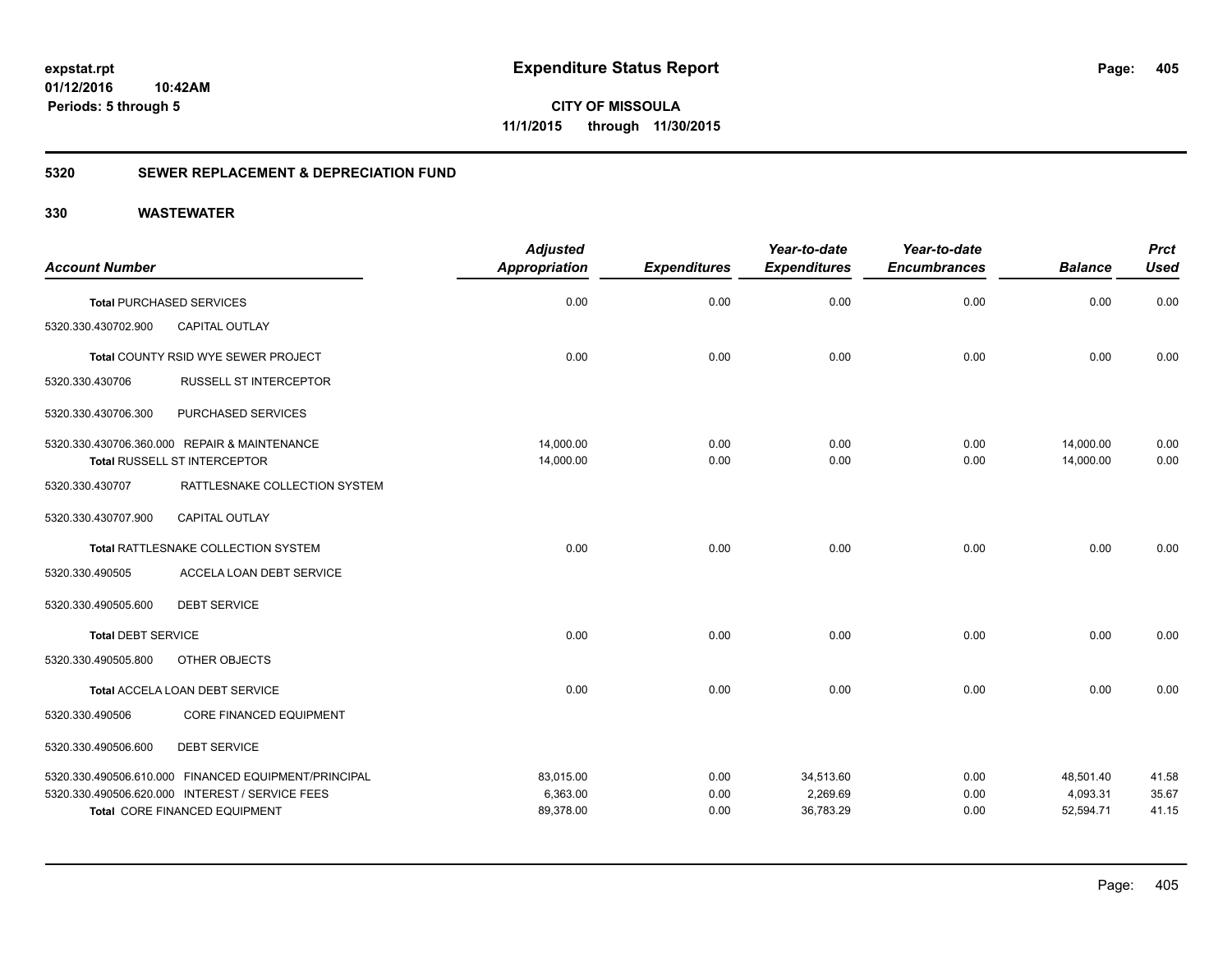**CITY OF MISSOULA 11/1/2015 through 11/30/2015**

### **5320 SEWER REPLACEMENT & DEPRECIATION FUND**

|                           |                                                        | <b>Adjusted</b>      |                     | Year-to-date        | Year-to-date        | <b>Balance</b> | <b>Prct</b><br><b>Used</b> |
|---------------------------|--------------------------------------------------------|----------------------|---------------------|---------------------|---------------------|----------------|----------------------------|
| <b>Account Number</b>     |                                                        | <b>Appropriation</b> | <b>Expenditures</b> | <b>Expenditures</b> | <b>Encumbrances</b> |                |                            |
| 5320.330.499999           | <b>NEW REQUESTS</b>                                    |                      |                     |                     |                     |                |                            |
| 5320.330.499999.900       | <b>CAPITAL OUTLAY</b>                                  |                      |                     |                     |                     |                |                            |
| <b>Total NEW REQUESTS</b> |                                                        | 0.00                 | 0.00                | 0.00                | 0.00                | 0.00           | 0.00                       |
| 5320.330.510110           | <b>MERCHANT SERVICES</b>                               |                      |                     |                     |                     |                |                            |
| 5320.330.510110.500       | <b>FIXED CHARGES</b>                                   |                      |                     |                     |                     |                |                            |
|                           | <b>Total MERCHANT SERVICES</b>                         | 0.00                 | 0.00                | 0.00                | 0.00                | 0.00           | 0.00                       |
| 5320.330.521000           | INTERFUND OPERATING TRANSFERS                          |                      |                     |                     |                     |                |                            |
| 5320.330.521000.800       | OTHER OBJECTS                                          |                      |                     |                     |                     |                |                            |
|                           | <b>Total INTERFUND OPERATING TRANSFERS</b>             | 0.00                 | 0.00                | 0.00                | 0.00                | 0.00           | 0.00                       |
|                           | <b>Total SEWER REPLACEMENT &amp; DEPRECIATION FUND</b> | 613,378.00           | 7,988.53            | 135,395.92          | 0.00                | 477,982.08     | 22.07                      |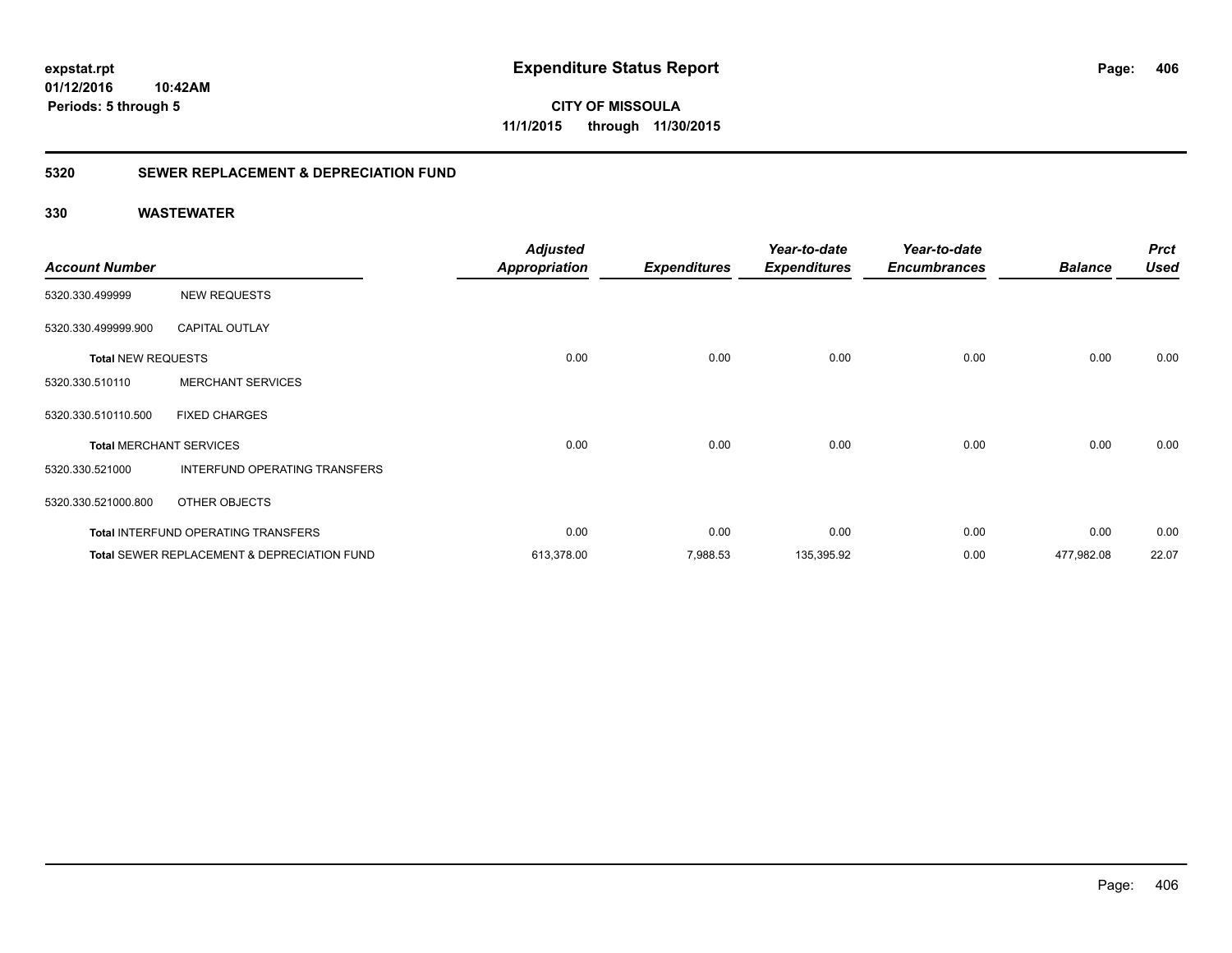### **5325 SEWER DEVELOPMENT FEE FUND**

| <b>Account Number</b>           |                                                                                           | <b>Adjusted</b><br>Appropriation | <b>Expenditures</b> | Year-to-date<br><b>Expenditures</b> | Year-to-date<br><b>Encumbrances</b> | <b>Balance</b>         | <b>Prct</b><br><b>Used</b> |
|---------------------------------|-------------------------------------------------------------------------------------------|----------------------------------|---------------------|-------------------------------------|-------------------------------------|------------------------|----------------------------|
| 5325.330.430620                 | <b>FACILITIES</b>                                                                         |                                  |                     |                                     |                                     |                        |                            |
| 5325.330.430620.900             | <b>CAPITAL OUTLAY</b>                                                                     |                                  |                     |                                     |                                     |                        |                            |
| <b>Total FACILITIES</b>         |                                                                                           | 0.00                             | 0.00                | 0.00                                | 0.00                                | 0.00                   | 0.00                       |
| 5325.330.430630                 | <b>COLLECTIONS &amp; TRANSMISSIONS</b>                                                    |                                  |                     |                                     |                                     |                        |                            |
| 5325.330.430630.900             | CAPITAL OUTLAY                                                                            |                                  |                     |                                     |                                     |                        |                            |
|                                 | 5325.330.430630.930.000 OLD HYW 93 SEWER INTERCEPTOR<br>Total COLLECTIONS & TRANSMISSIONS | 60,000.00<br>60,000.00           | 0.00<br>0.00        | 0.00<br>0.00                        | 0.00<br>0.00                        | 60,000.00<br>60,000.00 | 0.00<br>0.00               |
| 5325.330.430632                 | HYBRID POPLAR EFFLUENT APP                                                                |                                  |                     |                                     |                                     |                        |                            |
| 5325.330.430632.300             | PURCHASED SERVICES                                                                        |                                  |                     |                                     |                                     |                        |                            |
| <b>Total PURCHASED SERVICES</b> |                                                                                           | 0.00                             | 0.00                | 0.00                                | 0.00                                | 0.00                   | 0.00                       |
| 5325.330.430632.900             | <b>CAPITAL OUTLAY</b>                                                                     |                                  |                     |                                     |                                     |                        |                            |
|                                 | Total HYBRID POPLAR EFFLUENT APP                                                          | 0.00                             | 0.00                | 0.00                                | 0.00                                | 0.00                   | 0.00                       |
| 5325.330.430636                 | <b>OVERSIZING ASSISTANCE</b>                                                              |                                  |                     |                                     |                                     |                        |                            |
| 5325.330.430636.900             | <b>CAPITAL OUTLAY</b>                                                                     |                                  |                     |                                     |                                     |                        |                            |
|                                 | 5325.330.430636.930.000 OVERSIZING ASSISTANCE<br>Total OVERSIZING ASSISTANCE              | 50,000.00<br>50,000.00           | 0.00<br>0.00        | 0.00<br>0.00                        | 0.00<br>0.00                        | 50,000.00<br>50,000.00 | 0.00<br>0.00               |
| 5325.330.430637                 | SEWAGE LIFT STATION UPGRADE/REHAB                                                         |                                  |                     |                                     |                                     |                        |                            |
| 5325.330.430637.300             | PURCHASED SERVICES                                                                        |                                  |                     |                                     |                                     |                        |                            |
|                                 | Total SEWAGE LIFT STATION UPGRADE/REHAB                                                   | 0.00                             | 0.00                | 0.00                                | 0.00                                | 0.00                   | 0.00                       |
| 5325.330.430660                 | <b>ENGINEEERING</b>                                                                       |                                  |                     |                                     |                                     |                        |                            |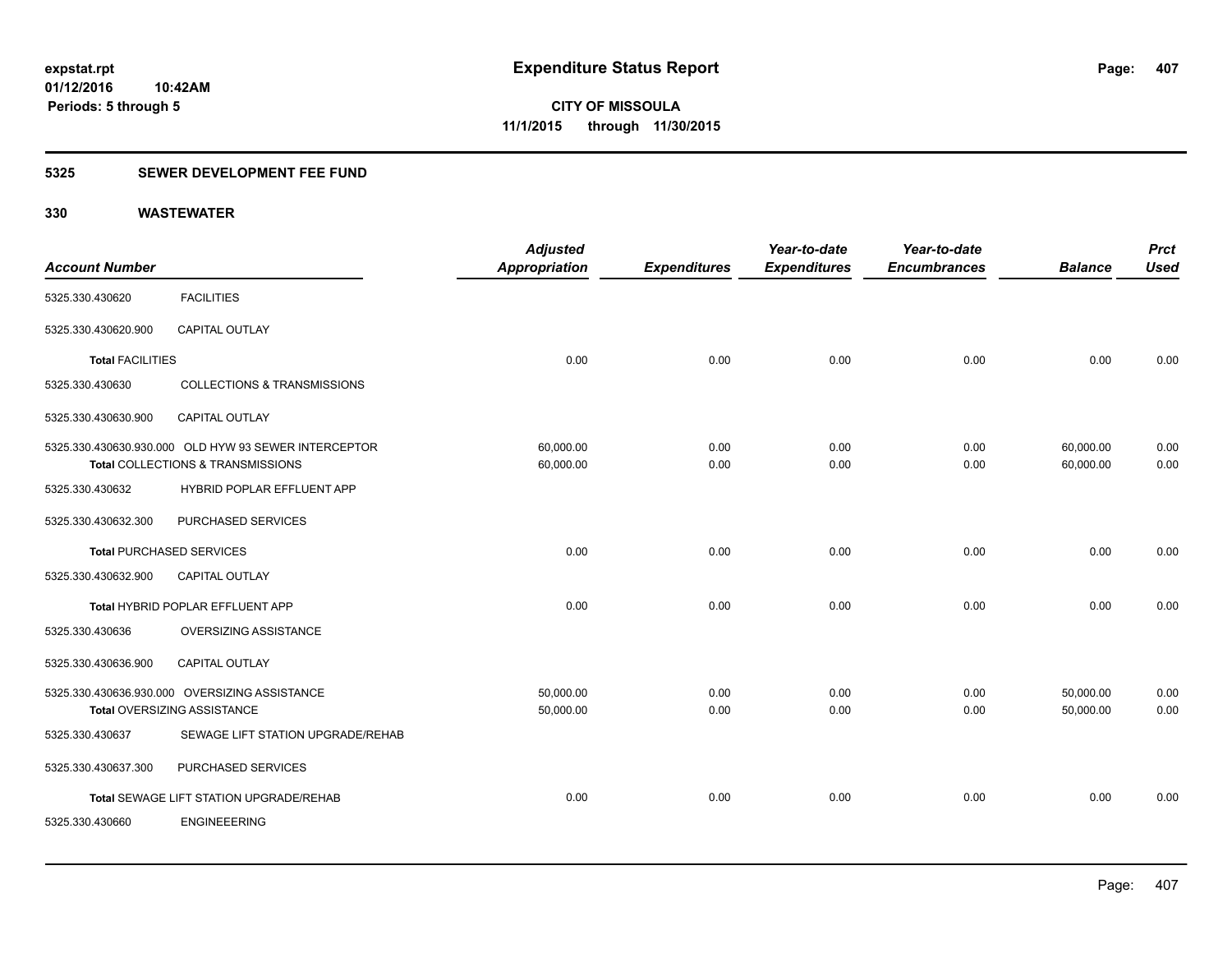### **5325 SEWER DEVELOPMENT FEE FUND**

| <b>Account Number</b>           |                                            | <b>Adjusted</b><br><b>Appropriation</b> | <b>Expenditures</b> | Year-to-date<br><b>Expenditures</b> | Year-to-date<br><b>Encumbrances</b> | <b>Balance</b> | <b>Prct</b><br><b>Used</b> |
|---------------------------------|--------------------------------------------|-----------------------------------------|---------------------|-------------------------------------|-------------------------------------|----------------|----------------------------|
| 5325.330.430660.300             | PURCHASED SERVICES                         |                                         |                     |                                     |                                     |                |                            |
|                                 |                                            |                                         |                     |                                     |                                     |                |                            |
| <b>Total ENGINEEERING</b>       |                                            | 0.00                                    | 0.00                | 0.00                                | 0.00                                | 0.00           | 0.00                       |
| 5325.330.430663                 | AIRPORT INTECEPTOR                         |                                         |                     |                                     |                                     |                |                            |
| 5325.330.430663.300             | PURCHASED SERVICES                         |                                         |                     |                                     |                                     |                |                            |
|                                 | <b>Total PURCHASED SERVICES</b>            | 0.00                                    | 0.00                | 0.00                                | 0.00                                | 0.00           | 0.00                       |
| 5325.330.430663.900             | <b>CAPITAL OUTLAY</b>                      |                                         |                     |                                     |                                     |                |                            |
| <b>Total AIRPORT INTECEPTOR</b> |                                            | 0.00                                    | 0.00                | 0.00                                | 0.00                                | 0.00           | 0.00                       |
| 5325.330.430683                 | <b>TWITE PUMP STATION</b>                  |                                         |                     |                                     |                                     |                |                            |
| 5325.330.430683.900             | CAPITAL OUTLAY                             |                                         |                     |                                     |                                     |                |                            |
|                                 | 5325.330.430683.930.000 TWITE PUMP STATION | 117,118.00                              | 0.00                | 58,558.50                           | 0.00                                | 58,559.50      | 50.00                      |
| <b>Total TWITE PUMP STATION</b> |                                            | 117,118.00                              | 0.00                | 58,558.50                           | 0.00                                | 58,559.50      | 50.00                      |
| 5325.330.430684                 | MILLER CREEK INTERCEPTOR                   |                                         |                     |                                     |                                     |                |                            |
| 5325.330.430684.900             | CAPITAL OUTLAY                             |                                         |                     |                                     |                                     |                |                            |
|                                 | Total MILLER CREEK INTERCEPTOR             | 0.00                                    | 0.00                | 0.00                                | 0.00                                | 0.00           | 0.00                       |
| 5325.330.430690                 | OTHER ACTIVITIES                           |                                         |                     |                                     |                                     |                |                            |
| 5325.330.430690.300             | PURCHASED SERVICES                         |                                         |                     |                                     |                                     |                |                            |
|                                 | Total PURCHASED SERVICES                   | 0.00                                    | 0.00                | 0.00                                | 0.00                                | 0.00           | 0.00                       |
| 5325.330.430690.800             | OTHER OBJECTS                              |                                         |                     |                                     |                                     |                |                            |
| <b>Total OTHER OBJECTS</b>      |                                            | 0.00                                    | 0.00                | 0.00                                | 0.00                                | 0.00           | 0.00                       |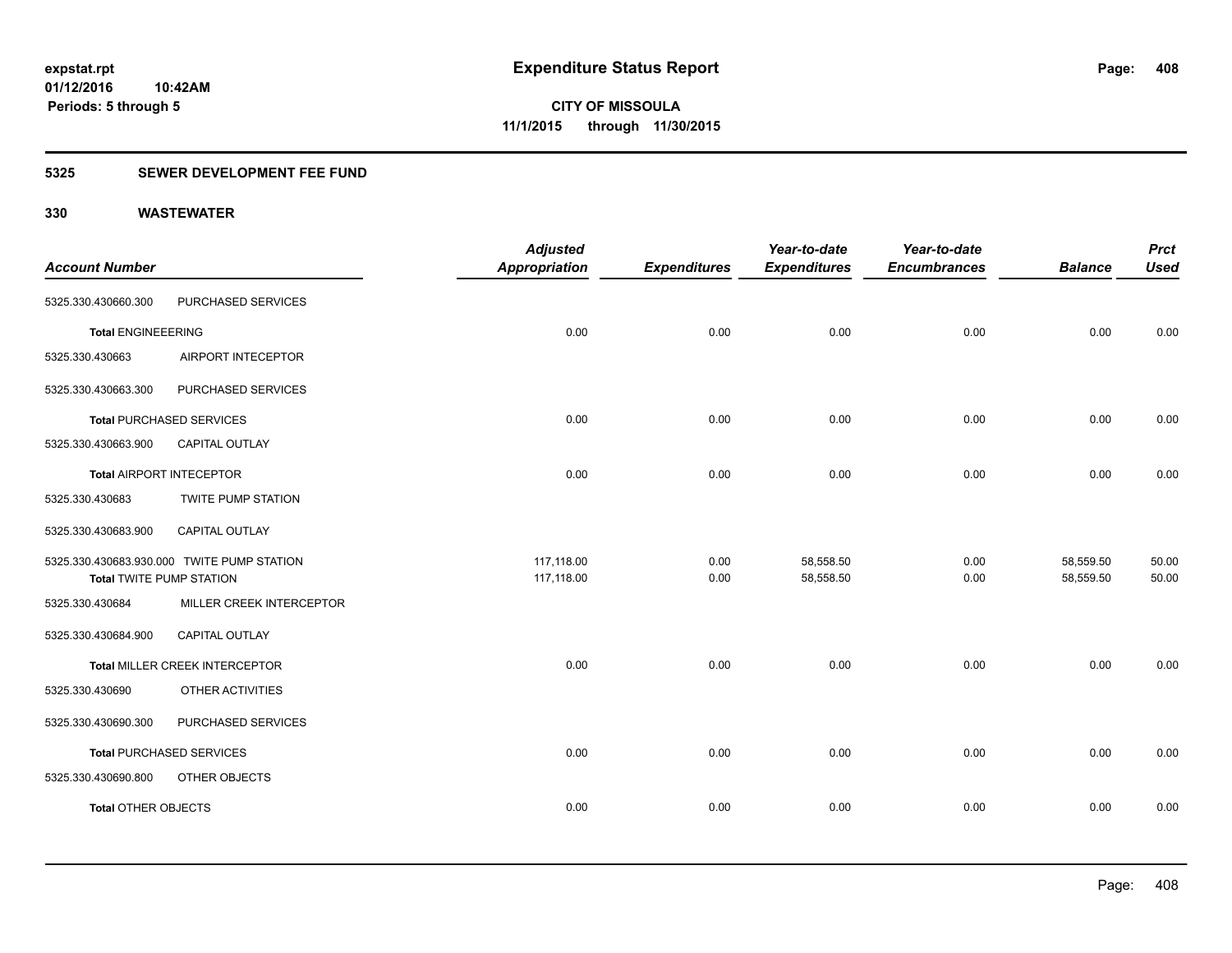### **5325 SEWER DEVELOPMENT FEE FUND**

|                               |                                              | <b>Adjusted</b>      |                     | Year-to-date        | Year-to-date        |                | <b>Prct</b> |
|-------------------------------|----------------------------------------------|----------------------|---------------------|---------------------|---------------------|----------------|-------------|
| <b>Account Number</b>         |                                              | <b>Appropriation</b> | <b>Expenditures</b> | <b>Expenditures</b> | <b>Encumbrances</b> | <b>Balance</b> | <b>Used</b> |
| 5325.330.430690.900           | CAPITAL OUTLAY                               |                      |                     |                     |                     |                |             |
| <b>Total OTHER ACTIVITIES</b> |                                              | 0.00                 | 0.00                | 0.00                | 0.00                | 0.00           | 0.00        |
| 5325.330.430697               | <b>BROADWAY INTERCEPTOR</b>                  |                      |                     |                     |                     |                |             |
| 5325.330.430697.900           | <b>CAPITAL OUTLAY</b>                        |                      |                     |                     |                     |                |             |
|                               | 5325.330.430697.930.000 BROADWAY INTERCEPTOR | 20,000.00            | 0.00                | 0.00                | 0.00                | 20,000.00      | 0.00        |
|                               | <b>Total BROADWAY INTERCEPTOR</b>            | 20,000.00            | 0.00                | 0.00                | 0.00                | 20,000.00      | 0.00        |
| 5325.330.430706               | <b>RUSSELL ST INTERCEPTOR</b>                |                      |                     |                     |                     |                |             |
| 5325.330.430706.300           | PURCHASED SERVICES                           |                      |                     |                     |                     |                |             |
|                               | <b>Total RUSSELL ST INTERCEPTOR</b>          | 0.00                 | 0.00                | 0.00                | 0.00                | 0.00           | 0.00        |
| 5325.330.430711               | *** Title Not Found ***                      |                      |                     |                     |                     |                |             |
| 5325.330.430711.900           | <b>CAPITAL OUTLAY</b>                        |                      |                     |                     |                     |                |             |
| Total *** Title Not Found *** |                                              | 0.00                 | 0.00                | 0.00                | 0.00                | 0.00           | 0.00        |
| 5325.330.490508               | EKO COMPOST LAND PURCHASE                    |                      |                     |                     |                     |                |             |
| 5325.330.490508.300           | PURCHASED SERVICES                           |                      |                     |                     |                     |                |             |
|                               | <b>Total PURCHASED SERVICES</b>              | 0.00                 | 0.00                | 0.00                | 0.00                | 0.00           | 0.00        |
| 5325.330.490508.600           | <b>DEBT SERVICE</b>                          |                      |                     |                     |                     |                |             |
| <b>Total DEBT SERVICE</b>     |                                              | 0.00                 | 0.00                | 0.00                | 0.00                | 0.00           | 0.00        |
| 5325.330.490508.900           | CAPITAL OUTLAY                               |                      |                     |                     |                     |                |             |
|                               | Total EKO COMPOST LAND PURCHASE              | 0.00                 | 0.00                | 0.00                | 0.00                | 0.00           | 0.00        |
| 5325.330.499999               | <b>NEW REQUESTS</b>                          |                      |                     |                     |                     |                |             |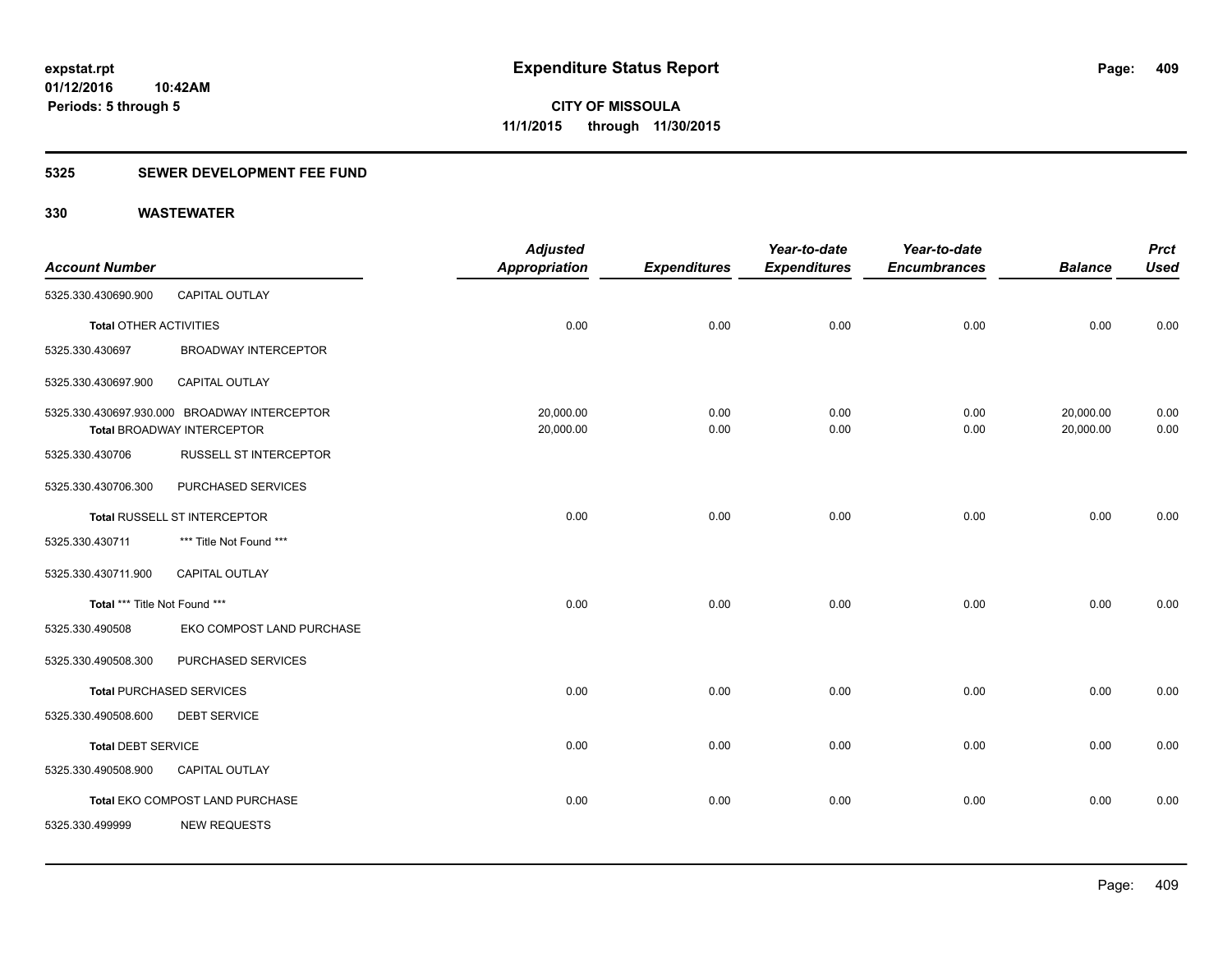### **5325 SEWER DEVELOPMENT FEE FUND**

| <b>Account Number</b>     |                                  | <b>Adjusted</b><br><b>Appropriation</b> | <b>Expenditures</b> | Year-to-date<br><b>Expenditures</b> | Year-to-date<br><b>Encumbrances</b> | <b>Balance</b> | <b>Prct</b><br><b>Used</b> |
|---------------------------|----------------------------------|-----------------------------------------|---------------------|-------------------------------------|-------------------------------------|----------------|----------------------------|
| 5325.330.499999.900       | <b>CAPITAL OUTLAY</b>            |                                         |                     |                                     |                                     |                |                            |
| <b>Total NEW REQUESTS</b> |                                  | 0.00                                    | 0.00                | 0.00                                | 0.00                                | 0.00           | 0.00                       |
| 5325.330.510110           | <b>MERCHANT SERVICES</b>         |                                         |                     |                                     |                                     |                |                            |
| 5325.330.510110.500       | <b>FIXED CHARGES</b>             |                                         |                     |                                     |                                     |                |                            |
|                           | <b>Total MERCHANT SERVICES</b>   | 0.00                                    | 0.00                | 0.00                                | 0.00                                | 0.00           | 0.00                       |
|                           | Total SEWER DEVELOPMENT FEE FUND | 247.118.00                              | 0.00                | 58,558.50                           | 0.00                                | 188,559.50     | 23.70                      |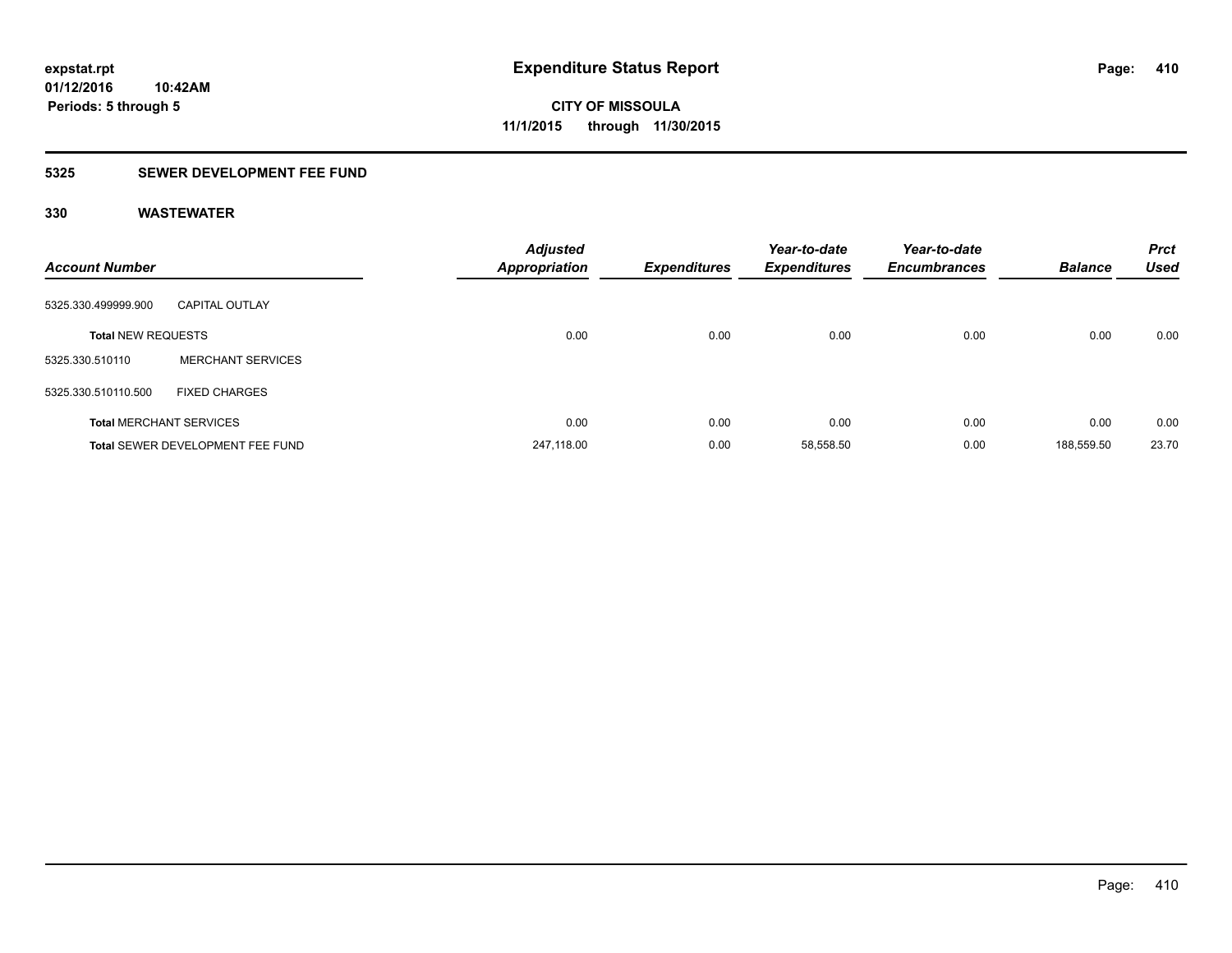#### **5340 SEWER CONSTRUCTION FUND**

| <b>Account Number</b>   |                                                                                           | <b>Adjusted</b><br><b>Appropriation</b> | <b>Expenditures</b>    | Year-to-date<br><b>Expenditures</b> | Year-to-date<br><b>Encumbrances</b> | <b>Balance</b>               | <b>Prct</b><br><b>Used</b> |
|-------------------------|-------------------------------------------------------------------------------------------|-----------------------------------------|------------------------|-------------------------------------|-------------------------------------|------------------------------|----------------------------|
| 5340.330.430620         | <b>FACILITIES</b>                                                                         |                                         |                        |                                     |                                     |                              |                            |
| 5340.330.430620.900     | CAPITAL OUTLAY                                                                            |                                         |                        |                                     |                                     |                              |                            |
| <b>Total FACILITIES</b> | 5340.330.430620.930.000 BIOGAS ELECTRICAL GENERATION                                      | 1,179,100.00<br>1,179,100.00            | 0.00<br>0.00           | 0.00<br>0.00                        | 0.00<br>0.00                        | 1,179,100.00<br>1,179,100.00 | 0.00<br>0.00               |
| 5340.330.430632         | HYBRID POPLAR EFFLUENT APP                                                                |                                         |                        |                                     |                                     |                              |                            |
| 5340.330.430632.900     | CAPITAL OUTLAY                                                                            |                                         |                        |                                     |                                     |                              |                            |
|                         | 5340.330.430632.930.000 SOLIDS DEWATERING SCREW PRESS<br>Total HYBRID POPLAR EFFLUENT APP | 900,000.00<br>900,000.00                | 12,000.00<br>12,000.00 | 453,720.38<br>453,720.38            | 0.00<br>0.00                        | 446,279.62<br>446,279.62     | 50.41<br>50.41             |
| 5340.330.430682         | <b>RESERVE ST LIFT STATION</b>                                                            |                                         |                        |                                     |                                     |                              |                            |
| 5340.330.430682.900     | <b>CAPITAL OUTLAY</b>                                                                     |                                         |                        |                                     |                                     |                              |                            |
|                         | 5340.330.430682.930.000 RESERVE ST LIFT STATION<br>Total RESERVE ST LIFT STATION          | 1,417,200.00<br>1,417,200.00            | 0.00<br>0.00           | 0.00<br>0.00                        | 0.00<br>0.00                        | 1,417,200.00<br>1,417,200.00 | 0.00<br>0.00               |
| 5340.330.430697         | <b>BROADWAY INTERCEPTOR</b>                                                               |                                         |                        |                                     |                                     |                              |                            |
| 5340.330.430697.300     | PURCHASED SERVICES                                                                        |                                         |                        |                                     |                                     |                              |                            |
|                         | <b>Total BROADWAY INTERCEPTOR</b>                                                         | 0.00                                    | 0.00                   | 0.00                                | 0.00                                | 0.00                         | 0.00                       |
| 5340.330.430701         | E RESERVE ST COLLECTOR                                                                    |                                         |                        |                                     |                                     |                              |                            |
| 5340.330.430701.800     | OTHER OBJECTS                                                                             |                                         |                        |                                     |                                     |                              |                            |
| Total OTHER OBJECTS     |                                                                                           | 0.00                                    | 0.00                   | 0.00                                | 0.00                                | 0.00                         | 0.00                       |
| 5340.330.430701.900     | <b>CAPITAL OUTLAY</b>                                                                     |                                         |                        |                                     |                                     |                              |                            |
|                         | Total E RESERVE ST COLLECTOR                                                              | 0.00                                    | 0.00                   | 0.00                                | 0.00                                | 0.00                         | 0.00                       |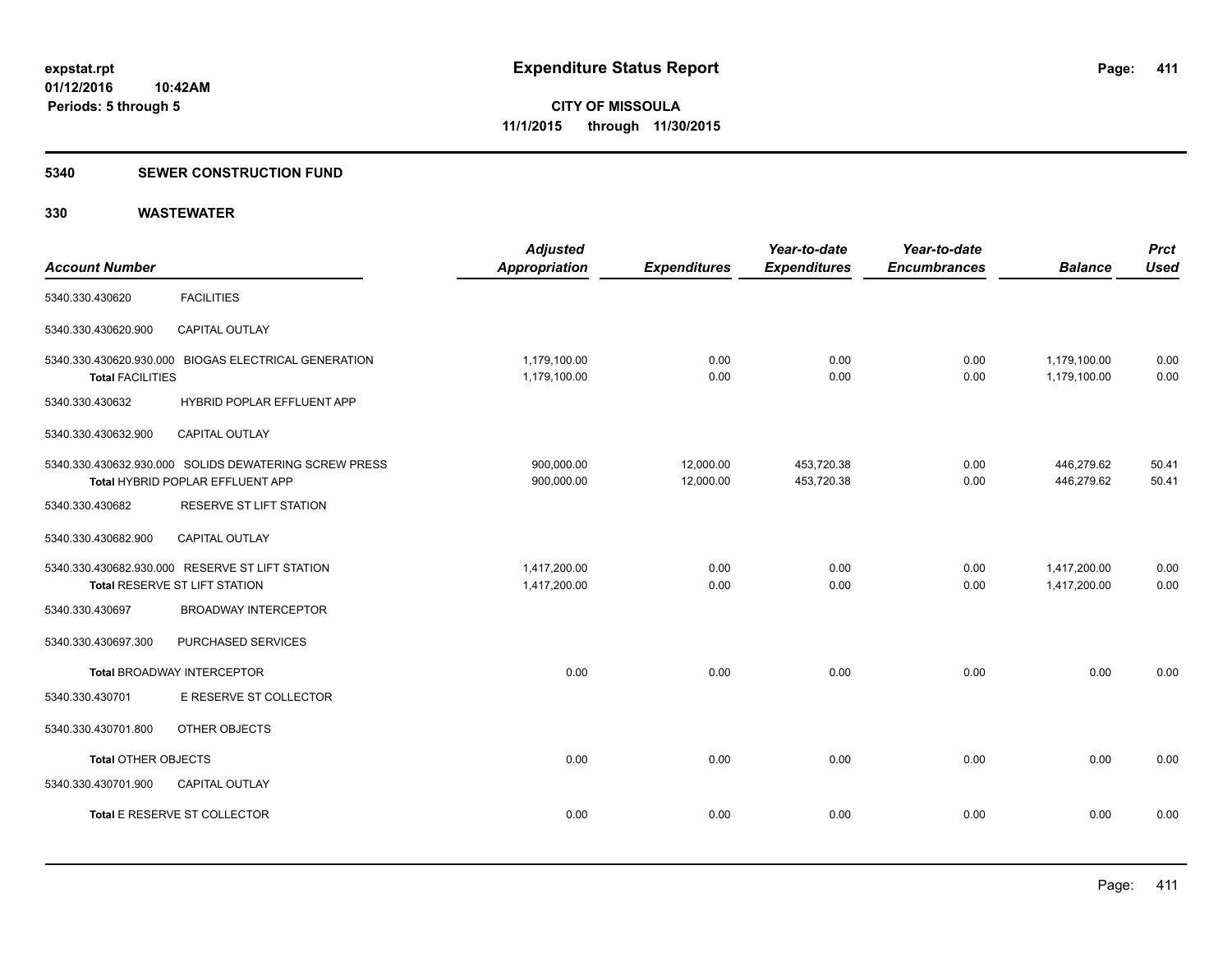#### **5340 SEWER CONSTRUCTION FUND**

| <b>Account Number</b>   |                                            | <b>Adjusted</b><br><b>Appropriation</b> | <b>Expenditures</b> | Year-to-date<br><b>Expenditures</b> | Year-to-date<br><b>Encumbrances</b> | <b>Balance</b> | <b>Prct</b><br><b>Used</b> |
|-------------------------|--------------------------------------------|-----------------------------------------|---------------------|-------------------------------------|-------------------------------------|----------------|----------------------------|
| 5340.330.430707         | RATTLESNAKE COLLECTION SYSTEM              |                                         |                     |                                     |                                     |                |                            |
| 5340.330.430707.800     | OTHER OBJECTS                              |                                         |                     |                                     |                                     |                |                            |
|                         | <b>Total RATTLESNAKE COLLECTION SYSTEM</b> | 0.00                                    | 0.00                | 0.00                                | 0.00                                | 0.00           | 0.00                       |
| 5340.330.510110         | <b>MERCHANT SERVICES</b>                   |                                         |                     |                                     |                                     |                |                            |
| 5340.330.510110.500     | <b>FIXED CHARGES</b>                       |                                         |                     |                                     |                                     |                |                            |
|                         | <b>Total MERCHANT SERVICES</b>             | 0.00                                    | 0.00                | 0.00                                | 0.00                                | 0.00           | 0.00                       |
| <b>Total WASTEWATER</b> |                                            | 3,496,300.00                            | 12,000.00           | 453,720.38                          | 0.00                                | 3,042,579.62   | 12.98                      |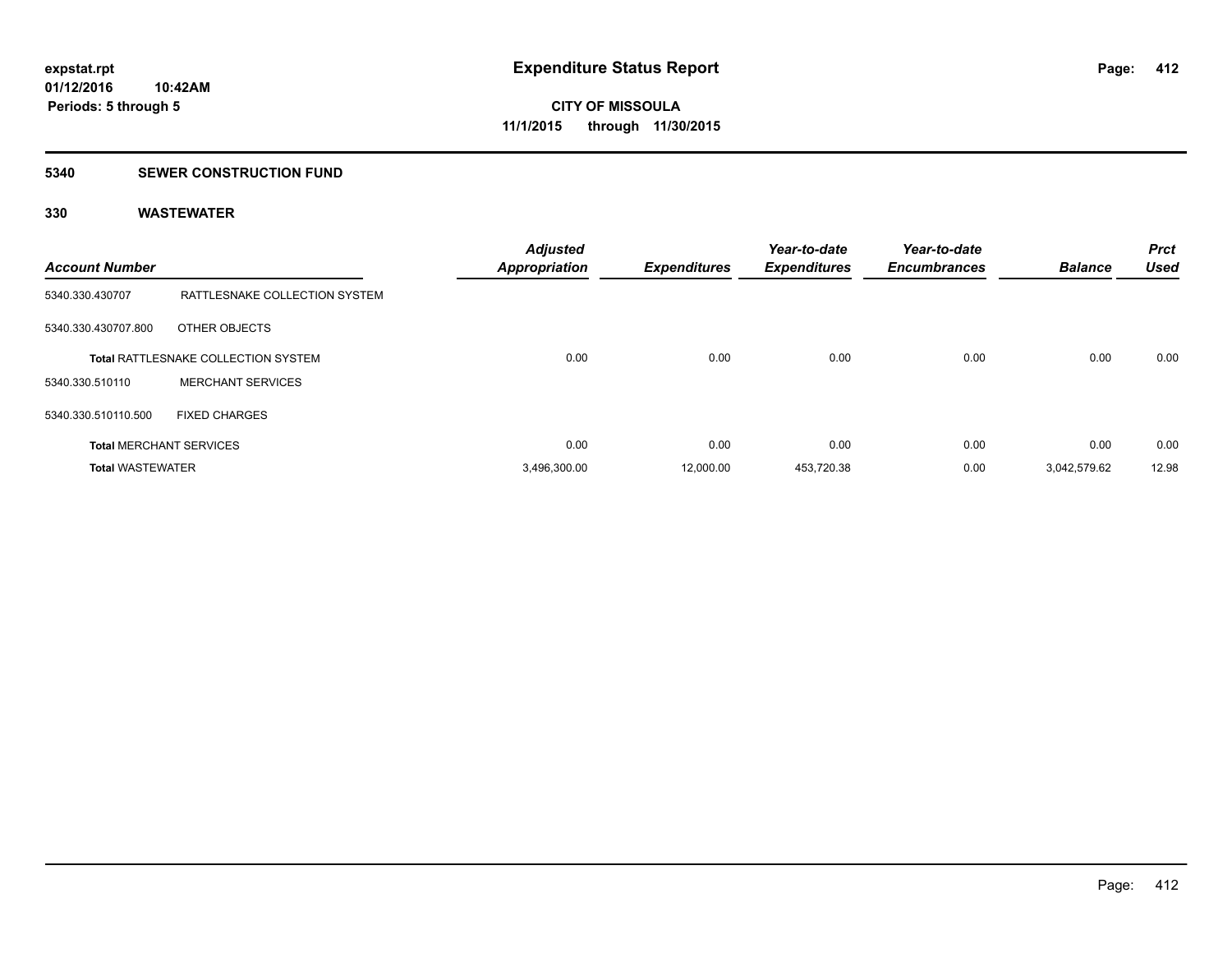#### **5340 SEWER CONSTRUCTION FUND**

### **390 NON-DEPARTMENTAL**

| <b>Account Number</b>                |                                      | <b>Adjusted</b><br><b>Appropriation</b> | <b>Expenditures</b> | Year-to-date<br><b>Expenditures</b> | Year-to-date<br><b>Encumbrances</b> | <b>Balance</b> | Prct<br>Used |
|--------------------------------------|--------------------------------------|-----------------------------------------|---------------------|-------------------------------------|-------------------------------------|----------------|--------------|
| 5340.390.430963                      | <b>BIOGAS ELECTRICAL GENERATION</b>  |                                         |                     |                                     |                                     |                |              |
| 5340.390.430963.900                  | CAPITAL OUTLAY                       |                                         |                     |                                     |                                     |                |              |
| 5340.390.430963.930.000 IMPROVEMENTS |                                      | 0.00                                    | 0.00                | 826.70                              | 0.00                                | $-826.70$      | 0.00         |
| <b>Total NON-DEPARTMENTAL</b>        |                                      | 0.00                                    | 0.00                | 826.70                              | 0.00                                | $-826.70$      | 0.00         |
|                                      | <b>Total SEWER CONSTRUCTION FUND</b> | 3,496,300.00                            | 12,000.00           | 454.547.08                          | 0.00                                | 3.041.752.92   | 13.00        |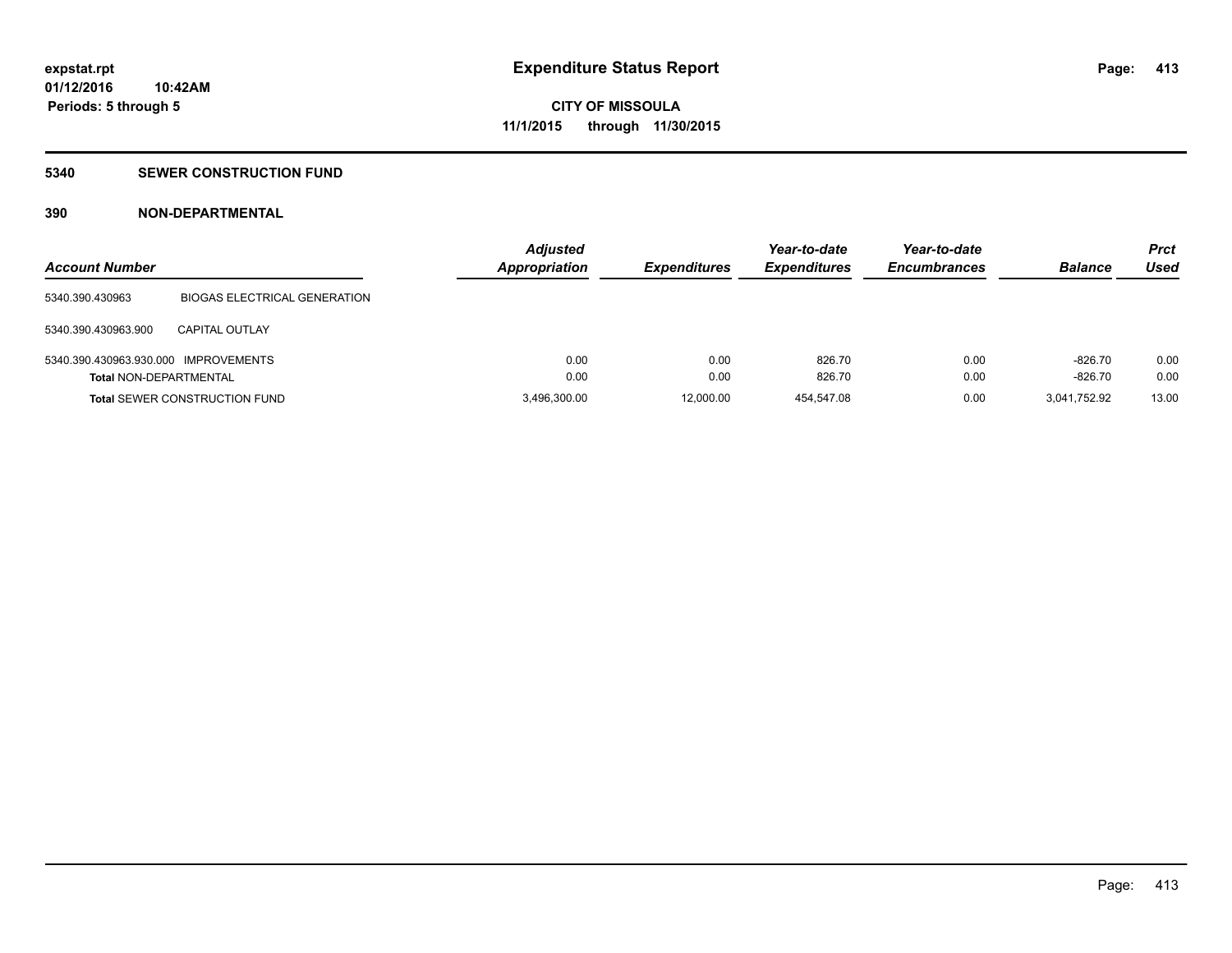**CITY OF MISSOULA 11/1/2015 through 11/30/2015**

### **5361 2001 SEWER REVENUE BONDS-DEBT SERVICE**

|                                   |                                                 | <b>Adjusted</b>      |                     | Year-to-date        | Year-to-date        |                | <b>Prct</b> |
|-----------------------------------|-------------------------------------------------|----------------------|---------------------|---------------------|---------------------|----------------|-------------|
| <b>Account Number</b>             |                                                 | <b>Appropriation</b> | <b>Expenditures</b> | <b>Expenditures</b> | <b>Encumbrances</b> | <b>Balance</b> | <b>Used</b> |
| 5361.330.490200                   | REVENUE BOND DEBT SERVICE                       |                      |                     |                     |                     |                |             |
| 5361.330.490200.600               | <b>DEBT SERVICE</b>                             |                      |                     |                     |                     |                |             |
| 5361.330.490200.610.000 PRINCIPAL |                                                 | 28,000.00            | 0.00                | 0.00                | 0.00                | 28.000.00      | 0.00        |
|                                   | 5361.330.490200.620.000 INTEREST / SERVICE FEES | 3,040.00             | 0.00                | 0.00                | 0.00                | 3,040.00       | 0.00        |
|                                   | <b>Total REVENUE BOND DEBT SERVICE</b>          | 31,040.00            | 0.00                | 0.00                | 0.00                | 31,040.00      | 0.00        |
| 5361.330.510110                   | <b>MERCHANT SERVICES</b>                        |                      |                     |                     |                     |                |             |
| 5361.330.510110.500               | <b>FIXED CHARGES</b>                            |                      |                     |                     |                     |                |             |
| <b>Total MERCHANT SERVICES</b>    |                                                 | 0.00                 | 0.00                | 0.00                | 0.00                | 0.00           | 0.00        |
|                                   | Total 2001 SEWER REVENUE BONDS-DEBT SERVICE     | 31,040.00            | 0.00                | 0.00                | 0.00                | 31,040.00      | 0.00        |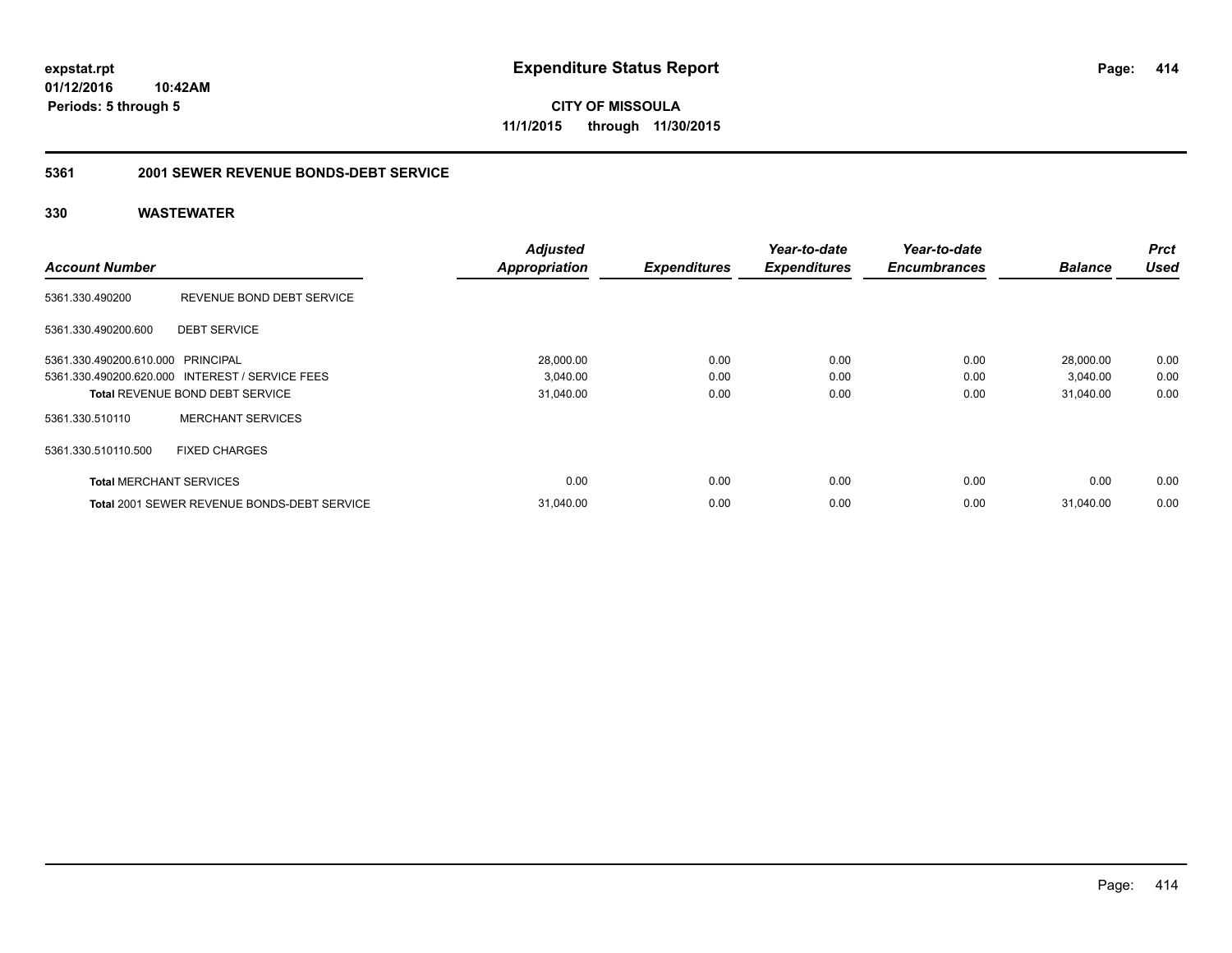### **5362 00 SEWER REVENUE BOND - SERIES B DEBT SE**

|                                   |                                                 | <b>Adjusted</b>      |                     | Year-to-date        | Year-to-date        |                | <b>Prct</b> |
|-----------------------------------|-------------------------------------------------|----------------------|---------------------|---------------------|---------------------|----------------|-------------|
| <b>Account Number</b>             |                                                 | <b>Appropriation</b> | <b>Expenditures</b> | <b>Expenditures</b> | <b>Encumbrances</b> | <b>Balance</b> | <b>Used</b> |
| 5362.330.490200                   | REVENUE BOND DEBT SERVICE                       |                      |                     |                     |                     |                |             |
| 5362.330.490200.600               | <b>DEBT SERVICE</b>                             |                      |                     |                     |                     |                |             |
| 5362.330.490200.610.000 PRINCIPAL |                                                 | 44,000.00            | 0.00                | 0.00                | 0.00                | 44,000.00      | 0.00        |
|                                   | 5362.330.490200.620.000 INTEREST / SERVICE FEES | 4,360.00             | 0.00                | 0.00                | 0.00                | 4,360.00       | 0.00        |
| <b>Total DEBT SERVICE</b>         |                                                 | 48,360.00            | 0.00                | 0.00                | 0.00                | 48,360.00      | 0.00        |
| 5362.330.490200.800               | OTHER OBJECTS                                   |                      |                     |                     |                     |                |             |
| <b>Total OTHER OBJECTS</b>        |                                                 | 0.00                 | 0.00                | 0.00                | 0.00                | 0.00           | 0.00        |
|                                   | Total REVENUE BOND DEBT SERVICE                 | 48,360.00            | 0.00                | 0.00                | 0.00                | 48,360.00      | 0.00        |
| 5362.330.510110                   | <b>MERCHANT SERVICES</b>                        |                      |                     |                     |                     |                |             |
| 5362.330.510110.500               | <b>FIXED CHARGES</b>                            |                      |                     |                     |                     |                |             |
| <b>Total MERCHANT SERVICES</b>    |                                                 | 0.00                 | 0.00                | 0.00                | 0.00                | 0.00           | 0.00        |
|                                   | Total 00 SEWER REVENUE BOND - SERIES B DEBT SE  | 48,360.00            | 0.00                | 0.00                | 0.00                | 48,360.00      | 0.00        |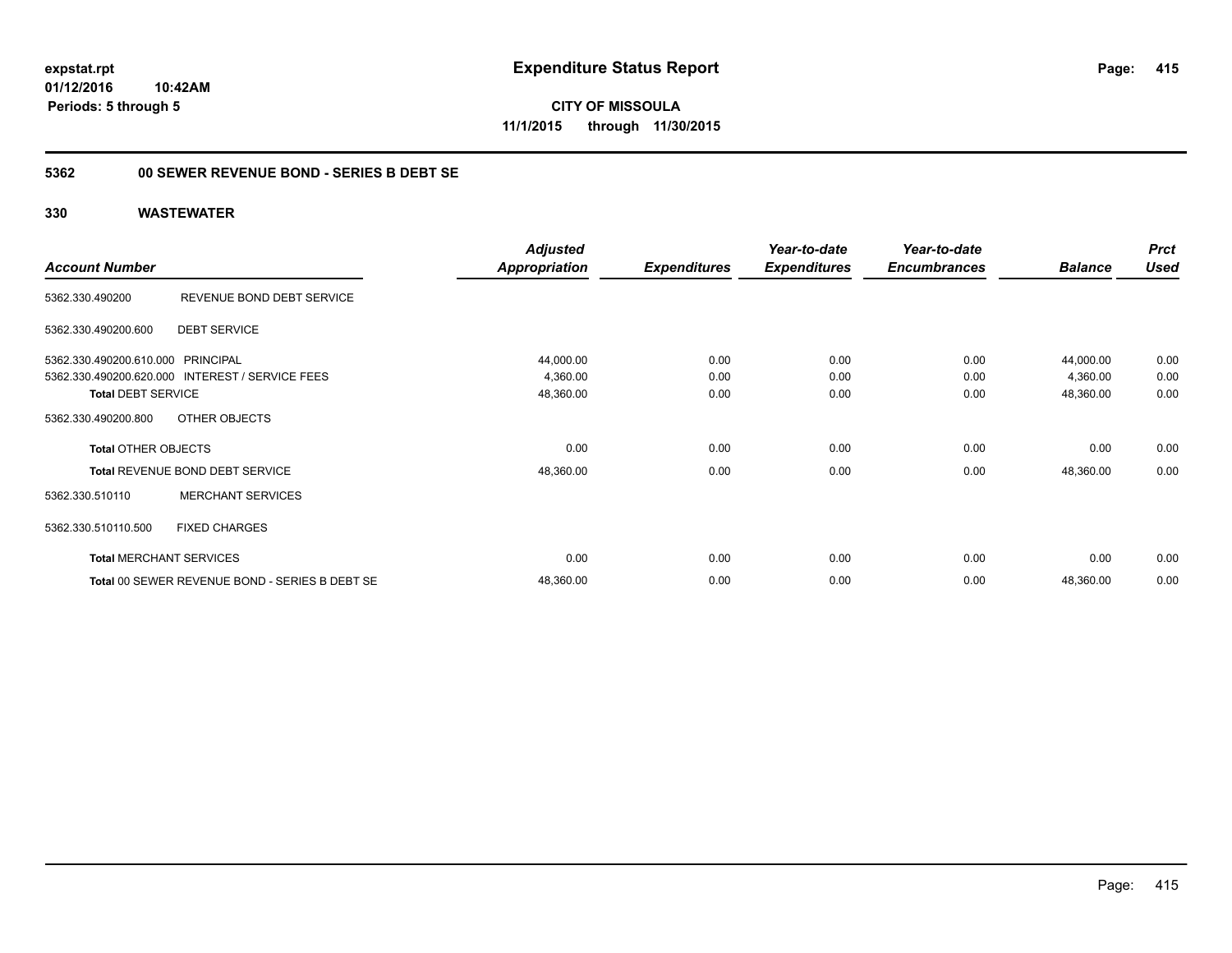**CITY OF MISSOULA 11/1/2015 through 11/30/2015**

### **5363 92 SEWER REVENUE BOND SERIES A DEBT SERV**

| <b>Account Number</b> |                                                       | <b>Adjusted</b><br><b>Appropriation</b> | <b>Expenditures</b> | Year-to-date<br><b>Expenditures</b> | Year-to-date<br><b>Encumbrances</b> | <b>Balance</b> | <b>Prct</b><br><b>Used</b> |
|-----------------------|-------------------------------------------------------|-----------------------------------------|---------------------|-------------------------------------|-------------------------------------|----------------|----------------------------|
| 5363.330.490200       | REVENUE BOND DEBT SERVICE                             |                                         |                     |                                     |                                     |                |                            |
| 5363.330.490200.600   | <b>DEBT SERVICE</b>                                   |                                         |                     |                                     |                                     |                |                            |
|                       | <b>Total REVENUE BOND DEBT SERVICE</b>                | 0.00                                    | 0.00                | 0.00                                | 0.00                                | 0.00           | 0.00                       |
| 5363.330.510110       | <b>MERCHANT SERVICES</b>                              |                                         |                     |                                     |                                     |                |                            |
| 5363.330.510110.500   | <b>FIXED CHARGES</b>                                  |                                         |                     |                                     |                                     |                |                            |
|                       | <b>Total MERCHANT SERVICES</b>                        | 0.00                                    | 0.00                | 0.00                                | 0.00                                | 0.00           | 0.00                       |
|                       | <b>Total 92 SEWER REVENUE BOND SERIES A DEBT SERV</b> | 0.00                                    | 0.00                | 0.00                                | 0.00                                | 0.00           | 0.00                       |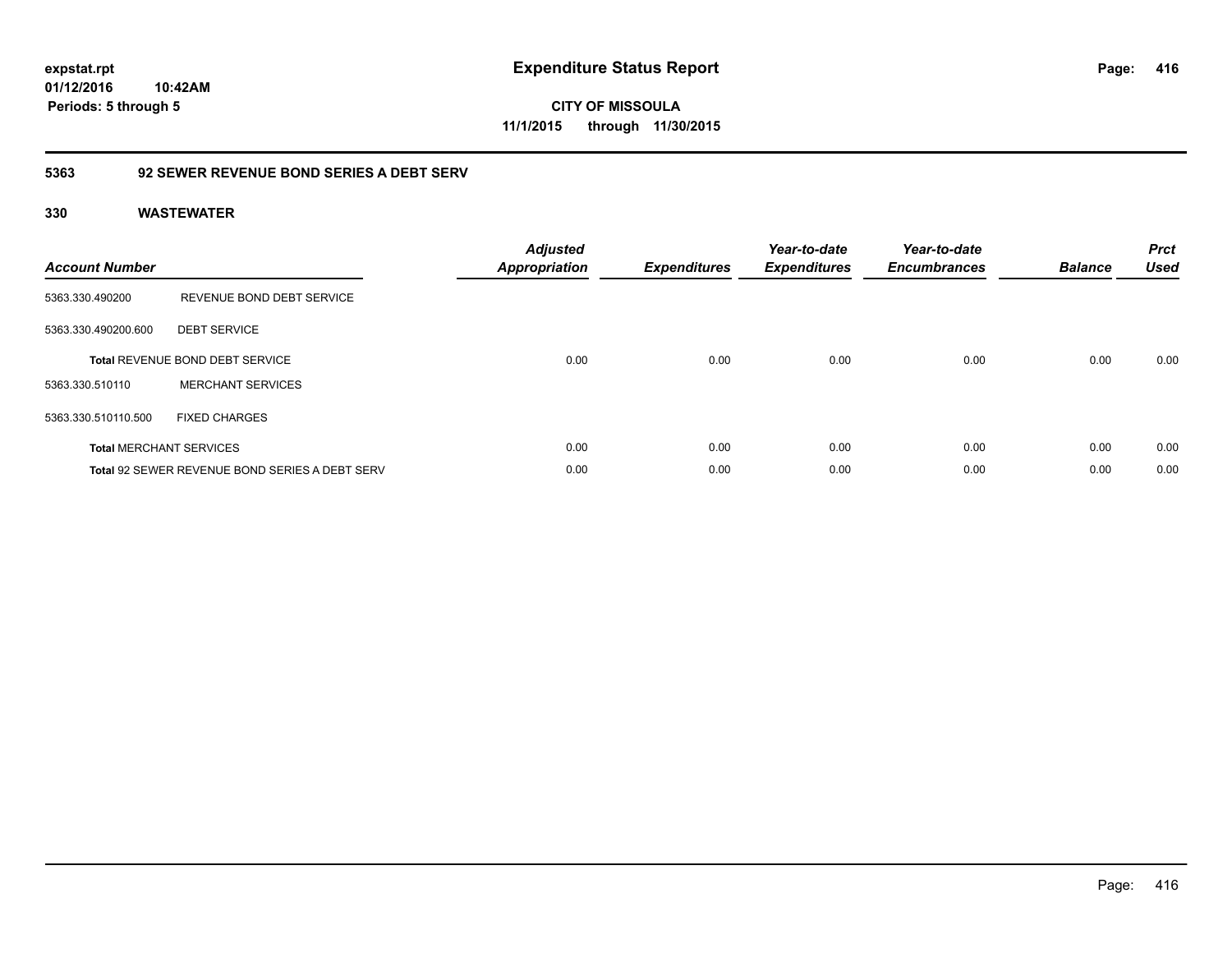**CITY OF MISSOULA 11/1/2015 through 11/30/2015**

### **5364 92 SEWER REVENUE BOND - SERIES B DEBT S**

| <b>Account Number</b> |                                               | <b>Adjusted</b><br><b>Appropriation</b> | <b>Expenditures</b> | Year-to-date<br><b>Expenditures</b> | Year-to-date<br><b>Encumbrances</b> | <b>Balance</b> | <b>Prct</b><br><b>Used</b> |
|-----------------------|-----------------------------------------------|-----------------------------------------|---------------------|-------------------------------------|-------------------------------------|----------------|----------------------------|
| 5364.330.490200       | REVENUE BOND DEBT SERVICE                     |                                         |                     |                                     |                                     |                |                            |
| 5364.330.490200.600   | <b>DEBT SERVICE</b>                           |                                         |                     |                                     |                                     |                |                            |
|                       | <b>Total REVENUE BOND DEBT SERVICE</b>        | 0.00                                    | 0.00                | 0.00                                | 0.00                                | 0.00           | 0.00                       |
| 5364.330.510110       | <b>MERCHANT SERVICES</b>                      |                                         |                     |                                     |                                     |                |                            |
| 5364.330.510110.500   | <b>FIXED CHARGES</b>                          |                                         |                     |                                     |                                     |                |                            |
|                       | <b>Total MERCHANT SERVICES</b>                | 0.00                                    | 0.00                | 0.00                                | 0.00                                | 0.00           | 0.00                       |
|                       | Total 92 SEWER REVENUE BOND - SERIES B DEBT S | 0.00                                    | 0.00                | 0.00                                | 0.00                                | 0.00           | 0.00                       |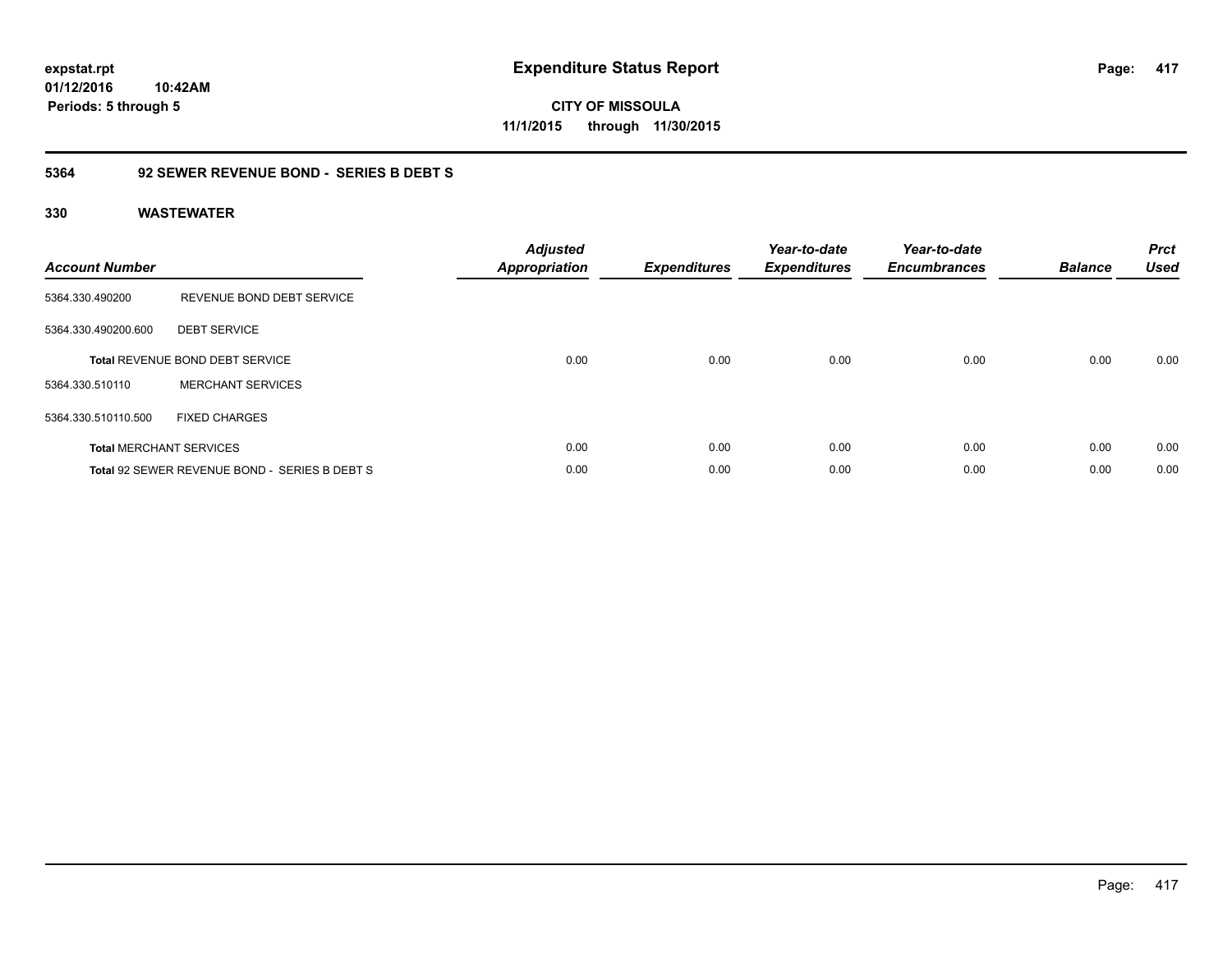**CITY OF MISSOULA 11/1/2015 through 11/30/2015**

### **5365 99 SEWER REVENUE BONDS DEBT SERVICE FUND**

| <b>Account Number</b>             |                                                       | <b>Adjusted</b><br><b>Appropriation</b> | <b>Expenditures</b> | Year-to-date<br><b>Expenditures</b> | Year-to-date<br><b>Encumbrances</b> | <b>Balance</b> | Prct<br><b>Used</b> |
|-----------------------------------|-------------------------------------------------------|-----------------------------------------|---------------------|-------------------------------------|-------------------------------------|----------------|---------------------|
| 5365.330.490200                   | REVENUE BOND DEBT SERVICE                             |                                         |                     |                                     |                                     |                |                     |
| 5365.330.490200.600               | <b>DEBT SERVICE</b>                                   |                                         |                     |                                     |                                     |                |                     |
| 5365.330.490200.610.000 PRINCIPAL |                                                       | 115,000.00                              | 0.00                | 0.00                                | 0.00                                | 115,000.00     | 0.00                |
|                                   | 5365.330.490200.620.000 INTEREST / SERVICE FEES       | 8.910.00                                | 0.00                | 0.00                                | 0.00                                | 8,910.00       | 0.00                |
|                                   | <b>Total REVENUE BOND DEBT SERVICE</b>                | 123,910.00                              | 0.00                | 0.00                                | 0.00                                | 123.910.00     | 0.00                |
| 5365.330.510110                   | <b>MERCHANT SERVICES</b>                              |                                         |                     |                                     |                                     |                |                     |
| 5365.330.510110.500               | <b>FIXED CHARGES</b>                                  |                                         |                     |                                     |                                     |                |                     |
| <b>Total MERCHANT SERVICES</b>    |                                                       | 0.00                                    | 0.00                | 0.00                                | 0.00                                | 0.00           | 0.00                |
|                                   | <b>Total 99 SEWER REVENUE BONDS DEBT SERVICE FUND</b> | 123.910.00                              | 0.00                | 0.00                                | 0.00                                | 123.910.00     | 0.00                |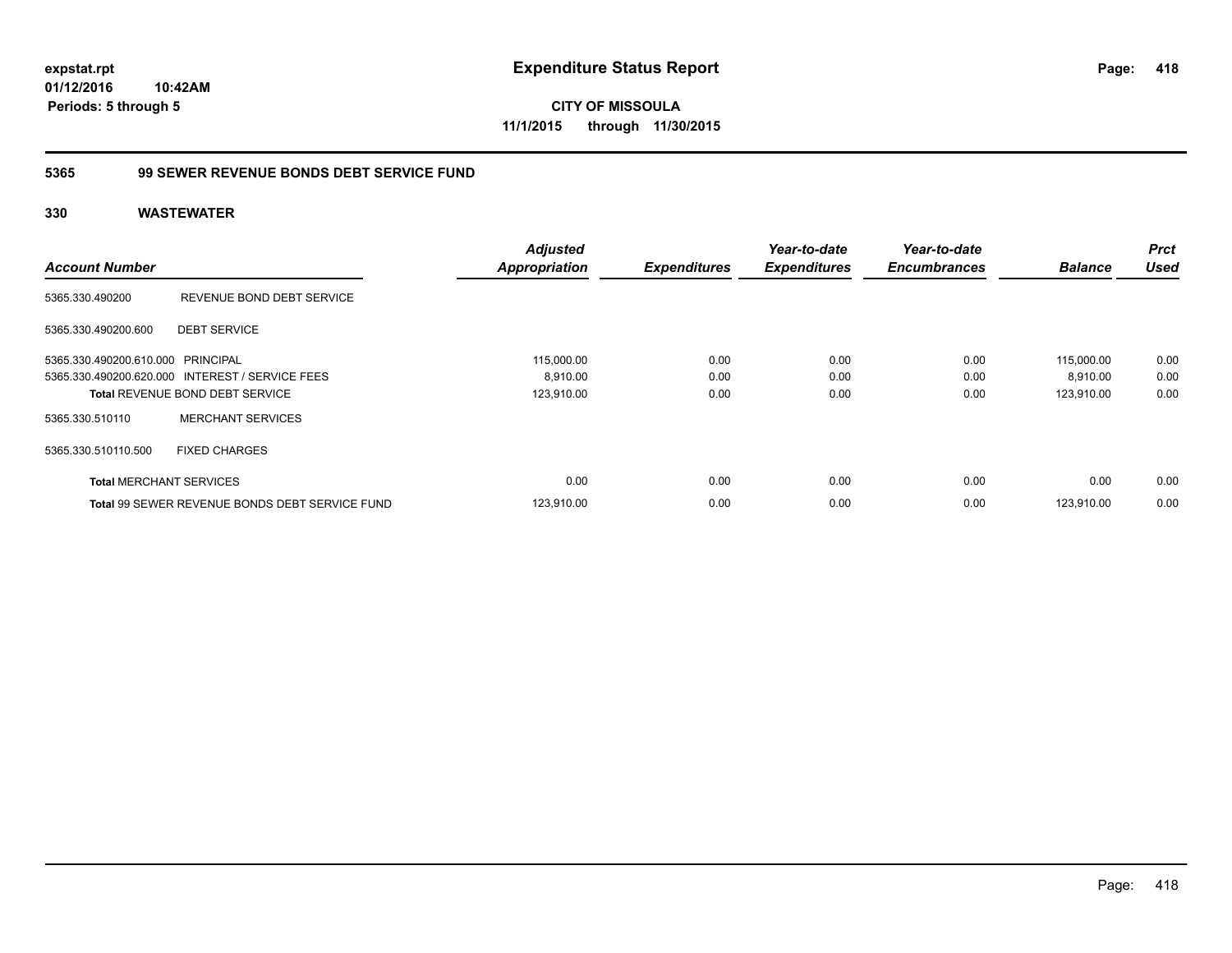**CITY OF MISSOULA 11/1/2015 through 11/30/2015**

### **5366 92 SEWER REVENUE BOND - SERIES A BOND RE**

| <b>Account Number</b>       |                                                | <b>Adjusted</b><br><b>Appropriation</b> | <b>Expenditures</b> | Year-to-date<br><b>Expenditures</b> | Year-to-date<br><b>Encumbrances</b> | <b>Balance</b> | <b>Prct</b><br><b>Used</b> |
|-----------------------------|------------------------------------------------|-----------------------------------------|---------------------|-------------------------------------|-------------------------------------|----------------|----------------------------|
| 5366.330.430610             | <b>ADMINISTRATION</b>                          |                                         |                     |                                     |                                     |                |                            |
| 5366.330.430610.800         | OTHER OBJECTS                                  |                                         |                     |                                     |                                     |                |                            |
| <b>Total ADMINISTRATION</b> |                                                | 0.00                                    | 0.00                | 0.00                                | 0.00                                | 0.00           | 0.00                       |
| 5366.330.510110             | <b>MERCHANT SERVICES</b>                       |                                         |                     |                                     |                                     |                |                            |
| 5366.330.510110.500         | <b>FIXED CHARGES</b>                           |                                         |                     |                                     |                                     |                |                            |
|                             | <b>Total MERCHANT SERVICES</b>                 | 0.00                                    | 0.00                | 0.00                                | 0.00                                | 0.00           | 0.00                       |
|                             | Total 92 SEWER REVENUE BOND - SERIES A BOND RE | 0.00                                    | 0.00                | 0.00                                | 0.00                                | 0.00           | 0.00                       |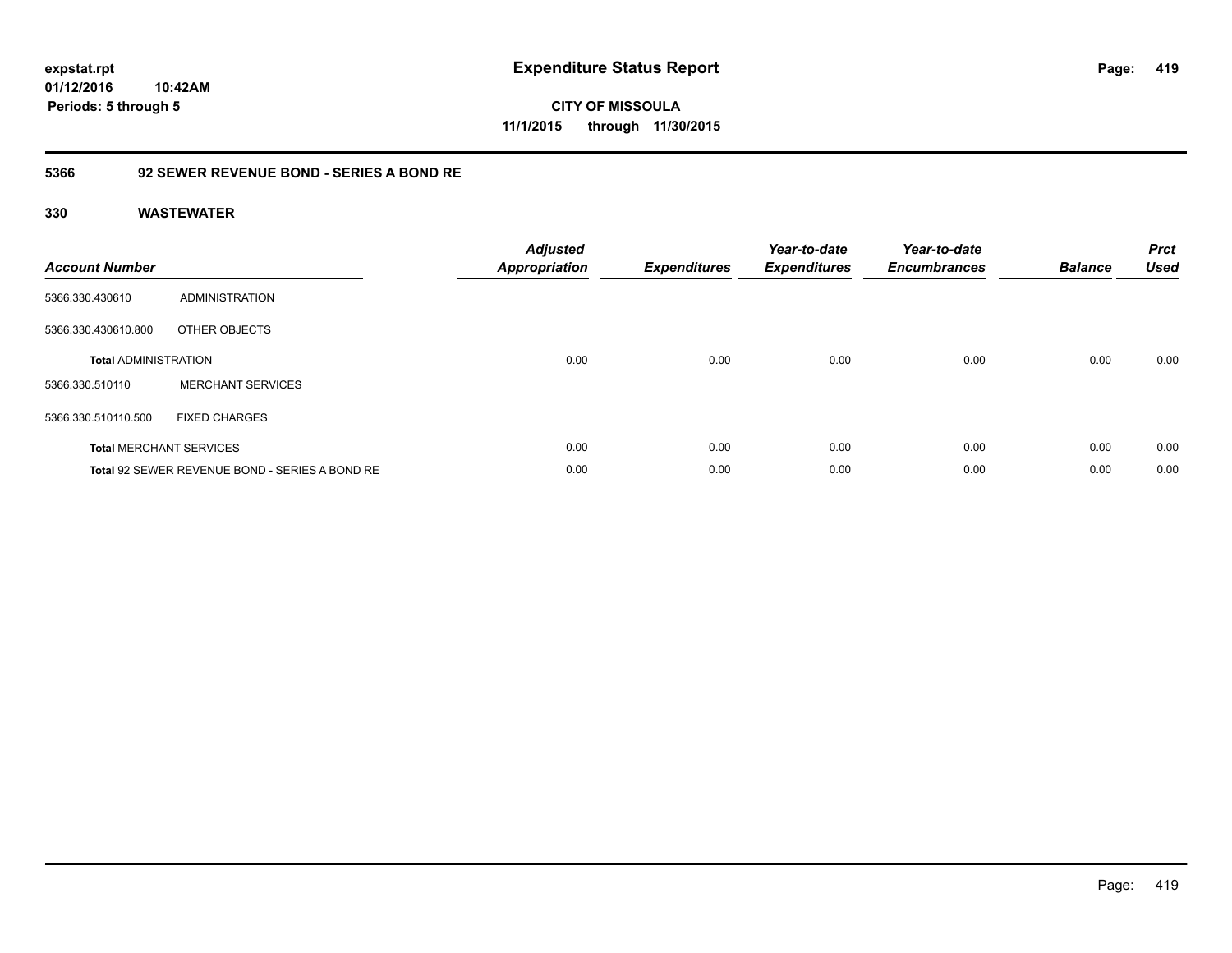**CITY OF MISSOULA 11/1/2015 through 11/30/2015**

### **5367 92 SEWER REVENUE BOND - SERIES B BOND RE**

| <b>Account Number</b>       |                                                | <b>Adjusted</b><br>Appropriation | <b>Expenditures</b> | Year-to-date<br><b>Expenditures</b> | Year-to-date<br><b>Encumbrances</b> | <b>Balance</b> | <b>Prct</b><br><b>Used</b> |
|-----------------------------|------------------------------------------------|----------------------------------|---------------------|-------------------------------------|-------------------------------------|----------------|----------------------------|
| 5367.330.430610             | <b>ADMINISTRATION</b>                          |                                  |                     |                                     |                                     |                |                            |
| 5367.330.430610.800         | OTHER OBJECTS                                  |                                  |                     |                                     |                                     |                |                            |
| <b>Total ADMINISTRATION</b> |                                                | 0.00                             | 0.00                | 0.00                                | 0.00                                | 0.00           | 0.00                       |
| 5367.330.510110             | <b>MERCHANT SERVICES</b>                       |                                  |                     |                                     |                                     |                |                            |
| 5367.330.510110.500         | <b>FIXED CHARGES</b>                           |                                  |                     |                                     |                                     |                |                            |
|                             | <b>Total MERCHANT SERVICES</b>                 | 0.00                             | 0.00                | 0.00                                | 0.00                                | 0.00           | 0.00                       |
|                             | Total 92 SEWER REVENUE BOND - SERIES B BOND RE | 0.00                             | 0.00                | 0.00                                | 0.00                                | 0.00           | 0.00                       |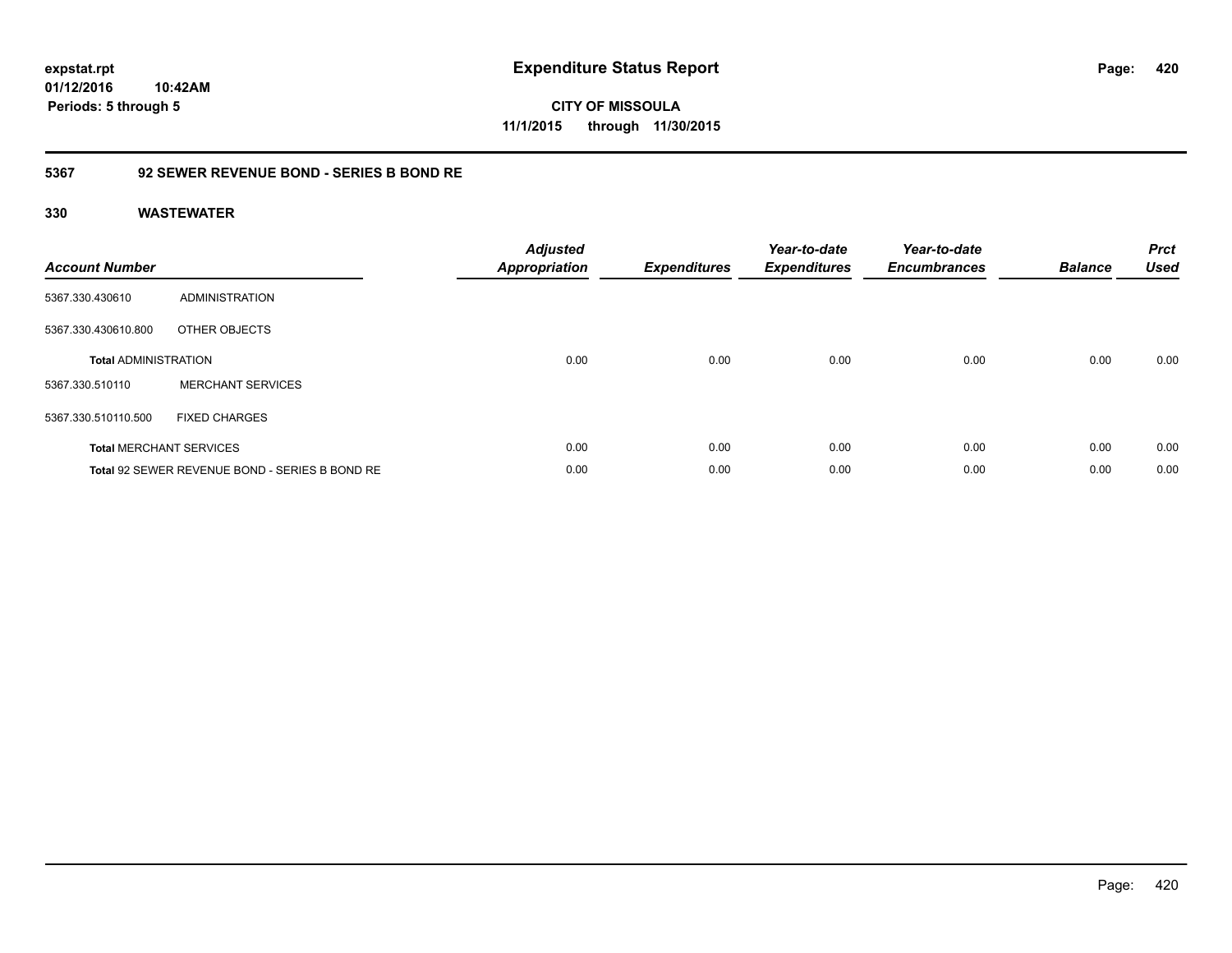# **01/12/2016**

**Periods: 5 through 5**

**10:42AM**

**421**

**CITY OF MISSOULA 11/1/2015 through 11/30/2015**

# **5368 00 SEWER REVENUE BOND RESERVE FUND**

| <b>Account Number</b>       |                                          | <b>Adjusted</b><br>Appropriation | <b>Expenditures</b> | Year-to-date<br><b>Expenditures</b> | Year-to-date<br><b>Encumbrances</b> | <b>Balance</b> | <b>Prct</b><br><b>Used</b> |
|-----------------------------|------------------------------------------|----------------------------------|---------------------|-------------------------------------|-------------------------------------|----------------|----------------------------|
| 5368.330.430610             | <b>ADMINISTRATION</b>                    |                                  |                     |                                     |                                     |                |                            |
| 5368.330.430610.800         | OTHER OBJECTS                            |                                  |                     |                                     |                                     |                |                            |
| <b>Total ADMINISTRATION</b> |                                          | 0.00                             | 0.00                | 0.00                                | 0.00                                | 0.00           | 0.00                       |
| 5368.330.510110             | <b>MERCHANT SERVICES</b>                 |                                  |                     |                                     |                                     |                |                            |
| 5368.330.510110.500         | <b>FIXED CHARGES</b>                     |                                  |                     |                                     |                                     |                |                            |
|                             | <b>Total MERCHANT SERVICES</b>           | 0.00                             | 0.00                | 0.00                                | 0.00                                | 0.00           | 0.00                       |
|                             | Total 00 SEWER REVENUE BOND RESERVE FUND | 0.00                             | 0.00                | 0.00                                | 0.00                                | 0.00           | 0.00                       |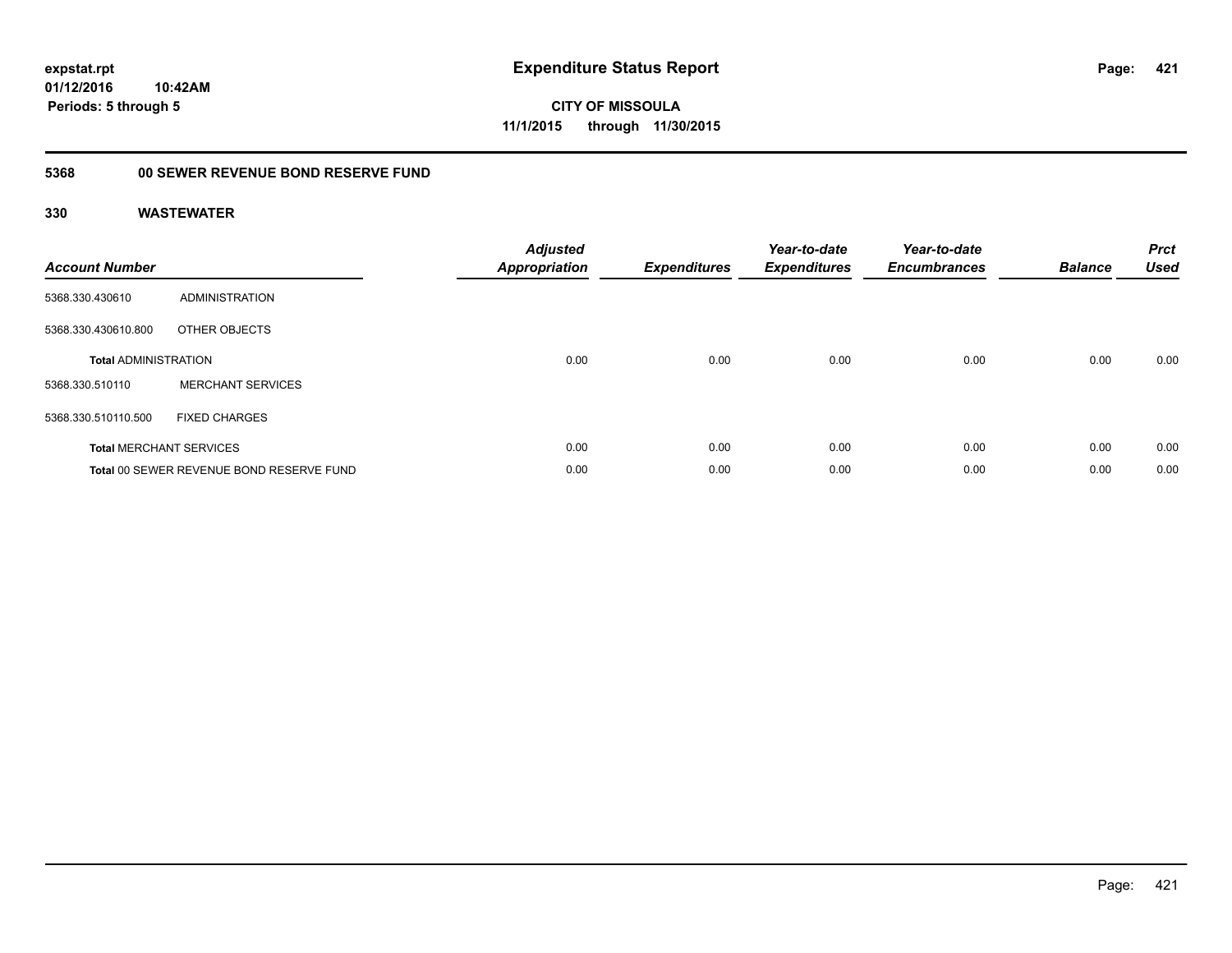### **5369 2001 SEWER REVENUE BOND**

| <b>Account Number</b>          |                                                  | <b>Adjusted</b><br><b>Appropriation</b> | <b>Expenditures</b> | Year-to-date<br><b>Expenditures</b> | Year-to-date<br><b>Encumbrances</b> | <b>Balance</b> | Prct<br><b>Used</b> |
|--------------------------------|--------------------------------------------------|-----------------------------------------|---------------------|-------------------------------------|-------------------------------------|----------------|---------------------|
| 5369.330.430610                | ADMINISTRATION                                   |                                         |                     |                                     |                                     |                |                     |
| 5369.330.430610.800            | OTHER OBJECTS                                    |                                         |                     |                                     |                                     |                |                     |
| <b>Total ADMINISTRATION</b>    | 5369.330.430610.820.000 TRANSFERS TO OTHER FUNDS | 30.00<br>30.00                          | 0.00<br>0.00        | 0.00<br>0.00                        | 0.00<br>0.00                        | 30.00<br>30.00 | 0.00<br>0.00        |
| 5369.330.510110                | <b>MERCHANT SERVICES</b>                         |                                         |                     |                                     |                                     |                |                     |
| 5369.330.510110.500            | <b>FIXED CHARGES</b>                             |                                         |                     |                                     |                                     |                |                     |
| <b>Total MERCHANT SERVICES</b> |                                                  | 0.00                                    | 0.00                | 0.00                                | 0.00                                | 0.00           | 0.00                |
|                                | Total 2001 SEWER REVENUE BOND                    | 30.00                                   | 0.00                | 0.00                                | 0.00                                | 30.00          | 0.00                |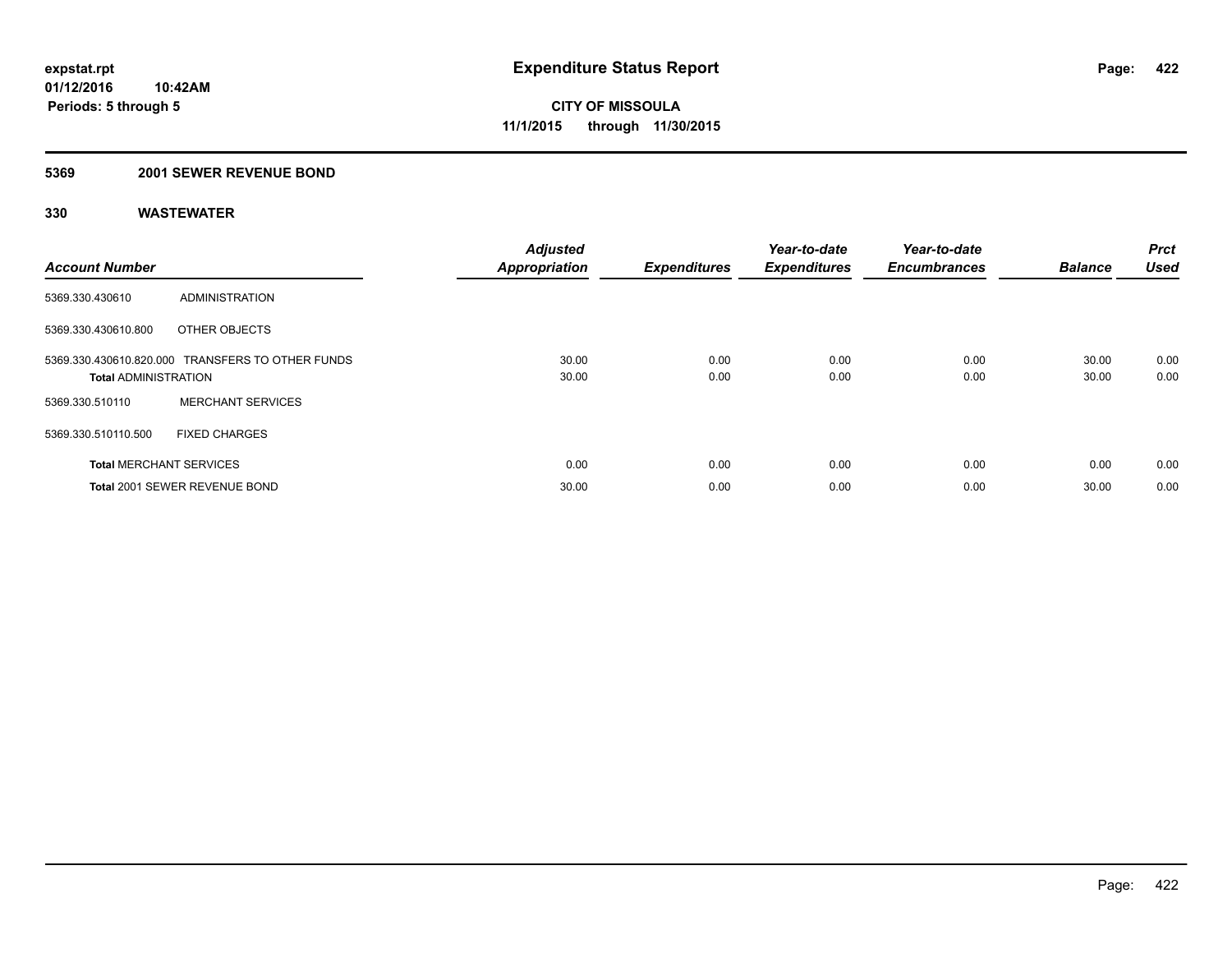**CITY OF MISSOULA 11/1/2015 through 11/30/2015**

# **5370 99 SEWER REVENUE BOND RESERVE FUND**

| <b>Account Number</b>          |                                                  | <b>Adjusted</b><br><b>Appropriation</b> | <b>Expenditures</b> | Year-to-date<br><b>Expenditures</b> | Year-to-date<br><b>Encumbrances</b> | <b>Balance</b>   | <b>Prct</b><br><b>Used</b> |
|--------------------------------|--------------------------------------------------|-----------------------------------------|---------------------|-------------------------------------|-------------------------------------|------------------|----------------------------|
| 5370.330.430610                | ADMINISTRATION                                   |                                         |                     |                                     |                                     |                  |                            |
| 5370.330.430610.800            | OTHER OBJECTS                                    |                                         |                     |                                     |                                     |                  |                            |
| <b>Total ADMINISTRATION</b>    | 5370.330.430610.820.000 TRANSFERS TO OTHER FUNDS | 790.00<br>790.00                        | 0.00<br>0.00        | 0.00<br>0.00                        | 0.00<br>0.00                        | 790.00<br>790.00 | 0.00<br>0.00               |
| 5370.330.510110                | <b>MERCHANT SERVICES</b>                         |                                         |                     |                                     |                                     |                  |                            |
| 5370.330.510110.500            | <b>FIXED CHARGES</b>                             |                                         |                     |                                     |                                     |                  |                            |
| <b>Total MERCHANT SERVICES</b> |                                                  | 0.00                                    | 0.00                | 0.00                                | 0.00                                | 0.00             | 0.00                       |
|                                | Total 99 SEWER REVENUE BOND RESERVE FUND         | 790.00                                  | 0.00                | 0.00                                | 0.00                                | 790.00           | 0.00                       |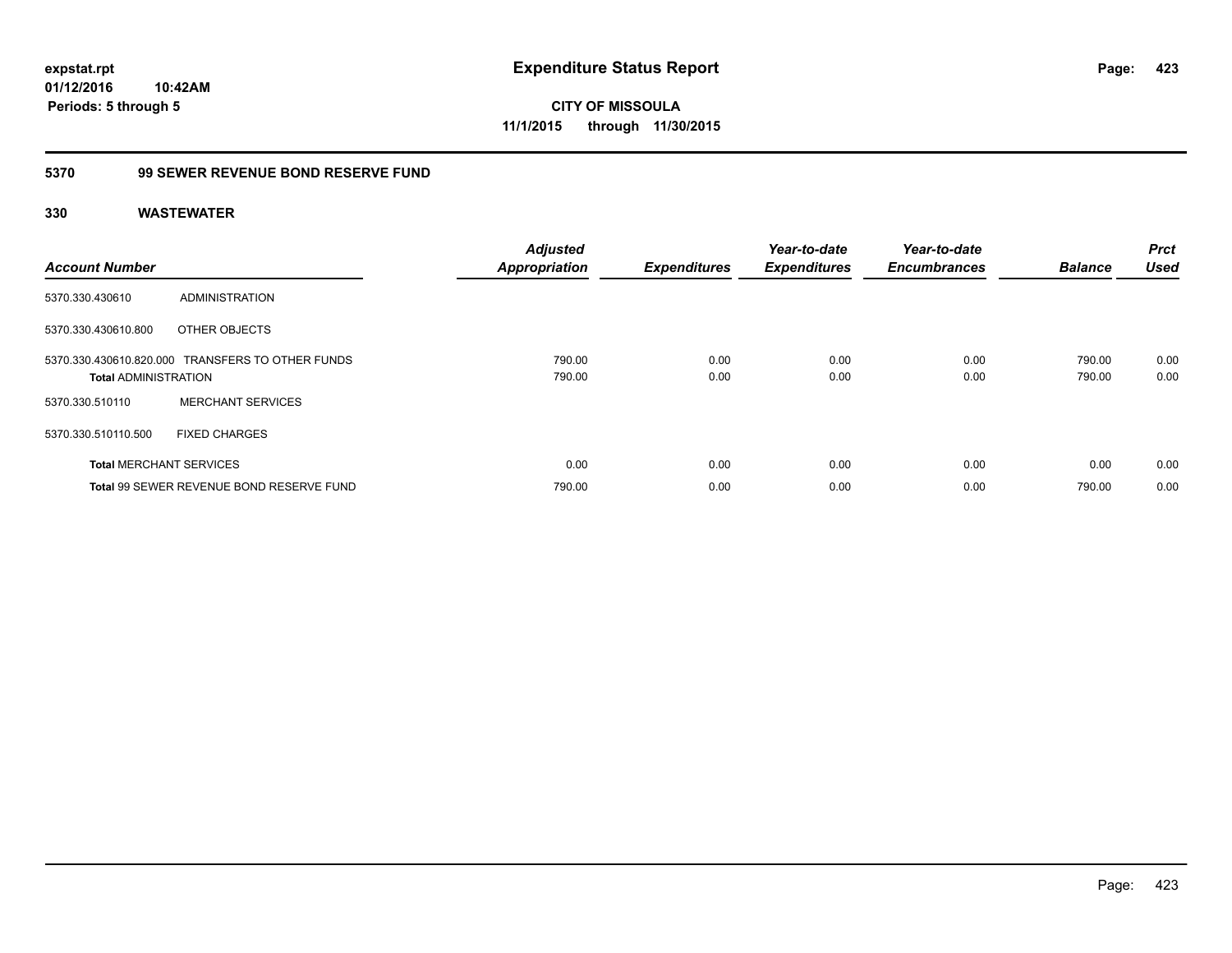#### **5371 2002 SEWER BONDS**

| <b>Account Number</b>             |                                                 | <b>Adjusted</b><br><b>Appropriation</b> | <b>Expenditures</b> | Year-to-date<br><b>Expenditures</b> | Year-to-date<br><b>Encumbrances</b> | <b>Balance</b> | <b>Prct</b><br><b>Used</b> |
|-----------------------------------|-------------------------------------------------|-----------------------------------------|---------------------|-------------------------------------|-------------------------------------|----------------|----------------------------|
|                                   |                                                 |                                         |                     |                                     |                                     |                |                            |
| 5371.330.490200                   | REVENUE BOND DEBT SERVICE                       |                                         |                     |                                     |                                     |                |                            |
| 5371.330.490200.600               | <b>DEBT SERVICE</b>                             |                                         |                     |                                     |                                     |                |                            |
| 5371.330.490200.610.000 PRINCIPAL |                                                 | 75,000.00                               | 0.00                | 0.00                                | 0.00                                | 75,000.00      | 0.00                       |
|                                   | 5371.330.490200.620.000 INTEREST / SERVICE FEES | 9,930.00                                | 0.00                | 0.00                                | 0.00                                | 9,930.00       | 0.00                       |
|                                   | <b>Total REVENUE BOND DEBT SERVICE</b>          | 84,930.00                               | 0.00                | 0.00                                | 0.00                                | 84,930.00      | 0.00                       |
| 5371.330.510110                   | <b>MERCHANT SERVICES</b>                        |                                         |                     |                                     |                                     |                |                            |
| 5371.330.510110.500               | <b>FIXED CHARGES</b>                            |                                         |                     |                                     |                                     |                |                            |
| <b>Total MERCHANT SERVICES</b>    |                                                 | 0.00                                    | 0.00                | 0.00                                | 0.00                                | 0.00           | 0.00                       |
| Total 2002 SEWER BONDS            |                                                 | 84,930.00                               | 0.00                | 0.00                                | 0.00                                | 84,930.00      | 0.00                       |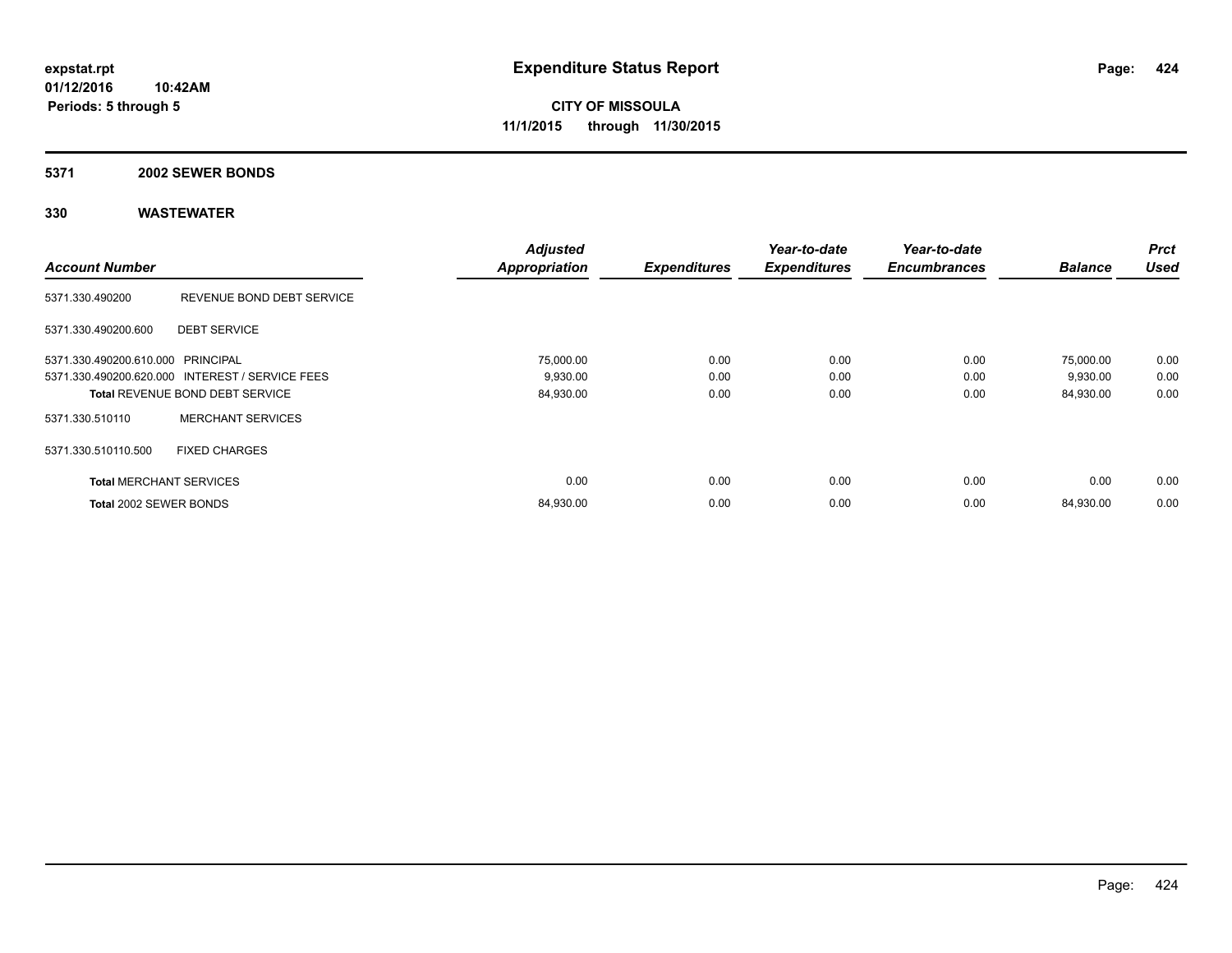### **5372 2002 SEWER REVENUE BOND**

| <b>Account Number</b>       |                                | <b>Adjusted</b><br>Appropriation | <b>Expenditures</b> | Year-to-date<br><b>Expenditures</b> | Year-to-date<br><b>Encumbrances</b> | <b>Balance</b> | <b>Prct</b><br><b>Used</b> |
|-----------------------------|--------------------------------|----------------------------------|---------------------|-------------------------------------|-------------------------------------|----------------|----------------------------|
| 5372.330.430610             | <b>ADMINISTRATION</b>          |                                  |                     |                                     |                                     |                |                            |
| 5372.330.430610.800         | OTHER OBJECTS                  |                                  |                     |                                     |                                     |                |                            |
| <b>Total ADMINISTRATION</b> |                                | 0.00                             | 0.00                | 0.00                                | 0.00                                | 0.00           | 0.00                       |
| 5372.330.510110             | <b>MERCHANT SERVICES</b>       |                                  |                     |                                     |                                     |                |                            |
| 5372.330.510110.500         | <b>FIXED CHARGES</b>           |                                  |                     |                                     |                                     |                |                            |
|                             | <b>Total MERCHANT SERVICES</b> | 0.00                             | 0.00                | 0.00                                | 0.00                                | 0.00           | 0.00                       |
|                             | Total 2002 SEWER REVENUE BOND  | 0.00                             | 0.00                | 0.00                                | 0.00                                | 0.00           | 0.00                       |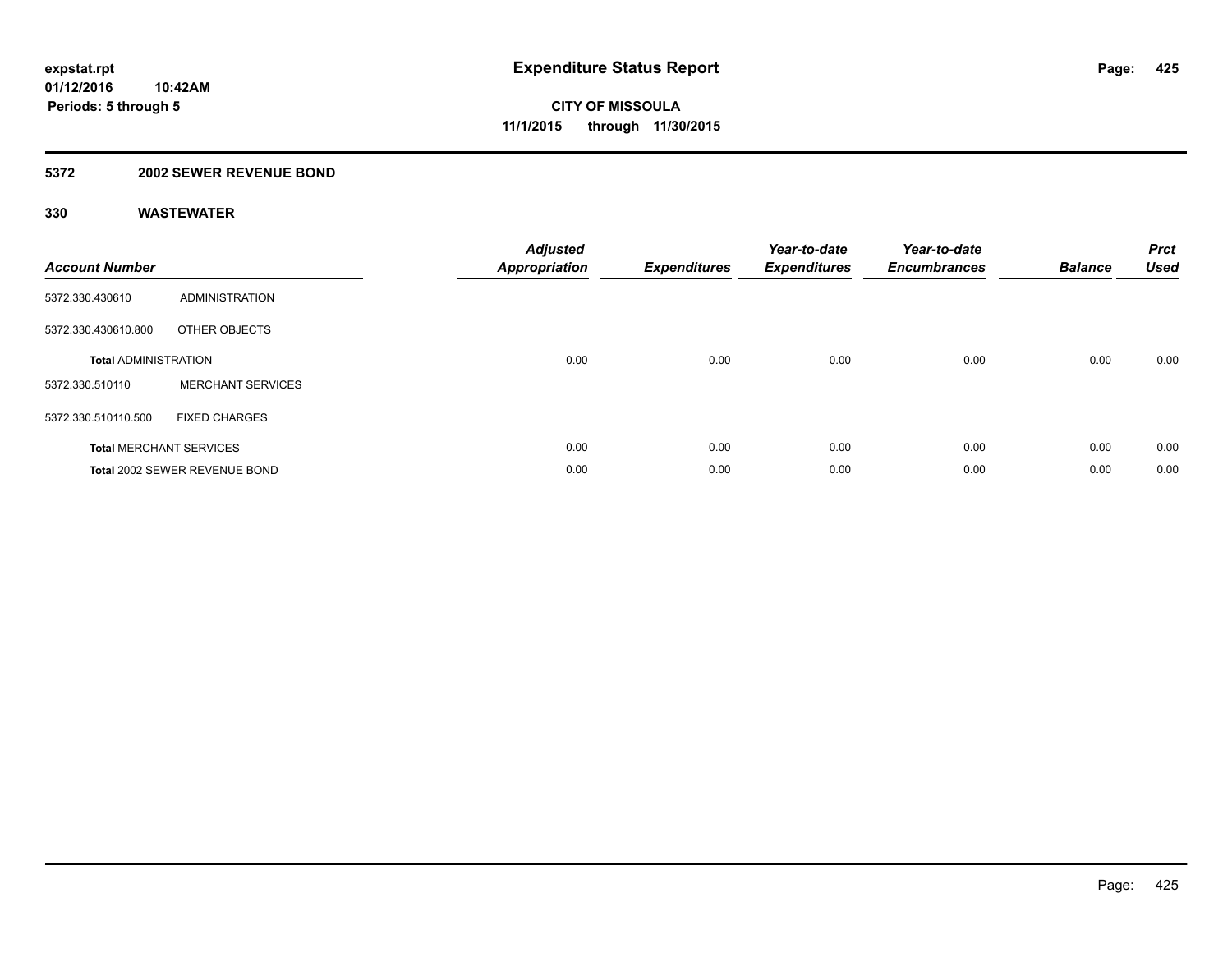**CITY OF MISSOULA 11/1/2015 through 11/30/2015**

#### **5373 2002 WWTP UPGRADE REVENUE BOND**

| <b>Account Number</b>             |                                                 | <b>Adjusted</b><br><b>Appropriation</b> | <b>Expenditures</b> | Year-to-date<br><b>Expenditures</b> | Year-to-date<br><b>Encumbrances</b> | <b>Balance</b> | <b>Prct</b><br><b>Used</b> |
|-----------------------------------|-------------------------------------------------|-----------------------------------------|---------------------|-------------------------------------|-------------------------------------|----------------|----------------------------|
| 5373.330.490200                   | REVENUE BOND DEBT SERVICE                       |                                         |                     |                                     |                                     |                |                            |
| 5373.330.490200.600               | <b>DEBT SERVICE</b>                             |                                         |                     |                                     |                                     |                |                            |
| 5373.330.490200.610.000 PRINCIPAL |                                                 | 290,000.00                              | 0.00                | 0.00                                | 0.00                                | 290,000.00     | 0.00                       |
|                                   | 5373.330.490200.620.000 INTEREST / SERVICE FEES | 41,640.00                               | 0.00                | 0.00                                | 0.00                                | 41,640.00      | 0.00                       |
|                                   | Total REVENUE BOND DEBT SERVICE                 | 331,640.00                              | 0.00                | 0.00                                | 0.00                                | 331,640.00     | 0.00                       |
| 5373.330.510110                   | <b>MERCHANT SERVICES</b>                        |                                         |                     |                                     |                                     |                |                            |
| 5373.330.510110.500               | <b>FIXED CHARGES</b>                            |                                         |                     |                                     |                                     |                |                            |
| <b>Total MERCHANT SERVICES</b>    |                                                 | 0.00                                    | 0.00                | 0.00                                | 0.00                                | 0.00           | 0.00                       |
|                                   | Total 2002 WWTP UPGRADE REVENUE BOND            | 331,640.00                              | 0.00                | 0.00                                | 0.00                                | 331.640.00     | 0.00                       |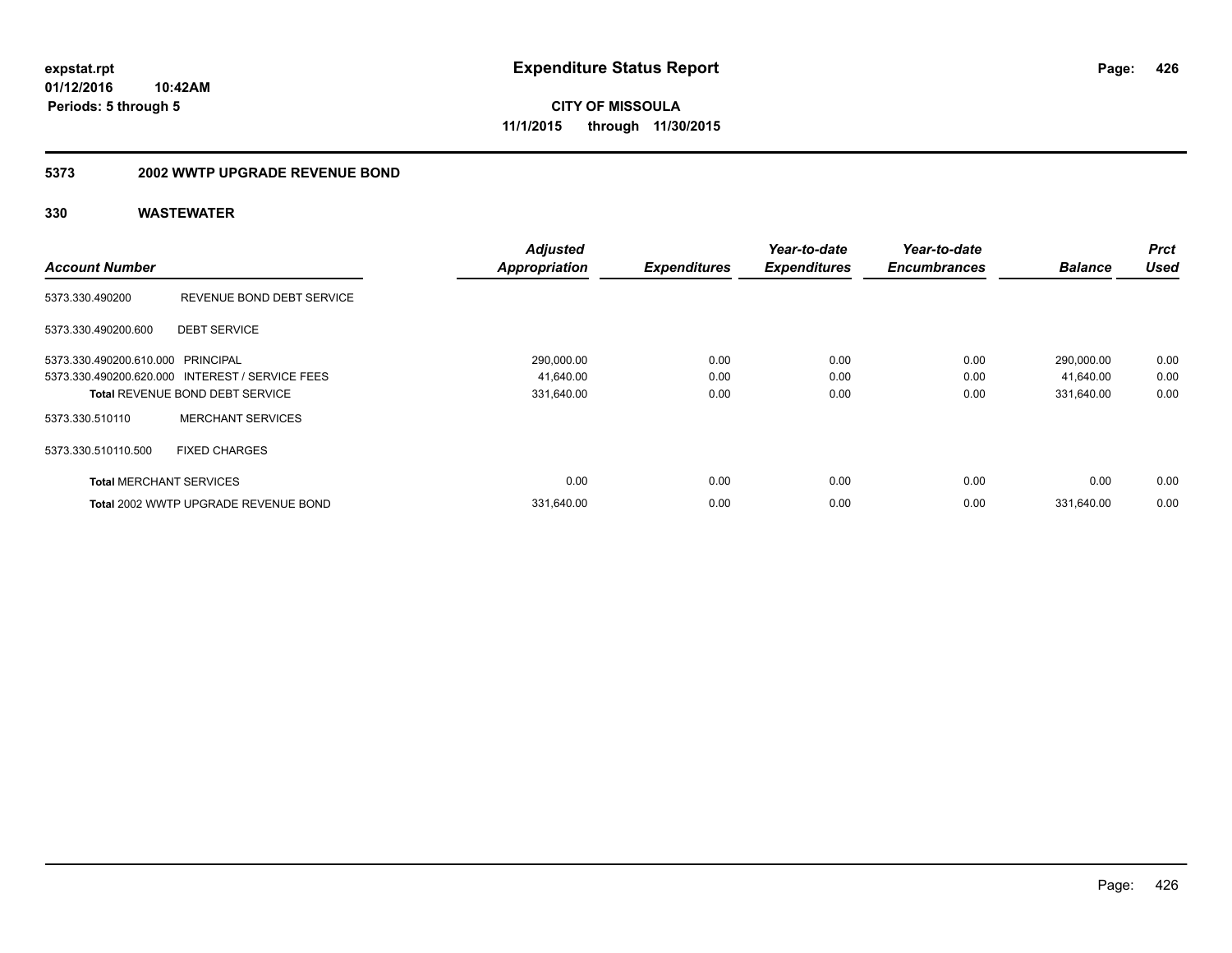### **5374 2002 WWTP UPGRADE RESERVE**

|                             |                                                  | <b>Adjusted</b> |                     | Year-to-date        | Year-to-date        |                | <b>Prct</b> |
|-----------------------------|--------------------------------------------------|-----------------|---------------------|---------------------|---------------------|----------------|-------------|
| <b>Account Number</b>       |                                                  | Appropriation   | <b>Expenditures</b> | <b>Expenditures</b> | <b>Encumbrances</b> | <b>Balance</b> | <b>Used</b> |
| 5374.330.430610             | <b>ADMINISTRATION</b>                            |                 |                     |                     |                     |                |             |
| 5374.330.430610.800         | OTHER OBJECTS                                    |                 |                     |                     |                     |                |             |
|                             | 5374.330.430610.820.000 TRANSFERS TO OTHER FUNDS | 180.00          | 0.00                | 0.00                | 0.00                | 180.00         | 0.00        |
| <b>Total ADMINISTRATION</b> |                                                  | 180.00          | 0.00                | 0.00                | 0.00                | 180.00         | 0.00        |
| 5374.330.490200             | REVENUE BOND DEBT SERVICE                        |                 |                     |                     |                     |                |             |
| 5374.330.490200.600         | <b>DEBT SERVICE</b>                              |                 |                     |                     |                     |                |             |
|                             | Total REVENUE BOND DEBT SERVICE                  | 0.00            | 0.00                | 0.00                | 0.00                | 0.00           | 0.00        |
| 5374.330.510110             | <b>MERCHANT SERVICES</b>                         |                 |                     |                     |                     |                |             |
| 5374.330.510110.500         | <b>FIXED CHARGES</b>                             |                 |                     |                     |                     |                |             |
|                             | <b>Total MERCHANT SERVICES</b>                   | 0.00            | 0.00                | 0.00                | 0.00                | 0.00           | 0.00        |
|                             | Total 2002 WWTP UPGRADE RESERVE                  | 180.00          | 0.00                | 0.00                | 0.00                | 180.00         | 0.00        |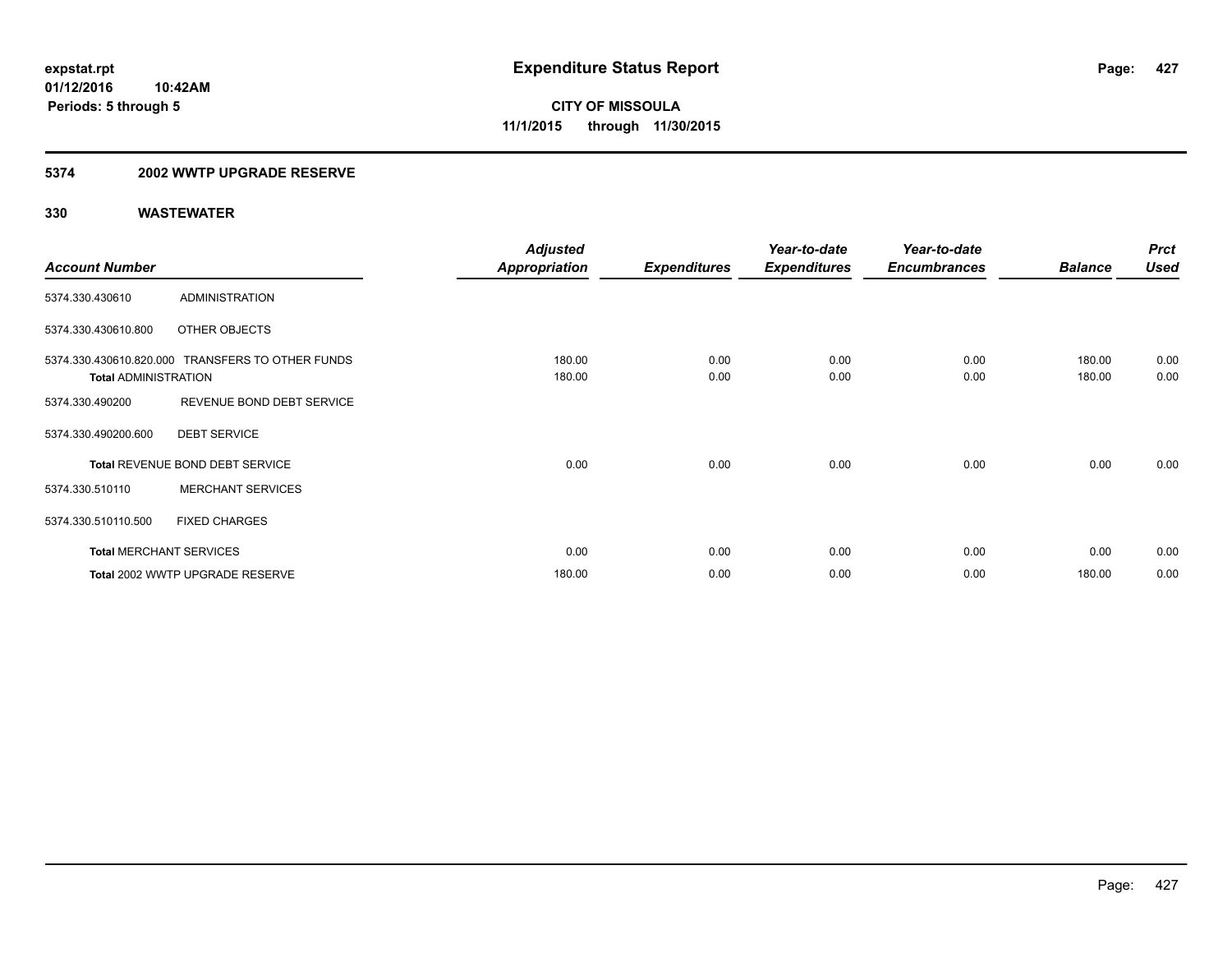### **5375 2003 WWTP SRF \$3.8M EPA DEBT**

| <b>Account Number</b>             |                                                                                           | <b>Adjusted</b><br><b>Appropriation</b> | <b>Expenditures</b>  | Year-to-date<br><b>Expenditures</b> | Year-to-date<br><b>Encumbrances</b> | <b>Balance</b>                        | <b>Prct</b><br><b>Used</b> |
|-----------------------------------|-------------------------------------------------------------------------------------------|-----------------------------------------|----------------------|-------------------------------------|-------------------------------------|---------------------------------------|----------------------------|
| 5375.330.490200                   | REVENUE BOND DEBT SERVICE                                                                 |                                         |                      |                                     |                                     |                                       |                            |
| 5375.330.490200.600               | <b>DEBT SERVICE</b>                                                                       |                                         |                      |                                     |                                     |                                       |                            |
| 5375.330.490200.610.000 PRINCIPAL | 5375.330.490200.620.000 INTEREST / SERVICE FEES<br><b>Total REVENUE BOND DEBT SERVICE</b> | 211,000.00<br>39,926.00<br>250,926.00   | 0.00<br>0.00<br>0.00 | 0.00<br>0.00<br>0.00                | 0.00<br>0.00<br>0.00                | 211,000.00<br>39,926.00<br>250,926.00 | 0.00<br>0.00<br>0.00       |
| 5375.330.510110                   | <b>MERCHANT SERVICES</b>                                                                  |                                         |                      |                                     |                                     |                                       |                            |
| 5375.330.510110.500               | <b>FIXED CHARGES</b>                                                                      |                                         |                      |                                     |                                     |                                       |                            |
| <b>Total MERCHANT SERVICES</b>    |                                                                                           | 0.00                                    | 0.00                 | 0.00                                | 0.00                                | 0.00                                  | 0.00                       |
|                                   | Total 2003 WWTP SRF \$3.8M EPA DEBT                                                       | 250,926.00                              | 0.00                 | 0.00                                | 0.00                                | 250,926.00                            | 0.00                       |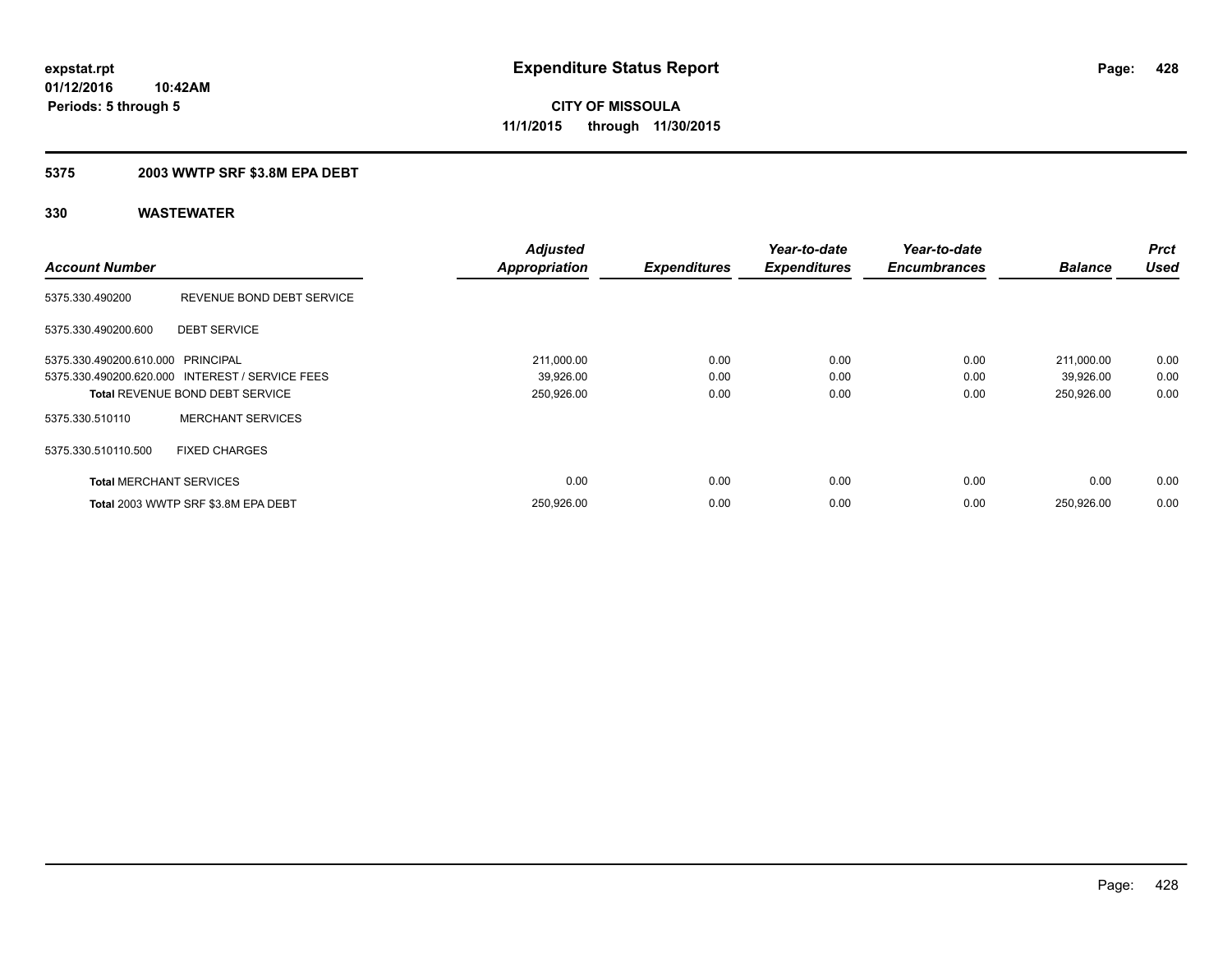### **5376 2003 WWTP SRF \$3.8M EPA RESERVE**

| <b>Account Number</b>       |                                        | <b>Adjusted</b><br>Appropriation | <b>Expenditures</b> | Year-to-date<br><b>Expenditures</b> | Year-to-date<br><b>Encumbrances</b> | <b>Balance</b> | <b>Prct</b><br><b>Used</b> |
|-----------------------------|----------------------------------------|----------------------------------|---------------------|-------------------------------------|-------------------------------------|----------------|----------------------------|
| 5376.330.430610             | ADMINISTRATION                         |                                  |                     |                                     |                                     |                |                            |
| 5376.330.430610.800         | OTHER OBJECTS                          |                                  |                     |                                     |                                     |                |                            |
| <b>Total ADMINISTRATION</b> |                                        | 0.00                             | 0.00                | 0.00                                | 0.00                                | 0.00           | 0.00                       |
| 5376.330.510110             | <b>MERCHANT SERVICES</b>               |                                  |                     |                                     |                                     |                |                            |
| 5376.330.510110.500         | <b>FIXED CHARGES</b>                   |                                  |                     |                                     |                                     |                |                            |
|                             | <b>Total MERCHANT SERVICES</b>         | 0.00                             | 0.00                | 0.00                                | 0.00                                | 0.00           | 0.00                       |
|                             | Total 2003 WWTP SRF \$3.8M EPA RESERVE | 0.00                             | 0.00                | 0.00                                | 0.00                                | 0.00           | 0.00                       |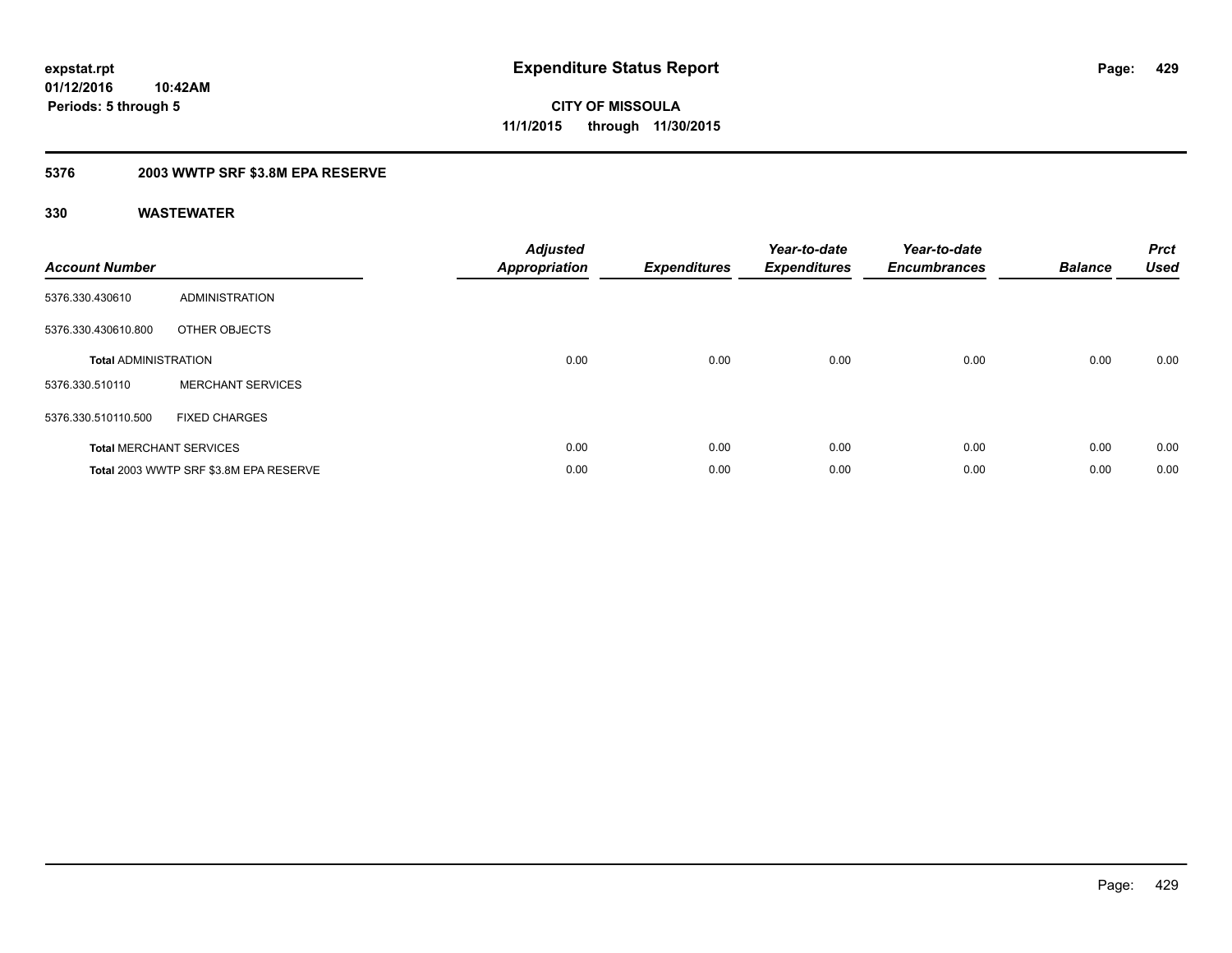**CITY OF MISSOULA 11/1/2015 through 11/30/2015**

# **5377 2004 WWTP \$3.023 LOAN DEBT SERVICE**

|                                   |                                                 | <b>Adjusted</b>      |                     | Year-to-date        | Year-to-date        |                | <b>Prct</b> |
|-----------------------------------|-------------------------------------------------|----------------------|---------------------|---------------------|---------------------|----------------|-------------|
| <b>Account Number</b>             |                                                 | <b>Appropriation</b> | <b>Expenditures</b> | <b>Expenditures</b> | <b>Encumbrances</b> | <b>Balance</b> | <b>Used</b> |
| 5377.330.490200                   | REVENUE BOND DEBT SERVICE                       |                      |                     |                     |                     |                |             |
| 5377.330.490200.600               | <b>DEBT SERVICE</b>                             |                      |                     |                     |                     |                |             |
| 5377.330.490200.610.000 PRINCIPAL |                                                 | 203,000.00           | 0.00                | 0.00                | 0.00                | 203,000.00     | 0.00        |
|                                   | 5377.330.490200.620.000 INTEREST / SERVICE FEES | 41,006.00            | 0.00                | 0.00                | 0.00                | 41,006.00      | 0.00        |
|                                   | <b>Total REVENUE BOND DEBT SERVICE</b>          | 244,006.00           | 0.00                | 0.00                | 0.00                | 244,006.00     | 0.00        |
| 5377.330.510110                   | <b>MERCHANT SERVICES</b>                        |                      |                     |                     |                     |                |             |
| 5377.330.510110.500               | <b>FIXED CHARGES</b>                            |                      |                     |                     |                     |                |             |
| <b>Total MERCHANT SERVICES</b>    |                                                 | 0.00                 | 0.00                | 0.00                | 0.00                | 0.00           | 0.00        |
|                                   | Total 2004 WWTP \$3.023 LOAN DEBT SERVICE       | 244,006.00           | 0.00                | 0.00                | 0.00                | 244.006.00     | 0.00        |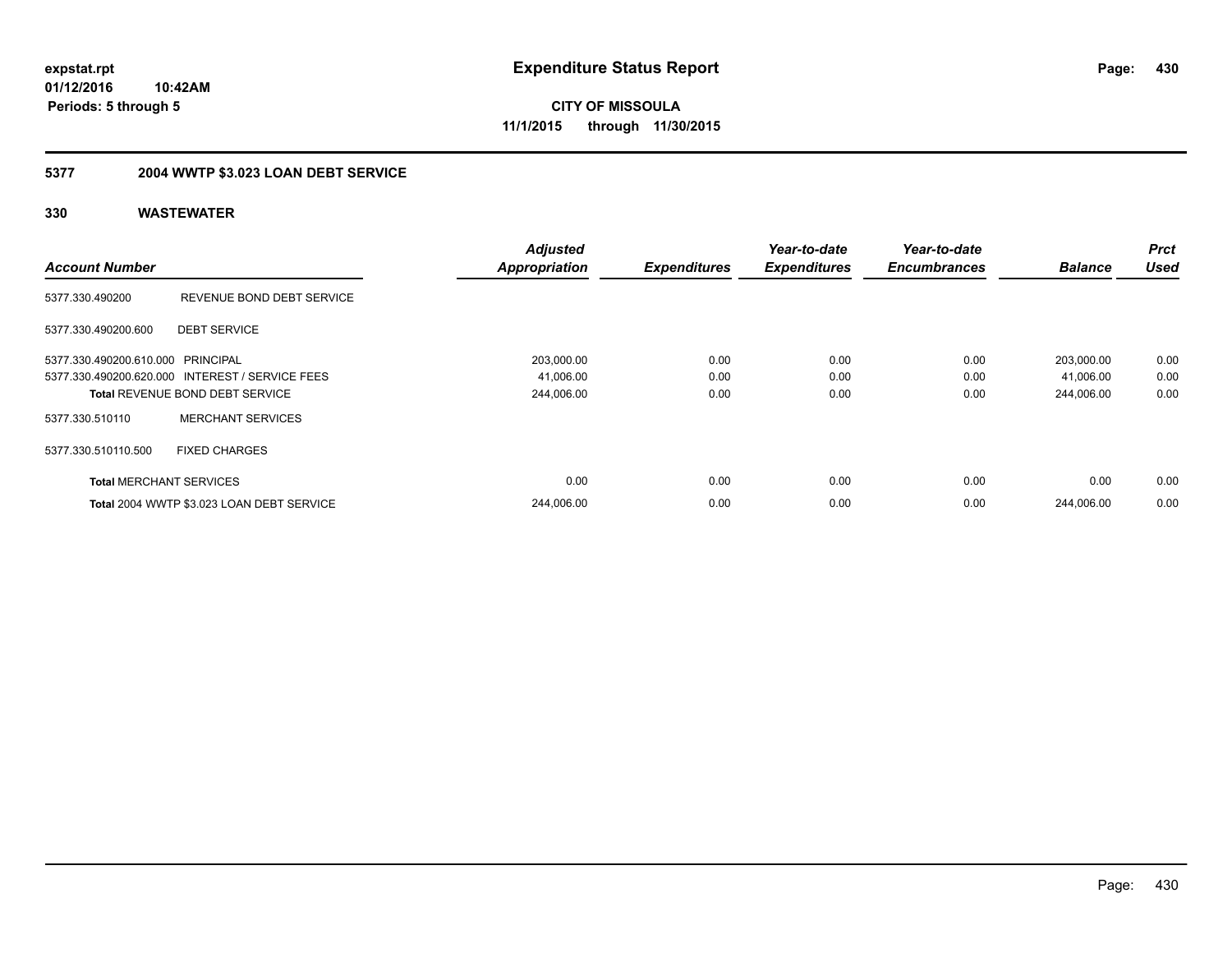### **5378 2004 WWTP \$3.023 LOAN RESERVE**

|                             |                                                  | <b>Adjusted</b>      |                     | Year-to-date        | Year-to-date        |                | <b>Prct</b> |
|-----------------------------|--------------------------------------------------|----------------------|---------------------|---------------------|---------------------|----------------|-------------|
| <b>Account Number</b>       |                                                  | <b>Appropriation</b> | <b>Expenditures</b> | <b>Expenditures</b> | <b>Encumbrances</b> | <b>Balance</b> | <b>Used</b> |
| 5378.330.430610             | <b>ADMINISTRATION</b>                            |                      |                     |                     |                     |                |             |
| 5378.330.430610.800         | OTHER OBJECTS                                    |                      |                     |                     |                     |                |             |
|                             | 5378.330.430610.820.000 TRANSFERS TO OTHER FUNDS | 283.00               | 0.00                | 0.00                | 0.00                | 283.00         | 0.00        |
| <b>Total ADMINISTRATION</b> |                                                  | 283.00               | 0.00                | 0.00                | 0.00                | 283.00         | 0.00        |
| 5378.330.490200             | REVENUE BOND DEBT SERVICE                        |                      |                     |                     |                     |                |             |
| 5378.330.490200.600         | <b>DEBT SERVICE</b>                              |                      |                     |                     |                     |                |             |
|                             | Total REVENUE BOND DEBT SERVICE                  | 0.00                 | 0.00                | 0.00                | 0.00                | 0.00           | 0.00        |
| 5378.330.510110             | <b>MERCHANT SERVICES</b>                         |                      |                     |                     |                     |                |             |
| 5378.330.510110.500         | <b>FIXED CHARGES</b>                             |                      |                     |                     |                     |                |             |
|                             | <b>Total MERCHANT SERVICES</b>                   | 0.00                 | 0.00                | 0.00                | 0.00                | 0.00           | 0.00        |
|                             | Total 2004 WWTP \$3.023 LOAN RESERVE             | 283.00               | 0.00                | 0.00                | 0.00                | 283.00         | 0.00        |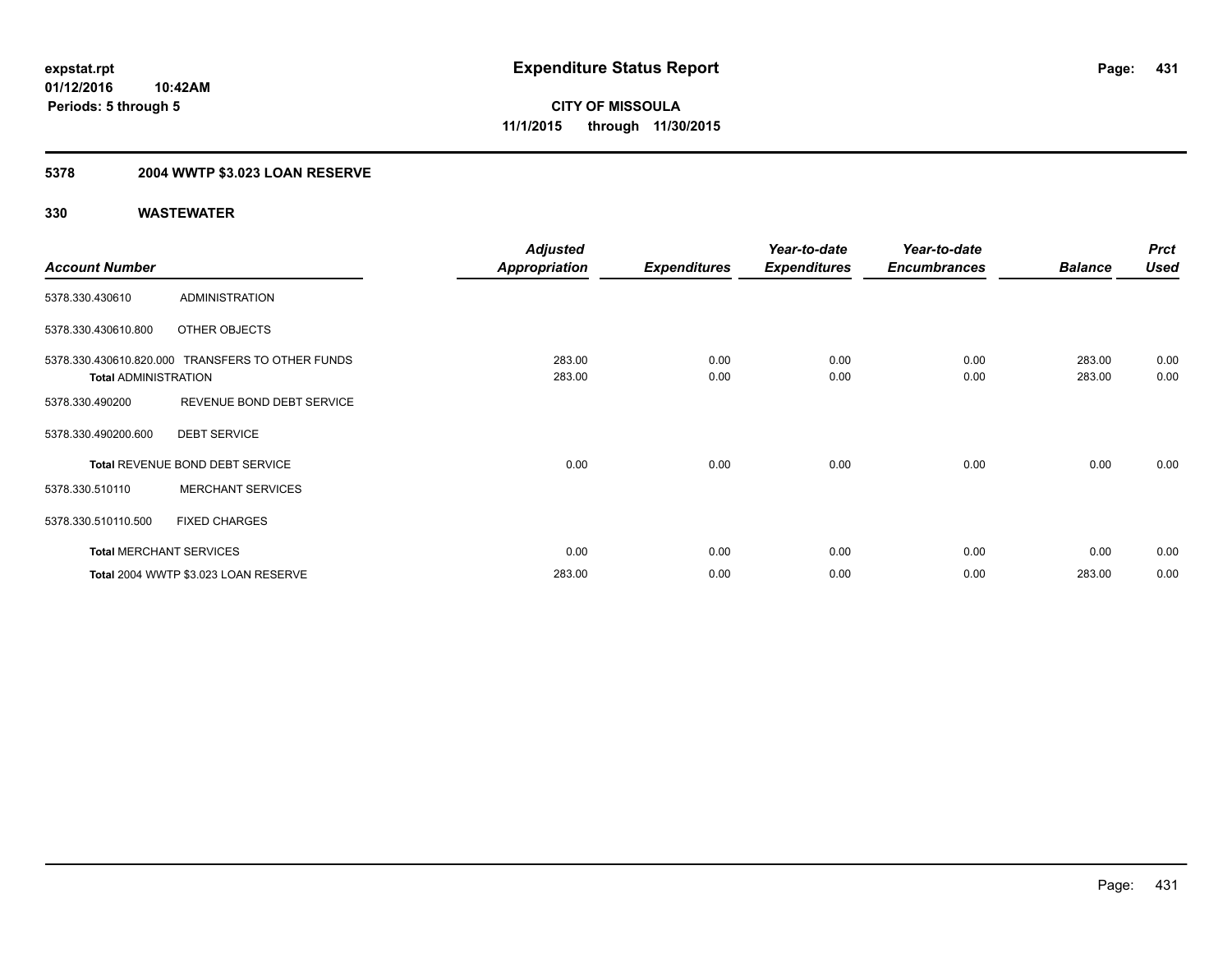**Periods: 5 through 5**

**CITY OF MISSOULA 11/1/2015 through 11/30/2015**

### **5379 2005 BRICH/BRDY/LIN/GIL SRF DEBT**

**10:42AM**

|                                   |                                                 | <b>Adjusted</b>      |                     | Year-to-date        | Year-to-date        |                | <b>Prct</b> |
|-----------------------------------|-------------------------------------------------|----------------------|---------------------|---------------------|---------------------|----------------|-------------|
| <b>Account Number</b>             |                                                 | <b>Appropriation</b> | <b>Expenditures</b> | <b>Expenditures</b> | <b>Encumbrances</b> | <b>Balance</b> | <b>Used</b> |
| 5379.330.430610                   | <b>ADMINISTRATION</b>                           |                      |                     |                     |                     |                |             |
| 5379.330.430610.800               | <b>OTHER OBJECTS</b>                            |                      |                     |                     |                     |                |             |
| <b>Total ADMINISTRATION</b>       |                                                 | 0.00                 | 0.00                | 0.00                | 0.00                | 0.00           | 0.00        |
| 5379.330.490200                   | REVENUE BOND DEBT SERVICE                       |                      |                     |                     |                     |                |             |
| 5379.330.490200.600               | <b>DEBT SERVICE</b>                             |                      |                     |                     |                     |                |             |
| 5379.330.490200.610.000 PRINCIPAL |                                                 | 88,000.00            | 0.00                | 0.00                | 0.00                | 88,000.00      | 0.00        |
|                                   | 5379.330.490200.620.000 INTEREST / SERVICE FEES | 21,443.00            | 0.00                | 0.00                | 0.00                | 21,443.00      | 0.00        |
|                                   | <b>Total REVENUE BOND DEBT SERVICE</b>          | 109,443.00           | 0.00                | 0.00                | 0.00                | 109,443.00     | 0.00        |
| 5379.330.510110                   | <b>MERCHANT SERVICES</b>                        |                      |                     |                     |                     |                |             |
| 5379.330.510110.500               | <b>FIXED CHARGES</b>                            |                      |                     |                     |                     |                |             |
| <b>Total MERCHANT SERVICES</b>    |                                                 | 0.00                 | 0.00                | 0.00                | 0.00                | 0.00           | 0.00        |
|                                   | Total 2005 BRICH/BRDY/LIN/GIL SRF DEBT          | 109,443.00           | 0.00                | 0.00                | 0.00                | 109,443.00     | 0.00        |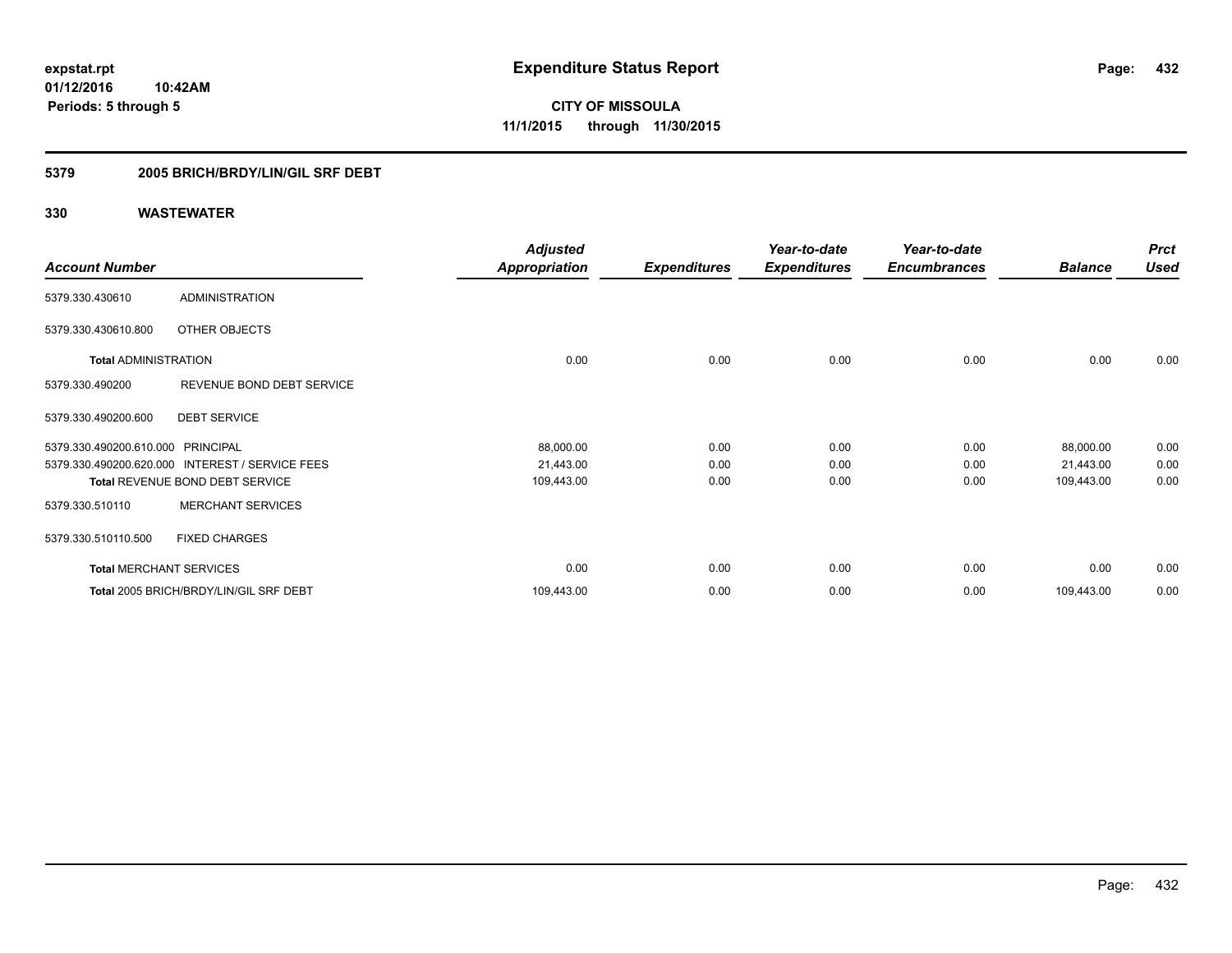## **5380 BRDWY/BIRCH/GILBERT/LINCOLNWOOD**

| <b>Account Number</b>       |                                       | <b>Adjusted</b><br><b>Appropriation</b> | <b>Expenditures</b> | Year-to-date<br><b>Expenditures</b> | Year-to-date<br><b>Encumbrances</b> | <b>Balance</b> | <b>Prct</b><br><b>Used</b> |
|-----------------------------|---------------------------------------|-----------------------------------------|---------------------|-------------------------------------|-------------------------------------|----------------|----------------------------|
| 5380.330.430610             | <b>ADMINISTRATION</b>                 |                                         |                     |                                     |                                     |                |                            |
| 5380.330.430610.800         | OTHER OBJECTS                         |                                         |                     |                                     |                                     |                |                            |
| <b>Total ADMINISTRATION</b> |                                       | 0.00                                    | 0.00                | 0.00                                | 0.00                                | 0.00           | 0.00                       |
| 5380.330.490200             | REVENUE BOND DEBT SERVICE             |                                         |                     |                                     |                                     |                |                            |
| 5380.330.490200.600         | <b>DEBT SERVICE</b>                   |                                         |                     |                                     |                                     |                |                            |
|                             | Total REVENUE BOND DEBT SERVICE       | 0.00                                    | 0.00                | 0.00                                | 0.00                                | 0.00           | 0.00                       |
| 5380.330.510110             | <b>MERCHANT SERVICES</b>              |                                         |                     |                                     |                                     |                |                            |
| 5380.330.510110.500         | <b>FIXED CHARGES</b>                  |                                         |                     |                                     |                                     |                |                            |
|                             | <b>Total MERCHANT SERVICES</b>        | 0.00                                    | 0.00                | 0.00                                | 0.00                                | 0.00           | 0.00                       |
|                             | Total BRDWY/BIRCH/GILBERT/LINCOLNWOOD | 0.00                                    | 0.00                | 0.00                                | 0.00                                | 0.00           | 0.00                       |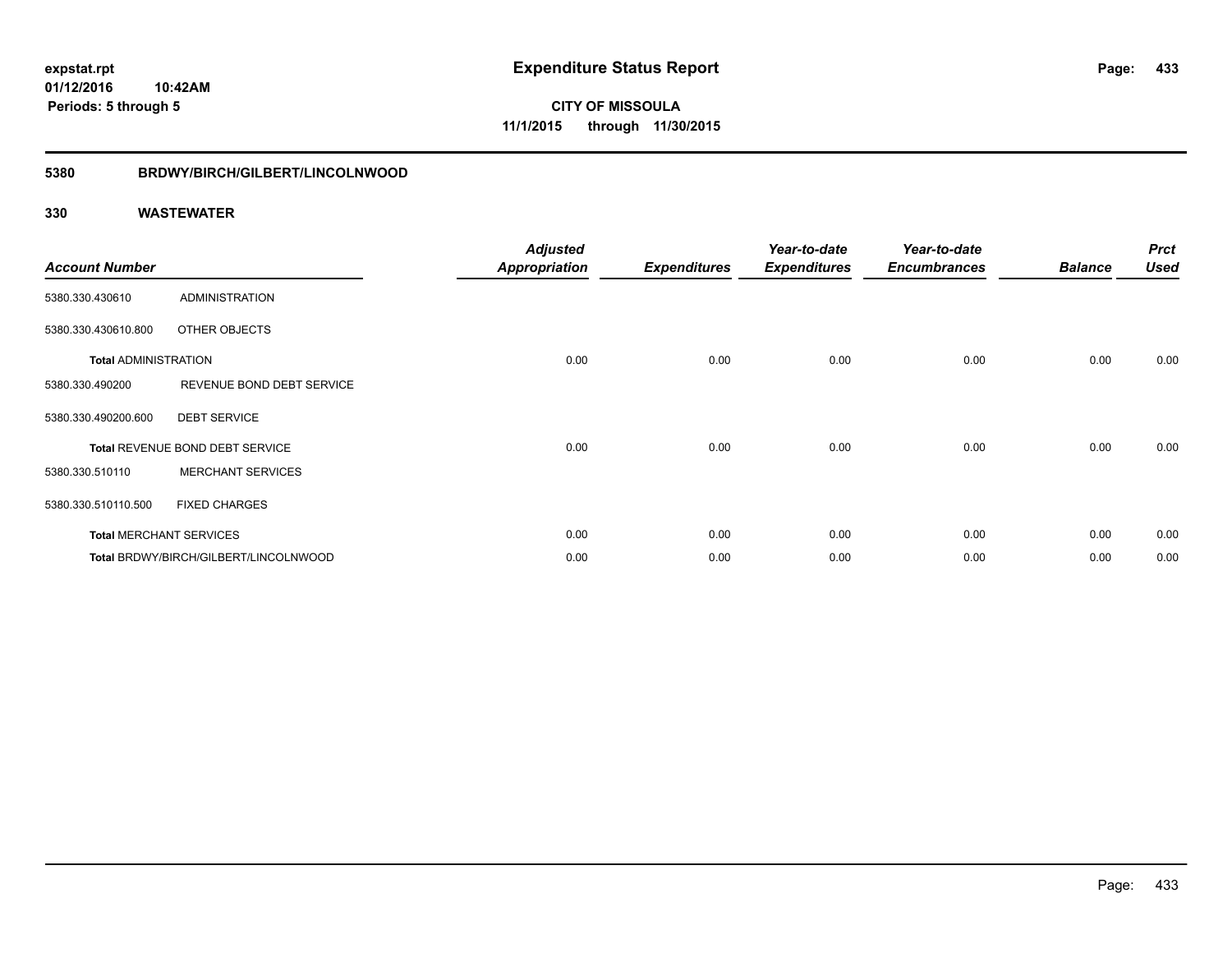## **5381 LINCOLNWOOD PH2 DEBT SERVICE**

| <b>Account Number</b>       |                                    | <b>Adjusted</b><br><b>Appropriation</b> | <b>Expenditures</b> | Year-to-date<br><b>Expenditures</b> | Year-to-date<br><b>Encumbrances</b> | <b>Balance</b> | <b>Prct</b><br><b>Used</b> |
|-----------------------------|------------------------------------|-----------------------------------------|---------------------|-------------------------------------|-------------------------------------|----------------|----------------------------|
| 5381.330.430610             | ADMINISTRATION                     |                                         |                     |                                     |                                     |                |                            |
| 5381.330.430610.800         | OTHER OBJECTS                      |                                         |                     |                                     |                                     |                |                            |
| <b>Total ADMINISTRATION</b> |                                    | 0.00                                    | 0.00                | 0.00                                | 0.00                                | 0.00           | 0.00                       |
| 5381.330.490200             | REVENUE BOND DEBT SERVICE          |                                         |                     |                                     |                                     |                |                            |
| 5381.330.490200.600         | <b>DEBT SERVICE</b>                |                                         |                     |                                     |                                     |                |                            |
|                             | Total REVENUE BOND DEBT SERVICE    | 0.00                                    | 0.00                | 0.00                                | 0.00                                | 0.00           | 0.00                       |
| 5381.330.510110             | <b>MERCHANT SERVICES</b>           |                                         |                     |                                     |                                     |                |                            |
| 5381.330.510110.500         | <b>FIXED CHARGES</b>               |                                         |                     |                                     |                                     |                |                            |
|                             | <b>Total MERCHANT SERVICES</b>     | 0.00                                    | 0.00                | 0.00                                | 0.00                                | 0.00           | 0.00                       |
|                             | Total LINCOLNWOOD PH2 DEBT SERVICE | 0.00                                    | 0.00                | 0.00                                | 0.00                                | 0.00           | 0.00                       |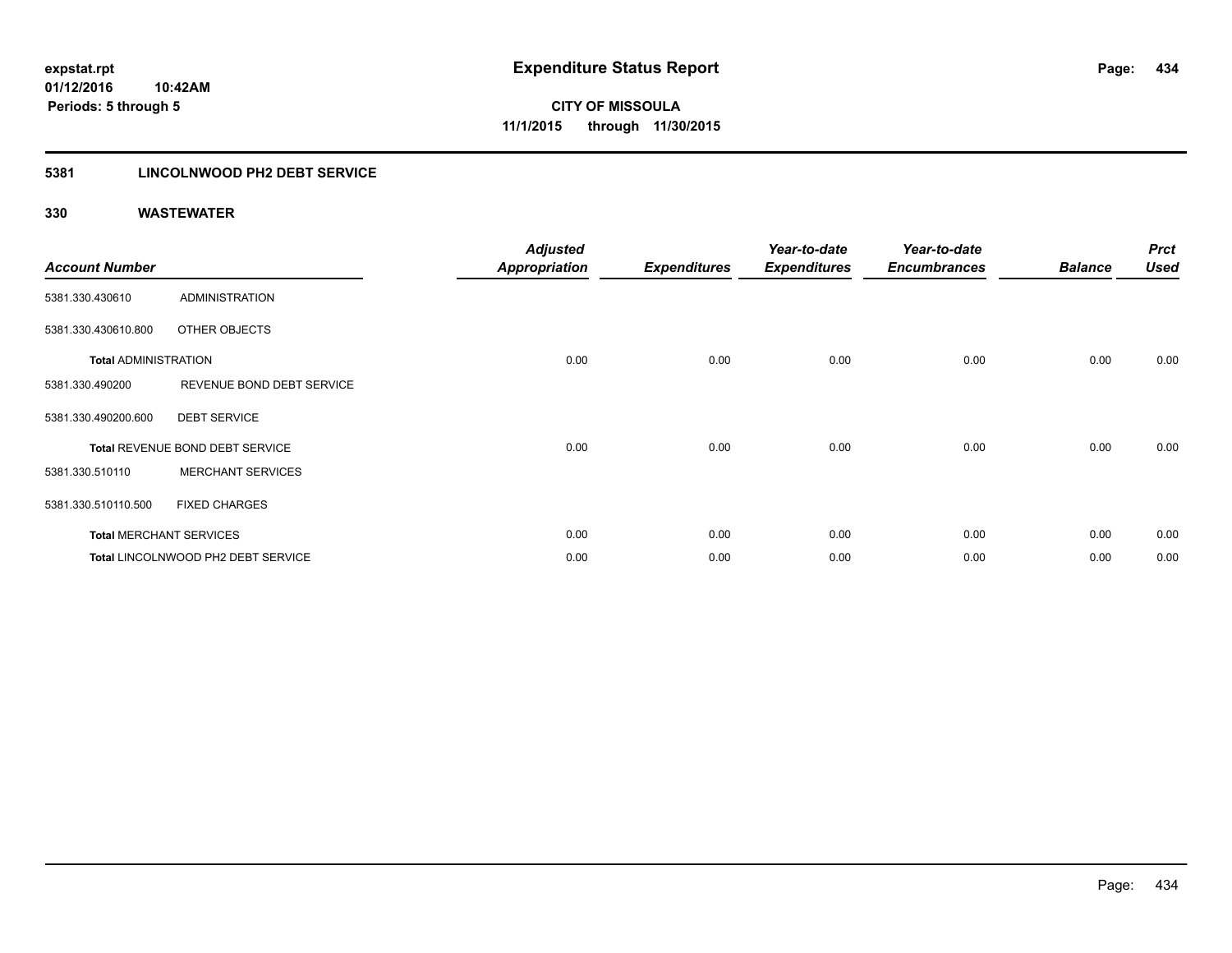## **5382 LINCOLNWOOD PH2 RESERVE FUND**

|                             |                                                  | <b>Adjusted</b>      |                     | Year-to-date        | Year-to-date        |                | <b>Prct</b> |
|-----------------------------|--------------------------------------------------|----------------------|---------------------|---------------------|---------------------|----------------|-------------|
| <b>Account Number</b>       |                                                  | <b>Appropriation</b> | <b>Expenditures</b> | <b>Expenditures</b> | <b>Encumbrances</b> | <b>Balance</b> | <b>Used</b> |
| 5382.330.430610             | <b>ADMINISTRATION</b>                            |                      |                     |                     |                     |                |             |
| 5382.330.430610.800         | OTHER OBJECTS                                    |                      |                     |                     |                     |                |             |
|                             | 5382.330.430610.820.000 TRANSFERS TO OTHER FUNDS | 21,850.00            | 0.00                | 0.00                | 0.00                | 21,850.00      | 0.00        |
| <b>Total ADMINISTRATION</b> |                                                  | 21,850.00            | 0.00                | 0.00                | 0.00                | 21,850.00      | 0.00        |
| 5382.330.490200             | REVENUE BOND DEBT SERVICE                        |                      |                     |                     |                     |                |             |
| 5382.330.490200.600         | <b>DEBT SERVICE</b>                              |                      |                     |                     |                     |                |             |
|                             | Total REVENUE BOND DEBT SERVICE                  | 0.00                 | 0.00                | 0.00                | 0.00                | 0.00           | 0.00        |
| 5382.330.510110             | <b>MERCHANT SERVICES</b>                         |                      |                     |                     |                     |                |             |
| 5382.330.510110.500         | <b>FIXED CHARGES</b>                             |                      |                     |                     |                     |                |             |
|                             | <b>Total MERCHANT SERVICES</b>                   | 0.00                 | 0.00                | 0.00                | 0.00                | 0.00           | 0.00        |
|                             | Total LINCOLNWOOD PH2 RESERVE FUND               | 21,850.00            | 0.00                | 0.00                | 0.00                | 21,850.00      | 0.00        |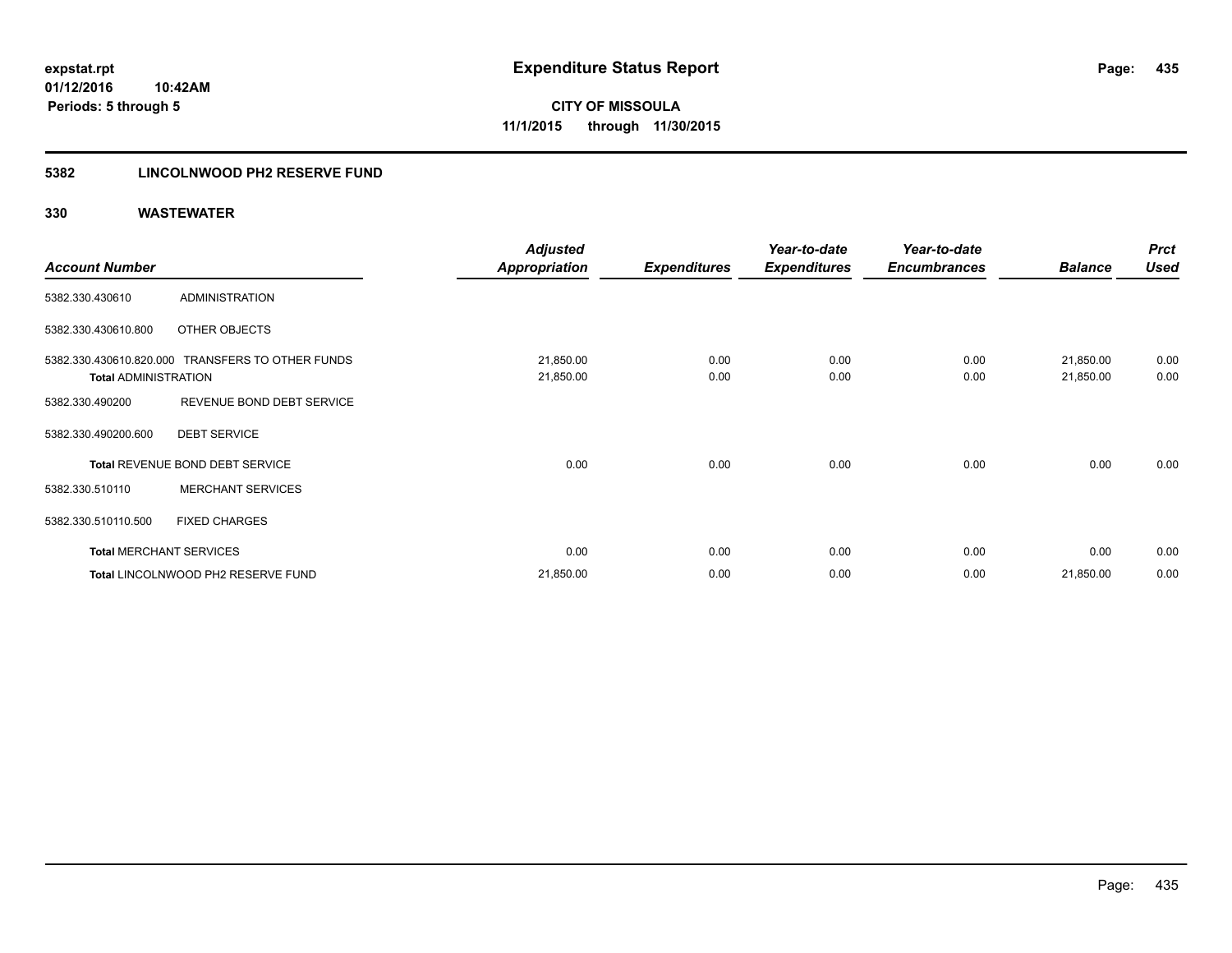**01/12/2016 10:42AM Periods: 5 through 5**

**CITY OF MISSOULA 11/1/2015 through 11/30/2015**

## **5383 FY09 RATTLESNAKE SEWER DEBT SVS**

| <b>Account Number</b>       |                                 | <b>Adjusted</b><br><b>Appropriation</b> | <b>Expenditures</b> | Year-to-date<br><b>Expenditures</b> | Year-to-date<br><b>Encumbrances</b> | <b>Balance</b> | <b>Prct</b><br><b>Used</b> |
|-----------------------------|---------------------------------|-----------------------------------------|---------------------|-------------------------------------|-------------------------------------|----------------|----------------------------|
| 5383.330.430610             | ADMINISTRATION                  |                                         |                     |                                     |                                     |                |                            |
| 5383.330.430610.800         | OTHER OBJECTS                   |                                         |                     |                                     |                                     |                |                            |
| <b>Total ADMINISTRATION</b> |                                 | 0.00                                    | 0.00                | 0.00                                | 0.00                                | 0.00           | 0.00                       |
| 5383.330.490200             | REVENUE BOND DEBT SERVICE       |                                         |                     |                                     |                                     |                |                            |
| 5383.330.490200.600         | <b>DEBT SERVICE</b>             |                                         |                     |                                     |                                     |                |                            |
|                             | Total REVENUE BOND DEBT SERVICE | 0.00                                    | 0.00                | 0.00                                | 0.00                                | 0.00           | 0.00                       |
| 5383.330.510110             | <b>MERCHANT SERVICES</b>        |                                         |                     |                                     |                                     |                |                            |
| 5383.330.510110.500         | <b>FIXED CHARGES</b>            |                                         |                     |                                     |                                     |                |                            |
| <b>Total WASTEWATER</b>     |                                 | 0.00                                    | 0.00                | 0.00                                | 0.00                                | 0.00           | 0.00                       |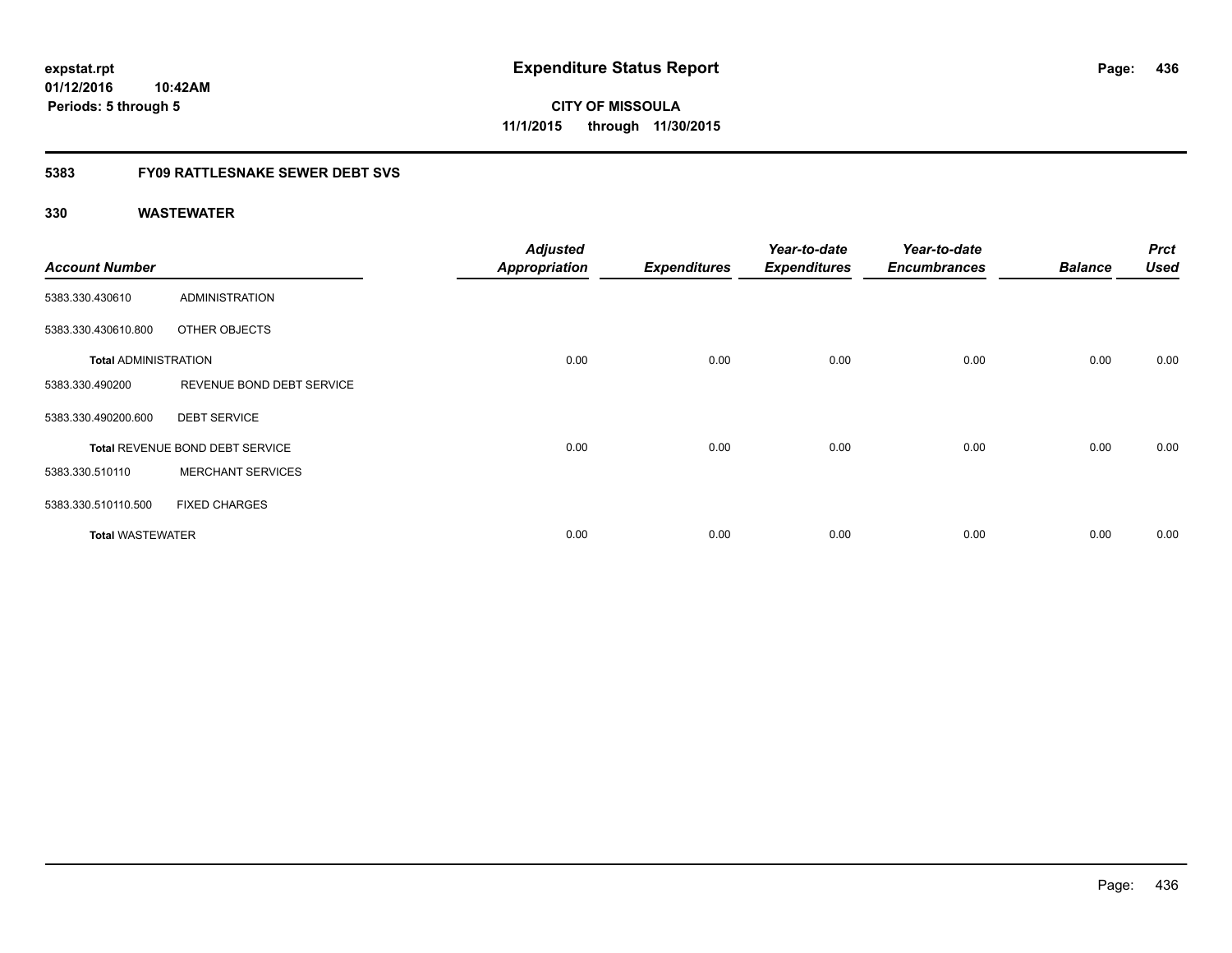**01/12/2016 10:42AM Periods: 5 through 5**

**CITY OF MISSOULA 11/1/2015 through 11/30/2015**

## **5383 FY09 RATTLESNAKE SEWER DEBT SVS**

## **550 SID 544 PROJECT**

|                                   |                                                 | <b>Adjusted</b>      |                     | Year-to-date        | Year-to-date        |                | <b>Prct</b> |
|-----------------------------------|-------------------------------------------------|----------------------|---------------------|---------------------|---------------------|----------------|-------------|
| <b>Account Number</b>             |                                                 | <b>Appropriation</b> | <b>Expenditures</b> | <b>Expenditures</b> | <b>Encumbrances</b> | <b>Balance</b> | <b>Used</b> |
| 5383.550.490200                   | REVENUE BOND DEBT SERVICE                       |                      |                     |                     |                     |                |             |
| 5383.550.490200.600               | <b>DEBT SERVICE</b>                             |                      |                     |                     |                     |                |             |
| 5383.550.490200.610.000 PRINCIPAL |                                                 | 20,000.00            | 0.00                | 0.00                | 0.00                | 20,000.00      | 0.00        |
|                                   | 5383.550.490200.620.000 INTEREST / SERVICE FEES | 10,950.00            | 0.00                | 0.00                | 0.00                | 10,950.00      | 0.00        |
|                                   | <b>Total REVENUE BOND DEBT SERVICE</b>          | 30,950.00            | 0.00                | 0.00                | 0.00                | 30,950.00      | 0.00        |
| 5383.550.510110                   | <b>MERCHANT SERVICES</b>                        |                      |                     |                     |                     |                |             |
| 5383.550.510110.500               | <b>FIXED CHARGES</b>                            |                      |                     |                     |                     |                |             |
| <b>Total MERCHANT SERVICES</b>    |                                                 | 0.00                 | 0.00                | 0.00                | 0.00                | 0.00           | 0.00        |
|                                   | <b>Total FY09 RATTLESNAKE SEWER DEBT SVS</b>    | 30,950.00            | 0.00                | 0.00                | 0.00                | 30,950.00      | 0.00        |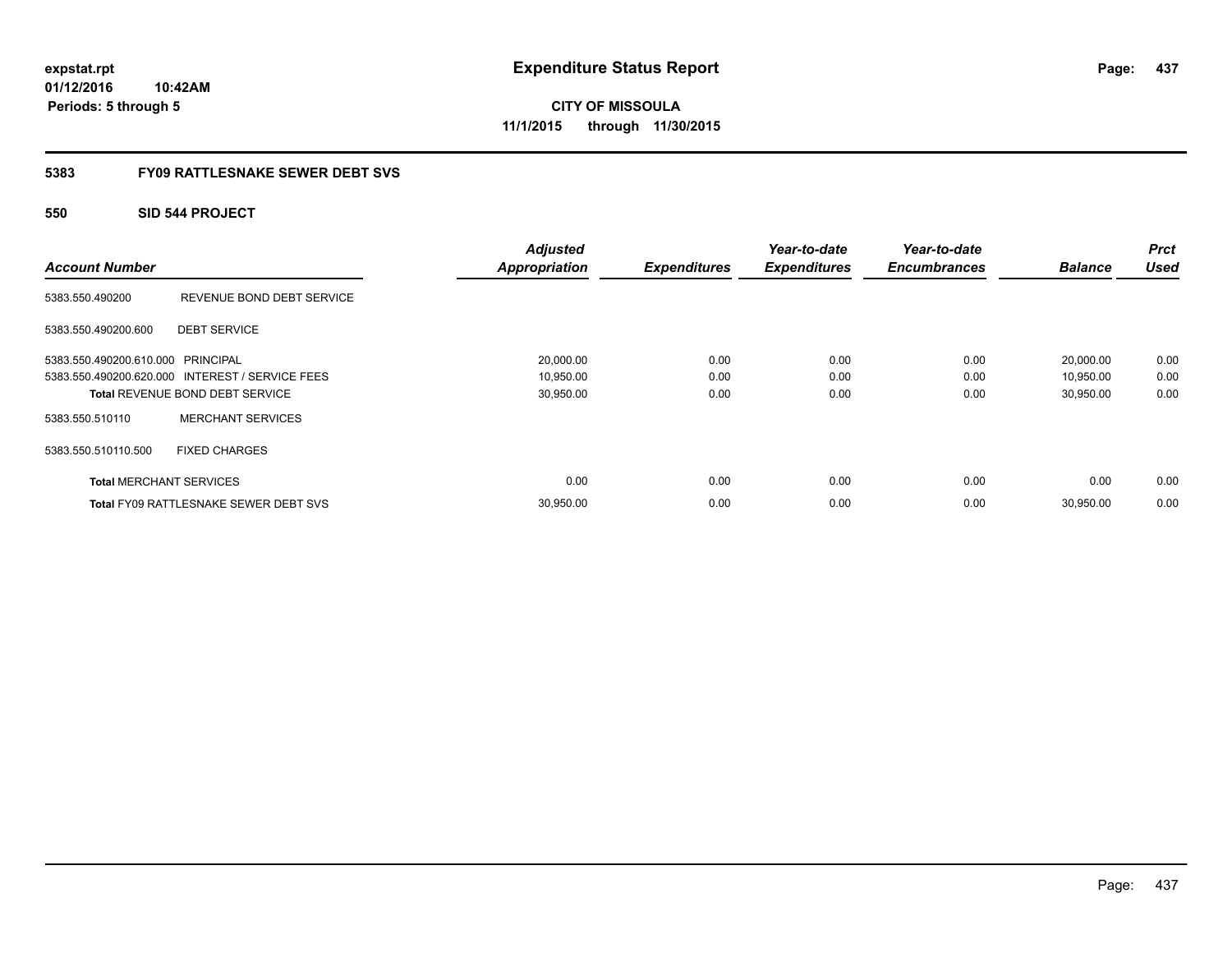## **5384 09 LOLO BOND RESERVE**

| <b>Account Number</b>          |                                                                                            | <b>Adjusted</b><br><b>Appropriation</b> | <b>Expenditures</b> | Year-to-date<br><b>Expenditures</b> | Year-to-date<br><b>Encumbrances</b> | <b>Balance</b>         | <b>Prct</b><br>Used |
|--------------------------------|--------------------------------------------------------------------------------------------|-----------------------------------------|---------------------|-------------------------------------|-------------------------------------|------------------------|---------------------|
| 5384.330.490200                | REVENUE BOND DEBT SERVICE                                                                  |                                         |                     |                                     |                                     |                        |                     |
| 5384.330.490200.800            | OTHER OBJECTS                                                                              |                                         |                     |                                     |                                     |                        |                     |
|                                | 5384.330.490200.820.000 TRANSFERS TO OTHER FUNDS<br><b>Total REVENUE BOND DEBT SERVICE</b> | 10,310.00<br>10,310.00                  | 0.00<br>0.00        | 0.00<br>0.00                        | 0.00<br>0.00                        | 10.310.00<br>10,310.00 | 0.00<br>0.00        |
| 5384.330.510110                | <b>MERCHANT SERVICES</b>                                                                   |                                         |                     |                                     |                                     |                        |                     |
| 5384.330.510110.500            | <b>FIXED CHARGES</b>                                                                       |                                         |                     |                                     |                                     |                        |                     |
| <b>Total MERCHANT SERVICES</b> |                                                                                            | 0.00                                    | 0.00                | 0.00                                | 0.00                                | 0.00                   | 0.00                |
|                                | Total 09 LOLO BOND RESERVE                                                                 | 10.310.00                               | 0.00                | 0.00                                | 0.00                                | 10.310.00              | 0.00                |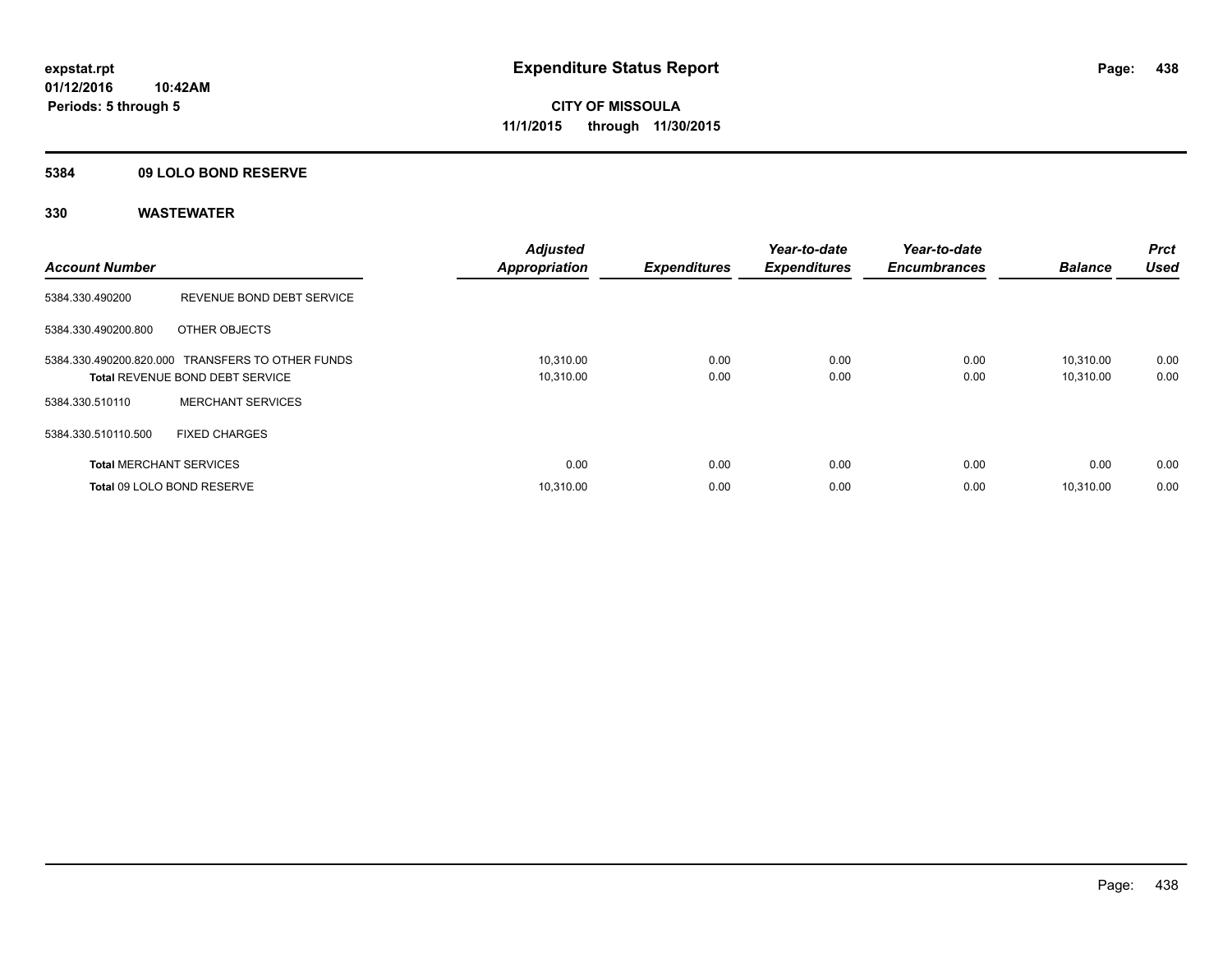## **5385 HEADWORKS 2010 BOND RESERVE**

| <b>Account Number</b>       |                                                  | <b>Adjusted</b><br>Appropriation | <b>Expenditures</b> | Year-to-date<br><b>Expenditures</b> | Year-to-date<br><b>Encumbrances</b> | <b>Balance</b>         | Prct<br>Used |
|-----------------------------|--------------------------------------------------|----------------------------------|---------------------|-------------------------------------|-------------------------------------|------------------------|--------------|
| 5385.330.430610             | <b>ADMINISTRATION</b>                            |                                  |                     |                                     |                                     |                        |              |
| 5385.330.430610.800         | OTHER OBJECTS                                    |                                  |                     |                                     |                                     |                        |              |
| <b>Total ADMINISTRATION</b> | 5385.330.430610.820.000 TRANSFERS TO OTHER FUNDS | 27,928.00<br>27,928.00           | 0.00<br>0.00        | 0.00<br>0.00                        | 0.00<br>0.00                        | 27.928.00<br>27.928.00 | 0.00<br>0.00 |
|                             | Total HEADWORKS 2010 BOND RESERVE                | 27,928.00                        | 0.00                | 0.00                                | 0.00                                | 27.928.00              | 0.00         |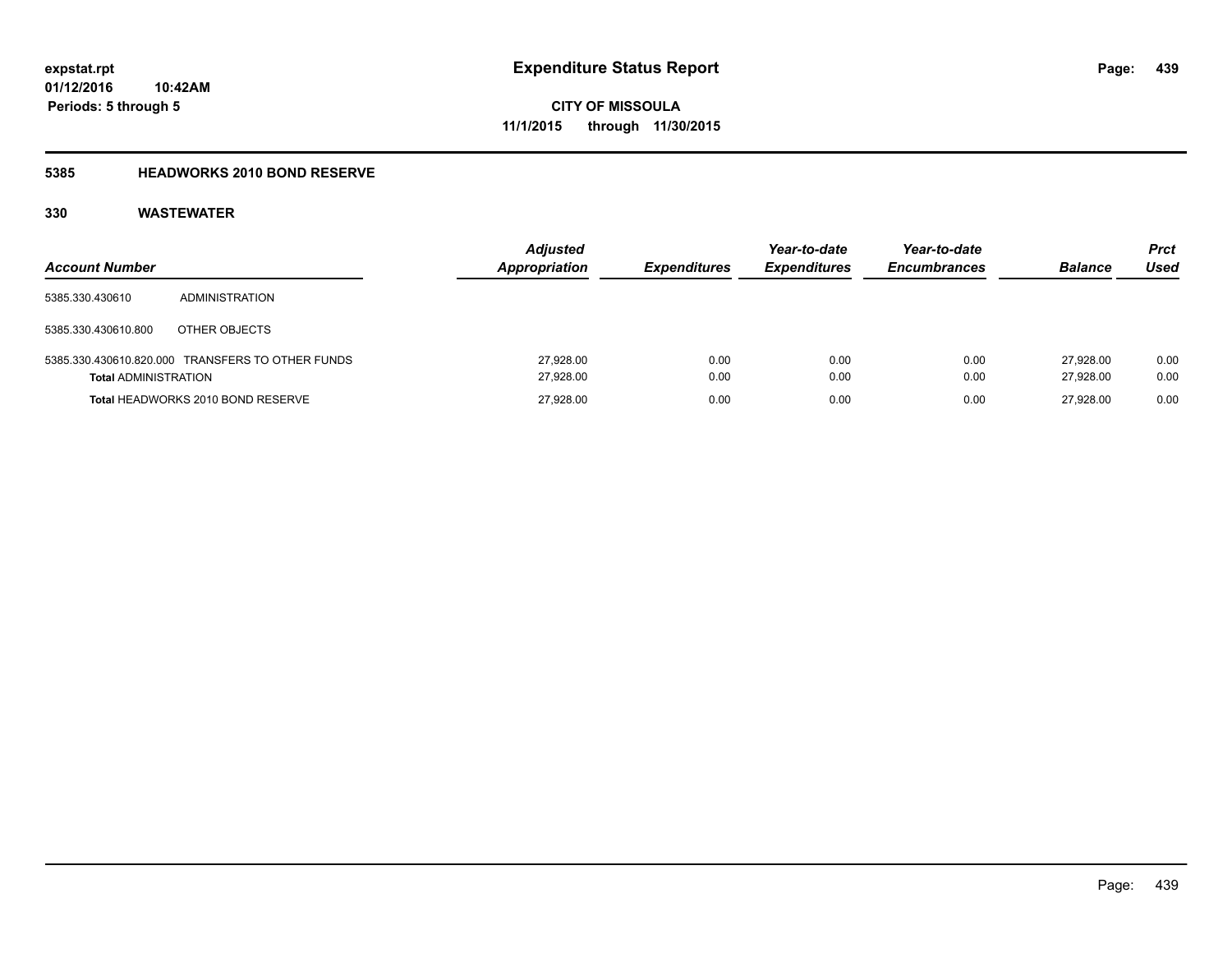# **5386 FY10 HEADWORKS DEBT SERVICE**

| <b>Account Number</b>             |                                                 | <b>Adjusted</b><br><b>Appropriation</b> | <b>Expenditures</b> | Year-to-date<br><b>Expenditures</b> | Year-to-date<br><b>Encumbrances</b> | <b>Balance</b> | <b>Prct</b><br><b>Used</b> |
|-----------------------------------|-------------------------------------------------|-----------------------------------------|---------------------|-------------------------------------|-------------------------------------|----------------|----------------------------|
|                                   |                                                 |                                         |                     |                                     |                                     |                |                            |
| 5386.330.490200                   | REVENUE BOND DEBT SERVICE                       |                                         |                     |                                     |                                     |                |                            |
| 5386.330.490200.600               | <b>DEBT SERVICE</b>                             |                                         |                     |                                     |                                     |                |                            |
| 5386.330.490200.610.000 PRINCIPAL |                                                 | 135,000.00                              | 0.00                | 0.00                                | 0.00                                | 135,000.00     | 0.00                       |
|                                   | 5386.330.490200.620.000 INTEREST / SERVICE FEES | 563,316.00                              | 0.00                | 0.00                                | 0.00                                | 563,316.00     | 0.00                       |
|                                   | <b>Total REVENUE BOND DEBT SERVICE</b>          | 698,316.00                              | 0.00                | 0.00                                | 0.00                                | 698,316.00     | 0.00                       |
| 5386.330.510110                   | <b>MERCHANT SERVICES</b>                        |                                         |                     |                                     |                                     |                |                            |
| 5386.330.510110.500               | <b>FIXED CHARGES</b>                            |                                         |                     |                                     |                                     |                |                            |
| <b>Total MERCHANT SERVICES</b>    |                                                 | 0.00                                    | 0.00                | 0.00                                | 0.00                                | 0.00           | 0.00                       |
|                                   | Total FY10 HEADWORKS DEBT SERVICE               | 698,316.00                              | 0.00                | 0.00                                | 0.00                                | 698.316.00     | 0.00                       |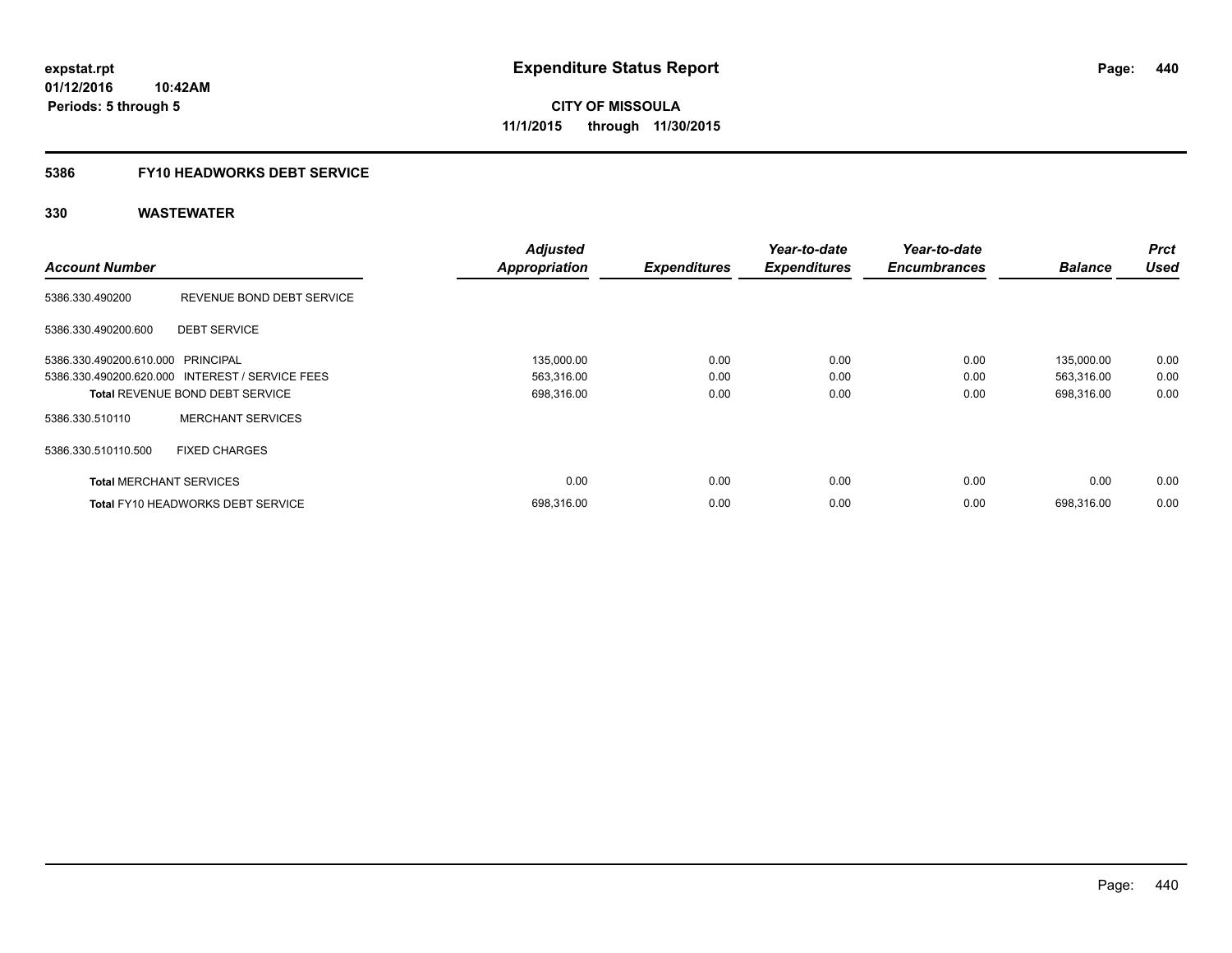**01/12/2016 10:42AM Periods: 5 through 5**

**CITY OF MISSOULA 11/1/2015 through 11/30/2015**

## **5387 FY11 SEWER \$1.29M BOND DEBT SERVICE**

|                                   |                                                 | <b>Adjusted</b>      |                     | Year-to-date        | Year-to-date        |                | <b>Prct</b> |
|-----------------------------------|-------------------------------------------------|----------------------|---------------------|---------------------|---------------------|----------------|-------------|
| <b>Account Number</b>             |                                                 | <b>Appropriation</b> | <b>Expenditures</b> | <b>Expenditures</b> | <b>Encumbrances</b> | <b>Balance</b> | <b>Used</b> |
| 5387.330.490200                   | REVENUE BOND DEBT SERVICE                       |                      |                     |                     |                     |                |             |
| 5387.330.490200.600               | <b>DEBT SERVICE</b>                             |                      |                     |                     |                     |                |             |
| 5387.330.490200.610.000 PRINCIPAL |                                                 | 45,000.00            | 0.00                | 0.00                | 0.00                | 45,000.00      | 0.00        |
|                                   | 5387.330.490200.620.000 INTEREST / SERVICE FEES | 57,080.00            | 0.00                | 0.00                | 0.00                | 57,080.00      | 0.00        |
|                                   | <b>Total REVENUE BOND DEBT SERVICE</b>          | 102,080.00           | 0.00                | 0.00                | 0.00                | 102,080.00     | 0.00        |
| 5387.330.510110                   | <b>MERCHANT SERVICES</b>                        |                      |                     |                     |                     |                |             |
| 5387.330.510110.500               | <b>FIXED CHARGES</b>                            |                      |                     |                     |                     |                |             |
| <b>Total MERCHANT SERVICES</b>    |                                                 | 0.00                 | 0.00                | 0.00                | 0.00                | 0.00           | 0.00        |
|                                   | Total FY11 SEWER \$1.29M BOND DEBT SERVICE      | 102.080.00           | 0.00                | 0.00                | 0.00                | 102.080.00     | 0.00        |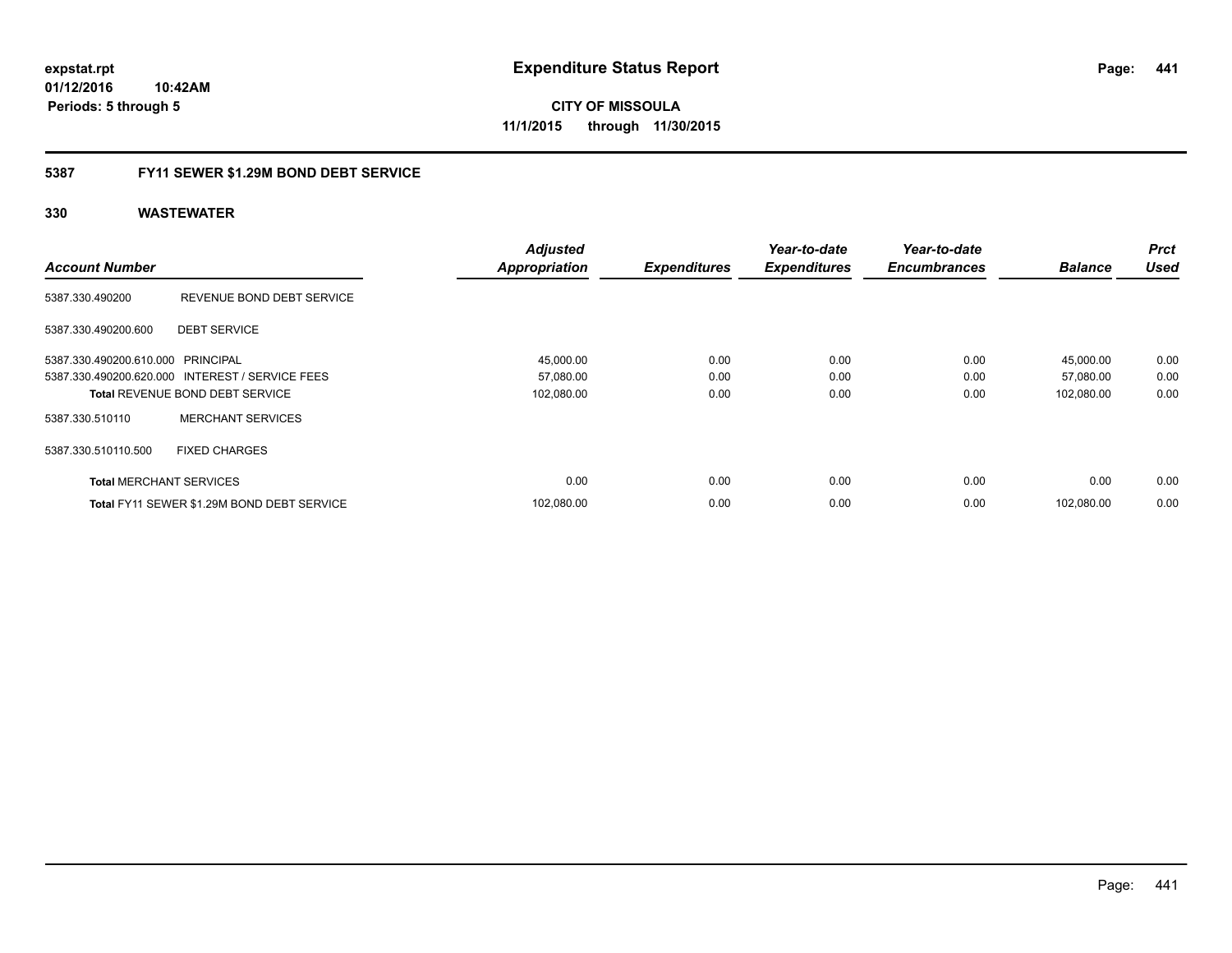## **5388 FY11 \$1.29M SEWER BOND RESERVE**

| <b>Account Number</b>          |                                                  | <b>Adjusted</b><br><b>Appropriation</b> | <b>Expenditures</b> | Year-to-date<br><b>Expenditures</b> | Year-to-date<br><b>Encumbrances</b> | <b>Balance</b>       | <b>Prct</b><br><b>Used</b> |
|--------------------------------|--------------------------------------------------|-----------------------------------------|---------------------|-------------------------------------|-------------------------------------|----------------------|----------------------------|
| 5388.330.430610                | ADMINISTRATION                                   |                                         |                     |                                     |                                     |                      |                            |
| 5388.330.430610.800            | OTHER OBJECTS                                    |                                         |                     |                                     |                                     |                      |                            |
| <b>Total ADMINISTRATION</b>    | 5388.330.430610.820.000 TRANSFERS TO OTHER FUNDS | 3,025.00<br>3,025.00                    | 0.00<br>0.00        | 0.00<br>0.00                        | 0.00<br>0.00                        | 3,025.00<br>3,025.00 | 0.00<br>0.00               |
| 5388.330.510110                | <b>MERCHANT SERVICES</b>                         |                                         |                     |                                     |                                     |                      |                            |
| 5388.330.510110.500            | <b>FIXED CHARGES</b>                             |                                         |                     |                                     |                                     |                      |                            |
| <b>Total MERCHANT SERVICES</b> |                                                  | 0.00                                    | 0.00                | 0.00                                | 0.00                                | 0.00                 | 0.00                       |
|                                | Total FY11 \$1.29M SEWER BOND RESERVE            | 3,025.00                                | 0.00                | 0.00                                | 0.00                                | 3.025.00             | 0.00                       |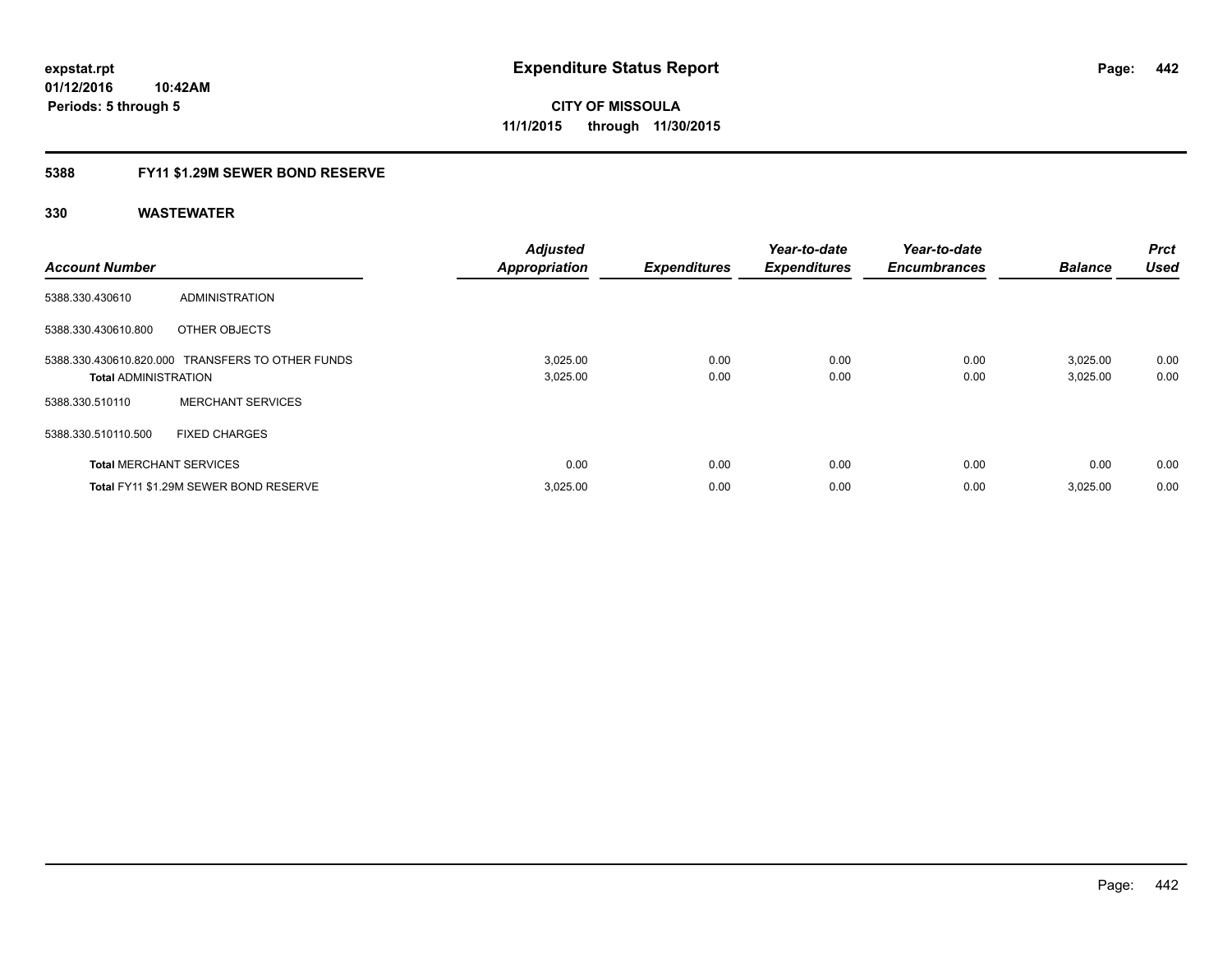**01/12/2016 10:42AM Periods: 5 through 5**

**CITY OF MISSOULA 11/1/2015 through 11/30/2015**

## **5389 FY15 SEWER REVENUE BOND DEBT SERVICE**

|                                   |                                                   | <b>Adjusted</b>      |                     | Year-to-date        | Year-to-date        |                | <b>Prct</b> |
|-----------------------------------|---------------------------------------------------|----------------------|---------------------|---------------------|---------------------|----------------|-------------|
| <b>Account Number</b>             |                                                   | <b>Appropriation</b> | <b>Expenditures</b> | <b>Expenditures</b> | <b>Encumbrances</b> | <b>Balance</b> | <b>Used</b> |
| 5389.330.490200                   | REVENUE BOND DEBT SERVICE                         |                      |                     |                     |                     |                |             |
| 5389.330.490200.600               | <b>DEBT SERVICE</b>                               |                      |                     |                     |                     |                |             |
| 5389.330.490200.610.000 PRINCIPAL |                                                   | 19,000.00            | 0.00                | 0.00                | 0.00                | 19,000.00      | 0.00        |
|                                   | 5389.330.490200.620.000 INTEREST / SERVICE FEES   | 17,074.30            | 0.00                | 0.00                | 0.00                | 17,074.30      | 0.00        |
|                                   | <b>Total REVENUE BOND DEBT SERVICE</b>            | 36,074.30            | 0.00                | 0.00                | 0.00                | 36,074.30      | 0.00        |
| 5389.330.510110                   | <b>MERCHANT SERVICES</b>                          |                      |                     |                     |                     |                |             |
| 5389.330.510110.500               | <b>FIXED CHARGES</b>                              |                      |                     |                     |                     |                |             |
| <b>Total MERCHANT SERVICES</b>    |                                                   | 0.00                 | 0.00                | 0.00                | 0.00                | 0.00           | 0.00        |
|                                   | <b>Total FY15 SEWER REVENUE BOND DEBT SERVICE</b> | 36.074.30            | 0.00                | 0.00                | 0.00                | 36.074.30      | 0.00        |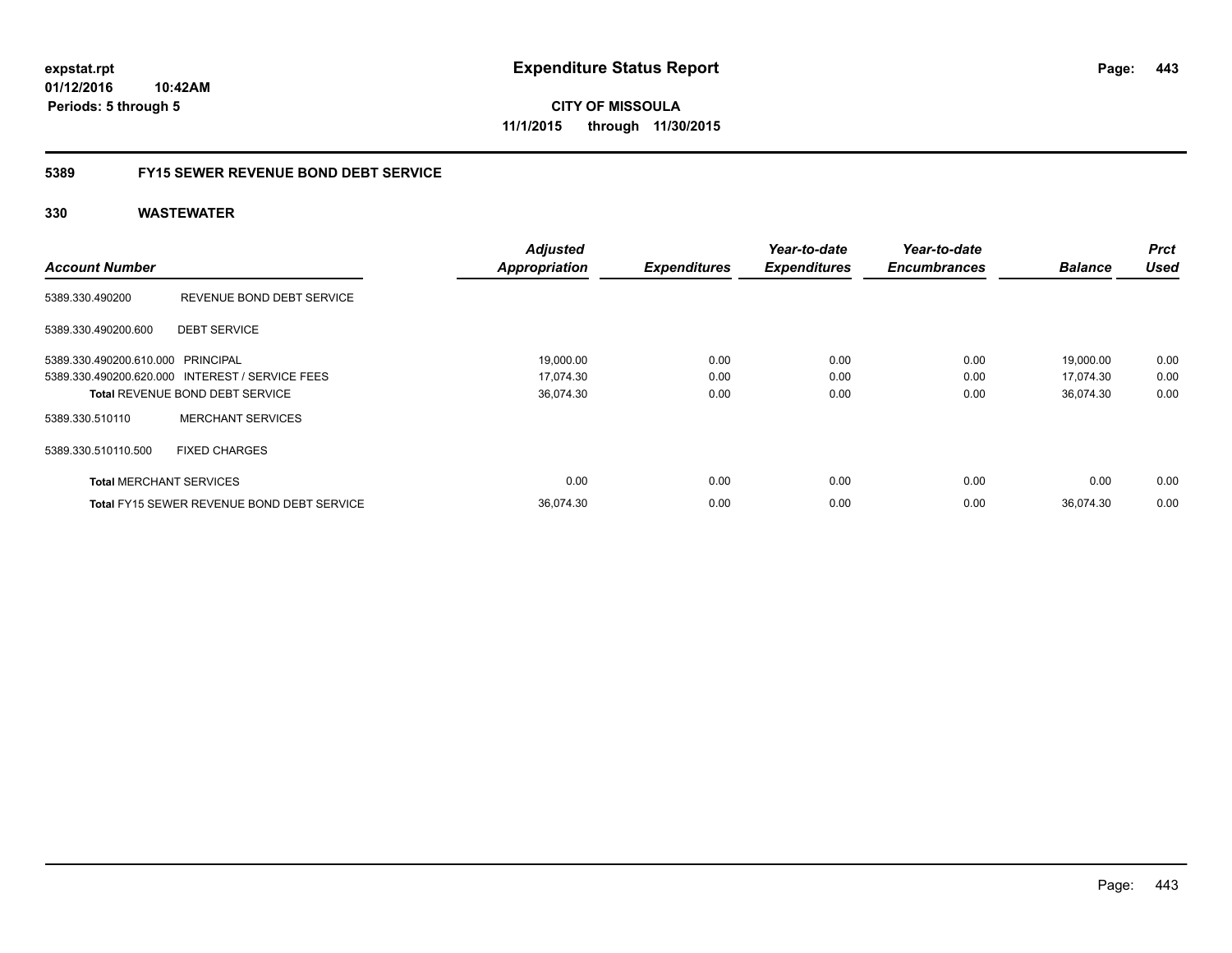## **5390 FY15 SEWER BOND DEBT RESERVE**

| <b>Account Number</b>       |                                           | <b>Adjusted</b><br><b>Appropriation</b> | <b>Expenditures</b> | Year-to-date<br><b>Expenditures</b> | Year-to-date<br><b>Encumbrances</b> | <b>Balance</b> | <b>Prct</b><br><b>Used</b> |
|-----------------------------|-------------------------------------------|-----------------------------------------|---------------------|-------------------------------------|-------------------------------------|----------------|----------------------------|
| 5390.330.430610             | ADMINISTRATION                            |                                         |                     |                                     |                                     |                |                            |
| 5390.330.430610.800         | OTHER OBJECTS                             |                                         |                     |                                     |                                     |                |                            |
| <b>Total ADMINISTRATION</b> |                                           | 0.00                                    | 0.00                | 0.00                                | 0.00                                | 0.00           | 0.00                       |
| 5390.330.510110             | <b>MERCHANT SERVICES</b>                  |                                         |                     |                                     |                                     |                |                            |
| 5390.330.510110.500         | <b>FIXED CHARGES</b>                      |                                         |                     |                                     |                                     |                |                            |
|                             | <b>Total FY15 SEWER BOND DEBT RESERVE</b> | 0.00                                    | 0.00                | 0.00                                | 0.00                                | 0.00           | 0.00                       |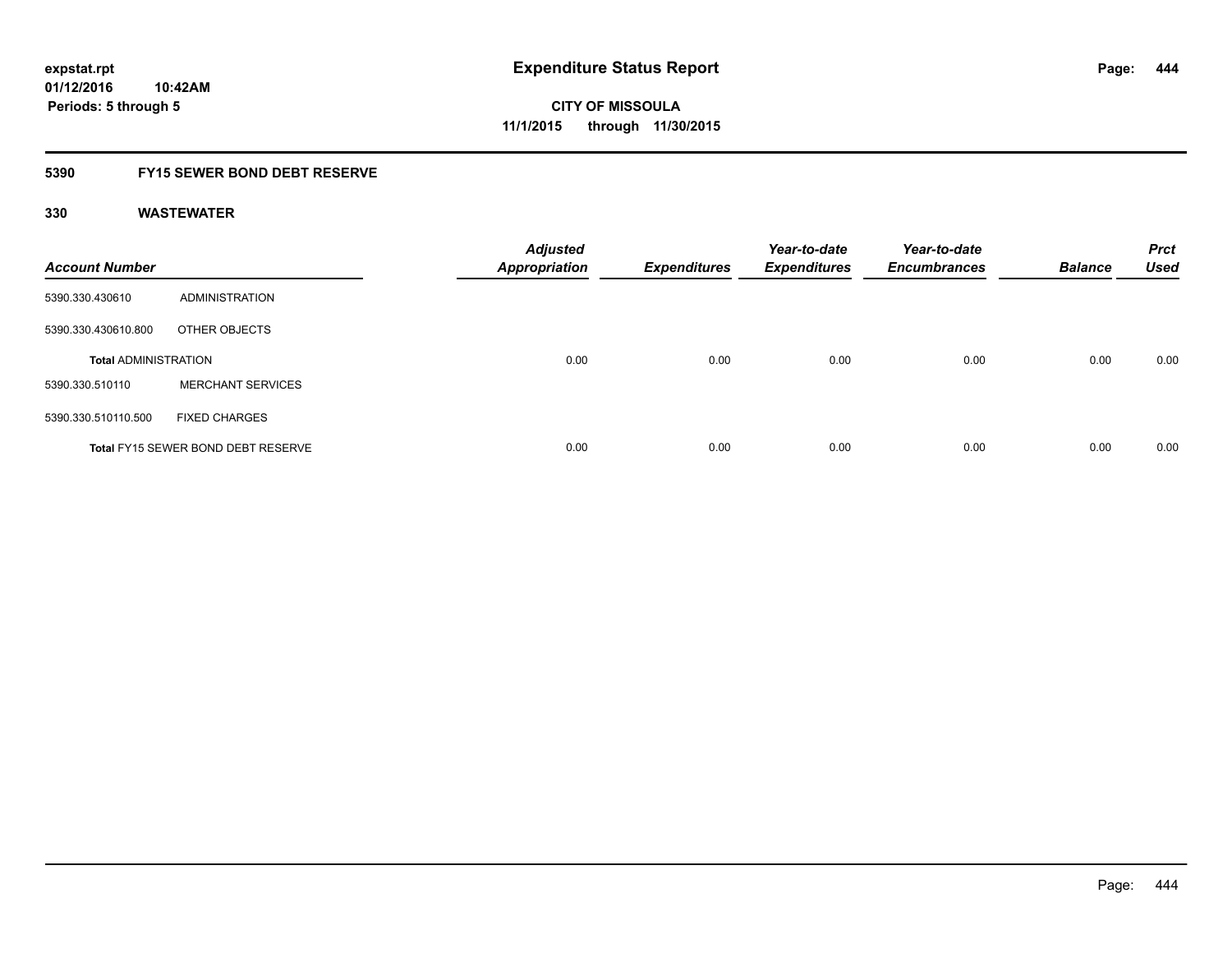**5711 AQUATICS**

| <b>Account Number</b>          |                                                             | <b>Adjusted</b><br>Appropriation | <b>Expenditures</b> | Year-to-date<br><b>Expenditures</b> | Year-to-date<br><b>Encumbrances</b> | <b>Balance</b> | <b>Prct</b><br><b>Used</b> |
|--------------------------------|-------------------------------------------------------------|----------------------------------|---------------------|-------------------------------------|-------------------------------------|----------------|----------------------------|
| 5711.370.460000                | <b>CULTURE &amp; RECREATION</b>                             |                                  |                     |                                     |                                     |                |                            |
| 5711.370.460000.100            | PERSONAL SERVICES                                           |                                  |                     |                                     |                                     |                |                            |
|                                | Total CULTURE & RECREATION                                  | 0.00                             | 0.00                | 0.00                                | 0.00                                | 0.00           | 0.00                       |
| 5711.370.460449                | <b>GRILL VAN</b>                                            |                                  |                     |                                     |                                     |                |                            |
| 5711.370.460449.100            | PERSONAL SERVICES                                           |                                  |                     |                                     |                                     |                |                            |
| <b>Total PERSONAL SERVICES</b> |                                                             | 0.00                             | 0.00                | 0.00                                | 0.00                                | 0.00           | 0.00                       |
| 5711.370.460449.200            | <b>SUPPLIES</b>                                             |                                  |                     |                                     |                                     |                |                            |
| <b>Total SUPPLIES</b>          |                                                             | 0.00                             | 0.00                | 0.00                                | 0.00                                | 0.00           | 0.00                       |
| 5711.370.460449.300            | PURCHASED SERVICES                                          |                                  |                     |                                     |                                     |                |                            |
| <b>Total GRILL VAN</b>         |                                                             | 0.00                             | 0.00                | 0.00                                | 0.00                                | 0.00           | 0.00                       |
| 5711.370.460477                | <b>GRILL VAN</b>                                            |                                  |                     |                                     |                                     |                |                            |
| 5711.370.460477.100            | PERSONAL SERVICES                                           |                                  |                     |                                     |                                     |                |                            |
|                                | 5711.370.460477.110.000 GRILL VAN/SALARIES AND WAGES        | 20,661.00                        | 0.00                | 0.00                                | 0.00                                | 20,661.00      | 0.00                       |
|                                | 5711.370.460477.140.000 EMPLOYER CONTRIBUTIONS              | 2,937.00                         | 0.00                | 0.00                                | 0.00                                | 2,937.00       | 0.00                       |
| <b>Total PERSONAL SERVICES</b> |                                                             | 23,598.00                        | 0.00                | 0.00                                | 0.00                                | 23,598.00      | 0.00                       |
| 5711.370.460477.200            | <b>SUPPLIES</b>                                             |                                  |                     |                                     |                                     |                |                            |
|                                | 5711.370.460477.240.000 GRILL VAN/OTHER SUPPLIES            | 35,000.00                        | 91.07               | 11,106.08                           | 0.00                                | 23,893.92      | 31.73                      |
| <b>Total SUPPLIES</b>          |                                                             | 35,000.00                        | 91.07               | 11,106.08                           | 0.00                                | 23,893.92      | 31.73                      |
| 5711.370.460477.300            | PURCHASED SERVICES                                          |                                  |                     |                                     |                                     |                |                            |
|                                | 5711.370.460477.341.000 GRILL VAN/ELECTRICITY & NATURAL GAS | 5,000.00                         | 0.00                | 0.00                                | 0.00                                | 5,000.00       | 0.00                       |
|                                | 5711.370.460477.360.000 GRILL VAN/REPAIR & MAINTENANCE      | 2,000.00                         | 0.00                | 118.36                              | 0.00                                | 1,881.64       | 5.92                       |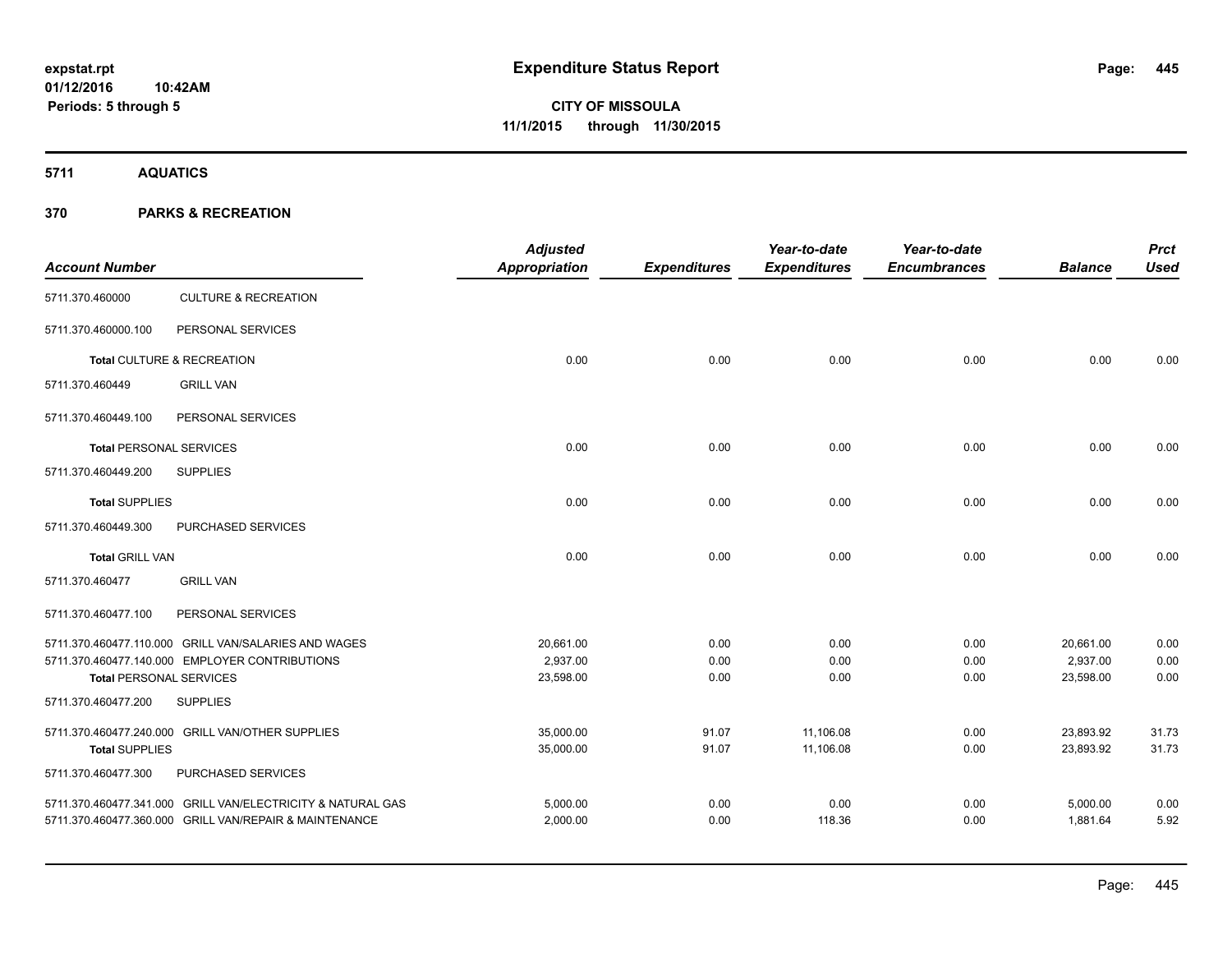**5711 AQUATICS**

| <b>Account Number</b>                                  | <b>Adjusted</b><br>Appropriation | <b>Expenditures</b> | Year-to-date<br><b>Expenditures</b> | Year-to-date<br><b>Encumbrances</b> | <b>Balance</b> | <b>Prct</b><br><b>Used</b> |
|--------------------------------------------------------|----------------------------------|---------------------|-------------------------------------|-------------------------------------|----------------|----------------------------|
| <b>Total PURCHASED SERVICES</b>                        | 7,000.00                         | 0.00                | 118.36                              | 0.00                                | 6,881.64       | 1.69                       |
| 5711.370.460477.900<br><b>CAPITAL OUTLAY</b>           |                                  |                     |                                     |                                     |                |                            |
| <b>Total CAPITAL OUTLAY</b>                            | 0.00                             | 0.00                | 0.00                                | 0.00                                | 0.00           | 0.00                       |
| <b>Total GRILL VAN</b>                                 | 65,598.00                        | 91.07               | 11,224.44                           | 0.00                                | 54,373.56      | 17.11                      |
| <b>CURRENTS POOL EXPENSES</b><br>5711.370.460490       |                                  |                     |                                     |                                     |                |                            |
| 5711.370.460490.100<br>PERSONAL SERVICES               |                                  |                     |                                     |                                     |                |                            |
| 5711.370.460490.110.000 SALARIES AND WAGES             | 314,794.00                       | 20,326.75           | 151,064.01                          | 0.00                                | 163.729.99     | 47.99                      |
| 5711.370.460490.120.000 OVERTIME/TERMINATION           | 500.00                           | 0.00                | 137.51                              | 0.00                                | 362.49         | 27.50                      |
| 5711.370.460490.140.000 EMPLOYER CONTRIBUTIONS         | 86,677.00                        | 6,632.08            | 40,734.18                           | 0.00                                | 45,942.82      | 47.00                      |
| 5711.370.460490.141.000 STATE RETIREMENT CONTRIBUTIONS | 0.00                             | 0.00                | 173.50                              | 0.00                                | $-173.50$      | 0.00                       |
| <b>Total PERSONAL SERVICES</b>                         | 401,971.00                       | 26,958.83           | 192,109.20                          | 0.00                                | 209,861.80     | 47.79                      |
| <b>SUPPLIES</b><br>5711.370.460490.200                 |                                  |                     |                                     |                                     |                |                            |
| 5711.370.460490.210.000 OFFICE SUPPLIES                | 4,000.00                         | 63.38               | 286.83                              | 0.00                                | 3,713.17       | 7.17                       |
| 5711.370.460490.220.000 OPERATING SUPPLIES             | 8,000.00                         | 0.00                | 1,220.63                            | 0.00                                | 6,779.37       | 15.26                      |
| 5711.370.460490.220.172 OPERATING SUPPLIES             | 0.00                             | 0.00                | 219.95                              | 0.00                                | $-219.95$      | 0.00                       |
| 5711.370.460490.230.000 REPAIR/MAINTENANCE             | 35,750.00                        | 0.00                | 39.10                               | 0.00                                | 35,710.90      | 0.11                       |
| 5711.370.460490.230.171 REPAIR/MAINTENANCE             | 0.00                             | 0.00                | 8,067.63                            | 0.00                                | $-8,067.63$    | 0.00                       |
| 5711.370.460490.230.178 REPAIR/MAINTENANCE             | 0.00                             | 29.78               | 2,031.16                            | 0.00                                | $-2,031.16$    | 0.00                       |
| 5711.370.460490.230.194 REPAIR/MAINTENANCE             | 0.00                             | 310.04              | 2,790.74                            | 0.00                                | $-2,790.74$    | 0.00                       |
| 5711.370.460490.240.000 OTHER SUPPLIES                 | 12,000.00                        | 0.00                | 2,728.90                            | 0.00                                | 9,271.10       | 22.74                      |
| 5711.370.460490.240.174 OTHER SUPPLIES                 | 0.00                             | 23.87               | 710.55                              | 0.00                                | $-710.55$      | 0.00                       |
| 5711.370.460490.240.175 OTHER SUPPLIES                 | 0.00                             | 61.00               | 379.83                              | 0.00                                | $-379.83$      | 0.00                       |
| <b>Total SUPPLIES</b>                                  | 59,750.00                        | 488.07              | 18,475.32                           | 0.00                                | 41,274.68      | 30.92                      |
| PURCHASED SERVICES<br>5711.370.460490.300              |                                  |                     |                                     |                                     |                |                            |
| 5711.370.460490.310.000 COMMUNICATIONS                 | 250.00                           | 0.00                | 3.39                                | 0.00                                | 246.61         | 1.36                       |
| 5711.370.460490.320.000 PRINTING & DUPLICATING         | 6,500.00                         | 0.00                | 56.02                               | 0.00                                | 6,443.98       | 0.86                       |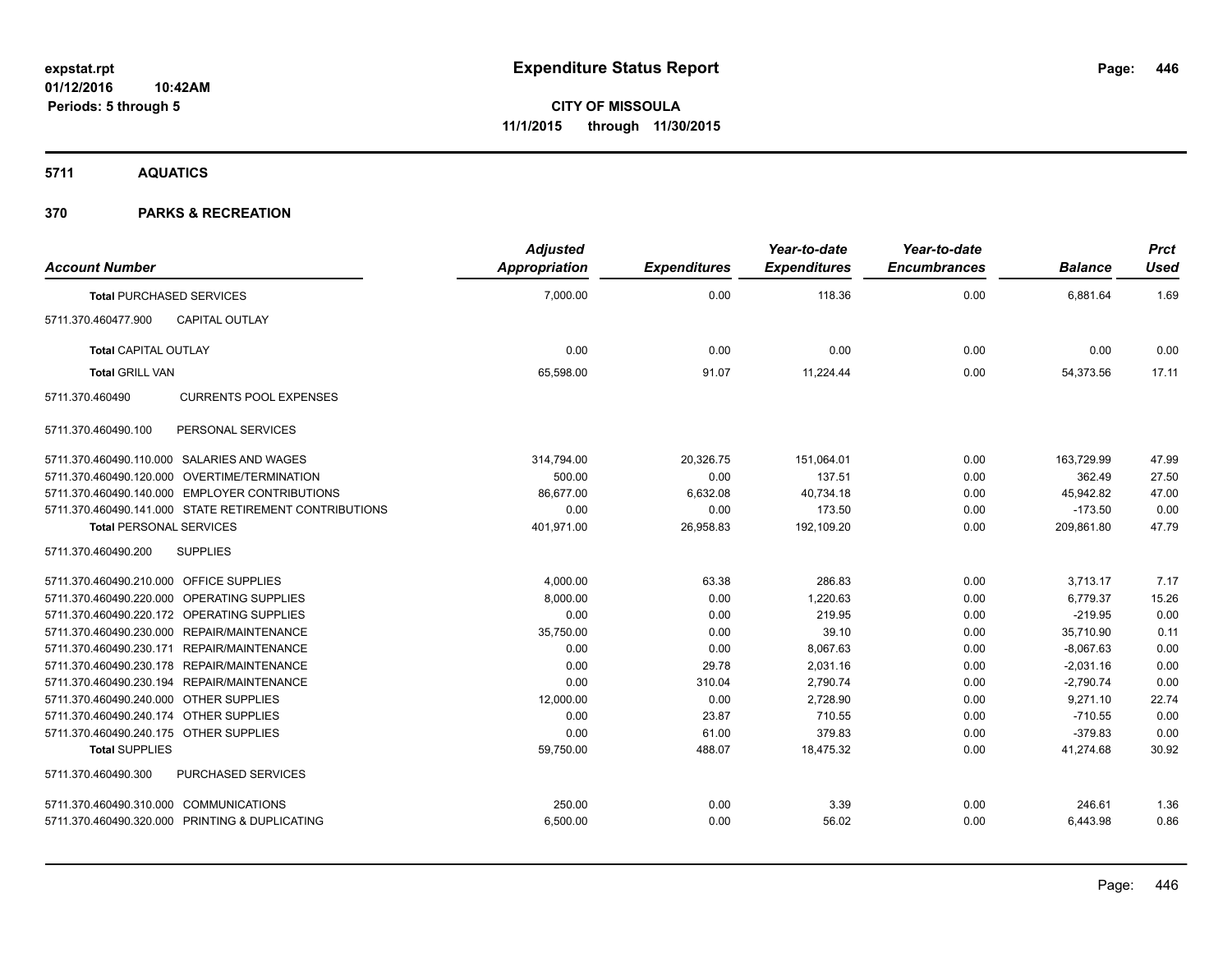**5711 AQUATICS**

| <b>Account Number</b>                                   | <b>Adjusted</b><br>Appropriation | <b>Expenditures</b> | Year-to-date<br><b>Expenditures</b> | Year-to-date<br><b>Encumbrances</b> | <b>Balance</b> | Prct<br>Used |
|---------------------------------------------------------|----------------------------------|---------------------|-------------------------------------|-------------------------------------|----------------|--------------|
| 5711.370.460490.330.000 PUBLICITY, SUBSCRIPTIONS & DUES | 13,700.00                        | 0.00                | 2,887.90                            | 0.00                                | 10,812.10      | 21.08        |
| 5711.370.460490.340.000 SEWER                           | 3,245.00                         | 0.00                | 2,652.18                            | 0.00                                | 592.82         | 81.73        |
| 5711.370.460490.341.000 ELECTRICITY & NATURAL GAS       | 121,000.00                       | 7,963.20            | 29,965.71                           | 0.00                                | 91,034.29      | 24.77        |
| 5711.370.460490.343.000 WATER CHARGES                   | 5,556.00                         | 1,775.30            | 3,535.05                            | 0.00                                | 2,020.95       | 63.63        |
| 5711.370.460490.344.000 TELEPHONE SERVICE               | 3.439.00                         | 409.61              | 1.756.93                            | 0.00                                | 1,682.07       | 51.09        |
| 5711.370.460490.345.000 GARBAGE                         | 2.620.00                         | 0.00                | 363.96                              | 0.00                                | 2.256.04       | 13.89        |
| 5711.370.460490.350.000 PROFESSIONAL SERVICES           | 20,000.00                        | 27.50               | 9,139.00                            | 0.00                                | 10,861.00      | 45.70        |
| 5711.370.460490.360.000 REPAIR & MAINTENANCE            | 4,000.00                         | 0.00                | 3,563.32                            | 0.00                                | 436.68         | 89.08        |
| 5711.370.460490.360.194 REPAIR & MAINTENANCE            | 0.00                             | 0.00                | 4,241.73                            | 0.00                                | $-4,241.73$    | 0.00         |
| 5711.370.460490.370.000 TRAVEL                          | 2,000.00                         | 0.00                | 0.00                                | 0.00                                | 2,000.00       | 0.00         |
| 5711.370.460490.380.000 TRAINING                        | 2,000.00                         | 0.00                | 350.00                              | 0.00                                | 1,650.00       | 17.50        |
| 5711.370.460490.390.000 OTHER PURCHASED SERVICES        | 9,000.00                         | 0.00                | 742.84                              | 0.00                                | 8,257.16       | 8.25         |
| <b>Total PURCHASED SERVICES</b>                         | 193,310.00                       | 10,175.61           | 59,258.03                           | 0.00                                | 134,051.97     | 30.65        |
| 5711.370.460490.500<br><b>FIXED CHARGES</b>             |                                  |                     |                                     |                                     |                |              |
| 5711.370.460490.500.000 FIXED CHARGES                   | 4,512.00                         | 0.00                | 0.00                                | 0.00                                | 4,512.00       | 0.00         |
| <b>Total FIXED CHARGES</b>                              | 4,512.00                         | 0.00                | 0.00                                | 0.00                                | 4,512.00       | 0.00         |
| 5711.370.460490.800<br><b>OTHER OBJECTS</b>             |                                  |                     |                                     |                                     |                |              |
| <b>Total OTHER OBJECTS</b>                              | 0.00                             | 0.00                | 0.00                                | 0.00                                | 0.00           | 0.00         |
| 5711.370.460490.900<br><b>CAPITAL OUTLAY</b>            |                                  |                     |                                     |                                     |                |              |
| <b>Total CAPITAL OUTLAY</b>                             | 0.00                             | 0.00                | 0.00                                | 0.00                                | 0.00           | 0.00         |
| <b>Total CURRENTS POOL EXPENSES</b>                     | 659,543.00                       | 37,622.51           | 269,842.55                          | 0.00                                | 389,700.45     | 40.91        |
| 5711.370.460491<br>SPLASH POOLS EXPENSES                |                                  |                     |                                     |                                     |                |              |
| PERSONAL SERVICES<br>5711.370.460491.100                |                                  |                     |                                     |                                     |                |              |
| 5711.370.460491.110.000 SALARIES AND WAGES              | 209,281.00                       | 8,298.93            | 122,115.97                          | 0.00                                | 87.165.03      | 58.35        |
| 5711.370.460491.120.000 OVERTIME/TERMINATION            | 500.00                           | 0.00                | 22.52                               | 0.00                                | 477.48         | 4.50         |
| 5711.370.460491.140.000 EMPLOYER CONTRIBUTIONS          | 45,478.00                        | 1,591.38            | 20,990.23                           | 0.00                                | 24,487.77      | 46.15        |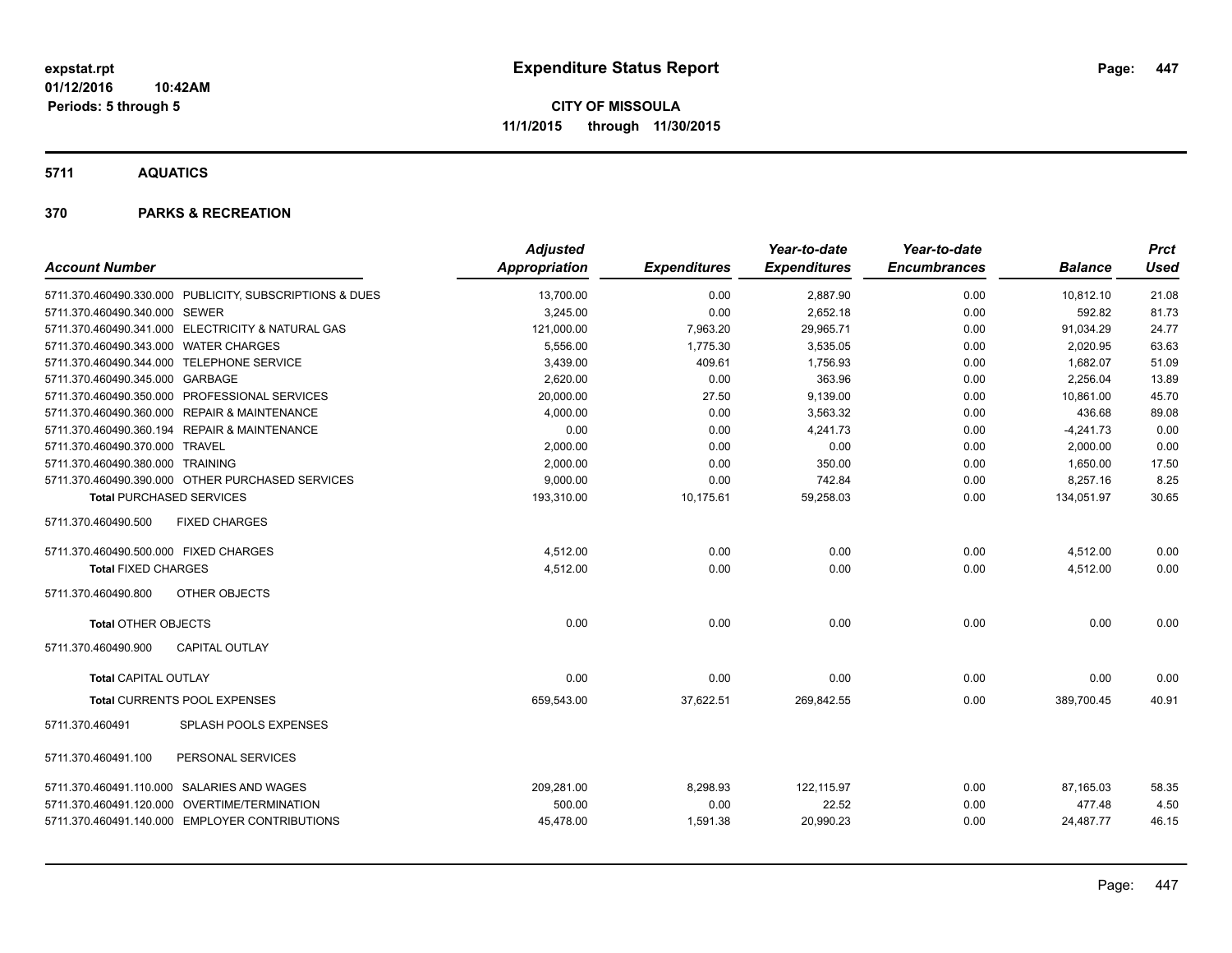**5711 AQUATICS**

| <b>Account Number</b>                                            | <b>Adjusted</b><br>Appropriation | <b>Expenditures</b> | Year-to-date<br><b>Expenditures</b> | Year-to-date<br><b>Encumbrances</b> | <b>Balance</b> | <b>Prct</b><br><b>Used</b> |
|------------------------------------------------------------------|----------------------------------|---------------------|-------------------------------------|-------------------------------------|----------------|----------------------------|
| <b>Total PERSONAL SERVICES</b>                                   | 255,259.00                       | 9,890.31            | 143,128.72                          | 0.00                                | 112,130.28     | 56.07                      |
| <b>SUPPLIES</b><br>5711.370.460491.200                           |                                  |                     |                                     |                                     |                |                            |
| 5711.370.460491.210.000 OFFICE SUPPLIES                          | 500.00                           | 0.00                | 224.08                              | 0.00                                | 275.92         | 44.82                      |
| 5711.370.460491.220.000 OPERATING SUPPLIES                       | 15,000.00                        | 0.00                | 293.54                              | 0.00                                | 14,706.46      | 1.96                       |
| 5711.370.460491.220.179 OPERATING SUPPLIES                       | 0.00                             | 0.00                | 136.00                              | 0.00                                | $-136.00$      | 0.00                       |
| 5711.370.460491.230.000 REPAIR/MAINTENANCE                       | 29,250.00                        | 0.00                | 188.82                              | 0.00                                | 29,061.18      | 0.65                       |
| 5711.370.460491.230.171 REPAIR/MAINTENANCE                       | 0.00                             | 0.00                | 13,627.22                           | 0.00                                | $-13,627.22$   | 0.00                       |
| 5711.370.460491.230.174 REPAIR/MAINTENANCE                       | 0.00                             | 0.00                | 32.84                               | 0.00                                | $-32.84$       | 0.00                       |
| 5711.370.460491.230.178 REPAIR/MAINTENANCE                       | 0.00                             | 0.00                | 1,158.72                            | 0.00                                | $-1,158.72$    | 0.00                       |
| 5711.370.460491.230.194 REPAIR/MAINTENANCE                       | 0.00                             | 0.00                | 158.08                              | 0.00                                | $-158.08$      | 0.00                       |
| 5711.370.460491.240.000 OTHER SUPPLIES                           | 74,000.00                        | 0.00                | 0.00                                | 0.00                                | 74,000.00      | 0.00                       |
| 5711.370.460491.240.174 OTHER SUPPLIES                           | 0.00                             | 0.00                | 27,580.65                           | 0.00                                | $-27,580.65$   | 0.00                       |
| 5711.370.460491.240.175 OTHER SUPPLIES                           | 0.00                             | 0.00                | 601.11                              | 0.00                                | $-601.11$      | 0.00                       |
| 5711.370.460491.240.180 OTHER SUPPLIES-MERCHANDISE SALES FRNTDSK | 0.00                             | 0.00                | 555.19                              | 0.00                                | $-555.19$      | 0.00                       |
| <b>Total SUPPLIES</b>                                            | 118,750.00                       | 0.00                | 44,556.25                           | 0.00                                | 74,193.75      | 37.52                      |
| <b>PURCHASED SERVICES</b><br>5711.370.460491.300                 |                                  |                     |                                     |                                     |                |                            |
| 5711.370.460491.310.000 COMMUNICATIONS                           | 250.00                           | 0.00                | 0.00                                | 0.00                                | 250.00         | 0.00                       |
| 5711.370.460491.320.000 PRINTING & DUPLICATING                   | 4,000.00                         | 0.00                | 18.00                               | 0.00                                | 3,982.00       | 0.45                       |
| 5711.370.460491.330.000 PUBLICITY, SUBSCRIPTIONS & DUES          | 3,500.00                         | 0.00                | 5,209.00                            | 0.00                                | $-1,709.00$    | 148.83                     |
| 5711.370.460491.340.000 SEWER                                    | 7,030.00                         | 0.00                | 70.25                               | 0.00                                | 6,959.75       | 1.00                       |
| 5711.370.460491.341.000 ELECTRICITY & NATURAL GAS                | 65,000.00                        | 661.72              | 39,519.90                           | 0.00                                | 25,480.10      | 60.80                      |
| 5711.370.460491.343.000 WATER CHARGES                            | 8,088.00                         | 314.42              | 4.242.47                            | 0.00                                | 3,845.53       | 52.45                      |
| 5711.370.460491.344.000 TELEPHONE SERVICE                        | 4,101.00                         | 176.34              | 1,322.72                            | 0.00                                | 2,778.28       | 32.25                      |
| 5711.370.460491.345.000 GARBAGE                                  | 2,031.00                         | 0.00                | 893.03                              | 0.00                                | 1,137.97       | 43.97                      |
| 5711.370.460491.350.000 PROFESSIONAL SERVICES                    | 10,000.00                        | 0.00                | 1,052.00                            | 0.00                                | 8,948.00       | 10.52                      |
| 5711.370.460491.360.000 REPAIR & MAINTENANCE                     | 4,500.00                         | 0.00                | 491.75                              | 0.00                                | 4,008.25       | 10.93                      |
| 5711.370.460491.360.194 REPAIR & MAINTENANCE                     | 0.00                             | 308.00              | 1,894.85                            | 0.00                                | $-1,894.85$    | 0.00                       |
| 5711.370.460491.380.000 TRAINING                                 | 3,000.00                         | 0.00                | 100.00                              | 0.00                                | 2,900.00       | 3.33                       |
| 5711.370.460491.390.000 OTHER PURCHASED SERVICES                 | 5,300.00                         | 1,053.70            | 3,002.70                            | 0.00                                | 2,297.30       | 56.65                      |
| 5711.370.460491.390.194 OTHER PURCHASED SERVICES                 | 0.00                             | 0.00                | 120.00                              | 0.00                                | $-120.00$      | 0.00                       |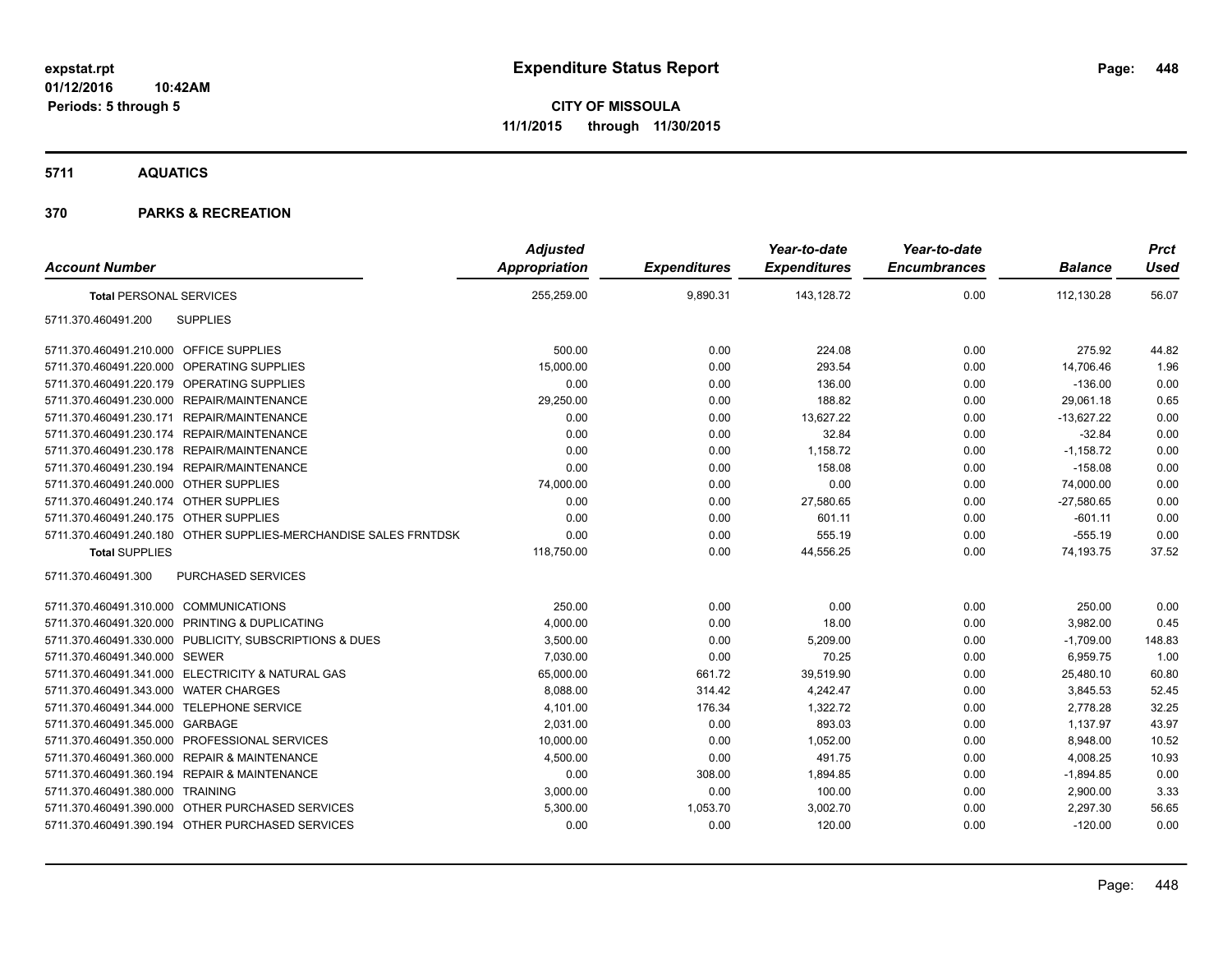**5711 AQUATICS**

| <b>Account Number</b>             |                                                                | <b>Adjusted</b><br><b>Appropriation</b> | <b>Expenditures</b> | Year-to-date<br><b>Expenditures</b> | Year-to-date<br><b>Encumbrances</b> | <b>Balance</b> | <b>Prct</b><br><b>Used</b> |
|-----------------------------------|----------------------------------------------------------------|-----------------------------------------|---------------------|-------------------------------------|-------------------------------------|----------------|----------------------------|
|                                   | <b>Total PURCHASED SERVICES</b>                                | 116,800.00                              | 2,514.18            | 57,936.67                           | 0.00                                | 58,863.33      | 49.60                      |
| 5711.370.460491.800               | OTHER OBJECTS                                                  |                                         |                     |                                     |                                     |                |                            |
| <b>Total OTHER OBJECTS</b>        |                                                                | 0.00                                    | 0.00                | 0.00                                | 0.00                                | 0.00           | 0.00                       |
| 5711.370.460491.900               | <b>CAPITAL OUTLAY</b>                                          |                                         |                     |                                     |                                     |                |                            |
| <b>Total CAPITAL OUTLAY</b>       |                                                                | 0.00                                    | 0.00                | 0.00                                | 0.00                                | 0.00           | 0.00                       |
|                                   | Total SPLASH POOLS EXPENSES                                    | 490,809.00                              | 12,404.49           | 245,621.64                          | 0.00                                | 245, 187. 36   | 50.04                      |
| 5711.370.460493                   | <b>AQUATICS MAINTENANCE</b>                                    |                                         |                     |                                     |                                     |                |                            |
| 5711.370.460493.300               | PURCHASED SERVICES                                             |                                         |                     |                                     |                                     |                |                            |
|                                   | <b>Total PURCHASED SERVICES</b>                                | 0.00                                    | 0.00                | 0.00                                | 0.00                                | 0.00           | 0.00                       |
| 5711.370.460493.500               | <b>FIXED CHARGES</b>                                           |                                         |                     |                                     |                                     |                |                            |
| <b>Total FIXED CHARGES</b>        |                                                                | 0.00                                    | 0.00                | 0.00                                | 0.00                                | 0.00           | 0.00                       |
| 5711.370.460493.900               | <b>CAPITAL OUTLAY</b>                                          |                                         |                     |                                     |                                     |                |                            |
| 5711.370.460493.920.000 BUILDINGS |                                                                | 35.000.00                               | 0.00                | 0.00                                | 0.00                                | 35,000.00      | 0.00                       |
|                                   | <b>Total AQUATICS MAINTENANCE</b>                              | 35,000.00                               | 0.00                | 0.00                                | 0.00                                | 35,000.00      | 0.00                       |
| 5711.370.460512                   | <b>PARK MEMORIALS</b>                                          |                                         |                     |                                     |                                     |                |                            |
| 5711.370.460512.200               | <b>SUPPLIES</b>                                                |                                         |                     |                                     |                                     |                |                            |
|                                   | 5711.370.460512.220.000 PARTNERS IN PARK/OPERATING SUPPLIES    | 15,000.00                               | 0.00                | 0.00                                | 0.00                                | 15,000.00      | 0.00                       |
|                                   | 5711.370.460512.230.000 PARTNERS IN PARK/REPAIR/MAINTENANCE    | 10,000.00                               | 0.00                | 0.00                                | 0.00                                | 10,000.00      | 0.00                       |
| <b>Total SUPPLIES</b>             |                                                                | 25,000.00                               | 0.00                | 0.00                                | 0.00                                | 25,000.00      | 0.00                       |
| 5711.370.460512.300               | PURCHASED SERVICES                                             |                                         |                     |                                     |                                     |                |                            |
|                                   | 5711.370.460512.350.000 PARTNERS IN PARK/PROFESSIONAL SERVICES | 10,000.00                               | 0.00                | 0.00                                | 0.00                                | 10,000.00      | 0.00                       |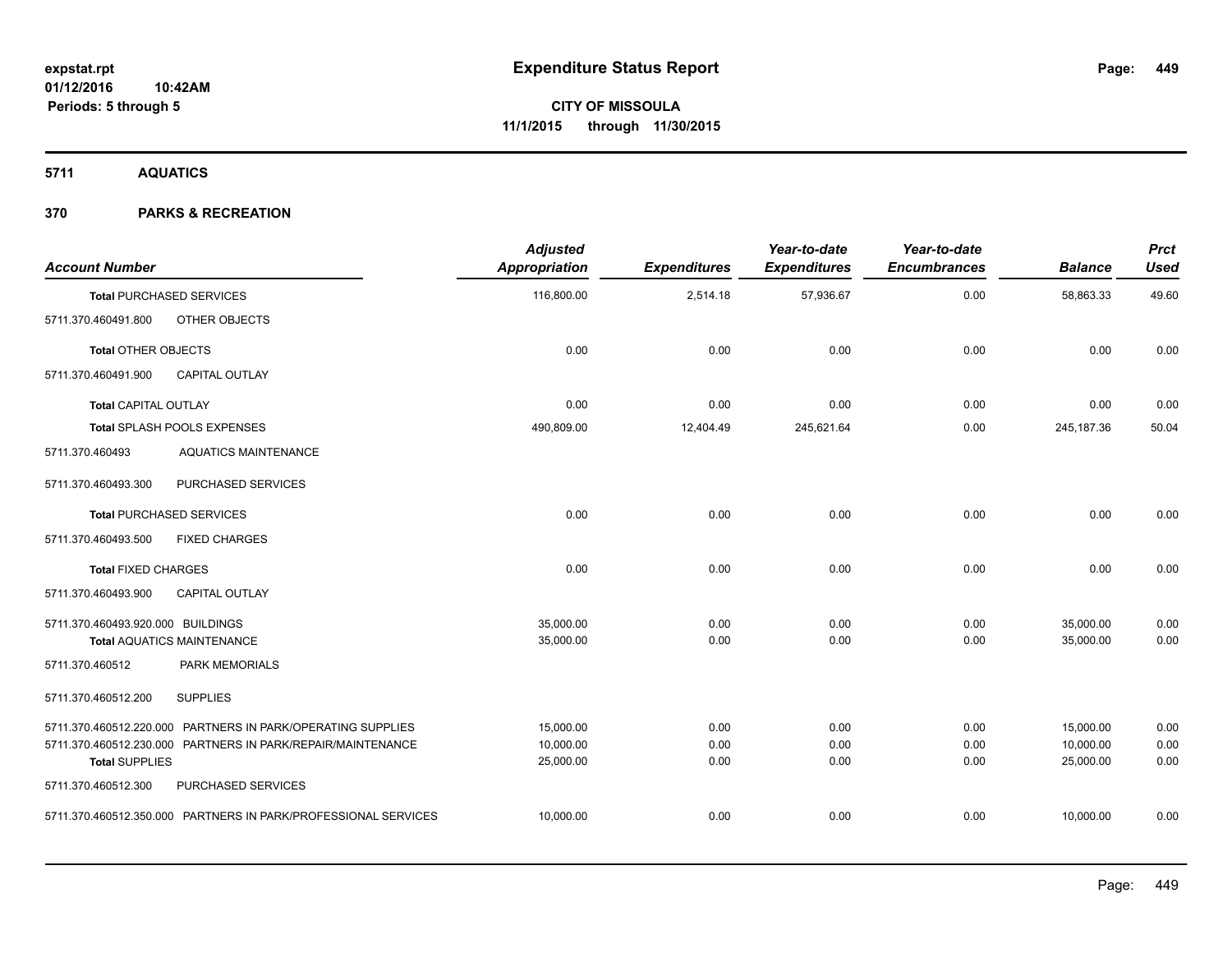**5711 AQUATICS**

|                                 |                                                               | <b>Adjusted</b>      |                     | Year-to-date        | Year-to-date        |                | <b>Prct</b> |
|---------------------------------|---------------------------------------------------------------|----------------------|---------------------|---------------------|---------------------|----------------|-------------|
| <b>Account Number</b>           |                                                               | <b>Appropriation</b> | <b>Expenditures</b> | <b>Expenditures</b> | <b>Encumbrances</b> | <b>Balance</b> | <b>Used</b> |
|                                 | 5711.370.460512.360.000 PARTNERS IN PARK/REPAIR & MAINTENANCE | 10,000.00            | 0.00                | 0.00                | 0.00                | 10,000.00      | 0.00        |
|                                 | 5711.370.460512.390.000 OTHER PURCHASED SERVICES              | 5,000.00             | 0.00                | 0.00                | 0.00                | 5,000.00       | 0.00        |
| <b>Total PURCHASED SERVICES</b> |                                                               | 25,000.00            | 0.00                | 0.00                | 0.00                | 25,000.00      | 0.00        |
| 5711.370.460512.900             | <b>CAPITAL OUTLAY</b>                                         |                      |                     |                     |                     |                |             |
|                                 | 5711.370.460512.920.000 PARTNERS IN PARK/BUILDINGS            | 10,000.00            | 0.00                | 0.00                | 0.00                | 10,000.00      | 0.00        |
|                                 | 5711.370.460512.930.000 PARTNERS IN PARK/IMPROVEMENTS         | 70,000.00            | 0.00                | 0.00                | 0.00                | 70,000.00      | 0.00        |
|                                 | 5711.370.460512.940.000 PARTNERS IN PARK/EQUIPMENT            | 20,000.00            | 0.00                | 0.00                | 0.00                | 20,000.00      | 0.00        |
| Total CAPITAL OUTLAY            |                                                               | 100,000.00           | 0.00                | 0.00                | 0.00                | 100,000.00     | 0.00        |
| <b>Total PARK MEMORIALS</b>     |                                                               | 150,000.00           | 0.00                | 0.00                | 0.00                | 150,000.00     | 0.00        |
| 5711.370.460519                 | <b>AQUATICS CAPITAL</b>                                       |                      |                     |                     |                     |                |             |
| 5711.370.460519.900             | <b>CAPITAL OUTLAY</b>                                         |                      |                     |                     |                     |                |             |
| <b>Total AQUATICS CAPITAL</b>   |                                                               | 0.00                 | 0.00                | 0.00                | 0.00                | 0.00           | 0.00        |
| 5711.370.490500                 | <b>DEBT PAYMENTS</b>                                          |                      |                     |                     |                     |                |             |
| 5711.370.490500.600             | <b>DEBT SERVICE</b>                                           |                      |                     |                     |                     |                |             |
| <b>Total DEBT PAYMENTS</b>      |                                                               | 0.00                 | 0.00                | 0.00                | 0.00                | 0.00           | 0.00        |
| 5711.370.490506                 | CORE FINANCED EQUIPMENT                                       |                      |                     |                     |                     |                |             |
| 5711.370.490506.600             | <b>DEBT SERVICE</b>                                           |                      |                     |                     |                     |                |             |
|                                 | 5711.370.490506.610.000 GRILL VAN DEBT-PRINCIPAL              | 12,377.00            | 0.00                | 0.00                | 0.00                | 12,377.00      | 0.00        |
|                                 | Total CORE FINANCED EQUIPMENT                                 | 12,377.00            | 0.00                | 0.00                | 0.00                | 12,377.00      | 0.00        |
| 5711.370.510110                 | <b>MERCHANT SERVICES</b>                                      |                      |                     |                     |                     |                |             |
| 5711.370.510110.500             | <b>FIXED CHARGES</b>                                          |                      |                     |                     |                     |                |             |
|                                 | 5711.370.510110.550.000 MERCHANT SERVICE FEES                 | 14,000.00            | 0.00                | 0.00                | 0.00                | 14,000.00      | 0.00        |
|                                 |                                                               |                      |                     |                     |                     |                |             |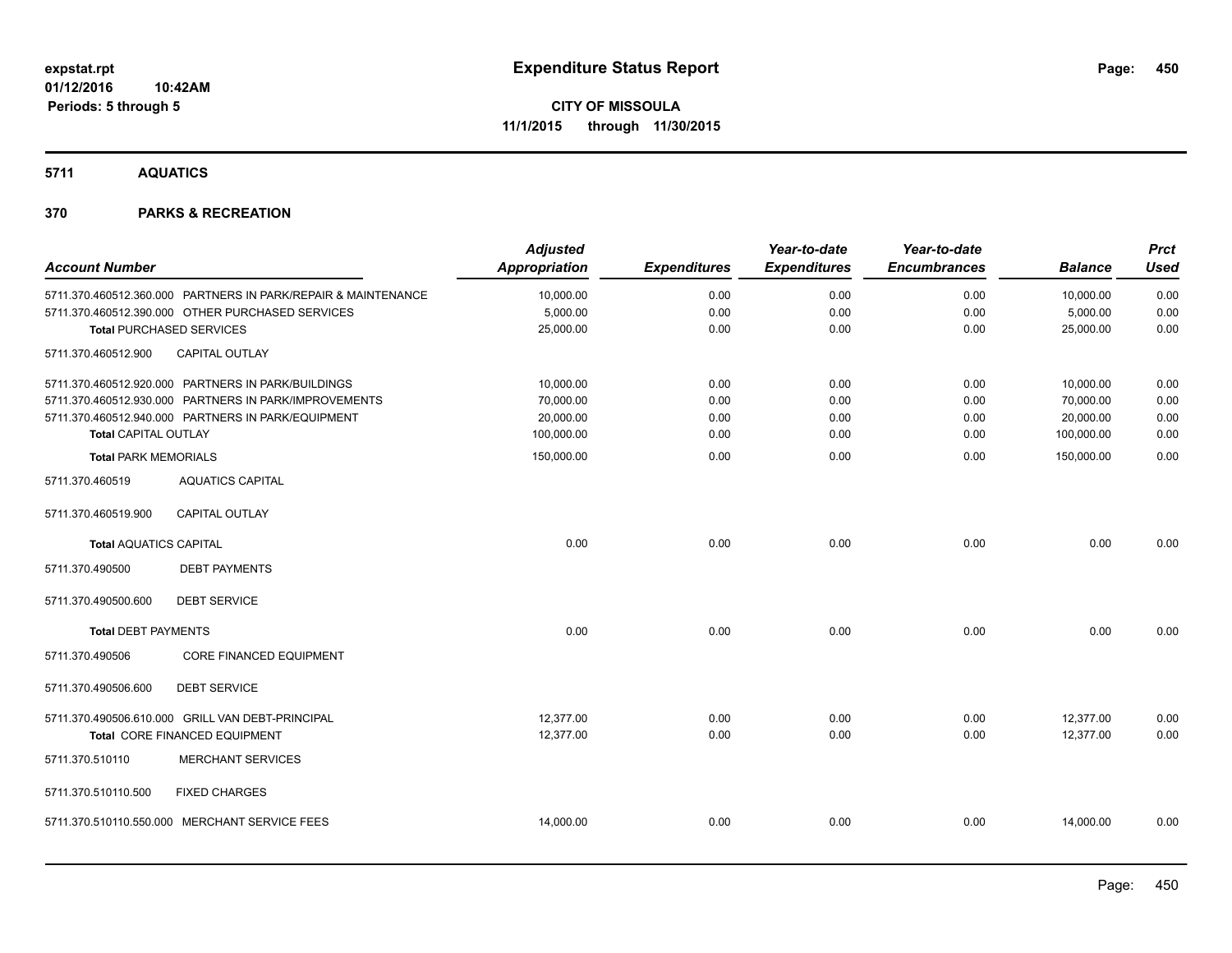**5711 AQUATICS**

| <b>Account Number</b>               | Adiusted<br><b>Appropriation</b> | <b>Expenditures</b> | Year-to-date<br><b>Expenditures</b> | Year-to-date<br><b>Encumbrances</b> | Balance    | Prct<br>Used |
|-------------------------------------|----------------------------------|---------------------|-------------------------------------|-------------------------------------|------------|--------------|
| <b>Total MERCHANT SERVICES</b>      | 14.000.00                        | 0.00                | 0.00                                | 0.00                                | 14.000.00  | 0.00         |
| <b>Total PARKS &amp; RECREATION</b> | 427,327.00                       | 50,118.07           | 526,688.63                          | 0.00                                | 900.638.37 | 36.90        |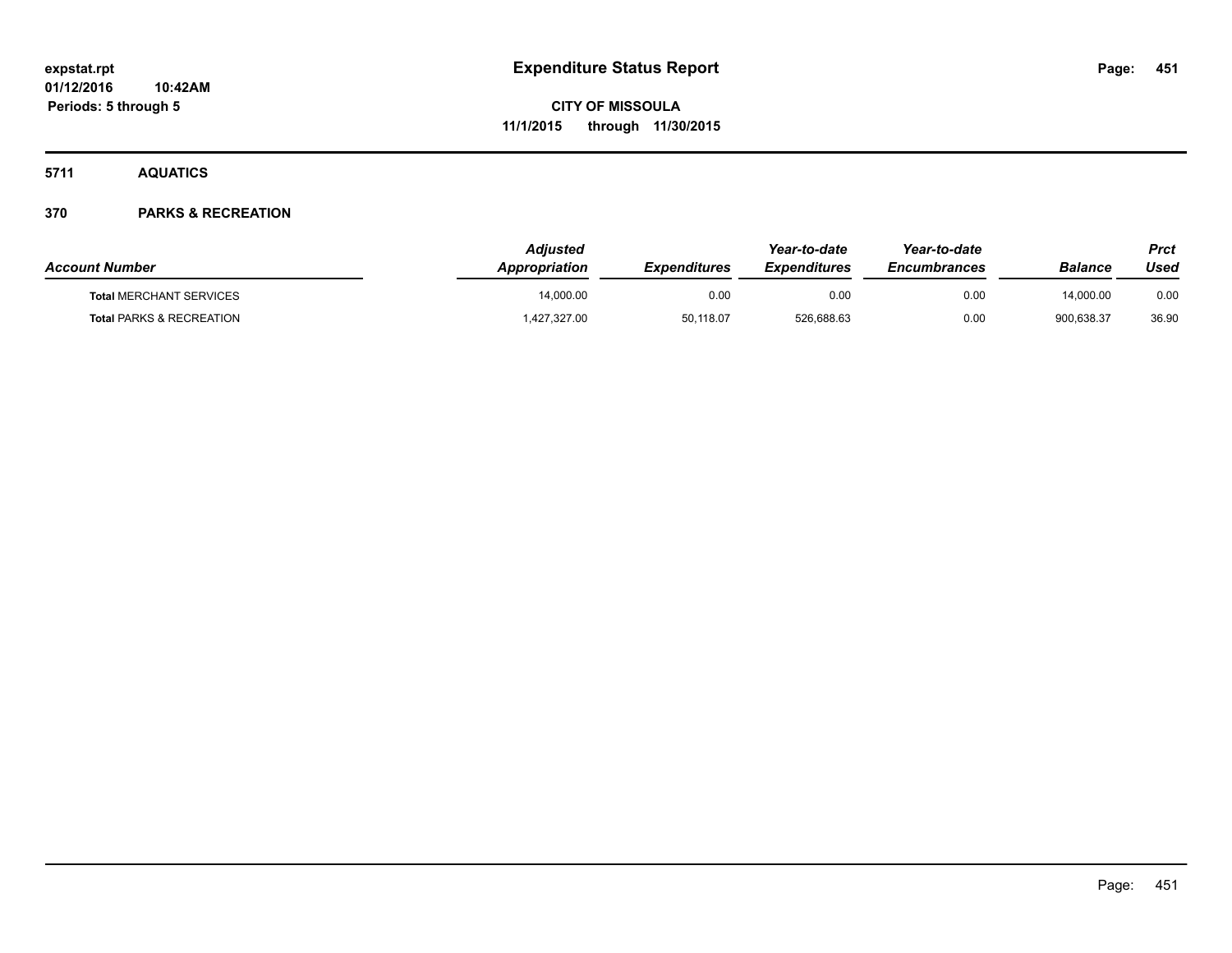**5711 AQUATICS**

## **371 AQUATICS SALARIES**

| <b>Account Number</b>          |                                 | <b>Adjusted</b><br><b>Appropriation</b> | <b>Expenditures</b> | Year-to-date<br><b>Expenditures</b> | Year-to-date<br><b>Encumbrances</b> | <b>Balance</b> | <b>Prct</b><br><b>Used</b> |
|--------------------------------|---------------------------------|-----------------------------------------|---------------------|-------------------------------------|-------------------------------------|----------------|----------------------------|
| 5711.371.460000                | <b>CULTURE &amp; RECREATION</b> |                                         |                     |                                     |                                     |                |                            |
| 5711.371.460000.100            | PERSONAL SERVICES               |                                         |                     |                                     |                                     |                |                            |
|                                | Total CULTURE & RECREATION      | 0.00                                    | 0.00                | 0.00                                | 0.00                                | 0.00           | 0.00                       |
| 5711.371.460477                | <b>GRILL VAN</b>                |                                         |                     |                                     |                                     |                |                            |
| 5711.371.460477.100            | PERSONAL SERVICES               |                                         |                     |                                     |                                     |                |                            |
| <b>Total GRILL VAN</b>         |                                 | 0.00                                    | 0.00                | 0.00                                | 0.00                                | 0.00           | 0.00                       |
| 5711.371.460490                | <b>CURRENTS POOL EXPENSES</b>   |                                         |                     |                                     |                                     |                |                            |
| 5711.371.460490.100            | PERSONAL SERVICES               |                                         |                     |                                     |                                     |                |                            |
|                                | Total CURRENTS POOL EXPENSES    | 0.00                                    | 0.00                | 0.00                                | 0.00                                | 0.00           | 0.00                       |
| 5711.371.460491                | SPLASH POOLS EXPENSES           |                                         |                     |                                     |                                     |                |                            |
| 5711.371.460491.100            | PERSONAL SERVICES               |                                         |                     |                                     |                                     |                |                            |
| <b>Total AQUATICS SALARIES</b> |                                 | 0.00                                    | 0.00                | 0.00                                | 0.00                                | 0.00           | 0.00                       |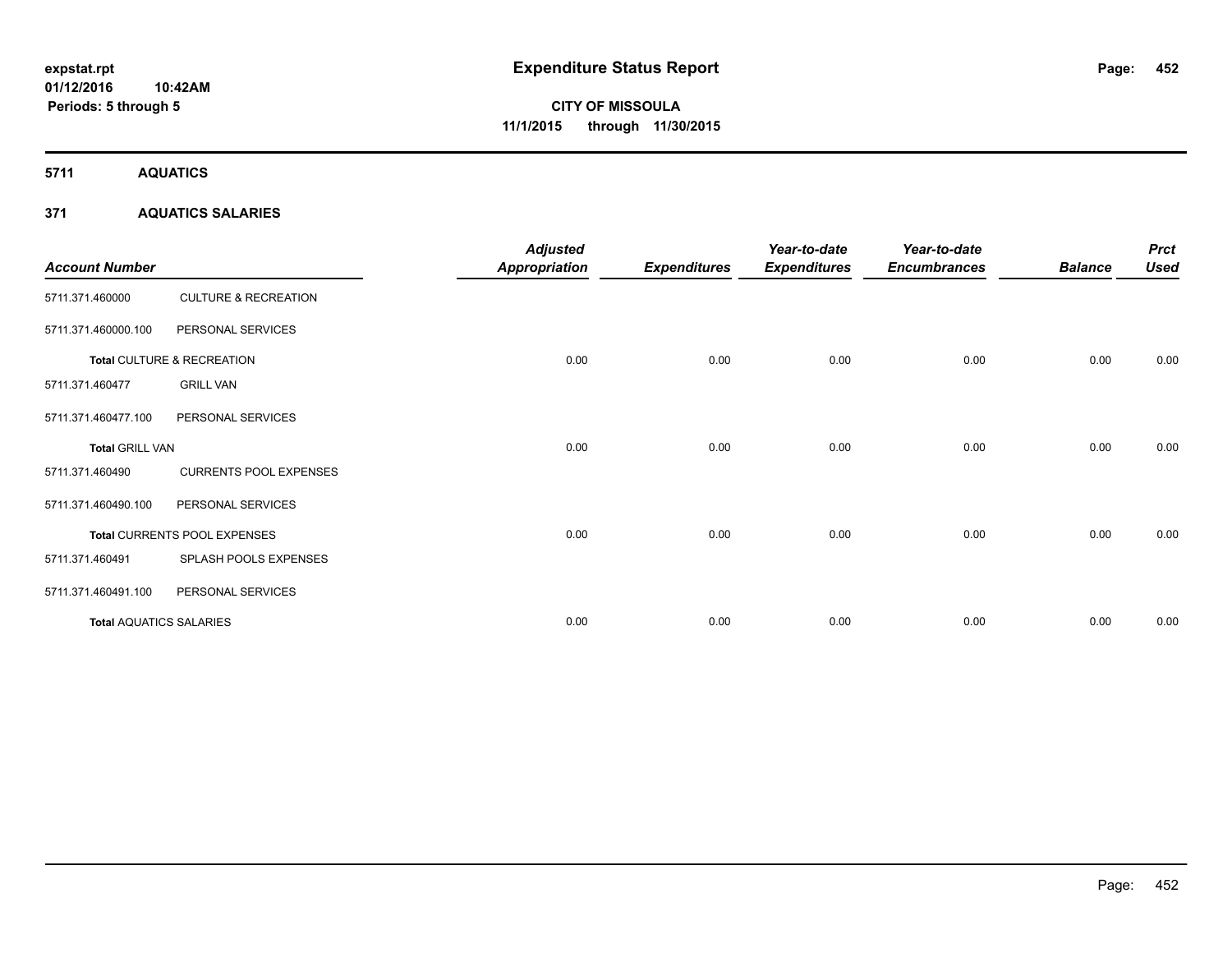**5711 AQUATICS**

## **390 NON-DEPARTMENTAL**

| <b>Account Number</b>         |                       | <b>Adjusted</b><br><b>Appropriation</b> | <b>Expenditures</b> | Year-to-date<br><b>Expenditures</b> | Year-to-date<br><b>Encumbrances</b> | <b>Balance</b> | <b>Prct</b><br><b>Used</b> |
|-------------------------------|-----------------------|-----------------------------------------|---------------------|-------------------------------------|-------------------------------------|----------------|----------------------------|
| 5711.390.510000               | <b>MISCELLANEOUS</b>  |                                         |                     |                                     |                                     |                |                            |
| 5711.390.510000.800           | OTHER OBJECTS         |                                         |                     |                                     |                                     |                |                            |
| <b>Total OTHER OBJECTS</b>    |                       | 0.00                                    | 0.00                | 0.00                                | 0.00                                | 0.00           | 0.00                       |
| 5711.390.510000.900           | <b>CAPITAL OUTLAY</b> |                                         |                     |                                     |                                     |                |                            |
| <b>Total MISCELLANEOUS</b>    |                       | 0.00                                    | 0.00                | 0.00                                | 0.00                                | 0.00           | 0.00                       |
| <b>Total NON-DEPARTMENTAL</b> |                       | 0.00                                    | 0.00                | 0.00                                | 0.00                                | 0.00           | 0.00                       |
| <b>Total AQUATICS</b>         |                       | 1,427,327.00                            | 50,118.07           | 526,688.63                          | 0.00                                | 900,638.37     | 36.90                      |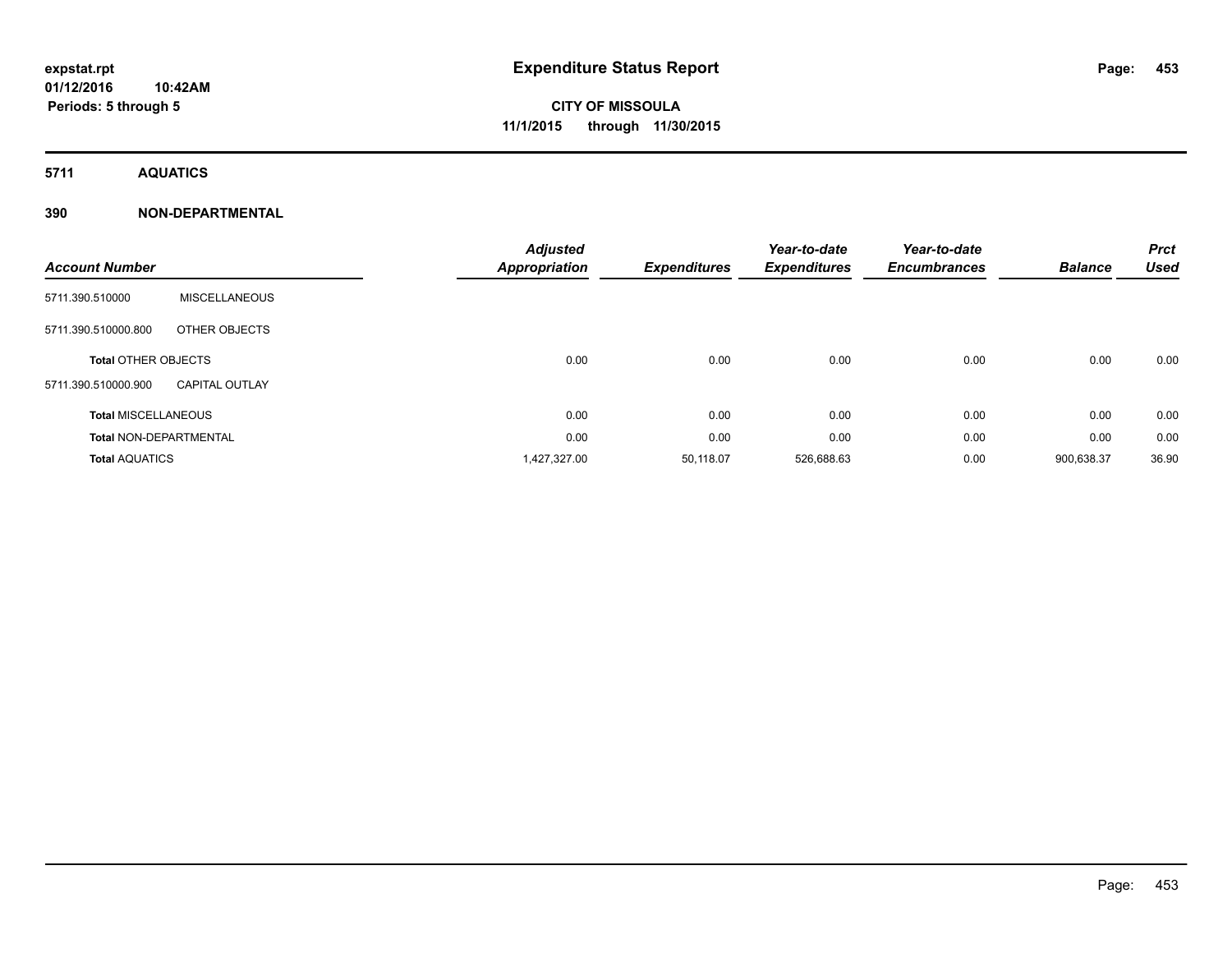## **6050 EMPLOYEE BENEFIT PLAN FUND**

## **390 NON-DEPARTMENTAL**

| <b>Account Number</b>           |                                                          | <b>Adjusted</b><br><b>Appropriation</b> | <b>Expenditures</b> | Year-to-date<br><b>Expenditures</b> | Year-to-date<br><b>Encumbrances</b> | <b>Balance</b> | <b>Prct</b><br><b>Used</b> |
|---------------------------------|----------------------------------------------------------|-----------------------------------------|---------------------|-------------------------------------|-------------------------------------|----------------|----------------------------|
| 6050.390.510110                 | <b>MERCHANT SERVICES</b>                                 |                                         |                     |                                     |                                     |                |                            |
| 6050.390.510110.500             | <b>FIXED CHARGES</b>                                     |                                         |                     |                                     |                                     |                |                            |
| <b>Total MERCHANT SERVICES</b>  |                                                          | 0.00                                    | 0.00                | 0.00                                | 0.00                                | 0.00           | 0.00                       |
| 6050.390.520800                 | <b>EMPLOYEE BENEFITS</b>                                 |                                         |                     |                                     |                                     |                |                            |
| 6050.390.520800.300             | <b>PURCHASED SERVICES</b>                                |                                         |                     |                                     |                                     |                |                            |
| 6050.390.520800.350.000         | <b>PROFESSIONAL SERVICES</b>                             | 50,340.00                               | 5,000.00            | 7,388.95                            | 0.00                                | 42.951.05      | 14.68                      |
|                                 | 6050.390.520800.351.000 INSURANCE CLAIMS                 | 5,156,229.00                            | 554.100.63          | 1.558.477.91                        | 0.00                                | 3,597,751.09   | 30.23                      |
|                                 | 6050.390.520800.352.000 HEALTH PROGRAMS                  | 94,500.00                               | 1,253.31            | 4,476.84                            | 0.00                                | 90,023.16      | 4.74                       |
|                                 | 6050.390.520800.353.000 ADMINISTRATION EXPENDITURES      | 757.888.00                              | 56,278.42           | 283.158.88                          | 0.00                                | 474.729.12     | 37.36                      |
|                                 | 6050.390.520800.354.000 TRANSITIONAL REINSURANCE PROGRAM | 78.280.00                               | 13,356.00           | 13,356.00                           | 0.00                                | 64,924.00      | 17.06                      |
| <b>Total PURCHASED SERVICES</b> |                                                          | 6,137,237.00                            | 629,988.36          | 1,866,858.58                        | 0.00                                | 4,270,378.42   | 30.42                      |
| 6050.390.520800.700             | <b>GRANTS &amp; CONTRIBUTIONS</b>                        |                                         |                     |                                     |                                     |                |                            |
|                                 | <b>Total GRANTS &amp; CONTRIBUTIONS</b>                  | 0.00                                    | 0.00                | 0.00                                | 0.00                                | 0.00           | 0.00                       |
| 6050.390.520800.800             | OTHER OBJECTS                                            |                                         |                     |                                     |                                     |                |                            |
| <b>Total OTHER OBJECTS</b>      |                                                          | 0.00                                    | 0.00                | 0.00                                | 0.00                                | 0.00           | 0.00                       |
|                                 | Total EMPLOYEE BENEFIT PLAN FUND                         | 6,137,237.00                            | 629,988.36          | 1,866,858.58                        | 0.00                                | 4,270,378.42   | 30.42                      |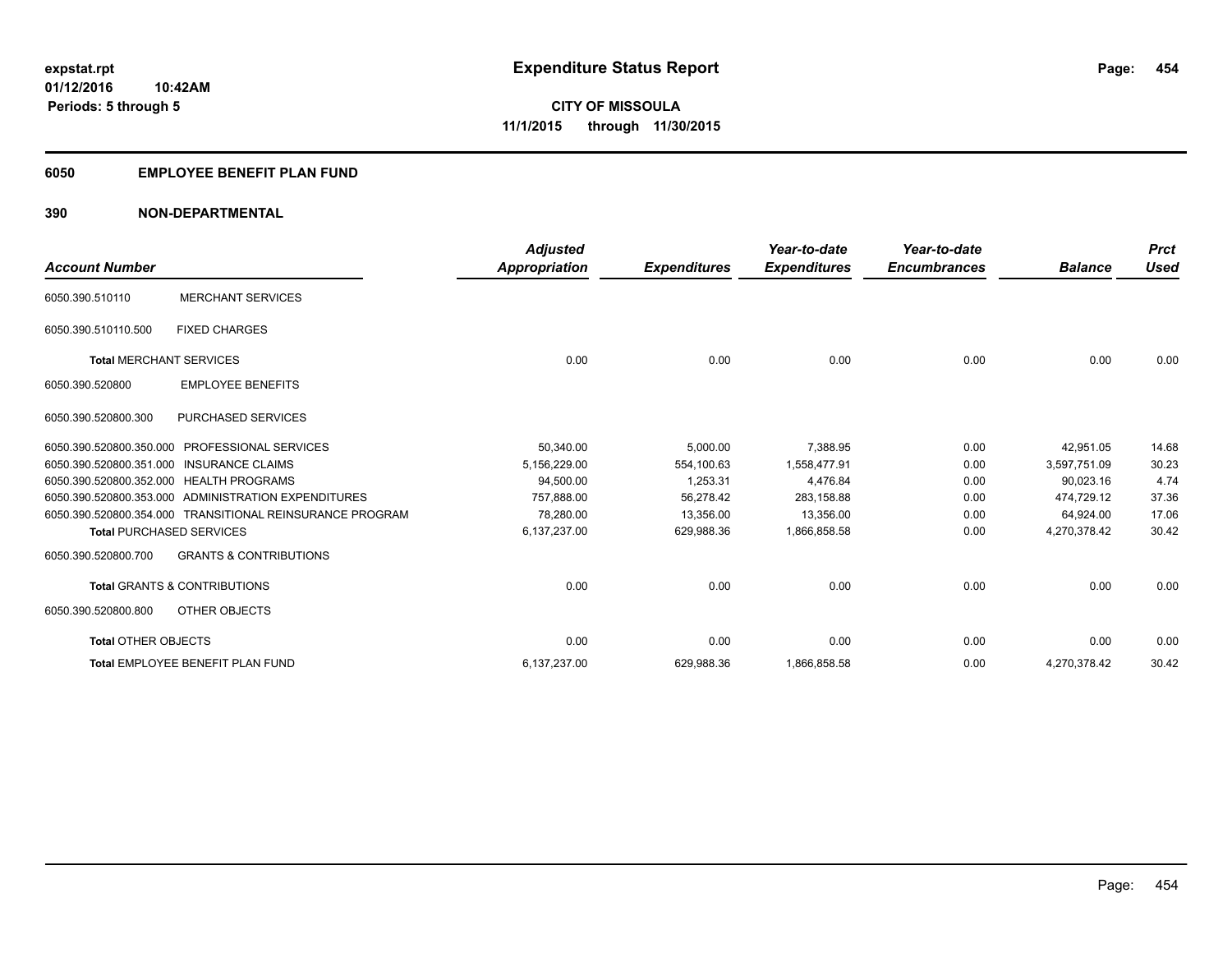#### **7370 PARKING COMMISSION FUND**

|                                           |                                                         | <b>Adjusted</b>      |                     | Year-to-date        | Year-to-date        |                | <b>Prct</b> |
|-------------------------------------------|---------------------------------------------------------|----------------------|---------------------|---------------------|---------------------|----------------|-------------|
| <b>Account Number</b>                     |                                                         | <b>Appropriation</b> | <b>Expenditures</b> | <b>Expenditures</b> | <b>Encumbrances</b> | <b>Balance</b> | <b>Used</b> |
| 7370.395.430266                           | PARKING DIVISION                                        |                      |                     |                     |                     |                |             |
| 7370.395.430266.100                       | PERSONAL SERVICES                                       |                      |                     |                     |                     |                |             |
|                                           | 7370.395.430266.110.000 SALARIES AND WAGES              | 436,749.00           | 32.981.30           | 151.311.76          | 0.00                | 285.437.24     | 34.65       |
| 7370.395.430266.120.000                   | OVERTIME/TERMINATION                                    | 7,234.00             | 6.49                | 38.91               | 0.00                | 7.195.09       | 0.54        |
|                                           | 7370.395.430266.140.000 EMPLOYER CONTRIBUTIONS          | 197.972.00           | 15,470.77           | 78,558.90           | 0.00                | 119,413.10     | 39.68       |
|                                           | 7370.395.430266.141.000 STATE RETIREMENT CONTRIBUTIONS  | 0.00                 | 0.00                | 57.25               | 0.00                | $-57.25$       | 0.00        |
| <b>Total PERSONAL SERVICES</b>            |                                                         | 641,955.00           | 48,458.56           | 229,966.82          | 0.00                | 411,988.18     | 35.82       |
| 7370.395.430266.200                       | <b>SUPPLIES</b>                                         |                      |                     |                     |                     |                |             |
| 7370.395.430266.210.000 OFFICE SUPPLIES   |                                                         | 5.400.00             | 63.16               | 1,097.44            | 0.00                | 4,302.56       | 20.32       |
|                                           | 7370.395.430266.220.000 OPERATING SUPPLIES              | 15,000.00            | 27.26               | 203.00              | 0.00                | 14.797.00      | 1.35        |
| 7370.395.430266.220.311 CLOTHING SUPPLIES |                                                         | 0.00                 | 448.95              | 1,244.06            | 0.00                | $-1,244.06$    | 0.00        |
|                                           | 7370.395.430266.230.000 REPAIR/MAINTENANCE              | 18,000.00            | 0.00                | 503.78              | 0.00                | 17,496.22      | 2.80        |
| 7370.395.430266.231.000 GASOLINE          |                                                         | 8,000.00             | 276.56              | 986.71              | 0.00                | 7,013.29       | 12.33       |
| <b>Total SUPPLIES</b>                     |                                                         | 46,400.00            | 815.93              | 4,034.99            | 0.00                | 42,365.01      | 8.70        |
| 7370.395.430266.300                       | <b>PURCHASED SERVICES</b>                               |                      |                     |                     |                     |                |             |
| 7370.395.430266.310.000 COMMUNICATIONS    |                                                         | 17,338.00            | 393.05              | 2,892.55            | 0.00                | 14,445.45      | 16.68       |
|                                           | 7370.395.430266.320.000 PRINTING & DUPLICATING          | 10,000.00            | 1,413.74            | 1,413.74            | 0.00                | 8,586.26       | 14.14       |
|                                           | 7370.395.430266.330.000 PUBLICITY, SUBSCRIPTIONS & DUES | 5,000.00             | 596.22              | 1,378.88            | 0.00                | 3,621.12       | 27.58       |
| 7370.395.430266.340.000 SEWER             |                                                         | 137.00               | 0.00                | 70.25               | 0.00                | 66.75          | 51.28       |
|                                           | 7370.395.430266.341.000 ELECTRICITY & NATURAL GAS       | 36,440.00            | 3,429.15            | 10,559.91           | 0.00                | 25,880.09      | 28.98       |
| 7370.395.430266.343.000 WATER CHARGES     |                                                         | 4,000.00             | 1,363.04            | 4,161.35            | 0.00                | $-161.35$      | 104.03      |
|                                           | 7370.395.430266.343.717 MARKET ON FRONT WATER CHARGES   | 0.00                 | 211.65              | 826.53              | 0.00                | $-826.53$      | 0.00        |
| 7370.395.430266.344.000 TELEPHONE SERVICE |                                                         | 5,200.00             | 14.45               | 1,078.35            | 0.00                | 4,121.65       | 20.74       |
| 7370.395.430266.345.000 GARBAGE           |                                                         | 3,000.00             | 395.93              | 1,266.84            | 0.00                | 1,733.16       | 42.23       |
| 7370.395.430266.345.717 GARBAGE           |                                                         | 0.00                 | 3.98                | 702.50              | 0.00                | $-702.50$      | 0.00        |
| 7370.395.430266.350.000                   | PROFESSIONAL SERVICES                                   | 61,250.00            | 0.00                | 1,827.50            | 0.00                | 59,422.50      | 2.98        |
| 7370.395.430266.350.700 ACCOUNTING        |                                                         | 0.00                 | 0.00                | 2,622.00            | 0.00                | $-2,622.00$    | 0.00        |
|                                           | 7370.395.430266.350.702 SECURITY FOR GARAGES            | 0.00                 | 0.00                | 4,356.00            | 0.00                | $-4,356.00$    | 0.00        |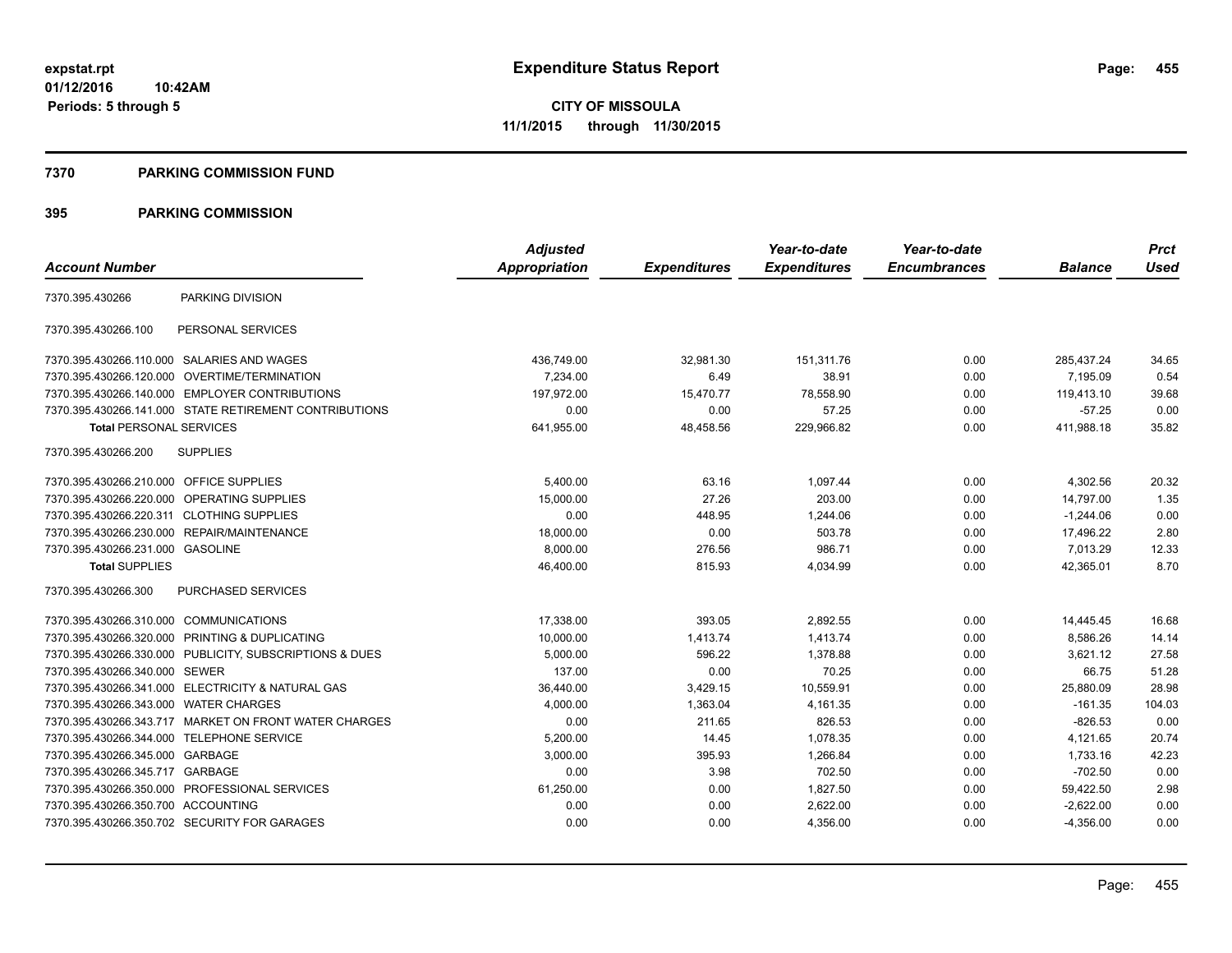#### **7370 PARKING COMMISSION FUND**

| <b>Account Number</b>                                    | <b>Adjusted</b><br><b>Appropriation</b> | <b>Expenditures</b> | Year-to-date<br><b>Expenditures</b> | Year-to-date<br><b>Encumbrances</b> | <b>Balance</b> | <b>Prct</b><br><b>Used</b> |
|----------------------------------------------------------|-----------------------------------------|---------------------|-------------------------------------|-------------------------------------|----------------|----------------------------|
|                                                          |                                         |                     |                                     |                                     |                |                            |
| 7370.395.430266.350.703 STATE LICENSE INQUIRY            | 0.00                                    | 84.16               | 269.84                              | 0.00                                | $-269.84$      | 0.00                       |
| 7370.395.430266.350.704 COLLECTION BUREAU EXPENSE        | 0.00                                    | 27.70               | 27.70                               | 0.00                                | $-27.70$       | 0.00                       |
| 7370.395.430266.360.000 REPAIR & MAINTENANCE             | 72,500.00                               | 0.00                | 1,109.21                            | 0.00                                | 71,390.79      | 1.53                       |
| 7370.395.430266.360.711 REPAIR & MAINTENANCE             | 0.00                                    | 0.00                | 45.00                               | 0.00                                | $-45.00$       | 0.00                       |
| 7370.395.430266.360.712 REPAIR & MAINTENANCE             | 0.00                                    | 0.00                | 1,304.00                            | 0.00                                | $-1,304.00$    | 0.00                       |
| 7370.395.430266.360.713 REPAIR & MAINTENANCE             | 0.00                                    | 0.00                | 3,484.32                            | 0.00                                | $-3,484.32$    | 0.00                       |
| 7370.395.430266.360.714 BANK ST/REPAIR & MAINTENANCE     | 0.00                                    | 0.00                | 1.958.50                            | 0.00                                | $-1,958.50$    | 0.00                       |
| 7370.395.430266.360.715 REPAIR & MAINTENANCE             | 0.00                                    | 100.00              | 1,516.37                            | 0.00                                | $-1,516.37$    | 0.00                       |
| 7370.395.430266.360.716 REPAIR & MAINTENANCE             | 0.00                                    | 334.86              | 774.53                              | 0.00                                | $-774.53$      | 0.00                       |
| 7370.395.430266.370.000 TRAVEL                           | 1,600.00                                | 0.00                | 1,900.30                            | 0.00                                | $-300.30$      | 118.77                     |
| 7370.395.430266.380.000 TRAINING                         | 1,900.00                                | 0.00                | 0.00                                | 0.00                                | 1,900.00       | 0.00                       |
| 7370.395.430266.390.000 OTHER PURCHASED SERVICES         | 188,805.00                              | 0.00                | 0.00                                | 0.00                                | 188,805.00     | 0.00                       |
| 7370.395.430266.390.044 JANITORIAL                       | 0.00                                    | 640.00              | 3,501.05                            | 0.00                                | $-3,501.05$    | 0.00                       |
| <b>Total PURCHASED SERVICES</b>                          | 407,170.00                              | 9,007.93            | 49,047.22                           | 0.00                                | 358,122.78     | 12.05                      |
| 7370.395.430266.400<br><b>BUILDING MATERIALS</b>         |                                         |                     |                                     |                                     |                |                            |
| <b>Total BUILDING MATERIALS</b>                          | 0.00                                    | 0.00                | 0.00                                | 0.00                                | 0.00           | 0.00                       |
| 7370.395.430266.500<br><b>FIXED CHARGES</b>              |                                         |                     |                                     |                                     |                |                            |
| 7370.395.430266.500.000 FIXED CHARGES                    | 168,621.00                              | 0.00                | 0.00                                | 0.00                                | 168,621.00     | 0.00                       |
| 7370.395.430266.500.731 FIXED CHARGES                    | 0.00                                    | 0.00                | 2,550.00                            | 0.00                                | $-2,550.00$    | 0.00                       |
| 7370.395.430266.500.733 FIXED CHARGES                    | 0.00                                    | 0.00                | 3,300.00                            | 0.00                                | $-3,300.00$    | 0.00                       |
| <b>Total FIXED CHARGES</b>                               | 168,621.00                              | 0.00                | 5,850.00                            | 0.00                                | 162,771.00     | 3.47                       |
| 7370.395.430266.600<br><b>DEBT SERVICE</b>               |                                         |                     |                                     |                                     |                |                            |
| 7370.395.430266.610.000 LEASE/PRINCIPAL                  | 52.787.59                               | 0.00                | 0.00                                | 0.00                                | 52,787.59      | 0.00                       |
| 7370.395.430266.620.000 LEASE INTEREST                   | 12,162.50                               | 0.00                | 4,500.00                            | 0.00                                | 7,662.50       | 37.00                      |
| <b>Total DEBT SERVICE</b>                                | 64,950.09                               | 0.00                | 4,500.00                            | 0.00                                | 60,450.09      | 6.93                       |
| <b>GRANTS &amp; CONTRIBUTIONS</b><br>7370.395.430266.700 |                                         |                     |                                     |                                     |                |                            |
| 7370.395.430266.700.000 GRANTS & CONTRIBUTIONS           | 74,000.00                               | 0.00                | 32,000.00                           | 0.00                                | 42,000.00      | 43.24                      |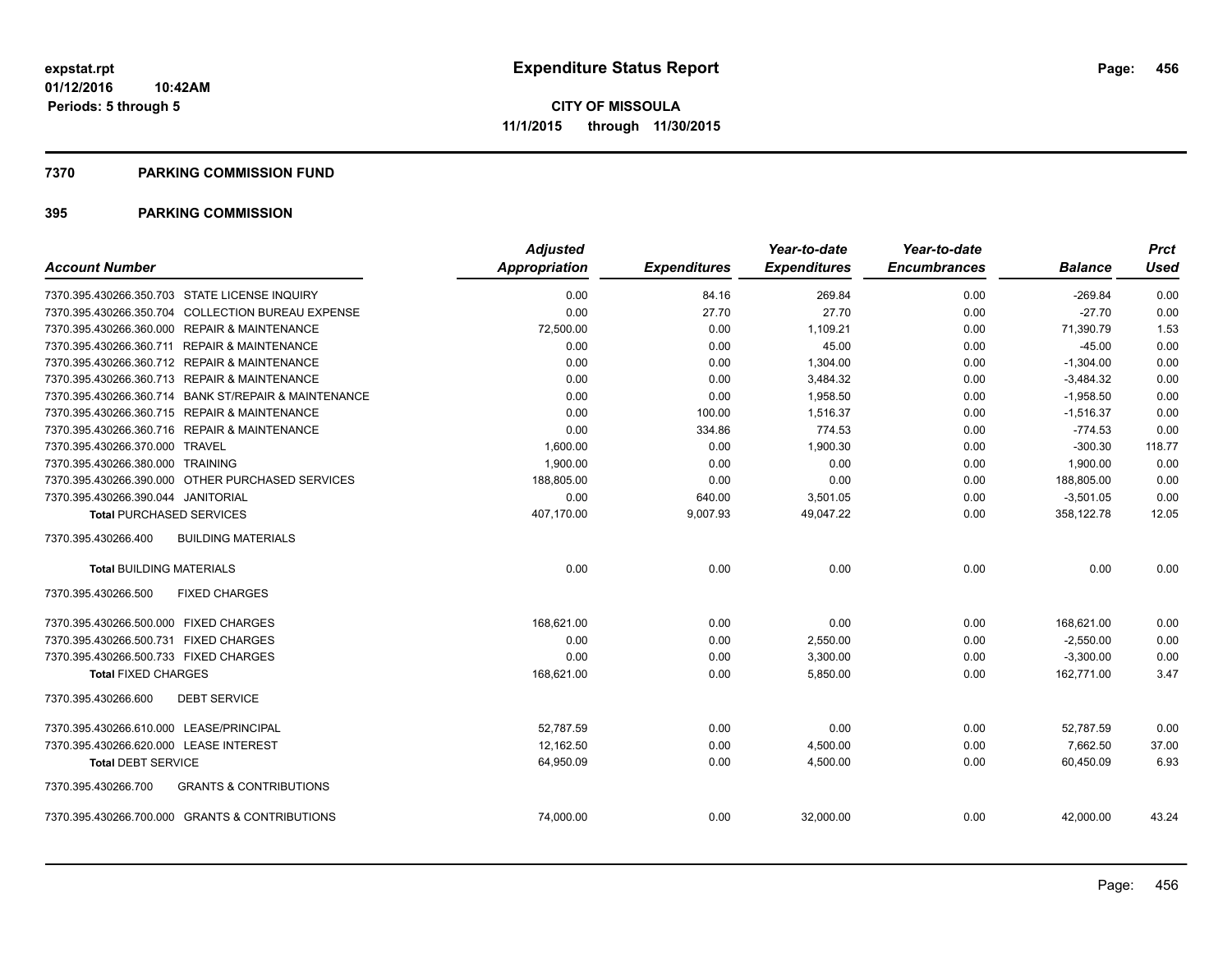#### **7370 PARKING COMMISSION FUND**

| <b>Account Number</b>                                             |                                                                                               | <b>Adjusted</b><br>Appropriation             | <b>Expenditures</b>            | Year-to-date<br><b>Expenditures</b> | Year-to-date<br><b>Encumbrances</b> | <b>Balance</b>                               | <b>Prct</b><br><b>Used</b> |
|-------------------------------------------------------------------|-----------------------------------------------------------------------------------------------|----------------------------------------------|--------------------------------|-------------------------------------|-------------------------------------|----------------------------------------------|----------------------------|
|                                                                   | <b>Total GRANTS &amp; CONTRIBUTIONS</b>                                                       | 74,000.00                                    | 0.00                           | 32,000.00                           | 0.00                                | 42,000.00                                    | 43.24                      |
| 7370.395.430266.800                                               | <b>OTHER OBJECTS</b>                                                                          |                                              |                                |                                     |                                     |                                              |                            |
| 7370.395.430266.845.000 CONTINGENCY<br><b>Total OTHER OBJECTS</b> | 7370.395.430266.820.000 TRANSFERS TO OTHER FUNDS                                              | 311,194.00<br>48,965.00<br>360,159.00        | 26,036.25<br>0.00<br>26,036.25 | 119,986.25<br>0.00<br>119,986.25    | 0.00<br>0.00<br>0.00                | 191,207.75<br>48,965.00<br>240,172.75        | 38.56<br>0.00<br>33.31     |
| 7370.395.430266.900                                               | <b>CAPITAL OUTLAY</b>                                                                         |                                              |                                |                                     |                                     |                                              |                            |
| Total CAPITAL OUTLAY<br><b>Total PARKING DIVISION</b>             | 7370.395.430266.940.000 MACHINERY & EQUIPMENT                                                 | 1,560,506.00<br>1,560,506.00<br>3,323,761.09 | 0.00<br>0.00<br>84,318.67      | 0.00<br>0.00<br>445,385.28          | 0.00<br>0.00<br>0.00                | 1,560,506.00<br>1,560,506.00<br>2,878,375.81 | 0.00<br>0.00<br>13.40      |
| 7370.395.430267                                                   | FY16 METER INSTALL PROJECT                                                                    |                                              |                                |                                     |                                     |                                              |                            |
| 7370.395.430267.900                                               | <b>CAPITAL OUTLAY</b>                                                                         |                                              |                                |                                     |                                     |                                              |                            |
|                                                                   | 7370.395.430267.940.000 FY16 METER INSTALL PROJECT<br><b>Total FY16 METER INSTALL PROJECT</b> | 0.00<br>0.00                                 | 2,720.46<br>2,720.46           | 1,188,050.85<br>1,188,050.85        | 0.00<br>0.00                        | $-1,188,050.85$<br>$-1,188,050.85$           | 0.00<br>0.00               |
| 7370.395.430271                                                   | <b>TICKET DIVISION</b>                                                                        |                                              |                                |                                     |                                     |                                              |                            |
| 7370.395.430271.100                                               | PERSONAL SERVICES                                                                             |                                              |                                |                                     |                                     |                                              |                            |
| <b>Total TICKET DIVISION</b>                                      |                                                                                               | 0.00                                         | 0.00                           | 0.00                                | 0.00                                | 0.00                                         | 0.00                       |
| 7370.395.430622                                                   | REVISED STEP SEWER DESIGN                                                                     |                                              |                                |                                     |                                     |                                              |                            |
| 7370.395.430622.200                                               | <b>SUPPLIES</b>                                                                               |                                              |                                |                                     |                                     |                                              |                            |
|                                                                   | Total REVISED STEP SEWER DESIGN                                                               | 0.00                                         | 0.00                           | 0.00                                | 0.00                                | 0.00                                         | 0.00                       |
| 7370.395.499999                                                   | <b>NEW REQUESTS</b>                                                                           |                                              |                                |                                     |                                     |                                              |                            |
| 7370.395.499999.100                                               | PERSONAL SERVICES                                                                             |                                              |                                |                                     |                                     |                                              |                            |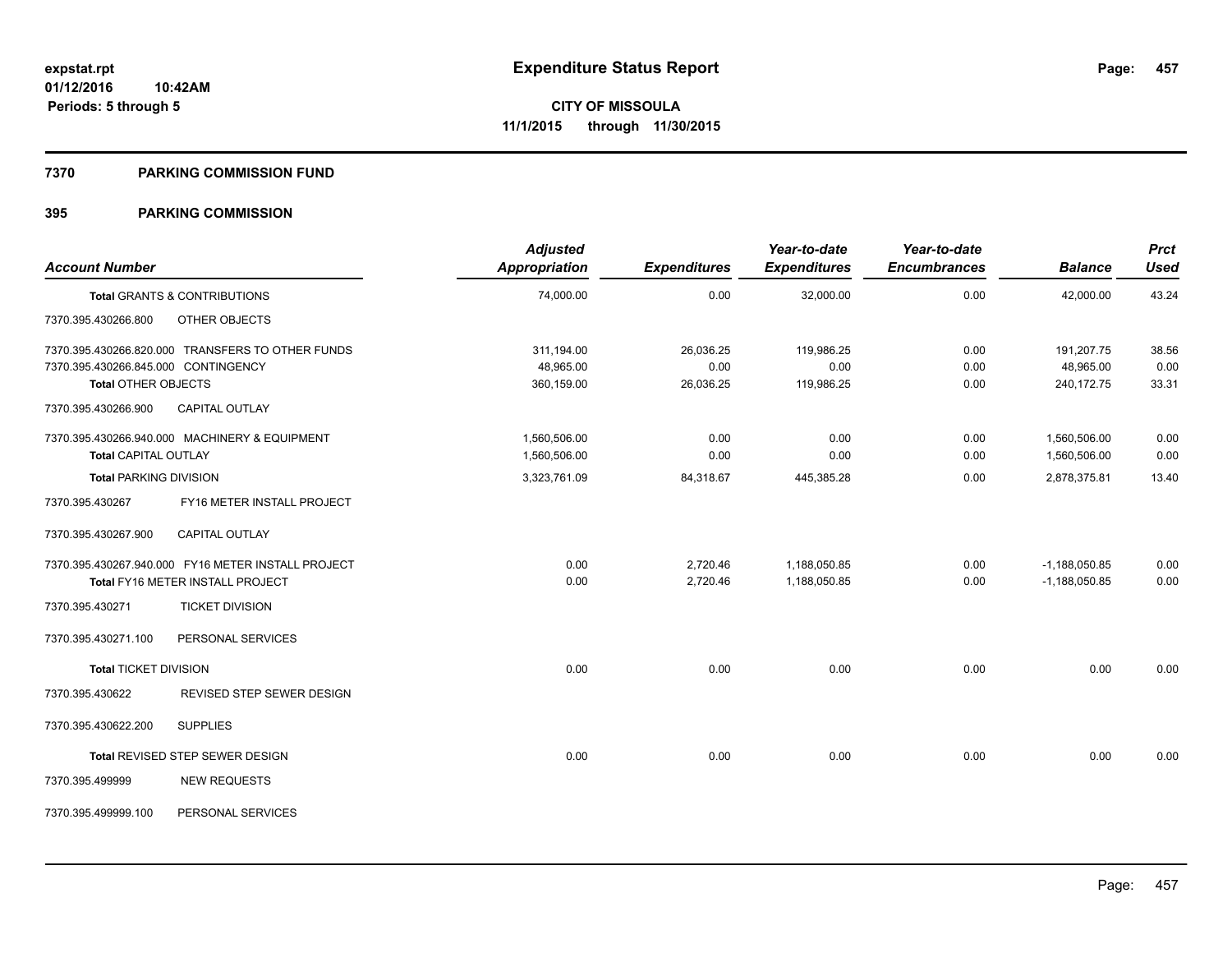#### **7370 PARKING COMMISSION FUND**

| <b>Account Number</b>           |                                               | <b>Adjusted</b><br><b>Appropriation</b> | <b>Expenditures</b> | Year-to-date<br><b>Expenditures</b> | Year-to-date<br><b>Encumbrances</b> | <b>Balance</b> | <b>Prct</b><br>Used |
|---------------------------------|-----------------------------------------------|-----------------------------------------|---------------------|-------------------------------------|-------------------------------------|----------------|---------------------|
| <b>Total NEW REQUESTS</b>       |                                               | 0.00                                    | 0.00                | 0.00                                | 0.00                                | 0.00           | 0.00                |
| 7370.395.510110                 | <b>MERCHANT SERVICES</b>                      |                                         |                     |                                     |                                     |                |                     |
| 7370.395.510110.500             | <b>FIXED CHARGES</b>                          |                                         |                     |                                     |                                     |                |                     |
|                                 | 7370.395.510110.550.000 MERCHANT SERVICE FEES | 21,500.00                               | 0.00                | 0.00                                | 0.00                                | 21,500.00      | 0.00                |
| <b>Total MERCHANT SERVICES</b>  |                                               | 21,500.00                               | 0.00                | 0.00                                | 0.00                                | 21,500.00      | 0.00                |
| <b>Total PARKING COMMISSION</b> |                                               | 3,345,261.09                            | 87,039.13           | 1,633,436.13                        | 0.00                                | 1.711.824.96   | 48.83               |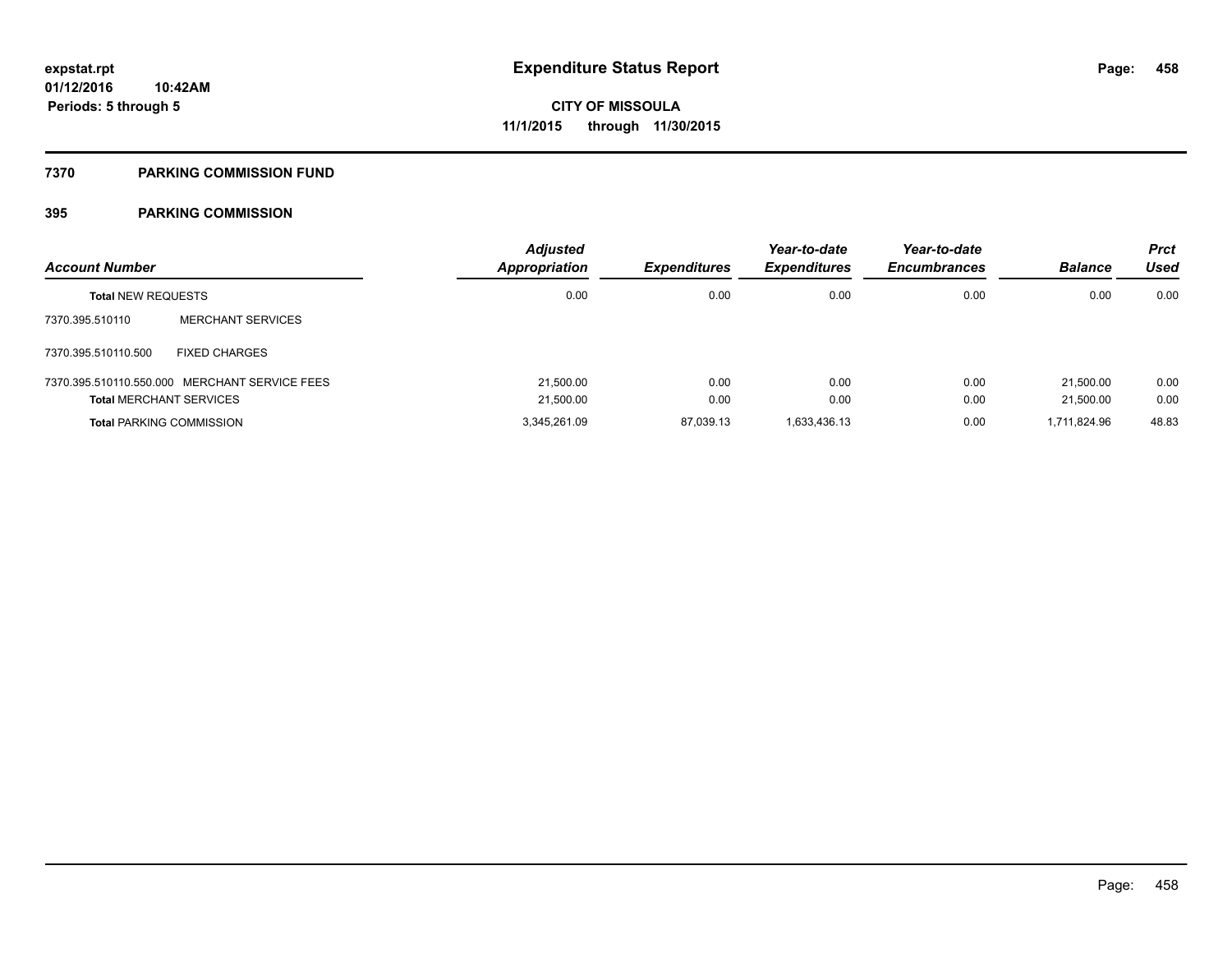#### **7370 PARKING COMMISSION FUND**

## **900 DEPRECIATION**

| <b>Account Number</b>      |                                      | <b>Adjusted</b><br><b>Appropriation</b> | <b>Expenditures</b> | Year-to-date<br><b>Expenditures</b> | Year-to-date<br><b>Encumbrances</b> | <b>Balance</b> | <b>Prct</b><br><b>Used</b> |
|----------------------------|--------------------------------------|-----------------------------------------|---------------------|-------------------------------------|-------------------------------------|----------------|----------------------------|
|                            |                                      |                                         |                     |                                     |                                     |                |                            |
| 7370.900.510000            | <b>MISCELLANEOUS</b>                 |                                         |                     |                                     |                                     |                |                            |
| 7370.900.510000.800        | OTHER OBJECTS                        |                                         |                     |                                     |                                     |                |                            |
| <b>Total OTHER OBJECTS</b> |                                      | 0.00                                    | 0.00                | 0.00                                | 0.00                                | 0.00           | 0.00                       |
| 7370.900.510000.900        | <b>CAPITAL OUTLAY</b>                |                                         |                     |                                     |                                     |                |                            |
| <b>Total DEPRECIATION</b>  |                                      | 0.00                                    | 0.00                | 0.00                                | 0.00                                | 0.00           | 0.00                       |
|                            | <b>Total PARKING COMMISSION FUND</b> | 3.345.261.09                            | 87,039.13           | 1,633,436.13                        | 0.00                                | 1.711.824.96   | 48.83                      |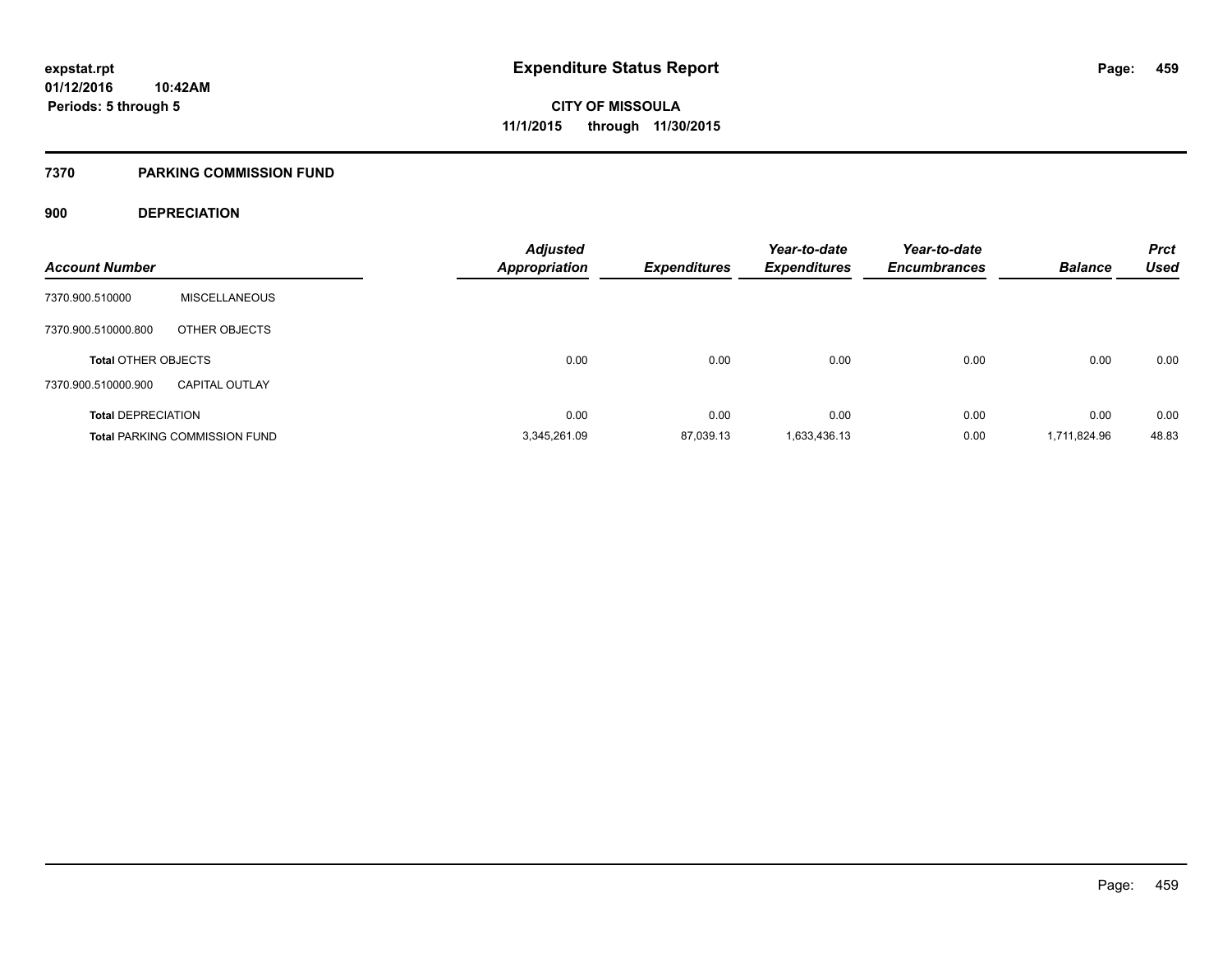## **7371 FRONT STREET PARKING BONDS**

| <b>Account Number</b>         |                                                 | <b>Adjusted</b><br><b>Appropriation</b> | <b>Expenditures</b> | Year-to-date<br><b>Expenditures</b> | Year-to-date<br><b>Encumbrances</b> | <b>Balance</b> | <b>Prct</b><br><b>Used</b> |
|-------------------------------|-------------------------------------------------|-----------------------------------------|---------------------|-------------------------------------|-------------------------------------|----------------|----------------------------|
| 7371.395.430266               | PARKING DIVISION                                |                                         |                     |                                     |                                     |                |                            |
| 7371.395.430266.800           | OTHER OBJECTS                                   |                                         |                     |                                     |                                     |                |                            |
| <b>Total PARKING DIVISION</b> |                                                 | 0.00                                    | 0.00                | 0.00                                | 0.00                                | 0.00           | 0.00                       |
| 7371.395.490200               | REVENUE BOND DEBT SERVICE                       |                                         |                     |                                     |                                     |                |                            |
| 7371.395.490200.600           | <b>DEBT SERVICE</b>                             |                                         |                     |                                     |                                     |                |                            |
|                               | 7371.395.490200.620.000 INTEREST / SERVICE FEES | 0.00                                    | 0.00                | $-67,852.34$                        | 0.00                                | 67,852.34      | 0.00                       |
|                               | <b>Total REVENUE BOND DEBT SERVICE</b>          | 0.00                                    | 0.00                | $-67,852.34$                        | 0.00                                | 67,852.34      | 0.00                       |
| 7371.395.490201               | SERIES 2014 MPC DEBT                            |                                         |                     |                                     |                                     |                |                            |
| 7371.395.490201.600           | <b>DEBT SERVICE</b>                             |                                         |                     |                                     |                                     |                |                            |
|                               | 7371.395.490201.620.000 INTEREST / SERVICE FEES | 272.925.00                              | 0.00                | 137.212.50                          | 0.00                                | 135,712.50     | 50.27                      |
|                               | Total SERIES 2014 MPC DEBT                      | 272,925.00                              | 0.00                | 137,212.50                          | 0.00                                | 135,712.50     | 50.27                      |
| 7371.395.490202               | *** Title Not Found ***                         |                                         |                     |                                     |                                     |                |                            |
| 7371.395.490202.600           | <b>DEBT SERVICE</b>                             |                                         |                     |                                     |                                     |                |                            |
| Total *** Title Not Found *** |                                                 | 0.00                                    | 0.00                | 0.00                                | 0.00                                | 0.00           | 0.00                       |
| 7371.395.510110               | <b>MERCHANT SERVICES</b>                        |                                         |                     |                                     |                                     |                |                            |
| 7371.395.510110.500           | <b>FIXED CHARGES</b>                            |                                         |                     |                                     |                                     |                |                            |
|                               | <b>Total MERCHANT SERVICES</b>                  | 0.00                                    | 0.00                | 0.00                                | 0.00                                | 0.00           | 0.00                       |
|                               | <b>Total FRONT STREET PARKING BONDS</b>         | 272,925.00                              | 0.00                | 69,360.16                           | 0.00                                | 203,564.84     | 25.41                      |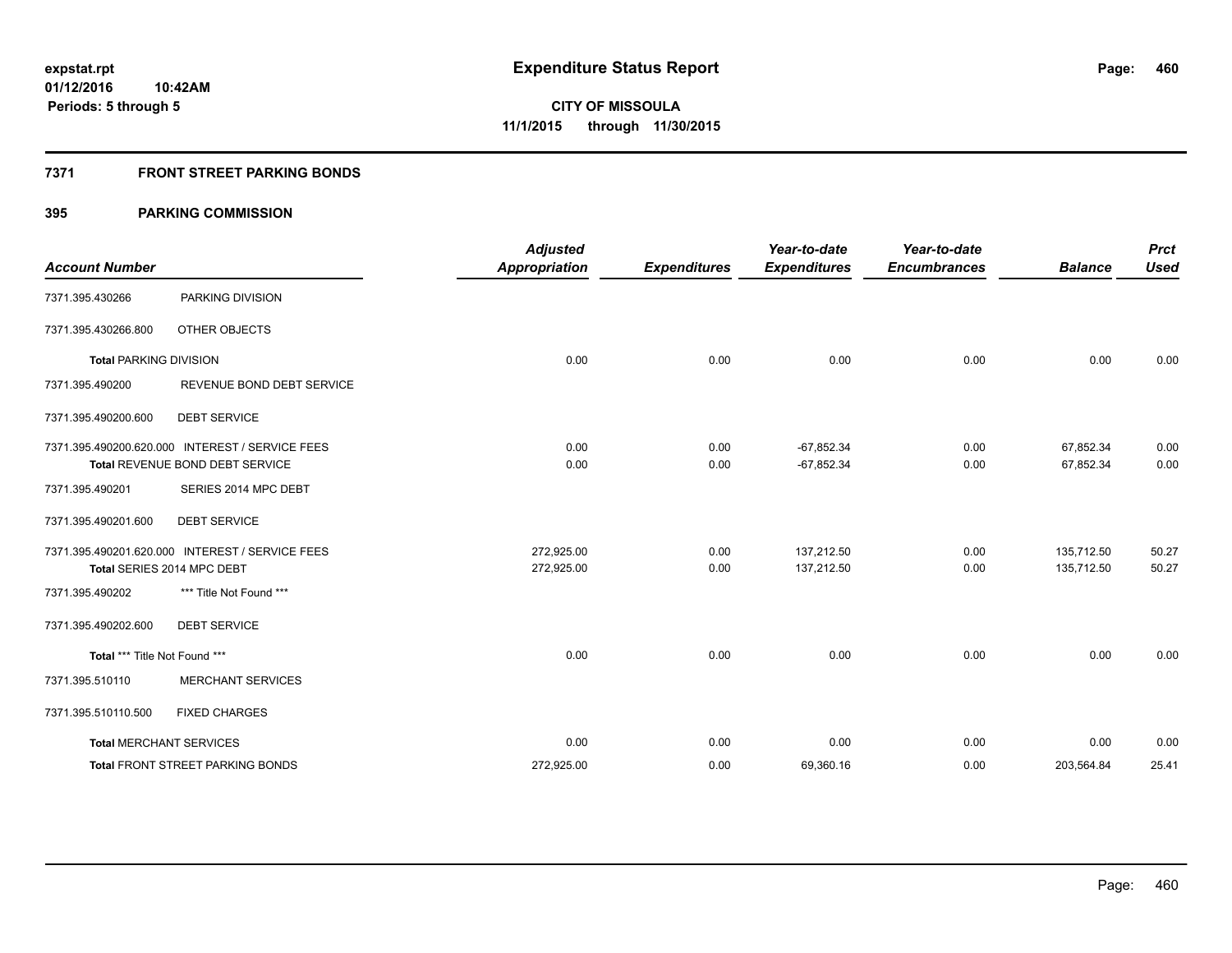**Periods: 5 through 5**

**CITY OF MISSOULA 11/1/2015 through 11/30/2015**

## **7372 SINKING FUND/FRONT ST PARKING BONDS**

| <b>Account Number</b>         |                                                    | <b>Adjusted</b><br><b>Appropriation</b> | <b>Expenditures</b> | Year-to-date<br><b>Expenditures</b> | Year-to-date<br><b>Encumbrances</b> | <b>Balance</b> | <b>Prct</b><br><b>Used</b> |
|-------------------------------|----------------------------------------------------|-----------------------------------------|---------------------|-------------------------------------|-------------------------------------|----------------|----------------------------|
| 7372.395.430266               | PARKING DIVISION                                   |                                         |                     |                                     |                                     |                |                            |
| 7372.395.430266.800           | <b>OTHER OBJECTS</b>                               |                                         |                     |                                     |                                     |                |                            |
| <b>Total PARKING DIVISION</b> |                                                    | 0.00                                    | 0.00                | 0.00                                | 0.00                                | 0.00           | 0.00                       |
| 7372.395.490200               | REVENUE BOND DEBT SERVICE                          |                                         |                     |                                     |                                     |                |                            |
| 7372.395.490200.600           | <b>DEBT SERVICE</b>                                |                                         |                     |                                     |                                     |                |                            |
|                               | Total REVENUE BOND DEBT SERVICE                    | 0.00                                    | 0.00                | 0.00                                | 0.00                                | 0.00           | 0.00                       |
| 7372.395.490201               | SERIES 2014 MPC DEBT                               |                                         |                     |                                     |                                     |                |                            |
| 7372.395.490201.600           | <b>DEBT SERVICE</b>                                |                                         |                     |                                     |                                     |                |                            |
|                               | 7372.395.490201.610.000 SERIES 2014 BOND-PRINCIPAL | 185,000.00                              | 0.00                | 185,000.00                          | 0.00                                | 0.00           | 100.00                     |
|                               | Total SERIES 2014 MPC DEBT                         | 185,000.00                              | 0.00                | 185,000.00                          | 0.00                                | 0.00           | 100.00                     |
| 7372.395.510110               | <b>MERCHANT SERVICES</b>                           |                                         |                     |                                     |                                     |                |                            |
| 7372.395.510110.500           | <b>FIXED CHARGES</b>                               |                                         |                     |                                     |                                     |                |                            |
|                               | <b>Total MERCHANT SERVICES</b>                     | 0.00                                    | 0.00                | 0.00                                | 0.00                                | 0.00           | 0.00                       |
|                               | <b>Total SINKING FUND/FRONT ST PARKING BONDS</b>   | 185,000.00                              | 0.00                | 185,000.00                          | 0.00                                | 0.00           | 100.00                     |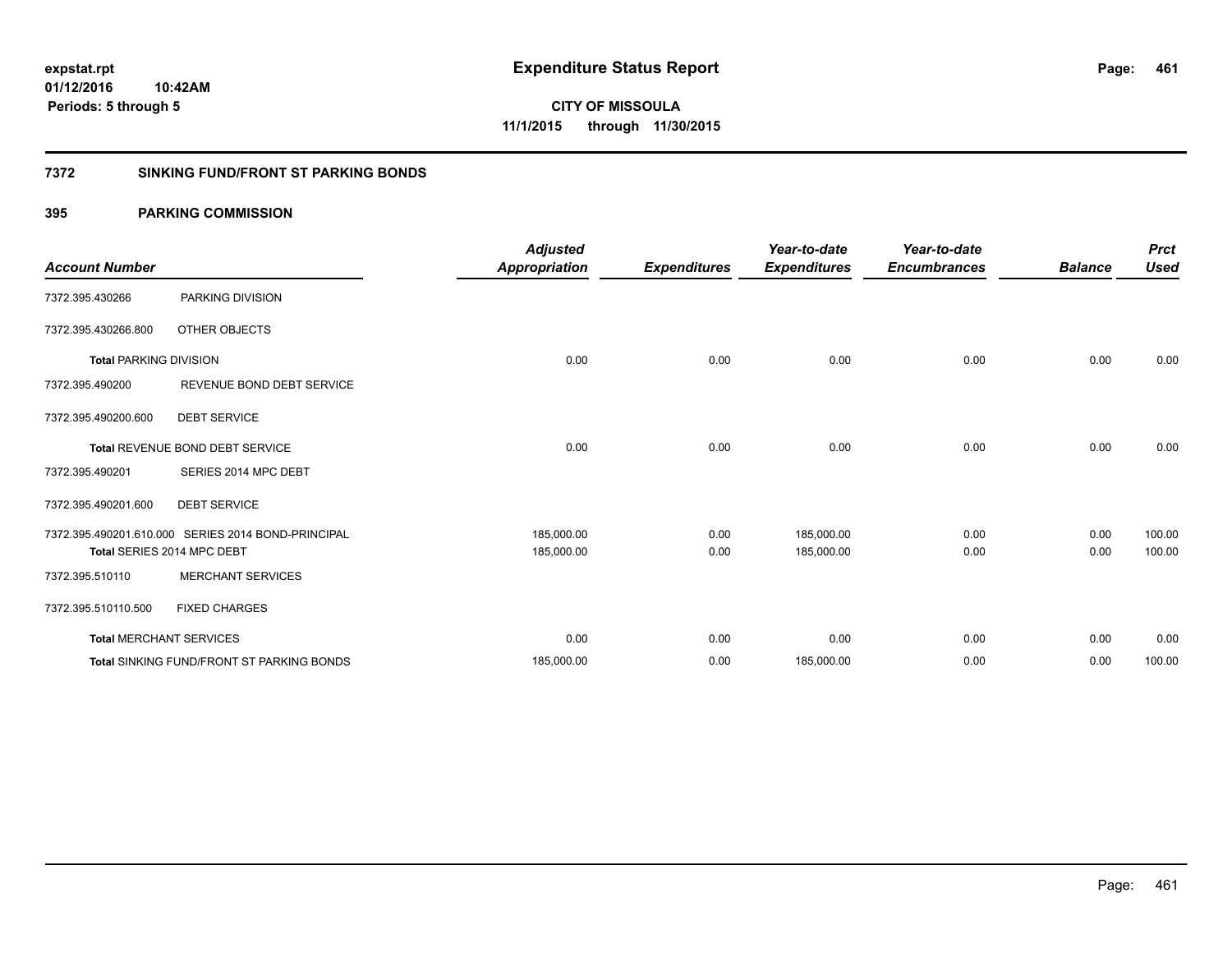## **7373 MPC SERIES 2010B CONSTRUCTION**

| <b>Account Number</b>         |                                 | <b>Adjusted</b><br><b>Appropriation</b> | <b>Expenditures</b> | Year-to-date<br><b>Expenditures</b> | Year-to-date<br><b>Encumbrances</b> | <b>Balance</b> | <b>Prct</b><br><b>Used</b> |
|-------------------------------|---------------------------------|-----------------------------------------|---------------------|-------------------------------------|-------------------------------------|----------------|----------------------------|
| 7373.395.430266               | PARKING DIVISION                |                                         |                     |                                     |                                     |                |                            |
| 7373.395.430266.600           | <b>DEBT SERVICE</b>             |                                         |                     |                                     |                                     |                |                            |
| <b>Total DEBT SERVICE</b>     |                                 | 0.00                                    | 0.00                | 0.00                                | 0.00                                | 0.00           | 0.00                       |
| 7373.395.430266.800           | OTHER OBJECTS                   |                                         |                     |                                     |                                     |                |                            |
| <b>Total PARKING DIVISION</b> |                                 | 0.00                                    | 0.00                | 0.00                                | 0.00                                | 0.00           | 0.00                       |
| 7373.395.430273               | PARKING STRUCTURES              |                                         |                     |                                     |                                     |                |                            |
| 7373.395.430273.300           | PURCHASED SERVICES              |                                         |                     |                                     |                                     |                |                            |
|                               | <b>Total PURCHASED SERVICES</b> | 0.00                                    | 0.00                | 0.00                                | 0.00                                | 0.00           | 0.00                       |
| 7373.395.430273.900           | CAPITAL OUTLAY                  |                                         |                     |                                     |                                     |                |                            |
|                               | <b>Total PARKING STRUCTURES</b> | 0.00                                    | 0.00                | 0.00                                | 0.00                                | 0.00           | 0.00                       |
| 7373.395.490200               | REVENUE BOND DEBT SERVICE       |                                         |                     |                                     |                                     |                |                            |
| 7373.395.490200.300           | PURCHASED SERVICES              |                                         |                     |                                     |                                     |                |                            |
|                               | <b>Total PURCHASED SERVICES</b> | 0.00                                    | 0.00                | 0.00                                | 0.00                                | 0.00           | 0.00                       |
| 7373.395.490200.600           | <b>DEBT SERVICE</b>             |                                         |                     |                                     |                                     |                |                            |
|                               | Total REVENUE BOND DEBT SERVICE | 0.00                                    | 0.00                | 0.00                                | 0.00                                | 0.00           | 0.00                       |
| 7373.395.499999               | <b>NEW REQUESTS</b>             |                                         |                     |                                     |                                     |                |                            |
| 7373.395.499999.900           | CAPITAL OUTLAY                  |                                         |                     |                                     |                                     |                |                            |
| <b>Total NEW REQUESTS</b>     |                                 | 0.00                                    | 0.00                | 0.00                                | 0.00                                | 0.00           | 0.00                       |
| 7373.395.510110               | <b>MERCHANT SERVICES</b>        |                                         |                     |                                     |                                     |                |                            |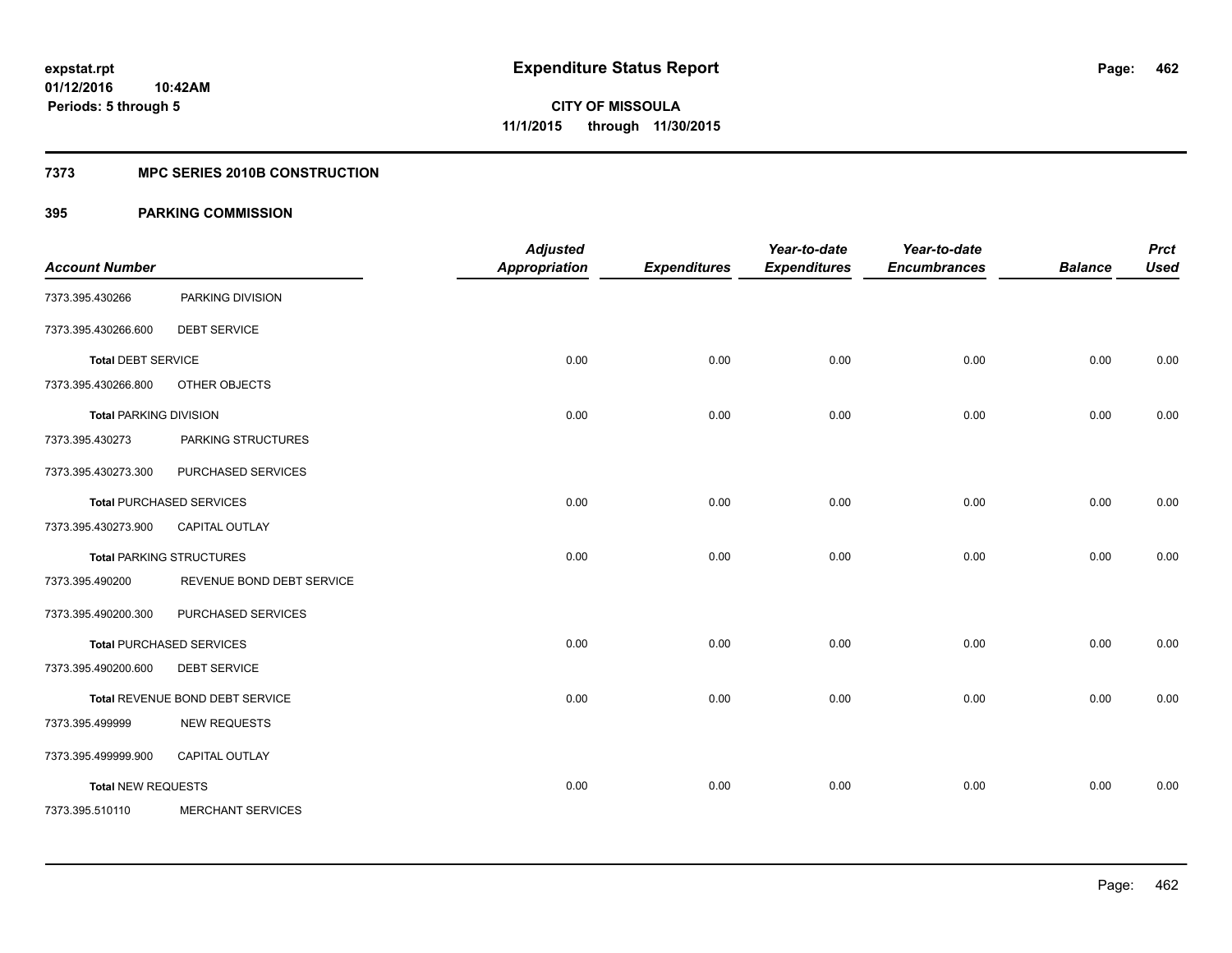## **7373 MPC SERIES 2010B CONSTRUCTION**

| <b>Account Number</b>           |                      | <b>Adjusted</b><br><b>Appropriation</b> | <b>Expenditures</b> | Year-to-date<br><b>Expenditures</b> | Year-to-date<br><b>Encumbrances</b> | <b>Balance</b> | <b>Prct</b><br>Used |
|---------------------------------|----------------------|-----------------------------------------|---------------------|-------------------------------------|-------------------------------------|----------------|---------------------|
| 7373.395.510110.500             | <b>FIXED CHARGES</b> |                                         |                     |                                     |                                     |                |                     |
| <b>Total MERCHANT SERVICES</b>  |                      | 0.00                                    | 0.00                | 0.00                                | 0.00                                | 0.00           | 0.00                |
| 7373.395.520000                 | OTHER FINANCING USES |                                         |                     |                                     |                                     |                |                     |
| 7373.395.520000.600             | <b>DEBT SERVICE</b>  |                                         |                     |                                     |                                     |                |                     |
| <b>Total PARKING COMMISSION</b> |                      | 0.00                                    | 0.00                | 0.00                                | 0.00                                | 0.00           | 0.00                |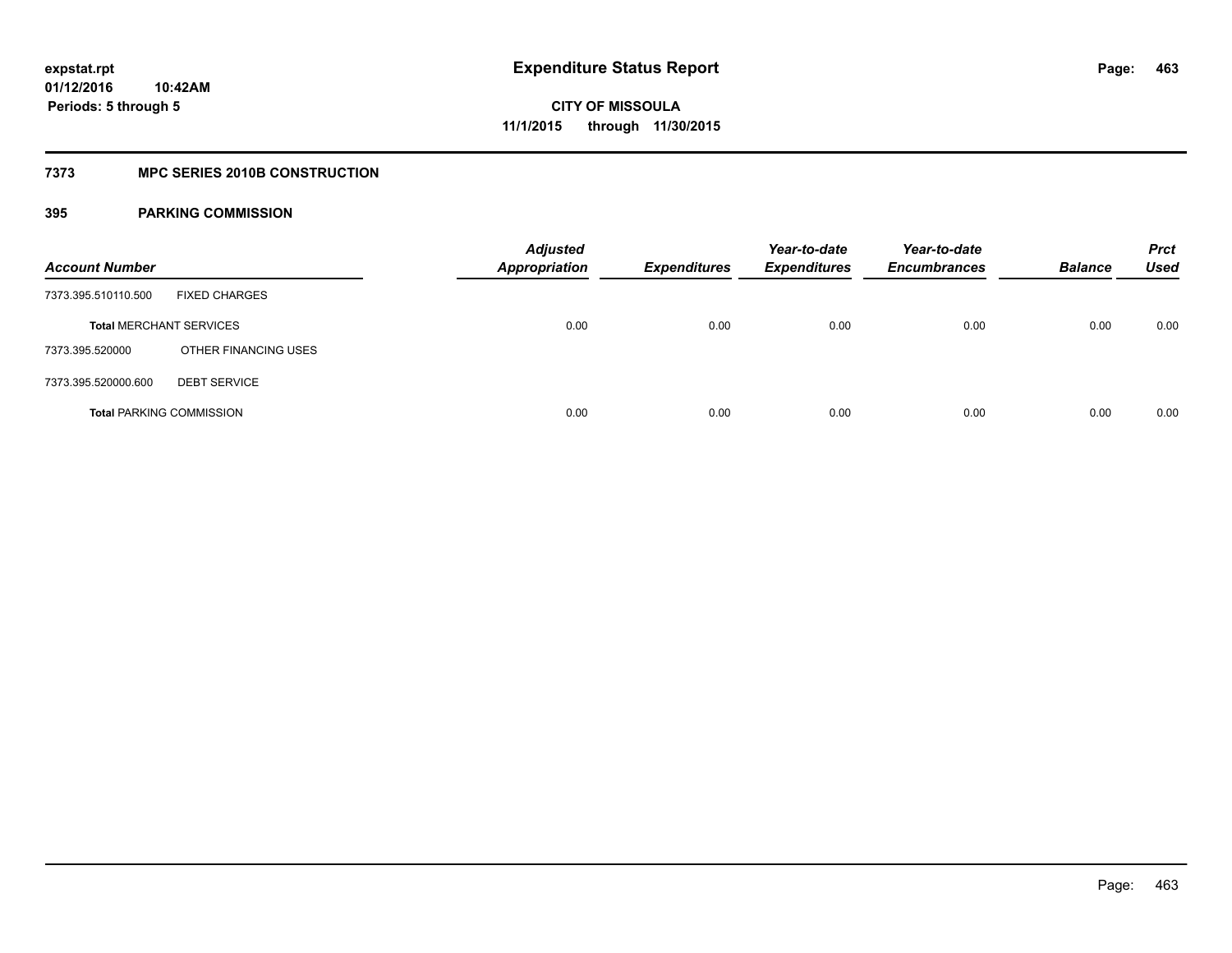## **7373 MPC SERIES 2010B CONSTRUCTION**

## **900 DEPRECIATION**

| <b>Account Number</b>      |                                     | <b>Adjusted</b><br><b>Appropriation</b> | <b>Expenditures</b> | Year-to-date<br><b>Expenditures</b> | Year-to-date<br><b>Encumbrances</b> | <b>Balance</b> | <b>Prct</b><br><b>Used</b> |
|----------------------------|-------------------------------------|-----------------------------------------|---------------------|-------------------------------------|-------------------------------------|----------------|----------------------------|
| 7373.900.510000            | <b>MISCELLANEOUS</b>                |                                         |                     |                                     |                                     |                |                            |
| 7373.900.510000.800        | OTHER OBJECTS                       |                                         |                     |                                     |                                     |                |                            |
| <b>Total MISCELLANEOUS</b> |                                     | 0.00                                    | 0.00                | 0.00                                | 0.00                                | 0.00           | 0.00                       |
| 7373.900.510110            | <b>MERCHANT SERVICES</b>            |                                         |                     |                                     |                                     |                |                            |
| 7373.900.510110.500        | <b>FIXED CHARGES</b>                |                                         |                     |                                     |                                     |                |                            |
|                            | Total MPC SERIES 2010B CONSTRUCTION | 0.00                                    | 0.00                | 0.00                                | 0.00                                | 0.00           | 0.00                       |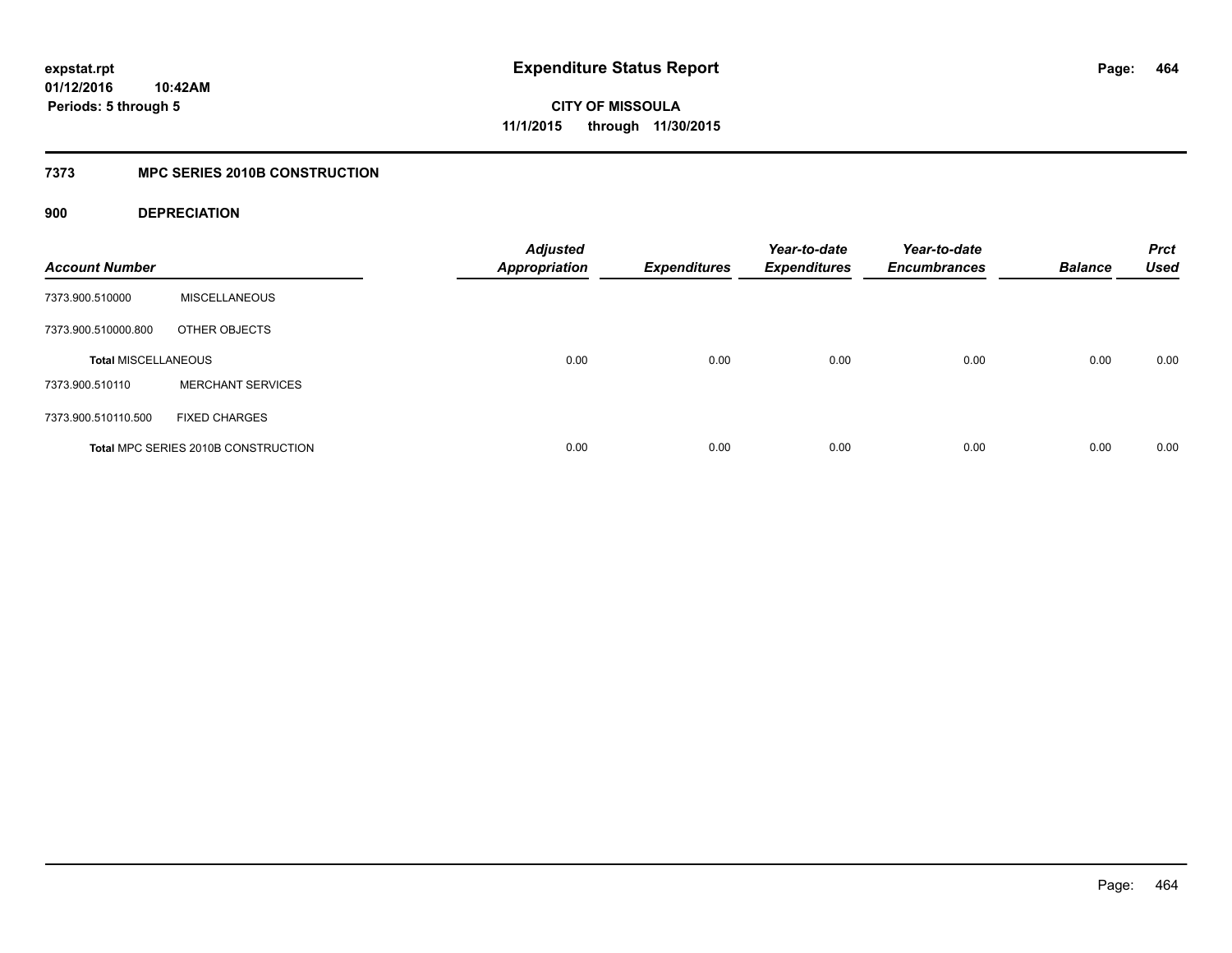## **7374 RESERVE FUND-PARKING BONDS**

| <b>Account Number</b> |                                         | <b>Adjusted</b><br><b>Appropriation</b> | <b>Expenditures</b> | Year-to-date<br><b>Expenditures</b> | Year-to-date<br><b>Encumbrances</b> | <b>Balance</b> | <b>Prct</b><br><b>Used</b> |
|-----------------------|-----------------------------------------|-----------------------------------------|---------------------|-------------------------------------|-------------------------------------|----------------|----------------------------|
| 7374.395.430273       | PARKING STRUCTURES                      |                                         |                     |                                     |                                     |                |                            |
| 7374.395.430273.900   | <b>CAPITAL OUTLAY</b>                   |                                         |                     |                                     |                                     |                |                            |
|                       | <b>Total PARKING STRUCTURES</b>         | 0.00                                    | 0.00                | 0.00                                | 0.00                                | 0.00           | 0.00                       |
| 7374.395.510110       | <b>MERCHANT SERVICES</b>                |                                         |                     |                                     |                                     |                |                            |
| 7374.395.510110.500   | <b>FIXED CHARGES</b>                    |                                         |                     |                                     |                                     |                |                            |
|                       | <b>Total MERCHANT SERVICES</b>          | 0.00                                    | 0.00                | 0.00                                | 0.00                                | 0.00           | 0.00                       |
|                       | <b>Total RESERVE FUND-PARKING BONDS</b> | 0.00                                    | 0.00                | 0.00                                | 0.00                                | 0.00           | 0.00                       |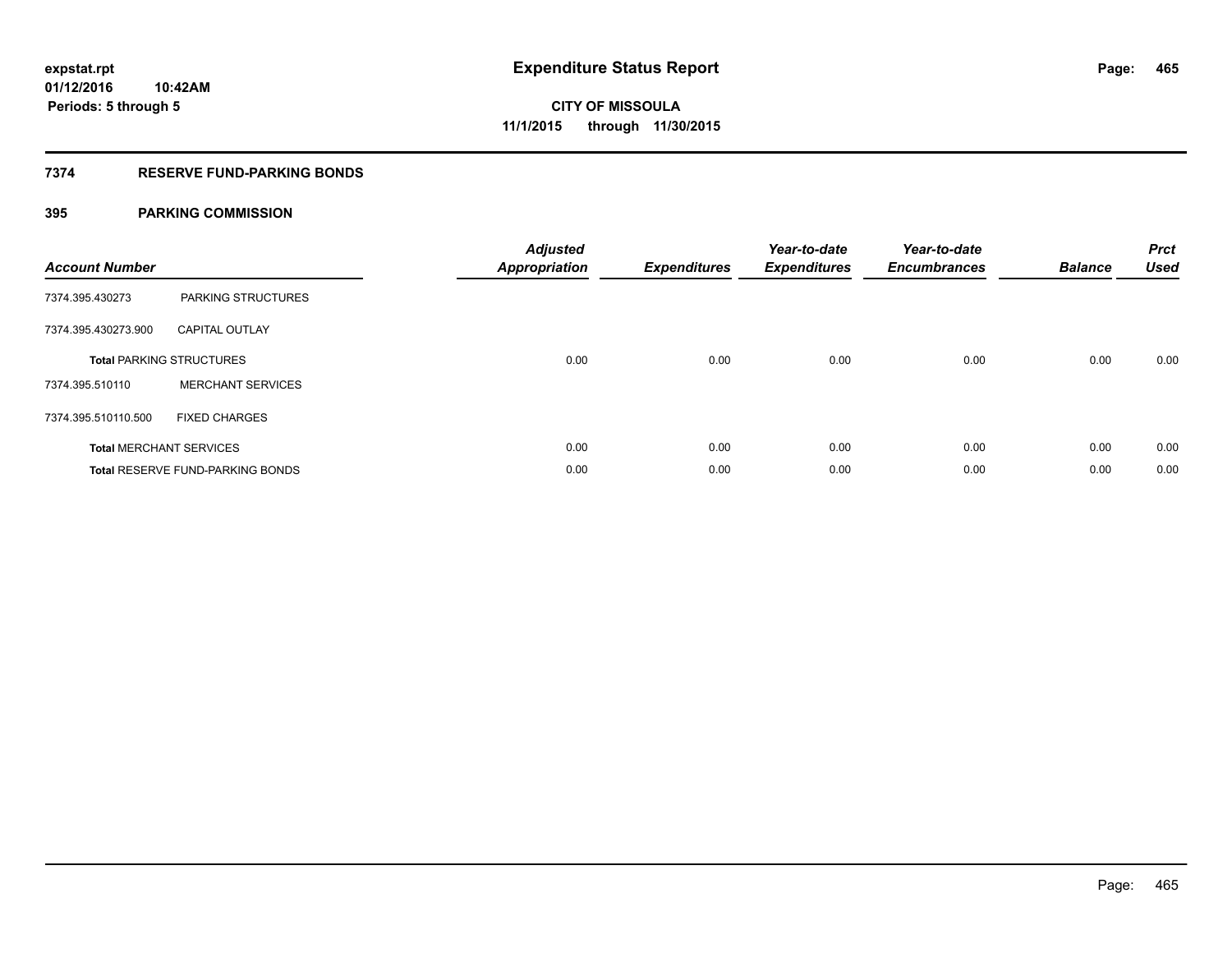**Periods: 5 through 5**

**466**

**CITY OF MISSOULA 11/1/2015 through 11/30/2015**

#### **7375 PLEDGED TAX INCREMENT-2010B BOND**

## **395 PARKING COMMISSION**

**10:42AM**

|                                |                                                      | <b>Adjusted</b>      |                     | Year-to-date        | Year-to-date        |                | <b>Prct</b> |
|--------------------------------|------------------------------------------------------|----------------------|---------------------|---------------------|---------------------|----------------|-------------|
| <b>Account Number</b>          |                                                      | <b>Appropriation</b> | <b>Expenditures</b> | <b>Expenditures</b> | <b>Encumbrances</b> | <b>Balance</b> | <b>Used</b> |
| 7375.395.430266                | PARKING DIVISION                                     |                      |                     |                     |                     |                |             |
| 7375.395.430266.800            | OTHER OBJECTS                                        |                      |                     |                     |                     |                |             |
|                                | 7375.395.430266.820.000 TRANSFERS TO OTHER FUNDS     | 146,731.00           | 0.00                | 0.00                | 0.00                | 146,731.00     | 0.00        |
| <b>Total PARKING DIVISION</b>  |                                                      | 146,731.00           | 0.00                | 0.00                | 0.00                | 146,731.00     | 0.00        |
| 7375.395.490200                | REVENUE BOND DEBT SERVICE                            |                      |                     |                     |                     |                |             |
| 7375.395.490200.300            | PURCHASED SERVICES                                   |                      |                     |                     |                     |                |             |
|                                | 7375.395.490200.390.000 EXCESS PLEDGED TAX INCREMENT | 121,431.00           | 0.00                | 0.00                | 0.00                | 121,431.00     | 0.00        |
|                                | <b>Total REVENUE BOND DEBT SERVICE</b>               | 121,431.00           | 0.00                | 0.00                | 0.00                | 121,431.00     | 0.00        |
| 7375.395.510110                | <b>MERCHANT SERVICES</b>                             |                      |                     |                     |                     |                |             |
| 7375.395.510110.500            | <b>FIXED CHARGES</b>                                 |                      |                     |                     |                     |                |             |
| <b>Total MERCHANT SERVICES</b> |                                                      | 0.00                 | 0.00                | 0.00                | 0.00                | 0.00           | 0.00        |
|                                | Total PLEDGED TAX INCREMENT-2010B BOND               | 268,162.00           | 0.00                | 0.00                | 0.00                | 268,162.00     | 0.00        |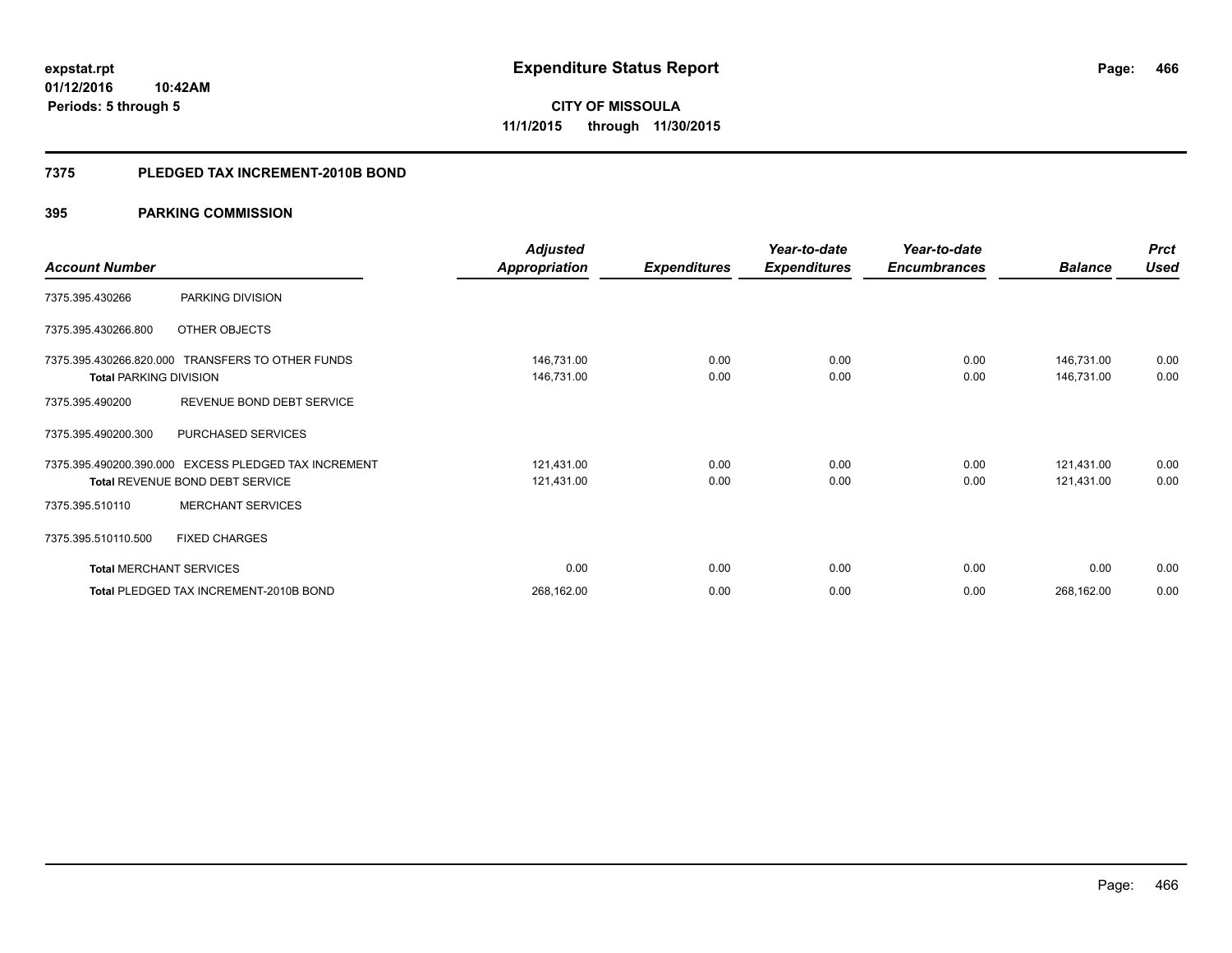## **7376 MPC 2010A BONDS DEBT INTEREST**

| <b>Account Number</b>         |                                     | <b>Adjusted</b><br><b>Appropriation</b> | <b>Expenditures</b> | Year-to-date<br><b>Expenditures</b> | Year-to-date<br><b>Encumbrances</b> | <b>Balance</b> | <b>Prct</b><br><b>Used</b> |
|-------------------------------|-------------------------------------|-----------------------------------------|---------------------|-------------------------------------|-------------------------------------|----------------|----------------------------|
| 7376.395.430266               | PARKING DIVISION                    |                                         |                     |                                     |                                     |                |                            |
| 7376.395.430266.800           | OTHER OBJECTS                       |                                         |                     |                                     |                                     |                |                            |
| <b>Total PARKING DIVISION</b> |                                     | 0.00                                    | 0.00                | 0.00                                | 0.00                                | 0.00           | 0.00                       |
| 7376.395.490200               | REVENUE BOND DEBT SERVICE           |                                         |                     |                                     |                                     |                |                            |
| 7376.395.490200.600           | <b>DEBT SERVICE</b>                 |                                         |                     |                                     |                                     |                |                            |
|                               | Total REVENUE BOND DEBT SERVICE     | 0.00                                    | 0.00                | 0.00                                | 0.00                                | 0.00           | 0.00                       |
| 7376.395.510110               | <b>MERCHANT SERVICES</b>            |                                         |                     |                                     |                                     |                |                            |
| 7376.395.510110.500           | <b>FIXED CHARGES</b>                |                                         |                     |                                     |                                     |                |                            |
|                               | <b>Total MERCHANT SERVICES</b>      | 0.00                                    | 0.00                | 0.00                                | 0.00                                | 0.00           | 0.00                       |
|                               | Total MPC 2010A BONDS DEBT INTEREST | 0.00                                    | 0.00                | 0.00                                | 0.00                                | 0.00           | 0.00                       |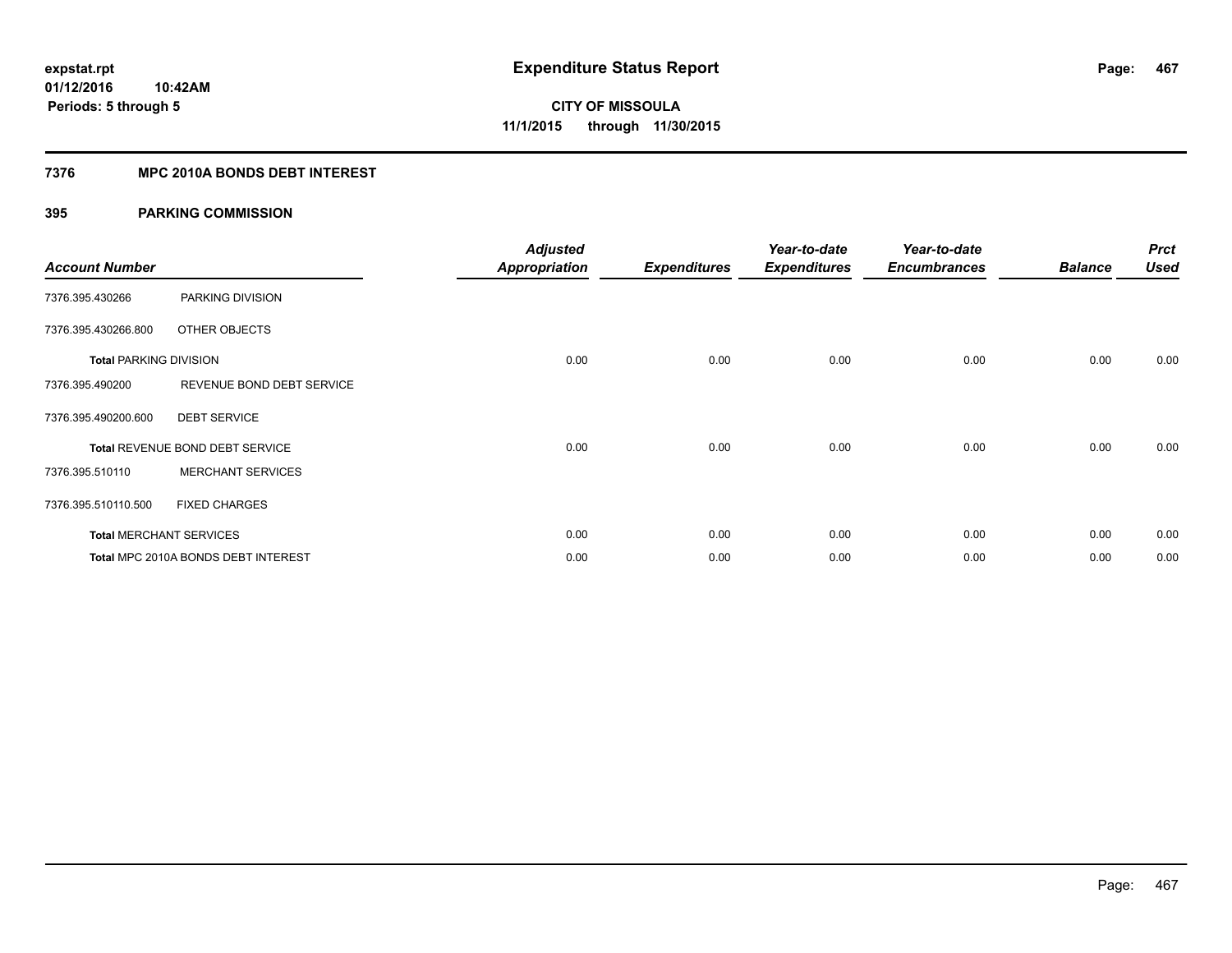## **7377 MPC 2010A BONDS SINKING FUND**

| <b>Account Number</b>         |                                    | <b>Adjusted</b><br><b>Appropriation</b> | <b>Expenditures</b> | Year-to-date<br><b>Expenditures</b> | Year-to-date<br><b>Encumbrances</b> | <b>Balance</b> | <b>Prct</b><br><b>Used</b> |
|-------------------------------|------------------------------------|-----------------------------------------|---------------------|-------------------------------------|-------------------------------------|----------------|----------------------------|
| 7377.395.430266               | PARKING DIVISION                   |                                         |                     |                                     |                                     |                |                            |
| 7377.395.430266.800           | OTHER OBJECTS                      |                                         |                     |                                     |                                     |                |                            |
| <b>Total PARKING DIVISION</b> |                                    | 0.00                                    | 0.00                | 0.00                                | 0.00                                | 0.00           | 0.00                       |
| 7377.395.490200               | REVENUE BOND DEBT SERVICE          |                                         |                     |                                     |                                     |                |                            |
| 7377.395.490200.600           | <b>DEBT SERVICE</b>                |                                         |                     |                                     |                                     |                |                            |
|                               | Total REVENUE BOND DEBT SERVICE    | 0.00                                    | 0.00                | 0.00                                | 0.00                                | 0.00           | 0.00                       |
| 7377.395.510110               | <b>MERCHANT SERVICES</b>           |                                         |                     |                                     |                                     |                |                            |
| 7377.395.510110.500           | <b>FIXED CHARGES</b>               |                                         |                     |                                     |                                     |                |                            |
|                               | <b>Total MERCHANT SERVICES</b>     | 0.00                                    | 0.00                | 0.00                                | 0.00                                | 0.00           | 0.00                       |
|                               | Total MPC 2010A BONDS SINKING FUND | 0.00                                    | 0.00                | 0.00                                | 0.00                                | 0.00           | 0.00                       |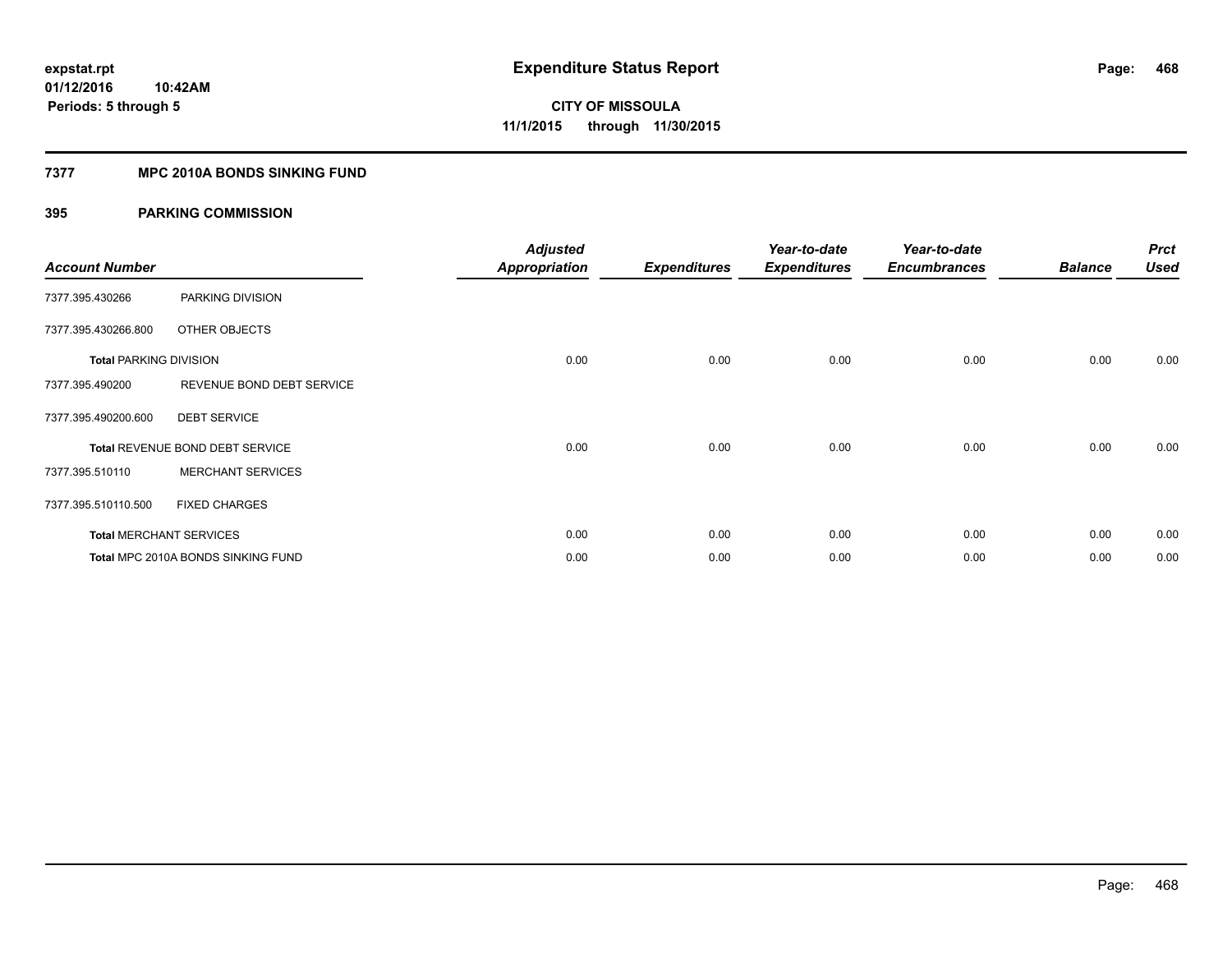## **7378 MPC 2010A BOND RESERVE**

## **395 PARKING COMMISSION**

| <b>Account Number</b>         |                                 | <b>Adjusted</b><br><b>Appropriation</b> | <b>Expenditures</b> | Year-to-date<br><b>Expenditures</b> | Year-to-date<br><b>Encumbrances</b> | <b>Balance</b> | <b>Prct</b><br><b>Used</b> |
|-------------------------------|---------------------------------|-----------------------------------------|---------------------|-------------------------------------|-------------------------------------|----------------|----------------------------|
| 7378.395.430266               | PARKING DIVISION                |                                         |                     |                                     |                                     |                |                            |
| 7378.395.430266.800           | OTHER OBJECTS                   |                                         |                     |                                     |                                     |                |                            |
| <b>Total PARKING DIVISION</b> |                                 | 0.00                                    | 0.00                | 0.00                                | 0.00                                | 0.00           | 0.00                       |
| 7378.395.430273               | PARKING STRUCTURES              |                                         |                     |                                     |                                     |                |                            |
| 7378.395.430273.900           | <b>CAPITAL OUTLAY</b>           |                                         |                     |                                     |                                     |                |                            |
|                               | <b>Total PARKING STRUCTURES</b> | 0.00                                    | 0.00                | 0.00                                | 0.00                                | 0.00           | 0.00                       |
| 7378.395.510110               | <b>MERCHANT SERVICES</b>        |                                         |                     |                                     |                                     |                |                            |
| 7378.395.510110.500           | <b>FIXED CHARGES</b>            |                                         |                     |                                     |                                     |                |                            |
|                               | Total MPC 2010A BOND RESERVE    | 0.00                                    | 0.00                | 0.00                                | 0.00                                | 0.00           | 0.00                       |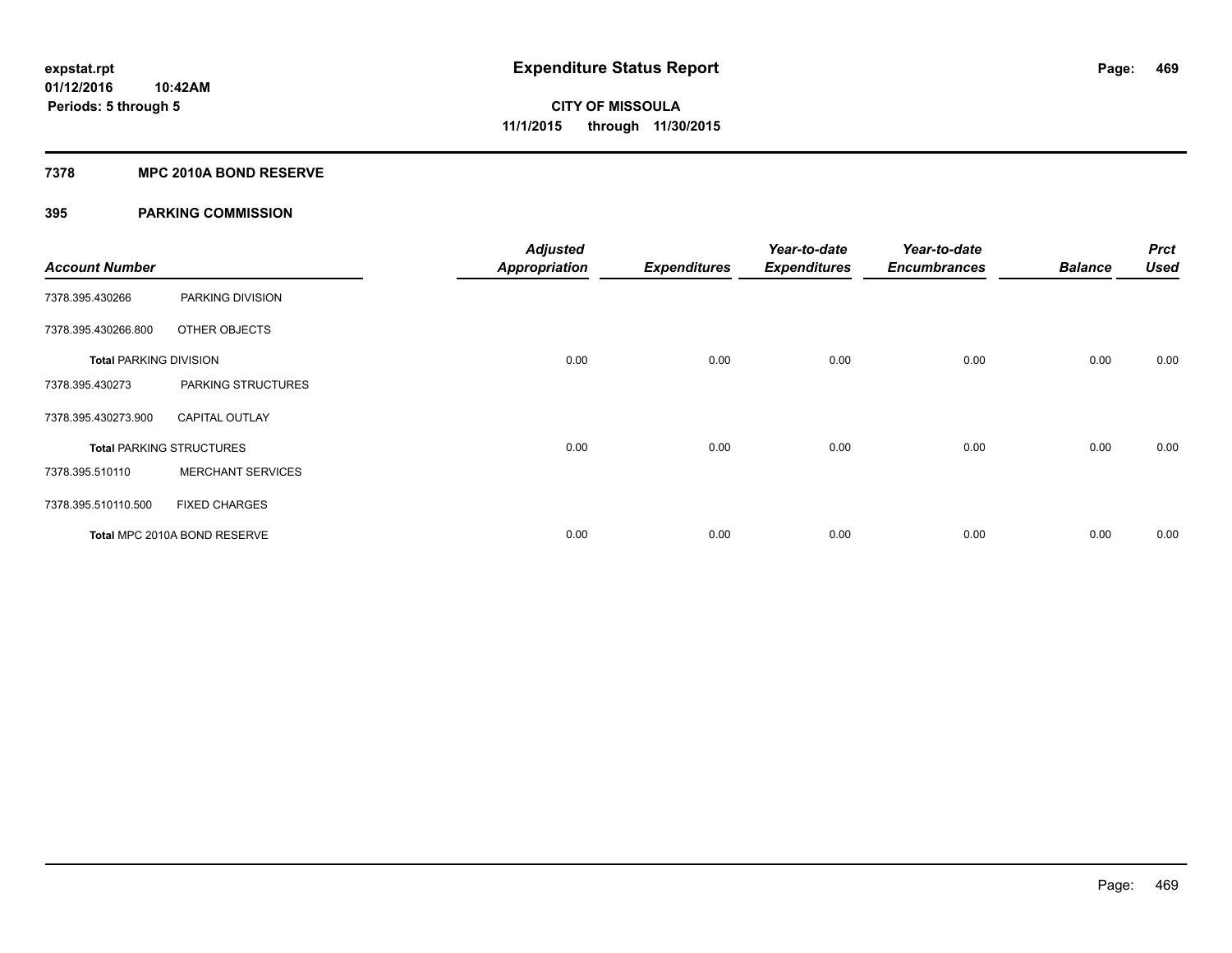# **CITY OF MISSOULA 11/1/2015 through 11/30/2015**

### **7380 BUSINESS IMPROVEMENT DISTRICT**

## **375 BUSINESS IMPROVEMENT DISTRICT**

| <b>Account Number</b>                                      | <b>Adjusted</b><br><b>Appropriation</b> | <b>Expenditures</b> | Year-to-date<br><b>Expenditures</b> | Year-to-date<br><b>Encumbrances</b> | <b>Balance</b> | <b>Prct</b><br><b>Used</b> |
|------------------------------------------------------------|-----------------------------------------|---------------------|-------------------------------------|-------------------------------------|----------------|----------------------------|
|                                                            |                                         |                     |                                     |                                     |                |                            |
| <b>BUSINESS IMPROVEMENT DISTRICT</b><br>7380.375.471210    |                                         |                     |                                     |                                     |                |                            |
| PURCHASED SERVICES<br>7380.375.471210.300                  |                                         |                     |                                     |                                     |                |                            |
| 7380.375.471210.350.000 PROFESSIONAL SERVICES              | 327,200.00                              | 0.00                | 0.00                                | 0.00                                | 327,200.00     | 0.00                       |
| <b>Total PURCHASED SERVICES</b>                            | 327,200.00                              | 0.00                | 0.00                                | 0.00                                | 327,200.00     | 0.00                       |
| OTHER OBJECTS<br>7380.375.471210.800                       |                                         |                     |                                     |                                     |                |                            |
| <b>Total OTHER OBJECTS</b>                                 | 0.00                                    | 0.00                | 0.00                                | 0.00                                | 0.00           | 0.00                       |
| <b>Total BUSINESS IMPROVEMENT DISTRICT</b>                 | 327,200.00                              | 0.00                | 0.00                                | 0.00                                | 327,200.00     | 0.00                       |
| <b>BID MARKETING</b><br>7380.375.471220                    |                                         |                     |                                     |                                     |                |                            |
| 7380.375.471220.300<br>PURCHASED SERVICES                  |                                         |                     |                                     |                                     |                |                            |
| 7380.375.471220.350.000 PROFESSIONAL SERVICES              | 45,100.00                               | 0.00                | 0.00                                | 0.00                                | 45,100.00      | 0.00                       |
| <b>Total BID MARKETING</b>                                 | 45,100.00                               | 0.00                | 0.00                                | 0.00                                | 45,100.00      | 0.00                       |
| 7380.375.471230<br>STREETSCAPE MAINTENANCE-BID             |                                         |                     |                                     |                                     |                |                            |
| 7380.375.471230.300<br>PURCHASED SERVICES                  |                                         |                     |                                     |                                     |                |                            |
| 7380.375.471230.350.000 PROFESSIONAL SERVICES              | 67,500.00                               | 0.00                | 0.00                                | 0.00                                | 67,500.00      | 0.00                       |
| Total STREETSCAPE MAINTENANCE-BID                          | 67,500.00                               | 0.00                | 0.00                                | 0.00                                | 67,500.00      | 0.00                       |
| SAFETY-BID<br>7380.375.471240                              |                                         |                     |                                     |                                     |                |                            |
| 7380.375.471240.300<br>PURCHASED SERVICES                  |                                         |                     |                                     |                                     |                |                            |
| 7380.375.471240.350.000 PROFESSIONAL SERVICES - BID SAFETY | 0.00                                    | 40,000.00           | 200,000.00                          | 0.00                                | $-200,000.00$  | 0.00                       |
| <b>Total SAFETY-BID</b>                                    | 0.00                                    | 40,000.00           | 200,000.00                          | 0.00                                | $-200,000.00$  | 0.00                       |
| <b>MERCHANT SERVICES</b><br>7380.375.510110                |                                         |                     |                                     |                                     |                |                            |
| <b>FIXED CHARGES</b><br>7380.375.510110.500                |                                         |                     |                                     |                                     |                |                            |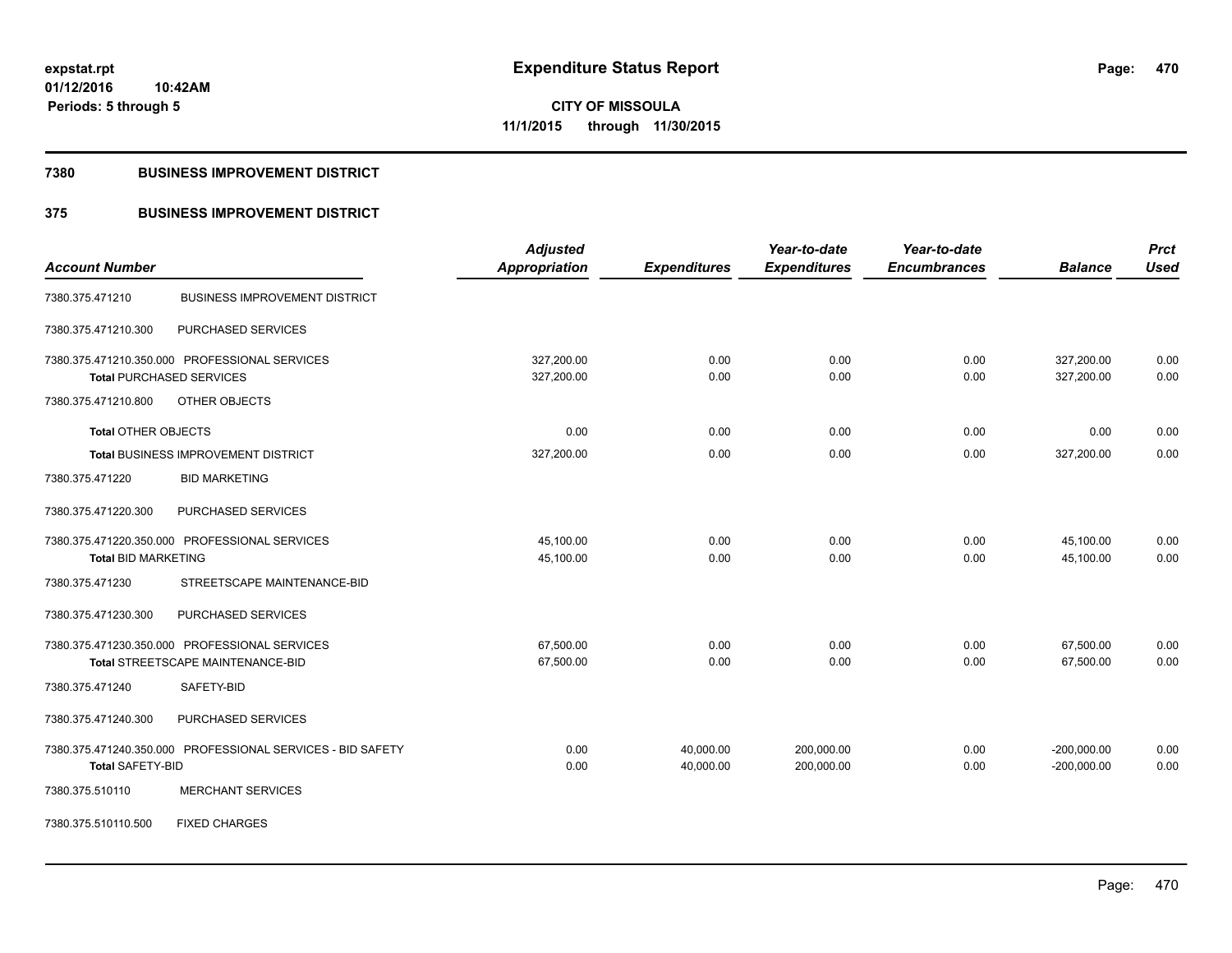**Periods: 5 through 5**

**CITY OF MISSOULA 11/1/2015 through 11/30/2015**

## **7380 BUSINESS IMPROVEMENT DISTRICT**

**10:42AM**

## **375 BUSINESS IMPROVEMENT DISTRICT**

| <b>Account Number</b>                      | <b>Adjusted</b><br>Appropriation | <b>Expenditures</b> | Year-to-date<br><b>Expenditures</b> | Year-to-date<br><b>Encumbrances</b> | <b>Balance</b> | Prct<br>Used |
|--------------------------------------------|----------------------------------|---------------------|-------------------------------------|-------------------------------------|----------------|--------------|
| <b>Total MERCHANT SERVICES</b>             | 0.00                             | 0.00                | 0.00                                | 0.00                                | 0.00           | 0.00         |
| <b>Total BUSINESS IMPROVEMENT DISTRICT</b> | 439,800.00                       | 40,000.00           | 200,000.00                          | 0.00                                | 239,800.00     | 45.48        |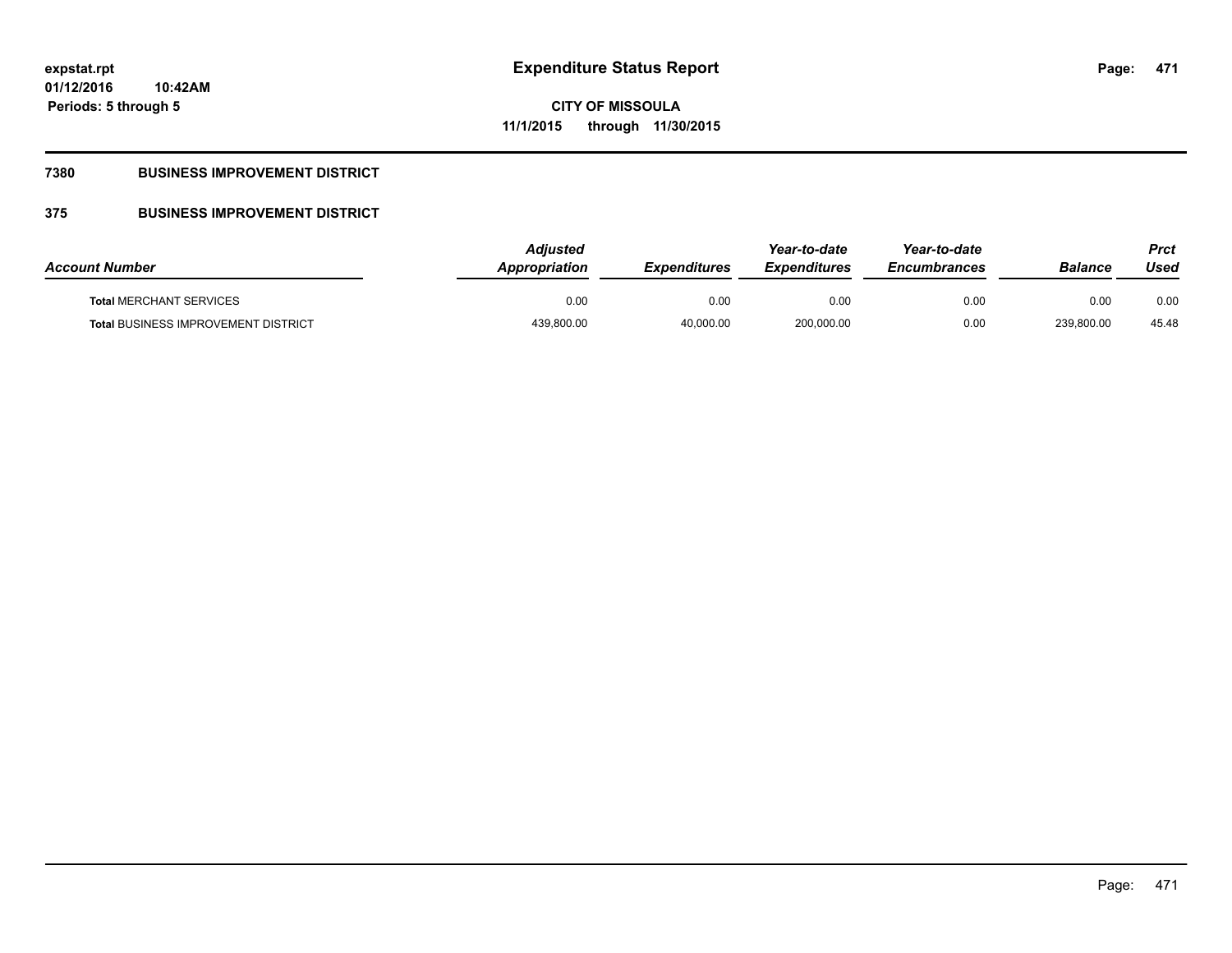**472**

**01/12/2016 10:42AM Periods: 5 through 5**

**CITY OF MISSOULA 11/1/2015 through 11/30/2015**

### **7381 TOURISM BUSINESS IMPROVEMENT DISTRICT**

## **375 BUSINESS IMPROVEMENT DISTRICT**

| <b>Account Number</b>          |                                                                                                | <b>Adjusted</b><br><b>Appropriation</b> | <b>Expenditures</b> | Year-to-date<br><b>Expenditures</b> | Year-to-date<br><b>Encumbrances</b> | <b>Balance</b>           | <b>Prct</b><br><b>Used</b> |
|--------------------------------|------------------------------------------------------------------------------------------------|-----------------------------------------|---------------------|-------------------------------------|-------------------------------------|--------------------------|----------------------------|
| 7381.375.471210                | <b>BUSINESS IMPROVEMENT DISTRICT</b>                                                           |                                         |                     |                                     |                                     |                          |                            |
| 7381.375.471210.300            | PURCHASED SERVICES                                                                             |                                         |                     |                                     |                                     |                          |                            |
|                                | 7381.375.471210.390.000 OTHER PURCHASED SERVICES<br><b>Total BUSINESS IMPROVEMENT DISTRICT</b> | 680,350.00<br>680,350.00                | 0.00<br>0.00        | 0.00<br>0.00                        | 0.00<br>0.00                        | 680,350.00<br>680,350.00 | 0.00<br>0.00               |
| 7381.375.510110                | <b>MERCHANT SERVICES</b>                                                                       |                                         |                     |                                     |                                     |                          |                            |
| 7381.375.510110.500            | <b>FIXED CHARGES</b>                                                                           |                                         |                     |                                     |                                     |                          |                            |
| <b>Total MERCHANT SERVICES</b> |                                                                                                | 0.00                                    | 0.00                | 0.00                                | 0.00                                | 0.00                     | 0.00                       |
|                                | Total TOURISM BUSINESS IMPROVEMENT DISTRICT                                                    | 680,350.00                              | 0.00                | 0.00                                | 0.00                                | 680.350.00               | 0.00                       |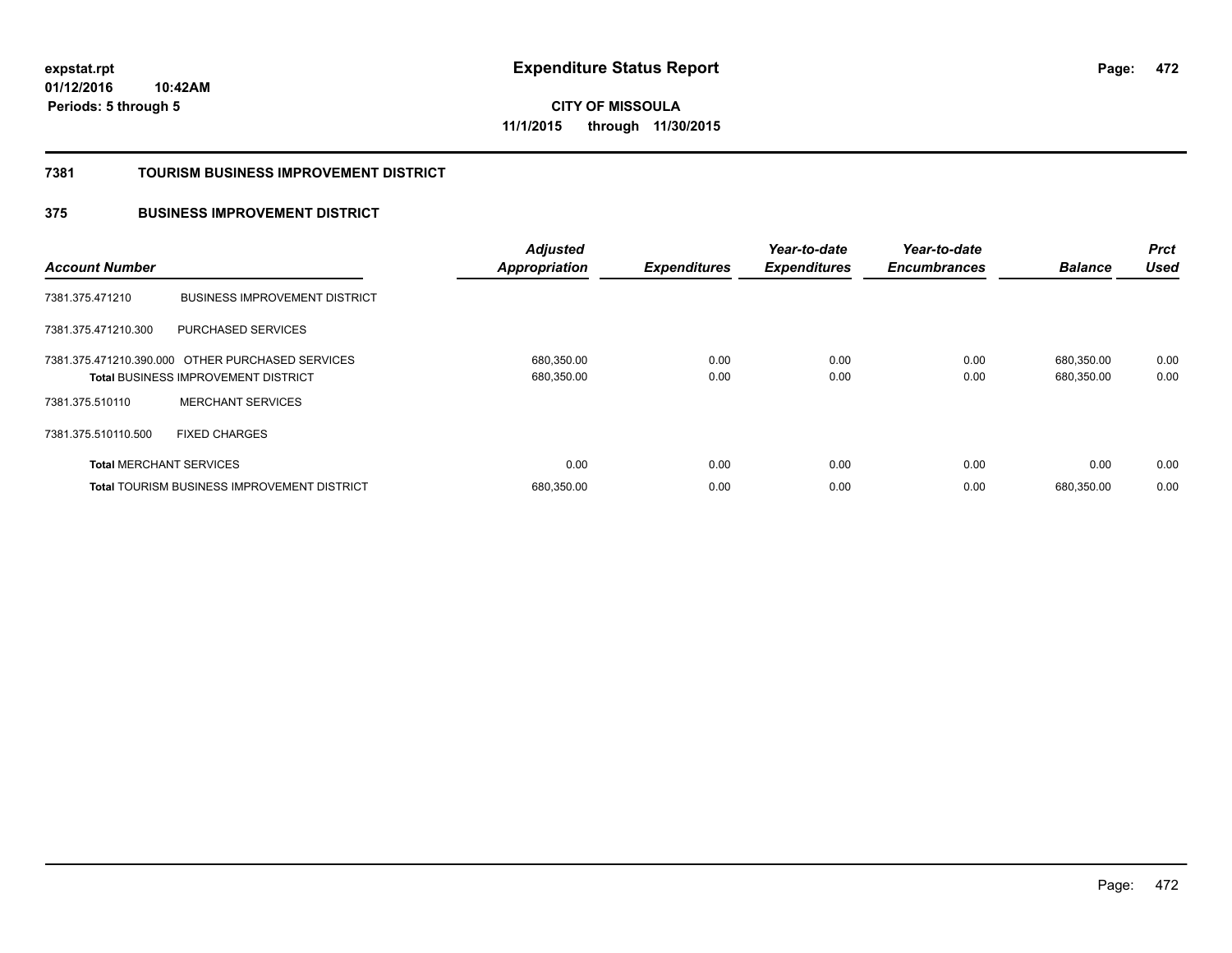## **7382 5.75M TIF RESERVE**

| <b>Account Number</b>   |                                | <b>Adjusted</b><br>Appropriation | <b>Expenditures</b> | Year-to-date<br><b>Expenditures</b> | Year-to-date<br><b>Encumbrances</b> | <b>Balance</b> | Prct<br><b>Used</b> |
|-------------------------|--------------------------------|----------------------------------|---------------------|-------------------------------------|-------------------------------------|----------------|---------------------|
| 7382.390.490607         | <b>TRANSFERS TO BROWNFIELD</b> |                                  |                     |                                     |                                     |                |                     |
| 7382.390.490607.800     | OTHER OBJECTS                  |                                  |                     |                                     |                                     |                |                     |
| Total 5.75M TIF RESERVE |                                | 0.00                             | 0.00                | 0.00                                | 0.00                                | 0.00           | 0.00                |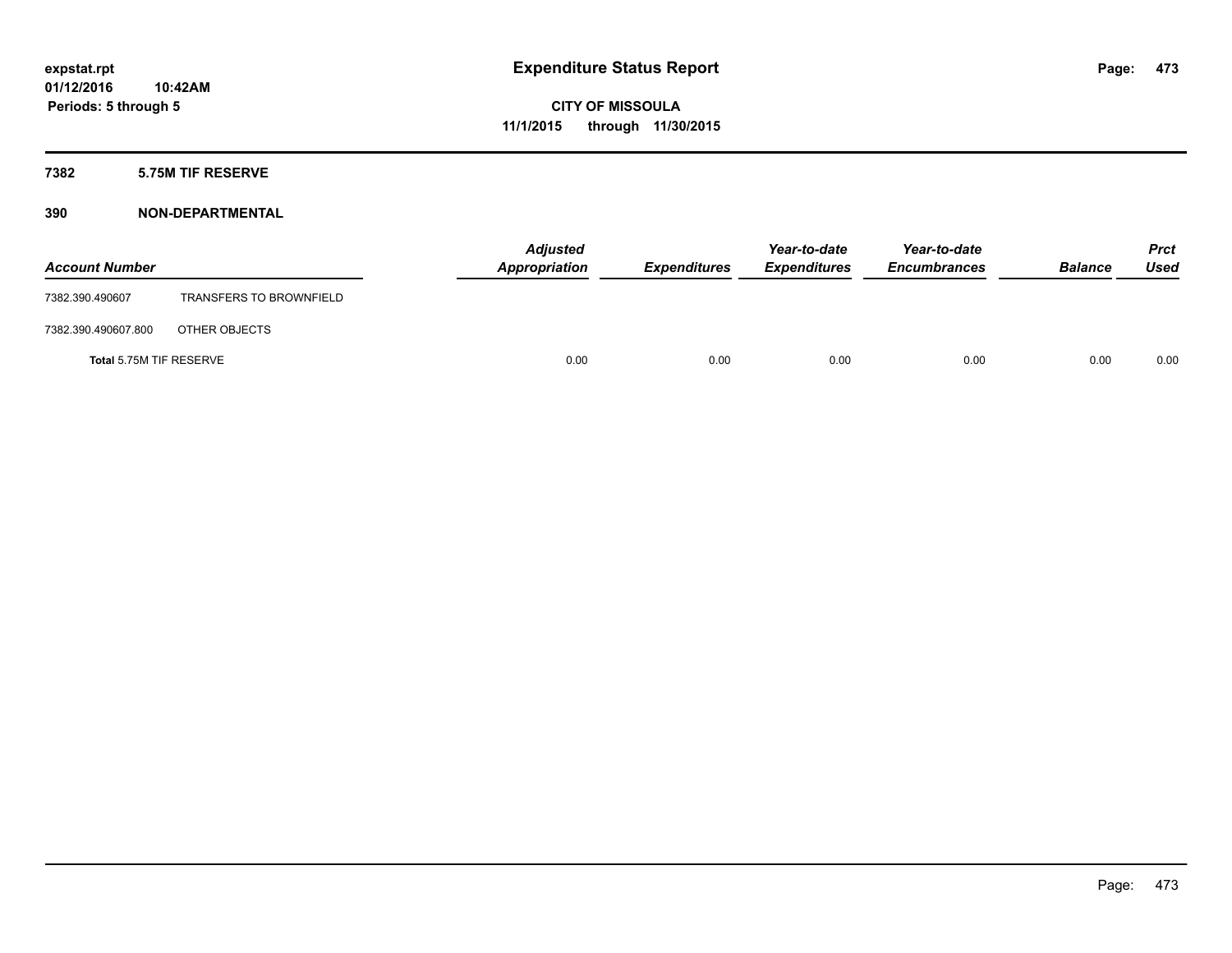## **7383 RIVERFRONT TRIANGLE URD**

| <b>Account Number</b>                                           |                                                | <b>Adjusted</b><br><b>Appropriation</b> | <b>Expenditures</b> | Year-to-date<br><b>Expenditures</b> | Year-to-date<br><b>Encumbrances</b> | <b>Balance</b>         | <b>Prct</b><br><b>Used</b> |
|-----------------------------------------------------------------|------------------------------------------------|-----------------------------------------|---------------------|-------------------------------------|-------------------------------------|------------------------|----------------------------|
| 7383.385.470210                                                 | <b>ADMINISTRATION</b>                          |                                         |                     |                                     |                                     |                        |                            |
| 7383.385.470210.800                                             | OTHER OBJECTS                                  |                                         |                     |                                     |                                     |                        |                            |
| <b>Total ADMINISTRATION</b>                                     |                                                | 0.00                                    | 0.00                | 0.00                                | 0.00                                | 0.00                   | 0.00                       |
| 7383.385.470230                                                 | PW FACILITY                                    |                                         |                     |                                     |                                     |                        |                            |
| 7383.385.470230.700                                             | <b>GRANTS &amp; CONTRIBUTIONS</b>              |                                         |                     |                                     |                                     |                        |                            |
|                                                                 | Total GRANTS & CONTRIBUTIONS                   | 0.00                                    | 0.00                | 0.00                                | 0.00                                | 0.00                   | 0.00                       |
| 7383.385.470230.800                                             | OTHER OBJECTS                                  |                                         |                     |                                     |                                     |                        |                            |
| 7383.385.470230.845.000 CONTINGENCY<br><b>Total PW FACILITY</b> |                                                | 11,862.00<br>11,862.00                  | 0.00<br>0.00        | 0.00<br>0.00                        | 0.00<br>0.00                        | 11,862.00<br>11,862.00 | 0.00<br>0.00               |
| 7383.385.470260                                                 | <b>PLANNING &amp; MGMT</b>                     |                                         |                     |                                     |                                     |                        |                            |
| 7383.385.470260.300                                             | PURCHASED SERVICES                             |                                         |                     |                                     |                                     |                        |                            |
|                                                                 | <b>Total PURCHASED SERVICES</b>                | 0.00                                    | 0.00                | 0.00                                | 0.00                                | 0.00                   | 0.00                       |
| 7383.385.470260.700                                             | <b>GRANTS &amp; CONTRIBUTIONS</b>              |                                         |                     |                                     |                                     |                        |                            |
| <b>Total PLANNING &amp; MGMT</b>                                | 7383.385.470260.700.000 GRANTS & CONTRIBUTIONS | 15,000.00<br>15,000.00                  | 0.00<br>0.00        | 0.00<br>0.00                        | 0.00<br>0.00                        | 15,000.00<br>15,000.00 | 0.00<br>0.00               |
| 7383.385.510110                                                 | <b>MERCHANT SERVICES</b>                       |                                         |                     |                                     |                                     |                        |                            |
| 7383.385.510110.500                                             | <b>FIXED CHARGES</b>                           |                                         |                     |                                     |                                     |                        |                            |
| <b>Total MERCHANT SERVICES</b>                                  |                                                | 0.00                                    | 0.00                | 0.00                                | 0.00                                | 0.00                   | 0.00                       |
|                                                                 | Total RIVERFRONT TRIANGLE URD                  | 26,862.00                               | 0.00                | 0.00                                | 0.00                                | 26,862.00              | 0.00                       |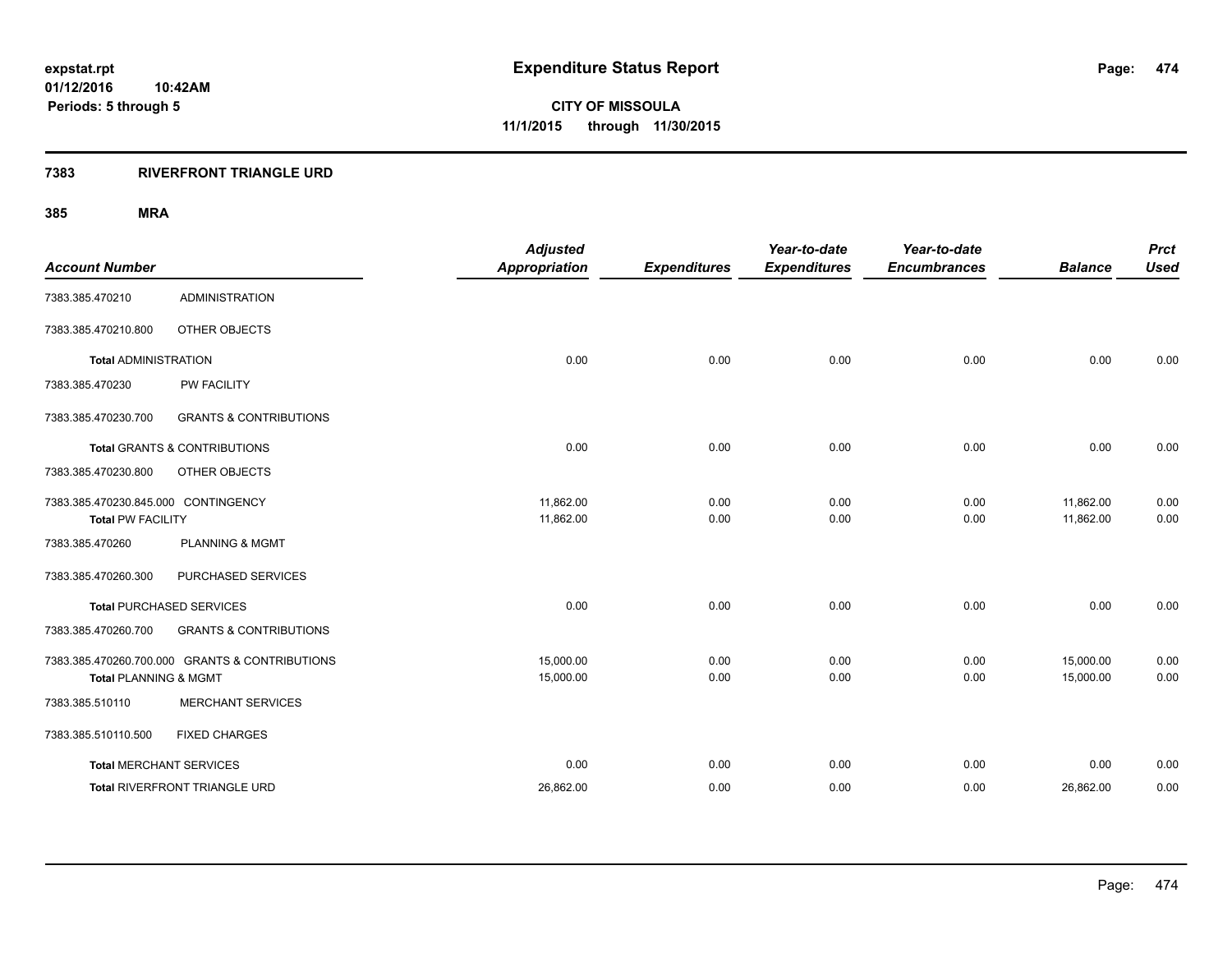## **7384 NRSS DEBT SERVICE CLEARING**

| <b>Account Number</b> |                                            | <b>Adjusted</b><br><b>Appropriation</b> | <b>Expenditures</b> | Year-to-date<br><b>Expenditures</b> | Year-to-date<br><b>Encumbrances</b> | <b>Balance</b> | <b>Prct</b><br><b>Used</b> |
|-----------------------|--------------------------------------------|-----------------------------------------|---------------------|-------------------------------------|-------------------------------------|----------------|----------------------------|
| 7384.385.521000       | INTERFUND OPERATING TRANSFERS              |                                         |                     |                                     |                                     |                |                            |
| 7384.385.521000.800   | OTHER OBJECTS                              |                                         |                     |                                     |                                     |                |                            |
|                       | <b>Total INTERFUND OPERATING TRANSFERS</b> | 0.00                                    | 0.00                | 0.00                                | 0.00                                | 0.00           | 0.00                       |
| 7384.385.521009       | TRANFERS TO DEBT SERVICE                   |                                         |                     |                                     |                                     |                |                            |
| 7384.385.521009.800   | OTHER OBJECTS                              |                                         |                     |                                     |                                     |                |                            |
|                       | <b>Total TRANFERS TO DEBT SERVICE</b>      | 0.00                                    | 0.00                | 0.00                                | 0.00                                | 0.00           | 0.00                       |
|                       | <b>Total NRSS DEBT SERVICE CLEARING</b>    | 0.00                                    | 0.00                | 0.00                                | 0.00                                | 0.00           | 0.00                       |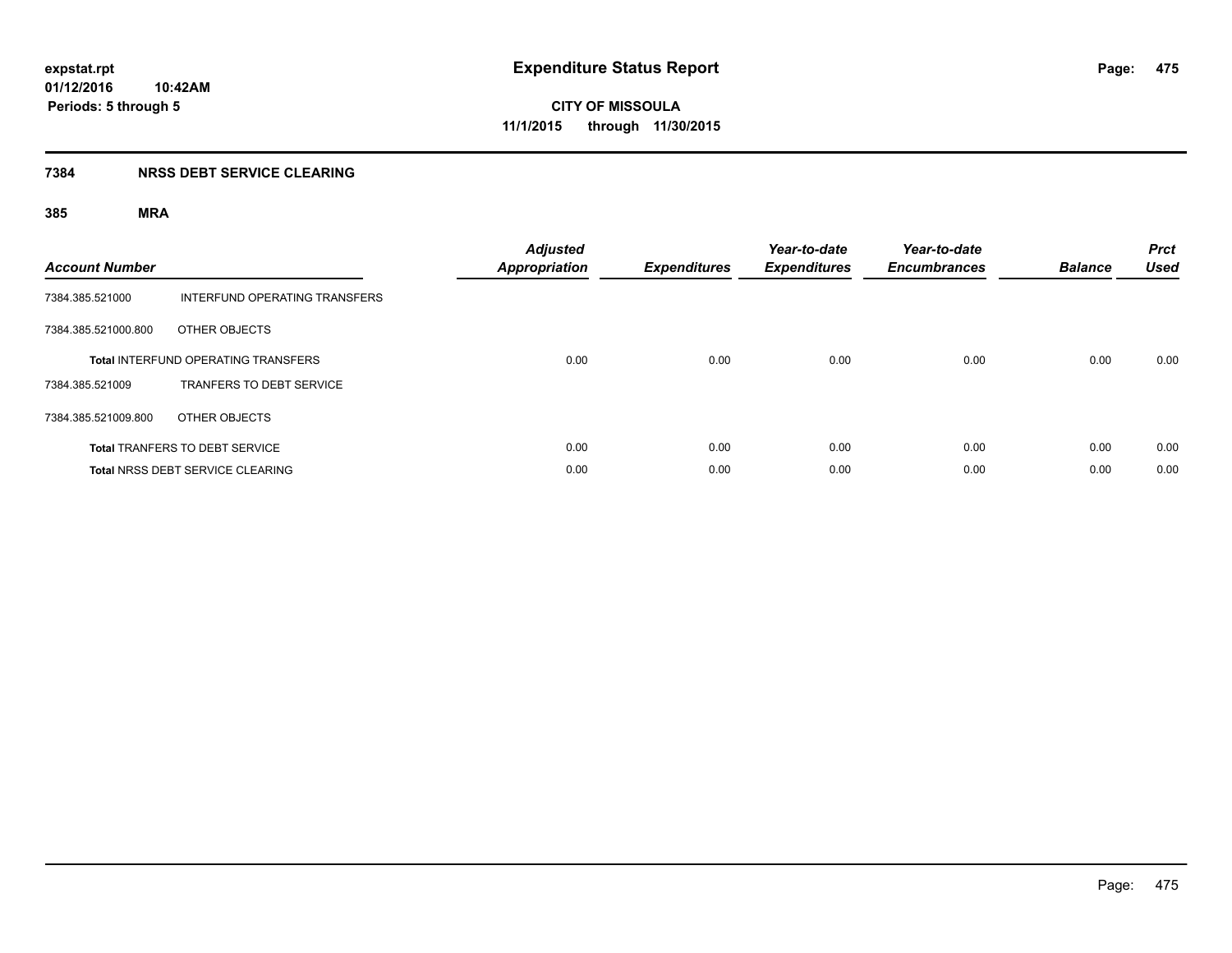**CITY OF MISSOULA 11/1/2015 through 11/30/2015**

## **7385 FRONT STREET URD**

| <b>Account Number</b>                                             |                                                                                                 | <b>Adjusted</b><br><b>Appropriation</b> | <b>Expenditures</b> | Year-to-date<br><b>Expenditures</b> | Year-to-date<br><b>Encumbrances</b> | <b>Balance</b>           | <b>Prct</b><br><b>Used</b> |
|-------------------------------------------------------------------|-------------------------------------------------------------------------------------------------|-----------------------------------------|---------------------|-------------------------------------|-------------------------------------|--------------------------|----------------------------|
| 7385.385.460436                                                   | <b>TENNIS COURT REBUILD</b>                                                                     |                                         |                     |                                     |                                     |                          |                            |
| 7385.385.460436.300                                               | PURCHASED SERVICES                                                                              |                                         |                     |                                     |                                     |                          |                            |
|                                                                   | <b>Total TENNIS COURT REBUILD</b>                                                               | 0.00                                    | 0.00                | 0.00                                | 0.00                                | 0.00                     | 0.00                       |
| 7385.385.470230                                                   | PW FACILITY                                                                                     |                                         |                     |                                     |                                     |                          |                            |
| 7385.385.470230.300                                               | PURCHASED SERVICES                                                                              |                                         |                     |                                     |                                     |                          |                            |
|                                                                   | <b>Total PURCHASED SERVICES</b>                                                                 | 0.00                                    | 0.00                | 0.00                                | 0.00                                | 0.00                     | 0.00                       |
| 7385.385.470230.700                                               | <b>GRANTS &amp; CONTRIBUTIONS</b>                                                               |                                         |                     |                                     |                                     |                          |                            |
|                                                                   | 7385.385.470230.700.000 PROJECT EXPENSE-PUBLIC WORKS<br><b>Total GRANTS &amp; CONTRIBUTIONS</b> | 164,560.00<br>164,560.00                | 0.00<br>0.00        | 0.00<br>0.00                        | 0.00<br>0.00                        | 164,560.00<br>164,560.00 | 0.00<br>0.00               |
| 7385.385.470230.800                                               | OTHER OBJECTS                                                                                   |                                         |                     |                                     |                                     |                          |                            |
| 7385.385.470230.845.000 CONTINGENCY<br><b>Total OTHER OBJECTS</b> |                                                                                                 | 303.524.00<br>303,524.00                | 0.00<br>0.00        | 0.00<br>0.00                        | 0.00<br>0.00                        | 303,524.00<br>303,524.00 | 0.00<br>0.00               |
| <b>Total PW FACILITY</b>                                          |                                                                                                 | 468,084.00                              | 0.00                | 0.00                                | 0.00                                | 468,084.00               | 0.00                       |
| 7385.385.470260                                                   | <b>PLANNING &amp; MGMT</b>                                                                      |                                         |                     |                                     |                                     |                          |                            |
| 7385.385.470260.300                                               | PURCHASED SERVICES                                                                              |                                         |                     |                                     |                                     |                          |                            |
|                                                                   | 7385.385.470260.350.000 PROFESSIONAL SERVICES                                                   | 2,168.00                                | 0.00                | 0.00                                | 0.00                                | 2,168.00                 | 0.00                       |
|                                                                   | <b>Total PURCHASED SERVICES</b>                                                                 | 2,168.00                                | 0.00                | 0.00                                | 0.00                                | 2,168.00                 | 0.00                       |
| 7385.385.470260.700                                               | <b>GRANTS &amp; CONTRIBUTIONS</b>                                                               |                                         |                     |                                     |                                     |                          |                            |
|                                                                   | 7385.385.470260.700.000 PLANNING & MGMT/GRANTS & CONTRIBUTIONS                                  | 10,000.00                               | 0.00                | 0.00                                | 0.00                                | 10,000.00                | 0.00                       |
|                                                                   | <b>Total GRANTS &amp; CONTRIBUTIONS</b>                                                         | 10,000.00                               | 0.00                | 0.00                                | 0.00                                | 10,000.00                | 0.00                       |
| <b>Total PLANNING &amp; MGMT</b>                                  |                                                                                                 | 12,168.00                               | 0.00                | 0.00                                | 0.00                                | 12,168.00                | 0.00                       |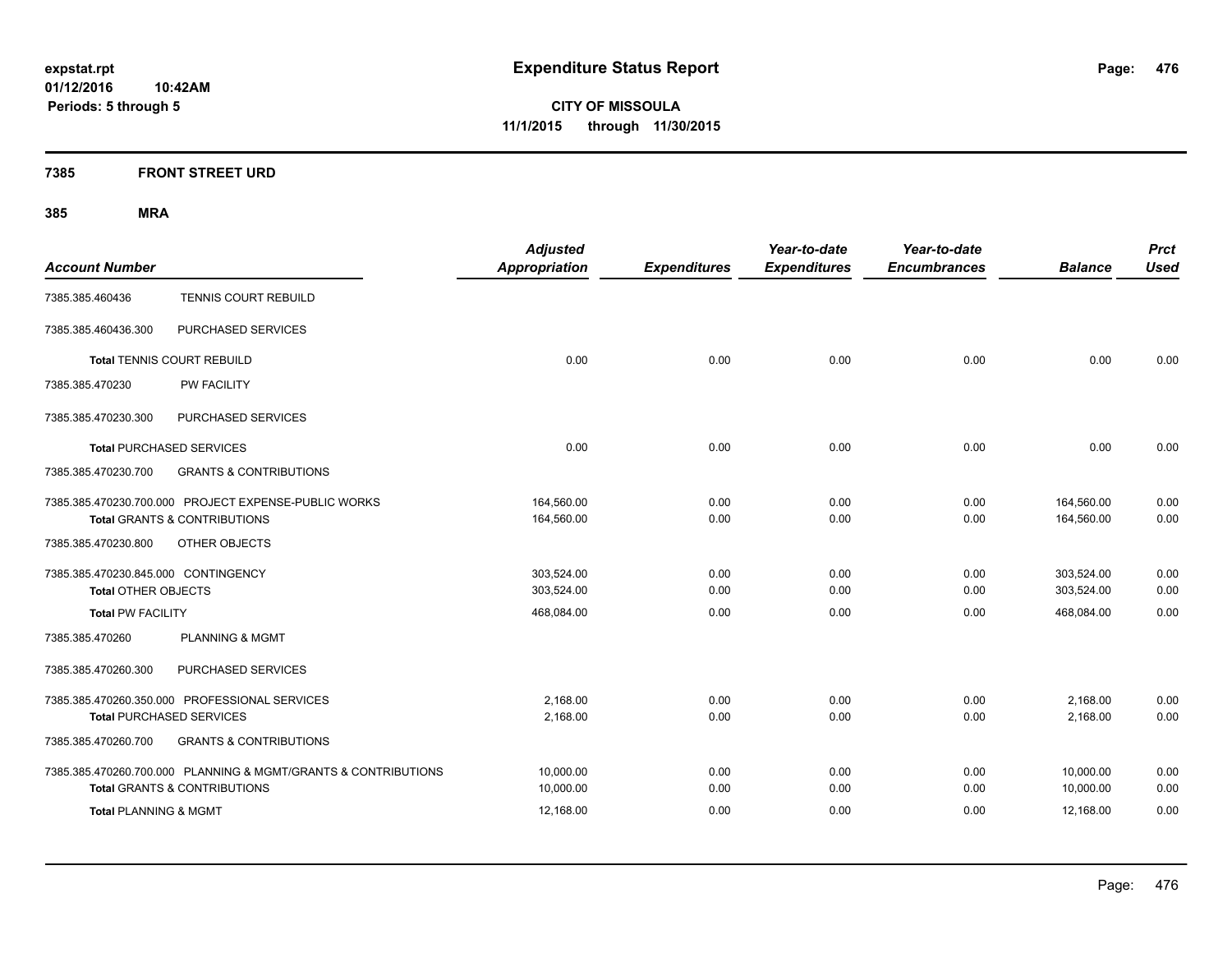**Periods: 5 through 5**

**CITY OF MISSOULA 11/1/2015 through 11/30/2015**

**7385 FRONT STREET URD**

**10:42AM**

| <b>Account Number</b>               |                                         | <b>Adjusted</b><br><b>Appropriation</b> | <b>Expenditures</b> | Year-to-date<br><b>Expenditures</b> | Year-to-date<br><b>Encumbrances</b> | <b>Balance</b> | <b>Prct</b><br><b>Used</b> |
|-------------------------------------|-----------------------------------------|-----------------------------------------|---------------------|-------------------------------------|-------------------------------------|----------------|----------------------------|
| 7385.385.470270                     | <b>CLEARING &amp; DEMO</b>              |                                         |                     |                                     |                                     |                |                            |
|                                     |                                         |                                         |                     |                                     |                                     |                |                            |
| 7385.385.470270.700                 | <b>GRANTS &amp; CONTRIBUTIONS</b>       |                                         |                     |                                     |                                     |                |                            |
|                                     | <b>Total GRANTS &amp; CONTRIBUTIONS</b> | 0.00                                    | 0.00                | 0.00                                | 0.00                                | 0.00           | 0.00                       |
| 7385.385.470270.800                 | OTHER OBJECTS                           |                                         |                     |                                     |                                     |                |                            |
| 7385.385.470270.845.000 CONTINGENCY |                                         | 50,000.00                               | 0.00                | 0.00                                | 0.00                                | 50,000.00      | 0.00                       |
| Total CLEARING & DEMO               |                                         | 50,000.00                               | 0.00                | 0.00                                | 0.00                                | 50,000.00      | 0.00                       |
| 7385.385.470281                     | FRONT STREET PARKING STRUCTURE          |                                         |                     |                                     |                                     |                |                            |
| 7385.385.470281.900                 | <b>CAPITAL OUTLAY</b>                   |                                         |                     |                                     |                                     |                |                            |
|                                     | Total FRONT STREET PARKING STRUCTURE    | 0.00                                    | 0.00                | 0.00                                | 0.00                                | 0.00           | 0.00                       |
| 7385.385.510110                     | <b>MERCHANT SERVICES</b>                |                                         |                     |                                     |                                     |                |                            |
| 7385.385.510110.500                 | <b>FIXED CHARGES</b>                    |                                         |                     |                                     |                                     |                |                            |
|                                     | <b>Total MERCHANT SERVICES</b>          | 0.00                                    | 0.00                | 0.00                                | 0.00                                | 0.00           | 0.00                       |
| <b>Total FRONT STREET URD</b>       |                                         | 530,252.00                              | 0.00                | 0.00                                | 0.00                                | 530,252.00     | 0.00                       |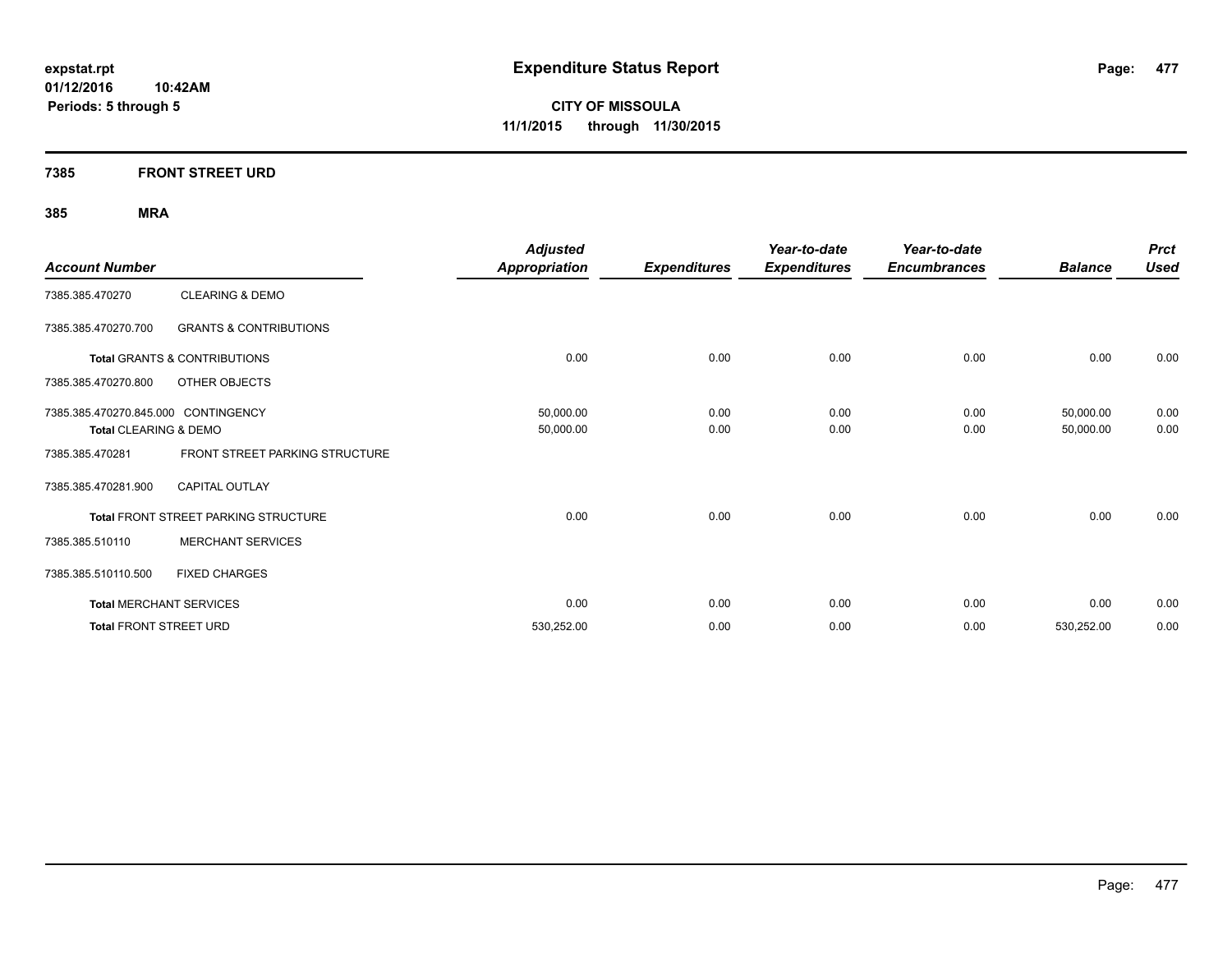**CITY OF MISSOULA 11/1/2015 through 11/30/2015**

## **7386 DEBT SERVICE-SAFEWAY/ST PAT 1.5M**

| <b>Account Number</b> |                                   | <b>Adjusted</b><br><b>Appropriation</b> | <b>Expenditures</b> | Year-to-date<br><b>Expenditures</b> | Year-to-date<br><b>Encumbrances</b> | <b>Balance</b> | <b>Prct</b><br><b>Used</b> |
|-----------------------|-----------------------------------|-----------------------------------------|---------------------|-------------------------------------|-------------------------------------|----------------|----------------------------|
| 7386.385.470220       | PROPERTY ACQUISITION              |                                         |                     |                                     |                                     |                |                            |
| 7386.385.470220.900   | <b>CAPITAL OUTLAY</b>             |                                         |                     |                                     |                                     |                |                            |
|                       | <b>Total PROPERTY ACQUISITION</b> | 0.00                                    | 0.00                | 0.00                                | 0.00                                | 0.00           | 0.00                       |
| 7386.385.510110       | <b>MERCHANT SERVICES</b>          |                                         |                     |                                     |                                     |                |                            |
| 7386.385.510110.500   | <b>FIXED CHARGES</b>              |                                         |                     |                                     |                                     |                |                            |
| <b>Total MRA</b>      |                                   | 0.00                                    | 0.00                | 0.00                                | 0.00                                | 0.00           | 0.00                       |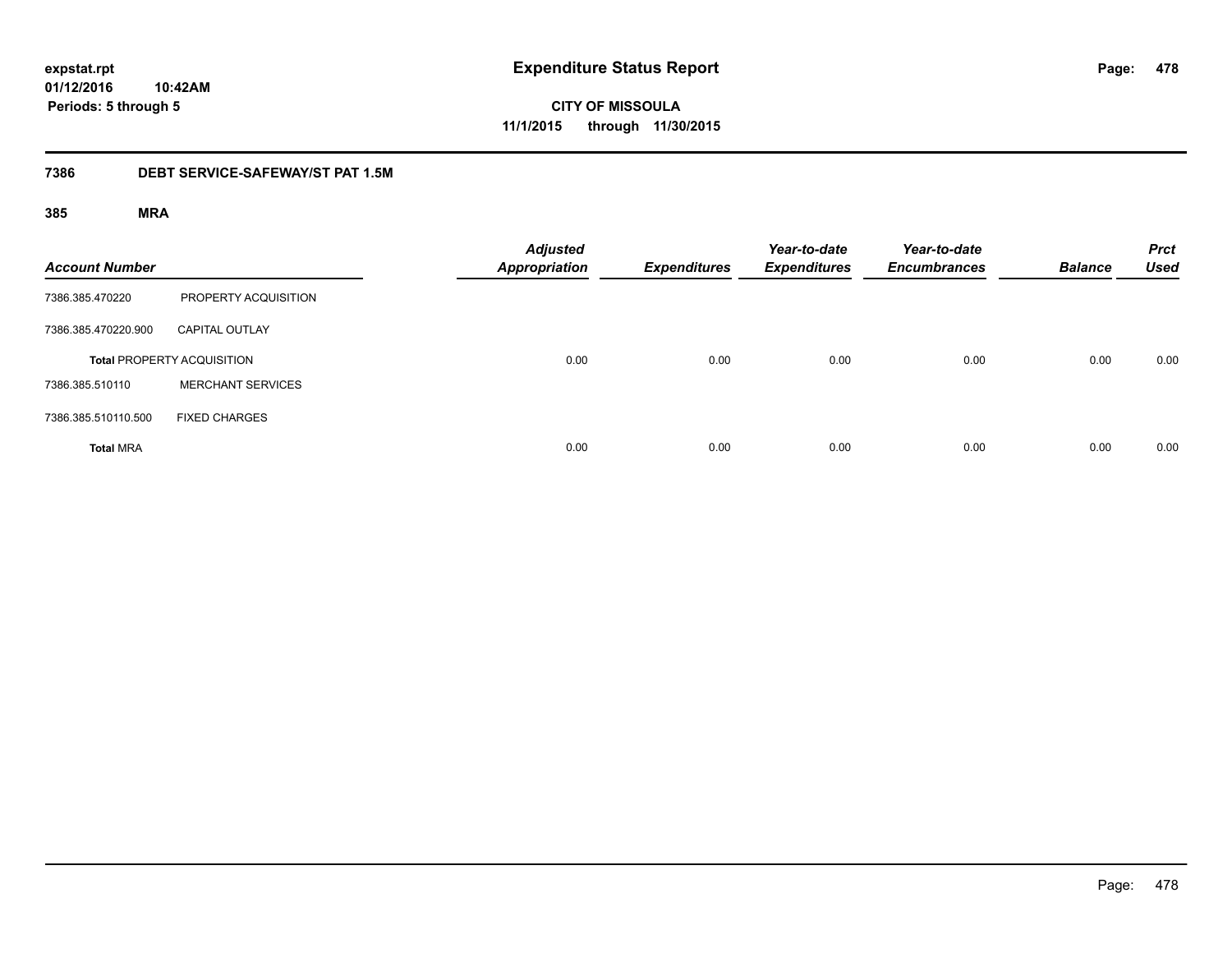**CITY OF MISSOULA 11/1/2015 through 11/30/2015**

## **7386 DEBT SERVICE-SAFEWAY/ST PAT 1.5M**

|                                |                                                 | <b>Adjusted</b> |                     | Year-to-date        | Year-to-date        |                | <b>Prct</b><br><b>Used</b> |
|--------------------------------|-------------------------------------------------|-----------------|---------------------|---------------------|---------------------|----------------|----------------------------|
| <b>Account Number</b>          |                                                 | Appropriation   | <b>Expenditures</b> | <b>Expenditures</b> | <b>Encumbrances</b> | <b>Balance</b> |                            |
| 7386.390.490200                | DEBT SERVICE-SAFEWAY/ST PAT 1.5M                |                 |                     |                     |                     |                |                            |
| 7386.390.490200.600            | <b>DEBT SERVICE</b>                             |                 |                     |                     |                     |                |                            |
| 7386.390.490200.610.000        | PRINCIPAL                                       | 40,000.00       | 0.00                | 25,000.00           | 0.00                | 15,000.00      | 62.50                      |
| 7386.390.490200.620.000        | <b>INTEREST / SERVICE FEES</b>                  | 0.00            | 0.00                | 46,946.25           | 0.00                | $-46,946.25$   | 0.00                       |
|                                | Total DEBT SERVICE-SAFEWAY/ST PAT 1.5M          | 40,000.00       | 0.00                | 71,946.25           | 0.00                | $-31,946.25$   | 179.87                     |
| 7386.390.490510                | DS PAYMENTS TO GUARANTOR                        |                 |                     |                     |                     |                |                            |
| 7386.390.490510.600            | <b>DEBT SERVICE</b>                             |                 |                     |                     |                     |                |                            |
| 7386.390.490510.610.000        | PRINCIPAL                                       | 94,728.00       | 0.00                | 3,011.26            | 0.00                | 91,716.74      | 3.18                       |
|                                | 7386.390.490510.620.000 INTEREST / SERVICE FEES | 21,147.00       | 0.00                | 0.00                | 0.00                | 21.147.00      | 0.00                       |
|                                | <b>Total DS PAYMENTS TO GUARANTOR</b>           | 115,875.00      | 0.00                | 3,011.26            | 0.00                | 112,863.74     | 2.60                       |
| 7386.390.510110                | <b>MERCHANT SERVICES</b>                        |                 |                     |                     |                     |                |                            |
| 7386.390.510110.500            | <b>FIXED CHARGES</b>                            |                 |                     |                     |                     |                |                            |
| <b>Total MERCHANT SERVICES</b> |                                                 | 0.00            | 0.00                | 0.00                | 0.00                | 0.00           | 0.00                       |
|                                | Total DEBT SERVICE-SAFEWAY/ST PAT 1.5M          | 155.875.00      | 0.00                | 74,957.51           | 0.00                | 80,917.49      | 48.09                      |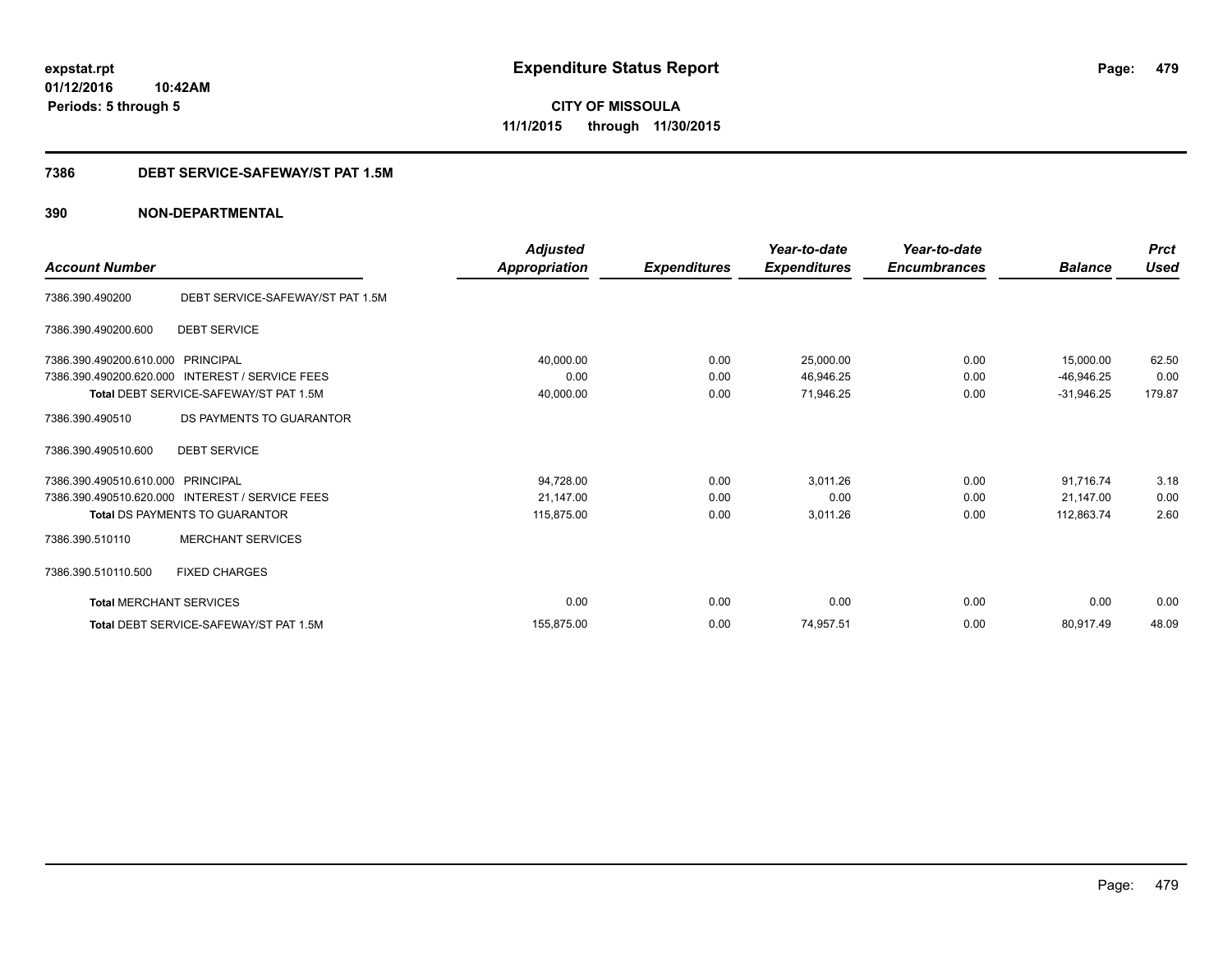**CITY OF MISSOULA 11/1/2015 through 11/30/2015**

## **7387 DEBT SERVICE-BROWNFIELD RLF 1.125M**

|                                   |                                                 | <b>Adjusted</b>      |                     | Year-to-date        | Year-to-date        |                | <b>Prct</b> |
|-----------------------------------|-------------------------------------------------|----------------------|---------------------|---------------------|---------------------|----------------|-------------|
| <b>Account Number</b>             |                                                 | <b>Appropriation</b> | <b>Expenditures</b> | <b>Expenditures</b> | <b>Encumbrances</b> | <b>Balance</b> | <b>Used</b> |
| 7387.390.490200                   | DEBT SERVICE-BROWNFIELD RLF 1.125M              |                      |                     |                     |                     |                |             |
| 7387.390.490200.600               | <b>DEBT SERVICE</b>                             |                      |                     |                     |                     |                |             |
| 7387.390.490200.610.000 PRINCIPAL |                                                 | 26,625.00            | 0.00                | 0.00                | 0.00                | 26,625.00      | 0.00        |
|                                   | 7387.390.490200.620.000 INTEREST / SERVICE FEES | 5,316.00             | 0.00                | $-2,196.50$         | 0.00                | 7,512.50       | 41.32       |
|                                   | Total DEBT SERVICE-BROWNFIELD RLF 1.125M        | 31,941.00            | 0.00                | $-2,196.50$         | 0.00                | 34,137.50      | 0.00        |
| 7387.390.510110                   | <b>MERCHANT SERVICES</b>                        |                      |                     |                     |                     |                |             |
| 7387.390.510110.500               | <b>FIXED CHARGES</b>                            |                      |                     |                     |                     |                |             |
| <b>Total MERCHANT SERVICES</b>    |                                                 | 0.00                 | 0.00                | 0.00                | 0.00                | 0.00           | 0.00        |
|                                   | <b>Total DEBT SERVICE-BROWNFIELD RLF 1.125M</b> | 31,941.00            | 0.00                | $-2,196.50$         | 0.00                | 34,137.50      | 0.00        |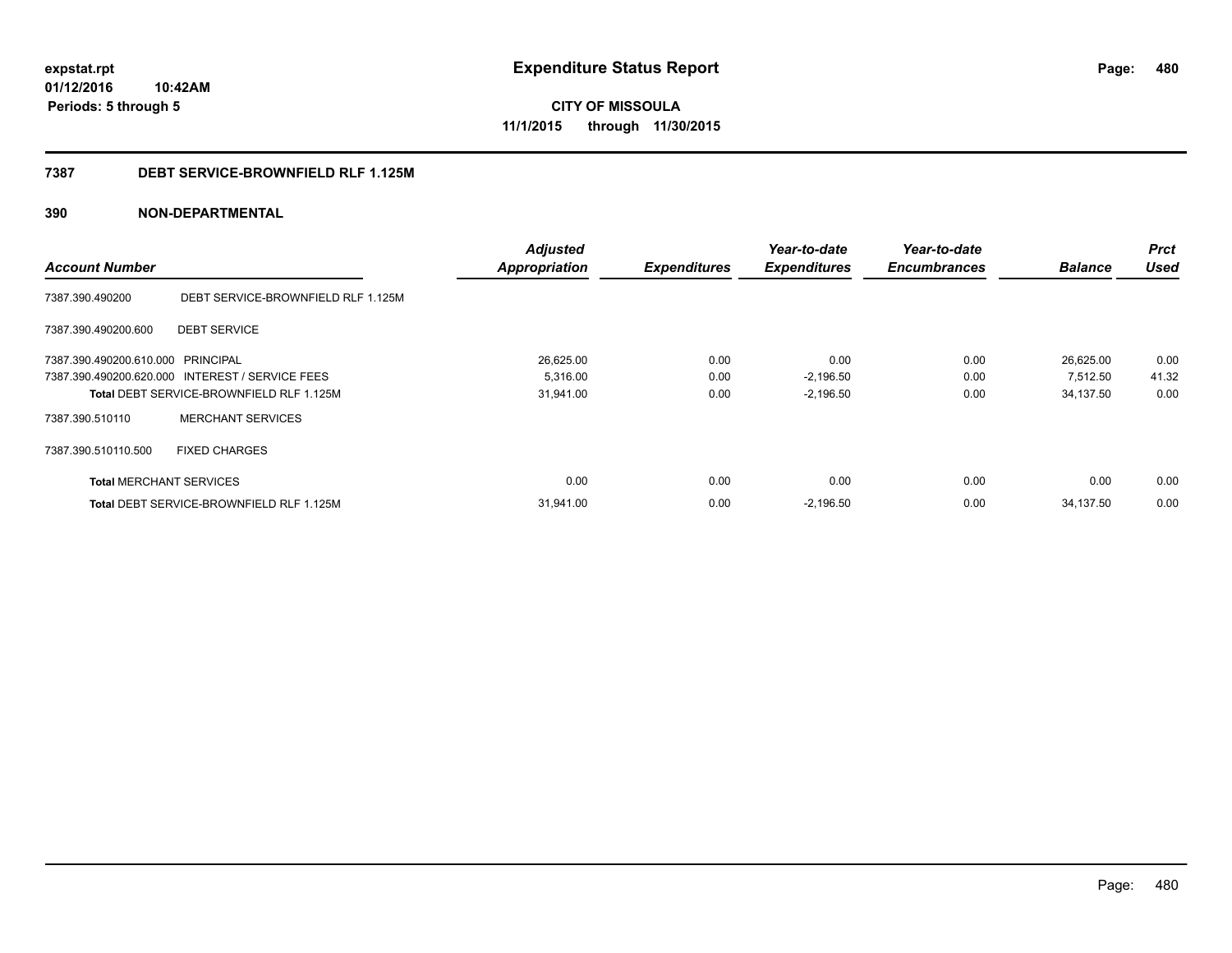**7388 RESERVE-3.6m TIF**

| <b>Account Number</b>  |                                      | <b>Adjusted</b><br><b>Appropriation</b> | <b>Expenditures</b> | Year-to-date<br><b>Expenditures</b> | Year-to-date<br><b>Encumbrances</b> | <b>Balance</b> | <b>Prct</b><br><b>Used</b> |
|------------------------|--------------------------------------|-----------------------------------------|---------------------|-------------------------------------|-------------------------------------|----------------|----------------------------|
| 7388.390.490607        | <b>TRANSFERS TO BROWNFIELD</b>       |                                         |                     |                                     |                                     |                |                            |
| 7388.390.490607.800    | OTHER OBJECTS                        |                                         |                     |                                     |                                     |                |                            |
|                        | <b>Total TRANSFERS TO BROWNFIELD</b> | 0.00                                    | 0.00                | 0.00                                | 0.00                                | 0.00           | 0.00                       |
| 7388.390.510110        | <b>MERCHANT SERVICES</b>             |                                         |                     |                                     |                                     |                |                            |
| 7388.390.510110.500    | <b>FIXED CHARGES</b>                 |                                         |                     |                                     |                                     |                |                            |
| Total RESERVE-3.6m TIF |                                      | 0.00                                    | 0.00                | 0.00                                | 0.00                                | 0.00           | 0.00                       |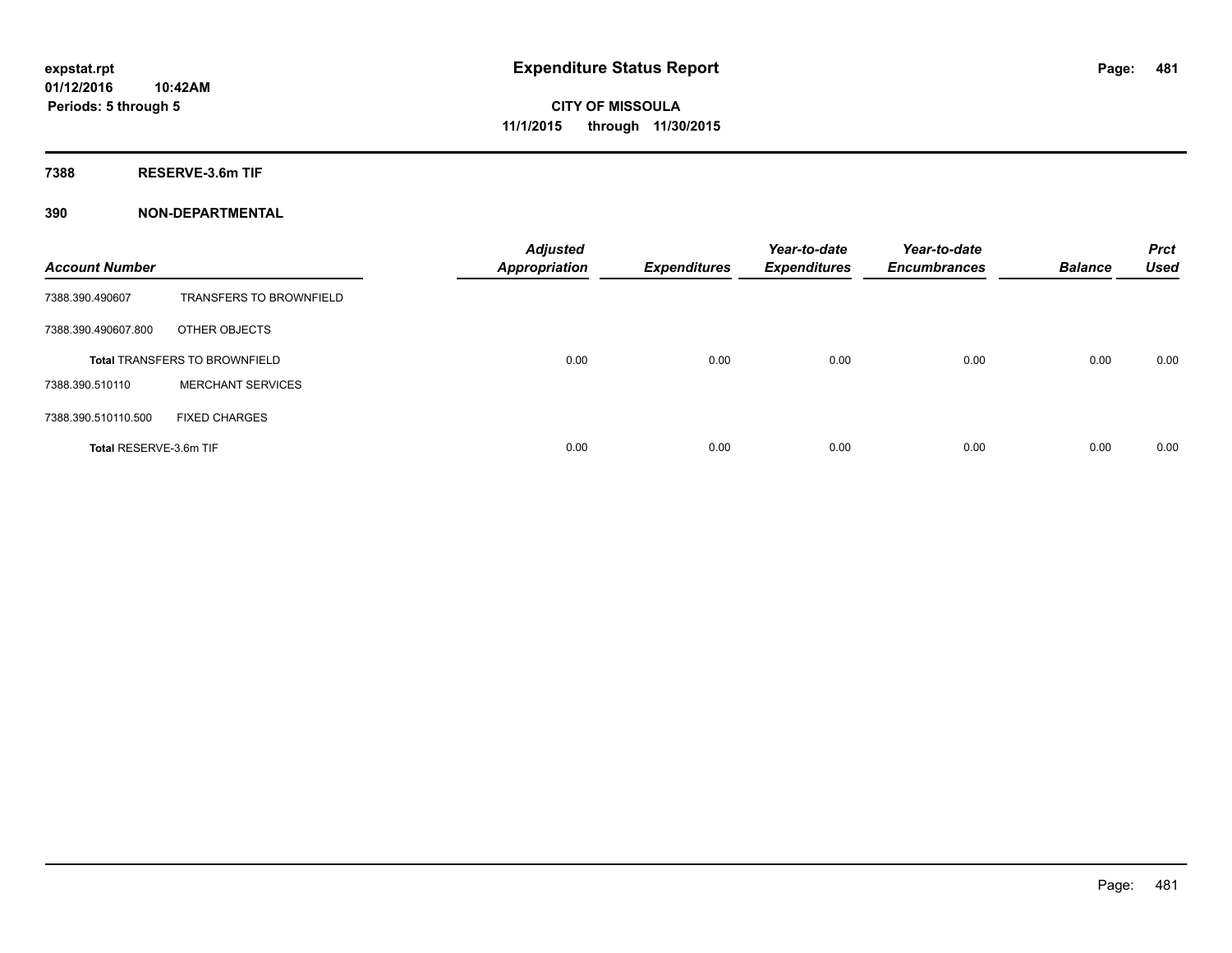## **7389 DEBT SERVICE - 3.6M/5.75M**

| <b>Account Number</b>             |                                   | <b>Adjusted</b><br><b>Appropriation</b> | <b>Expenditures</b> | Year-to-date<br><b>Expenditures</b> | Year-to-date<br><b>Encumbrances</b> | <b>Balance</b>           | <b>Prct</b><br><b>Used</b> |
|-----------------------------------|-----------------------------------|-----------------------------------------|---------------------|-------------------------------------|-------------------------------------|--------------------------|----------------------------|
| 7389.385.470220                   | PROPERTY ACQUISITION              |                                         |                     |                                     |                                     |                          |                            |
| 7389.385.470220.600               | <b>DEBT SERVICE</b>               |                                         |                     |                                     |                                     |                          |                            |
| 7389.385.470220.610.000 PRINCIPAL | <b>Total PROPERTY ACQUISITION</b> | 500,000.00<br>500,000.00                | 0.00<br>0.00        | 0.00<br>0.00                        | 0.00<br>0.00                        | 500,000.00<br>500,000.00 | 0.00<br>0.00               |
| 7389.385.470250                   | <b>RELOCATION PAYMENTS</b>        |                                         |                     |                                     |                                     |                          |                            |
| 7389.385.470250.700               | <b>GRANTS &amp; CONTRIBUTIONS</b> |                                         |                     |                                     |                                     |                          |                            |
|                                   | <b>Total RELOCATION PAYMENTS</b>  | 0.00                                    | 0.00                | 0.00                                | 0.00                                | 0.00                     | 0.00                       |
| 7389.385.510110                   | <b>MERCHANT SERVICES</b>          |                                         |                     |                                     |                                     |                          |                            |
| 7389.385.510110.500               | <b>FIXED CHARGES</b>              |                                         |                     |                                     |                                     |                          |                            |
|                                   | <b>Total MERCHANT SERVICES</b>    | 0.00                                    | 0.00                | 0.00                                | 0.00                                | 0.00                     | 0.00                       |
| <b>Total MRA</b>                  |                                   | 500,000.00                              | 0.00                | 0.00                                | 0.00                                | 500,000.00               | 0.00                       |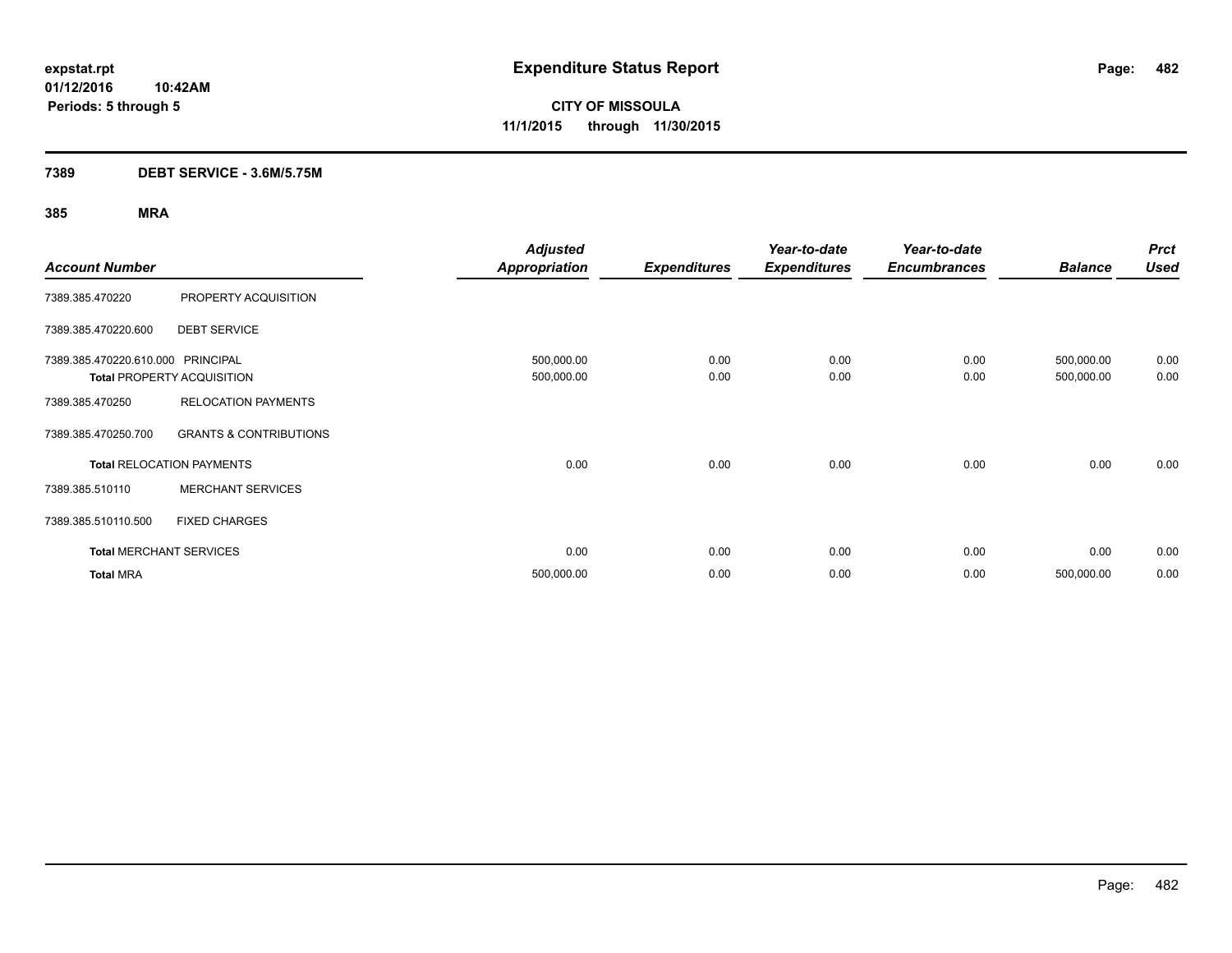### **7389 DEBT SERVICE - 3.6M/5.75M**

|                                   |                                                       | <b>Adjusted</b> |                     | Year-to-date        | Year-to-date        |                | <b>Prct</b> |
|-----------------------------------|-------------------------------------------------------|-----------------|---------------------|---------------------|---------------------|----------------|-------------|
| <b>Account Number</b>             |                                                       | Appropriation   | <b>Expenditures</b> | <b>Expenditures</b> | <b>Encumbrances</b> | <b>Balance</b> | <b>Used</b> |
| 7389.390.490200                   | REVENUE BOND DEBT SERVICE                             |                 |                     |                     |                     |                |             |
| 7389.390.490200.600               | <b>DEBT SERVICE</b>                                   |                 |                     |                     |                     |                |             |
| 7389.390.490200.610.000 PRINCIPAL |                                                       | 110,000.00      | 0.00                | 0.00                | 0.00                | 110,000.00     | 0.00        |
|                                   | 7389.390.490200.620.000 INTEREST / SERVICE FEES       | 135,850.00      | 0.00                | 350.00              | 0.00                | 135,500.00     | 0.26        |
|                                   | <b>Total REVENUE BOND DEBT SERVICE</b>                | 245,850.00      | 0.00                | 350.00              | 0.00                | 245,500.00     | 0.14        |
| 7389.390.490210                   | FY13 \$5.75M DEBT SERVICE                             |                 |                     |                     |                     |                |             |
| 7389.390.490210.600               | <b>DEBT SERVICE</b>                                   |                 |                     |                     |                     |                |             |
|                                   | 7389.390.490210.610.000 FY13 5.75M DEBT SVS/PRINCIPAL | 252,000.00      | 0.00                | 0.00                | 0.00                | 252,000.00     | 0.00        |
|                                   | 7389.390.490210.620.000 INTEREST / SERVICE FEES       | 174,066.00      | 0.00                | 0.00                | 0.00                | 174,066.00     | 0.00        |
|                                   | Total FY13 \$5.75M DEBT SERVICE                       | 426,066.00      | 0.00                | 0.00                | 0.00                | 426.066.00     | 0.00        |
| 7389.390.510110                   | <b>MERCHANT SERVICES</b>                              |                 |                     |                     |                     |                |             |
| 7389.390.510110.500               | <b>FIXED CHARGES</b>                                  |                 |                     |                     |                     |                |             |
| <b>Total MERCHANT SERVICES</b>    |                                                       | 0.00            | 0.00                | 0.00                | 0.00                | 0.00           | 0.00        |
| <b>Total NON-DEPARTMENTAL</b>     |                                                       | 671,916.00      | 0.00                | 350.00              | 0.00                | 671,566.00     | 0.05        |
|                                   | Total DEBT SERVICE - 3.6M/5.75M                       | 1,171,916.00    | 0.00                | 350.00              | 0.00                | 1,171,566.00   | 0.03        |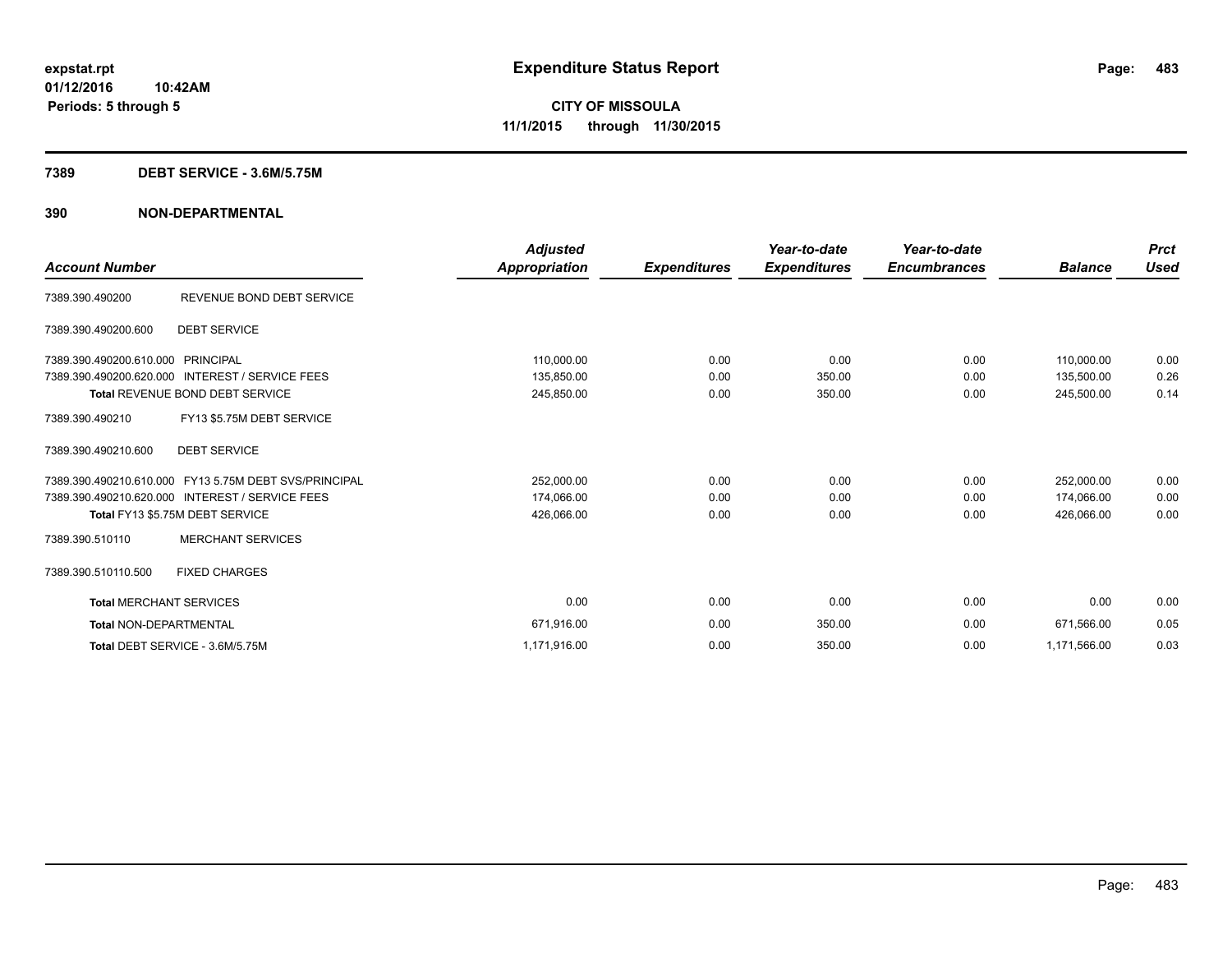## **7390 URDII CLEARING - 3.6M TIF**

| <b>Account Number</b> |                                      | <b>Adjusted</b><br><b>Appropriation</b> | <b>Expenditures</b> | Year-to-date<br><b>Expenditures</b> | Year-to-date<br><b>Encumbrances</b> | <b>Balance</b> | <b>Prct</b><br><b>Used</b> |
|-----------------------|--------------------------------------|-----------------------------------------|---------------------|-------------------------------------|-------------------------------------|----------------|----------------------------|
| 7390.385.490607       | <b>TRANSFERS TO BROWNFIELD</b>       |                                         |                     |                                     |                                     |                |                            |
| 7390.385.490607.800   | OTHER OBJECTS                        |                                         |                     |                                     |                                     |                |                            |
|                       | <b>Total TRANSFERS TO BROWNFIELD</b> | 0.00                                    | 0.00                | 0.00                                | 0.00                                | 0.00           | 0.00                       |
| 7390.385.510110       | <b>MERCHANT SERVICES</b>             |                                         |                     |                                     |                                     |                |                            |
| 7390.385.510110.500   | <b>FIXED CHARGES</b>                 |                                         |                     |                                     |                                     |                |                            |
| <b>Total MRA</b>      |                                      | 0.00                                    | 0.00                | 0.00                                | 0.00                                | 0.00           | 0.00                       |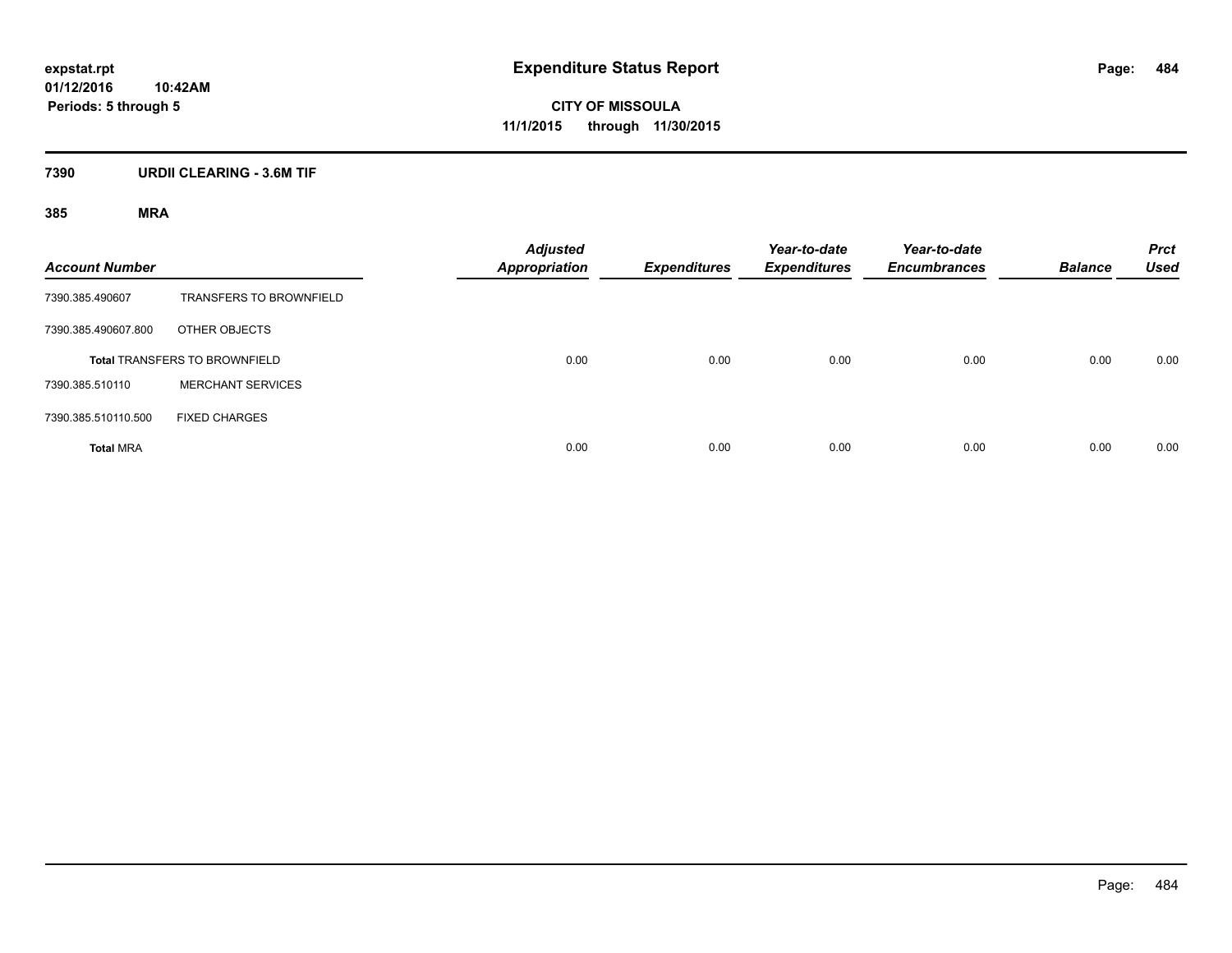### **7390 URDII CLEARING - 3.6M TIF**

| <b>Account Number</b>         |                                                                | <b>Adjusted</b><br><b>Appropriation</b> | <b>Expenditures</b> | Year-to-date<br><b>Expenditures</b> | Year-to-date<br><b>Encumbrances</b> | <b>Balance</b> | <b>Prct</b><br><b>Used</b> |
|-------------------------------|----------------------------------------------------------------|-----------------------------------------|---------------------|-------------------------------------|-------------------------------------|----------------|----------------------------|
| 7390.390.490601               | TI BOND CLEARING                                               |                                         |                     |                                     |                                     |                |                            |
| 7390.390.490601.800           | OTHER OBJECTS                                                  |                                         |                     |                                     |                                     |                |                            |
| <b>Total TI BOND CLEARING</b> |                                                                | 0.00                                    | 0.00                | 0.00                                | 0.00                                | 0.00           | 0.00                       |
| 7390.390.490604               | TI BOND RESERVE                                                |                                         |                     |                                     |                                     |                |                            |
| 7390.390.490604.800           | OTHER OBJECTS                                                  |                                         |                     |                                     |                                     |                |                            |
|                               | 7390.390.490604.820.000 TRANSFER TO INTERMOUNTAIN BOND DS 7399 | 146,788.00                              | 0.00                | 0.00                                | 0.00                                | 146,788.00     | 0.00                       |
| Total TI BOND RESERVE         |                                                                | 146,788.00                              | 0.00                | 0.00                                | 0.00                                | 146,788.00     | 0.00                       |
| 7390.390.490605               | TRANSFER TO DEBT SERVICE 7389                                  |                                         |                     |                                     |                                     |                |                            |
| 7390.390.490605.800           | OTHER OBJECTS                                                  |                                         |                     |                                     |                                     |                |                            |
|                               | 7390.390.490605.820.000 TRANSFERS TO DEBT SERVICE              | 921,916.00                              | 0.00                | 0.00                                | 0.00                                | 921,916.00     | 0.00                       |
|                               | Total TRANSFER TO DEBT SERVICE 7389                            | 921,916.00                              | 0.00                | 0.00                                | 0.00                                | 921,916.00     | 0.00                       |
| 7390.390.490606               | DEVELOPMENT TRANSFERS                                          |                                         |                     |                                     |                                     |                |                            |
| 7390.390.490606.800           | OTHER OBJECTS                                                  |                                         |                     |                                     |                                     |                |                            |
|                               | 7390.390.490606.820.000 TRANSFERS TO URD II DEVELOPMENT        | 616,365.00                              | 0.00                | 0.00                                | 0.00                                | 616,365.00     | 0.00                       |
|                               | <b>Total DEVELOPMENT TRANSFERS</b>                             | 616,365.00                              | 0.00                | 0.00                                | 0.00                                | 616,365.00     | 0.00                       |
| 7390.390.490607               | <b>TRANSFERS TO BROWNFIELD</b>                                 |                                         |                     |                                     |                                     |                |                            |
| 7390.390.490607.800           | OTHER OBJECTS                                                  |                                         |                     |                                     |                                     |                |                            |
|                               | 7390.390.490607.820.000 TRANSFERS TO OTHER FUNDS               | 31,941.00                               | 0.00                | 0.00                                | 0.00                                | 31,941.00      | 0.00                       |
|                               | <b>Total TRANSFERS TO BROWNFIELD</b>                           | 31,941.00                               | 0.00                | 0.00                                | 0.00                                | 31,941.00      | 0.00                       |
| 7390.390.490608               | TRANSFERS TO SAFEWA/ST PAT                                     |                                         |                     |                                     |                                     |                |                            |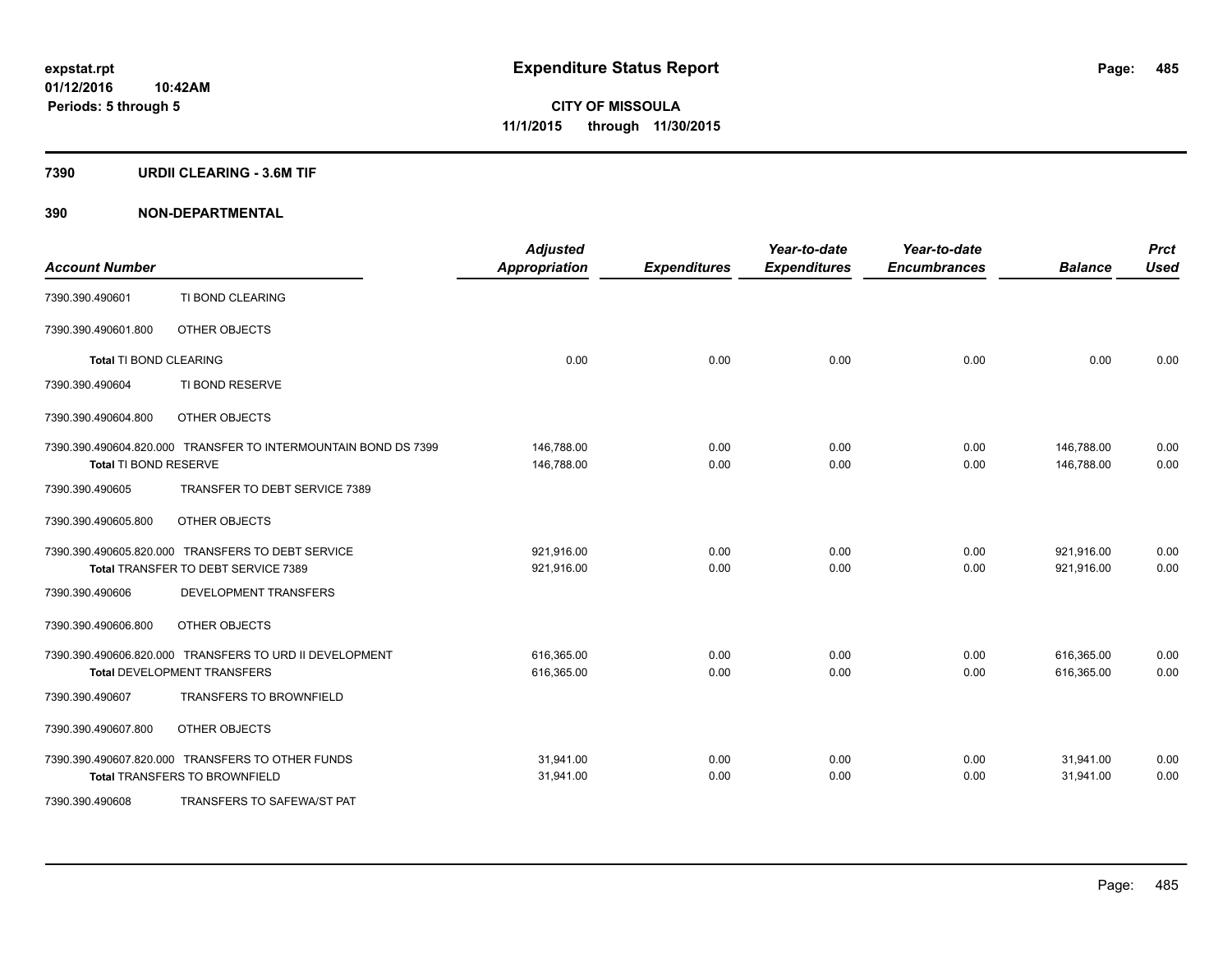### **7390 URDII CLEARING - 3.6M TIF**

|                                                                  | <b>Adjusted</b> |                     | Year-to-date        | Year-to-date        |                | <b>Prct</b> |
|------------------------------------------------------------------|-----------------|---------------------|---------------------|---------------------|----------------|-------------|
| <b>Account Number</b>                                            | Appropriation   | <b>Expenditures</b> | <b>Expenditures</b> | <b>Encumbrances</b> | <b>Balance</b> | <b>Used</b> |
| OTHER OBJECTS<br>7390.390.490608.800                             |                 |                     |                     |                     |                |             |
| 7390.390.490608.820.000 TRANSFERS TO OTHER FUNDS-SAFEWAY/ST PATS | 155.875.00      | 0.00                | 0.00                | 0.00                | 155.875.00     | 0.00        |
| <b>Total TRANSFERS TO SAFEWA/ST PAT</b>                          | 155,875.00      | 0.00                | 0.00                | 0.00                | 155,875.00     | 0.00        |
| <b>MERCHANT SERVICES</b><br>7390.390.510110                      |                 |                     |                     |                     |                |             |
| 7390.390.510110.500<br><b>FIXED CHARGES</b>                      |                 |                     |                     |                     |                |             |
| <b>Total FIXED CHARGES</b>                                       | 0.00            | 0.00                | 0.00                | 0.00                | 0.00           | 0.00        |
| <b>Total MERCHANT SERVICES</b>                                   | 0.00            | 0.00                | 0.00                | 0.00                | 0.00           | 0.00        |
| <b>Total URDII CLEARING - 3.6M TIF</b>                           | 872,885.00      | 0.00                | 0.00                | 0.00                | 1.872.885.00   | 0.00        |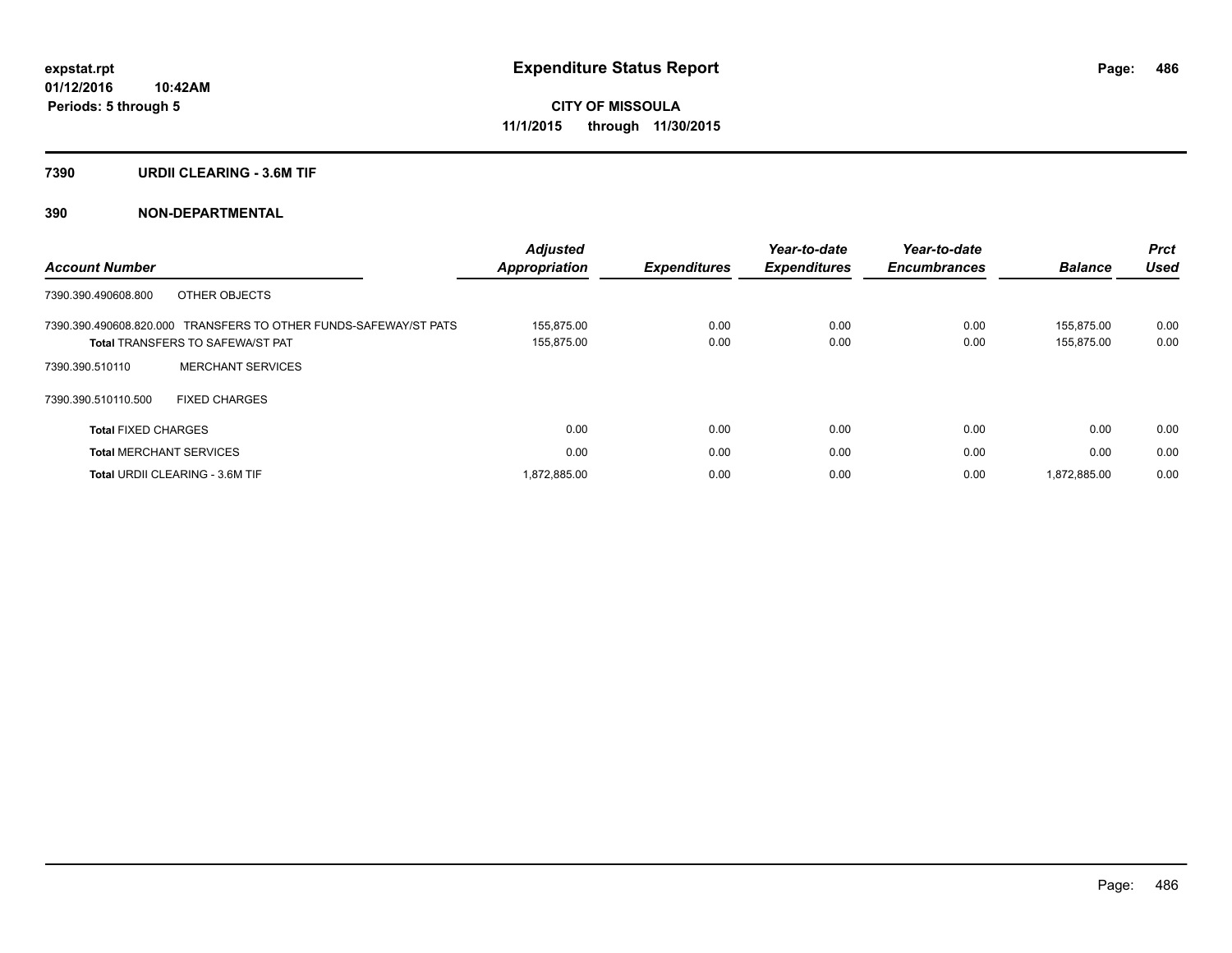**CITY OF MISSOULA 11/1/2015 through 11/30/2015**

**7391 MRA - URD I FUND**

| <b>Account Number</b>      |                          | <b>Adjusted</b><br><b>Appropriation</b> | <b>Expenditures</b> | Year-to-date<br><b>Expenditures</b> | Year-to-date<br><b>Encumbrances</b> | <b>Balance</b> | <b>Prct</b><br><b>Used</b> |
|----------------------------|--------------------------|-----------------------------------------|---------------------|-------------------------------------|-------------------------------------|----------------|----------------------------|
| 7391.385.510110            | <b>MERCHANT SERVICES</b> |                                         |                     |                                     |                                     |                |                            |
| 7391.385.510110.500        | <b>FIXED CHARGES</b>     |                                         |                     |                                     |                                     |                |                            |
| <b>Total FIXED CHARGES</b> |                          | 0.00                                    | 0.00                | 0.00                                | 0.00                                | 0.00           | 0.00                       |
| <b>Total MRA</b>           |                          | 0.00                                    | 0.00                | 0.00                                | 0.00                                | 0.00           | 0.00                       |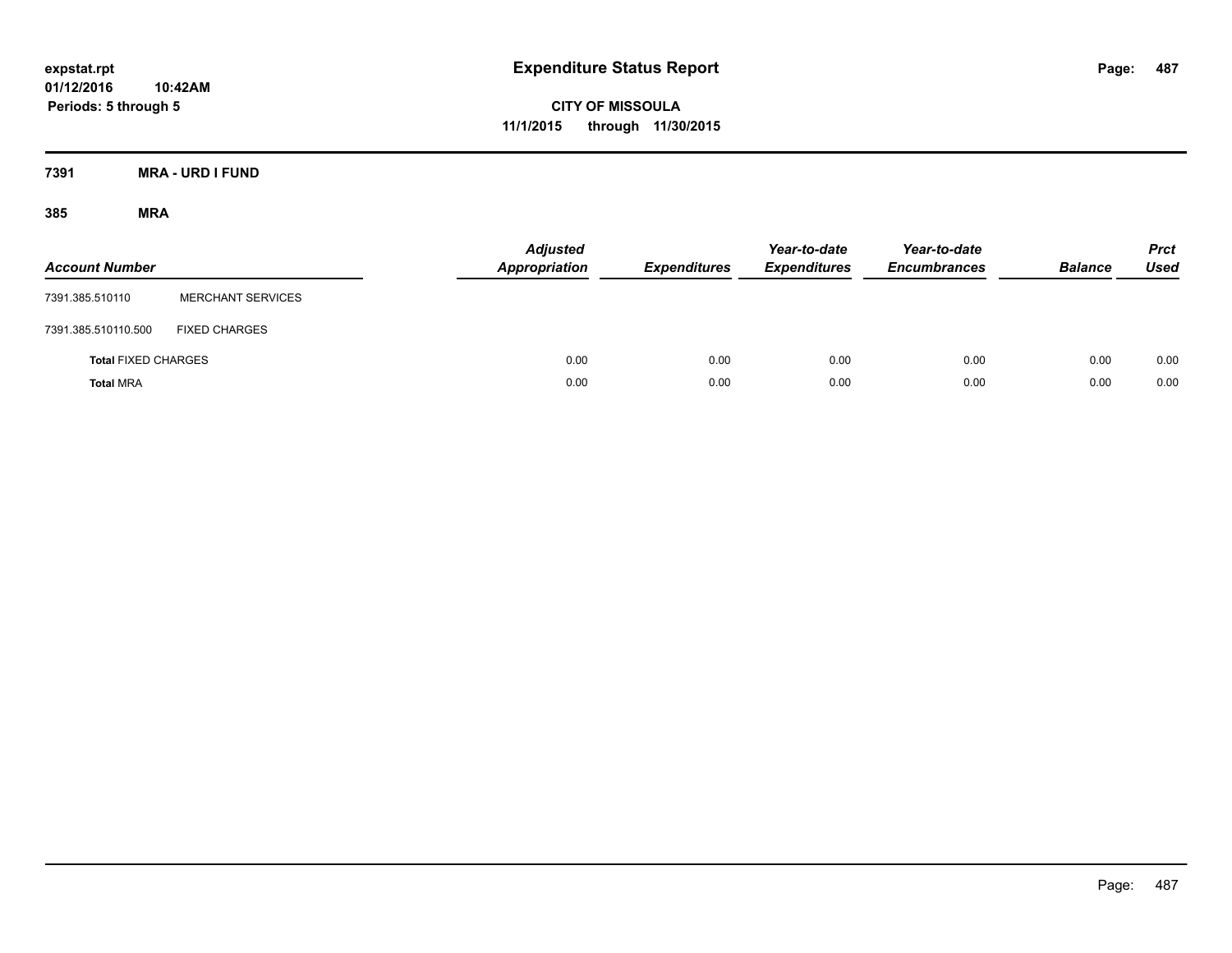**CITY OF MISSOULA 11/1/2015 through 11/30/2015**

**7391 MRA - URD I FUND**

**900 DEPRECIATION**

| <b>Account Number</b>  |                          | <b>Adjusted</b><br><b>Appropriation</b> | <b>Expenditures</b> | Year-to-date<br><b>Expenditures</b> | Year-to-date<br><b>Encumbrances</b> | <b>Balance</b> | <b>Prct</b><br>Used |
|------------------------|--------------------------|-----------------------------------------|---------------------|-------------------------------------|-------------------------------------|----------------|---------------------|
| 7391.900.510110        | <b>MERCHANT SERVICES</b> |                                         |                     |                                     |                                     |                |                     |
| 7391.900.510110.500    | <b>FIXED CHARGES</b>     |                                         |                     |                                     |                                     |                |                     |
| Total MRA - URD I FUND |                          | 0.00                                    | 0.00                | 0.00                                | 0.00                                | 0.00           | 0.00                |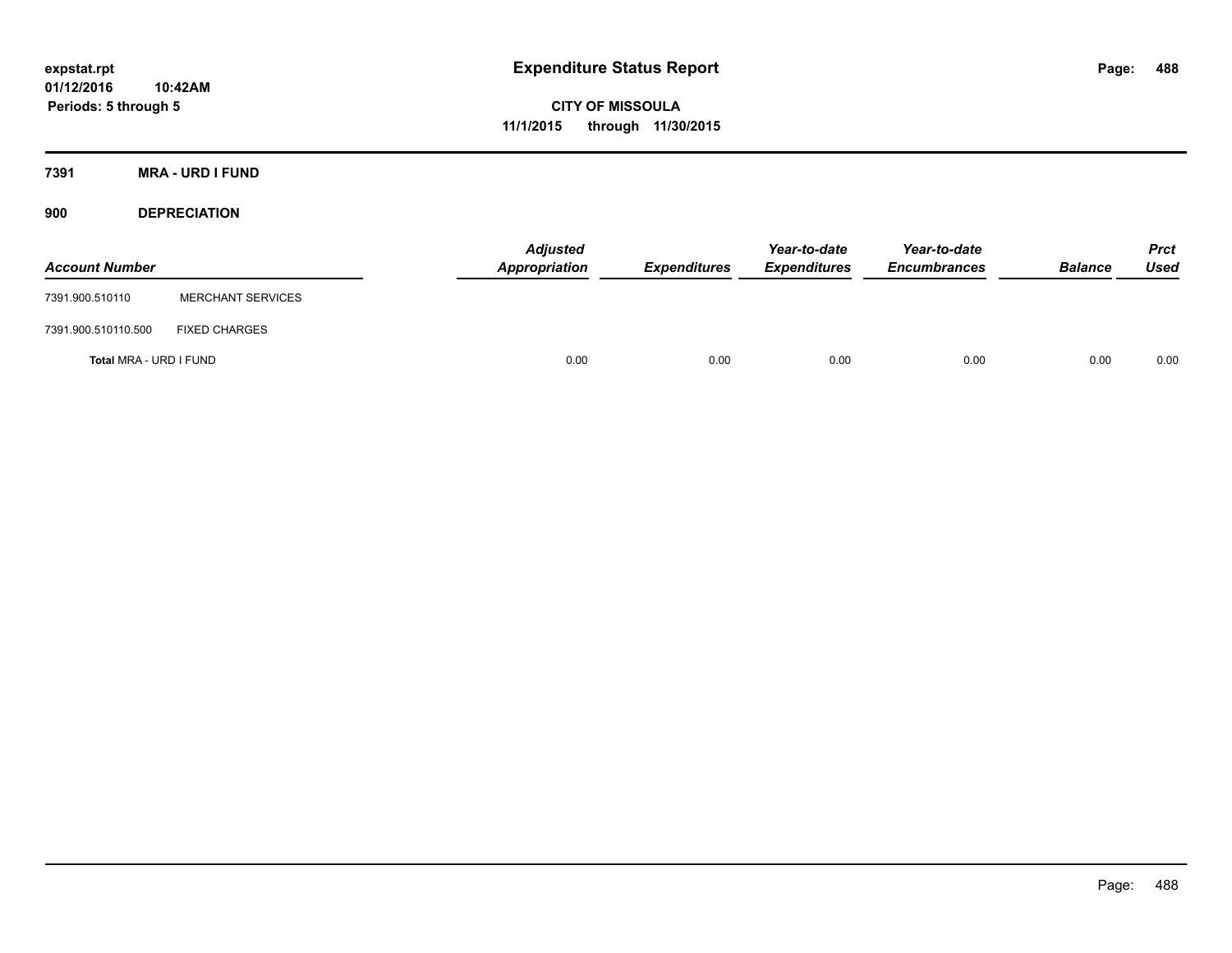**CITY OF MISSOULA 11/1/2015 through 11/30/2015**

**7392 MRA - URD II FUND**

| <b>Account Number</b>                                             |                                                  | <b>Adjusted</b><br><b>Appropriation</b> | <b>Expenditures</b>      | Year-to-date<br><b>Expenditures</b> | Year-to-date<br><b>Encumbrances</b> | <b>Balance</b>             | <b>Prct</b><br><b>Used</b> |
|-------------------------------------------------------------------|--------------------------------------------------|-----------------------------------------|--------------------------|-------------------------------------|-------------------------------------|----------------------------|----------------------------|
| 7392.385.460436                                                   | MRA CTEP/CMAQ                                    |                                         |                          |                                     |                                     |                            |                            |
| 7392.385.460436.300                                               | PURCHASED SERVICES                               |                                         |                          |                                     |                                     |                            |                            |
|                                                                   | Total PURCHASED SERVICES                         | 0.00                                    | 0.00                     | 0.00                                | 0.00                                | 0.00                       | 0.00                       |
| 7392.385.460436.900                                               | <b>CAPITAL OUTLAY</b>                            |                                         |                          |                                     |                                     |                            |                            |
| <b>Total MRA CTEP/CMAQ</b>                                        |                                                  | 0.00                                    | 0.00                     | 0.00                                | 0.00                                | 0.00                       | 0.00                       |
| 7392.385.470210                                                   | <b>ADMINISTRATION</b>                            |                                         |                          |                                     |                                     |                            |                            |
| 7392.385.470210.300                                               | PURCHASED SERVICES                               |                                         |                          |                                     |                                     |                            |                            |
|                                                                   | <b>Total PURCHASED SERVICES</b>                  | 0.00                                    | 0.00                     | 0.00                                | 0.00                                | 0.00                       | 0.00                       |
| 7392.385.470210.800                                               | OTHER OBJECTS                                    |                                         |                          |                                     |                                     |                            |                            |
| <b>Total ADMINISTRATION</b>                                       | 7392.385.470210.820.000 TRANSFERS TO OTHER FUNDS | 250,000.00<br>250,000.00                | 0.00<br>0.00             | 0.00<br>0.00                        | 0.00<br>0.00                        | 250,000.00<br>250,000.00   | 0.00<br>0.00               |
| 7392.385.470220                                                   | PROPERTY ACQUISITION                             |                                         |                          |                                     |                                     |                            |                            |
| 7392.385.470220.800                                               | OTHER OBJECTS                                    |                                         |                          |                                     |                                     |                            |                            |
| 7392.385.470220.845.000 CONTINGENCY<br><b>Total OTHER OBJECTS</b> |                                                  | 50.000.00<br>50,000.00                  | 0.00<br>0.00             | 0.00<br>0.00                        | 0.00<br>0.00                        | 50,000.00<br>50,000.00     | 0.00<br>0.00               |
| 7392.385.470220.900                                               | <b>CAPITAL OUTLAY</b>                            |                                         |                          |                                     |                                     |                            |                            |
| 7392.385.470220.910.000 LAND<br><b>Total CAPITAL OUTLAY</b>       |                                                  | 0.00<br>0.00                            | 491,146.53<br>491,146.53 | 491,146.53<br>491,146.53            | 0.00<br>0.00                        | -491,146.53<br>-491,146.53 | 0.00<br>0.00               |
|                                                                   | <b>Total PROPERTY ACQUISITION</b>                | 50,000.00                               | 491,146.53               | 491,146.53                          | 0.00                                | $-441,146.53$              | 982.29                     |
| 7392.385.470230                                                   | <b>PW FACILITY</b>                               |                                         |                          |                                     |                                     |                            |                            |
| 7392.385.470230.300                                               | PURCHASED SERVICES                               |                                         |                          |                                     |                                     |                            |                            |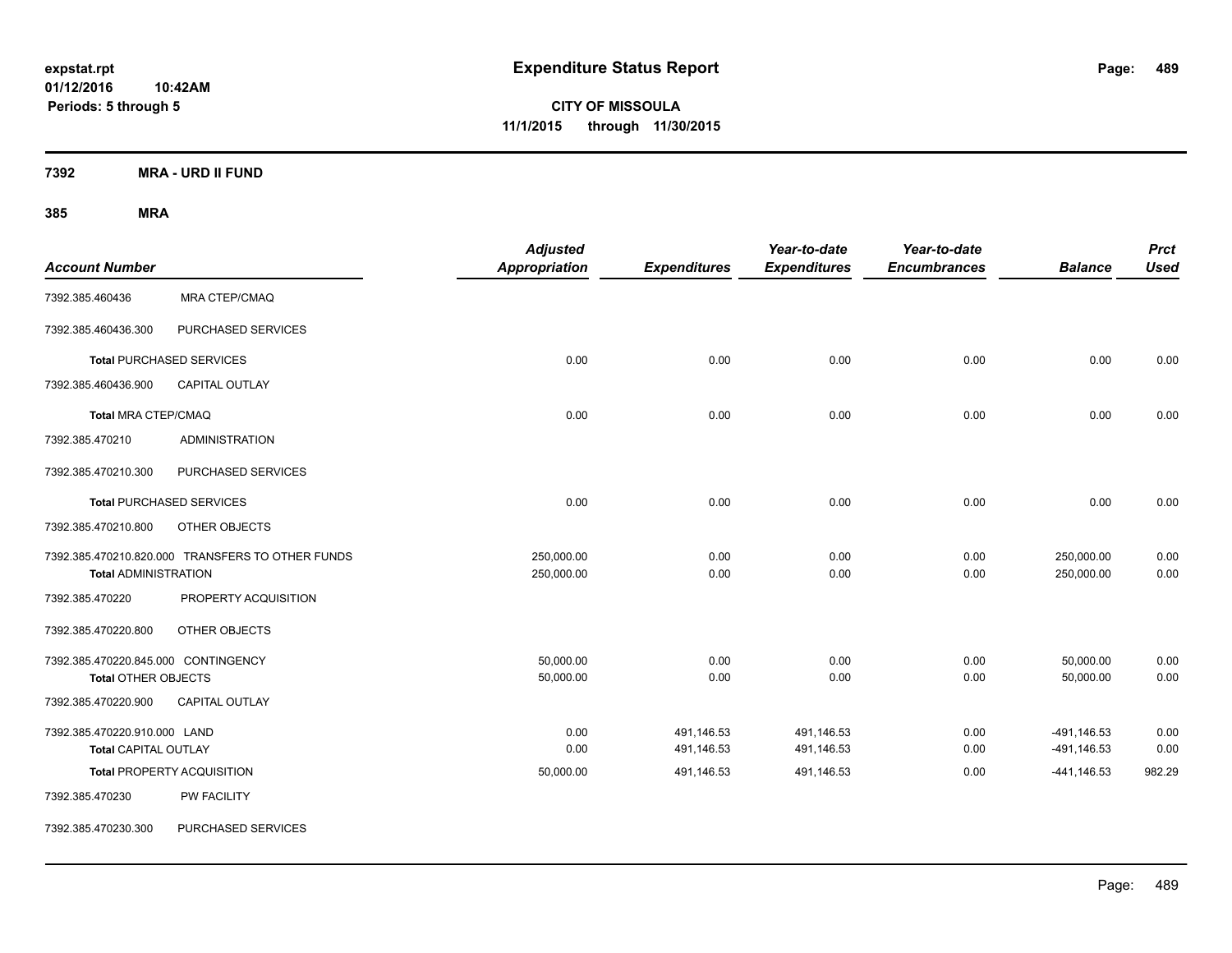**CITY OF MISSOULA 11/1/2015 through 11/30/2015**

**7392 MRA - URD II FUND**

| <b>Account Number</b>                                                                                             | <b>Adjusted</b><br><b>Appropriation</b> | <b>Expenditures</b>  | Year-to-date<br><b>Expenditures</b> | Year-to-date<br><b>Encumbrances</b> | <b>Balance</b>           | <b>Prct</b><br><b>Used</b> |
|-------------------------------------------------------------------------------------------------------------------|-----------------------------------------|----------------------|-------------------------------------|-------------------------------------|--------------------------|----------------------------|
| 7392.385.470230.350.000 PROFESSIONAL SERVICES<br><b>Total PURCHASED SERVICES</b>                                  | 159,272.00<br>159,272.00                | 0.00<br>0.00         | 51,298.01<br>51,298.01              | 0.00<br>0.00                        | 107,973.99<br>107,973.99 | 32.21<br>32.21             |
| <b>GRANTS &amp; CONTRIBUTIONS</b><br>7392.385.470230.700                                                          |                                         |                      |                                     |                                     |                          |                            |
| 7392.385.470230.700.000 GRANTS & CONTRIBUTIONS<br><b>Total GRANTS &amp; CONTRIBUTIONS</b>                         | 6.207.00<br>6,207.00                    | 846.40<br>846.40     | 3,846.40<br>3,846.40                | 0.00<br>0.00                        | 2,360.60<br>2,360.60     | 61.97<br>61.97             |
| 7392.385.470230.800<br>OTHER OBJECTS                                                                              |                                         |                      |                                     |                                     |                          |                            |
| 7392.385.470230.845.000 CONTINGENCY<br><b>Total OTHER OBJECTS</b><br><b>CAPITAL OUTLAY</b><br>7392.385.470230.900 | 411,369.00<br>411,369.00                | 0.00<br>0.00         | 0.00<br>0.00                        | 0.00<br>0.00                        | 411,369.00<br>411,369.00 | 0.00<br>0.00               |
| 7392.385.470230.930.000 IMPROVEMENTS<br><b>Total CAPITAL OUTLAY</b>                                               | 680,000.00<br>680,000.00                | 3,000.00<br>3,000.00 | 227,426.02<br>227,426.02            | 0.00<br>0.00                        | 452,573.98<br>452,573.98 | 33.45<br>33.45             |
| <b>Total PW FACILITY</b>                                                                                          | 1,256,848.00                            | 3,846.40             | 282,570.43                          | 0.00                                | 974,277.57               | 22.48                      |
| 7392.385.470240<br><b>REHAB LOANS</b>                                                                             |                                         |                      |                                     |                                     |                          |                            |
| <b>GRANTS &amp; CONTRIBUTIONS</b><br>7392.385.470240.700                                                          |                                         |                      |                                     |                                     |                          |                            |
| 7392.385.470240.700.000 GRANTS & CONTRIBUTIONS<br><b>Total REHAB LOANS</b>                                        | 75,000.00<br>75,000.00                  | 0.00<br>0.00         | 0.00<br>0.00                        | 0.00<br>0.00                        | 75,000.00<br>75,000.00   | 0.00<br>0.00               |
| *** Title Not Found ***<br>7392.385.470241                                                                        |                                         |                      |                                     |                                     |                          |                            |
| 7392.385.470241.300<br>PURCHASED SERVICES                                                                         |                                         |                      |                                     |                                     |                          |                            |
| <b>Total PURCHASED SERVICES</b>                                                                                   | 0.00                                    | 0.00                 | 0.00                                | 0.00                                | 0.00                     | 0.00                       |
| 7392.385.470241.700<br><b>GRANTS &amp; CONTRIBUTIONS</b>                                                          |                                         |                      |                                     |                                     |                          |                            |
| <b>Total GRANTS &amp; CONTRIBUTIONS</b>                                                                           | 0.00                                    | 0.00                 | 0.00                                | 0.00                                | 0.00                     | 0.00                       |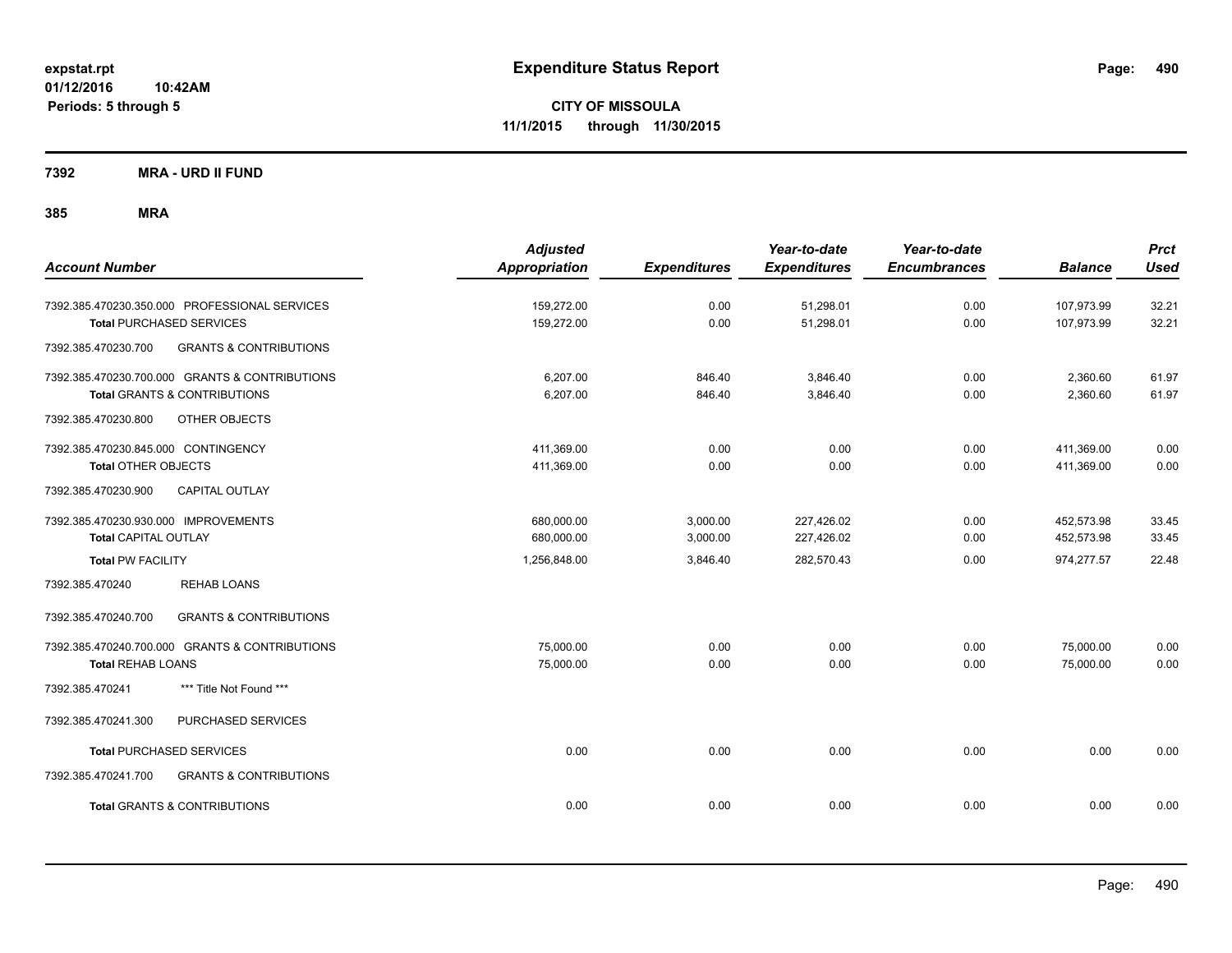**CITY OF MISSOULA 11/1/2015 through 11/30/2015**

**7392 MRA - URD II FUND**

| <b>Account Number</b>               |                                               | <b>Adjusted</b><br><b>Appropriation</b> | <b>Expenditures</b> | Year-to-date<br><b>Expenditures</b> | Year-to-date<br><b>Encumbrances</b> | <b>Balance</b> | <b>Prct</b><br><b>Used</b> |
|-------------------------------------|-----------------------------------------------|-----------------------------------------|---------------------|-------------------------------------|-------------------------------------|----------------|----------------------------|
| 7392.385.470241.800                 | OTHER OBJECTS                                 |                                         |                     |                                     |                                     |                |                            |
| <b>Total OTHER OBJECTS</b>          |                                               | 0.00                                    | 0.00                | 0.00                                | 0.00                                | 0.00           | 0.00                       |
| 7392.385.470241.900                 | CAPITAL OUTLAY                                |                                         |                     |                                     |                                     |                |                            |
| Total *** Title Not Found ***       |                                               | 0.00                                    | 0.00                | 0.00                                | 0.00                                | 0.00           | 0.00                       |
| 7392.385.470250                     | <b>RELOCATION PAYMENTS</b>                    |                                         |                     |                                     |                                     |                |                            |
| 7392.385.470250.700                 | <b>GRANTS &amp; CONTRIBUTIONS</b>             |                                         |                     |                                     |                                     |                |                            |
|                                     | <b>Total GRANTS &amp; CONTRIBUTIONS</b>       | 0.00                                    | 0.00                | 0.00                                | 0.00                                | 0.00           | 0.00                       |
| 7392.385.470250.800                 | OTHER OBJECTS                                 |                                         |                     |                                     |                                     |                |                            |
|                                     | <b>Total RELOCATION PAYMENTS</b>              | 0.00                                    | 0.00                | 0.00                                | 0.00                                | 0.00           | 0.00                       |
| 7392.385.470260                     | <b>PLANNING &amp; MGMT</b>                    |                                         |                     |                                     |                                     |                |                            |
| 7392.385.470260.300                 | PURCHASED SERVICES                            |                                         |                     |                                     |                                     |                |                            |
|                                     | 7392.385.470260.350.000 PROFESSIONAL SERVICES | 10,000.00                               | 0.00                | 0.00                                | 0.00                                | 10,000.00      | 0.00                       |
|                                     | <b>Total PURCHASED SERVICES</b>               | 10,000.00                               | 0.00                | 0.00                                | 0.00                                | 10,000.00      | 0.00                       |
| 7392.385.470260.700                 | <b>GRANTS &amp; CONTRIBUTIONS</b>             |                                         |                     |                                     |                                     |                |                            |
|                                     | Total GRANTS & CONTRIBUTIONS                  | 0.00                                    | 0.00                | 0.00                                | 0.00                                | 0.00           | 0.00                       |
| 7392.385.470260.800                 | OTHER OBJECTS                                 |                                         |                     |                                     |                                     |                |                            |
| 7392.385.470260.845.000 CONTINGENCY |                                               | 50.000.00                               | 0.00                | 0.00                                | 0.00                                | 50.000.00      | 0.00                       |
| <b>Total OTHER OBJECTS</b>          |                                               | 50,000.00                               | 0.00                | 0.00                                | 0.00                                | 50,000.00      | 0.00                       |
| <b>Total PLANNING &amp; MGMT</b>    |                                               | 60,000.00                               | 0.00                | 0.00                                | 0.00                                | 60,000.00      | 0.00                       |
| 7392.385.470270                     | <b>CLEARING &amp; DEMO</b>                    |                                         |                     |                                     |                                     |                |                            |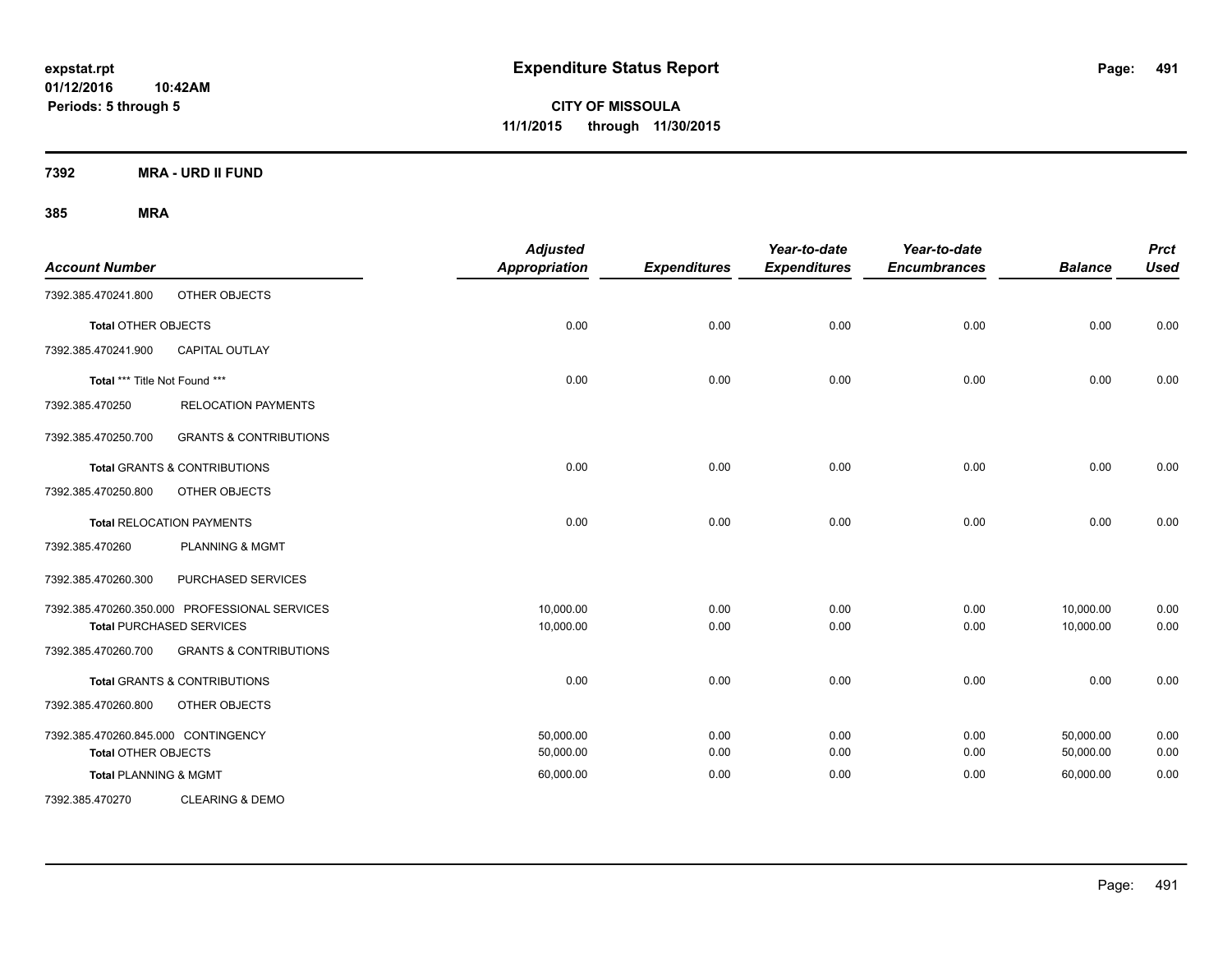**CITY OF MISSOULA 11/1/2015 through 11/30/2015**

**7392 MRA - URD II FUND**

| <b>Account Number</b>                                             |                                                                                | <b>Adjusted</b><br><b>Appropriation</b> | <b>Expenditures</b> | Year-to-date<br><b>Expenditures</b> | Year-to-date<br><b>Encumbrances</b> | <b>Balance</b>           | <b>Prct</b><br><b>Used</b> |
|-------------------------------------------------------------------|--------------------------------------------------------------------------------|-----------------------------------------|---------------------|-------------------------------------|-------------------------------------|--------------------------|----------------------------|
| 7392.385.470270.700                                               | <b>GRANTS &amp; CONTRIBUTIONS</b>                                              |                                         |                     |                                     |                                     |                          |                            |
|                                                                   | 7392.385.470270.700.000 GRANTS & CONTRIBUTIONS<br>Total GRANTS & CONTRIBUTIONS | 17,400.00<br>17,400.00                  | 0.00<br>0.00        | 0.00<br>0.00                        | 0.00<br>0.00                        | 17,400.00<br>17,400.00   | 0.00<br>0.00               |
| 7392.385.470270.800                                               | OTHER OBJECTS                                                                  |                                         |                     |                                     |                                     |                          |                            |
| 7392.385.470270.845.000 CONTINGENCY<br><b>Total OTHER OBJECTS</b> |                                                                                | 100,000.00<br>100,000.00                | 0.00<br>0.00        | 0.00<br>0.00                        | 0.00<br>0.00                        | 100,000.00<br>100,000.00 | 0.00<br>0.00               |
| 7392.385.470270.900                                               | <b>CAPITAL OUTLAY</b>                                                          |                                         |                     |                                     |                                     |                          |                            |
| <b>Total CAPITAL OUTLAY</b>                                       |                                                                                | 0.00                                    | 0.00                | 0.00                                | 0.00                                | 0.00                     | 0.00                       |
| Total CLEARING & DEMO                                             |                                                                                | 117,400.00                              | 0.00                | 0.00                                | 0.00                                | 117,400.00               | 0.00                       |
| 7392.385.470280                                                   | 5M SOUTH RESERVE CROSSING                                                      |                                         |                     |                                     |                                     |                          |                            |
| 7392.385.470280.900                                               | <b>CAPITAL OUTLAY</b>                                                          |                                         |                     |                                     |                                     |                          |                            |
|                                                                   | Total 5M SOUTH RESERVE CROSSING                                                | 0.00                                    | 0.00                | 0.00                                | 0.00                                | 0.00                     | 0.00                       |
| 7392.385.470290                                                   | BROWNFIELD RLF 1.125M                                                          |                                         |                     |                                     |                                     |                          |                            |
| 7392.385.470290.700                                               | <b>GRANTS &amp; CONTRIBUTIONS</b>                                              |                                         |                     |                                     |                                     |                          |                            |
|                                                                   | Total GRANTS & CONTRIBUTIONS                                                   | 0.00                                    | 0.00                | 0.00                                | 0.00                                | 0.00                     | 0.00                       |
| 7392.385.470290.900                                               | CAPITAL OUTLAY                                                                 |                                         |                     |                                     |                                     |                          |                            |
|                                                                   | Total BROWNFIELD RLF 1.125M                                                    | 0.00                                    | 0.00                | 0.00                                | 0.00                                | 0.00                     | 0.00                       |
| 7392.385.470300                                                   | SAFEWAY/ST PAT 1.5M                                                            |                                         |                     |                                     |                                     |                          |                            |
| 7392.385.470300.900                                               | <b>CAPITAL OUTLAY</b>                                                          |                                         |                     |                                     |                                     |                          |                            |
| Total SAFEWAY/ST PAT 1.5M                                         |                                                                                | 0.00                                    | 0.00                | 0.00                                | 0.00                                | 0.00                     | 0.00                       |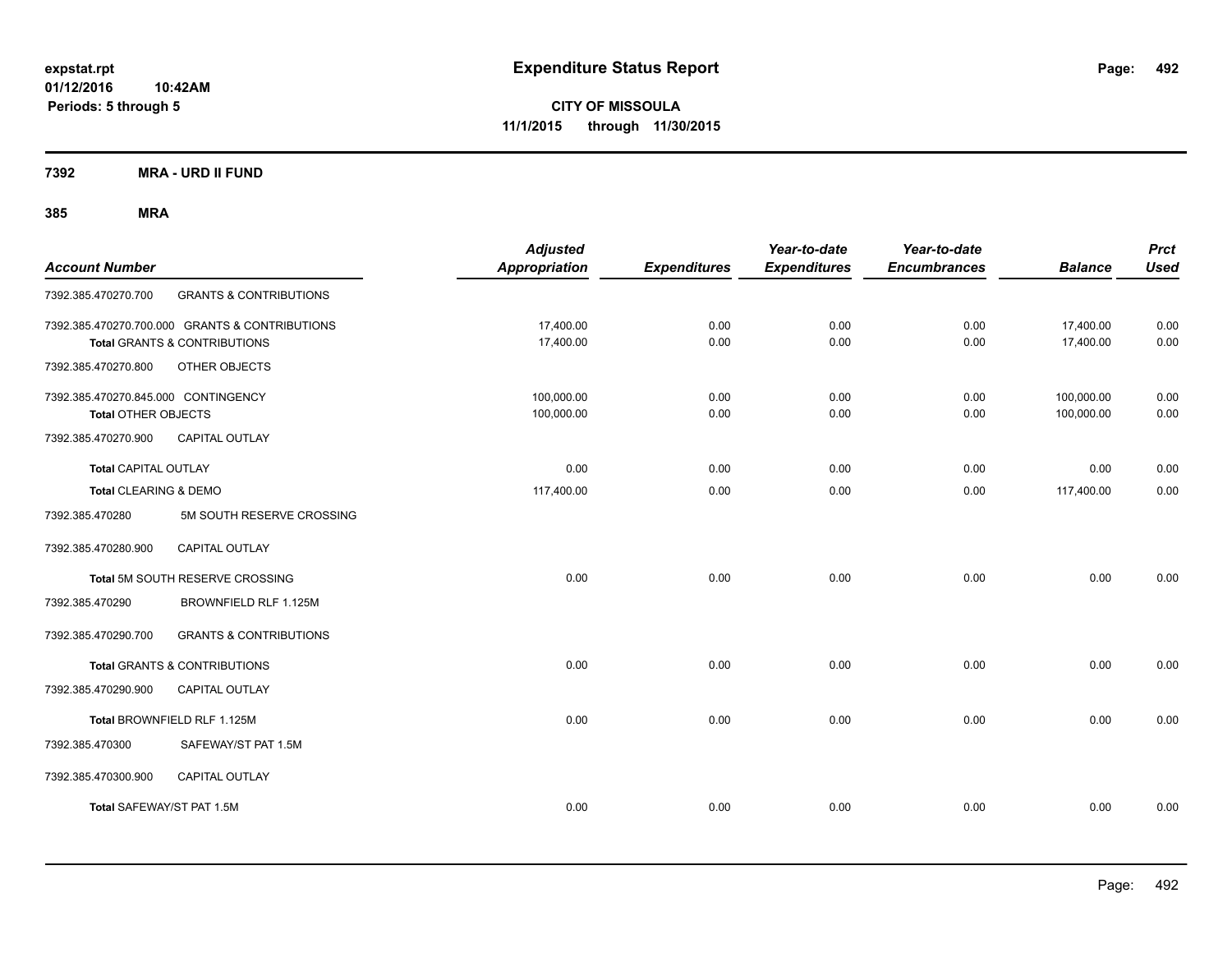**CITY OF MISSOULA 11/1/2015 through 11/30/2015**

**7392 MRA - URD II FUND**

| <b>Account Number</b>      |                                         | <b>Adjusted</b><br><b>Appropriation</b> | <b>Expenditures</b> | Year-to-date<br><b>Expenditures</b> | Year-to-date<br><b>Encumbrances</b> | <b>Balance</b> | <b>Prct</b><br><b>Used</b> |
|----------------------------|-----------------------------------------|-----------------------------------------|---------------------|-------------------------------------|-------------------------------------|----------------|----------------------------|
| 7392.385.470301            | 5.75M SILVER PARK/WYOMIN/MRL            |                                         |                     |                                     |                                     |                |                            |
| 7392.385.470301.300        | PURCHASED SERVICES                      |                                         |                     |                                     |                                     |                |                            |
|                            | <b>Total PURCHASED SERVICES</b>         | 0.00                                    | 0.00                | 0.00                                | 0.00                                | 0.00           | 0.00                       |
| 7392.385.470301.700        | <b>GRANTS &amp; CONTRIBUTIONS</b>       |                                         |                     |                                     |                                     |                |                            |
|                            | <b>Total GRANTS &amp; CONTRIBUTIONS</b> | 0.00                                    | 0.00                | 0.00                                | 0.00                                | 0.00           | 0.00                       |
| 7392.385.470301.800        | OTHER OBJECTS                           |                                         |                     |                                     |                                     |                |                            |
| <b>Total OTHER OBJECTS</b> |                                         | 0.00                                    | 0.00                | 0.00                                | 0.00                                | 0.00           | 0.00                       |
| 7392.385.470301.900        | <b>CAPITAL OUTLAY</b>                   |                                         |                     |                                     |                                     |                |                            |
|                            | Total 5.75M SILVER PARK/WYOMIN/MRL      | 0.00                                    | 0.00                | 0.00                                | 0.00                                | 0.00           | 0.00                       |
| 7392.385.510110            | <b>MERCHANT SERVICES</b>                |                                         |                     |                                     |                                     |                |                            |
| 7392.385.510110.500        | <b>FIXED CHARGES</b>                    |                                         |                     |                                     |                                     |                |                            |
|                            | <b>Total MERCHANT SERVICES</b>          | 0.00                                    | 0.00                | 0.00                                | 0.00                                | 0.00           | 0.00                       |
| Total MRA - URD II FUND    |                                         | 1,809,248.00                            | 494,992.93          | 773,716.96                          | 0.00                                | 1,035,531.04   | 42.76                      |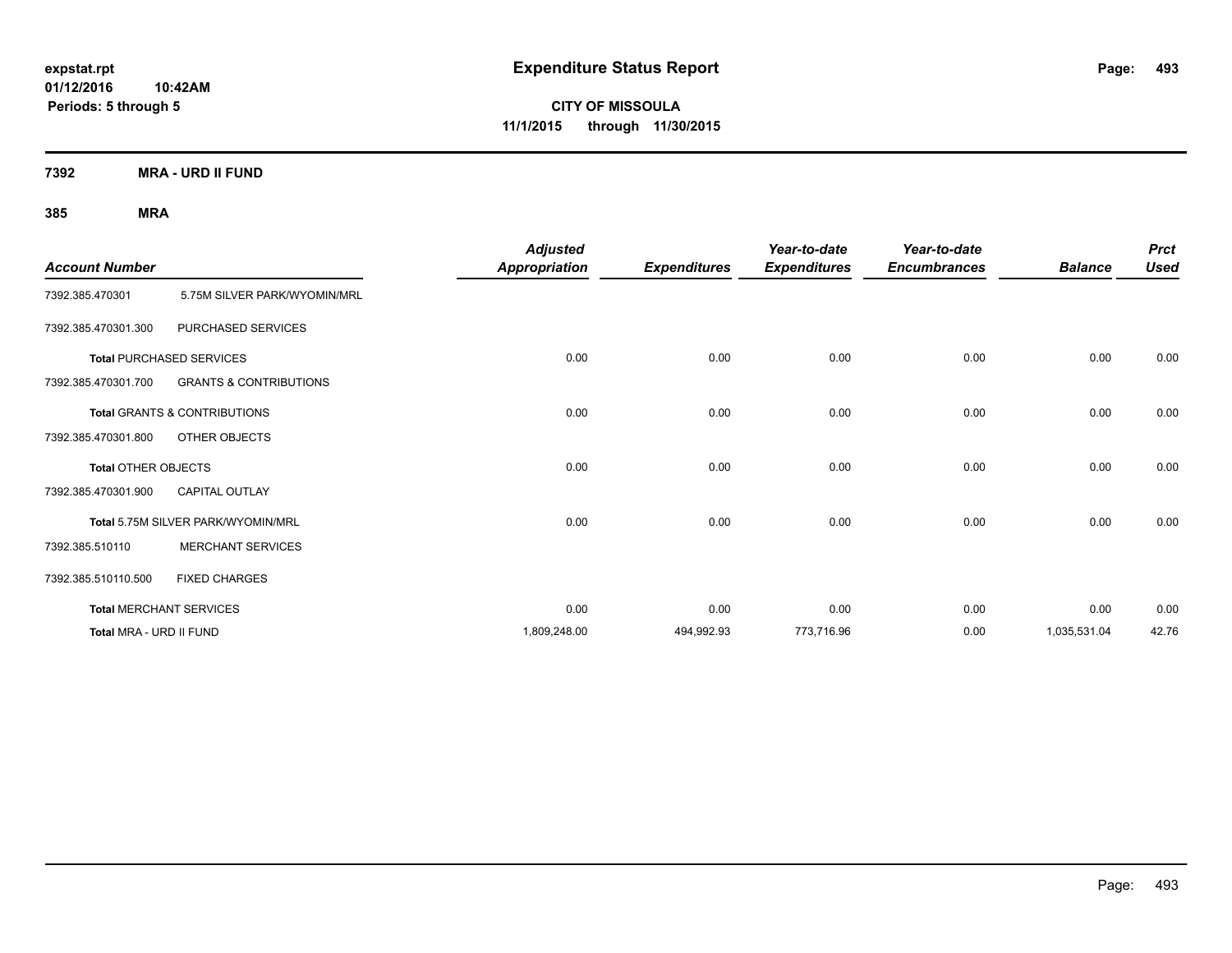**CITY OF MISSOULA 11/1/2015 through 11/30/2015**

**7393 MRA - URD III FUND**

**385 MRA**

| <b>Account Number</b>                   |                                                         | <b>Adjusted</b><br><b>Appropriation</b> | <b>Expenditures</b> | Year-to-date<br><b>Expenditures</b> | Year-to-date<br><b>Encumbrances</b> | <b>Balance</b> | <b>Prct</b><br><b>Used</b> |
|-----------------------------------------|---------------------------------------------------------|-----------------------------------------|---------------------|-------------------------------------|-------------------------------------|----------------|----------------------------|
|                                         |                                                         |                                         |                     |                                     |                                     |                |                            |
| 7393.385.470210                         | <b>ADMINISTRATION</b>                                   |                                         |                     |                                     |                                     |                |                            |
| 7393.385.470210.100                     | PERSONAL SERVICES                                       |                                         |                     |                                     |                                     |                |                            |
|                                         | 7393.385.470210.110.000 SALARIES AND WAGES              | 372,712.00                              | 25,253.45           | 119,589.26                          | 0.00                                | 253,122.74     | 32.09                      |
|                                         | 7393.385.470210.120.000 OVERTIME/TERMINATION            | 5,000.00                                | 0.00                | 144.37                              | 0.00                                | 4,855.63       | 2.89                       |
|                                         | 7393.385.470210.140.000 EMPLOYER CONTRIBUTIONS          | 123.117.00                              | 8,238.12            | 42,726.36                           | 0.00                                | 80.390.64      | 34.70                      |
|                                         | 7393.385.470210.141.000 STATE RETIREMENT CONTRIBUTIONS  | 0.00                                    | 0.00                | 43.83                               | 0.00                                | $-43.83$       | 0.00                       |
| <b>Total PERSONAL SERVICES</b>          |                                                         | 500,829.00                              | 33,491.57           | 162,503.82                          | 0.00                                | 338,325.18     | 32.45                      |
| 7393.385.470210.200                     | <b>SUPPLIES</b>                                         |                                         |                     |                                     |                                     |                |                            |
| 7393.385.470210.210.000 OFFICE SUPPLIES |                                                         | 4,000.00                                | 29.10               | 877.24                              | 0.00                                | 3,122.76       | 21.93                      |
|                                         | 7393.385.470210.220.000 OPERATING SUPPLIES              | 500.00                                  | 0.00                | 135.96                              | 0.00                                | 364.04         | 27.19                      |
|                                         | 7393.385.470210.230.000 REPAIR/MAINTENANCE              | 828.00                                  | 0.00                | 0.00                                | 0.00                                | 828.00         | 0.00                       |
| 7393.385.470210.231.000 GASOLINE        |                                                         | 400.00                                  | 44.39               | 83.79                               | 0.00                                | 316.21         | 20.95                      |
| 7393.385.470210.240.000 OTHER SUPPLIES  |                                                         | 3,398.00                                | 0.00                | 0.00                                | 0.00                                | 3,398.00       | 0.00                       |
| <b>Total SUPPLIES</b>                   |                                                         | 9,126.00                                | 73.49               | 1,096.99                            | 0.00                                | 8,029.01       | 12.02                      |
| 7393.385.470210.300                     | <b>PURCHASED SERVICES</b>                               |                                         |                     |                                     |                                     |                |                            |
| 7393.385.470210.310.000 COMMUNICATIONS  |                                                         | 800.00                                  | 2.66                | 54.48                               | 0.00                                | 745.52         | 6.81                       |
|                                         | 7393.385.470210.320.000 PRINTING & DUPLICATING          | 3.000.00                                | 310.00              | 685.74                              | 0.00                                | 2.314.26       | 22.86                      |
|                                         | 7393.385.470210.330.000 PUBLICITY, SUBSCRIPTIONS & DUES | 3.000.00                                | 401.04              | 1.057.04                            | 0.00                                | 1.942.96       | 35.23                      |
|                                         | 7393.385.470210.344.000 TELEPHONE SERVICE               | 1,300.00                                | 62.27               | 256.17                              | 0.00                                | 1,043.83       | 19.71                      |
| 7393.385.470210.345.000 GARBAGE         |                                                         | 565.00                                  | 42.84               | 215.67                              | 0.00                                | 349.33         | 38.17                      |
|                                         | 7393.385.470210.350.000 PROFESSIONAL SERVICES           | 138.879.00                              | 500.00              | 1,450.00                            | 0.00                                | 137,429.00     | 1.04                       |
| 7393.385.470210.360.000                 | <b>REPAIR &amp; MAINTENANCE</b>                         | 6.990.00                                | $-13.25$            | 967.66                              | 0.00                                | 6.022.34       | 13.84                      |
| 7393.385.470210.370.000 TRAVEL          |                                                         | 3,500.00                                | 0.00                | 417.20                              | 0.00                                | 3,082.80       | 11.92                      |
| 7393.385.470210.380.000 TRAINING        |                                                         | 4,500.00                                | 0.00                | 424.18                              | 0.00                                | 4,075.82       | 9.43                       |
|                                         | 7393.385.470210.390.000 OTHER PURCHASED SERVICES        | 500.00                                  | 0.00                | 0.00                                | 0.00                                | 500.00         | 0.00                       |
| <b>Total PURCHASED SERVICES</b>         |                                                         | 163,034.00                              | 1,305.56            | 5,528.14                            | 0.00                                | 157,505.86     | 3.39                       |

7393.385.470210.700 GRANTS & CONTRIBUTIONS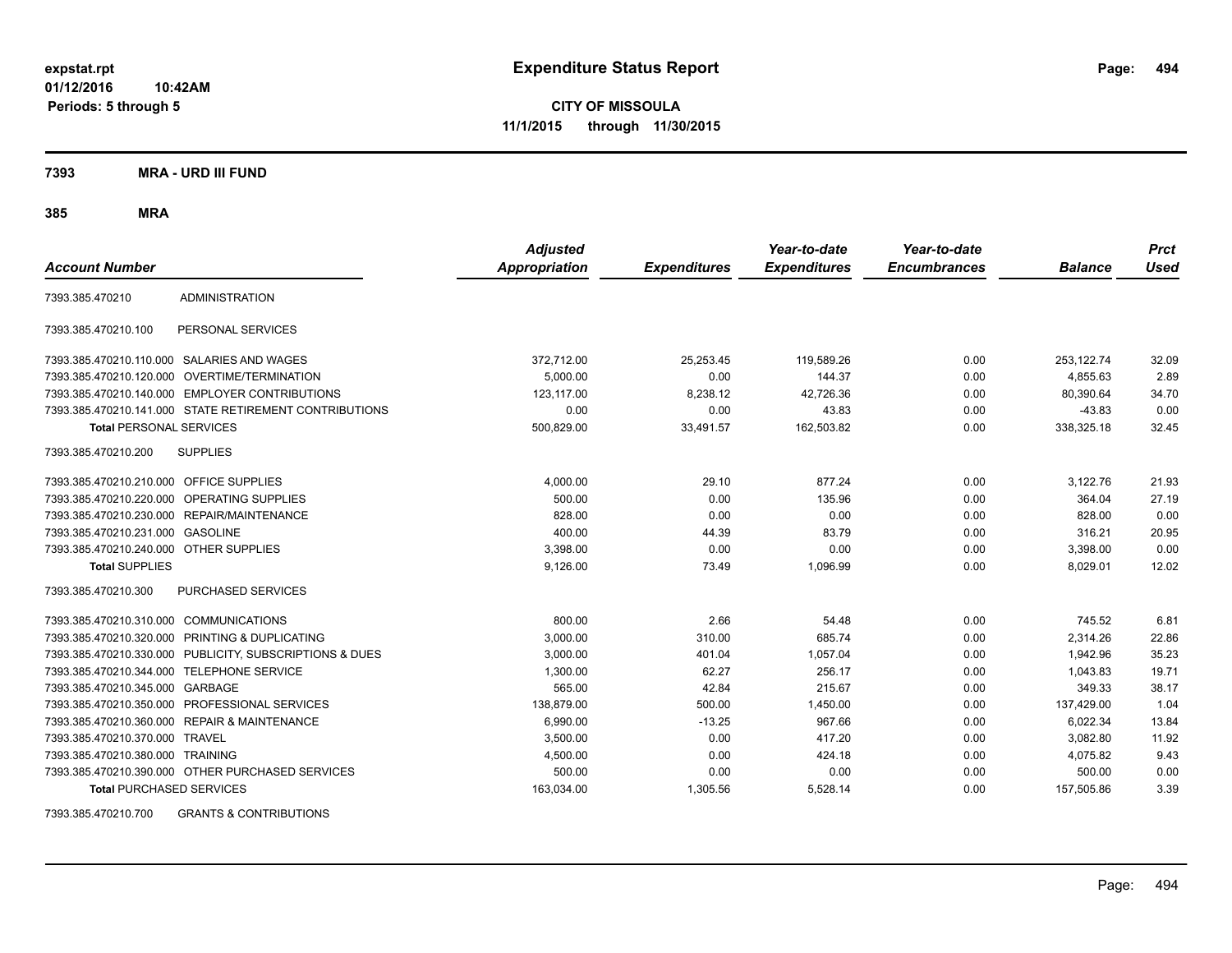**7393 MRA - URD III FUND**

| <b>Account Number</b>                          |                                   | <b>Adjusted</b><br><b>Appropriation</b> | <b>Expenditures</b> | Year-to-date<br><b>Expenditures</b> | Year-to-date<br><b>Encumbrances</b> | <b>Balance</b> | Prct<br><b>Used</b> |
|------------------------------------------------|-----------------------------------|-----------------------------------------|---------------------|-------------------------------------|-------------------------------------|----------------|---------------------|
| <b>Total GRANTS &amp; CONTRIBUTIONS</b>        |                                   | 0.00                                    | 0.00                | 0.00                                | 0.00                                | 0.00           | 0.00                |
| OTHER OBJECTS<br>7393.385.470210.800           |                                   |                                         |                     |                                     |                                     |                |                     |
| <b>Total OTHER OBJECTS</b>                     |                                   | 0.00                                    | 0.00                | 0.00                                | 0.00                                | 0.00           | 0.00                |
| <b>CAPITAL OUTLAY</b><br>7393.385.470210.900   |                                   |                                         |                     |                                     |                                     |                |                     |
| <b>Total CAPITAL OUTLAY</b>                    |                                   | 0.00                                    | 0.00                | 0.00                                | 0.00                                | 0.00           | 0.00                |
| <b>Total ADMINISTRATION</b>                    |                                   | 672,989.00                              | 34,870.62           | 169,128.95                          | 0.00                                | 503,860.05     | 25.13               |
| 7393.385.470220                                | PROPERTY ACQUISITION              |                                         |                     |                                     |                                     |                |                     |
| OTHER OBJECTS<br>7393.385.470220.800           |                                   |                                         |                     |                                     |                                     |                |                     |
| <b>Total PROPERTY ACQUISITION</b>              |                                   | 0.00                                    | 0.00                | 0.00                                | 0.00                                | 0.00           | 0.00                |
| PW FACILITY<br>7393.385.470230                 |                                   |                                         |                     |                                     |                                     |                |                     |
| 7393.385.470230.300                            | PURCHASED SERVICES                |                                         |                     |                                     |                                     |                |                     |
| 7393.385.470230.350.000 PROFESSIONAL SERVICES  |                                   | 233,117.00                              | 0.00                | 360.188.00                          | 0.00                                | $-127,071.00$  | 154.51              |
| <b>Total PURCHASED SERVICES</b>                |                                   | 233,117.00                              | 0.00                | 360,188.00                          | 0.00                                | $-127,071.00$  | 154.51              |
| 7393.385.470230.700                            | <b>GRANTS &amp; CONTRIBUTIONS</b> |                                         |                     |                                     |                                     |                |                     |
| 7393.385.470230.700.000 GRANTS & CONTRIBUTIONS |                                   | 1,857,624.00                            | 0.00                | 0.00                                | 0.00                                | 1.857.624.00   | 0.00                |
| <b>Total GRANTS &amp; CONTRIBUTIONS</b>        |                                   | 1,857,624.00                            | 0.00                | 0.00                                | 0.00                                | 1,857,624.00   | 0.00                |
| OTHER OBJECTS<br>7393.385.470230.800           |                                   |                                         |                     |                                     |                                     |                |                     |
| 7393.385.470230.845.000 CONTINGENCY            |                                   | 534,332.00                              | 0.00                | 0.00                                | 0.00                                | 534,332.00     | 0.00                |
| <b>Total OTHER OBJECTS</b>                     |                                   | 534,332.00                              | 0.00                | 0.00                                | 0.00                                | 534,332.00     | 0.00                |
| 7393.385.470230.900<br><b>CAPITAL OUTLAY</b>   |                                   |                                         |                     |                                     |                                     |                |                     |
| 7393.385.470230.930.000 IMPROVEMENTS           |                                   | 2,115,956.00                            | 187.50              | 8,845.50                            | 0.00                                | 2,107,110.50   | 0.42                |
| <b>Total CAPITAL OUTLAY</b>                    |                                   | 2,115,956.00                            | 187.50              | 8,845.50                            | 0.00                                | 2,107,110.50   | 0.42                |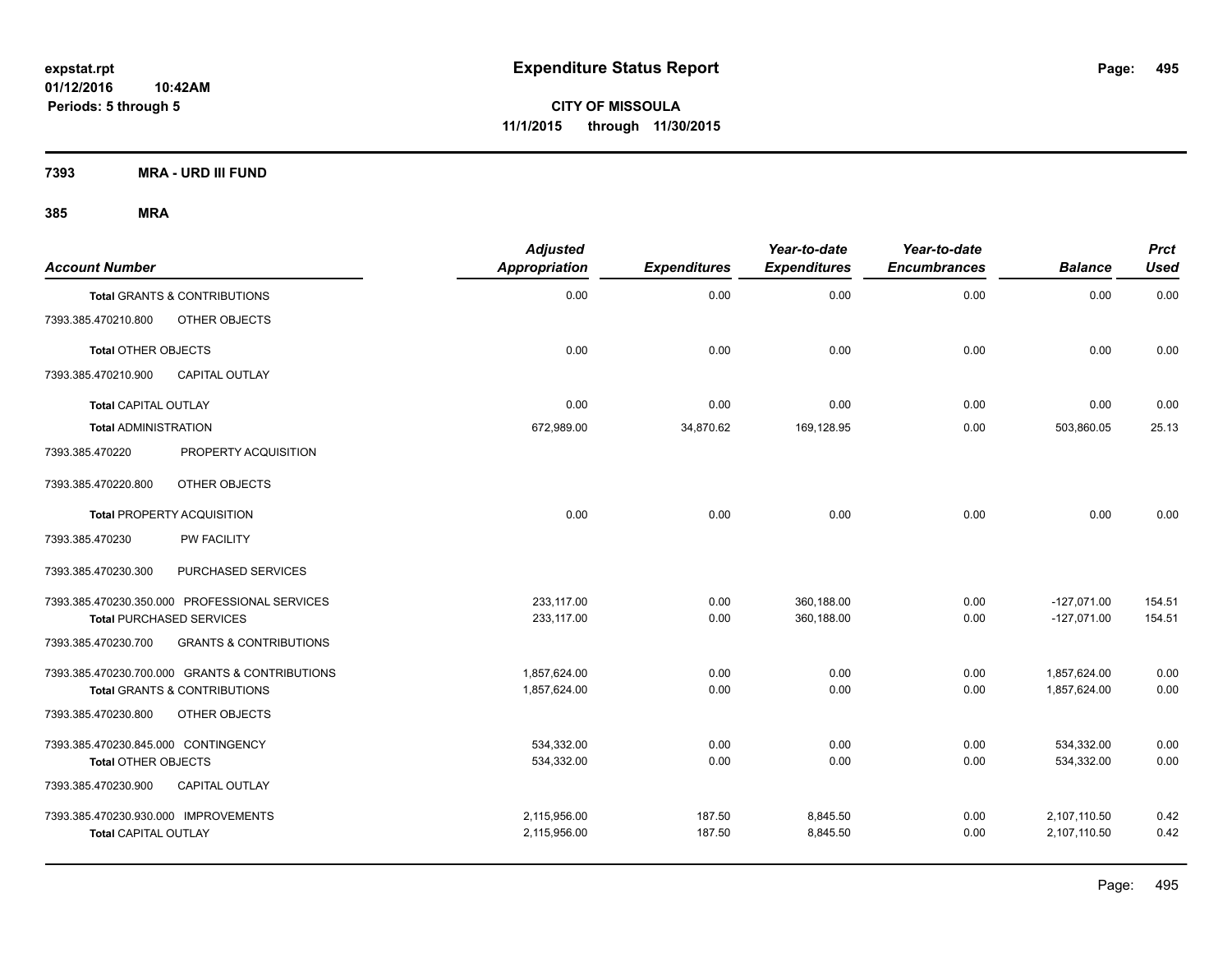**CITY OF MISSOULA 11/1/2015 through 11/30/2015**

**7393 MRA - URD III FUND**

| <b>Account Number</b>                                             |                                                                           | <b>Adjusted</b><br>Appropriation | <b>Expenditures</b>    | Year-to-date<br><b>Expenditures</b> | Year-to-date<br><b>Encumbrances</b> | <b>Balance</b>           | <b>Prct</b><br><b>Used</b> |
|-------------------------------------------------------------------|---------------------------------------------------------------------------|----------------------------------|------------------------|-------------------------------------|-------------------------------------|--------------------------|----------------------------|
| <b>Total PW FACILITY</b>                                          |                                                                           | 4,741,029.00                     | 187.50                 | 369,033.50                          | 0.00                                | 4,371,995.50             | 7.78                       |
| 7393.385.470240                                                   | <b>REHAB LOANS</b>                                                        |                                  |                        |                                     |                                     |                          |                            |
| 7393.385.470240.700                                               | <b>GRANTS &amp; CONTRIBUTIONS</b>                                         |                                  |                        |                                     |                                     |                          |                            |
| <b>Total REHAB LOANS</b>                                          | 7393.385.470240.700.000 GRANTS & CONTRIBUTIONS                            | 300,000.00<br>300,000.00         | 0.00<br>0.00           | 0.00<br>0.00                        | 0.00<br>0.00                        | 300,000.00<br>300,000.00 | 0.00<br>0.00               |
| 7393.385.470250                                                   | <b>RELOCATION PAYMENTS</b>                                                |                                  |                        |                                     |                                     |                          |                            |
| 7393.385.470250.800                                               | OTHER OBJECTS                                                             |                                  |                        |                                     |                                     |                          |                            |
| 7393.385.470250.845.000 CONTINGENCY                               | <b>Total RELOCATION PAYMENTS</b>                                          | 50,000.00<br>50,000.00           | 0.00<br>0.00           | 0.00<br>0.00                        | 0.00<br>0.00                        | 50,000.00<br>50,000.00   | 0.00<br>0.00               |
| 7393.385.470260                                                   | PLANNING & MGMT                                                           |                                  |                        |                                     |                                     |                          |                            |
| 7393.385.470260.300                                               | PURCHASED SERVICES                                                        |                                  |                        |                                     |                                     |                          |                            |
|                                                                   | 7393.385.470260.350.000 PROFESSIONAL SERVICES<br>Total PURCHASED SERVICES | 134,867.00<br>134,867.00         | 22,072.50<br>22,072.50 | 53,193.28<br>53,193.28              | 0.00<br>0.00                        | 81,673.72<br>81,673.72   | 39.44<br>39.44             |
| 7393.385.470260.700                                               | <b>GRANTS &amp; CONTRIBUTIONS</b>                                         |                                  |                        |                                     |                                     |                          |                            |
|                                                                   | <b>Total GRANTS &amp; CONTRIBUTIONS</b>                                   | 0.00                             | 0.00                   | 0.00                                | 0.00                                | 0.00                     | 0.00                       |
| 7393.385.470260.800                                               | OTHER OBJECTS                                                             |                                  |                        |                                     |                                     |                          |                            |
| 7393.385.470260.845.000 CONTINGENCY<br><b>Total OTHER OBJECTS</b> |                                                                           | 100,000.00<br>100,000.00         | 0.00<br>0.00           | 0.00<br>0.00                        | 0.00<br>0.00                        | 100,000.00<br>100,000.00 | 0.00<br>0.00               |
| <b>Total PLANNING &amp; MGMT</b>                                  |                                                                           | 234,867.00                       | 22,072.50              | 53,193.28                           | 0.00                                | 181,673.72               | 22.65                      |
| 7393.385.470270                                                   | <b>CLEARING &amp; DEMO</b>                                                |                                  |                        |                                     |                                     |                          |                            |
| 7393.385.470270.300                                               | PURCHASED SERVICES                                                        |                                  |                        |                                     |                                     |                          |                            |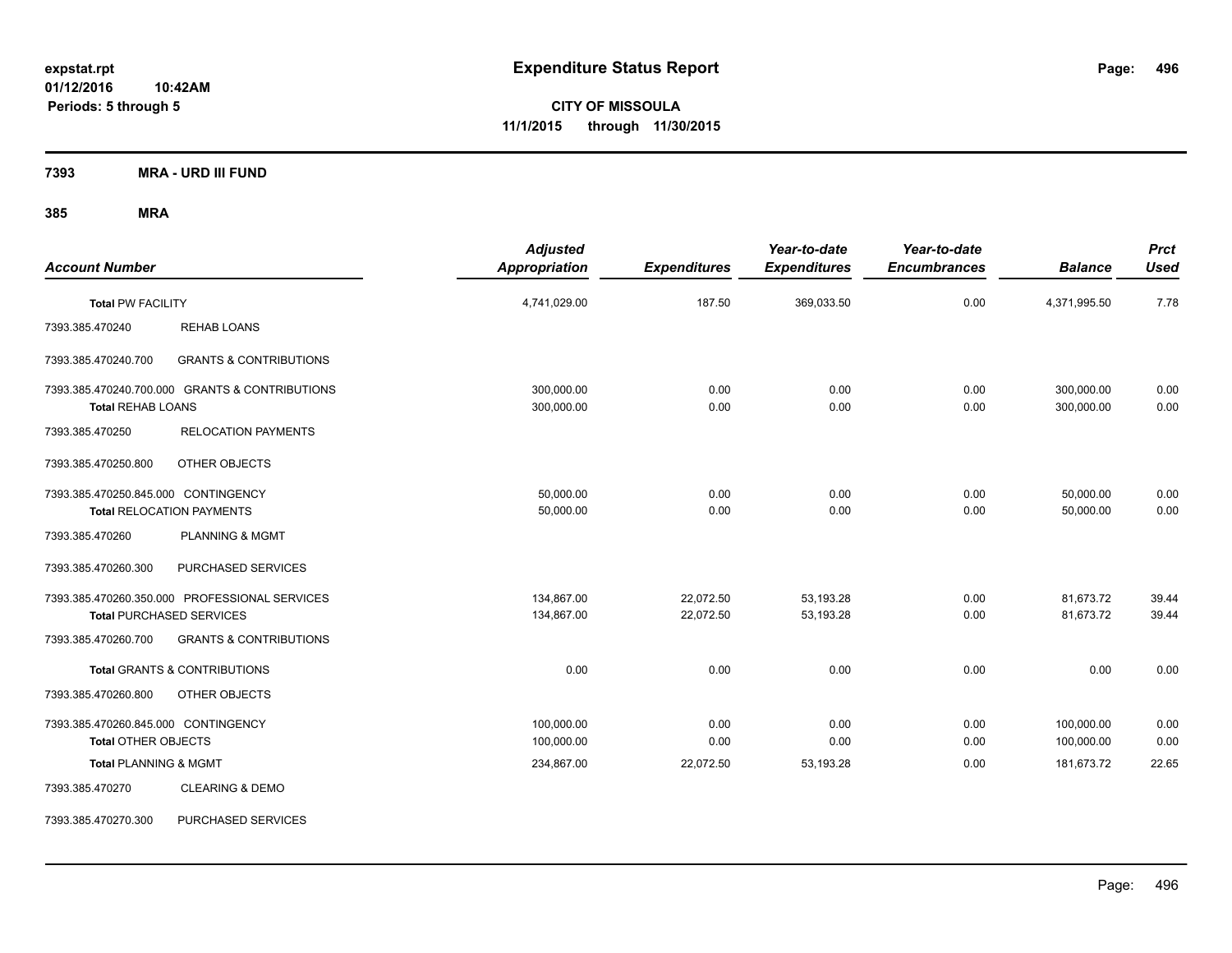**CITY OF MISSOULA 11/1/2015 through 11/30/2015**

**7393 MRA - URD III FUND**

| <b>Account Number</b>               |                                                | <b>Adjusted</b><br>Appropriation | <b>Expenditures</b> | Year-to-date<br><b>Expenditures</b> | Year-to-date<br><b>Encumbrances</b> | <b>Balance</b> | <b>Prct</b><br><b>Used</b> |
|-------------------------------------|------------------------------------------------|----------------------------------|---------------------|-------------------------------------|-------------------------------------|----------------|----------------------------|
|                                     | <b>Total PURCHASED SERVICES</b>                | 0.00                             | 0.00                | 0.00                                | 0.00                                | 0.00           | 0.00                       |
| 7393.385.470270.700                 | <b>GRANTS &amp; CONTRIBUTIONS</b>              |                                  |                     |                                     |                                     |                |                            |
|                                     | 7393.385.470270.700.000 GRANTS & CONTRIBUTIONS | 40.800.00                        | 0.00                | 0.00                                | 0.00                                | 40.800.00      | 0.00                       |
|                                     | <b>Total GRANTS &amp; CONTRIBUTIONS</b>        | 40,800.00                        | 0.00                | 0.00                                | 0.00                                | 40,800.00      | 0.00                       |
| 7393.385.470270.800                 | OTHER OBJECTS                                  |                                  |                     |                                     |                                     |                |                            |
| 7393.385.470270.845.000 CONTINGENCY |                                                | 100,000.00                       | 0.00                | 0.00                                | 0.00                                | 100,000.00     | 0.00                       |
| <b>Total OTHER OBJECTS</b>          |                                                | 100,000.00                       | 0.00                | 0.00                                | 0.00                                | 100,000.00     | 0.00                       |
| <b>Total CLEARING &amp; DEMO</b>    |                                                | 140,800.00                       | 0.00                | 0.00                                | 0.00                                | 140,800.00     | 0.00                       |
| 7393.385.470280                     | 5M SOUTH RESERVE CROSSING                      |                                  |                     |                                     |                                     |                |                            |
| 7393.385.470280.300                 | PURCHASED SERVICES                             |                                  |                     |                                     |                                     |                |                            |
|                                     | <b>Total PURCHASED SERVICES</b>                | 0.00                             | 0.00                | 0.00                                | 0.00                                | 0.00           | 0.00                       |
| 7393.385.470280.800                 | OTHER OBJECTS                                  |                                  |                     |                                     |                                     |                |                            |
| <b>Total OTHER OBJECTS</b>          |                                                | 0.00                             | 0.00                | 0.00                                | 0.00                                | 0.00           | 0.00                       |
| 7393.385.470280.900                 | <b>CAPITAL OUTLAY</b>                          |                                  |                     |                                     |                                     |                |                            |
|                                     | <b>Total 5M SOUTH RESERVE CROSSING</b>         | 0.00                             | 0.00                | 0.00                                | 0.00                                | 0.00           | 0.00                       |
| 7393.385.510110                     | <b>MERCHANT SERVICES</b>                       |                                  |                     |                                     |                                     |                |                            |
| 7393.385.510110.500                 | <b>FIXED CHARGES</b>                           |                                  |                     |                                     |                                     |                |                            |
| <b>Total MERCHANT SERVICES</b>      |                                                | 0.00                             | 0.00                | 0.00                                | 0.00                                | 0.00           | 0.00                       |
| <b>Total MRA</b>                    |                                                | 6,139,685.00                     | 57,130.62           | 591,355.73                          | 0.00                                | 5,548,329.27   | 9.63                       |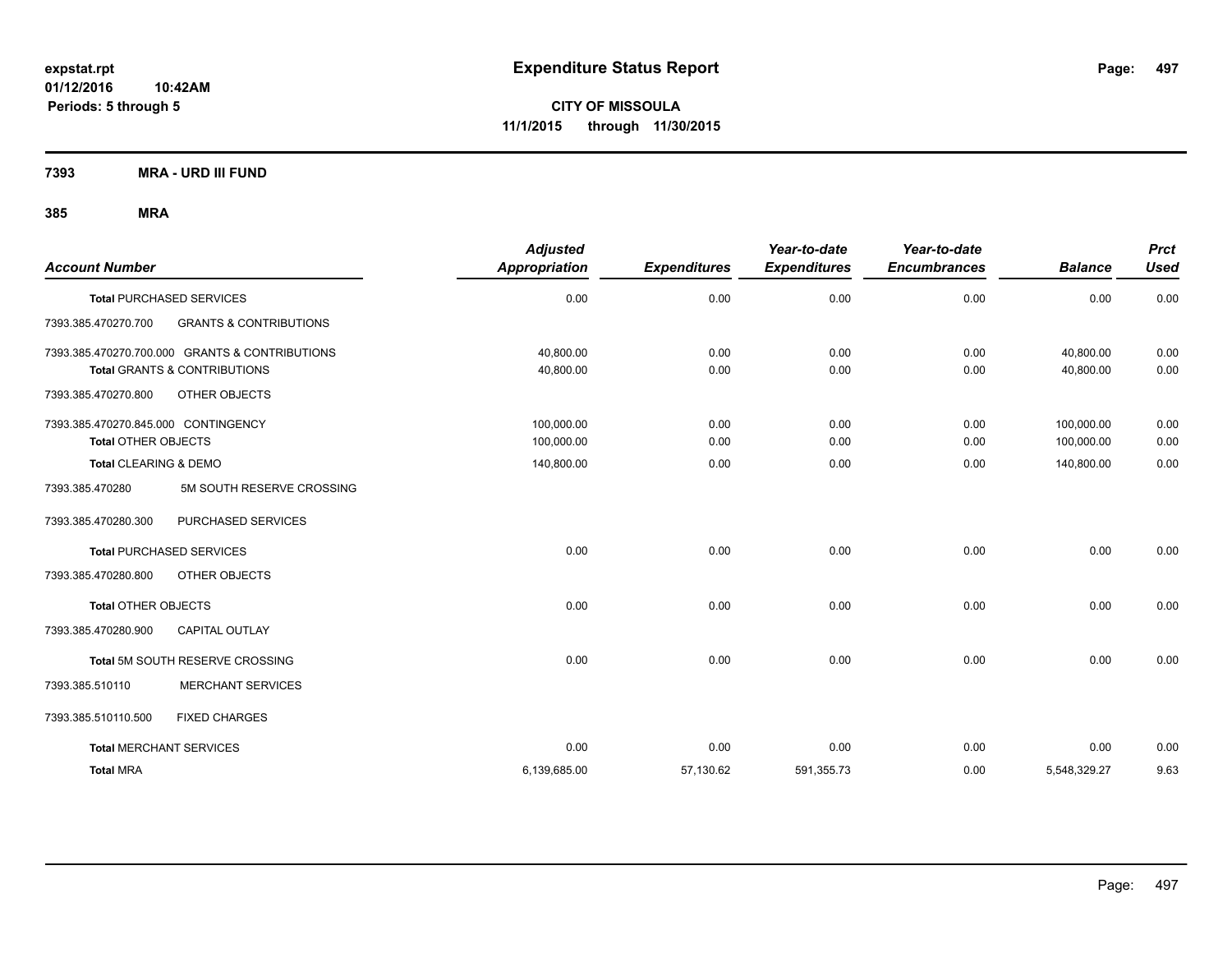**7393 MRA - URD III FUND**

## **395 PARKING COMMISSION**

| <b>Account Number</b>           |                   | <b>Adjusted</b><br>Appropriation | <b>Expenditures</b> | Year-to-date<br><b>Expenditures</b> | Year-to-date<br><b>Encumbrances</b> | <b>Balance</b> | <b>Prct</b><br><b>Used</b> |
|---------------------------------|-------------------|----------------------------------|---------------------|-------------------------------------|-------------------------------------|----------------|----------------------------|
| 7393.395.470210                 | ADMINISTRATION    |                                  |                     |                                     |                                     |                |                            |
| 7393.395.470210.100             | PERSONAL SERVICES |                                  |                     |                                     |                                     |                |                            |
| <b>Total PARKING COMMISSION</b> |                   | 0.00                             | 0.00                | 0.00                                | 0.00                                | 0.00           | 0.00                       |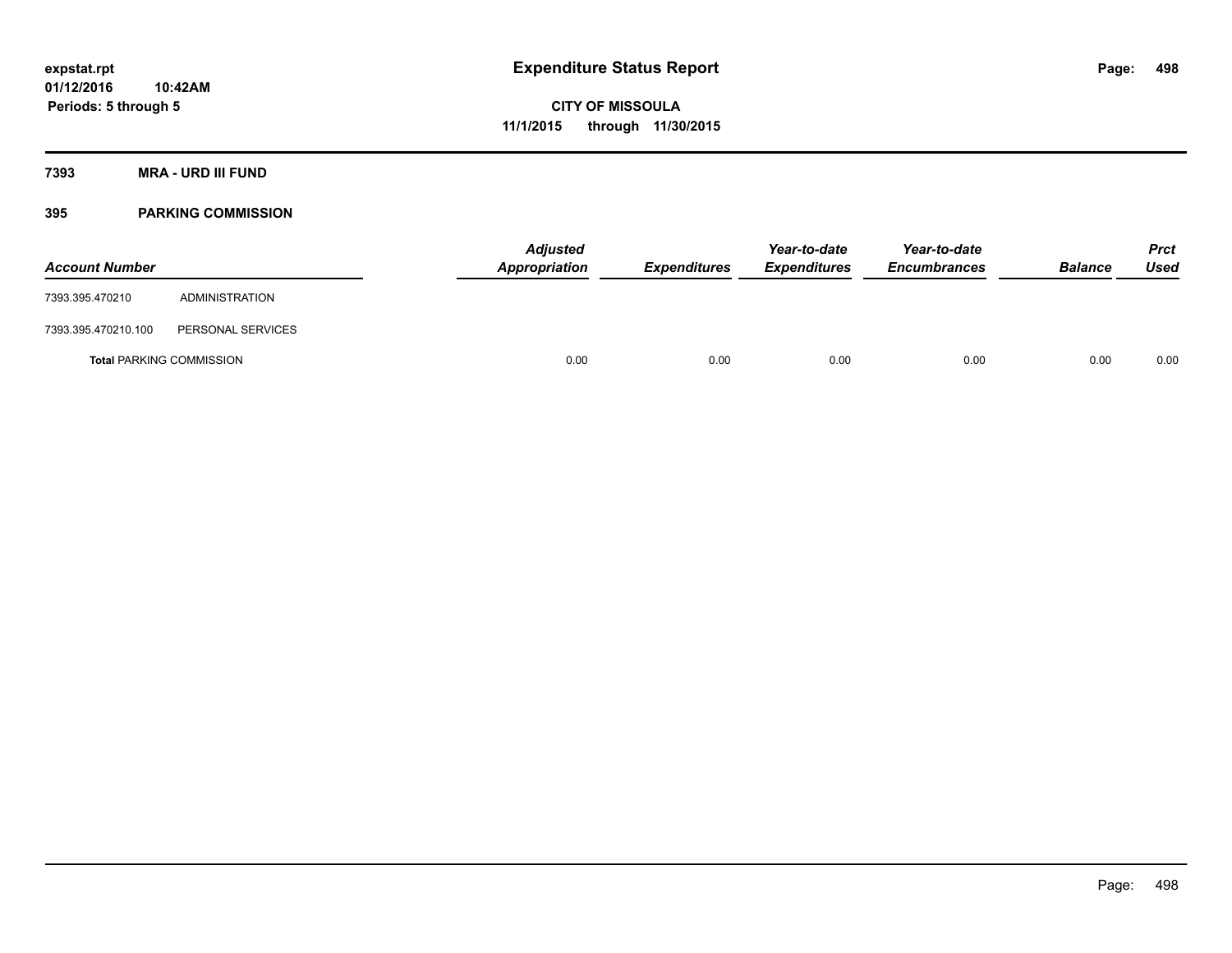**CITY OF MISSOULA 11/1/2015 through 11/30/2015**

**7393 MRA - URD III FUND**

**900 DEPRECIATION**

| <b>Account Number</b>      |                          | <b>Adjusted</b><br><b>Appropriation</b> | <b>Expenditures</b> | Year-to-date<br><b>Expenditures</b> | Year-to-date<br><b>Encumbrances</b> | <b>Balance</b> | <b>Prct</b><br><b>Used</b> |
|----------------------------|--------------------------|-----------------------------------------|---------------------|-------------------------------------|-------------------------------------|----------------|----------------------------|
| 7393.900.510000            | <b>MISCELLANEOUS</b>     |                                         |                     |                                     |                                     |                |                            |
| 7393.900.510000.800        | OTHER OBJECTS            |                                         |                     |                                     |                                     |                |                            |
| <b>Total MISCELLANEOUS</b> |                          | 0.00                                    | 0.00                | 0.00                                | 0.00                                | 0.00           | 0.00                       |
| 7393.900.510110            | <b>MERCHANT SERVICES</b> |                                         |                     |                                     |                                     |                |                            |
| 7393.900.510110.500        | <b>FIXED CHARGES</b>     |                                         |                     |                                     |                                     |                |                            |
| <b>Total DEPRECIATION</b>  |                          | 0.00                                    | 0.00                | 0.00                                | 0.00                                | 0.00           | 0.00                       |
| Total MRA - URD III FUND   |                          | 6,139,685.00                            | 57,130.62           | 591,355.73                          | 0.00                                | 5,548,329.27   | 9.63                       |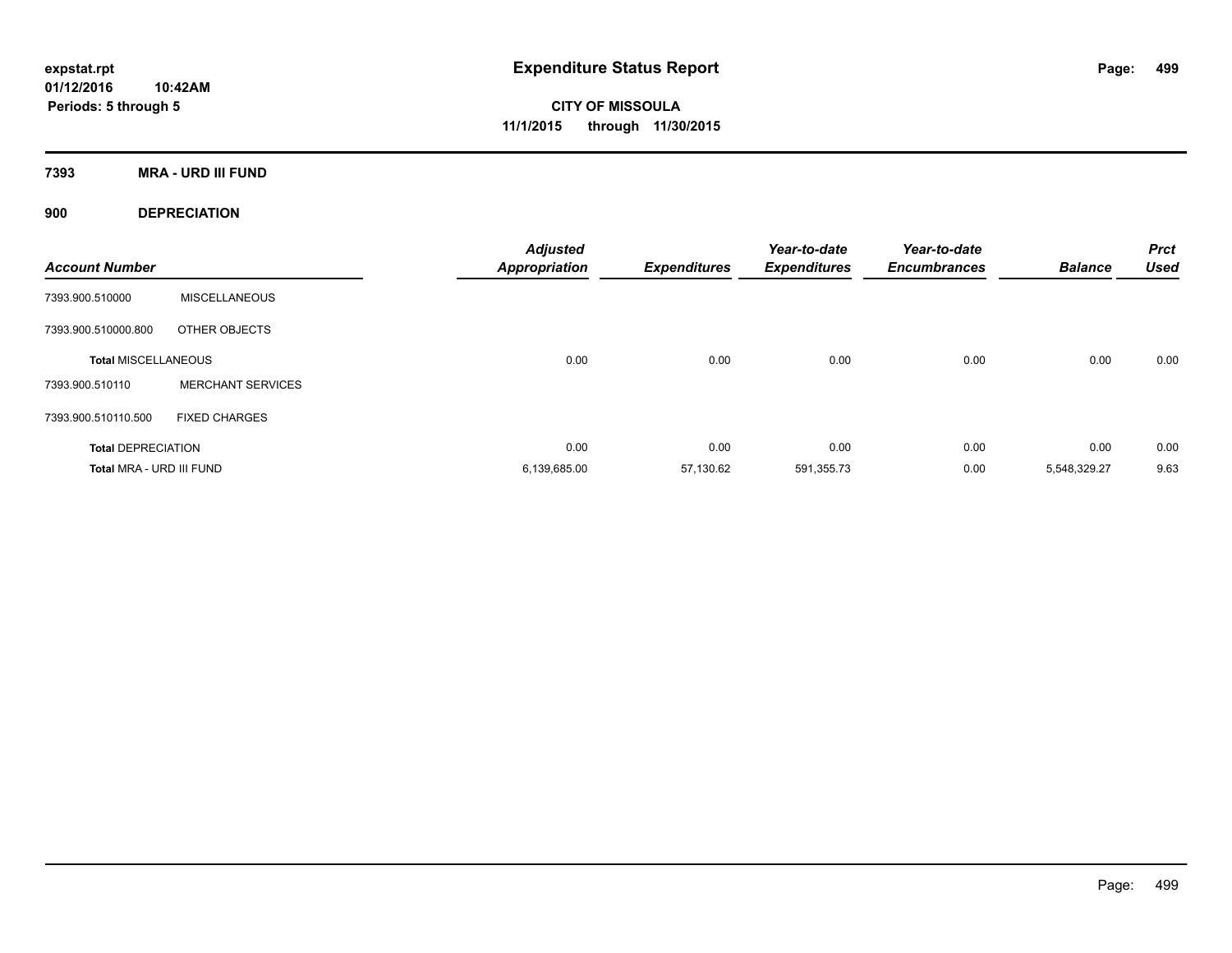**CITY OF MISSOULA 11/1/2015 through 11/30/2015**

## **7394 MRA URD III TI DEBT CLEARING FUND**

| <b>Account Number</b>         |                                         | <b>Adjusted</b><br><b>Appropriation</b> | <b>Expenditures</b> | Year-to-date<br><b>Expenditures</b> | Year-to-date<br><b>Encumbrances</b> | <b>Balance</b> | <b>Prct</b><br><b>Used</b> |
|-------------------------------|-----------------------------------------|-----------------------------------------|---------------------|-------------------------------------|-------------------------------------|----------------|----------------------------|
| 7394.385.470280               | 5M SOUTH RESERVE CROSSING               |                                         |                     |                                     |                                     |                |                            |
| 7394.385.470280.800           | OTHER OBJECTS                           |                                         |                     |                                     |                                     |                |                            |
|                               | Total 5M SOUTH RESERVE CROSSING         | 0.00                                    | 0.00                | 0.00                                | 0.00                                | 0.00           | 0.00                       |
| 7394.385.521000               | <b>INTERFUND OPERATING TRANSFERS</b>    |                                         |                     |                                     |                                     |                |                            |
| 7394.385.521000.800           | OTHER OBJECTS                           |                                         |                     |                                     |                                     |                |                            |
|                               | Total INTERFUND OPERATING TRANSFERS     | 0.00                                    | 0.00                | 0.00                                | 0.00                                | 0.00           | 0.00                       |
| 7394.385.521009               | TRANFERS TO DEBT SERVICE                |                                         |                     |                                     |                                     |                |                            |
| 7394.385.521009.800           | OTHER OBJECTS                           |                                         |                     |                                     |                                     |                |                            |
|                               | Total TRANFERS TO DEBT SERVICE          | 0.00                                    | 0.00                | 0.00                                | 0.00                                | 0.00           | 0.00                       |
| 7394.385.521010               | TRANSFERS TO MRA                        |                                         |                     |                                     |                                     |                |                            |
| 7394.385.521010.800           | OTHER OBJECTS                           |                                         |                     |                                     |                                     |                |                            |
| <b>Total TRANSFERS TO MRA</b> |                                         | 0.00                                    | 0.00                | 0.00                                | 0.00                                | 0.00           | 0.00                       |
|                               | Total MRA URD III TI DEBT CLEARING FUND | 0.00                                    | 0.00                | 0.00                                | 0.00                                | 0.00           | 0.00                       |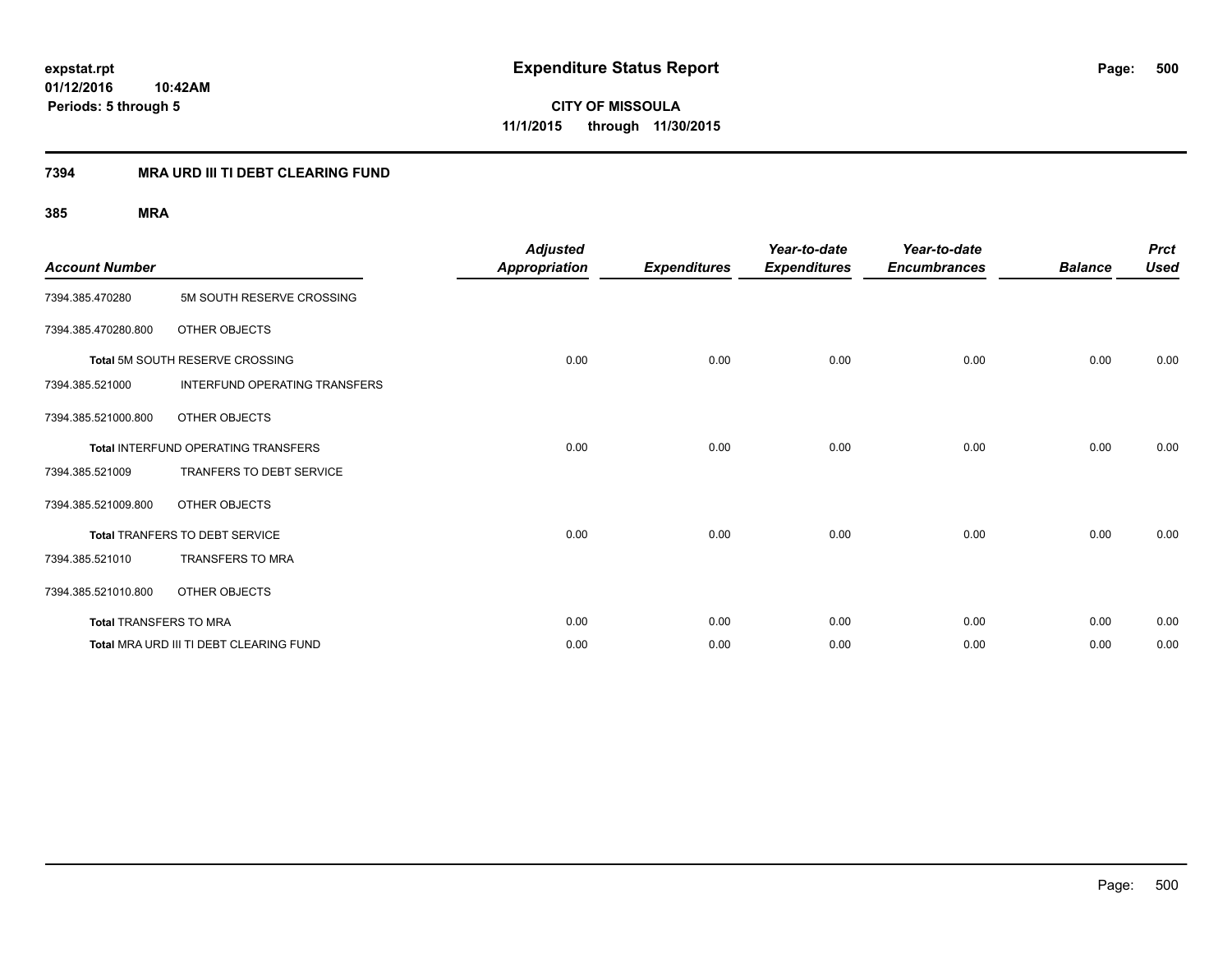**CITY OF MISSOULA 11/1/2015 through 11/30/2015**

## **7395 MRA TAX INCREMENT DEBT SERVICE**

| <b>Account Number</b> |                                             | <b>Adjusted</b><br><b>Appropriation</b> | <b>Expenditures</b> | Year-to-date<br><b>Expenditures</b> | Year-to-date<br><b>Encumbrances</b> | <b>Balance</b> | <b>Prct</b><br>Used |
|-----------------------|---------------------------------------------|-----------------------------------------|---------------------|-------------------------------------|-------------------------------------|----------------|---------------------|
| 7395.385.490200       | REVENUE BOND DEBT SERVICE                   |                                         |                     |                                     |                                     |                |                     |
| 7395.385.490200.600   | <b>DEBT SERVICE</b>                         |                                         |                     |                                     |                                     |                |                     |
|                       | <b>Total REVENUE BOND DEBT SERVICE</b>      | 0.00                                    | 0.00                | 0.00                                | 0.00                                | 0.00           | 0.00                |
|                       | <b>Total MRA TAX INCREMENT DEBT SERVICE</b> | 0.00                                    | 0.00                | 0.00                                | 0.00                                | 0.00           | 0.00                |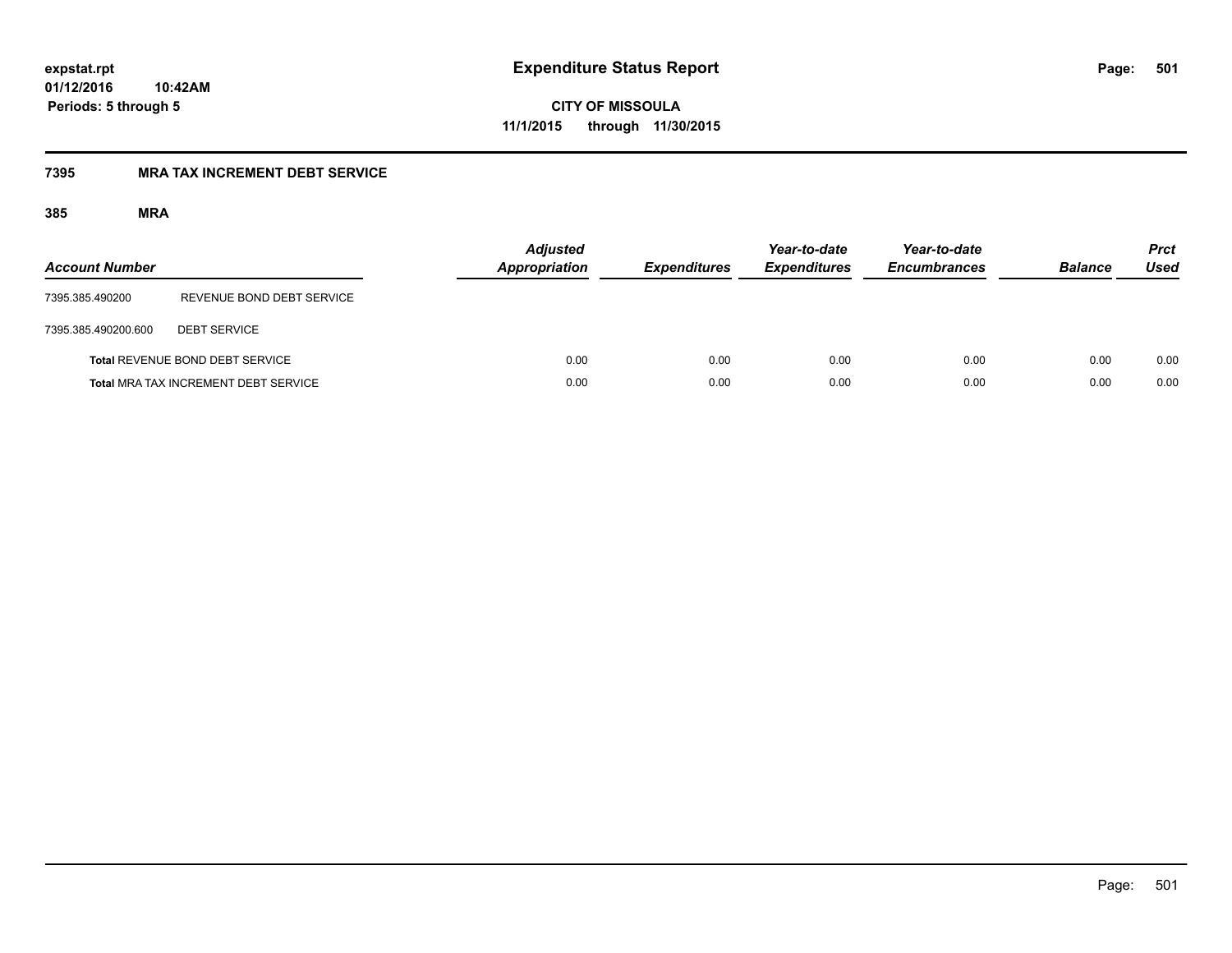**CITY OF MISSOULA 11/1/2015 through 11/30/2015**

## **7396 NRSS DEBT SERVICE SINKING FUND**

| <b>Account Number</b>     |                     | <b>Adjusted</b><br>Appropriation | <b>Expenditures</b> | Year-to-date<br><b>Expenditures</b> | Year-to-date<br><b>Encumbrances</b> | <b>Balance</b> | <b>Prct</b><br><b>Used</b> |
|---------------------------|---------------------|----------------------------------|---------------------|-------------------------------------|-------------------------------------|----------------|----------------------------|
| 7396.385.490603           | TI BOND SINKING     |                                  |                     |                                     |                                     |                |                            |
| 7396.385.490603.600       | <b>DEBT SERVICE</b> |                                  |                     |                                     |                                     |                |                            |
| <b>Total DEBT SERVICE</b> |                     | 0.00                             | 0.00                | 0.00                                | 0.00                                | 0.00           | 0.00                       |
| 7396.385.490603.800       | OTHER OBJECTS       |                                  |                     |                                     |                                     |                |                            |
| <b>Total MRA</b>          |                     | 0.00                             | 0.00                | 0.00                                | 0.00                                | 0.00           | 0.00                       |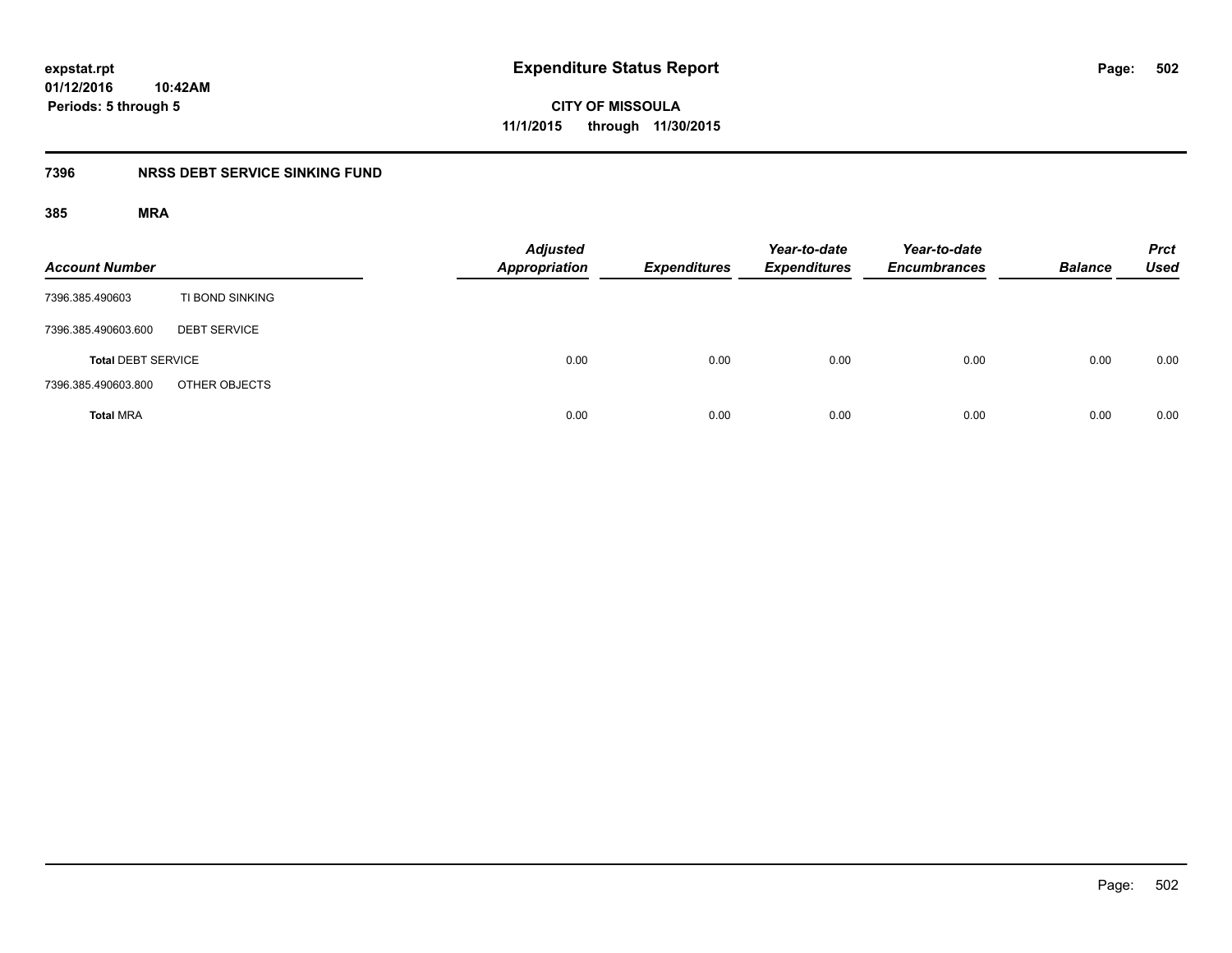**CITY OF MISSOULA 11/1/2015 through 11/30/2015**

## **7396 NRSS DEBT SERVICE SINKING FUND**

| <b>Account Number</b> |                                             | <b>Adjusted</b><br>Appropriation | <b>Expenditures</b> | Year-to-date<br><b>Expenditures</b> | Year-to-date<br><b>Encumbrances</b> | <b>Balance</b> | Prct<br>Used |
|-----------------------|---------------------------------------------|----------------------------------|---------------------|-------------------------------------|-------------------------------------|----------------|--------------|
| 7396.390.490200       | REVENUE BOND DEBT SERVICE                   |                                  |                     |                                     |                                     |                |              |
| 7396.390.490200.600   | <b>DEBT SERVICE</b>                         |                                  |                     |                                     |                                     |                |              |
|                       | <b>Total NRSS DEBT SERVICE SINKING FUND</b> | 0.00                             | 0.00                | 0.00                                | 0.00                                | 0.00           | 0.00         |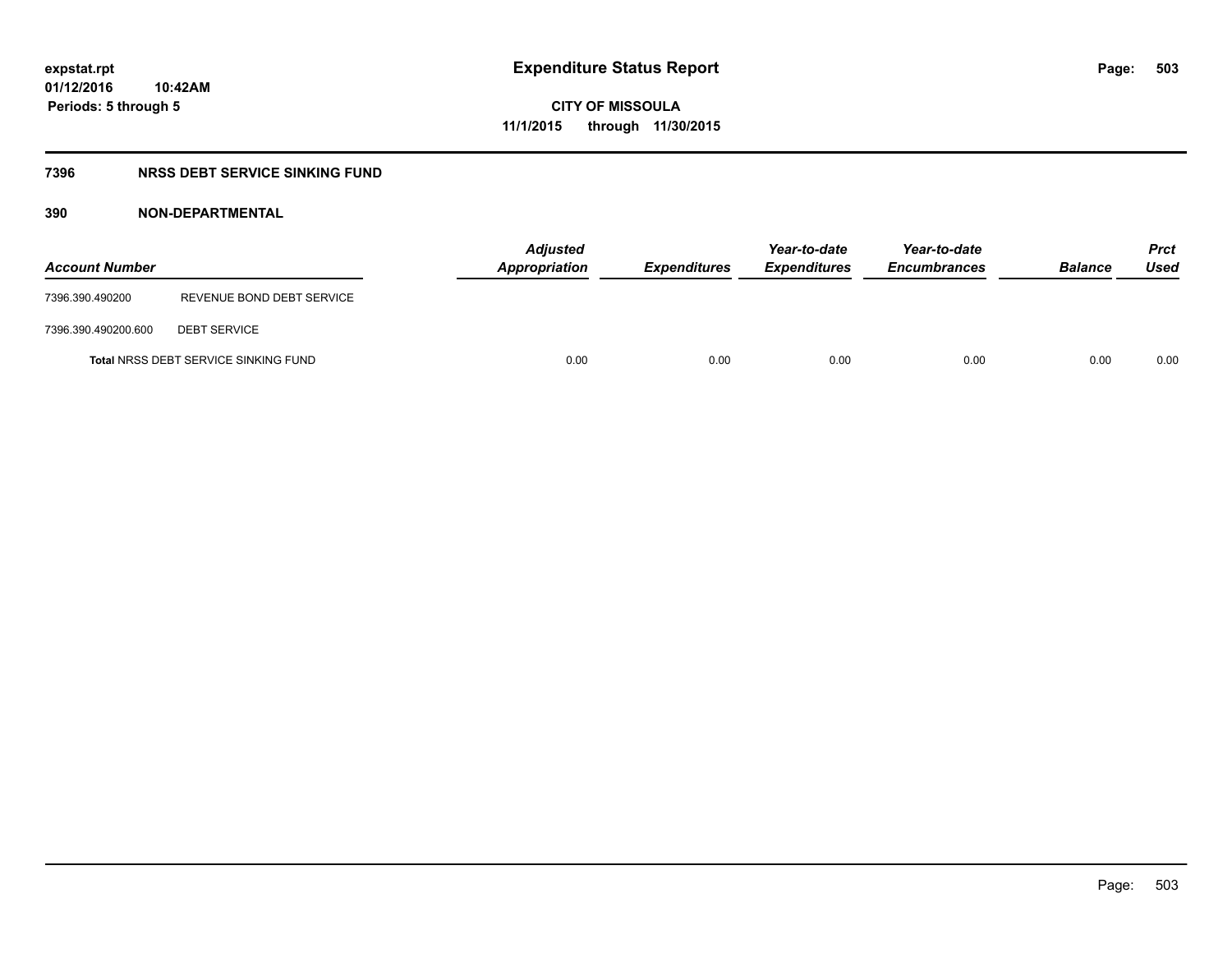## **7397 NORTH RESERVE/SCOTT ST URD**

| <b>Account Number</b>          |                                   | <b>Adjusted</b><br><b>Appropriation</b> | <b>Expenditures</b> | Year-to-date<br><b>Expenditures</b> | Year-to-date<br><b>Encumbrances</b> | <b>Balance</b> | <b>Prct</b><br><b>Used</b> |
|--------------------------------|-----------------------------------|-----------------------------------------|---------------------|-------------------------------------|-------------------------------------|----------------|----------------------------|
| 7397.385.470210                | <b>ADMINISTRATION</b>             |                                         |                     |                                     |                                     |                |                            |
| 7397.385.470210.100            | PERSONAL SERVICES                 |                                         |                     |                                     |                                     |                |                            |
| <b>Total PERSONAL SERVICES</b> |                                   | 0.00                                    | 0.00                | 0.00                                | 0.00                                | 0.00           | 0.00                       |
| 7397.385.470210.200            | <b>SUPPLIES</b>                   |                                         |                     |                                     |                                     |                |                            |
| <b>Total SUPPLIES</b>          |                                   | 0.00                                    | 0.00                | 0.00                                | 0.00                                | 0.00           | 0.00                       |
| 7397.385.470210.300            | PURCHASED SERVICES                |                                         |                     |                                     |                                     |                |                            |
|                                | <b>Total PURCHASED SERVICES</b>   | 0.00                                    | 0.00                | 0.00                                | 0.00                                | 0.00           | 0.00                       |
| 7397.385.470210.700            | <b>GRANTS &amp; CONTRIBUTIONS</b> |                                         |                     |                                     |                                     |                |                            |
| <b>Total ADMINISTRATION</b>    |                                   | 0.00                                    | 0.00                | 0.00                                | 0.00                                | 0.00           | 0.00                       |
| 7397.385.470230                | PW FACILITY                       |                                         |                     |                                     |                                     |                |                            |
| 7397.385.470230.300            | PURCHASED SERVICES                |                                         |                     |                                     |                                     |                |                            |
|                                | <b>Total PURCHASED SERVICES</b>   | 0.00                                    | 0.00                | 0.00                                | 0.00                                | 0.00           | 0.00                       |
| 7397.385.470230.700            | <b>GRANTS &amp; CONTRIBUTIONS</b> |                                         |                     |                                     |                                     |                |                            |
|                                | Total GRANTS & CONTRIBUTIONS      | 0.00                                    | 0.00                | 0.00                                | 0.00                                | 0.00           | 0.00                       |
| 7397.385.470230.800            | OTHER OBJECTS                     |                                         |                     |                                     |                                     |                |                            |
| <b>Total PW FACILITY</b>       |                                   | 0.00                                    | 0.00                | 0.00                                | 0.00                                | 0.00           | 0.00                       |
| 7397.385.470231                | BRETZ RV & MARINE IMPROVEMENTS    |                                         |                     |                                     |                                     |                |                            |
| 7397.385.470231.300            | PURCHASED SERVICES                |                                         |                     |                                     |                                     |                |                            |
|                                | <b>Total PURCHASED SERVICES</b>   | 0.00                                    | 0.00                | 0.00                                | 0.00                                | 0.00           | 0.00                       |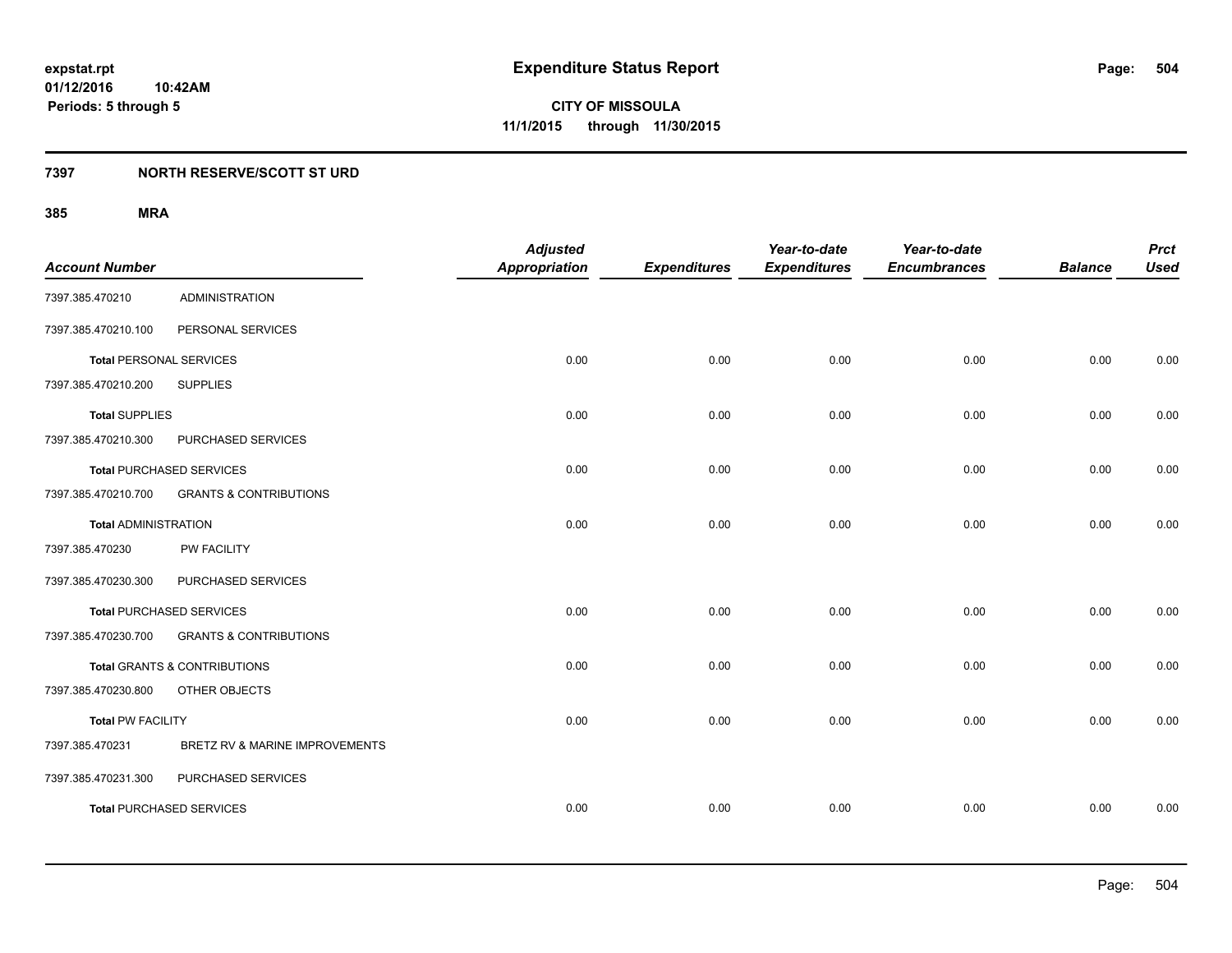#### **7397 NORTH RESERVE/SCOTT ST URD**

| <b>Account Number</b>    |                                      | <b>Adjusted</b><br><b>Appropriation</b> | <b>Expenditures</b> | Year-to-date<br><b>Expenditures</b> | Year-to-date<br><b>Encumbrances</b> | <b>Balance</b> | <b>Prct</b><br><b>Used</b> |
|--------------------------|--------------------------------------|-----------------------------------------|---------------------|-------------------------------------|-------------------------------------|----------------|----------------------------|
| 7397.385.470231.700      | <b>GRANTS &amp; CONTRIBUTIONS</b>    |                                         |                     |                                     |                                     |                |                            |
|                          | Total BRETZ RV & MARINE IMPROVEMENTS | 0.00                                    | 0.00                | 0.00                                | 0.00                                | 0.00           | 0.00                       |
| 7397.385.470232          | CONSUMER DIRECT IMPROVEMENTS         |                                         |                     |                                     |                                     |                |                            |
| 7397.385.470232.300      | PURCHASED SERVICES                   |                                         |                     |                                     |                                     |                |                            |
|                          | <b>Total PURCHASED SERVICES</b>      | 0.00                                    | 0.00                | 0.00                                | 0.00                                | 0.00           | 0.00                       |
| 7397.385.470232.800      | OTHER OBJECTS                        |                                         |                     |                                     |                                     |                |                            |
|                          | Total CONSUMER DIRECT IMPROVEMENTS   | 0.00                                    | 0.00                | 0.00                                | 0.00                                | 0.00           | 0.00                       |
| 7397.385.470233          | <b>SCOTT ST VILLAGE IMPROVEMENTS</b> |                                         |                     |                                     |                                     |                |                            |
| 7397.385.470233.300      | PURCHASED SERVICES                   |                                         |                     |                                     |                                     |                |                            |
|                          | <b>Total PURCHASED SERVICES</b>      | 0.00                                    | 0.00                | 0.00                                | 0.00                                | 0.00           | 0.00                       |
| 7397.385.470233.800      | OTHER OBJECTS                        |                                         |                     |                                     |                                     |                |                            |
|                          | Total SCOTT ST VILLAGE IMPROVEMENTS  | 0.00                                    | 0.00                | 0.00                                | 0.00                                | 0.00           | 0.00                       |
| 7397.385.470240          | <b>REHAB LOANS</b>                   |                                         |                     |                                     |                                     |                |                            |
| 7397.385.470240.700      | <b>GRANTS &amp; CONTRIBUTIONS</b>    |                                         |                     |                                     |                                     |                |                            |
| <b>Total REHAB LOANS</b> |                                      | 0.00                                    | 0.00                | 0.00                                | 0.00                                | 0.00           | 0.00                       |
| 7397.385.470250          | <b>RELOCATION PAYMENTS</b>           |                                         |                     |                                     |                                     |                |                            |
| 7397.385.470250.800      | OTHER OBJECTS                        |                                         |                     |                                     |                                     |                |                            |
|                          | <b>Total RELOCATION PAYMENTS</b>     | 0.00                                    | 0.00                | 0.00                                | 0.00                                | 0.00           | 0.00                       |
| 7397.385.470260          | <b>PLANNING &amp; MGMT</b>           |                                         |                     |                                     |                                     |                |                            |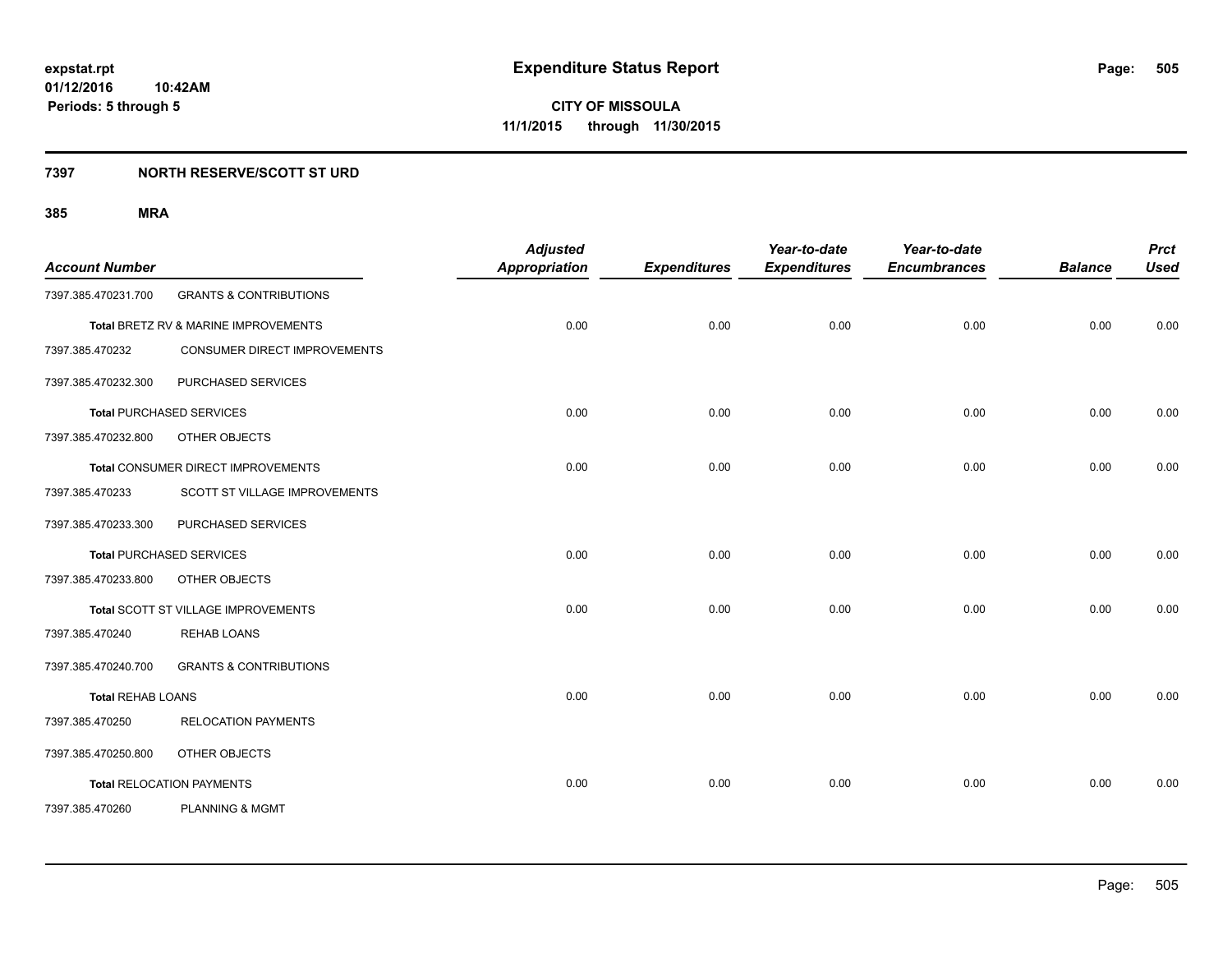### **7397 NORTH RESERVE/SCOTT ST URD**

| <b>Account Number</b>            |                                         | <b>Adjusted</b><br>Appropriation | <b>Expenditures</b> | Year-to-date<br><b>Expenditures</b> | Year-to-date<br><b>Encumbrances</b> | <b>Balance</b> | <b>Prct</b><br><b>Used</b> |
|----------------------------------|-----------------------------------------|----------------------------------|---------------------|-------------------------------------|-------------------------------------|----------------|----------------------------|
| 7397.385.470260.300              | PURCHASED SERVICES                      |                                  |                     |                                     |                                     |                |                            |
|                                  | <b>Total PURCHASED SERVICES</b>         | 0.00                             | 0.00                | 0.00                                | 0.00                                | 0.00           | 0.00                       |
| 7397.385.470260.800              | OTHER OBJECTS                           |                                  |                     |                                     |                                     |                |                            |
| <b>Total PLANNING &amp; MGMT</b> |                                         | 0.00                             | 0.00                | 0.00                                | 0.00                                | 0.00           | 0.00                       |
| 7397.385.470270                  | <b>CLEARING &amp; DEMO</b>              |                                  |                     |                                     |                                     |                |                            |
| 7397.385.470270.700              | <b>GRANTS &amp; CONTRIBUTIONS</b>       |                                  |                     |                                     |                                     |                |                            |
|                                  | Total GRANTS & CONTRIBUTIONS            | 0.00                             | 0.00                | 0.00                                | 0.00                                | 0.00           | 0.00                       |
| 7397.385.470270.800              | OTHER OBJECTS                           |                                  |                     |                                     |                                     |                |                            |
| Total CLEARING & DEMO            |                                         | 0.00                             | 0.00                | 0.00                                | 0.00                                | 0.00           | 0.00                       |
| 7397.385.510110                  | <b>MERCHANT SERVICES</b>                |                                  |                     |                                     |                                     |                |                            |
| 7397.385.510110.500              | <b>FIXED CHARGES</b>                    |                                  |                     |                                     |                                     |                |                            |
|                                  | <b>Total MERCHANT SERVICES</b>          | 0.00                             | 0.00                | 0.00                                | 0.00                                | 0.00           | 0.00                       |
|                                  | <b>Total NORTH RESERVE/SCOTT ST URD</b> | 0.00                             | 0.00                | 0.00                                | 0.00                                | 0.00           | 0.00                       |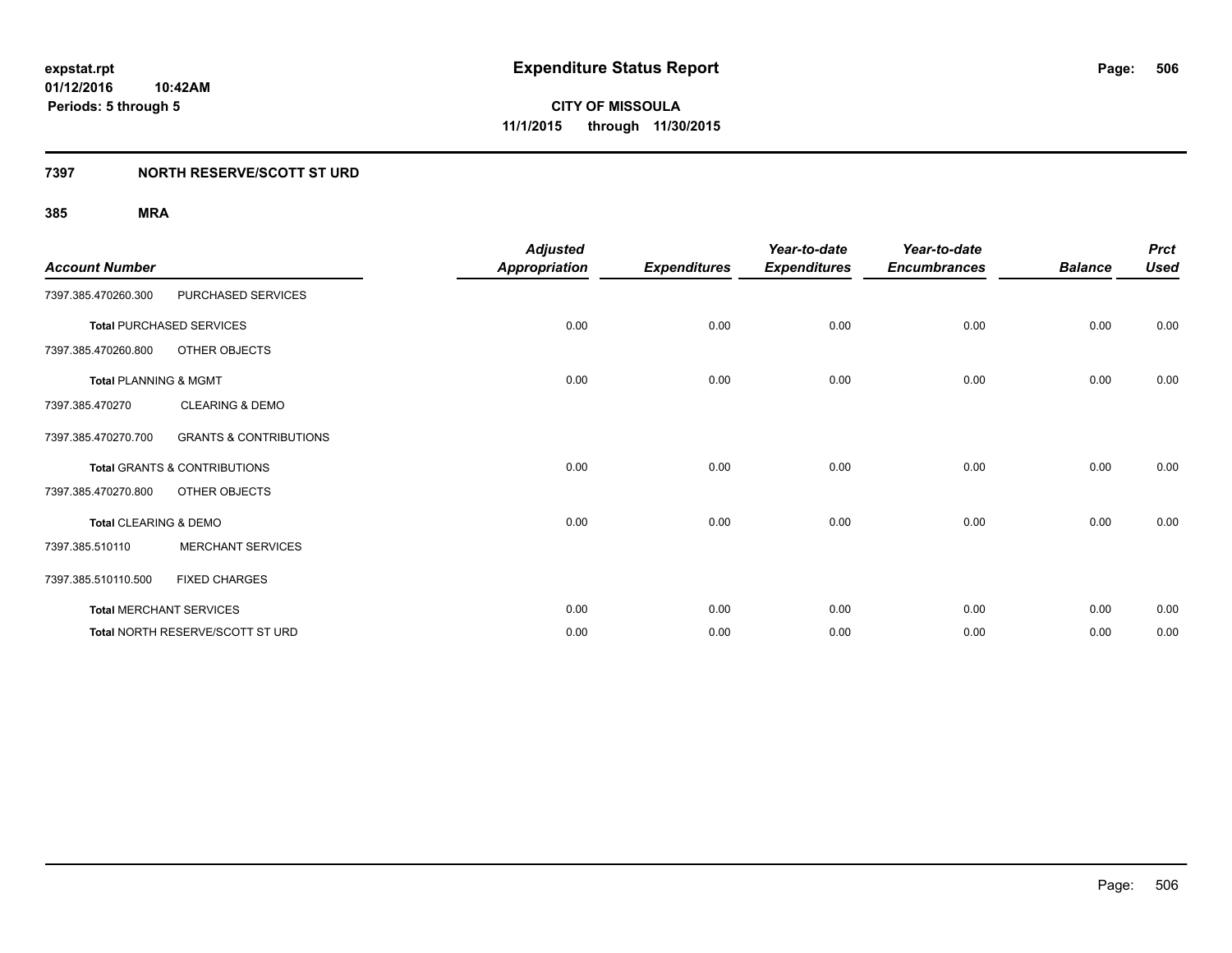**01/12/2016 10:42AM Periods: 5 through 5**

**CITY OF MISSOULA 11/1/2015 through 11/30/2015**

**7398 HELLGATE URD**

| <b>Account Number</b>      |                                         | <b>Adjusted</b><br><b>Appropriation</b> | <b>Expenditures</b> | Year-to-date<br><b>Expenditures</b> | Year-to-date<br><b>Encumbrances</b> | <b>Balance</b> | <b>Prct</b><br><b>Used</b> |
|----------------------------|-----------------------------------------|-----------------------------------------|---------------------|-------------------------------------|-------------------------------------|----------------|----------------------------|
| 7398.385.470220            | PROPERTY ACQUISITION                    |                                         |                     |                                     |                                     |                |                            |
| 7398.385.470220.900        | CAPITAL OUTLAY                          |                                         |                     |                                     |                                     |                |                            |
|                            | Total PROPERTY ACQUISITION              | 0.00                                    | 0.00                | 0.00                                | 0.00                                | 0.00           | 0.00                       |
| 7398.385.470230            | PW FACILITY                             |                                         |                     |                                     |                                     |                |                            |
| 7398.385.470230.300        | PURCHASED SERVICES                      |                                         |                     |                                     |                                     |                |                            |
|                            | <b>Total PURCHASED SERVICES</b>         | 0.00                                    | 0.00                | 0.00                                | 0.00                                | 0.00           | 0.00                       |
| 7398.385.470230.700        | <b>GRANTS &amp; CONTRIBUTIONS</b>       |                                         |                     |                                     |                                     |                |                            |
|                            | <b>Total GRANTS &amp; CONTRIBUTIONS</b> | 0.00                                    | 0.00                | 0.00                                | 0.00                                | 0.00           | 0.00                       |
| 7398.385.470230.800        | OTHER OBJECTS                           |                                         |                     |                                     |                                     |                |                            |
| <b>Total OTHER OBJECTS</b> |                                         | 0.00                                    | 0.00                | 0.00                                | 0.00                                | 0.00           | 0.00                       |
| 7398.385.470230.900        | CAPITAL OUTLAY                          |                                         |                     |                                     |                                     |                |                            |
| <b>Total PW FACILITY</b>   |                                         | 0.00                                    | 0.00                | 0.00                                | 0.00                                | 0.00           | 0.00                       |
| 7398.385.470240            | <b>REHAB LOANS</b>                      |                                         |                     |                                     |                                     |                |                            |
| 7398.385.470240.700        | <b>GRANTS &amp; CONTRIBUTIONS</b>       |                                         |                     |                                     |                                     |                |                            |
|                            | <b>Total GRANTS &amp; CONTRIBUTIONS</b> | 0.00                                    | 0.00                | 0.00                                | 0.00                                | 0.00           | 0.00                       |
| 7398.385.470240.800        | OTHER OBJECTS                           |                                         |                     |                                     |                                     |                |                            |
| <b>Total REHAB LOANS</b>   |                                         | 0.00                                    | 0.00                | 0.00                                | 0.00                                | 0.00           | 0.00                       |
| 7398.385.470250            | <b>RELOCATION PAYMENTS</b>              |                                         |                     |                                     |                                     |                |                            |
| 7398.385.470250.700        | <b>GRANTS &amp; CONTRIBUTIONS</b>       |                                         |                     |                                     |                                     |                |                            |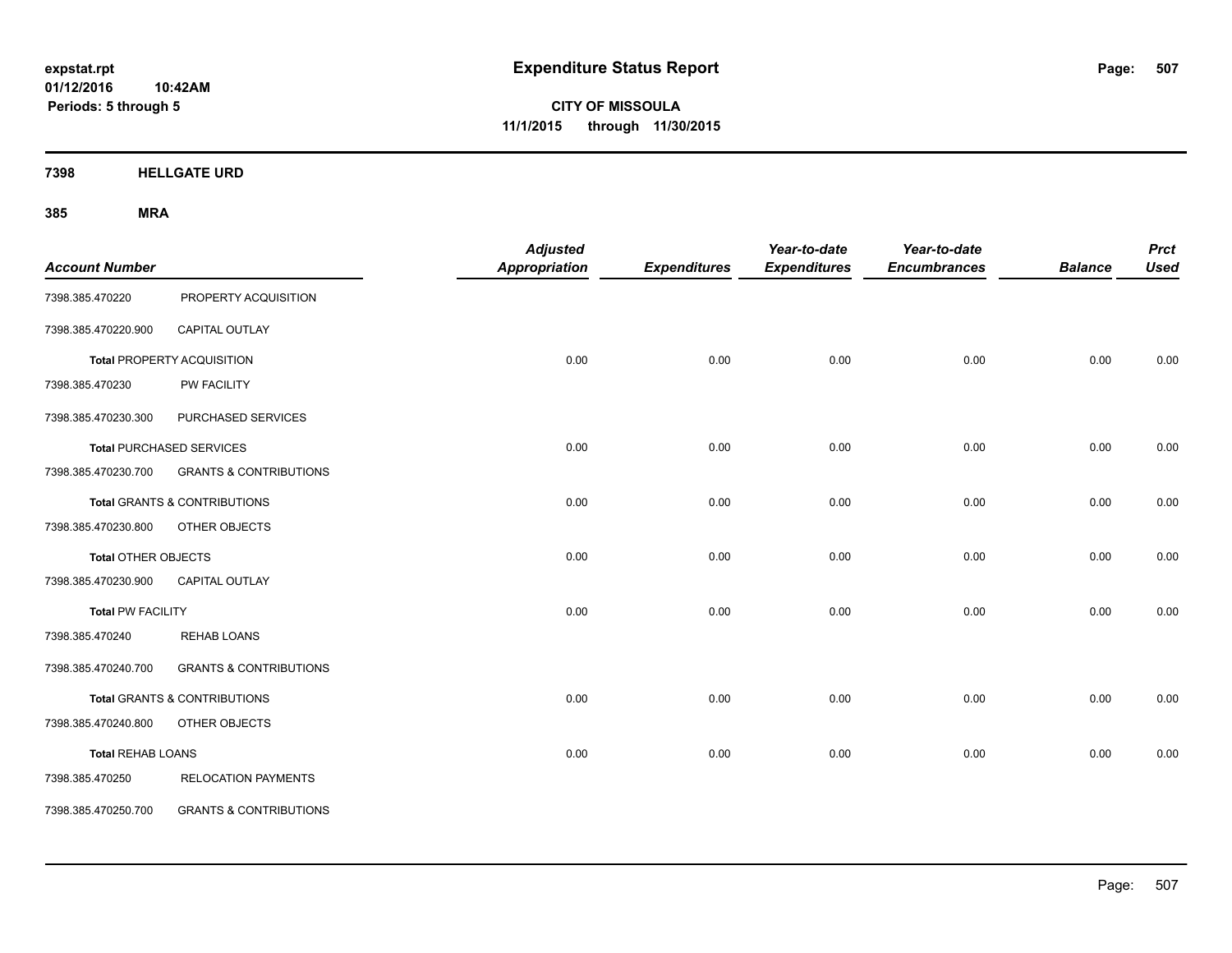**Periods: 5 through 5**

**CITY OF MISSOULA 11/1/2015 through 11/30/2015**

**7398 HELLGATE URD**

| <b>Account Number</b>      |                                         | <b>Adjusted</b><br><b>Appropriation</b> | <b>Expenditures</b> | Year-to-date<br><b>Expenditures</b> | Year-to-date<br><b>Encumbrances</b> | <b>Balance</b> | <b>Prct</b><br><b>Used</b> |
|----------------------------|-----------------------------------------|-----------------------------------------|---------------------|-------------------------------------|-------------------------------------|----------------|----------------------------|
|                            | Total GRANTS & CONTRIBUTIONS            | 0.00                                    | 0.00                | 0.00                                | 0.00                                | 0.00           | 0.00                       |
| 7398.385.470250.800        | OTHER OBJECTS                           |                                         |                     |                                     |                                     |                |                            |
|                            | <b>Total RELOCATION PAYMENTS</b>        | 0.00                                    | 0.00                | 0.00                                | 0.00                                | 0.00           | 0.00                       |
| 7398.385.470260            | <b>PLANNING &amp; MGMT</b>              |                                         |                     |                                     |                                     |                |                            |
| 7398.385.470260.300        | PURCHASED SERVICES                      |                                         |                     |                                     |                                     |                |                            |
|                            | <b>Total PURCHASED SERVICES</b>         | 0.00                                    | 0.00                | 0.00                                | 0.00                                | 0.00           | 0.00                       |
| 7398.385.470260.700        | <b>GRANTS &amp; CONTRIBUTIONS</b>       |                                         |                     |                                     |                                     |                |                            |
|                            | <b>Total GRANTS &amp; CONTRIBUTIONS</b> | 0.00                                    | 0.00                | 0.00                                | 0.00                                | 0.00           | 0.00                       |
| 7398.385.470260.800        | OTHER OBJECTS                           |                                         |                     |                                     |                                     |                |                            |
| Total PLANNING & MGMT      |                                         | 0.00                                    | 0.00                | 0.00                                | 0.00                                | 0.00           | 0.00                       |
| 7398.385.470270            | <b>CLEARING &amp; DEMO</b>              |                                         |                     |                                     |                                     |                |                            |
| 7398.385.470270.300        | PURCHASED SERVICES                      |                                         |                     |                                     |                                     |                |                            |
|                            | <b>Total PURCHASED SERVICES</b>         | 0.00                                    | 0.00                | 0.00                                | 0.00                                | 0.00           | 0.00                       |
| 7398.385.470270.700        | <b>GRANTS &amp; CONTRIBUTIONS</b>       |                                         |                     |                                     |                                     |                |                            |
|                            | <b>Total GRANTS &amp; CONTRIBUTIONS</b> | 0.00                                    | 0.00                | 0.00                                | 0.00                                | 0.00           | 0.00                       |
| 7398.385.470270.800        | OTHER OBJECTS                           |                                         |                     |                                     |                                     |                |                            |
| <b>Total OTHER OBJECTS</b> |                                         | 0.00                                    | 0.00                | 0.00                                | 0.00                                | 0.00           | 0.00                       |
| 7398.385.470270.900        | <b>CAPITAL OUTLAY</b>                   |                                         |                     |                                     |                                     |                |                            |
| Total CLEARING & DEMO      |                                         | 0.00                                    | 0.00                | 0.00                                | 0.00                                | 0.00           | 0.00                       |
| <b>Total HELLGATE URD</b>  |                                         | 0.00                                    | 0.00                | 0.00                                | 0.00                                | 0.00           | 0.00                       |
|                            |                                         |                                         |                     |                                     |                                     |                |                            |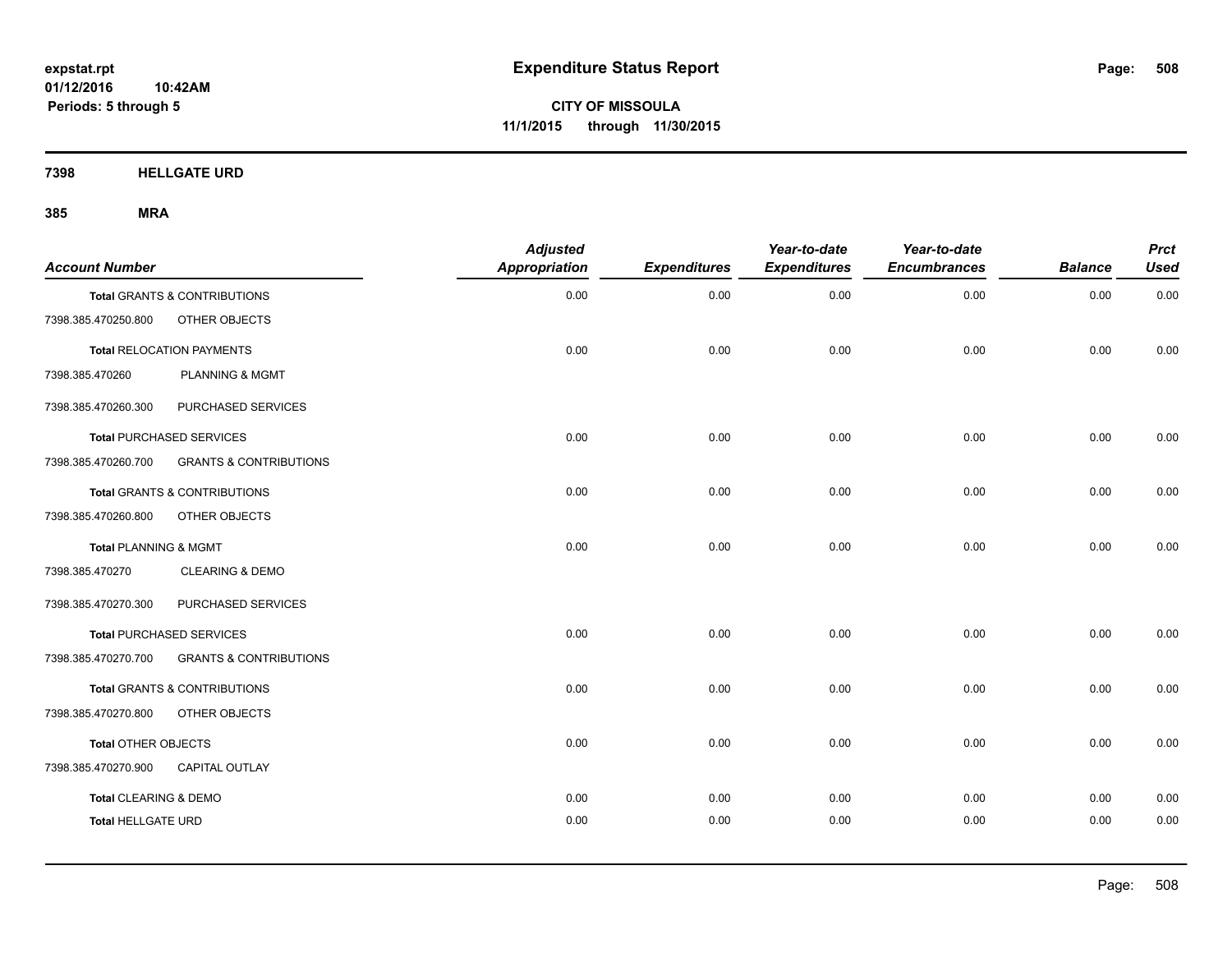**01/12/2016 10:42AM Periods: 5 through 5**

**CITY OF MISSOULA 11/1/2015 through 11/30/2015**

#### **7399 INTERMOUNTAIN BOND DEBT SERVICE**

| <b>Account Number</b>             |                                        | <b>Adjusted</b><br><b>Appropriation</b> | <b>Expenditures</b> | Year-to-date<br><b>Expenditures</b> | Year-to-date<br><b>Encumbrances</b> | <b>Balance</b> | <b>Prct</b><br><b>Used</b> |
|-----------------------------------|----------------------------------------|-----------------------------------------|---------------------|-------------------------------------|-------------------------------------|----------------|----------------------------|
| 7399.385.490200                   | REVENUE BOND DEBT SERVICE              |                                         |                     |                                     |                                     |                |                            |
| 7399.385.490200.600               | <b>DEBT SERVICE</b>                    |                                         |                     |                                     |                                     |                |                            |
| 7399.385.490200.610.000 PRINCIPAL |                                        | 72,000.00                               | 0.00                | 0.00                                | 0.00                                | 72,000.00      | 0.00                       |
| 7399.385.490200.620.000 INTEREST  |                                        | 73,769.00                               | 0.00                | 600.00                              | 0.00                                | 73,169.00      | 0.81                       |
|                                   | <b>Total REVENUE BOND DEBT SERVICE</b> | 145,769.00                              | 0.00                | 600.00                              | 0.00                                | 145,169.00     | 0.41                       |
| 7399.385.510110                   | <b>MERCHANT SERVICES</b>               |                                         |                     |                                     |                                     |                |                            |
| 7399.385.510110.500               | <b>FIXED CHARGES</b>                   |                                         |                     |                                     |                                     |                |                            |
| <b>Total MERCHANT SERVICES</b>    |                                        | 0.00                                    | 0.00                | 0.00                                | 0.00                                | 0.00           | 0.00                       |
| <b>Total MRA</b>                  |                                        | 145,769.00                              | 0.00                | 600.00                              | 0.00                                | 145.169.00     | 0.41                       |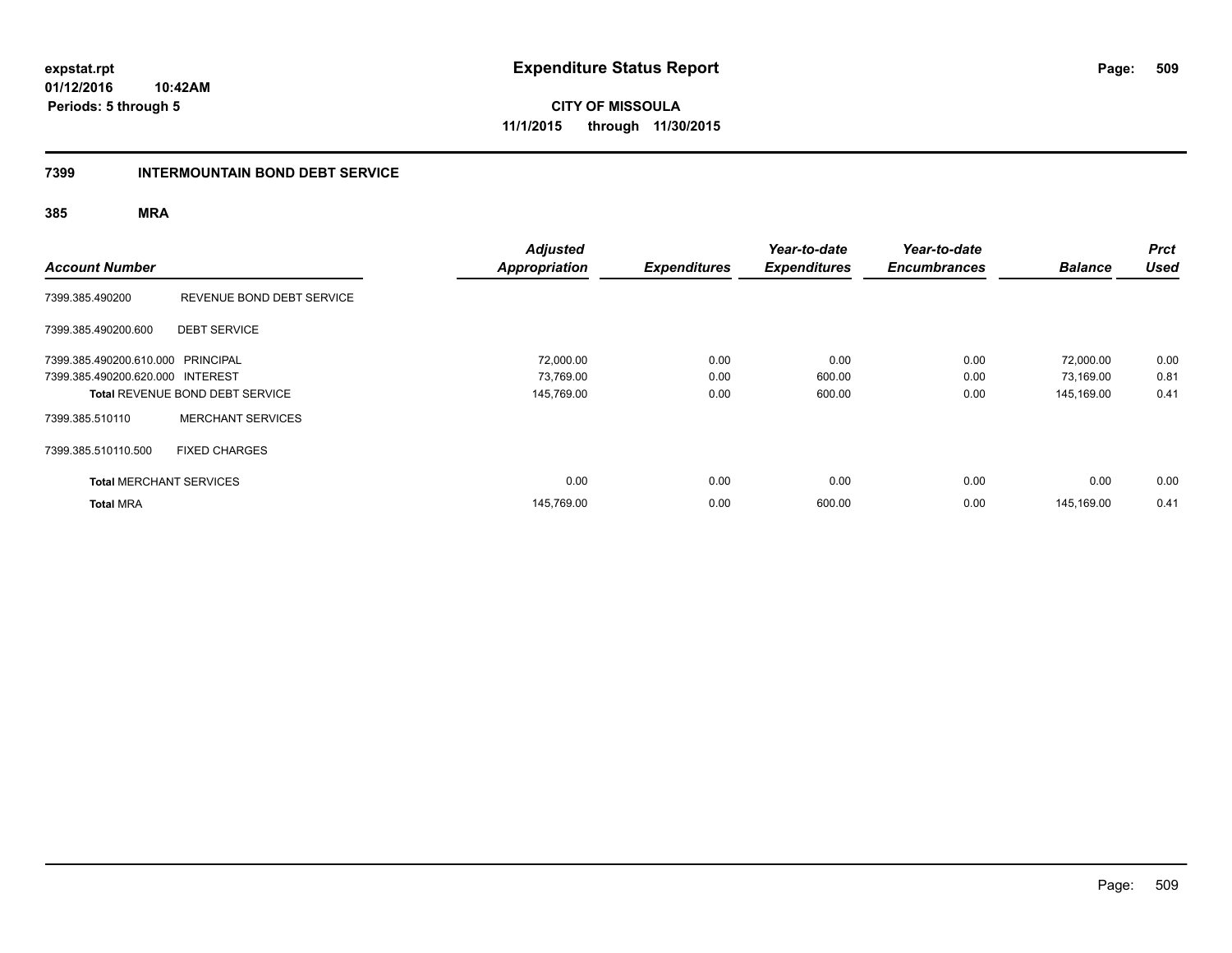### **7399 INTERMOUNTAIN BOND DEBT SERVICE**

### **390 NON-DEPARTMENTAL**

| <b>Account Number</b>  |                                              | <b>Adjusted</b><br><b>Appropriation</b> | <b>Expenditures</b> | Year-to-date<br><b>Expenditures</b> | Year-to-date<br><b>Encumbrances</b> | <b>Balance</b> | <b>Prct</b><br>Used |
|------------------------|----------------------------------------------|-----------------------------------------|---------------------|-------------------------------------|-------------------------------------|----------------|---------------------|
| 7399.390.490604        | TI BOND RESERVE                              |                                         |                     |                                     |                                     |                |                     |
| 7399.390.490604.800    | OTHER OBJECTS                                |                                         |                     |                                     |                                     |                |                     |
| Total NON-DEPARTMENTAL |                                              | 0.00                                    | 0.00                | 0.00                                | 0.00                                | 0.00           | 0.00                |
|                        | <b>Total INTERMOUNTAIN BOND DEBT SERVICE</b> | 145,769.00                              | 0.00                | 600.00                              | 0.00                                | 145.169.00     | 0.41                |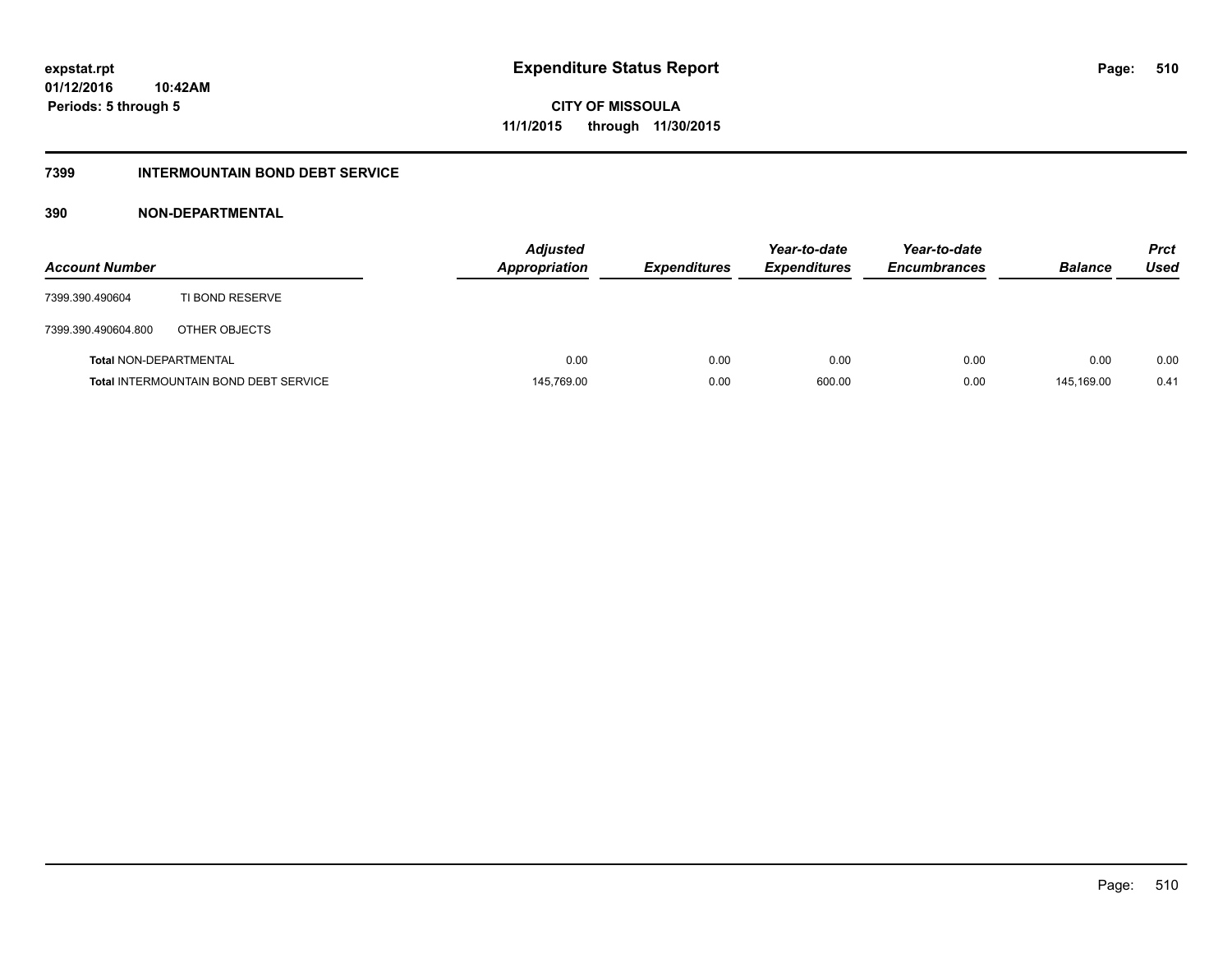#### **7400 FRONT ST BOND CLEARING**

| <b>Account Number</b>            |                                                  | <b>Adjusted</b><br><b>Appropriation</b> | <b>Expenditures</b> | Year-to-date<br><b>Expenditures</b> | Year-to-date<br><b>Encumbrances</b> | <b>Balance</b> | <b>Prct</b><br><b>Used</b> |
|----------------------------------|--------------------------------------------------|-----------------------------------------|---------------------|-------------------------------------|-------------------------------------|----------------|----------------------------|
| 7400.385.470210                  | <b>ADMINISTRATION</b>                            |                                         |                     |                                     |                                     |                |                            |
| 7400.385.470210.800              | OTHER OBJECTS                                    |                                         |                     |                                     |                                     |                |                            |
| 7400.385.470210.820.603          | <b>TRANSFERS TO OTHER FUNDS</b>                  | 146,472.00                              | 0.00                | 0.00                                | 0.00                                | 146,472.00     | 0.00                       |
| 7400.385.470210.820.604          | <b>TRANSFERS TO OTHER FUNDS</b>                  | 142,630.00                              | 0.00                | 0.00                                | 0.00                                | 142,630.00     | 0.00                       |
|                                  | 7400.385.470210.820.605 TRANSFERS TO OTHER FUNDS | 164,160.00                              | 0.00                | 0.00                                | 0.00                                | 164,160.00     | 0.00                       |
| <b>Total ADMINISTRATION</b>      |                                                  | 453,262.00                              | 0.00                | 0.00                                | 0.00                                | 453,262.00     | 0.00                       |
| 7400.385.470260                  | <b>PLANNING &amp; MGMT</b>                       |                                         |                     |                                     |                                     |                |                            |
| 7400.385.470260.700              | <b>GRANTS &amp; CONTRIBUTIONS</b>                |                                         |                     |                                     |                                     |                |                            |
| <b>Total PLANNING &amp; MGMT</b> |                                                  | 0.00                                    | 0.00                | 0.00                                | 0.00                                | 0.00           | 0.00                       |
| 7400.385.510110                  | <b>MERCHANT SERVICES</b>                         |                                         |                     |                                     |                                     |                |                            |
| 7400.385.510110.500              | <b>FIXED CHARGES</b>                             |                                         |                     |                                     |                                     |                |                            |
| <b>Total MERCHANT SERVICES</b>   |                                                  | 0.00                                    | 0.00                | 0.00                                | 0.00                                | 0.00           | 0.00                       |
|                                  | Total FRONT ST BOND CLEARING                     | 453,262.00                              | 0.00                | 0.00                                | 0.00                                | 453,262.00     | 0.00                       |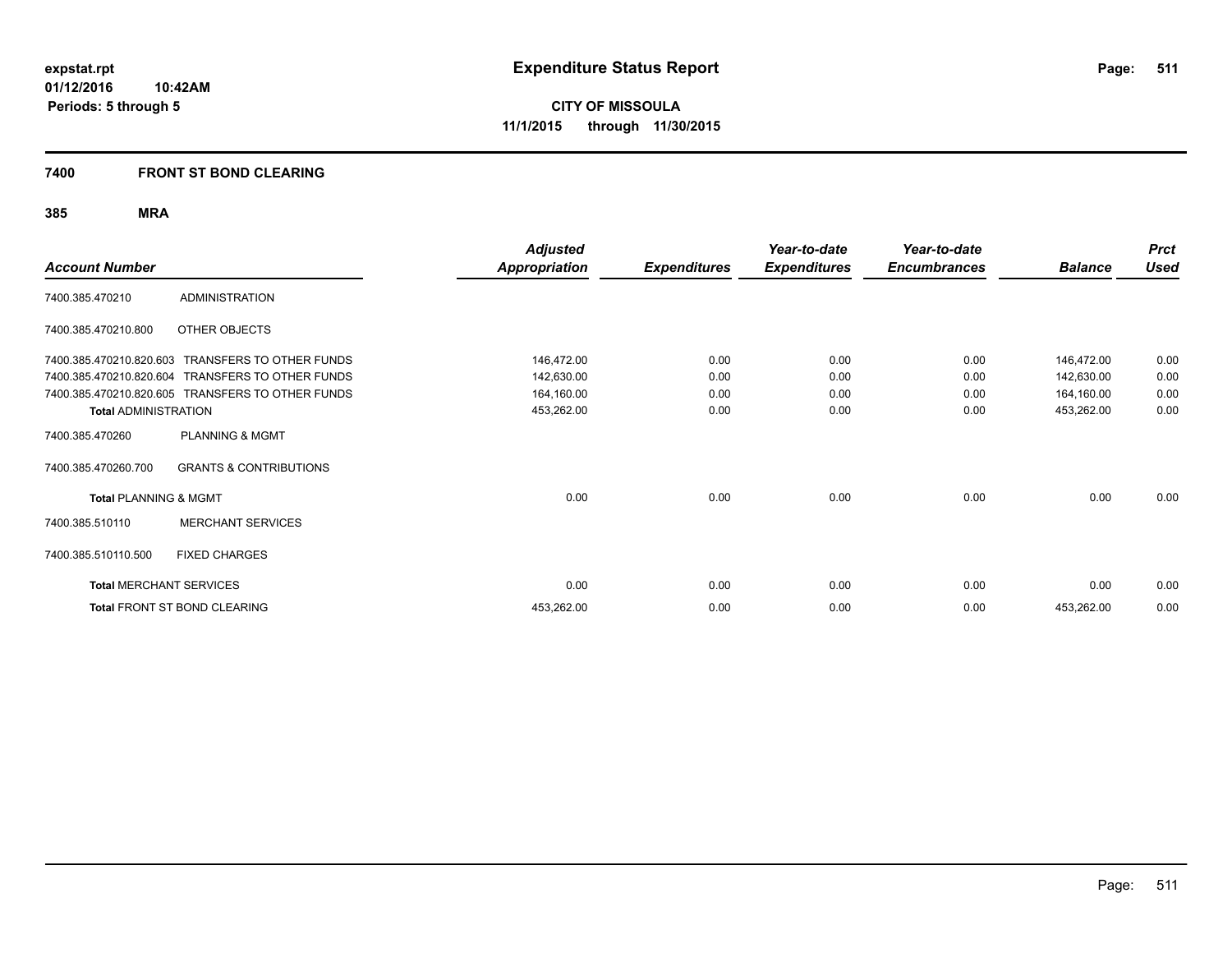### **7401 FRONT ST PARKING STRUCTURE**

|                                   |                                                 | <b>Adjusted</b>      |                     | Year-to-date        | Year-to-date        |                | <b>Prct</b> |
|-----------------------------------|-------------------------------------------------|----------------------|---------------------|---------------------|---------------------|----------------|-------------|
| <b>Account Number</b>             |                                                 | <b>Appropriation</b> | <b>Expenditures</b> | <b>Expenditures</b> | <b>Encumbrances</b> | <b>Balance</b> | <b>Used</b> |
| 7401.385.470210                   | <b>ADMINISTRATION</b>                           |                      |                     |                     |                     |                |             |
| 7401.385.470210.800               | OTHER OBJECTS                                   |                      |                     |                     |                     |                |             |
| <b>Total ADMINISTRATION</b>       |                                                 | 0.00                 | 0.00                | 0.00                | 0.00                | 0.00           | 0.00        |
| 7401.385.490000                   | <b>DEBT SERVICE</b>                             |                      |                     |                     |                     |                |             |
| 7401.385.490000.600               | <b>DEBT SERVICE</b>                             |                      |                     |                     |                     |                |             |
| 7401.385.490000.610.000 PRINCIPAL |                                                 | 30,000.00            | 0.00                | 74,000.00           | 0.00                | $-44,000.00$   | 246.67      |
|                                   | 7401.385.490000.620.000 INTEREST / SERVICE FEES | 0.00                 | 0.00                | 54,885.00           | 0.00                | $-54,885.00$   | 0.00        |
| <b>Total DEBT SERVICE</b>         |                                                 | 30,000.00            | 0.00                | 128,885.00          | 0.00                | $-98,885.00$   | 429.62      |
| 7401.385.510110                   | <b>MERCHANT SERVICES</b>                        |                      |                     |                     |                     |                |             |
| 7401.385.510110.500               | <b>FIXED CHARGES</b>                            |                      |                     |                     |                     |                |             |
|                                   | 7401.385.510110.550.000 MERCHANT SERVICE FEES   | 116,134.00           | 0.00                | 0.00                | 0.00                | 116,134.00     | 0.00        |
| <b>Total MERCHANT SERVICES</b>    |                                                 | 116,134.00           | 0.00                | 0.00                | 0.00                | 116,134.00     | 0.00        |
| 7401.385.522000                   | PTI PAYMENT TO MPC                              |                      |                     |                     |                     |                |             |
| 7401.385.522000.300               | PURCHASED SERVICES                              |                      |                     |                     |                     |                |             |
| Total PTI PAYMENT TO MPC          |                                                 | 0.00                 | 0.00                | 0.00                | 0.00                | 0.00           | 0.00        |
|                                   | <b>Total FRONT ST PARKING STRUCTURE</b>         | 146,134.00           | 0.00                | 128,885.00          | 0.00                | 17,249.00      | 88.20       |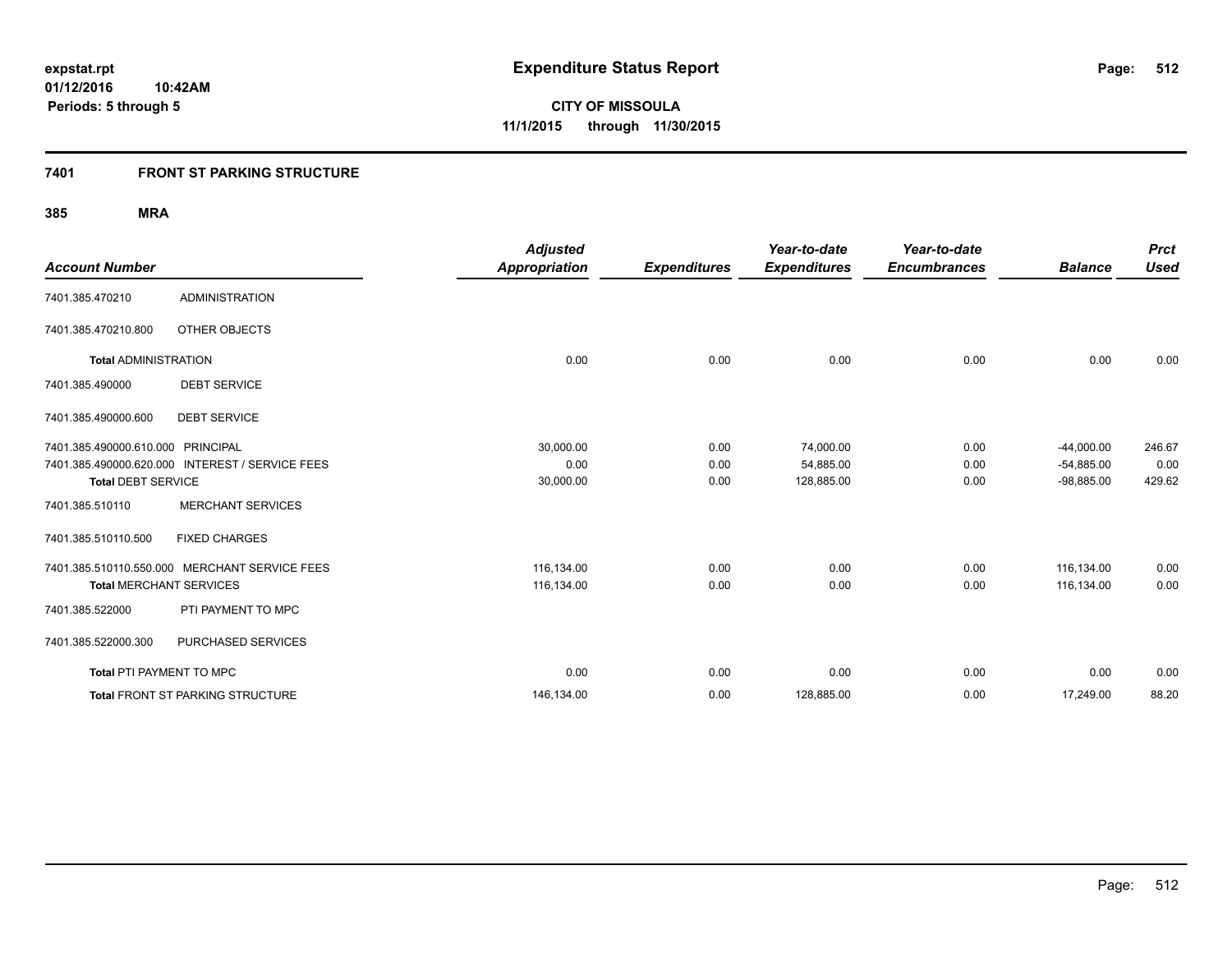**513**

**01/12/2016 10:42AM Periods: 5 through 5**

**CITY OF MISSOULA 11/1/2015 through 11/30/2015**

#### **7402 FRONT ST SUBORDINATE LIEN NOTE**

**385 MRA**

| <b>Account Number</b>       |                                                                                                                | <b>Adjusted</b><br><b>Appropriation</b> | <b>Expenditures</b> | Year-to-date<br><b>Expenditures</b> | Year-to-date<br><b>Encumbrances</b> | <b>Balance</b>         | <b>Prct</b><br><b>Used</b> |
|-----------------------------|----------------------------------------------------------------------------------------------------------------|-----------------------------------------|---------------------|-------------------------------------|-------------------------------------|------------------------|----------------------------|
| 7402.385.470210             | <b>ADMINISTRATION</b>                                                                                          |                                         |                     |                                     |                                     |                        |                            |
| 7402.385.470210.800         | OTHER OBJECTS                                                                                                  |                                         |                     |                                     |                                     |                        |                            |
| <b>Total ADMINISTRATION</b> |                                                                                                                | 0.00                                    | 0.00                | 0.00                                | 0.00                                | 0.00                   | 0.00                       |
| 7402.385.470333             | THE WILMA NOTE                                                                                                 |                                         |                     |                                     |                                     |                        |                            |
| 7402.385.470333.600         | <b>DEBT SERVICE</b>                                                                                            |                                         |                     |                                     |                                     |                        |                            |
|                             | 7402.385.470333.610.000 WILMA NOTE/PRINCIPAL                                                                   | 34,526.00                               | 0.00                | 0.00                                | 0.00                                | 34,526.00              | 0.00                       |
| <b>Total DEBT SERVICE</b>   | 7402.385.470333.620.000 WILMA NOTE/NTEREST / SERVICE FEES                                                      | 725.00<br>35,251.00                     | 0.00<br>0.00        | 0.00<br>0.00                        | 0.00<br>0.00                        | 725.00<br>35,251.00    | 0.00<br>0.00               |
| 7402.385.470333.700         | <b>GRANTS &amp; CONTRIBUTIONS</b>                                                                              |                                         |                     |                                     |                                     |                        |                            |
|                             | <b>Total GRANTS &amp; CONTRIBUTIONS</b>                                                                        | 0.00                                    | 0.00                | 0.00                                | 0.00                                | 0.00                   | 0.00                       |
| <b>Total THE WILMA NOTE</b> |                                                                                                                | 35,251.00                               | 0.00                | 0.00                                | 0.00                                | 35,251.00              | 0.00                       |
| 7402.385.470334             | <b>CARAS PARK OBLIGATION</b>                                                                                   |                                         |                     |                                     |                                     |                        |                            |
| 7402.385.470334.700         | <b>GRANTS &amp; CONTRIBUTIONS</b>                                                                              |                                         |                     |                                     |                                     |                        |                            |
|                             | <b>Total CARAS PARK OBLIGATION</b>                                                                             | 0.00                                    | 0.00                | 0.00                                | 0.00                                | 0.00                   | 0.00                       |
| 7402.385.490507             | FIB SUBORDINATE LIEN NOTE PARKING STRUCT                                                                       |                                         |                     |                                     |                                     |                        |                            |
| 7402.385.490507.600         | <b>DEBT SERVICE</b>                                                                                            |                                         |                     |                                     |                                     |                        |                            |
|                             | 7402.385.490507.610.000 FIB SUB LIEN NOTE-PRINCIPAL                                                            | 32,783.00                               | 0.00                | 34,929.89                           | 0.00                                | $-2,146.89$            | 106.55                     |
|                             | 7402.385.490507.620.000 FIB SUB LIEN NOTE-INTEREST/ SVS FEES<br>Total FIB SUBORDINATE LIEN NOTE PARKING STRUCT | 98,523.00<br>131,306.00                 | 0.00<br>0.00        | 48,724.64<br>83,654.53              | 0.00<br>0.00                        | 49,798.36<br>47,651.47 | 49.46<br>63.71             |
| 7402.385.490509             | WILMA NOTE DEBT SERVICE                                                                                        |                                         |                     |                                     |                                     |                        |                            |

7402.385.490509.600 DEBT SERVICE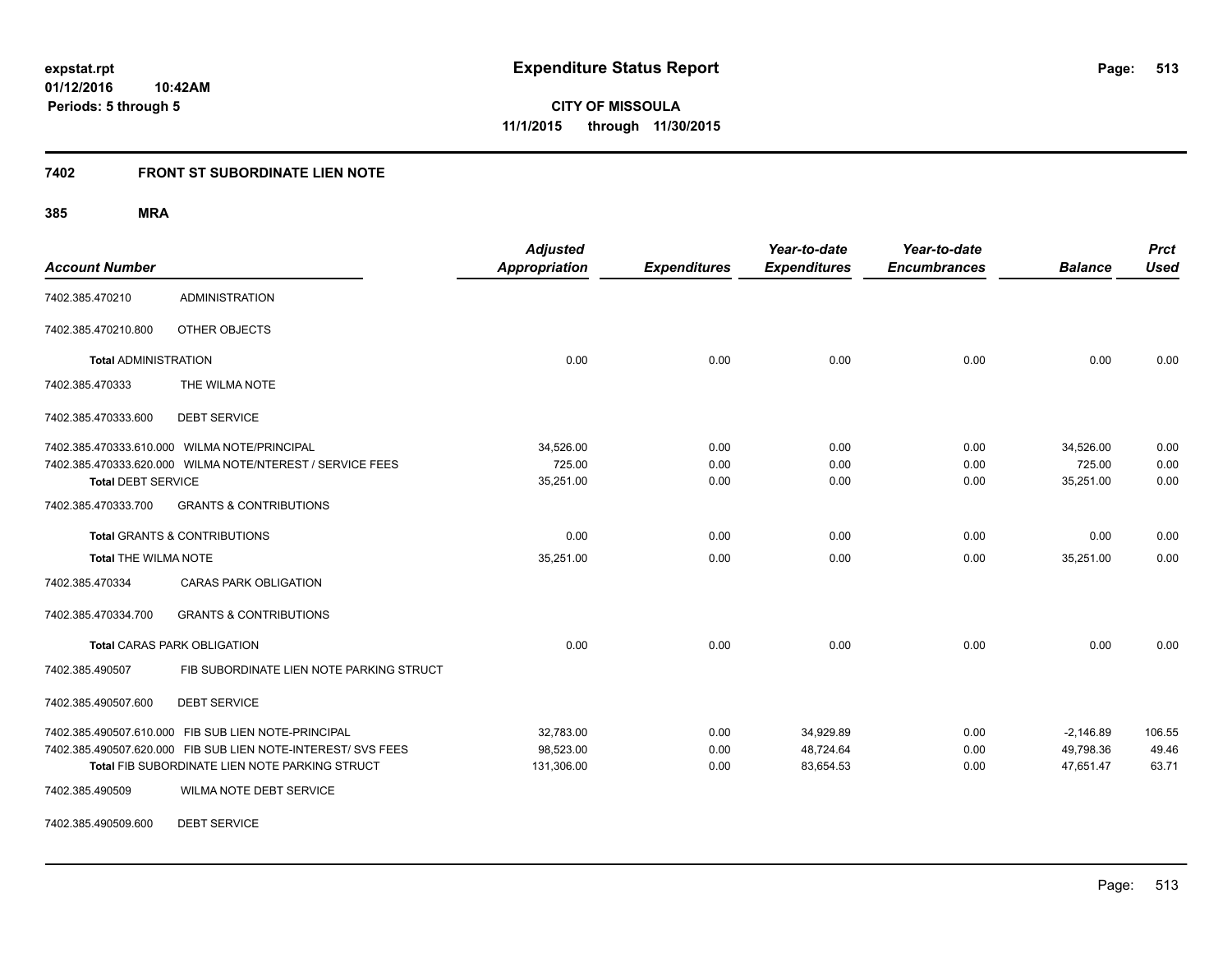**514**

**01/12/2016 10:42AM Periods: 5 through 5**

**CITY OF MISSOULA 11/1/2015 through 11/30/2015**

# **7402 FRONT ST SUBORDINATE LIEN NOTE**

| <b>Account Number</b>          |                                             | <b>Adjusted</b><br><b>Appropriation</b> | <b>Expenditures</b> | Year-to-date<br><b>Expenditures</b> | Year-to-date<br><b>Encumbrances</b> | <b>Balance</b> | <b>Prct</b><br><b>Used</b> |
|--------------------------------|---------------------------------------------|-----------------------------------------|---------------------|-------------------------------------|-------------------------------------|----------------|----------------------------|
|                                | <b>Total WILMA NOTE DEBT SERVICE</b>        | 0.00                                    | 0.00                | 0.00                                | 0.00                                | 0.00           | 0.00                       |
| 7402.385.510110                | <b>MERCHANT SERVICES</b>                    |                                         |                     |                                     |                                     |                |                            |
| 7402.385.510110.500            | <b>FIXED CHARGES</b>                        |                                         |                     |                                     |                                     |                |                            |
| <b>Total MERCHANT SERVICES</b> |                                             | 0.00                                    | 0.00                | 0.00                                | 0.00                                | 0.00           | 0.00                       |
|                                | <b>Total FRONT ST SUBORDINATE LIEN NOTE</b> | 166.557.00                              | 0.00                | 83.654.53                           | 0.00                                | 82.902.47      | 50.23                      |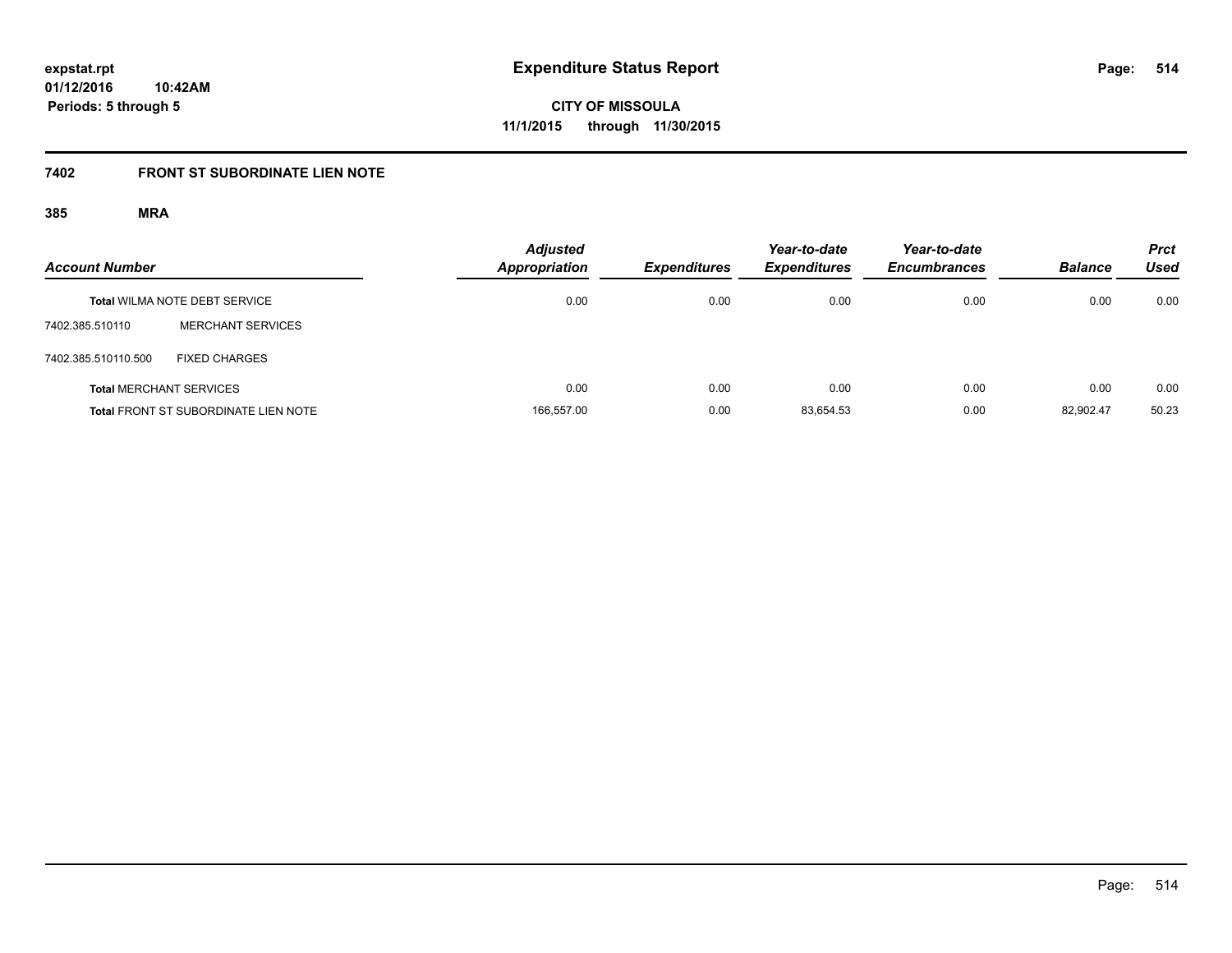### **7447 COURT COLLECTED PARKING FINES**

#### **230 MUNICIPAL COURT**

| <b>Account Number</b> |                                            | <b>Adjusted</b><br>Appropriation | <b>Expenditures</b> | Year-to-date<br><b>Expenditures</b> | Year-to-date<br><b>Encumbrances</b> | <b>Balance</b> | <b>Prct</b><br><b>Used</b> |
|-----------------------|--------------------------------------------|----------------------------------|---------------------|-------------------------------------|-------------------------------------|----------------|----------------------------|
| 7447.230.410360       | CITY/MUNICIPAL COURT                       |                                  |                     |                                     |                                     |                |                            |
| 7447.230.410360.500   | <b>FIXED CHARGES</b>                       |                                  |                     |                                     |                                     |                |                            |
|                       | <b>Total CITY/MUNICIPAL COURT</b>          | 0.00                             | 0.00                | 0.00                                | 0.00                                | 0.00           | 0.00                       |
| 7447.230.510110       | <b>MERCHANT SERVICES</b>                   |                                  |                     |                                     |                                     |                |                            |
| 7447.230.510110.500   | <b>FIXED CHARGES</b>                       |                                  |                     |                                     |                                     |                |                            |
|                       | <b>Total MERCHANT SERVICES</b>             | 0.00                             | 0.00                | 0.00                                | 0.00                                | 0.00           | 0.00                       |
|                       | <b>Total COURT COLLECTED PARKING FINES</b> | 0.00                             | 0.00                | 0.00                                | 0.00                                | 0.00           | 0.00                       |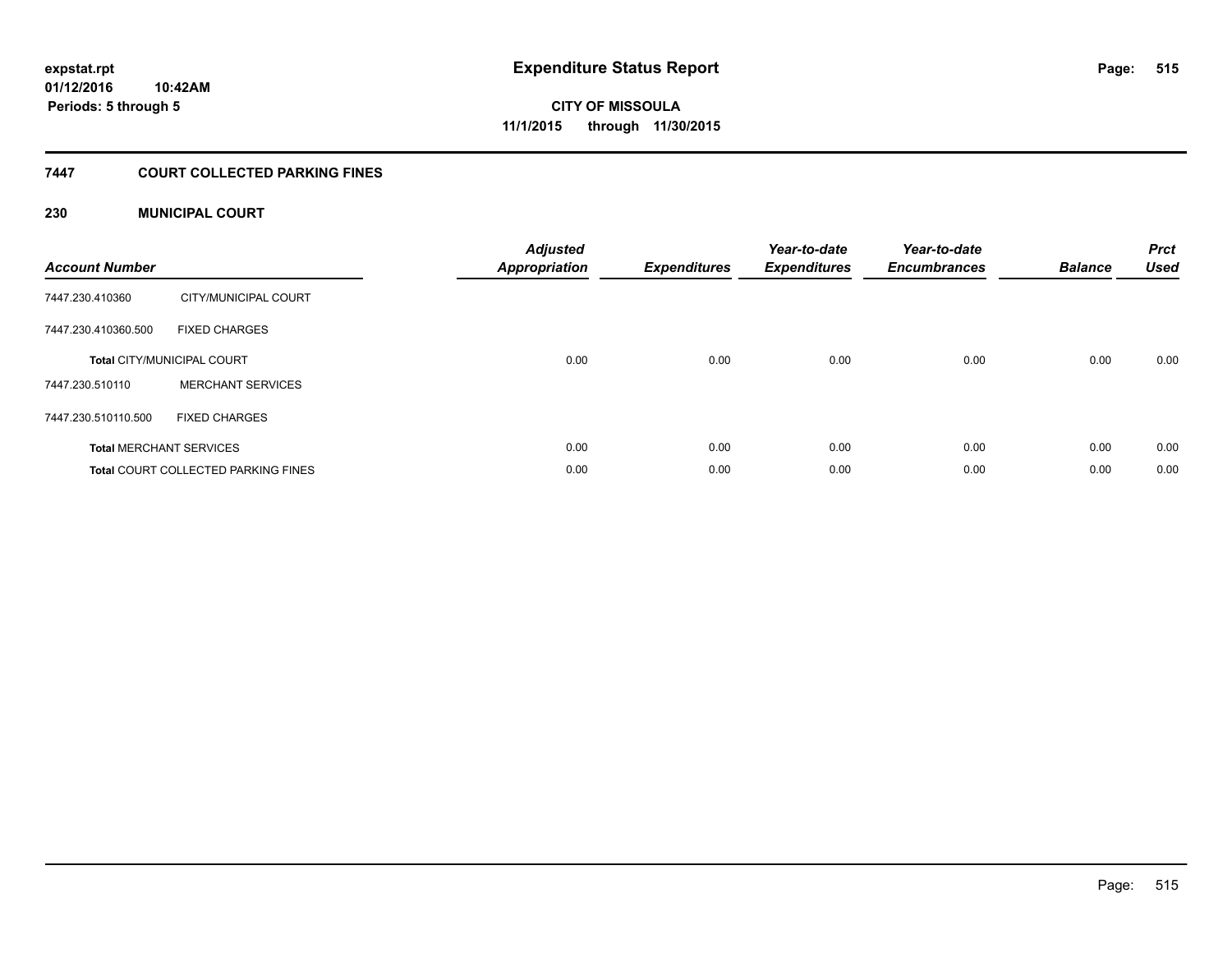### **7458 COURT SURCHARGE**

#### **230 MUNICIPAL COURT**

| <b>Account Number</b>        |                                   | <b>Adjusted</b><br><b>Appropriation</b> | <b>Expenditures</b> | Year-to-date<br><b>Expenditures</b> | Year-to-date<br><b>Encumbrances</b> | <b>Balance</b> | <b>Prct</b><br><b>Used</b> |
|------------------------------|-----------------------------------|-----------------------------------------|---------------------|-------------------------------------|-------------------------------------|----------------|----------------------------|
| 7458.230.410360              | CITY/MUNICIPAL COURT              |                                         |                     |                                     |                                     |                |                            |
| 7458.230.410360.500          | <b>FIXED CHARGES</b>              |                                         |                     |                                     |                                     |                |                            |
|                              | <b>Total CITY/MUNICIPAL COURT</b> | 0.00                                    | 0.00                | 0.00                                | 0.00                                | 0.00           | 0.00                       |
| 7458.230.510110              | <b>MERCHANT SERVICES</b>          |                                         |                     |                                     |                                     |                |                            |
| 7458.230.510110.500          | <b>FIXED CHARGES</b>              |                                         |                     |                                     |                                     |                |                            |
|                              | <b>Total MERCHANT SERVICES</b>    | 0.00                                    | 0.00                | 0.00                                | 0.00                                | 0.00           | 0.00                       |
| <b>Total COURT SURCHARGE</b> |                                   | 0.00                                    | 0.00                | 0.00                                | 0.00                                | 0.00           | 0.00                       |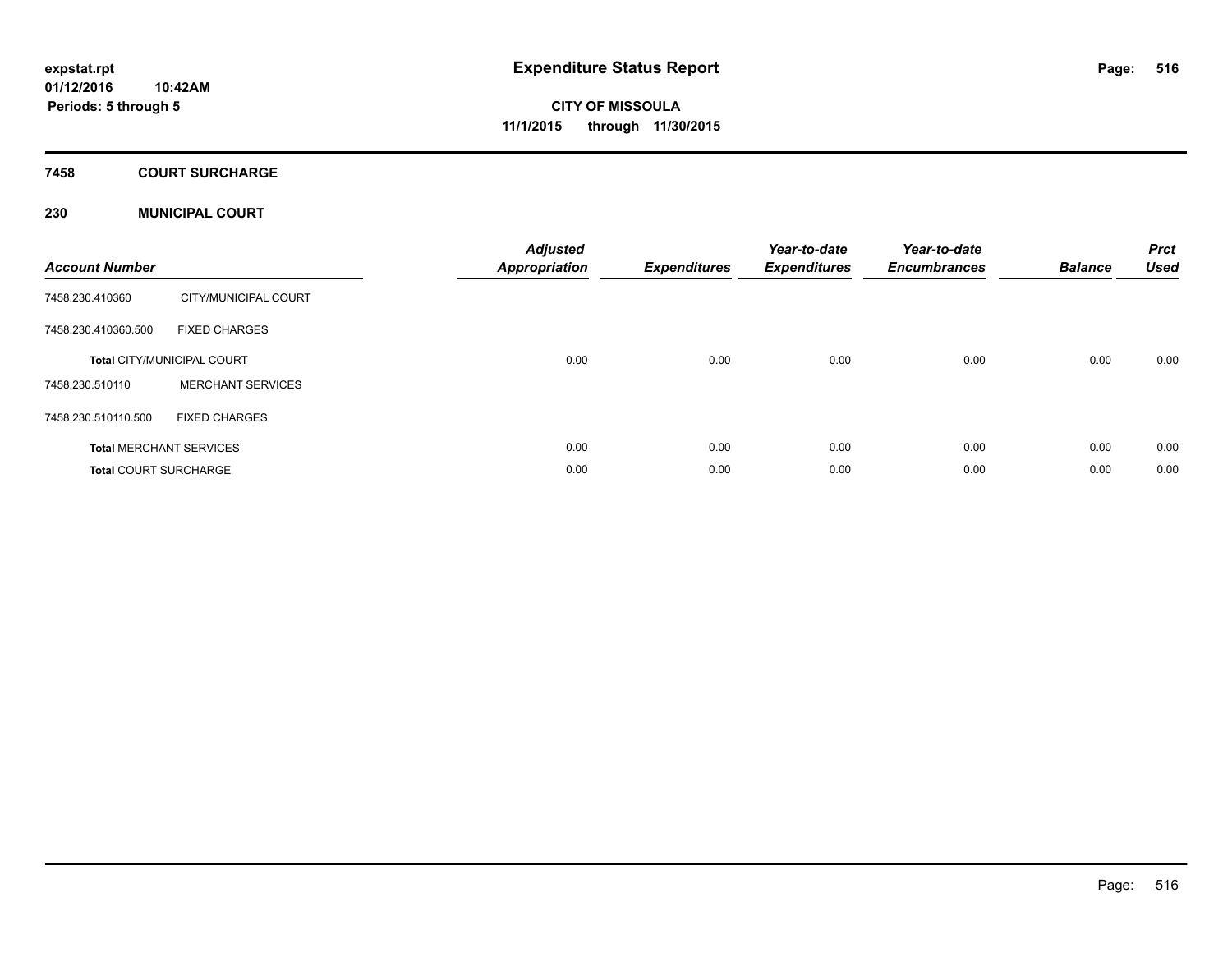#### **7469 PUBLIC DEFENDER FEES**

#### **230 MUNICIPAL COURT**

| <b>Account Number</b>             |                          | <b>Adjusted</b><br><b>Appropriation</b> | <b>Expenditures</b> | Year-to-date<br><b>Expenditures</b> | Year-to-date<br><b>Encumbrances</b> | <b>Balance</b> | <b>Prct</b><br><b>Used</b> |
|-----------------------------------|--------------------------|-----------------------------------------|---------------------|-------------------------------------|-------------------------------------|----------------|----------------------------|
| 7469.230.410360                   | CITY/MUNICIPAL COURT     |                                         |                     |                                     |                                     |                |                            |
| 7469.230.410360.500               | <b>FIXED CHARGES</b>     |                                         |                     |                                     |                                     |                |                            |
| <b>Total CITY/MUNICIPAL COURT</b> |                          | 0.00                                    | 0.00                | 0.00                                | 0.00                                | 0.00           | 0.00                       |
| 7469.230.510110                   | <b>MERCHANT SERVICES</b> |                                         |                     |                                     |                                     |                |                            |
| 7469.230.510110.500               | <b>FIXED CHARGES</b>     |                                         |                     |                                     |                                     |                |                            |
| <b>Total PUBLIC DEFENDER FEES</b> |                          | 0.00                                    | 0.00                | 0.00                                | 0.00                                | 0.00           | 0.00                       |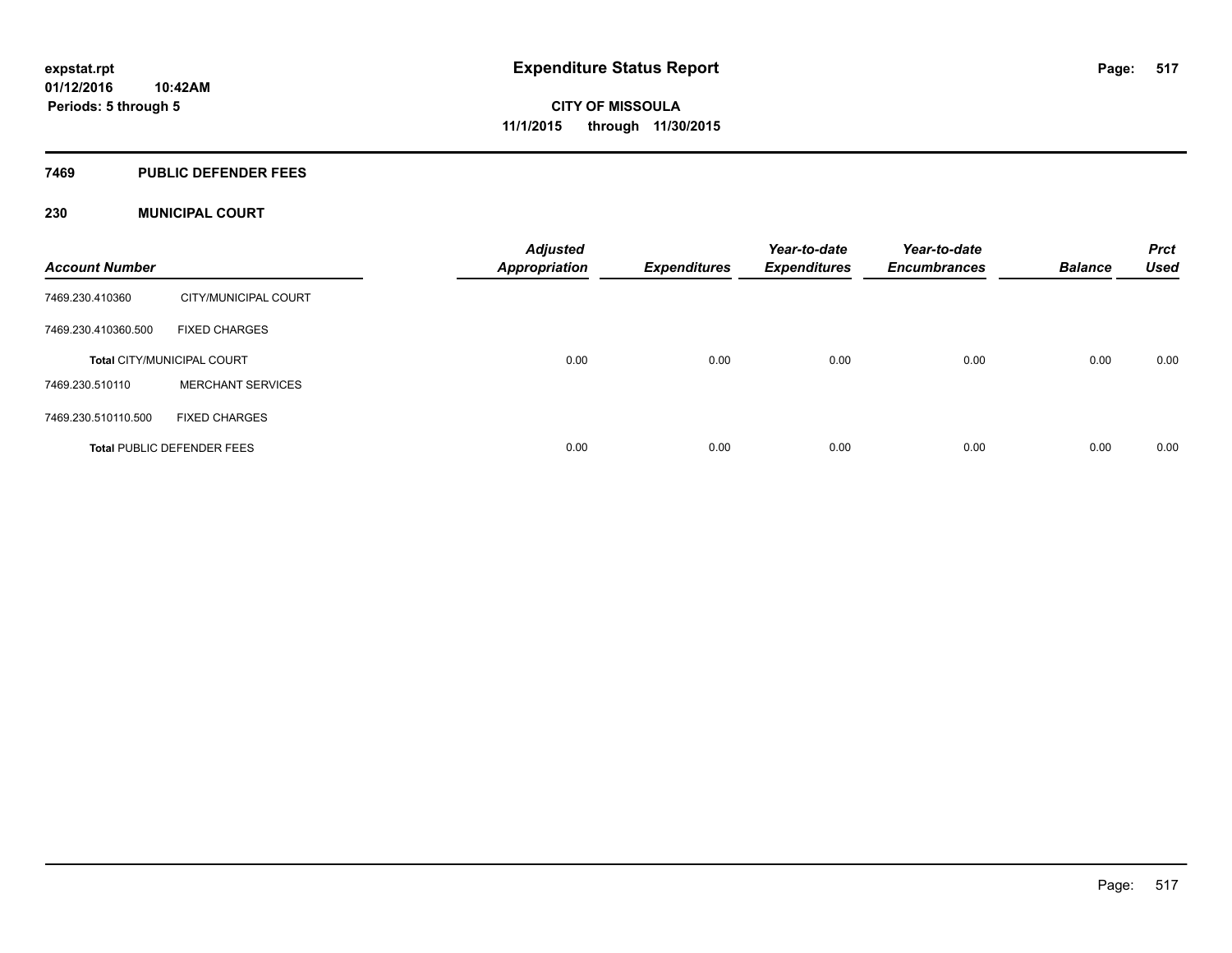### **7903 COUNTY CLEARING**

#### **390 NON-DEPARTMENTAL**

| <b>Account Number</b>                                                                      |                                | <b>Adjusted</b><br><b>Appropriation</b> | <b>Expenditures</b> | Year-to-date<br><b>Expenditures</b> | Year-to-date<br><b>Encumbrances</b> | <b>Balance</b>             | Prct<br><b>Used</b> |
|--------------------------------------------------------------------------------------------|--------------------------------|-----------------------------------------|---------------------|-------------------------------------|-------------------------------------|----------------------------|---------------------|
| 7903.390.440600                                                                            | ANIMAL CONTROL SERVICES        |                                         |                     |                                     |                                     |                            |                     |
| 7903.390.440600.800                                                                        | OTHER OBJECTS                  |                                         |                     |                                     |                                     |                            |                     |
| 7903.390.440600.845.000 CONTINGENCY - DOG LICENSES<br><b>Total ANIMAL CONTROL SERVICES</b> |                                | 0.00<br>0.00                            | 0.00<br>0.00        | 1,766.00<br>1,766.00                | 0.00<br>0.00                        | $-1,766.00$<br>$-1,766.00$ | 0.00<br>0.00        |
| 7903.390.510110                                                                            | <b>MERCHANT SERVICES</b>       |                                         |                     |                                     |                                     |                            |                     |
| 7903.390.510110.500                                                                        | <b>FIXED CHARGES</b>           |                                         |                     |                                     |                                     |                            |                     |
|                                                                                            | <b>Total MERCHANT SERVICES</b> | 0.00                                    | 0.00                | 0.00                                | 0.00                                | 0.00                       | 0.00                |
| <b>Total COUNTY CLEARING</b>                                                               |                                | 0.00                                    | 0.00                | 1,766.00                            | 0.00                                | $-1.766.00$                | 0.00                |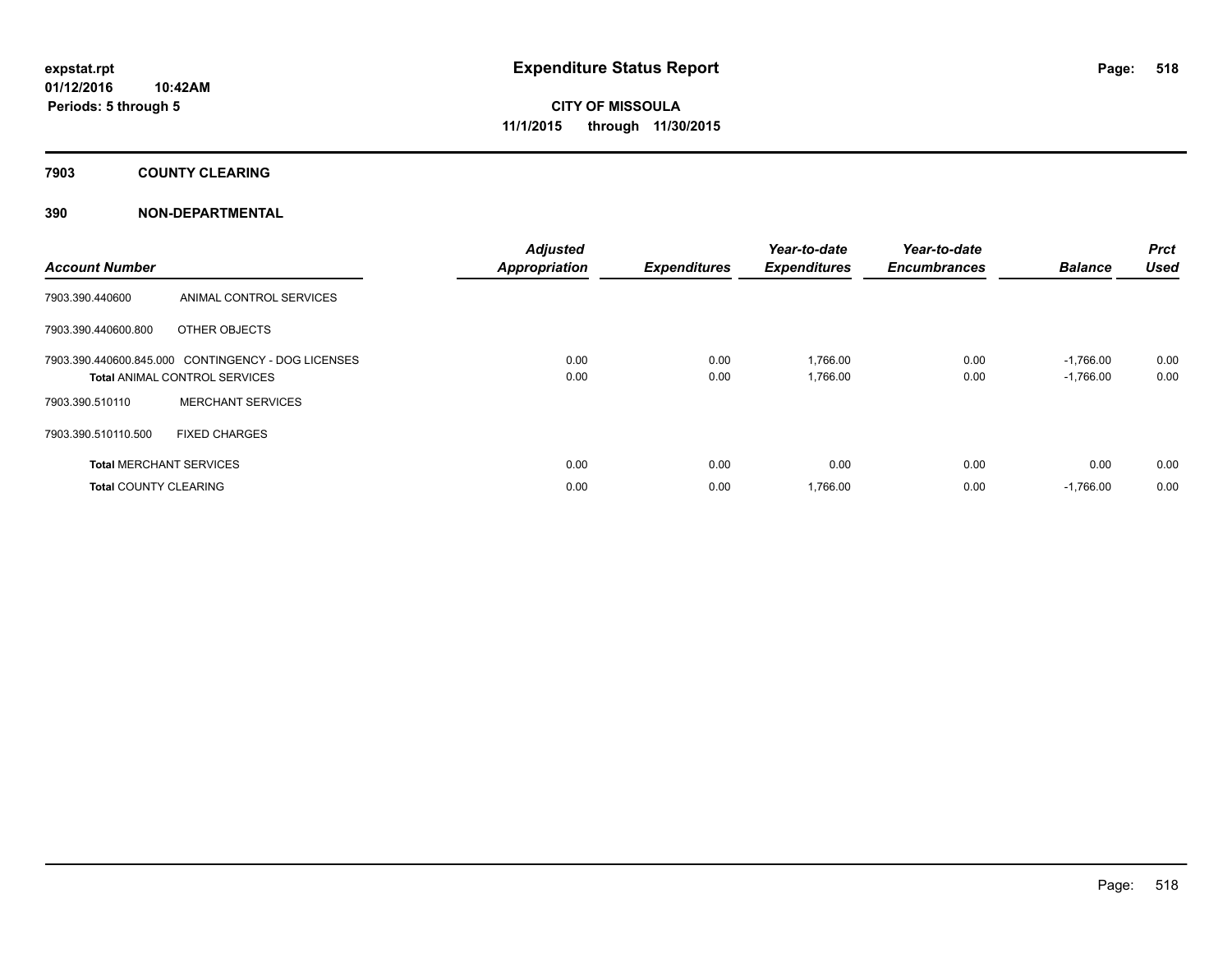### **7904 SEWER REBATE**

### **280 PUBLIC WORKS OPERATIONS**

| <b>Account Number</b>        |                                | <b>Adjusted</b><br><b>Appropriation</b> | <b>Expenditures</b> | Year-to-date<br><b>Expenditures</b> | Year-to-date<br><b>Encumbrances</b> | <b>Balance</b> | <b>Prct</b><br><b>Used</b> |
|------------------------------|--------------------------------|-----------------------------------------|---------------------|-------------------------------------|-------------------------------------|----------------|----------------------------|
| 7904.280.430600              | <b>SEWER UTILITIES</b>         |                                         |                     |                                     |                                     |                |                            |
| 7904.280.430600.500          | <b>FIXED CHARGES</b>           |                                         |                     |                                     |                                     |                |                            |
| <b>Total FIXED CHARGES</b>   |                                | 0.00                                    | 0.00                | 0.00                                | 0.00                                | 0.00           | 0.00                       |
| 7904.280.430600.800          | OTHER OBJECTS                  |                                         |                     |                                     |                                     |                |                            |
| <b>Total SEWER UTILITIES</b> |                                | 0.00                                    | 0.00                | 0.00                                | 0.00                                | 0.00           | 0.00                       |
| 7904.280.510110              | <b>MERCHANT SERVICES</b>       |                                         |                     |                                     |                                     |                |                            |
| 7904.280.510110.500          | <b>FIXED CHARGES</b>           |                                         |                     |                                     |                                     |                |                            |
|                              | <b>Total MERCHANT SERVICES</b> | 0.00                                    | 0.00                | 0.00                                | 0.00                                | 0.00           | 0.00                       |
| <b>Total SEWER REBATE</b>    |                                | 0.00                                    | 0.00                | 0.00                                | 0.00                                | 0.00           | 0.00                       |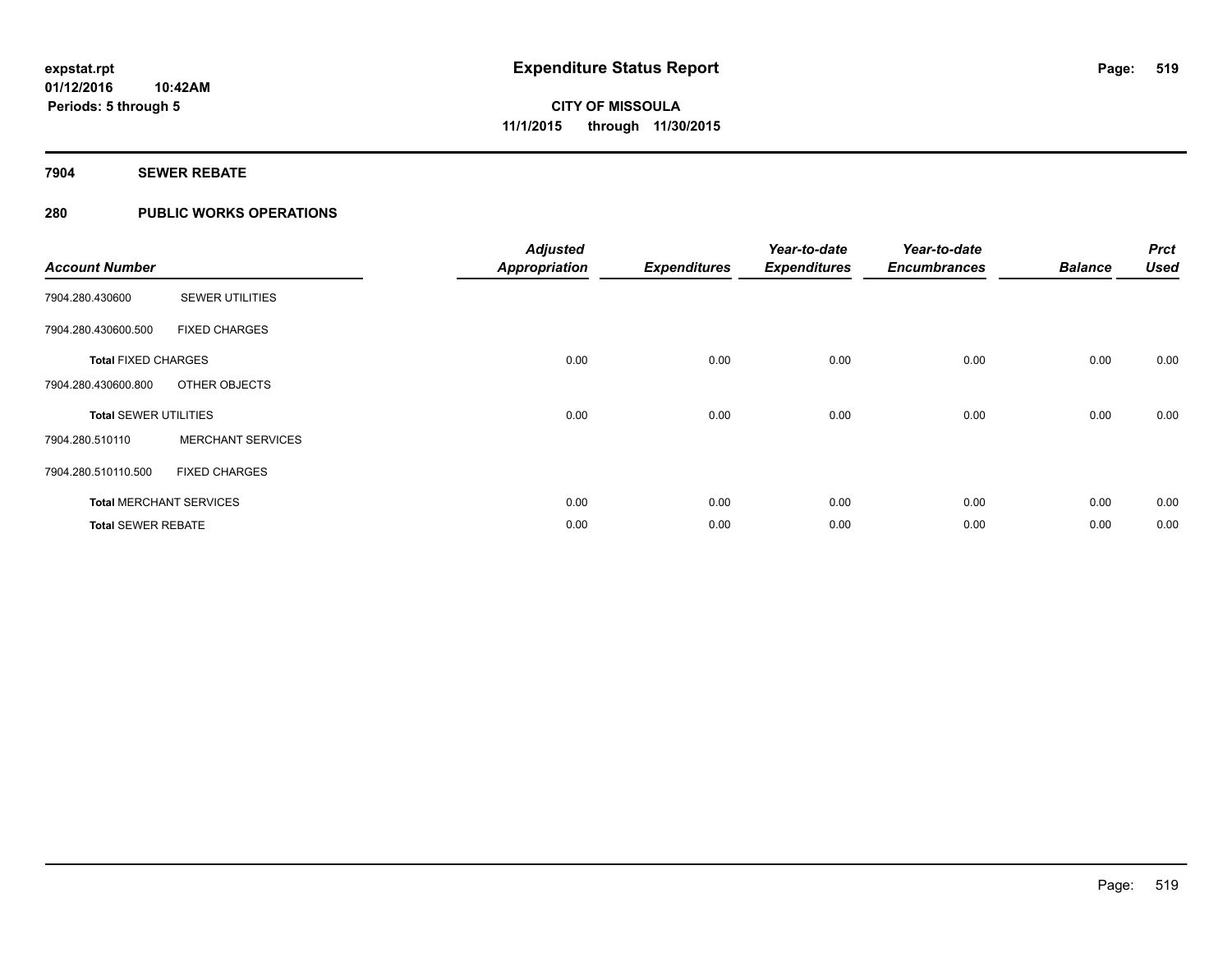#### **7905 WYE SEWER RSID 8489**

### **280 PUBLIC WORKS OPERATIONS**

| <b>Account Number</b>        |                          | <b>Adjusted</b><br><b>Appropriation</b> | <b>Expenditures</b> | Year-to-date<br><b>Expenditures</b> | Year-to-date<br><b>Encumbrances</b> | <b>Balance</b> | <b>Prct</b><br><b>Used</b> |
|------------------------------|--------------------------|-----------------------------------------|---------------------|-------------------------------------|-------------------------------------|----------------|----------------------------|
| 7905.280.430600              | <b>SEWER UTILITIES</b>   |                                         |                     |                                     |                                     |                |                            |
| 7905.280.430600.500          | <b>FIXED CHARGES</b>     |                                         |                     |                                     |                                     |                |                            |
| <b>Total SEWER UTILITIES</b> |                          | 0.00                                    | 0.00                | 0.00                                | 0.00                                | 0.00           | 0.00                       |
| 7905.280.510110              | <b>MERCHANT SERVICES</b> |                                         |                     |                                     |                                     |                |                            |
| 7905.280.510110.500          | <b>FIXED CHARGES</b>     |                                         |                     |                                     |                                     |                |                            |
| Total WYE SEWER RSID 8489    |                          | 0.00                                    | 0.00                | 0.00                                | 0.00                                | 0.00           | 0.00                       |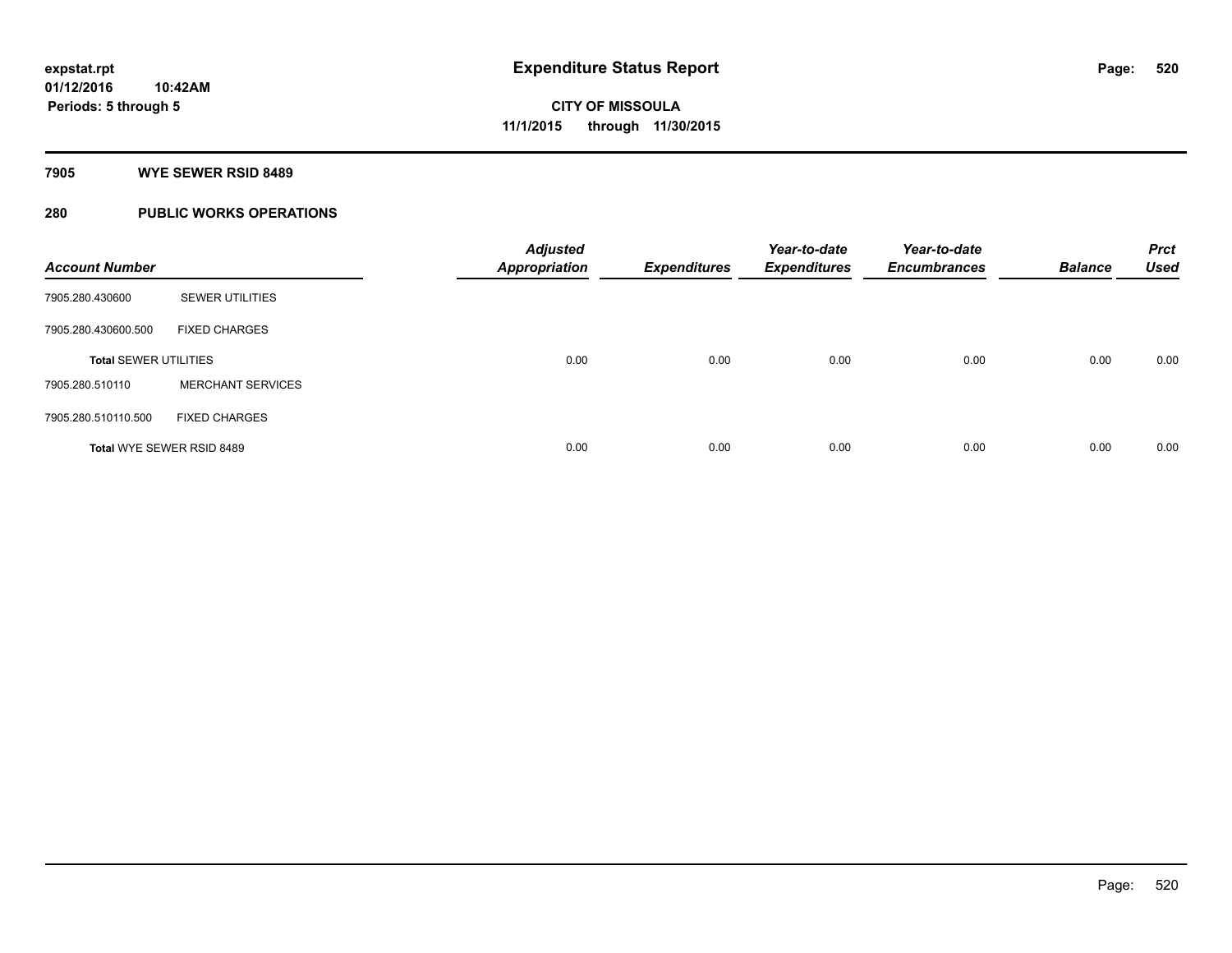#### **7911 RESIDENTIAL INSPECTION FUND**

#### **310 BUILDING INSPECTION**

| <b>Account Number</b>                        |                                        | <b>Adjusted</b><br><b>Appropriation</b> | <b>Expenditures</b> | Year-to-date<br><b>Expenditures</b> | Year-to-date<br><b>Encumbrances</b> | <b>Balance</b> | <b>Prct</b><br><b>Used</b> |
|----------------------------------------------|----------------------------------------|-----------------------------------------|---------------------|-------------------------------------|-------------------------------------|----------------|----------------------------|
| 7911.310.420501                              | CONTRACTUAL SERVICE AGRMNTS - BUILDING |                                         |                     |                                     |                                     |                |                            |
| 7911.310.420501.200                          | <b>SUPPLIES</b>                        |                                         |                     |                                     |                                     |                |                            |
| <b>Total SUPPLIES</b>                        |                                        | 0.00                                    | 0.00                | 0.00                                | 0.00                                | 0.00           | 0.00                       |
| 7911.310.420501.300                          | PURCHASED SERVICES                     |                                         |                     |                                     |                                     |                |                            |
| Total CONTRACTUAL SERVICE AGRMNTS - BUILDING |                                        | 0.00                                    | 0.00                | 0.00                                | 0.00                                | 0.00           | 0.00                       |
| 7911.310.420502                              | *** Title Not Found ***                |                                         |                     |                                     |                                     |                |                            |
| 7911.310.420502.200                          | <b>SUPPLIES</b>                        |                                         |                     |                                     |                                     |                |                            |
| Total *** Title Not Found ***                |                                        | 0.00                                    | 0.00                | 0.00                                | 0.00                                | 0.00           | 0.00                       |
| 7911.310.510110                              | <b>MERCHANT SERVICES</b>               |                                         |                     |                                     |                                     |                |                            |
| 7911.310.510110.500                          | <b>FIXED CHARGES</b>                   |                                         |                     |                                     |                                     |                |                            |
|                                              | Total RESIDENTIAL INSPECTION FUND      | 0.00                                    | 0.00                | 0.00                                | 0.00                                | 0.00           | 0.00                       |